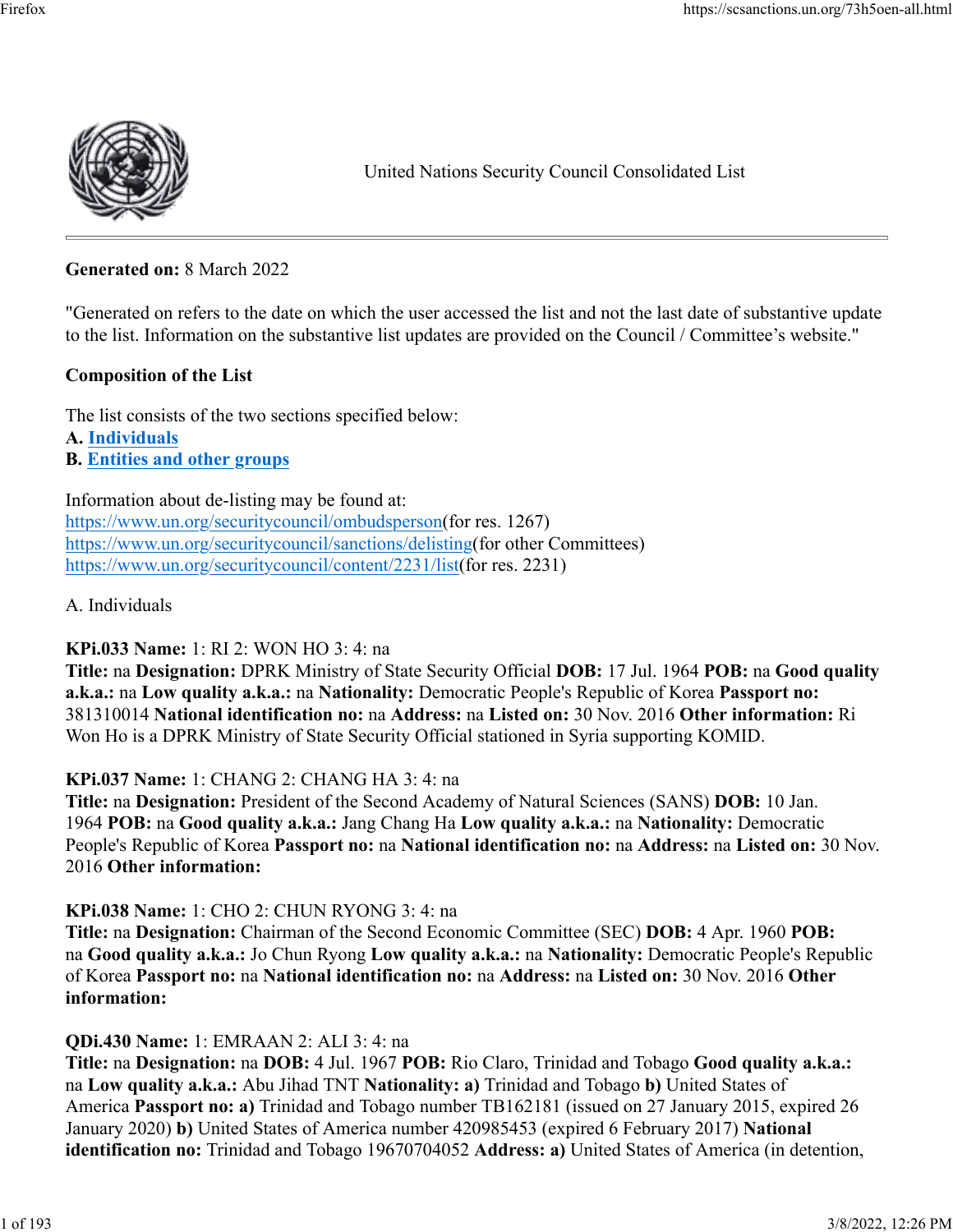Federal Detention Center – Miami, Register Number: 10423-509) **b)** #12 Rio Claro Mayaro Road, Rio Claro, Trinidad and Tobago (previous location 2008-March 2015) **c)** #7 GUAYAGUAYARE Road, Rio Claro, Trinidad and Tobago (previous location circa 2003) **d)** United States of America (previous location- January 1991-2008) **Listed on:** 23 Nov. 2021 **Other information:** Senior member of Islamic State in Iraq and the Levant (ISIL), listed as Al-Qaida in Iraq (QDe.115). Recruited for ISIL and instructed individuals to perpetrate terrorist acts via online video. Physical description: height 176 cm, weight 73 kg, medium built, colour of eyes- brown, colour of hair- black/bald, complexion- brown. Speaks English. INTERPOL-UN Security Council Special Notice web link: https://www.interpol.int/en/How-we-work/Notices/View-UN-Notices-Individuals

#### **KPi.034 Name:** 1: JO 2: YONG CHOL 3: 4: na

**Title:** na **Designation:** DPRK Ministry of State Security Official **DOB:** 30 Sep. 1973 **POB:** na **Good quality a.k.a.:** Cho Yong Chol **Low quality a.k.a.:** na **Nationality:** Democratic People's Republic of Korea **Passport no:** na **National identification no:** na **Address:** na **Listed on:** 30 Nov. 2016 **Other information:** Jo Yong Chol is a DPRK Ministry of State Security Official stationed in Syria supporting KOMID.

#### **KPi.035 Name:** 1: KIM 2: CHOL SAM 3: 4: na

**Title:** na **Designation:** Representative for Daedong Credit Bank (DCB) **DOB:** 11 Mar. 1971 **POB:** na **Good quality a.k.a.:** na **Low quality a.k.a.:** na **Nationality:** Democratic People's Republic of Korea **Passport no:** na **National identification no:** na **Address:** na **Listed on:** 30 Nov. 2016 **Other information:** Kim Chol Sam is a representative for Daedong Credit Bank (DCB) who has been involved in managing transactions on behalf of DCB Finance Limited. As an overseas-based representative of DCB, it is suspected that Kim Chol Sam has facilitated transactions worth hundreds of thousands of dollars and likely managed millions of dollars in DPRK related accounts with potential links to nuclear/missile programs.

### **KPi.036 Name:** 1: KIM 2: SOK CHOL 3: 4: na

**Title:** na **Designation: a)** Acted as the DPRK Ambassador to Burma **b)** KOMID facilitator **DOB:** 8 May 1955 **POB:** na **Good quality a.k.a.:** na **Low quality a.k.a.:** na **Nationality:** Democratic People's Republic of Korea **Passport no:** 472310082 **National identification no:** na **Address:** na **Listed on:** 30 Nov. 2016 **Other information:** Kim Sok Chol acted as the DPRK Ambassador to Burma and he operates as a KOMID facilitator. He was paid by KOMID for his assistance and arranges meetings on behalf of KOMID, including a meeting between KOMID and Burmese defense related persons to discuss financial matters.

#### **KPi.030 Name:** 1: KIM 2: SONG CHOL 3: 4: na

**Title:** na **Designation:** na **DOB: a)** 26 Mar. 1968 **b)** 15 Oct. 1970 **POB:** na **Good quality a.k.a.:** Kim Hak Song **Low quality a.k.a.:** na **Nationality:** Democratic People's Republic of Korea **Passport no: a)** 381420565 **b)** 654120219 **National identification no:** na **Address:** na **Listed on:** 30 Nov. 2016 **Other information:** Kim Song Chol is a KOMID official that has conducted business in Sudan on behalf of KOMID's interests.

#### **KPi.032 Name:** 1: KIM 2: SE GON 3: 4: na

**Title:** na **Designation:** na **DOB:** 13 Nov. 1969 **POB:** na **Good quality a.k.a.:** na **Low quality a.k.a.:** na **Nationality:** Democratic People's Republic of Korea **Passport no:** PD472310104 **National identification no:** na **Address:** na **Listed on:** 30 Nov. 2016 **Other information:** Kim Se Gon works on behalf of the Ministry of Atomic Energy Industry.

### **KPi.031 Name:** 1: SON 2: JONG HYOK 3: 4: na

**Title:** na **Designation:** na **DOB:** 20 May 1980 **POB:** na **Good quality a.k.a.:** Son Min **Low quality a.k.a.:** na **Nationality:** Democratic People's Republic of Korea **Passport no:** na **National identification no:** na **Address:** na **Listed on:** 30 Nov. 2016 **Other information:** Son Jong Hyok is a KOMID official that has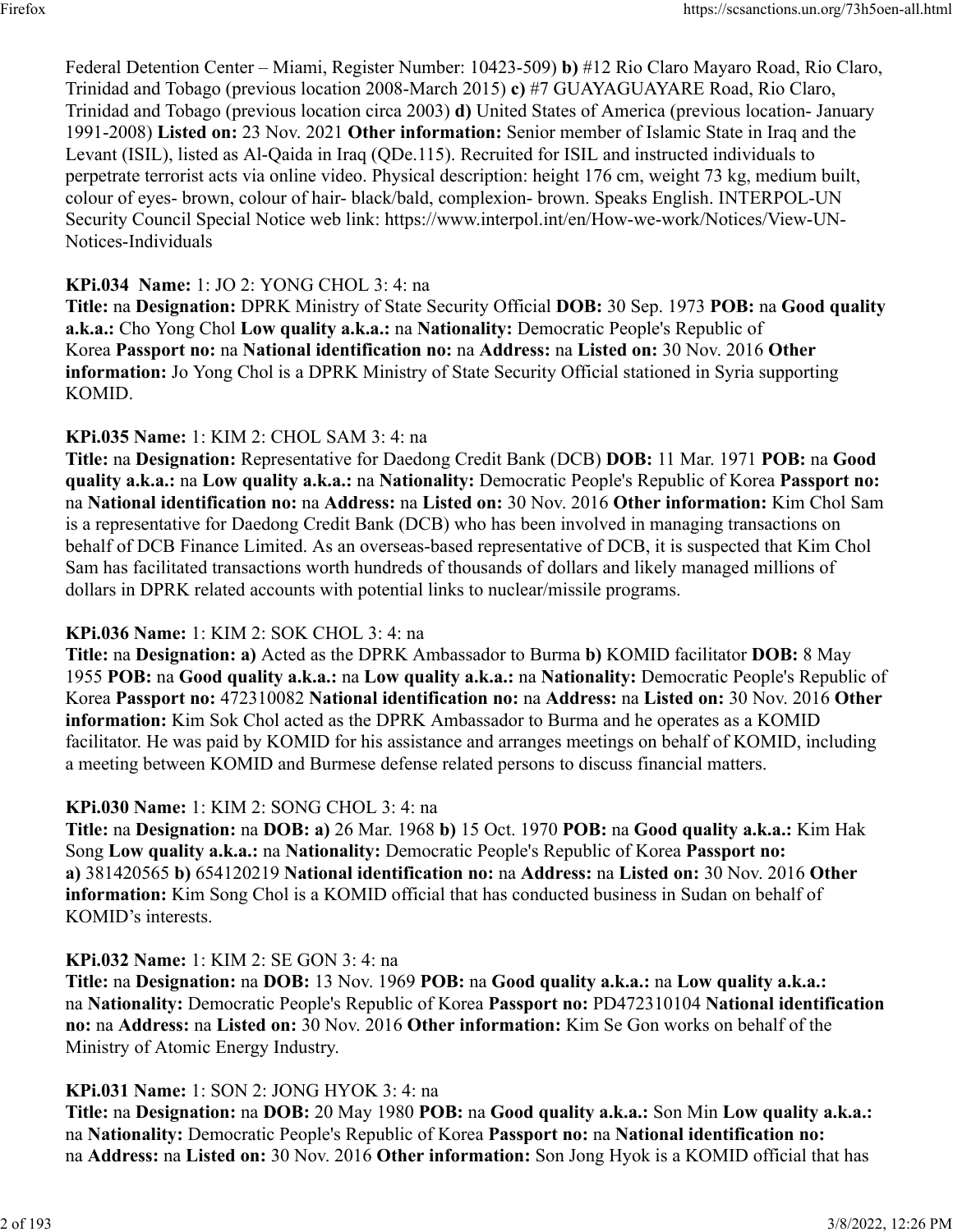conducted business in Sudan on behalf of KOMID's interests.

# **KPi.039 Name:** 1: SON 2: MUN SAN 3: 4: na

**Title:** na **Designation:** Director-General of the External Affairs Bureau of the General Bureau of Atomic Energy (GBAE) **DOB:** 23 Jan. 1951 **POB:** na **Good quality a.k.a.:** na **Low quality a.k.a.:** na **Nationality:** Democratic People's Republic of Korea **Passport no:** na **National identification no:** na **Address:** na **Listed on:** 30 Nov. 2016 **Other information:** 

# **YEi.001 Name:** 1: ABD 2: AL-KHALIQ 3: AL-HOUTHI 4: na

**Name (original script):** يثوحلا قلاخلادبع

**Title:** na **Designation:** Huthi military commander **DOB:** 1984 **POB:** na **Good quality a.k.a.: a)** Abd-al-Khaliq al-Huthi **b)** Abd-al-Khaliq Badr-al-Din al Huthi **c)** 'Abd al-Khaliq Badr al-Din al-Huthi **d)** Abd al-Khaliq al-Huthi **Low quality a.k.a.:** Abu-Yunus **Nationality:** Yemen **Passport no:** na **National identification no:** na **Address:** na **Listed on:** 7 Nov. 2014 ( amended on 20 Nov. 2014, 26 Aug. 2016 ) **Other information:** Gender [Male]. INTERPOL-UN Security Council Special Notice web link: https://www.interpol.int/en/How-we-work/Notices/View-UN-Notices-Individuals [click here](https://www.interpol.int/en/How-we-work/Notices/View-UN-Notices-Individuals)

# **SOi.020 Name:** 1: MAHAD 2: KARATE 3: na 4: na

**Title:** na **Designation:** na **DOB:** Between 1957 and 1962 **POB:** Xararadheere, Somalia **Good quality a.k.a.: a)** Mahad Mohamed Ali Karate **b)** Mahad Warsame Qalley Karate **c)** Abdirahim Mohamed Warsame **Low quality a.k.a.:** na **Nationality:** na **Passport no:** na **National identification no:** na **Address:** Somalia **Listed on:** 26 Feb. 2021 **Other information:** Listed pursuant to paragraph 8(a) of resolution 1844 (2008) as "Engaging in or providing support for acts that threaten the peace, security or stability of Somalia, including acts that threaten the Djibouti Agreement of 18 August 2008 or the political process, or threaten the TFIs or AMISOM by force." Karate played a key role in the Amniyat, the wing of al-Shabaab responsible for the recent attack on Garissa University College in Kenya that resulted in nearly 150 deaths. The Amniyat is al-Shabaab's intelligence wing, which plays a key role in the execution of suicide attacks and assassinations in Somalia, Kenya, and other countries in the region, and provides logistics and support for al-Shabaab's terrorist activities. INTERPOL-UN Security Council Special Notice web link: https://www.interpol.int /en/How-we-work/Notices/View-UN-Notices-Individuals [click here](https://www.interpol.int/en/How-we-work/Notices/View-UN-Notices-Individuals)

# **QDi.400 Name:** 1: IYAD 2: NAZMI 3: SALIH 4: KHALIL

# اياد نظمى صالح خليل :(Name (original script

**Title:** na **Designation:** na **DOB:** 1974 **POB:** Syrian Arab Republic **Good quality a.k.a.: a)** Ayyad Nazmi Salih Khalil **b)** Eyad Nazmi Saleh Khalil **Low quality a.k.a.: a)** Iyad al-Toubasi **b)** Iyad al-Tubasi **c)** Abu al-Darda' **d)** Abu-Julaybib al-Urduni **e)** Abu-Julaybib **Nationality:** Jordan **Passport no: a)** Jordan 654781 (approximately issued in 2009) **b)** Jordan 286062 (issued on 5 April 1999 at Zarqa, Jordan, expired on 4 April 2004) **National identification no:** na **Address:** Syrian Arab Republic (Coastal area of. Location as of April 2016) **Listed on:** 22 Feb. 2017 **Other information:** Leader of Al-Nusrah Front for the People of the Levant (QDe.137) for coastal area of Syrian Arab Republic since March 2016. INTERPOL-UN Security Council Special Notice web link: https://www.interpol.int/en/How-we-work/Notices/View-UN-Notices-Individuals [click here](https://www.interpol.int/en/How-we-work/Notices/View-UN-Notices-Individuals)

# **QDi.420 Name:** 1: HAJJI 2: 'ABD AL-NASIR 3: na 4: na

**Title:** na **Designation:** na **DOB:** Between 1965 and 1969 **POB:** Tall 'Afar, Iraq **Good quality a.k.a.: a)** Hajji Abdelnasser **b)** Hajji Abd al-Nasr **Low quality a.k.a.:** Taha al-Khuwayt **Nationality:** Iraq **Passport no:** na **National identification no:** na **Address:** Syrian Arab Republic **Listed on:** 19 Nov. 2018 **Other information:** ISIL military leader in the Syrian Arab Republic as well as chair of the ISIL Delegated Committee, which exercises administrative control of ISIL's affairs. INTERPOL-UN Security Council Special Notice web link: https://www.interpol.int/en/How-we-work/Notices/View-UN-Notices-Individuals [click here](https://www.interpol.int/en/How-we-work/Notices/View-UN-Notices-Individuals)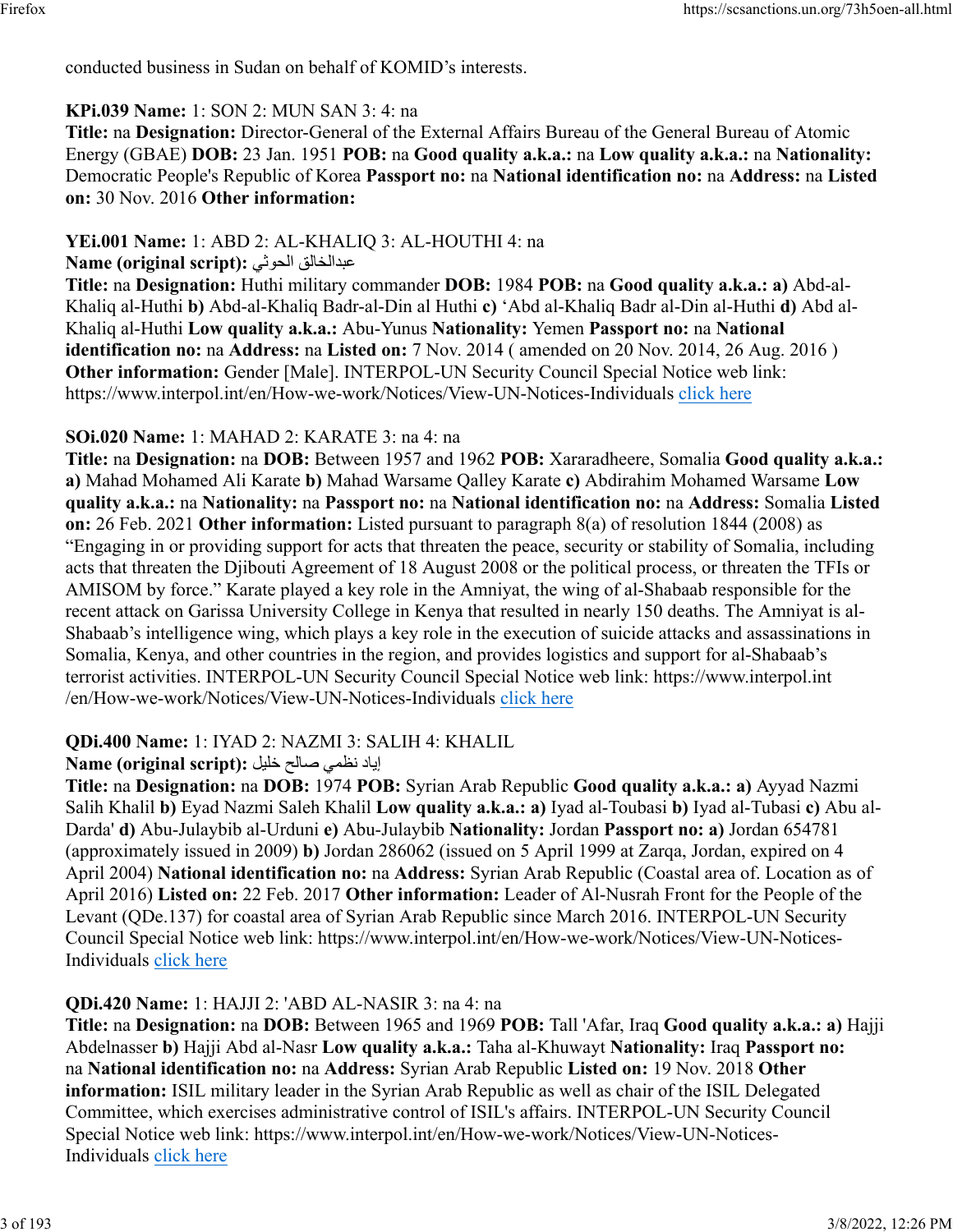# **QDi.343 Name:** 1: ASHRAF 2: MUHAMMAD 3: YUSUF 4: 'UTHMAN 'ABD AL-SALAM اشرف محمد بوسف عثمان عبد السلام :Name (original script)

**Title:** na **Designation:** na **DOB:** 1984 **POB:** Iraq **Good quality a.k.a.: a)** Ashraf Muhammad Yusif 'Uthman 'Abd-al-Salam **b)** Ashraf Muhammad Yusuf 'Abd-al-Salam **c)** Ashraf Muhammad Yusif 'Abd al-Salam **Low quality a.k.a.: a)** Khattab **b)** Ibn al-Khattab **Nationality:** Jordan **Passport no: a)** K048787, issued in Jordan **b)** 486298, issued in Jordan **National identification no:** na **Address:** Syrian Arab Republic (located in as at Dec. 2014) **Listed on:** 23 Jan. 2015 ( amended on 24 Nov. 2020, 23 Mar. 2021 ) **Other information:** A member of Al-Qaida (QDe.004) as of 2012 and a fighter in the Syrian Arab Republic since early 2014. Provided financial, material, and technological support for Al-Qaida, Al-Nusrah Front for the People of the Levant (QDe.137) and Al-Qaida in Iraq (AQI) (QDe.115).Review pursuant to Security Council resolution 2368 (2017) was concluded on 24 November 2020. INTERPOL-UN Security Council Special Notice web link: https://www.interpol.int/en/How-we-work/Notices/View-UN-Notices-Individuals [click here](https://www.interpol.int/en/How-we-work/Notices/View-UN-Notices-Individuals)

## **IRi.001 Name:** 1: FEREIDOUN 2: ABBASI-DAVANI 3: na 4: na

**Title:** na **Designation:** Senior Ministry of Defence and Armed Forces Logistics (MODAFL) Scientist **DOB: a)** 1958 **b)** 1959 **POB:** Abadan, Iran (Islamic Republic of) **Good quality a.k.a.:** na **Low quality a.k.a.:** na **Nationality:** na **Passport no:** na **National identification no:** na **Address:** na **Listed on:** 24 Mar. 2007 ( amended on 17 Dec. 2014 ) **Other information:** Has "links to the Institute of Applied Physics, working closely with Mohsen Fakhrizadeh-Mahabadi" (designated under IRi.016) [Old Reference # I.47.C.1].

## **TAi.155 Name:** 1: ABDUL AZIZ 2: ABBASIN 3: na 4: na

دبع زيزعلا نيسابع **:(script original (Name**

**Title:** na **Designation:** na **DOB:** 1969 **POB:** Sheykhan Village, Pirkowti Area, Orgun District, Paktika Province, Afghanistan **Good quality a.k.a.:** Abdul Aziz Mahsud **Low quality a.k.a.:** na **Nationality:** na **Passport no:** na **National identification no:** na **Address:** na **Listed on:** 4 Oct. 2011 ( amended on 22 Apr. 2013 ) **Other information:** Key commander in the Haqqani Network (TAe.012) under Sirajuddin Jallaloudine Haqqani (TAi.144). Taliban Shadow Governor for Orgun District, Paktika Province as of early 2010. Operated a training camp for non-Afghan fighters in Paktika Province. Has been involved in the transport of weapons to Afghanistan. INTERPOL-UN Security Council Special Notice web link: https://www.interpol.int/en/How-we-work/Notices/View-UN-Notices-Individuals [click here](https://www.interpol.int/en/How-we-work/Notices/View-UN-Notices-Individuals)

# **QDi.012 Name:** 1: NASHWAN 2: ABD AL-RAZZAQ 3: ABD AL-BAQI 4: na

### نشوان عبد الرزاق عبد الباقي :Name (original script)

**Title:** na **Designation:** na **DOB:** 1961 **POB:** Mosul, Iraq **Good quality a.k.a.: a)** Abdal Al-Hadi Al-Iraqi **b)** Abd Al-Hadi Al-Iraqi **c)** Omar Uthman Mohammed **d)** Abdul Hadi Arif Ali **Low quality a.k.a.: a)** Abu Abdallah **b)** Abdul Hadi al-Taweel **c)** Abd al-Hadi al-Ansari **d)** Abd al-Muhayman **e)** Abu Ayub **Nationality:** Iraq **Passport no:** na **National identification no:** Ration Card no 0094195 **Address:** na **Listed on:** 6 Oct. 2001 ( amended on 14 May 2007, 27 Jul. 2007, 10 Dec. 2015, 24 Nov. 2020 ) **Other information:** Joined Al-Qaida in 1996 and was at that time an important liaison to the Taliban in Afghanistan. Received money from Ansar al-Islam (QDe.098) in order to conduct attacks in Kirkuk and Ninveh in Iraq during spring and summer of 2005. Al-Qaida senior official. In custody of the United States of America, as of Aug. 2014. Father's name: Abd al-Razzaq Abd al-Baqi. Mother's name: Nadira Ayoub Asaad. Photo available for inclusion in the INTERPOL-UN Security Council Special Notice. Review pursuant to Security Council resolution 1822 (2008) was concluded on 15 Jun. 2010. Review pursuant to Security Council resolution 2368 (2017) was concluded on 24 November 2020. INTERPOL-UN Security Council Special Notice web link: https://www.interpol.int/en/How-we-work/Notices/View-UN-Notices-Individuals [click here](https://www.interpol.int/en/How-we-work/Notices/View-UN-Notices-Individuals)

**IQi.043 Name:** 1: HUMAM 2: ABD-AL-KHALIQ 3: ABD-AL-GHAFUR 4: na همام عبد الخالق عبد الغفور :**(Name (original script Title:** na **Designation:** na **DOB:** 1945 **POB:** Ar-Ramadi, Iraq **Good quality a.k.a.: a)** Humam 'Abd al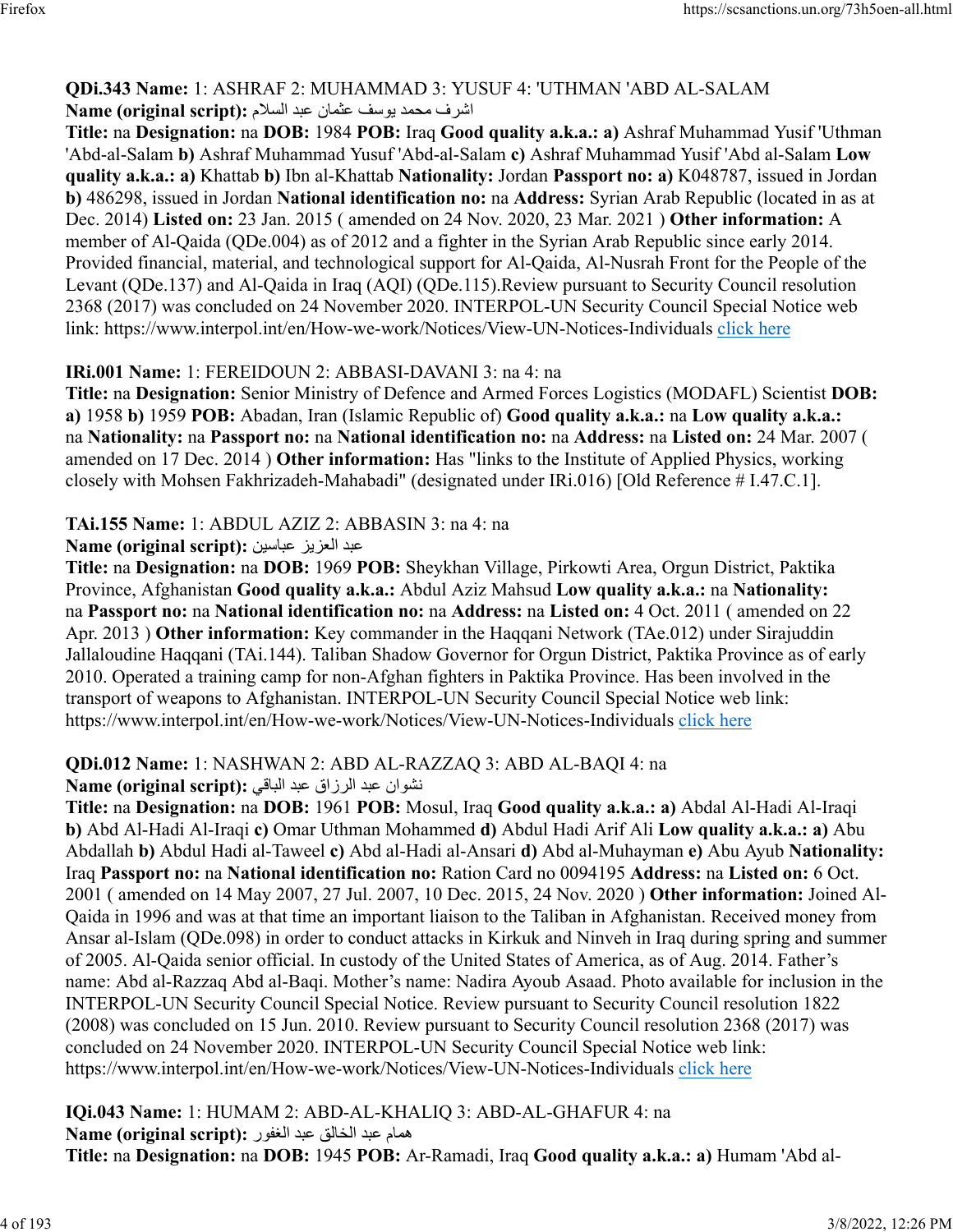Khaliq 'Abd al-Rahman **b)** Humam 'Abd-al-Khaliq Rashid **Low quality a.k.a.:** na **Nationality:** Iraq **Passport no:** 0018061/104, issued on 12 Sep. 1993 **National identification no:** na **Address:** na **Listed on:** 27 Jun. 2003 **Other information:** 

#### **QDi.192 Name:** 1: ABD ALLAH 2: MOHAMED 3: RAGAB 4: ABDEL RAHMAN دبع الله دمحم بجر دبع نمحرلا **:(script original (Name**

**Title:** na **Designation:** na **DOB:** 3 Nov. 1957 **POB:** Kafr Al-Shaykh, Egypt **Good quality a.k.a.: a)** Abu Al-Khayr **b)** Ahmad Hasan **c)** Abu Jihad **Low quality a.k.a.:** na **Nationality:** Egypt **Passport no:** na **National identification no:** na **Address:** (Believed to be in Pakistan or Afghanistan) **Listed on:** 29 Sep. 2005 ( amended on 13 Dec. 2011, 1 May 2019 ) **Other information:** Member of Egyptian Islamic Jihad (QDe.003). Review pursuant to Security Council resolution 1822 (2008) was concluded on 1 Jun. 2010. Review pursuant to Security Council resolution 2253 (2015) was concluded on 21 Feb. 2019. Review pursuant to Security Council resolution 2368 (2017) was concluded on 15 November 2021. INTERPOL-UN Security Council Special Notice web link: https://www.interpol.int/en/How-we-work/Notices/View-UN-Notices-Individuals [click here](https://www.interpol.int/en/How-we-work/Notices/View-UN-Notices-Individuals)

**TAi.121 Name:** 1: AZIZIRAHMAN 2: ABDUL AHAD 3: na 4: na

زيزع نامحرلا دبع دحلاا **:(script original (Name**

**Title:** Mr **Designation:** Third Secretary, Taliban Embassy, Abu Dhabi, United Arab Emirates **DOB:** 1972 **POB:** Shega District, Kandahar Province, Afghanistan **Good quality a.k.a.:** na **Low quality a.k.a.:** na **Nationality:** Afghanistan **Passport no:** na **National identification no:** Afghan national identification card (tazkira) number 44323 **Address:** na **Listed on:** 25 Jan. 2001 ( amended on 3 Sep. 2003, 21 Sep. 2007, 29 Nov. 2011 ) **Other information:** Belongs to Hotak tribe. Review pursuant to Security Council resolution 1822 (2008) was concluded on 29 Jul. 2010. INTERPOL-UN Security Council Special Notice web link: https://www.interpol.int/en/How-we-work/Notices/View-UN-Notices-Individuals [click here](https://www.interpol.int/en/How-we-work/Notices/View-UN-Notices-Individuals)

**TAi.024 Name:** 1: ABDUL GHANI 2: BARADAR 3: ABDUL AHMAD TURK 4: na ینغلادبع ردارب دبع دمحلاا کرت **:(script original (Name**

**Title:** Mullah **Designation:** Deputy Minister of Defence under the Taliban regime **DOB:** Approximately 1968 **POB:** Yatimak village, Dehrawood District, Uruzgan Province, Afghanistan **Good quality a.k.a.: a)** Mullah Baradar Akhund **b)** Abdul Ghani Baradar (previously listed as) **Low quality a.k.a.:** na **Nationality:** Afghanistan **Passport no:** na **National identification no:** na **Address:** na **Listed on:** 23 Feb. 2001 ( amended on 3 Sep. 2003, 18 Jul. 2007, 21 Sep. 2007, 13 Feb. 2012 ) **Other information:** Arrested in Feb. 2010 and in custody in Pakistan. Extradition request to Afghanistan pending in Lahore High Court, Pakistan as of June 2011. Belongs to Popalzai tribe. Senior Taliban military commander and member of Taliban Quetta Council as of May 2007. Review pursuant to Security Council resolution 1822 (2008) was concluded on 1 Jun. 2010. INTERPOL-UN Security Council Special Notice web link: https://www.interpol.int/en/How-we-work/Notices/View-UN-Notices-Individuals [click here](https://www.interpol.int/en/How-we-work/Notices/View-UN-Notices-Individuals)

#### **TAi.128 Name:** 1: ABDUL QADEER 2: BASIR 3: ABDUL BASEER 4: na ريدقلادبع ريصب دبع ريصبلا **:(script original (Name**

**Title: a)** General **b)** Maulavi **Designation:** Military Attache, Taliban Embassy, Islamabad, Pakistan **DOB:** 1964 **POB: a)** Surkh Rod District, Nangarhar Province, Afghanistan **b)** Hisarak District, Nangarhar Province, Afghanistan **Good quality a.k.a.: a)** Abdul Qadir **b)** Ahmad Haji **c)** Abdul Qadir Haqqani **d)** Abdul Qadir Basir **Low quality a.k.a.:** na **Nationality:** Afghanistan **Passport no:** Afghanistan number D 000974 **National identification no:** na **Address:** na **Listed on:** 25 Jan. 2001 ( amended on 3 Sep. 2003, 25 Jul. 2006, 23 Apr. 2007, 18 Jul. 2007, 21 Sep. 2007, 29 Nov. 2011, 13 Aug. 2012 ) **Other information:** Financial advisor to Taliban Peshawar Military Council and Head of Taliban Peshawar Financial Commission. Believed to be in Afghanistan/Pakistan border area. Review pursuant to Security Council resolution 1822 (2008) was concluded on 21 Jul. 2010. INTERPOL-UN Security Council Special Notice web link: https://www.interpol.int/en/How-we-work/Notices/View-UN-Notices-Individuals [click here](https://www.interpol.int/en/How-we-work/Notices/View-UN-Notices-Individuals)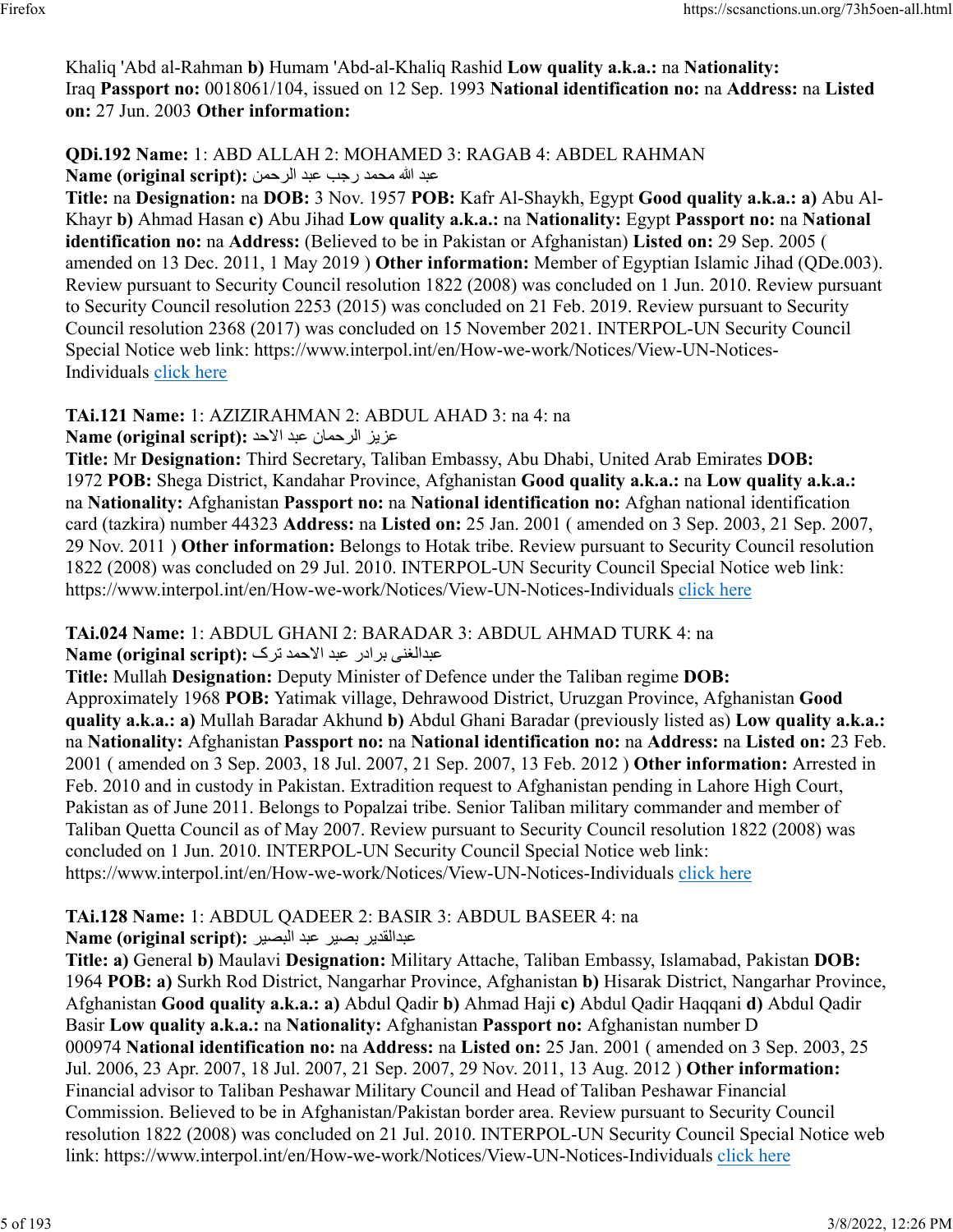## **TAi.100 Name:** 1: NAZIR MOHAMMAD 2: ABDUL BASIR 3: na 4: na

#### رظن دبعدمحم ريصبلا **:(script original (Name**

**Title:** Maulavi **Designation: a)** Mayor of Kunduz City **b)** Acting, Governor of Kunduz Province under the Taliban regime **DOB:** 1954 **POB:** Malaghi Village, Kunduz District, Kunduz Province, Afghanistan **Good quality a.k.a.:** Nazar Mohammad (previously listed as) **Low quality a.k.a.:** na **Nationality:** Afghanistan **Passport no:** na **National identification no:** na **Address:** na **Listed on:** 23 Feb. 2001 ( amended on 3 Sep. 2003, 21 Sep. 2007, 18 May 2012, 31 Dec. 2013 ) **Other information:** Alternative title: Sar Muallim. Reconciled after the fall of the Taliban regime, and assumed duties under the new Government on district level in Kunduz Province. Confirmed assassinated by Taliban on 9 November 2008. Review pursuant to Security Council resolution 1822 (2008) was concluded on 27 Jul. 2010. INTERPOL-UN Security Council Special Notice web link: https://www.interpol.int/en/How-we-work/Notices/View-UN-Notices-Individuals [click here](https://www.interpol.int/en/How-we-work/Notices/View-UN-Notices-Individuals)

## **QDi.054 Name:** 1: MAJEED 2: ABDUL CHAUDHRY 3: na 4: na

**Title:** na **Designation:** na **DOB: a)** 15 Apr. 1939 **b)** 1938 **POB:** na **Good quality a.k.a.: a)** Majeed, Abdul **b)** Majeed Chaudhry Abdul **c)** Majid, Abdul **Low quality a.k.a.:** na **Nationality:** Pakistan **Passport no:** na **National identification no:** na **Address:** na **Listed on:** 24 Dec. 2001 ( amended on 1 May 2019 ) **Other information:** Review pursuant to Security Council resolution 1822 (2008) was concluded on 1 Jun. 2010. Review pursuant to Security Council resolution 2253 (2015) was concluded on 21 Feb. 2019. INTERPOL-UN Security Council Special Notice web link: https://www.interpol.int/en/How-we-work/Notices/View-UN-Notices-Individuals [click here](https://www.interpol.int/en/How-we-work/Notices/View-UN-Notices-Individuals)

# **TAi.130 Name:** 1: ABDUL GHAFAR 2: QURISHI 3: ABDUL GHANI 4: na

رافغلادبع یشيرق دبع ینغلا **:(script original (Name**

**Title:** Maulavi **Designation:** Repatriation Attache, Taliban Embassy, Islamabad, Pakistan **DOB: a)** 1970 **b)** 1967 **POB:** Turshut village, Wursaj District, Takhar Province, Afghanistan **Good quality a.k.a.:** Abdul Ghaffar Qureshi **Low quality a.k.a.:** na **Nationality:** Afghanistan **Passport no:** Afghanistan number D 000933, issued on 13 Sep. 1998, issued in KABUL **National identification no:** Afghanistan 55130 (tazkira) **Address:** Khairkhana Section Number 3, Kabul, Afghanistan **Listed on:** 25 Jan. 2001 ( amended on 3 Sep. 2003, 18 Jul. 2007, 21 Sep. 2007, 29 Nov. 2011, 31 Dec. 2013 ) **Other information:** Involved in drug trafficking. Belongs to Tajik ethnic group. Review pursuant to Security Council resolution 1822 (2008) was concluded on 29 Jul. 2010. INTERPOL-UN Security Council Special Notice web link: https://www.interpol.int/en/How-we-work/Notices/View-UN-Notices-Individuals [click here](https://www.interpol.int/en/How-we-work/Notices/View-UN-Notices-Individuals)

# **TAi.162 Name:** 1: ABDUL SATAR 2: ABDUL MANAN 3: na 4: na

دبع راتسلا دبع نانملا **:(script original (Name**

**Title:** Haji **Designation:** na **DOB:** 1964 **POB: a)** Mirmandaw village, Nahr-e Saraj District, Helmand Province, Afghanistan **b)** Qilla Abdullah, Baluchistan Province, Pakistan **c)** Mirmadaw village, Gereshk District, Helmand Province, Afghanistan **Good quality a.k.a.: a)** Haji Abdul Sattar Barakzai **b)** Haji Abdul Satar **c)** Haji Satar Barakzai **d)** Abdulasattar **Low quality a.k.a.:** na **Nationality:** na **Passport no:** AM5421691, issued in Pakistan (expires on 11 Aug. 2013) **National identification no: a)** 5420250161699, issued in Pakistan **b)** 585629, issued in Afghanistan **Address: a)** Kachray Road, Pashtunabad, Quetta, Baluchistan Province, Pakistan **b)** Nasrullah Khan Chowk, Pashtunabad Area, Baluchistan Province, Pakistan **c)** Chaman, Baluchistan Province, Pakistan **d)** Abdul Satar Food Shop, Ayno Mina 0093, Kandahar Province, Afghanistan **Listed on:** 29 Jun. 2012 **Other information:** Co-owner of Haji Khairullah Haji Sattar Money Exchange (TAe.010) and associated also with Khairullah Barakzai (TAi.163). Belongs to Barakzai tribe. Father's name is Hajji 'Abd-al-Manaf. INTERPOL-UN Security Council Special Notice web link: https://www.interpol.int/en/How-we-work/Notices/View-UN-Notices-Individuals [click here](https://www.interpol.int/en/How-we-work/Notices/View-UN-Notices-Individuals)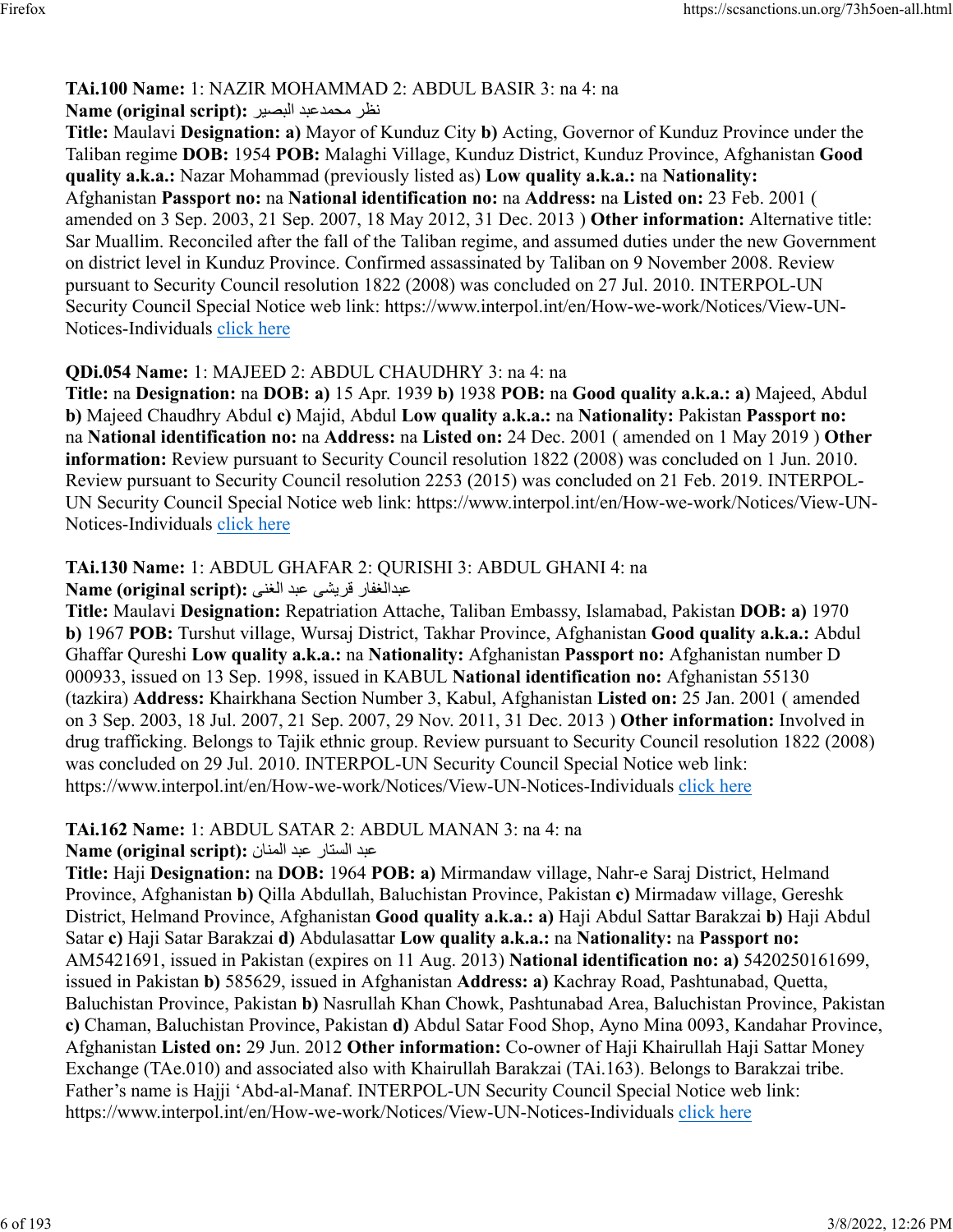#### **QDi.018 Name:** 1: ABDUL MANAN AGHA 2: na 3: na 4: na دبع نانملا اغآ **:(script original (Name**

**Title:** Haji **Designation:** na **DOB:** na **POB:** na **Good quality a.k.a.:** Abdul Manan **Low quality a.k.a.: a)** Abdul Man'am Saiyid **b)** Saiyid Abd al-Man (formerly listed as) **Nationality:** na **Passport no:** na **National identification no:** na **Address:** na **Listed on:** 17 Oct. 2001 ( amended on 26 Jun. 2013, 1 May 2019 ) **Other information:** Pakistan. Review pursuant to Security Council resolution 1822 (2008) was concluded on 15 Jun. 2010. Review pursuant to Security Council resolution 2253 (2015) was concluded on 21 Feb. 2019.

## **TAi.142 Name:** 1: ABDUL HAI 2: HAZEM 3: ABDUL QADER 4: na

## دبع یحلا ميظع دبع رداقلا **:(script original (Name**

**Title: a)** Maulavi **b)** Mullah **Designation:** First Secretary, Taliban Consulate General, Quetta, Pakistan **DOB:** 1971 **POB:** Pashawal Yargatoo village, Andar District, Ghazni Province, Afghanistan **Good quality a.k.a.:** Abdul Hai Hazem (previously listed as) **Low quality a.k.a.:** na **Nationality:** Afghanistan **Passport no:** D 0001203, issued in Afghanistan **National identification no:** na **Address: a)** Iltifat village, Shakardara District, Kabul Province, Afghanistan **b)** Puli Charkhi Area, District Number 9, Kabul City, Kabul Province **Listed on:** 25 Jan. 2001 ( amended on 3 Sep. 2003, 25 Jul. 2006, 21 Sep. 2007, 29 Nov. 2011, 18 May 2012 ) **Other information:** Review pursuant to Security Council resolution 1822 (2008) was concluded on 29 Jul. 2010. INTERPOL-UN Security Council Special Notice web link: https://www.interpol.int/en/Howwe-work/Notices/View-UN-Notices-Individuals [click here](https://www.interpol.int/en/How-we-work/Notices/View-UN-Notices-Individuals)

## **TAi.105 Name:** 1: AHMAD TAHA 2: KHALID 3: ABDUL QADIR 4: na

### دمحا هط دلاخ دبع رداقلا **:(script original (Name**

**Title:** Maulavi **Designation:** Governor of Paktia Province under the Taliban regime **DOB:** Approximately 1963 **POB: a)** Nangarhar Province, Afghanistan **b)** Khost Province, Afghanistan **c)** Siddiq Khel village, Naka District, Paktia Province, Afghanistan **Good quality a.k.a.:** na **Low quality a.k.a.:** na **Nationality:** Afghanistan **Passport no:** na **National identification no:** na **Address:** na **Listed on:** 23 Feb. 2001 ( amended on 3 Sep. 2003, 21 Sep. 2007, 3 Oct. 2008, 29 Nov. 2011, 13 Aug. 2012 ) **Other information:** Taliban member responsible for Nangarhar Province as at 2011. Believed to be in Afghanistan/Pakistan border area. Belongs to Zadran tribe. Close associate of Sirajuddin Jallaloudine Haqqani (TAi.144). Review pursuant to Security Council resolution 1822 (2008) was concluded on 1 Jun. 2010. INTERPOL-UN Security Council Special Notice web link: https://www.interpol.int/en/How-wework/Notices/View-UN-Notices-Individuals [click here](https://www.interpol.int/en/How-we-work/Notices/View-UN-Notices-Individuals)

#### **TAi.080 Name:** 1: SAYED ESMATULLAH 2: ASEM 3: ABDUL QUDDUS 4: na ديس تمصع الله مصاع دبع سودقلا **:(script original (Name**

**Title:** Maulavi **Designation: a)** Deputy Minister of Preventing Vice and Propagating Virtue under the Taliban regime **b)** Secretary General of the Afghan Red Crescent Society (ARCS) under the Taliban regime **DOB:** Approximately 1967 **POB:** Qalayi Shaikh, Chaparhar District, Nangarhar Province, Afghanistan **Good quality a.k.a.: a)** Esmatullah Asem **b)** Asmatullah Asem **c)** Sayed Esmatullah Asem (previously listed as) **Low quality a.k.a.:** na **Nationality:** Afghanistan **Passport no:** na **National identification no:** na **Address:** na **Listed on:** 23 Feb. 2001 ( amended on 3 Sep. 2003, 18 Jul. 2007, 21 Sep. 2007, 27 Sep. 2007, 29 Nov. 2011, 13 Aug. 2012 ) **Other information:** Member of the Taliban Supreme Council as of May 2007. Believed to be in Afghanistan/Pakistan border area. Member of the Taliban Peshawar Shura. Responsible for Afghan Taliban activity in Federally Administrated Tribal Areas, Pakistan as at 2008. A leading expert in IED and suicide attacks as of 2012. Review pursuant to Security Council resolution 1822 (2008) was concluded on 1 Jun. 2010. INTERPOL-UN Security Council Special Notice web link: https://www.interpol.int/en/How-we-work/Notices/View-UN-Notices-Individuals [click here](https://www.interpol.int/en/How-we-work/Notices/View-UN-Notices-Individuals)

## **QDi.295 Name:** 1: MUHAMMAD 2: JIBRIL 3: ABDUL RAHMAN 4: na **Title:** na **Designation:** na **DOB: a)** 28 May 1984 **b)** 3 Dec. 1979 **c)** 3 Mar. 1979 (from false passport) **POB:** East Lombok, West Nusa Tenggara, Indonesia **Good quality a.k.a.: a)** Mohammad Jibril Abdurrahman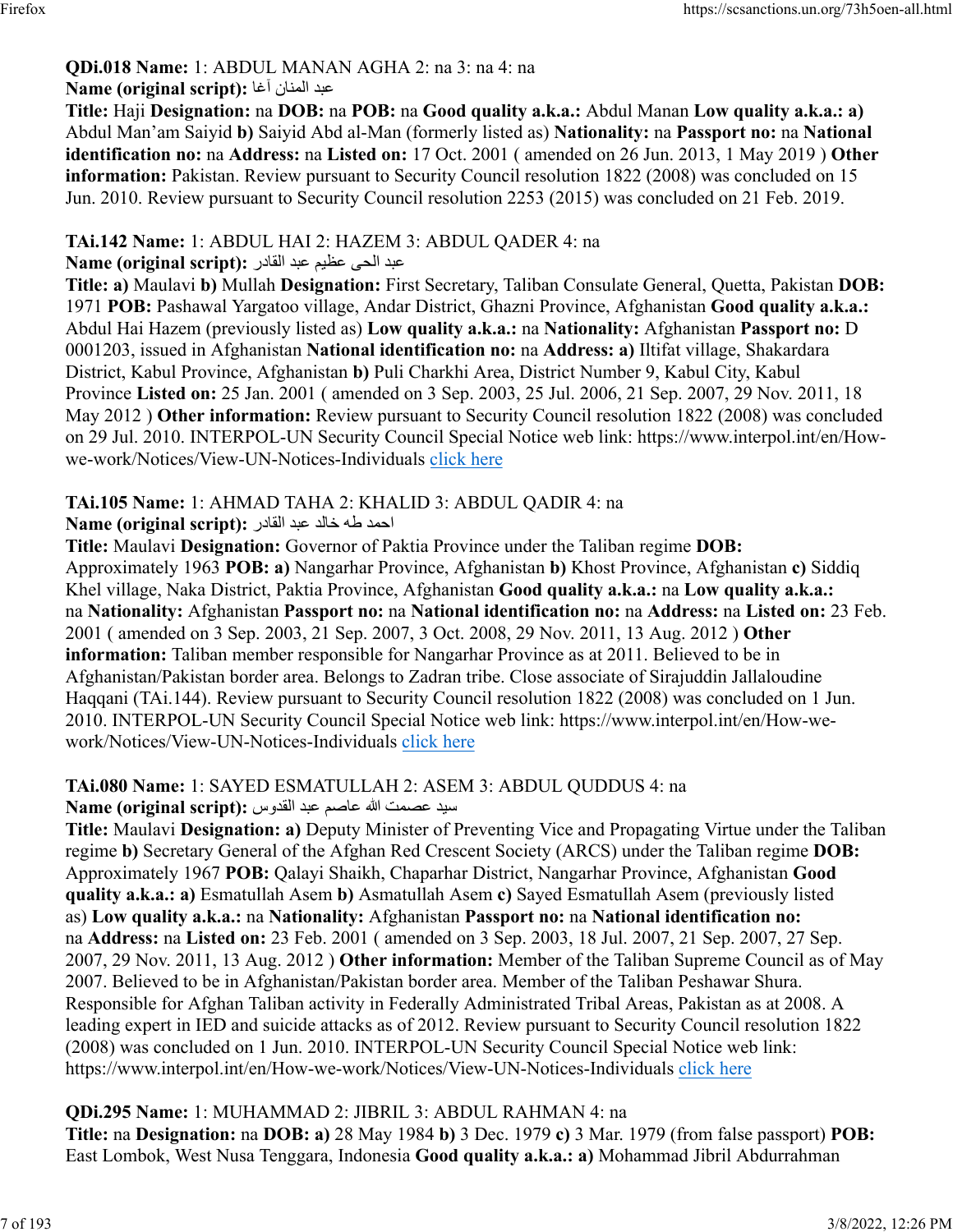**b)** Muhammad Jibriel Abdul Rahman **c)** Mohammad Jibriel Abdurrahman **d)** Muhamad Ricky Ardhan born 8 Aug. 1980 (appears in false Indonesian passport number S335026) **e)** Muhammad Ricky Ardhan bin Muhammad Iqbal **f)** Muhammad Ricky Ardhan bin Abu Jibril **Low quality a.k.a.: a)** Muhammad Yunus **b)** Heris Syah **Nationality:** Indonesia **Passport no:** na **National identification no: a)** Indonesian national identity card number 3219222002.2181558 **b)** Identification number 2181558 **Address: a)** Jalan M. Saidi RT 010 RW 001 Pesanggrahan, South Petukangan, South Jakarta, Indonesia **b)** Jalan Nakula of Witana Harja Complex Block C, Pamulang, Banten, Indonesia **Listed on:** 12 Aug. 2011 ( amended on 24 Nov. 2020 ) **Other information:** Senior member of Jemaah Islamiyah (QDe.092) directly involved in obtaining funding for terrorist attacks. Sentenced in Indonesia to five years in prison on 29 Jun. 2010. Father's name is Mohamad Iqbal Abdurrahman (QDi.086). Review pursuant to Security Council resolution 2368 (2017) was concluded on 24 November 2020. Review pursuant to Security Council resolution 2368 (2017) was concluded on 15 November 2021. INTERPOL-UN Security Council Special Notice web link: https://www.interpol.int/en/How-we-work/Notices/View-UN-Notices-Individuals [click here](https://www.interpol.int/en/How-we-work/Notices/View-UN-Notices-Individuals)

## **QDi.229 Name:** 1: ALY 2: SOLIMAN 3: MASSOUD 4: ABDUL SAYED

**Title:** na **Designation:** na **DOB:** 1969 **POB:** Tripoli, Libya **Good quality a.k.a.: a)** Ibn El Qaim **b)** Mohamed Osman **Low quality a.k.a.:** Adam **Nationality:** Libya **Passport no:** Libya number Libyan Passport No. 96/184442 **National identification no:** na **Address:** Ghout El Shamal, Tripoli, Libya **Listed on:** 8 Jun. 2007 ( amended on 13 Dec. 2011, 1 May 2019 ) **Other information:** Member of Libyan Islamic Fighting Group (QDe.011). Review pursuant to Security Council resolution 1822 (2008) was concluded on 24 Nov. 2009. Review pursuant to Security Council resolution 2253 (2015) was concluded on 21 Feb. 2019. INTERPOL-UN Security Council Special Notice web link: https://www.interpol.int/en/How-wework/Notices/View-UN-Notices-Individuals [click here](https://www.interpol.int/en/How-we-work/Notices/View-UN-Notices-Individuals)

## **TAi.008 Name:** 1: SHAMS 2: UR-RAHMAN 3: ABDUL ZAHIR 4: na

شمس الرحمن عبد الظاهر :Name (original script)

**Title: a)** Mullah **b)** Maulavi **Designation:** Deputy Minister of Agriculture under the Taliban regime **DOB:** 1969 **POB:** Waka Uzbin village, Sarobi District, Kabul Province, Afghanistan **Good quality a.k.a.: a)** Shamsurrahman **b)** Shams-u-Rahman **c)** Shamsurrahman Abdurahman **Low quality a.k.a.:** Shams ur-Rahman Sher Alam **Nationality:** Afghanistan **Passport no:** na **National identification no: a)** Afghan national identification card (tazkira) number 2132370 **b)** Afghan national identification card (tazkira) number 812673 **Address:** na **Listed on:** 23 Feb. 2001 ( amended on 3 Sep. 2003, 21 Sep. 2007, 12 Apr. 2010, 29 Nov. 2011, 18 May 2012 ) **Other information:** Believed to be in Afghanistan/Pakistan border area. Involved in drug trafficking. Belongs to Ghilzai tribe. Review pursuant to Security Council resolution 1822 (2008) was concluded on 27 Jul. 2010. INTERPOL-UN Security Council Special Notice web link: https://www.interpol.int/en/How-we-work/Notices/View-UN-Notices-Individuals [click here](https://www.interpol.int/en/How-we-work/Notices/View-UN-Notices-Individuals)

# **TAi.145 Name:** 1: AMIR 2: ABDULLAH 3: na 4: na

ريما دبع الله **:(script original (Name**

**Title:** na **Designation:** Former Kandahar Province Deputy Taliban Governor **DOB:**

Approximately 1972 **POB:** Paktika Province, Afghanistan **Good quality a.k.a.:** na **Low quality a.k.a.:** Amir Abdullah Sahib **Nationality:** Afghanistan **Passport no:** na **National identification no:** na **Address:** Karachi, Pakistan **Listed on:** 20 Jul. 2010 ( amended on 29 Nov. 2011 ) **Other information:** Has travelled to Kuwait, Saudi Arabia, the Libyan Arab Jamahiriya and the United Arab Emirates to raise funds for the Taliban. Treasurer to Abdul Ghani Baradar Abdul Ahmad Turk (TAi.024). Believed to be in Afghanistan/Pakistan border area. INTERPOL-UN Security Council Special Notice web link: https://www.interpol.int/en/How-wework/Notices/View-UN-Notices-Individuals [click here](https://www.interpol.int/en/How-we-work/Notices/View-UN-Notices-Individuals)

**QDi.309 Name:** 1: ABDUR REHMAN 2: na 3: na 4: na **Name (original script):** نمحرلا دبع **Title:** na **Designation:** na **DOB:** 3 Oct. 1965 **POB:** Mirpur Khas, Pakistan **Good quality a.k.a.: a)** Abdul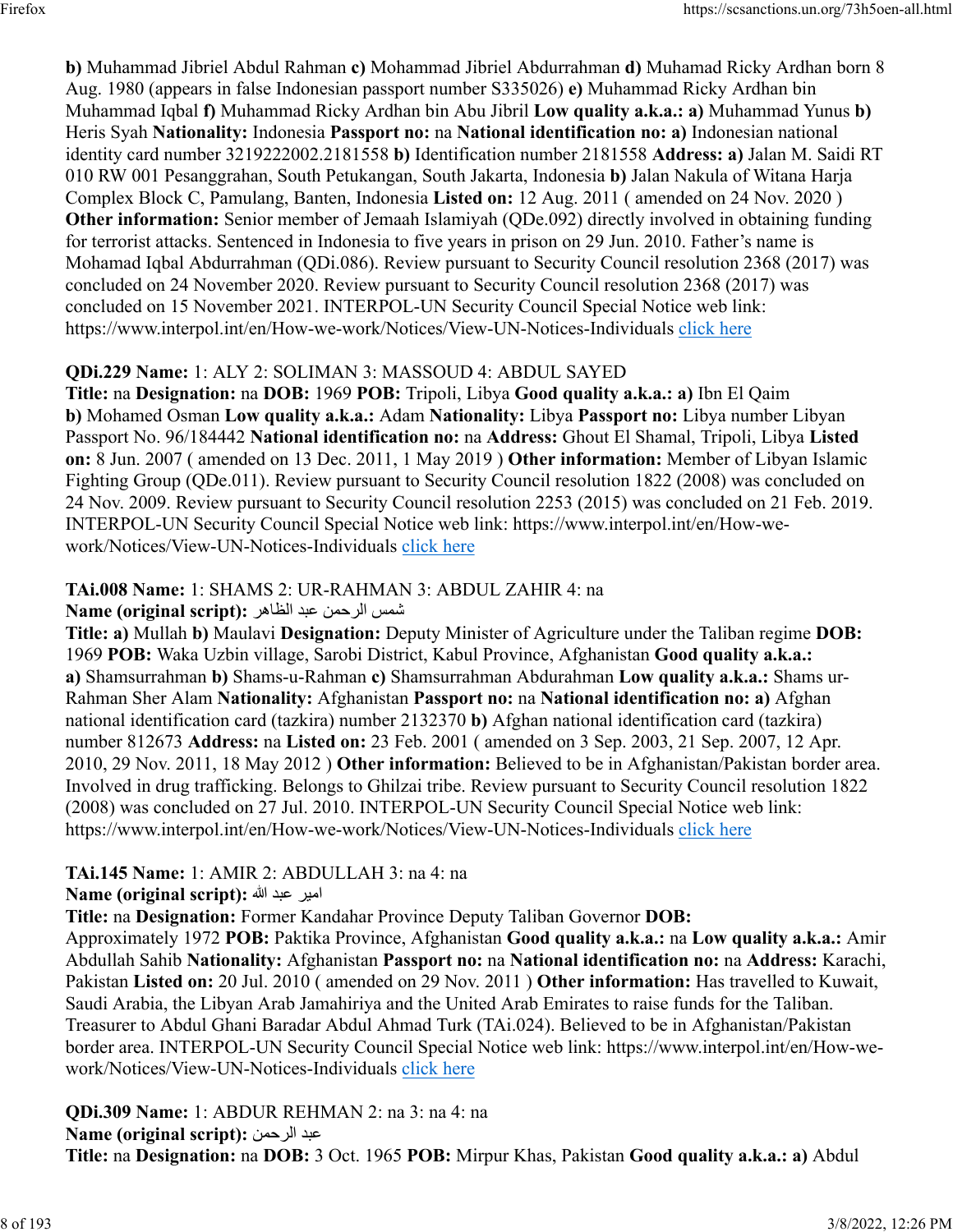Rehman; Abd Ur-Rehman; Abdur Rahman **b)** يدنيسلا نمحرلا دبع) Abdul Rehman Sindhi; Abdul Rehman al-Sindhi; Abdur Rahman al-Sindhi; Abdur Rehman Sindhi; Abdurahman Sindhi) **c)** يدنسلا اللهدبع) Abdullah Sindhi) **Low quality a.k.a.:** Abdur Rehman Muhammad Yamin **Nationality:** Pakistan **Passport no:** Pakistan number CV9157521, issued on 8 Sep. 2008 (expires on 7 Sep. 2013 ) **National identification no:** Pakistan national identity card number 44103-5251752-5 **Address:** Karachi, Pakistan **Listed on:** 14 Mar. 2012 ( amended on 1 May 2019 ) **Other information:** Has provided facilitation and financial services to Al-Qaida (QDe.004). Associated with Harakatul Jihad Islami (QDe.130), Jaish-I-Mohammed (QDe.019), and Al-Akhtar Trust International (QDe.121). Review pursuant to Security Council resolution 2253 (2015) was concluded on 21 Feb. 2019. INTERPOL-UN Security Council Special Notice web link: https://www.interpol.int/en/How-we-work/Notices/View-UN-Notices-Individuals [click here](https://www.interpol.int/en/How-we-work/Notices/View-UN-Notices-Individuals)

## **QDi.363 Name:** 1: MAGHOMED 2: MAGHOMEDZAKIROVICH 3: ABDURAKHMANOV 4: na **Name (original script):** Абдурахманов Магомед Магомедзакирович

**Title:** na **Designation:** na **DOB:** 24 Nov. 1974 **POB:** Khadzhalmahi Village, Levashinskiy District, Republic of Dagestan, Russian Federation **Good quality a.k.a.:** na **Low quality a.k.a.: a)** Abu Banat (original script: Абу Банат) **b)** Abu al Banat (original script: Абу аль Банат) **Nationality:** Russian Federation **Passport no:** Russian foreign travel passport number 515458008 (expires 30 May 2017) **National identification no:** Russian Federation national passport number 8200203535 **Address: a)** Turkey (possible location) **b)** Syrian Arab Republic (previous confirmed location since Sep. 2012) **Listed on:** 2 Oct. 2015 ( amended on 24 Nov. 2020 ) **Other information:** As at Aug. 2015, leader of Jamaat Abu Banat terrorist group, which forms part of the Islamic State in Iraq and the Levant (ISIL), listed as Al-Qaida in Iraq (QDe.115), and operates on the outskirts of Syrian Arab Republic cities Aleppo and Idlib, extorting funds from and carrying out kidnappings and public executions of local Syrians. Physical description: eye colour brown, hair colour: dark, build: strong, straight nose, height: 180-185 cm, speaks Russian, English, Arabic. Wanted by the authorities of the Russian Federation for terrorist crimes committed in its territory. Photo available for inclusion in the INTERPOL-UN Security Council Special Notice. Review pursuant to Security Council resolution 2368 (2017) was concluded on 24 November 2020. INTERPOL-UN Security Council Special Notice web link: https://www.interpol.int/en/How-we-work/Notices/View-UN-Notices-Individuals [click here](https://www.interpol.int/en/How-we-work/Notices/View-UN-Notices-Individuals)

# **QDi.086 Name:** 1: MOHAMAD 2: IQBAL 3: ABDURRAHMAN 4: na

**Title:** na **Designation:** na **DOB:** 17 Aug. 1957 **POB: a)** Korleko-Lombok Timur, Indonesia **b)** Tirpas-Selong Village, East Lombok, Indonesia **c)** Korleko-Lombok Timur, Indonesia **Good quality a.k.a.: a)** Rahman, Mohamad Iqbal **b)** A Rahman, Mohamad Iqbal **c)** Abu Jibril Abdurrahman **d)** Fikiruddin Muqti **e)** Fihiruddin Muqti **f)** Abdul Rahman, Mohamad Iqbal **Low quality a.k.a.:** na **Nationality:** Indonesia **Passport no:** na **National identification no:** 3603251708570001 **Address:** Jalan Nakula, Komplek Witana Harja III Blok C 106-107, Tangerang, Indonesia **Listed on:** 28 Jan. 2003 ( amended on 26 Nov. 2004, 16 May 2011, 10 Jun. 2011, 6 Dec. 2019 ) **Other information:** Review pursuant to Security Council resolution 1822 (2008) was concluded on 8 Jun. 2010. Review pursuant to Security Council resolution 2368 (2017) was concluded on 4 Dec. 2019 INTERPOL-UN Security Council Special Notice web link: https://www.interpol.int/en/How-wework/Notices/View-UN-Notices-Individuals [click here](https://www.interpol.int/en/How-we-work/Notices/View-UN-Notices-Individuals)

# **QDi.414 Name:** 1: ABDULPATTA 2: ESCALON 3: ABUBAKAR 4: na

**Title:** na **Designation:** na **DOB: a)** 3 Mar. 1965 **b)** 1 Jan. 1965 **c)** 11 Jan. 1965 **POB:** Tuburan, Basilan Province, Philippines **Good quality a.k.a.: a)** Abdulpatta Abubakar Escalon **b)** Abdul Patta Escalon Abubakar **c)** Abdul Patta Abu Bakar **Low quality a.k.a.:** na **Nationality:** Philippines **Passport no: a)** Philippines number EC6530802 (expires 19 Jan. 2021) **b)** Philippines number EB2778599 **National identification no: a)** Saudi Arabia 2135314355 **b)** Saudi Arabia 202112421 **Address: a)** Philippines **b)** Jeddah, Saudi Arabia (previous address) **c)** Daina, Saudi Arabia (previous address) **Listed on:** 18 Jun. 2018 **Other information:** Facilitator for the Islamic State in Iraq and the Levant (ISIL), listed as Al-Qaida in Iraq (QDe.115). Gender: male. INTERPOL-UN Security Council Special Notice web link: https://www.interpol.int/en/How-we-work/Notices/View-UN-Notices-Individuals [click here](https://www.interpol.int/en/How-we-work/Notices/View-UN-Notices-Individuals)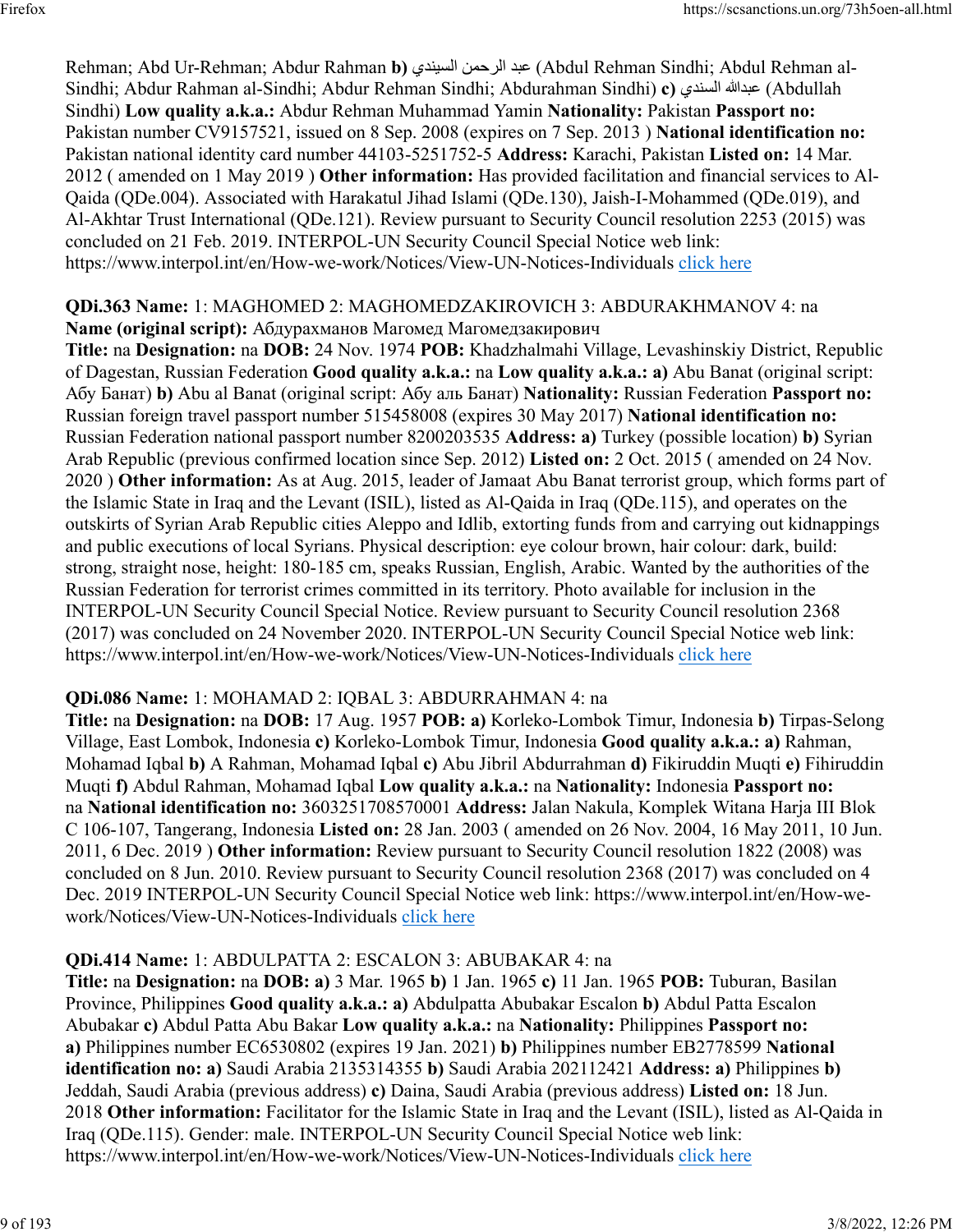# **TAi.160 Name:** 1: ABDUL SAMAD 2: ACHEKZAI 3: na 4: na

# دبع دمصلا یزکچا **:(script original (Name**

**Title:** na **Designation:** na **DOB:** 1970 **POB:** Afghanistan **Good quality a.k.a.:** Abdul Samad **Low quality a.k.a.:** na **Nationality:** Afghanistan **Passport no:** na **National identification no:** na **Address:** na **Listed on:** 2 Mar. 2012 **Other information:** Senior Taliban member responsible for the manufacturing of improvised explosive devices (IED). Involved in recruiting and deploying suicide bombers to conduct attacks in Afghanistan. INTERPOL-UN Security Council Special Notice web link: https://www.interpol.int/en/Howwe-work/Notices/View-UN-Notices-Individuals [click here](https://www.interpol.int/en/How-we-work/Notices/View-UN-Notices-Individuals)

# **TAi.167 Name:** 1: ADAM KHAN 2: ACHEKZAI 3: na 4: na

# آدم خان اچک*زی* :(Name (original script

**Title:** Maulavi **Designation:** na **DOB: a)** 1970 **b)** 1972 **c)** 1971 **d)** 1973 **e)** 1974 **f)** 1975 **POB:** Kandahar Province, Afghanistan **Good quality a.k.a.: a)** Maulavi Adam Khan **b)** Maulavi Adam **Low quality a.k.a.:** na **Nationality:** Pakistan **Passport no:** na **National identification no:** na **Address:** Chaman, Baluchistan Province, Pakistan **Listed on:** 16 Apr. 2013 **Other information:** Improvised explosive device manufacturer and facilitator for the Taliban. Taliban member responsible for Badghis Province, Afghanistan, as at mid – 2010. Former Taliban member responsible for Sar-e Pul and Samangan Provinces, Afghanistan. As Taliban military commander in Kandahar Province, Afghanistan, he was involved in organizing suicide attacks in neighboring provinces. Associated with Abdul Samad Achekzai (TAi.160). INTERPOL-UN Security Council Special Notice web link: https://www.interpol.int/en/How-we-work/Notices/View-UN-Notices-Individuals [click here](https://www.interpol.int/en/How-we-work/Notices/View-UN-Notices-Individuals)

# **QDi.304 Name:** 1: MOCHAMMAD 2: ACHWAN 3: na 4: na

**Title:** na **Designation:** na **DOB: a)** 4 May 1948 **b)** 4 May 1946 **POB:** Tulungagung, Indonesia **Good quality a.k.a.: a)** Muhammad Achwan **b)** Muhammad Akhwan **c)** Mochtar Achwan **d)** Mochtar Akhwan **e)** Mochtar Akwan **Low quality a.k.a.:** na **Nationality:** Indonesia **Passport no:** na **National identification no:** Indonesia National Identity Card 3573010405480001 (under name Mochammad Achwan ) **Address:** Jalan Ir. H. Juanda 8/10, RT/RW 002/001, Jodipan, Blimbing, Malang, Indonesia **Listed on:** 12 Mar. 2012 **Other information:** Acting emir of Jemmah Anshorut Tauhid (JAT) (QDe.133). Associated with Abu Bakar Ba'asyir (QDi.217), Abdul Rahim Ba'aysir (QDi.293) and Jemaah Islamiyah (QDe.092). Review pursuant to Security Council resolution 2368 (2017) was concluded on 15 November 2021. INTERPOL-UN Security Council Special Notice web link: https://www.interpol.int/en/How-we-work/Notices/View-UN-Notices-Individuals [click here](https://www.interpol.int/en/How-we-work/Notices/View-UN-Notices-Individuals)

# **CFi.002 Name:** 1: NOURREDINE 2: ADAM 3: na 4: na

**Title:** na **Designation: a)** General **b)** Minister for Security **c)** Director General of the "Extraordinary Committee for the Defence of Democratic Achievements **DOB: a)** 1970 **b)** 1969 **c)** 1971 **d)** 1 Jan. 1970 **e)** 1 Jan. 1971 **POB: a)** Ndele, Central African Republic **b)** Algenana, Sudan **Good quality a.k.a.: a)** Nureldine Adam **b)** Nourreldine Adam **c)** Nourreddine Adam **d)** Mahamat Nouradine Adam **e)** Mohamed Adam Brema Abdallah **Low quality a.k.a.:** na **Nationality: a)** Central African Republic **b)** Sudan **Passport no: a)** Central African Republic number D00001184 **b)** P04838205, issued on 10 Jun. 2018 (Issued in Bahri, Sudan. Expires on 9 June 2023. Passport issued under the name of Mohamed Adam Brema Abdallah) **National identification no:** Sudan 20227088368 **Address: a)** Birao, Central African Republic **b)** Sudan **Listed on:** 9 May 2014 ( amended on 4 Nov. 2014, 1 Mar. 2019, 6 Sep. 2019 ) **Other information:** Photo available for inclusion in the INTERPOL-UN Security Council Special Notice. INTERPOL-UN Security Council Special Notice web link: https://www.interpol.int/en/How-we-work/Notices/View-UN-Notices-Individuals [click here](https://www.interpol.int/en/How-we-work/Notices/View-UN-Notices-Individuals)

# **SOi.018 Name:** 1: ABUKAR 2: ALI 3: ADAN 4: na

**Title:** na **Designation:** Deputy leader of Al-Shabaab **DOB: a)** 1972 **b)** 1971 **c)** 1973 **POB:** na **Good quality a.k.a.: a)** Abukar Ali Aden **b)** Ibrahim Afghan **c)** Sheikh Abukar **Low quality a.k.a.:** na **Nationality:**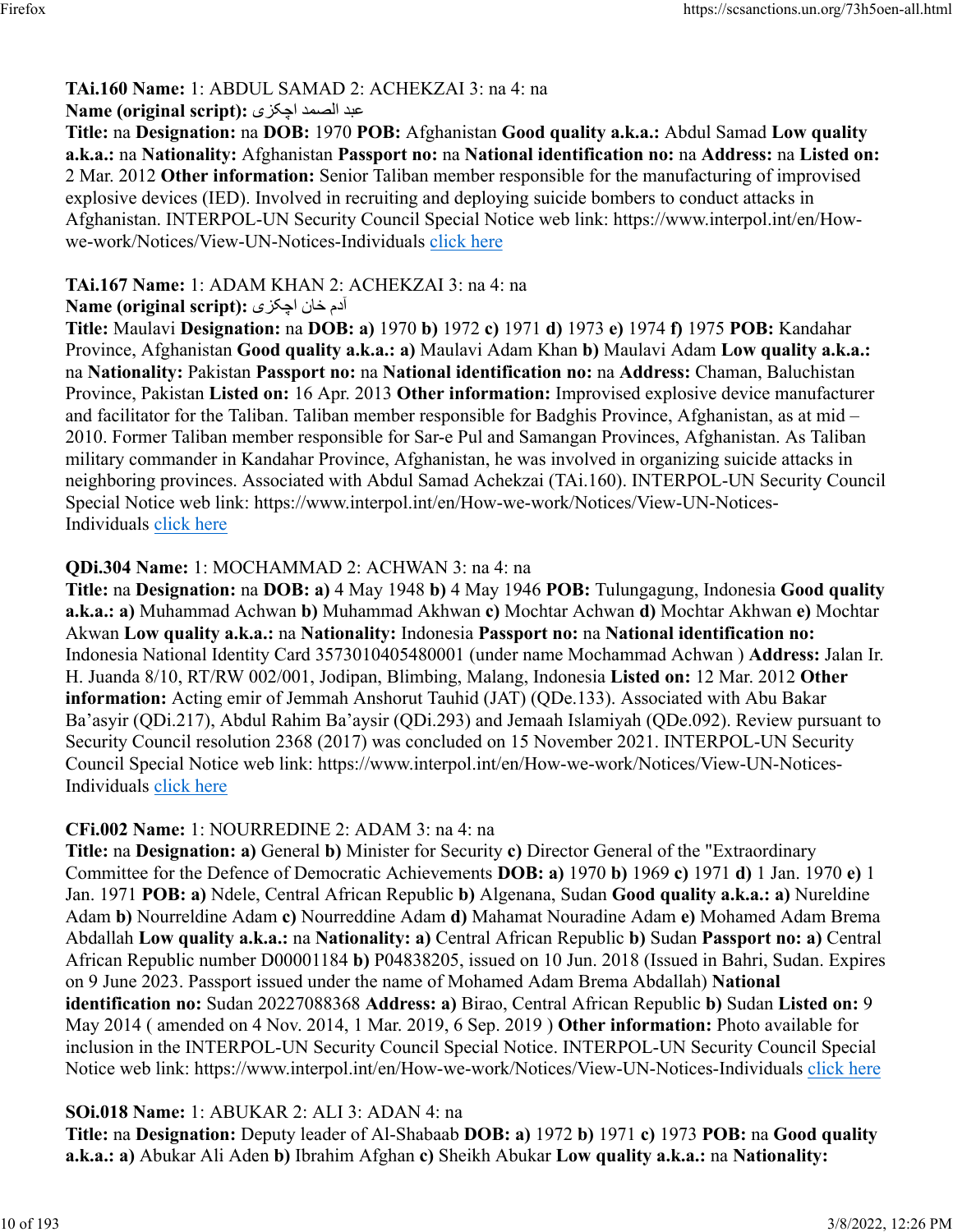# na **Passport no:** na **National identification no:** na **Address:** na **Listed on:** 26 Feb. 2021 **Other**

**information:** Listed pursuant to paragraph 8(a) of resolution 1844 (2008) as "Engaging in or providing support for acts that threaten the peace, security or stability of Somalia, including acts that threaten the Djibouti Agreement of 18 August 2008 or the political process, or threaten the TFIs or AMISOM by force." Adan is also associated with Al-Qaida affiliates, Al-Qaida in the Arabian Peninsula (AQAP – QDe.129) and Al-Qaida in the Islamic Maghreb (AQIM – Qde.014). INTERPOL-UN Security Council Special Notice web link: https://www.interpol.int/en/How-we-work/Notices/View-UN-Notices-Individuals [click here](https://www.interpol.int/en/How-we-work/Notices/View-UN-Notices-Individuals)

### **MLi.004 Name:** 1: AHMED 2: AG ALBACHAR 3: na 4: na

**Title:** na **Designation:** President of the Humanitarian Commission of the Bureau Regional d'Administration et Gestion de Kidal **DOB:** 31 Dec. 1963 **POB:** Tin-Essako, Kidal region, Mali **Good quality a.k.a.:** Intahmadou Ag Albachar **Low quality a.k.a.:** na **Nationality:** Mali **Passport no:** na **National identification no:** Mali National identification no: 1 63 08 4 01 001 005E **Address:** Quartier Aliou, Kidal, Mali **Listed on:** 10 Jul. 2019 ( amended on 19 Dec. 2019, 14 Jan. 2020 ) **Other information:** Ahmed Ag Albachar is a prominent businessman and, since early 2018, a special advisor to the Governor of Kidal region. An influential member of the Haut Conseil pour l'unité de l'Azawad (HCUA), belonging to the Ifoghas Tuareg community, Ahmed Ag Albachar also mediates relations between the Coordination des Mouvements de l'Azawad (CMA) and Ansar Dine (QDe.135). Listed pursuant to paragraphs 1 to 3 of Security Council resolution 2374 (2017) (Travel Ban, Asset Freeze). Photo available for inclusion in the INTERPOL-UN Security Council Special Notice.

### **MLi.005 Name:** 1: HOUKA 2: HOUKA 3: AG ALHOUSSEINI 4: na

**Title:** Cadi **Designation:** na **DOB: a)** 1 Jan. 1962 **b)** 1 Jan. 1963 **c)** 1 Jan. 1964 **POB:** Ariaw, Tombouctou region, Mali **Good quality a.k.a.: a)** Mohamed Ibn Alhousseyni **b)** Muhammad Ibn Al-Husayn **Low quality a.k.a.:** Houka Houka **Nationality:** Mali **Passport no:** na **National identification no:** na **Address:** na **Listed on:** 10 Jul. 2019 ( amended on 19 Dec. 2019, 14 Jan. 2020 ) **Other information:** Houka Houka Ag Alhousseini was appointed by Iyad Ag Ghaly (QDi.316) as the Cadi of Timbuktu in April 2012 after the establishment of the jihadist caliphate in northern Mali. Houka Houka used to work closely with the Hesbah, the Islamic police headed by Ahmad Al Faqi Al Mahdi, jailed at the Detention Centre of the International Criminal Court in The Hague since September 2016. Listed pursuant to paragraphs 1 to 3 of Security Council resolution 2374 (2017) (Travel Ban, Asset Freeze). Photo available for inclusion in the INTERPOL-UN Security Council Special Notice.

### **QDi.316 Name:** 1: IYAD 2: AG GHALI 3: na 4: na

### دايا غا يلاغ **:(script original (Name**

**Title:** na **Designation:** na **DOB:** 1958 **POB:** Abeibara, Kidal Region, Mali **Good quality a.k.a.:** Sidi Mohamed Arhali born 1 Jan. 1958 in Bouressa, Bourem Region, Mali **Low quality a.k.a.:** na **Nationality:** Mali **Passport no:** Mali number A1037434, issued on 10 Aug. 2001 (expires on 31 Dec. 2014) **National identification no:** Mali Birth certificate 012546 **Address:** Mali **Listed on:** 25 Feb. 2013 ( amended on 23 Sep. 2014, 1 May 2019 ) **Other information:** Founder and leader of Ansar Eddine (QDe.135). Member of the Tuareg Ifogas tribe. Linked to the Organization of Al-Qaida in the Islamic Maghreb (QDe.014) and Mouvement pour l'Unification et le Jihad en Afrique de l'Ouest (MUJAO) (QDe.134). Name of father is Ag Bobacer Arhali, name of mother is Rhiachatou Wallet Sidi. Review pursuant to Security Council resolution 2253 (2015) was concluded on 21 Feb. 2019. INTERPOL-UN Security Council Special Notice web link: https://www.interpol.int/en/How-we-work/Notices/View-UN-Notices-Individuals [click here](https://www.interpol.int/en/How-we-work/Notices/View-UN-Notices-Individuals)

### **QDi.424 Name:** 1: BAH 2: AG MOUSSA 3: na 4: na

**Title:** na **Designation:** na **DOB: a)** 1 Jan. 1958 **b)** 31 Dec. 1952 **c)** 28 Oct. 1956 **POB:** na **Good quality a.k.a.: a)** Ag Mossa **b)** Ammi Salim **Low quality a.k.a.:** na **Nationality:** Mali **Passport no:** na **National identification no:** na **Address:** na **Listed on:** 14 Aug. 2019 ( amended on 20 Aug. 2019 ) **Other information:** Founding member of Ansar Eddine (QDe.135), operational leader of Jama'a Nusrat ul-Islam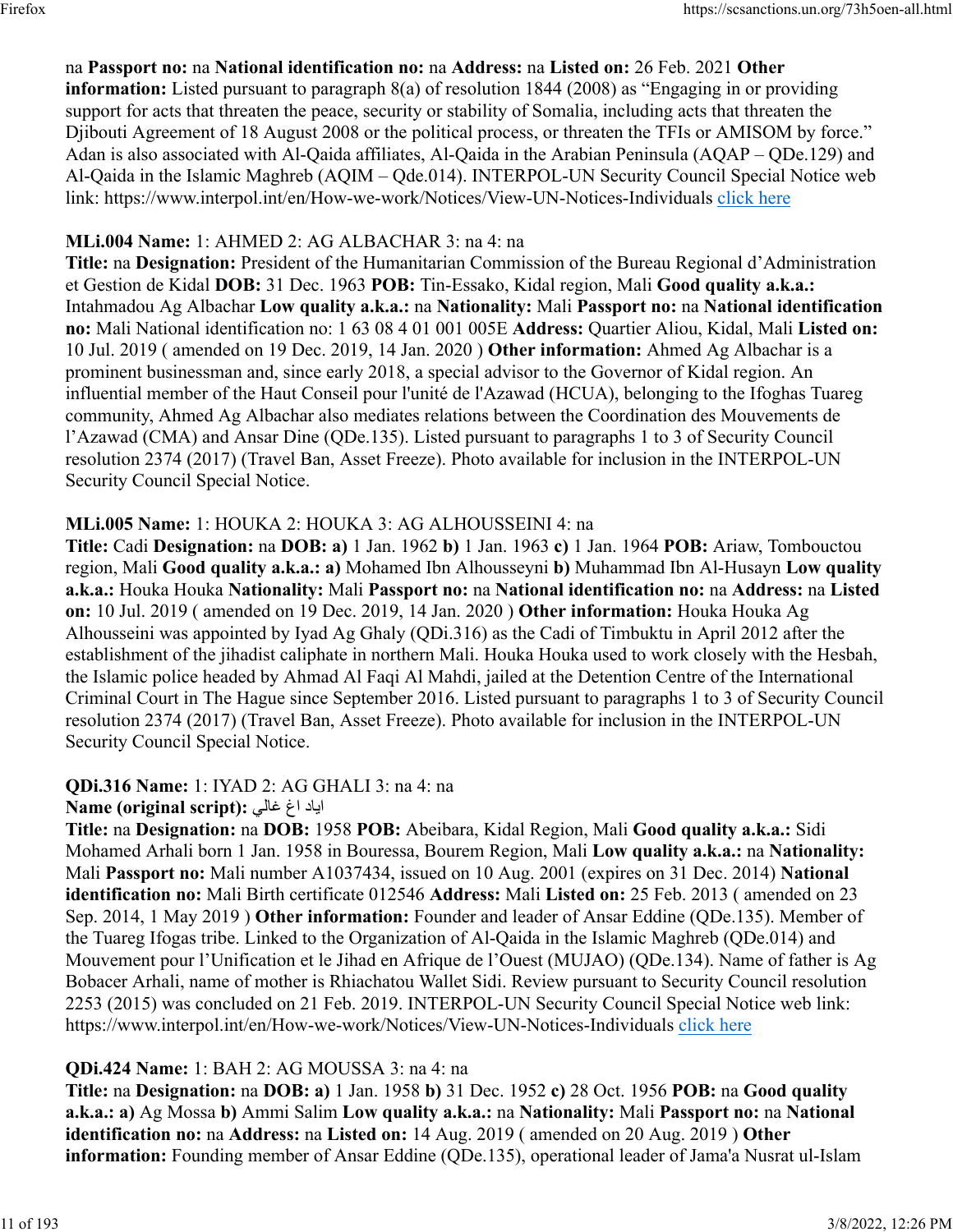wa al-Muslimin (JNIM) (QDe.159). INTERPOL-UN Security Council Special Notice web link: https://www.interpol.int/en/How-we-work/Notices/View-UN-Notices-Individuals [click here](https://www.interpol.int/en/How-we-work/Notices/View-UN-Notices-Individuals)

## **TAi.114 Name:** 1: ABDUL RAHMAN 2: AGHA 3: na 4: na

**Name (original script):** اغآ نامحرلادبع

**Title:** Maulavi **Designation:** Chief Justice of Military Court under the Taliban regime **DOB:** Approximately 1958 **POB:** Arghandab District, Kandahar Province, Afghanistan **Good quality a.k.a.:** na **Low quality a.k.a.:** na **Nationality: a)** Afghanistan **b)** Pakistan **Passport no:** na **National identification no:** na **Address:** na **Listed on:** 25 Jan. 2001 ( amended on 3 Sep. 2003, 9 Jul. 2007, 21 Sep. 2007, 29 Nov. 2011 ) **Other information:** Believed to be in Afghanistan/Pakistan border area. Review pursuant to Security Council resolution 1822 (2008) was concluded on 29 Jul. 2010. INTERPOL-UN Security Council Special Notice web link: https://www.interpol.int/en/How-we-work/Notices/View-UN-Notices-Individuals [click here](https://www.interpol.int/en/How-we-work/Notices/View-UN-Notices-Individuals)

**TAi.156 Name:** 1: AHMAD 2: ZIA 3: AGHA 4: na

دمحا ايض اغآ **:(script original (Name**

**Title:** Haji **Designation:** na **DOB:** 1974 **POB:** Maiwand District, Kandahar Province, Afghanistan **Good quality a.k.a.: a)** Zia Agha **b)** Noor Ahmad **c)** Noor Ahmed **Low quality a.k.a.:** Sia Agha Sayeed **Nationality:** na **Passport no:** na **National identification no:** na **Address:** na **Listed on:** 6 Jan. 2012 **Other information:** Senior Taliban official with military and financial responsibilities as at 2011. Leader of the Taliban's Military Council as of 2010. In 2008 and 2009, served as a Taliban finance officer and distributed money to Taliban commanders in Afghanistan/Pakistan border area. INTERPOL-UN Security Council Special Notice web link: https://www.interpol.int/en/How-we-work/Notices/View-UN-Notices-Individuals [click here](https://www.interpol.int/en/How-we-work/Notices/View-UN-Notices-Individuals)

**TAi.091 Name:** 1: JANAN 2: AGHA 3: na 4: na

**Name (original script):** اغآ ناناج

**Title:** Mullah **Designation:** Governor of Faryab Province under the Taliban regime **DOB: a)** Approximately 1958 **b)** Approximately 1953 **POB:** Tirin Kot city, Uruzgan Province, Afghanistan **Good quality a.k.a.:** Abdullah Jan Agha **Low quality a.k.a.:** na **Nationality:** Afghanistan **Passport no:** na **National identification no:** na **Address:** na **Listed on:** 23 Feb. 2001 ( amended on 3 Sep. 2003, 21 Sep. 2007, 29 Nov. 2011, 31 Dec. 2013 ) **Other information:** Member of Taliban Supreme Council and advisor to Mullah Mohammed Omar (TAi.004) as at June 2010. Leads a Taliban "front" (mahaz) as of mid-2013. Believed to be in Afghanistan/Pakistan border area. Belongs to Sadat ethnic group. Review pursuant to Security Council resolution 1822 (2008) was concluded on 23 Jul. 2010. INTERPOL-UN Security Council Special Notice web link: https://www.interpol.int/en/How-we-work/Notices/View-UN-Notices-Individuals [click here](https://www.interpol.int/en/How-we-work/Notices/View-UN-Notices-Individuals)

# **TAi.057 Name:** 1: SAYED 2: MOHAMMAD 3: AZIM 4: AGHA

ديس دمحم ميظع اغآ **:(script original (Name**

**Title:** Maulavi **Designation:** Director of the Passport and Visa Department in the Ministry of Interior under the Taliban regime **DOB: a)** Approximately 1966 **b)** Approximately 1969 **POB:** Panjwai District, Kandahar Province, Afghanistan **Good quality a.k.a.: a)** Sayed Mohammad Azim Agha **b)** Agha Saheb **Low quality a.k.a.:** na **Nationality:** Afghanistan **Passport no:** na **National identification no:** na **Address:** na **Listed on:** 23 Feb. 2001 ( amended on 3 Sep. 2003, 9 Jul. 2007, 21 Sep. 2007, 29 Nov. 2011, 31 Dec. 2013 ) **Other information:** Directs a Taliban "front"(mahaz) and serves as member of the military commission of the Taliban as of mid-2013. Believed to be in Afghanistan/Pakistan border area. Review pursuant to Security Council resolution 1822 (2008) was concluded on 23 Jul. 2010. INTERPOL-UN Security Council Special Notice web link: https://www.interpol.int/en/How-we-work/Notices/View-UN-Notices-Individuals [click here](https://www.interpol.int/en/How-we-work/Notices/View-UN-Notices-Individuals)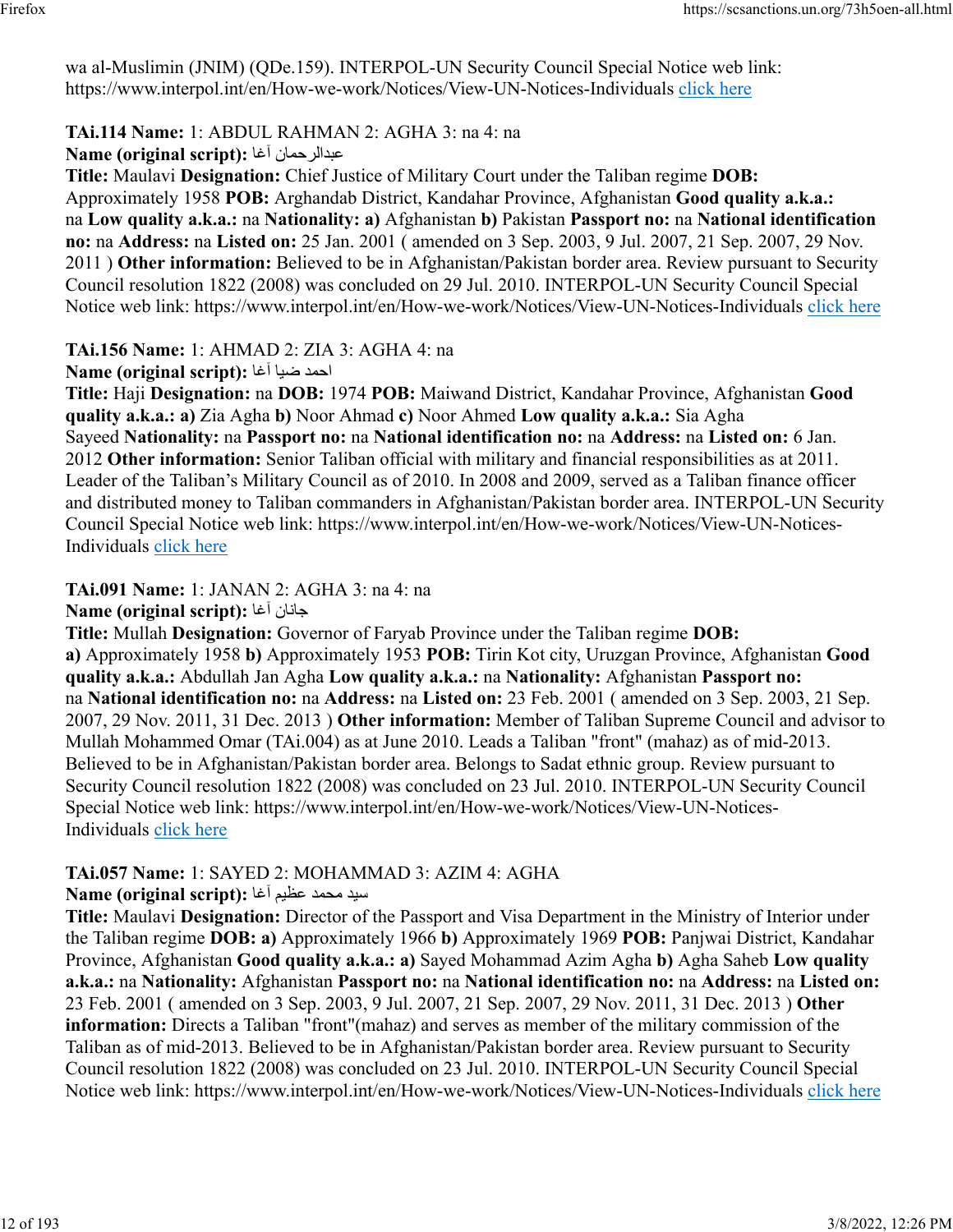# **TAi.072 Name:** 1: SAYYED GHIASSOUDDINE 2: AGHA 3: na 4: na

# ديس ثايغ نيدلا اغآ **:(script original (Name**

**Title:** Maulavi **Designation: a)** Minister of Haj and Religious Affairs under the Taliban regime **b)** Education Minister under the Taliban regime **DOB:** Approximately 1961 **POB:** Kohistan District, Faryab Province, Afghanistan **Good quality a.k.a.: a)** Sayed Ghias **b)** Sayed Ghiasuddin Sayed Ghousuddin **c)** Sayyed Ghayasudin **Low quality a.k.a.:** na **Nationality:** Afghanistan **Passport no:** na **National identification no:** na **Address:** na **Listed on:** 31 Jan. 2001 ( amended on 3 Sep. 2003, 18 Jul. 2007, 21 Sep. 2007, 1 Feb. 2008, 29 Nov. 2011 ) **Other information:** Taliban member responsible for Faryab, Jawzjan, Sari Pul and Balkh Provinces, Afghanistan as at June 2010. Involved in drug trafficking. Member of Taliban Supreme Council and Taliban Military Council as at December 2009. Believed to be in Afghanistan/Pakistan border area. Belongs to Sadat ethnic group. Review pursuant to Security Council resolution 1822 (2008) was concluded on 27 Jul. 2010. INTERPOL-UN Security Council Special Notice web link: https://www.interpol.int/en/Howwe-work/Notices/View-UN-Notices-Individuals [click here](https://www.interpol.int/en/How-we-work/Notices/View-UN-Notices-Individuals)

### **TAi.174 Name:** 1: TOREK 2: AGHA 3: na 4: na

#### **Name (original script):** اغآ کروت

**Title:** Haji **Designation:** na **DOB: a)** 1960 **b)** 1962 **c)** Approximately 1965 **POB: a)** Kandahar Province, Afghanistan **b)** Pishin, Baluchistan Province, Pakistan **Good quality a.k.a.:** Sayed Mohammed Hashan **Low quality a.k.a.: a)** Torak Agha **b)** Toriq Agha **c)** Toriq Agha Sayed **Nationality:** na **Passport no:** na **National identification no:** Pakistan 5430312277059 (fraudulently obtained and since cancelled by the Government of Pakistan) **Address:** Pashtunabad, Quetta, Baluchistan Province, Pakistan **Listed on:** 2 Nov. 2015 ( amended on 30 Jan. 2019 ) **Other information:** Key commander for Taliban military council involved in fundraising from Gulf-based donors. Photo available for inclusion in the INTERPOL-UN Security Council Special Notice. Reportedly deceased as of November 2018. INTERPOL-UN Security Council Special Notice web link: https://www.interpol.int/en/How-we-work/Notices/View-UN-Notices-Individuals [click here](https://www.interpol.int/en/How-we-work/Notices/View-UN-Notices-Individuals)

### **IRi.003 Name:** 1: AZIM 2: AGHAJANI 3: na 4: na

**Title:** na **Designation:** Member of the IRGC-Qods Force operating under the direction of Qods Force Commander, Major General Qasem Soleimani, who was designated by the UN Security Council in resolution 1747 (2007) **DOB:** na **POB:** na **Good quality a.k.a.:** Azim Adhajani; Azim Agha-Jani **Low quality a.k.a.:** na **Nationality:** Iran (Islamic Republic of) **Passport no: a)** 6620505, issued in Iran (Islamic Republic of) **b)** 9003213, issued in Iran (Islamic Republic of) **National identification no:** na **Address:** na **Listed on:** 18 Apr. 2012 ( amended on 17 Dec. 2014 ) **Other information:** Facilitated a breach of paragraph 5 of resolution 1747 (2007) prohibiting the export of arms and related materiel from Iran. [Old Reference # I.AC.50.18.04.12.(1)]

#### **QDi.203 Name:** 1: FARHAD 2: KANABI 3: AHMAD 4: na داهرف يبانك دمحأ **:(script original (Name**

**Title:** na **Designation:** na **DOB:** 1 Jul. 1971 **POB:** Arbil, Iraq **Good quality a.k.a.: a)** Kaua Omar Achmed **b)** Kawa Hamawandi (previously listed as) **c)** Kawa Omar Ahmed **Low quality a.k.a.:** na **Nationality:** Iraq **Passport no:** German travel document ("Reiseausweis") A 0139243 (revoked as at Sep. 2012) **National identification no:** na **Address:** Arbil – Qushtuba – house no. SH 11, alley 5380, Iraq **Listed on:** 6 Dec. 2005 ( amended on 31 Jul. 2006, 25 Jan. 2010, 13 Dec. 2011, 15 Nov. 2012, 10 Dec. 2015, 1 May 2019 ) **Other information:** Mother's name: Farida Hussein Khadir. Released from custody in Germany on 10 Dec. 2010 and relocated to Iraq on 6 Dec. 2011. Review pursuant to Security Council resolution 1822 (2008) was concluded on 5 Oct. 2009. Review pursuant to Security Council resolution 2253 (2015) was concluded on 21 Feb. 2019. INTERPOL-UN Security Council Special Notice web link: https://www.interpol.int/en/How-wework/Notices/View-UN-Notices-Individuals [click here](https://www.interpol.int/en/How-we-work/Notices/View-UN-Notices-Individuals)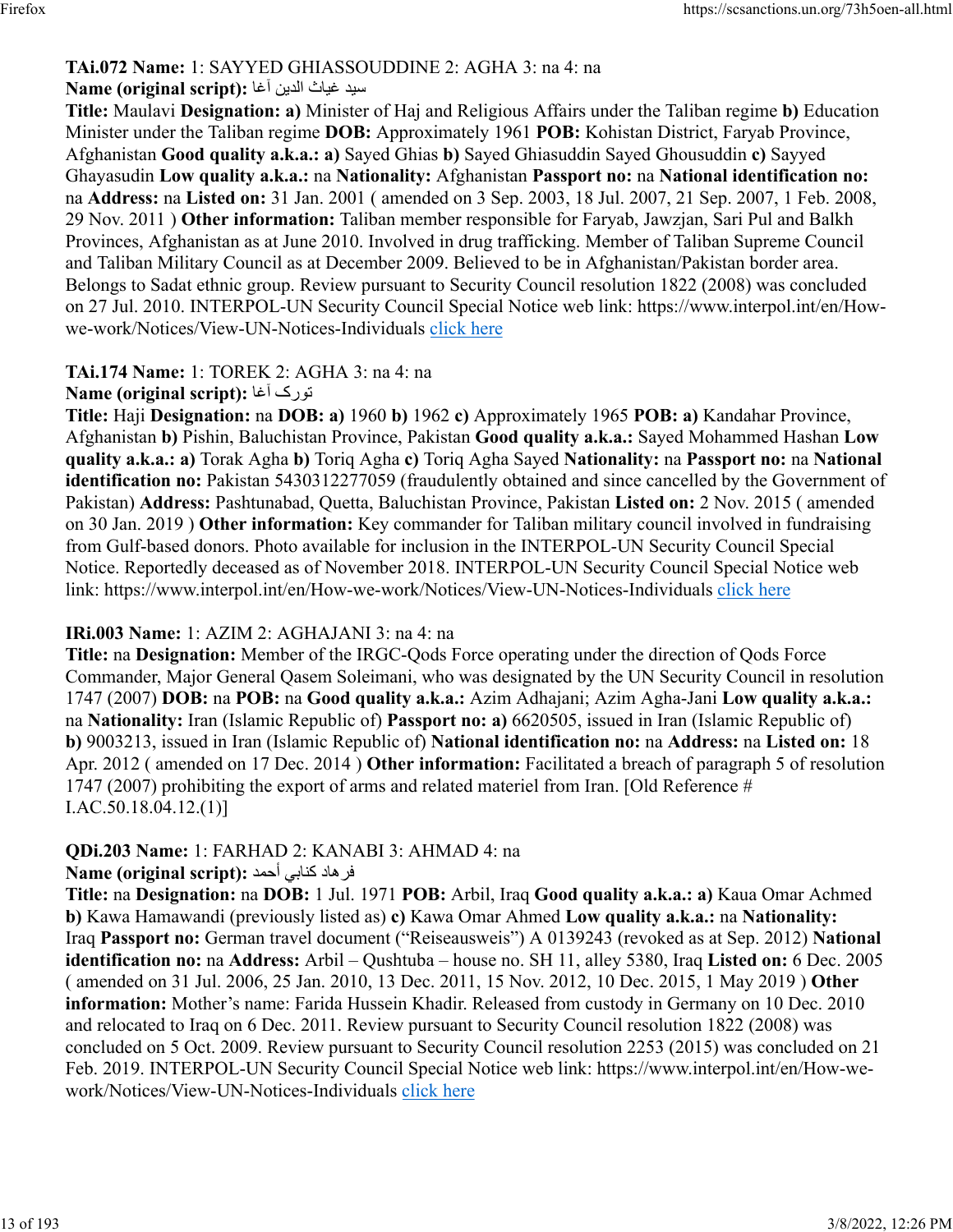# **IQi.080 Name:** 1: MUHAMMAD 2: YUNIS 3: AHMAD 4: na

# دمحم سنوي دمحأ **:(script original (Name**

**Title:** na **Designation:** na **DOB:** 1949 **POB:** Al-Mowall, Mosul, Iraq **Good quality a.k.a.: a)** Muhammad Yunis Al-Ahmed **b)** Muhammad Yunis Ahmed **c)** Muhammad Yunis Ahmad Al-Badrani **d)** Muhammad Yunis Ahmed Al-Moali **Low quality a.k.a.:** na **Nationality:** Iraq **Passport no:** na **National identification no:** na **Address: a)** Al-Dawar Street, Bludan, Syrian Arab Republic **b)** Damascus, Syrian Arab Republic **c)** Mosul, Iraq **d)** Wadi Al-Hawi, Iraq **e)** Dubai, United Arab Emirates **f)** Al-Hasaka, Syrian Arab Republic **Listed on:** 22 Jun. 2004 **Other information:** 

## **QDi.226 Name:** 1: NAJMUDDIN 2: FARAJ 3: AHMAD 4: na

**Title:** na **Designation:** na **DOB: a)** 7 Jul. 1956 **b)** 17 Jun. 1963 **POB:** Olaqloo Sharbajer, Al-Sulaymaniyah Governorate, Iraq **Good quality a.k.a.: a)** Mullah Krekar **b)** Fateh Najm Eddine Farraj **c)** Faraj Ahmad Najmuddin **Low quality a.k.a.:** na **Nationality:** Iraq **Passport no:** na **National identification no:** Ration card no. 0075258 **Address:** Heimdalsgate 36-V, Oslo, 0578, Norway **Listed on:** 7 Dec. 2006 ( amended on 10 Dec. 2015, 24 Nov. 2020 ) **Other information:** Mother's name: Masouma Abd al-Rahman. Photo available for inclusion in the INTERPOL-UN Security Council Special Notice. Review pursuant to Security Council resolution 1822 (2008) was concluded on 20 May 2010. Review pursuant to Security Council resolution 2368 (2017) was concluded on 24 November 2020. INTERPOL-UN Security Council Special Notice web link: https://www.interpol.int/en/How-we-work/Notices/View-UN-Notices-Individuals [click here](https://www.interpol.int/en/How-we-work/Notices/View-UN-Notices-Individuals)

# **QDi.237 Name:** 1: JABER 2: ABDALLAH 3: JABER 4: AHMAD AL-JALAHMAH

#### رباج دبع الله رباج دمحأ ةمهلاجلا **:(script original (Name**

**Title:** na **Designation:** na **DOB:** 24 Sep. 1959 **POB:** Al-Khitan area, Kuwait **Good quality a.k.a.: a)** Jaber Al-Jalamah **b)** Abu Muhammad Al-Jalahmah **c)** Jabir Abdallah Jabir Ahmad Jalahmah **d)** Jabir 'Abdallah Jabir Ahmad Al-Jalamah **e)** Jabir Al-Jalhami **Low quality a.k.a.: a)** Abdul-Ghani **b)** Abu Muhammad **Nationality:** Kuwait **Passport no: a)** 101423404 **b)** Kuwait number 2541451 (valid until 16 Feb. 2017) **c)** Kuwait number 002327881 **National identification no:** Kuwait 259092401188 **Address:** Kuwait (residence as at March 2009 and at December 2013) **Listed on:** 3 Jan. 2014 **Other information:** Previously listed between 16 Jan. 2008 and 3 Jan. 2014 (amended on 1 Jul. 2008, 23 Jul. 2008, 25 Jan. 2010). Review pursuant to Security Council resolution 1822 (2008) was concluded on 14 Sep. 2009. INTERPOL-UN Security Council Special Notice web link: https://www.interpol.int/en/How-we-work/Notices/View-UN-Notices-Individuals [click here](https://www.interpol.int/en/How-we-work/Notices/View-UN-Notices-Individuals)

#### **TAi.031 Name:** 1: MOHAMMAD 2: AHMADI 3: na 4: na **Name (original script):** یدمحا دمحم

**Title: a)** Mullah **b)** Haji **Designation: a)** President of Central Bank (Da Afghanistan Bank) under the Taliban regime **b)** Minister of Finance under the Taliban regime **DOB:** Approximately 1963 **POB: a)** Daman District, Kandahar Province, Afghanistan **b)** Pashmul village, Panjwai District, Kandahar Province, Afghanistan **Good quality a.k.a.:** na **Low quality a.k.a.:** na **Nationality:** Afghanistan **Passport no:** na **National identification no:** na **Address:** na **Listed on:** 23 Feb. 2001 ( amended on 3 Sep. 2003, 21 Sep. 2007, 29 Nov. 2011, 31 Dec. 2013 ) **Other information:** Believed to be in Afghanistan/Pakistan border area. Belongs to Kakar tribe. He is a member of the Taliban Supreme Council. Review pursuant to Security Council resolution 1822 (2008) was concluded on 23 Jul. 2010. INTERPOL-UN Security Council Special Notice web link: https://www.interpol.int/en/How-we-work/Notices/View-UN-Notices-Individuals [click here](https://www.interpol.int/en/How-we-work/Notices/View-UN-Notices-Individuals)

### **IRi.004 Name:** 1: ALI AKBAR 2: AHMADIAN 3: na 4: na

**Title:** na **Designation: a)** Vice Admiral **b)** Chief of IRGC Joint Staff **DOB:** 1961 **POB:** Kerman, Iran (Islamic Republic of) **Good quality a.k.a.:** Ali Akbar Ahmedian **Low quality a.k.a.:** na **Nationality:** na **Passport no:** na **National identification no:** na **Address:** na **Listed on:** 24 Mar. 2007 ( amended on 17 Dec. 2014 ) **Other information:** Position changed. [Old Reference # I.47.D.2]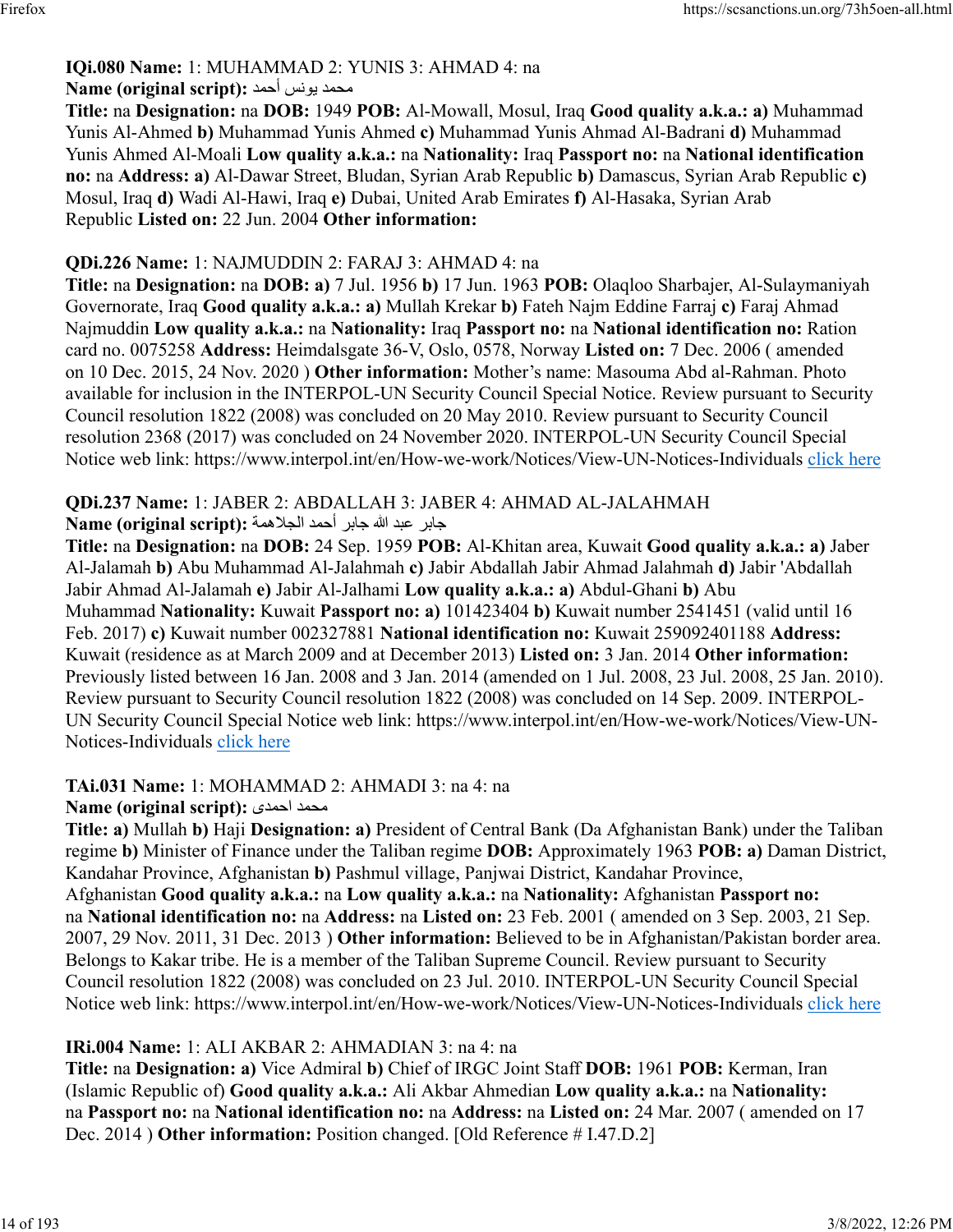## **SOi.012 Name:** 1: ABUBAKER 2: SHARIFF 3: AHMED 4: na

**Title:** na **Designation:** na **DOB: a)** 1962 **b)** 1967 **POB:** Kenya **Good quality a.k.a.: a)** Makaburi **b)** Sheikh Abubakar Ahmed **c)** Abubaker Shariff Ahmed **d)** Abu Makaburi Shariff **e)** Abubaker Shariff **f)** Abubakar Ahmed **Low quality a.k.a.:** na **Nationality:** na **Passport no:** na **National identification no:** na **Address:** Majengo area, Mombasa, Kenya **Listed on:** 23 Aug. 2012 **Other information:** INTERPOL-UN Security Council Special Notice web link: https://www.interpol.int/en/How-we-work/Notices/View-UN-Notices-Individuals [click here](https://www.interpol.int/en/How-we-work/Notices/View-UN-Notices-Individuals)

## **IQi.073 Name:** 1: ADNAN 2: S. 3: HASAN 4: AHMED

ناندع س . نسح دمحأ **:(script original (Name**

**Title:** na **Designation:** na **DOB:** na **POB:** na **Good quality a.k.a.: a)** Hasan Ahmed S. Adnan **b)** Ahmed Sultan **Low quality a.k.a.:** na **Nationality:** Iraq **Passport no:** na **National identification no:** na **Address:** Amman, Jordan **Listed on:** 26 Apr. 2004 **Other information:** 

## **QDi.014 Name:** 1: TARIQ 2: ANWAR 3: EL SAYED 4: AHMED

قاريق أنور السيد احمد :Name (original script)

**Title:** na **Designation:** na **DOB:** 15 Mar. 1963 **POB:** Alexandria, Egypt **Good quality a.k.a.: a)** Hamdi Ahmad Farag **b)** Amr Al-Fatih Fathi **c)** Tarek Anwar El Sayed Ahmad **Low quality a.k.a.:** na **Nationality:** Egypt **Passport no:** na **National identification no:** na **Address:** na **Listed on:** 6 Oct. 2001 ( amended on 26 Nov. 2004, 18 Jul. 2007, 16 May 2011, 1 May 2019 ) **Other information:** Reportedly deceased in October 2001. Review pursuant to Security Council resolution 1822 (2008) was concluded on 29 Jul. 2010. Review pursuant to Security Council resolution 2253 (2015) was concluded on 21 Feb. 2019. Review pursuant to Security Council resolution 2368 (2017) was concluded on 15 November 2021. INTERPOL-UN Security Council Special Notice web link: https://www.interpol.int/en/How-we-work/Notices/View-UN-Notices-Individuals [click here](https://www.interpol.int/en/How-we-work/Notices/View-UN-Notices-Individuals)

# **QDi.193 Name:** 1: ZAKI 2: EZAT 3: ZAKI 4: AHMED

### **زكي عزت زكي احمد :(Name (original script**

**Title:** na **Designation:** na **DOB:** 21 Apr. 1960 **POB: a)** Sharqiyah, Egypt **b)** Zaqaziq, Egypt **Good quality a.k.a.: a)** Rif'at Salim **b)** Abu Usama **Low quality a.k.a.:** na **Nationality:** Egypt **Passport no:** na **National identification no:** na **Address:** (May be on the Pakistani-Afghan border) **Listed on:** 29 Sep. 2005 ( amended on 13 Dec. 2011, 1 May 2019 ) **Other information:** Father's name is Ahmed Ezat Zaki. Member of Egyptian Islamic Jihad (QDe.003). Review pursuant to Security Council resolution 1822 (2008) was concluded on 1 Jun. 2010. Review pursuant to Security Council resolution 2253 (2015) was concluded on 21 Feb. 2019. Review pursuant to Security Council resolution 2368 (2017) was concluded on 15 November 2021. INTERPOL-UN Security Council Special Notice web link: https://www.interpol.int/en/How-wework/Notices/View-UN-Notices-Individuals [click here](https://www.interpol.int/en/How-we-work/Notices/View-UN-Notices-Individuals)

### **TAi.159 Name:** 1: AHMED JAN 2: WAZIR 3: AKHTAR MOHAMMAD 4: na

### دمحا ناج ريزو رتخا دمحم **:(script original (Name**

**Title:** na **Designation:** Official of the Ministry of Finance during the Taliban regime **DOB:** 1963 **POB:** Barlach Village, Qareh Bagh District, Ghazni Province, Afghanistan **Good quality a.k.a.: a)** Ahmed Jan Kuchi **b)** Ahmed Jan Zadran **Low quality a.k.a.:** na **Nationality:** na **Passport no:** na **National identification no:** na **Address:** na **Listed on:** 6 Jan. 2012 ( amended on 31 Dec. 2013, 11 Feb. 2014 ) **Other information:** Key commander of the Haqqani Network (TAe.012), which is based in Afghanistan/Pakistan border area. Acts as deputy, spokesperson and advisor for Haqqani Network senior leader Sirajuddin Jallaloudine Haqqani (TAi.144). Liaises with the Taliban Supreme Council. Has travelled abroad. Liaises with and provides Taliban commanders in Ghazni Province, Afghanistan, with money, weapons, communications equipment and supplies. Reportedly deceased as of 2013. INTERPOL-UN Security Council Special Notice web link: https://www.interpol.int/en/How-we-work/Notices/View-UN-Notices-Individuals [click here](https://www.interpol.int/en/How-we-work/Notices/View-UN-Notices-Individuals)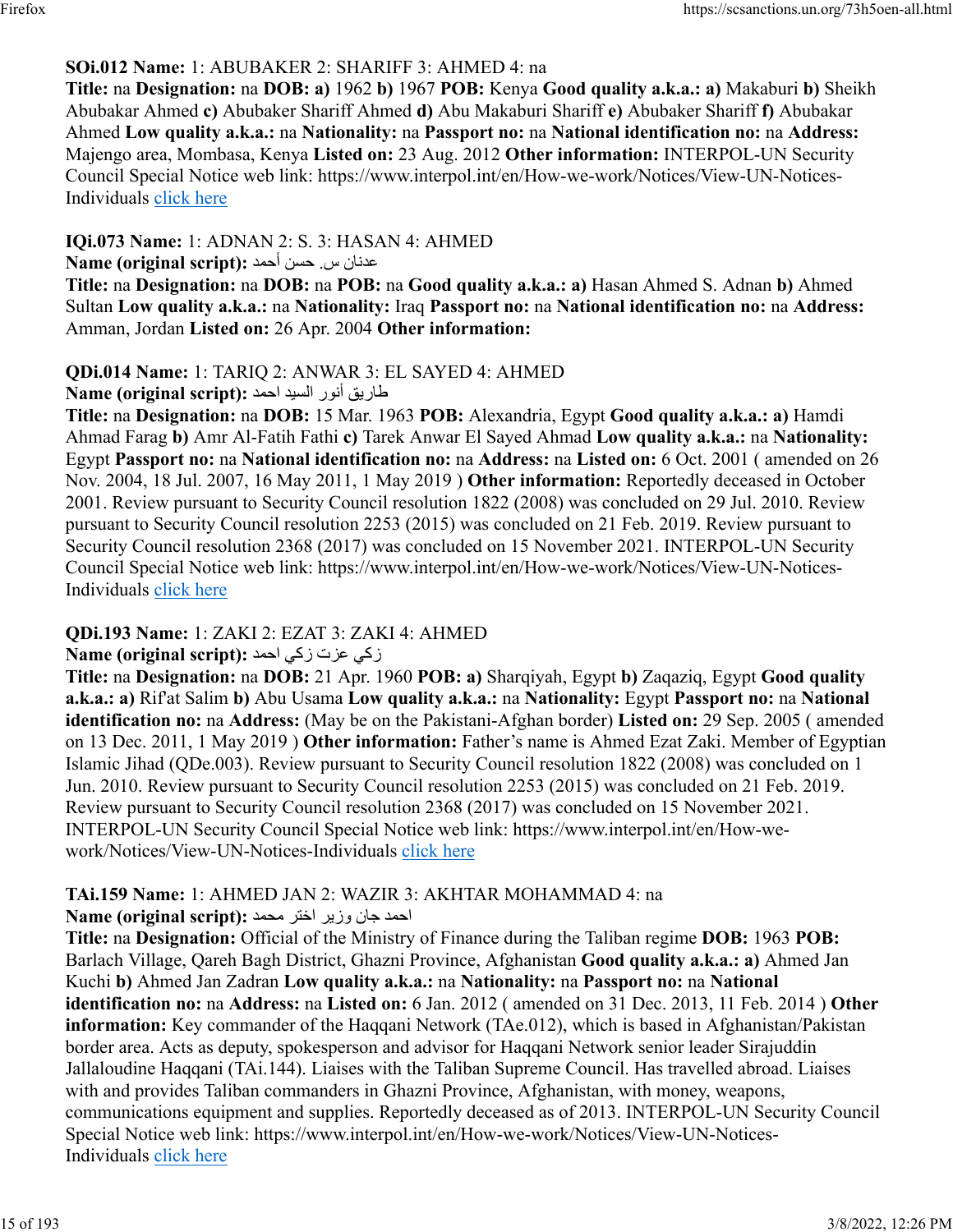# **TAi.149 Name:** 1: SALEH 2: MOHAMMAD 3: KAKAR 4: AKHTAR MUHAMMAD حلاص دمحم ركاك رتخا دمحم **:(script original (Name**

**Title:** na **Designation:** na **DOB: a)** Approximately 1962 **b)** 1961 **POB:** Nalghan village, Panjwai District, Kandahar Province, Afghanistan **Good quality a.k.a.:** Saleh Mohammad **Low quality a.k.a.:** na **Nationality:** Afghanistan **Passport no:** na **National identification no:** na **Address:** Daman District, Kandahar Province, Afghanistan **Listed on:** 4 Nov. 2010 ( amended on 29 Nov. 2011, 13 Aug. 2012, 31 Dec. 2013, 16 May 2014 ) **Other information:** Has run an organized smuggling network in Kandahar and Helmand provinces, Afghanistan. Previously operated heroin processing laboratories in Band-e Temur, Kandahar Province, Afghanistan. Has owned a car dealership in Mirwais Mena, Dand District in Kandahar Province, Afghanistan. Released from custody in Afghanistan in February 2014. Linked by marriage to Mullah Ubaidullah Akhund Yar Mohammad Akhund (TAi.022). Belongs to Kakar tribe. INTERPOL-UN Security Council Special Notice web link: https://www.interpol.int/en/How-we-work/Notices/View-UNNotices-Individuals [click here](https://www.interpol.int/en/How-we-work/Notices/View-UN-Notices-Individuals)

#### **TAi.094 Name:** 1: ABDUL BARI 2: AKHUND 3: na 4: na دبع یرابلا دنوخآ **:(script original (Name**

**Title: a)** Maulavi **b)** Mullah **Designation:** Governor of Helmand Province under the Taliban regime **DOB:** Approximately 1953 **POB: a)** Baghran District, Helmand Province, Afghanistan **b)** Now Zad District, Helmand Province, Afghanistan **Good quality a.k.a.:** Haji Mullah Sahib **Low quality a.k.a.:** Zakir **Nationality:** Afghanistan **Passport no:** na **National identification no:** na **Address:** na **Listed on:** 23 Feb. 2001 ( amended on 3 Sep. 2003, 18 Jul. 2007, 21 Sep. 2007, 13 Feb. 2012 ) **Other information:** Member of the Taliban Supreme Council as of 2009. Believed to be in Afghanistan/Pakistan border area. Belongs to Alokozai tribe. Member of Taliban leadership in Helmand Province, Afghanistan. Review pursuant to Security Council resolution 1822 (2008) was concluded on 1 Jun. 2010. INTERPOL-UN Security Council Special Notice web link: https://www.interpol.int/en/How-we-work/Notices/View-UN-Notices-Individuals [click here](https://www.interpol.int/en/How-we-work/Notices/View-UN-Notices-Individuals)

# **TAi.009 Name:** 1: ATTIQULLAH 2: AKHUND 3: na 4: na

# قيتع الله دنوخآ **:(script original (Name**

**Title:** Maulavi **Designation:** Deputy Minister of Agriculture under the Taliban regime **DOB:** Approximately 1953 **POB:** Shah Wali Kot District, Kandahar Province, Afghanistan **Good quality a.k.a.:** na **Low quality a.k.a.:** na **Nationality:** Afghanistan **Passport no:** na **National identification no:** na **Address:** na **Listed on:** 23 Feb. 2001 ( amended on 3 Sep. 2003, 21 Sep. 2007, 29 Nov. 2011 ) **Other information:** Member of Taliban Supreme Military Council as well as Taliban Supreme Council as at June 2010. Belongs to Popalzai tribe. Review pursuant to Security Council resolution 1822 (2008) was concluded on 23 Jul. 2010. INTERPOL-UN Security Council Special Notice web link: https://www.interpol.int/en/Howwe-work/Notices/View-UN-Notices-Individuals [click here](https://www.interpol.int/en/How-we-work/Notices/View-UN-Notices-Individuals)

# **TAi.158 Name:** 1: MOHAMMAD 2: AMAN 3: AKHUND 4: na

# محمد امان أخوند **: Name (original script)**

**Title:** na **Designation:** na **DOB:** 1970 **POB:** Bande Tumur Village, Maiwand District, Kandahar Province, Afghanistan **Good quality a.k.a.: a)** Mohammed Aman **b)** Mullah Mohammed Oman **c)** Mullah Mohammad Aman Ustad Noorzai **Low quality a.k.a.: a)** Mullah Mad Aman Ustad Noorzai **b)** Sanaullah **Nationality:** na **Passport no:** na **National identification no:** na **Address:** na **Listed on:** 6 Jan. 2012 ( amended on 18 May 2012, 27 Jun. 2013 ) **Other information:** Senior Taliban member as at 2011 with financial duties, including raising funds on behalf of the leadership. Has provided logistical support for Taliban operations and channeled proceeds from drug trafficking to arms purchases. Has acted as secretary to Taliban leader Mullah Mohammed Omar (TAi.004) and as his messenger at senior-level meetings of the Taliban. Also associated with Gul Agha Ishakzai (TAi.147). Member of Mullah Mohammed Omar's (TAi.004) inner circle during the Taliban regime. INTERPOL-UN Security Council Special Notice web link: https://www.interpol.int/en/How-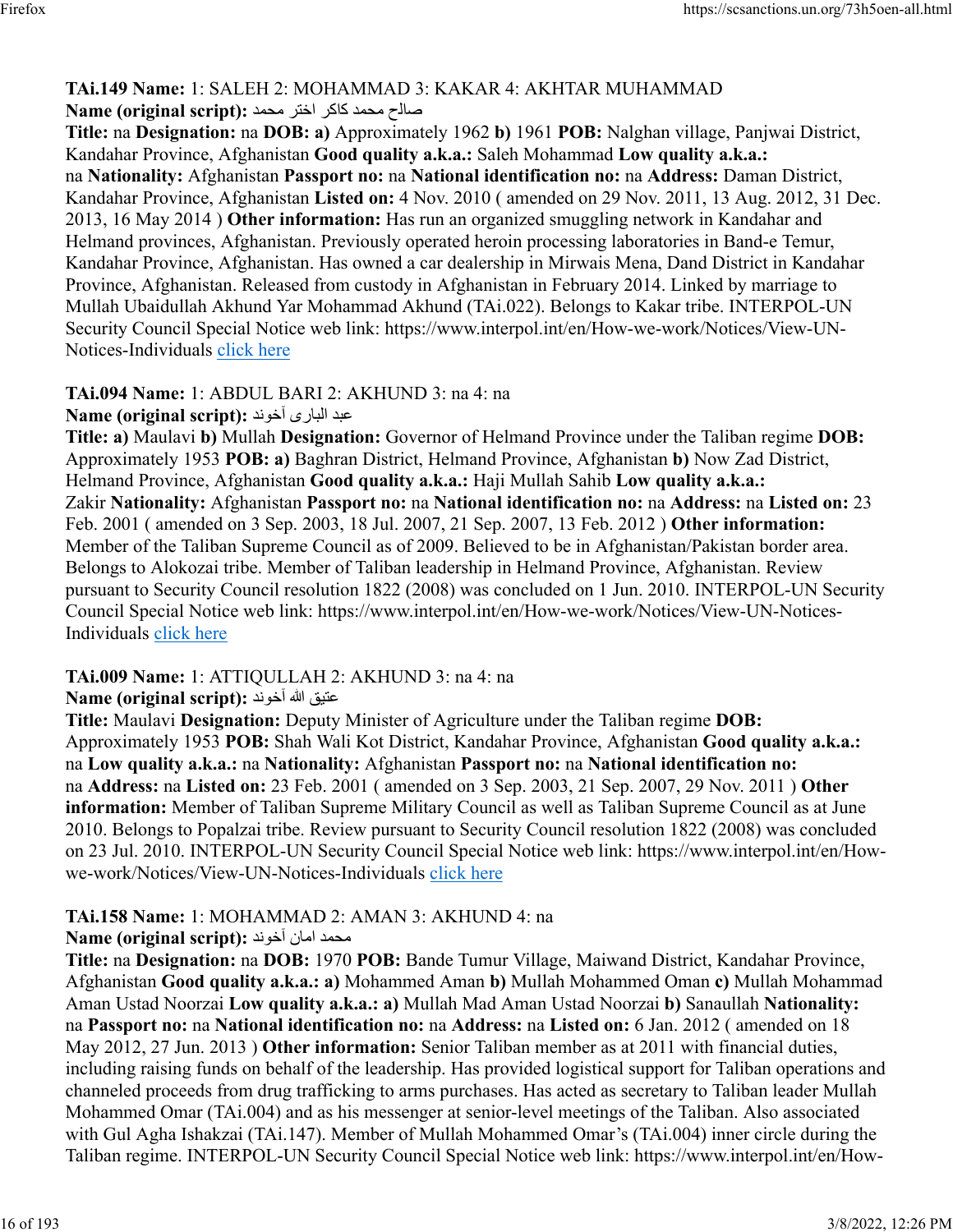## we-work/Notices/View-UN-Notices-Individuals [click here](https://www.interpol.int/en/How-we-work/Notices/View-UN-Notices-Individuals)

## **TAi.002 Name:** 1: MOHAMMAD 2: HASSAN 3: AKHUND 4: na

## دمحم نسح دنوخآ **:(script original (Name**

**Title: a)** Mullah **b)** Haji **Designation: a)** First Deputy, Council of Ministers under the Taliban regime **b)** Foreign Minister under the Taliban regime **c)** Governor of Kandahar under the Taliban regime **d)** Political Advisor of Mullah Mohammed Omar **DOB: a)** Between 1955 and 1958 (Approximately) **b)** Between 1945 and 1950 (Approximately) **POB:** Pashmul village, Panjwai District, Kandahar Province, Afghanistan **Good quality a.k.a.:** na **Low quality a.k.a.:** na **Nationality:** Afghanistan **Passport no:** na **National identification no:** na **Address:** na **Listed on:** 25 Jan. 2001 ( amended on 3 Sep. 2003, 20 Dec. 2005, 9 Jul. 2007, 21 Sep. 2007, 29 Nov. 2011 ) **Other information:** A close associate of Mullah Mohammed Omar (TAi.004). Member of Taliban Supreme Council as at Dec. 2009. Belongs to Kakar tribe. Review pursuant to Security Council resolution 1822 (2008) was concluded on 21 Jul. 2010. INTERPOL-UN Security Council Special Notice web link: https://www.interpol.int/en/How-we-work/Notices/View-UN-Notices-Individuals [click here](https://www.interpol.int/en/How-we-work/Notices/View-UN-Notices-Individuals)

## **TAi.066 Name:** 1: MOHAMMAD ABBAS 2: AKHUND 3: na 4: na

### دمحم سابع دنوخآ **:(script original (Name**

**Title:** Mullah **Designation: a)** Mayor of Kandahar under the Taliban regime **b)** Minister of Public Health under the Taliban regime **DOB:** Approximately 1963 **POB:** Khas Uruzgan District, Uruzgan Province, Afghanistan **Good quality a.k.a.:** na **Low quality a.k.a.:** na **Nationality:** Afghanistan **Passport no:** na **National identification no:** na **Address:** na **Listed on:** 25 Jan. 2001 ( amended on 3 Sep. 2003, 21 Sep. 2007, 29 Nov. 2011, 31 Dec. 2013 ) **Other information:** Member of Taliban Supreme Council in charge of the Medical Committee as of Jan. 2011. Directly supervises three medical centers caring for wounded Taliban fighters as of mid-2013. Believed to be in Afghanistan/Pakistan border area. Belongs to Barakzai tribe. Review pursuant to Security Council resolution 1822 (2008) was concluded on 29 Jul. 2010. INTERPOL-UN Security Council Special Notice web link: https://www.interpol.int/en/How-we-work/Notices/View-UN-Notices-Individuals [click here](https://www.interpol.int/en/How-we-work/Notices/View-UN-Notices-Individuals)

# **TAi.060 Name:** 1: MOHAMMAD ESSA 2: AKHUND 3: na 4: na

### دمحم یسيع دنوخآ **:(script original (Name**

**Title: a)** Alhaj **b)** Mullah **Designation:** Minister of Water, Sanitation and Electricity under the Taliban regime **DOB:** Approximately 1958 **POB:** Mial area, Spin Boldak District, Kandahar Province, Afghanistan **Good quality a.k.a.:** na **Low quality a.k.a.:** na **Nationality:** Afghanistan **Passport no:** na **National identification no:** na **Address:** na **Listed on:** 25 Jan. 2001 ( amended on 3 Sep. 2003, 21 Sep. 2007, 29 Nov. 2011 ) **Other information:** Belongs to Nurzai tribe. Review pursuant to Security Council resolution 1822 (2008) was concluded on 27 Jul. 2010. INTERPOL-UN Security Council Special Notice web link: https://www.interpol.int/en/How-we-work/Notices/View-UN-Notices-Individuals [click here](https://www.interpol.int/en/How-we-work/Notices/View-UN-Notices-Individuals)

### **TAi.109 Name:** 1: AHMAD JAN 2: AKHUNDZADA 3: SHUKOOR 4: AKHUNDZADA احمد جان آخوند زاده شكور آخوند زاده :**Name (original script)**

**Title: a)** Maulavi **b)** Mullah **Designation:** Governor of Zabol and Uruzgan Provinces under the Taliban regime **DOB:** Between 1966 and 1967 (Approximately ) **POB: a)** Lablan village, Dehrawood District, Uruzgan Province, Afghanistan **b)** Zurmat District, Paktia Province, Afghanistan **Good quality a.k.a.: a)** Ahmad Jan Akhunzada **b)** Ahmad Jan Akhund Zada **Low quality a.k.a.:** na **Nationality:** Afghanistan **Passport no:** na **National identification no:** na **Address:** na **Listed on:** 25 Jan. 2001 ( amended on 3 Sep. 2003, 21 Sep. 2007, 12 Apr. 2010, 29 Nov. 2011, 1 Jun. 2012 ) **Other information:** Taliban member responsible for Uruzgan Province, Afghanistan, as at early 2007. Brother-in-law of Mullah Mohammed Omar (TAi.004). Believed to be in Afghanistan/Pakistan border area. Review pursuant to Security Council resolution 1822 (2008) was concluded on 29 Jul. 2010. INTERPOL-UN Security Council Special Notice web link: https://www.interpol.int/en/How-we-work/Notices/View-UN-Notices-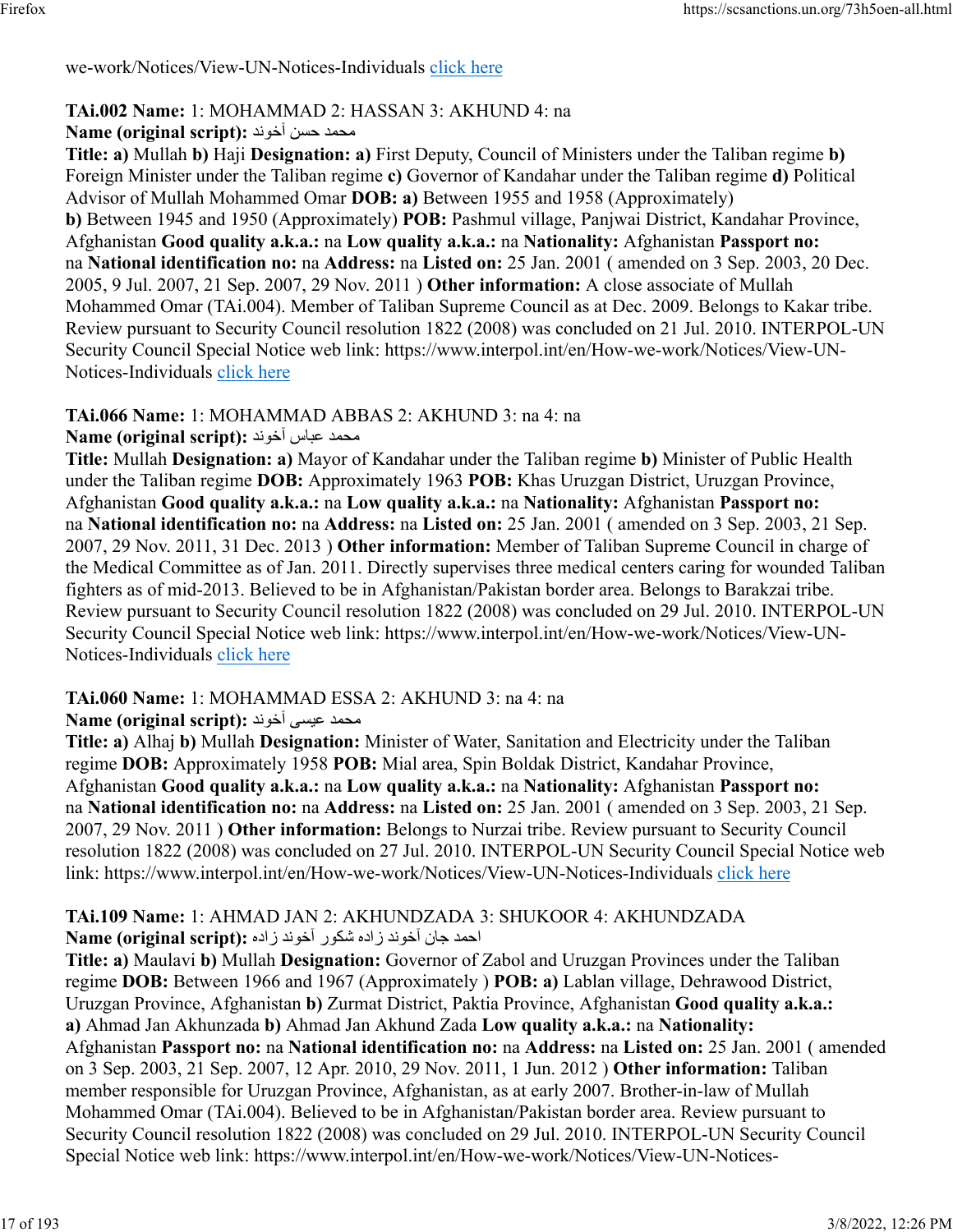#### Individuals [click here](https://www.interpol.int/en/How-we-work/Notices/View-UN-Notices-Individuals)

#### **TAi.083 Name:** 1: EHSANULLAH 2: SARFIDA 3: HESAMUDDIN 4: AKHUNDZADA ناحسان الله سرفدا حسام الدين آخوندزاده :(Name (original script

**Title:** Maulavi **Designation:** Deputy Minister of Security (Intelligence) under the Taliban regime **DOB:** Between 1962 and 1963 (Approximately) **POB:** Khatak village, Gelan District, Ghazni Province, Afghanistan **Good quality a.k.a.: a)** Ehsanullah Sarfadi **b)** Ehsanullah Sarfida (previously listed as) **Low quality a.k.a.:** na **Nationality:** Afghanistan **Passport no:** na **National identification no:** na **Address:** na **Listed on:** 23 Feb. 2001 ( amended on 3 Sep. 2003, 21 Sep. 2007, 13 Feb. 2012, 18 May 2012, 31 Dec. 2013 ) **Other information:** As of mid-2007, he provided support to the Taliban in the form of weapons and money. Believed to be in the Gulf region. Belongs to Taraki tribe. Review pursuant to Security Council resolution 1822 (2008) was concluded on 23 Jul. 2010. INTERPOL-UN Security Council Special Notice web link: https://www.interpol.int/en/How-we-work/Notices/View-UN-Notices-Individuals [click here](https://www.interpol.int/en/How-we-work/Notices/View-UN-Notices-Individuals)

### **TAi.101 Name:** 1: MOHAMMAD ESHAQ 2: AKHUNZADA 3: na 4: na

محمد اسحاق آخوند زاده :(Name (original script

**Title:** Maulavi **Designation:** Governor of Laghman Province under the Taliban regime **DOB:** Between 1963 and 1968 **POB:** Andar District, Ghazni Province, Afghanistan **Good quality a.k.a.:** Mohammad Ishaq Akhund born in 1963 **Low quality a.k.a.:** na **Nationality:** Afghanistan **Passport no:** na **National identification no:** na **Address:** na **Listed on:** 23 Feb. 2001 ( amended on 3 Sep. 2003, 21 Sep. 2007, 29 Nov. 2011 ) **Other information:** Taliban commander for Ghazni Province as at 2008. Belongs to Andar tribe. Review pursuant to Security Council resolution 1822 (2008) was concluded on 23 Jul. 2010. INTERPOL-UN Security Council Special Notice web link: https://www.interpol.int/en/How-wework/Notices/View-UN-Notices-Individuals [click here](https://www.interpol.int/en/How-we-work/Notices/View-UN-Notices-Individuals)

## **QDi.313 Name:** 1: DJAMEL 2: AKKACHA 3: na 4: na

**Name (original script):** ةشاكع لامج

**Title:** na **Designation:** na **DOB:** 9 May 1978 **POB:** Rouiba, Algiers, Algeria **Good quality a.k.a.: a)** Yahia Abou el Hoummam **b)** Yahia Abou el Hammam **Low quality a.k.a.:** na **Nationality:** Algeria **Passport no:** na **National identification no:** na **Address:** Mali **Listed on:** 5 Feb. 2013 ( amended on 1 May 2019 ) **Other information:** Father's name is Slimane. Mother's name is Akrouf Khadidja. Coordinator of groups associated with The Organisation of Al-Qaida in the Islamic Maghreb (QDe.014) in northern Mali. Review pursuant to Security Council resolution 2253 (2015) was concluded on 21 Feb. 2019. INTERPOL-UN Security Council Special Notice web link: https://www.interpol.int/en/How-we-work/Notices/View-UN-Notices-Individuals [click here](https://www.interpol.int/en/How-we-work/Notices/View-UN-Notices-Individuals)

### **QDi.325 Name:** 1: ABOU 2: MOHAMED 3: AL ADNANI 4: na

**Title:** na **Designation:** na **DOB:** Approximately 1977 **POB:** Binnish, Syrian Arab Republic **Good quality a.k.a.: a)** Yaser Khalaf Nazzal Alrawi **b)** Jaber Taha Falah **c)** Abou Khattab **d)** Abou Sadeq Alrawi **e)** Tah al Binchi **f)** Abu Mohammed al-Adnani **g)** Taha Sobhi Falaha **h)** Yasser Khalaf Hussein Nazal al-Rawi **i)** Abu Baker al-Khatab **j)** Abu Sadek al-Rawi **k)** Taha al-Banshi **l)** Abu Mohamed al-Adnani **m)** Abu-Mohammad al-Adnani al-Shami **n)** Hajj Ibrahim **Low quality a.k.a.:** na **Nationality:** Iraq **Passport no:** na **National identification no:** na **Address:** na **Listed on:** 15 Aug. 2014 ( amended on 1 May 2019 ) **Other information:** Official spokesman of Islamic State in Iraq and the Levant (ISIL), listed as Al-Qaida in Iraq (QDe.115), and emir of ISIL in Syria, closely associated with Abu Mohammed al-Jawlani (QDi.317) and Abu Bakr al-Baghdadi, listed as Ibrahim Awwad Ibrahim Ali al-Badri al-Samarrai (QDi.299). Review pursuant to Security Council resolution 2253 (2015) was concluded on 21 Feb. 2019. Review pursuant to Security Council resolution 2368 (2017) was concluded on 15 November 2021. INTERPOL-UN Security Council Special Notice web link: https://www.interpol.int/en/How-we-work/Notices/View-UN-Notices-Individuals [click here](https://www.interpol.int/en/How-we-work/Notices/View-UN-Notices-Individuals)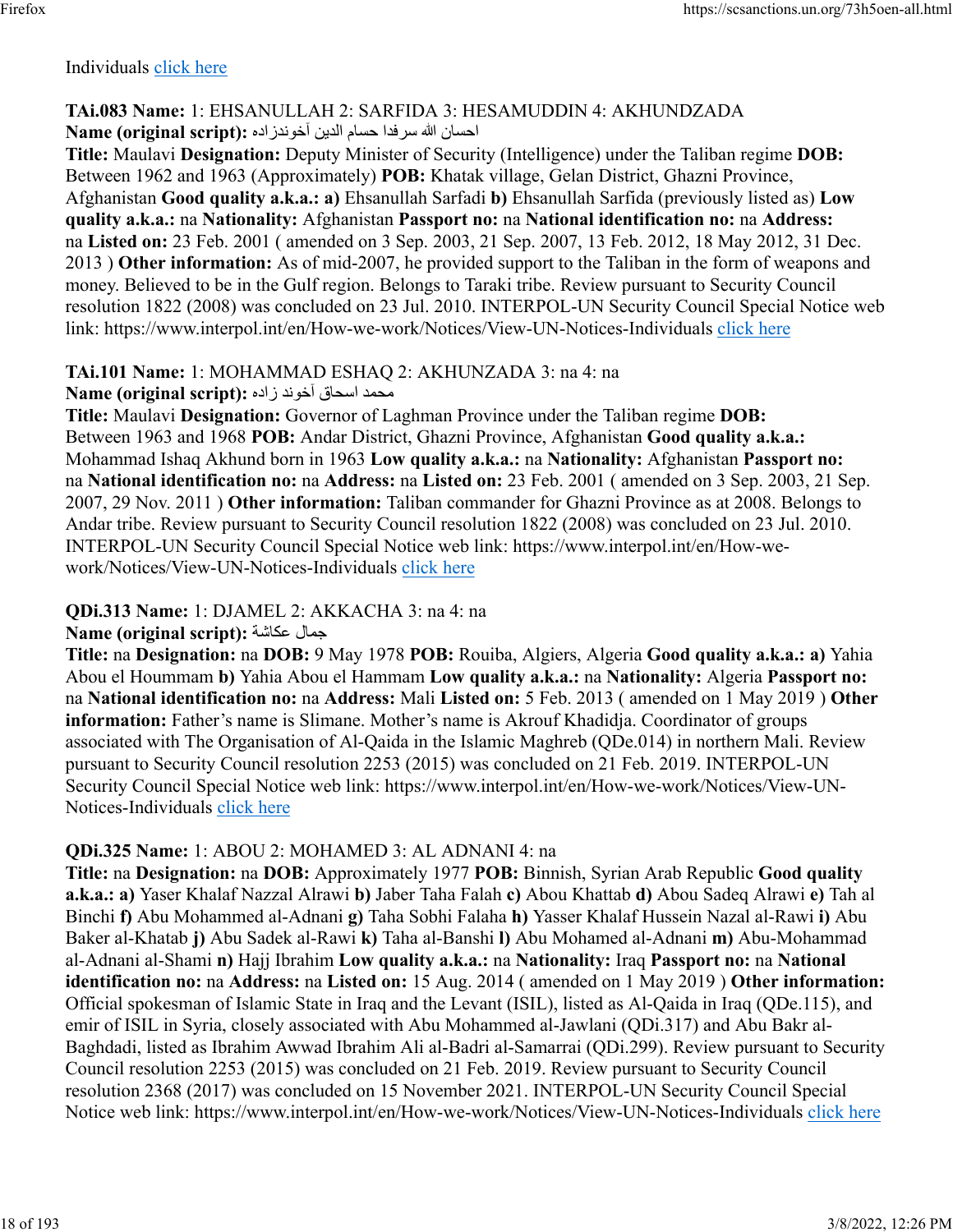## **QDi.328 Name:** 1: HAJJAJ 2: BIN 3: FAHD 4: AL AJMI

**Title:** na **Designation:** na **DOB:** 10 Aug. 1987 **POB:** Kuwait **Good quality a.k.a.: a)** Hijaj Fahid Hijaj Muhammad Sahib al-Ajmi **b)** Hicac Fehid Hicac Muhammed Sebib al-Acmi **c)** Hajjaj bin-Fahad al-Ajmi **d)** Sheikh Hajaj al-Ajami **e)** Hajaj al-Ajami **f)** Ajaj Ajami **Low quality a.k.a.:** na **Nationality:** Kuwait **Passport no:** na **National identification no:** na **Address:** na **Listed on:** 15 Aug. 2014 ( amended on 24 Nov. 2020 ) **Other information:** A Kuwait-based facilitator in charge of the 'committee of zakat' and financier for Al-Nusrah Front for the People of the Levant (QDe.137). Review pursuant to Security Council resolution 2368 (2017) was concluded on 24 November 2020. INTERPOL-UN Security Council Special Notice web link: https://www.interpol.int/en/How-we-work/Notices/View-UN-Notices-Individuals [click here](https://www.interpol.int/en/How-we-work/Notices/View-UN-Notices-Individuals)

## **QDi.324 Name:** 1: ABDUL MOHSEN 2: ABDALLAH 3: IBRAHIM 4: AL CHAREKH

**Title:** na **Designation:** na **DOB:** 13 Jul. 1985 **POB:** Saqra, Saudi Arabia **Good quality a.k.a.: a)** Abdul Mohsen Abdullah Ibrahim Al-Sharikh **b)** Sanafi al Nasr **Low quality a.k.a.:** na **Nationality:** Saudi Arabia **Passport no:** na **National identification no:** na **Address:** na **Listed on:** 15 Aug. 2014 ( amended on 1 May 2019 ) **Other information:** A long time facilitator and financier for Al-Qaida (QDe.004), appointed as a regional leader of Jabhat al-Nusrah, listed as Al-Nusrah Front for the People of the Levant (QDe.137). Review pursuant to Security Council resolution 2253 (2015) was concluded on 21 Feb. 2019. Review pursuant to Security Council resolution 2368 (2017) was concluded on 15 November 2021. INTERPOL-UN Security Council Special Notice web link: https://www.interpol.int/en/How-wework/Notices/View-UN-Notices-Individuals [click here](https://www.interpol.int/en/How-we-work/Notices/View-UN-Notices-Individuals)

### **QDi.228 Name:** 1: MOHAMMED 2: AL GHABRA 3: na 4: na

**Title:** na **Designation:** na **DOB:** 1 Jun. 1980 **POB:** Damascus, Syrian Arab Republic **Good quality a.k.a.: a)** Mohammed El' Ghabra **b)** Danial Adam **Low quality a.k.a.:** na **Nationality:** United Kingdom of Great Britain and Northern Ireland **Passport no:** British number 094629366 **National identification no:** na **Address:** East London, United Kingdom **Listed on:** 12 Dec. 2006 ( amended on 13 Dec. 2011, 20 Jul. 2015, 1 May 2019 ) **Other information:** Father's name is Mohamed Ayman Ghabra. Mother's name is Dalal. Review pursuant to Security Council resolution 1822 (2008) was concluded on 5 Oct. 2009. Review pursuant to Security Council resolution 2253 (2015) was concluded on 21 Feb. 2019. INTERPOL-UN Security Council Special Notice web link: https://www.interpol.int/en/How-we-work/Notices/View-UN-Notices-Individuals [click here](https://www.interpol.int/en/How-we-work/Notices/View-UN-Notices-Individuals)

### **QDi.429 Name:** 1: MOHAMMAD 2: ALI 3: AL HABBO 4: na

### دمحمد على الحبو **:** (Name (original script

**Title:** na **Designation:** na **DOB: a)** 1 Oct. 1983 **b)** 15 Mar. 1983 **c)** 1 Jan. 1980 **POB:** Raqqa, Syrian Arab Republic **Good quality a.k.a.: a)** Mohamad Abdulkarim **b)** Muhammad Abd-al-Karim **Low quality a.k.a.: a)** Al-Hebo **b)** Al-Habu **c)** Alhobo **d)** Habo **e)** Hebbo **f)** Habu **Nationality:** Syrian Arab Republic **Passport no:** Syrian Arab Republic number 00814L001424 **National identification no: a)** Syrian Arab Republic 10716775 **b)** Syrian Arab Republic 2020316097 **c)** Syrian Arab Republic 2020409266 **Address: a)** Gazantiep, Turkey (since 2016) **b)** Raqqa, Syrian Arab Republic **Listed on:** 17 Jun. 2021 **Other information:** Turkey-based facilitator who provides financial services to, or in support of, Islamic State in Iraq and the Levant, listed as Al-Qaida in Iraq (QDe.115). INTERPOL-UN Security Council Special Notice web link: https://www.interpol.int/en/How-we-work/Notices/View-UN-Notices-Individuals

**YEi.002 Name:** 1: ABDULLAH 2: YAHYA 3: AL HAKIM 4: na

دبع الله ىيحي مكاحلا **:(script original (Name**

**Title:** na **Designation:** Huthi group second-in-command **DOB: a)** Approximately 1985 **b)** Between 1984 and 1986 **POB: a)** Dahyan, Yemen **b)** Sa'dah Governorate, Yemen **Good quality a.k.a.: a)** Abu Ali al Hakim **b)** Abu-Ali al-Hakim **c)** Abdallah al-Hakim **d)** Abu Ali Alhakim **e)** Abdallah al-Mu'ayyad **Low quality a.k.a.:** na **Nationality:** Yemen **Passport no:** na **National identification no:** na **Address:** Dahyan, Sa'dah Governorate, Yemen **Listed on:** 7 Nov. 2014 ( amended on 20 Nov. 2014 )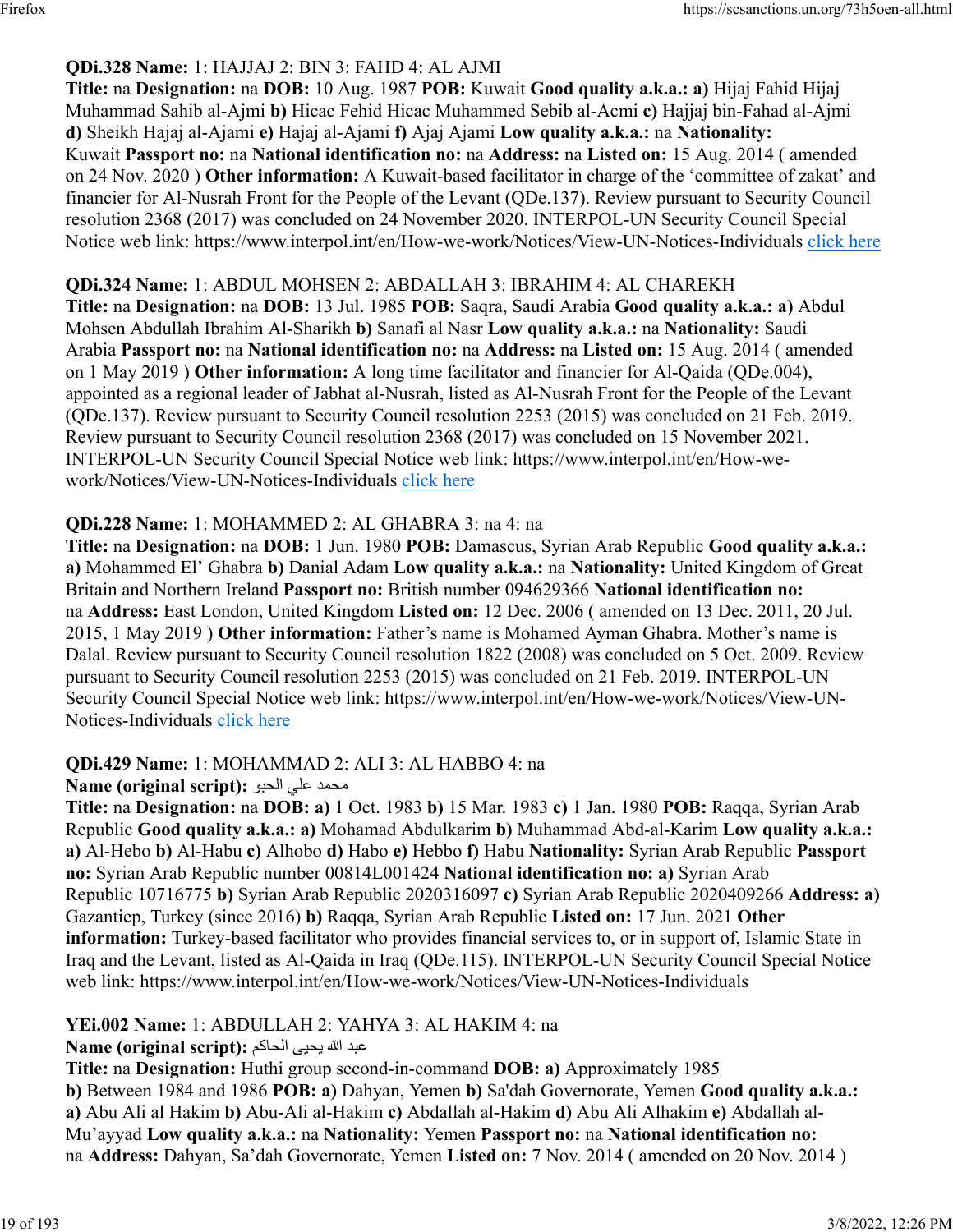**Other information:** Gender [Male]. INTERPOL-UN Security Council Special Notice web link: https://www.interpol.int/en/How-we-work/Notices/View-UN-Notices-Individuals [click here](https://www.interpol.int/en/How-we-work/Notices/View-UN-Notices-Individuals)

**QDi.327 Name:** 1: ABDELRAHMAN 2: MOUHAMAD ZAFIR 3: AL DABIDI 4: AL JAHANI **Title:** na **Designation:** na **DOB: a)** 4 Dec. 1971 **b)** 1977 **POB:** Kharj, Saudi Arabia **Good quality a.k.a.: a)** Abd Al-Rahman Muhammad Zafir Al-Dubaysi Al-Juhni **b)** Abd Al-Rahman Muhammad Zafir al-Dubaysi al-Jahni **c)** Abd Al-Rahman Muhammad Zafir al-Dubaysi al-Jahani **d)** Abd Al-Rahman Muhammad Zafir al-Dubaysi al-Juhani **e)** Abdulrhman Mohammed D. Aljahani **f)** Abu al-Wafa' **g)** Abu Anas **h)** Abd al-Rahman Muhammad Zafir al-Dabisi al-Jahani **i)** Abu Wafa al-Saudi **j)** Abu al-Wafa **k)** Abd al-Rahman Muhammad Thafir al-Jahni **l)** Abd al-Rahman Muhammad al-Juhani **m)** ) Abdelrahman Mouhamad Zafir al Dabissi Juhan **n)** Abdelrahman Mouhamad Zafir al Dabissi Juhani **Low quality a.k.a.:** Abou Wafa al Saoudi **Nationality:** Saudi Arabia **Passport no:** F508591 **National identification no:** Saudi Arabia 1027508157 **Address:** na **Listed on:** 15 Aug. 2014 ( amended on 6 Dec. 2019 ) **Other information:** A member and regional commander of Jabhat al-Nusrah, listed as Al-Nusrah Front for the People of the Levant (QDe.137)and a facilitator of foreign recruits for that group. Review pursuant to Security Council resolution 2368 (2017) was concluded on 4 Dec. 2019 INTERPOL-UN Security Council Special Notice web link: https://www.interpol.int/en/How-we-work/Notices/View-UN-Notices-Individuals [click here](https://www.interpol.int/en/How-we-work/Notices/View-UN-Notices-Individuals)

#### **LYi.005 Name:** 1: AMID 2: HUSAIN 3: AL KUNI 4: na

**Title:** Colonel **Designation:** Governor of Ghat (South Libya) **DOB:** na **POB:** na **Good quality a.k.a.:** na **Low quality a.k.a.:** na **Nationality:** na **Passport no:** na **National identification no:** na **Address:** Libya (Believed status/location: South Libya) **Listed on:** 17 Mar. 2011 ( amended on 26 Sep. 2014, 2 Apr. 2012 ) **Other information:** Listed pursuant to paragraph 15 of resolution 1970 (Travel Ban).

### **LYi.004 Name:** 1: QUREN 2: SALIH 3: QUREN 4: AL QADHAFI

**Title:** na **Designation:** Libyan Ambassador to Chad **DOB:** na **POB:** na **Good quality a.k.a.:** Akrin Saleh Akrin ( نيرقأ حلاص نيرقأ ( **Low quality a.k.a.:** na **Nationality:** na **Passport no:** na **National identification no:** na **Address:** Egypt **Listed on:** 17 Mar. 2011 ( amended on 26 Mar. 2015, 26 Sep. 2014 ) **Other information:** Listed pursuant to paragraph 15 of resolution 1970 (Travel Ban).

**IQi.074 Name:** 1: MUNIR 2: AL QUBAYSI 3: na 4: na

**Name (original script):** يسيبقلا رينم

**Title:** na **Designation:** na **DOB:** 1966 **POB:** Heet, Iraq **Good quality a.k.a.: a)** Munir Al-Kubaysi **b)** Muneer Al-Kubaisi **c)** Munir Awad **d)** Munir A Mamduh. Awad **Low quality a.k.a.:** na **Nationality:** Iraq **Passport no:** na **National identification no:** na **Address:** Syrian Arab Republic **Listed on:** 26 Apr. 2004 **Other information:** 

### **YEi.007 Name:** 1: SALEH 2: MESFER 3: SALEH 4: AL SHAER

حلاص رفسم حلاص رعاشلا **:(script original (Name**

**Title:** na **Designation:** Major General, 'Judicial Custodian' of properties and funds owned by Houthis' opponents **DOB:** na **POB:** Al Safrah, Sa'dah Governorate, Yemen **Good quality a.k.a.:** na **Low quality a.k.a.: a)** Saleh Mosfer Saleh al Shaer **b)** Saleh Musfer Saleh al Shaer **c)** Saleh Mesfer al Shaer **d)** Saleh al Shae **e)** Saleh al Sha'ir **f)** Abu Yasser **Nationality:** Yemen **Passport no: a)** Yemen number 05274639, issued on 7 Oct. 2013 (Expiration date: 7 Oct 2019) **b)** Yemen number 00481779, issued on 9 Dec. 2000 (Expiration date: 9 Dec 2006) **National identification no: a)** Yemen 1388114 **b)** Yemen 10010057512 **Address:** Yemen **Listed on:** 9 Nov. 2021 **Other information:** As Houthi 'Assistant Minister of Defence for Logistics', assisted the Houthis in acquiring smuggled arms and weapons. As 'Judicial Custodian' directly involved in the widespread and unlawful appropriation of assets and entities owned by private individuals under arrest by the Houthis or forced to take refuge outside of Yemen. Physical Description: Eye Colour: Brown; Hair: Grey; Complexion: Medium; Build: Slim; Height (ft/in): Unknown; Weight (lbs): Unknown; and Clan: Member of the Hashid tribal confederacy. Photograph available for inclusion in INTERPOL-UNSC Special Notice web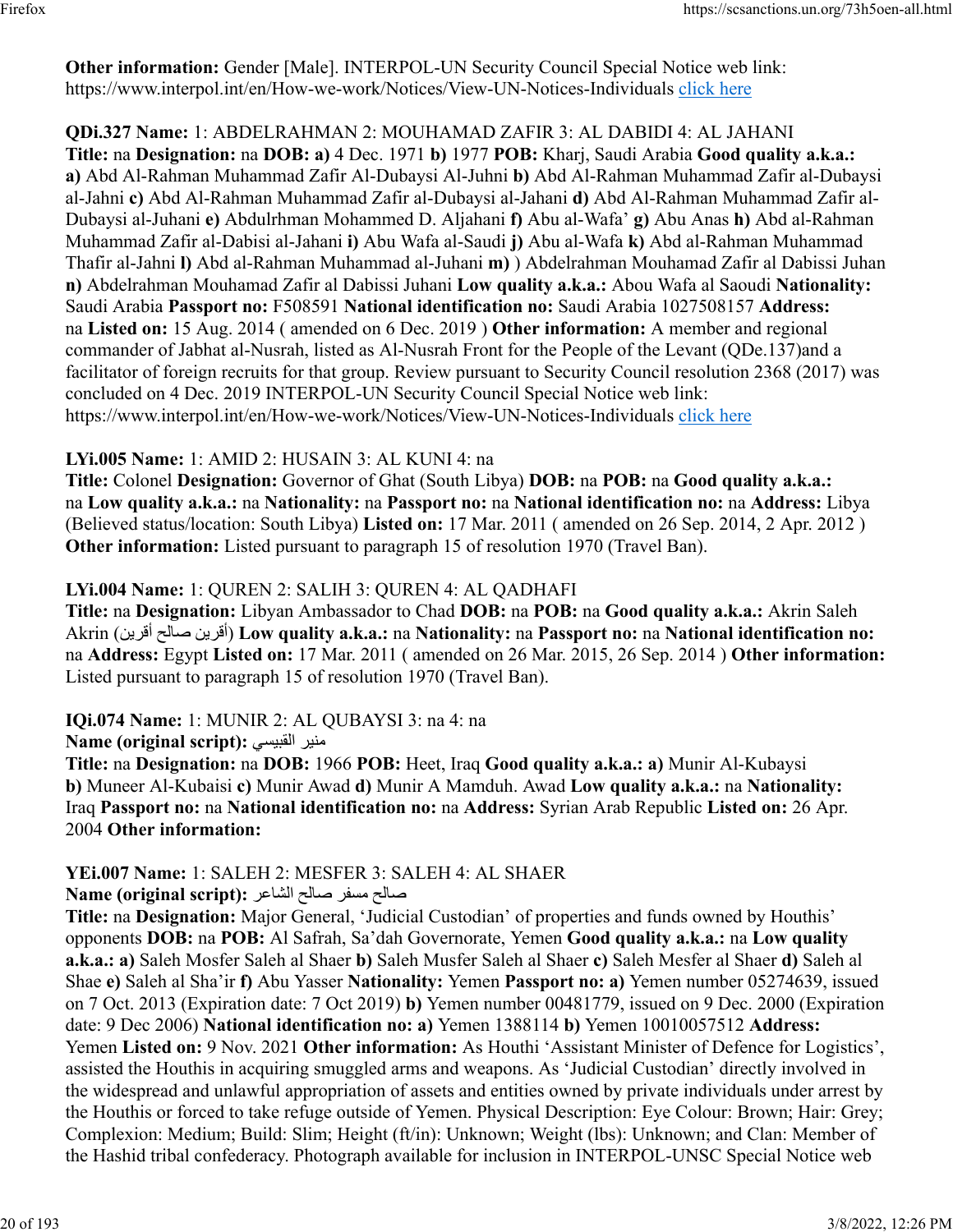link: INTERPOL-UN Security Council Special Notice web link: https://www.interpol.int/en/How-wework/Notices/View-UN-Notices-Individuals

### **QDi.361 Name:** 1: AMRU 2: AL-ABSI 3: na 4: na

**Title:** na **Designation:** na **DOB:** Approximately 1979 **POB:** Saudi Arabia **Good quality a.k.a.: a)** Amr al Absi **b)** Abu al Athir Amr al Absi **Low quality a.k.a.: a)** Abu al-Athir **b)** Abu al-Asir **c)** Abu Asir **d)** Abu Amr al Shami **e)** Abu al-Athir al-Shami **f)** Abu-Umar al-Absi **Nationality:** na **Passport no:** na **National identification no:** na **Address:** Homs, Syrian Arab Republic (location as at Sep. 2015) **Listed on:** 29 Sep. 2015 ( amended on 1 May 2019 ) **Other information:** Shura council member of Islamic State in Iraq and the Levant, listed as Al-Qaida in Iraq (AQI) (QDe.115) and in charge of ISIL's media arm. ISIL's provincial leader for Homs, Syrian Arab Republic as of mid-2014. Dubbed as the ISIL's "kidnapper-in-chief". Review pursuant to Security Council resolution 2253 (2015) was concluded on 21 Feb. 2019. INTERPOL-UN Security Council Special Notice web link: https://www.interpol.int/en/How-we-work/Notices/View-UNNotices-Individuals [click here](https://www.interpol.int/en/How-we-work/Notices/View-UN-Notices-Individuals)

### **QDi.338 Name:** 1: SHAFI 2: SULTAN 3: MOHAMMED 4: AL-AJMI

**Title:** Doctor **Designation:** na **DOB:** 1 Jan. 1973 **POB:** Warah, Kuwait **Good quality a.k.a.: a)** Shafi al-Ajmi **b)** Sheikh Shafi al-Ajmi **Low quality a.k.a.:** Shaykh Abu-Sultan **Nationality:** Kuwait **Passport no:** 0216155930 **National identification no:** na **Address:** Area 3, Street 327, Building 41, Al-Uqaylah, Kuwait **Listed on:** 23 Sep. 2014 ( amended on 24 Nov. 2020 ) **Other information:** Fundraiser for Al-Nusrah Front for the People of the Levant (QDe.137). Review pursuant to Security Council resolution 2368 (2017) was concluded on 24 November 2020. INTERPOL-UN Security Council Special Notice web link: https://www.interpol.int/en/How-we-work/Notices/View-UN-Notices-Individuals [click here](https://www.interpol.int/en/How-we-work/Notices/View-UN-Notices-Individuals)

## **QDi.236 Name:** 1: HAMID 2: ABDALLAH 3: AHMAD 4: AL-ALI

دماح دبع الله دمحأ يلعلا **:(script original (Name**

**Title:** na **Designation:** na **DOB:** 20 Jan. 1960 **POB:** Kuwait **Good quality a.k.a.: a)** Dr. Hamed Abdullah Al-Ali **b)** Hamed Al-'Ali **c)** Hamed bin 'Abdallah Al-'Ali **d)** Hamid 'Abdallah Al-'Ali **e)** Hamid 'Abdallah Ahmad Al-'Ali **f)** Hamid bin Abdallah Ahmed Al-Ali **g)** Hamid Abdallah Ahmed Al-Ali **Low quality a.k.a.:** Abu Salim **Nationality:** Kuwait **Passport no:** Kuwait number 1739010, issued on 26 May 2003, issued in Kuwait (and expired on 25 May 2008) **National identification no:** na **Address:** Kuwait (residence as at Mar. 2009) **Listed on:** 16 Jan. 2008 ( amended on 1 Jul. 2008, 23 Jul. 2008, 25 Jan. 2010, 1 May 2019 ) **Other information:** Review pursuant to Security Council resolution 1822 (2008) was concluded on 14 Sep. 2009. Review pursuant to Security Council resolution 2253 (2015) was concluded on 21 Feb. 2019. INTERPOL-UN Security Council Special Notice web link: https://www.interpol.int/en/How-wework/Notices/View-UN-Notices-Individuals [click here](https://www.interpol.int/en/How-we-work/Notices/View-UN-Notices-Individuals)

# **QDi.092 Name:** 1: MEHREZ 2: BEN MAHMOUD 3: BEN SASSI 4: AL-AMDOUNI

زرحم نب دومحم نب يساس ينودمعلا **:(script original (Name**

**Title:** na **Designation:** na **DOB:** 18 Dec. 1969 **POB:** Asima-Tunis, Tunisia **Good quality a.k.a.: a)** Fabio Fusco born 25 May 1968 in Naples, Italy **b)** Fabio Fusco born 18 Dec. 1968 in Tunisia **c)** Fabio Fusco born 25 May 1968 in Algeria **d)** Mohamed Hassan **e)** Meherez Hamdouni **f)** Amdouni Mehrez ben Tah born 14 Jul. 1969 in Tunisia **g)** Meherez ben Ahdoud ben Amdouni **Low quality a.k.a.:** Abu Thale **Nationality:** Tunisia **Passport no:** Tunisian number G737411, issued on 24 Oct. 1990 (expired on 20 Sep. 1997) **National identification no:** na **Address:** Italy **Listed on:** 25 Jun. 2003 ( amended on 26 Nov. 2004, 20 Dec. 2005, 17 Oct. 2007, 16 Sep. 2008, 24 Mar. 2009, 12 Jul. 2010, 16 May 2011, 6 Dec. 2019 ) **Other information:** Father's name is Mahmoud ben Sasi. Mother's name is Maryam bint al-Tijani. Inadmissible to the Schengen area. Review pursuant to Security Council resolution 1822 (2008) was concluded on 22 Apr. 2010. Review pursuant to Security Council resolution 2368 (2017) was concluded on 4 Dec. 2019 INTERPOL-UN Security Council Special Notice web link: https://www.interpol.int/en/How-wework/Notices/View-UN-Notices-Individuals [click here](https://www.interpol.int/en/How-we-work/Notices/View-UN-Notices-Individuals)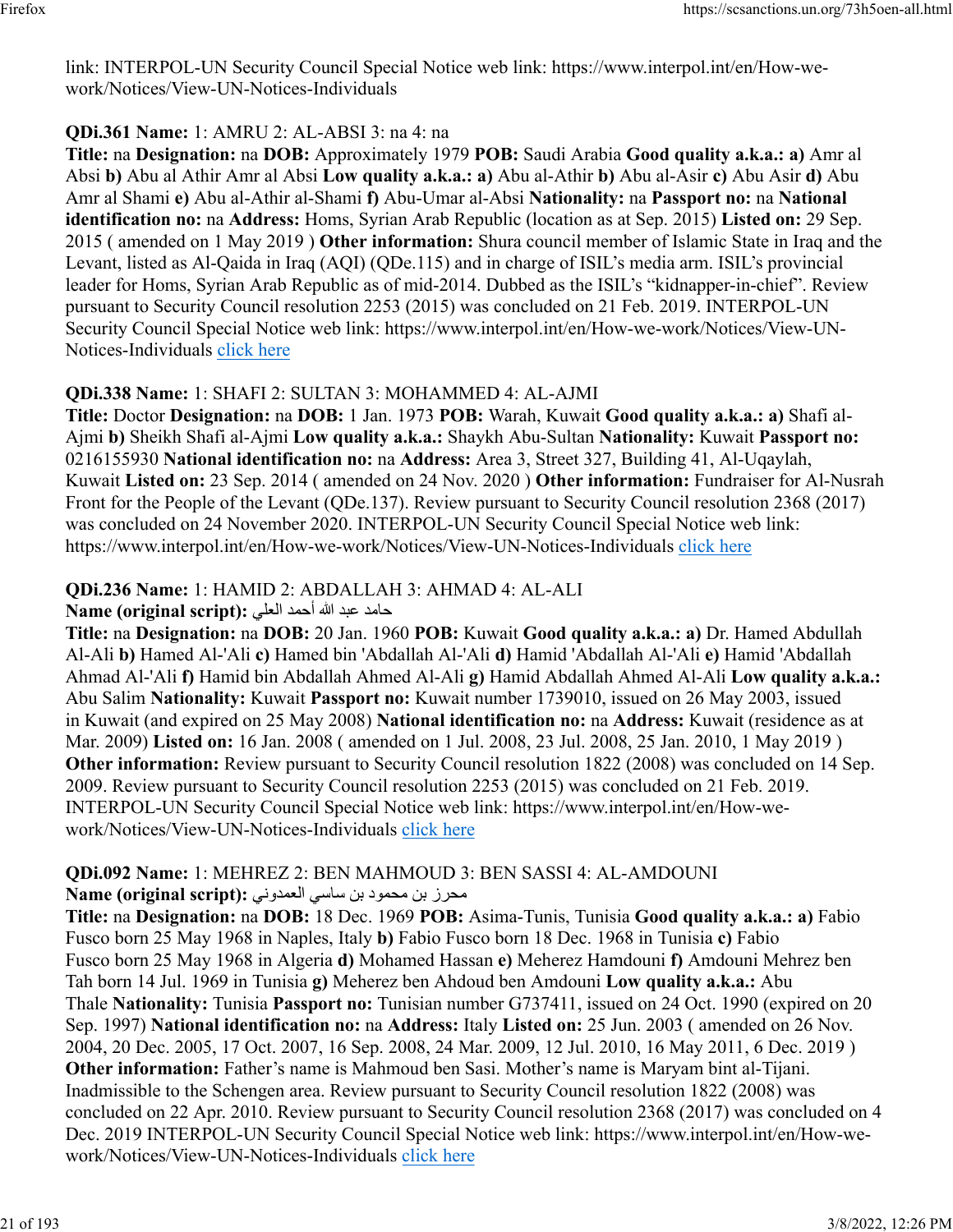## **QDi.389 Name:** 1: ABU UBAYDAH 2: YUSUF 3: AL-ANABI 4: na

**Title:** na **Designation:** na **DOB:** 7 Feb. 1969 **POB:** Annaba, Algeria **Good quality a.k.a.: a)** Abou Obeida Youssef Al-Annabi **b)** Abu-Ubaydah Yusuf Al-Inabi **Low quality a.k.a.: a)** Mebrak Yazid **b)** Youcef Abu Obeida **c)** Mibrak Yazid **d)** Yousif Abu Obayda Yazid **e)** Yazid Mebrak **f)** Yazid Mabrak **g)** Yusuf Abu Ubaydah **h)** Abou Youcef **Nationality:** Algeria **Passport no:** na **National identification no:** na **Address:** Algeria **Listed on:** 29 Feb. 2016 **Other information:** A leader of the Organization of Al-Qaida in the Islamic Maghreb (AQIM) (QDe.014). Photo available for inclusion in the INTERPOL-UN Security Council Special Notice. Review pursuant to Security Council resolution 2368 (2017) was concluded on 15 November 2021. INTERPOL-UN Security Council Special Notice web link: https://www.interpol.int/en/How-wework/Notices/View-UN-Notices-Individuals [click here](https://www.interpol.int/en/How-we-work/Notices/View-UN-Notices-Individuals)

### **IQi.076 Name:** 1: ADIB 2: SHABAN 3: AL-ANI 4: na

بيدأ ناـبعش يــناعلا **:(script original (Name**

**Title:** na **Designation:** na **DOB:** 1952 **POB:** na **Good quality a.k.a.: a)** Dr. Adib Sha'ban **b)** Adib Shaban **Low quality a.k.a.:** na **Nationality:** Iraq **Passport no:** na **National identification no:** na **Address:** na **Listed on:** 2 Jun. 2004 **Other information:** 

#### **QDi.060 Name:** 1: MOHAMED 2: BEN BELGACEM 3: BEN ABDALLAH 4: AL-AOUADI دمحم نب مساقلب نب دبع الله يداوعلا **:(script original (Name**

**Title:** na **Designation:** na **DOB:** 11 Dec. 1974 **POB:** Tunis, Tunisia **Good quality a.k.a.: a)** Mohamed Ben Belkacem Aouadi **b)** Fathi Hannachi **Low quality a.k.a.:** na **Nationality:** Tunisia **Passport no:** (Tunisian passport number L 191609 issued on 28 Feb. 1996, expired on 27 Feb. 2001) **National identification no: a)** (04643632 issued on 18 Jun. 1999) **b)** (Italian Fiscal Code: DAOMMD74T11Z352Z) **Address:** 50th Street, Number 23, Zehrouni, Tunis, Tunisia **Listed on:** 24 Apr. 2002 ( amended on 10 Apr. 2003, 26 Nov. 2004, 9 Sep. 2005, 20 Dec. 2005, 31 Jul. 2006, 7 Jun. 2007, 23 Dec. 2010, 24 Nov. 2014, 23 Feb. 2016, 6 Dec. 2019, 7 May 2020 ) **Other information:** Head of security wing of Ansar al-Shari'a in Tunisia (AAS-T) (QDe.143). Mother's name is Ourida Bint Mohamed. Deported from Italy to Tunisia on 1 Dec. 2004. Arrested in Tunisia in Aug. 2013. Imprisoned in the civilian prison of Burj al-'Amiri on 13 Sep. 2013. Review pursuant to Security Council resolution 1822 (2008) was concluded on 22 Apr. 2010. Review pursuant to Security Council resolution 2368 (2017) was concluded on 4 Dec. 2019 INTERPOL-UN Security Council Special Notice web link: https://www.interpol.int/en/How-we-work/Notices/View-UN-Notices-Individuals [click here](https://www.interpol.int/en/How-we-work/Notices/View-UN-Notices-Individuals)

# **QDi.291 Name:** 1: IBRAHIM 2: HASSAN 3: TALI 4: AL-ASIRI

### براهيم حسن طالع العسيري : Name (original script)

**Title:** na **Designation:** na **DOB: a)** 19 Apr. 1982 **b)** 18 Apr. 1982 **c)** (24/06/1402 (Hijri Calendar)) **POB:** Riyadh, Saudi Arabia **Good quality a.k.a.: a)** Ibrahim Hassan Tali Asiri ( يريسع علاط نسح ميهاربإ( **b)** Ibrahim Hasan Talea Aseeri **c)** Ibrahim Hassan al-Asiri **d)** Ibrahim Hasan Tali Asiri **e)** Ibrahim Hassan Tali Assiri **f)** Ibrahim Hasan Tali'A 'Asiri **g)** Ibrahim Hasan Tali al-'Asiri **h)** Ibrahim al-'Asiri **i)** Ibrahim Hassan Al Asiri **Low quality a.k.a.: a)** Abu Saleh **b)** Abosslah **c)** Abu-Salaah **Nationality:** Saudi Arabia **Passport no:** Saudi Arabia number F654645, issued on 30 Apr. 2005 (expired on 7 Mar. 2010. Issue date in Hijri Calendar 24/06/1426. Expiry date in Hijri Calendar 21/03/1431.) **National identification no:** Saudi Arabia civil identification number 1028745097 **Address:** Yemen **Listed on:** 24 Mar. 2011 ( amended on 15 Apr. 2014, 15 Jun. 2015, 9 May 2018 ) **Other information:** Operative and principal bomb maker of Al-Qaida in the Arabian Peninsula (AQAP) (QDe.129). Believed to be hiding in Yemen as at Mar. 2011. Wanted by Saudi Arabia. Also associated with Nasir 'abd-al-Karim 'Abdullah Al-Wahishi (deceased), Qasim Yahya Mahdi al-Rimi (QDi.282), and Anwar Nasser Abdulla Al-Aulaqi (QDi.283). Review pursuant to Security Council resolution 2368 (2017) was concluded on 15 November 2021. INTERPOL-UN Security Council Special Notice web link: https://www.interpol.int/en/How-we-work/Notices/View-UN-Notices-Individuals [click here](https://www.interpol.int/en/How-we-work/Notices/View-UN-Notices-Individuals)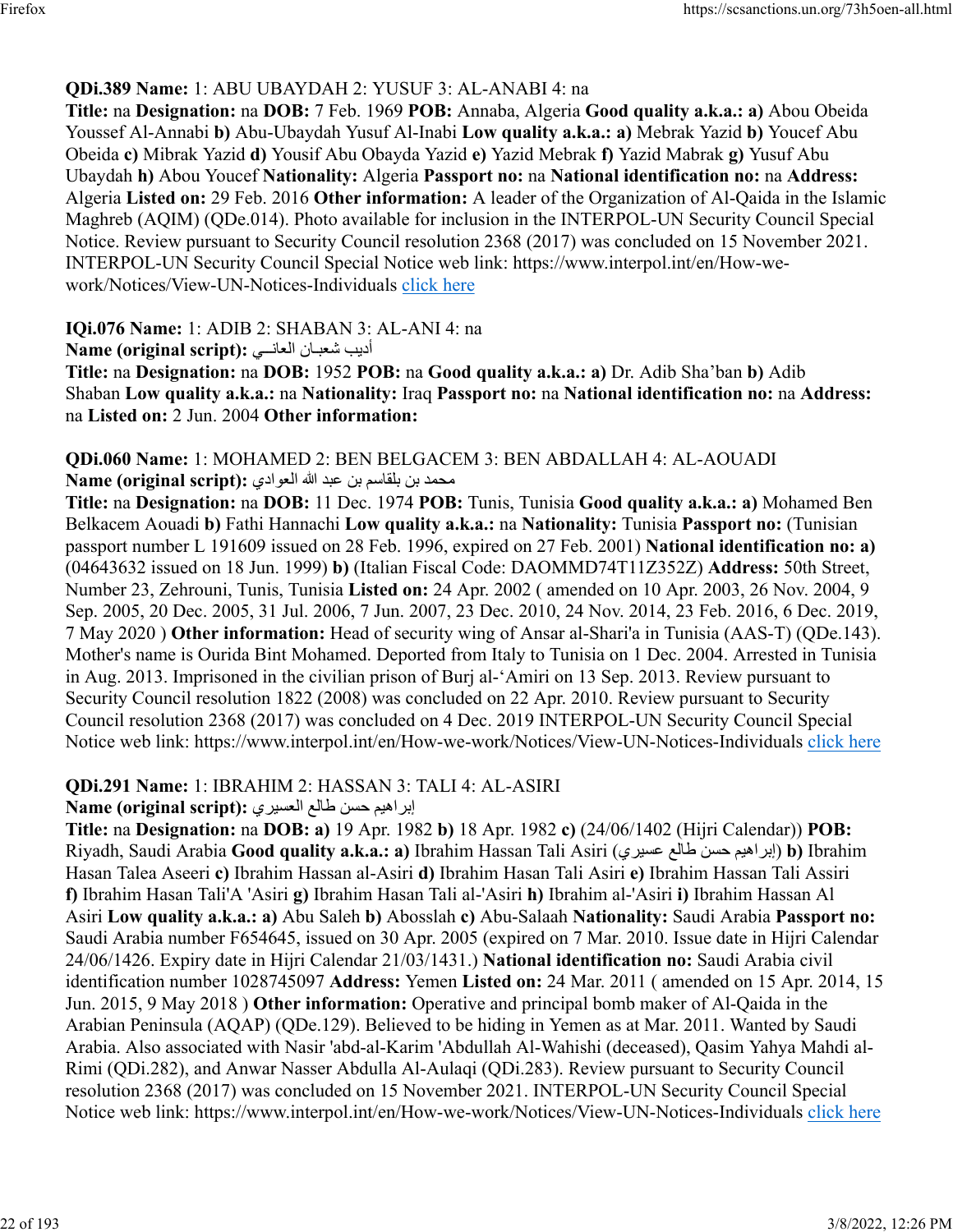#### **QDi.283 Name:** 1: ANWAR 2: NASSER 3: ABDULLA 4: AL-AULAQI رونا رصان اللهدبع يقلوعلا **:(script original (Name**

**Title:** na **Designation:** na **DOB: a)** 21 Apr. 1971 **b)** 22 Apr. 1971 **POB:** Las Cruces, New Mexico, United States of America **Good quality a.k.a.: a)** Anwar al-Aulaqi **b)** Anwar al-Awlaki **c)** Anwar al-Awlaqi **d)** Anwar Nasser Aulaqi **e)** Anwar Nasser Abdullah Aulaqi **f)** Anwar Nasser Abdulla Aulaqi **Low quality a.k.a.:** na **Nationality: a)** United States of America **b)** Yemeni **Passport no:** na **National identification no:** na **Address:** na **Listed on:** 20 Jul. 2010 ( amended on 30 Nov. 2011, 1 May 2019 ) **Other information:** Confirmed to have died on 30 Sep. 2011 in Yemen. Review pursuant to Security Council resolution 2253 (2015) was concluded on 21 Feb. 2019. Review pursuant to Security Council resolution 2368 (2017) was concluded on 15 November 2021. INTERPOL-UN Security Council Special Notice web link: https://www.interpol.int/en/How-we-work/Notices/View-UN-Notices-Individuals [click here](https://www.interpol.int/en/How-we-work/Notices/View-UN-Notices-Individuals)

**IQi.028 Name:** 1: HIKMAT 2: MIZBAN 3: IBRAHIM 4: AL-AZZAWI تمكمت مزبان إبراهيم العزاوي :(Name (original script

**Title:** na **Designation:** na **DOB:** 1934 **POB:** Diyala, Iraq **Good quality a.k.a.:** na **Low quality a.k.a.:** na **Nationality:** Iraq **Passport no:** na **National identification no:** na **Address:** na **Listed on:** 27 Jun. 2003 **Other information:** 

### **LYi.001 Name:** 1: ABDULQADER 2: MOHAMMED 3: AL-BAGHDADI 4: na

**Title:** Dr **Designation:** Head of the Liaison Office of the Revolutionary Committees **DOB:** 1 Jul. 1950 **POB:** na **Good quality a.k.a.:** na **Low quality a.k.a.:** na **Nationality:** na **Passport no:** B010574 **National identification no:** na **Address:** Tunisia (Believed status/location: jail in Tunisia.) **Listed on:** 26 Feb. 2011 ( amended on 26 Mar. 2015, 2 Apr. 2012 ) **Other information:** Listed pursuant to paragraph 15 of resolution 1970 (Travel Ban). Believed status/location: deceased. INTERPOL-UN Security Council Special Notice web link: https://www.interpol.int/en/How-we-work/Notices/View-UN-Notices-Individuals [click here](https://www.interpol.int/en/How-we-work/Notices/View-UN-Notices-Individuals)

### **QDi.344 Name:** 1: IBRAHIM 2: 'ISA HAJJI 3: MUHAMMAD 4: AL-BAKR

#### ابراهيم عيسى حاجي محمد البكر : Name (original script)

**Title:** na **Designation:** na **DOB:** 12 Jul. 1977 **POB:** Qatar **Good quality a.k.a.: a)** Ibrahim 'Issa Haji Muhammad al-Bakar **b)** Ibrahim 'Isa Haji al-Bakr **c)** Ibrahim Issa Hijji Mohd Albaker **d)** Ibrahim Issa Hijji Muhammad al-Baker **e)** Ibrahim 'Issa al-Bakar **f)** Ibrahim al-Bakr **Low quality a.k.a.:** Abu-Khalil **Nationality:** Qatar **Passport no:** Qatar number 01016646, issued in Qatar (expired on 11 Jan. 2017) **National identification no:** Qatar identification number 27763401255 **Address:** Al Rayyan, Qatar **Listed on:** 23 Jan. 2015 ( amended on 14 Nov. 2020, 24 Nov. 2020, 23 Mar. 2021 ) **Other information:** Facilitator who provides financial support for and financial services to and in support of Al-Qaida (QDe.004). Review pursuant to Security Council resolution 2368 (2017) was concluded on 24 November 2020. INTERPOL-UN Security Council Special Notice web link: https://www.interpol.int /en/How-we-work/Notices/View-UN-Notices-Individuals [click here](https://www.interpol.int/en/How-we-work/Notices/View-UN-Notices-Individuals)

### **LYi.019 Name:** 1: SAFIA 2: FARKASH 3: AL-BARASSI 4: na

**Title:** na **Designation:** na **DOB:** Approximately 1952 **POB:** Al Bayda, Libya **Good quality a.k.a.:** Safia Farkash Mohammed Al-Hadad, born 1 Jan. 1953 (Oman passport no.03825239, date of issue 4 May 2014, expiry 3 May 2024.) **Low quality a.k.a.:** na **Nationality:** na **Passport no:** 03825239 **National identification no:** Oman 98606491 **Address: a)** Sultanate of Oman **b)** (Believed location - Egypt) **Listed on:** 24 Jun. 2011 ( amended on 1 Apr. 2016, 26 Mar. 2015, 26 Sep. 2014, 4 Sep. 2013, 2 Apr. 2012, 13 Feb. 2012 ) **Other information:** Listed pursuant to paragraph 15 of resolution 1970 and paragraph 19 of resolution 1973 (Travel Ban, Asset Freeze). INTERPOL-UN Security Council Special Notice web link: https://www.interpol.int /en/How-we-work/Notices/View-UN-Notices-Individuals [click here](https://www.interpol.int/en/How-we-work/Notices/View-UN-Notices-Individuals)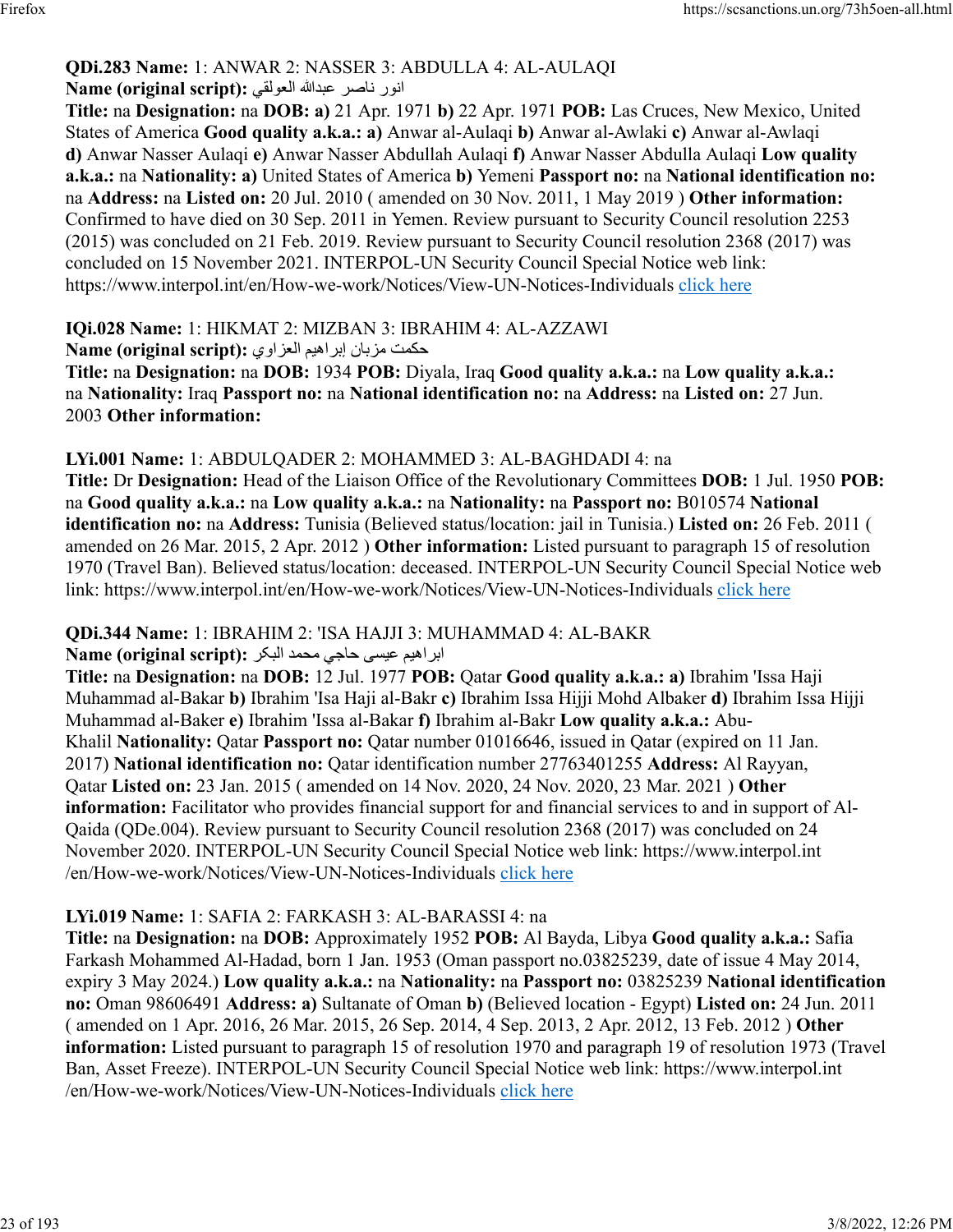#### **QDi.231 Name:** 1: SALEM 2: NOR ELDIN 3: AMOHAMED 4: AL-DABSKI ملام نور الدين امحمد الدبيسكي :**Name (original script)**

**Title:** na **Designation:** na **DOB:** 1963 **POB:** Tripoli, Libya **Good quality a.k.a.: a)** Abu Al-Ward **b)** Abdullah Ragab **Low quality a.k.a.: a)** Abu Naim **b)** Abdallah al- Masri **Nationality:** Libya **Passport no: a)** Libya number 1990/345751 **b)** Libya number 345751 **National identification no:** Libya national identification 220334 **Address:** Bab Ben Ghasheer, Tripoli, Libyan Arab Jamahiriya **Listed on:** 8 Jun. 2007 ( amended on 13 Dec. 2011, 1 May 2019 ) **Other information:** Mother's name is Kalthoum Abdul Salam al-Shaftari. Senior member of Libyan Islamic Fighting Group (QDe.011) and member of Al-Qaida (QDe.004). Review pursuant to Security Council resolution 1822 (2008) was concluded on 24 Nov. 2009. Review pursuant to Security Council resolution 2253 (2015) was concluded on 21 Feb. 2019. INTERPOL-UN Security Council Special Notice web link: https://www.interpol.int/en/How-we-work/Notices/View-UN-Notices-Individuals [click here](https://www.interpol.int/en/How-we-work/Notices/View-UN-Notices-Individuals)

# **QDi.278 Name:** 1: MUTHANNA 2: HARITH 3: AL-DARI 4: na

مثنى حارث الضارى :(Name (original script

**Title:** Doctor **Designation:** na **DOB:** 16 Jun. 1969 **POB:** Iraq **Good quality a.k.a.: a)** Dr. Muthanna Al Dari **b)** Muthana Harith Al Dari **c)** Muthanna Harith Sulayman Al-Dari **d)** Muthanna Harith Sulayman Al-Dhari **e)** Muthanna Hareth Al-Dhari **f)** Muthana Haris Al-Dhari **g)** Doctor Muthanna Harith Sulayman Al Dari Al-Zawba' **h)** Muthanna Harith Sulayman Al-Dari Al-Zobai **i)** Muthanna Harith Sulayman Al-Dari al-Zawba'i **j)** Muthanna Hareth al-Dari **k)** Muthana Haris al-Dari **l)** Doctor Muthanna al-Dari **m)** Dr. Muthanna Harith al-Dari al-Zowbai **Low quality a.k.a.:** na **Nationality:** Iraq **Passport no:** na **National identification no:** Ration card number: 1729765 **Address: a)** Amman, Jordan **b)** Khan Dari, Iraq (previous) **c)** Asas Village, Abu Ghurayb, Iraq (previous) **d)** Egypt (previous) **Listed on:** 25 Mar. 2010 ( amended on 10 Dec. 2015, 6 Dec. 2019 ) **Other information:** Mother's name: Heba Khamis Dari. Provided operational guidance financial support and other services to or in support of Islamic State in Iraq and the Levant, listed as Al-Qaida in Iraq (AQI) (QDe.115). Involved in oil smuggling. Wanted by the Iraqi security forces. Photo available for inclusion in the INTERPOL-UN Security Council Special Notice. Review pursuant to Security Council resolution 2368 (2017) was concluded on 4 Dec. 2019. INTERPOL-UN Security Council Special Notice web link: https://www.interpol.int/en/How-we-work/Notices/View-UN-Notices-Individuals [click here](https://www.interpol.int/en/How-we-work/Notices/View-UN-Notices-Individuals)

#### **QDi.149 Name:** 1: NOUREDDINE 2: BEN ALI 3: BEN BELKASSEM 4: AL-DRISSI نور الدين بن على بن بلقاسم الدريسي :**(Name (original script**

**Title:** na **Designation:** na **DOB:** 30 Apr. 1964 **POB:** Tunis, Tunisia **Good quality a.k.a.:** Drissi Noureddine **Low quality a.k.a.: a)** Abou Ali **b)** Faycal **Nationality:** Tunisia **Passport no:** Tunisian number L851940, issued on 9 Sep. 1998 (expired on 8 Sep. 2003) **National identification no:** na **Address:** Via Plebiscito 3, Cremona, Italy **Listed on:** 12 Nov. 2003 ( amended on 20 Dec. 2005, 31 Jul. 2006, 21 Dec. 2007, 16 May 2011, 6 Dec. 2019, 10 Sep. 2020 ) **Other information:** Sentenced to six years of imprisonment for international terrorism in 2008. Deported from Italy to Tunisia on 10 Feb. 2013. Inadmissible to the Schengen area. Mother's name is Khadijah al-Drissi. Review pursuant to Security Council resolution 1822 (2008) was concluded on 22 Apr. 2010. Review pursuant to Security Council resolution 2368 (2017) was concluded on 4 Dec. 2019. INTERPOL-UN Security Council Special Notice web link: https://www.interpol.int/en/How-we-work/Notices/View-UN-Notices-Individuals [click here](https://www.interpol.int/en/How-we-work/Notices/View-UN-Notices-Individuals)

**IQi.072 Name:** 1: KHALAF 2: M. 3: M. 4: AL-DULAYMI

فلخ م . م . يميلدلا **:(script original (Name**

**Title:** na **Designation:** na **DOB:** 25 Jan. 1932 **POB:** na **Good quality a.k.a.:** Khalaf Al Dulaimi **Low quality a.k.a.:** na **Nationality:** Iraq **Passport no:** No. H0044232 (Iraqi) **National identification no:** na **Address:** na **Listed on:** 26 Apr. 2004 **Other information:**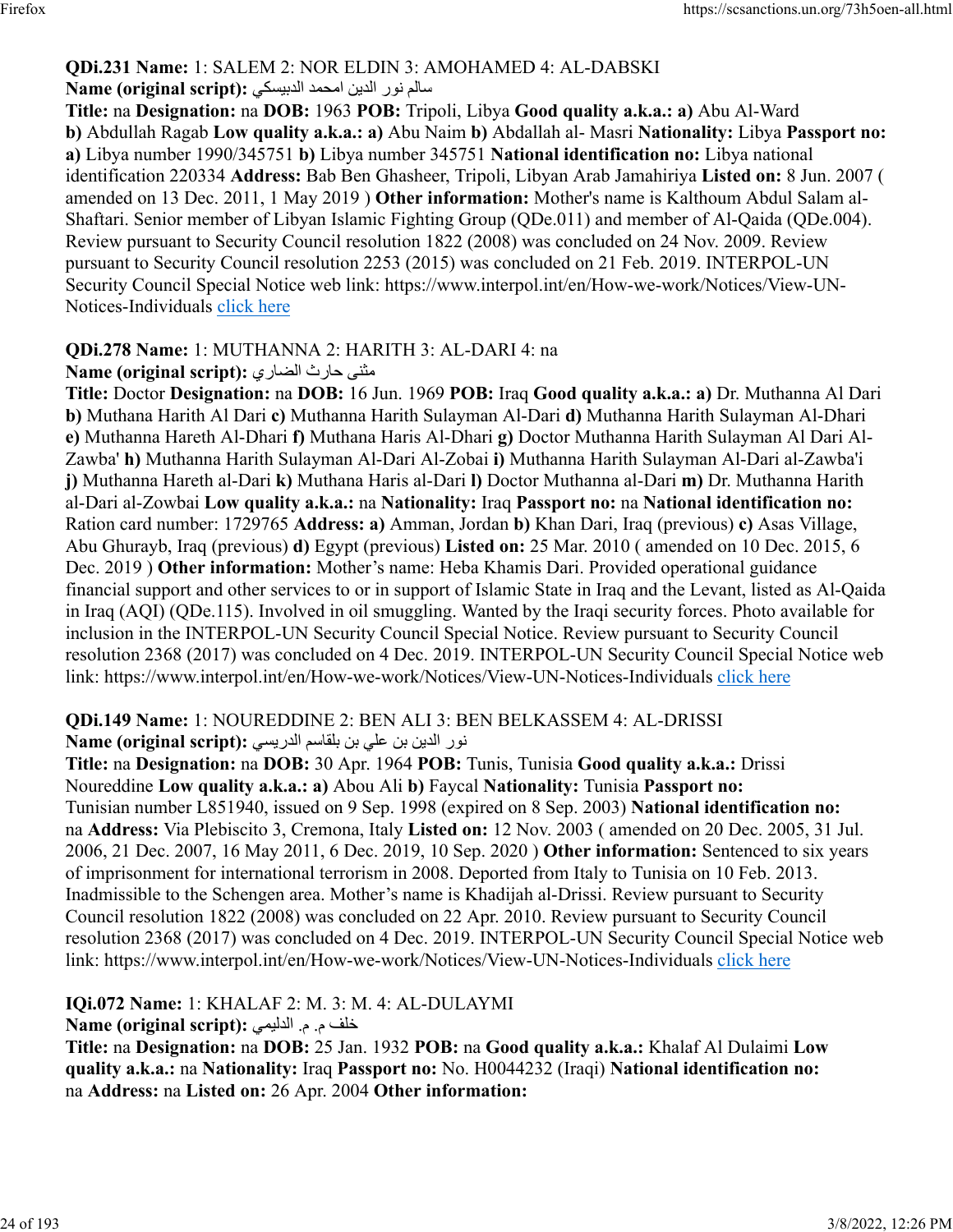#### **IQi.006 Name:** 1: IZZAT 2: IBRAHIM 3: AL-DURI 4: na تزع ميهاربا يرودلا **:(script original (Name**

**Title:** na **Designation:** na **DOB:** 1942 **POB:** al-Dur, Iraq **Good quality a.k.a.:** na **Low quality a.k.a.: a)** Abu Brays **b)** Abu Ahmad **Nationality:** Iraq **Passport no:** na **National identification no:** na **Address:** na **Listed on:** 27 Jun. 2003 **Other information:** 

**IQi.068 Name:** 1: JAWHAR 2: MAJID 3: AL-DURI 4: na رهوج ديجم يرودلا **:(script original (Name**

**Title:** na **Designation:** na **DOB:** Approximately 1942 **POB:** Al-Dur, Iraq **Good quality a.k.a.:** na **Low quality a.k.a.:** na **Nationality:** Iraq **Passport no:** na **National identification no:** na **Address:** Iraq **Listed on:** 7 Apr. 2004 **Other information:** 

**QDi.379 Name:** 1: ABD AL-AZIZ 2: ADAY 3: ZIMIN 4: AL-FADHIL

زيزعلادبع يدع نيمز ليضفلا **:(script original (Name**

**Title:** na **Designation:** na **DOB:** 27 Aug. 1981 **POB:** Kuwait **Good quality a.k.a.: a)** Abd al-Aziz Udai Samin al-Fadhli **b)** Abd al-Aziz Udai Samin al-Fadhl **c)** Abd al-Aziz Adhay Zimin al-Fadhli **d)** Abdalaziz Ad'ai Samin Fadhli al-Fadhali **Low quality a.k.a.:** na **Nationality:** na **Passport no:** na **National identification no:** 281082701081 **Address:** na **Listed on:** 21 Sep. 2015 ( amended on 1 May 2019 ) **Other information:** Kuwait-based facilitator who provides financial services to, or in support of, Al-Nusrah Front for the People of the Levant (QDe.137) and Al-Qaida in the Arabian Peninsula (AQAP) (QDe.129). Review pursuant to Security Council resolution 2253 (2015) was concluded on 21 Feb. 2019. INTERPOL-UN Security Council Special Notice web link: https://www.interpol.int/en/How-we-work/Notices/View-UNNotices-Individuals [click here](https://www.interpol.int/en/How-we-work/Notices/View-UN-Notices-Individuals)

**QDi.059 Name:** 1: KHALID 2: ABD AL-RAHMAN 3: HAMD 4: AL-FAWAZ

دلاخ دبع نمحرلا دمح زاوفلا **:(script original (Name**

**Title:** na **Designation:** na **DOB:** 24 Aug. 1962 **POB:** Kuwait **Good quality a.k.a.: a)** Khaled Al-Fauwaz **b)** Khaled A. Al-Fauwaz **c)** Khalid Al-Fawwaz **d)** Khalik Al Fawwaz **e)** Khaled Al-Fawwaz **f)** Khaled Al Fawwaz **g)** Khalid Abdulrahman H. Al Fawaz **Low quality a.k.a.:** na **Nationality:** Saudi Arabia **Passport no:** 456682, issued on 6 Nov. 1990 (expired on 13 Sep. 1995) **National identification no:** na **Address:** United States of America **Listed on:** 24 Apr. 2002 ( amended on 26 Nov. 2004, 23 Apr. 2007, 21 Oct. 2010, 4 Aug. 2014, 6 Dec. 2019 ) **Other information:** Extradited from the United Kingdom to the United States of America on 5 Oct. 2012. Review pursuant to Security Council resolution 1822 (2008) was concluded on 22 Apr. 2010.. Review pursuant to Security Council resolution 2368 (2017) was concluded on 4 Dec. 2019 INTERPOL-UN Security Council Special Notice web link: https://www.interpol.int/en/How-wework/Notices/View-UN-Notices-Individuals [click here](https://www.interpol.int/en/How-we-work/Notices/View-UN-Notices-Individuals)

**YEi.008 Name:** 1: MUHAMMAD 2: ABD AL-KARIM 3: AL-GHAMARI 4: na

محمد عبدالكريم الغماري :(Name (original script

**Title:** na **Designation:** Major General, Houthi Chief of General Staff **DOB:** 1979 **POB:** Izla Dhaen, Wahha District, Hajjar Governorate, Yemen **Good quality a.k.a.:** na **Low quality a.k.a.:** Mohammad Al-Ghamari born 1984 **Nationality:** Yemen **Passport no:** na **National identification no:** na **Address:** Yemen **Listed on:** 9 Nov. 2021 **Other information:** Houthi Military Chief of General Staff, plays the leading role in orchestrating the Houthis' military efforts that are directly threatening the peace, security and stability of Yemen, including in Marib, as well as cross-border attacks against Saudi Arabia. Photograph available for inclusion in INTERPOL-UN Security Council Special Notice web link: INTERPOL-UN Security Council Special Notice web link: https://www.interpol.int/en/How-we-work/Notices/View-UN-Notices-Individuals

**QDi.292 Name:** 1: OTHMAN 2: AHMED 3: OTHMAN 4: AL-GHAMDI نامثع دمحأ نامثع يدماغلا **:(script original (Name Title:** na **Designation:** na **DOB:** 27 May 1979 **POB:** Saudi Arabia **Good quality a.k.a.: a)** Othman al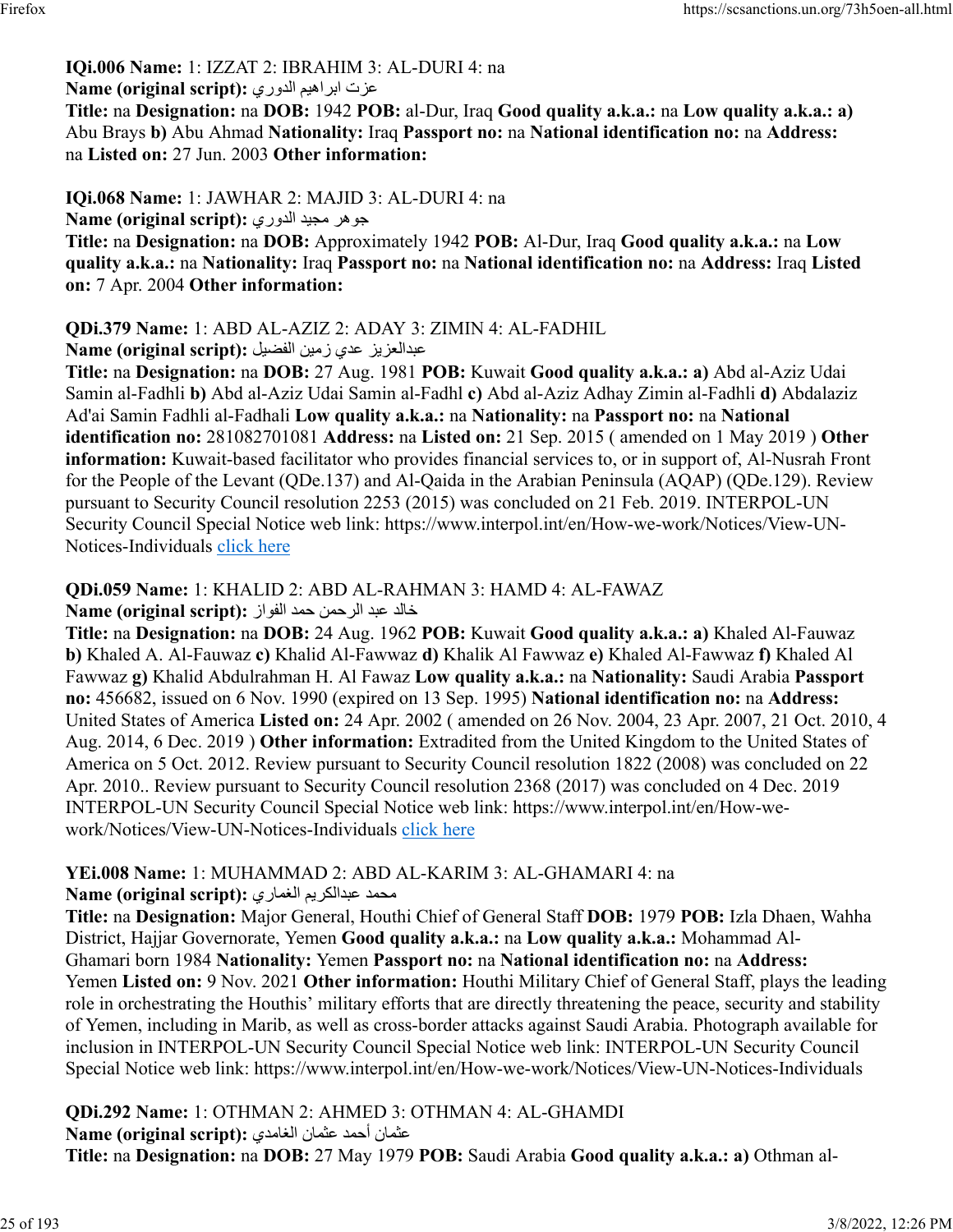Ghamdi born 27 May 1979 in Saudi Arabia **b)** Uthman al-Ghamdi born 27 May 1979 in Saudi Arabia **c)** Uthman al-Ghamidi born 27 May 1979 in Saudi Arabia **d)** Othman bin Ahmed bin Othman Alghamdi **e)** Othman Ahmed Othman Al Omairah (born in 1973 in Shabwa, Yemen, nationality: Yemeni) **f)** Uthman Ahmad Uthman al-Ghamdi **g)** Othman Ahmed Othman al-Omirah **Low quality a.k.a.: a)** Al Umairah al-Ghamdi **b)** Othman Bin Ahmed Bin Othman **Nationality:** Saudi Arabia **Passport no:** na **National identification no:** Saudi Arabia National Identification Number 1089516791 **Address:** Yemen **Listed on:** 16 Jun. 2011 ( amended on 15 Apr. 2014, 24 Nov. 2020 ) **Other information:** Operational commander of Al-Qaida in the Arabian Peninsula (AQAP) (QDe.129). Has been involved in raising funds and stockpiling arms for AQAP operations and activities in Yemen. Known associate of Qasim Yahya Mahdi al-Rimi (QDi.282) and Fahd Mohammed Ahmed al-Quso (deceased). Father's name is Ahmed Othman Al Omirah. Review pursuant to Security Council resolution 2368 (2017) was concluded on 24 November 2020. INTERPOL-UN Security Council Special Notice web link: https://www.interpol.int/en/How-we-work/Notices/View-UN-Notices-Individuals [click here](https://www.interpol.int/en/How-we-work/Notices/View-UN-Notices-Individuals)

### **QDi.332 Name:** 1: IBRAHIM 2: SULEIMAN 3: HAMAD 4: AL-HABLAIN

**Title:** na **Designation:** na **DOB:** 17 Dec. 1984 **POB:** Buraidah, Saudi Arabia **Good quality a.k.a.:** Barahim Suliman H. al Hblian **Low quality a.k.a.: a)** Abu Jabal **b)** Abu-Jabal **Nationality:** Saudi Arabia **Passport no:** Saudi Arabia number F800691 **National identification no:** 1047503170 **Address:** na **Listed on:** 23 Sep. 2014 ( amended on 6 Dec. 2019, 10 Sep. 2020 ) **Other information:** Explosives expert and operative for the Abdallah Azzam Brigades (AAB) (QDe.144). Wanted by the Saudi Arabian Government for terrorism. Physical description: eye colour: dark; hair colour: dark; complexion: olive. Speaks Arabic. Photo available for inclusion in the INTERPOL-UN Security Council Special Notice. Review pursuant to Security Council resolution 2368 (2017) was concluded on 4 Dec. 2019. INTERPOL-UN Security Council Special Notice web link: https://www.interpol.int/en/How-we-work/Notices/View-UN-Notices-Individuals [click here](https://www.interpol.int/en/How-we-work/Notices/View-UN-Notices-Individuals)

## **QDi.140 Name:** 1: KAMAL 2: BEN MAOELDI 3: BEN HASSAN 4: AL-HAMRAOUI لامك بن المولدي بن حسن الحمراوي: Name (original script):

**Title:** na **Designation:** na **DOB:** 21 Oct. 1977 **POB:** Beja, Tunisia **Good quality a.k.a.: a)** Hamroui Kamel ben Mouldi **b)** Hamraoui Kamel born 21 Nov. 1977 in Morocco **c)** Hamraoui Kamel born 21 Nov. 1977 in Tunisia **d)** Hamraoui Kamel born 21 Oct. 1977 in Tunisia **Low quality a.k.a.: a)** Kamel **b)** Kimo **Nationality:** Tunisia **Passport no:** Tunisian number P229856, issued on 1 Nov. 2002 (expires on 31 Oct. 2007) **National identification no:** na **Address: a)** Via Bertesi Number 27, Cremona, Italy **b)** Via Plebiscito Number 3, Cremona, Italy **Listed on:** 12 Nov. 2003 ( amended on 20 Dec. 2005, 31 Jul. 2006, 21 Dec. 2007, 16 May 2011, 6 Dec. 2019, 10 Sep. 2020 ) **Other information:** Mother's name is Khamisah al-Kathiri. Subject to a decree of expulsion, suspended on 17 Apr. 2007 by the European Court of Human Rights. Re-arrested in Italy on 20 May 2008. Deported from Italy to Tunisia on 6 May 2015. Inadmissible to the Schengen area. Review pursuant to Security Council resolution 1822 (2008) was concluded on 6 May 2010. Review pursuant to Security Council resolution 2368 (2017) was concluded on 4 Dec. 2019. INTERPOL-UN Security Council Special Notice web link: https://www.interpol.int/en/How-wework/Notices/View-UN-Notices-Individuals [click here](https://www.interpol.int/en/How-we-work/Notices/View-UN-Notices-Individuals)

# **QDi.399 Name:** 1: BASSAM 2: AHMAD 3: AL-HASRI 4: na

# بسام أحمد الحصري :(Name (original script

**Title:** na **Designation:** na **DOB: a)** 1 Jan. 1969 **b)** Approximately 1971 **POB: a)** Qalamun, Damascus Province, Syrian Arab Republic **b)** Ghutah, Damascus Province, Syrian Arab Republic **c)** Tadamon, Rif Dimashq, Syrian Arab Republic **Good quality a.k.a.:** Bassam Ahmad Husari **Low quality a.k.a.: a)** Abu Ahmad Akhlaq **b)** Abu Ahmad al-Shami **Nationality: a)** Syrian Arab Republic **b)** State of Palestine **Passport no:** na **National identification no:** na **Address:** Syrian Arab Republic (Southern. Location as of July 2016) **Listed on:** 22 Feb. 2017 **Other information:** Leader of Al-Nusrah Front for the People of the Levant (QDe.137) for southern Syrian Arab Republic since July 2016. INTERPOL-UN Security Council Special Notice web link: https://www.interpol.int/en/How-we-work/Notices/View-UN-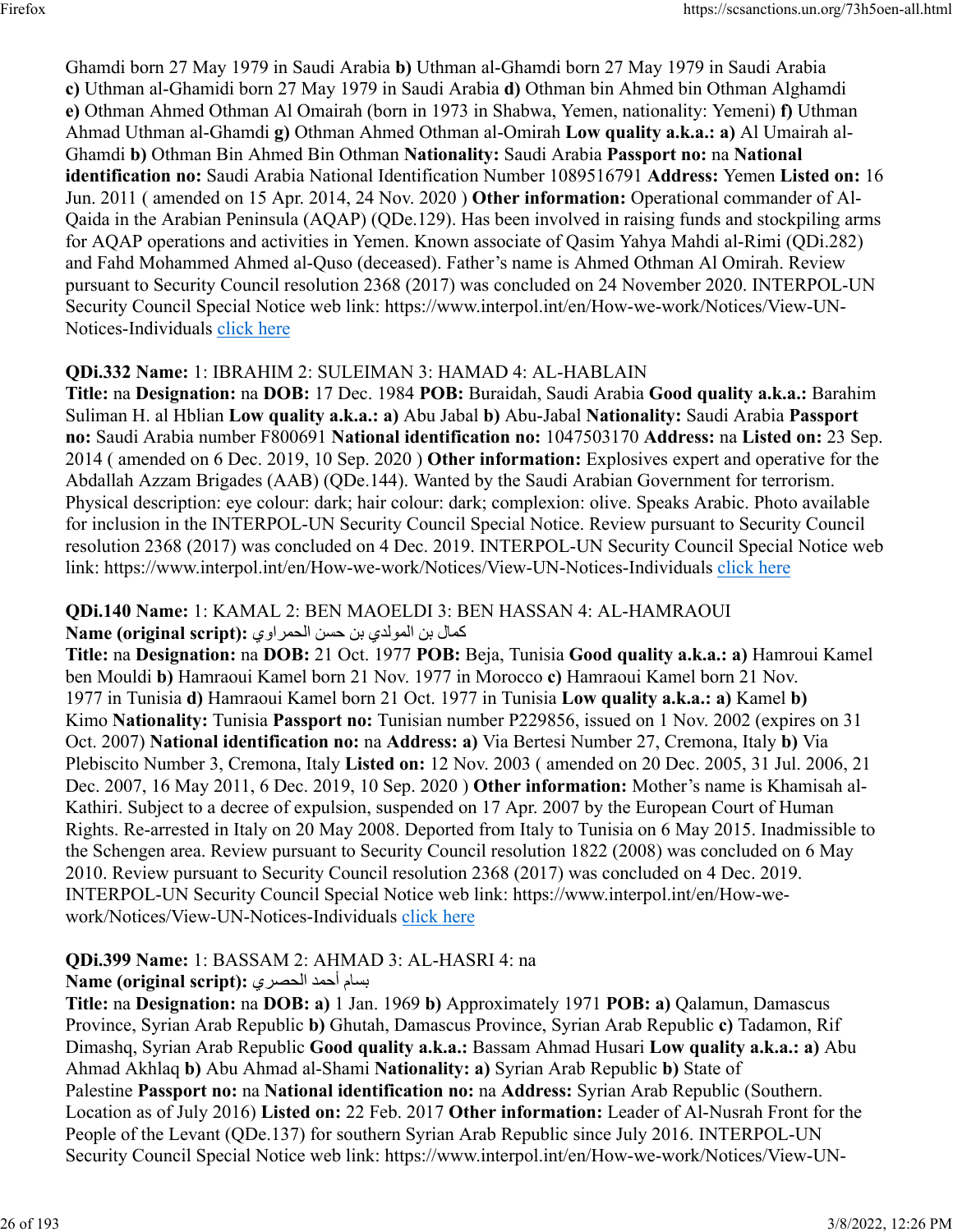Notices-Individuals [click here](https://www.interpol.int/en/How-we-work/Notices/View-UN-Notices-Individuals)

## **YEi.004 Name:** 1: ABDULMALIK 2: AL-HOUTHI 3: na 4: na

**Title:** na **Designation:** na **DOB:** na **POB:** na **Good quality a.k.a.:** Abdulmalik al-Huthi **Low quality a.k.a.:** na **Nationality:** na **Passport no:** na **National identification no:** na **Address:** na **Listed on:** 14 Apr. 2015 ( amended on 26 Aug. 2016 ) **Other information:** Leader of Yemen's Houthi Movement. Has engaged in acts that threaten the peace, security, or stability of Yemen.

# **QDi.317 Name:** 1: ABU MOHAMMED 2: AL-JAWLANI 3: na 4: na

#### ابو محمد الجولاني :Name (original script)

**Title:** na **Designation:** na **DOB:** Between 1975 and 1979 **POB:** Syrian Arab Republic **Good quality a.k.a.: a)** Abu Mohamed al-Jawlani (Abu Muhammad al-Jawlani, Abu Mohammed al-Julani, Abu Mohammed al-Golani, Abu Muhammad al-Golani, Abu Muhammad Aljawlani, Muhammad al-Jawlani (transliterations of original script name)) **b)** Amjad Muzaffar Hussein Ali al-Naimi born 1980 in Syrian Arab Republic ((Mother's name: Fatma Ali Majour. Address: Mosul, Souq al-Nabi Yunis) **Low quality a.k.a.: a)** ، حتافلا خيش حتافلا) transliterations: Shaykh al-Fatih; Al Fatih ) (Translation: The Conqueror) (Nom de guerre) **b)** Abu Ashraf **Nationality:** Syrian Arab Republic **Passport no:** na **National identification no:** na **Address:** (Active in Syria as at Jun. 2013) **Listed on:** 24 Jul. 2013 ( amended on 2 Jun. 2014, 10 Dec. 2015, 1 May 2019 ) **Other information:** Description: Dark complexion. Height: 1.70 m. Since Jan. 2012, he is the Leader of Al-Nusrah Front for the People of the Levant (QDe.137), a Syria-based group listed in May 2014, and previously listed as an alias of Al-Qaida in Iraq (AQI) (QDe.115) between 30 May 2013 and 13 May 2014. Associated with Aiman Muhammed Rabi al-Zawahiri (QDi.006). Wanted by the Iraqi security forces. Photo available for inclusion in the INTERPOL-UN Security Council Special Notice. Review pursuant to Security Council resolution 2253 (2015) was concluded on 21 Feb. 2019. INTERPOL-UN Security Council Special Notice web link: https://www.interpol.int/en/How-we-work/Notices/View-UN-Notices-Individuals [click here](https://www.interpol.int/en/How-we-work/Notices/View-UN-Notices-Individuals)

**IQi.020 Name:** 1: TAHA 2: YASSIN 3: RAMADAN 4: AL-JIZRAWI

طه ياسين رمضان الجزراوي :Name (original script)

**Title:** na **Designation:** na **DOB:** Approximately 1938 **POB:** Mosul, Iraq **Good quality a.k.a.:** na **Low quality a.k.a.:** na **Nationality:** Iraq **Passport no:** na **National identification no:** na **Address:** na **Listed on:** 27 Jun. 2003 **Other information:** 

# **QDi.337 Name:** 1: MAYSAR ALI 2: MUSA 3: ABDALLAH 4: AL-JUBURI

**Title:** Amir **Designation:** na **DOB:** 1 Jun. 1976 **POB: a)** Al-Shura, Mosul, Iraq **b)** Harara, Ninawa Province, Iraq **Good quality a.k.a.: a)** Muyassir al-Jiburi **b)** Muyassir Harara **c)** Muyassir al-Shammari **d)** Muhammad Khalid Hassan **Low quality a.k.a.: a)** Al-Shammari **b)** Mus'ab al-Qahtani **c)** Abu Maria al-Qatani **Nationality:** Iraq **Passport no:** na **National identification no:** na **Address:** na **Listed on:** 23 Sep. 2014 ( amended on 6 Dec. 2019 ) **Other information:** Sharia amir of Al-Nusrah Front for the People of the Levant (QDe.137) as of early 2014. Review pursuant to Security Council resolution 2368 (2017) was concluded on 4 Dec. 2019 INTERPOL-UN Security Council Special Notice web link: https://www.interpol.int/en/How-we-work/Notices/View-UN-Notices-Individuals [click here](https://www.interpol.int/en/How-we-work/Notices/View-UN-Notices-Individuals)

#### **QDi.382 Name:** 1: SA'D 2: BIN SA'D 3: MUHAMMAD SHARIYAN 4: AL-KA'BI دعس نب دعس دمحم نايرش يبعكلا **:(script original (Name**

**Title:** na **Designation:** na **DOB:** 15 Feb. 1972 **POB:** na **Good quality a.k.a.: a)** Sa'd bin Sa'd Muhammad Shiryan al-Ka'bi **b)** Sa'd Sa'd Muhammad Shiryan al-Ka'bi **c)** Sa'd al-Sharyan al-Ka'bi **Low quality a.k.a.: a)** Abu Haza' **b)** Abu Hazza' **c)** Umar al-Afghani **d)** Abu Sa'd **e)** Abu Suad **Nationality:** Qatar **Passport no:** Qatar number 00966737 (expired 16 Feb. 2016) **National identification no:** Qatar 27263401275 **Address:** Umm Salal, Qatar **Listed on:** 21 Sep. 2015 ( amended on 1 May 2019, 23 Mar. 2021 ) **Other information:** Qatar-based facilitator who provides financial services to, or in support of, Al-Nusrah Front for the People of the Levant (QDe.137). Review pursuant to Security Council resolution 2253 (2015) was concluded on 21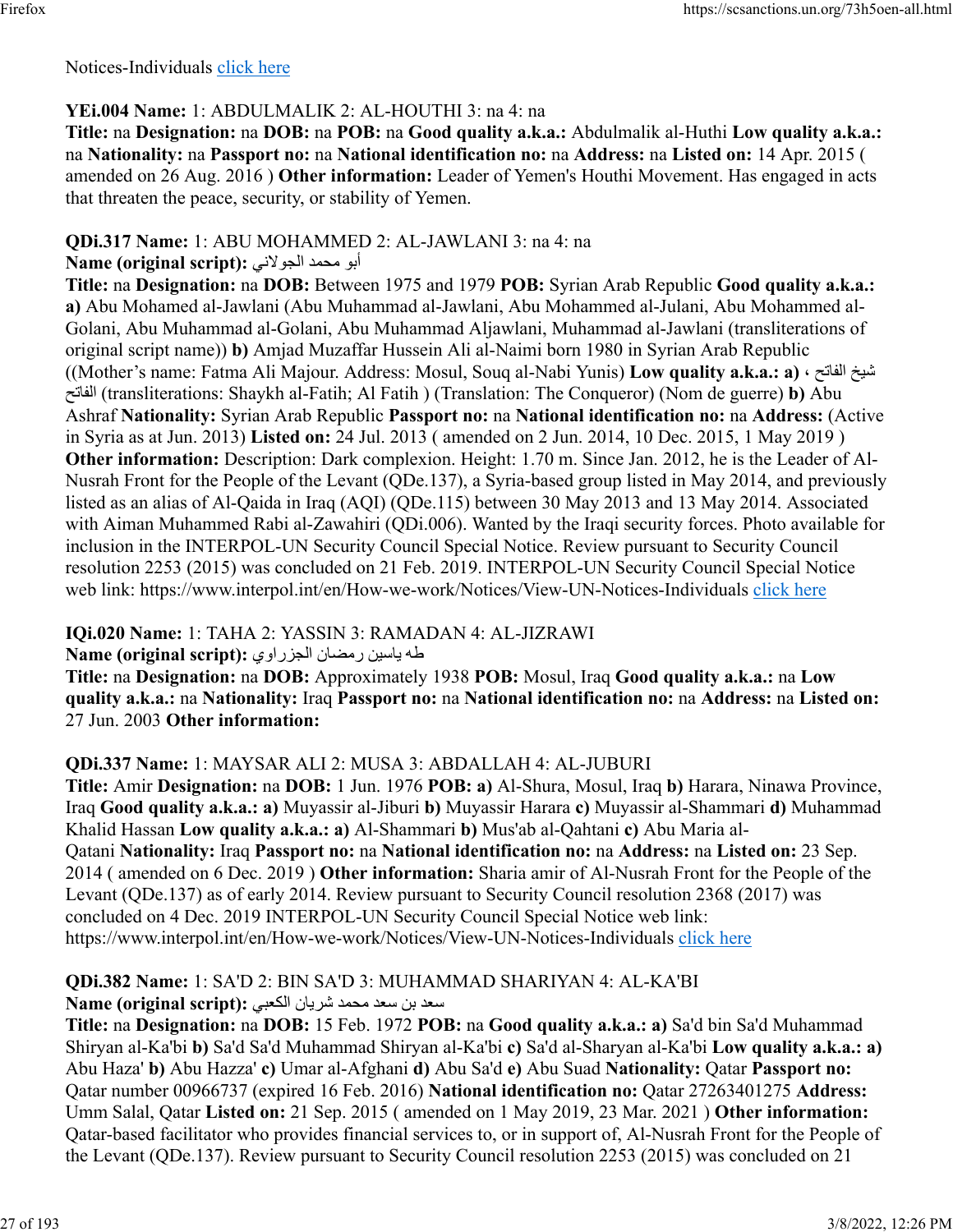Feb. 2019. INTERPOL-UN Security Council Special Notice web link: https://www.interpol.int/en/How-wework/Notices/View-UN-Notices-Individuals [click here](https://www.interpol.int/en/How-we-work/Notices/View-UN-Notices-Individuals)

## **QDi.318 Name:** 1: MUHAMMAD 2: JAMAL 3: ABD-AL RAHIM AHMAD 4: AL-KASHIF محمد جمال عبدالرحبم أحمد الكاشف :Name (original script)

**Title:** na **Designation:** na **DOB: a)** 1 Jan. 1964 **b)** 1 Feb. 1964 **POB:** Cairo, Egypt **Good quality a.k.a.: a)** Muhammad Jamal Abdo Al-Kashif **b)** Muhammad Jamal Abdo Al Kashef **c)** Muhammad Jamal Abd-Al Rahim Ahmad Al-Kashif **d)** Muhammad Jamal Abd-Al Rahim Al-Kashif **e)** Muhammad Jamal Abdu **f)** Muhammad Jamal **Low quality a.k.a.: a)** Muhammad Jamal Abu Ahmad (nom de guerre) **b)** Abu Ahmad (nom de guerre) **c)** Abu Jamal (nom de guerre) **d)** Muhammad Gamal Abu Ahmed **e)** Mohammad Jamal Abdo Ahmed (nom de guerre) **f)** Muhammad Jamal Abduh (nom de guerre) **g)** Muhammad Jamal Ahmad Abdu (nom de guerre) **h)** Riyadh (nom de guerre) **Nationality:** Egypt **Passport no: a)** Egypt number 6487, issued on 30 Jan. 1986 (issued under name Muhammad Jamal Abdu) **b)** Egypt (issued in 1993, under name Muhammad Jamal Abd-Al Rahim Ahmad Al-Kashif) **c)** Yemen number 388181 (issued under name Muhammad Jamal Abd-Al Rahim Al-Kashif) **National identification no:** na **Address:** Egypt **Listed on:** 21 Oct. 2013 ( amended on 1 May 2019 ) **Other information:** rained in Afghanistan in the late 1980s with Al-Qaida (QDe.004) to make bombs. Former top military commander of the Egyptian Islamic Jihad (QDe.003). Since 2011, established Muhammad Jamal Network (MJN) (QDe.136) and terrorist training camps in Egypt and Libya. Conducted MJN's terrorist activities with support from Al-Qaida in the Arabian Peninsula (AQAP) (QDe.129). Reported to be involved in the attack on the United States Mission in Benghazi, Libya, on 11 Sep. 2012. Headed Nasr City terrorist cell in Egypt in 2012. Linked to Aiman al-Zawahiri (QDi.006) and the leadership of AQAP and the Organization of Al-Qaida in the Islamic Maghreb (AQIM) (QDe.014). Arrested and imprisoned multiple times by Egyptian authorities since ca. 2000. Released in 2011 but rearrested by Egyptian authorities in Nov. 2012. Imprisoned in Egypt pending trial as of Sep. 2013. Wife's name is Samah 'Ali Al-Dahabani (Yemeni national). Review pursuant to Security Council resolution 2253 (2015) was concluded on 21 Feb. 2019. INTERPOL-UN Security Council Special Notice web link: https://www.interpol.int/en/How-we-work/Notices/View-UN-Notices-Individuals [click here](https://www.interpol.int/en/How-we-work/Notices/View-UN-Notices-Individuals)

**QDi.380 Name:** 1: ABD AL-LATIF 2: BIN ABDALLAH 3: SALIH MUHAMMAD 4: AL-KAWARI مبداللطيف بن عبدلله صـالح محمد الكواري :(Name (original script

**Title:** na **Designation:** na **DOB:** 28 Sep. 1973 **POB:** na **Good quality a.k.a.: a)** Abd-al-Latif Abdallah Salih al-Kawari **b)** Abd-al-Latif Abdallah Salih al-Kuwari **c)** Abd-al-Latif Abdallah al-Kawwari **d)** Abd-al-Latif Abdallah al-Kawari **e)** Abu Ali al-Kawari **Low quality a.k.a.:** na **Nationality:** Qatar **Passport no: a)** Qatar number 01020802 **b)** Qatar number 00754833, issued on 20 May 2007 **c)** Qatar number 00490327, issued on 28 Jul. 2001 **d)** Qatar number 01538029 (expires 14 Mar. 2025) **National identification no:** Qatar 27363400684 **Address:** Al Kharaitiyat, Qatar **Listed on:** 21 Sep. 2015 ( amended on 1 May 2019, 23 Mar. 2021 ) Other information: Qatar-based facilitator who provides financial services to, or in support of, Al-Qaida (QDe.004). Review pursuant to Security Council resolution 2253 (2015) was concluded on 21 Feb. 2019. INTERPOL-UN Security Council Special Notice web link: https://www.interpol.int/en/How-wework/Notices/View-UN-Notices-Individuals [click here](https://www.interpol.int/en/How-we-work/Notices/View-UN-Notices-Individuals)

**IQi.048 Name:** 1: MUHSIN 2: KHADR 3: AL-KHAFAJI 4: na

محسن خضر الخفاجي :Name (original script)

**Title:** na **Designation:** na **DOB:** na **POB:** na **Good quality a.k.a.:** na **Low quality a.k.a.:** na **Nationality:** Iraq **Passport no:** na **National identification no:** na **Address:** na **Listed on:** 27 Jun. 2003 **Other information:** 

**QDi.412 Name:** 1: UMAR 2: MAHMUD 3: IRHAYYIM 4: AL-KUBAYSI

رمع دومحم ميحرإ ضايفلا يسيبكلا **:(script original (Name**

**Title:** na **Designation:** na **DOB: a)** 16 Jun. 1967 **b)** 1 Jan. 1967 **POB:** Al-Qaim, Al-Anbar Province, Iraq **Good quality a.k.a.: a)** Umar Mahmud Rahim al-Kubaysi **b)** Omar Mahmood Irhayyim Al-Fayyadh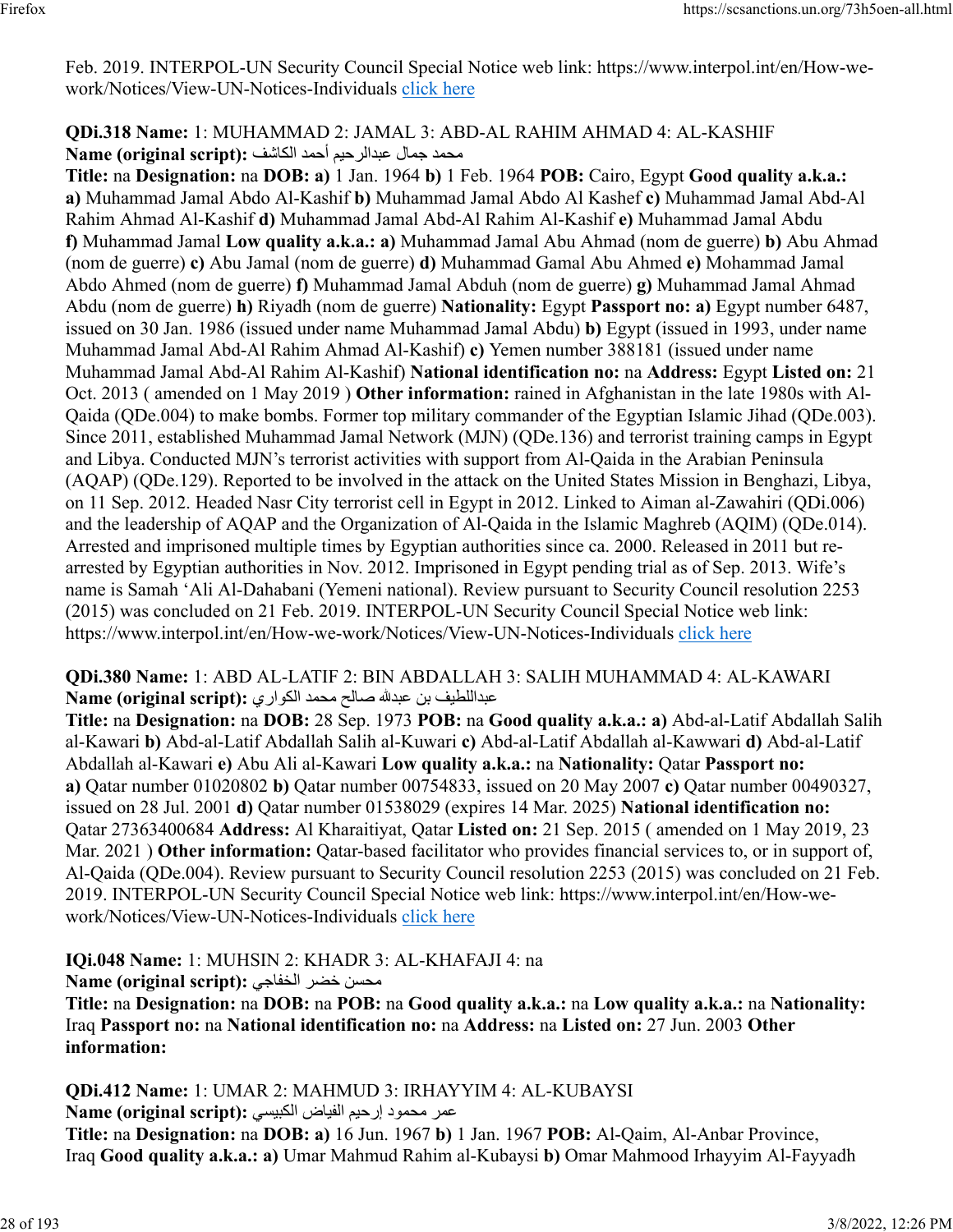**c)** Umar Mahmud Rahim **d)** Umar Mahmud Rahim Al-Qubaysi **e)** Umar Mahmud Al-Kubaysi Arhaym **f)** Umar Mahmud Arhaym **g)** Omar Mahmood Irhayyim **h)** Omar Mahmood Irhayyim Al-Fayyadh Al-Kobaisi **i)** Umar al-Kubaysi **Low quality a.k.a.:** na **Nationality:** Iraq **Passport no:** Iraq number A4059346, issued on 29 May 2013, issued in Baghdad, Iraq (expires on 27 May 2021) **National identification no: a)** Iraq national identification card 00405771, issued on 20 May 2013, issued in Iraq (name in Arabic script: ضايفلا ميحرإ دومحم رمع( **b)** Iraq Certificate of Iraqi Nationality 540763, issued on 13 Feb. 1984 (name in Arabic script: ميحرإ دومحم رمع ( **Address:** Al-Qaim, Al-Anbar Province, Iraq **Listed on:** 6 Mar. 2018 **Other information:** Financial facilitator for Islamic State in Iraq and the Levant, listed as Al-Qaida in Iraq (QDe.115). Director of Al-Kawthar Money Exchange (QDe.157). Physical description: sex: male, hair colour: black; height: 175 cm. Speaks Arabic. INTERPOL-UN Security Council Special Notice web link: https://www.interpol.int/en/How-we-work/Notices/View-UN-Notices-Individuals [click here](https://www.interpol.int/en/How-we-work/Notices/View-UN-Notices-Individuals)

### **QDi.177 Name:** 1: HABIB 2: BEN 3: AHMED 4: AL-LOUBIRI

#### بيبح نب دمحا يريبوللا **:(script original (Name**

**Title:** na **Designation:** na **DOB:** 17 Nov. 1961 **POB:** Manzal Tmim, Nabul, Tunisia **Good quality a.k.a.:** Al-Habib ben Ahmad ben al-Tayib al-Lubiri **Low quality a.k.a.:** na **Nationality:** Tunisia **Passport no:** Tunisian number M788439, issued on 20 Oct. 2001 (expires on 19 Oct. 2006) **National identification no:** 01817002 **Address:** Salam Marnaq Ben Arous district, Sidi Mesoud, Tunisia **Listed on:** 23 Jun. 2004 ( amended on 20 Dec. 2005, 17 Oct. 2007, 10 Aug. 2009, 13 Dec. 2011, 23 Feb. 2016, 6 Dec. 2019 ) **Other information:** Italian Fiscal Code: LBR HBB 61S17 Z352F. In detention in Tunisia as at Dec. 2009. Mother's name is Fatima al-Galasi. Review pursuant to Security Council resolution 1822 (2008) was concluded on 9 Apr. 2010. Review pursuant to Security Council resolution 2368 (2017) was concluded on 4 Dec. 2019 INTERPOL-UN Security Council Special Notice web link: https://www.interpol.int/en/How-wework/Notices/View-UN-Notices-Individuals [click here](https://www.interpol.int/en/How-we-work/Notices/View-UN-Notices-Individuals)

#### **QDi.074 Name:** 1: TAREK 2: BEN HABIB 3: BEN AL-TOUMI 4: AL-MAAROUFI قرار نبل بيب بين التومي المعروفي :(Name (original script

**Title:** na **Designation:** na **DOB:** 23 Nov. 1965 **POB:** Ghardimaou, Tunisia **Good quality a.k.a.: a)** Abu Ismail **b)** Abou Ismail el Jendoubi **c)** Abou Ismail Al Djoundoubi **Low quality a.k.a.:** na **Nationality:** Tunisia **Passport no:** Tunisian number E590976, issued on 19 Jun. 1987 (expired on 18 Jun. 1992) **National identification no:** na **Address:** Rue Léon Théodore Number 107/1, 1090 Jette, Brussels, Belgium **Listed on:** 3 Sep. 2002 ( amended on 26 Nov. 2004, 20 Dec. 2005, 31 Jul. 2006, 3 Jul. 2007, 10 Aug. 2009, 25 Jan. 2010, 23 Dec. 2010, 6 Dec. 2019 ) **Other information:** Belgian nationality withdrawn on 26 Jan. 2009. In detention in Nivelles, Belgium, as of Oct. 2010. Review pursuant to Security Council resolution 1822 (2008) was concluded on 8 Jun. 2010. Review pursuant to Security Council resolution 2368 (2017) was concluded on 4 Dec. 2019 INTERPOL-UN Security Council Special Notice web link: https://www.interpol.int/en/Howwe-work/Notices/View-UN-Notices-Individuals [click here](https://www.interpol.int/en/How-we-work/Notices/View-UN-Notices-Individuals)

### **YEi.009 Name:** 1: YUSUF 2: AL-MADANI 3: na 4: na

### Rame (original script): يوسف المداني

**Title:** Major General **Designation:** Commander of the Houthi's Fifth Military Region **DOB:** 1977 **POB:** Muhatta Directorate, Hajjah Province, Yemen **Good quality a.k.a.:** na **Low quality a.k.a.:** na **Nationality:** Yemen **Passport no:** na **National identification no:** na **Address:** Yemen **Listed on:** 9 Nov. 2021 **Other information:** A prominent leader of Houthi forces and commander of forces in Hudaydah, Hajjah, Al Mahwit, and Raymah, Yemen – threatening the peace, security, and stability of Yemen. As of 2021, Al-Madani was assigned to the offensive targeting Marib. Photograph available for inclusion in INTERPOL-UN Security Council Special Notice web link: INTERPOL-UN Security Council Special Notice web link: https://www.interpol.int/en/How-we-work/Notices/View-UN-Notices-Individuals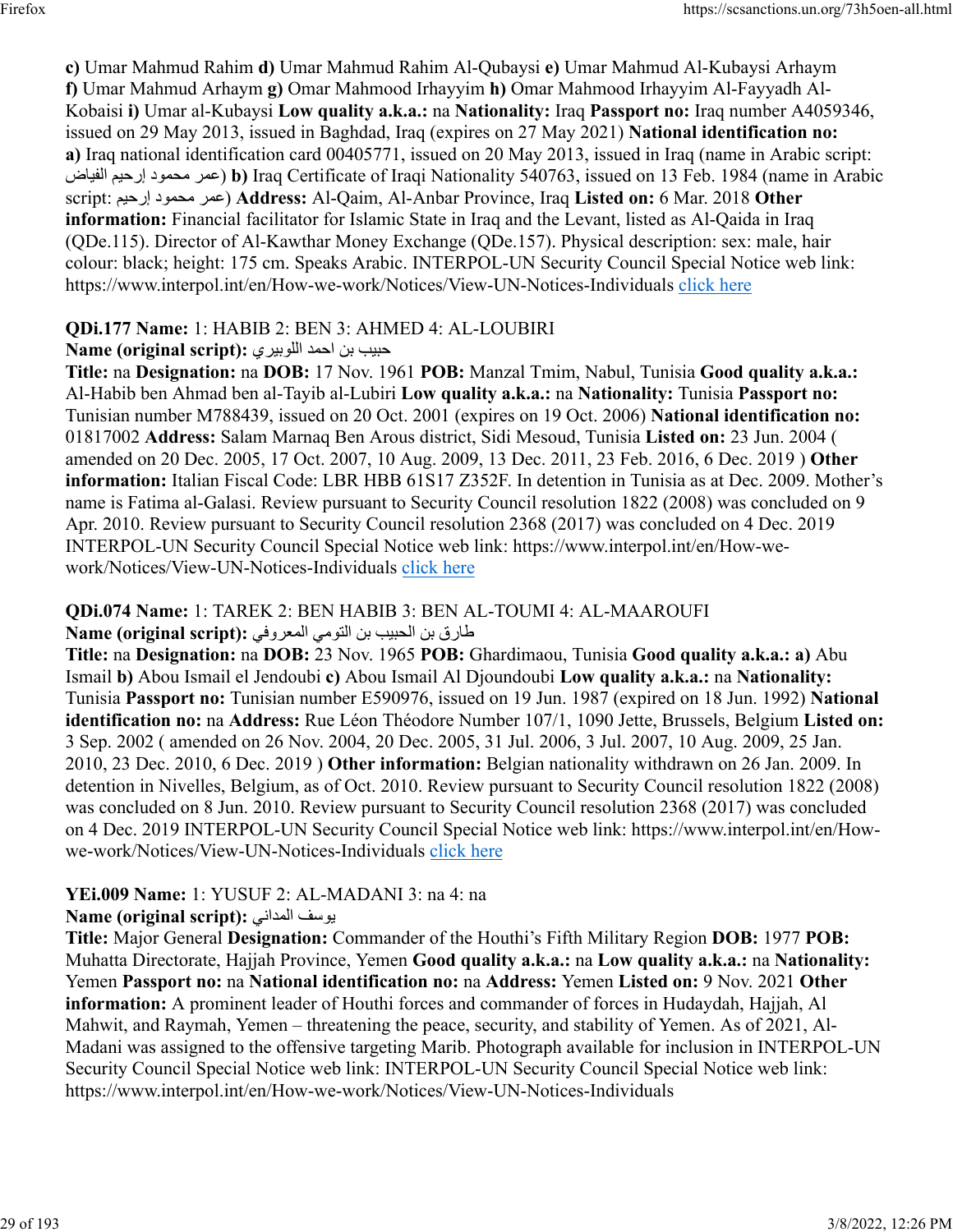# **QDi.411 Name:** 1: SALIM 2: MUSTAFA 3: MUHAMMAD 4: AL-MANSUR

#### ملاس مصطفى محمد ال منصور : Name (original script)

**Title:** na **Designation:** na **DOB: a)** 20 Feb. 1962 **b)** 1959 **POB: a)** Baghdad, Iraq **b)** Tel Afar, Nineveh Province, Iraq **Good quality a.k.a.: a)** Salim Mustafa Muhammad Mansur Al-Ifri **b)** Saleem Al-Ifri **c)** Salim Mansur Mustafa **d)** Salim Mansur **e)** Hajji Salim Al-Shaklar **Low quality a.k.a.:** na **Nationality:** Iraq **Passport no:** Iraq number A6489694, issued on 2 Sep. 2013 (expires on 31 Aug. 2021; name in Arabic script: روصنم لا دمحم ىفطصم ملاس ( **National identification no: a)** Iraq national identification card 00813602, issued on 18 Sep. 2011 (name in Arabic script: روصنم لا دمحم ىفطصم ملاس( **b)** Iraq Certificate of Iraqi Nationality 300397, issued on 25 Jun. 2013 (name in Arabic script: دمحم ىفطصم ملاس ( **Address: a)** 17 Tamoz, Mosul, Iraq (previous address) **b)** Tel Afar – Al-Saad, Mosul, Iraq (previous address) **Listed on:** 6 Mar. 2018 **Other information:** Finance "emir" for Islamic State in Iraq and the Levant, listed as Al-Qaida in Iraq (QDe.115). Physical description: hair colour: black; eye colour: honey; height: 170 cm. Speaks Arabic. INTERPOL-UN Security Council Special Notice web link: https://www.interpol.int/en/How-wework/Notices/View-UN-Notices-Individuals [click here](https://www.interpol.int/en/How-we-work/Notices/View-UN-Notices-Individuals)

#### **IQi.046 Name:** 1: SAIF-AL-DIN 2: AL-MASHHADANI 3: na 4: na فيس نيدلا ينادهشملا **:(script original (Name**

**Title:** na **Designation:** na **DOB:** 1956 **POB:** Baghdad, Iraq **Good quality a.k.a.:** na **Low quality a.k.a.:** na **Nationality:** Iraq **Passport no:** na **National identification no:** na **Address:** na **Listed on:** 27 Jun. 2003 **Other information:** 

#### **QDi.320 Name:** 1: ABD-AL-HAMID 2: AL-MASLI 3: na 4: na **Name (original script):** يلصملا ديمحلادبع

**Title:** na **Designation:** na **DOB:** 1976 **POB: a)** Darnah, Libya **b)** Danar, Libya **Good quality a.k.a.: a)** Abdal-Hamid Muhammad Abd-al-Hamid Al-Masli **b)** Abd-al-Hamid Musalli **c)** Hamid Masli **Low quality a.k.a.: a)** Hamza al-Darnawi **b)** Hamzah al-Darnawi **c)** Hamza Darnawi **d)** Hamzah Darnawi **e)** Hamzah Dirnawi **f)** Hamza Darnavi **g)** Hamza al-Darnavi **h)** Abdullah Darnawi **i)** Abu-Hamzah al-Darnawi **Nationality:** Libya **Passport no:** na **National identification no:** na **Address:** (Reportedly located in Waziristan, Federally Administered Tribal Areas, Pakistan) **Listed on:** 26 Nov. 2013 ( amended on 1 May 2019 ) **Other information:** Leader and trainer of an Al-Qaida electronics and explosives workshop producing improvised explosive device components. Review pursuant to Security Council resolution 2253 (2015) was concluded on 21 Feb. 2019. INTERPOL-UN Security Council Special Notice web link: https://www.interpol.int/en/How-we-work/Notices/View-UN-Notices-Individuals [click here](https://www.interpol.int/en/How-we-work/Notices/View-UN-Notices-Individuals)

# **QDi.330 Name:** 1: AZZAM 2: ABDULLAH 3: ZUREIK 4: AL-MAULID AL-SUBHI

**Title:** na **Designation:** na **DOB:** 12 Apr. 1976 **POB:** Al Baraka, Saudi Arabia **Good quality a.k.a.: a)** Mansur al-Harbi **b)** Azzam al-Subhi **c)** Azam Abdallah Razeeq al Mouled Alsbhua **d)** Abu Muslem al-Maky **e)** Abu Suliman al-Harbi **f)** Abu Abdalla al-Harbi **g)** Azam A.R. Alsbhua **Low quality a.k.a.:** na **Nationality:** Saudi Arabia **Passport no:** Saudi Arabia number C389664, issued on 15 Sep. 2000 **National identification no:** 1024026187 **Address:** na **Listed on:** 23 Sep. 2014 ( amended on 6 Dec. 2019, 10 Sep. 2020 ) **Other information:** Has ties to numerous senior Al-Qaida (QDe.004) leaders. Wanted by the Saudi Arabian Government for terrorism. Father's name is Abdullah Razeeq al Mouled al Sbhua. Physical description: eye colour: dark; hair colour: dark; complexion: dark. Speaks Arabic. Photo available for inclusion in the INTERPOL-UN Security Council Special Notice. Review pursuant to Security Council resolution 2368 (2017) was concluded on 4 Dec. 2019. INTERPOL-UN Security Council Special Notice web link: https://www.interpol.int/en/How-we-work/Notices/View-UN-Notices-Individuals [click here](https://www.interpol.int/en/How-we-work/Notices/View-UN-Notices-Individuals)

**QDi.276 Name:** 1: AKRAM 2: TURKI 3: HISHAN 4: AL-MAZIDIH

أكرم تركي هاشم المزيده :**Name (original script**)

**Title:** na **Designation:** na **DOB: a)** 1974 **b)** 1975 **POB:** na **Good quality a.k.a.:** Akram Turki Al-Hishan **Low quality a.k.a.: a)** Abu Jarrah **b)** Abu Akram **Nationality:** na **Passport no:** na **National**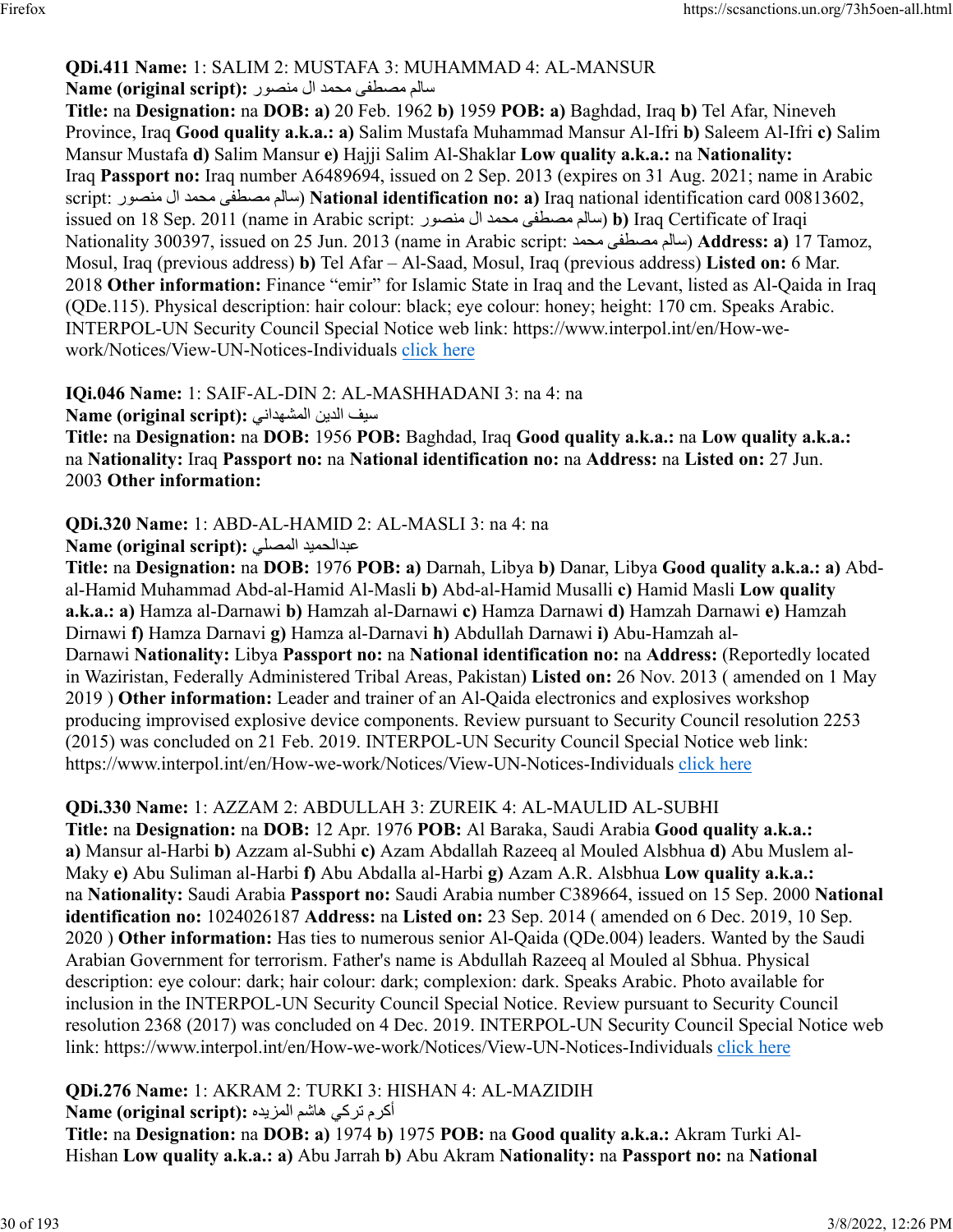**identification no:** na **Address: a)** Deir ez-Zor Governorate, Syrian Arab Republic **b)** Iraq **Listed on:** 11 Mar. 2010 ( amended on 15 Jan. 2016, 10 Dec. 2015, 1 May 2019 ) **Other information:** Other possible date of birth: 1979. He is a cousin of Ghazy Fezza Hishan Al Mazidih (QDi.277). Financial facilitator of the Islamic State in Iraq and the Levant, listed as Al-Qaida in Iraq (AQI) (QDe.115) as of 2015. Review pursuant to Security Council resolution 2253 (2015) was concluded on 21 Feb. 2019. INTERPOL-UN Security Council Special Notice web link: https://www.interpol.int/en/How-we-work/Notices/View-UN-Notices-Individuals [click here](https://www.interpol.int/en/How-we-work/Notices/View-UN-Notices-Individuals)

# **QDi.277 Name:** 1: GHAZY 2: FEZZA 3: HISHAN 4: AL-MAZIDIH

غازي فيزا هاشم المزيده :(Name (original script

**Title:** na **Designation:** na **DOB: a)** 1974 **b)** 1975 **POB:** na **Good quality a.k.a.: a)** Ghazy Fezzaa Hishan **b)** Mushari Abd Aziz Saleh Shlash **Low quality a.k.a.: a)** Abu Faysal **b)** Abu Ghazzy **Nationality:** na **Passport no:** na **National identification no:** na **Address: a)** Syrian Arab Republic **b)** Iraq **Listed on:** 11 Mar. 2010 ( amended on 10 Dec. 2015, 1 May 2019 ) **Other information:** He is a cousin of Akram Turki Hishan Al Mazidih (QDi.276). Terrorist attack organizer for the Islamic State in Iraq and the Levant, listed as Al-Qaida in Iraq (AQI) (QDe.115) as of 2015. Review pursuant to Security Council resolution 2253 (2015) was concluded on 21 Feb. 2019. INTERPOL-UN Security Council Special Notice web link: https://www.interpol.int/en/How-we-work/Notices/View-UN-Notices-Individuals [click here](https://www.interpol.int/en/How-we-work/Notices/View-UN-Notices-Individuals)

# **IQi.054 Name:** 1: KHAMIS 2: SIRHAN 3: AL-MUHAMMAD 4: na

# سيمخ ناحرس دمحملا **:(script original (Name**

**Title:** na **Designation:** na **DOB:** na **POB:** na **Good quality a.k.a.:** Dr. Fnu Mnu Khamis **Low quality a.k.a.:** na **Nationality:** Iraq **Passport no:** na **National identification no:** na **Address:** na **Listed on:** 27 Jun. 2003 **Other information:** 

# **QDi.377 Name:** 1: MUHANNAD 2: AL-NAJDI 3: na 4: na

**Title:** na **Designation:** na **DOB:** 19 May 1984 **POB:** al-Duwadmi, Saudi Arabia **Good quality a.k.a.:** 'Ali Manahi 'Ali al-Mahaydali al-'Utaybi **Low quality a.k.a.:** Ghassan al-Tajiki **Nationality:** Saudi Arabia **Passport no:** na **National identification no:** na **Address:** na **Listed on:** 29 Feb. 2016 ( amended on 24 Nov. 2020 ) **Other information:** Syria-based Al-Qaida (QDe.004) facilitator. Involved in the development of improvised explosive devices for use in Afghanistan and Syrian Arab Republic since at least 2010. Review pursuant to Security Council resolution 2368 (2017) was concluded on 24 November 2020. INTERPOL-UN Security Council Special Notice web link: https://www.interpol.int/en/How-wework/Notices/View-UN-Notices-Individuals [click here](https://www.interpol.int/en/How-we-work/Notices/View-UN-Notices-Individuals)

# **QDi.334 Name:** 1: 'ABD AL-RAHMAN 2: BIN 'UMAYR 3: AL-NU'AYMI 4: na

**Title:** na **Designation:** na **DOB:** 1954 **POB:** Doha, Qatar **Good quality a.k.a.: a)** Abd al-Rahman bin 'Amir al-Na'imi **b)** 'Abd al-Rahman al-Nu'aimi **c)** 'Abd al-Rahman bin 'Amir al-Nu'imi **d)** 'Abd al-Rahman bin 'Amir al-Nu'aymi **e)** 'Abdallah Muhammad al-Nu'aymi **f)** 'Abd al-Rahman al-Nua'ymi **g)** A. Rahman al-Naimi **h)** Abdelrahman Imer al Jaber al Naimeh **i)** A. Rahman Omair J Alnaimi **j)** Abdulrahman Omair al Neaimi **Low quality a.k.a.:** na **Nationality:** Qatar **Passport no: a)** Qatar number 01461558 (expiring 20 Jan. 2024) **b)** Qatari passport number 00868774 (expired on 27 Apr. 2014) **National identification no: a)** Qatar 25463400086 **b)** Qatar 25463401784 (expires on 6 Dec. 2019) **Address:** Al-Waab, Qatar **Listed on:** 23 Sep. 2014 ( amended on 15 Feb. 2017, 23 Mar. 2021 ) **Other information:** Financier and facilitator for Al-Qaida (QDe.004) and Al-Qaida in Iraq (QDe.115). INTERPOL-UN Security Council Special Notice web link: https://www.interpol.int/en/How-we-work/Notices/View-UN-Notices-Individuals [click here](https://www.interpol.int/en/How-we-work/Notices/View-UN-Notices-Individuals)

**QDi.273 Name:** 1: FAZEEL-A-TUL 2: SHAYKH ABU MOHAMMED 3: AMEEN 4: AL-PESHAWARI **Title:** na **Designation:** na **DOB: a)** Approximately 1967 **b)** Approximately 1961 **c)** Approximately 1973 **POB:** Shunkrai village, Sarkani District, Konar Province, Afghanistan **Good quality a.k.a.: a)** Shaykh Aminullah **b)** Sheik Aminullah **c)** Abu Mohammad Aminullah Peshawari **d)** Abu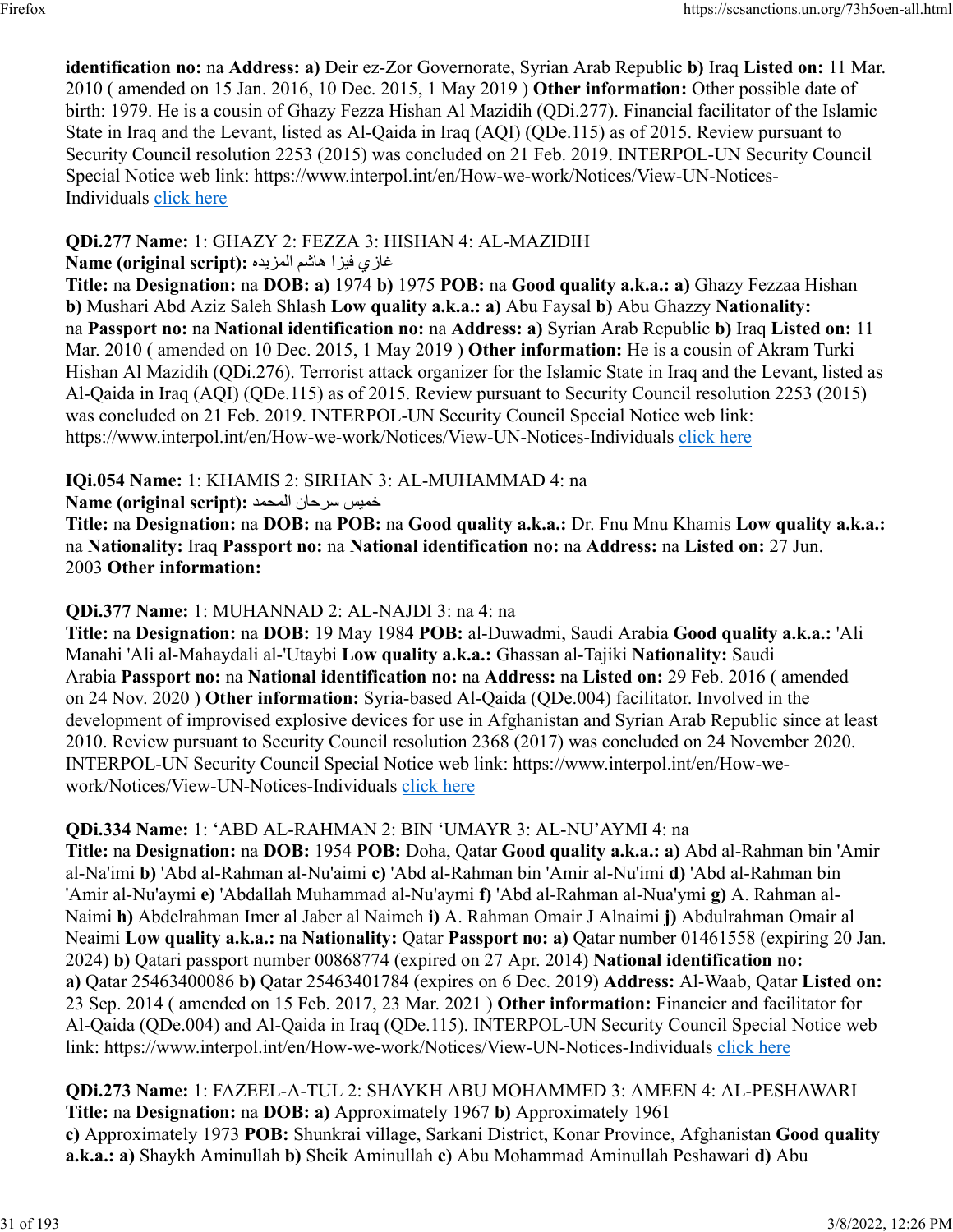Mohammad Amin Bishawri **e)** Abu Mohammad Shaykh Aminullah Al-Bishauri **f)** Shaykh Abu Mohammed Ameen al-Peshawari **g)** Shaykh Aminullah Al-Peshawari **Low quality a.k.a.:** na **Nationality:** Afghan **Passport no:** na **National identification no:** na **Address:** Ganj District, Peshawar, Pakistan **Listed on:** 29 Jun. 2009 ( amended on 24 Jul. 2013, 1 May 2019 ) **Other information:** Associated with Al-Qaida (QDe.004). Head of Ganj madrasa, a.k.a. Madrasa Jamia Taleemul Quran wal Hadith, a.k.a. Madrasa Taleemul Quran wal Sunnah, located at the Ganj Gate, Phandu Road, Peshawar, Pakistan. Review pursuant to Security Council resolution 2253 (2015) was concluded on 21 Feb. 2019. INTERPOL-UN Security Council Special Notice web link: https://www.interpol.int/en/How-we-work/Notices/View-UN-Notices-Individuals [click here](https://www.interpol.int/en/How-we-work/Notices/View-UN-Notices-Individuals)

#### **QDi.339 Name:** 1: 'ABD AL-RAHMAN 2: MUHAMMAD 3: MUSTAFA 4: AL-QADULI

**Title:** na **Designation:** na **DOB: a)** 1959 **b)** 1957 **POB:** Mosul, Ninawa Province, Iraq **Good quality a.k.a.: a)** 'Abd al-Rahman Muhammad Mustafa Shaykhlari **b)** Umar Muhammad Khalil Mustafa **c)** Abdul Rahman Muhammad al-Bayati **d)** Tahir Muhammad Khalil Mustafa al-Bayati **e)** Aliazra Ra'ad Ahmad **Low quality a.k.a.: a)** Abu-Shuayb **b)** Hajji Iman **c)** Abu Iman **d)** Abu Ala **e)** Abu Hasan **f)** Abu Muhammad **g)** Abu Zayna **Nationality:** Iraq **Passport no:** na **National identification no:** na **Address:** na **Listed on:** 23 Sep. 2014 ( amended on 6 Dec. 2019 ) **Other information:** Senior Islamic State in Iraq and the Levant (ISIL), listed as Al-Qaida in Iraq (AQI) (QDe.115), official. Previously served as a representative of AQI to Al-Qaida (QDe.004) senior leadership in Pakistan. Review pursuant to Security Council resolution 2368 (2017) was concluded on 4 Dec. 2019 INTERPOL-UN Security Council Special Notice web link: https://www.interpol.int/en/How-we-work/Notices/View-UN-Notices-Individuals [click here](https://www.interpol.int/en/How-we-work/Notices/View-UN-Notices-Individuals)

**QDi.432 Name:** 1: ASHRAF 2: AL-QIZANI 3: na 4: na

Name (original script): أشرف القيزاني

**Title:** na **Designation:** na **DOB:** 5 Oct. 1991 **POB:** Gouazine, Dahmani, Governorate of Le Kef, Tunisia **Good quality a.k.a.: a)** Ashraf al-Gizani **b)** Abu 'Ubaydah al-Kafi **c)** Achref Ben Fethi Ben Mabrouk Guizani **d)** Achraf Ben Fathi Ben Mabrouk Guizani **Low quality a.k.a.:** na **Nationality:** Tunisia **Passport no:** na **National identification no:** Tunisia 13601334 **Address:** na **Listed on:** 29 Dec. 2021 **Other information:** Senior member of Islamic State in Iraq and the Levant (ISIL), listed as Al-Qaida in Iraq (QDe.115). Recruited for ISIL and instructed individuals to perpetrate terrorist acts via online video. INTERPOL-UN Security Council Special Notice web link: https://www.interpol.int/en/How-wework/Notices/View-UN-Notices-Individuals

**IQi.070 Name:** 1: NIDAL 2: AL-RABI'I 3: na 4: na

**Name (original script):** يعيبرلا لاضن

**Title:** na **Designation:** na **DOB:** Approximately 1965 **POB:** Al-Dur, Iraq **Good quality a.k.a.:** na **Low quality a.k.a.:** na **Nationality:** Iraq **Passport no:** na **National identification no:** na **Address:** Iraq **Listed on:** 7 Apr. 2004 **Other information:** 

**IQi.030 Name:** 1: AYAD 2: FUTAYYIH 3: KHALIFA 4: AL-RAWI دايع حيتف ةفيلخ يوارلا **:(script original (Name**

**Title:** na **Designation:** na **DOB:** 1942 **POB:** Rawah, Iraq **Good quality a.k.a.:** na **Low quality a.k.a.:** na **Nationality:** Iraq **Passport no:** na **National identification no:** na **Address:** na **Listed on:** 27 Jun. 2003 **Other information:** 

**IQi.014 Name:** 1: SAIF-AL-DIN 2: FULAYYIH 3: HASSAN TAHA 4: AL-RAWI في الدين فليح حسن طه الراوي :(Name (original script

**Title:** na **Designation:** na **DOB:** 1953 **POB:** Ramadi, Iraq **Good quality a.k.a.:** Ayad Futayyih Al-Rawi **Low quality a.k.a.:** na **Nationality:** Iraq **Passport no:** na **National identification no:** na **Address:** na **Listed on:** 27 Jun. 2003 **Other information:**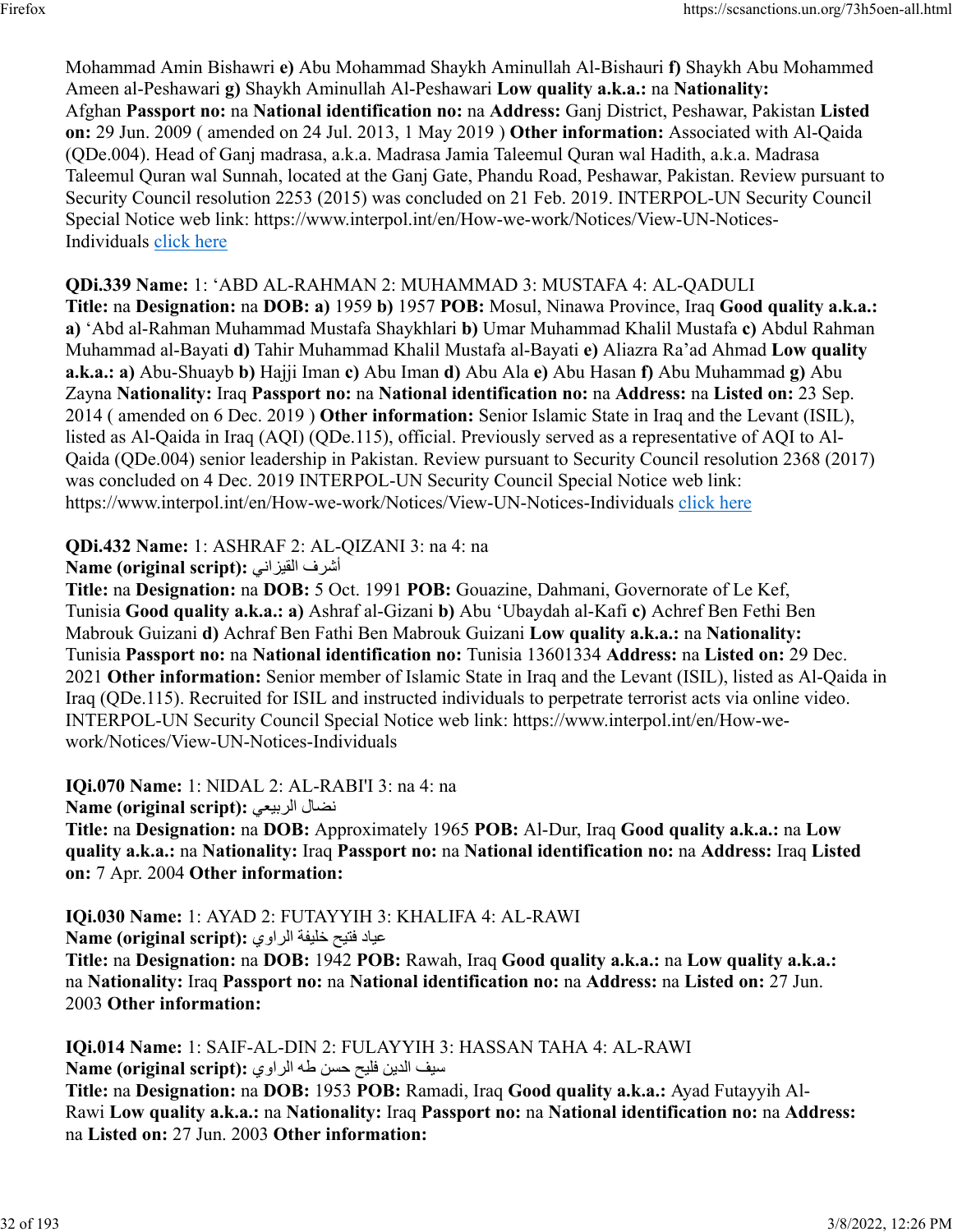## **QDi.282 Name:** 1: QASIM 2: MOHAMED 3: MAHDI 4: AL-RIMI

#### قاسم محمد مهدي الري*مي* :(Name (original script

**Title: na Designation: na DOB: 5 Jun. 1978 POB: Raymah village, Sanaa Governorate ((ريمة), Yemen Good quality a.k.a.: a)** Qasim Al-Rimi **b)** Qasim al-Raymi **c)** Qassim al-Raymi **d)** Qasim al-Rami **e)** Qasim Mohammed Mahdi Al Remi **f)** Qassim Mohammad Mahdi Al Rimi **Low quality a.k.a.: a)** Qasim Yahya Mahdi 'Abd al-Rimi **b)** Abu Hurayah al-Sana'ai **c)** Abu 'Ammar **d)** Abu Hurayrah **Nationality:** Yemen **Passport no:** Yemeni number 00344994, issued on 3 Jul. 1999, issued in Sanaa **National identification no:** Yemeni national identification number 973406, issued on 3 Jul. 1996 **Address:** Yemen **Listed on:** 11 May 2010 ( amended on 15 Apr. 2014, 24 Jun. 2016, 24 Nov. 2020 ) **Other information:** Mother's name: Fatima Muthanna Yahya. Photo available for inclusion in the INTERPOL-UN Security Council Special Notice. Leader of Al-Qaida in the Arabian Peninsula (QDe.129) since Jun. 2015, pledged loyalty to Aiman al-Zawahiri (QDi.006). Review pursuant to Security Council resolution 2368 (2017) was concluded on 24 November 2020. INTERPOL-UN Security Council Special Notice web link: https://www.interpol.int/en/How-we-work/Notices/View-UN-Notices-Individuals [click here](https://www.interpol.int/en/How-we-work/Notices/View-UN-Notices-Individuals)

## **QDi.369 Name:** 1: MU'TASSIM 2: YAHYA 3: 'ALI 4: AL-RUMAYSH

**Title:** na **Designation:** na **DOB:** 4 Jan. 1973 **POB:** Jeddah, Saudi Arabia **Good quality a.k.a.:** na **Low quality a.k.a.: a)** Rayhanah **b)** Abu-Rayhanah **c)** Handalah **d)** Abu-Rayhanah al-'Ansari al-Jeddawi **Nationality:** Yemen **Passport no:** Yemen number 01055336 **National identification no:** Saudi Arabia alien registration number 2054275397, issued on 22 Jul. 1998 **Address:** na **Listed on:** 29 Sep. 2015 ( amended on 6 Dec. 2019 ) **Other information:** Financial and foreign fighter facilitator for Islamic State in Iraq and the Levant, listed as Al-Qaida in Iraq (QDe.115). Member of Al-Qaida in the Arabian Peninsula (AQAP) (QDe.129) since at least Jun. 2014. Review pursuant to Security Council resolution 2368 (2017) was concluded on 4 Dec. 2019 INTERPOL-UN Security Council Special Notice web link: https://www.interpol.int/en/How-we-work/Notices/View-UN-Notices-Individuals [click here](https://www.interpol.int/en/How-we-work/Notices/View-UN-Notices-Individuals)

### **IQi.032 Name:** 1: AMIR 2: HAMUDI 3: HASSAN 4: AL-SA'DI

### رماع يدومح نسح يدعسلا **:(script original (Name**

**Title:** na **Designation:** na **DOB:** 5 Apr. 1938 **POB:** Baghdad, Iraq **Good quality a.k.a.:** na **Low quality a.k.a.:** na **Nationality:** Iraq **Passport no: a)** NO33301/862, issued on 17 Oct. 1997 (expired on 1 Oct. 2005) **b)** M0003264580 **c)** H0100009 (issued on May 2001) **National identification no:** na **Address:** na **Listed on:** 27 Jun. 2003 **Other information:** 

# **QDi.415 Name:** 1: ADNAN 2: ABOU WALID 3: AL-SAHRAOUI 4: na

### عدنان أبو وليد الصحر اوي :(Name (original script

**Title:** na **Designation:** na **DOB:** 16 Feb. 1973 **POB:** Laayoune **Good quality a.k.a.: a)** Lahbib Idrissi ould Sidi Abdi ould Said ould El Bachir **b)** Adnan Abu Walid al-Sahrawi **c)** Abu Walid al Sahrawi **d)** Adnan Abu Walid al-Sahraoui **e)** Adnan Abu Waleed al-Sahrawi **f)** Lehbib Ould Ali Ould Said Ould Joumani **Low quality a.k.a.:** na **Nationality:** na **Passport no:** na **National identification no:** na **Address:** Ménaka, Gao Region, Mali **Listed on:** 9 Aug. 2018 **Other information:** Former spokesperson of the Mouvement pour l'Unification et le Jihad en Afrique de l'Ouest (MUJAO) (QDe.134). Emir of the Al-Mourabitoun (QDe.141) group in Mali. Pledged allegiance to Islamic State in Iraq and the Levant (ISIL), listed as Al-Qaida in Iraq (QDe.115) in May 2015. INTERPOL-UN Security Council Special Notice web link: https://www.interpol.int /en/How-we-work/Notices/View-UN-Notices-Individuals [click here](https://www.interpol.int/en/How-we-work/Notices/View-UN-Notices-Individuals)

### **LYi.018 Name:** 1: ABDULLAH 2: AL-SENUSSI 3: na 4: na

**Title:** Colonel **Designation:** Director Military Intelligence **DOB:** 1949 **POB:** Sudan **Good quality a.k.a.: a)** Abdoullah Ould Ahmed (Passport number: B0515260; DOB: 1948; POB: Anefif (Kidal), Mali; Date of issue: 10 Jan 2012; Place of issue: Bamako, Mali; Date of expiration: 10 Jan 2017.) **b)** Abdoullah Ould Ahmed (Mali ID Number 073/SPICRE; POB: Anefif, Mali; Date of issue: 6 Dec 2011; Place of issue: Essouck, Mali) **Low quality a.k.a.:** na **Nationality:** na **Passport no:** na **National identification no:**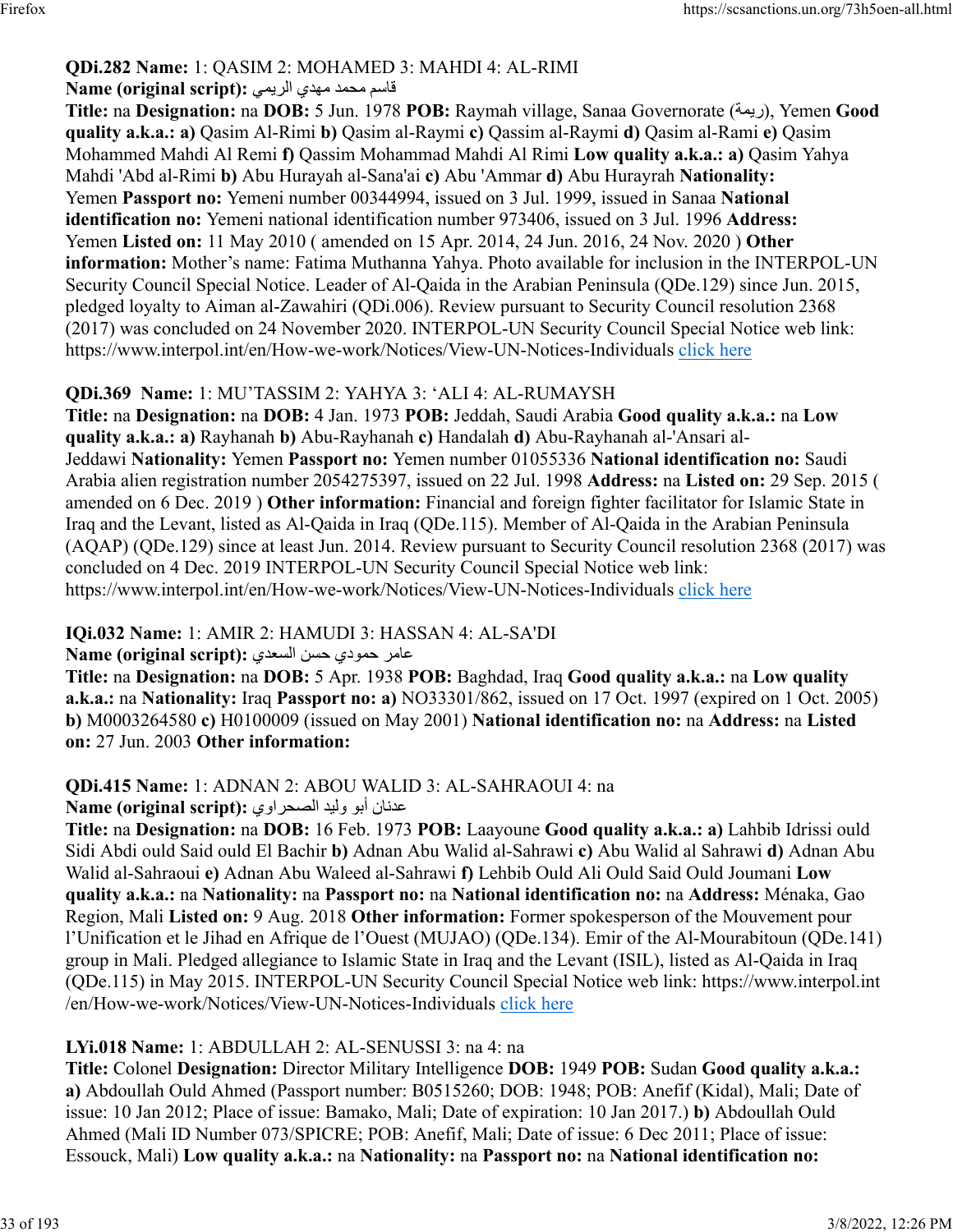na **Address:** Libya (Believed status/location: in custody in Libya.) **Listed on:** 26 Feb. 2011 ( amended on 27 Jun. 2014, 21 Mar. 2013 ) **Other information:** Listed pursuant to paragraph 15 of resolution 1970 (Travel Ban). Listed on 17 March 2011 pursuant to paragraph 17 of resolution 1970 (Asset Freeze). INTERPOL-UN Security Council Special Notice web link: https://www.interpol.int/en/How-we-work/Notices/View-UN-Notices-Individuals [click here](https://www.interpol.int/en/How-we-work/Notices/View-UN-Notices-Individuals)

#### **QDi.381 Name:** 1: HAMAD 2: AWAD 3: DAHI SARHAN 4: AL-SHAMMARI دمح ضوع يحاض ناحرس يرمشلا **:(script original (Name**

**Title:** na **Designation:** na **DOB:** 31 Jan. 1984 **POB:** na **Good quality a.k.a.:** na **Low quality a.k.a.:** Abu Uqlah al-Kuwaiti **Nationality:** Kuwait **Passport no:** Kuwait number 155454275 **National identification no:** Kuwait identity card 284013101406 **Address:** na **Listed on:** 21 Sep. 2015 ( amended on 1 May 2019 ) **Other information:** Kuwait-based facilitator who provides financial services to, or in support of, Al-Qaida (QDe.004) and Al-Nusrah Front for the People of the Levant (QDe.137). Review pursuant to Security Council resolution 2253 (2015) was concluded on 21 Feb. 2019. INTERPOL-UN Security Council Special Notice web link: https://www.interpol.int/en/How-we-work/Notices/View-UN-Notices-Individuals [click here](https://www.interpol.int/en/How-we-work/Notices/View-UN-Notices-Individuals)

# **QDi.384 Name:** 1: ALI MUSA 2: AL-SHAWAKH 3: na 4: na

**Title:** na **Designation:** na **DOB:** 1973 **POB:** Sahl Village, Raqqa Province, Syrian Arab Republic **Good quality a.k.a.: a)** 'Ali Musa al-Shawagh **b)** Ali al-Hamoud al-Shawakh **c)** Ibrahim al-Shawwakh **d)** Muhammad 'Ali al-Shawakh **Low quality a.k.a.: a)** Abu Luqman **b)** Ali Hammud **c)** Abdullah Shuwar al-Aujayd **d)** Ali Awas **e)** 'Ali Derwish **f)** 'Ali al-Hamud **g)** Abu Luqman al-Sahl **h)** Abu Luqman al-Suri **i)** Abu Ayyub **Nationality:** Syrian Arab Republic **Passport no:** na **National identification no:** na **Address:** Syrian Arab Republic **Listed on:** 29 Feb. 2016 ( amended on 6 Dec. 2019, 18 Mar. 2020 ) **Other information:** A leader of Islamic State in Iraq and the Levant (ISIL), listed as Al-Qaida in Iraq (QDe.115). As of Jun, 2015, al-Shawakh was the ISIL governor of Aleppo. Review pursuant to Security Council resolution 2368 (2017) was concluded on 4 Dec. 2019 INTERPOL-UN Security Council Special Notice web link: https://www.interpol.int/en/How-we-work/Notices/View-UN-Notices-Individuals [click here](https://www.interpol.int/en/How-we-work/Notices/View-UN-Notices-Individuals)

### **QDi.385 Name:** 1: HASAN 2: AL-SALAHAYN 3: SALIH 4: AL-SHA'ARI

**Title:** na **Designation:** na **DOB:** 1975 **POB:** Derna, Libya **Good quality a.k.a.:** Husayn al-Salihin Salih al-Sha'iri **Low quality a.k.a.: a)** Abu Habib al-Libi **b)** Hasan Abu Habib **Nationality:** Libya **Passport no:** Libya number 542858 **National identification no:** Libya national identification number 55252, issued in Derna, Libya **Address:** Libya **Listed on:** 29 Feb. 2016 **Other information:** Facilitator for Islamic State in Iraq and the Levant (ISIL), listed as Al-Qaida in Iraq (QDe.115). Review pursuant to Security Council resolution 2368 (2017) was concluded on 15 November 2021. INTERPOL-UN Security Council Special Notice web link: https://www.interpol.int/en/How-we-work/Notices/View-UN-Notices-Individuals [click here](https://www.interpol.int/en/How-we-work/Notices/View-UN-Notices-Individuals)

# **IQi.027 Name:** 1: SULTAN 2: HASHIM 3: AHMAD 4: AL-TA'I

ناطلس مشاه دمحأ يئاطلا **:(script original (Name**

**Title:** na **Designation:** na **DOB:** 1944 **POB:** Mosul, Iraq **Good quality a.k.a.:** na **Low quality a.k.a.:** na **Nationality:** Iraq **Passport no:** na **National identification no:** na **Address:** na **Listed on:** 27 Jun. 2003 **Other information:** 

# **IQi.004 Name:** 1: ABID 2: HAMID 3: MAHMUD 4: AL-TIKRITI

دباع دماح دومحم يتيركتلا **:(script original (Name**

**Title:** na **Designation:** na **DOB:** Approximately 1957 **POB:** al-Awja, near Tikrit, Iraq **Good quality a.k.a.: a)** Abid Hamid Bid Hamid Mahmud **b)** Col Abdel Hamid Mahmoud **c)** Abed Mahmoud Hammud **Low quality a.k.a.:** na **Nationality:** Iraq **Passport no:** na **National identification no:** na **Address:** na **Listed on:** 27 Jun. 2003 **Other information:**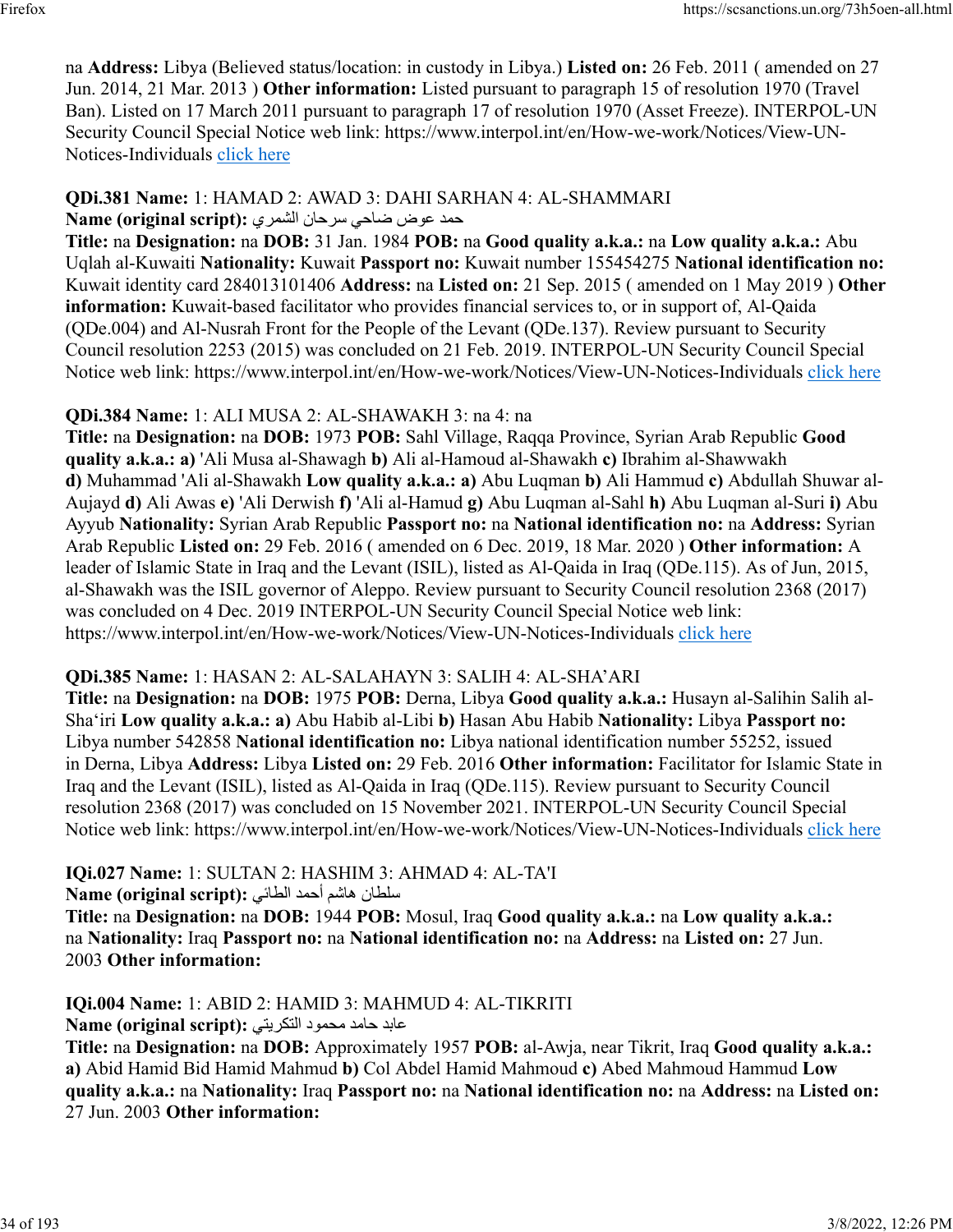#### **IQi.005 Name:** 1: ALI 2: HASSAN 3: AL-MAJID 4: AL-TIKRITI على حسن المجيد التكريتي: Name (original script):

**Title:** na **Designation:** na **DOB:** 1943 **POB:** al-Awja, near Tikrit, Iraq **Good quality a.k.a.:** na **Low quality a.k.a.:** Al-Kimawi **Nationality:** Iraq **Passport no:** na **National identification no:** na **Address:** na **Listed on:** 27 Jun. 2003 **Other information:** 

**IQi.061 Name:** 1: ALI 2: SADDAM 3: HUSSEIN 4: AL-TIKRITI على صدام حسين التكريتي:(Name (original script

**Title:** na **Designation:** na **DOB: a)** 1980 **b)** 1983 **POB:** Iraq **Good quality a.k.a.:** na **Low quality a.k.a.:** Hassan **Nationality:** Iraq **Passport no:** na **National identification no:** na **Address:** na **Listed on:** 7 Apr. 2004 **Other information:** 

**IQi.011 Name:** 1: BARZAN 2: ABD AL-GHAFUR 3: SULAIMAN MAJID 4: AL-TIKRITI نازران عبد الغفور سليمان مجيد التكريتي: Name (original script):

**Title:** na **Designation:** na **DOB:** 1960 **POB:** Salah al-Din, Iraq **Good quality a.k.a.:** Barzan Razuki Abd al-Ghafur **Low quality a.k.a.:** na **Nationality:** Iraq **Passport no:** na **National identification no:** na **Address:** na **Listed on:** 27 Jun. 2003 **Other information:** 

**IQi.038 Name:** 1: BARZAN 2: IBRAHIM 3: HASSAN 4: AL-TIKRITI نرزان إبراهيم حسن التكريتي: Name (original script):

**Title:** na **Designation:** na **DOB:** 1951 **POB:** Tikrit, Iraq **Good quality a.k.a.:** na **Low quality a.k.a.:** na **Nationality:** Iraq **Passport no:** na **National identification no:** na **Address:** na **Listed on:** 27 Jun. 2003 **Other information:** 

**IQi.059 Name:** 1: HALA 2: SADDAM 3: HUSSEIN 4: AL-TIKRITI لا صدام حسين التكريتي: Name (original script):

**Title:** na **Designation:** na **DOB:** 1972 **POB:** Iraq **Good quality a.k.a.:** na **Low quality a.k.a.:** na **Nationality:** Iraq **Passport no:** na **National identification no:** na **Address:** na **Listed on:** 7 Apr. 2004 **Other information:** 

**IQi.017 Name:** 1: HAMID 2: RAJA 3: SHALAH 4: AL-TIKRITI دماح اجر حلاص يتيركتلا **:(script original (Name**

**Title:** na **Designation:** na **DOB:** 1950 **POB:** Bayji, Salah al-Din Governorate, Iraq **Good quality a.k.a.: a)** Hassan Al-Tikriti **b)** Hamid Raja-Shalah Hassum Al-Tikriti **Low quality a.k.a.:** na **Nationality:** Iraq **Passport no:** na **National identification no:** na **Address:** na **Listed on:** 27 Jun. 2003 **Other information:** 

**IQi.007 Name:** 1: HANI 2: ABD-AL-LATIF 3: TILFAH 4: AL-TIKRITI هاني عبد اللطيف طلفاح التكريتي :(Name (original script

**Title:** na **Designation:** na **DOB:** Approximately 1962 **POB:** al-Awja, near Tikrit, Iraq **Good quality a.k.a.:** na **Low quality a.k.a.:** na **Nationality:** Iraq **Passport no:** na **National identification no:** na **Address:** na **Listed on:** 27 Jun. 2003 **Other information:** 

**IQi.013 Name:** 1: IBRAHIM 2: AHMAD ABD AL-SATTAR 3: MUHAMMED 4: AL-TIKRITI براهيم أحمد عبد الستار محمد التكريتي :**Name (original script)** 

**Title:** na **Designation:** na **DOB:** 1950 **POB:** Mosul, Iraq **Good quality a.k.a.:** na **Low quality a.k.a.:** na **Nationality:** Iraq **Passport no:** na **National identification no:** na **Address:** na **Listed on:** 27 Jun. 2003 **Other information:**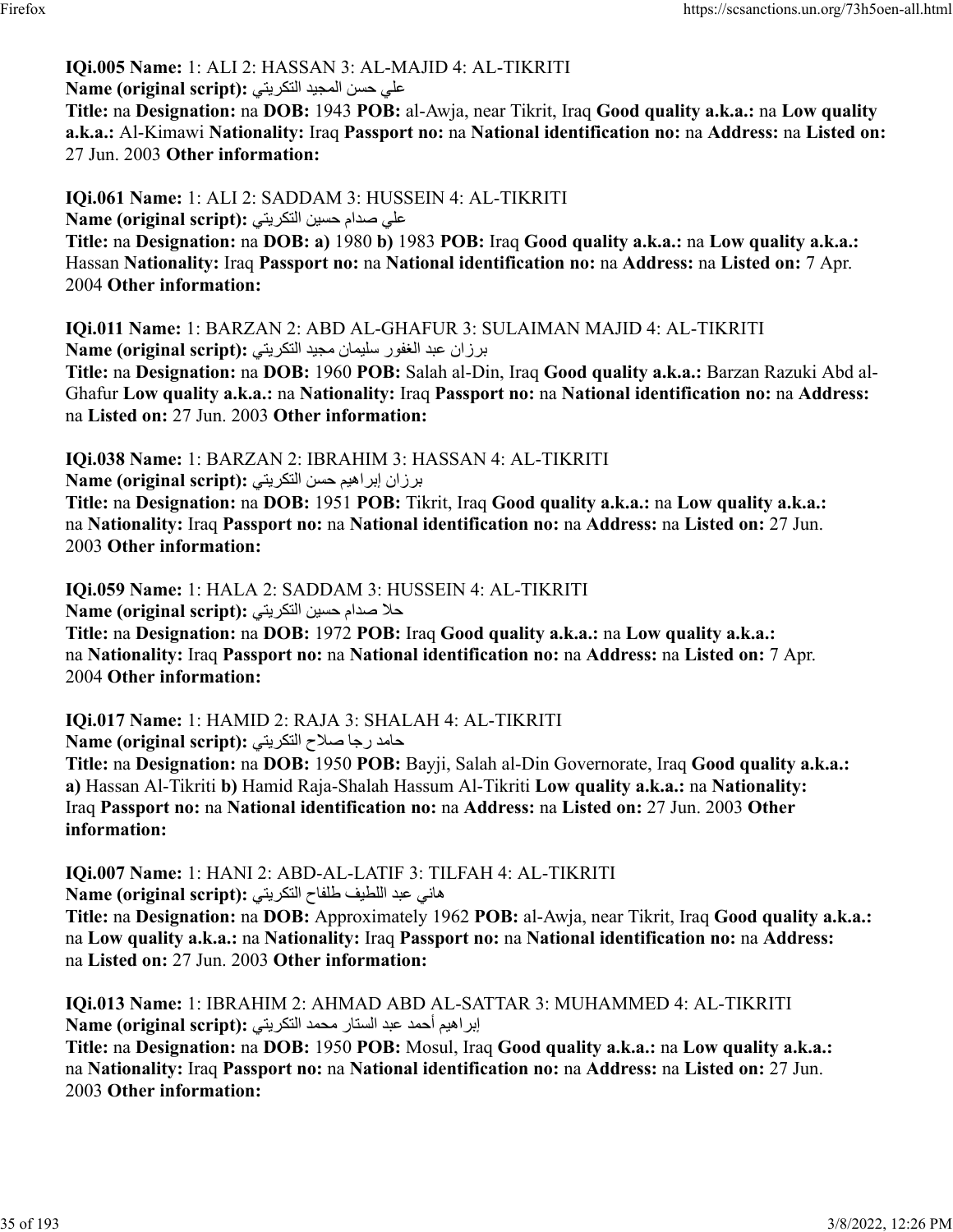### **IQi.022 Name:** 1: JAMAL 2: MUSTAFA ABDALLAH 3: SULTAN 4: AL-TIKRITI لامجمال مصطفى عبد الله سلطان التكريتي :**(Name (original script**

**Title:** na **Designation:** na **DOB:** 4 May 1955 **POB:** al-Samnah, near Tikrit, Iraq **Good quality a.k.a.:** na **Low quality a.k.a.:** na **Nationality:** Iraq **Passport no:** na **National identification no:** na **Address:** na **Listed on:** 27 Jun. 2003 **Other information:** 

**IQi.012 Name:** 1: MUZAHIM 2: SA'B 3: HASSAN 4: AL-TIKRITI مزاحم صعب حسن التكريتي:(Name (original script **Title:** na **Designation:** na **DOB: a)** 1946 **b)** 1960 **c)** 1949 **POB:** Salah al-Din or al-Awja near Tikrit, Iraq **Good quality a.k.a.:** na **Low quality a.k.a.:** na **Nationality:** Iraq **Passport no:** na **National identification no:** na **Address:** na **Listed on:** 27 Jun. 2003 **Other information:** 

**IQi.002 Name:** 1: QUSAY 2: SADDAM 3: HUSSEIN 4: AL-TIKRITI قصبي صدام حسين التكريتي: **Name (original script): Title:** na **Designation:** na **DOB: a)** 1965 **b)** 1966 **POB:** Baghdad, Iraq **Good quality a.k.a.:** na **Low quality a.k.a.:** na **Nationality:** Iraq **Passport no:** na **National identification no:** na **Address:** na **Listed on:** 27 Jun. 2003 **Other information:** 

**IQi.015 Name:** 1: RAFI 2: ABD-AL-LATIF 3: TILFAH 4: AL-TIKRITI رافي عبد اللطيف طلفاح التكريتي :**Name (original script) Title:** na **Designation:** na **DOB:** Approximately 1954 **POB:** Tikrit, Iraq **Good quality a.k.a.:** na **Low**

**quality a.k.a.:** na **Nationality:** Iraq **Passport no:** na **National identification no:** na **Address:** na **Listed on:** 27 Jun. 2003 **Other information:** 

**IQi.057 Name:** 1: RAGHAD 2: SADDAM 3: HUSSEIN 4: AL-TIKRITI

رغد صدام حسين التكريتي :(Name (original script

**Title:** na **Designation:** na **DOB:** 1967 **POB:** Iraq **Good quality a.k.a.:** na **Low quality a.k.a.:** na **Nationality:** Iraq **Passport no:** na **National identification no:** na **Address:** Amman, Jordan **Listed on:** 7 Apr. 2004 **Other information:** 

**IQi.058 Name:** 1: RANA 2: SADDAM 3: HUSSEIN 4: AL-TIKRITI

رنا صدام حسين التكريتي: Name (original script)

**Title:** na **Designation:** na **DOB:** 1969 **POB:** Iraq **Good quality a.k.a.:** na **Low quality a.k.a.:** na **Nationality:** Iraq **Passport no:** na **National identification no:** na **Address:** Amman, Jordan **Listed on:** 7 Apr. 2004 **Other information:** 

**IQi.021 Name:** 1: RUKAN 2: RAZUKI 3: ABD-AL-GHAFUR SULAIMAN 4: AL-TIKRITI نروكان رزوقي عبد الغفار سليمان التكريتي : Name (original script)

**Title:** na **Designation:** na **DOB:** 1956 **POB:** Tikrit, Iraq **Good quality a.k.a.: a)** Rukan Abdal-Ghaffur Sulayman al-Majid **b)** Rukan Razuqi Abd al-Ghafur Al-Majid **c)** Rukan Abd al-Ghaffur al-Majid Al-Tikriti Abu Walid **Low quality a.k.a.:** na **Nationality:** Iraq **Passport no:** na **National identification no:** na **Address:** na **Listed on:** 27 Jun. 2003 **Other information:** 

**IQi.055 Name:** 1: SA'D 2: ABD-AL-MAJID 3: AL-FAISAL 4: AL-TIKRITI دعس دبع ديجملا لصيفلا يتيركتلا **:(script original (Name**

**Title:** na **Designation:** na **DOB:** 1944 **POB:** Tikrit, Iraq **Good quality a.k.a.:** na **Low quality a.k.a.:** na **Nationality:** Iraq **Passport no:** na **National identification no:** na **Address:** na **Listed on:** 27 Jun. 2003 **Other information:**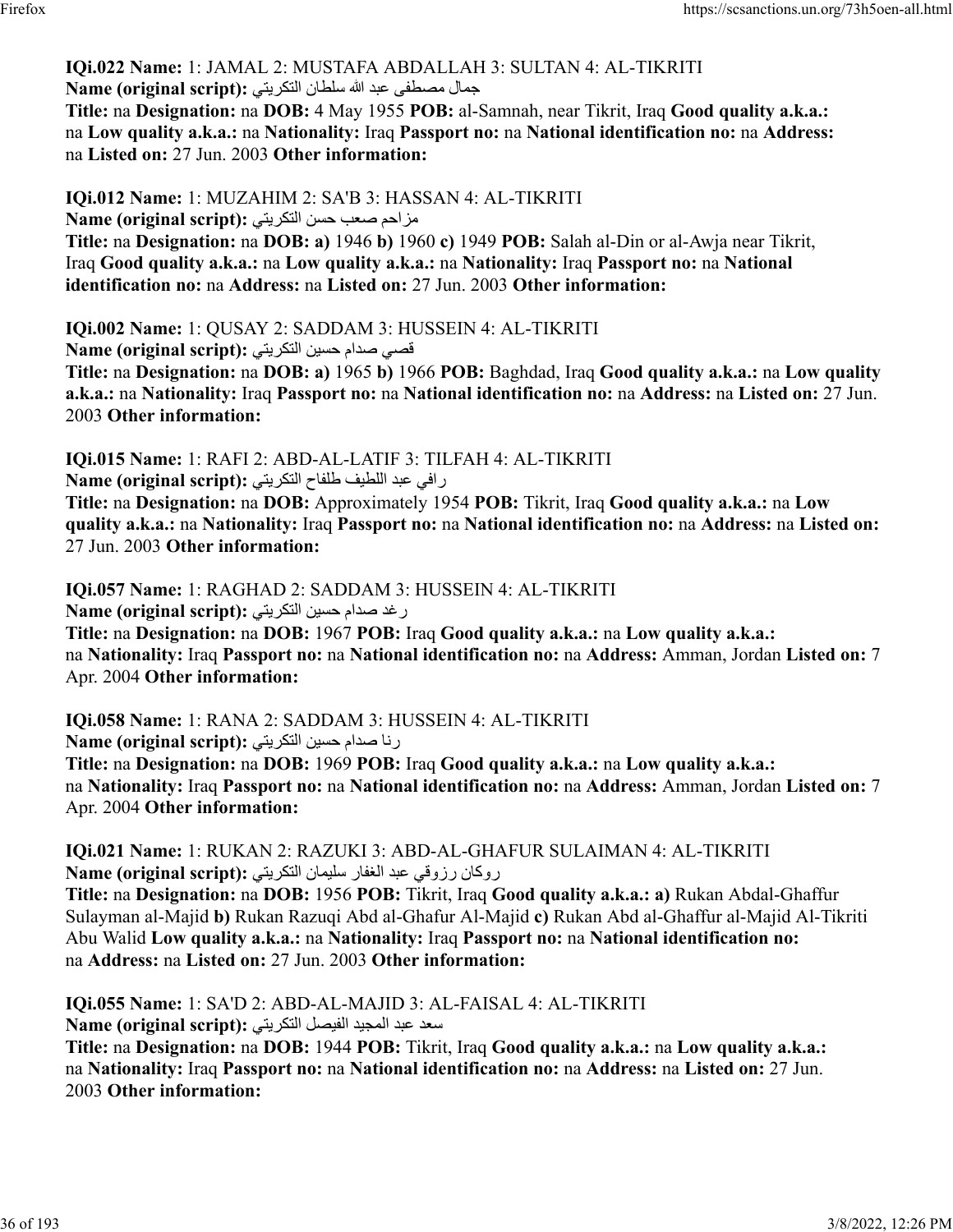#### **IQi.036 Name:** 1: SAB'AWI 2: IBRAHIM 3: HASSAN 4: AL-TIKRITI سبعاوي إبراهيم حسن التكريتي: Name (original script):

**Title:** na **Designation:** na **DOB:** 1947 **POB:** Tikrit, Iraq **Good quality a.k.a.:** na **Low quality a.k.a.:** na **Nationality:** Iraq **Passport no:** na **National identification no:** na **Address:** na **Listed on:** 27 Jun. 2003 **Other information:** 

**IQi.001 Name:** 1: SADDAM 2: HUSSEIN 3: AL-TIKRITI 4: na ملدام حسين التكريتي: **Name (original script): Title:** na **Designation:** na **DOB:** 28 Apr. 1937 **POB:** al-Awja, near Tikrit, Iraq **Good quality a.k.a.:** na **Low quality a.k.a.:** Abu Ali **Nationality:** Iraq **Passport no:** na **National identification no:** na **Address:** na **Listed on:** 27 Jun. 2003 **Other information:** 

**IQi.016 Name:** 1: TAHIR 2: JALIL 3: HABBUSH 4: AL-TIKRITI طاهر جليل حبوش التكريتي :(Name (original script **Title:** na **Designation:** na **DOB:** 1950 **POB:** Tikrit, Iraq **Good quality a.k.a.:** na **Low quality a.k.a.:** na **Nationality:** Iraq **Passport no:** na **National identification no:** na **Address:** na **Listed on:** 27 Jun. 2003 **Other information:** 

**IQi.003 Name:** 1: UDAY 2: SADDAM 3: HUSSEIN 4: AL-TIKRITI عدي صدام حسين التكريتي: **Name (original script):** 

**Title:** na **Designation:** na **DOB: a)** 1964 **b)** 1967 **POB:** Baghdad, Iraq **Good quality a.k.a.:** na **Low quality a.k.a.:** na **Nationality:** Iraq **Passport no:** na **National identification no:** na **Address:** na **Listed on:** 27 Jun. 2003 **Other information:** 

**IQi.026 Name:** 1: WALID 2: HAMID 3: TAWFIQ 4: AL-TIKRITI

ديلو دماح قيفوت يتيركتلا **:(script original (Name**

**Title:** na **Designation:** na **DOB:** 1954 **POB:** Tikrit, Iraq **Good quality a.k.a.:** Walid Hamid Tawfiq al-Nasiri **Low quality a.k.a.:** na **Nationality:** Iraq **Passport no:** na **National identification no:** na **Address:** na **Listed on:** 27 Jun. 2003 **Other information:** 

**IQi.037 Name:** 1: WATBAN 2: IBRAHIM 3: HASSAN 4: AL-TIKRITI

ن طبان إبراهيم حسن التكريتي: Name (original script):

**Title:** na **Designation:** na **DOB:** 1952 **POB:** Tikrit, Iraq **Good quality a.k.a.:** na **Low quality a.k.a.:** na **Nationality:** Iraq **Passport no:** na **National identification no:** na **Address:** na **Listed on:** 27 Jun. 2003 **Other information:** 

**SOi.003 Name:** 1: HASSAN 2: ABDULLAH 3: HERSI 4: AL-TURKI

**Title:** na **Designation:** na **DOB:** Approximately 1944 **POB:** Ogaden Region, Ethiopia **Good quality a.k.a.: a)** AL-TURKI, Hassan **b)** TURKI, Hassan **c)** TURKI, Hassan Abdillahi Hersi **d)** TURKI, Sheikh Hassan **e)** XIRSI, Xasan Cabdilaahi **f)** XIRSI, Xasan Cabdulle **Low quality a.k.a.:** na **Nationality:** Somalia **Passport no:** na **National identification no:** na **Address:** Somalia **Listed on:** 12 Apr. 2010 **Other information:** INTERPOL-UN Security Council Special Notice web link: https://www.interpol.int/en/Howwe-work/Notices/View-UN-Notices-Individuals [click here](https://www.interpol.int/en/How-we-work/Notices/View-UN-Notices-Individuals)

**IQi.051 Name:** 1: GHAZI 2: HAMMUD 3: AL-UBAIDI 4: na

غازي حمود العبيدي :(Name (original script

**Title:** na **Designation:** na **DOB:** 1944 **POB:** Baghdad, Iraq **Good quality a.k.a.:** na **Low quality a.k.a.:** na **Nationality:** Iraq **Passport no:** na **National identification no:** na **Address:** na **Listed on:** 27 Jun. 2003 **Other information:**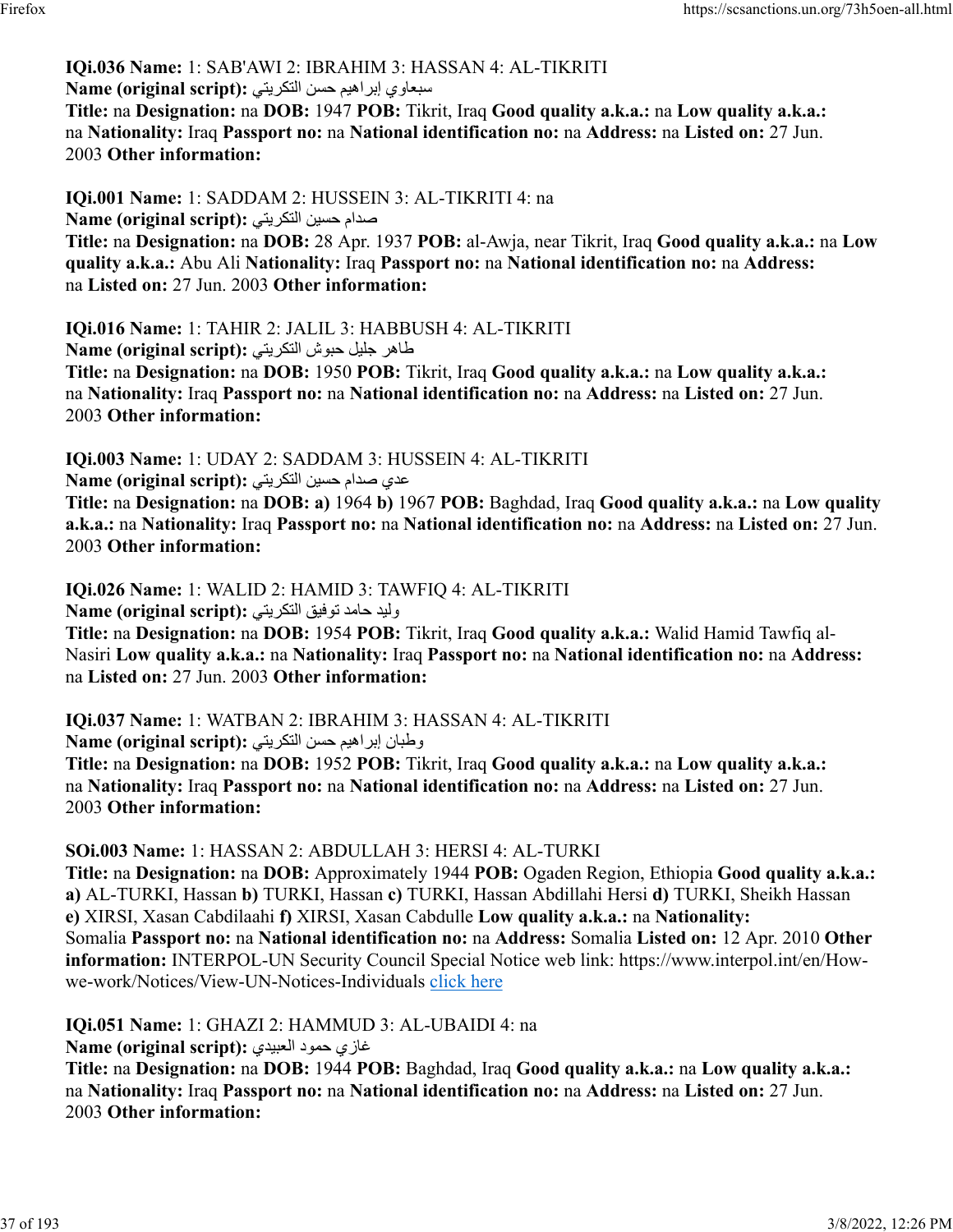# **IQi.044 Name:** 1: YAHIA 2: ABDALLAH 3: AL-UBAIDI 4: na

#### يحيى عبد الله العبيدي :(Name (original script

**Title:** na **Designation:** na **DOB:** na **POB:** na **Good quality a.k.a.:** na **Low quality a.k.a.:** na **Nationality:** Iraq **Passport no:** na **National identification no:** na **Address:** na **Listed on:** 27 Jun. 2003 **Other information:** 

**IQi.071 Name:** 1: INTISSAR 2: AL-UBAYDI 3: na 4: na Name (original script): انتصار العبيدي

**Title:** na **Designation:** na **DOB:** Approximately 1974 **POB:** na **Good quality a.k.a.:** na **Low quality a.k.a.:** na **Nationality:** Iraq **Passport no:** na **National identification no:** na **Address:** Iraq **Listed on:** 7 Apr. 2004 **Other information:** 

#### **QDi.015 Name:** 1: MAHFOUZ 2: OULD 3: AL-WALID 4: na ظوفحم دلو ديلولا **:(script original (Name**

**Title:** na **Designation:** na **DOB:** 1 Jan. 1975 **POB:** Mauritania **Good quality a.k.a.: a)** Abu Hafs the Mauritanian **b)** Khalid Al-Shanqiti **c)** Mafouz Walad Al-Walid **Low quality a.k.a.:** na **Nationality:** Mauritania **Passport no:** na **National identification no:** na **Address:** na **Listed on:** 6 Oct. 2001 ( amended on 1 Jun. 2007, 10 Jun. 2011, 24 Nov. 2020 ) **Other information:** Review pursuant to Security Council resolution 1822 (2008) was concluded on 15 Jun. 2010. Review pursuant to Security Council resolution 2368 (2017) was concluded on 24 November 2020. INTERPOL-UN Security Council Special Notice web link: https://www.interpol.int/en/How-we-work/Notices/View-UN-Notices-Individuals [click here](https://www.interpol.int/en/How-we-work/Notices/View-UN-Notices-Individuals)

### **QDi.329 Name:** 1: AHMED 2: ABDULLAH 3: SALEH AL-KHAZMARI 4: AL-ZAHRANI

**Title:** na **Designation:** na **DOB:** 15 Sep. 1978 **POB:** Dammam, Saudi Arabia **Good quality a.k.a.: a)** Abu Maryam al-Zahrani **b)** Abu Maryam al-Saudi **c)** Ahmed Abdullah S al-Zahrani **d)** Ahmad Abdullah Salih al-Zahrani **e)** Abu Maryam al-Azadi **f)** Ahmed bin Abdullah Saleh bin al-Zahrani **g)** Ahmed Abdullah Saleh al-Zahrani al-Khozmri **Low quality a.k.a.:** na **Nationality:** Saudi Arabia **Passport no:** Saudi Arabia number E126785, issued on 27 May 2002 (expired on 3 Apr. 2007) **National identification no:** na **Address:** (Located in Syria) **Listed on:** 23 Sep. 2014 ( amended on 6 Dec. 2019 ) **Other information:** Senior member of Al-Qaida (QDe.004). Wanted by the Saudi Arabian Government for terrorism. Father's name is Abdullah Saleh al Zahrani. Physical description: eye colour: dark; hair colour: dark; complexion: olive. Speaks Arabic. Photo available for inclusion in the INTERPOL-UN Security Council Special Notice. Review pursuant to Security Council resolution 2368 (2017) was concluded on 4 Dec. 2019. INTERPOL-UN Security Council Special Notice web link: https://www.interpol.int/en/How-we-work/Notices/View-UN-Notices-Individuals [click here](https://www.interpol.int/en/How-we-work/Notices/View-UN-Notices-Individuals)

# **QDi.392 Name:** 1: FAYSAL 2: AHMAD 3: BIN ALI 4: AL-ZAHRANI

لصيف دمحا نب يلع ينارهزلا **:(script original (Name**

**Title:** na **Designation:** na **DOB:** 19 Jan. 1986 **POB:** na **Good quality a.k.a.:** Faisal Ahmed Ali Alzahrani **Low quality a.k.a.: a)** Abu Sarah al-Saudi **b)** Abu Sara Zahrani **Nationality:** Saudi Arabia **Passport no: a)** Saudi Arabia number K142736, issued on 14 Jul. 2011, issued in Al-Khafji, Saudi Arabia **b)** Saudi Arabia number G579315 **National identification no:** na **Address:** Syrian Arab Republic **Listed on:** 20 Apr. 2016 ( amended on 1 May 2019 ) **Other information:** Was the lead oil and gas division official of Islamic State in Iraq and the Levant (ISIL), listed as Al-Qaida in Iraq (QDe.115), for Al Barakah Governorate, Syrian Arab Republic, as of May 2015. Review pursuant to Security Council resolution 2253 (2015) was concluded on 21 Feb. 2019. INTERPOL-UN Security Council Special Notice web link: https://www.interpol.int/en/How-we-work/Notices/View-UN-Notices-Individuals [click here](https://www.interpol.int/en/How-we-work/Notices/View-UN-Notices-Individuals)

#### **QDi.401 Name:** 1: GHALIB 2: ABDULLAH 3: AL-ZAIDI 4: na غالب عبدالله الزيدي :Name (original script)

**Title:** na **Designation:** na **DOB: a)** 1975 **b)** 1970 **POB:** Raqqah Region, Marib Governorate, Yemen **Good**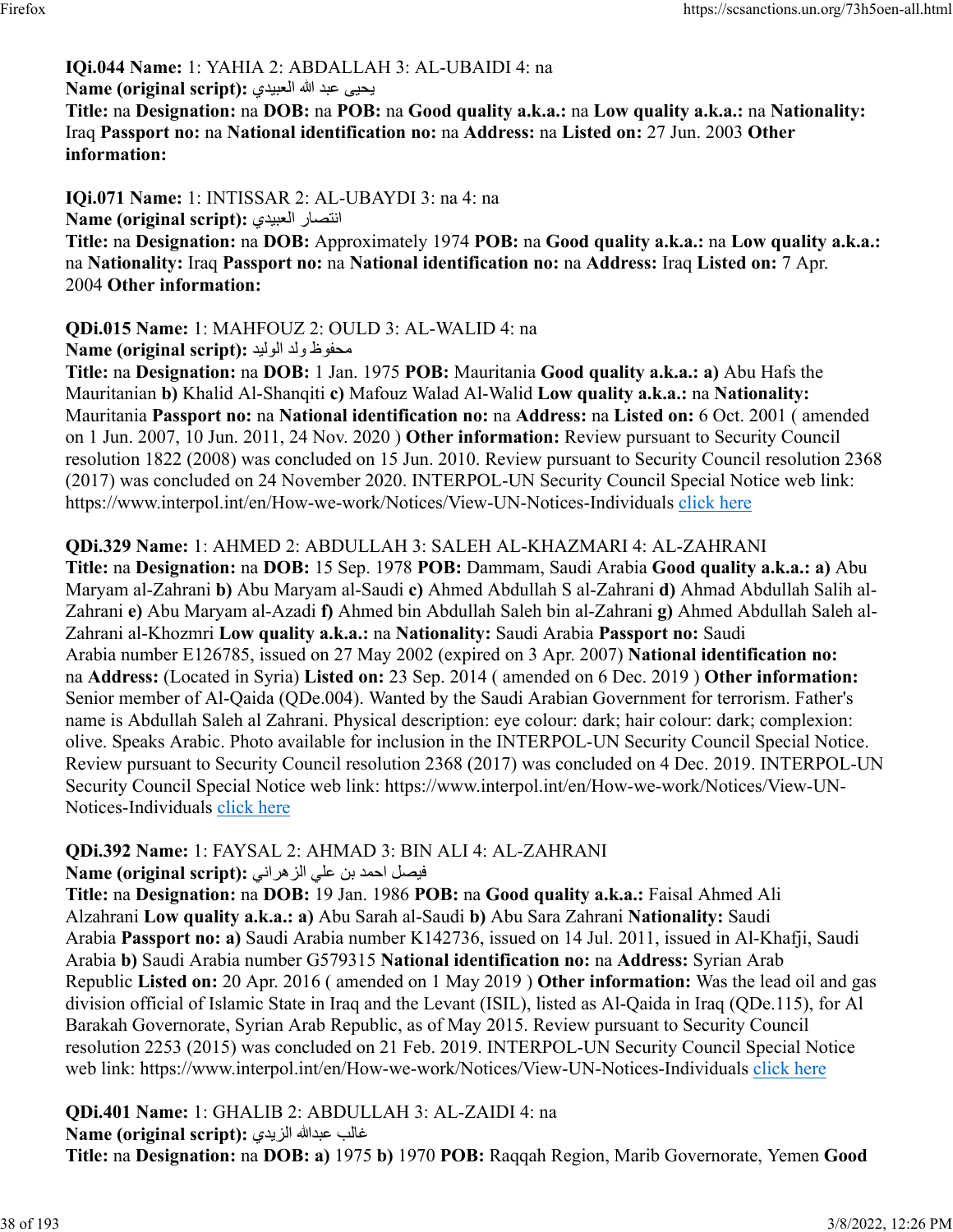**quality a.k.a.: a)** Ghalib Abdallah al-Zaydi **b)** Ghalib Abdallah Ali al-Zaydi **Low quality a.k.a.:** Ghalib al Zaydi **Nationality:** Yemen **Passport no:** na **National identification no:** na **Address:** na **Listed on:** 22 Feb. 2017 ( amended on 6 Dec. 2019 ) **Other information:** A leader of Al-Qaida in the Arabian Peninsula (AQAP) (QDe.129) in Marib Governorate, Yemen since 2015. Provided AQAP with weapons, funding and recruits. Review pursuant to Security Council resolution 2368 (2017) was concluded on 4 Dec. 2019 INTERPOL-UN Security Council Special Notice web link: https://www.interpol.int/en/How-wework/Notices/View-UN-Notices-Individuals [click here](https://www.interpol.int/en/How-we-work/Notices/View-UN-Notices-Individuals)

### **QDi.006 Name:** 1: AIMAN 2: MUHAMMED 3: RABI 4: AL-ZAWAHIRI

### أيمن محمد ربيع الظواهري :Name (original script)

**Title: a)** Doctor **b)** Dr. **Designation:** na **DOB:** 19 Jun. 1951 **POB:** Giza, Egypt **Good quality a.k.a.: a)** Ayman Al-Zawahari **b)** Ahmed Fuad Salim **c)** Al Zawahry Aiman Mohamed Rabi Abdel Muaz **d)** Al Zawahiri Ayman **e)** Abdul Qader Abdul Aziz Abdul Moez Al Doctor **f)** Al Zawahry Aiman Mohamed Rabi **g)** Al Zawahry Aiman Mohamed Rabie **h)** Al Zawahry Aiman Mohamed Robi **i)** Dhawahri Ayman **j)** Eddaouahiri Ayman **k)** Nur Al Deen Abu Mohammed **l)** Ayman Al Zawahari **m)** Ahmad Fuad Salim **Low quality a.k.a.: a)** Abu Fatma **b)** Abu Mohammed **Nationality:** Egypt **Passport no: a)** Egypt number 1084010 **b)** 19820215 **National identification no:** na **Address:** na **Listed on:** 25 Jan. 2001 ( amended on 2 Jul. 2007, 18 Jul. 2007, 13 Aug. 2007, 16 Dec. 2010, 22 May 2015, 24 Nov. 2020 ) **Other information:** Leader of Al-Qaida (QDe.004). Former operational and military leader of Egyptian Islamic Jihad (QDe.003), was a close associate of Usama Bin Laden (deceased). Believed to be in the Afghanistan/Pakistan border area. Review pursuant to Security Council resolution 1822 (2008) was concluded on 21 Jun. 2010. Review pursuant to Security Council resolution 2368 (2017) was concluded on 24 November 2020. INTERPOL-UN Security Council Special Notice web link: https://www.interpol.int /en/How-we-work/Notices/View-UN-Notices-Individuals [click here](https://www.interpol.int/en/How-we-work/Notices/View-UN-Notices-Individuals)

# **QDi.156 Name:** 1: ABD-AL-MAJID 2: AZIZ 3: AL-ZINDANI 4: na

دبع ديجملا زيزع ينادنزلا **:(script original (Name**

**Title:** Sheikh **Designation:** na **DOB:** 1950 **POB:** Yemen **Good quality a.k.a.: a)** Abdelmajid Al-Zindani **b)** Shaykh 'Abd Al-Majid Al-Zindani **c)** Sheikh Abd Al-Meguid Al-Zandani **Low quality a.k.a.:** na **Nationality:** Yemen **Passport no:** Yemen number A005487, issued on 13 Aug. 1995 **National identification no:** na **Address:** P.O. Box 8096, Sana'a, Yemen **Listed on:** 27 Feb. 2004 ( amended on 25 Jul. 2006, 10 Jun. 2011, 1 May 2019 ) **Other information:** Review pursuant to Security Council resolution 1822 (2008) was concluded on 2 Jun. 2010. Review pursuant to Security Council resolution 2253 (2015) was concluded on 21 Feb. 2019. INTERPOL-UN Security Council Special Notice web link: https://www.interpol.int/en/How-we-work/Notices/View-UN-Notices-Individuals [click here](https://www.interpol.int/en/How-we-work/Notices/View-UN-Notices-Individuals)

# **IQi.050 Name:** 1: UGLA 2: ABID 3: SAKR 4: AL-ZUBAISI

مكلة عبد صكر القبيسي: Name (original script)

**Title:** na **Designation:** na **DOB:** 1944 **POB:** Kubaisi, al-Anbar, Iraq **Good quality a.k.a.:** Saqr al-Kabisi Abd Aqala **Low quality a.k.a.:** na **Nationality:** Iraq **Passport no:** na **National identification no:** na **Address:** na **Listed on:** 27 Jun. 2003 **Other information:** 

# **QDi.326 Name:** 1: HAMID 2: HAMAD 3: HAMID 4: AL-'ALI

**Title:** na **Designation:** na **DOB:** 17 Nov. 1960 **POB:** Kuwait **Good quality a.k.a.:** na **Low quality a.k.a.:** na **Nationality:** Kuwait **Passport no: a)** Kuwait number 001714467 **b)** Kuwait number 101505554 **National identification no:** na **Address:** na **Listed on:** 15 Aug. 2014 ( amended on 23 Mar. 2021 ) **Other information:** A Kuwait-based financier, recruiter and facilitator for Islamic State in Iraq and the Levant, listed as Al-Qaida in Iraq (QDe.115), and Jabhat al-Nusrah, listed as Al-Nusrah Front for the People of the Levant (QDe.137). Associated with Ibrahim Awwad Ibrahim Ali al-Badri al-Samarrai (QDi.299) and Abu Mohammed al-Jawlani (QDi.317). Review pursuant to Security Council resolution 2368 (2017) was concluded on 15 November 2021. INTERPOL-UN Security Council Special Notice web link: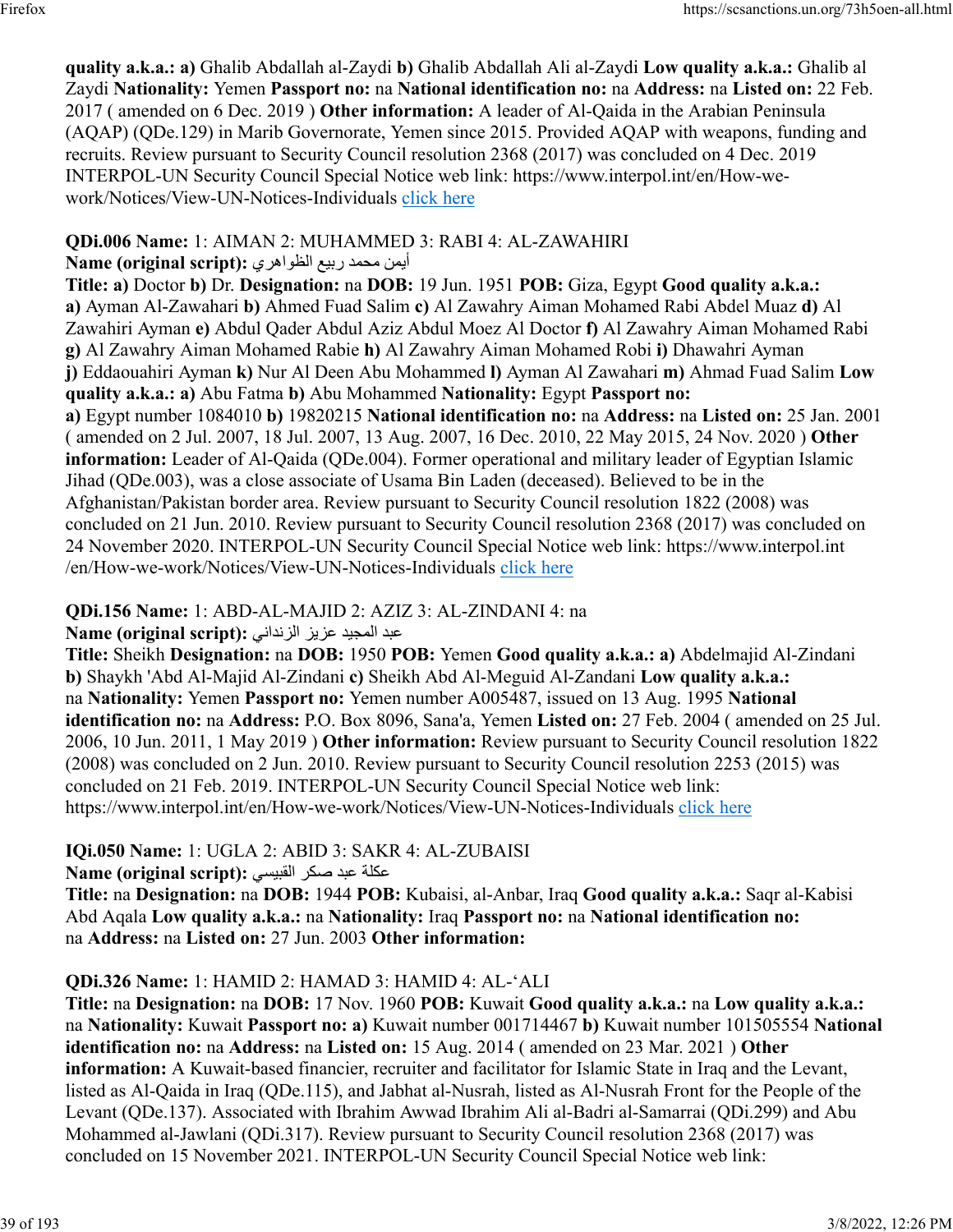https://www.interpol.int/en/How-we-work/Notices/View-UN-Notices-Individuals [click here](https://www.interpol.int/en/How-we-work/Notices/View-UN-Notices-Individuals)

#### **QDi.335 Name:** 1: 'ABD AL-RAHMAN 2: KHALAF 3: 'UBAYD JUDAY' 4: AL-'ANIZI

**Title:** na **Designation:** na **DOB:** 6 Mar. 1973 **POB:** na **Good quality a.k.a.: a)** 'Abd al-Rahman Khalaf al-Anizi **b)** 'Abd al-Rahman Khalaf al-'Anzi **Low quality a.k.a.: a)** Abu Usamah al-Rahman **b)** Abu Shaima' Kuwaiti **c)** Abu Usamah al-Kuwaiti **d)** Abu Usama **e)** Yusuf **Nationality:** Kuwait **Passport no:** na **National identification no:** na **Address:** Syrian Arab Republic (located in since 2013) **Listed on:** 23 Sep. 2014 ( amended on 15 Feb. 2017, 1 May 2019 ) **Other information:** Provides support to Al-Qaida (QDe.004) and Islamic State in Iraq and the Levant, listed as Al-Qaida in Iraq (AQI) (QDe.115), in Syria and Iraq. Review pursuant to Security Council resolution 2253 (2015) was concluded on 21 Feb. 2019. INTERPOL-UN Security Council Special Notice web link: https://www.interpol.int/en/How-we-work/Notices/View-UN-Notices-Individuals [click here](https://www.interpol.int/en/How-we-work/Notices/View-UN-Notices-Individuals)

#### **QDi.154 Name:** 1: SULAIMAN 2: JASSEM 3: SULAIMAN 4: ALI ABO GHAITH ناميلس مساج ناميلس يلع ثيغوبأ **:(script original (Name**

**Title:** na **Designation:** na **DOB:** 14 Dec. 1965 **POB:** Kuwait **Good quality a.k.a.:** na **Low quality a.k.a.:** Abo Ghaith **Nationality:** Kuwaiti citizenship withdrawn in 2002 **Passport no:** Kuwaiti number 849594, issued on 27 Nov. 1998, issued in Kuwait (and expired on 24 Jun. 2003) **National identification no:** na **Address:** na **Listed on:** 16 Jan. 2004 ( amended on 23 Jul. 2008, 10 Jun. 2011, 24 Nov. 2020 ) **Other information:** Left Kuwait for Pakistan in June 2001. Review pursuant to Security Council resolution 1822 (2008) was concluded on 21 Jun. 2010. Review pursuant to Security Council resolution 2368 (2017) was concluded on 24 November 2020. INTERPOL-UN Security Council Special Notice web link: https://www.interpol.int/en/How-we-work/Notices/View-UN-Notices-Individuals [click here](https://www.interpol.int/en/How-we-work/Notices/View-UN-Notices-Individuals)

#### **QDi.299 Name:** 1: IBRAHIM 2: AWWAD 3: IBRAHIM 4: ALI AL-BADRI AL-SAMARRAI براهيم عواد إبراهيم على البدري السامرائي :**Name (original script)**

**Title:** Dr. **Designation:** na **DOB:** 1971 **POB:** Iraq **Good quality a.k.a.:** Dr. Ibrahim 'Awwad Ibrahim 'Ali al-Badri al-Samarrai' (born in 1971 in Samarra, Iraq (Ibrahim 'Awad Ibrahim al-Badri al-Samarrai; Ibrahim 'Awad Ibrahim al-Samarra'i; Dr. Ibrahim Awwad Ibrahim al-Samarra'i)) **Low quality a.k.a.: a)** ءاعد وبأ)) Abu Du'a; Abu Duaa') prominently known by this nom de guerre) **b)** Dr. Ibrahim **c**) المرّ بكر البغدادي الحسيني القريشي (Abu Bakr al-Baghdadi al-Husayni al-Quraishi; Abu Bakr al-Baghdadi) **Nationality:** Iraq **Passport no:** na **National identification no:** Ration card number: 0134852 **Address: a)** Iraq **b)** Syrian Arab Republic **Listed on:** 5 Oct. 2011 ( amended on 20 Jul. 2012, 10 Dec. 2015, 24 Nov. 2020 ) **Other information:** Description: Height: 1.65 m. Weight: 85 kg. Black hair and eyes. White skin. Leader of Islamic State in Iraq and the Levant, listed as Al-Qaida in Iraq (AQI) (QDe.115). Currently based in Iraq and Syria. Declared himself "caliph" in Mosul in 2014. Responsible for managing and directing AQI large scale operations. Wife's name: Saja Hamid al-Dulaimi. Wife's name: Asma Fawzi Mohammed al-Kubaissi. Wanted by the Iraqi security forces. Photo available for inclusion in the INTERPOL-UN Security Council Special Notice. Review pursuant to Security Council resolution 2368 (2017) was concluded on 24 November 2020. Review pursuant to Security Council resolution 2368 (2017) was concluded on 15 November 2021. INTERPOL-UN Security Council Special Notice web link: https://www.interpol.int/en/How-wework/Notices/View-UN-Notices-Individuals [click here](https://www.interpol.int/en/How-we-work/Notices/View-UN-Notices-Individuals)

### **QDi.296 Name:** 1: MATI UR-REHMAN 2: ALI MUHAMMAD 3: na 4: na

### عيطم نمحرلا یلع دمحم **:(script original (Name**

**Title:** na **Designation:** na **DOB:** Approximately 1977 **POB:** Chak number 36/DNB, Rajkan, Madina Colony, Bahawalpur District, Punjab Province, Pakistan **Good quality a.k.a.: a)** Mati-ur Rehman **b)** Mati ur Rehman **c)** Matiur Rahman **d)** Matiur Rehman **e)** Matti al-Rehman **f)** Abdul Samad **g)** Samad Sial **h)** Abdul Samad Sial **i)** Ustad Talha **j)** Qari Mushtaq **Low quality a.k.a.: a)** Tariq **b)** Hussain **Nationality:** Pakistan **Passport no:** na **National identification no:** na **Address:** na **Listed on:** 22 Aug. 2011 ( amended on 10 May 2012, 17 Oct. 2013, 24 Nov. 2020 ) **Other information:** Physical description: 5 feet 2 inches; 157,4 cm. Name of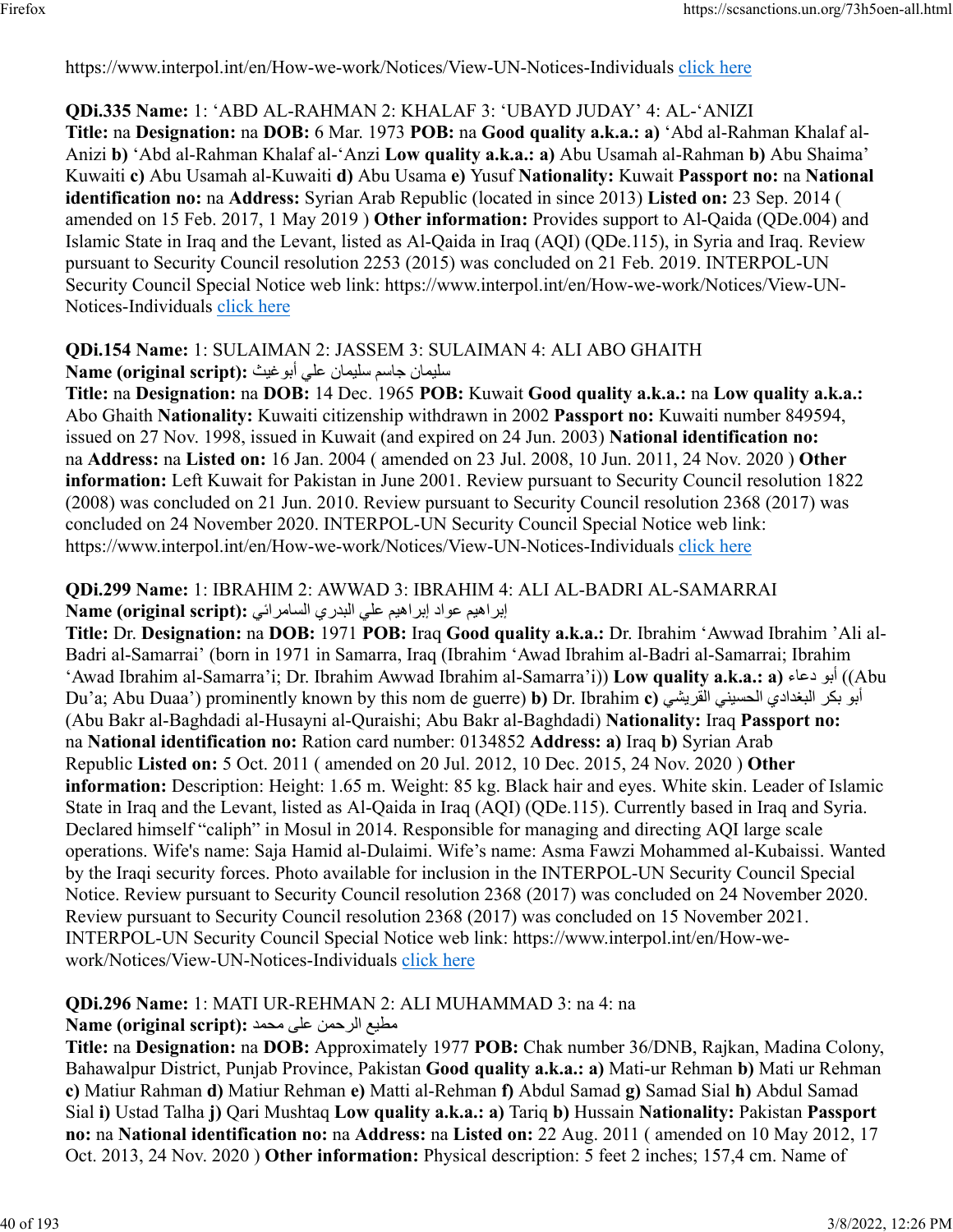father: Ali Muhammad. Mati ur-Rehman is the chief operational commander of Lashkar i Jhangvi (LJ) (QDe.096). Associated with Harakat-ul Jihad Islami (QDe.130). Review pursuant to Security Council resolution 2368 (2017) was concluded on 24 November 2020. INTERPOL-UN Security Council Special Notice web link: https://www.interpol.int/en/How-we-work/Notices/View-UN-Notices-Individuals [click here](https://www.interpol.int/en/How-we-work/Notices/View-UN-Notices-Individuals)

# **TAi.148 Name:** 1: ABDUL HABIB 2: ALIZAI 3: na 4: na

دبع بيبحلا یزيلاع **:(script original (Name**

**Title: a)** Haji **b)** Hadji **c)** Haji **Designation:** na **DOB: a)** 15 Oct. 1963 **b)** 14 Feb. 1973 **c)** 1967 **d)** Approximately 1957 **POB: a)** Yatimchai village, Musa Qala District, Helmand Province, Afghanistan **b)** Kandahar Province, Afghanistan **Good quality a.k.a.: a)** Haji Agha Jan Alizai **b)** Hajji Agha Jan **c)** Agha Jan Alazai **d)** Haji Loi Lala **e)** Loi Agha **f)** Abdul Habib **g)** Agha Jan Alizai یزيلاع ناج اغا) formerly listed as) **Low quality a.k.a.:** na **Nationality:** Afghanistan **Passport no:** na **National identification no:** na **Address:** na **Listed on:** 4 Nov. 2010 ( amended on 13 Aug. 2012, 31 Dec. 2013, 11 Feb. 2014 ) **Other information:** Has managed a drug trafficking network in Helmand Province, Afghanistan. Has regularly traveled to Pakistan. INTERPOL-UN Security Council Special Notice web link: https://www.interpol.int/en/How-wework/Notices/View-UN-Notices-Individuals [click here](https://www.interpol.int/en/How-we-work/Notices/View-UN-Notices-Individuals)

# **QDi.370 Name:** 1: TARAD 2: MOHAMMAD 3: Alnori Alfares 4: ALJARBA

**Title:** na **Designation:** na **DOB:** 20 Nov. 1979 **POB:** Iraq **Good quality a.k.a.:** Tarad Aljarba **Low quality a.k.a.:** Abu-Muhammad al-Shimali **Nationality:** Saudi Arabia **Passport no:** E704088, issued on 26 Aug. 2003 (expired on 2 Jul. 2008) **National identification no:** 1121628414 **Address:** na **Listed on:** 29 Sep. 2015 ( amended on 6 Dec. 2019, 10 Sep. 2020 ) **Other information:** Border emir of Islamic State in Iraq and the Levant (ISIL), listed as Al-Qaida in Iraq (QDe.115) as of Apr. 2015, and ISIL's leader for operations outside of the Syrian Arab Republic and Iraq as of mid-2014. Facilitated the travel from Turkey to the Syrian Arab Republic of prospective ISIL fighters from Australia, Europe, and the Middle East. Managed ISIL's guesthouse in Azaz, Syrian Arabic Republic as of 2014. Review pursuant to Security Council resolution 2368 (2017) was concluded on 4 Dec. 2019 INTERPOL-UN Security Council Special Notice web link: https://www.interpol.int/en/How-we-work/Notices/View-UN-Notices-Individuals [click here](https://www.interpol.int/en/How-we-work/Notices/View-UN-Notices-Individuals)

# **TAi.143 Name:** 1: HAMDULLAH 2: ALLAH NOOR 3: na 4: na

### دمح الله الله رون **:(script original (Name**

**Title:** Maulavi **Designation:** Repatriation Attache, Taliban Consulate General, Quetta, Pakistan **DOB:** 1973 **POB:** District Number 6, Kandahar City, Kandahar Province, Afghanistan **Good quality a.k.a.:** na **Low quality a.k.a.:** na **Nationality:** Afghanistan **Passport no:** na **National identification no:** Afghan national identification card (tazkira) number 4414 **Address:** na **Listed on:** 25 Jan. 2001 ( amended on 3 Sep. 2003, 21 Sep. 2007, 29 Nov. 2011 ) **Other information:** Believed to be in Afghanistan/Pakistan border area. Belongs to Baloch ethnic group. Review pursuant to Security Council resolution 1822 (2008) was concluded on 21 Jul. 2010. Additional title: Hafiz. INTERPOL-UN Security Council Special Notice web link: https://www.interpol.int/en/How-we-work/Notices/View-UN-Notices-Individuals [click here](https://www.interpol.int/en/How-we-work/Notices/View-UN-Notices-Individuals)

# **SDi.002 Name:** 1: MUSA 2: HILAL 3: ABDALLA 4: ALNSIEM

**Title:** na **Designation: a)** formerly Member of the National Assembly of Sudan from Al-Waha district **b)** formerly special adviser to the Ministry of Federal Affairs **c)** Paramount Chief of the Mahamid Tribe in North Darfur **DOB: a)** 1 Jan. 1964 **b)** 1959 **POB:** Kutum **Good quality a.k.a.:** na **Low quality a.k.a.: a)** (Sheikh) Musa Hilal **b)** Abd Allah **c)** Abdallah **d)** AlNasim **e)** Al Nasim **f)** AlNaseem **g)** Al Naseem **h)** AlNasseem **i)** Al Nasseem **Nationality:** Sudan **Passport no: a)** Diplomatic Passport D014433, issued on 21 Feb. 2013 (Expired on 21 Feb. 2015) **b)** Diplomatic Passport D009889, issued on 17 Feb. 2011 (Expired on 17 Feb. 2013) **National identification no:** Certificate of Nationality A0680623 **Address: a)** Kabkabiya, Sudan **b)** Kutum, Sudan (Resides in Kabkabiya and the city of Kutum, Northern Darfur and has resided in Khartoum. ) **Listed on:** 25 Apr. 2006 ( amended on 17 Oct. 2017, 14 Mar. 2018 ) **Other information:** Photo available for inclusion in the INTERPOL-UN Security Council Special Notice. INTERPOL-UN Security Council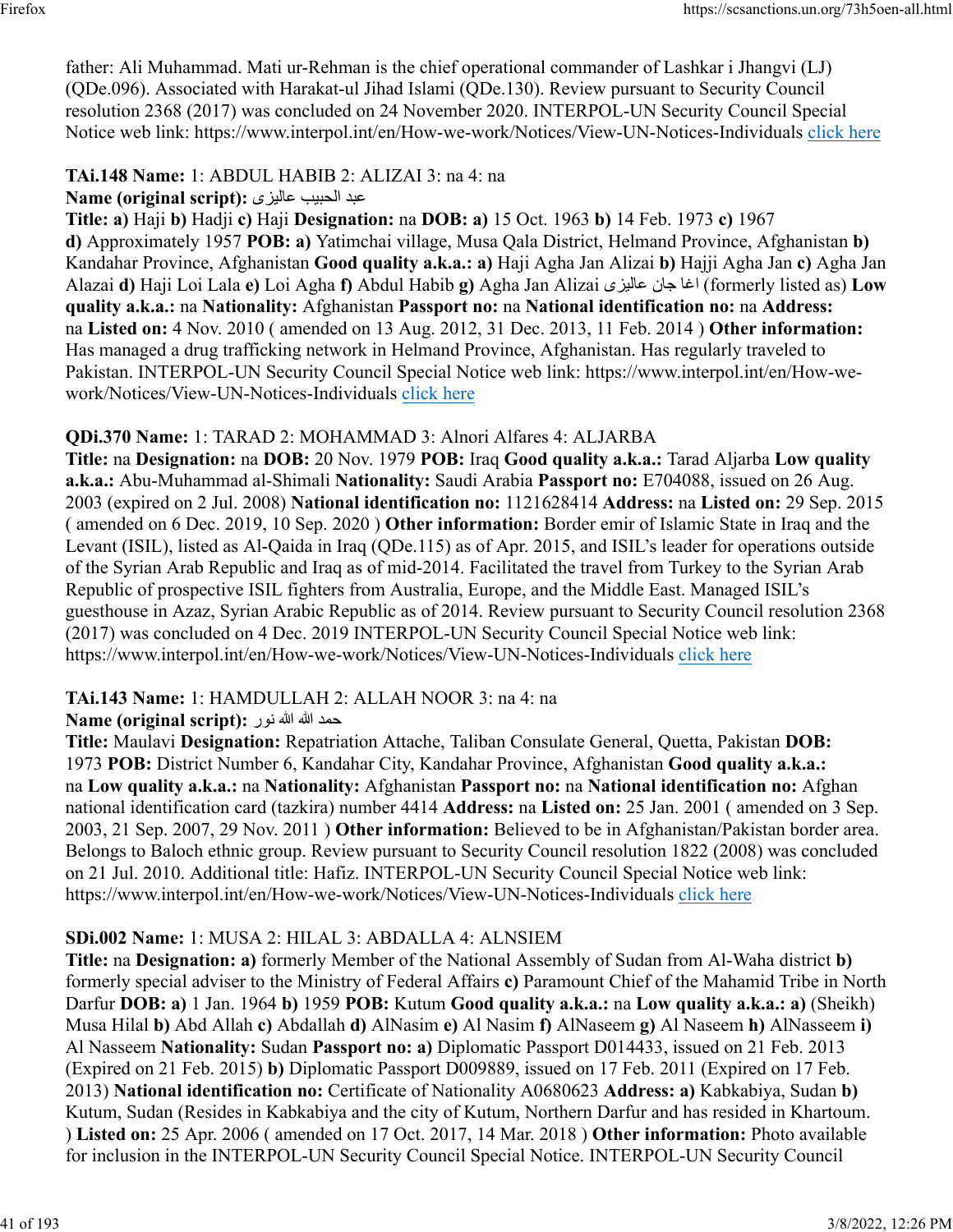Special Notice web link: https://www.interpol.int/en/How-we-work/Notices/View-UN-Notices-Individuals [click here](https://www.interpol.int/en/How-we-work/Notices/View-UN-Notices-Individuals)

# **QDi.076 Name:** 1: ISAM 2: ALI 3: MOHAMED 4: ALOUCHE

مصام على محمد علوش: **Name (original script)** 

**Title:** na **Designation:** na **DOB: a)** 1972 **b)** 21 Mar. 1974 **POB:** Baghdad, Iraq **Good quality a.k.a.:** Mansour Thaer born 21 Mar. 1974 in Baghdad, Iraq **Low quality a.k.a.:** na **Nationality:** Jordan **Passport no:** na **National identification no:** na **Address:** na **Listed on:** 3 Sep. 2002 ( amended on 18 Aug. 2006, 30 Jan. 2009, 6 Dec. 2019 ) **Other information:** Was deported from Germany to Jordan in Feb. 2005. Review pursuant to Security Council resolution 1822 (2008) was concluded on 21 Jun. 2010. Review pursuant to Security Council resolution 2368 (2017) was concluded on 4 Dec. 2019. INTERPOL-UN Security Council Special Notice web link: https://www.interpol.int/en/How-we-work/Notices/View-UN-Notices-Individuals [click here](https://www.interpol.int/en/How-we-work/Notices/View-UN-Notices-Individuals)

### **QDi.422 Name:** 1: MOHAMMED 2: MASOOD 3: AZHAR 4: ALVI

محمد مسعود اظہر علوی :Name (original script)

**Title:** na **Designation:** na **DOB: a)** 10 Jul. 1968 **b)** 10 Jun. 1968 **POB:** Bahawalpur, Punjab Province, Pakistan **Good quality a.k.a.:** na **Low quality a.k.a.: a)** Masud Azhar **b)** Wali Adam Isah **c)** Wali Adam Esah **Nationality:** Pakistan **Passport no:** na **National identification no:** na **Address:** na **Listed on:** 1 May 2019 **Other information:** Founder of Jaish-i-Mohammed (QDe.019). Former leader of Harakat ul-Mujahidin / HUM (QDe.008). INTERPOL-UN Security Council Special Notice web link: https://www.interpol.int /en/How-we-work/Notices/View-UN-Notices-Individuals [click here](https://www.interpol.int/en/How-we-work/Notices/View-UN-Notices-Individuals)

**TAi.136 Name:** 1: MOHAMMAD SADIQ 2: AMIR MOHAMMAD 3: na 4: na

محمد صادق امير محمد :(Name (original script

**Title: a)** Alhaj **b)** Maulavi **Designation:** Head of Afghan Trade Agency, Peshawar, Pakistan **DOB:** 1934 **POB: a)** Ghazni Province, Afghanistan **b)** Logar Province, Afghanistan **Good quality a.k.a.:** na **Low quality a.k.a.:** na **Nationality:** Afghanistan **Passport no:** Afghanistan number SE 011252 **National identification no:** na **Address:** na **Listed on:** 25 Jan. 2001 ( amended on 3 Sep. 2003, 25 Jul. 2006, 23 Apr. 2007, 21 Sep. 2007, 29 Nov. 2011, 13 Aug. 2012 ) **Other information:** Reportedly deceased. Review pursuant to Security Council resolution 1822 (2008) was concluded on 21 Jul. 2010. INTERPOL-UN Security Council Special Notice web link: https://www.interpol.int/en/How-we-work/Notices/View-UN-Notices-Individuals [click here](https://www.interpol.int/en/How-we-work/Notices/View-UN-Notices-Individuals)

**QDi.152 Name:** 1: SAIFI 2: AMMARI 3: na 4: na

**Name (original script):** يرامع يفيس

**Title:** na **Designation:** na **DOB: a)** 1 Jan. 1968 **b)** 24 Apr. 1968 **POB: a)** Kef Rih, Algeria **b)** Guelma, Algeria **Good quality a.k.a.: a)** El Para (combat name) **b)** Abderrezak Le Para (combat name) **c)** Abou Haidara **d)** El Ourassi **e)** Abderrezak Zaimeche **f)** Abdul Rasak ammane Abu Haidra **g)** Abdalarak **Low quality a.k.a.:** na **Nationality:** Algeria **Passport no:** na **National identification no:** na **Address:** Algeria **Listed on:** 4 Dec. 2003 ( amended on 7 Apr. 2008, 16 May 2011, 6 Dec. 2019 ) **Other information:** In detention in Algeria since Oct. 2004. Former member of the GSPC listed as The Organization of Al-Qaida in the Islamic Maghreb (QDe.014). Review pursuant to Security Council resolution 1822 (2008) was concluded on 27 Jul. 2010. Review pursuant to Security Council resolution 2368 (2017) was concluded on 4 Dec. 2019. INTERPOL-UN Security Council Special Notice web link: https://www.interpol.int/en/How-wework/Notices/View-UN-Notices-Individuals [click here](https://www.interpol.int/en/How-we-work/Notices/View-UN-Notices-Individuals)

### **IQi.039 Name:** 1: HUDA 2: SALIH 3: MAHDI 4: AMMASH

ىده حلاص يدهم شامع **:(script original (Name**

**Title:** na **Designation:** na **DOB:** 1953 **POB:** Baghdad, Iraq **Good quality a.k.a.:** na **Low quality a.k.a.:** na **Nationality:** Iraq **Passport no:** na **National identification no:** na **Address:** na **Listed on:** 27 Jun.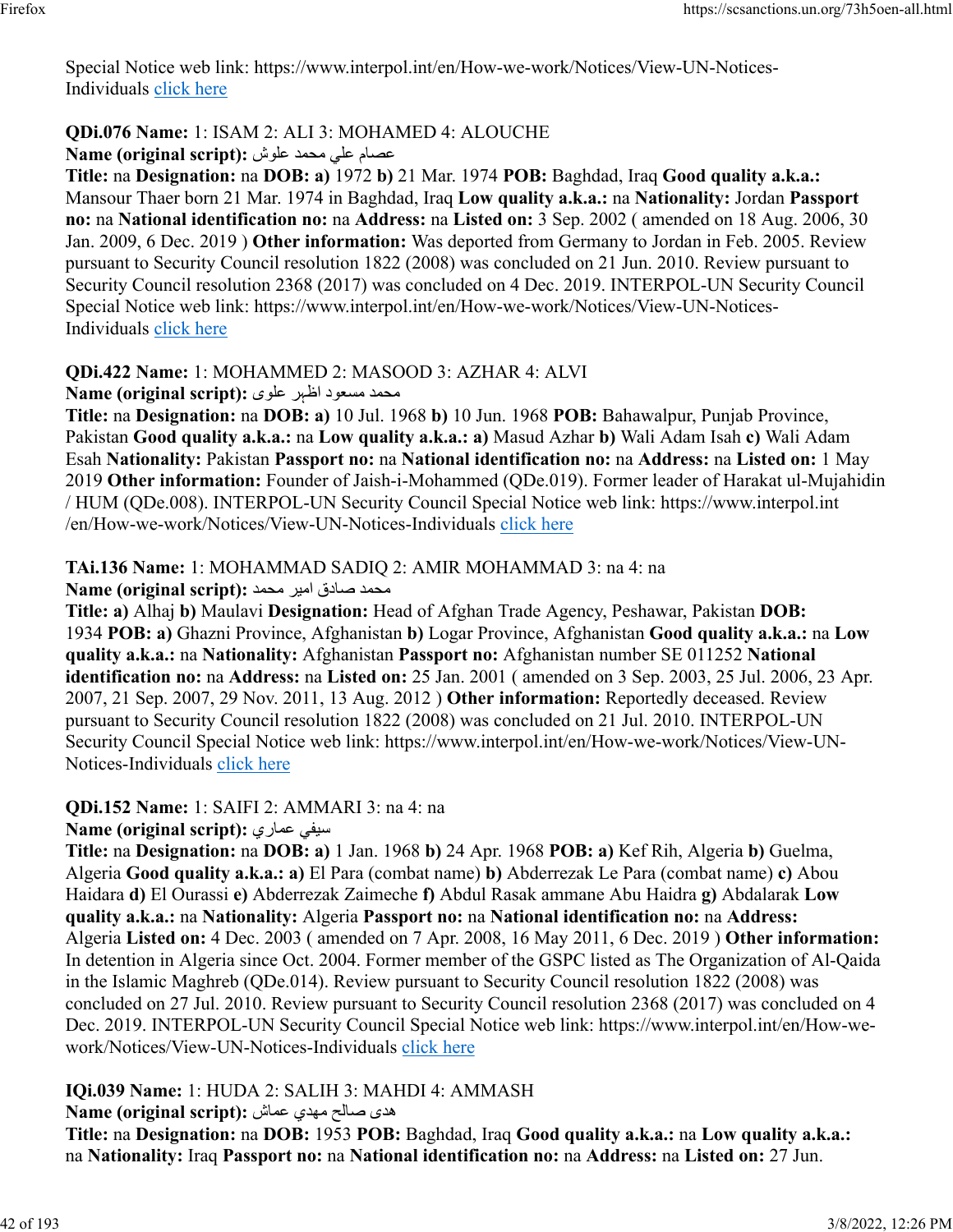#### 2003 **Other information:**

# **SSi.008 Name:** 1: PAUL 2: MALONG 3: AWAN 4: ANEI

**Title:** General **Designation: a)** Former Chief of Staff of the Sudan People's Liberation Army (SPLA) **b)** Former Governor, Northern Bahr el-Ghazal State **DOB: a)** 1962 **b)** 4 Dec. 1960 **c)** 12 Apr. 1960 **d)** 1 Jan. 1962 **POB: a)** Malualkon, South Sudan **b)** Kotido, Uganda **Good quality a.k.a.: a)** Paul Malong Awan Anei **b)** Paul Malong **c)** Bol Malong **Low quality a.k.a.:** na **Nationality: a)** South Sudan **b)** Uganda **Passport no: a)** South Sudan number S00004370 **b)** South Sudan number D00001369 **c)** Sudan number 003606 **d)** Sudan number 00606 **e)** Sudan number B002606 **f)** Uganda number DA025963 **National identification no:** na **Address:** na **Listed on:** 13 Jul. 2018 ( amended on 25 Jun. 2019 ) **Other information:** As Chief of General Staff of the SPLA, Malong expanded or extended the conflict in South Sudan through breaches of the Cessation of Hostilities Agreement and breaches of the 2015 Agreement on the Resolution of the Conflict in South Sudan (ARCSS). He reportedly directed efforts to kill opposition leader Riek Machar. He ordered SPLA units to prevent the transport of humanitarian supplies. Under Malong's leadership, the SPLA attacked civilians, schools and hospitals; forced the displacement of civilians; carried out enforced disappearances; arbitrarily detained civilians; and conducted acts of torture, and rape. He mobilized the Mathiang Anyoor Dinka tribal militia, which uses child soldiers. Under his leadership, the SPLA restricted UNMISS, the Joint Monitoring and Evaluation Commission (JMEC), and CTSAMM access to sites to investigate and document abuses.

#### **QDi.216 Name:** 1: ABDULLAH 2: ANSHORI 3: na 4: na

**Title:** na **Designation:** na **DOB:** 1958 **POB:** Pacitan, East Java, Indonesia **Good quality a.k.a.: a)** Abu Fatih **b)** Thoyib, Ibnu **c)** Toyib, Ibnu **d)** Abu Fathi **Low quality a.k.a.:** na **Nationality:** Indonesia **Passport no:** na **National identification no:** na **Address:** na **Listed on:** 21 Apr. 2006 ( amended on 6 Dec. 2019 ) **Other information:** Review pursuant to Security Council resolution 1822 (2008) was concluded on 8 Jun. 2010. Review pursuant to Security Council resolution 2368 (2017) was concluded on 4 Dec. 2019 INTERPOL-UN Security Council Special Notice web link: https://www.interpol.int/en/How-we-work/Notices/View-UN-Notices-Individuals [click here](https://www.interpol.int/en/How-we-work/Notices/View-UN-Notices-Individuals)

#### **TAi.005 Name:** 1: MUHAMMAD 2: TAHER 3: ANWARI 4: na

#### محمد طاهر أنوري :(Name (original script

**Title:** Mullah **Designation: a)** a) Director of Administrative Affairs under the Taliban regime **b)** Minister of Finance under the Taliban regime **DOB:** Approximately 1961 **POB:** Zurmat District, Paktia Province, Afghanistan **Good quality a.k.a.: a)** Mohammad Taher Anwari **b)** Muhammad Tahir Anwari **c)** Mohammad Tahre Anwari **Low quality a.k.a.:** Haji Mudir **Nationality:** Afghanistan **Passport no:** na **National identification no:** na **Address:** na **Listed on:** 23 Feb. 2001 ( amended on 3 Sep. 2003, 9 Jul. 2007, 21 Sep. 2007, 29 Nov. 2011 ) **Other information:** Belongs to Andar tribe. Review pursuant to Security Council resolution 1822 (2008) was concluded on 23 Jul. 2010. INTERPOL-UN Security Council Special Notice web link: https://www.interpol.int/en/How-we-work/Notices/View-UN-Notices-Individuals [click here](https://www.interpol.int/en/How-we-work/Notices/View-UN-Notices-Individuals)

#### **QDi.323 Name:** 1: SAID 2: ARIF 3: na 4: na

**Title:** na **Designation:** na **DOB: a)** 25 Jun. 1964 **b)** 5 Dec. 1965 **POB:** Oran, Algeria **Good quality a.k.a.: a)** Said Mohamed Arif **b)** Omar Gharib **c)** Abderahmane **d)** Abdallah al-Jazairi **e)** Slimane Chabani **f)** Souleiman **Low quality a.k.a.:** na **Nationality:** Algeria **Passport no:** na **National identification no:** na **Address:** na **Listed on:** 15 Aug. 2014 ( amended on 6 Dec. 2019 ) **Other information:** A veteran member of the 'Chechen Network' (not listed) and other terrorist groups. He was convicted of his role and membership in the 'Chechen Network' in France in 2006. Joined Jabhat al-Nusrah, listed as Al-Nusrah Front for the People of the Levant (QDe.137) in October 2013. Review pursuant to Security Council resolution 2368 (2017) was concluded on 4 Dec. 2019 INTERPOL-UN Security Council Special Notice web link: https://www.interpol.int/en/How-we-work/Notices/View-UN-Notices-Individuals [click here](https://www.interpol.int/en/How-we-work/Notices/View-UN-Notices-Individuals)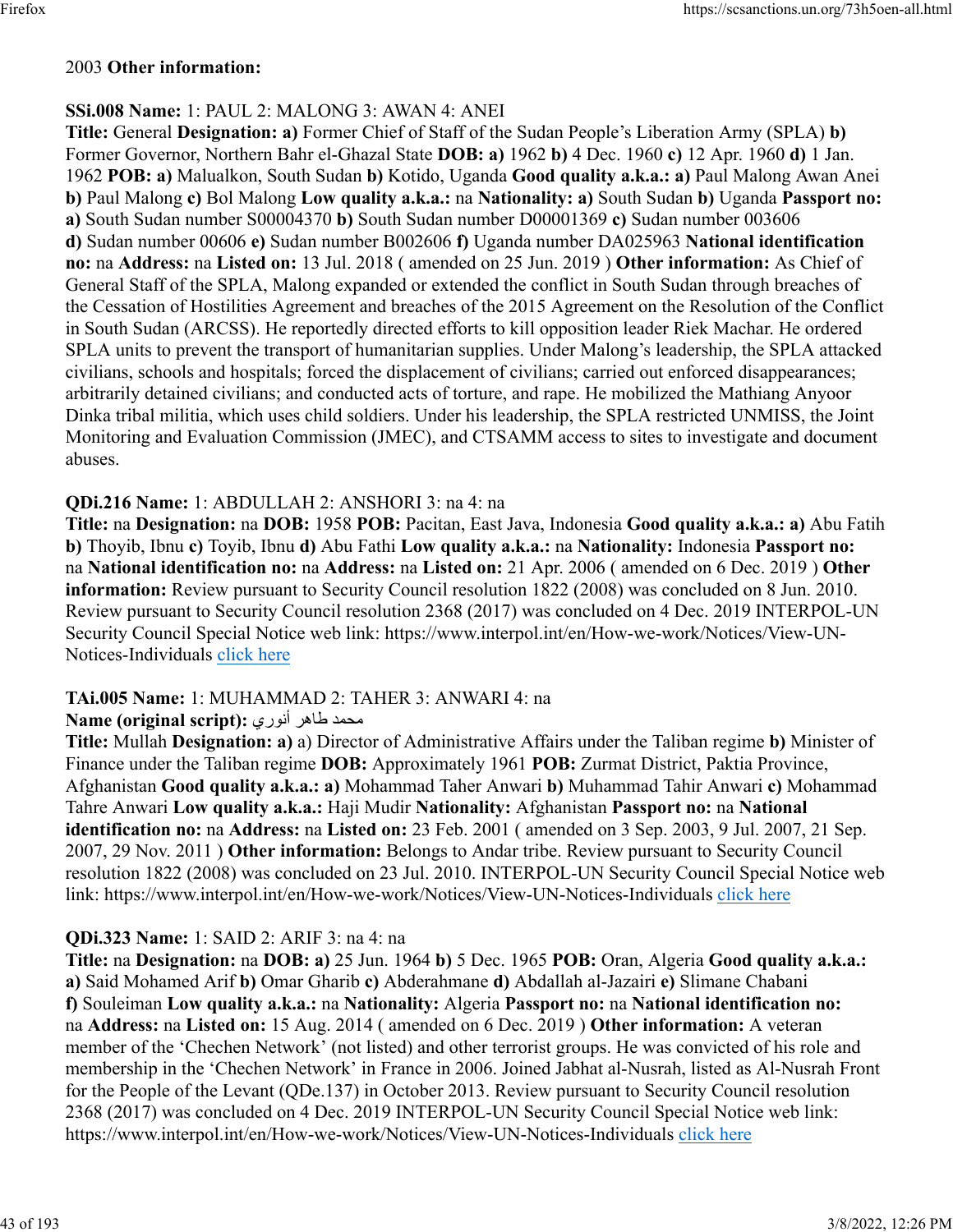### **QDi.398 Name:** 1: RUSTAM 2: MAGOMEDOVICH 3: ASELDEROV 4: na

#### **Name (original script):** Рустам Магомедович Асельдеров

**Title:** na **Designation:** na **DOB:** 9 Mar. 1981 **POB:** Iki-Burul Village, Iki-Burulskiy District, Republic of Kalmykia, Russian Federation **Good quality a.k.a.:** na **Low quality a.k.a.: a)** Abu Muhammad (original script: Абу Мухаммад) **b)** Abu Muhammad Al-Kadari (original script: Абу Мухаммад Аль-Кадари) **c)** Muhamadmuhtar (original script: Мухамадмухтар) **Nationality:** Russian Federation **Passport no:** Russian passport number 8208 No. 555627 (issued by Leninskiy Office, Directorate of the Federal Migration Service of the Russian Federation for the Republic of Dagestan) **National identification no:** na **Address:** na **Listed on:** 12 Dec. 2016 ( amended on 9 Aug. 2017, 1 May 2019 ) **Other information:** Led a group of over 160 terrorist fighters, which operates in the Republics of Dagestan, Chechnya and Ingushetia, Russian Federation. Killed on 3 December 2016 in Makhachkala, the Republic of Dagestan, Russian Federation. Photo available for inclusion in the INTERPOL-UN Security Council Special Notice. Review pursuant to Security Council resolution 2253 (2015) was concluded on 21 Feb. 2019. Review pursuant to Security Council resolution 2368 (2017) was concluded on 15 November 2021. INTERPOL-UN Security Council Special Notice web link: https://www.interpol.int/en/How-we-work/Notices/View-UN-Notices-Individuals [click here](https://www.interpol.int/en/How-we-work/Notices/View-UN-Notices-Individuals)

**QDi.184 Name:** 1: MUHSIN 2: FADHIL 3: AYED 4: ASHOUR AL-FADHLI

#### ن محمد الضاف عاش الضمان الفضلي **:** Name (original script)

**Title:** na **Designation:** na **DOB:** 24 Apr. 1981 **POB:** Kuwait **Good quality a.k.a.: a)** Muhsin Fadhil 'Ayyid al Fadhli **b)** Muhsin Fadil Ayid Ashur al Fadhli **c)** Abu Majid Samiyah **d)** Abu Samia **Low quality a.k.a.:** na **Nationality:** Kuwait **Passport no: a)** Kuwait number 106261543 **b)** Kuwait number 1420529, issued in Kuwait (and expired on 31 Mar. 2006) **National identification no:** na **Address:** Block Four, Street 13, House #179 , Kuwait City, Al-Riqqa area, Kuwait **Listed on:** 17 Feb. 2005 ( amended on 23 Jul. 2008, 10 Dec. 2015, 24 Nov. 2020 ) **Other information:** Wanted by the Kuwaiti Security Authorities. Wanted by the Saudi security forces. Fugitive as of Jul. 2008. Review pursuant to Security Council resolution 1822 (2008) was concluded on 1 Jun. 2010. Review pursuant to Security Council resolution 2368 (2017) was concluded on 24 November 2020. INTERPOL-UN Security Council Special Notice web link: https://www.interpol.int /en/How-we-work/Notices/View-UN-Notices-Individuals [click here](https://www.interpol.int/en/How-we-work/Notices/View-UN-Notices-Individuals)

### **QDi.265 Name:** 1: HAJI 2: MUHAMMAD 3: ASHRAF 4: na

**Title:** na **Designation:** na **DOB: a)** 1 Mar. 1965 **b)** 1955 **POB:** Faisalabad, Pakistan **Good quality a.k.a.: a)** Haji M. Ashraf **b)** Muhammad Ashraf Manshah **c)** Muhammad Ashraf Munsha **Low quality a.k.a.:** na **Nationality:** Pakistan **Passport no: a)** Pakistani number AT0712501, issued on 12 Mar. 2008 (expired 11 Mar 2013) **b)** Pakistani number A-374184 **National identification no: a)** Pakistani 6110125312507 **b)** Pakistani 24492025390 **Address:** na **Listed on:** 10 Dec. 2008 ( amended on 17 Jul. 2009, 24 Jul. 2013, 1 May 2019 ) **Other information:** Chief of finance of Lashkar-e-Tayyiba (QDe.118). His father's name is Noor Muhammad. Review pursuant to Security Council resolution 2253 (2015) was concluded on 21 Feb. 2019. INTERPOL-UN Security Council Special Notice web link: https://www.interpol.int/en/How-wework/Notices/View-UN-Notices-Individuals [click here](https://www.interpol.int/en/How-we-work/Notices/View-UN-Notices-Individuals)

### **QDi.364 Name:** 1: ISLAM 2: SEIT-UMAROVICH 3: ATABIEV 4: na

#### **Name (original script):** Ислам Сеит-Умарович Атабиев

**Title:** na **Designation:** na **DOB:** 29 Sep. 1983 **POB:** Ust-Dzheguta, Republic of Karachayevo- Cherkessia, Russian Federation **Good quality a.k.a.:** na **Low quality a.k.a.:** Abu Jihad (original script: Абу Джихад) **Nationality:** Russian Federation **Passport no:** Russian foreign travel passport number 620169661 **National identification no:** Russian Federation national passport 9103314932, issued on 15 Aug. 2003 (issued by Department of the Federal Migration Service of the Russian Federation for the Republic Karachayevo-Cherkessia) **Address: a)** Moscovskiy Microrayon 6, App. 96, Ust- Dzheguta, Republic of Karachayevo-Cherkessia, Russian Federation **b)** Syrian Arab Republic (located in as at Aug. 2015) **c)** Iraq (possible alternative location as at Aug. 2015) **Listed on:** 2 Oct. 2015 ( amended on 24 Nov. 2020 ) **Other information:** As at Aug. 2015, emir of Russian-speaking militants of the Islamic State of Iraq and the Levant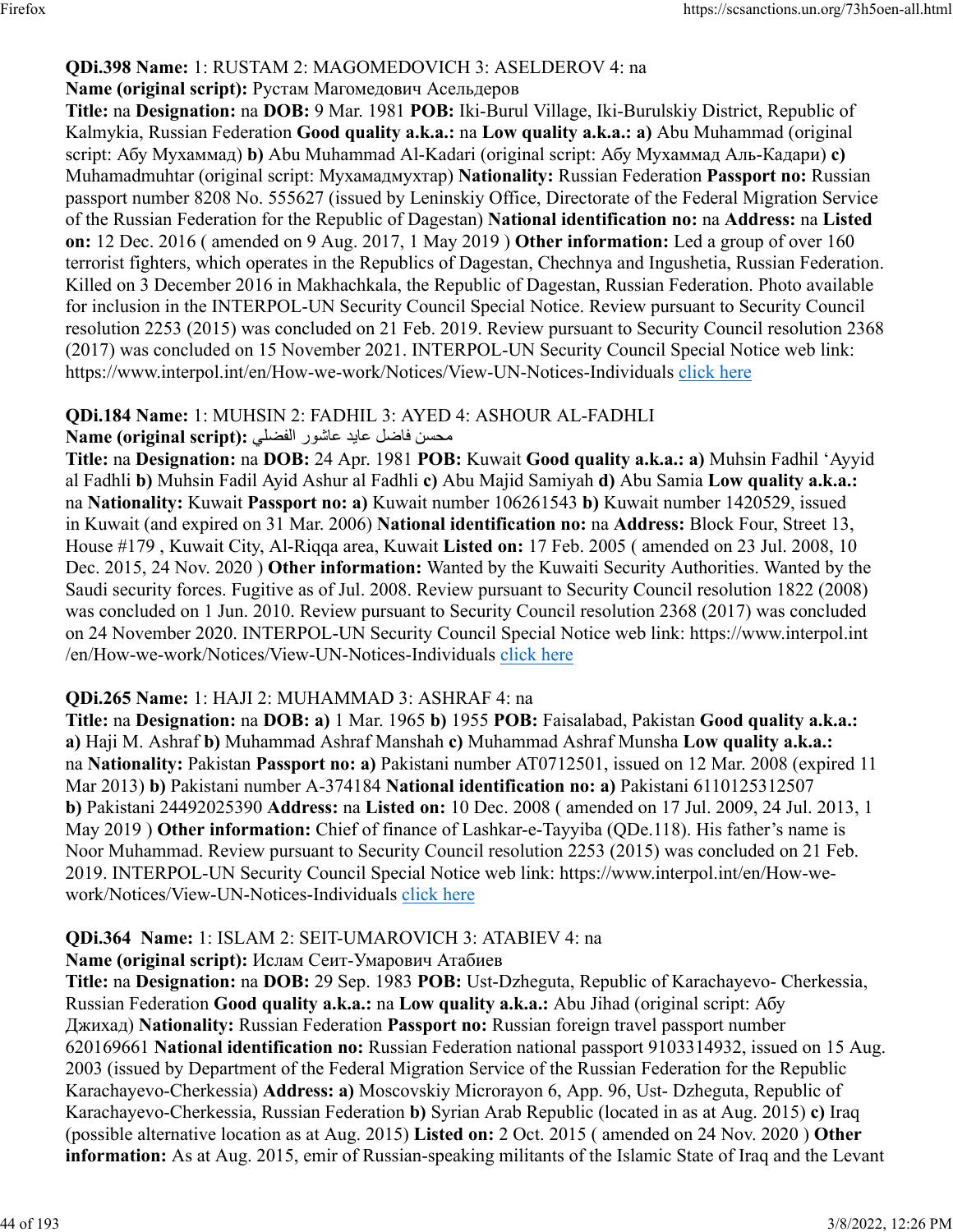(ISIL), listed as Al-Qaida in Iraq (QDe.115). Controls the Syrian Arab Republic cities of Al Dana and Idlib as an ISIL chief. Wanted by the authorities of the Russian Federation for terrorist crimes committed in its territory. Photo available for inclusion in the INTERPOL-UN Security Council Special Notice. Review pursuant to Security Council resolution 2368 (2017) was concluded on 24 November 2020. INTERPOL-UN Security Council Special Notice web link: https://www.interpol.int/en/How-we-work/Notices/View-UN-Notices-Individuals [click here](https://www.interpol.int/en/How-we-work/Notices/View-UN-Notices-Individuals)

### **SOi.004 Name:** 1: AHMED 2: ABDI 3: AW-MOHAMED 4: na

**Title:** na **Designation:** na **DOB:** 10 Jul. 1977 **POB:** Hargeysa, Somalia **Good quality a.k.a.: a)** ABU ZUBEYR, Muktar Abdirahman **b)** ABUZUBAIR, Muktar Abdulrahim **c)** AW MOHAMMED, Ahmed Abdi **d)** AW-MOHAMUD, Ahmed Abdi **e)** "GODANE" **f)** "GODANI" **g)** "MUKHTAR, Shaykh" **h)** "ZUBEYR, Abu" **Low quality a.k.a.:** na **Nationality:** Somalia **Passport no:** na **National identification no:** na **Address:** na **Listed on:** 12 Apr. 2010 **Other information:** INTERPOL-UN Security Council Special Notice web link: https://www.interpol.int/en/How-we-work/Notices/View-UN-Notices-Individuals [click here](https://www.interpol.int/en/How-we-work/Notices/View-UN-Notices-Individuals)

# **TAi.038 Name:** 1: ABDUL BAQI 2: BASIR 3: AWAL SHAH 4: na

دبع يقابلا ريصب لوأ هاش **:(script original (Name**

**Title: a)** Maulavi **b)** Mullah **Designation: a)** Governor of Khost and Paktika provinces under the Taliban regime **b)** Vice-Minister of Information and Culture under the Taliban regime **c)** Consular Department, Ministry of Foreign Affairs under the Taliban regime **DOB:** Between 1960 and 1962 (Approximately ) **POB: a)** Jalalabad City, Nangarhar Province, Afghanistan **b)** Shinwar District, Nangarhar Province, Afghanistan **Good quality a.k.a.:** Abdul Baqi (previously listed as) **Low quality a.k.a.:** na **Nationality:** Afghanistan **Passport no:** na **National identification no:** na **Address:** na **Listed on:** 23 Feb. 2001 ( amended on 3 Sep. 2003, 7 Sep. 2007, 21 Sep. 2007, 29 Nov. 2011, 13 Aug. 2012 ) **Other information:** Believed to be in Afghanistan/Pakistan border area. Taliban member responsible for Nangarhar Province as at 2008. Until 7 Sep. 2007 he was also listed under number TAi.048. Review pursuant to Security Council resolution 1822 (2008) was concluded on 1 Jun. 2010. INTERPOL-UN Security Council Special Notice web link: https://www.interpol.int/en/How-we-work/Notices/View-UN-Notices-Individuals [click here](https://www.interpol.int/en/How-we-work/Notices/View-UN-Notices-Individuals)

#### **SOi.002 Name:** 1: HASSAN 2: DAHIR 3: AWEYS 4: na

**Title:** na **Designation:** na **DOB:** 1935 **POB:** na **Good quality a.k.a.: a)** ALI, Sheikh Hassan Dahir Aweys **b)** AWES, Hassan Dahir **c)** AWES, Shaykh Hassan Dahir **d)** AWEYES, Hassen Dahir **e)** AWEYS, Ahmed Dahir **f)** AWEYS, Sheikh **g)** AWEYS, Sheikh Hassan Dahir **h)** DAHIR, Aweys Hassan **i)** IBRAHIM, Mohammed Hassan **j)** OAIS, Hassan Tahir **k)** UWAYS, Hassan Tahir **l)** "HASSAN, Sheikh" **Low quality a.k.a.:** na **Nationality:** Somalia **Passport no:** na **National identification no:** na **Address:** Somalia **Listed on:** 12 Apr. 2010 **Other information:** INTERPOL-UN Security Council Special Notice web link: https://www.interpol.int/en/How-we-work/Notices/View-UN-Notices-Individuals [click here](https://www.interpol.int/en/How-we-work/Notices/View-UN-Notices-Individuals)

### **QDi.042 Name:** 1: HASSAN 2: DAHIR 3: AWEYS 4: na

#### **Name (original script):** سيوعرهاظ نسح

**Title: a)** Sheikh **b)** Colonel **Designation:** na **DOB:** 1935 **POB:** Somalia **Good quality a.k.a.: a)** Ali, Sheikh Hassan Dahir Aweys **b)** Awes, Shaykh Hassan Dahir **c)** Hassen Dahir Aweyes **d)** Ahmed Dahir Aweys **e)** Mohammed Hassan Ibrahim **f)** Aweys Hassan Dahir **g)** Hassan Tahir Oais **h)** Hassan Tahir Uways **i)** Hassan Dahir Awes **Low quality a.k.a.: a)** Sheikh Aweys **b)** Sheikh Hassan **c)** Sheikh Hassan Dahir Aweys **Nationality:** Somalia **Passport no:** na **National identification no:** na **Address: a)** (Active in Southern Somalia as of Nov. 2012.) **b)** (Also reported to be in Eritrea as of Nov. 2007.) **Listed on:** 9 Nov. 2001 ( amended on 21 Dec. 2007, 11 May 2010, 16 May 2011, 18 Mar. 2013, 6 Dec. 2019 ) **Other information:** Family background: from the Hawiye's Habergidir, Ayr clan. Senior leader of Al-Itihaad Al-Islamiya (AIAI) (QDe.002) and Hizbul Islam in Somalia. Since 12 April 2010, also subject to the sanctions measures set out in Security Council resolution 1844 (2008) concerning Somalia and Eritrea (seehttps://www.un.org/sc/suborg/en/sanctions/751). Review pursuant to Security Council resolution 1822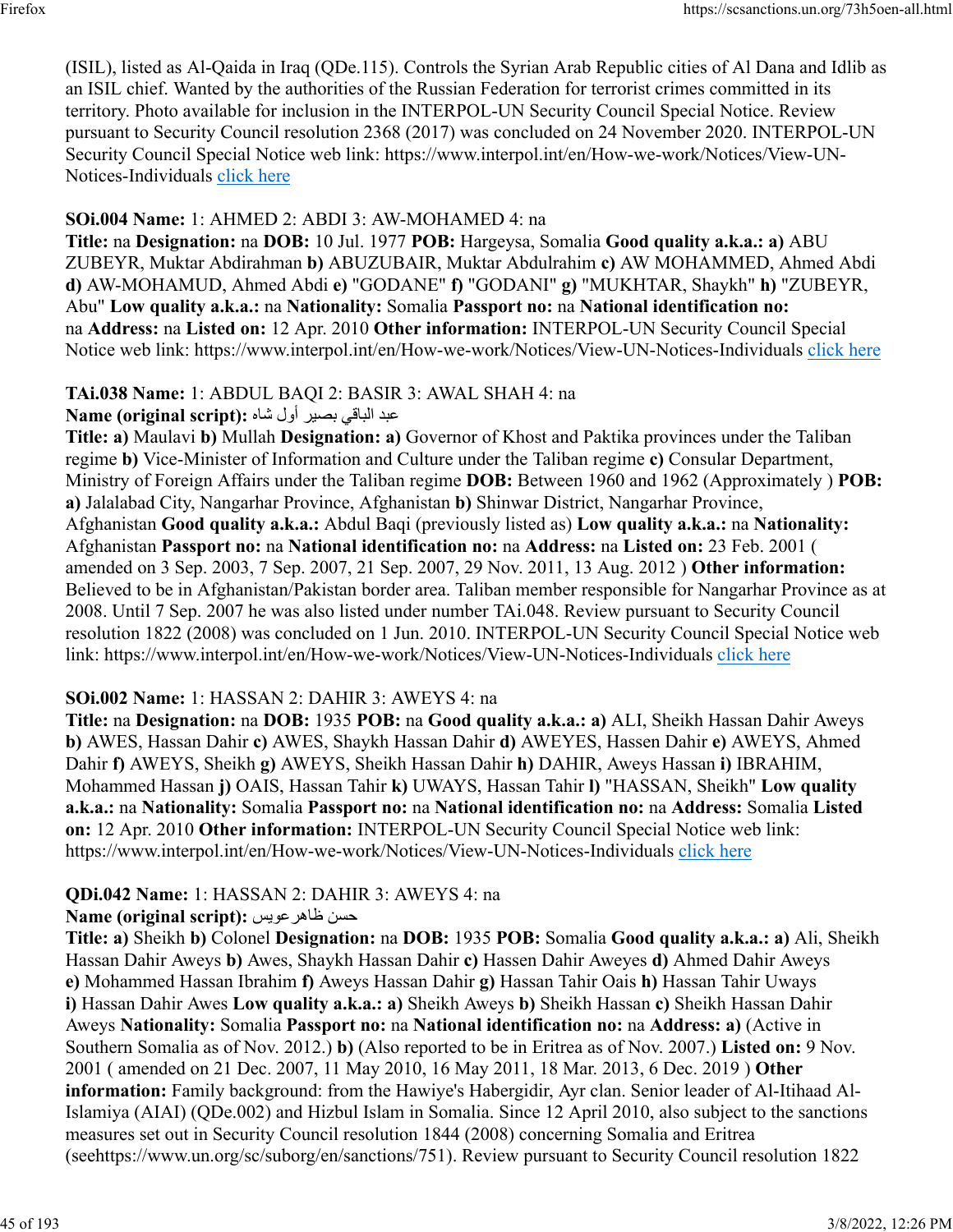(2008) was concluded on 22 Jun. 2010. Review pursuant to Security Council resolution 2368 (2017) was concluded on 4 Dec. 2019 INTERPOL-UN Security Council Special Notice web link: https://www.interpol.int/en/How-we-work/Notices/View-UN-Notices-Individuals [click here](https://www.interpol.int/en/How-we-work/Notices/View-UN-Notices-Individuals)

### **QDi.248 Name:** 1: RICARDO 2: PEREZ 3: AYERAS 4: na

**Title:** na **Designation:** na **DOB:** 15 Sep. 1973 **POB:** 24 Paraiso Street, Barangay Poblacion, Mandaluyong City, Philippines **Good quality a.k.a.: a)** Abdul Kareem Ayeras **b)** Abdul Karim Ayeras **Low quality a.k.a.: a)** Ricky Ayeras **b)** Jimboy **c)** Isaac Jay Galang Perez **d)** Abdul Mujib **Nationality:** Philippines **Passport no:** na **National identification no:** na **Address: a)** Barangay Mangayao, Tagkawayan, Quezon, Philippines **b)** Barangay Tigib, Ayungon, Negros Oriental, Philippines **Listed on:** 4 Jun. 2008 ( amended on 13 Dec. 2011, 6 Dec. 2019 ) **Other information:** Member of the Rajah Solaiman Movement (QDe.128). Arrested by the Philippines authorities on 14 Mar. 2011. Review pursuant to Security Council resolution 1822 (2008) was concluded on 13 May 2010. Review pursuant to Security Council resolution 2368 (2017) was concluded on 4 Dec. 2019. INTERPOL-UN Security Council Special Notice web link: https://www.interpol.int/en/How-wework/Notices/View-UN-Notices-Individuals [click here](https://www.interpol.int/en/How-we-work/Notices/View-UN-Notices-Individuals)

#### **SOi.019 Name:** 1: MAALIM 2: AYMAN 3: na 4: na

**Title:** na **Designation:** Founder and leader of Jaysh Ayman, an al-Shabaab unit conducting attacks and operations in Kenya and Somalia **DOB: a)** 1973 **b)** 1983 **POB:** Kenya **Good quality a.k.a.: a)** Ma'alim Ayman **b)** Mo'alim Ayman **c)** Nuh Ibrahim Abdi **d)** Ayman Kabo **e)** Abdiaziz Dubow Ali **Low quality a.k.a.:** na **Nationality:** na **Passport no:** na **National identification no:** na **Address: a)** (Kenya/Somalia border) **b)** Badamadow, Lower Juba Region, Somalia **Listed on:** 26 Feb. 2021 **Other information:** Listed pursuant to paragraph 8(a) of resolution 1844 (2008) as "Engaging in or providing support for acts that threaten the peace, security or stability of Somalia, including acts that threaten the Djibouti Agreement of 18 August 2008 or the political process, or threaten the TFIs or AMISOM by force." Ayman helped with preparations for the 5 January 2020 attack on Camp Simba in Lamu County, Kenya. INTERPOL-UN Security Council Special Notice web link: https://www.interpol.int/en/How-we-work/Notices/View-UN-Notices-Individuals [click here](https://www.interpol.int/en/How-we-work/Notices/View-UN-Notices-Individuals)

#### **TAi.104 Name:** 1: MOHAMMAD RASUL 2: AYYUB 3: na 4: na

#### دمحم لوسر بويا **:(script original (Name**

**Title:** Maulavi **Designation:** Governor of Nimroz Province under the Taliban regime **DOB:** Between 1958 and 1963 **POB:** Robat village, Spin Boldak District, Kandahar Province, Afghanistan **Good quality a.k.a.:** Gurg **Low quality a.k.a.:** na **Nationality:** Afghanistan **Passport no:** na **National identification no:** na **Address:** na **Listed on:** 23 Feb. 2001 ( amended on 3 Sep. 2003, 21 Sep. 2007, 29 Nov. 2011 ) **Other information:** Member of the Taliban Quetta Shura. Believed to be in Afghanistan/Pakistan border area. Belongs to Nurzai tribe. Review pursuant to Security Council resolution 1822 (2008) was concluded on 27 Jul. 2010. INTERPOL-UN Security Council Special Notice web link: https://www.interpol.int/en/How-we-work/Notices/View-UN-Notices-Individuals [click here](https://www.interpol.int/en/How-we-work/Notices/View-UN-Notices-Individuals)

#### **IQi.025 Name:** 1: TARIQ 2: AZIZ 3: na 4: na

#### **Name (original script):** زيزع قراط

**Title:** na **Designation:** na **DOB:** 1 Jul. 1936 **POB:** Mosul, Iraq **Good quality a.k.a.:** Tariq Mikhail Aziz in Baghdad, Iraq **Low quality a.k.a.:** na **Nationality:** Iraq **Passport no:** No34409/129 ((July 1997)) **National identification no:** na **Address:** na **Listed on:** 27 Jun. 2003 **Other information:** 

#### **QDi.371 Name:** 1: ABD AL-BASET 2: AZZOUZ 3: na 4: na

**Title:** na **Designation:** na **DOB:** 7 Feb. 1966 **POB:** Doma, Libya **Good quality a.k.a.: a)** Abdelbassed Azouz **b)** Abdul Baset Azouz **Low quality a.k.a.:** AA (initials) **Nationality:** Libya **Passport no: a)** Libya number 223611 **b)** British passport number C00146605 **National identification no:** na **Address:** Libya (last known location) **Listed on:** 29 Feb. 2016 ( amended on 24 Nov. 2020 ) **Other information:** Key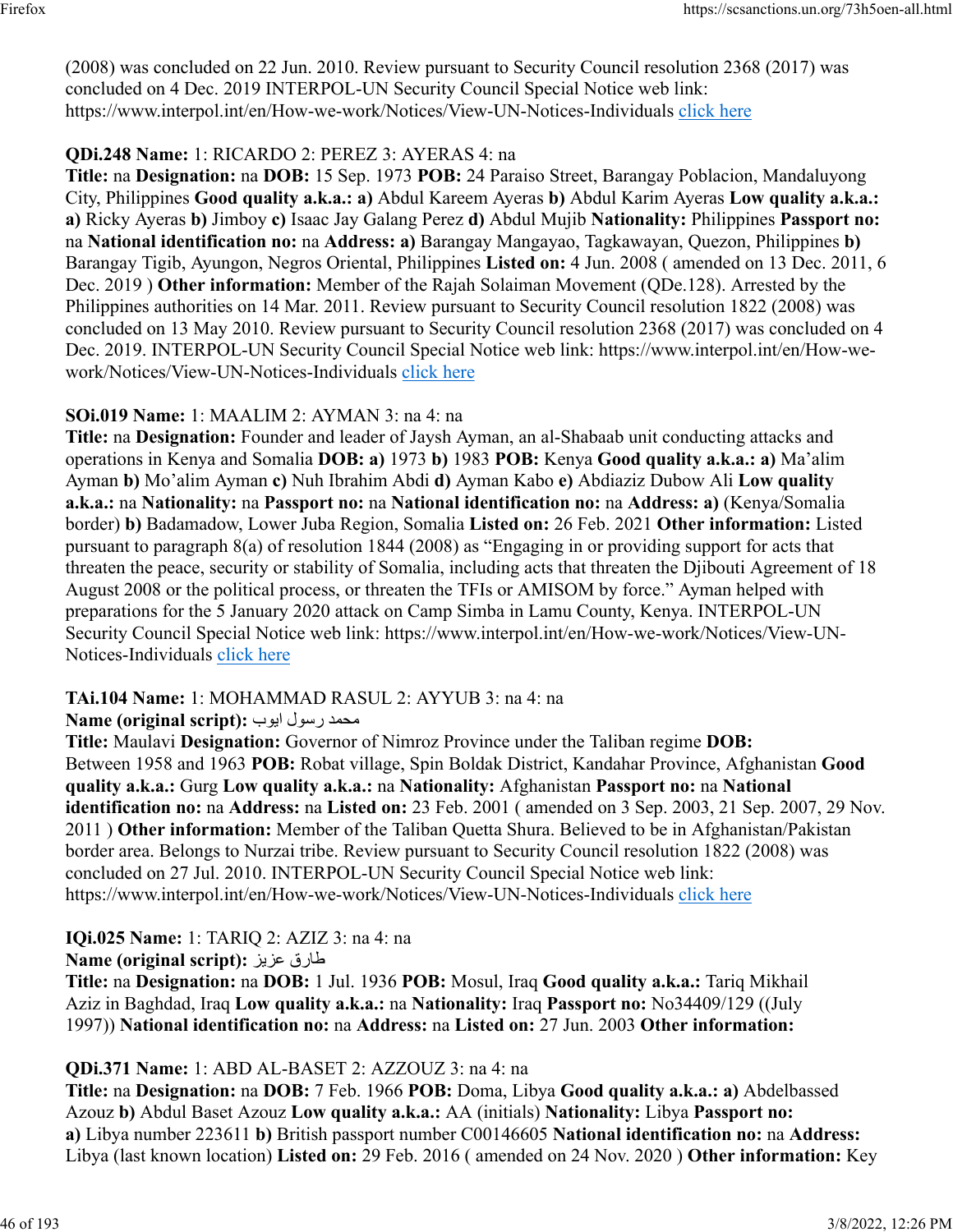operative in Al-Qaida (QDe.004). Under the direction of Aiman al-Zawahiri (QDi.006), recruited 200 militants in the eastern part of Libya. Review pursuant to Security Council resolution 2368 (2017) was concluded on 24 November 2020. INTERPOL-UN Security Council Special Notice web link: https://www.interpol.int/en/How-we-work/Notices/View-UN-Notices-Individuals [click here](https://www.interpol.int/en/How-we-work/Notices/View-UN-Notices-Individuals)

**IQi.069 Name:** 1: Sundus 2: Abd Al-Ghafur 3: na 4: na

سندس عبد الغفور :(Name (original script

**Title:** na **Designation:** na **DOB:** Approximately 1967 **POB:** Kirkuk, Iraq **Good quality a.k.a.:** na **Low quality a.k.a.:** na **Nationality:** Iraq **Passport no:** na **National identification no:** na **Address:** Iraq **Listed on:** 7 Apr. 2004 **Other information:** 

**LYi.022 Name:** 1: Fitiwi 2: Abdelrazak 3: na 4: na

**Name (original script):** ፍትዊ ዓብዱረዛቕ (Tigrinya)

**Title:** na **Designation:** Leader of a transnational trafficking network **DOB:** Approximately (30-35 years old) **POB:** Massaua, Eritrea **Good quality a.k.a.: a)** Abdurezak **b)** Abdelrazaq **c)** Abdulrazak **d)** Abdrazzak **Low quality a.k.a.:** Fitwi Esmail Abdelrazak **Nationality:** Eritrea **Passport no:** na **National identification no:** na **Address:** na **Listed on:** 7 Jun. 2018 ( amended on 17 Sep. 2018 ) **Other information:** Listed pursuant to paragraphs 15 and 17 of resolution 1970 (Travel Ban, Asset Freeze)

**SOi.017 Name:** 1: Abdifatah 2: Abubakar 3: Abdi 4: na

**Title:** na **Designation:** na **DOB:** 15 Apr. 1982 **POB:** Somalia **Good quality a.k.a.:** Musa Muhajir **Low quality a.k.a.:** na **Nationality:** Somalia **Passport no:** na **National identification no:** na **Address: a)** Somalia **b)** Mombasa, Kenya **Listed on:** 8 Mar. 2018 **Other information:** INTERPOL-UN Security Council Special Notice web link: https://www.interpol.int/en/How-we-work/Notices/View-UN-Notices-Individuals [click here](https://www.interpol.int/en/How-we-work/Notices/View-UN-Notices-Individuals)

**LYi.021 Name:** 1: Ermias 2: Alem 3: na 4: na

**Name (original script):** ኤርሚኣስ ግርማይ (Tigrinya)

**Title:** na **Designation:** Leader of a transnational trafficking network **DOB:** Approximately 1980 **POB:** Eritrea **Good quality a.k.a.:** Ermias Ghermay, Guro **Low quality a.k.a.: a)** Ermies Ghermay **b)** Ermias Ghirmay **Nationality:** Eritrea **Passport no:** na **National identification no:** na **Address:** (Known address: Tripoli, Tarig sure no. 51, likely moved to Sabratha in 2015.) **Listed on:** 7 Jun. 2018 ( amended on 17 Sep. 2018 ) **Other information:** Listed pursuant to paragraphs 15 and 17 of resolution 1970 (Travel Ban, Asset Freeze)

**SOi.016 Name:** 1: Ahmad 2: Iman 3: Ali 4: na

**Title:** na **Designation:** na **DOB: a)** Approximately 1973 **b)** Approximately 1974 **POB:** Kenya **Good quality a.k.a.: a)** Sheikh Ahmed Iman Ali **b)** Shaykh Ahmad Iman Ali **c)** Ahmed Iman Ali **d)** Abu Zinira **Low quality a.k.a.:** na **Nationality:** Kenya **Passport no:** na **National identification no:** na **Address:** na **Listed on:** 8 Mar. 2018 **Other information:** INTERPOL-UN Security Council Special Notice web link: https://www.interpol.int/en/How-we-work/Notices/View-UN-Notices-Individuals [click here](https://www.interpol.int/en/How-we-work/Notices/View-UN-Notices-Individuals)

**QDi.404 Name:** 1: Muhammad 2: Bahrum 3: Naim 4: Anggih Tamtomo

**Title:** na **Designation:** na **DOB:** 6 Sep. 1983 **POB: a)** Surakarta, Indonesia **b)** Pekalongan, Indonesia **Good quality a.k.a.: a)** Bahrun Naim **b)** Anggih Tamtomo **Low quality a.k.a.: a)** Abu Rayyan **b)** Abu Rayan **c)** Abu Aisyah **Nationality:** Indonesia **Passport no:** na **National identification no:** na **Address: a)** Aleppo, Syrian Arab Republic **b)** Raqqa, Syrian Arab Republic **Listed on:** 20 Jul. 2017 **Other information:** Syrianbased Indonesian national who has served in a variety of roles supporting the Islamic State in Iraq and the Levant, listed as Al-Qaida in Iraq (QDe.115). INTERPOL-UN Security Council Special Notice web link: https://www.interpol.int/en/How-we-work/Notices/View-UN-Notices-Individuals [click here](https://www.interpol.int/en/How-we-work/Notices/View-UN-Notices-Individuals)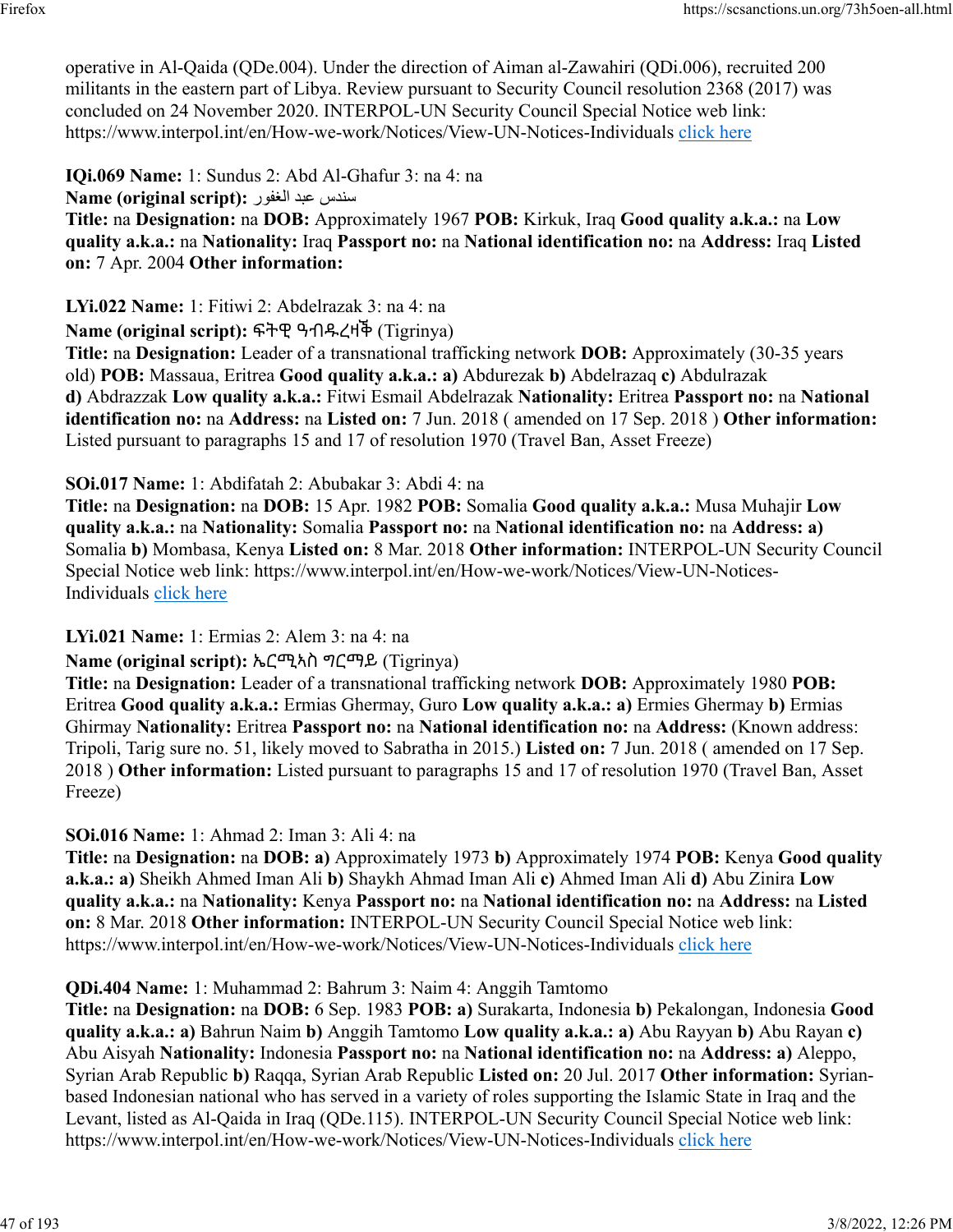### **MLi.001 Name:** 1: Ahmoudou 2: Ag 3: Asriw 4: na

**Title:** na **Designation:** na **DOB:** 1 Jan. 1982 **POB:** na **Good quality a.k.a.:** Amadou Ag Isriw **Low quality a.k.a.: a)** Ahmedou **b)** Ahmadou **c)** Isrew **d)** Isereoui **e)** Isriou **Nationality:** Mali **Passport no:** na **National identification no:** na **Address: a)** Mali **b)** Amassine, Mali (previous location) **Listed on:** 20 Dec. 2018 ( amended on 14 Jan. 2020 ) **Other information:** Gender: male. Possibly arrested in Niger in October 2016. Listed pursuant to paragraphs 1 to 3 of Security Council resolution 2374 (2017) (Travel Ban). Webpage: https://www.youtube.com/channel/UCu2efaIUosqEu1HEBs2zJIw Photo available for inclusion in the INTERPOL-UN Security Council Special Notice.

### **QDi.305 Name:** 1: ABDUL 2: ROSYID 3: RIDHO 4: BA'ASYIR

**Title:** na **Designation:** na **DOB:** 31 Jan. 1974 **POB:** Sukoharjo, Indonesia **Good quality a.k.a.: a)** Abdul Rosyid Ridho Bashir **b)** Rashid Rida Ba'aysir **c)** Rashid Rida Bashir **Low quality a.k.a.:** na **Nationality:** Indonesia **Passport no:** na **National identification no:** (Indonesian National Identity Card number 1127083101740003 under name Abdul Rosyid Ridho Ba'asyir) **Address:** Podok Pesantren AL Wayain Ngrandu, Sumber Agung Magetan, East Java, Indonesia **Listed on:** 12 Mar. 2012 **Other information:** Father's name is Abu Bakar Ba'asyir (QDi.217). Brother of Abdul Rahim Ba'aysir (QDi.293). Belongs to the leadership of and is involved in recruitment and fundraising for Jemmah Anshorut Tauhid (JAT) (QDe.133) Associated with Jemaah Islamiyah (QDe.092). Review pursuant to Security Council resolution 2368 (2017) was concluded on 15 November 2021. INTERPOL-UN Security Council Special Notice web link: https://www.interpol.int/en/How-we-work/Notices/View-UN-Notices-Individuals [click here](https://www.interpol.int/en/How-we-work/Notices/View-UN-Notices-Individuals)

### **QDi.217 Name:** 1: ABU BAKAR 2: BA'ASYIR 3: na 4: na

**Title:** na **Designation:** na **DOB:** 17 Aug. 1938 **POB:** Jombang, East Java, Indonesia **Good quality a.k.a.: a)** Abu Bakar Baasyir born 17 Aug. 1938 in Jombang, East Java, Indonesia **b)** Abu Bakar Bashir born 17 Aug. 1938 in Jombang, East Java, Indonesia **c)** Abdus Samad **d)** Abdus Somad **Low quality a.k.a.:** na **Nationality:** Indonesia **Passport no:** na **National identification no:** na **Address:** Indonesia **Listed on:** 21 Apr. 2006 ( amended on 14 Oct. 2015, 24 Nov. 2020, 6 Apr. 2021 ) **Other information:** Formed Jemmah Anshorut Tauhid (JAT) (QDe.133) in 2008. In 2010, arrested for incitement to commit terrorism and fundraising with respect to a training camp in Aceh, Indonesia and sentenced to 15 years in 2011. Ba'asyir was released from prison on 8 January 2021 after serving his sentence in accordance with Indonesian laws and regulations. Review pursuant to Security Council resolution 1822 (2008) was concluded on 8 Jun. 2010. Review pursuant to Security Council resolution 2368 (2017) was concluded on 24 November 2020. INTERPOL-UN Security Council Special Notice web link: https://www.interpol.int/en/How-wework/Notices/View-UN-Notices-Individuals [click here](https://www.interpol.int/en/How-we-work/Notices/View-UN-Notices-Individuals)

### **QDi.293 Name:** 1: ABDUL RAHIM 2: BA'AYSIR 3: na 4: na

**Title:** na **Designation:** na **DOB: a)** 16 Nov. 1977 **b)** 16 Nov. 1974 **POB: a)** Solo, Indonesia **b)** Sukoharjo, Central Java, Indonesia **Good quality a.k.a.: a)** Abdul Rahim Bashir **b)** 'Abd Al-Rahim Ba'asyir **c)** 'Abd Al-Rahim Bashir **d)** Abdurrahim Ba'asyir **e)** Abdurrahim Bashir **f)** Abdul Rachim Ba'asyir **g)** Abdul Rachim Bashir **h)** Abdul Rochim Ba'asyir **i)** Abdul Rochim Bashir **j)** Abdurochim Ba'asyir **k)** Abdurochim Bashir **l)** Abdurrochim Ba'asyir **m)** Abdurrochim Bashir **n)** Abdurrahman Ba'asyir **o)** Abdurrahman Bashir **Low quality a.k.a.:** na **Nationality:** Indonesia **Passport no:** na **National identification no:** na **Address:** Indonesia **Listed on:** 19 Jul. 2011 ( amended on 24 Nov. 2020 ) **Other information:** Senior Jemaah Islamiyah (QDe.092.) leader. Father's name is Abu Bakar Ba'asyir (QDi.217). Review pursuant to Security Council resolution 2368 (2017) was concluded on 24 November 2020. INTERPOL-UN Security Council Special Notice web link: https://www.interpol.int/en/How-we-work/Notices/View-UN-Notices-Individuals [click here](https://www.interpol.int/en/How-we-work/Notices/View-UN-Notices-Individuals)

### **CDi.001 Name:** 1: ERIC 2: BADEGE 3: na 4: na

**Title:** na **Designation:** na **DOB:** 1971 **POB:** na **Good quality a.k.a.:** na **Low quality a.k.a.:** na **Nationality:** Democratic Republic of the Congo **Passport no:** na **National identification no:** na **Address:** Rwanda (as of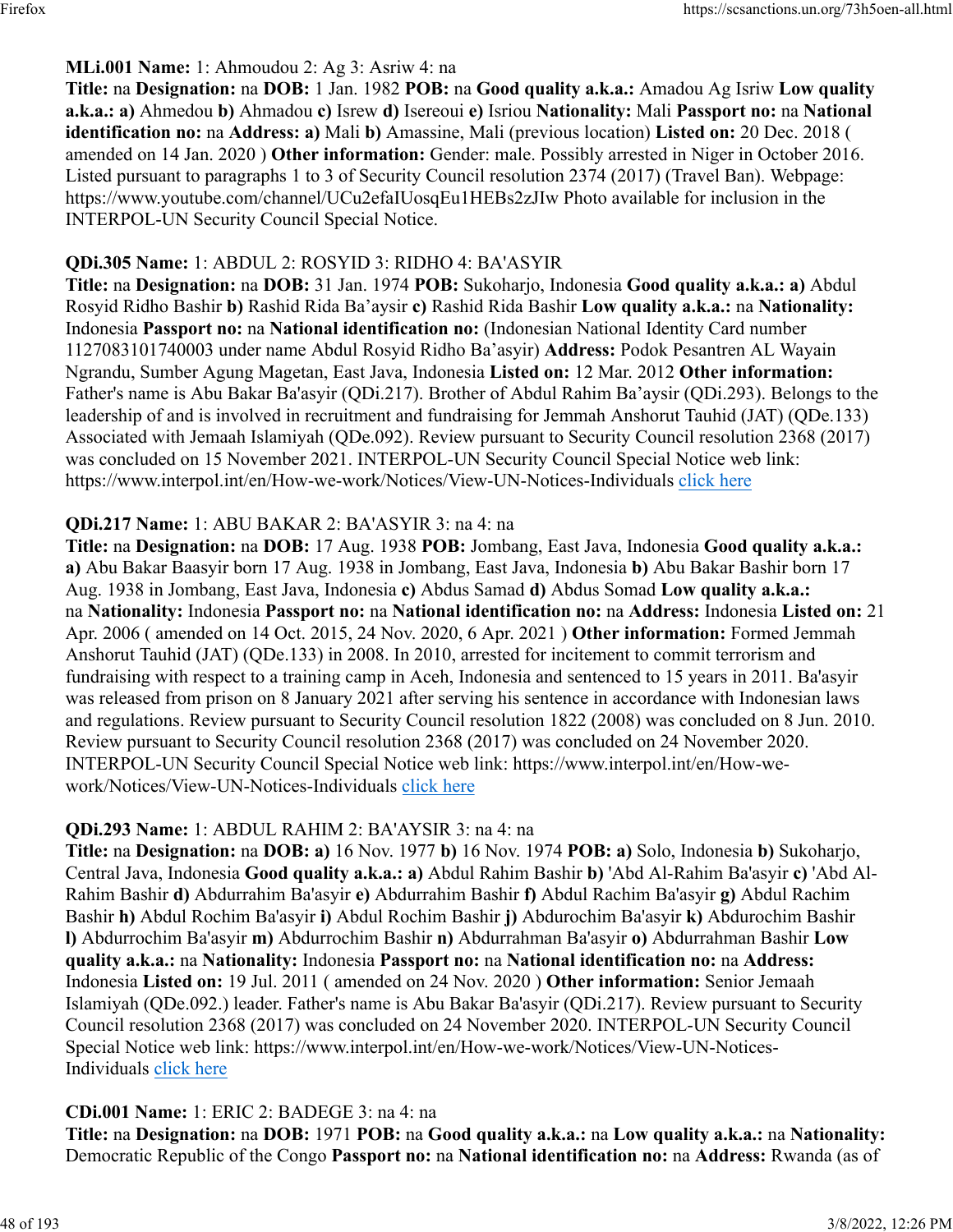early 2016) **Listed on:** 31 Dec. 2012 ( amended on 13 Oct. 2016 ) **Other information:** He fled to Rwanda in March 2013 and is still living there as of early 2016. INTERPOL-UN Security Council Special Notice web link: https://www.interpol.int/en/How-we-work/Notices/View-UN-Notices-Individuals [click here](https://www.interpol.int/en/How-we-work/Notices/View-UN-Notices-Individuals)

# **QDi.080 Name:** 1: SAID 2: BAHAJI 3: na 4: na

**Name (original script):** ىجاهاب ديعس

**Title:** na **Designation:** na **DOB:** 15 Jul. 1975 **POB:** Haselünne, Lower Saxony, Germany **Good quality a.k.a.:** Zouheir Al Maghribi **Low quality a.k.a.: a)** Mohamed Abbattay **b)** Abderrahmane Al Maghribi **Nationality: a)** Germany **b)** Morocco **Passport no: a)** Germany number Provisional passport No.: 28642163, issued in Hamburg **b)** Morocco number 954242, issued on 28 Jun. 1995, issued in Meknas, Morocco (expired) **National identification no:** Germany Identity document ("Bundespersonalausweis") 1336597587 **Address:** Bunatwiete 23, Hamburg, 21073, Germany (formerly resident at) **Listed on:** 30 Sep. 2002 ( amended on 26 Nov. 2004, 9 Sep. 2005, 2 Jul. 2007, 23 Dec. 2010, 9 Sep. 2014, 1 May 2019 ) **Other information:** Deputy head of the media committee of Al-Qaida (QDe.004) as at Apr. 2010. German authorities issued an arrest warrant for him on 21 Sep. 2001. Review pursuant to Security Council resolution 1822 (2008) was concluded on 20 May 2010. Reportedly deceased in September 2013 in the Afghanistan/Pakistan border area. Review pursuant to Security Council resolution 2253 (2015) was concluded on 21 Feb. 2019. Review pursuant to Security Council resolution 2368 (2017) was concluded on 15 November 2021. INTERPOL-UN Security Council Special Notice web link: https://www.interpol.int /en/How-we-work/Notices/View-UN-Notices-Individuals [click here](https://www.interpol.int/en/How-we-work/Notices/View-UN-Notices-Individuals)

### **QDi.266 Name:** 1: MAHMOUD 2: MOHAMMAD 3: AHMED 4: BAHAZIQ

**Title:** na **Designation:** na **DOB: a)** 17 Aug. 1943 **b)** 1943 **c)** 1944 **POB:** India **Good quality a.k.a.: a)** Bahaziq Mahmoud **b)** Abu Abd al-'Aziz **c)** Abu Abdul Aziz **d)** Shaykh Sahib **Low quality a.k.a.:** na **Nationality:** Saudi Arabia **Passport no:** na **National identification no:** Saudi Arabian 4-6032-0048-1 **Address:** na **Listed on:** 10 Dec. 2008 ( amended on 1 May 2019 ) **Other information:** Financier of Lashkar-e-Tayyiba (listed under permanent reference number QDe.118). Has served as the leader of Lashkar-e-Tayyiba in Saudi Arabia. Review pursuant to Security Council resolution 2253 (2015) was concluded on 21 Feb. 2019. INTERPOL-UN Security Council Special Notice web link: https://www.interpol.int/en/How-we-work/Notices/View-UN-Notices-Individuals [click here](https://www.interpol.int/en/How-we-work/Notices/View-UN-Notices-Individuals)

### **IRi.009 Name:** 1: BAHMANYAR MORTEZA 2: BAHMANYAR 3: na 4: na

**Title:** na **Designation:** Head of Finance and Budget Department of the Aerospace Industries Organization (AIO). **DOB:** 31 Dec. 1952 **POB:** na **Good quality a.k.a.:** na **Low quality a.k.a.:** na **Nationality:** Iran **Passport no: a)** I0005159, issued in Iran **b)** 10005159, issued in Iran **National identification no:** na **Address:** na **Listed on:** 23 Dec. 2006 ( amended on 17 Dec. 2014 ) **Other information:** [Old Reference # I.37.D.4]

### **CDi.036 Name:** 1: SEKA 2: BALUKU 3: na 4: na

**Title:** na **Designation:** Overall leader of the Allied Democratic Forces (ADF) (CDe.001). **DOB:** Approximately 1977 **POB:** na **Good quality a.k.a.:** na **Low quality a.k.a.: a)** Mzee Kajaju **b)** Musa **c)** Lumu **d)** Lumonde **Nationality:** Uganda **Passport no:** na **National identification no:** na **Address:** Kajuju camp of Medina II, Beni territory, North Kivu, Democratic Republic of the Congo (Last known location) **Listed on:** 6 Feb. 2020 **Other information:** Longtime member of the ADF (CDe.001), Baluku used to be the second in command to ADF founder Jamil Mukulu (CDi.015) until he took over after FARDC military operation Sukola I in 2014.

**QDi.311 Name:** 1: AYYUB 2: BASHIR 3: na 4: na **Name (original script):** ايوب بشير **Title: a)** Qari **b)** Alhaj **Designation:** na **DOB: a)** 1966 **b)** 1964 **c)** 1969 **d)** 1971 **POB:** na **Good quality a.k.a.: a)** Alhaj Qari Ayub Bashar **b)** Qari Muhammad Ayub **Low quality a.k.a.:** na **Nationality: a)**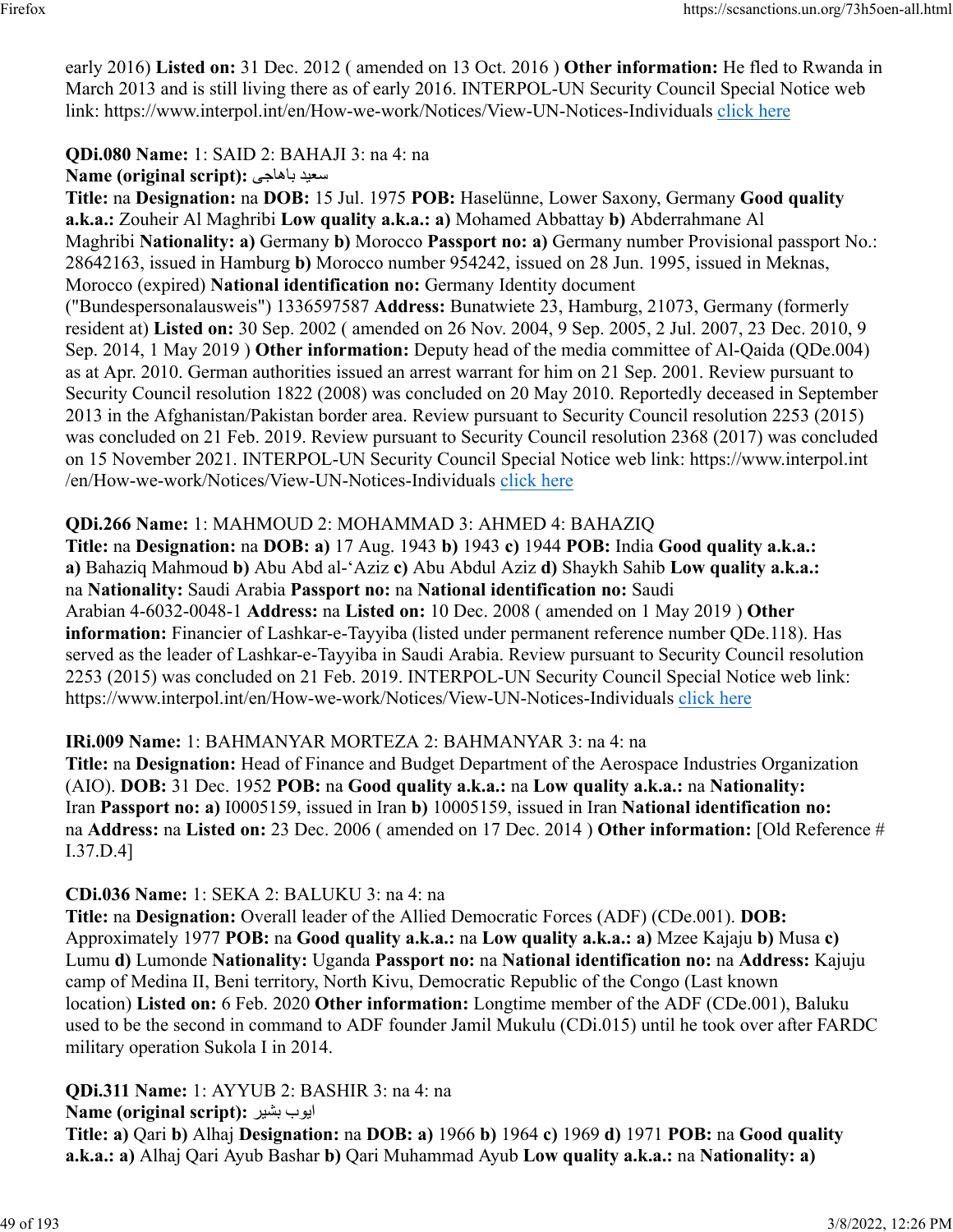Uzbekistan **b)** Afghanistan **Passport no:** na **National identification no:** na **Address:** Mir Ali, North Waziristan Agency, Federal Administered Tribal Areas, Pakistan **Listed on:** 18 Oct. 2012 ( amended on 17 Jul. 2018, 1 May 2019 ) **Other information:** Member of leadership council as of early 2010 and head of finance for the Islamic Movement of Uzbekistan (QDe.010). Coordinated financial and logistical support for the Islamic Movement of Uzbekistan in Afghanistan and Pakistan between 2009-2012. Transferred and delivered funds to Fazal Rahim (QDi.303). Reportedly deceased in an airstrike in Chordar, Kunduz Province of Afghanistan in Dec. 2015. Review pursuant to Security Council resolution 2253 (2015) was concluded on 7 Jun. 2018. Review pursuant to Security Council resolution 2253 (2015) was concluded on 21 Feb. 2019. Review pursuant to Security Council resolution 2368 (2017) was concluded on 15 November 2021. INTERPOL-UN Security Council Special Notice web link: https://www.interpol.int/en/How-wework/Notices/View-UN-Notices-Individuals [click here](https://www.interpol.int/en/How-we-work/Notices/View-UN-Notices-Individuals)

### **QDi.055 Name:** 1: MAHMOOD 2: SULTAN 3: BASHIR-UD-DIN 4: na

**Title:** na **Designation:** na **DOB: a)** 1937 **b)** 1938 **c)** 1939 **d)** 1940 **e)** 1941 **f)** 1942 **g)** 1943 **h)** 1944 **i)** 1945 **POB:** na **Good quality a.k.a.: a)** Mahmood, Sultan Bashiruddin **b)** Mehmood, Dr. Bashir Uddin **c)** Mekmud, Sultan Baishiruddin **Low quality a.k.a.:** na **Nationality:** Pakistan **Passport no:** na **National identification no:** na **Address:** Street 13, Wazir Akbar Khan, Kabul, Afghanistan **Listed on:** 24 Dec. 2001 ( amended on 1 May 2019 ) **Other information:** Review pursuant to Security Council resolution 1822 (2008) was concluded on 1 Jun. 2010. Review pursuant to Security Council resolution 2253 (2015) was concluded on 21 Feb. 2019. INTERPOL-UN Security Council Special Notice web link: https://www.interpol.int /en/How-we-work/Notices/View-UN-Notices-Individuals [click here](https://www.interpol.int/en/How-we-work/Notices/View-UN-Notices-Individuals)

### **QDi.345 Name:** 1: TARKHAN 2: TAYUMURAZOVICH 3: BATIRASHVILI 4: na

**Title:** na **Designation:** na **DOB: a)** 11 Jan. 1986 **b)** 1982 **POB:** Akhmeta, Village Birkiani, Georgia **Good quality a.k.a.: a)** Tarkhan Tayumurazovich Batyrashvili **b)** Tarkhan Batirashvili **Low quality a.k.a.: a)** Omar Shishani **b)** Umar Shishani **c)** Abu Umar al-Shishani **d)** Omar al-Shishani **e)** Chechen Omar **f)** Omar the Chechen **g)** Omer the Chechen **h)** Umar the Chechen **i)** Abu Umar **j)** Abu Hudhayfah **Nationality:** Georgia **Passport no:** 09AL14455, issued in Georgia (expires on 26 Jun. 2019) **National identification no:** 08001007864, issued in Georgia **Address:** Syrian Arab Republic (located in as at Dec. 2014) **Listed on:** 23 Jan. 2015 ( amended on 24 Nov. 2020 ) **Other information:** As of mid-2014, Syria-based senior military commander and shura council member of Islamic State in Iraq and the Levant, listed as Al-Qaida in Iraq (AQI) (QDe.115). Led approximately 1,000 foreign fighters for ISIL and committed a number of attacks in northern Syria. Review pursuant to Security Council resolution 2368 (2017) was concluded on 24 November 2020. INTERPOL-UN Security Council Special Notice web link: https://www.interpol.int/en/How-wework/Notices/View-UN-Notices-Individuals [click here](https://www.interpol.int/en/How-we-work/Notices/View-UN-Notices-Individuals)

# **QDi.279 Name:** 1: MOHAMED 2: BELKALEM 3: na 4: na

### **Name (original script):** ملاكلب دمحم

**Title:** na **Designation:** na **DOB:** 19 Dec. 1969 **POB:** Hussein Dey, Algiers, Algeria **Good quality a.k.a.:** na **Low quality a.k.a.: a)** Abdelali Abou Dher ( رذ وبا يلاعلا دبع( **b)** El Harrachi ( يشارحلا ( **Nationality:** Algerian **Passport no:** na **National identification no:** na **Address:** Mali **Listed on:** 22 Apr. 2010 ( amended on 15 Apr. 2014, 6 Dec. 2019 ) **Other information:** Convicted in absentia by Algerian tribunal on 28 Mar. 1996. Algerian international arrest warrant number 03/09 of 6 Jun. 2009 issued by the Tribunal of Sidi Mhamed, Algiers, Algeria. Algerian extradition request number 2307/09 of 3 Sep. 2009, presented to Malian authorities. Father's name is Ali Belkalem. Mother's name is Fatma Saadoudi. Member of The Organization of Al-Qaida in the Islamic Maghreb (QDe.014). Review pursuant to Security Council resolution 2368 (2017) was concluded on 4 Dec. 2019. INTERPOL-UN Security Council Special Notice web link: https://www.interpol.int/en/How-we-work/Notices/View-UN-Notices-Individuals [click here](https://www.interpol.int/en/How-we-work/Notices/View-UN-Notices-Individuals)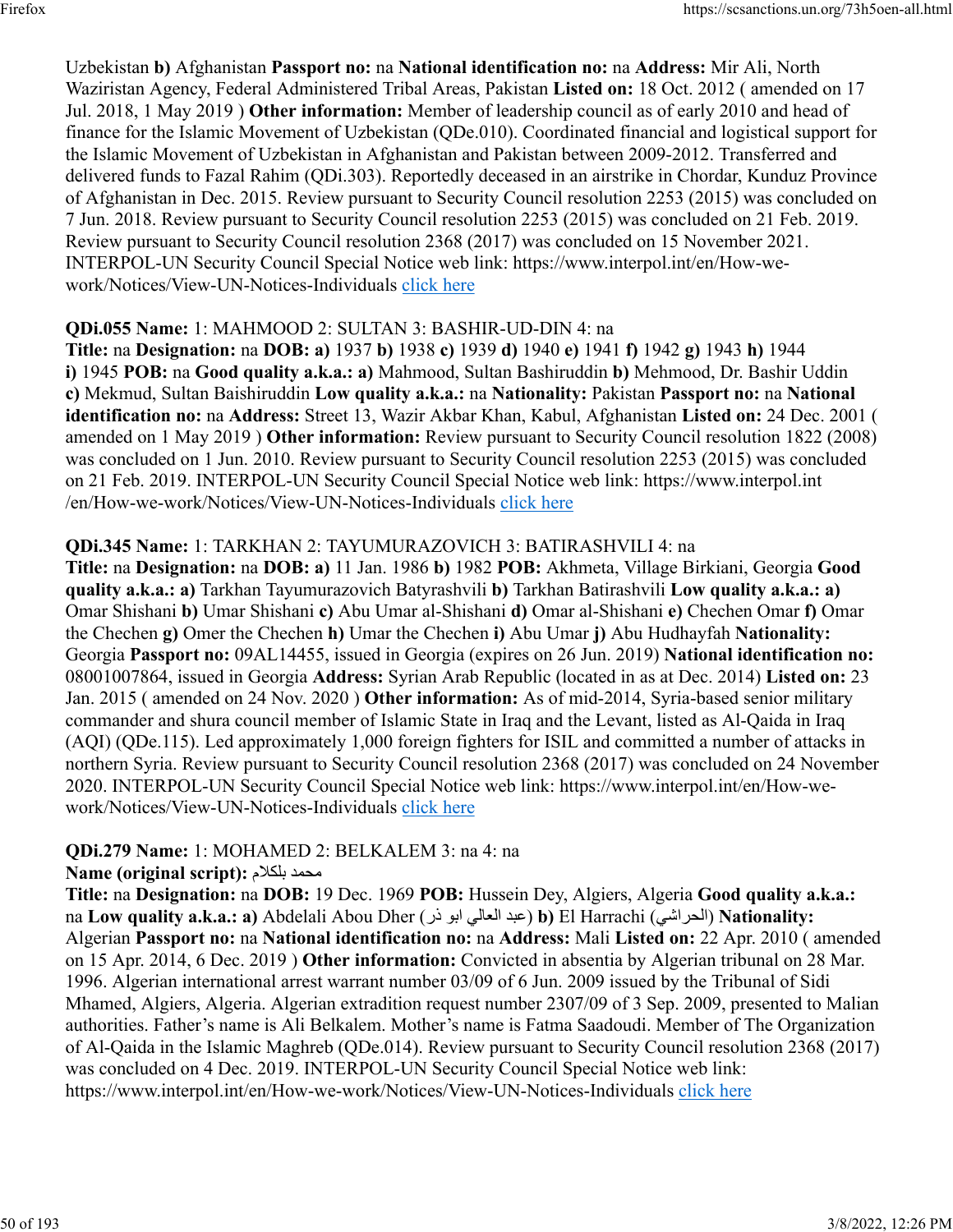#### **QDi.136 Name:** 1: MOKHTAR 2: BELMOKHTAR 3: na 4: na **Name (original script):** راتخملب راتخم

**Title:** na **Designation:** na **DOB:** 1 Jun. 1972 **POB:** Ghardaia, Algeria **Good quality a.k.a.: a)** Abou Abbes Khaled **b)** Belaouar Khaled Abou El Abass **c)** Belaouer Khaled Abou El Abass **d)** Belmokhtar Khaled Abou El Abes **e)** Khaled Abou El Abass **f)** Khaled Abou El Abbes **g)** Khaled Abou El Abes **h)** Khaled Abulabbas Na Oor **i)** Mukhtar Belmukhtar **Low quality a.k.a.: a)** Belaoua **b)** Belaour **Nationality:** Algeria **Passport no:** na **National identification no:** na **Address:** na **Listed on:** 11 Nov. 2003 ( amended on 12 Apr. 2006, 2 Jul. 2007, 7 Apr. 2008, 25 Jan. 2010, 16 May 2011, 9 Sep. 2014, 1 May 2019 ) **Other information:** Father's name is Mohamed. Mother's name is Zohra Chemkha. Member of the Council of the Organization of Al-Qaida in the Islamic Maghreb (QDe.014) (AQIM). Head of Al Mouakaoune Biddam (QDe.139), Al Moulathamoun (QDe.140) and Al Mourabitoun (QDe.141). Review pursuant to Security Council resolution 1822 (2008) was concluded on 30 Jul. 2009. Review pursuant to Security Council resolution 2253 (2015) was concluded on 21 Feb. 2019. INTERPOL-UN Security Council Special Notice web link: https://www.interpol.int/en/How-we-work/Notices/View-UN-Notices-Individuals [click here](https://www.interpol.int/en/How-we-work/Notices/View-UN-Notices-Individuals)

### **QDi.375 Name:** 1: BOUBAKER 2: BEN HABIB 3: BEN AL-HAKIM 4: na

**Title:** na **Designation:** na **DOB:** 1 Aug. 1983 **POB:** Paris, France **Good quality a.k.a.: a)** Boubakeur el-Hakim **b)** Boubaker el Hakim **Low quality a.k.a.: a)** Abou al Moukatel **b)** Abou Mouqatel **c)** Abu-Muqatil al-Tunisi **d)** El Hakim Boubakeur **Nationality: a)** France **b)** Tunisia **Passport no:** na **National identification no:** na **Address:** Syrian Arab Republic (as at Sep. 2015) **Listed on:** 29 Sep. 2015 ( amended on 24 Jun. 2016 ) **Other information:** French-Tunisian foreign terrorist fighter for Islamic State in Iraq and the Levant (ISIL), listed as Al-Qaida in Iraq (QDe.115). Review pursuant to Security Council resolution 2368 (2017) was concluded on 15 November 2021. INTERPOL-UN Security Council Special Notice web link: https://www.interpol.int/en/How-we-work/Notices/View-UN-Notices-Individuals [click here](https://www.interpol.int/en/How-we-work/Notices/View-UN-Notices-Individuals)

### **MLi.006 Name:** 1: MAHRI 2: SIDI 3: AMAR 4: BEN DAHA

**Title:** na **Designation:** Deputy chief of staff of the regional coordination of the Mécanisme opérationnel de coordination (MOC) in Gao **DOB:** 1 Jan. 1978 **POB:** Djebock, Mali **Good quality a.k.a.: a)** Yoro Ould Daha **b)** Yoro Ould Daya **c)** Sidi Amar Ould Daha **Low quality a.k.a.:** Yoro **Nationality:** Mali **Passport no:** na **National identification no:** Mali National identification no: 11262/1547 **Address:** Golf Rue 708 Door 345, Gao, Mali **Listed on:** 10 Jul. 2019 ( amended on 19 Dec. 2019, 14 Jan. 2020 ) **Other information:** Mahri Sidi Amar Ben Daha is a leader of the Lehmar Arab community of Gao and military chief of staff of the pro-governmental wing of the Mouvement Arad de l'Azawad (MAA), associated to the Plateforme des mouvements du 14 juin 2014 d'Alger (Plateforme) coalition. Listed pursuant to paragraphs 1 to 3 of Security Council resolution 2374 (2017) (Travel Ban, Asset Freeze). Photo available for inclusion in the INTERPOL-UN Security Council Special Notice.

# **QDi.355 Name:** 1: SOFIANE 2: BEN GOUMO 3: na 4: na

**Title:** na **Designation:** na **DOB:** 26 Jun. 1959 **POB:** Derna, Libya **Good quality a.k.a.:** Sufyan bin Qumu **Low quality a.k.a.:** Abou Fares al Libi **Nationality:** Libya **Passport no:** na **National identification no:** na **Address:** Libya **Listed on:** 3 Sep. 2015 ( amended on 24 Nov. 2020 ) **Other information:** Leader of Ansar al Charia Derna (QDe.145). Review pursuant to Security Council resolution 2368 (2017) was concluded on 24 November 2020. INTERPOL-UN Security Council Special Notice web link: https://www.interpol.int/en/How-we-work/Notices/View-UN-Notices-Individuals [click here](https://www.interpol.int/en/How-we-work/Notices/View-UN-Notices-Individuals)

#### **QDi.333 Name:** 1: SEIFALLAH 2: BEN OMAR 3: BEN MOHAMED 4: BEN HASSINE فيس الله نب رمع نب دمحم نيسحنب **:(script original (Name**

**Title:** na **Designation:** na **DOB:** 8 Nov. 1965 **POB:** Tunis, Tunisia **Good quality a.k.a.: a)** Seif Allah ben Hocine **b)** Saifallah ben Hassine **c)** Sayf Allah 'Umar bin Hassayn **d)** Seifallah ben Amor ben Hassine **e)** Sayf Allah bin Hussayn **Low quality a.k.a.: a)** Abu Iyyadh al-Tunisi **b)** Abou Iyadh el-Tounsi **c)** Abu Ayyad al-Tunisi **d)** Abou Aayadh **e)** Abou Iyadh **Nationality:** Tunisia **Passport no:** Tunisia number G557170, issued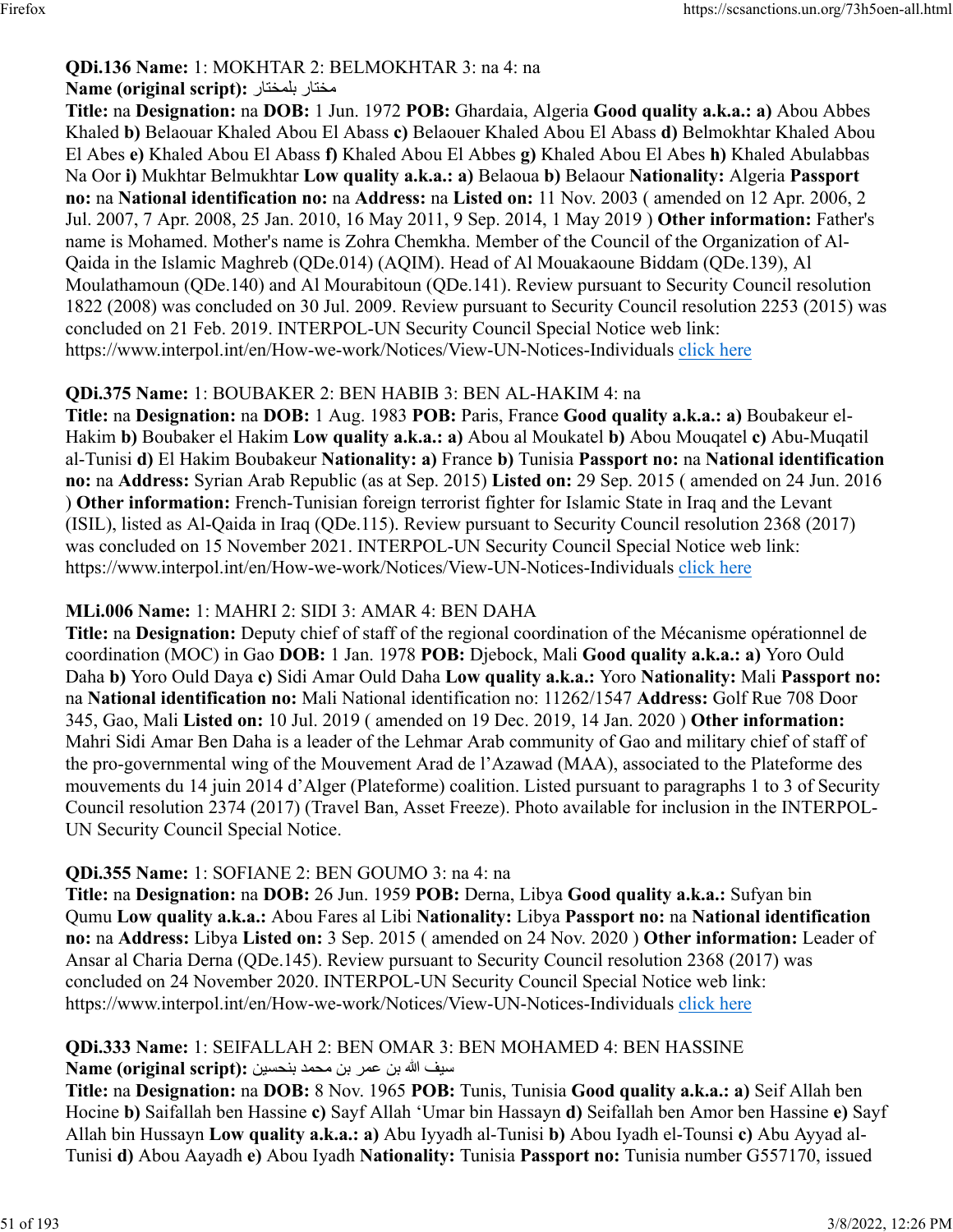on 16 Nov. 1989 **National identification no:** Tunisia National Identification Card 05054425, issued on 3 May 2011 (issued in Hammam Lif) **Address: a)** 60 Rue de la Libye, Hammam Lif, Ben Arous, Tunisia **b)** Libya (possible location as at Jul. 2017) **Listed on:** 23 Sep. 2014 ( amended on 15 Feb. 2017, 26 Dec. 2017, 24 Nov. 2020 ) **Other information:** Founder of the Tunisian Combatant Group (QDe.090) and leader of Ansar al-Shari'a in Tunisia (AAS-T) (QDe.143). Arrest warrant issued by Tunisian Court of First Instance on 23 Aug. 2013. Review pursuant to Security Council resolution 2368 (2017) was concluded on 24 November 2020. INTERPOL-UN Security Council Special Notice web link: https://www.interpol.int/en/How-wework/Notices/View-UN-Notices-Individuals [click here](https://www.interpol.int/en/How-we-work/Notices/View-UN-Notices-Individuals)

#### **QDi.386 Name:** 1: MOUNIR 2: BEN DHAOU 3: BEN BRAHIM 4: BEN HELAL

**Title:** na **Designation:** na **DOB:** 10 May 1983 **POB:** Ben Guerdane, Tunisia **Good quality a.k.a.:** na **Low quality a.k.a.: a)** Mounir Helel **b)** Mounir Hilel **c)** Abu Rahmah **d)** Abu Maryam al-Tunisi **Nationality:** Tunisia **Passport no:** na **National identification no:** na **Address:** na **Listed on:** 29 Feb. 2016 **Other information:** Foreign terrorist fighter facilitator experienced in establishing and securing travel routes. Deeply involved in providing material support to the Organization of Al-Qaida in the Islamic Maghreb (QDe.014) in North Africa. Assisted foreign terrorist fighters' travel throughout North Africa and to Syrian Arab Republic to join Islamic State in Iraq and the Levant, listed as Al-Qaida in Iraq (QDe.115). Review pursuant to Security Council resolution 2368 (2017) was concluded on 15 November 2021. INTERPOL-UN Security Council Special Notice web link: https://www.interpol.int/en/How-we-work/Notices/View-UN-Notices-Individuals [click here](https://www.interpol.int/en/How-we-work/Notices/View-UN-Notices-Individuals)

#### **QDi.388 Name:** 1: SALIM 2: BENGHALEM 3: na 4: na

**Title:** na **Designation:** na **DOB:** 6 Jul. 1980 **POB:** Bourg la Reine, France **Good quality a.k.a.:** na **Low quality a.k.a.:** na **Nationality:** France **Passport no:** na **National identification no:** na **Address:** Syrian Arab Republic (as at Sep. 2015) **Listed on:** 29 Feb. 2016 **Other information:** Syria-based French violent extremist and member of Islamic State in Iraq and the Levant, listed as Al-Qaida in Iraq (QDe.115). Subject to a European Arrest Warrant. Review pursuant to Security Council resolution 2368 (2017) was concluded on 15 November 2021. INTERPOL-UN Security Council Special Notice web link: https://www.interpol.int /en/How-we-work/Notices/View-UN-Notices-Individuals [click here](https://www.interpol.int/en/How-we-work/Notices/View-UN-Notices-Individuals)

#### **IQi.077 Name:** 1: SAHIR 2: BERHAN 3: na 4: na

روتكدلا رــهاس ناــهرب **:(script original (Name**

**Title:** na **Designation:** na **DOB:** 1967 **POB:** na **Good quality a.k.a.: a)** Dr. Sahir Barhan **b)** Saher Burhan Al-Deen **c)** Sahir Burhan **Low quality a.k.a.:** na **Nationality:** Iraq **Passport no:** na **National identification no:** na **Address: a)** Baghdad, Iraq **b)** United Arab Emirates (possibly) **Listed on:** 2 Jun. 2004 **Other information:** 

### **QDi.307 Name:** 1: HAFIZ 2: ABDUL SALAM 3: BHUTTAVI 4: na

**Title: a)** Maulavi **b)** Mullah **Designation:** na **DOB:** 1940 **POB:** Gujranwala, Punjab Province, Pakistan **Good quality a.k.a.: a)** Hafiz Abdul Salam Bhattvi **b)** Hafiz Abdusalam Budvi **c)** Hafiz Abdussalaam Bhutvi **d)** Abdul Salam Budvi **e)** Abdul Salam Bhattwi **f)** Abdul Salam Bhutvi **g)** Mullah Abdul Salaam Bhattvi **h)** Molvi Abdursalam Bhattvi **Low quality a.k.a.:** na **Nationality:** Pakistan **Passport no:** na **National identification no:** na **Address:** na **Listed on:** 14 Mar. 2012 **Other information:** Founding member of Lashkar-e-Tayyiba (QDe.118) and deputy to Lashkar-e-Tayyiba leader Hafiz Muhammad Saeed (QDi.263). Review pursuant to Security Council resolution 2368 (2017) was concluded on 15 November 2021. INTERPOL-UN Security Council Special Notice web link: https://www.interpol.int/en/How-wework/Notices/View-UN-Notices-Individuals [click here](https://www.interpol.int/en/How-we-work/Notices/View-UN-Notices-Individuals)

**QDi.421 Name:** 1: HAMZA 2: USAMA 3: MUHAMMAD 4: BIN LADEN ةزمح ةماسأ دمحم نب ندلا **:(script original (Name Title:** na **Designation:** na **DOB:** 9 May 1989 **POB:** Jeddah, Saudi Arabia **Good quality a.k.a.:** na **Low**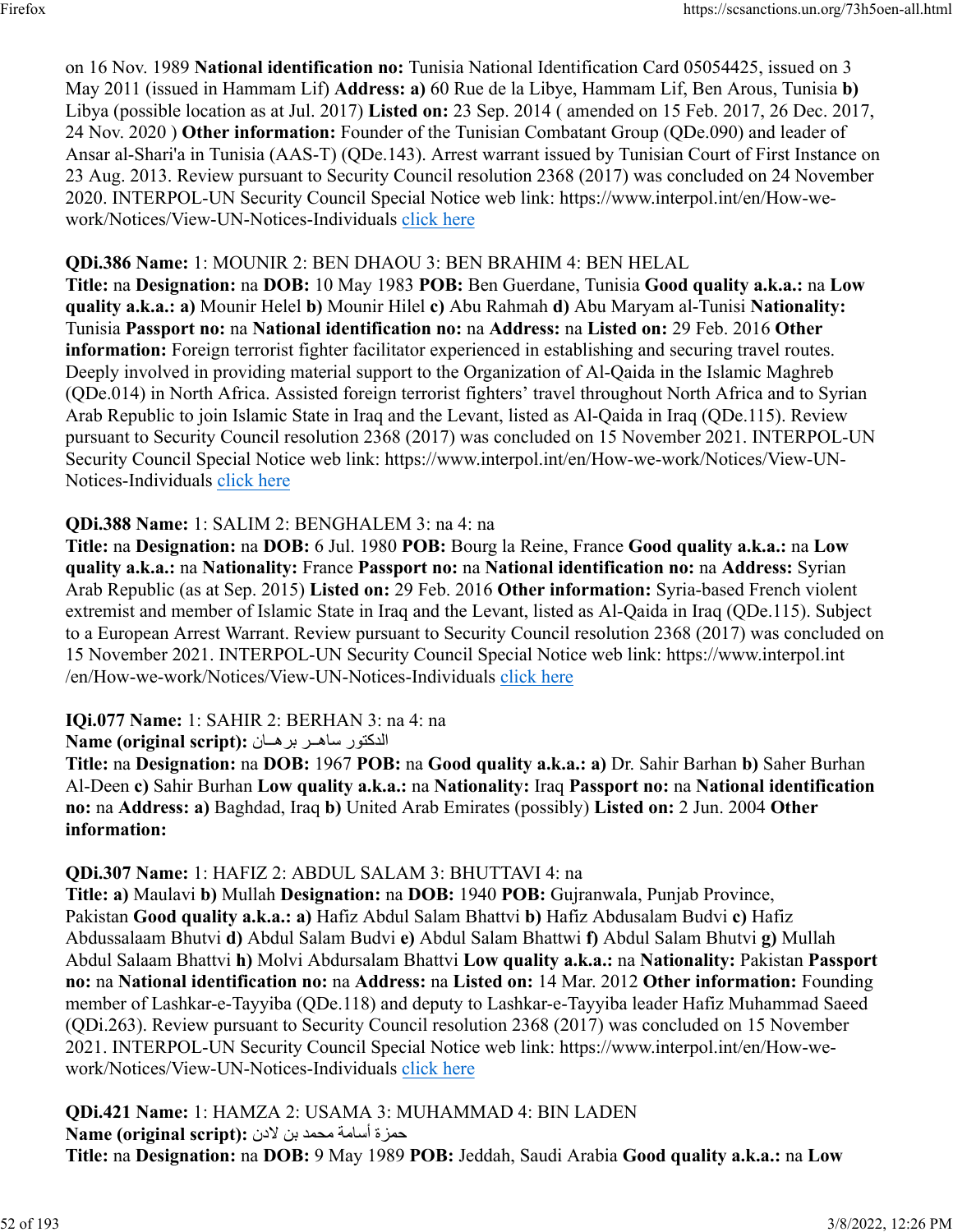#### **quality a.k.a.:** na **Nationality:** na **Passport no:** na **National identification no:** na **Address:** na **Listed on:** 28 Feb. 2019 ( amended on 13 Mar. 2019 ) **Other information:** Son of Usama bin Laden (deceased). Announced by Aiman Muhammed Rabi al-Zawahiri (QDi.006) as an official member of Al-Qaida (QDe.004). Has called for followers of Al-Qaida to commit terror attacks. Is seen as the most probable successor of al-Zawahiri. INTERPOL-UN Security Council Special Notice web link: https://www.interpol.int /en/How-we-work/Notices/View-UN-Notices-Individuals [click here](https://www.interpol.int/en/How-we-work/Notices/View-UN-Notices-Individuals)

### **QDi.009 Name:** 1: BILAL 2: BIN MARWAN 3: na 4: na

### **Name (original script):** بلال بن مروان

**Title:** na **Designation:** na **DOB:** 1947 **POB:** na **Good quality a.k.a.:** na **Low quality a.k.a.:** na **Nationality:** na **Passport no:** na **National identification no:** na **Address:** na **Listed on:** 25 Jan. 2001 ( amended on 1 May 2019 ) **Other information:** Senior lieutenant of UBL. Review pursuant to Security Council resolution 1822 (2008) was concluded on 21 Jun. 2010. Review pursuant to Security Council resolution 2253 (2015) was concluded on 21 Feb. 2019. INTERPOL-UN Security Council Special Notice web link: https://www.interpol.int/en/How-we-work/Notices/View-UN-Notices-Individuals [click here](https://www.interpol.int/en/How-we-work/Notices/View-UN-Notices-Individuals)

### **QDi.417 Name:** 1: MOHAMAD 2: RAFI 3: BIN UDIN 4: na

**Title:** na **Designation:** na **DOB:** 3 Jun. 1966 **POB:** Negri Sembilan, Malaysia **Good quality a.k.a.:** na **Low quality a.k.a.: a)** Mohd Radi Bin Udin **b)** Abu Awn al Malizi **c)** Muhammad Ratin **d)** Muhammad Rafiuddin **e)** Abu Una al Malayzie **f)** Mhammad Rahim Bin Udin **g)** Abu Ayn Tok Cit **h)** Muhammad Ratin Bin Nurdin **Nationality: a)** Malaysia **b)** Indonesia **Passport no:** Malaysia number A31142734, issued on 6 Nov. 2013 (issued by the Immigration Department of Malaysia, expiration date 6 Nov. 2015) **National identification no:** Malaysia National Identification Card 660603-05-5267 (issued by National Registration Department of Malaysia; issued to Mohd Rafi bin Udin) **Address: a)** B-3B-19 Glenview Villa, Jalan 49 Off Jalan Kuari, Taman Pinggiran Cheras, 56000, Kuala Lumpur, Wilayah Persekutuan Kuala Lumpur, Malaysia (as at 30 Jan. 2014) **b)** 90-00-04 Flat Sri Kota, Bandar Tun Razak, 56100, Kuala Lumpur, Wilayah Persekutuan Kuala Lumpur, Malaysia (as at 23 Apr. 2010) **c)** 96-06-06 Flat Sri Kota, Bandar Tun Razak, 56100, Kuala Lumpur, Wilayah Persekutuan Kuala Lumpur, Malaysia (as at 6 Apr. 2007) **d)** Syrian Arab Republic (location since 2014) **Listed on:** 23 Aug. 2018 **Other information:** Senior member of Islamic State in Iraq and the Levant (ISIL), listed as Al-Qaida in Iraq (QDe.115). Recruited for ISIL and instructed individuals to perpetrate terrorist acts via online video. Physical description: eye colour: brown; hair colour: brown; complexion: dark. Speaks Malay, English, limited Arabic. INTERPOL-UN Security Council Special Notice web link: https://www.interpol.int/en/How-we-work/Notices/View-UN-Notices-Individuals [click here](https://www.interpol.int/en/How-we-work/Notices/View-UN-Notices-Individuals)

### **QDi.081 Name:** 1: RAMZI 2: MOHAMED 3: ABDULLAH 4: BINALSHIBH

#### رمزي محمد عبد الله بن الشيبة :(Name (original script

**Title:** na **Designation:** na **DOB: a)** 1 May 1972 **b)** 16 Sep. 1973 **POB: a)** Gheil Bawazir, Hadramawt, Yemen **b)** Khartoum, Sudan **Good quality a.k.a.: a)** Binalsheidah, Ramzi Mohamed Abdullah **b)** Bin Al Shibh, Ramzi **c)** Omar, Ramzi Mohamed Abdellah **d)** Mohamed Ali Abdullah Bawazir **e)** Binalshibh Ramzi Mohammed Abdullah **f)** Ramzi Binalshib **g)** Ramzi Mohamed Abdellah Omar Hassan Alassiri **h)** Binalshibh Ramsi Mohamed Abdullah **i)** Abu Ubaydah **j)** 'Umar Muhammad 'Abdallah Ba' Amar **Low quality a.k.a.:** Ramzi Omar **Nationality:** Yemen **Passport no:** 00085243, issued on 17 Nov. 1997, issued in Sanaa, Yemen **National identification no:** na **Address:** na **Listed on:** 30 Sep. 2002 ( amended on 26 Nov. 2004, 25 Jul. 2006, 2 Jul. 2007, 27 Jul. 2007, 23 Dec. 2010, 6 Dec. 2019 ) **Other information:** Arrested in Karachi, Pakistan, 30 Sep. 2002. In custody of the United States of America, as of May 2010. Review pursuant to Security Council resolution 1822 (2008) was concluded on 25 May 2010. Review pursuant to Security Council resolution 2368 (2017) was concluded on 4 Dec. 2019 INTERPOL-UN Security Council Special Notice web link: https://www.interpol.int/en/How-we-work/Notices/View-UN-Notices-Individuals [click here](https://www.interpol.int/en/How-we-work/Notices/View-UN-Notices-Individuals)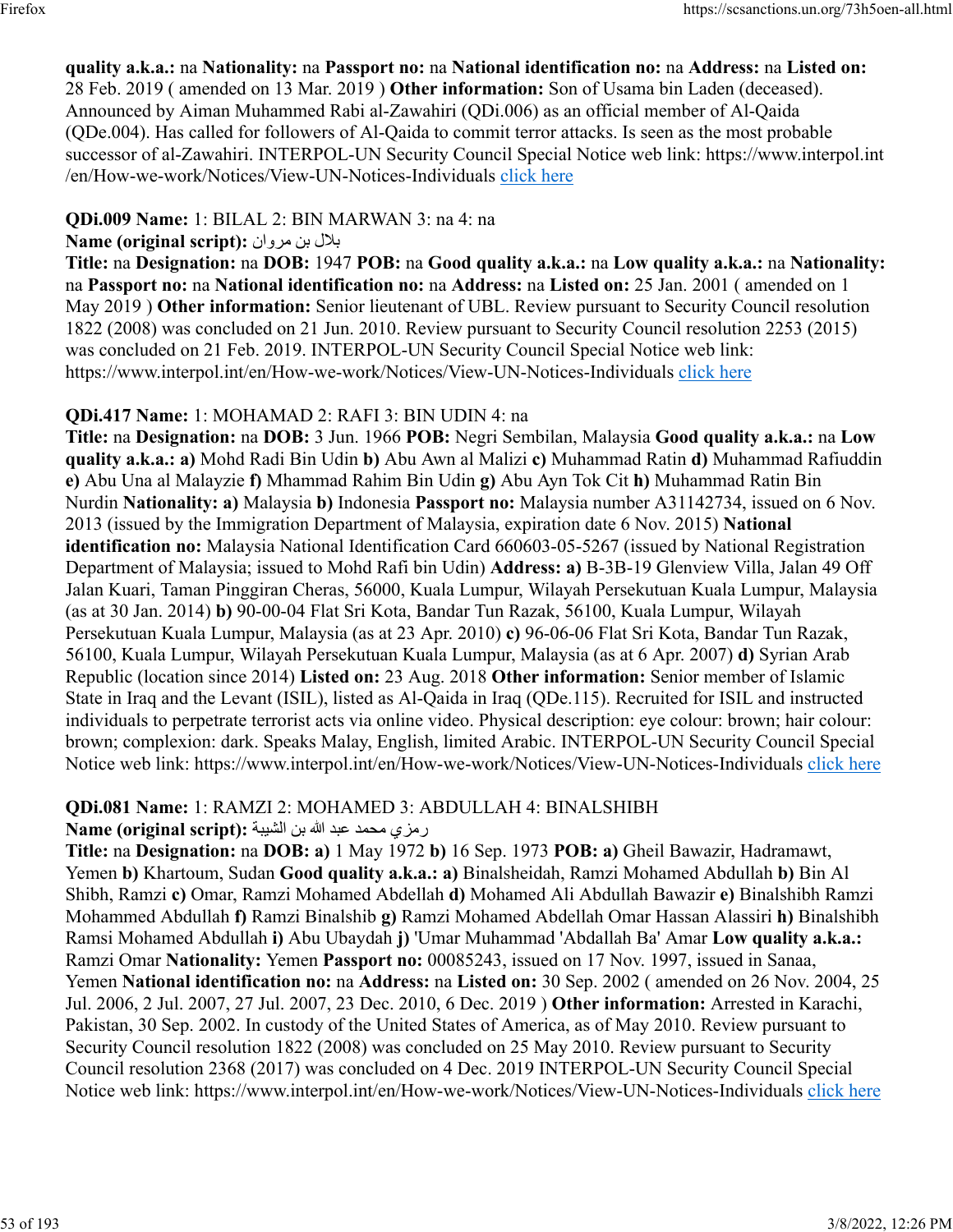### **KPi.016 Name:** 1: JANG 2: BOM SU 3: na 4: na

**Title:** na **Designation:** Tanchon Commercial Bank Representative in Syria **DOB:** 15 Apr. 1957 **POB:** na **Good quality a.k.a.: a)** Jang Pom Su **b)** Jang Hyon U born 22 Feb. 1958 **Low quality a.k.a.:** na **Nationality:** Democratic People's Republic of Korea **Passport no:** na **National identification no:** na **Address:** na **Listed on:** 2 Mar. 2016 ( amended on 5 Aug. 2017 ) **Other information:** Pursuant to Resolution 2371(2017) the Security Council added the following information: New AKA: Jang Hyon U with date of birth 22 February 1958 and diplomatic passport number 836110034, which expires on 1 January 2020.

#### **KPi.073 Name:** 1: PAK 2: BONG NAM 3: na 4: na

**Title:** na **Designation:** Pak Bong Nam is an overseas Ilsim International Bank representative **DOB:** 6 May 1969 **POB:** na **Good quality a.k.a.: a)** Lui Wai Ming **b)** Pak Pong Nam **c)** Pak Pong-nam **Low quality a.k.a.:** na **Nationality:** Democratic People's Republic of Korea **Passport no:** na **National identification no:** na **Address:** na **Listed on:** 22 Dec. 2017 **Other information:** Gender: male

# **QDi.188 Name:** 1: FAYCAL 2: BOUGHANEMI 3: na 4: na

**Name (original script):** يمناغوب لصيف

**Title:** na **Designation:** na **DOB:** 28 Oct. 1966 **POB:** Tunis, Tunisia **Good quality a.k.a.: a)** Faical Boughanmi **b)** Faysal al-Bughanimi **Low quality a.k.a.:** na **Nationality:** Tunisia **Passport no:** na **National identification no:** na **Address:** Number 5/B viale Cambonino, Cremona, Italy **Listed on:** 29 Jul. 2005 ( amended on 7 Jun. 2007, 10 Aug. 2009, 1 Sep. 2009, 13 Dec. 2011, 1 May 2019 ) **Other information:** Italian Fiscal code: BGHFCL66R28Z352G. Sentenced to 7 years imprisonment in Italy on 29 Jun. 2007 by the Brescia Second Appeals Court. In detention in Italy as at Jun. 2009. Review pursuant to Security Council resolution 1822 (2008) was concluded on 20 Jul. 2009. Review pursuant to Security Council resolution 2253 (2015) was concluded on 21 Feb. 2019. INTERPOL-UN Security Council Special Notice web link: https://www.interpol.int/en/How-we-work/Notices/View-UN-Notices-Individuals [click here](https://www.interpol.int/en/How-we-work/Notices/View-UN-Notices-Individuals)

#### **QDi.058 Name:** 1: BOUBEKEUR 2: BOULGHITI 3: na 4: na

**Title:** na **Designation:** na **DOB:** 13 Feb. 1970 **POB:** Rouiba, Algiers, Algeria **Good quality a.k.a.:** Boubakeur Boulghit L**ow quality a.k.a.: a**) Abu Bakr al-Jaziri (Previously listed as. In Arabic: أبوبكر الجزائري ) **b)** Abou Bakr Al Djazairi **c)** Abou Yasser El Djazairi **d)** Yasir Al-Jazari **e)** Abou Yasser Al-Jaziri **Nationality: a)** Algeria **b)** Palestinian **Passport no:** na **National identification no:** na **Address:** na **Listed on:** 11 Jan. 2002 ( amended on 18 Jul. 2007, 1 Feb. 2008, 16 May 2011, 20 Jun. 2017, 1 May 2019 ) **Other information:** Finance chief of the Afghan Support Committee (ASC) (QDe.069). Al-Qaida (QDe.004) facilitator and communication expert. Believed to be in Algeria as at Apr. 2010. Son of Mohamed and Fatma Aribi. Review pursuant to Security Council resolution 1822 (2008) was concluded on 21 Jun. 2010. Review pursuant to Security Council resolution 2253 (2015) was concluded on 21 Feb. 2019. INTERPOL-UN Security Council Special Notice web link: https://www.interpol.int/en/How-wework/Notices/View-UN-Notices-Individuals [click here](https://www.interpol.int/en/How-we-work/Notices/View-UN-Notices-Individuals)

#### **QDi.143 Name:** 1: HAMADI 2: BEN ABDUL AZIZ 3: BEN ALI 4: BOUYEHIA يدامح نب دبع زيزعلا نب يلع يحيوب **:(script original (Name**

**Title:** na **Designation:** na **DOB:** 29 May 1966 **POB:** Tunis, Tunisia **Good quality a.k.a.: a)** Gamel Mohamed born 25 May 1966 in Morocco **b)** Abd el Wanis Abd Gawwad Abd el Latif Bahaa born 9 May 1986 in Egypt **c)** Mahmoud Hamid **Low quality a.k.a.:** na **Nationality:** Tunisia **Passport no:** (Tunisian passport number L723315, issued on 5 May 1998, expired on 4 May 2003) **National identification no:** na **Address:** Corso XXII Marzo Number 39, Milan, Italy **Listed on:** 12 Nov. 2003 ( amended on 20 Dec. 2005, 31 Jul. 2006, 30 Jan. 2009, 16 May 2011, 6 Dec. 2019, 10 Sep. 2020 ) **Other information:** In prison in Italy until 6 February 2026. Review pursuant to Security Council resolution 1822 (2008) was concluded on 21 Jun. 2010. Review pursuant to Security Council resolution 2368 (2017) was concluded on 4 Dec. 2019. INTERPOL-UN Security Council Special Notice web link: https://www.interpol.int/en/How-we-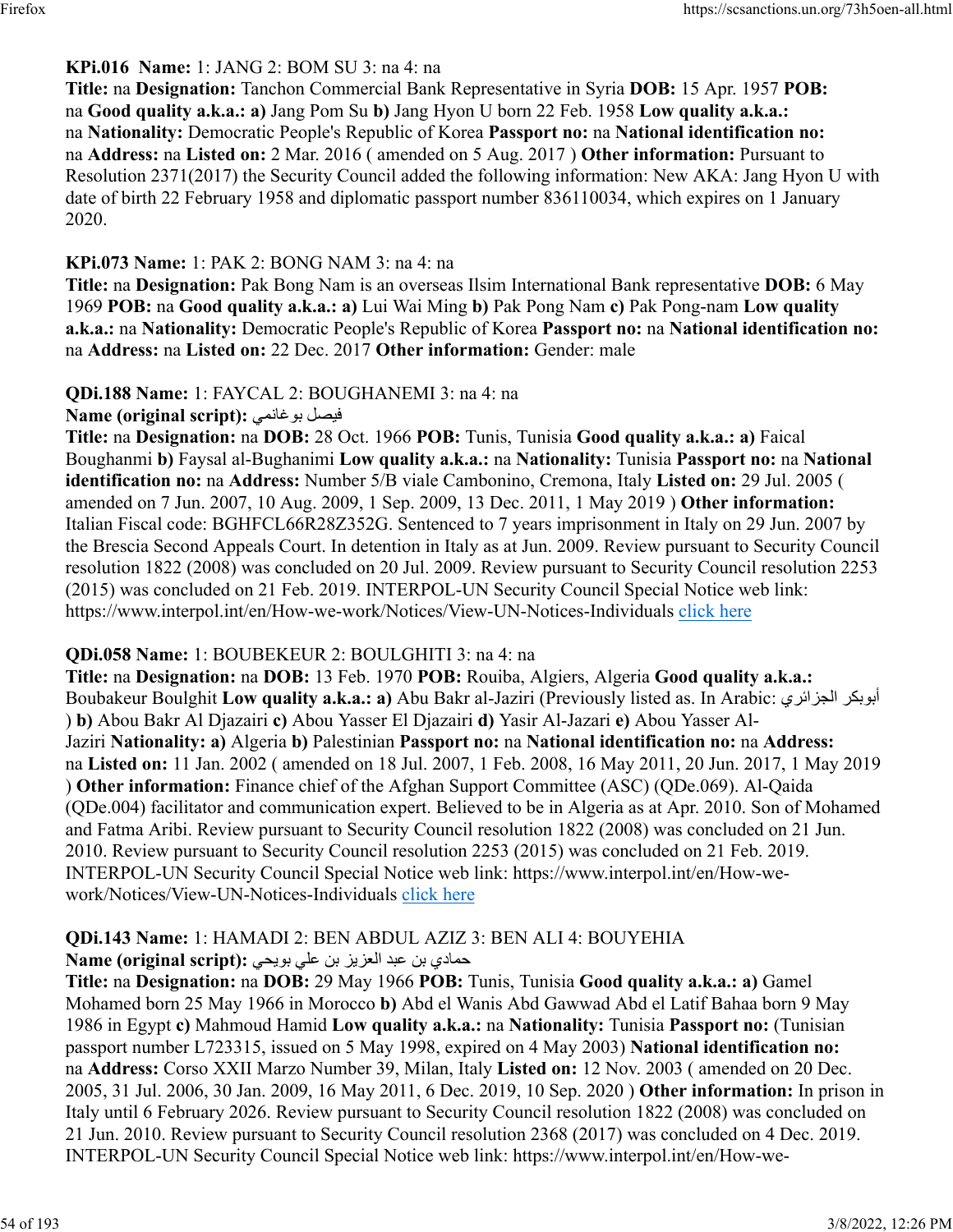#### work/Notices/View-UN-Notices-Individuals [click here](https://www.interpol.int/en/How-we-work/Notices/View-UN-Notices-Individuals)

### **CFi.001 Name:** 1: FRANÇOIS 2: YANGOUVONDA 3: BOZIZÉ 4: na

**Title: a)** Former Head of State Central African Republic **b)** Professor **Designation:** na **DOB: a)** 14 Oct. 1946 **b)** 16 Dec. 1948 **POB: a)** Mouila, Gabon **b)** Izo, South Sudan **Good quality a.k.a.: a)** Bozize Yangouvonda **b)** Samuel Peter Mudde (born 16 Dec. 1948, in Izo South Sudan) **Low quality a.k.a.:** na **Nationality: a)** Central African Republic **b)** South Sudan **Passport no:** D00002264, issued on 11 Jun. 2013 (issued by the Minister of Foreign Affairs, in Juba, South Sudan. Expires on 11 Jun. 2017. Diplomatic passport issued under name Samuel Peter Mudde) **National identification no:** M4800002143743 (Personal number on passport) **Address: a)** Uganda **b)** Bangui, Central African Republic (since his return from Uganda in December 2019) **Listed on:** 9 May 2014 ( amended on 4 Nov. 2014, 16 Feb. 2018, 1 Mar. 2019, 28 Jul. 2020 ) **Other information:** Mother's name is Martine Kofio. Photo available for inclusion in the INTERPOL-UN Security Council Special Notice. INTERPOL-UN Security Council Special Notice web link: https://www.interpol.int/en/How-we-work/Notices/View-UN-Notices-Individuals [click here](https://www.interpol.int/en/How-we-work/Notices/View-UN-Notices-Individuals)

#### **CDi.002 Name:** 1: FRANK KAKOLELE 2: BWAMBALE 3: na 4: na

**Title:** na **Designation:** FARDC General **DOB:** na **POB:** na **Good quality a.k.a.: a)** FRANK KAKORERE **b)** FRANK KAKORERE BWAMBALE **c)** AIGLE BLANC **Low quality a.k.a.:** na **Nationality:** Democratic Republic of the Congo **Passport no:** na **National identification no:** na **Address:** Kinshasa, Democratic Republic of the Congo (as of June 2016) **Listed on:** 1 Nov. 2005 ( amended on 13 Oct. 2016 ) **Other information:** Left the CNDP in January 2008. As of June 2011, resides in Kinshasa. Since 2010, Kakolele has been involved in activities apparently on behalf of the DRC government's Programme de Stabilisation et Reconstruction des Zones Sortant des Conflits Armés (STAREC), including participation in a STAREC mission to Goma and Beni in March 2011. DRC authorities arrested him in December 2013 in Beni, North Kivu Province, for allegedly blocking the DDR process. He left the DRC and lived in Kenya for some time, before being called back by the DRC Government to assist them with the situation in the Territory of Beni. He was arrested in October 2015 in the area of Mambasa for allegedly supporting a Mai Mai group, but no charges were brought and as of June 2016, he lived in Kinshasa. INTERPOL-UN Security Council Special Notice web link: https://www.interpol.int/en/How-we-work/Notices/View-UN-Notices-Individuals [click here](https://www.interpol.int/en/How-we-work/Notices/View-UN-Notices-Individuals)

#### **KPi.047 Name:** 1: MIN 2: BYONG CHOL 3: na 4: na

**Title:** na **Designation:** Member of the Worker's Party of Korea's Organization and Guidance Department, which directs key personnel appointments for the Workers' Party of Korea and the DPRK's military **DOB:** 10 Aug. 1948 **POB:** na **Good quality a.k.a.: a)** Min Pyo'ng-ch'o'l **b)** Min Byong-chol **c)** Min Byong Chun **Low quality a.k.a.:** na **Nationality:** Democratic People's Republic of Korea **Passport no:** na **National identification no:** na **Address:** Democratic People's Republic of Korea **Listed on:** 2 Jun. 2017 **Other information:** Gender: male

#### **QDi.396 Name:** 1: ASLAN 2: AVGAZAROVICH 3: BYUTUKAEV 4: na

**Name (original script):** Аслан Авгазарович Бютукаев

**Title:** na **Designation:** na **DOB:** 22 Oct. 1974 **POB:** Kitaevka, Novoselitskiy District, Stavropol Region, Russian Federation **Good quality a.k.a.:** na **Low quality a.k.a.: a)** Amir Khazmat (original script: Амир Хазмат) **b)** Abubakar (original script: Абубакар) **Nationality:** Russian Federation **Passport no:** na **National identification no:** na **Address:** Akharkho Street, 11, Katyr-Yurt, Achkhoy-Martanovskiy District, Republic of Chechnya, Russian Federation **Listed on:** 3 Aug. 2016 **Other information:** Wanted by the authorities of the Russian Federation for terrorist crimes. Commands a suicide battalion of Riyadus-Salikhin Reconnaissance and Sabotage Battalion of Chechen Martyrs (RSRSBCM) (QDe.100). Review pursuant to Security Council resolution 2368 (2017) was concluded on 15 November 2021. INTERPOL-UN Security Council Special Notice web link: https://www.interpol.int/en/How-we-work/Notices/View-UN-Notices-Individuals [click here](https://www.interpol.int/en/How-we-work/Notices/View-UN-Notices-Individuals)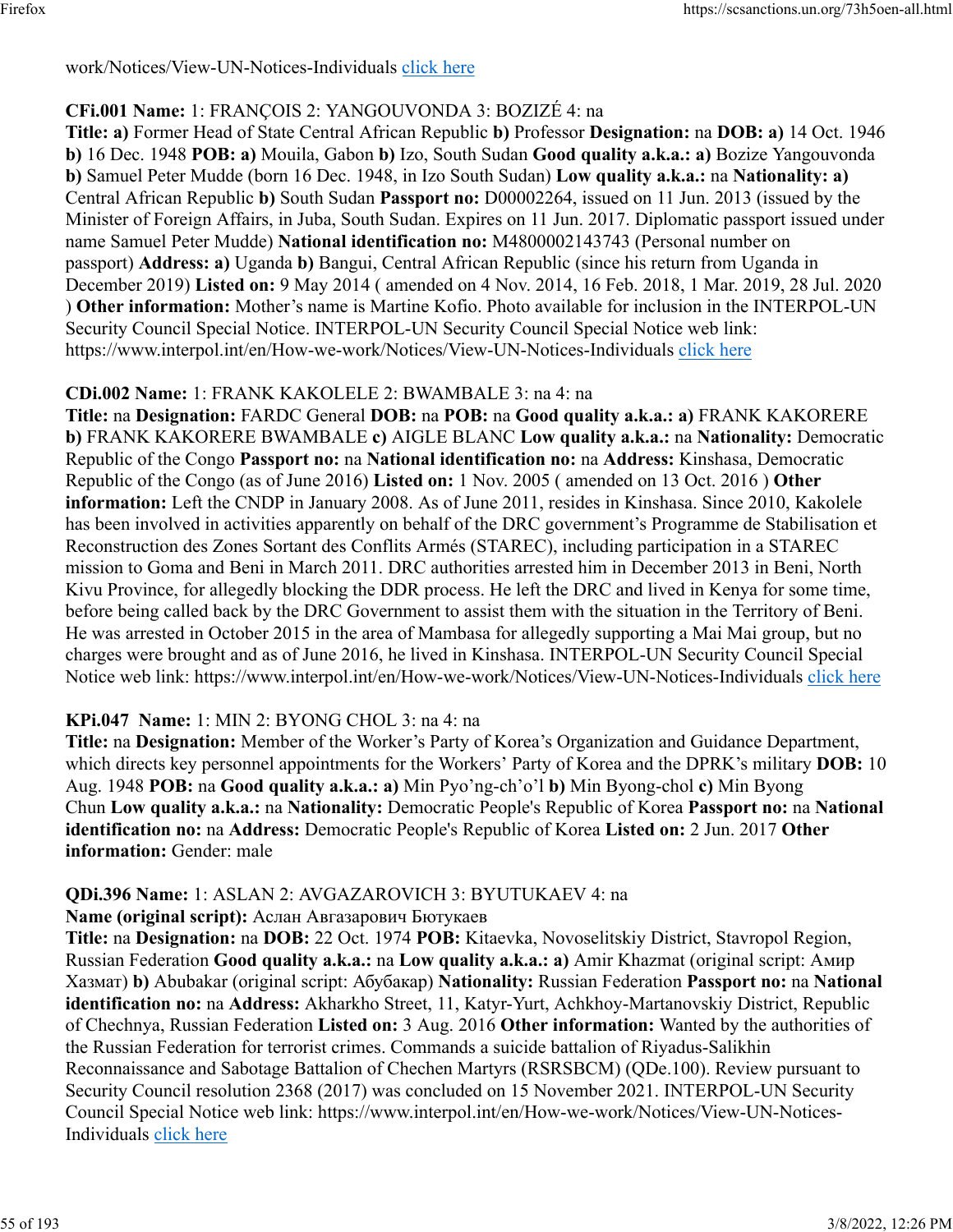### **LYi.028 Name:** 1: Salah 2: Badi 3: na 4: na

**Title:** na **Designation:** Senior commander of the armed anti-GNA Al-Somood front, also known as Fakhr or 'Pride of Libya', and the Misratan Al Marsa Central Shield brigade **DOB:** na **POB:** na **Good quality a.k.a.:** na **Low quality a.k.a.:** na **Nationality:** na **Passport no:** na **National identification no:** na **Address:** na **Listed on:** 16 Nov. 2018 **Other information:** Listed pursuant to paragraphs 15 and 17 of resolution 1970 (Travel Ban, Asset Freeze).

### **QDi.405 Name:** 1: Malik 2: Ruslanovich 3: Barkhanoev 4: na

**Title:** na **Designation:** na **DOB:** 14 Mar. 1992 **POB:** Ordzhonikidzevskaya village, Sunzhenskiy district, Ingushetia, Russian Federation **Good quality a.k.a.:** na **Low quality a.k.a.: a)** Saifuddin **b)** Saifuddin al-Ingushi **c)** Saifuddin Ingushi **Nationality:** Russian Federation **Passport no:** na **National identification no:** na **Address:** Mosul, Iraq **Listed on:** 20 Jul. 2017 **Other information:** Joined the Islamic State in Iraq and the Levant (ISIL), listed as Al-Qaida in Iraq (QDe.115) in September 2016. INTERPOL-UN Security Council Special Notice web link: https://www.interpol.int/en/How-we-work/Notices/View-UN-Notices-Individuals [click here](https://www.interpol.int/en/How-we-work/Notices/View-UN-Notices-Individuals)

### **SOi.001 Name:** 1: Yasin 2: Ali 3: Baynah 4: na

**Title:** na **Designation:** na **DOB:** 24 Dec. 1965 **POB:** na **Good quality a.k.a.: a)** ALI, Yasin Baynah **b)** ALI, Yassin Mohamed **c)** BAYNAH, Yasin **d)** BAYNAH, Yassin **e)** BAYNAX, Yasiin Cali **f)** BEENAH, Yasin **g)** BEENAH, Yassin **h)** BEENAX, Yasin **i)** BEENAX, Yassin **j)** BENAH, Yasin **k)** BENAH, Yassin **l)** BENAX, Yassin **m)** BEYNAH, Yasin **n)** BINAH, Yassin **o)** CALI, Yasiin Baynax **Low quality a.k.a.:** na **Nationality: a)** Somalia **b)** Sweden **Passport no:** na **National identification no:** na **Address: a)** Rinkeby, Stockholm, Sweden **b)** Mogadishu, Somalia **Listed on:** 12 Apr. 2010 **Other information:** INTERPOL-UN Security Council Special Notice web link: https://www.interpol.int/en/How-we-work/Notices/View-UN-Notices-Individuals [click here](https://www.interpol.int/en/How-we-work/Notices/View-UN-Notices-Individuals)

### **GBi.001 Name:** 1: IBRAIMA 2: CAMARÁ 3: na 4: na

**Title:** na **Designation: a)** Brigadier General **b)** Chief of Staff of the Air Force **DOB:** 11 May 1964 **POB:** na **Good quality a.k.a.:** Papa Camará **Low quality a.k.a.:** na **Nationality:** Guinea-Bissau **Passport no:** AAID00437, issued on 18 Feb. 2010, issued in Guinea-Bissau (Expiration date 18 Feb. 2013) **National identification no:** na **Address:** na **Listed on:** 18 May 2012 **Other information:** Camará was listed on 18 May 2012 pursuant to paragraph 4 of resolution 2048 (2012) as "Member of the "Military Command", which has assumed responsibility for the coup d'état of 12 April 2012." Father's name is Suareba Camará; Mother's name is Sale Queita. INTERPOL-UN Security Council Special Notice web link: https://www.interpol.int /en/How-we-work/Notices/View-UN-Notices-Individuals [click here](https://www.interpol.int/en/How-we-work/Notices/View-UN-Notices-Individuals)

#### **KPi.011 Name:** 1: KO 2: CH'O'L-CHAE 3: na 4: na

**Title:** na **Designation:** Deputy Chief Representative for the Korea Mining Development Trading Corporation (KOMID) **DOB:** na **POB:** na **Good quality a.k.a.:** na **Low quality a.k.a.:** na **Nationality:** Democratic People's Republic of Korea **Passport no:** na **National identification no:** na **Address:** na **Listed on:** 7 Mar. 2013 **Other information:** Deputy Chief Representative for the Korea Mining Development Trading Corporation (KOMID). The KOMID was designated by the Committee in April 2009 and is the DPRK's primary arms dealer and main exporter of goods and equipment related to ballistic missiles and conventional weapons.

#### **KPi.006 Name:** 1: PAEK 2: CHANG-HO 3: na 4: na

**Title:** na **Designation:** Senior official and head of the satellite control center of Korean Committee for Space Technology **DOB:** 18 Jun. 1964 **POB:** Kaesong, Democratic People's Republic of Korea **Good quality a.k.a.: a)** Pak Chang-Ho **b)** Paek Ch'ang-Ho **Low quality a.k.a.:** na **Nationality:** Democratic People's Republic of Korea **Passport no:** 381420754, issued on 7 Dec. 2011 (Expires on 7 Dec. 2016) **National identification no:** na **Address:** na **Listed on:** 22 Jan. 2013 **Other information:** Senior official and head of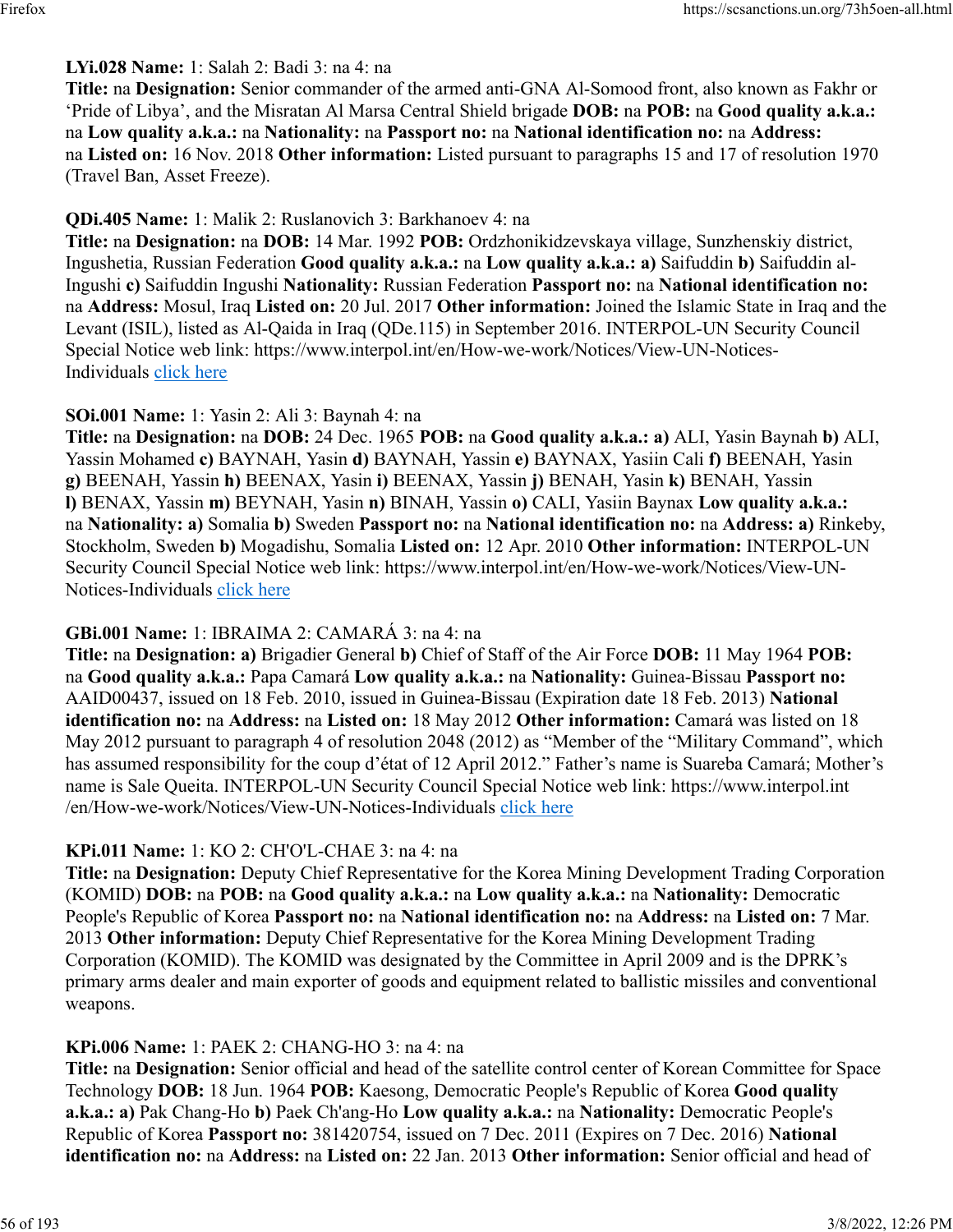the satellite control center of Korean Committee for Space Technology.

#### **QDi.365 Name:** 1: AKHMED 2: RAJAPOVICH 3: CHATAEV 4: na

# **Name (original script):** Ахмед Ражапович Чатаев

**Title:** na **Designation:** na **DOB:** 4 Jul. 1980 **POB:** Vedeno Village, Vedenskiy District, Republic of Chechnya, Russian Federation **Good quality a.k.a.: a)** Akhmad Shishani (original script: Ахмад Шишани) **b)** David Mayer (original script: Давид Майер) **c)** Elmir Sene (original script: Эльмир Сене) **Low quality a.k.a.:** Odnorukiy (original script: Однорукий) **Nationality:** Russian Federation **Passport no:** na **National identification no:** Russian Federation national passport 9600133195, issued in Vedensiky District, Republic of Chechnya, Russian Federation (issued by Department of Internal Affairs) **Address: a)** Syrian Arab Republic (located in as at Aug. 2015) **b)** Iraq (possible alternative location as at Aug. 2015) **Listed on:** 2 Oct. 2015 ( amended on 30 Dec. 2015, 10 Dec. 2015, 24 Nov. 2020 ) **Other information:** As at Aug. 2015, one of the leaders of the Islamic State in Iraq and the Levant (ISIL), listed as Al-Qaida in Iraq (QDe.115), commanding directly 130 militants. Physical description: eye colour: brown, hair colour: black, build: solid; distinguishing marks: oval face, beard, missing a right hand and left leg, speaks Russian, Chechen and possibly German and Arabic. Wanted by the authorities of the Russian Federation for terrorist crimes committed in its territory. Photo available for inclusion in the INTERPOL-UN Security Council Special Notice. Review pursuant to Security Council resolution 2368 (2017) was concluded on 24 November 2020. INTERPOL-UN Security Council Special Notice web link: https://www.interpol.int/en/How-wework/Notices/View-UN-Notices-Individuals [click here](https://www.interpol.int/en/How-we-work/Notices/View-UN-Notices-Individuals)

### **QDi.312 Name:** 1: AAMIR 2: ALI 3: CHAUDHRY 4: na

#### رماع یلع یردہوچ **:(script original (Name**

**Title:** na **Designation:** na **DOB:** 3 Aug. 1986 **POB:** na **Good quality a.k.a.: a)** Aamir Ali Chaudary **b)** Aamir Ali Choudry **c)** Amir Ali Chaudry **Low quality a.k.a.:** Huzaifa **Nationality:** Pakistan **Passport no:** Pakistani number BN 4196361, issued on 28 Oct. 2008 (expiring 27 Oct. 2013) **National identification no:** Pakistani 33202-7126636-9 **Address:** na **Listed on:** 18 Oct. 2012 ( amended on 1 May 2019 ) **Other information:** Electronics and explosives expert for Tehrik-e Taliban Pakistan (TTP) (QDe.132). Involved in attack planning for TTP. Provided financial and logistical support for TTP and participated in TTP-sponsored militant training. Review pursuant to Security Council resolution 2253 (2015) was concluded on 21 Feb. 2019. INTERPOL-UN Security Council Special Notice web link: https://www.interpol.int/en/How-wework/Notices/View-UN-Notices-Individuals [click here](https://www.interpol.int/en/How-we-work/Notices/View-UN-Notices-Individuals)

#### **QDi.070 Name:** 1: YASSINE 2: CHEKKOURI 3: na 4: na **Name (original script):** يروكش نيساي

**Title:** na **Designation:** na **DOB:** 6 Oct. 1966 **POB:** Safi, Morocco **Good quality a.k.a.:** na **Low quality a.k.a.:** na **Nationality:** Morocco **Passport no:** Moroccan number F46947 **National identification no:** Morocco H-135467 **Address:** 7th Street, Number 7, Hay Anas Safi, Morocco **Listed on:** 3 Sep. 2002 ( amended on 7 Jun. 2007, 23 Dec. 2010, 6 Dec. 2019 ) **Other information:** Mother's name is Feue Hlima Bent Barka and father's name is Abderrahmane Mohammed Ben Azzouz. Deported from Italy to Morocco on 26 Feb. 2004. Review pursuant to Security Council resolution 1822 (2008) was concluded on 21 Jun. 2010. Review pursuant to Security Council resolution 2368 (2017) was concluded on 4 Dec. 2019 INTERPOL-UN Security Council Special Notice web link: https://www.interpol.int/en/How-we-work/Notices/View-UN-Notices-Individuals [click here](https://www.interpol.int/en/How-we-work/Notices/View-UN-Notices-Individuals)

#### **QDi.376 Name:** 1: PETER 2: CHERIF 3: na 4: na

**Title:** na **Designation:** na **DOB:** 26 Aug. 1982 **POB:** Paris, 20th district, France **Good quality a.k.a.:** na **Low quality a.k.a.:** na **Nationality:** France **Passport no:** na **National identification no:** na **Address:** Al Mukalla, Hadramawt province, Yemen **Listed on:** 29 Sep. 2015 ( amended on 24 Jun. 2016 ) **Other information:** Member of Al-Qaida in the Arabian Peninsula (AQAP) (QDe.129). Convicted in absentia to five years in prison in France in 2012. Wanted by French authorities as of 2015. Review pursuant to Security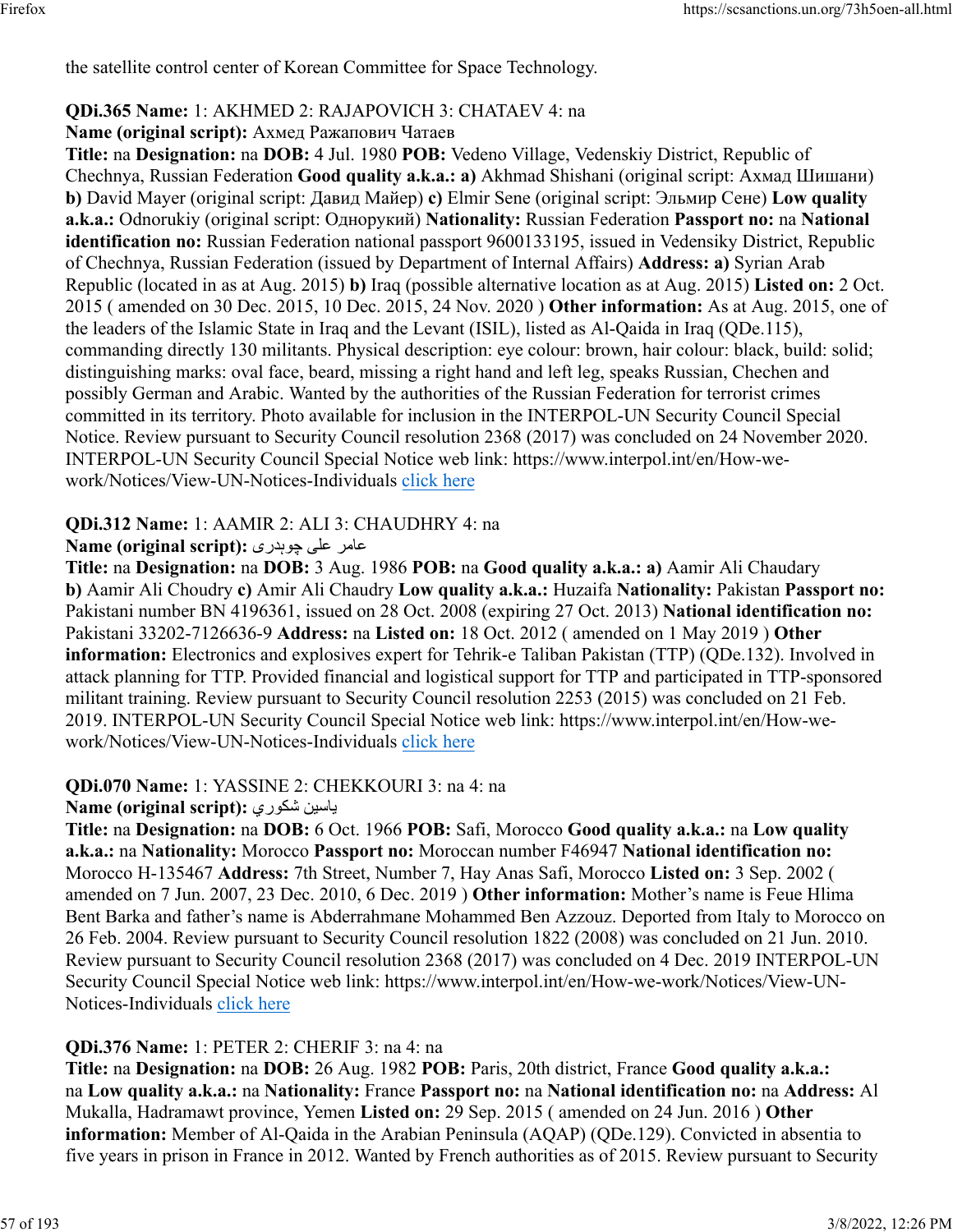Council resolution 2368 (2017) was concluded on 15 November 2021. INTERPOL-UN Security Council Special Notice web link: https://www.interpol.int/en/How-we-work/Notices/View-UN-Notices-Individuals [click here](https://www.interpol.int/en/How-we-work/Notices/View-UN-Notices-Individuals)

**KPi.010 Name:** 1: YO'N 2: CHO'NG NAM 3: na 4: na

**Title:** na **Designation:** Chief Representative for the Korea Mining Development Trading Corporation (KOMID) **DOB:** na **POB:** na **Good quality a.k.a.:** na **Low quality a.k.a.:** na **Nationality:** Democratic People's Republic of Korea **Passport no:** na **National identification no:** na **Address:** na **Listed on:** 7 Mar. 2013 **Other information:** Chief Representative for the Korea Mining Development Trading Corporation (KOMID). The KOMID was designated by the Committee in April 2009 and is the DPRK's primary arms dealer and main exporter of goods and equipment related to ballistic missiles and conventional weapons.

### **KPi.012 Name:** 1: MUN 2: CHO'NG-CH'O'L 3: na 4: na

**Title:** na **Designation:** Tanchon Commercial Bank (TCB) official **DOB:** na **POB:** na **Good quality a.k.a.:** na **Low quality a.k.a.:** na **Nationality:** Democratic People's Republic of Korea **Passport no:** na **National identification no:** na **Address:** na **Listed on:** 7 Mar. 2013 **Other information:** Mun Cho'ng-Ch'o'l is a TCB official. In this capacity he has facilitated transactions for TCB. Tanchon was designated by the Committee in April 2009 is the main DPRK financial entity for sales of conventional arms, ballistic missiles, and goods related to the assembly and manufacture of such weapons.

### **KPi.069 Name:** 1: KO 2: CHOL MAN 3: na 4: na

**Title:** na **Designation:** Ko Chol Man is an overseas Foreign Trade Bank representative **DOB:** 30 Sep. 1967 **POB:** na **Good quality a.k.a.:** Ko Ch'o'l-man **Low quality a.k.a.:** na **Nationality:** Democratic People's Republic of Korea **Passport no:** 472420180 **National identification no:** na **Address:** na **Listed on:** 22 Dec. 2017 **Other information:** Gender: male

### **KPi.044 Name:** 1: KIM 2: CHOL NAM 3: na 4: na

**Title:** na **Designation:** President of Korea Kumsan Trading Corporation, a company that procures supplies for General Bureau of Atomic Energy and serves as a cash route to the DPRK **DOB:** 19 Feb. 1970 **POB:** na **Good quality a.k.a.:** na **Low quality a.k.a.:** na **Nationality:** Democratic People's Republic of Korea **Passport no:** 563120238 **National identification no:** na **Address:** Democratic People's Republic of Korea **Listed on:** 2 Jun. 2017 **Other information:** 

### **KPi.058 Name:** 1: JO 2: CHOL SONG 3: na 4: na

**Title:** na **Designation:** Deputy Representative for the Korea Kwangson Banking Corporation **DOB:** 25 Sep. 1984 **POB:** na **Good quality a.k.a.:** Cho Ch'o'l-so'ng **Low quality a.k.a.:** na **Nationality:** Democratic People's Republic of Korea **Passport no:** 654320502 (expires on September 16, 2019) **National identification no:** na **Address:** na **Listed on:** 5 Aug. 2017 **Other information:** Deputy Representative for the Korea Kwangson Banking Corporation, which provides financial services in support to Tanchon Commercial Bank and Korea Hyoksin Trading, a subordinate entity of Korea Ryonbong General Corporation. Gender: male.

### **KPi.059 Name:** 1: KANG 2: CHOL SU 3: na 4: na

**Title:** na **Designation:** Official for Korea Ryonbong General Corporation **DOB:** 13 Feb. 1969 **POB:** na **Good quality a.k.a.:** na **Low quality a.k.a.:** na **Nationality:** Democratic People's Republic of Korea **Passport no:** 472234895 **National identification no:** na **Address:** na **Listed on:** 5 Aug. 2017 **Other information:** Official for Korea Ryonbong General Corporation, which specializes in acquisition for the DPRK's defense industries and support for the DPRK's military-related overseas sales. Its procurements also likely support the DPRK's chemical weapons program.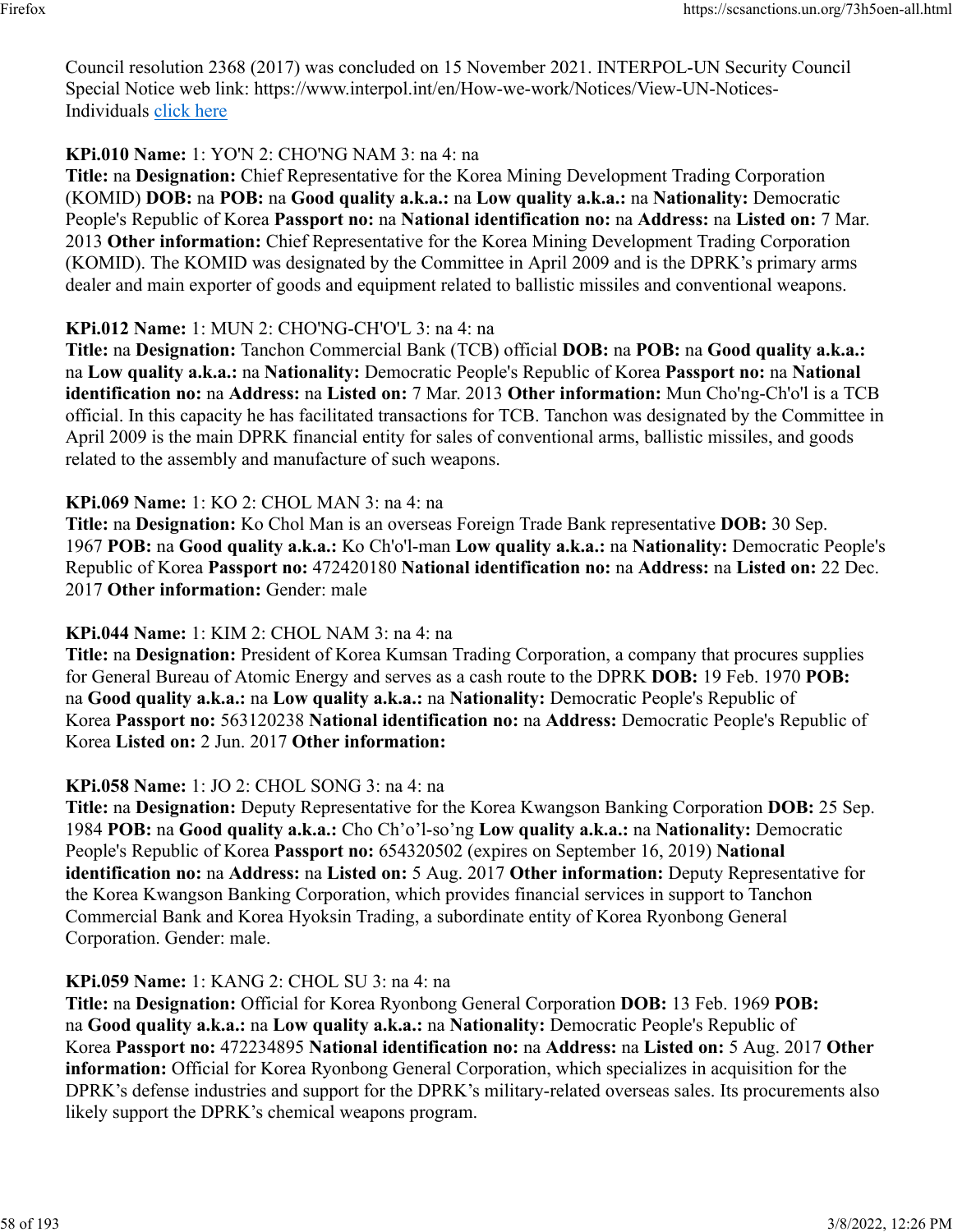### **KPi.028 Name:** 1: YU 2: CHOL U 3: na 4: na

**Title:** na **Designation:** Director of the National Aerospace Development Administration **DOB:** na **POB:** na **Good quality a.k.a.:** na **Low quality a.k.a.:** na **Nationality:** Democratic People's Republic of Korea **Passport no:** na **National identification no:** na **Address:** na **Listed on:** 2 Mar. 2016 **Other information:** 

### **QDi.419 Name:** 1: ANJEM 2: CHOUDARY 3: na 4: na

**Title:** na **Designation:** na **DOB:** 18 Jan. 1967 **POB:** Welling, London, United Kingdom of Great Britain and Northern Ireland **Good quality a.k.a.:** na **Low quality a.k.a.:** Abu Luqman **Nationality:** United Kingdom of Great Britain and Northern Ireland **Passport no:** United Kingdom of Great Britain and Northern Ireland number 516384722, issued on 6 May 2013 (issued by Passport Office Glasgow, expires 06 Jun. 2023) **National identification no:** na **Address:** London, United Kingdom of Great Britain and Northern Ireland **Listed on:** 15 Oct. 2018 ( amended on 11 Oct. 2019 ) **Other information:** Pledged allegiance to Islamic State in Iraq and the Levant (ISIL), listed as Al-Qaida in Iraq (QDe.115) in July 2014 and subsequently released on licence in October 2018 which expires in July 2021. INTERPOL-UN Security Council Special Notice web link: https://www.interpol.int/en/How-we-work/Notices/View-UN-Notices-Individuals [click here](https://www.interpol.int/en/How-we-work/Notices/View-UN-Notices-Individuals)

#### **QDi.300 Name:** 1: MONIR 2: CHOUKA 3: na 4: na

**Title:** na **Designation:** na **DOB:** 30 Jul. 1981 **POB:** Bonn, Germany **Good quality a.k.a.:** na **Low quality a.k.a.:** Abu Adam **Nationality: a)** Germany **b)** Morocco **Passport no:** Germany number 5208323009, issued on 2 Feb. 2007, issued in Stadt Bonn, Germany (expires on 1 Feb. 2012) **National identification no:** Germany National Identification Number 5209530116, issued on 21 Jun. 2006, issued in Stadt Bonn, Germany (expired on 20 Jun. 2011) **Address:** Ungartenstraße 6, Bonn, 53229, Germany (previous) **Listed on:** 25 Jan. 2012 **Other information:** Associated with Islamic Movement of Uzbekistan (QDe.010). Brother of Yassin Chouka (QDi.301) Arrest warrant issued by the investigating judge of the German Federal Court of Justice on 5 Oct. 2010. Review pursuant to Security Council resolution 2368 (2017) was concluded on 15 November 2021. INTERPOL-UN Security Council Special Notice web link: https://www.interpol.int /en/How-we-work/Notices/View-UN-Notices-Individuals [click here](https://www.interpol.int/en/How-we-work/Notices/View-UN-Notices-Individuals)

#### **QDi.301 Name:** 1: YASSIN 2: CHOUKA 3: na 4: na

**Title:** na **Designation:** na **DOB:** 11 Dec. 1984 **POB:** Bonn, Germany **Good quality a.k.a.:** na **Low quality a.k.a.:** Abu Ibraheem **Nationality: a)** Germany **b)** Morocco **Passport no:** Germany number 5204893014, issued on 5 Oct. 2000, issued in Stadt Bonn, Germany (expired on 5 Oct. 2005) **National identification no:** Germany National Identification Number 5209445304, issued on 5 Sep. 2005, issued in Stadt Bonn, Germany (expired on 4 Sep. 2010) **Address:** Karl-Barth-Straße 14, Bonn, 53129, Germany (previous) **Listed on:** 25 Jan. 2012 **Other information:** Associated with Islamic Movement of Uzbekistan (QDe.010). Brother of Monir Chouka (QDi.300). Arrest warrant issued by the investigating judge of the German Federal Court of Justice on 5 Oct. 2010. Review pursuant to Security Council resolution 2368 (2017) was concluded on 15 November 2021. INTERPOL-UN Security Council Special Notice web link: https://www.interpol.int /en/How-we-work/Notices/View-UN-Notices-Individuals [click here](https://www.interpol.int/en/How-we-work/Notices/View-UN-Notices-Individuals)

#### **KPi.074 Name:** 1: RI 2: CHUN HWAN 3: na 4: na

**Title:** na **Designation:** Ri Chun Hwan is an overseas Foreign Trade Bank representative **DOB:** 21 Aug. 1957 **POB:** na **Good quality a.k.a.:** Ri Ch'un-hwan **Low quality a.k.a.:** na **Nationality:** Democratic People's Republic of Korea **Passport no:** 563233049 (Expires 09 May 2018) **National identification no:** na **Address:** na **Listed on:** 22 Dec. 2017 **Other information:** Gender: male

#### **KPi.075 Name:** 1: RI 2: CHUN SONG 3: na 4: na

**Title:** na **Designation:** Ri Chun Song is an overseas Foreign Trade Bank representative **DOB:** 30 Oct. 1965 **POB:** na **Good quality a.k.a.:** Ri Ch'un-so'ng **Low quality a.k.a.:** na **Nationality:** Democratic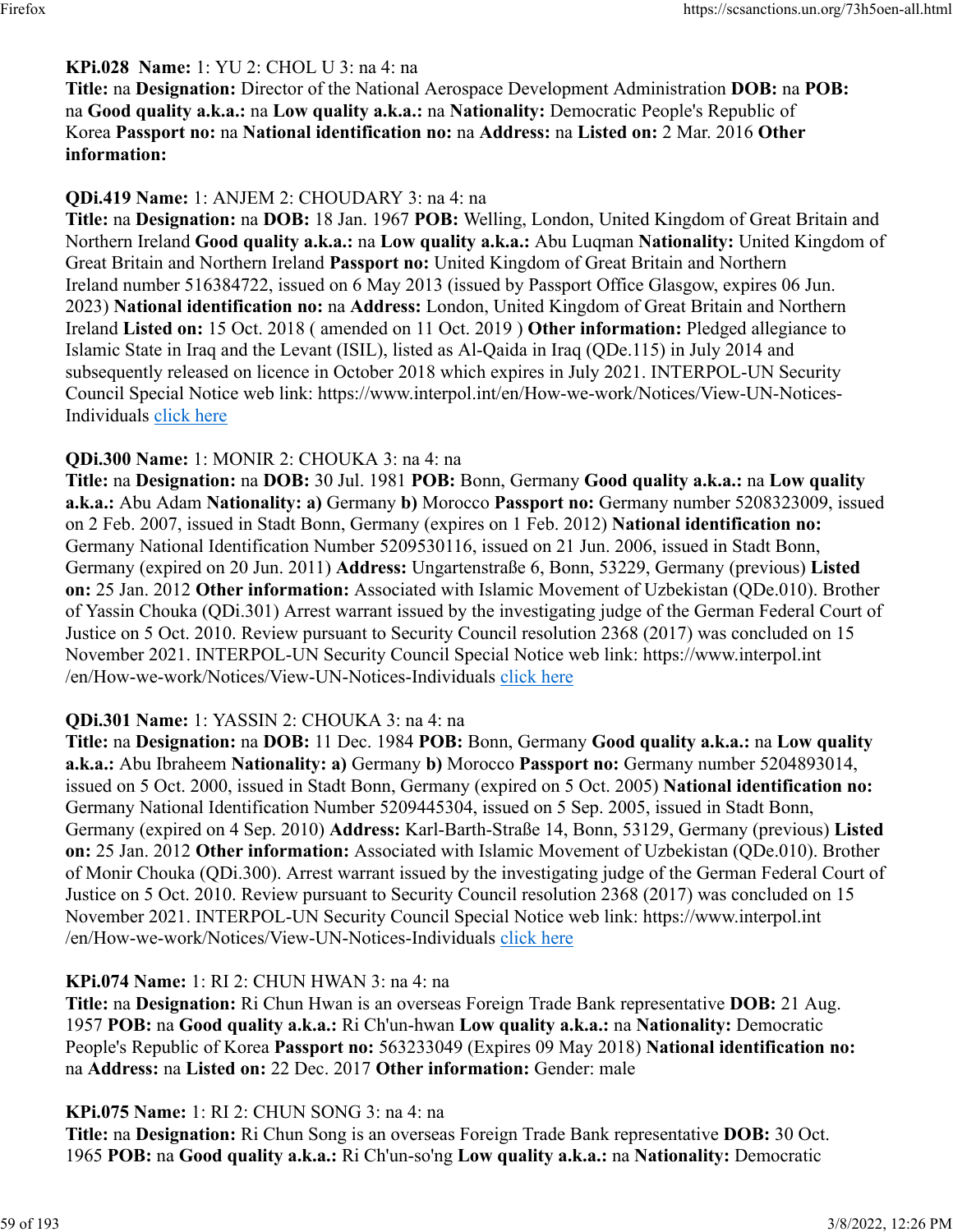People's Republic of Korea **Passport no:** 654133553 (Expires 11 March 2019) **National identification no:** na **Address:** na **Listed on:** 22 Dec. 2017 **Other information:** Gender: male

### **KPi.054 Name:** 1: CHOE 2: CHUN YONG 3: na 4: na

**Title:** na **Designation:** Representative for Ilsim International Bank **DOB:** na **POB:** na **Good quality a.k.a.:** Ch'oe Ch'un-yo'ng **Low quality a.k.a.:** na **Nationality:** Democratic People's Republic of Korea **Passport no:** 654410078 **National identification no:** na **Address:** na **Listed on:** 5 Aug. 2017 **Other information:** Representative for Ilsim International Bank, which is affiliated with the DPRK military and has a close relationship with the Korea Kwangson Banking Corporation. Ilsim International Bank has attempted to evade United Nations sanctions. Gender: male.

#### **KPi.013 Name:** 1: CHOE 2: CHUN-SIK 3: na 4: na

**Title:** na **Designation: a)** Director of the Second Academy of Natural Sciences (SANS) **b)** Former head of the DPRK's long-range missile program **DOB:** 12 Oct. 1954 **POB:** na **Good quality a.k.a.: a)** Choe Chun Sik **b)** Ch'oe Ch'un Sik **Low quality a.k.a.:** na **Nationality:** Democratic People's Republic of Korea **Passport no:** na **National identification no:** na **Address:** na **Listed on:** 2 Mar. 2016 **Other information:** Choe Chun-sik was the director of the Second Academy of Natural Sciences (SANS) and was the head of the DPRK's long-range missile program.

#### **SSi.003 Name:** 1: JAMES 2: KOANG 3: CHUOL 4: na

**Title:** Major General **Designation:** na **DOB:** 1961 **POB:** na **Good quality a.k.a.: a)** James Koang Chol Ranley **b)** James Koang Chol **c)** Koang Chuol Ranley **d)** James Koang Chual **Low quality a.k.a.:** na **Nationality:** South Sudan **Passport no:** R00012098, South Sudan **National identification no:** na **Address:** na **Listed on:** 1 Jul. 2015 **Other information:** Appointed commander of the Sudan People's Liberation Army in Opposition (SPLA-IO) Special Division in December 2014. His forces have been engaged in attacks against civilians. In February 2014, forces under his command attacked United Nations camps, hospitals, churches, and schools, engaging in widespread rape, torture, and the destruction of property, in an attempt to flush out civilians, soldiers, and policemen allied with the government. INTERPOL-UN Security Council Special Notice web link: https://www.interpol.int/en/How-wework/Notices/View-UN-Notices-Individuals [click here](https://www.interpol.int/en/How-we-work/Notices/View-UN-Notices-Individuals)

#### **QDi.141 Name:** 1: MAXAMED 2: CABDULLAAH 3: CIISE 4: na

**Title:** na **Designation:** na **DOB:** 8 Oct. 1974 **POB:** Kismaayo, Somalia **Good quality a.k.a.: a)** Maxamed Cabdullaahi Ciise **b)** Maxammed Cabdullaahi **c)** Cabdullah Mayamed Ciise **Low quality a.k.a.:** na **Nationality:** Somalia **Passport no:** na **National identification no:** na **Address:** Somalia **Listed on:** 12 Nov. 2003 ( amended on 9 Sep. 2005, 30 Jan. 2009, 20 Apr. 2009, 21 Oct. 2010, 24 Nov. 2020, 17 Aug. 2015 ) **Other information:** Present in Somalia as of Apr. 2009 following transfer from United Kingdom. Review pursuant to Security Council resolution 1822 (2008) was concluded on 21 Jun. 2010. Review pursuant to Security Council resolution 2368 (2017) was concluded on 24 November 2020. INTERPOL-UN Security Council Special Notice web link: https://www.interpol.int/en/How-we-work/Notices/View-UN-NoticesIndividuals [click here](https://www.interpol.int/en/How-we-work/Notices/View-UN-Notices-Individuals)

#### **QDi.410 Name:** 1: SHANE 2: DOMINIC 3: CRAWFORD 4: na

**Title:** na **Designation:** na **DOB:** 22 Feb. 1986 **POB:** Mount Hope, Trinidad and Tobago **Good quality a.k.a.:** na **Low quality a.k.a.: a)** Asadullah **b)** Abu Sa'd at-Trinidadi **c)** Asad **Nationality:** Trinidad and Tobago **Passport no: a)** Trinidad and Tobago number TA959547, issued on 19 Nov. 2013 (issued by Immigration Division of Trinidad and Tobago, expiration date 18 Nov. 2018) **b)** Trinidad and Tobago number T1071839, issued on 8 Nov. 2004 (issued by Immigration Division of Trinidad and Tobago, expiration date 7 Nov. 2014) **National identification no: a)** Trinidad and Tobago National Identification Card 19860222007, issued on 16 Jun. 2011 (expiration date 16 Jun. 2016) **b)** Trinidad and Tobago Birth Certificate B394445, issued on 23 Jan. 2007 **c)** Trinidad and Tobago Driver's Permit 892124B, issued on 30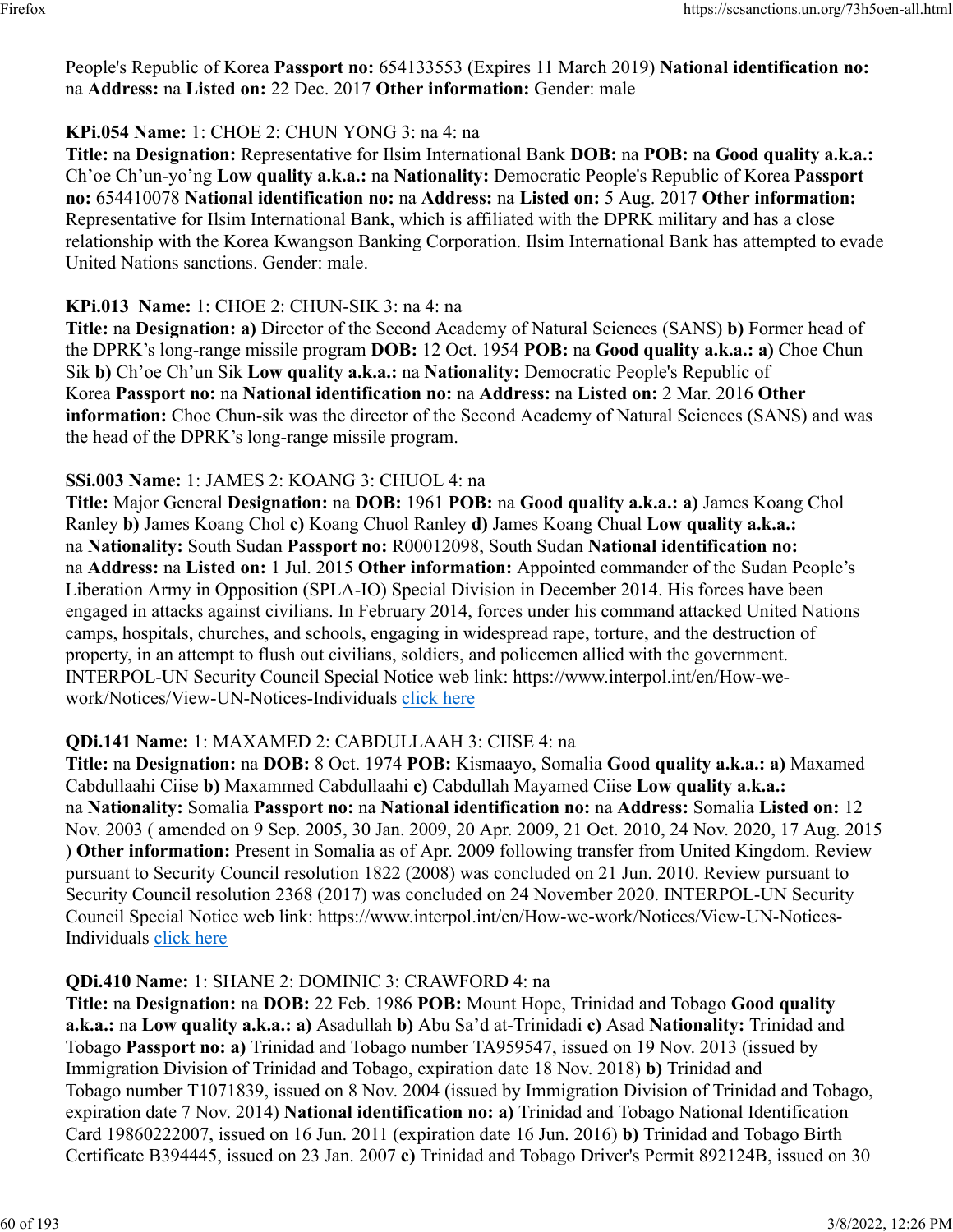Aug. 2007 (expiration date 30 Aug. 2010) **Address: a)** Syrian Arab Republic (as at May 2014) **b)** Reyhanli, Hatay, Turkey (previous location from Nov. 2013 to May 2014) **c)** 349 Dass Branch Trace, Dass Trace, Enterprise Chaguanas, Trinidad and Tobago (from birth until 27 Nov. 2013) **d)** LP# 41 Ballisier Road, Smith Field Lands, Wallerfield, County of St. George East, Trinidad and Tobago (alternative location as at Sep. 2011) **Listed on:** 18 Aug. 2017 **Other information:** English language propagandist for Islamic State in Iraq and the Levant (ISIL), listed as Al-Qaida in Iraq (AQI) (QDe.115). Wanted in Trinidad and Tobago for possession of ammunition and firearms and receiving stolen goods. Physical description: eye colour: brown; hair colour: dark; complexion: light brown; build: medium; height: 174cm; weight: 64kg; speaks English, Arabic. INTERPOL-UN Security Council Special Notice web link: https://www.interpol.int/en/How-wework/Notices/View-UN-Notices-Individuals [click here](https://www.interpol.int/en/How-we-work/Notices/View-UN-Notices-Individuals)

#### **QDi.331 Name:** 1: ANDERS 2: CAMEROON 3: OSTENSVIG 4: DALE

**Title:** na **Designation:** na **DOB:** 19 Oct. 1978 **POB:** Oslo, Norway **Good quality a.k.a.:** na **Low quality a.k.a.: a)** Muslim Abu Abdurrahman **b)** Abu Abdurrahman the Norwegian **c)** Abu Abdurrahman the Moroccan **Nationality:** Norway **Passport no:** na **National identification no:** na **Address:** na **Listed on:** 23 Sep. 2014 ( amended on 6 Dec. 2019 ) **Other information:** Member of Al-Qaida in the Arabian Peninsula (AQAP) (QDe.129). Physical description: eye colour: brown; hair colour: brown; height: 185 cm. Review pursuant to Security Council resolution 2368 (2017) was concluded on 4 Dec. 2019 INTERPOL-UN Security Council Special Notice web link: https://www.interpol.int/en/How-we-work/Notices/View-UN-Notices-Individuals [click here](https://www.interpol.int/en/How-we-work/Notices/View-UN-Notices-Individuals)

#### **GBi.003 Name:** 1: CRANHA 2: DANFA 3: na 4: na

**Title:** na **Designation: a)** Colonel **b)** Head of Operations of the Armed Forces Joint Staff **DOB:** 5 Mar. 1957 **POB:** na **Good quality a.k.a.:** na **Low quality a.k.a.:** na **Nationality:** Guinea-Bissau **Passport no:** AAIN29392, issued on 29 Sep. 2011, issued in Guinea-Bissau (Expiration date 29 Sep. 2016) **National identification no:** na **Address:** na **Listed on:** 18 Jul. 2012 **Other information:** Danfa was listed on 18 Jul. 2012 pursuant to paragraph 4 of resolution 2048 (2012) as "Member of the "Military Command" which has assumed responsibility for the coup d'état of 12 April 2012. Close Advisor to Armed Forces Chief of Staff António Injai." INTERPOL-UN Security Council Special Notice web link: https://www.interpol.int/en/Howwe-work/Notices/View-UN-Notices-Individuals [click here](https://www.interpol.int/en/How-we-work/Notices/View-UN-Notices-Individuals)

#### **CFi.015 Name:** 1: ALI 2: DARASSA 3: na 4: na

**Title:** na **Designation:** Founder and leader of the Unité pour la Paix en Centrafrique (UPC) **DOB:** 22 Sep. 1978 **POB:** Kabo, Ouham Prefecture, Central African Republic **Good quality a.k.a.: a)** Ali Darassa Mahamat **b)** Ali Mahamat Darassa **c)** Ali Daras **d)** Ali Darrassa **Low quality a.k.a.:** Général Ali Darassa **Nationality:** Central African Republic **Passport no:** na **National identification no:** 10978000004482 **Address:** na **Listed on:** 21 Dec. 2021 **Other information:** Ali Darassa founded and still leads the Central African Republic (CAR)-based militia group Unité pour la Paix en Centrafrique (UPC), which has killed, tortured, raped, and displaced civilians, committed a large number of abuses of human rights and violations of international humanitarian law, and engaged in arms trafficking, illegal taxation activities, and warfare against CAR defence and security forces, as well as other militias, since its creation in 2014. In December 2020, he played a leading role in the creation of the Coalition des patriotes pour le changement (CPC) that took up arms to oppose the elections and attempted to enter the capital Bangui, in violation of the commitments made by the UPC under the Accord politique pour la paix et la reconciliation (APPR) signed on 6 February 2019. INTERPOL-UN Security Council Special Notice web link: https://www.interpol.int/en/How-we-work/Notices/View-UN-Notices-Individuals

#### **IRi.012 Name:** 1: AHMAD VAHID 2: DASTJERDI 3: na 4: na

**Title:** na **Designation:** Head of the AIO **DOB:** 15 Jan. 1954 **POB:** na **Good quality a.k.a.:** na **Low quality a.k.a.:** na **Nationality:** na **Passport no:** A0002987, issued in Iran **National identification no:** na **Address:** na **Listed on:** 23 Dec. 2006 ( amended on 17 Dec. 2014 ) **Other information:** Served as Deputy Defense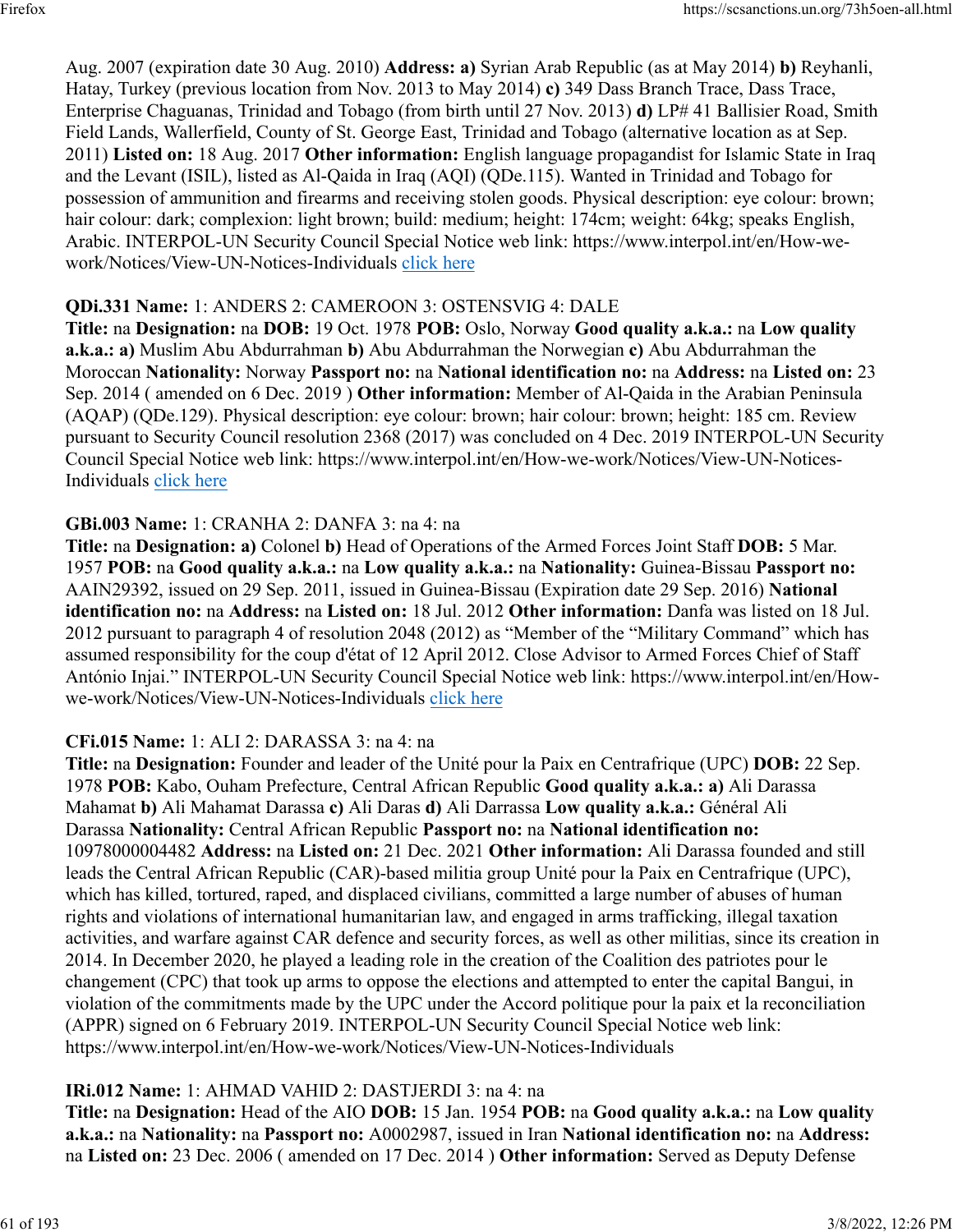#### Minister 2009-10. [Old Reference # I.37.D.2]

### **QDi.245 Name:** 1: PIO 2: ABOGNE 3: DE VERA 4: na

**Title:** na **Designation:** na **DOB:** 19 Dec. 1969 **POB:** Bagac, Bagamanok, Catanduanes, Philippines **Good quality a.k.a.:** Ismael De Vera **Low quality a.k.a.: a)** Khalid **b)** Ismael **c)** Ismail **d)** Manex **e)** Tito Art **f)** Dave **g)** Leo **Nationality:** Philippines **Passport no:** na **National identification no:** na **Address:** Concepcion, Zaragosa, Nueva Ecija, Philippines **Listed on:** 4 Jun. 2008 ( amended on 3 Jun. 2009, 13 Dec. 2011, 6 Dec. 2019 ) **Other information:** Member of the Rajah Solaiman Movement (QDe.128), Abu Sayyaf Group (QDe.001) and Jemaah Islamiyah (QDe.092). Father's name is Honorio Devera. Mother's name is Fausta Abogne. In detention in the Philippines as of May 2011. Review pursuant to Security Council resolution 1822 (2008) was concluded on 13 May 2010. Review pursuant to Security Council resolution 2368 (2017) was concluded on 4 Dec. 2019. INTERPOL-UN Security Council Special Notice web link: https://www.interpol.int/en/How-we-work/Notices/View-UN-Notices-Individuals [click here](https://www.interpol.int/en/How-we-work/Notices/View-UN-Notices-Individuals)

# **QDi.252 Name:** 1: AHMED 2: DEGHDEGH 3: na 4: na

#### **Name (original script):** غادغد دمحأ

**Title:** na **Designation:** na **DOB:** 17 Jan. 1967 **POB:** Anser, Wilaya (province) of Jijel, Algeria **Good quality a.k.a.: a)** Abd El Illah **b)** Abdellillah dit Abdellah Ahmed dit Said **Low quality a.k.a.:** na **Nationality:** Algeria **Passport no:** na **National identification no:** na **Address:** Algeria **Listed on:** 3 Jul. 2008 ( amended on 24 Mar. 2009, 15 Nov. 2012 ) **Other information:** Belongs to the leadership and is the finance chief of the Organization of Al-Qaida in the Islamic Maghreb (QDe.014). Mother's name is Zakia Chebira. Father's name is Lakhdar. Review pursuant to Security Council resolution 2368 (2017) was concluded on 15 November 2021. INTERPOL-UN Security Council Special Notice web link: https://www.interpol.int /en/How-we-work/Notices/View-UN-Notices-Individuals [click here](https://www.interpol.int/en/How-we-work/Notices/View-UN-Notices-Individuals)

### **TAi.113 Name:** 1: SHAHABUDDIN 2: DELAWAR 3: na 4: na

#### باهش نيدلا رولاد **:(script original (Name**

**Title:** Maulavi **Designation:** Deputy of High Court under the Taliban regime **DOB: a)** 1957 **b)** 1953 **POB:** Logar Province, Afghanistan **Good quality a.k.a.:** na **Low quality a.k.a.:** na **Nationality:** Afghanistan **Passport no:** Afghan passport number OA296623 **National identification no:** na **Address:** na **Listed on:** 23 Feb. 2001 ( amended on 3 Sep. 2003, 18 Jul. 2007, 21 Sep. 2007, 29 Nov. 2011, 22 Apr. 2013, 7 Sep. 2016 ) **Other information:** Deputy Head of Taliban Embassy in Riyadh, Saudi Arabia until 25 Sept. 1998. Believed to be in Afghanistan/Pakistan border area. Review pursuant to Security Council resolution 1822 (2008) was concluded on 27 Jul. 2010. Picture available for inclusion in the INTERPOL-UN Security Council Special Notice. INTERPOL-UN Security Council Special Notice web link: https://www.interpol.int/en/How-we-work/Notices/View-UN-Notices-Individuals [click here](https://www.interpol.int/en/How-we-work/Notices/View-UN-Notices-Individuals)

### **QDi.246 Name:** 1: REDENDO 2: CAIN 3: DELLOSA 4: na

**Title:** na **Designation:** na **DOB:** 15 May 1972 **POB:** Punta, Santa Ana, Manila, Philippines **Good quality a.k.a.: a)** Abu Ilonggo **b)** Brandon Berusa **c)** Abu Muadz **d)** Arnulfo Alvarado **e)** Habil Ahmad Dellosa **Low quality a.k.a.: a)** Dodong **b)** Troy **c)** Uthman **Nationality:** Philippines **Passport no:** na **National identification no:** na **Address:** 3111, Ma. Bautista, Punta, Santa Ana, Manila, Philippines **Listed on:** 4 Jun. 2008 ( amended on 3 Jun. 2009, 13 Dec. 2011, 6 Dec. 2019 ) **Other information:** Member of the Rajah Solaiman Movement (QDe.128) and linked to the Abu Sayyaf Group (QDe.001). Father's name is Fernando Rafael Dellosa. Mother's name is Editha Parado Cain. In detention in the Philippines as of Jan. 2010. Review pursuant to Security Council resolution 1822 (2008) was concluded on 13 May 2010. Review pursuant to Security Council resolution 2368 (2017) was concluded on 4 Dec. 2019. INTERPOL-UN Security Council Special Notice web link: https://www.interpol.int/en/How-we-work/Notices/View-UN-Notices-Individuals [click here](https://www.interpol.int/en/How-we-work/Notices/View-UN-Notices-Individuals)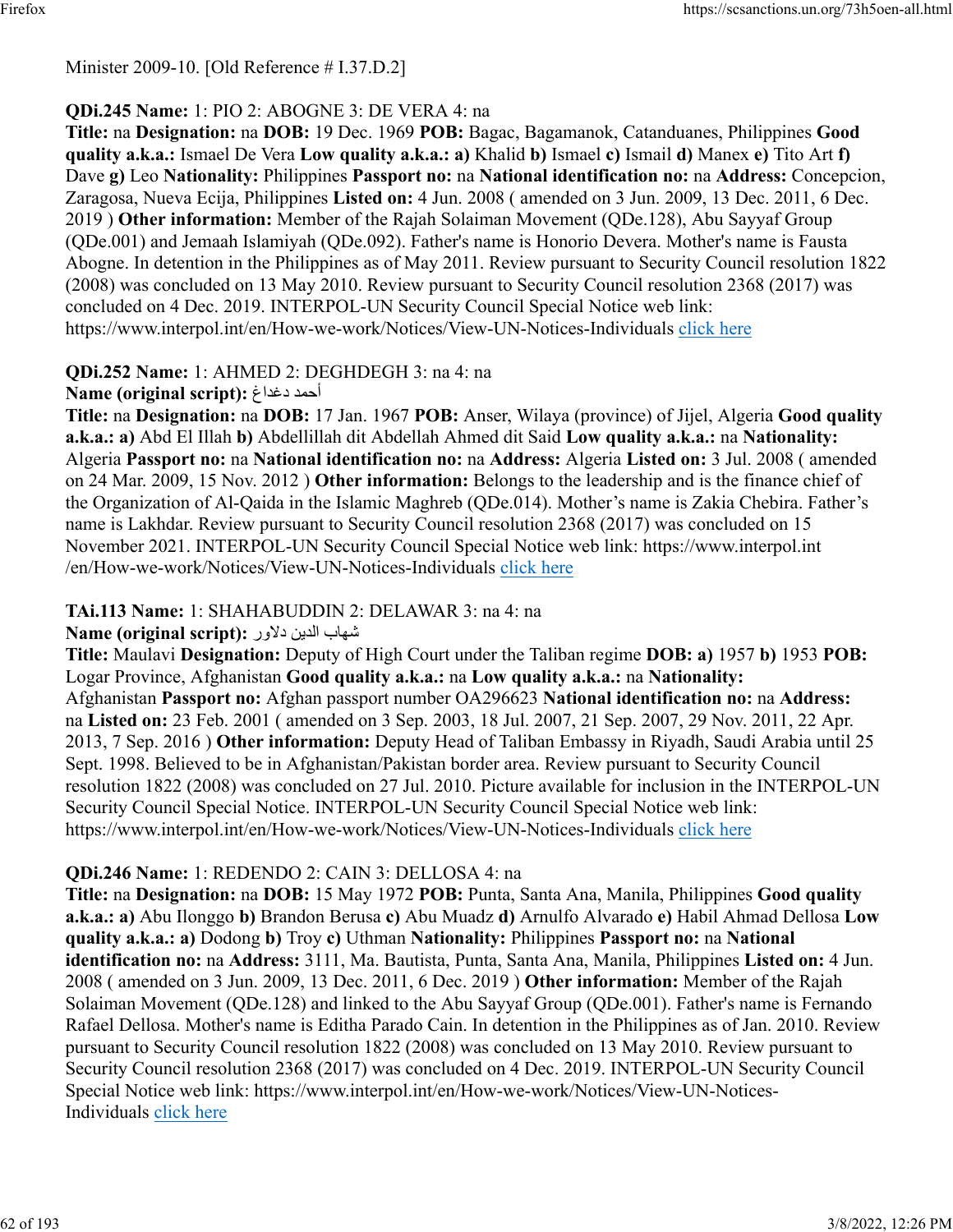#### **QDi.243 Name:** 1: FELICIANO 2: SEMBORIO 3: DELOS REYES JR. 4: na فلسيانو سمبوريو ديلوس رييس الإبن :(Name (original script

**Title:** Ustadz **Designation:** na **DOB:** 4 Nov. 1963 **POB:** Arco, Lamitan, Basilan, Philippines **Good quality a.k.a.: a)** Abubakar Abdillah **b)** Abdul Abdillah **Low quality a.k.a.:** na **Nationality:** Philippines **Passport no:** na **National identification no:** na **Address:** Philippines **Listed on:** 4 Jun. 2008 ( amended on 3 Jun. 2009, 13 Dec. 2011, 6 Dec. 2019 ) **Other information:** Member of the Rajah Solaiman Movement (QDe.128). Father's name is Feliciano Delos Reyes Sr. Mother's name is Aurea Semborio. In detention in the Philippines as of May 2011. Review pursuant to Security Council resolution 1822 (2008) was concluded on 13 May 2010. Review pursuant to Security Council resolution 2368 (2017) was concluded on 4 Dec. 2019. INTERPOL-UN Security Council Special Notice web link: https://www.interpol.int/en/How-wework/Notices/View-UN-Notices-Individuals [click here](https://www.interpol.int/en/How-we-work/Notices/View-UN-Notices-Individuals)

### **IRi.013 Name:** 1: AHMAD 2: DERAKHSHANDEH 3: na 4: na

**Title:** na **Designation:** Chairman and Managing Director of Bank Sepah, which provides support for the AIO and subordinates, including SHIG and SBIG, both of which were designated under resolution 1737 (2006). **DOB:** 11 Aug. 1956 **POB:** na **Good quality a.k.a.:** na **Low quality a.k.a.:** na **Nationality:** na **Passport no:** na **National identification no:** na **Address:** 33 Hormozan Building, Pirozan St., Sharak Ghods, Tehran, Iran (Islamic Republic of) **Listed on:** 24 Mar. 2007 ( amended on 17 Dec. 2014 ) **Other information:** [Old Reference # I.47.C.8]

### **QDi.342 Name:** 1: OUMAR 2: DIABY 3: na 4: na

**Title:** na **Designation:** na **DOB:** 5 Aug. 1975 **POB:** Dakar, Senegal **Good quality a.k.a.:** na **Low quality a.k.a.: a)** Omsen **b)** Oumar Omsen **Nationality:** Senegal **Passport no:** na **National identification no:** na **Address:** Syrian Arab Republic (located in) **Listed on:** 23 Sep. 2014 ( amended on 6 Dec. 2019 ) **Other information:** A leader of an armed group linked to Al-Nusrah Front for the People of the Levant (QDe.137) and a key facilitator for a Syrian foreign terrorist fighter network. Active in terrorist propaganda through the Internet. Review pursuant to Security Council resolution 2368 (2017) was concluded on 4 Dec. 2019 INTERPOL-UN Security Council Special Notice web link: https://www.interpol.int/en/How-wework/Notices/View-UN-Notices-Individuals [click here](https://www.interpol.int/en/How-we-work/Notices/View-UN-Notices-Individuals)

### **LYi.002 Name:** 1: ABDULQADER 2: YUSEF 3: DIBRI 4: na

**Title:** na **Designation:** Head of Muammar Qadhafi's personal security **DOB:** 1946 **POB:** Houn, Libya **Good quality a.k.a.:** na **Low quality a.k.a.:** na **Nationality:** na **Passport no:** na **National identification no:** na **Address:** na **Listed on:** 26 Feb. 2011 **Other information:** Listed pursuant to paragraph 15 of resolution 1970 (Travel Ban). INTERPOL-UN Security Council Special Notice web link: https://www.interpol.int /en/How-we-work/Notices/View-UN-Notices-Individuals [click here](https://www.interpol.int/en/How-we-work/Notices/View-UN-Notices-Individuals)

### **SOi.014 Name:** 1: AHMED 2: DIRIYE 3: na 4: na

**Title:** na **Designation:** na **DOB:** Approximately 1972 **POB:** Somalia **Good quality a.k.a.: a)** Sheikh Ahmed Umar Abu Ubaidah **b)** Sheikh Omar Abu Ubaidaha **c)** Sheikh Ahmed Umar **d)** Sheikh Mahad Omar Abdikarim **e)** Abu Ubaidah **f)** Abu Diriye **Low quality a.k.a.:** na **Nationality:** na **Passport no:** na **National identification no:** na **Address:** Somalia **Listed on:** 24 Sep. 2014 **Other information:** INTERPOL-UN Security Council Special Notice web link: https://www.interpol.int/en/How-we-work/Notices/View-UN-Notices-Individuals [click here](https://www.interpol.int/en/How-we-work/Notices/View-UN-Notices-Individuals)

### **GBi.004 Name:** 1: IDRISSA 2: DJALÓ 3: na 4: na

**Title:** na **Designation: a)** Major **b)** Protocol Advisor to the Armed Forces Chief of Staff **c)** Colonel **d)** Chief of Protocol of the Headquarters of the Armed Forces (subsequently) **DOB:** 18 Dec. 1954 **POB:** na **Good quality a.k.a.:** Idriça Djaló **Low quality a.k.a.:** na **Nationality:** Guinea-Bissau **Passport no:** AAISO40158, issued on 12 Oct. 2012, issued in Guinea-Bissau (Expiration date 2 Oct. 2015) **National identification no:** na **Address:** na **Listed on:** 18 Jul. 2012 **Other information:** Djaló was listed on 18 Jul. 2012 pursuant to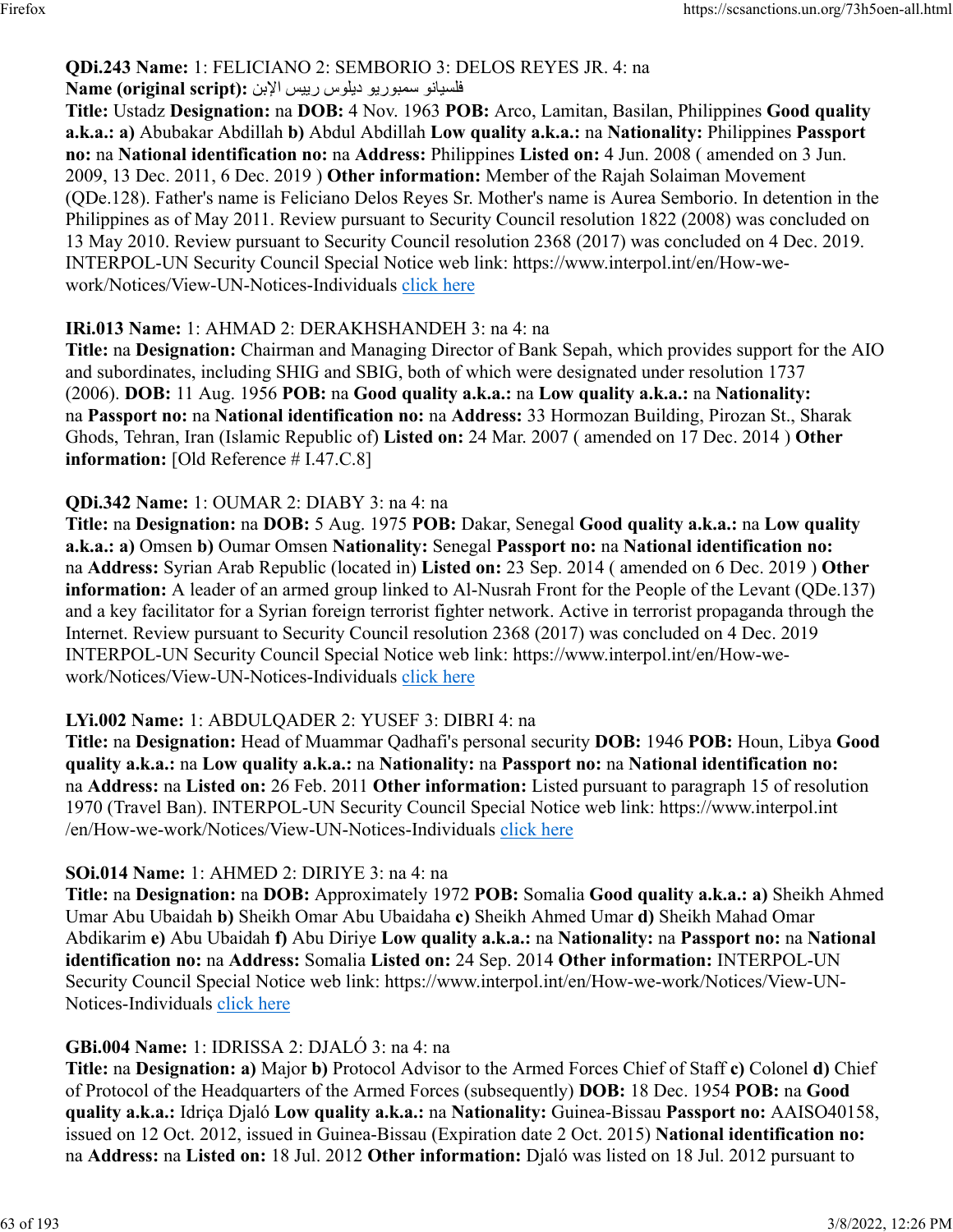paragraph 4 of resolution 2048 (2012) as "Point of Contact for the "Military Command" which has assumed responsibility for the coup d'état of 12 April 2012 and one of its most active members. He was one of the first officers to publicly assume his affiliation to the "Military Command", having signed one of its first communiqués (nº5, dated 13 April 2012). Major Djaló also belongs to the Military Intelligence." INTERPOL-UN Security Council Special Notice web link: https://www.interpol.int/en/How-wework/Notices/View-UN-Notices-Individuals [click here](https://www.interpol.int/en/How-we-work/Notices/View-UN-Notices-Individuals)

### **QDi.167 Name:** 1: KAMEL 2: DJERMANE 3: na 4: na

### **Name (original script):** نامرج لامك

**Title:** na **Designation:** na **DOB:** 12 Oct. 1965 **POB:** Oum el Bouaghi, Algeria **Good quality a.k.a.: a)** Bilal **b)** Adel **c)** Fodhil **d)** Abou Abdeljalil **Low quality a.k.a.:** na **Nationality:** Algeria **Passport no:** na **National identification no:** na **Address:** Algeria **Listed on:** 3 May 2004 ( amended on 7 Apr. 2008, 13 Dec. 2011, 6 Dec. 2019 ) **Other information:** In detention in Algeria as at April 2010. Arrest warrant issued by the German authorities on 9 Oct. 2003 for involvement in kidnapping. Former member of the Katibat Tarek Ibn Ziad of The Organization of Al-Qaida in the Islamic Maghreb (QDe.014). Review pursuant to Security Council resolution 1822 (2008) was concluded on 27 Jul. 2010. Review pursuant to Security Council resolution 2368 (2017) was concluded on 4 Dec. 2019. INTERPOL-UN Security Council Special Notice web link: https://www.interpol.int/en/How-we-work/Notices/View-UN-Notices-Individuals [click here](https://www.interpol.int/en/How-we-work/Notices/View-UN-Notices-Individuals)

### **QDi.249 Name:** 1: YAHIA 2: DJOUADI 3: na 4: na

### **Name (original script):** يداوج ىيحي

**Title:** na **Designation:** na **DOB:** 1 Jan. 1967 **POB:** M'Hamid, Wilaya (province) of Sidi Bel Abbes, Algeria **Good quality a.k.a.: a)** Yahia Abou Ammar **b)** Abou Ala **Low quality a.k.a.:** na **Nationality:** Algeria **Passport no:** na **National identification no:** na **Address:** na **Listed on:** 3 Jul. 2008 ( amended on 15 Nov. 2012 ) **Other information:** Belongs to the leadership of the Organization of Al-Qaida in the Islamic Maghreb (listed under permanent reference number QDe.014). Located in Northern Mali as of Jun. 2008. Mother's name is Zohra Fares. Father's name is Mohamed. Review pursuant to Security Council resolution 2368 (2017) was concluded on 15 November 2021. INTERPOL-UN Security Council Special Notice web link: https://www.interpol.int/en/How-we-work/Notices/View-UN-Notices-Individuals [click here](https://www.interpol.int/en/How-we-work/Notices/View-UN-Notices-Individuals)

#### **LYi.006 Name:** 1: ABU 2: ZAYD 3: UMAR 4: DORDA

**Title:** na **Designation: a)** Director, External Security Organisation. **b)** Head of external intelligence agency. **DOB:** 4 Apr. 1944 **POB:** Alrhaybat **Good quality a.k.a.:** Dorda Abuzed OE **Low quality a.k.a.:** na **Nationality:** na **Passport no:** Libya number FK117RK0, issued on 25 Nov. 2018, issued in Tripoli (Date of expiration: 24 Nov 2026) **National identification no:** na **Address:** Libya (Believed status/location: residing in Egypt) **Listed on:** 26 Feb. 2011 ( amended on 27 Jun. 2014, 1 Apr. 2016, 25 Feb. 2020 ) **Other information:** Listed pursuant to paragraph 15 of resolution 1970 (Travel Ban). Listed on 17 March 2011 pursuant to paragraph 17 of resolution 1970 (Asset Freeze). INTERPOL-UN Security Council Special Notice web link: https://www.interpol.int/en/How-we-work/Notices/View-UN-Notices-Individuals [click here](https://www.interpol.int/en/How-we-work/Notices/View-UN-Notices-Individuals)

# **TAi.092 Name:** 1: DOST MOHAMMAD 2: na 3: na 4: na

#### **Name (original script):** دمحم تسود

**Title: a)** Mullah **b)** Maulavi **Designation:** Governor of Ghazni Province under the Taliban regime **DOB:** Between 1968 and 1973 **POB: a)** Nawi Deh village, Daman District, Kandahar Province, Afghanistan **b)** Marghankecha village, Daman District, Kandahar Province, Afghanistan **Good quality a.k.a.:** Doost Mohammad **Low quality a.k.a.:** na **Nationality:** Afghanistan **Passport no:** na **National identification no:** na **Address:** na **Listed on:** 25 Jan. 2001 ( amended on 3 Sep. 2003, 18 Jul. 2007, 21 Sep. 2007, 13 Feb. 2012, 31 Dec. 2013 ) **Other information:** Associated with Mullah Jalil Haqqani (TAi.034). Believed to be in Afghanistan/Pakistan border area. Belongs to Popalzai tribe. Review pursuant to Security Council resolution 1822 (2008) was concluded on 27 Jul. 2010. INTERPOL-UN Security Council Special Notice web link: https://www.interpol.int/en/How-we-work/Notices/View-UN-Notices-Individuals [click here](https://www.interpol.int/en/How-we-work/Notices/View-UN-Notices-Individuals)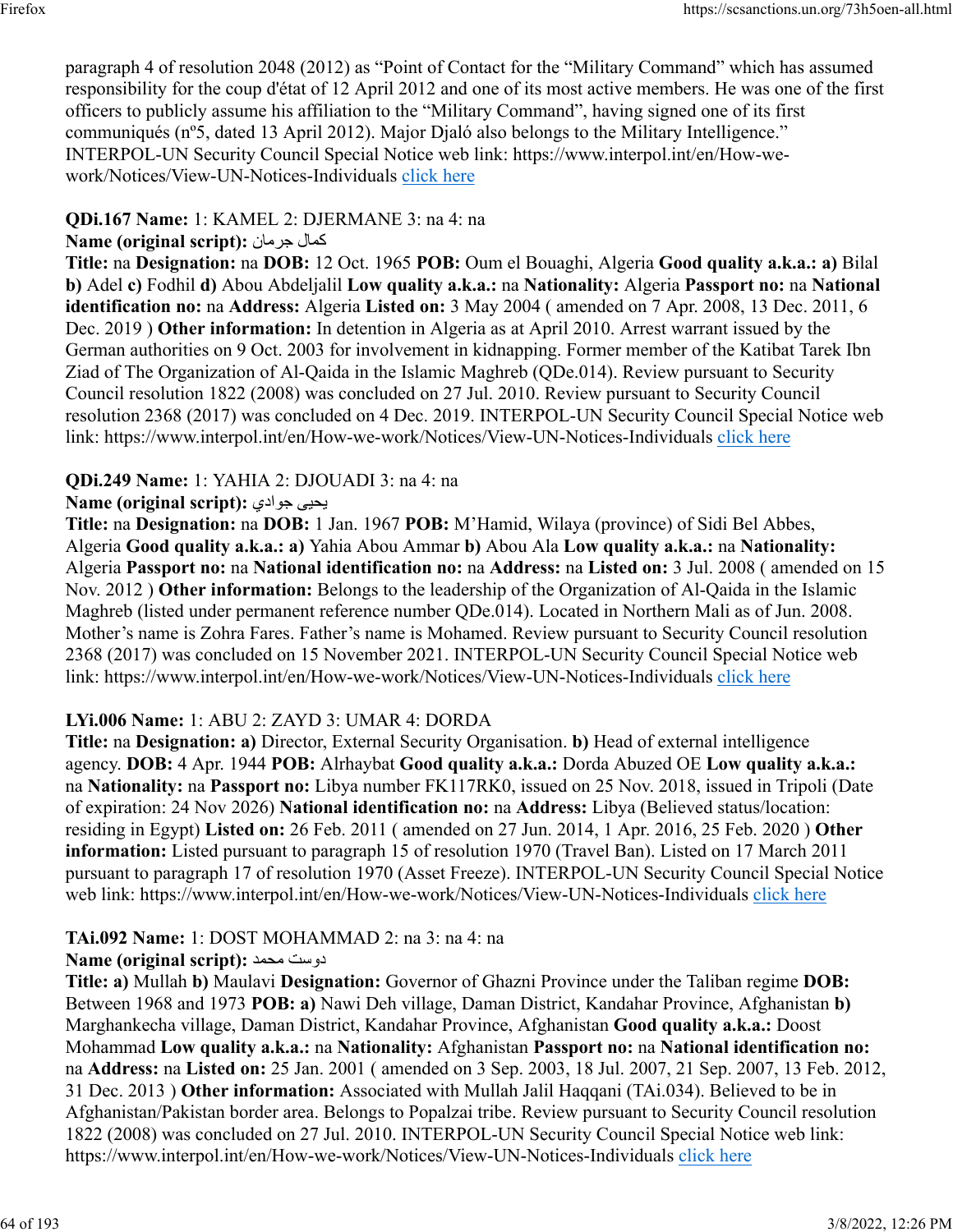### **TAi.019 Name:** 1: NIK MOHAMMAD 2: DOST MOHAMMAD 3: na 4: na

### کين دمحم تسود دمحم **:(script original (Name**

**Title:** Maulavi **Designation:** Deputy Minister of Commerce under the Taliban regime **DOB:** Approximately 1957 **POB:** Zangi Abad village, Panjwai District, Kandahar Province, Afghanistan **Good quality a.k.a.:** Nik Mohammad (previously listed as) **Low quality a.k.a.:** na **Nationality:** Afghanistan **Passport no:** na **National identification no:** na **Address:** na **Listed on:** 31 Jan. 2001 ( amended on 3 Sep. 2003, 21 Sep. 2007, 29 Nov. 2011, 13 Aug. 2012, 19 Oct. 2012, 31 Dec. 2013 ) **Other information:** Leads a commission to register enemies of the Taliban as of mid-2013. Believed to be in Afghanistan/Pakistan border area. Belongs to Nurzai tribe. Review pursuant to Security Council resolution 1822 (2008) was concluded on 27 Jul. 2010. INTERPOL-UN Security Council Special Notice web link: https://www.interpol.int/en/How-we-work/Notices/View-UN-Notices-Individuals [click here](https://www.interpol.int/en/How-we-work/Notices/View-UN-Notices-Individuals)

### **QDi.232 Name:** 1: ABDELMALEK 2: DROUKDEL 3: na 4: na

دبع كلاملا لادكورد **:(script original (Name**

**Title:** na **Designation:** na **DOB:** 20 Apr. 1970 **POB:** Meftah, Wilaya of Blida, Algeria **Good quality a.k.a.:** Abou Mossaab Abdelouadoud **Low quality a.k.a.:** na **Nationality:** Algeria **Passport no:** na **National identification no:** na **Address:** Algeria **Listed on:** 27 Aug. 2007 ( amended on 7 Apr. 2008, 13 Dec. 2011, 1 May 2019 ) **Other information:** Head of The Organization of Al-Qaida in the Islamic Maghreb (QDe.014). Sentenced in absentia to life imprisonment in Algeria on 21 March 2007. Father's name is Rabah Droukdel. Mother's name is Z'hour Zdigha. Review pursuant to Security Council resolution 1822 (2008) was concluded on 4 May 2009. Review pursuant to Security Council resolution 2253 (2015) was concluded on 21 Feb. 2019. INTERPOL-UN Security Council Special Notice web link: https://www.interpol.int/en/How-wework/Notices/View-UN-Notices-Individuals [click here](https://www.interpol.int/en/How-we-work/Notices/View-UN-Notices-Individuals)

### **SSi.002 Name:** 1: SIMON 2: GATWECH 3: DUAL 4: na

**Title:** Major General **Designation:** Chief of General Staff, SPLA in Opposition **DOB:** 1953 **POB: a)** Akobo, Jonglei State, Sudan/South Sudan **b)** Uror County, Jonglei State, Sudan/or South Sudan **Good quality a.k.a.: a)** Simon Gatwich Dual **b)** Simon Getwech Dual **c)** Simon Gatwec Duel **d)** Simon Gatweach **e)** Simon Gatwick **f)** Simon Gatwech **g)** Simon Garwich **Low quality a.k.a.: a)** General Gaduel **b)** Dhual **Nationality:** na **Passport no:** na **National identification no:** na **Address:** Jonglei State, Sudan/South Sudan **Listed on:** 1 Jul. 2015 ( amended on 3 Nov. 2016 ) **Other information:** Is the SPLM-IO Chief of General Staff and was previously the commander of opposition forces in Jonglei State. His forces conducted an early February 2015 attack in Jonglei State, and as of March 2015, he had tried to destroy the peace in Jonglei State through attacks on the civilian population. Photograph available for inclusion in the INTERPOL-UN Security Council Special Notice. INTERPOL-UN Security Council Special Notice web link: https://www.interpol.int/en/Howwe-work/Notices/View-UN-Notices-Individuals [click here](https://www.interpol.int/en/How-we-work/Notices/View-UN-Notices-Individuals)

# **QDi.095 Name:** 1: LIONEL 2: DUMONT 3: na 4: na

**Title:** na **Designation:** na **DOB:** 29 Jan. 1971 **POB:** Roubaix, France **Good quality a.k.a.: a)** Jacques Brougere **b)** Abu Hamza **c)** Di Karlo Antonio **d)** Merlin Oliver Christian Rene **e)** Arfauni Imad Ben Yousset Hamza **f)** Imam Ben Yussuf Arfaj **g)** Abou Hamza **h)** Arfauni Imad **Low quality a.k.a.: a)** Bilal **b)** Hamza **c)** Koumkal **d)** Kumkal **e)** Merlin **f)** Tinet **g)** Brugere **h)** Dimon **Nationality:** France **Passport no:** na **National identification no:** na **Address:** France **Listed on:** 25 Jun. 2003 ( amended on 22 Nov. 2004, 26 Nov. 2004, 2 Jul. 2007, 17 Oct. 2007, 24 Mar. 2009, 6 Aug. 2010, 24 Jun. 2016 ) **Other information:** In custody in France as of May 2004. Sentenced to 25 years imprisonment in France in 2007. His sentence is due to end on 13 Jul. 2023 and his unconditional detention to end on 13 Aug. 2020. Review pursuant to Security Council resolution 1822 (2008) was concluded on 15 Jun. 2010. INTERPOL-UN Security Council Special Notice web link: https://www.interpol.int/en/How-we-work/Notices/View-UN-Notices-Individuals [click here](https://www.interpol.int/en/How-we-work/Notices/View-UN-Notices-Individuals)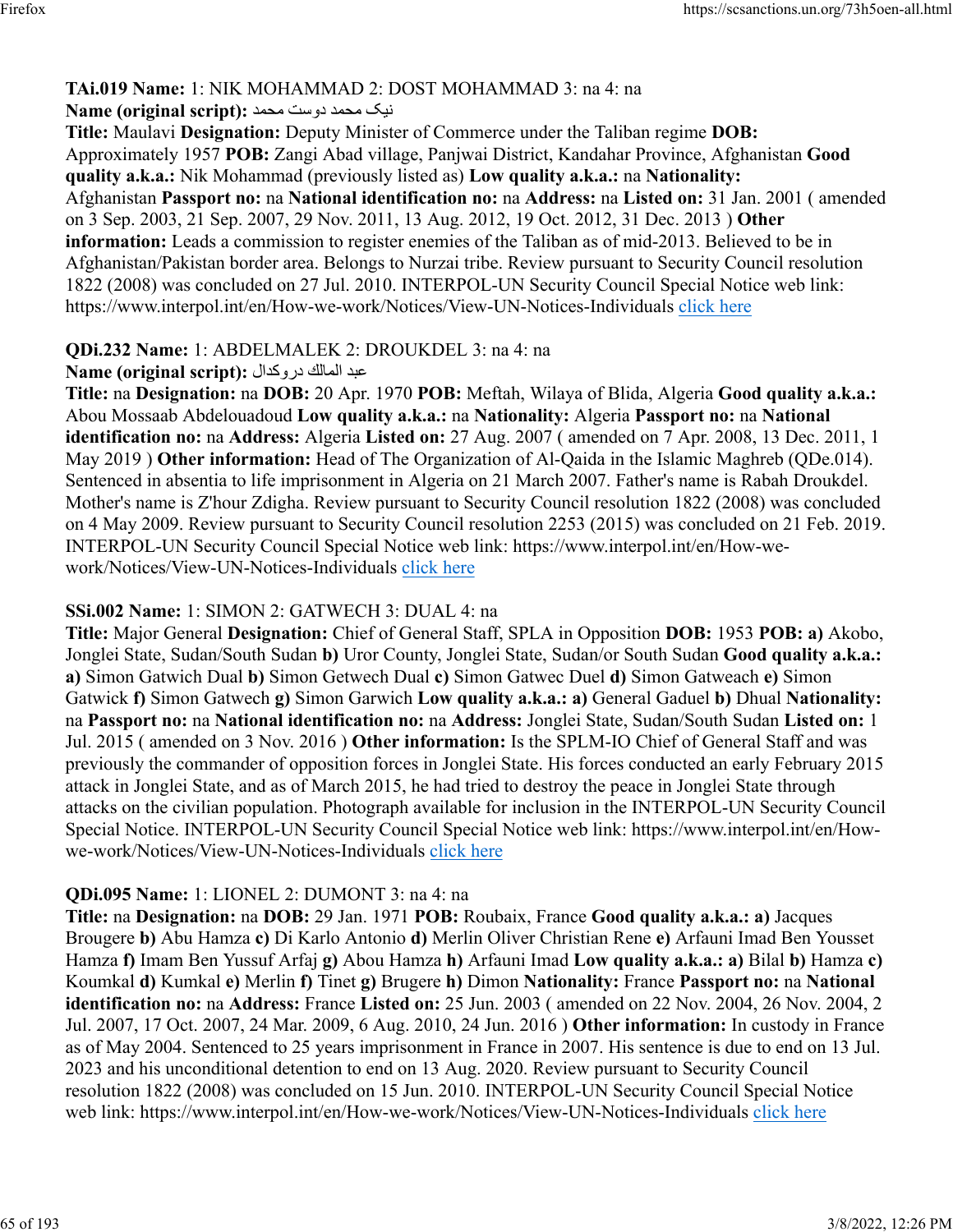### **QDi.111 Name:** 1: AGUS 2: DWIKARNA 3: na 4: na

**Title:** na **Designation:** na **DOB:** 11 Aug. 1964 **POB:** Makassar, South Sulawesi, Indonesia **Good quality a.k.a.:** na **Low quality a.k.a.:** na **Nationality:** Indonesia **Passport no:** Indonesia travel document number XD253038 **National identification no:** na **Address:** Indonesia **Listed on:** 9 Sep. 2003 ( amended on 26 Nov. 2004, 14 May 2014, 6 Dec. 2019 ) **Other information:** Arrested 13 Mar. 2002, sentenced 12 July 2002 in the Philippines. Released from custody in the Philippines on 1 Jan. 2014 and subsequently deported to Indonesia. Physical description: height 165 cm. Photo available for inclusion in the INTERPOL-UN Security Council Special Notice. Review pursuant to Security Council resolution 1822 (2008) was concluded on 25 May 2010. Review pursuant to Security Council resolution 2368 (2017) was concluded on 4 Dec. 2019. INTERPOL-UN Security Council Special Notice web link: https://www.interpol.int/en/How-we-work/Notices/View-UN-Notices-Individuals [click here](https://www.interpol.int/en/How-we-work/Notices/View-UN-Notices-Individuals)

#### **QDi.019 Name:** 1: ABDULLAH 2: AHMED 3: ABDULLAH 4: EL ALFI

#### دبع الله دمحا اللهدبع يفللاا **:(script original (Name**

**Title:** na **Designation:** na **DOB:** 6 Jun. 1963 **POB:** Gharbia, Egypt **Good quality a.k.a.:** na **Low quality a.k.a.: a)** Abu Mariam **b)** Al-Masri, Abu Mohamed **c)** Saleh **Nationality:** Egypt **Passport no:** na **National identification no:** na **Address:** na **Listed on:** 17 Oct. 2001 ( amended on 26 Nov. 2004, 6 Dec. 2019 ) **Other information:** Afghanistan. Review pursuant to Security Council resolution 1822 (2008) was concluded on 21 Jun. 2010. Review pursuant to Security Council resolution 2368 (2017) was concluded on 4 Dec. 2019 INTERPOL-UN Security Council Special Notice web link: https://www.interpol.int/en/How-wework/Notices/View-UN-Notices-Individuals [click here](https://www.interpol.int/en/How-we-work/Notices/View-UN-Notices-Individuals)

### **QDi.142 Name:** 1: RADI 2: ABD EL SAMIE 3: ABOU EL YAZID 4: EL AYASHI

راضي عبد السميع أبواليزيد العياشي :(Name (original script

**Title:** na **Designation:** na **DOB:** 2 Jan. 1972 **POB:** El Gharbia Governorate, Egypt **Good quality a.k.a.:** na **Low quality a.k.a.:** Mera'i **Nationality:** Egypt **Passport no:** na **National identification no:** na **Address:** Via Cilea 40, Milan, Italy (Domicile) **Listed on:** 12 Nov. 2003 ( amended on 9 Sep. 2005, 21 Dec. 2007, 16 May 2011, 29 Mar. 2017, 1 May 2019 ) **Other information:** Sentenced to ten years of imprisonment by the Court of first instance of Milan on 21 Sep. 2006. In custody in Italy. Due for release on 6 Jan. 2012. Subject to expulsion from Italy after serving the sentence. Review pursuant to Security Council resolution 1822 (2008) was concluded on 21 Jun. 2010. Review pursuant to Security Council resolution 2253 (2015) was concluded on 21 Feb. 2019. INTERPOL-UN Security Council Special Notice web link: https://www.interpol.int/en/How-we-work/Notices/View-UN-Notices-Individuals [click here](https://www.interpol.int/en/How-we-work/Notices/View-UN-Notices-Individuals)

### **QDi.262 Name:** 1: REDOUANE 2: EL HABHAB 3: na 4: na

**Title:** na **Designation:** na **DOB:** 20 Dec. 1969 **POB:** Casablanca, Morocco **Good quality a.k.a.:** Abdelrahman **Low quality a.k.a.:** na **Nationality: a)** Germany **b)** Morocco **Passport no:** German number 1005552350, issued on 27 Mar. 2001, issued in Municipality of Kiel, Germany (expired on 26 Mar. 2011) **National identification no:** Germany federal identity card number 1007850441, issued on 27 Mar. 2001, issued in Municipality of Kiel, Germany (expired on 26 Mar. 2011) **Address:** lltisstrasse 58, 24143 Kiel, Germany (previous address) **Listed on:** 12 Nov. 2008 ( amended on 30 Jan. 2009, 24 Mar. 2009, 15 Nov. 2012 ) **Other information:** Released from custody in Germany in Apr. 2012. Review pursuant to Security Council resolution 2368 (2017) was concluded on 15 November 2021. INTERPOL-UN Security Council Special Notice web link: https://www.interpol.int/en/How-we-work/Notices/View-UN-Notices-Individuals [click here](https://www.interpol.int/en/How-we-work/Notices/View-UN-Notices-Individuals)

# **QDi.082 Name:** 1: MOUNIR 2: EL MOTASSADEQ 3: na 4: na

**Name (original script):** قدصتملا رينم

**Title:** na **Designation:** na **DOB:** 3 Apr. 1974 **POB:** Marrakesh, Morocco **Good quality a.k.a.:** Mounir el Moutassadeq **Low quality a.k.a.:** na **Nationality:** Morocco **Passport no:** Morocco number H 236483 **National identification no:** Morocco E-491591 **Address:** (In prison in Germany) **Listed on:** 30 Sep.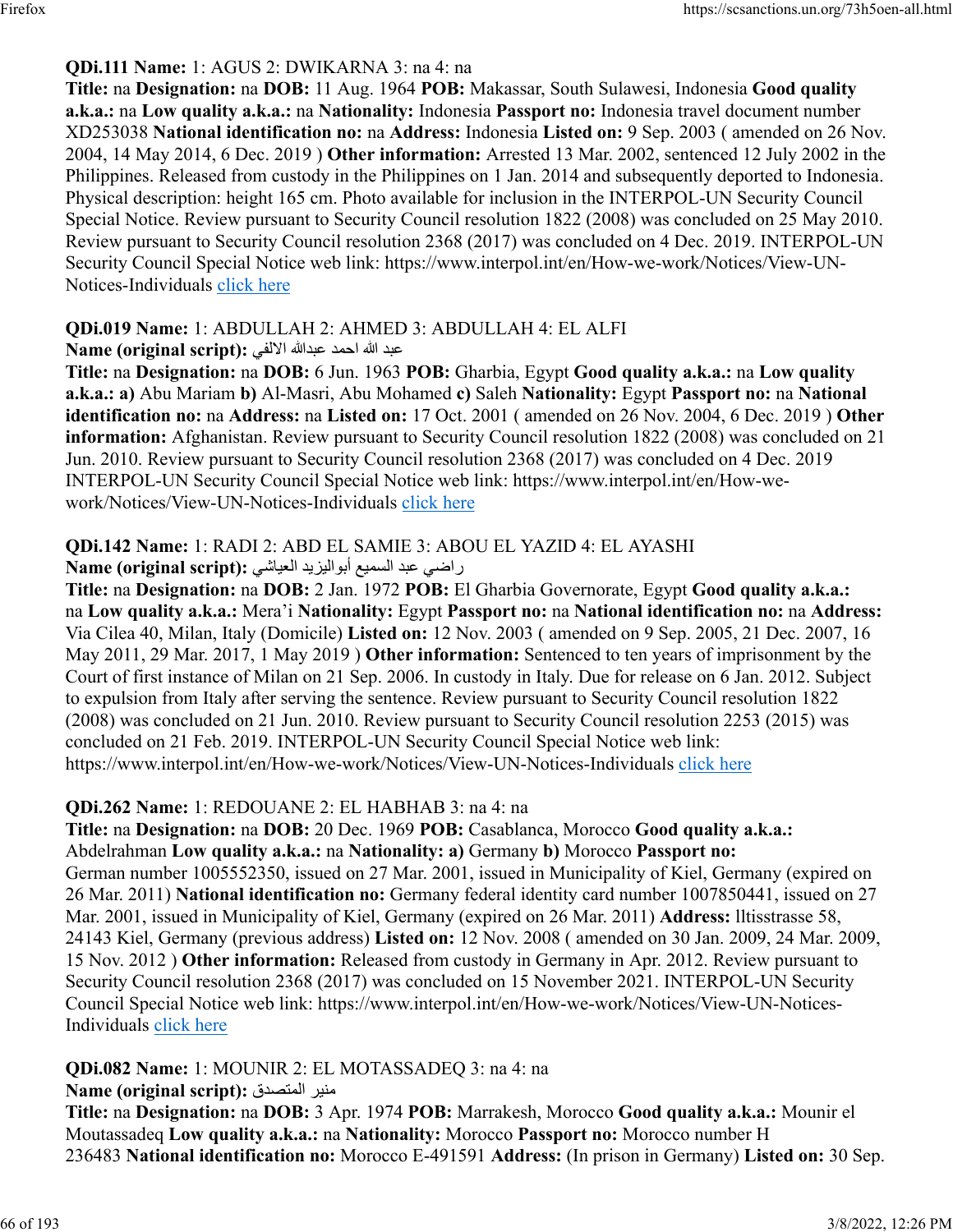2002 ( amended on 26 Nov. 2004, 7 Sep. 2007, 23 Dec. 2010, 6 Dec. 2019 ) **Other information:** Arrested on 28 Nov. 2001 and found guilty in Germany of being an accessory to murder and of membership in a terrorist organization and sentenced to 15 years of imprisonment on 8 Jan. 2007. Father's name is Brahim Brik. Mother's name is Habiba Abbes. Review pursuant to Security Council resolution 1822 (2008) was concluded on 20 May 2010. Review pursuant to Security Council resolution 2368 (2017) was concluded on 4 Dec. 2019 INTERPOL-UN Security Council Special Notice web link: https://www.interpol.int/en/How-wework/Notices/View-UN-Notices-Individuals [click here](https://www.interpol.int/en/How-we-work/Notices/View-UN-Notices-Individuals)

# **QDi.065 Name:** 1: ABD EL KADER 2: MAHMOUD 3: MOHAMED 4: EL SAYED

دبع رداقلا دومحم دمحم ديسلا **:(script original (Name**

**Title:** na **Designation:** na **DOB:** 26 Dec. 1962 **POB:** Egypt **Good quality a.k.a.: a)** Es Sayed, Kader **b)** Abdel Khader Mahmoud Mohamed el Sayed **Low quality a.k.a.:** na **Nationality:** Egypt **Passport no:** na **National identification no:** na **Address:** na **Listed on:** 24 Apr. 2002 ( amended on 26 Nov. 2004, 7 Jun. 2007, 16 May 2011, 1 May 2019 ) **Other information:** Italian Fiscal Code: SSYBLK62T26Z336L. Sentenced to 8 years imprisonment in Italy on 2 February 2004. Considered a fugitive from justice by the Italian authorities. Review pursuant to Security Council resolution 1822 (2008) was concluded on 22 Apr. 2010. Review pursuant to Security Council resolution 2253 (2015) was concluded on 21 Feb. 2019. Review pursuant to Security Council resolution 2368 (2017) was concluded on 15 November 2021. INTERPOL-UN Security Council Special Notice web link: https://www.interpol.int/en/How-we-work/Notices/View-UN-Notices-Individuals [click here](https://www.interpol.int/en/How-we-work/Notices/View-UN-Notices-Individuals)

# **QDi.409 Name:** 1: ELSHAFEE 2: EL SHEIKH 3: na 4: na

**Title:** na **Designation:** na **DOB:** 16 Jul. 1988 **POB:** London, United Kingdom of Great Britain and Northern Ireland **Good quality a.k.a.: a)** El Shafee Elsheikh **b)** Alshafee El-Sheikh **Low quality a.k.a.:** na **Nationality:** United Kingdom of Great Britain and Northern Ireland **Passport no:** United Kingdom of Great Britain and Northern Ireland number 801121547, issued on 16 Jun. 2009 (issued by UK Passport Office with expiry date of 16 Jun. 2019, cancelled in Dec. 2014) **National identification no:** na **Address:** na **Listed on:** 20 Jul. 2017 **Other information:** Foreign terrorist fighter with Islamic State in Iraq and the Levant (ISIL), listed as Al-Qaida in Iraq (QDe.115), in the Syrian Arab Republic. Physical description: eye colour: dark brown; hair colour: black; complexion: dark. Distinguishing marks: beard. Mother's name: Maha Elgizouli. INTERPOL-UN Security Council Special Notice web link: https://www.interpol.int/en/How-wework/Notices/View-UN-Notices-Individuals [click here](https://www.interpol.int/en/How-we-work/Notices/View-UN-Notices-Individuals)

### **SDi.001 Name:** 1: GAFFAR 2: MOHAMMED 3: ELHASSAN 4: na

**Title:** na **Designation:** Major-General and Commander of the Western Military Region for the Sudanese Armed Forces (SAF) **DOB:** 24 Jun. 1952 **POB:** na **Good quality a.k.a.:** Gaffar Mohmed Elhassan **Low quality a.k.a.:** na **Nationality:** na **Passport no:** na **National identification no:** Ex-serviceman's identification card 4302 **Address:** El Waha, Omdurman, Sudan **Listed on:** 25 Apr. 2006 **Other information:** Retired from the Sudanese Army. INTERPOL-UN Security Council Special Notice web link: https://www.interpol.int/en/How-we-work/Notices/View-UN-Notices-Individuals [click here](https://www.interpol.int/en/How-we-work/Notices/View-UN-Notices-Individuals)

### **TAi.063 Name:** 1: MOHAMMAD AZAM 2: ELMI 3: na 4: na

### دمحم مظعا یملع **:(script original (Name**

**Title:** Maulavi **Designation:** Deputy Minister of Mines and Industries under the Taliban regime **DOB:** Approximately 1968 **POB:** Sayd Karam District, Paktia Province, Afghanistan **Good quality a.k.a.:** Muhammad Azami **Low quality a.k.a.:** na **Nationality:** Afghanistan **Passport no:** na **National identification no:** na **Address:** na **Listed on:** 23 Feb. 2001 ( amended on 3 Sep. 2003, 18 Jul. 2007, 21 Sep. 2007, 29 Nov. 2011 ) **Other information:** Reportedly deceased in 2005. Review pursuant to Security Council resolution 1822 (2008) was concluded on 29 Jul. 2010. INTERPOL-UN Security Council Special Notice web link: https://www.interpol.int/en/How-we-work/Notices/View-UN-Notices-Individuals [click here](https://www.interpol.int/en/How-we-work/Notices/View-UN-Notices-Individuals)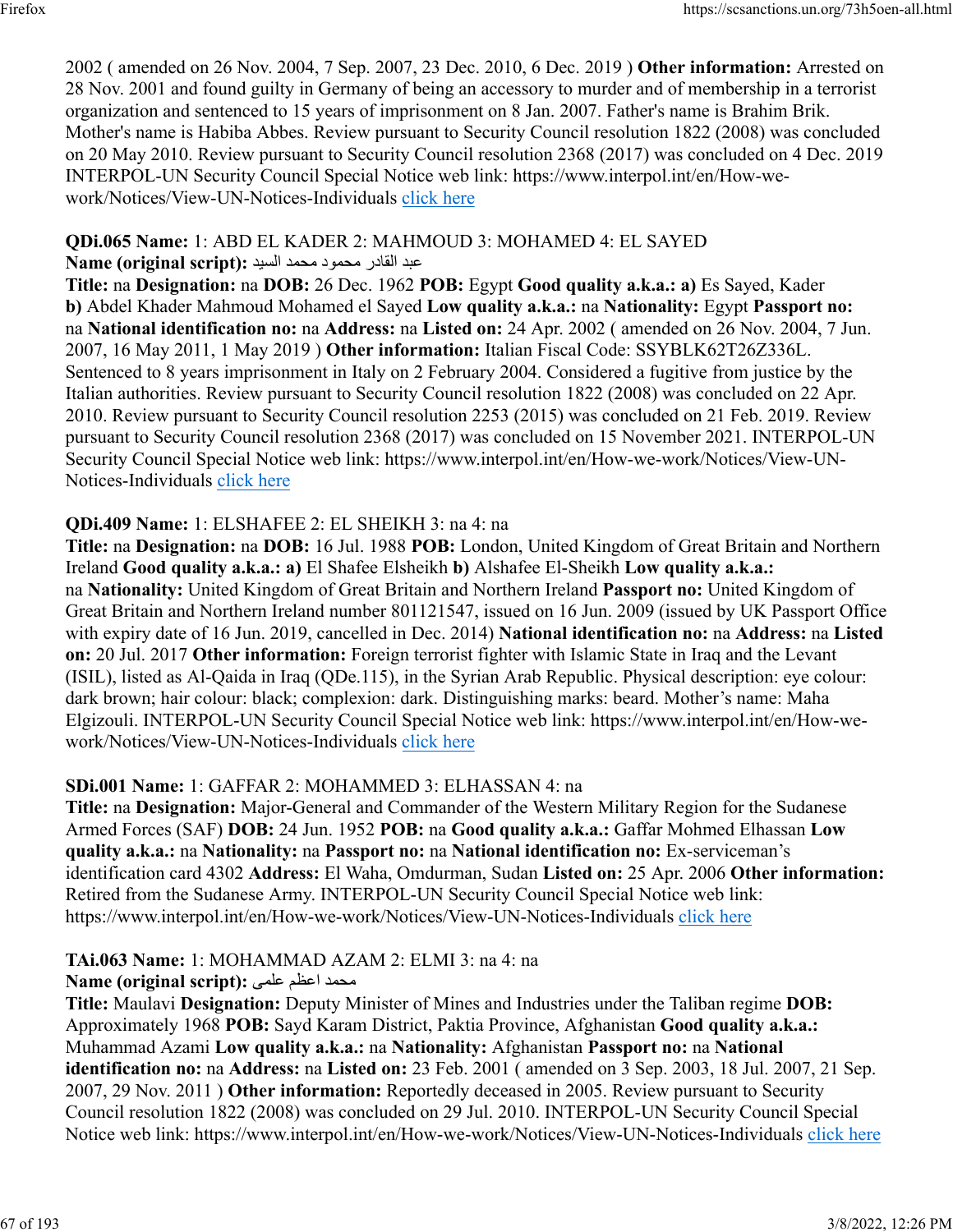# **QDi.064 Name:** 1: SAMI 2: BEN KHAMIS 3: BEN SALEH 4: ELSSEID

### سامي بن خميس بن صل**ا**ح الصيد : Name (original script)

**Title:** na **Designation:** na **DOB:** 10 Feb. 1968 **POB:** Menzel Jemil, Bizerte, Tunisia **Good quality a.k.a.:** Omar El Mouhajer **Low quality a.k.a.:** Saber **Nationality:** Tunisia **Passport no:** Tunisia number K929139, issued on 14 Feb. 1995 (expired on 13 Feb. 2000) **National identification no: a)** 00319547, issued on 8 Dec. 1994 **b)** SSDSBN68B10Z352F (Italian Fiscal Code ) **Address:** Ibn Al-Haythman Street, Number 6, Manubah, Tunis, Tunisia **Listed on:** 24 Apr. 2002 ( amended on 10 Apr. 2003, 26 Nov. 2004, 9 Sep. 2005, 20 Dec. 2005, 7 Jun. 2007, 21 Dec. 2007, 10 Aug. 2009, 23 Dec. 2010, 24 Nov. 2014, 6 Dec. 2019 ) **Other information:** Mother's name is Beya Al-Saidani. Deported from Italy to Tunisia on 2 Jun. 2008. Imprisoned in Tunisia in Aug. 2014. Review pursuant to Security Council resolution 1822 (2008) was concluded on 22 Apr. 2010. Review pursuant to Security Council resolution 2368 (2017) was concluded on 4 Dec. 2019 INTERPOL-UN Security Council Special Notice web link: https://www.interpol.int/en/How-wework/Notices/View-UN-Notices-Individuals [click here](https://www.interpol.int/en/How-we-work/Notices/View-UN-Notices-Individuals)

### **IRi.014 Name:** 1: MOHAMMAD 2: ESLAMI 3: na 4: na

**Title:** Dr. **Designation:** Head of Iran's Defence Industries Training and Research Institute. **DOB:** na **POB:** na **Good quality a.k.a.:** Mohammad Islami; Mohamed Islami; Mohammed Islami **Low quality a.k.a.:** na **Nationality:** na **Passport no:** na **National identification no:** na **Address:** na **Listed on:** 3 Mar. 2008 ( amended on 17 Dec. 2014 ) **Other information:** Served as Deputy Defence Minister from 2012 to 2013. [Old Reference # I.03.I.6]

### **IRi.015 Name:** 1: REZA-GHOLI 2: ESMAELI 3: na 4: na

**Title:** na **Designation:** Head of Trade and International Affairs Department of the AIO. **DOB:** 3 Apr. 1961 **POB:** na **Good quality a.k.a.:** Reza-Gholi Ismaili **Low quality a.k.a.:** na **Nationality:** na **Passport no:** A0002302, issued in Iran (Islamic Republic of) **National identification no:** na **Address:** na **Listed on:** 23 Dec. 2006 ( amended on 17 Dec. 2014 ) **Other information:** [Old Reference # I.37.D.3]

### **QDi.096 Name:** 1: MOUSSA 2: BEN OMAR 3: BEN ALI 4: ESSAADI

#### ىسوم نب رمع نب يلع يدعسلا **:(script original (Name**

**Title:** na **Designation:** na **DOB:** 4 Dec. 1964 **POB:** Tabarka, Tunisia **Good quality a.k.a.:** na **Low quality a.k.a.: a)** Dah Dah **b)** Abdelrahmman **c)** Bechir **Nationality:** Tunisia **Passport no:** Tunisia number L335915, issued on 8 Nov. 1996, issued in Milan, Italy (expired on 7 Nov. 2001) **National identification no:** na **Address:** Tunisia **Listed on:** 25 Jun. 2003 ( amended on 20 Dec. 2005, 17 Oct. 2007, 10 Aug. 2009, 16 May 2011, 20 Jul. 2012, 6 Dec. 2019, 10 Sep. 2020 ) **Other information:** Considered a fugitive from justice by the Italian authorities (as of Oct 2019). Left Sudan to Tunisia in 2011. Review pursuant to Security Council resolution 1822 (2008) was concluded on 15 Jun. 2010. Review pursuant to Security Council resolution 2368 (2017) was concluded on 4 Dec. 2019. INTERPOL-UN Security Council Special Notice web link: https://www.interpol.int/en/How-we-work/Notices/View-UN-Notices-Individuals [click here](https://www.interpol.int/en/How-we-work/Notices/View-UN-Notices-Individuals)

# **QDi.083 Name:** 1: ZAKARYA 2: ESSABAR 3: na 4: na

### **Name (original script):** رابصلا ايركز

**Title:** na **Designation:** na **DOB:** 3 Apr. 1977 **POB:** Essaouria, Morocco **Good quality a.k.a.:** Zakariya Essabar **Low quality a.k.a.:** na **Nationality:** Morocco **Passport no: a)** Morocco number M 271351, issued on 24 Oct. 2000, issued in Berlin,by the Embassy of Morocco **b)** Morocco number K-348486 **National identification no: a)** Morocco National Identity number E-189935 **b)** Morocco National Identity Card number G-0343089 **Address:** na **Listed on:** 30 Sep. 2002 ( amended on 26 Nov. 2004, 10 Jun. 2011 ) **Other information:** Father's name is Mohamed ben Ahmed. Mother's name is Sfia bent Toubali. Review pursuant to Security Council resolution 1822 (2008) was concluded on 20 May 2010. Review pursuant to Security Council resolution 2368 (2017) was concluded on 15 November 2021. INTERPOL-UN Security Council Special Notice web link: https://www.interpol.int/en/How-we-work/Notices/View-UN-Notices-Individuals [click here](https://www.interpol.int/en/How-we-work/Notices/View-UN-Notices-Individuals)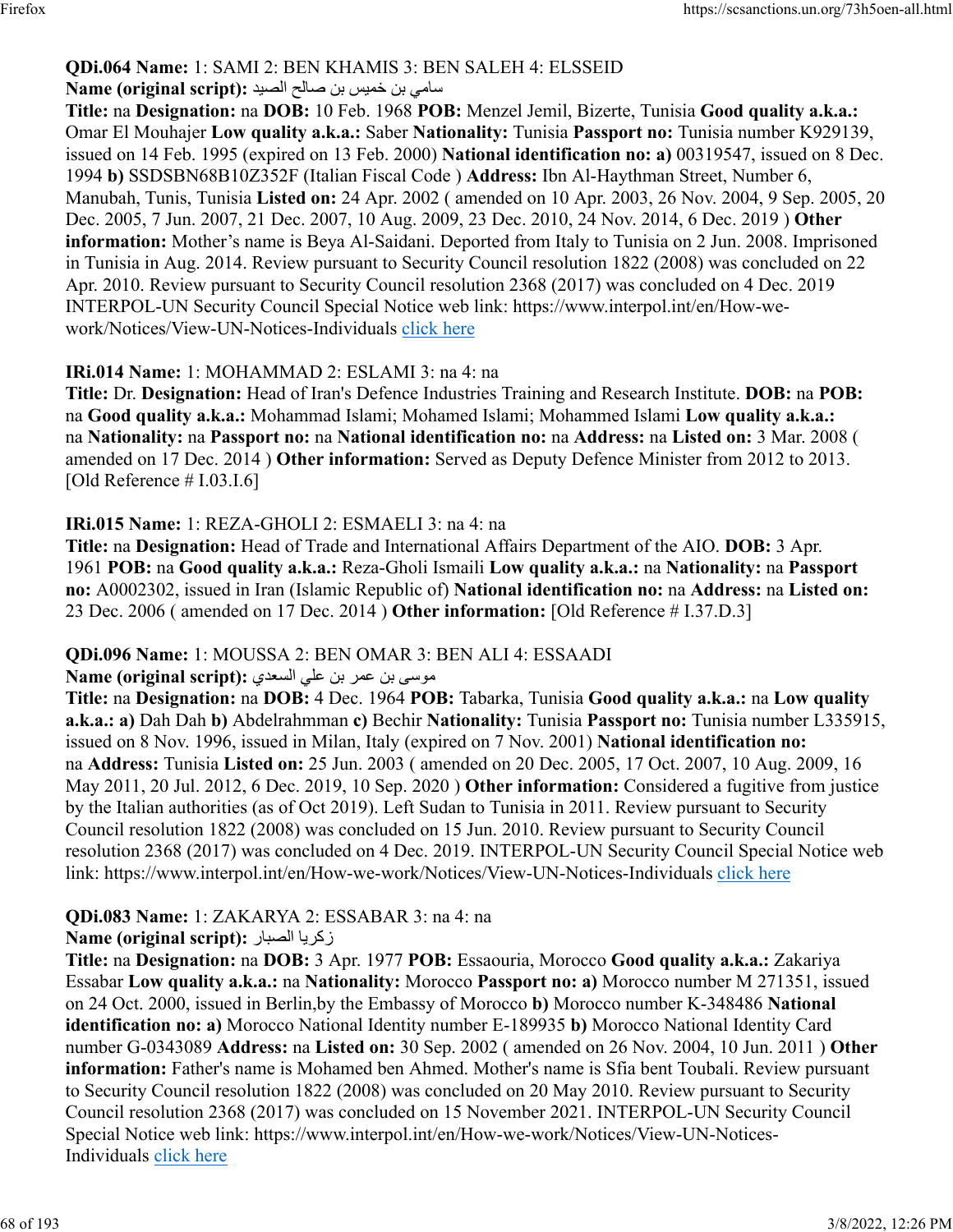### **TAi.036 Name:** 1: FAIZ 2: na 3: na 4: na

### **Name (original script):** ضيف

**Title:** Maulavi **Designation:** Head of the Information Department, Ministry of Foreign Affairs under the Taliban regime **DOB:** Approximately 1969 **POB:** Ghazni Province, Afghanistan **Good quality a.k.a.:** na **Low quality a.k.a.:** na **Nationality:** Afghanistan **Passport no:** na **National identification no:** na **Address:** na **Listed on:** 23 Feb. 2001 ( amended on 3 Sep. 2003, 9 Jul. 2007, 21 Sep. 2007, 29 Nov. 2011 ) **Other information:** Review pursuant to Security Council resolution 1822 (2008) was concluded on 23 Jul. 2010. INTERPOL-UN Security Council Special Notice web link: https://www.interpol.int/en/How-wework/Notices/View-UN-Notices-Individuals [click here](https://www.interpol.int/en/How-we-work/Notices/View-UN-Notices-Individuals)

### **IRi.016 Name:** 1: MOHSEN 2: FAKHRIZADEH-MAHABADI 3: na 4: na

**Title:** na **Designation: a)** Senior MODAFL scientist **b)** Former head of the Physics Research Centre (PHRC) **DOB:** na **POB:** na **Good quality a.k.a.:** na **Low quality a.k.a.:** na **Nationality:** na **Passport no: a)** A0009228 (Unconfirmed (likely Iran)) **b)** 4229533 (Unconfirmed (likely Iran)) **National identification no:** na **Address:** na **Listed on:** 24 Mar. 2007 ( amended on 17 Dec. 2014 ) **Other information:** The IAEA have asked to interview him about the activities of the PHRC over the period he was head but Iran has refused. [Old Reference # I.47.C.2]

#### **TAi.106 Name:** 1: MOHAMMAD SHAFIQULLAH 2: AHMADI 3: FATIH KHAN 4: na دمحم قيفش الله یدمحا حتاف ناخ **:(script original (Name**

**Title:** Mullah **Designation:** Governor of Samangan Province under the Taliban regime **DOB:** Between 1956 and 1957 **POB: a)** Charmistan village, Tirin Kot District, Uruzgan Province, Afghanistan **b)** Marghi village, Nawa District, Ghazni Province, Afghanistan **Good quality a.k.a.: a)** Mohammad Shafiq Ahmadi (previously listed as) **b)** Mullah Shafiqullah **Low quality a.k.a.:** na **Nationality:** Afghanistan **Passport no:** na **National identification no:** na **Address:** na **Listed on:** 23 Feb. 2001 ( amended on 3 Sep. 2003, 21 Sep. 2007, 1 Jun. 2012, 13 Aug. 2012, 22 Apr. 2013, 31 Dec. 2013, 7 Sep. 2016 ) **Other information:** Originally from Ghazni Province, but later lived in Uruzgan. Taliban Shadow Governor for Uruzgan Province as of late 2012. Serves as a member of the Military Commission as of July 2016. Belongs to Hotak tribe. Review pursuant to Security Council resolution 1822 (2008) was concluded on 27 Jul. 2010. INTERPOL-UN Security Council Special Notice web link: https://www.interpol.int/en/Howwe-work/Notices/View-UN-Notices-Individuals [click here](https://www.interpol.int/en/How-we-work/Notices/View-UN-Notices-Individuals)

### **QDi.352 Name:** 1: MAULANA 2: FAZLULLAH 3: na 4: na

**Title:** na **Designation:** na **DOB:** 1974 **POB:** Kuza Bandai village, Swat Valley, Khyber Pakhtunkhawa Province, Pakistan **Good quality a.k.a.: a)** Mullah Fazlullah **b)** Fazal Hayat **Low quality a.k.a.:** Mullah Radio **Nationality:** na **Passport no:** na **National identification no:** na **Address:** (Afghanistan / Pakistan border region) **Listed on:** 7 Apr. 2015 ( amended on 1 May 2019 ) **Other information:** Commander of Tehrik-e Taliban Pakistan (TTP) (QDe.132) since 7 Nov. 2013. Led the local TTP in Pakistan's northwest valley of Swat from 2007 to 2009. Review pursuant to Security Council resolution 2253 (2015) was concluded on 21 Feb. 2019. INTERPOL-UN Security Council Special Notice web link: https://www.interpol.int/en/How-we-work/Notices/View-UN-Notices-Individuals [click here](https://www.interpol.int/en/How-we-work/Notices/View-UN-Notices-Individuals)

# **SSi.006 Name:** 1: PETER 2: GADET 3: na 4: na

**Title: a)** General **b)** Major General **Designation:** na **DOB:** Between 1957 and 1959 **POB: a)** Mayom County Unity State **b)** Mayan, Unity State **Good quality a.k.a.: a)** Peter Gatdet Yaka **b)** Peter Gadet Yak **c)** Peter Gadet Yaak **d)** Peter Gatdet Yaak **e)** Peter Gatdet **f)** Peter Gatdeet Yaka **Low quality a.k.a.:** na **Nationality:** na **Passport no:** na **National identification no:** na **Address:** na **Listed on:** 1 Jul. 2015 **Other information:** Appointed the SPLA-IO's Deputy Chief of Staff for Operations on December 21, 2014. Forces under his command targeted civilians, including women, in April 2014 during an assault on Bentiu, including targeted killings on the basis of ethnicity. INTERPOL-UN Security Council Special Notice web link: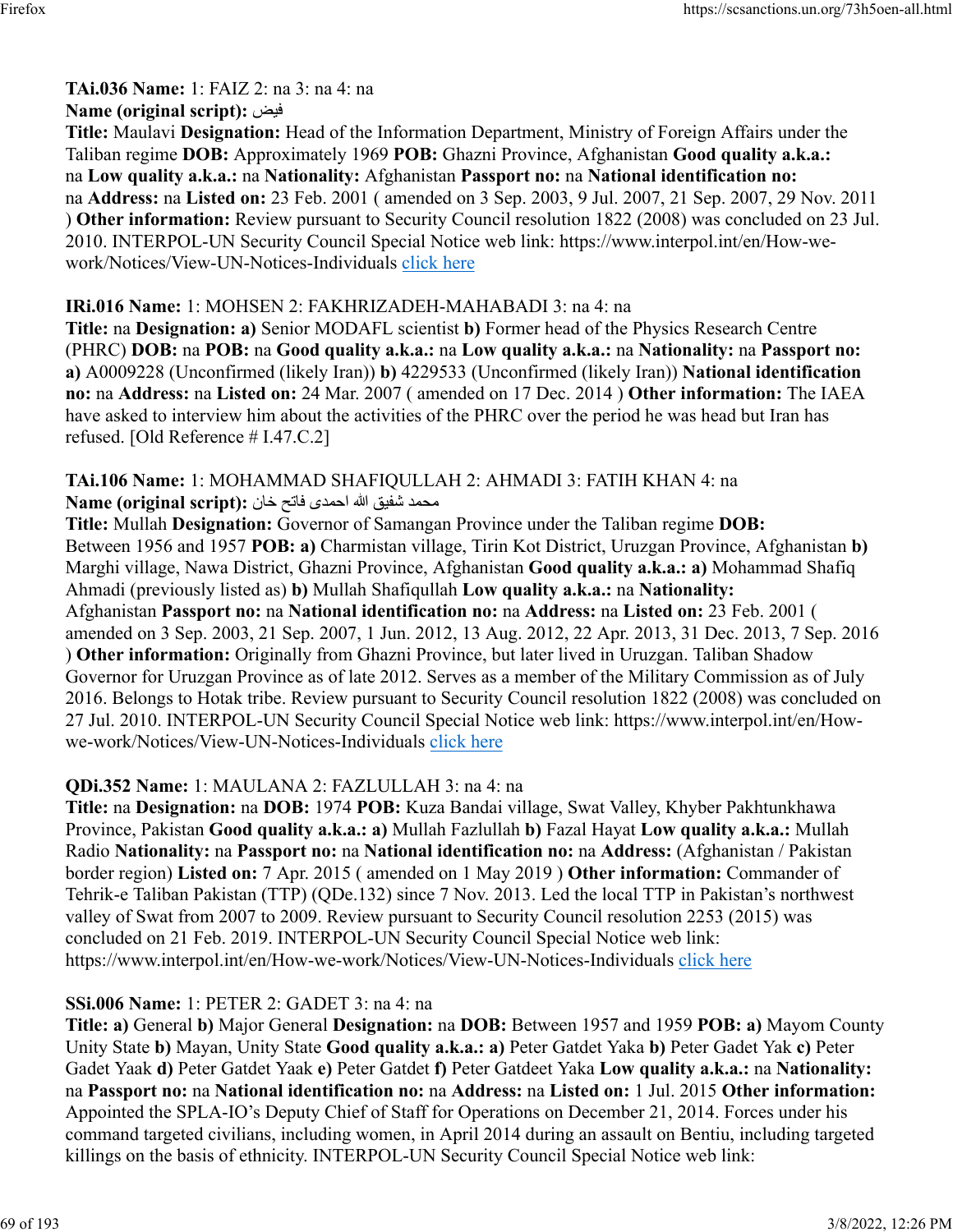https://www.interpol.int/en/How-we-work/Notices/View-UN-Notices-Individuals [click here](https://www.interpol.int/en/How-we-work/Notices/View-UN-Notices-Individuals)

# **QDi.251 Name:** 1: SALAH EDDINE 2: GASMI 3: na 4: na

### **Name (original script):** يمساق حلاص

**Title:** na **Designation:** na **DOB:** 13 Apr. 1971 **POB:** Zeribet El Oued, Wilaya (province) of Biskra, Algeria **Good quality a.k.a.:** Abou Mohamed Salah **Low quality a.k.a.:** Bounouadher **Nationality:** Algeria **Passport no:** na **National identification no:** na **Address:** Algeria **Listed on:** 3 Jul. 2008 ( amended on 24 Mar. 2009, 15 Nov. 2012, 14 Mar. 2013, 11 Feb. 2016, 24 Nov. 2020 ) **Other information:** Belongs to the leadership and is in charge of information committee of the Organization of Al-Qaida in the Islamic Maghreb (QDe.014). Mother's name is Yamina Soltane. Father's name is Abdelaziz. Associated with Abdelmalek Droukdel (QDi.232). Arrested in Algeria on 16 Dec. 2012. Incarcerated at the El-Harrach prison in Algiers, as of August 2015. Review pursuant to Security Council resolution 2368 (2017) was concluded on 24 November 2020. INTERPOL-UN Security Council Special Notice web link: https://www.interpol.int /en/How-we-work/Notices/View-UN-Notices-Individuals [click here](https://www.interpol.int/en/How-we-work/Notices/View-UN-Notices-Individuals)

### **CFi.007 Name:** 1: HAROUN 2: GAYE 3: na 4: na

**Title:** na **Designation:** Rapporteur of the political coordination of the Front Populaire pour la Renaissance de Centrafrique (FPRC) **DOB: a)** 30 Jan. 1968 **b)** 30 Jan. 1969 **POB:** na **Good quality a.k.a.: a)** Haroun Geye **b)** Aroun Gaye **c)** Aroun Geye **Low quality a.k.a.:** na **Nationality:** na **Passport no:** Central African Republic number O00065772 (letter O followed by 3 zeros), expires 30 Dec. 2019) **National identification no:** na **Address: a)** Bangui, Central African Republic **b)** Ndélé, Bamingui-Bangoran **Listed on:** 17 Dec. 2015 ( amended on 28 Jul. 2020 ) **Other information:** Gaye is a leader of the Front Populaire pour la Renaissance de Centrafrique (FPRC) (not listed) a marginalized ex-Seleka armed group in Bangui. He is also a leader of the so-called "Defense Committee" of Bangui's PK5 (known as PK5 Resistance' or 'Texas') (not listed), which extorts money from residents and threatens and employs physical violence. Gaye was appointed on 2 November 2014 by Nourredine Adam (CFi.002) as rapporteur of the political coordination of the FPRC. On 9 May 2014, the Security Council Committee established by resolution 2127 (2013) on CAR included Adam on its sanctions list. Photo available for inclusion in the INTERPOL-UN Security Council Special Notice. INTERPOL-UN Security Council Special Notice web link: https://www.interpol.int/en/Howwe-work/Notices/View-UN-Notices-Individuals [click here](https://www.interpol.int/en/How-we-work/Notices/View-UN-Notices-Individuals)

### **QDi.366 Name:** 1: TARKHAN 2: ISMAILOVICH 3: GAZIEV 4: na

### **Name (original script):** Тархан Исмаилович Газиев

**Title:** na **Designation:** na **DOB:** 11 Nov. 1965 **POB:** Itum-Kale, Itum-Kalinskiy District, Republic of Chechnya, Russian Federation **Good quality a.k.a.: a)** Ramzan Oduev (original script: Рамзан Одуев) **b)** Tarkhan Isaevich Gaziev (original script: Тархан Исаевич Газиев) **c)** Husan Isaevich Gaziev (original script: Хусан Исаевич Газиев) **d)** Umar Sulimov (original script: Умар Сулимов) **Low quality a.k.a.: a)** Wainakh (original script: Вайнах) **b)** Sever (original script: Север) **c)** Abu Bilal (original script: Абу-Билал) **d)** Abu Yasir (original script: Абу Ясир) **e)** Abu Asim (original script: Абу Ясим) **f)** Husan (original script: Хусан) **g)** Ab-Bilal **h)** Abu-Naser **Nationality:** Russian Federation **Passport no:** na **National identification no:** na **Address: a)** Syrian Arab Republic (located in as at Aug. 2015) **b)** Iraq (possible alternative location as at Aug. 2015) **Listed on:** 2 Oct. 2015 ( amended on 10 Dec. 2015, 6 Sep. 2016 ) **Other information:** As at Aug. 2015, leads Jamaat Tarkhan, a terrorist group that forms part of the Islamic State in Iraq and the Levant, listed as Al-Qaida in Iraq (QDe.115). Wanted by the authorities of the Russian Federation for terrorist crimes committed in its territory, including through an international arrest warrant. Photo available for inclusion in the INTERPOL-UN Security Council Special Notice. Review pursuant to Security Council resolution 2368 (2017) was concluded on 15 November 2021. INTERPOL-UN Security Council Special Notice web link: https://www.interpol.int/en/How-we-work/Notices/View-UN-Notices-Individuals [click here](https://www.interpol.int/en/How-we-work/Notices/View-UN-Notices-Individuals)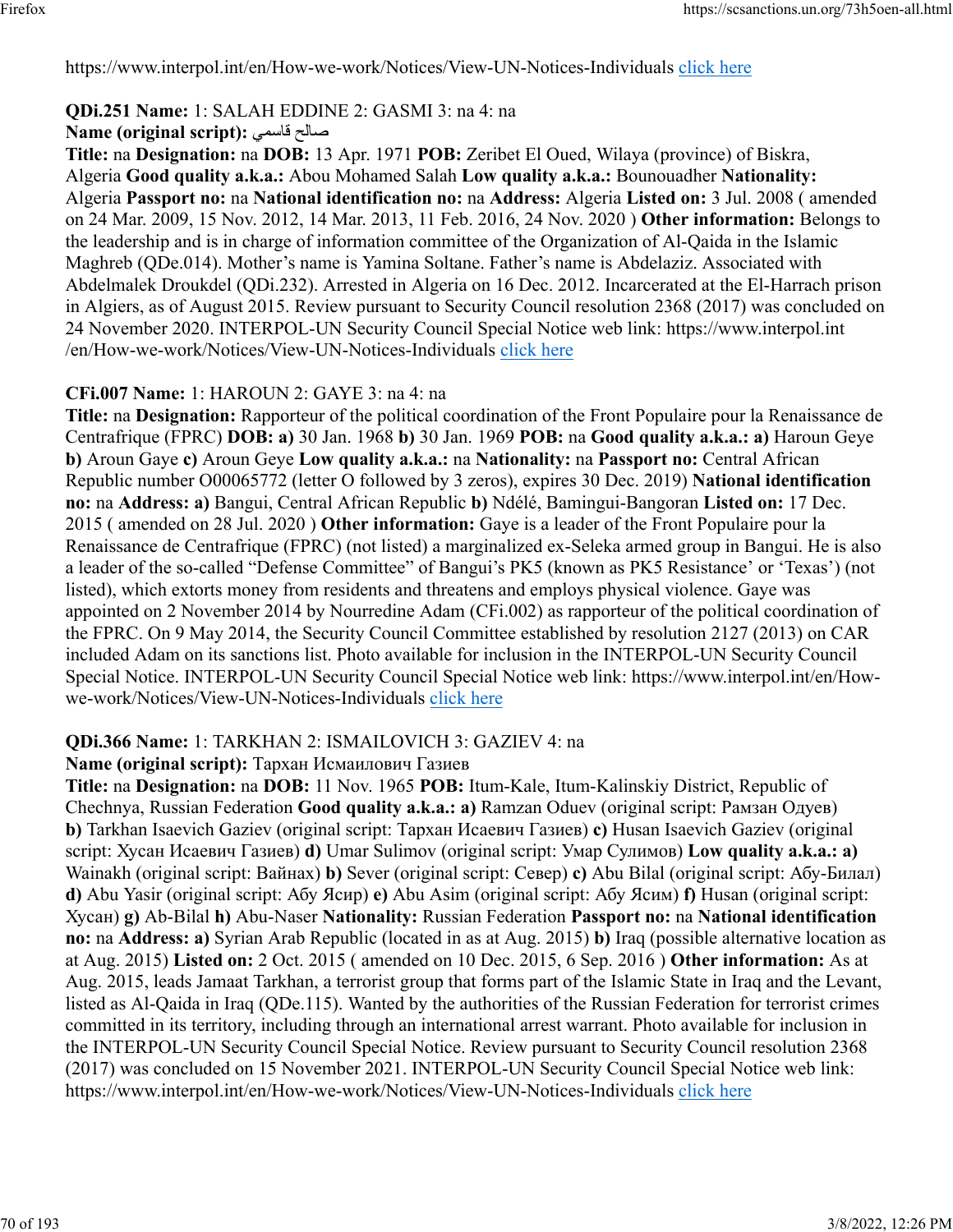#### **QDi.431 Name:** 1: SANAULLAH 2: GHAFARI 3: na 4: na ءانث الله یرافغ **:(script original (Name**

**Title:** Dr. **Designation:** na **DOB:** 28 Oct. 1994 **POB:** Afghanistan **Good quality a.k.a.: a)** Dr. Shahab al Muhajir **b)** Shahab Muhajer **c)** Shahab Mohajir **d)** Shahab Mahajar **e)** Shihab al Muhajir **f)** Shihab Muhajer **g)** Shihab Mohajir **h)** Shihab Mahajar **Low quality a.k.a.:** na **Nationality:** Afghanistan **Passport no:** na **National identification no:** na **Address: a)** Afghanistan (2021) **b)** Kunduz, Afghanistan (previous) **Listed on:** 21 Dec. 2021 **Other information:** Leader of the Islamic State of Iraq and the Levant - Khorasan (ISIL - K) (QDe.161). Information Technology Expert. Photo is available for inclusion in the INTERPOL-UN Security Council Special Notice. INTERPOL-UN Security Council Special Notice web link: https://www.interpol.int/en/How-we-work/Notices/View-UN-Notices-Individuals

### **QDi.028 Name:** 1: AHMED 2: KHALFAN 3: GHAILANI 4: na

**Title:** na **Designation:** na **DOB: a)** 14 Mar. 1974 **b)** 13 Apr. 1974 **c)** 14 Apr. 1974 **d)** 1 Aug. 1970 **POB:** Zanzibar, United Republic of Tanzania **Good quality a.k.a.: a)** Ahmad, Abu Bakr **b)** Ahmed, Abubakar **c)** Ahmed, Abubakar K. **d)** Ahmed, Abubakar Khalfan **e)** Ahmed, Abubakary K. **f)** Ahmed, Ahmed Khalfan **g)** Ali, Ahmed Khalfan **h)** Ghailani, Abubakary Khalfan Ahmed **i)** Ghailani, Ahmed **j)** Ghilani, Ahmad Khalafan **k)** Hussein, Mahafudh Abubakar Ahmed Abdallah **l)** Khalfan, Ahmed **m)** Mohammed, Shariff Omar **n)** Haythem al-Kini **Low quality a.k.a.: a)** Ahmed The Tanzanian **b)** Foopie **c)** Fupi **d)** Ahmed, A **e)** Al Tanzani, Ahmad **f)** Bakr, Abu **g)** Khabar, Abu **Nationality:** United Republic of Tanzania **Passport no:** na **National identification no:** na **Address:** United States of America **Listed on:** 17 Oct. 2001 ( amended on 27 Jul. 2007, 21 Oct. 2010, 6 Dec. 2019 ) **Other information:** Apprehended in July 2004 and in custody for trial in the United States of America, as at October 2010. Review pursuant to Security Council resolution 1822 (2008) was concluded on 21 Jun. 2010. Review pursuant to Security Council resolution 2368 (2017) was concluded on 4 Dec. 2019. INTERPOL-UN Security Council Special Notice web link: https://www.interpol.int/en/How-we-work/Notices/View-UN-Notices-Individuals [click here](https://www.interpol.int/en/How-we-work/Notices/View-UN-Notices-Individuals)

#### **IQi.045 Name:** 1: NAYIF 2: SHINDAKH 3: THAMIR 4: GHALIB

فيان خادنش رماث بلاغ **:(script original (Name**

**Title:** na **Designation:** na **DOB:** na **POB:** na **Good quality a.k.a.:** na **Low quality a.k.a.:** na **Nationality:** Iraq **Passport no:** na **National identification no:** na **Address:** na **Listed on:** 27 Jun. 2003 **Other information:** Died in 2003

**IQi.047 Name:** 1: FADIL 2: MAHMUD 3: GHARIB 4: na

لضاف دومحم بيرغ **:(script original (Name Title:** na **Designation:** na **DOB:** 1944 **POB:** Dujail, Iraq **Good quality a.k.a.:** na **Low quality a.k.a.:** na **Nationality:** Iraq **Passport no:** na **National identification no:** na **Address:** na **Listed on:** 27 Jun. 2003 **Other information:** 

### **TAi.030 Name:** 1: AREFULLAH 2: AREF 3: GHAZI MOHAMMAD 4: na

فراع الله فراع یزاغ دمحم **:(script original (Name**

**Title:** Maulavi **Designation: a)** Deputy Minister of Finance under the Taliban regime **b)** Governor of Ghazni Province under the Taliban regime **c)** Governor of Paktia Province under the Taliban regime **DOB:** Approximately 1958 **POB:** Lawang (Lawand) village, Gelan District, Ghazni Province, Afghanistan **Good quality a.k.a.:** Arefullah Aref (formerly listed as) **Low quality a.k.a.:** na **Nationality:** Afghanistan **Passport no:** na **National identification no:** na **Address:** na **Listed on:** 31 Jan. 2001 ( amended on 3 Sep. 2003, 21 Sep. 2007, 29 Nov. 2011, 31 Dec. 2013 ) **Other information:** Directs Taliban "front" in Gelan District, Ghazni Province, Afghanistan as of mid-2013. Believed to be in Afghanistan/Pakistan border area. Belongs to Andar tribe. Review pursuant to Security Council resolution 1822 (2008) was concluded on 27 Jul. 2010. INTERPOL-UN Security Council Special Notice web link: https://www.interpol.int/en/How-wework/Notices/View-UN-Notices-Individuals [click here](https://www.interpol.int/en/How-we-work/Notices/View-UN-Notices-Individuals)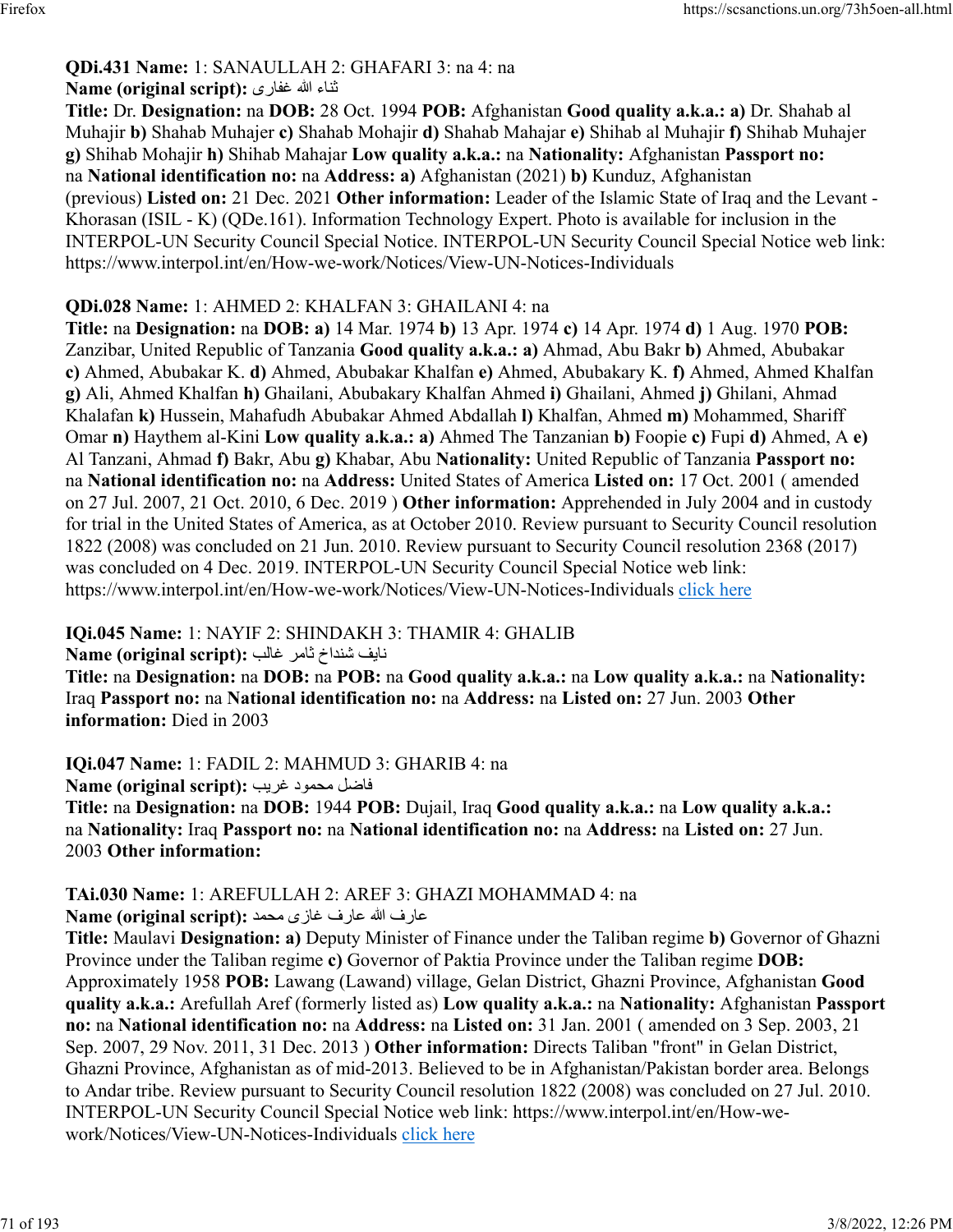# **QDi.250 Name:** 1: AMOR 2: MOHAMED 3: GHEDEIR 4: na

### رمع دمحم ريدق **:(script original (Name**

**Title:** na **Designation:** na **DOB:** Approximately 1958 **POB:** Deb-Deb, Amenas, Wilaya (province) of Illizi, Algeria **Good quality a.k.a.: a)** Abdelhamid Abou Zeid **b)** Youcef Adel **c)** Abou Abdellah **d)** Abid Hammadou born 12 Dec. 1965 in Algeria (previously listed as) **Low quality a.k.a.:** na **Nationality:** Algeria **Passport no:** na **National identification no:** na **Address:** na **Listed on:** 3 Jul. 2008 ( amended on 10 May 2012, 15 Nov. 2012, 29 Mar. 2019, 1 May 2019 ) **Other information:** Associated with the Organization of Al-Qaida in the Islamic Maghreb (QDe.014). Located in Northern Mali as of Jun. 2008. Mother's name is Benarouba Bachira. Father's name is Mabrouk. He usurped the identity of Abid Hammadou, who allegedly died in Chad in 2004. Reportedly deceased as of 24 February 2013. Review pursuant to Security Council resolution 2253 (2015) was concluded on 21 Feb. 2019. Review pursuant to Security Council resolution 2368 (2017) was concluded on 15 November 2021. INTERPOL-UN Security Council Special Notice web link: https://www.interpol.int/en/How-we-work/Notices/View-UN-Notices-Individuals [click here](https://www.interpol.int/en/How-we-work/Notices/View-UN-Notices-Individuals)

### **TAi.004 Name:** 1: MOHAMMED 2: OMAR 3: GHULAM NABI 4: na

#### دمحم رمع ملاغ یبن **:(script original (Name**

**Title:** Mullah **Designation:** Leader of the Faithful ('Amir ul-Mumineen'), Afghanistan **DOB: a)** Approximately 1966 **b)** 1960 **c)** 1953 **POB: a)** Naw Deh village, Deh Rawud District, Uruzgan Province, Afghanistan **b)** Maiwand District, Kandahar Province, Afghanistan **Good quality a.k.a.:** na **Low quality a.k.a.:** na **Nationality:** Afghanistan **Passport no:** na **National identification no:** na **Address:** na **Listed on:** 12 Apr. 2000 ( amended on 3 Sep. 2003, 21 Sep. 2007, 29 Nov. 2011, 31 Dec. 2013, 7 Sep. 2016 ) **Other information:** Father's name is Ghulam Nabi, also known as Mullah Musafir. Left eye missing. Brother-inlaw of Ahmad Jan Akhundzada Shukoor Akhundzada (TAi.109). Believed to be in Afghanistan/Pakistan border area. Belongs to Hotak tribe. Review pursuant to Security Council resolution 1822 (2008) was concluded on 27 Jul. 2010. Reportedly deceased as of April 2013. INTERPOL-UN Security Council Special Notice web link: https://www.interpol.int/en/How-we-work/Notices/View-UN-Notices-Individuals [click here](https://www.interpol.int/en/How-we-work/Notices/View-UN-Notices-Individuals)

### **QDi.367 Name:** 1: ZAURBEK 2: SALIMOVICH 3: GUCHAEV 4: na

### **Name (original script):** Заурбек Салимович Гучаев

**Title:** na **Designation:** na **DOB:** 7 Sep. 1975 **POB:** Chegem-1 Village, Chegemskiy District, Republic of Kabardino-Balkaria, Russian Federation **Good quality a.k.a.:** na **Low quality a.k.a.: a)** Bach (original script: Бэч) **b)** Fackih (original script: Факих) **c)** Vostochniy (original script: Восточный) **d)** Muslim (original script: Муслим) **e)** Aziz (original script: Азиз) **f)** Abdul Aziz (original script: Абул Азиз) **Nationality:** Russian Federation **Passport no:** Russian foreign travel passport number 622641887 **National identification no:** Russian Federation national passport 8304661431 **Address: a)** Syrian Arab Republic (located in as at Aug. 2015) **b)** Iraq (possible alternative location as at Aug. 2015) **Listed on:** 2 Oct. 2015 ( amended on 24 Nov. 2020 ) **Other information:** As at Aug. 2015, one of the leaders of the Army of Emigrants and Supporters (QDe.148). Wanted by the authorities of the Russian Federation for terrorist crimes committed in its territory. Photo available for inclusion in the INTERPOL-UN Security Council Special Notice. Review pursuant to Security Council resolution 2368 (2017) was concluded on 24 November 2020. INTERPOL-UN Security Council Special Notice web link: https://www.interpol.int /en/How-we-work/Notices/View-UN-Notices-Individuals [click here](https://www.interpol.int/en/How-we-work/Notices/View-UN-Notices-Individuals)

# **QDi.341 Name:** 1: KEVIN 2: JORDAN 3: AXEL 4: GUIAVARCH

**Title:** na **Designation:** na **DOB:** 12 Mar. 1993 **POB:** Paris, France **Good quality a.k.a.:** na **Low quality a.k.a.:** na **Nationality:** France **Passport no:** France number 12CP63882.3FRA, issued on 31 Jul. 2012 (valid until 30 Jul. 2022) **National identification no:** France national identity card 070275Q007873, issued on 16 Feb. 2007 (valid until 15 Feb. 2017) **Address: a)** Grenoble, France (domicile from 1993 to 2012) **b)** Syrian Arab Republic (located in between 2012 and 2016) **c)** Turkey (from Jun. 2016 to Jan. 2017) **d)** France (in detention since Jan. 2017) **Listed on:** 23 Sep. 2014 ( amended on 24 Jun. 2016, 27 Aug. 2017 ) **Other information:** French terrorist fighter associated with Al-Nusrah Front for the People of the Levant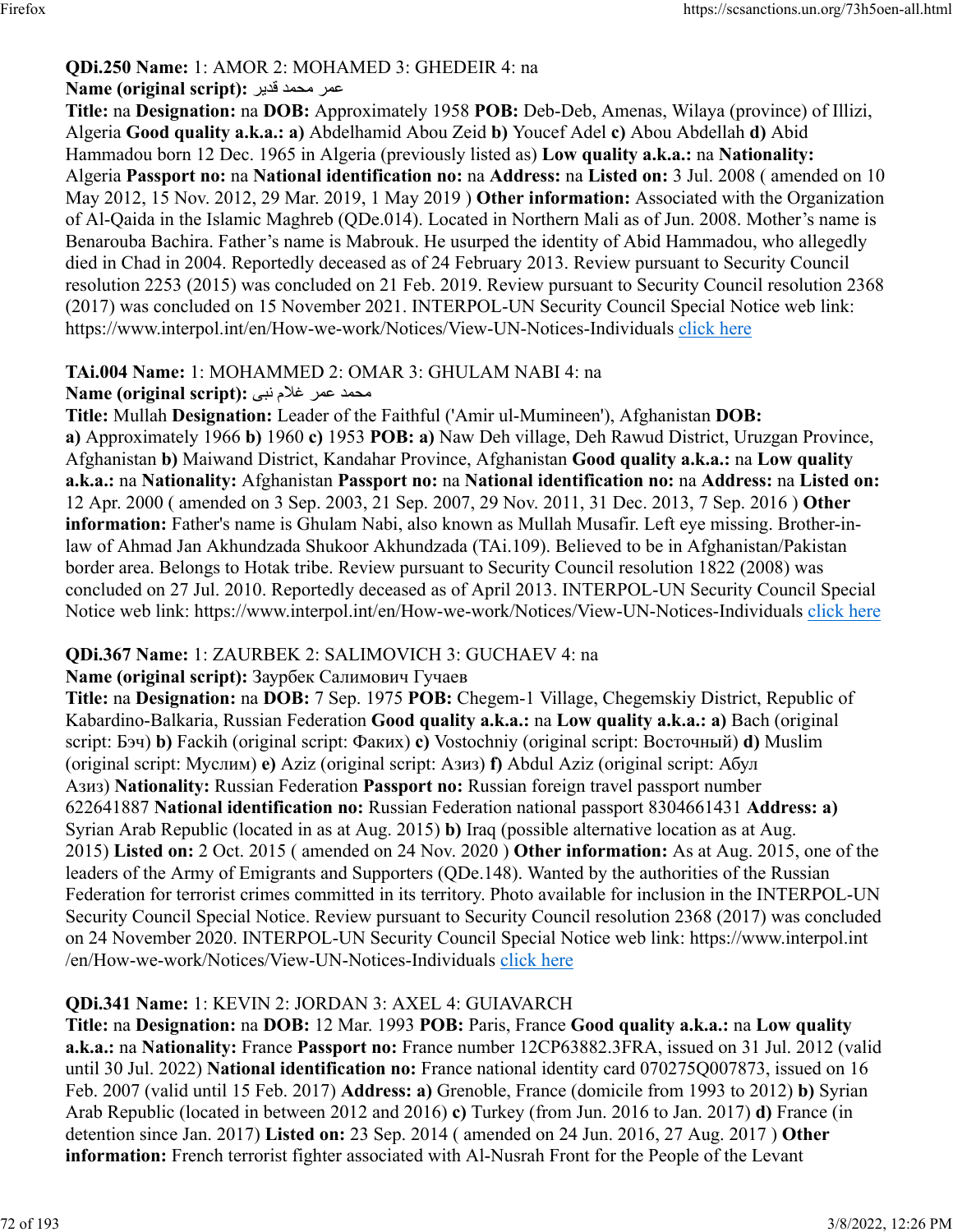(QDe.137) and the Islamic State in Iraq and the Levant (ISIL), listed as Al-Qaida in Iraq (QDe.115). Facilitated foreign terrorist fighters travel from France to Syria. Activist in violent propaganda through the Internet. A warrant for his arrest was issued in 2014 by French authorities and executed in Jan. 2017 upon his expulsion from Turkey where he was arrested in Jun. 2016. Review pursuant to Security Council resolution 2368 (2017) was concluded on 15 November 2021. INTERPOL-UN Security Council Special Notice web link: https://www.interpol.int/en/How-we-work/Notices/View-UN-Notices-Individuals [click here](https://www.interpol.int/en/How-we-work/Notices/View-UN-Notices-Individuals)

**TAi.161 Name:** 1: BAKHT 2: GUL 3: na 4: na

**Name (original script):** لگ تخب

**Title:** na **Designation:** na **DOB:** 1980 **POB:** Aki Village, Zadran District, Paktiya Province, Afghanistan **Good quality a.k.a.: a)** Bakhta Gul **b)** Bakht Gul Bahar **c)** Shuqib **Low quality a.k.a.:** na **Nationality:** Afghanistan **Passport no:** na **National identification no:** na **Address:** Miram Shah, North Waziristan, Federally Administered Tribal Areas, Pakistan **Listed on:** 27 Jun. 2012 ( amended on 11 Feb. 2014 ) **Other information:** Communications assistant to Badruddin Haqqani (deceased). Also coordinates movement of Haqqani insurgents, foreign fighters and weapons in the Afghanistan/Pakistan border area. Belongs to Zadran tribe. INTERPOL-UN Security Council Special Notice web link: https://www.interpol.int /en/How-we-work/Notices/View-UN-Notices-Individuals [click here](https://www.interpol.int/en/How-we-work/Notices/View-UN-Notices-Individuals)

## **QDi.218 Name:** 1: GUN GUN 2: RUSMAN 3: GUNAWAN 4: na

**Title:** na **Designation:** na **DOB:** 6 Jul. 1977 **POB:** Cianjur, West Java, Indonesia **Good quality a.k.a.: a)** Gunawan, Rusman **b)** Abd Al-Hadi **c)** Abdul Hadi **d)** Abdul Karim **e)** Bukhori **f)** Bukhory **Low quality a.k.a.:** na **Nationality:** Indonesia **Passport no:** na **National identification no:** na **Address:** na **Listed on:** 21 Apr. 2006 ( amended on 13 Dec. 2011, 6 Dec. 2019 ) **Other information:** Brother of Nurjaman Riduan Isamuddin (QDi.087). Review pursuant to Security Council resolution 1822 (2008) was concluded on 8 Jun. 2010. Review pursuant to Security Council resolution 2368 (2017) was concluded on 4 Dec. 2019 INTERPOL-UN Security Council Special Notice web link: https://www.interpol.int/en/How-wework/Notices/View-UN-Notices-Individuals [click here](https://www.interpol.int/en/How-we-work/Notices/View-UN-Notices-Individuals)

# **TAi.069 Name:** 1: RUSTUM 2: HANAFI 3: HABIBULLAH 4: na

متسر یفنح بيبح الله **:(script original (Name**

**Title:** Maulavi **Designation:** Deputy Minister of Public Works under the Taliban regime **DOB:** Approximately 1963 **POB:** Dara Kolum, Do Aab District, Nuristan Province, Afghanistan **Good quality a.k.a.:** Rostam Nuristani **Low quality a.k.a.:** Hanafi Sahib **Nationality:** Afghanistan **Passport no:** na **National identification no:** na **Address:** na **Listed on:** 25 Jan. 2001 ( amended on 3 Sep. 2003, 18 Jul. 2007, 21 Sep. 2007, 29 Nov. 2011, 18 May 2012, 13 Aug. 2012 ) **Other information:** Taliban member responsible for Nuristan Province, Afghanistan, as of May 2007. Belongs to Nuristani tribe. Reportedly deceased in early 2012. Review pursuant to Security Council resolution 1822 (2008) was concluded on 23 Jul. 2010. INTERPOL-UN Security Council Special Notice web link: https://www.interpol.int/en/How-wework/Notices/View-UN-Notices-Individuals [click here](https://www.interpol.int/en/How-we-work/Notices/View-UN-Notices-Individuals)

**IQi.023 Name:** 1: MIZBAN 2: KHADR 3: HADI 4: na

نابزم رضخ يداه **:(script original (Name**

**Title:** na **Designation:** na **DOB:** 1938 **POB:** Diyala, Iraq **Good quality a.k.a.:** na **Low quality a.k.a.:** na **Nationality:** Iraq **Passport no:** na **National identification no:** na **Address:** na **Listed on:** 27 Jun. 2003 **Other information:** 

**TAi.140 Name:** 1: GUL AHMAD 2: HAKIMI 3: na 4: na **Name (original script):** كُل احمد حكي*مي* 

**Title:** Maulavi **Designation:** Commercial Attache, Taliban Consulate General, Karachi, Pakistan **DOB:** 1964 **POB: a)** Logar Province, Afghanistan **b)** Kabul Province, Afghanistan **c)** Logar Province, Afghanistan **Good quality a.k.a.:** na **Low quality a.k.a.:** na **Nationality:** Afghanistan **Passport no:**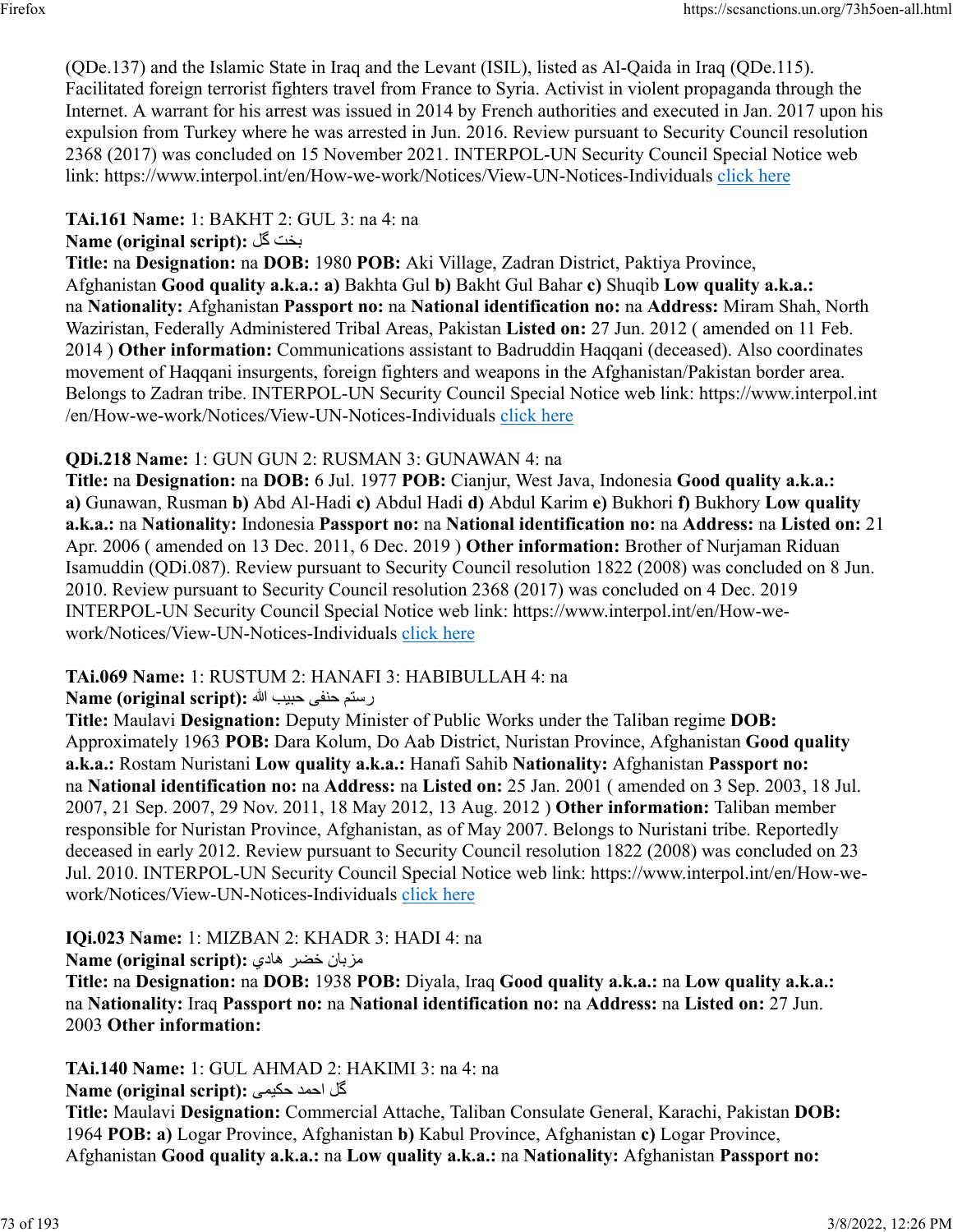na **National identification no:** na **Address:** na **Listed on:** 25 Jan. 2001 ( amended on 3 Sep. 2003, 21 Sep. 2007, 3 Oct. 2008, 29 Nov. 2011 ) **Other information:** Believed to be in Afghanistan/Pakistan border area. Review pursuant to Security Council resolution 1822 (2008) was concluded on 29 Jul. 2010. INTERPOL-UN Security Council Special Notice web link: https://www.interpol.int/en/How-we-work/Notices/View-UN-Notices-Individuals [click here](https://www.interpol.int/en/How-we-work/Notices/View-UN-Notices-Individuals)

### **QDi.003 Name:** 1: SALIM 2: AHMAD 3: SALIM 4: HAMDAN ملاس دمحأ ملاس نادمح **:(script original (Name**

**Title:** na **Designation:** na **DOB:** 1965 **POB: a)** Al-Mukalla, Yemen **b)** AI-Mukala, Yemen **Good quality a.k.a.: a)** Saqr Al-Jaddawi ( يوادجلا رقص ةينكلا( **b)** Saqar Al Jadawi **c)** Saqar Aljawadi **d)** Salem Ahmed Salem Hamdan **Low quality a.k.a.:** na **Nationality:** Yemen **Passport no:** Yemen number 00385937 **National identification no:** na **Address: a)** Shari Tunis, Sana'a, Yemen (previous address) **b)** (Located in Yemen since Nov. 2008) **Listed on:** 25 Jan. 2001 ( amended on 25 Jul. 2006, 23 Apr. 2007, 30 Jan. 2009, 17 Jul. 2009, 25 Jan. 2010, 6 Dec. 2019 ) **Other information:** Driver and private bodyguard to Usama bin Laden (deceased) from 1996 until 2001. Transferred from United States custody to Yemen in Nov. 2008. Review pursuant to Security Council resolution 1822 (2008) was concluded on 8 Jul. 2010. Review pursuant to Security Council resolution 2368 (2017) was concluded on 4 Dec. 2019 INTERPOL-UN Security Council Special Notice web link: https://www.interpol.int/en/How-we-work/Notices/View-UN-Notices-Individuals [click here](https://www.interpol.int/en/How-we-work/Notices/View-UN-Notices-Individuals)

# **QDi.068 Name:** 1: ADEL 2: BEN AL-AZHAR 3: BEN YOUSSEF 4: HAMDI

## عادل بن الأزهر بن بوسف حمدي : Name (original script)

**Title:** na **Designation:** na **DOB:** 14 Jul. 1970 **POB:** Tunis, Tunisia **Good quality a.k.a.:** Adel ben al- Azhar ben Youssef ben Soltane born 14 Jul. 1970 in Tunis, Tunisia (formerly listed as) **Low quality a.k.a.:** Zakariya **Nationality:** Tunisia **Passport no:** Tunisia number M408665, issued on 4 Oct. 2000 (expired 3 Oct. 2005) **National identification no: a)** (Tunisian national identity number W334061 issued on 9 Mar. 2011) **b)** Italian Fiscal Code: BNSDLA70L14Z352B **Address:** Tunisia **Listed on:** 3 Sep. 2002 ( amended on 20 Dec. 2005, 7 Jun. 2007, 23 Dec. 2010, 24 Nov. 2014, 6 Dec. 2019 ) **Other information:** Deported from Italy to Tunisia on 28 February 2004. Serving a 12-year prison sentence in Tunisia for membership in a terrorist organization abroad as at Jan. 2010. Arrested in Tunisia in 2013. Legally changed family name from Ben Soltane to Hamdi in 2014. Review pursuant to Security Council resolution 1822 (2008) was concluded on 21 Jun. 2010. Review pursuant to Security Council resolution 2368 (2017) was concluded on 4 Dec. 2019. INTERPOL-UN Security Council Special Notice web link: https://www.interpol.int/en/How-wework/Notices/View-UN-Notices-Individuals [click here](https://www.interpol.int/en/How-we-work/Notices/View-UN-Notices-Individuals)

## **SOi.010 Name:** 1: OMAR 2: HAMMAMI 3: na 4: na

**Title:** na **Designation:** na **DOB:** 6 May 1986 **POB:** Alabama, United States of America **Good quality a.k.a.: a)** Abu Maansuur Al-Amriki **b)** Abu Mansour Al-Amriki **c)** Abu Mansuur Al-Amriki **d)** Umar Hammami **e)** Abu Mansur Al-Amriki **Low quality a.k.a.:** na **Nationality:** United States. Also believed to hold Syrian nationality **Passport no:** 403062567 (US) **National identification no:** Social Security Number 423-31-3021 (US) **Address:** Somalia **Listed on:** 28 Jul. 2011 **Other information:** Married to a Somali woman. Lived in Egypt in 2005 and moved to Somalia in 2009. INTERPOL-UN Security Council Special Notice web link: https://www.interpol.int/en/How-we-work/Notices/View-UN-Notices-Individuals [click here](https://www.interpol.int/en/How-we-work/Notices/View-UN-Notices-Individuals)

## **IQi.078 Name:** 1: MAKI 2: MUSTAFA 3: HAMUDAT 4: na

## مك<sub>ى</sub> مصطفى حمودة :(Name (original script

**Title:** na **Designation:** na **DOB:** Approximately 1934 **POB:** na **Good quality a.k.a.: a)** Maki Hamudat **b)** Mackie Hmodat **c)** General Maki Al-Hamadat **d)** Macki Hamoudat Mustafa **Low quality a.k.a.:** na **Nationality:** Iraq **Passport no:** na **National identification no:** na **Address:** Mosul, Iraq **Listed on:** 2 Jun. 2004 **Other information:**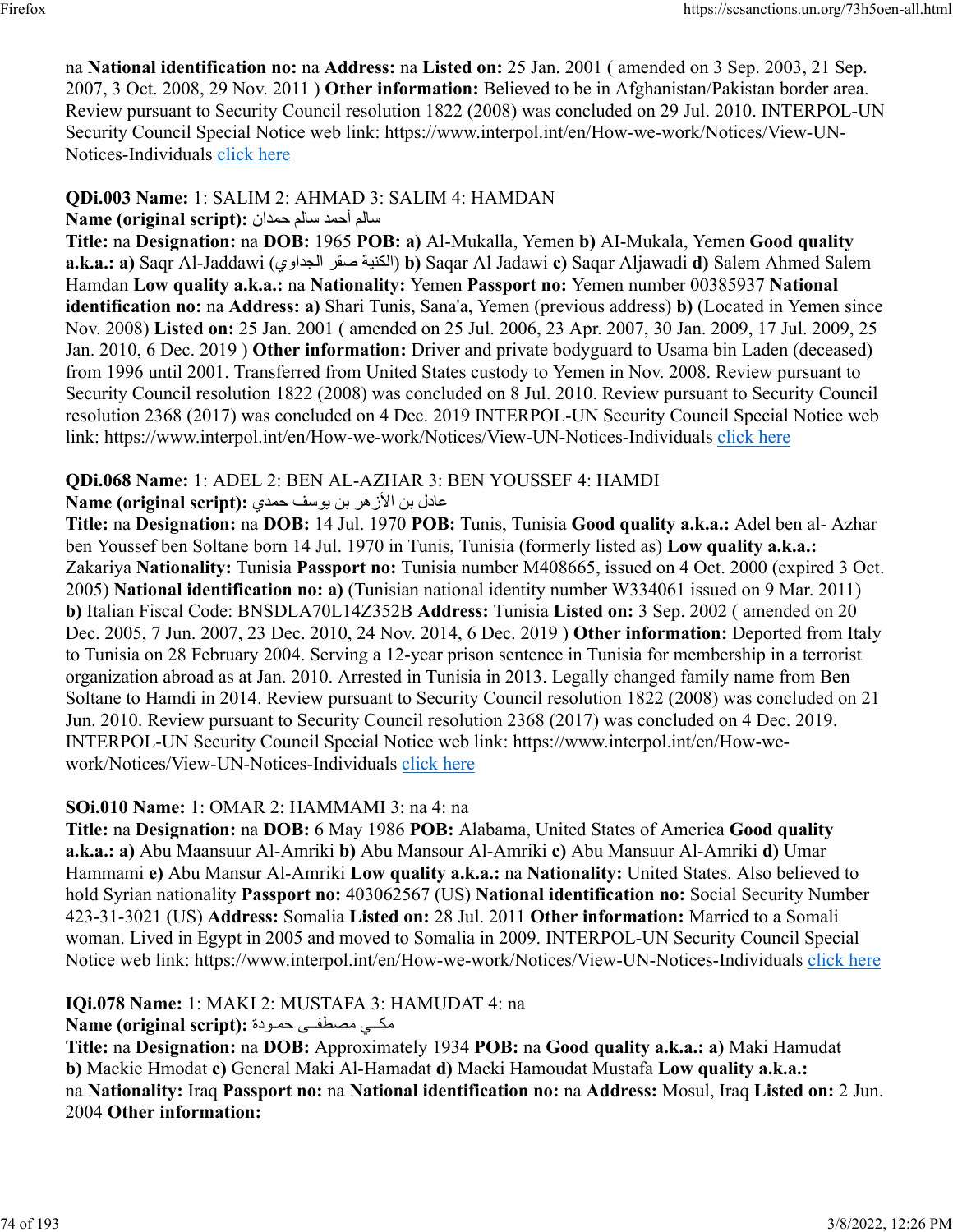## **KPi.049 Name:** 1: PAK 2: HAN SE 3: na 4: na

**Title:** na **Designation:** Vice Chairman of the Second Economic Committee, which oversees the production of the DPRK's ballistic missiles **DOB:** na **POB:** na **Good quality a.k.a.:** Kang Myong Chol **Low quality a.k.a.:** na **Nationality:** Democratic People's Republic of Korea **Passport no:** 290410121 **National identification no:** na **Address:** Democratic People's Republic of Korea **Listed on:** 2 Jun. 2017 **Other information:** Directs the activities of Korea Mining Development Corporation, the DPRK's premier arms dealer and main exporter of goods and equipment related to ballistic missiles and conventional weapons.

## **TAi.043 Name:** 1: DIN MOHAMMAD 2: HANIF 3: na 4: na

### نيد دمحم فينح **:(script original (Name**

**Title:** Qari **Designation:** a) Minister of Planning under the Taliban regime b) Minister of Higher Education under the Taliban regime **DOB:** Approximately 1955 **POB:** Shakarlab village, Yaftali Pain District, Badakhshan Province, Afghanistan **Good quality a.k.a.: a)** Qari Din Mohammad **b)** Iadena Mohammad born 1 Jan. 1969 in Badakhshan **Low quality a.k.a.:** na **Nationality:** Afghanistan **Passport no:** OA 454044, issued in Afghanistan **National identification no:** na **Address:** na **Listed on:** 25 Jan. 2001 ( amended on 3 Sep. 2003, 9 Jul. 2007, 21 Sep. 2007, 29 Nov. 2011, 25 Oct. 2012, 7 Sep. 2016 ) **Other information:** Member of Taliban Supreme Council responsible for Takhar and Badakhshan provinces. Believed to be in Afghanistan/Pakistan border area. Review pursuant to Security Council resolution 1822 (2008) was concluded on 27 Jul. 2010. Picture available for inclusion in the INTERPOL-UN Security Council Special Notice. INTERPOL-UN Security Council Special Notice web link: https://www.interpol.int /en/How-we-work/Notices/View-UN-Notices-Individuals [click here](https://www.interpol.int/en/How-we-work/Notices/View-UN-Notices-Individuals)

## **QDi.204 Name:** 1: ISNILON 2: TOTONI 3: HAPILON 4: na

**Title:** na **Designation:** na **DOB: a)** 18 Mar. 1966 **b)** 10 Mar. 1967 **POB:** Bulanza, Lantawan, Basilan, Philippines **Good quality a.k.a.: a)** Isnilon Hapilun **b)** Isnilun Hapilun **c)** Tuan Isnilon **Low quality a.k.a.: a)** Abu Musab **b)** Salahudin **Nationality:** Philippines **Passport no:** na **National identification no:** na **Address: a)** Basilan, Philippines (previous location until 2016) **b)** Lanao del Sur, Philippines (location since 2016) **Listed on:** 6 Dec. 2005 ( amended on 4 Oct. 2017, 6 Dec. 2019 ) **Other information:** Senior leader of Abu Sayyaf Group (ASG) (QDe.001). Leader of local affiliates of the Islamic State in Iraq and the Levant (ISIL), listed as Al-Qaida in Iraq (AQI) (QDe.115), in the southern Philippines as of May 2017. Physical description: eye colour: brown; hair colour: brown; height: 5 feet 6 inches – 168 cm; weight: 120 pounds – 54 kg; build: slim; complexion: light-skinned; has facial birthmarks. Review pursuant to Security Council resolution 1822 (2008) was concluded on 8 Jun. 2010. Wanted by the Philippines authorities for terrorist offences and by authorities of the United States of America for involvement in terrorist acts. Review pursuant to Security Council resolution 2368 (2017) was concluded on 4 Dec. 2019. Photos included in INTERPOL-UN Security Council Special Notice web link: https://www.interpol.int/en/How-wework/Notices/View-UN-Notices-Individuals [click here](https://www.interpol.int/en/How-we-work/Notices/View-UN-Notices-Individuals)

# **QDi.268 Name:** 1: ABDUL 2: HAQ 3: na 4: na

## **Name (original script):** 阿不都·哈克

**Title:** na **Designation:** na **DOB:** 10 Oct. 1971 **POB:** Hetian Area, Xinjiang Uighur Autonomous Region, China **Good quality a.k.a.: a)** Maimaitiming Maimaiti **b)** Abdul Heq **c)** Abudu Hake **d)** Abdul Heq Jundullah **e)** 'Abd Al-Haq **f)** Memetiming Memeti **g)** Memetiming Aximu **h)** Memetiming Qekeman **i)** Maiumaitimin Maimaiti **j)** Abdul Saimaiti **k)** Muhammad Ahmed Khaliq **Low quality a.k.a.: a)** Maimaiti Iman **b)** Muhelisi **c)** Qerman **d)** Saifuding **Nationality:** China **Passport no:** na **National identification no:** China 653225197110100533 (Chinese national identity card number) **Address: a)** Afghanistan (current location as at Jul. 2016) **b)** Pakistan (previous location as at Apr. 2009) **Listed on:** 15 Apr. 2009 ( amended on 13 Dec. 2011, 20 Jun. 2017, 24 Nov. 2020 ) **Other information:** Overall leader and commander of the Eastern Turkistan Islamic Movement (QDe.088). Involved in fundraising and recruitment for this organization. Review pursuant to Security Council resolution 2368 (2017) was concluded on 24 November 2020. INTERPOL-UN Security Council Special Notice web link: https://www.interpol.int/en/How-we-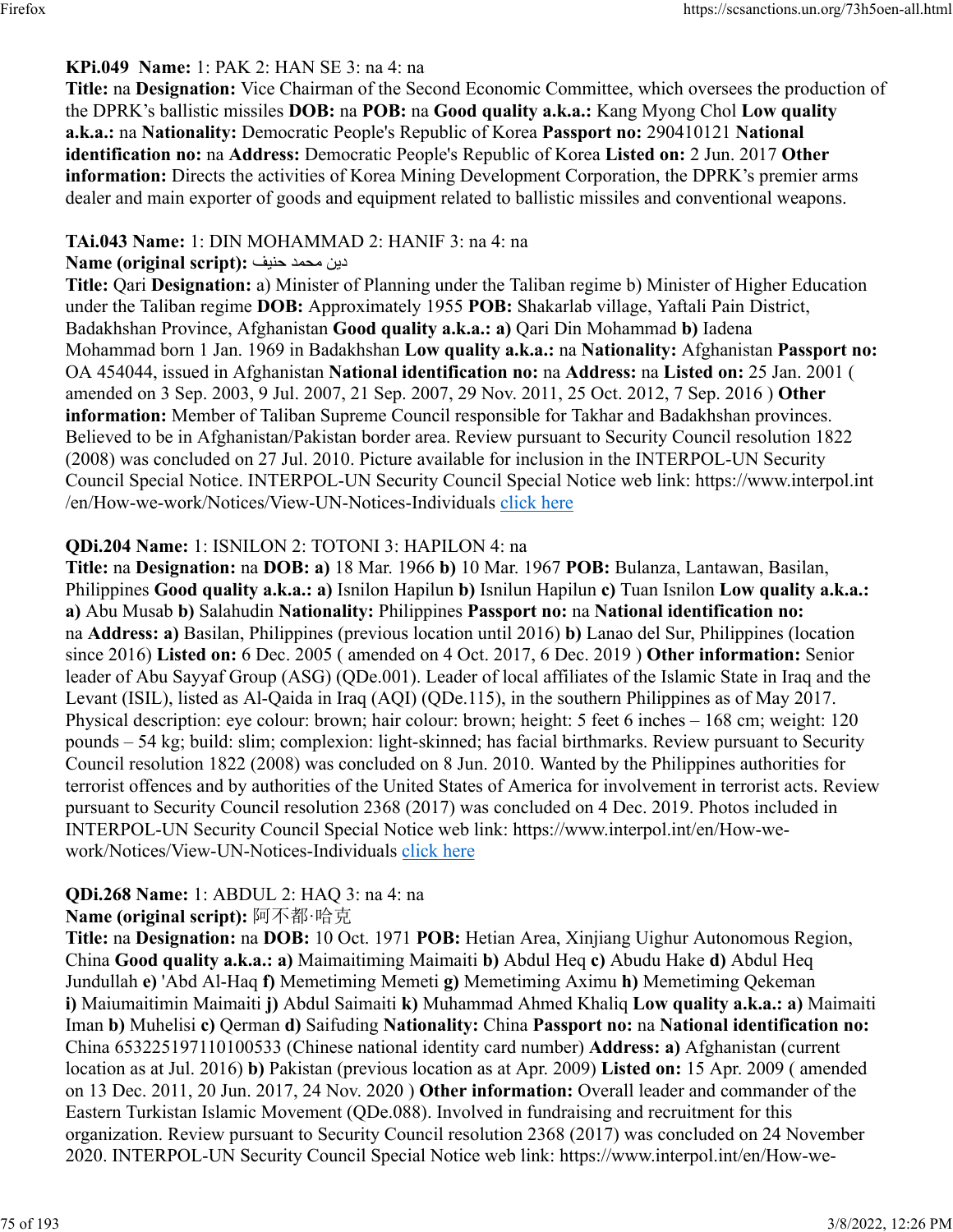## work/Notices/View-UN-Notices-Individuals [click here](https://www.interpol.int/en/How-we-work/Notices/View-UN-Notices-Individuals)

# **TAi.040 Name:** 1: JALALUDDIN 2: HAQQANI 3: na 4: na

# للاج نيدلا ىناقح **:(script original (Name**

**Title:** Maulavi **Designation:** Minister of Frontier Affairs under the Taliban regime **DOB: a)** Approximately 1942 **b)** Approximately 1948 **POB: a)** Garda Saray area, Waza Zadran District, Paktia Province, Afghanistan **b)** Neka District, Paktika Province, Afghanistan **Good quality a.k.a.: a)** Jalaluddin Haqani **b)** Jallalouddin Haqqani **c)** Jallalouddine Haqani **Low quality a.k.a.:** na **Nationality:** Afghanistan **Passport no:** na **National identification no:** na **Address:** na **Listed on:** 31 Jan. 2001 ( amended on 3 Sep. 2003, 18 Jul. 2007, 21 Sep. 2007, 27 Sep. 2007, 1 Feb. 2008, 31 Jul. 2008, 3 Oct. 2008, 29 Nov. 2011, 11 Feb. 2014, 30 Jan. 2019 ) **Other information:** Father of Sirajuddin Jallaloudine Haqqani (TAi.144), Nasiruddin Haqqani (TAi.146) and Badruddin Haqqani (deceased). Brother of Mohammad Ibrahim Omari (TAi.042) and Khalil Ahmed Haqqani (TAi.150). He is an active Taliban leader. Believed to be in Afghanistan/Pakistan border area. Head of the Taliban Miram Shah Shura as at 2008. Belongs to Zadran tribe. Review pursuant to Security Council resolution 1822 (2008) was concluded on 27 Jul. 2010. Reportedly deceased as of September 2018. INTERPOL-UN Security Council Special Notice web link: https://www.interpol.int/en/How-we-work/Notices/View-UN-Notices-Individuals [click here](https://www.interpol.int/en/How-we-work/Notices/View-UN-Notices-Individuals)

# **TAi.150 Name:** 1: KHALIL 2: AHMED 3: HAQQANI 4: na

## ليلخ دمحا یناقح **:(script original (Name**

**Title:** Haji **Designation:** na **DOB: a)** 1 Jan. 1966 **b)** Between 1958 and 1964 **POB:** Sarana Village, Garda Saray area, Waza Zadran District, Paktia Province, Afghanistan **Good quality a.k.a.: a)** Khalil Al-Rahman Haqqani **b)** Khalil ur Rahman Haqqani **c)** Khaleel Haqqani **Low quality a.k.a.:** na **Nationality:** Afghanistan **Passport no:** na **National identification no:** na **Address: a)** Peshawar, Pakistan **b)** Near Dergey Manday Madrasa in Dergey Manday Village, near Miram Shah, North Waziristan Agency (NWA), Federally Administered Tribal Areas (FATA), Pakistan **c)** Kayla Village, near Miram Shah, North Waziristan Agency (NWA), Federally Administered Tribal Areas (FATA), Pakistan **d)** Sarana Zadran Village, Paktia Province, Afghanistan **Listed on:** 9 Feb. 2011 ( amended on 1 Jun. 2012 ) **Other information:** Senior member of the Haqqani Network (TAe.012), which operates out of North Waziristan in the Federally Administered Tribal Areas of Pakistan. Has previously traveled to, and raised funds in, Dubai, United Arab Emirates. Brother of Jalaluddin Haqqani (TAi.040) and uncle of Sirajuddin Jallaloudine Haqqani (TAi.144). INTERPOL-UN Security Council Special Notice web link: https://www.interpol.int/en/How-we-work/Notices/View-UN-Notices-Individuals [click here](https://www.interpol.int/en/How-we-work/Notices/View-UN-Notices-Individuals)

## **TAi.079 Name:** 1: MOHAMMAD SALIM 2: HAQQANI 3: na 4: na

## محمد سليم حقاني: Name (original script):

**Title:** Maulavi **Designation:** Deputy Minister of Preventing Vice and Propagating Virtue under the Taliban regime **DOB:** Between 1966 and 1967 (Approximately ) **POB:** Alingar District, Laghman Province, Afghanistan **Good quality a.k.a.:** na **Low quality a.k.a.:** na **Nationality:** Afghanistan **Passport no:** na **National identification no:** na **Address:** na **Listed on:** 31 Jan. 2001 ( amended on 3 Sep. 2003, 18 Jul. 2007, 21 Sep. 2007, 29 Nov. 2011 ) **Other information:** Deputy Commander of Ezatullah Haqqani Khan Sayyid (TAi.064) as at Mar. 2010. Member of Taliban Peshawar Military Council as at June 2010. Belongs to Pashai ethnic group. Review pursuant to Security Council resolution 1822 (2008) was concluded on 27 Jul. 2010. INTERPOL-UN Security Council Special Notice web link: https://www.interpol.int/en/How-wework/Notices/View-UN-Notices-Individuals [click here](https://www.interpol.int/en/How-we-work/Notices/View-UN-Notices-Individuals)

# **TAi.146 Name:** 1: NASIRUDDIN 2: HAQQANI 3: na 4: na

# نصير الدين حقاني: Name (original script):

**Title:** na **Designation:** na **DOB:** Between 1970 and 1973 (Approximately) **POB:** Neka District, Paktika Province, Afghanistan **Good quality a.k.a.: a)** Dr. Alim Ghair **b)** Naseer Haqqani **c)** Dr. Naseer Haqqani **d)** Nassir Haqqani **e)** Nashir Haqqani **Low quality a.k.a.:** Naseruddin **Nationality:** Afghanistan **Passport**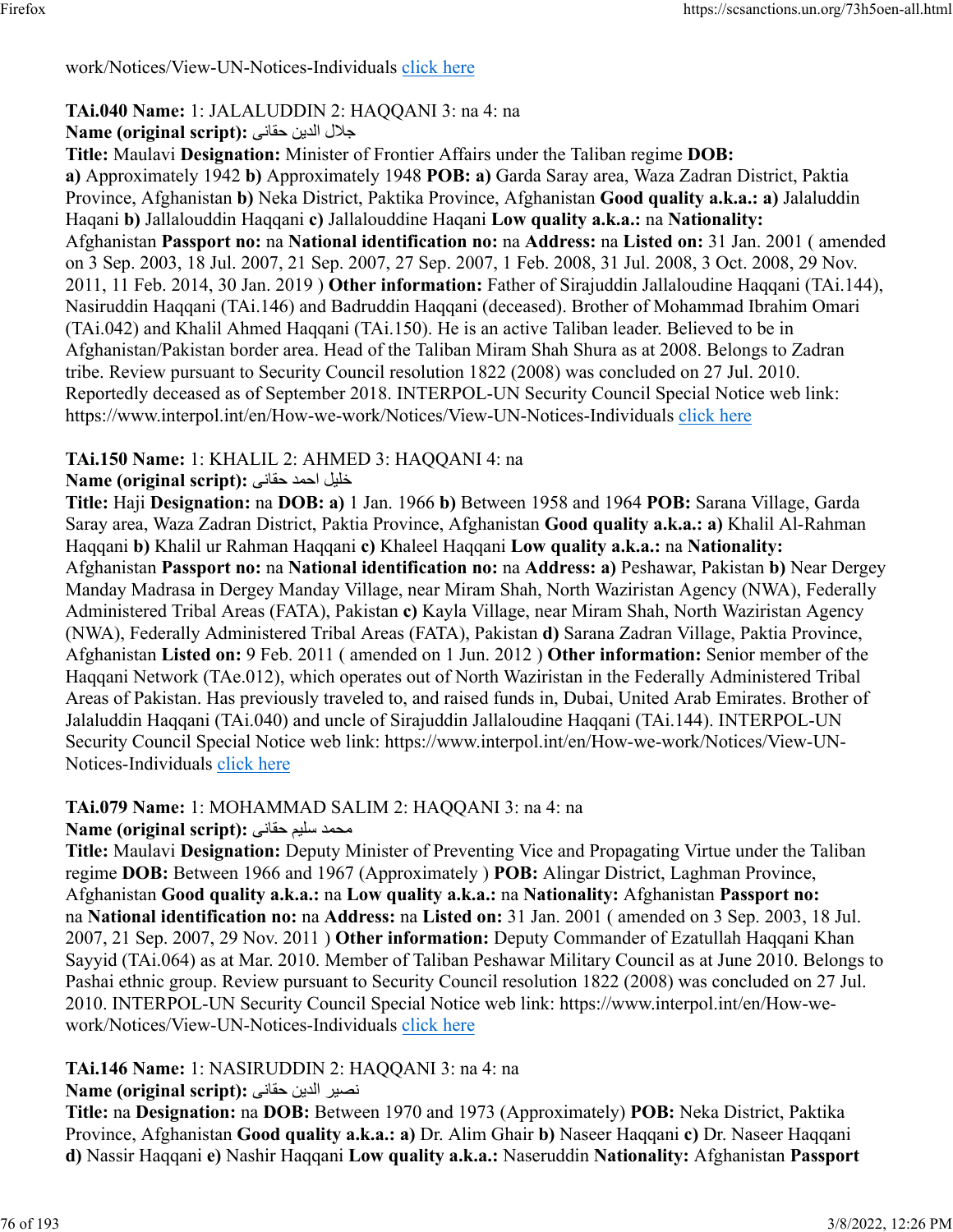**no:** na **National identification no:** na **Address:** Pakistan **Listed on:** 20 Jul. 2010 ( amended on 29 Jul. 2011, 18 May 2012, 27 Jun. 2013, 11 Feb. 2014 ) **Other information:** A leader of the Haqqani Network (TAe.012), which operates out of North Waziristan in the Federally Administered Tribal Areas of Pakistan. Son of Jalaluddin Haqqani (TAi.040). Has travelled to Saudi Arabia and the United Arab Emirates to raise funds for the Taliban. Reportedly deceased as of 2013. INTERPOL-UN Security Council Special Notice web link: https://www.interpol.int/en/How-we-work/Notices/View-UN-Notices-Individuals [click here](https://www.interpol.int/en/How-we-work/Notices/View-UN-Notices-Individuals)

## **TAi.006 Name:** 1: SAYYED MOHAMMED 2: HAQQANI 3: na 4: na

## ديس دمحم یناقح **:(script original (Name**

**Title:** Mullah **Designation: a)** Director of Administrative Affairs under the Taliban regime **b)** Head of Information and Culture in Kandahar Province under the Taliban regime **DOB:** Approximately 1965 **POB:** Chaharbagh village, Arghandab District, Kandahar Province, Afghanistan **Good quality a.k.a.:** Sayyed Mohammad Haqqani **Low quality a.k.a.:** na **Nationality:** Afghanistan **Passport no:** na **National identification no:** na **Address:** na **Listed on:** 31 Jan. 2001 ( amended on 3 Sep. 2003, 20 Dec. 2005, 18 Jul. 2007, 21 Sep. 2007, 29 Nov. 2011, 7 Sep. 2016 ) **Other information:** Graduate of the Haqqaniya madrasa in Akora Khattak, Pakistan. Believed to have had close relations with Taliban Leader Mullah Mohammed Omar (TAi.004). Believed to be in Afghanistan/Pakistan border area. Member of Taliban Supreme Council as at June 2010. Belongs to Barakzai tribe. Review pursuant to Security Council resolution 1822 (2008) was concluded on 27 Jul. 2010. Photo available for inclusion in the INTERPOL-UN Security Council Special Notice. Reportedly deceased as of January 2016. INTERPOL-UN Security Council Special Notice web link: https://www.interpol.int/en/How-we-work/Notices/View-UN-Notices-Individuals [click here](https://www.interpol.int/en/How-we-work/Notices/View-UN-Notices-Individuals)

# **TAi.144 Name:** 1: SIRAJUDDIN 2: JALLALOUDINE 3: HAQQANI 4: na

# جارس نيدلا للاج نيدلا ىناقح **:(script original (Name**

**Title:** na **Designation:** Na'ib Amir (Deputy Commander) **DOB:** Between 1977 and 1978 (Approximately) **POB: a)** Danda, Miramshah, North Waziristan, Pakistan **b)** Khost province, Afghanistan **c)** Neka district, Paktika province, Afghanistan **d)** Srana village, Garda Saray district, Paktia province, Afghanistan **Good quality a.k.a.: a)** Siraj Haqqani **b)** Serajuddin Haqani **c)** Siraj Haqani **d)** Saraj Haqani **Low quality a.k.a.:** Khalifa **Nationality:** Afghanistan **Passport no:** na **National identification no:** na **Address: a)** Kela neighborhood/Danda neighborhood, Miramshah, North Waziristan, Pakistan **b)** Manba'ul uloom Madrasa, Miramshah, North Waziristan, Pakistan **c)** Dergey Manday Madrasa, Miramshah, North Waziristan, Pakistan **Listed on:** 13 Sep. 2007 ( amended on 22 Apr. 2013 ) **Other information:** Heading the Haqqani Network (TAe.012) as of late 2012. Son of Jalaluddin Haqqani (TAi.040). Belongs to Sultan Khel section, Zadran tribe of Garda Saray of Paktia province, Afghanistan. Believed to be in the Afghanistan/Pakistan border area. Review pursuant to Security Council resolution 1822 (2008) was concluded on 27 Jul. 2010. INTERPOL-UN Security Council Special Notice web link: https://www.interpol.int/en/How-we-work/Notices/View-UN-Notices-Individuals [click here](https://www.interpol.int/en/How-we-work/Notices/View-UN-Notices-Individuals)

# **TAi.169 Name:** 1: YAHYA 2: HAQQANI 3: na 4: na

# **Name (original script):** یناقح ىيحي

**Title:** na **Designation:** na **DOB: a)** 1982 **b)** 1978 **POB:** na **Good quality a.k.a.:** Yaya **Low quality a.k.a.:** Qari Sahab **Nationality:** Afghanistan **Passport no:** na **National identification no:** na **Address:** (A Haqqani Madrassa in the Afghanistan/Pakistan Border Area.) **Listed on:** 31 Jul. 2014 **Other information:** Senior Haqqani Network (HQN) (TAe.012) member. Closely involved in the group's military, financial, and propaganda activities. Injured leg. Father's name is Hajji Meyawar Khan (deceased). INTERPOL-UN Security Council Special Notice web link: https://www.interpol.int/en/How-we-work/Notices/View-UN-Notices-Individuals [click here](https://www.interpol.int/en/How-we-work/Notices/View-UN-Notices-Individuals)

**IQi.064 Name:** 1: ALI 2: BARZAN 3: IBRAHIM 4: HASAN AL-TIKRITI على برزان إبراهيم حسن التكريتي :**Name (original script) Title:** na **Designation:** na **DOB:** 18 Apr. 1981 **POB:** na **Good quality a.k.a.:** na **Low quality a.k.a.:**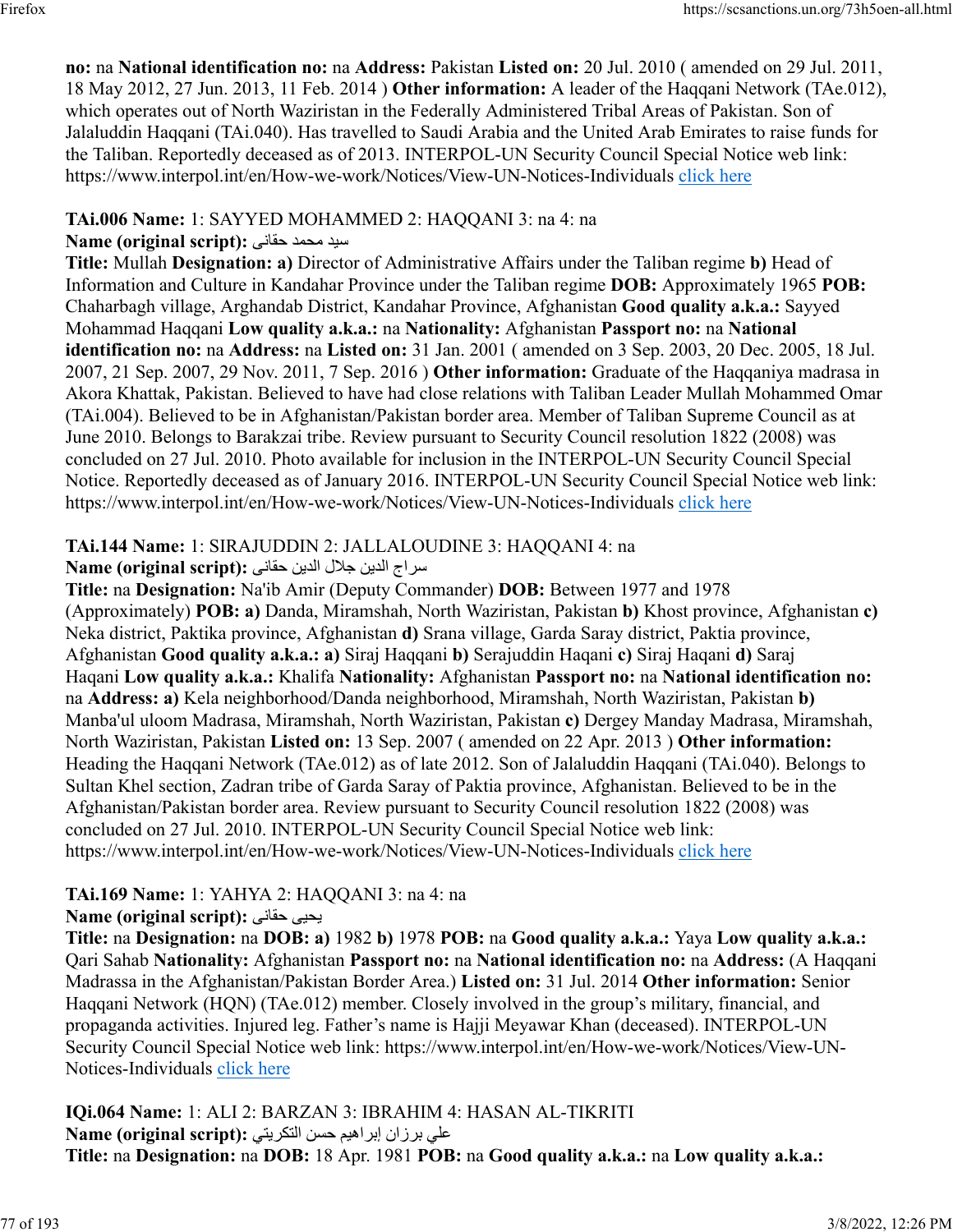## na **Nationality:** Iraq **Passport no:** na **National identification no:** na **Address:** Geneva, Switzerland **Listed on:** 7 Apr. 2004 **Other information:**

## **IQi.083 Name:** 1: AYMAN 2: SABAWI 3: IBRAHIM 4: HASAN AL-TIKRITI أيمن سبعاري إبراهيم حسن التكريتي :(Name (original script

**Title:** na **Designation:** na **DOB:** 21 Oct. 1971 **POB: a)** Baghdad, Iraq **b)** Al-Owja, Iraq **Good quality a.k.a.: a)** Aiman Sabawi Ibrahim Hasan Al-Tikriti **b)** Ayman Sab'awi Ibrahim Hasan Al-Tikriti **c)** Ayman Sabawi Ibrahim Hassan Al-Tikriti **d)** Qais Muhammad Salman **Low quality a.k.a.:** na **Nationality:** Iraq **Passport no:** na **National identification no:** na **Address: a)** Bludan, Syrian Arab Republic **b)** Mutanabi Area, Al Monsur, Baghdad, Baghdad, Iraq **Listed on:** 27 Jul. 2005 **Other information:** 

# **IQi.085 Name:** 1: BASHAR 2: SABAWI 3: IBRAHIM 4: HASAN AL-TIKRITI

بشار سبعاوي إبراهيم حسن التكريتي: Name (original script):

**Title:** na **Designation:** na **DOB:** 17 Jul. 1970 **POB:** na **Good quality a.k.a.: a)** Bashar Sab'awi Ibrahim Hasan Al-Tikriti **b)** Bashir Sab'awi Ibrahim Al-Hasan Al-Tikriti **c)** Bashir Sabawi Ibrahim Al-Hassan Al-Tikriti **d)** Bashar Sabawi Ibrahim Hasan Al-Bayjat **e)** Ali Zafir 'Abdullah' in Baghdad, Iraq (in Baghdad, Iraq (Nationality - Iraq)) **Low quality a.k.a.:** na **Nationality:** Iraq **Passport no:** na **National identification no:** na **Address: a)** Fuad Dawod Farm, Az Zabadani, Damascus, Damascus, Syrian Arab Republic **b)** Beirut, Lebanon **Listed on:** 27 Jul. 2005 **Other information:** 

# **IQi.084 Name:** 1: IBRAHIM 2: SABAWI 3: IBRAHIM 4: HASAN AL-TIKRITI

براهيم سبعاري إبراهيم حسن التكريتي :**Name (original script)** 

**Title:** na **Designation:** na **DOB:** 25 Oct. 1983 **POB:** Baghdad, Iraq **Good quality a.k.a.: a)** Ibrahim Sab'awi Ibrahim Hasan Al-Tikriti **b)** Ibrahim Sabawi Ibrahim Hassan Al-Tikriti **c)** Ibrahim Sabawi Ibrahim Al-Hassan Al-Tikriti **d)** Muhammad Da'ud Salman in Baghdad, Iraq ((DPOB - 1977) - Passport No. 284173, expires 21 August 2005 (Iraq)) **Low quality a.k.a.:** na **Nationality:** Iraq **Passport no:** na **National identification no:** na **Address: a)** Al-Shahid Street, Al-Mahata Neighborhood, Az Zabadani, Az Zabadani, Syrian Arab Republic **b)** Fuad Dawod Farm, Az Zabadani, Damascus, Damascus, Syrian Arab Republic **Listed on:** 27 Jul. 2005 **Other information:** 

**IQi.066 Name:** 1: KHAWLA 2: BARZAN 3: IBRAHIM 4: HASAN AL-TIKRITI خولة برزان إبراهيم حسن التكريتي :(Name (original script

**Title:** na **Designation:** na **DOB:** 3 Dec. 1986 **POB:** na **Good quality a.k.a.:** na **Low quality a.k.a.:** na **Nationality:** Iraq **Passport no:** na **National identification no:** na **Address:** Geneva, Switzerland **Listed on:** 7 Apr. 2004 **Other information:** 

**IQi.062 Name:** 1: MOHAMMAD 2: BARZAN 3: IBRAHIM 4: HASAN AL-TIKRITI محمد برزان إبراهيم حسن التكريتي: Name (original script):

**Title:** na **Designation:** na **DOB:** 2 Nov. 1972 **POB:** na **Good quality a.k.a.:** na **Low quality a.k.a.:** na **Nationality:** Iraq **Passport no:** na **National identification no:** na **Address:** Geneva, Switzerland **Listed on:** 7 Apr. 2004 **Other information:** 

**IQi.065 Name:** 1: NOOR 2: BARZAN 3: IBRAHIM 4: HASAN AL-TIKRITI رون نازرب ميهاربإ نسح يتيركتلا **:(script original (Name Title:** na **Designation:** na **DOB:** 2 Nov. 1983 **POB:** na **Good quality a.k.a.:** na **Low quality a.k.a.:** na **Nationality:** Iraq **Passport no:** na **National identification no:** na **Address:** Geneva, Switzerland **Listed on:** 7 Apr. 2004 **Other information:** 

**IQi.082 Name:** 1: OMAR 2: SABAWI 3: IBRAHIM 4: HASAN AL-TIKRITI رمع يواعبس ميهاربإ نسح يتيركتلا **:(script original (Name Title:** na **Designation:** na **DOB:** Approximately 1970 **POB:** na **Good quality a.k.a.: a)** Umar Sabawi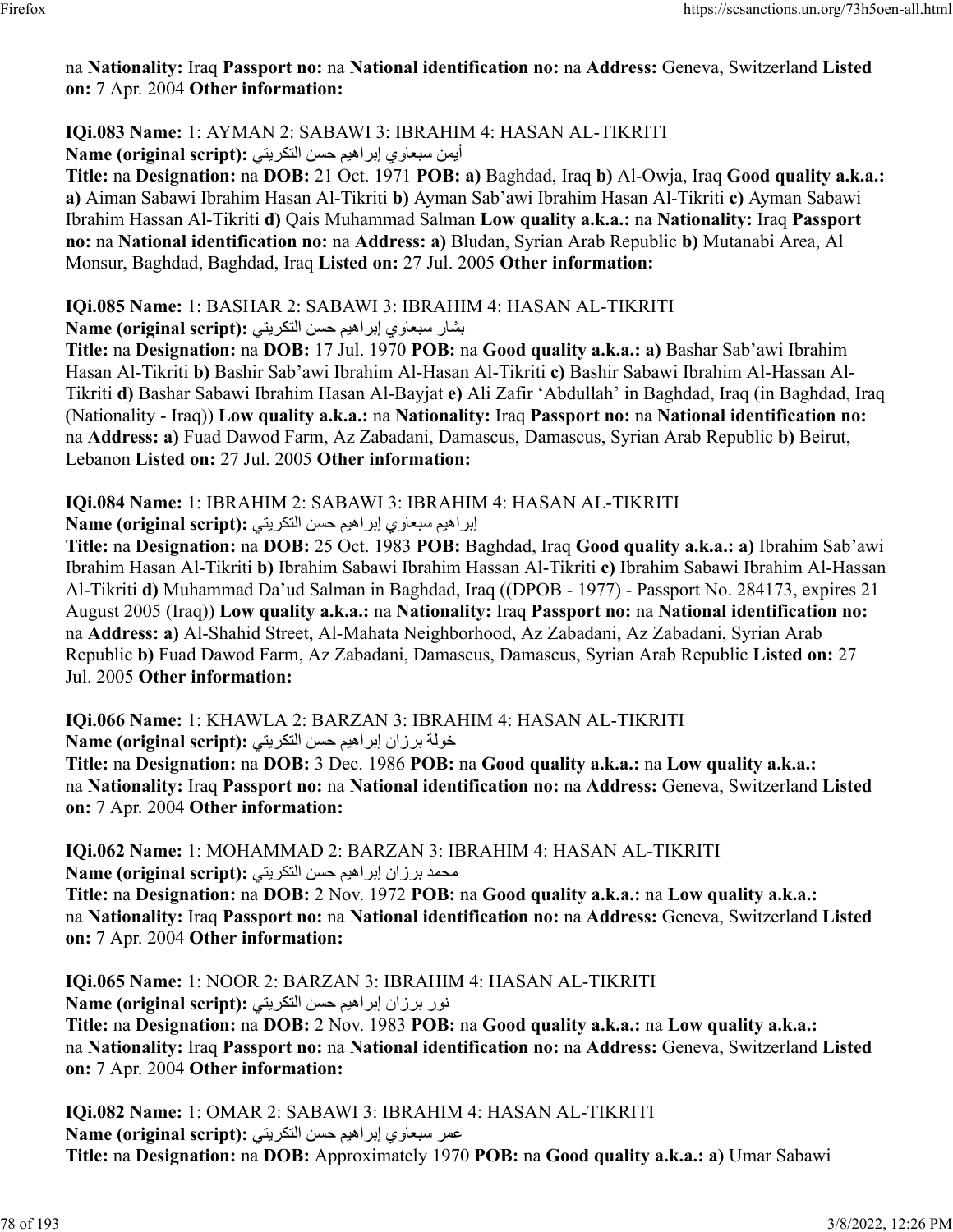Ibrahim Hasan Al-Tikriti **b)** Omar Sab'awi Ibrahim Hasan Al-Tikriti **c)** Omar Sabawi Ibrahim Hassan Al-Tikriti **d)** Umar Ahmad Ali Al-Alusi (DPOB: 1970, Baghdad, Iraq, passport no. 2863795S, expires 23 Aug. 2005 (Iraq)) **Low quality a.k.a.:** na **Nationality:** Iraq **Passport no:** na **National identification no:** na **Address: a)** Damascus, Syrian Arab Republic **b)** Al-Shahid Street, Al-Mahata Neighborhood, Az Zabadani, Az Zabadani, Syrian Arab Republic **c)** Yemen **Listed on:** 27 Jul. 2005 **Other information:** 

**IQi.063 Name:** 1: SAJA 2: BARZAN 3: IBRAHIM 4: HASAN AL-TIKRITI سجا برزان إبراهيم حسن التكريتي: Name (original script):

**Title:** na **Designation:** na **DOB:** 1 Jan. 1978 **POB:** na **Good quality a.k.a.:** na **Low quality a.k.a.:** na **Nationality:** Iraq **Passport no:** na **National identification no:** na **Address:** Geneva, Switzerland **Listed on:** 7 Apr. 2004 **Other information:** 

# **IQi.086 Name:** 1: SA'D 2: SABAWI 3: IBRAHIM 4: HASAN AL-TIKRITI

دعس يواعبس ميهاربإ نسح يتيركتلا **:(script original (Name**

**Title:** na **Designation:** na **DOB:** 19 Sep. 1988 **POB:** na **Good quality a.k.a.: a)** Sa'ad Sabawi Ibrahim Hasan Al-Tikriti **b)** Sa'd Sab'awi Hasan Al-Tikriti **Low quality a.k.a.:** na **Nationality:** Iraq **Passport no:** na **National identification no:** na **Address: a)** Al-Shahid Street, Al-Mahata Neighborhood, Az Zabadani, Az Zabadani, Syrian Arab Republic **b)** Yemen **Listed on:** 27 Jul. 2005 **Other information:** 

**IQi.067 Name:** 1: THORAYA 2: BARZAN 3: IBRAHIM 4: HASAN AL-TIKRITI نريا برزان إبراهيم حسن التكريتي: Name (original script):

**Title:** na **Designation:** na **DOB: a)** 19 Dec. 1980 **b)** 19 Jan. 1980 **POB:** na **Good quality a.k.a.:** na **Low quality a.k.a.:** na **Nationality:** Iraq **Passport no:** na **National identification no:** na **Address:** Iraq **Listed on:** 7 Apr. 2004 **Other information:** 

**IQi.081 Name:** 1: YASIR 2: SABAWI 3: IBRAHIM 4: HASAN AL-TIKRITI

رساي يواعبس ميهاربإ نسح يتيركتلا **:(script original (Name**

**Title:** na **Designation:** na **DOB:** 15 May 1968 **POB:** Al-Owja, Iraq **Good quality a.k.a.: a)** Yassir Sabawi Ibrahim Hasan Al-Tikriti **b)** Yasser Sabawi Ibrahim Hasan Al-Tikriti **c)** Yasir Sab'awi Ibrahim Hasan Al-Tikriti **d)** Yasir Sabawi Ibrahim Hassan Al-Tikriti **e)** Ali Thafir Abdallah in Baghdad, Iraq (in Baghdad, Iraq (DPOB - 1970) - Passport No. 284158, expires 21 August 2005 (Iraq)) **Low quality a.k.a.:** na **Nationality:** Iraq **Passport no:** na **National identification no:** na **Address: a)** Mosul, Iraq **b)** Az Zabadani, Syrian Arab Republic **Listed on:** 27 Jul. 2005 **Other information:** 

**QDi.378 Name:** 1: MAXIME 2: HAUCHARD 3: na 4: na

**Title:** na **Designation:** na **DOB:** 17 Mar. 1992 **POB:** Saint Aubin les Elbeuf, Normandy, France **Good quality a.k.a.:** na **Low quality a.k.a.:** Abou Abdallah al Faransi **Nationality:** France **Passport no:** na **National identification no:** French national identity card number 101127200129 (issued by the Sous-Préfecture of Bernay, France and expires 4 Nov. 2020) **Address:** Syrian Arab Republic (as at Sep. 2015) **Listed on:** 29 Sep. 2015 ( amended on 24 Jun. 2016 ) **Other information:** French foreign terrorist fighter for Islamic State in Iraq and the Levant, listed as Al-Qaida in Iraq (QDe.115). French arrest warrant issued on 20 Jan. 2015 by a magistrate of the anti-terrorism division of the Prosecutor's Office in Paris for murder in connection with a terrorist entity and participation in a terrorist criminal association. Review pursuant to Security Council resolution 2368 (2017) was concluded on 15 November 2021. INTERPOL-UN Security Council Special Notice web link: https://www.interpol.int/en/How-we-work/Notices/View-UNNotices-Individuals [click here](https://www.interpol.int/en/How-we-work/Notices/View-UN-Notices-Individuals)

## **IRi.017 Name:** 1: MOHAMMAD 2: HEJAZI 3: na 4: na

**Title:** na **Designation: a)** Brigadier General **b)** Commander of Bassij resistance force **DOB:** 1959 **POB:** Isfahan, Iran (Islamic Republic of) **Good quality a.k.a.:** Mohammed Hijazi **Low quality a.k.a.:** na **Nationality:** na **Passport no:** na **National identification no:** na **Address:** na **Listed on:** 24 Mar. 2007 (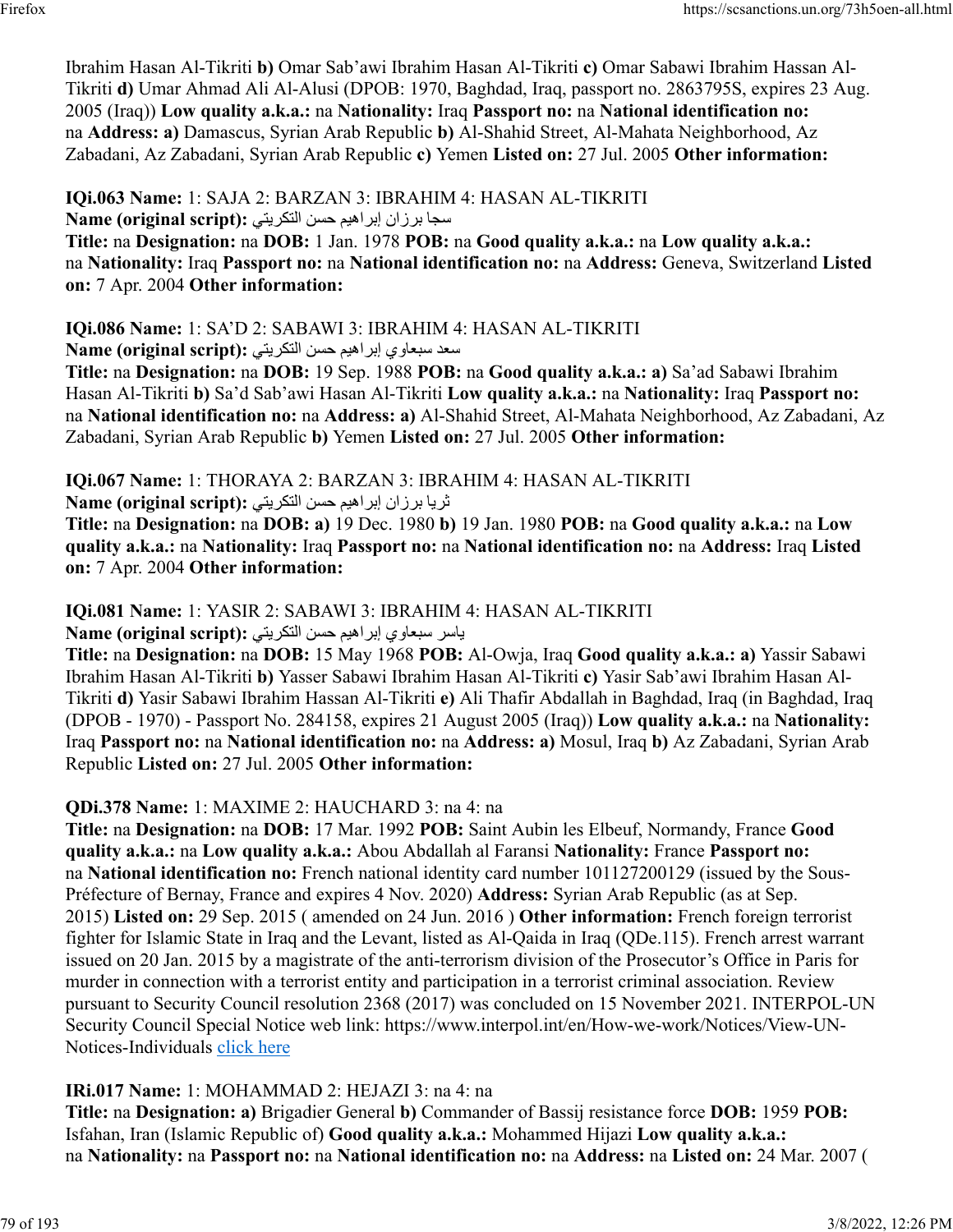## amended on 17 Dec. 2014 ) **Other information:** [Old Reference # I.47.D.5]

### **TAi.014 Name:** 1: HIDAYATULLAH 2: na 3: na 4: na

### **Name (original script):** الله تياده

**Title:** na **Designation:** Deputy Minister of Civil Aviation and Tourism under the Taliban regime **DOB:** Approximately 1968 **POB:** Arghandab District, Kandahar Province, Afghanistan **Good quality a.k.a.:** Abu Turab **Low quality a.k.a.:** na **Nationality:** Afghanistan **Passport no:** na **National identification no:** na **Address:** na **Listed on:** 8 Mar. 2001 ( amended on 3 Sep. 2003, 21 Sep. 2007, 28 Feb. 2008, 3 Oct. 2008, 29 Nov. 2011 ) **Other information:** Believed to be in Afghanistan/Pakistan border area. Belongs to Ghilzai tribe. Review pursuant to Security Council resolution 1822 (2008) was concluded on 29 Jul. 2010. INTERPOL-UN Security Council Special Notice web link: https://www.interpol.int/en/How-wework/Notices/View-UN-Notices-Individuals [click here](https://www.interpol.int/en/How-we-work/Notices/View-UN-Notices-Individuals)

## **TAi.071 Name:** 1: NAJIBULLAH 2: HAQQANI 3: HIDAYATULLAH 4: na

### بيجن الله یناقح تياده الله **:(script original (Name**

**Title:** Maulavi **Designation:** Deputy Minister of Finance under the Taliban regime **DOB:** 1971 **POB:** Moni village, Shigal District, Kunar Province **Good quality a.k.a.:** Najibullah Haqani **Low quality a.k.a.:** na **Nationality:** Afghanistan **Passport no:** na **National identification no:** Afghan national identification card (tazkira) number 545167 (issued in 1974) **Address:** na **Listed on:** 23 Feb. 2001 ( amended on 3 Sep. 2003, 18 Jul. 2007, 21 Sep. 2007, 27 Sep. 2007, 29 Nov. 2011, 16 May 2014 ) **Other information:** Cousin of Moulavi Noor Jalal. Grandfather's name is Salam. Taliban member responsible for Laghman Province as of late 2010. Believed to be in Afghanistan/Pakistan border area. Review pursuant to Security Council resolution 1822 (2008) was concluded on 1 Jun. 2010. INTERPOL-UN Security Council Special Notice web link: https://www.interpol.int/en/How-we-work/Notices/View-UN-Notices-Individuals [click here](https://www.interpol.int/en/How-we-work/Notices/View-UN-Notices-Individuals)

## **QDi.029 Name:** 1: RAED 2: MUHAMMAD HASAN 3: MUHAMMAD 4: HIJAZI

## رائد محمد حسن محمد حجازى: Name (original script):

**Title:** na **Designation:** na **DOB:** 30 Dec. 1968 **POB:** California, United States of America **Good quality a.k.a.: a)** Raed M. Hijazi **b)** Ri'ad Muhammad Hasan Muhammad Hijazi (Previously listed as. In Arabic: يزاجحلا دمحم نسح دمحم ضاير ( **Low quality a.k.a.: a)** Rashid Al-Maghribi (The Moroccan) **b)** Abu-Ahmad Al-Amriki (The American) **c)** Abu-Ahmad Al-Hawen **d)** Abu-Ahmad Al-Shahid **Nationality: a)** Jordan **b)** United States of America **Passport no:** na **National identification no: a)** United States Social Security Number: 548-91-5411 **b)** Jordanian national number: 9681029476 **Address:** na **Listed on:** 17 Oct. 2001 ( amended on 10 Apr. 2003, 16 May 2011, 21 Mar. 2017, 24 Nov. 2020 ) **Other information:** In custody in Jordan since 26 Feb. 2015 for recruitment and support to Islamic State in Iraq and the Levant (ISIL), listed as Al-Qaida in Iraq (QDe.115). Father's name is Mohammad Hijazi. Mother's name is Sakina. Review pursuant to Security Council resolution 1822 (2008) was concluded on 21 Jun. 2010. Review pursuant to Security Council resolution 2368 (2017) was concluded on 24 November 2020. INTERPOL-UN Security Council Special Notice web link: https://www.interpol.int/en/How-we-work/Notices/View-UN-Notices-Individuals [click here](https://www.interpol.int/en/How-we-work/Notices/View-UN-Notices-Individuals)

## **CFi.012 Name:** 1: ABDOULAYE 2: HISSENE 3: na 4: na

**Title:** President of the Conseil National de Défense et de Sécurité (CNDS) and military leader of the Front Populaire pour la Renaissance de la Centrafrique **Designation:** "general" **DOB: a)** 1967 **b)** 1 Jan. 1967 **POB: a)** Ndele, Bamingui-Bangoran, Central African Republic **b)** Haraze Mangueigne, Chad **Good quality a.k.a.: a)** Abdoulaye Issène **b)** Abdoulaye Hissein **c)** Hissene Abdoulaye **d)** Abdoulaye Issène Ramadane **e)** Abdoulaye Issene Ramadan **f)** Issene Abdoulaye **Low quality a.k.a.:** na **Nationality: a)** Central African Republic **b)** Chad **Passport no: a)** CAR diplomatic passport no. D00000897, issued on 5 Apr. 2013 (valid until 4 April 2018) **b)** CAR diplomatic passport no. D00004262, issued on 11 Mar. 2014 (expires on 10 March 2019) **National identification no:** Chad national identity card no. 103-00653129-22, issued on 21 Apr. 2009 (expires on 21 April 2019) **Address: a)** KM5, Bangui, Central African Republic **b)** Nana-Grebizi,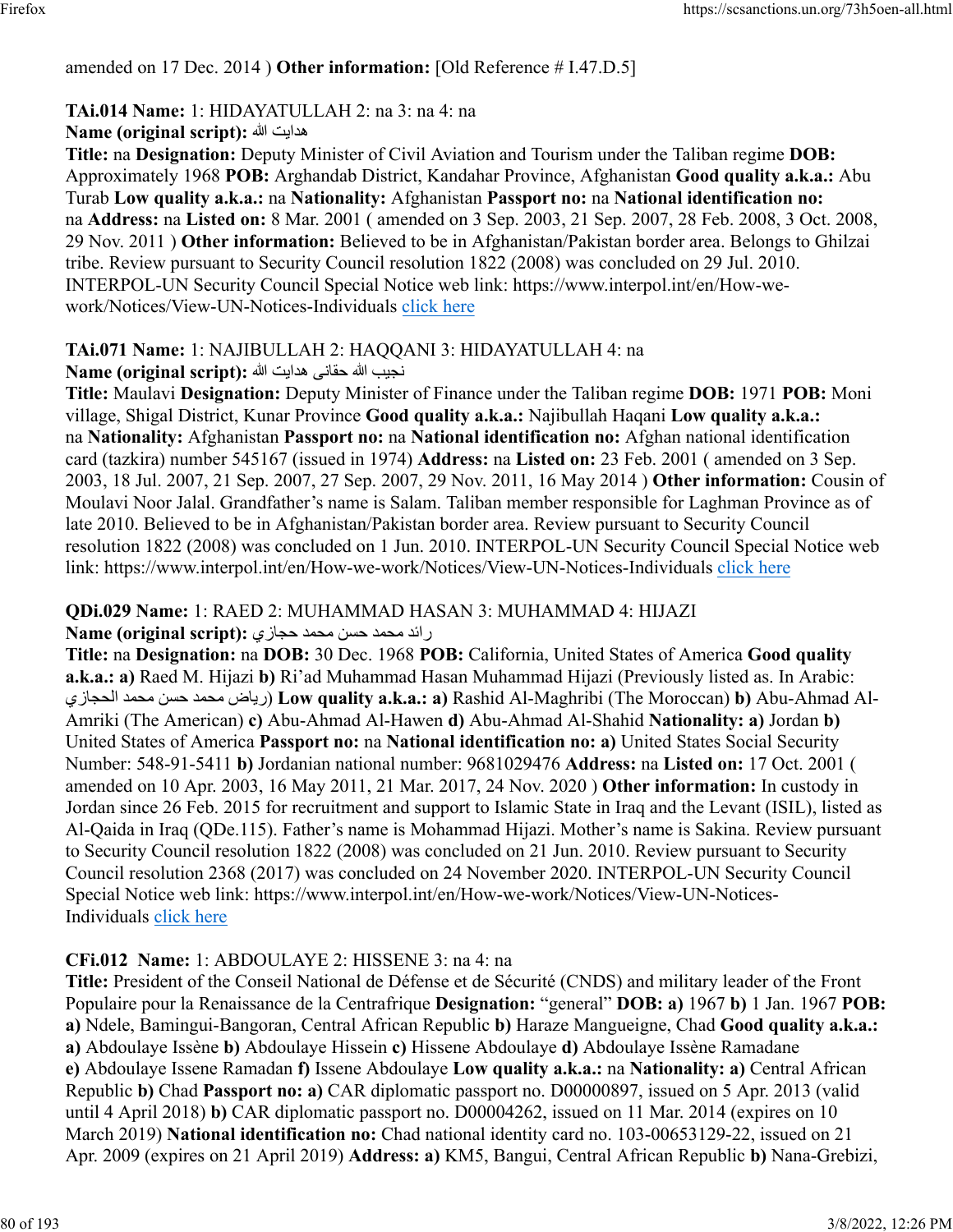Central African Republic **c)** Ndjari, Ndjamena, Chad **d)** Ndélé, Bamingui-Bangoran (main location since August 2016) **Listed on:** 17 May 2017 ( amended on 1 Mar. 2019, 18 Apr. 2019, 28 Jul. 2020 ) **Other information:** Hissène was formerly the Minister of Youth and Sports as part of the Cabinet for the Central African Republic's former President Michel Djotodia. Prior to that, he was the head of the Convention of Patriots for Justice and Peace, a political party. He also established himself as a leader of armed militias in Bangui, in particular in the "PK5" (3rd district) neighborhood. In October 2016, Abdoulaye Hissène was appointed President of the Conseil National de Défense et de Sécurité, a body which was created at the time to gather military leaders and commanding fighters from all ex-Séléka factions. He has remained in this position since then, but has actual control over FPRC fighters only. Father's name is Abdoulaye. Mother's name is Absita Moussa. Photo available for inclusion in the INTERPOL-UN Security Council Special Notice. INTERPOL-UN Security Council Special Notice web link: https://www.interpol.int/en/How-wework/Notices/View-UN-Notices-Individuals [click here](https://www.interpol.int/en/How-we-work/Notices/View-UN-Notices-Individuals)

## **KPi.001 Name:** 1: YUN 2: HO-JIN 3: na 4: na

**Title:** na **Designation:** Director of Namchongang Trading Corporation **DOB:** 13 Oct. 1944 **POB:** na **Good quality a.k.a.:** Yun Ho-chin **Low quality a.k.a.:** na **Nationality:** Democratic People's Republic of Korea **Passport no:** na **National identification no:** na **Address:** na **Listed on:** 16 Jul. 2009 **Other information:** Director of Namchongang Trading Corporation; oversees the import of items needed for the uranium enrichment program.

### **IRi.018 Name:** 1: MOHSEN 2: HOJATI 3: na 4: na

**Title:** na **Designation:** Head of Fajr Industrial Group, which is designated under resolution 1737 (2006) for its role in the ballistic missile programme. **DOB:** 28 Sep. 1955 **POB:** na **Good quality a.k.a.:** na **Low quality a.k.a.:** na **Nationality:** na **Passport no:** G4506013, issued in Iran (Islamic Republic of) **National identification no:** na **Address:** na **Listed on:** 24 Mar. 2007 ( amended on 17 Dec. 2014 ) **Other information:** [Old Reference # I.47.C.5]

#### **KPi.004 Name:** 1: RI 2: HONG-SOP 3: na 4: na

**Title:** na **Designation:** Former director, Yongbyon Nuclear Research Center, and Head of Nuclear Weapons Institute **DOB:** 1940 **POB:** na **Good quality a.k.a.:** na **Low quality a.k.a.:** na **Nationality:** Democratic People's Republic of Korea **Passport no:** na **National identification no:** na **Address:** na **Listed on:** 16 Jul. 2009 ( amended on 9 Jul. 2018 ) **Other information:** Former director, Yongbyon Nuclear Research Center, oversaw three core facilities that assist in the production of weapons-grade plutonium: the Fuel Fabrication Facility, the Nuclear Reactor, and the Reprocessing Plant.

## **TAi.049 Name:** 1: ABDUL RAHMAN 2: AHMAD 3: HOTTAK 4: na

#### نامحرلادبع دمحا کتوه **:(script original (Name**

**Title:** Maulavi **Designation: a)** Deputy (Cultural) Minister of Information and Culture under the Taliban regime **b)** Head of Consular Department of Ministry of Foreign Affairs under the Taliban regime **DOB:** Approximately 1957 **POB:** Ghazni Province, Afghanistan **Good quality a.k.a.:** Hottak Sahib **Low quality a.k.a.:** na **Nationality:** Afghanistan **Passport no:** na **National identification no:** na **Address:** na **Listed on:** 25 Jan. 2001 ( amended on 3 Sep. 2003, 9 Jul. 2007, 21 Sep. 2007, 29 Nov. 2011 ) **Other information:** Believed to be in Afghanistan/Pakistan border area. Belongs to Hotak tribe. Review pursuant to Security Council resolution 1822 (2008) was concluded on 29 Jul. 2010. INTERPOL-UN Security Council Special Notice web link: https://www.interpol.int/en/How-we-work/Notices/View-UN-Notices-Individuals [click here](https://www.interpol.int/en/How-we-work/Notices/View-UN-Notices-Individuals)

## **QDi.359 Name:** 1: OMAR 2: ALI 3: HUSSAIN 4: na

**Title:** na **Designation:** na **DOB:** 21 Mar. 1987 **POB:** High Wycombe, Buckinghamshire, United Kingdom of Great Britain and Northern Ireland **Good quality a.k.a.:** na **Low quality a.k.a.:** Abu-Sa'id Al Britani **Nationality:** United Kingdom of Great Britain and Northern Ireland **Passport no:** United Kingdom of Great Britain and Northern Ireland number 205939411, issued on 21 Jul. 2004 (expired on 21 Apr.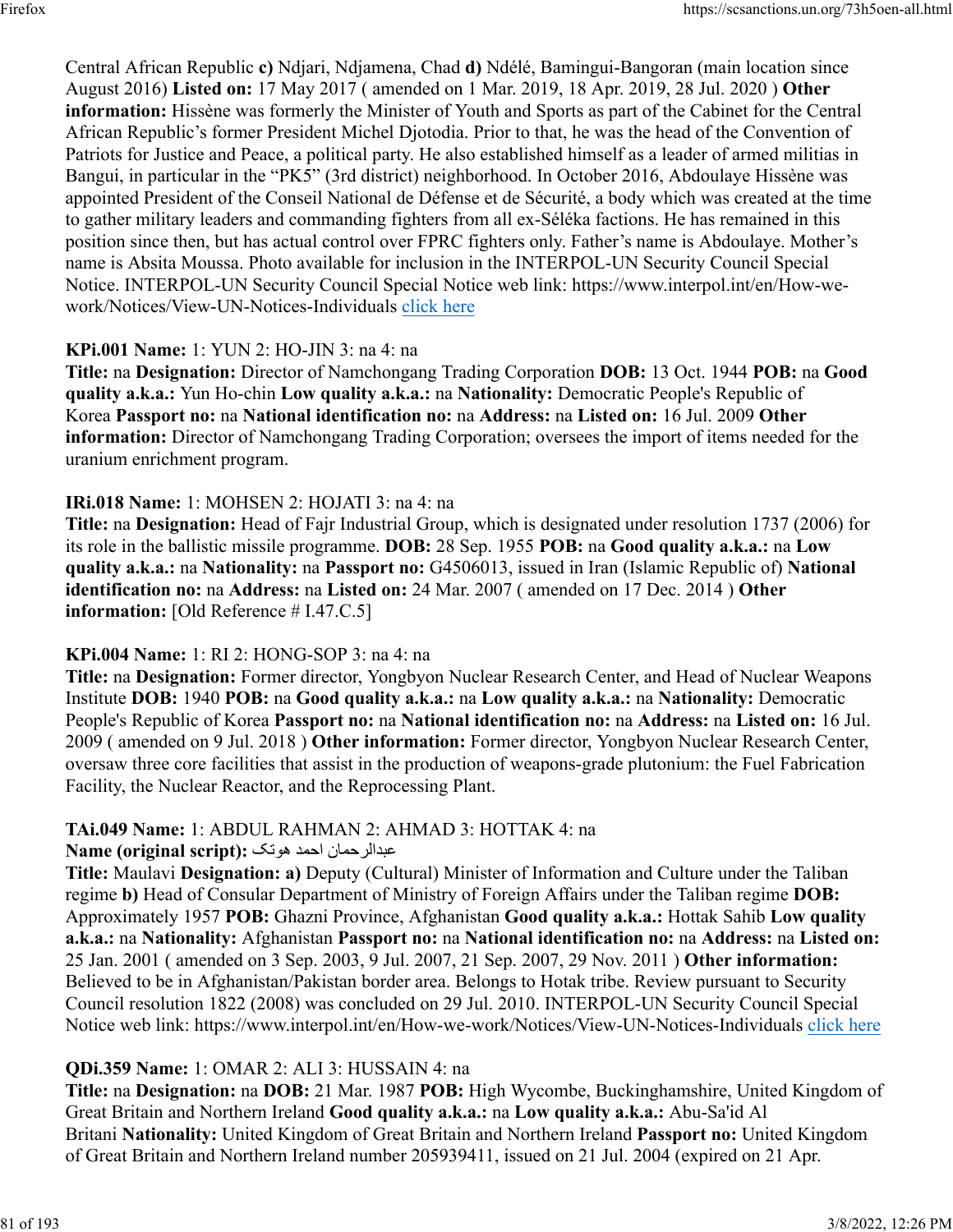2015) **National identification no:** na **Address: a)** Syrian Arab Republic (as at Jan. 2014) **b)** United Kingdom of Great Britain and Northern Ireland (previous address until Jan. 2014) **Listed on:** 28 Sep. 2015 ( amended on 24 Nov. 2020 ) **Other information:** Foreign terrorist fighter with Islamic State in Iraq and the Levant (ISIL), listed as Al-Qaida in Iraq (QDe.115), in the Syrian Arab Republic. Physical description: eye colour: brown; hair colour: brown/black. Photo available for inclusion in the INTERPOL-UN Security Council Special Notice. Review pursuant to Security Council resolution 2368 (2017) was concluded on 24 November 2020. INTERPOL-UN Security Council Special Notice web link: https://www.interpol.int /en/How-we-work/Notices/View-UN-Notices-Individuals [click here](https://www.interpol.int/en/How-we-work/Notices/View-UN-Notices-Individuals)

## **QDi.144 Name:** 1: MOHAMMAD 2: TAHIR 3: HAMMID 4: HUSSEIN

# محمد طاهر حامد حسين : Name (original script)

**Title:** Imam **Designation:** na **DOB:** 1 Nov. 1975 **POB:** Poshok, Iraq **Good quality a.k.a.:** Abdelhamid Al Kurdi **Low quality a.k.a.:** na **Nationality:** Iraq **Passport no:** na **National identification no:** na **Address:** Sulaymaniya, Iraq **Listed on:** 12 Nov. 2003 ( amended on 9 Sep. 2005, 21 Dec. 2007, 16 May 2011, 10 Dec. 2015, 29 Mar. 2019, 1 May 2019 ) **Other information:** Mother's name: Attia Mohiuddin Taha. A deportation order was issued by the Italian authorities on 18 Oct. 2004. Considered a fugitive from justice by the Italian authorities as of Sep. 2007. Review pursuant to Security Council resolution 1822 (2008) was concluded on 8 Jun. 2010. Review pursuant to Security Council resolution 2253 (2015) was concluded on 21 February 2019. INTERPOL-UN Security Council Special Notice web link: https://www.interpol.int/en/How-wework/Notices/View-UN-Notices-Individuals [click here](https://www.interpol.int/en/How-we-work/Notices/View-UN-Notices-Individuals)

# **IQi.019 Name:** 1: ABD-AL-TAWWAB 2: MULLAH 3: HUWAYSH 4: na

دبع باوتلا لام شيوح **:(script original (Name**

**Title:** na **Designation:** na **DOB: a)** 1957 **b)** 14 Mar. 1942 **POB: a)** Mosul, Iraq **b)** Baghdad, Iraq **Good quality a.k.a.:** na **Low quality a.k.a.:** na **Nationality:** Iraq **Passport no:** na **National identification no:** na **Address:** na **Listed on:** 27 Jun. 2003 **Other information:** 

# **KPi.042 Name:** 1: CHOE 2: HWI 3: na 4: na

**Title:** na **Designation:** First Vice Director of the Workers' Party of Korea Propaganda and Agitation Department, which controls all DPRK media and is used by the government to control the public **DOB: a)** 1954 **b)** 1955 **POB:** na **Good quality a.k.a.:** na **Low quality a.k.a.:** na **Nationality:** Democratic People's Republic of Korea **Passport no:** na **National identification no:** na **Address:** Democratic People's Republic of Korea **Listed on:** 2 Jun. 2017 **Other information:** Gender: male.

# **KPi.065 Name:** 1: CHU 2: HYO'K 3: na 4: na

**Title:** na **Designation:** Chu Hyo'k is a North Korean national who is an overseas Foreign Trade Bank representative **DOB:** 23 Nov. 1986 **POB:** na **Good quality a.k.a.:** Ju Hyok **Low quality a.k.a.:** na **Nationality:** Democratic People's Republic of Korea **Passport no:** 836420186, issued on 28 Oct. 2016 (Expires 28 October 2021) **National identification no:** na **Address:** na **Listed on:** 22 Dec. 2017 **Other information:** Gender: male

# **QDi.067 Name:** 1: MOSTAFA 2: KAMEL 3: MOSTAFA 4: IBRAHIM

# مصطفى كمال مصطفى ابراهيم **:Name (original script)**

**Title:** na **Designation:** na **DOB:** 15 Apr. 1958 **POB:** Alexandria, Egypt **Good quality a.k.a.: a)** Mustafa Kamel Mustafa **b)** Adam Ramsey Eaman **c)** Kamel Mustapha Mustapha **d)** Mustapha Kamel Mustapha **e)** Mostafa Kamel Mostafa **Low quality a.k.a.: a)** Abu Hamza Al-Masri **b)** Abu Hamza **c)** Abu Hamza Al-Misri **Nationality:** United Kingdom of Great Britain and Northern Ireland **Passport no:** na **National identification no:** na **Address:** United States of America **Listed on:** 24 Apr. 2002 ( amended on 26 Nov. 2004, 25 Jul. 2006, 14 Mar. 2008, 21 Oct. 2010, 4 Aug. 2014, 6 Dec. 2019, 18 Mar. 2020 ) **Other information:** Extradited from the United Kingdom to the United States of America on 5 Oct. 2012. Convicted on terrorism charges by a court in the United States of America in May 2014. Review pursuant to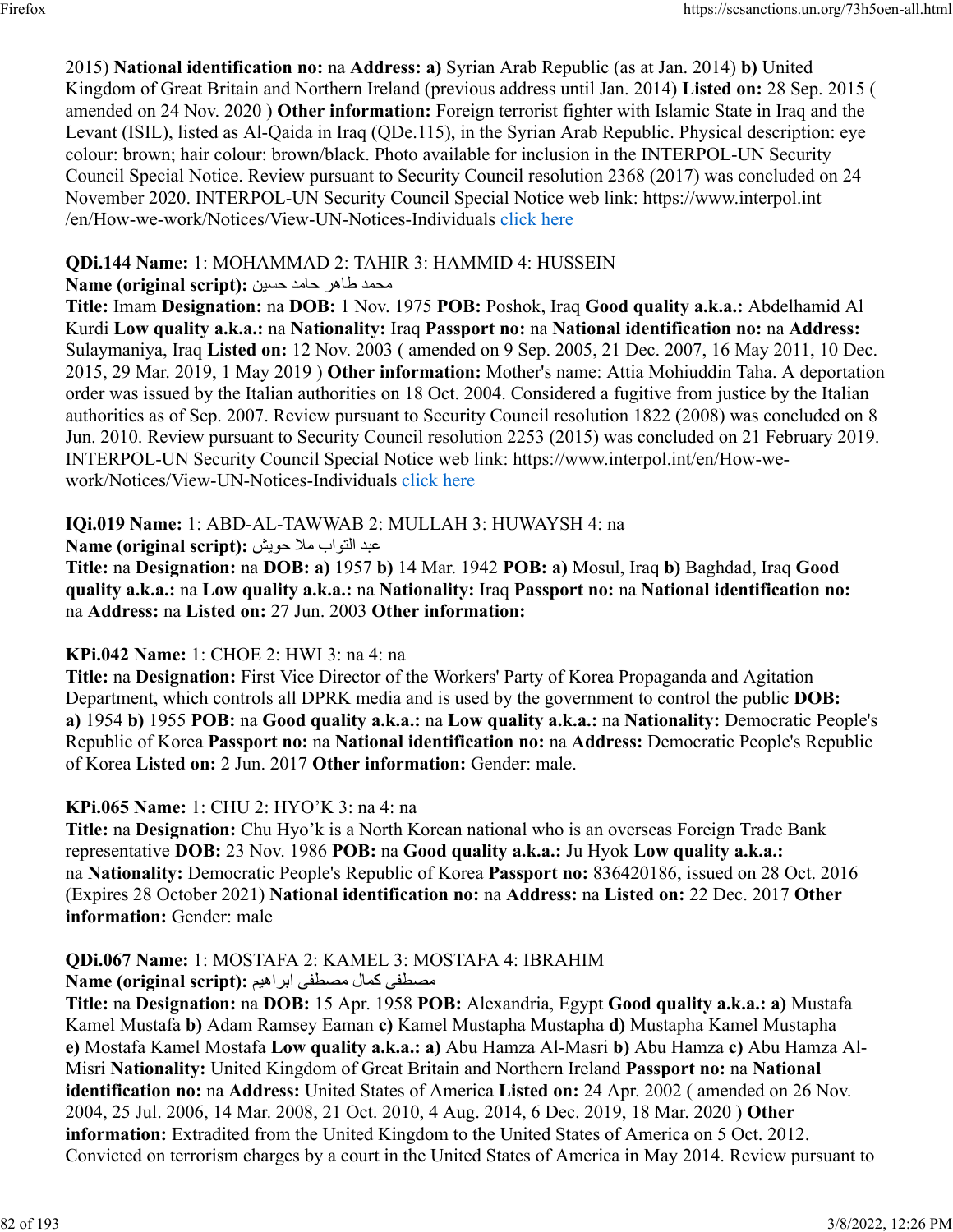Security Council resolution 1822 (2008) was concluded on 22 Apr. 2010. Review pursuant to Security Council resolution 2368 (2017) was concluded on 4 Dec. 2019. INTERPOL-UN Security Council Special Notice web link: https://www.interpol.int/en/How-we-work/Notices/View-UN-Notices-Individuals [click here](https://www.interpol.int/en/How-we-work/Notices/View-UN-Notices-Individuals)

## **QDi.395 Name:** 1: MUHAMMAD 2: SHOLEH 3: IBRAHIM 4: na

**Title:** Ustad **Designation:** na **DOB:** 1958 (Sep.) **POB:** Demak, Indonesia **Good quality a.k.a.: a)** Mohammad Sholeh Ibrahim **b)** Muhammad Sholeh Ibrohim **c)** Muhammad Soleh Ibrahim **d)** Sholeh Ibrahim **e)** Muh Sholeh Ibrahim **Low quality a.k.a.:** na **Nationality:** Indonesia **Passport no:** na **National identification no:** na **Address:** na **Listed on:** 20 Apr. 2016 **Other information:** Has served as the acting emir of Jemmah Anshorut Tauhid (JAT) (QDe.133) since 2014 and has supported Islamic State in Iraq and the Levant (ISIL), listed as Al-Qaida in Iraq (QDe.115). Review pursuant to Security Council resolution 2368 (2017) was concluded on 15 November 2021. INTERPOL-UN Security Council Special Notice web link: https://www.interpol.int/en/How-we-work/Notices/View-UN-Notices-Individuals [click here](https://www.interpol.int/en/How-we-work/Notices/View-UN-Notices-Individuals)

## **TAi.119 Name:** 1: JAN MOHAMMAD 2: MADANI 3: IKRAM 4: na

## ناج دمحم یندم مارکا **:(script original (Name**

**Title:** Maulavi **Designation:** Charge d'Affaires, Taliban Embassy, Abu Dhabi, United Arab Emirates **DOB:** Between 1954 and 1955 **POB:** Siyachoy village, Panjwai District, Kandahar Province, Afghanistan **Good quality a.k.a.:** na **Low quality a.k.a.:** na **Nationality:** Afghanistan **Passport no:** na **National identification no:** na **Address:** na **Listed on:** 25 Jan. 2001 ( amended on 3 Sep. 2003, 21 Sep. 2007, 29 Nov. 2011, 15 Aug. 2012, 7 Sep. 2016 ) **Other information:** Believed to be in Afghanistan/Pakistan border area. Belongs to Alizai tribe. Review pursuant to Security Council resolution 1822 (2008) was concluded on 29 Jul. 2010. Picture available for inclusion in the INTERPOL-UN Security Council Special Notice. INTERPOL-UN Security Council Special Notice web link: https://www.interpol.int/en/How-we-work/Notices/View-UN-Notices-Individuals [click here](https://www.interpol.int/en/How-we-work/Notices/View-UN-Notices-Individuals)

## **KPi.029 Name:** 1: PAK 2: CHUN 3: IL 4: na

**Title:** na **Designation:** Served as DPRK Ambassador to Egypt **DOB:** 28 Jul. 1954 **POB:** na **Good quality a.k.a.:** na **Low quality a.k.a.:** na **Nationality:** Democratic People's Republic of Korea **Passport no:** 563410091 **National identification no:** na **Address:** na **Listed on:** 30 Nov. 2016 **Other information:** Pak Chun Il has served as the DPRK Ambassador to Egypt and provides support to KOMID.

## **KPi.040 Name:** 1: CHO 2: IL U 3: na 4: na

**Title:** na **Designation:** Director of the Fifth Bureau of the Reconnaissance General Bureau **DOB:** 10 May 1945 **POB:** Musan, North Hamgyo'ng Province, Democratic People's Republic of Korea **Good quality a.k.a.:** Cho Il Woo **Low quality a.k.a.:** na **Nationality:** Democratic People's Republic of Korea **Passport no:** 736410010 **National identification no:** na **Address:** na **Listed on:** 2 Jun. 2017 **Other information:** Cho is believed to be in charge of overseas espionage operations and foreign intelligence collection for the Democratic People's Republic of Korea.

## **QDi.374 Name:** 1: NUSRET 2: IMAMOVIC 3: na 4: na

**Title:** na **Designation:** na **DOB: a)** 26 Sep. 1971 **b)** 26 Sep. 1977 **POB:** Miljanovci, Kalesija Municipality, Bosnia and Herzegovina **Good quality a.k.a.:** Nusret Sulejman Imamovic **Low quality a.k.a.:** na **Nationality:** Bosnia and Herzegovina **Passport no: a)** Bosnia and Herzegovina number 349054 **b)** Bosnia and Herzegovina number 3490054 **National identification no:** na **Address:** Syrian Arab Republic (location as at Sep. 2015) **Listed on:** 29 Feb. 2016 ( amended on 29 Mar. 2019, 1 May 2019 ) **Other information:** Believed to be fighting with Al-Nusrah Front for the People of the Levant (QDe.137) in Syrian Arab Republic and reported to be a leader in the group as of Apr. 2015. Review pursuant to Security Council resolution 2253 (2015) was concluded on 21 February 2019. INTERPOL-UN Security Council Special Notice web link: https://www.interpol.int/en/How-we-work/Notices/View-UN-Notices-Individuals [click here](https://www.interpol.int/en/How-we-work/Notices/View-UN-Notices-Individuals)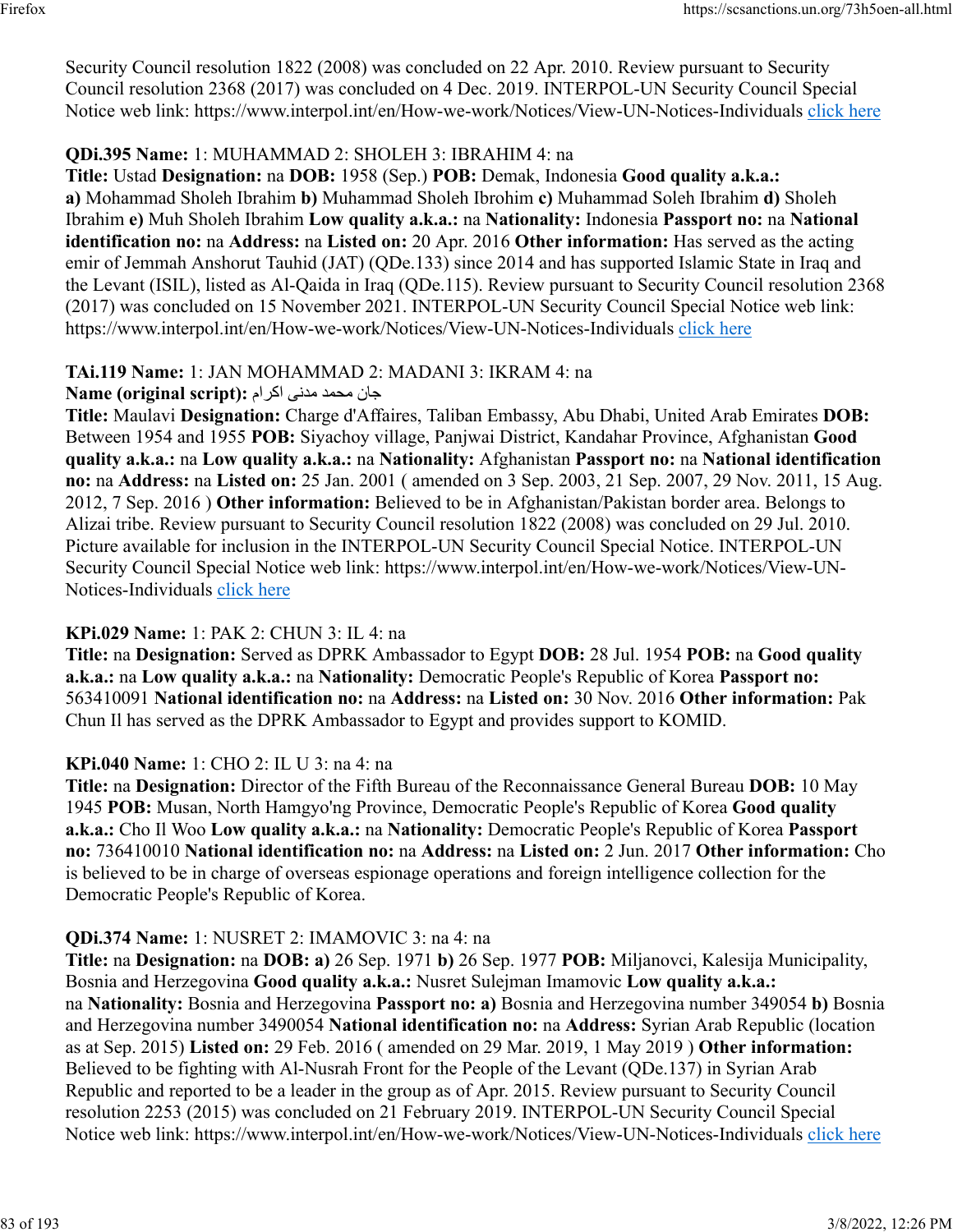## **GBi.005 Name:** 1: ANTÓNIO 2: INJAI 3: na 4: na

**Title:** na **Designation: a)** Lieutenant General **b)** Chief of Staff of the Armed Forces **DOB:** 20 Jan. 1955 **POB:** Encheia, Sector de Bissorá, Região de Oio, Guinea-Bissau **Good quality a.k.a.:** António Indjai **Low quality a.k.a.:** na **Nationality:** Guinea-Bissau **Passport no:** AAID00435, issued on 18 Feb. 2010, issued in Guinea-Bissau (Expiration date 18 Feb. 2013) **National identification no:** na **Address:** na **Listed on:** 18 May 2012 **Other information:** Injai was listed on 18 May 2012 pursuant to paragraph 4 of resolution 2048 (2012) as "António Injai was personally involved in planning and leading the mutiny of 1 April 2010, culminating with the illegal apprehension of the Prime Minister, Carlo Gomes Junior, and the then Chief of Staff of the Armed Forces, José Zamora Induta; during the 2012 electoral period, in his capacity as Chief of Staff of the Armed Forces, Injai made statements threatening to overthrow the elected authorities and to put an end to the electoral process; António Injai has been involved in the operational planning of the coup d'état of 12 April 2012. In the aftermath of the coup, the first communiqué by the "Military Command" was issued by the Armed Forces General Staff, which is led by General Injai." Father's name is Wasna Injai; Mother's name is Quiritche Cofte. INTERPOL-UN Security Council Special Notice web link: https://www.interpol.int/en/How-we-work/Notices/View-UN-Notices-Individuals [click here](https://www.interpol.int/en/How-we-work/Notices/View-UN-Notices-Individuals)

## **QDi.308 Name:** 1: ZAFAR 2: IQBAL 3: na 4: na

**Title:** na **Designation:** na **DOB:** 4 Oct. 1953 **POB:** na **Good quality a.k.a.: a)** Zaffer Iqbal **b)** Malik Zafar Iqbal Shehbaz **c)** Malik Zafar Iqbal Shahbaz **d)** Malik Zafar Iqbal **Low quality a.k.a.: a)** Zafar Iqbal Chaudhry **b)** Muhammad Zafar Iqbal **Nationality:** Pakistan **Passport no:** DG5149481, issued on 22 Aug. 2006 (expired on 21 Aug. 2011, passport booklet number A2815665) **National identification no: a)** 35202- 4135948-7 **b)** Alternate national identification number 29553654234 **Address:** Masjid al-Qadesia, 4 Lake Road, Lahore, Pakistan **Listed on:** 14 Mar. 2012 ( amended on 1 May 2019 ) **Other information:** Senior leader and co-founder of Lashkar-e-Tayyiba (QDe.118) (LeT) who has held various senior leader positions in LeT and its front organization, Jamaat-ud-Dawa (JUD) (listed as an alias of LeT). As of 2010, in charge of LeT/JUD finance department, director of its education department and president of its medical wing. Other title: Professor. Review pursuant to Security Council resolution 2253 (2015) was concluded on 21 Feb. 2019. INTERPOL-UN Security Council Special Notice web link: https://www.interpol.int/en/How-wework/Notices/View-UN-Notices-Individuals [click here](https://www.interpol.int/en/How-we-work/Notices/View-UN-Notices-Individuals)

## **QDi.087 Name:** 1: NURJAMAN 2: RIDUAN 3: ISAMUDDIN 4: na

**Title:** na **Designation:** na **DOB:** 4 Apr. 1964 **POB:** Cianjur, West Java, Indonesia **Good quality a.k.a.: a)** Hambali **b)** Nurjaman **c)** Isomuddin, Nurjaman Riduan **d)** Hambali Bin Ending **e)** Encep Nurjaman (birth name) **f)** Hambali Ending Hambali **g)** Isamuddin Riduan **h)** Isamudin Ridwan **Low quality a.k.a.:** na **Nationality:** Indonesia **Passport no:** na **National identification no:** na **Address:** na **Listed on:** 28 Jan. 2003 ( amended on 2 Jul. 2007, 27 Jul. 2007, 16 May 2011, 6 Dec. 2019 ) **Other information:** Senior leader of Jemaah Islamiyah (QDe.092). Brother of Gun Gun Rusman Gunawan (QDi.218). In custody of the United States of America, as of July 2007. Review pursuant to Security Council resolution 1822 (2008) was concluded on 13 Apr. 2010. Review pursuant to Security Council resolution 2368 (2017) was concluded on 4 Dec. 2019. INTERPOL-UN Security Council Special Notice web link: https://www.interpol.int/en/How-wework/Notices/View-UN-Notices-Individuals [click here](https://www.interpol.int/en/How-we-work/Notices/View-UN-Notices-Individuals)

#### **TAi.147 Name:** 1: GUL 2: AGHA 3: ISHAKZAI 4: na ُكل اغآ یزقاحسا **:(script original (Name**

**Title:** na **Designation:** na **DOB:** Approximately 1972 **POB:** Band-e Temur, Maiwand District, Kandahar Province, Afghanistan **Good quality a.k.a.: a)** Mullah Gul Agha **b)** Mullah Gul Agha Akhund **Low quality a.k.a.: a)** Hidayatullah **b)** Haji Hidayatullah **c)** Hayadatullah **Nationality:** na **Passport no:** na **National identification no:** na **Address:** Pakistan **Listed on:** 20 Jul. 2010 ( amended on 29 Nov. 2011, 31 Dec. 2013 ) **Other information:** Member of a Taliban Council that coordinates the collection of zakat (Islamic tax) from Baluchistan Province, Pakistan. Head of Taliban Financial Commission as at mid-2013. Associated with Mullah Mohammed Omar (TAi.004). Served as Omar's principal finance officer and one of his closest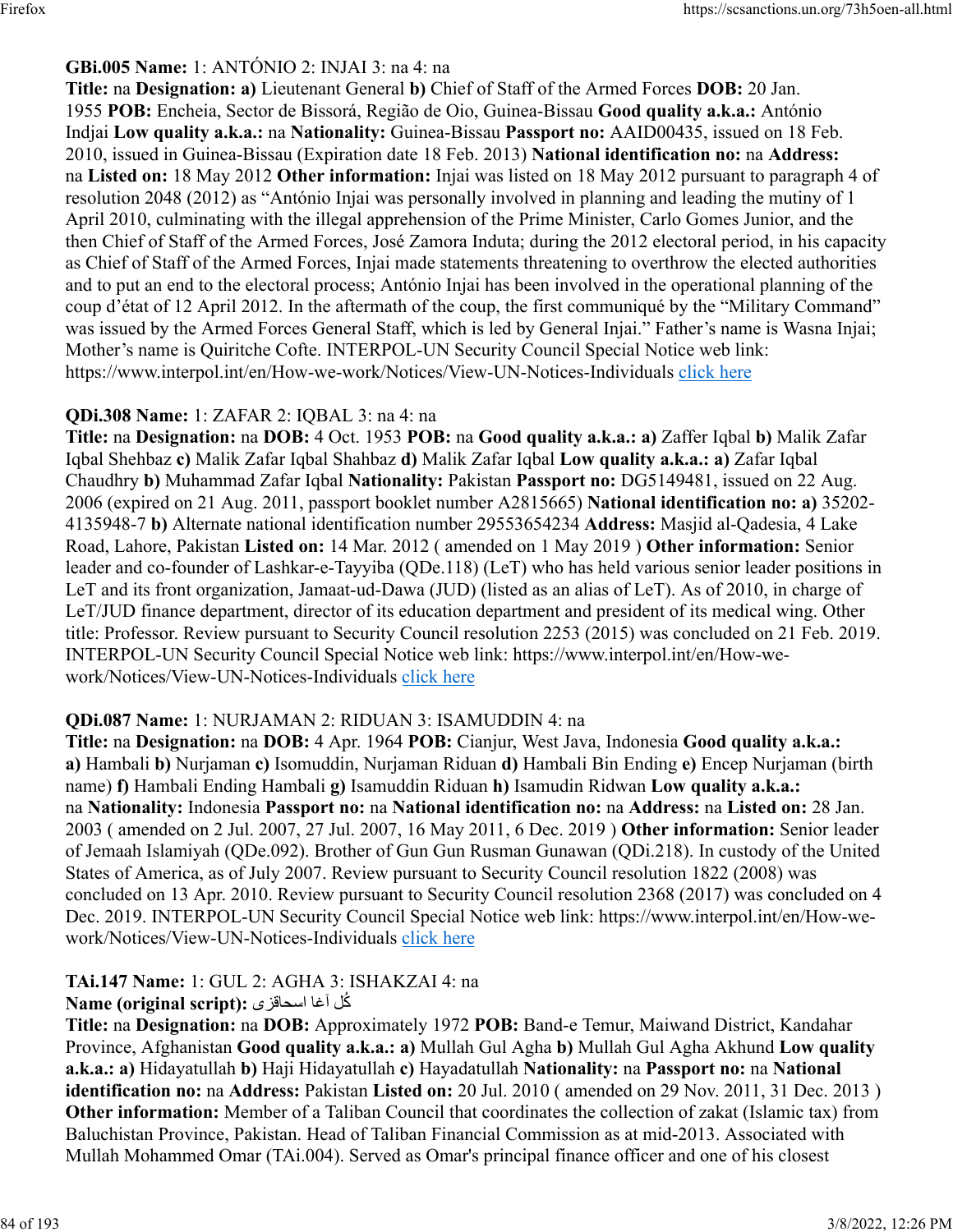advisors. Belongs to Ishaqzai tribe. INTERPOL-UN Security Council Special Notice web link: https://www.interpol.int/en/How-we-work/Notices/View-UN-Notices-Individuals [click here](https://www.interpol.int/en/How-we-work/Notices/View-UN-Notices-Individuals)

## **QDi.368 Name:** 1: SHAMIL 2: MAGOMEDOVICH 3: ISMAILOV 4: na

**Name (original script):** Шамиль Магомедович Измайлов

**Title:** na **Designation:** na **DOB:** 29 Oct. 1980 **POB:** Astrakhan, Russian Federation **Good quality a.k.a.:** Shamil Magomedovich Aliev (original script: Шамиль Магомедович Алиев) **Low quality a.k.a.:** Abu Hanifa (original script: Абу Ханифа) **Nationality:** Russian Federation **Passport no:** Russian foreign travel passport number 514448632, issued on 8 Sep. 2010, issued in Alexandria, Egypt (issued by Consulate General of the Russian Federation) **National identification no:** Russian Federation national passport 1200075689, issued on 15 Dec. 2000 (issued by Russian Federation) **Address: a)** Syrian Arab Republic (located in as at Aug. 2015) **b)** Iraq (possible alternative location as at Aug. 2015) **Listed on:** 2 Oct. 2015 ( amended on 24 Nov. 2020 ) **Other information:** As at Aug. 2015, leader of Jamaat Abu Hanifa, a terrorist group that is part of the Al-Nusrah Front for the People of the Levant (QDe.137). Physical description: eye colour: brown, hair colour: black, build: slim, height 175-180 cm. Distinguishing marks: long face, speech defect. Wanted by the authorities of the Russian Federation for terrorist crimes committed in its territory. Photo available for inclusion in the INTERPOL-UN Security Council Special Notice. Review pursuant to Security Council resolution 2368 (2017) was concluded on 24 November 2020. INTERPOL-UN Security Council Special Notice web link: https://www.interpol.int/en/How-we-work/Notices/View-UN-Notices-Individuals [click here](https://www.interpol.int/en/How-we-work/Notices/View-UN-Notices-Individuals)

## **CDi.003 Name:** 1: GASTON 2: IYAMUREMYE 3: na 4: na

**Title:** na **Designation: a)** FDLR Interim President **b)** FDLR-FOCA 1st Vice-President **c)** FDLR-FOCA Major General **DOB:** 1948 **POB: a)** Musanze District, Northern Province, Rwanda **b)** Ruhengeri, Rwanda **Good quality a.k.a.: a)** Byiringiro Victor Rumuli **b)** Victor Rumuri **c)** Michel Byiringiro **Low quality a.k.a.:** Rumuli **Nationality:** Rwanda **Passport no:** na **National identification no:** na **Address:** North Kivu Province, Democratic Republic of the Congo (as of June 2016) **Listed on:** 1 Dec. 2010 ( amended on 13 Oct. 2016 ) **Other information:** INTERPOL-UN Security Council Special Notice web link: https://www.interpol.int/en/How-we-work/Notices/View-UN-Notices-Individuals [click here](https://www.interpol.int/en/How-we-work/Notices/View-UN-Notices-Individuals)

## **LYi.029 Name:** 1: Osama 2: Al Kuni 3: Ibrahim 4: na

## أسامة الكوني ابراهيم :(Name (original script

**Title:** Manager of Al Nasr Detention Center in Zawiyah **Designation:** na **DOB:** 4 Apr. 1976 **POB:** Tripoli, Libya **Good quality a.k.a.: a)** Osama Milad **b)** Osama al-Milad **c)** Osama Zawiya **d)** Osama Zawiyah **e)** Osama al Kuni **Low quality a.k.a.:** na **Nationality:** Libya **Passport no:** na **National identification no:** na **Address:** Zawiyah, Libya **Listed on:** 25 Oct. 2021 **Other information:** As de facto manager of the Al Nasr detention center the person concerned has directly, and/or through subordinates engaged in or provided support to acts that violate applicable international human rights law, or acts that constitute human rights abuses in Libya. The Person concerned has acted for or on behalf of or at the direction of two listed individuals intrinsically linked to the human trafficking activities of the Zawiyah network, namely Mohamed Kashlaf (LYi.025) and Abdulrahman al Milad (LYi.026). Listed pursuant to paragraphs 15 and 17 of resolution 1970 (Travel Ban, Asset Freeze) INTERPOL-UN Security Council Special Notice web link: https://www.interpol.int/en/How-we-work/Notices/View-UN-Notices-Individuals

## **KPi.062 Name:** 1: Pak 2: Il Kyu 3: na 4: na

**Title:** na **Designation:** Official for Korea Ryonbong General Corporation **DOB:** na **POB:** na **Good quality a.k.a.:** Pak Il-Gyu **Low quality a.k.a.:** na **Nationality:** Democratic People's Republic of Korea **Passport no:** 563120235 **National identification no:** na **Address:** na **Listed on:** 5 Aug. 2017 **Other information:** Official for Korea Ryonbong General Corporation, which specializes in acquisition for DPRK's defense industries and support to Pyongyang's military-related sales. Its procurements also likely support the DPRK's chemical weapons program. Gender: male.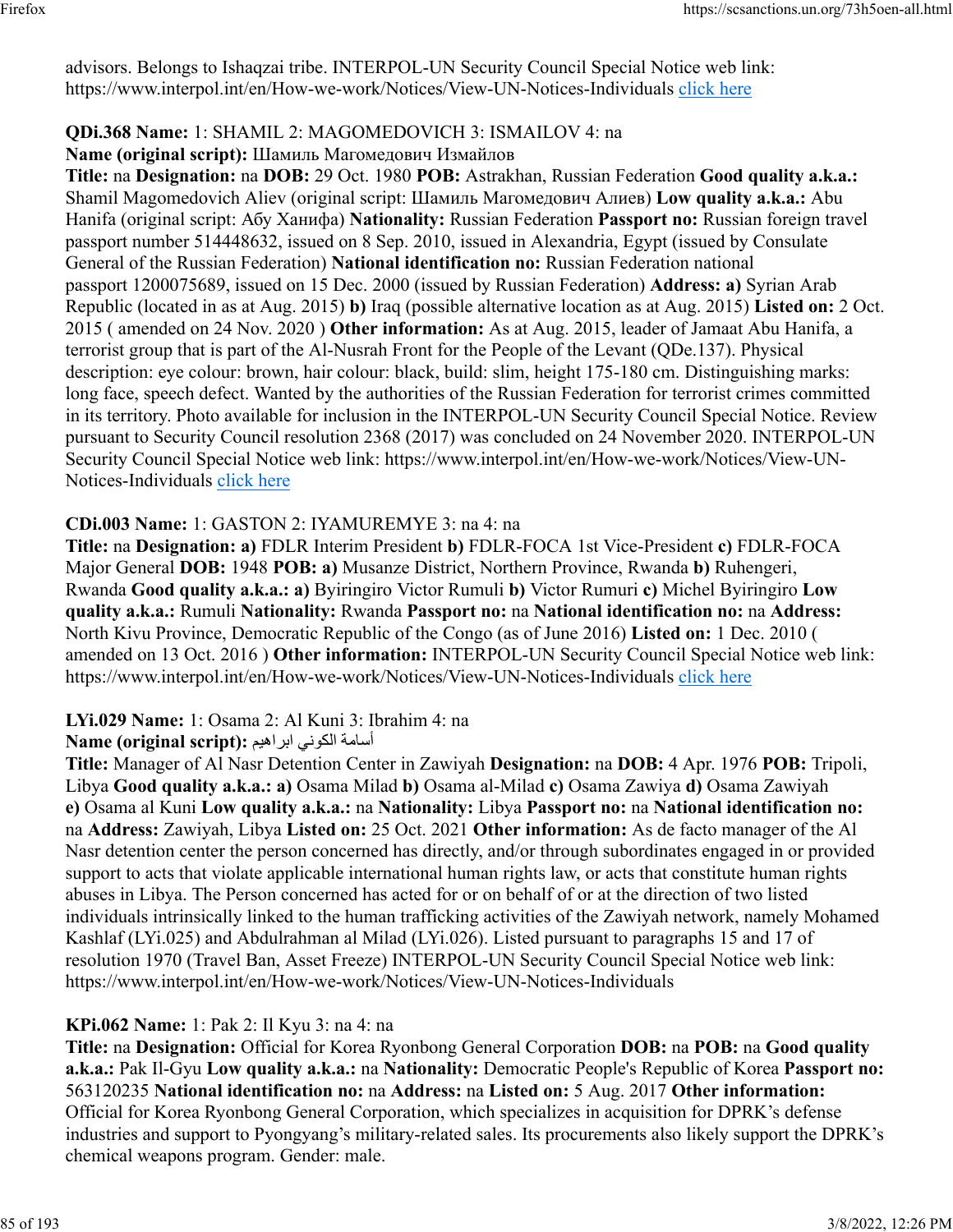### **KPi.070 Name:** 1: KU 2: JA HYONG 3: na 4: na

**Title:** na **Designation:** Ku Ja Hyong is a Foreign Trade Bank chief representative in Libya **DOB:** 8 Sep. 1957 **POB:** na **Good quality a.k.a.:** Ku Cha-hyo'ng **Low quality a.k.a.:** na **Nationality:** Democratic People's Republic of Korea **Passport no:** na **National identification no:** na **Address:** Libya **Listed on:** 22 Dec. 2017 **Other information:** Location Libya. Gender: male

### **LYi.007 Name:** 1: ABU 2: BAKR 3: YUNIS 4: JABIR

**Title:** Major General **Designation:** Defence Minister. **DOB:** 1952 **POB:** Jalo, Libya **Good quality a.k.a.:** na **Low quality a.k.a.:** na **Nationality:** na **Passport no:** na **National identification no:** na **Address:** na **Listed on:** 26 Feb. 2011 ( amended on 2 Apr. 2012 ) **Other information:** Listed pursuant to paragraph 15 of resolution 1970 (Travel Ban). Listed on 17 March 2011 pursuant to paragraph 17 of resolution 1970 (Asset Freeze). Believed status/location: deceased. INTERPOL-UN Security Council Special Notice web link: https://www.interpol.int/en/How-we-work/Notices/View-UN-Notices-Individuals [click here](https://www.interpol.int/en/How-we-work/Notices/View-UN-Notices-Individuals)

### **KPi.051 Name:** 1: RI 2: JAE IL 3: na 4: na

**Title:** na **Designation:** Vice Director of the Workers' Party of Korea Propaganda and Agitation Department, which controls all DPRK's media and is used by the government to control the public **DOB:** 1934 **POB:** na **Good quality a.k.a.:** RI Chae-Il **Low quality a.k.a.:** na **Nationality:** Democratic People's Republic of Korea **Passport no:** na **National identification no:** na **Address:** na **Listed on:** 2 Jun. 2017 **Other information:** 

### **TAi.047 Name:** 1: QUDRATULLAH 2: JAMAL 3: na 4: na

تردق الله لامج **:(script original (Name**

**Title:** Maulavi **Designation:** Minister of Information under the Taliban regime **DOB:** Approximately 1963 **POB:** Gardez, Paktia Province, Afghanistan **Good quality a.k.a.:** Haji Sahib **Low quality a.k.a.:** na **Nationality:** Afghanistan **Passport no:** na **National identification no:** na **Address:** na **Listed on:** 25 Jan. 2001 ( amended on 3 Sep. 2003, 18 Jul. 2007, 21 Sep. 2007, 29 Nov. 2011 ) **Other information:** Member of Taliban Supreme Council and member of Taliban Cultural Commission as at 2010. Believed to be in Afghanistan/Pakistan border area. Review pursuant to Security Council resolution 1822 (2008) was concluded on 21 Jul. 2010. INTERPOL-UN Security Council Special Notice web link: https://www.interpol.int/en/How-we-work/Notices/View-UN-Notices-Individuals [click here](https://www.interpol.int/en/How-we-work/Notices/View-UN-Notices-Individuals)

## **TAi.170 Name:** 1: SAIDULLAH 2: JAN 3: na 4: na

#### **Name (original script):** ناج اللهديعس

**Title:** na **Designation:** na **DOB:** 1982 **POB:** Giyan District, Paktika Province, Afghanistan **Good quality a.k.a.:** Abid Khan **Low quality a.k.a.:** na **Nationality:** na **Passport no:** na **National identification no:** na **Address:** na **Listed on:** 31 Jul. 2014 **Other information:** Senior member of the Haqqani Network (HQN) (TE.H.12.12.) as of 2013. Provided critical facilitation support to drivers and vehicles transporting HQN ammunition. Also involved in the group's recruiting efforts as of 2011. Father's name is Bakhta Jan. INTERPOL-UN Security Council Special Notice web link: https://www.interpol.int/en/How-wework/Notices/View-UN-Notices-Individuals [click here](https://www.interpol.int/en/How-we-work/Notices/View-UN-Notices-Individuals)

## **KPi.055 Name:** 1: HAN 2: JANG SU 3: na 4: na

**Title:** na **Designation:** Chief Representative of the Foreign Trade Bank **DOB:** 8 Nov. 1969 **POB:** Pyongyang, Democratic People's Republic of Korea **Good quality a.k.a.:** Chang-Su Han **Low quality a.k.a.:** na **Nationality:** Democratic People's Republic of Korea **Passport no:** 745420176 (expires on October 19, 2020) **National identification no:** na **Address:** na **Listed on:** 5 Aug. 2017 **Other information:** Gender: male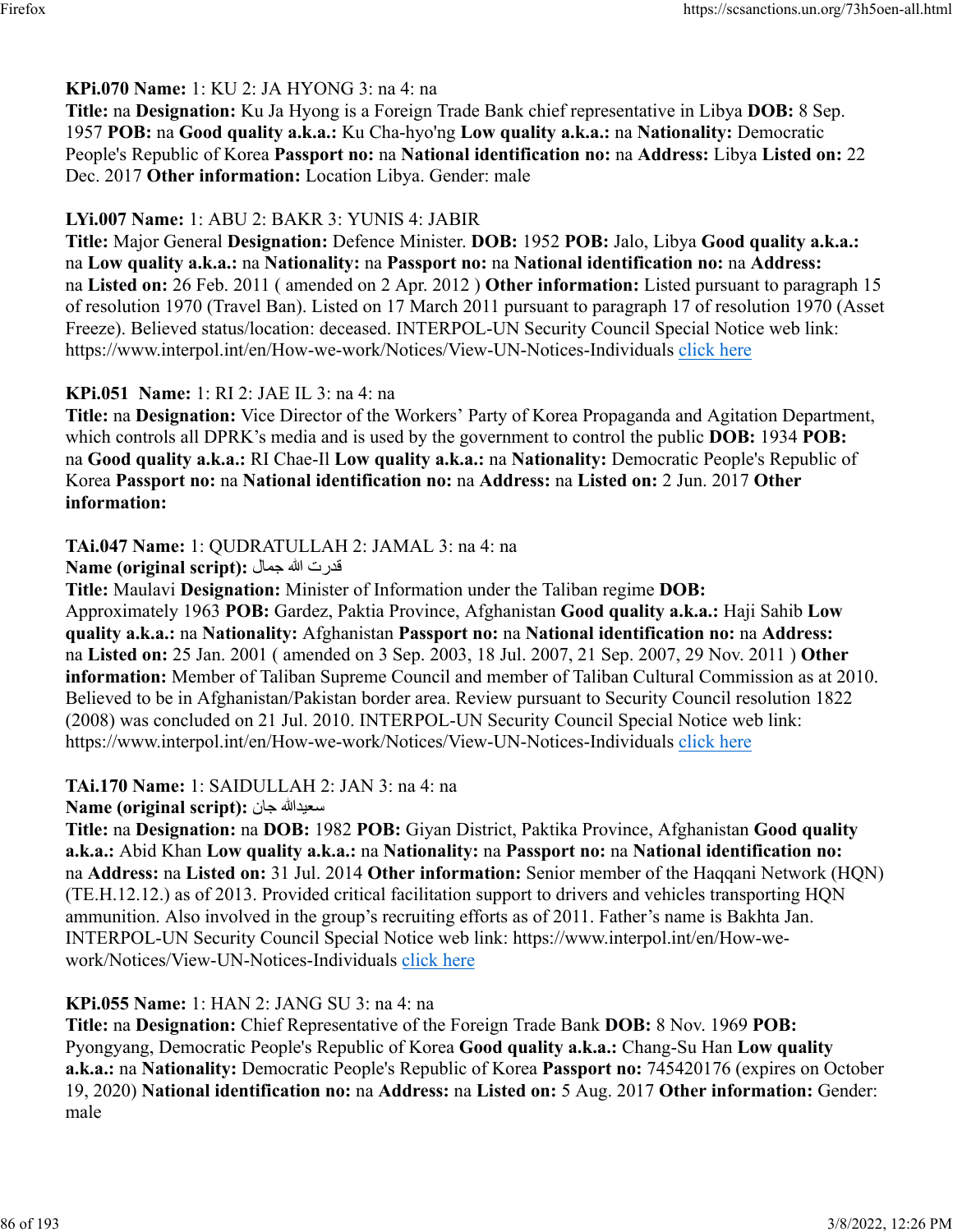## **KPi.002 Name:** 1: RI 2: JE-SON 3: na 4: na

**Title:** na **Designation:** Minister of Atomic Energy Industry since April 2014. **DOB:** 1938 **POB:** na **Good quality a.k.a.:** Ri Che-son **Low quality a.k.a.:** na **Nationality:** Democratic People's Republic of Korea **Passport no:** na **National identification no:** na **Address:** na **Listed on:** 16 Jul. 2009 ( amended on 30 Jul. 2014 ) **Other information:** Minister of Atomic Energy Industry since April 2014. Former Director of the General Bureau of Atomic Energy (GBAE), chief agency directing DPRK's nuclear program; facilitated several nuclear endeavors including GBAE's management of Yongbyon Nuclear Research Center and Namchongang Trading Corporation.

## **KPi.027 Name:** 1: RYU 2: JIN 3: na 4: na

**Title:** na **Designation:** KOMID Representative in Syria **DOB:** 7 Aug. 1965 **POB:** na **Good quality a.k.a.:** na **Low quality a.k.a.:** na **Nationality:** Democratic People's Republic of Korea **Passport no:** 563410081 **National identification no:** na **Address:** na **Listed on:** 2 Mar. 2016 **Other information:** 

## **QDi.360 Name:** 1: SALLY-ANNE 2: FRANCES 3: JONES 4: na

**Title:** na **Designation:** na **DOB:** 17 Nov. 1968 **POB:** Greenwich, Greater London, United Kingdom of Great Britain and Northern Ireland **Good quality a.k.a.:** na **Low quality a.k.a.: a)** Umm Hussain al-Britani **b)** Sakinah Hussain **Nationality:** United Kingdom of Great Britain and Northern Ireland **Passport no:** 519408086, issued on 23 Sep. 2013, issued in United Kingdom of Great Britain and Northern Ireland (expires on 23 Sep. 2023) **National identification no:** na **Address: a)** Syrian Arab Republic (as at 2013) **b)** United Kingdom of Great Britain and Northern Ireland (previous location until 2013) **Listed on:** 28 Sep. 2015 ( amended on 24 Nov. 2020 ) **Other information:** Recruiter for Islamic State in Iraq and the Levant (ISIL), listed as Al-Qaida in Iraq (QDe.115), in the Syrian Arab Republic. Sex: female. Husband's name is: Junaid Hussain. Photo available for inclusion in the INTERPOL-UN Security Council Special Notice. Review pursuant to Security Council resolution 2368 (2017) was concluded on 24 November 2020. INTERPOL-UN Security Council Special Notice web link: https://www.interpol.int/en/How-we-work/Notices/View-UN-Notices-Individuals [click here](https://www.interpol.int/en/How-we-work/Notices/View-UN-Notices-Individuals)

## **KPi.066 Name:** 1: KIM 2: JONG SIK 3: na 4: na

**Title:** na **Designation:** A leading official guiding the DPRK's WMD development efforts. Serving as Deputy Director of the Workers' Party of Korea Munitions Industry Department **DOB:** Between 1967 and 1969 **POB:** na **Good quality a.k.a.:** Kim Cho'ng-sik **Low quality a.k.a.:** na **Nationality:** Democratic People's Republic of Korea **Passport no:** na **National identification no:** na **Address:** Democratic People's Republic of Korea **Listed on:** 22 Dec. 2017 **Other information:** Gender: male

## **QDi.394 Name:** 1: HUSAYN 2: JUAYTHINI 3: na 4: na

**Title:** na **Designation:** na **DOB:** 3 May 1977 **POB:** Nuseirat Refugee Camp, Gaza Strip, Palestinian Territories **Good quality a.k.a.: a)** Hussein Mohammed Hussein Aljeithni **b)** Husayn Muhammad al-Juaythini **c)** Husayn Muhammad Husayn al-Juaythini **d)** Husayn Muhamad Husayn al-Juaythini **e)** Husayn Muhammad Husayn Juaythini **Low quality a.k.a.:** Abu Muath al-Juaitni **Nationality:** Palestinian **Passport no:** 0363464 (issued by Palestinian Authority) **National identification no:** na **Address:** Gaza Strip, Palestinian Territories **Listed on:** 20 Apr. 2016 **Other information:** Link between Islamic State in Iraq and the Levant (ISIL), listed as Al-Qaida in Iraq (QDe.115), leader Abu Bakr al-Baghdadi, listed as Ibrahim Awwad Ibrahim Ali al-Badri al-Samarrai (QDi.299), and armed groups in Gaza. Was using money to build an ISIL presence in Gaza. Review pursuant to Security Council resolution 2368 (2017) was concluded on 15 November 2021. INTERPOL-UN Security Council Special Notice web link: https://www.interpol.int /en/How-we-work/Notices/View-UN-Notices-Individuals [click here](https://www.interpol.int/en/How-we-work/Notices/View-UN-Notices-Individuals)

## **QDi.114 Name:** 1: SALIM Y SALAMUDDIN 2: JULKIPLI 3: na 4: na

**Title:** na **Designation:** na **DOB:** 20 Jun. 1967 **POB:** Tulay, Jolo Sulu, Philippines **Good quality a.k.a.: a)** Kipli Sali **b)** Julkipli Salim **Low quality a.k.a.:** na **Nationality:** Philippines **Passport no:** na **National**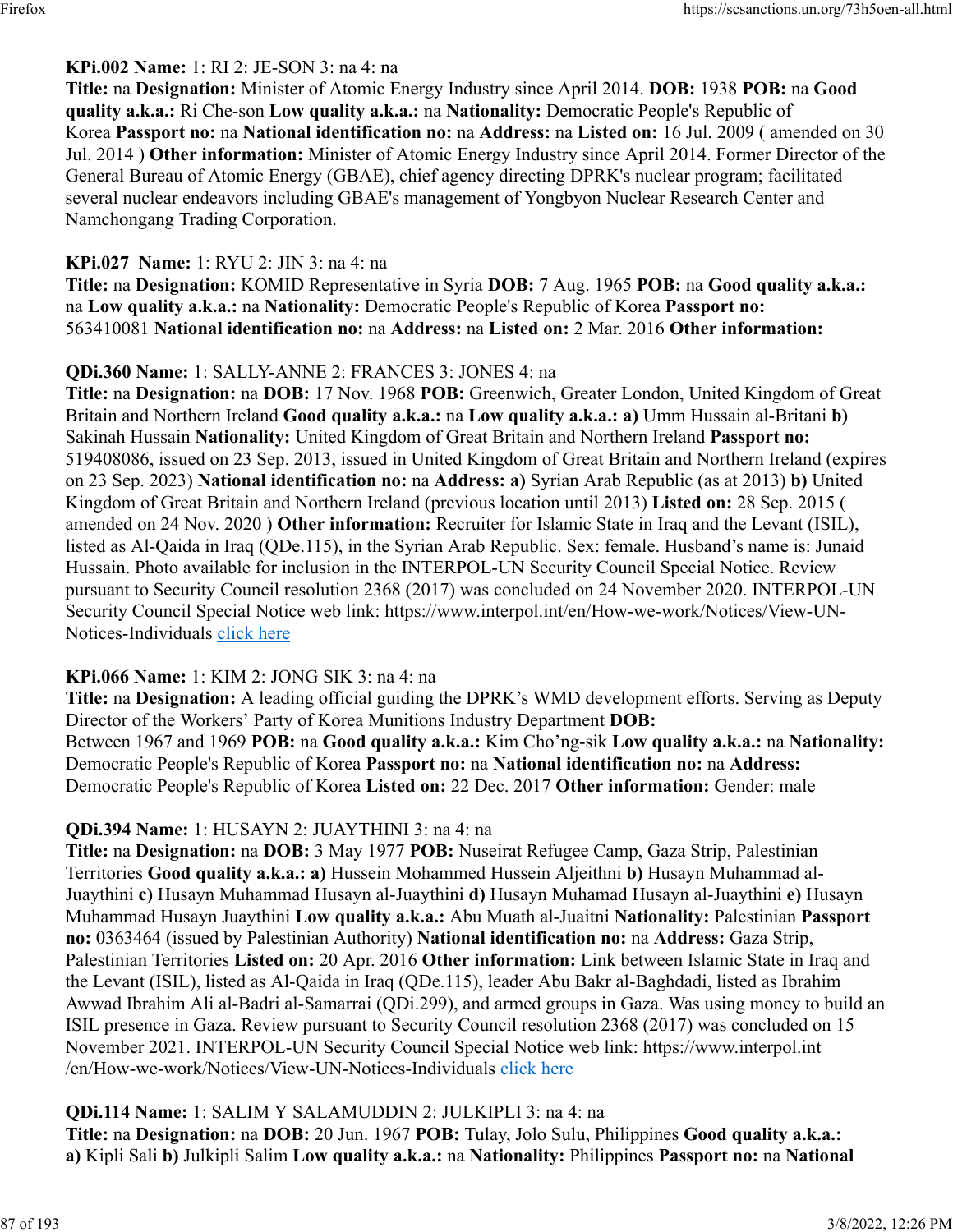**identification no:** na **Address:** na **Listed on:** 9 Sep. 2003 ( amended on 23 Feb. 2009, 13 Dec. 2011, 6 Dec. 2019 ) **Other information:** In detention in the Philippines as at May 2011. Review pursuant to Security Council resolution 1822 (2008) was concluded on 25 May 2010. Review pursuant to Security Council resolution 2368 (2017) was concluded on 4 Dec. 2019. INTERPOL-UN Security Council Special Notice web link: https://www.interpol.int/en/How-we-work/Notices/View-UN-Notices-Individuals [click here](https://www.interpol.int/en/How-we-work/Notices/View-UN-Notices-Individuals)

## **KPi.021 Name:** 1: KIM 2: JUNG JONG 3: na 4: na

**Title:** na **Designation:** Tanchon Commercial Bank Representative **DOB:** 7 Nov. 1966 **POB:** na **Good quality a.k.a.:** Kim Chung Chong **Low quality a.k.a.:** na **Nationality:** Democratic People's Republic of Korea **Passport no: a)** 199421147 (Expired 29 Dec. 2014) **b)** 381110042 (Expired 25 Jan. 2016) **c)** 563210184 (Expires 18 Jun. 2018) **National identification no:** na **Address:** na **Listed on:** 2 Mar. 2016 ( amended on 1 Jun. 2017 ) **Other information:** Served as the Tanchon Commercial Bank representative in Vietnam.

## **LYi.027 Name:** 1: Ibrahim 2: Saeed 3: Salim 4: Jadhran

**Title:** na **Designation:** Leader of armed militias **DOB:** 29 Oct. 1982 **POB:** na **Good quality a.k.a.:** Ibrahim Saeed Salem Awad Aissa Hamed Dawoud Al Jadhran **Low quality a.k.a.:** na **Nationality:** Libya **Passport no:** S/263963, issued on 8 Nov. 2012 **National identification no: a)** 119820043341 **b)** Personal identification no.: 137803 **Address:** na **Listed on:** 11 Sep. 2018 ( amended on 25 Feb. 2020 ) **Other information:** Name of mother Salma Abdula Younis. Listed pursuant to paragraphs 15 and 17 of resolution 1970 (Travel Ban, Asset Freeze). INTERPOL-UN Security Council Special Notice web link: https://www.interpol.int/en/How-we-work/Notices/View-UN-Notices-Individuals

## **CDi.004 Name:** 1: INNOCENT 2: KAINA 3: na 4: na

**Title:** na **Designation:** Former M23 Deputy Commander **DOB:** (Nov. 1973 ) **POB:** Bunagana, Rutshuru territory, Democratic Republic of the Congo **Good quality a.k.a.:** Colonel Innocent KAINA **Low quality a.k.a.:** India Queen **Nationality:** na **Passport no:** na **National identification no:** na **Address:** Uganda (as of early 2016) **Listed on:** 30 Nov. 2012 ( amended on 13 Oct. 2016 ) **Other information:** : Became M23 deputy commander after the flight of Bosco Taganda's faction to Rwanda in March 2013. Fled to Uganda in November 2013. In Uganda as of early 2016. INTERPOL-UN Security Council Special Notice web link: https://www.interpol.int/en/How-we-work/Notices/View-UN-Notices-Individuals [click here](https://www.interpol.int/en/How-we-work/Notices/View-UN-Notices-Individuals)

## **TAi.137 Name:** 1: RAHMATULLAH 2: KAKAZADA 3: na 4: na

رحمت الله كاكا زاده :**(Name (original script** 

**Title: a)** Maulavi **b)** Mullah **Designation:** Consul General, Taliban Consulate General, Karachi, Pakistan **DOB:** 1968 **POB:** Zurmat District, Paktia Province, Afghanistan **Good quality a.k.a.: a)** Rehmatullah **b)** Kakazada **Low quality a.k.a.:** Mullah Nasir **Nationality:** Afghanistan **Passport no:** D 000952, issued on 7 Jan. 1999, issued in Afghanistan **National identification no:** na **Address:** na **Listed on:** 25 Jan. 2001 ( amended on 3 Sep. 2003, 25 Jul. 2006, 18 Jul. 2007, 21 Sep. 2007, 29 Nov. 2011 ) **Other information:** Taliban member responsible for Ghazni Province, Afghanistan, as of May 2007. Head of an intelligence network. Believed to be in Afghanistan/Pakistan border area. Belongs to Suleimankheil tribe. Review pursuant to Security Council resolution 1822 (2008) was concluded on 21 Jul. 2010. INTERPOL-UN Security Council Special Notice web link: https://www.interpol.int/en/How-we-work/Notices/View-UN-Notices-Individuals [click here](https://www.interpol.int/en/How-we-work/Notices/View-UN-Notices-Individuals)

## **CDi.005 Name:** 1: JÉRÔME 2: KAKWAVU BUKANDE 3: na 4: na

**Title:** na **Designation:** na **DOB:** na **POB:** Goma, Democratic Republic of the Congo **Good quality a.k.a.:** Jérôme Kakwavu **Low quality a.k.a.:** Commandant Jérôme **Nationality:** Democratic Republic of the Congo **Passport no:** na **National identification no:** na **Address:** na **Listed on:** 1 Nov. 2005 **Other information:** Given the rank of General in the FARDC in December 2004. As of June 2011, detained in Makala Prison in Kinshasa. As of 25 March 2011, the High Military Court in Kinshasa opened a trial against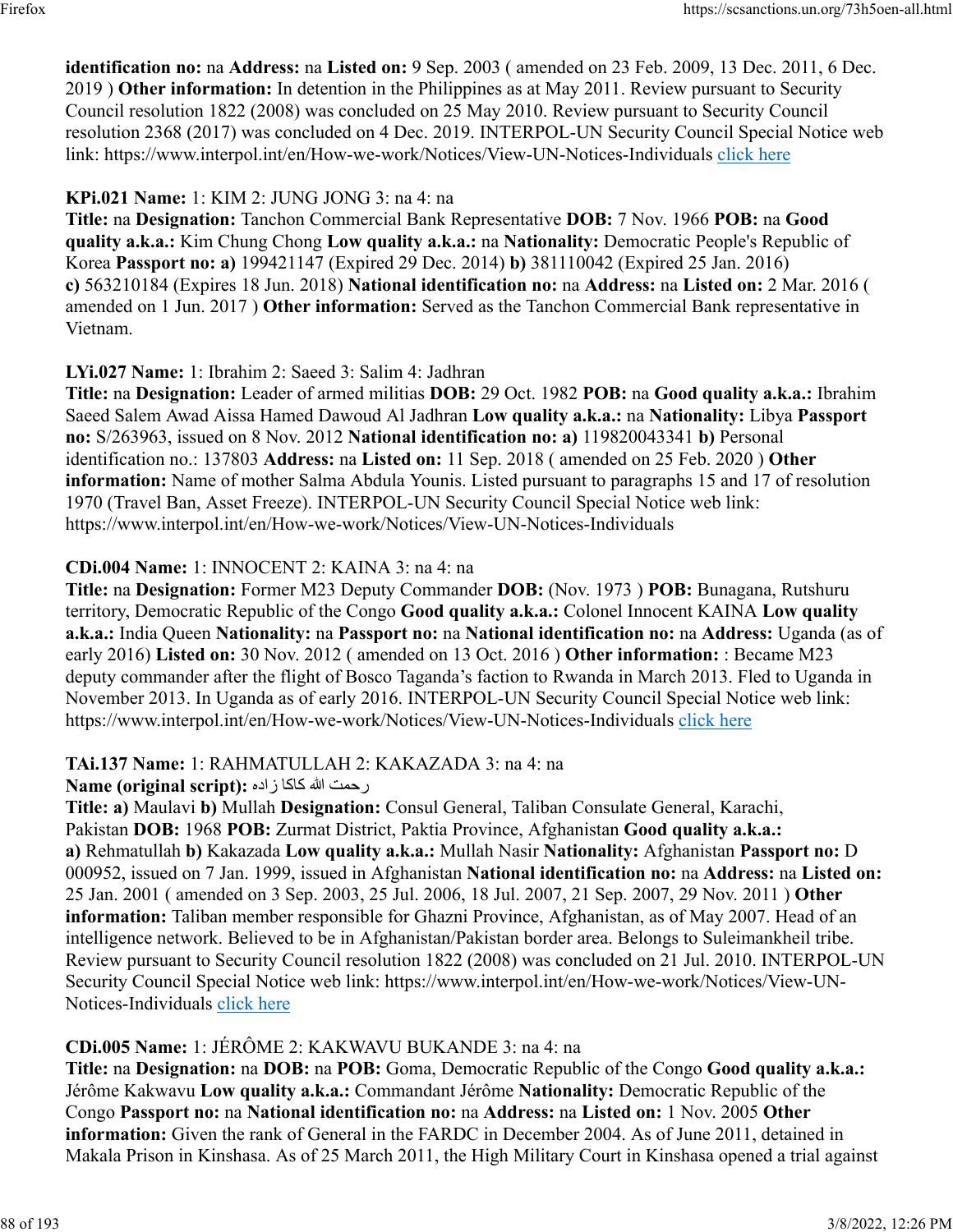Kakwavu for war crimes. In November 2014, convicted by a DRC military court to ten years in prison for rape, murder, and torture. INTERPOL-UN Security Council Special Notice web link: https://www.interpol.int /en/How-we-work/Notices/View-UN-Notices-Individuals [click here](https://www.interpol.int/en/How-we-work/Notices/View-UN-Notices-Individuals)

## **QDi.072 Name:** 1: MEHDI 2: BEN MOHAMED 3: BEN MOHAMED 4: KAMMOUN المهدي بن محمد بن محمد نب دمحم كمون :**Name (original script**)

**Title:** na **Designation:** na **DOB:** 3 Apr. 1968 **POB:** Tunis, Tunisia **Good quality a.k.a.:** na **Low quality a.k.a.:** Salmane **Nationality:** Tunisia **Passport no:** Tunisia number M307707, issued on 12 Apr. 2000 (expired on 11 Apr. 2005) **National identification no:** na **Address:** Via Masina Number 7, Milan, Italy **Listed on:** 3 Sep. 2002 ( amended on 20 Dec. 2005, 7 Jun. 2007, 23 Dec. 2010, 6 Dec. 2019 ) **Other information:** Italian Fiscal Code: KMMMHD68D03Z352N. Deported from Italy to Tunisia on 22 July 2005. Serving an eight-year prison term in Tunisia for membership of a terrorist organization abroad as at Jan. 2010. Review pursuant to Security Council resolution 1822 (2008) was concluded on 21 Jun. 2010. Review pursuant to Security Council resolution 2368 (2017) was concluded on 4 Dec. 2019. INTERPOL-UN Security Council Special Notice web link: https://www.interpol.int/en/How-we-work/Notices/View-UN-Notices-Individuals [click here](https://www.interpol.int/en/How-we-work/Notices/View-UN-Notices-Individuals)

# **CDi.035 Name:** 1: GÉDÉON 2: KYUNGU 3: MUTANGA WA BAFUNKWA 4: KANONGA

**Title:** na **Designation:** Katangan rebel leader **DOB:** 1974 **POB:** Manono Territory, Katanga Province (now Tanganyika Province) **Good quality a.k.a.:** na **Low quality a.k.a.:** na **Nationality:** na **Passport no:** na **National identification no:** na **Address:** na **Listed on:** 1 Feb. 2018 **Other information:** Gédéon Kyungu belongs to the Balubakat ethnic group. After completing primary education in Likasi and secondary school in Manono, he obtained a degree in pedagogy. In 1999 he joined the Maï Maï movement, commanding from 2003 one of the most active groups in the province of Katanga. In 2006, he visited UN peacekeeping forces to integrate through the disarmament, demobilization and reintegration (DDR) process. He escaped from prison in 2011 and surrendered in October 2016. He is a threat to the peace, stability and security of the DRC under UNSCR 2293 paragraph 7(e). INTERPOL-UN Security Council Special Notice web link: https://www.interpol.int/en/How-we-work/Notices/View-UN-Notices-Individuals [click here](https://www.interpol.int/en/How-we-work/Notices/View-UN-Notices-Individuals)

# **QDi.416 Name:** 1: MOHAMMED 2: YUSIP 3: KARIM 4: na

**Title:** na **Designation:** na **DOB:** 11 Oct. 1978 **POB:** Indonesia **Good quality a.k.a.:** na **Low quality a.k.a.: a)** Abu Walid al Indunisi **b)** Zidni Elma **c)** Udtadz Syaifudin **d)** Mohammad Yusef Karim Faiz **e)** Muh Saifudin **f)** Kembar Khalid **g)** Mohamad Yusuf Karim Saifullah Faiz **h)** Mohammad Saifuddin Mohammad Yusuf Faiz **i)** Ustadz Faiz **j)** Saifudin Faiz **k)** Kholid Faiz **l)** Abdullah Faiz **m)** Fauz Faturohman **Nationality:** Indonesia **Passport no:** na **National identification no:** na **Address:** Syrian Arab Republic (location since 2015) **Listed on:** 23 Aug. 2018 **Other information:** Senior member of Islamic State in Iraq and the Levant (ISIL), listed as Al-Qaida in Iraq (QDe.115). Recruited for ISIL and instructed individuals to perpetrate terrorist acts via online video. Physical description: hair colour: black; build: slight. Speaks Indonesian, Arabic and Mindanao dialect. INTERPOL-UN Security Council Special Notice web link: https://www.interpol.int/en/How-we-work/Notices/View-UN-Notices-Individuals [click here](https://www.interpol.int/en/How-we-work/Notices/View-UN-Notices-Individuals)

# **QDi.135 Name:** 1: DAWOOD 2: IBRAHIM 3: KASKAR 4: na

**Title:** Sheikh **Designation:** na **DOB:** 26 Dec. 1955 **POB:** Kher, Ratnagiri, Maharashtra, India **Good quality a.k.a.: a)** Dawood Ebrahim **b)** Sheikh Dawood Hassan **c)** Abdul Hamid Abdul Aziz **d)** Anis Ibrahim **e)** Aziz Dilip **f)** Daud Hasan Shaikh Ibrahim Kaskar **g)** Daud Ibrahim Memon Kaskar **h)** Dawood Hasan Ibrahim Kaskar **i)** Dawood Ibrahim Memon **j)** Dawood Sabri **k)** Kaskar Dawood Hasan **l)** Shaikh Mohd Ismail Abdul Rehman **m)** Dowood Hassan Shaikh Ibrahim **n)** Dawood Bhai **Low quality a.k.a.: a)** Ibrahim Shaikh Mohd Anis **b)** Shaikh Ismail Abdul **c)** Hizrat **d)** Sheikh Farooqi **e)** Bada Seth **f)** Bada Bhai **g)** Iqbal Bhai **h)** Mucchad **i)** Haji Sahab **Nationality:** India **Passport no: a)** India number A-333602, issued on 4 Jun. 1985, issued in Bombay, India (passport subsequently revoked by the Government of India) **b)** India number M110522, issued on 13 Nov. 1978, issued in Bombay, India **c)** India number R841697,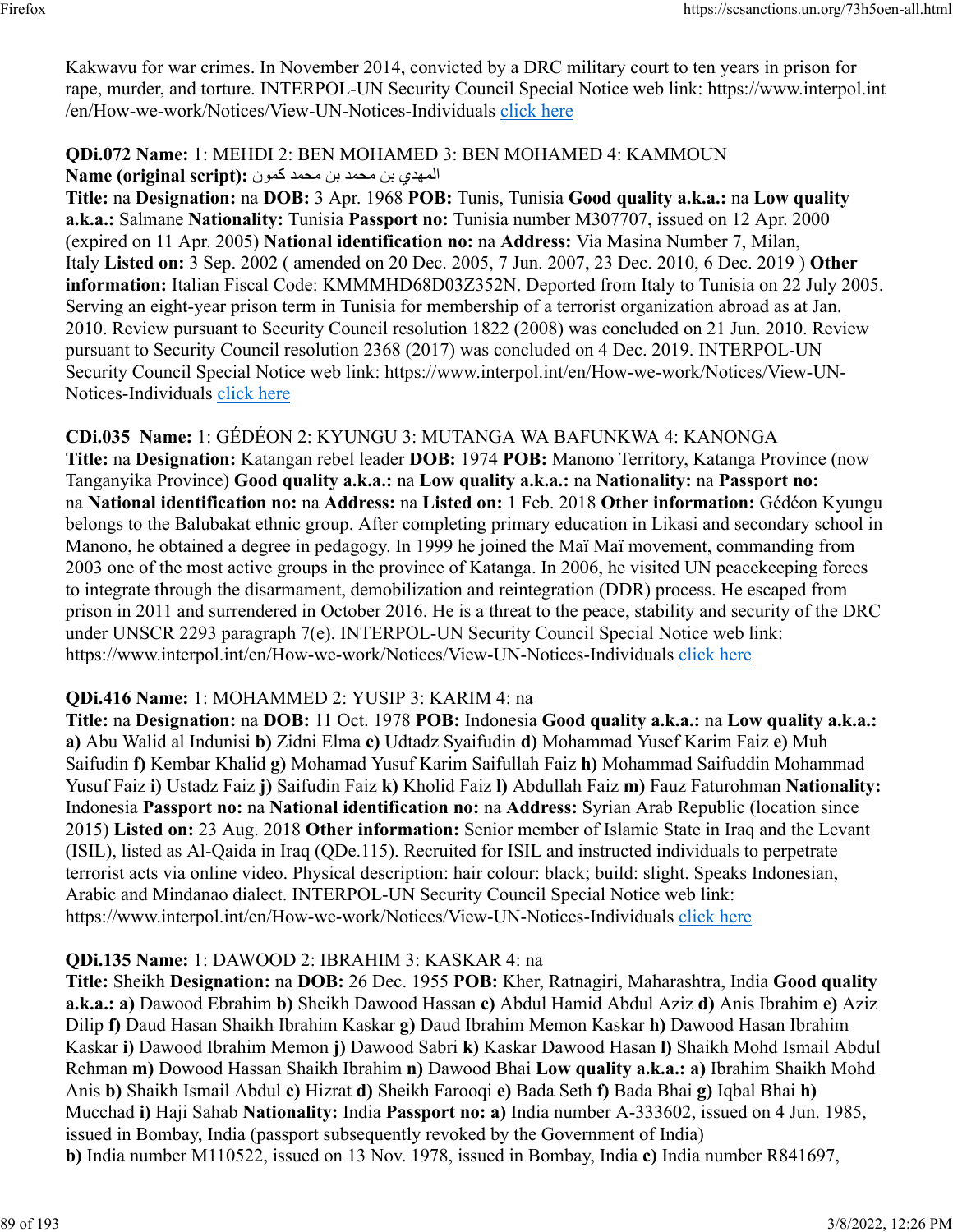issued on 26 Nov. 1981, issued in Bombay **d)** India number F823692, issued on 2 Sep. 1989 ((JEDDAH) issued by CGI in Jeddah) **e)** India number A501801, issued on 26 Jul. 1985, issued in BOMBAY **f)** India number K560098, issued on 30 Jul. 1975, issued in BOMBAY **g)** V57865, issued on 3 Oct. 1983, issued in BOMBAY **h)** India number P537849, issued on 30 Jul. 1979, issued in BOMBAY **i)** A717288, issued on 18 Aug. 1985, issued in Dubai (MISUSE) **j)** Pakistan number G866537, issued on 12 Aug. 1991, issued in Rawalpindi (MISUSE) **k)** C-267185 (issued in Karachi in Jul.1996) **l)** H-123259 (issued in Rawalpindi in Jul. 2001) **m)** G-869537 (issued in Rawalpindi) **n)** KC-285901 **National identification no:** na **Address: a)** Karachi, Pakistan (White House, Near Saudi Mosque, Clifton) **b)** House Nu 37 - 30th Street defence, Housing Authority, Karachi, Pakistan **c)** Palatial bungalow in the hilly area of Noorabad in Karachi, Pakistan **Listed on:** 3 Nov. 2003 ( amended on 21 Mar. 2006, 25 Jul. 2006, 2 Jul. 2007, 11 Mar. 2010, 22 Aug. 2016, 24 Nov. 2020 ) **Other information:** Father's name is Sheikh Ibrahim Ali Kaskar, mother's name is Amina Bi, wife's name is Mehjabeen Shaikh. International arrest warrant issued by the Government of India. Review pursuant to Security Council resolution 1822 (2008) was concluded on 20 May 2010. Review pursuant to Security Council resolution 2368 (2017) was concluded on 24 November 2020. INTERPOL-UN Security Council Special Notice web link: https://www.interpol.int/en/How-we-work/Notices/View-UN-Notices-Individuals [click here](https://www.interpol.int/en/How-we-work/Notices/View-UN-Notices-Individuals)

### **CDi.006 Name:** 1: GERMAIN 2: KATANGA 3: na 4: na

**Title:** na **Designation:** na **DOB:** 28 Apr. 1978 **POB:** Mambasa, Ituri Province, Democratic Republic of the Congo **Good quality a.k.a.:** na **Low quality a.k.a.:** na **Nationality:** Democratic Republic of the Congo **Passport no:** na **National identification no:** na **Address:** Democratic Republic of the Congo (in prison) **Listed on:** 1 Nov. 2005 ( amended on 13 Oct. 2016 ) **Other information:** Appointed General in the FARDC in December 2004. Handed over by the Government of the DRC to the International Criminal Court on 18 October 2007. Initially convicted on 23 May 2014 by the ICC to 12 years in prison for war crimes and crimes against humanity, the ICC Appeals Chamber reduced his sentence and determined that Katanga's sentence should be completed on 18 January 2016. Although he was detained in the Netherlands for the duration of his trial, Katanga was transferred to a DRC prison in December 2015 and charged for other crimes previously committed in Ituri. INTERPOL-UN Security Council Special Notice web link: https://www.interpol.int/en/How-we-work/Notices/View-UN-Notices-Individuals [click here](https://www.interpol.int/en/How-we-work/Notices/View-UN-Notices-Individuals)

## **IRi.020 Name:** 1: MEHRDADA AKHLAGHI 2: KETABACHI 3: na 4: na

**Title:** na **Designation:** Head of the Shahid Bagheri Industrial Group (SBIG), which is designated under resolution 1737 (2006) for its role in the ballistic missile programme (designated under IRe.066). **DOB:** 10 Sep. 1958 **POB:** na **Good quality a.k.a.:** na **Low quality a.k.a.:** na **Nationality:** na **Passport no:** A0030940, issued in Iran (Islamic Republic of) **National identification no:** na **Address:** na **Listed on:** 24 Mar. 2007 ( amended on 17 Dec. 2014 ) **Other information:** [Old Reference # I.47.C.6]

## **TAi.025 Name:** 1: ABDUL RAUF 2: KHADEM 3: na 4: na

#### **Name (original script):** مداخ فورلادبع

**Title:** Mullah **Designation:** Commander of Central Corps under the Taliban regime **DOB: a)** Between 1958 and 1963 **b)** Approximately 1970 **POB: a)** Azan village, Kajaki District, Helmand Province, Afghanistan **b)** Spin Boldak District, Kandahar Province, Afghanistan **Good quality a.k.a.:** Mullah Abdul Rauf Aliza **Low quality a.k.a.:** na **Nationality:** Afghanistan **Passport no:** na **National identification no:** na **Address:** na **Listed on:** 23 Feb. 2001 ( amended on 3 Sep. 2003, 21 Sep. 2007, 13 Feb. 2012 ) **Other information:** Member of the Taliban Quetta Shura as at 2009. Taliban member responsible for Uruzgan Province, Afghanistan, as at 2011. Review pursuant to Security Council resolution 1822 (2008) was concluded on 1 Jun. 2010. INTERPOL-UN Security Council Special Notice web link: https://www.interpol.int/en/How-we-work/Notices/View-UN-Notices-Individuals [click here](https://www.interpol.int/en/How-we-work/Notices/View-UN-Notices-Individuals)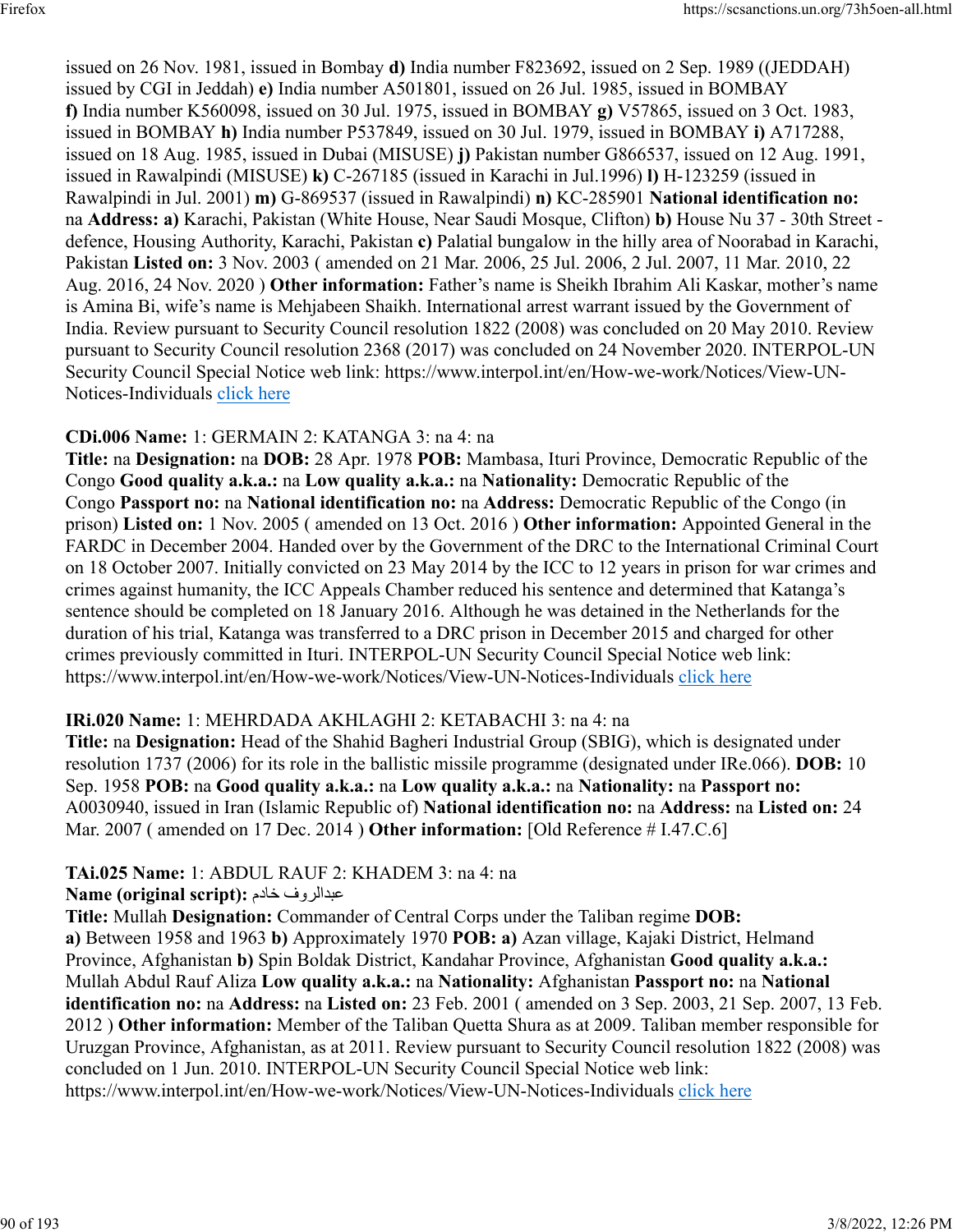#### **TAi.093 Name:** 1: KHAIRULLAH 2: KHAIRKHWAH 3: na 4: na **Name (original script):** هاوخريخ اللهريخ

**Title: a)** Maulavi **b)** Mullah **Designation: a)** Governor of Herat Province under the Taliban regime **b)** Spokesperson of the Taliban regime **c)** Governor of Kabul province under the Taliban regime **d)** Minister of Internal Affairs under the Taliban regime **DOB:** Approximately 1963 **POB:** Poti village, Arghistan district, Kandahar province, Afghanistan **Good quality a.k.a.: a)** Mullah Khairullah Khairkhwah **b)** Khirullah Said Wali Khairkhwa, born in Kandahar on 01 Jan.1967 **Low quality a.k.a.:** na **Nationality:** Afghanistan **Passport no:** na **National identification no:** na **Address:** Qatar **Listed on:** 25 Jan. 2001 ( amended on 3 Sep. 2003, 21 Sep. 2007, 3 Oct. 2008, 12 Apr. 2010, 29 Nov. 2011, 31 Dec. 2013, 7 Sep. 2016 ) **Other information:** Belongs to Popalzai tribe. Review pursuant to Security Council resolution 1822 (2008) was concluded on 23 Jul. 2010. INTERPOL-UN Security Council Special Notice web link: https://www.interpol.int/en/How-we-work/Notices/View-UN-Notices-Individuals [click here](https://www.interpol.int/en/How-we-work/Notices/View-UN-Notices-Individuals)

## **SOi.005 Name:** 1: FUAD 2: MOHAMED 3: KHALAF 4: na

**Title:** na **Designation:** na **DOB:** na **POB:** na **Good quality a.k.a.: a)** Fuad Mohamed Khalif **b)** Fuad Mohamed Qalaf **c)** Fuad Mohammed Kalaf **d)** Fuad Mohamed Kalaf **e)** Fuad Mohammed Khalif **f)** Fuad Khalaf **g)** Fuad Shongale **h)** Fuad Shongole **i)** Fuad Shangole **j)** Fuad Songale **k)** Fouad Shongale **l)** Fuad Muhammad Khalaf Shongole **Low quality a.k.a.:** na **Nationality:** Somali **Passport no:** na **National identification no:** na **Address: a)** Mogadishu, Somalia **b)** Somalia **Listed on:** 12 Apr. 2010 **Other information:** 

## **QDi.372 Name:** 1: GULMUROD 2: KHALIMOV 3: na 4: na

**Title:** na **Designation:** na **DOB: a)** 14 May 1975 **b)** Approximately 1975 **POB: a)** Varzob area, Tajikistan **b)** Dushanbe, Tajikistan **Good quality a.k.a.:** na **Low quality a.k.a.:** na **Nationality:** Tajikistan **Passport no:** na **National identification no:** na **Address:** Syrian Arab Republic (location as at Sep. 2015) **Listed on:** 29 Feb. 2016 ( amended on 24 Nov. 2020 ) **Other information:** Syria-based military expert, member and recruiter of Islamic State in Iraq and the Levant, listed as Al-Qaida in Iraq (QDe.115). Wanted by the Government of Tajikistan. Review pursuant to Security Council resolution 2368 (2017) was concluded on 24 November 2020. INTERPOL-UN Security Council Special Notice web link: https://www.interpol.int /en/How-we-work/Notices/View-UN-Notices-Individuals [click here](https://www.interpol.int/en/How-we-work/Notices/View-UN-Notices-Individuals)

## **QDi.306 Name:** 1: MUSTAFA 2: HAJJI 3: MUHAMMAD 4: KHAN

## ىفطصم يجح دمحم ناخ **:(script original (Name**

**Title:** na **Designation:** na **DOB: a)** (Between Aug. and Sep. 1977) **b)** 1976 **POB: a)** Al-Madinah, Saudi Arabia **b)** Sangrar, Sindh Province, Pakistan **Good quality a.k.a.: a)** لوغ نسح) Hassan Ghul; Hassan Gul; Hasan Gul) **b)** Khalid Mahmud **Low quality a.k.a.: a)** Ahmad Shahji **b)** Mustafa Muhammad **c)** Abu Gharib al-Madani **d)** ءاميش وبأ) Abu-Shaima; Abu- Shayma) **Nationality: a)** Pakistan **b)** Saudi Arabian **Passport no:** na **National identification no:** na **Address:** na **Listed on:** 14 Mar. 2012 **Other information:** Al-Qaida (QDe.004) facilitator, courier and operative. As of 2010, facilitated activities for senior Pakistan-based Al-Qaida operatives. Review pursuant to Security Council resolution 2368 (2017) was concluded on 15 November 2021. INTERPOL-UN Security Council Special Notice web link: https://www.interpol.int /en/How-we-work/Notices/View-UN-Notices-Individuals [click here](https://www.interpol.int/en/How-we-work/Notices/View-UN-Notices-Individuals)

## **TAi.064 Name:** 1: EZATULLAH 2: HAQQANI 3: KHAN SAYYID 4: na

## عزت الله حقاني خان سيد **:Name (original script)**

**Title:** Maulavi **Designation:** Deputy Minister of Planning under the Taliban regime **DOB:** Approximately 1957 **POB:** Alingar District, Laghman Province, Afghanistan **Good quality a.k.a.:** Ezatullah Haqqani (previously listed as) **Low quality a.k.a.:** na **Nationality:** Afghanistan **Passport no:** na **National identification no:** na **Address:** na **Listed on:** 23 Feb. 2001 ( amended on 3 Sep. 2003, 18 Jul. 2007, 21 Sep. 2007, 27 Sep. 2007, 29 Nov. 2011, 18 May 2012 ) **Other information:** Member of the Taliban Peshawar Shura as of 2008. Believed to be in Afghanistan/Pakistan border area. Review pursuant to Security Council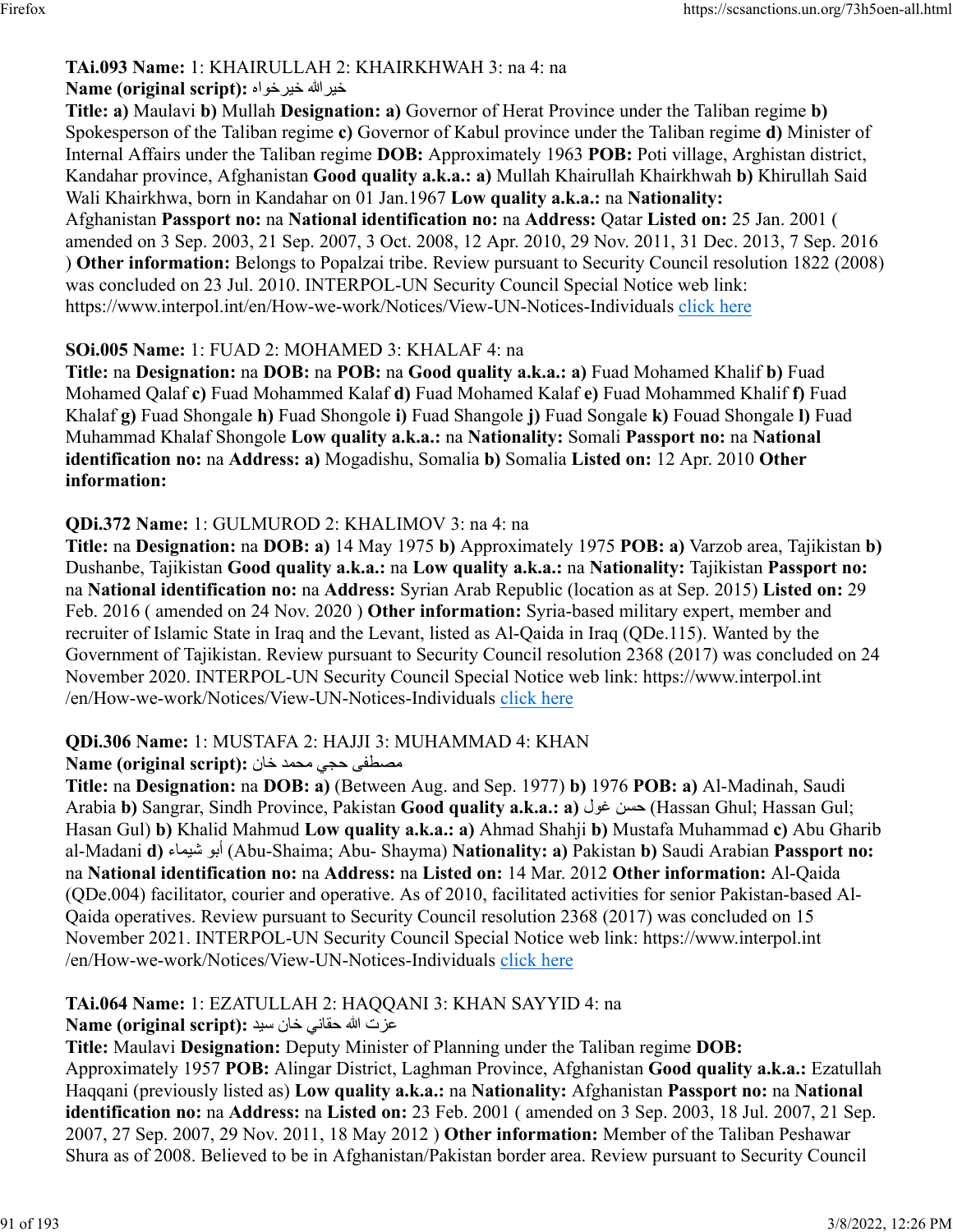resolution 1822 (2008) was concluded on 1 Jun. 2010. INTERPOL-UN Security Council Special Notice web link: https://www.interpol.int/en/How-we-work/Notices/View-UN-Notices-Individuals [click here](https://www.interpol.int/en/How-we-work/Notices/View-UN-Notices-Individuals)

## **QDi.336 Name:** 1: ANAS 2: HASAN 3: KHATTAB 4: na

**Title:** na **Designation:** na **DOB:** 7 Apr. 1986 **POB:** Damascus, Syrian Arab Republic **Good quality a.k.a.:** Samir Ahmed al-Khayat **Low quality a.k.a.: a)** Hani **b)** Abu Hamzah **c)** Abu-Ahmad Hadud **Nationality:** Syrian Arab Republic **Passport no:** na **National identification no:** na **Address:** na **Listed on:** 23 Sep. 2014 ( amended on 25 Oct. 2016, 24 Nov. 2020 ) **Other information:** Administrative amir of Al-Nusrah Front for the People of the Levant (QDe.137). Review pursuant to Security Council resolution 2368 (2017) was concluded on 24 November 2020. INTERPOL-UN Security Council Special Notice web link: https://www.interpol.int/en/How-we-work/Notices/View-UN-Notices-Individuals [click here](https://www.interpol.int/en/How-we-work/Notices/View-UN-Notices-Individuals)

#### **TAi.163 Name:** 1: KHAIRULLAH 2: BARAKZAI 3: KHUDAI NAZAR 4: na اللهريخ یزکراب یادخ رظن **:(script original (Name**

**Title:** Haji **Designation:** na **DOB:** 1965 **POB: a)** Zumbaleh village, Nahr-e Saraj District, Helmand Province, Afghanistan **b)** Qilla Abdullah, Baluchistan Province, Pakistan **c)** Mirmadaw village, Gereshk District, Helmand Province, Afghanistan **Good quality a.k.a.: a)** Haji Khairullah **b)** Haji Khair Ullah **c)** Haji Kheirullah **d)** Haji Karimullah **e)** Haji Khair Mohammad **Low quality a.k.a.:** na **Nationality:** na **Passport no:** BP4199631, issued in Pakistan (expires on 25 Jun. 2014, officially cancelled as of 2013) **National identification no:** 5440005229635, issued in Pakistan (officially cancelled as of 2013) **Address:** Abdul Manan Chowk, Pashtunabad, Quetta, Baluchistan Province, Pakistan **Listed on:** 29 Jun. 2012 ( amended on 11 Feb. 2014 ) **Other information:** Co-owner of Haji Khairullah Haji Sattar Money Exchange (TAe.010) and associated also with Abdul Satar Abdul Manan (TAi.162). Belongs to Barakzai tribe. Father's name is Haji Khudai Nazar. Alternative father's name is Nazar Mohammad. INTERPOL-UN Security Council Special Notice web link: https://www.interpol.int/en/How-we-work/Notices/View-UN-Notices-Individuals [click here](https://www.interpol.int/en/How-we-work/Notices/View-UN-Notices-Individuals)

#### **TAi.165 Name:** 1: MOHAMMED QASIM 2: MIR WALI 3: KHUDAI RAHIM 4: na دمحم مساق ريم یلو ميحريادخ **:(script original (Name**

**Title:** Haji **Designation:** na **DOB:** Between 1975 and 1976 **POB: a)** Minar village, Garmser District, Helmand Province, Afghanistan **b)** Darweshan Village, Garmser District, Helmand Province **Good quality a.k.a.: a)** Muhammad Qasim **b)** Abdul Salam **Low quality a.k.a.:** na **Nationality:** Afghanistan **Passport no:** na **National identification no: a)** Afghan national identification card (tazkira) number 57388 (issued in Lashkar Gah District, Helmand Province, Afghanistan) **b)** Residential card number 665 (Ayno Maina, Kandahar Province, Afghanistan) **Address: a)** Wesh, Spin Boldak District, Kandahar Province, Afghanistan **b)** Safaar Bazaar, Garmser District, Helmand Province, Afghanistan **c)** Room number 33, 5th Floor Sarafi Market, Kandahar City, Kandahar Province, Afghanistan **Listed on:** 21 Nov. 2012 ( amended on 22 Apr. 2013 ) **Other information:** Owner of Rahat Ltd. (TAe.013). Involved in the supply of weapons for Taliban, including improvised explosive devices (IED). Arrested in 2012 and in custody in Afghanistan as of January 2013. Associated with Rahat Ltd. (TAe.013). INTERPOL-UN Security Council Special Notice web link: https://www.interpol.int/en/How-we-work/Notices/View-UN-Notices-Individuals [click here](https://www.interpol.int/en/How-we-work/Notices/View-UN-Notices-Individuals)

#### **TAi.013 Name:** 1: MOHAMMAD NAIM 2: BARICH 3: KHUDAIDAD 4: na دمحم ميعن خيرب داديادخ **:(script original (Name**

**Title:** Mullah **Designation:** Deputy Minister of Civil Aviation under the Taliban regime **DOB:** Approximately 1975 **POB: a)** Lakhi village, Hazarjuft Area, Garmsir District, Helmand Province, Afghanistan **b)** Laki village, Garmsir District, Helmand Province, Afghanistan **c)** Lakari village, Garmsir District, Helmand Province, Afghanistan **d)** Darvishan, Garmsir District, Helmand Province, Afghanistan **e)** De Luy Wiyalah village, Garmsir District, Helmand Province, Afghanistan **Good quality a.k.a.: a)** Mullah Naeem Barech **b)** Mullah Naeem Baraich **c)** Mullah Naimullah **d)** Mullah Naim Bareh **e)** Mohammad Naim (previously listed as) **f)** Mullah Naim Barich **g)** Mullah Naim Barech **h)** Mullah Naim Barech Akhund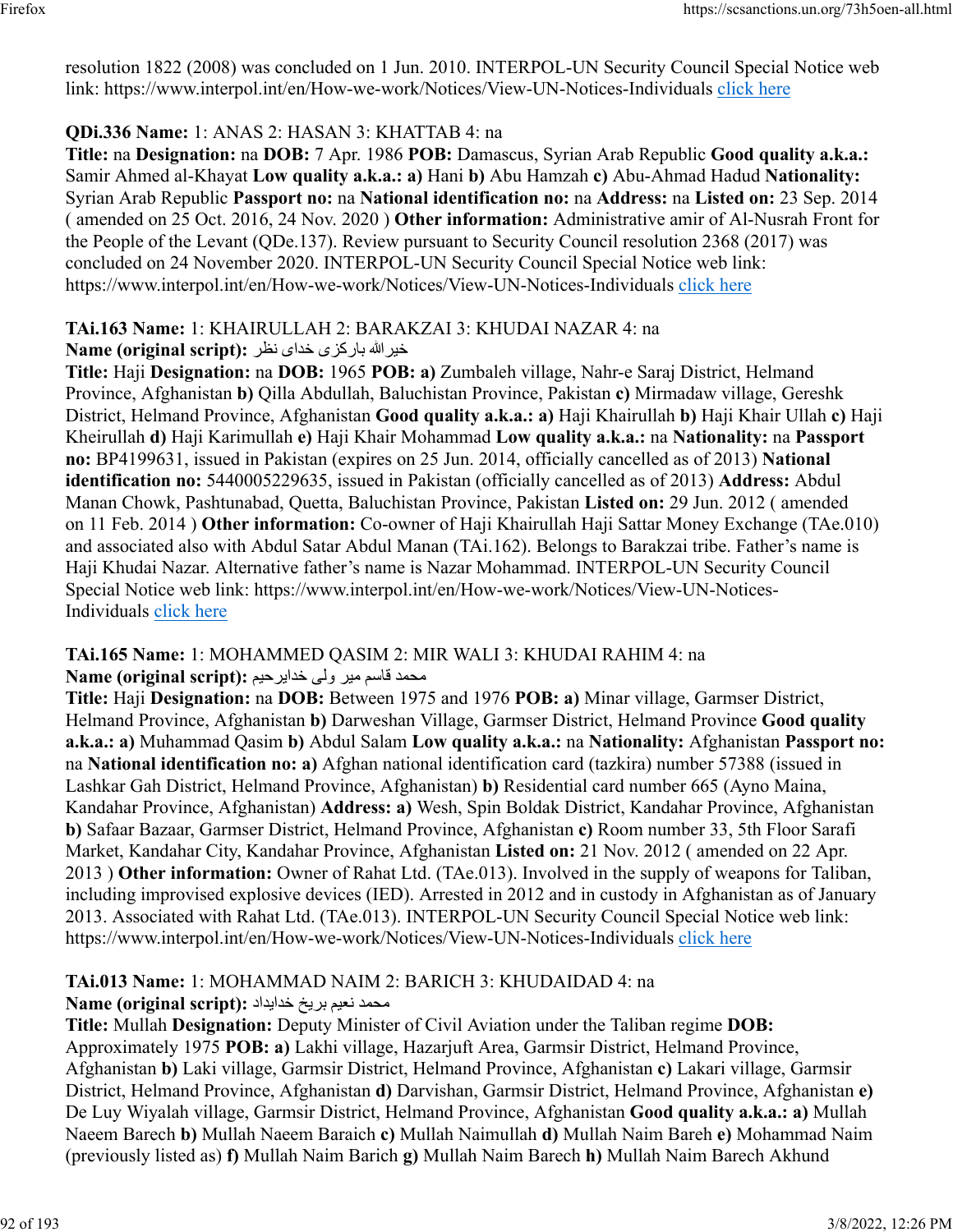**i)** Mullah Naeem Baric **j)** Naim Berich **k)** Haji Gul Mohammed Naim Barich **l)** Gul Mohammad **m)** Haji Ghul Mohammad **n)** Gul Mohammad Kamran **o)** Mawlawi Gul Mohammad **Low quality a.k.a.:** Spen Zrae **Nationality:** Afghanistan **Passport no:** na **National identification no:** na **Address:** na **Listed on:** 23 Feb. 2001 ( amended on 3 Sep. 2003, 9 Jul. 2007, 21 Sep. 2007, 13 Feb. 2012, 13 Aug. 2012, 22 Apr. 2013, 31 Dec. 2013 ) **Other information:** Member of the Taliban Military Commission as at mid-2013. Believed to be in Afghanistan/Pakistan border area. Belongs to Barich tribe. Review pursuant to Security Council resolution 1822 (2008) was concluded on 1 Jun. 2010. INTERPOL-UN Security Council Special Notice web link: https://www.interpol.int/en/How-we-work/Notices/View-UN-Notices-Individuals [click here](https://www.interpol.int/en/How-we-work/Notices/View-UN-Notices-Individuals)

### **QDi.418 Name:** 1: MUHAMMED 2: REZA 3: LAHAMAN 4: KIRAM

**Title:** na **Designation:** na **DOB:** 3 Mar. 1990 **POB:** Zamboanga City, Zamboanga del Sur, Philippines **Good quality a.k.a.:** na **Low quality a.k.a.: a)** Abdul Rahman **b)** Abu Abdul Rahman al Filipini **c)** Abtol Rahman **Nationality:** Philippines **Passport no: a)** Philippines number XX3966391, issued on 25 Feb. 2015 (issued by the Department of Foreign Affairs of Philippines, expiration date 24 Feb. 2020) **b)** Philippines number EC3524065 **National identification no:** na **Address: a)** Brgy Recodo, Zamboanga City, Western Mindanao, Philippines (previous address) **b)** 96 IlangIlang, Sarmiento Subdivision, Panabo, Davao City, Eastern Mindanao, Philippines (previous address) **c)** Syrian Arab Republic (location since 2015) **Listed on:** 23 Aug. 2018 **Other information:** Senior member of Islamic State in Iraq and the Levant (ISIL), listed as Al-Qaida in Iraq (QDe.115). Recruited for ISIL and instructed individuals to perpetrate terrorist acts via online video. Physical description: height: 156cm; weight: 60 kg (as at Sep. 2016); eye colour: black; hair colour: black; build: medium; high cheekbones. Speaks Tagalog, English, Arabic. INTERPOL-UN Security Council Special Notice web link: https://www.interpol.int/en/How-wework/Notices/View-UN-Notices-Individuals [click here](https://www.interpol.int/en/How-we-work/Notices/View-UN-Notices-Individuals)

### **QDi.340 Name:** 1: EMILIE 2: EDWIGE 3: KONIG 4: na

**Title:** na **Designation:** na **DOB:** 9 Dec. 1984 **POB:** Ploemeur, France **Good quality a.k.a.:** na **Low quality a.k.a.:** Emilie Samra Konig **Nationality:** France **Passport no:** French passport number 05AT521433, issued on 30 Nov. 2005 (issued by the sous-prefecture of police of Lorient, France) **National identification no: a)** French national identity card number 050456101445, issued on 19 May 2005 (issued by the sousprefecture of police of Lorient, France) **b)** French identity card number 0205561020089, issued on 30 May 2002 (issued under name Emilie Edwige Konig) **Address:** Syrian Arab Republic (located in since 2013) **Listed on:** 23 Sep. 2014 ( amended on 24 Jun. 2016 ) **Other information:** French terrorist fighter who travelled to Syria and joined Islamic State in Iraq and the Levant, listed as Al-Qaida in Iraq (AQI) (QDe.115). Active in radicalizing and propagating Al-Qaida's (QDe.004) ideology through the Internet. Incites violent activities against France. French arrest warrant issued on 12 Jun. 2015 by a magistrate of the anti-terrorism division of the Prosecutor's Office in Paris for her participation in a terrorist criminal association. Review pursuant to Security Council resolution 2368 (2017) was concluded on 15 November 2021. INTERPOL-UN Security Council Special Notice web link: https://www.interpol.int/en/How-we-work/Notices/View-UN-Notices-Individuals [click here](https://www.interpol.int/en/How-we-work/Notices/View-UN-Notices-Individuals)

## **CFi.010 Name:** 1: ALI 2: KONY 3: na 4: na

**Title:** na **Designation:** Deputy, Lord's Resistance Army **DOB: a)** 1994 **b)** 1993 **c)** 1995 **d)** 1992 **POB:** na **Good quality a.k.a.: a)** Ali Lalobo **b)** Ali Mohammad Labolo **c)** Ali Mohammed **d)** Ali Mohammed Lalobo **e)** Ali Mohammed Kony **f)** Ali Mohammed Labola **g)** Ali Mohammed Salongo **h)** Ali Bashir Lalobo **i)** Ali Lalobo Bashir **Low quality a.k.a.: a)** Otim Kapere **b)** "Bashir" **c)** "Caesar" **d)** "One-P" **e)** "1- P" **Nationality:** na **Passport no:** na **National identification no:** na **Address:** Kafia Kingi (a territory on the border of Sudan and South Sudan whose final status has yet to be determined) **Listed on:** 23 Aug. 2016 **Other information:** Ali Kony is a deputy in the Lord's Resistance Army (LRA) (CFe.002), a designated entity and the son of LRA leader Joseph Kony (CFi.009), a designated individual. Ali was incorporated into the LRA's leadership hierarchy in 2010. He is part of a group of senior LRA officers who are based with Joseph Kony. INTERPOL-UN Security Council Special Notice web link: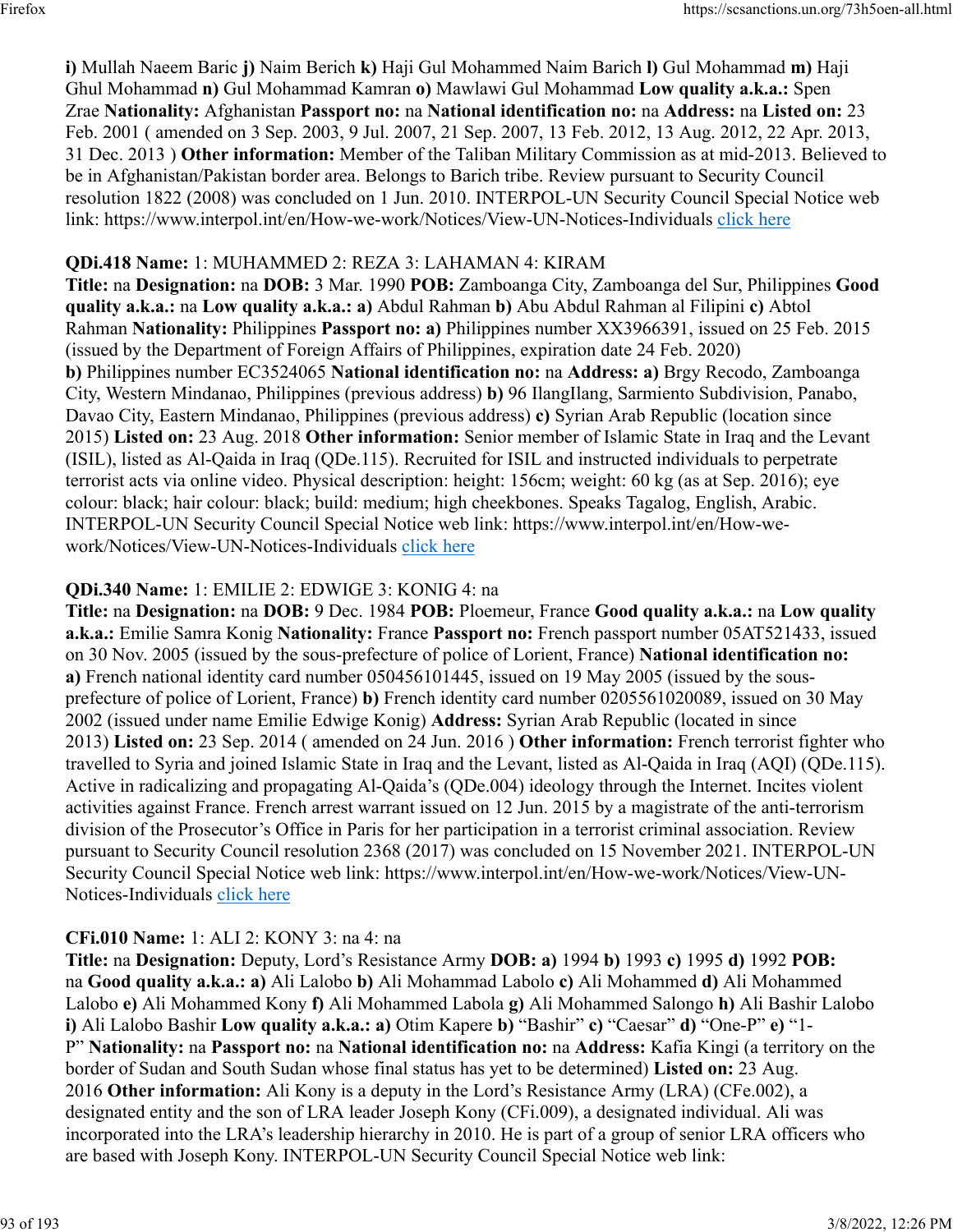https://www.interpol.int/en/How-we-work/Notices/View-UN-Notices-Individuals [click here](https://www.interpol.int/en/How-we-work/Notices/View-UN-Notices-Individuals)

## **CFi.009 Name:** 1: JOSEPH 2: KONY 3: na 4: na

**Title:** General **Designation:** Commander of the Lord's Resistance Army **DOB: a)** 1959 **b)** 1960 **c)** 1961 **d)** 1963 **e)** 18 Sep. 1964 **f)** 1965 **g)** (August 1961 ) **h)** (July 1961 ) **i)** 1 Jan. 1961 **j)** (April 1963 ) **POB: a)** Palaro Village, Palaro Parish, Omoro County, Gulu District, Uganda **b)** Odek, Omoro, Gulu, Uganda **c)** Atyak, Uganda **Good quality a.k.a.: a)** Kony **b)** Joseph Rao Kony **c)** Josef Kony **Low quality a.k.a.:** Le Messie sanglant **Nationality:** Uganda **Passport no:** na **National identification no:** na **Address: a)** Vakaga, Central African Republic **b)** Haute-Kotto, Central African Republic **c)** Basse-Kotto, Central African Republic **d)** Haut-Mbomou, Central African Republic **e)** Mbomou, Central African Republic **f)** Haut-Uolo, Democratic Republic of the Congo **g)** Bas-Uolo, Democratic Republic of the Congo **h)** Reported address: Kafia Kingi ((a territory on the border of Sudan and South Sudan whose final status has yet to be determined). As of January 2015, 500 Lord's Resistance Army elements were reportedly expelled from the Sudan. ) **Listed on:** 7 Mar. 2016 **Other information:** Kony is the founder and leader of the Lord's Resistance Army (LRA) (CFe.002). Under his leadership, the LRA has engaged in the abduction, killing, and mutilation of thousands of civilians across Central Africa. The LRA has been responsible for kidnapping, displacing, committing sexual violence against, and killing hundreds of individuals across CAR, and has looted and destroyed civilian property. Father's name is Luizi Obol. Mother's name is Nora Obol. INTERPOL-UN Security Council Special Notice web link: https://www.interpol.int/en/How-we-work/Notices/View-UN-Notices-Individuals [click here](https://www.interpol.int/en/How-we-work/Notices/View-UN-Notices-Individuals)

## **CFi.011 Name:** 1: SALIM 2: KONY 3: na 4: na

**Title:** na **Designation:** Deputy, Lord's Resistance Army **DOB: a)** 1992 **b)** 1991 **c)** 1993 **POB:** na **Good quality a.k.a.: a)** Salim Saleh Kony **b)** Salim Saleh **c)** Salim Ogaro **d)** Okolu Salim **e)** Salim Saleh Obol Ogaro **f)** Simon Salim Obol **Low quality a.k.a.:** na **Nationality:** na **Passport no:** na **National identification no:** na **Address: a)** Kafia Kingi (a territory on the border of Sudan and South Sudan whose final status has yet to be determined) **b)** Central African Republic **Listed on:** 23 Aug. 2016 **Other information:** Salim Kony is a deputy in the Lord's Resistance Army (LRA) (CFe.002), a designated entity and the son of LRA leader Joseph Kony (CFi.009), a designated individual. Salim was incorporated into the LRA's leadership hierarchy in 2010. He is part of a group of senior LRA officers who are based with Joseph Kony. INTERPOL-UN Security Council Special Notice web link: https://www.interpol.int/en/How-we-work/Notices/View-UN-Notices-Individuals [click here](https://www.interpol.int/en/How-we-work/Notices/View-UN-Notices-Individuals)

## **QDi.408 Name:** 1: ALEXANDA 2: AMON 3: KOTEY 4: na

**Title:** na **Designation:** na **DOB:** 13 Dec. 1983 **POB:** London, United Kingdom of Great Britain and Northern Ireland **Good quality a.k.a.: a)** Alexe Kotey **b)** Alexanda Kote **Low quality a.k.a.:** na **Nationality:** United Kingdom of Great Britain and Northern Ireland **Passport no:** United Kingdom of Great Britain and Northern Ireland number 094477324, issued on 5 Mar. 2005 **National identification no:** na **Address:** na **Listed on:** 20 Jul. 2017 **Other information:** Foreign terrorist fighter with Islamic State in Iraq and the Levant (ISIL), listed as Al-Qaida in Iraq (QDe.115), in the Syrian Arab Republic. Physical description: eye colour: dark brown; hair colour: black; complexion: dark. Distinguishing marks: beard. Ethnic background: Ghanaian Cypriot. INTERPOL-UN Security Council Special Notice web link: https://www.interpol.int/en/How-we-work/Notices/View-UN-Notices-Individuals [click here](https://www.interpol.int/en/How-we-work/Notices/View-UN-Notices-Individuals)

## **QDi.425 Name:** 1: AMADOU 2: KOUFA 3: na 4: na

**Title:** na **Designation:** na **DOB:** Approximately 1958 **POB:** Koufa, Mali **Good quality a.k.a.: a)** Amadou Barry **b)** Amadou Kouffa **c)** Hamadoun Koufa **d)** Hamadoun Kouffa **e)** Hamadou Koufa **f)** Hamadou Kouffa **Low quality a.k.a.:** na **Nationality:** na **Passport no:** na **National identification no:** na **Address:** Mali **Listed on:** 4 Feb. 2020 **Other information:** Founder of the Katiba Macina of Jama'a Nusrat ul-Islam wa al-Muslimin (JNIM) (QDe.159), executive of the Organization of Al-Qaida in the Islamic Maghreb (AQIM) (QDe.014). Eye colour: brown. Hair colour: dark. INTERPOL-UN Security Council Special Notice web link: https://www.interpol.int/en/How-we-work/Notices/View-UN-Notices-Individuals [click here](https://www.interpol.int/en/How-we-work/Notices/View-UN-Notices-Individuals)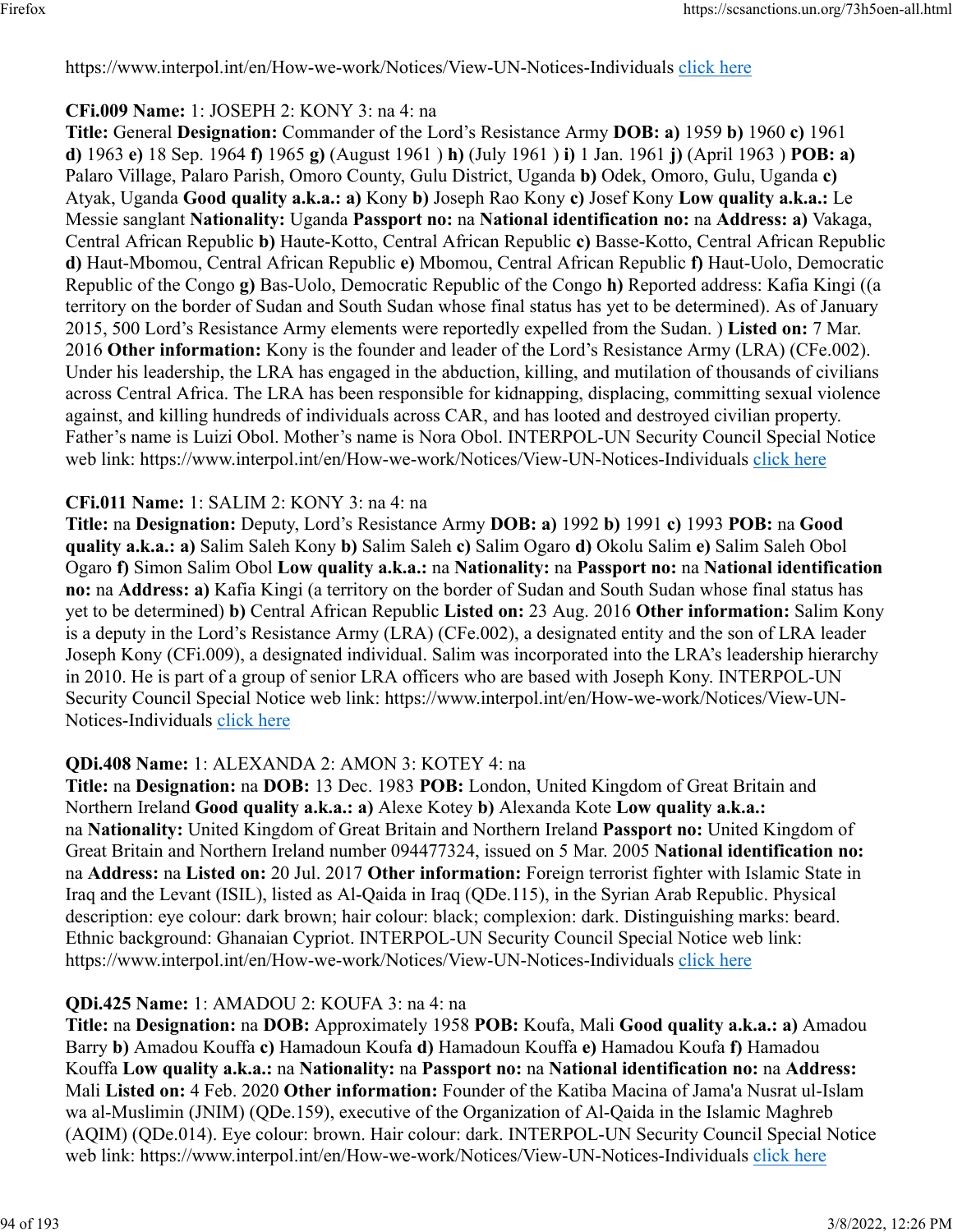## **CFi.013 Name:** 1: MARTIN 2: KOUMTAMADJI 3: na 4: na

**Title:** na **Designation:** President and commander-in-chief of the Front Démocratique du Peuple Centrafricain (FDPC) **DOB: a)** 5 Oct. 1965 **b)** 3 Mar. 1965 **POB: a)** Ndïnaba, Chad **b)** Kobo, Central African Republic **c)** Kabo, Central African Republic **Good quality a.k.a.: a)** Abdoulaye Miskine **b)** Abdoullaye Miskine **c)** Martin Nadingar Koumtamadji **d)** Martin Nkoumtamadji **e)** Martin Koumta Madji **f)** Omar Mahamat **Low quality a.k.a.:** na **Nationality: a)** Chad **b)** Central African Republic **c)** Congo **Passport no: a)** CAR diplomatic passport no. 06FBO2262, issued on 22 Feb. 2007 (expired on 21 Feb. 2012) **b)** Congo service passport number SA0020249, issued on 22 Jan. 2019 (expires on 21 January 2022) **National identification no:** na **Address: a)** Am Dafock, Vakaga prefecture, Central African Republic **b)** Ndjamena, Chad (since his arrest in November 2019) **Listed on:** 20 Apr. 2020 ( amended on 5 May 2020, 28 Jul. 2020 ) **Other information:** Martin Koumtamadji founded the FDPC in 2005. He joined the Séléka coalition in December 2012 before leaving it in April 2013 after the rebels took power in Bangui. After being arrested in Cameroon, he was then transferred to Brazzaville in the Republic of Congo. He always remained in command of his troops on the ground in the CAR even when he was in Brazzaville before returning to the CAR (between November 2014 and 2019). The FDPC signed the Political Agreement for Peace and Reconciliation in the CAR on 6 February 2019 but Martin Koumtamadji remains a threat to the peace, stability and security of the CAR. Photo available for inclusion in the INTERPOL-UN Security Council Special Notice. INTERPOL-UN Security Council Special Notice web link: https://www.interpol.int/en/How-we-work/Notices/View-UN-Notices-Individuals

## **KPi.015 Name:** 1: HYON 2: KWANG IL 3: na 4: na

**Title:** na **Designation:** Department Director for Scientific Development at the National Aerospace Development Administration **DOB:** 27 May 1961 **POB:** na **Good quality a.k.a.:** Hyon Gwang Il **Low quality a.k.a.:** na **Nationality:** Democratic People's Republic of Korea **Passport no:** na **National identification no:** na **Address:** na **Listed on:** 2 Mar. 2016 **Other information:** 

## **KPi.009 Name:** 1: KIM 2: KWANG-IL 3: na 4: na

**Title:** na **Designation:** Tanchon Commercial Bank (TCB) official **DOB:** 1 Sep. 1969 **POB:** na **Good quality a.k.a.:** na **Low quality a.k.a.:** na **Nationality:** Democratic People's Republic of Korea **Passport no:** PS381420397, issued in Democratic People's Republic of Korea **National identification no:** na **Address:** na **Listed on:** 22 Jan. 2013 **Other information:** Kim Kwang-il is a Tanchon Commercial Bank (TCB) official. In this capacity, he has facilitated transactions for TCB and the Korea Mining Development Trading Corporation (KOMID). Tanchon was designated by the Committee in April 2009 as the main DPRK financial entity responsible for sales of conventional arms, ballistic missiles, and goods related to the assembly and manufacture of such weapons. KOMID was designated by the Committee in April 2009 and is the DPRK's primary arms dealer and main exporter of goods and equipment related to ballistic missiles and conventional weapons.

## **KPi.008 Name:** 1: RA 2: KY'ONG-SU 3: na 4: na

**Title:** na **Designation:** Tanchon Commercial Bank (TCB) official **DOB:** 4 Jun. 1954 **POB:** na **Good quality a.k.a.: a)** Ra Kyung-Su **b)** Chang Myong Ho **Low quality a.k.a.:** na **Nationality:** Democratic People's Republic of Korea **Passport no:** 645120196, issued in Democratic People's Republic of Korea **National identification no:** na **Address:** na **Listed on:** 22 Jan. 2013 ( amended on 2 Mar. 2016 ) **Other information:** Ra Ky'ong-Su is a Tanchon Commercial Bank (TCB) official. In this capacity he has facilitated transactions for TCB. Tanchon was designated by the Committee in April 2009 as the main DPRK financial entity responsible for sales of conventional arms, ballistic missiles, and goods related to the assembly and manufacture of such weapons.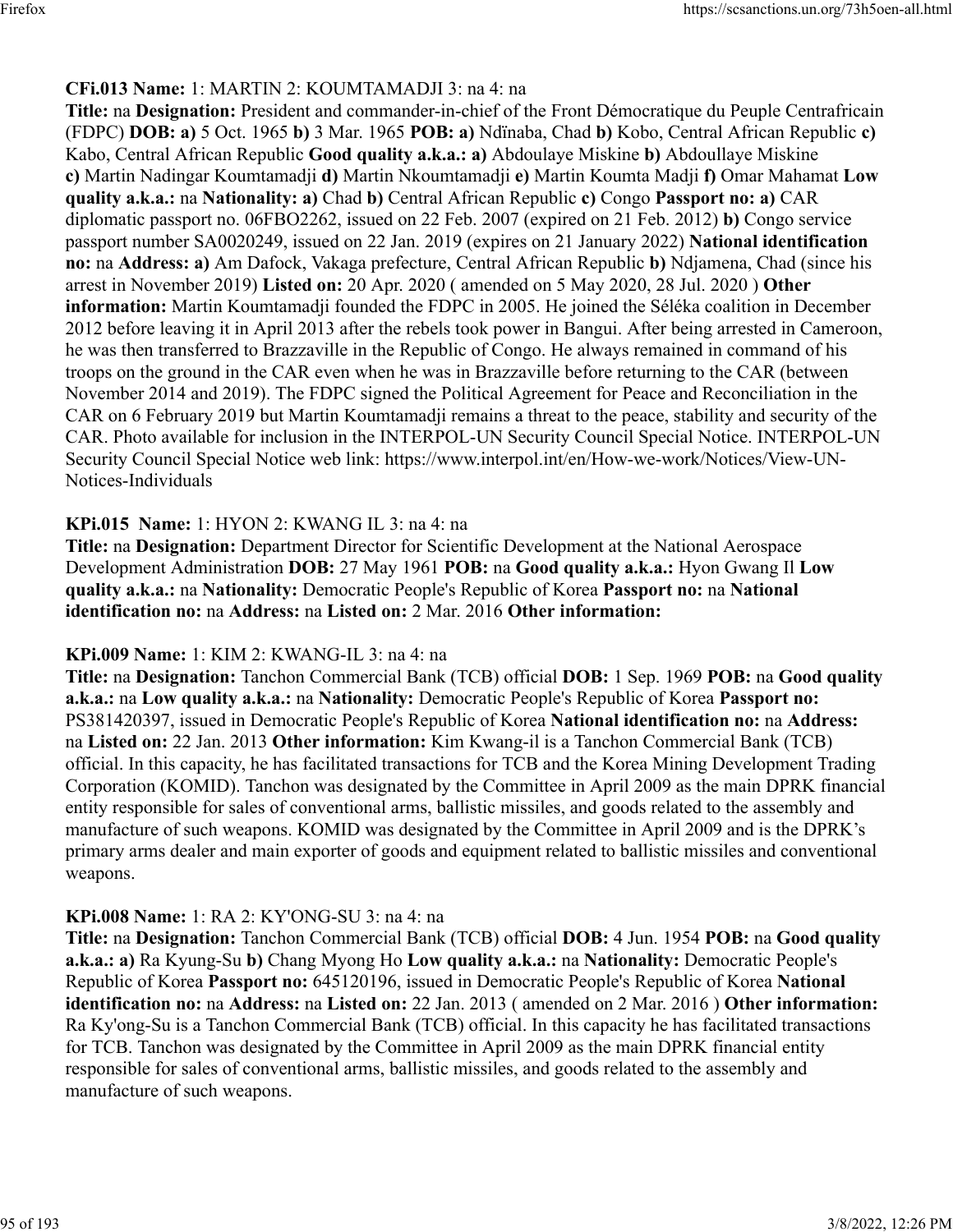## **KPi.071 Name:** 1: MUN 2: KYONG HWAN 3: na 4: na

**Title:** na **Designation:** Mun Kyong Hwan is an overseas Bank of East Land representative **DOB:** 22 Aug. 1967 **POB:** na **Good quality a.k.a.:** Mun Kyo'ng-hwan **Low quality a.k.a.:** na **Nationality:** Democratic People's Republic of Korea **Passport no:** 381120660 (Expires 25 March 2016) **National identification no:** na **Address:** na **Listed on:** 22 Dec. 2017 **Other information:** Gender: male

## **KPi.067 Name:** 1: KIM 2: KYONG IL 3: na 4: na

**Title:** na **Designation:** Kim Kyong Il is a Foreign Trade Bank deputy chief representative in Libya **DOB:** 1 Aug. 1979 **POB:** na **Good quality a.k.a.:** Kim Kyo'ng-il **Low quality a.k.a.:** na **Nationality:** Democratic People's Republic of Korea **Passport no:** 836210029 **National identification no:** na **Address:** Libya **Listed on:** 22 Dec. 2017 **Other information:** Location Libya. Gender: male

## **KPi.045 Name:** 1: KIM 2: KYONG OK 3: na 4: na

**Title:** na **Designation:** Vice Director of the Organization and Guidance Department, which directs key personnel appointments for the Workers' Party of Korea and the DPRK's military **DOB: a)** 1937 **b)** 1938 **POB:** na **Good quality a.k.a.:** Kim Kyong Ok **Low quality a.k.a.:** na **Nationality:** Democratic People's Republic of Korea **Passport no:** na **National identification no:** na **Address:** Pyongyang, Democratic People's Republic of Korea **Listed on:** 2 Jun. 2017 **Other information:** 

## **KPi.022 Name:** 1: KIM 2: KYU 3: na 4: na

**Title:** na **Designation:** Korea Mining Development Trading Corporation (KOMID) External Affairs Officer **DOB:** 30 Jul. 1968 **POB:** na **Good quality a.k.a.:** na **Low quality a.k.a.:** na **Nationality:** Democratic People's Republic of Korea **Passport no:** na **National identification no:** na **Address:** na **Listed on:** 2 Mar. 2016 **Other information:** 

## **LYi.025 Name:** 1: Mohammed 2: Al Amin 3: Al-Arabi 4: Kashlaf

محمد الأمين العربي كشلاف :**Name (original script**)

**Title:** na **Designation:** Commander of the Shuhada al-Nasr brigade, Head of the Petrol Refinery Guard of Zawiya's refinery **DOB:** 2 Dec. 1985 **POB:** Zawiya, Libya **Good quality a.k.a.:** na **Low quality a.k.a.: a)** Kashlaf **b)** Koshlaf **c)** Keslaf **d)** al-Qasab **Nationality:** Libya **Passport no:** C17HLRL3, issued on 30 Dec. 2015, issued in Zawiya **National identification no:** na **Address:** Zawiya, Libya **Listed on:** 7 Jun. 2018 ( amended on 17 Sep. 2018, 25 Feb. 2020 ) **Other information:** Listed pursuant to paragraphs 15 and 17 of resolution 1970 (Travel Ban, Asset Freeze) INTERPOL-UN Security Council Special Notice web link: https://www.interpol.int/en/How-we-work/Notices/View-UN-Notices-Individuals

**IQi.049 Name:** 1: Rashid 2: Taan 3: Kathim 4: na

ديشر ناعط مظاك **:(script original (Name**

**Title:** na **Designation:** na **DOB:** na **POB:** na **Good quality a.k.a.:** na **Low quality a.k.a.:** na **Nationality:** Iraq **Passport no:** na **National identification no:** na **Address:** na **Listed on:** 27 Jun. 2003 **Other information:** 

## **QDi.383 Name:** 1: MORAD 2: LAABOUDI 3: na 4: na

**Title:** na **Designation:** na **DOB:** 26 Feb. 1993 **POB:** Morocco **Good quality a.k.a.:** na **Low quality a.k.a.: a)** Abu Ismail **b)** Abu Ismail al-Maghribi **Nationality:** Morocco **Passport no:**

Morocco number UZ6430184 **National identification no:** Morocco CD595054 **Address:** Turkey **Listed on:** 29 Feb. 2016 **Other information:** Facilitator for travel of foreign terrorist fighters to join Islamic State in Iraq and the Levant, listed as Al-Qaida in Iraq (QDe.115), in Syrian Arab Republic. Review pursuant to Security Council resolution 2368 (2017) was concluded on 15 November 2021. INTERPOL-UN Security Council Special Notice web link: https://www.interpol.int/en/How-we-work/Notices/View-UN-Notices-Individuals [click here](https://www.interpol.int/en/How-we-work/Notices/View-UN-Notices-Individuals)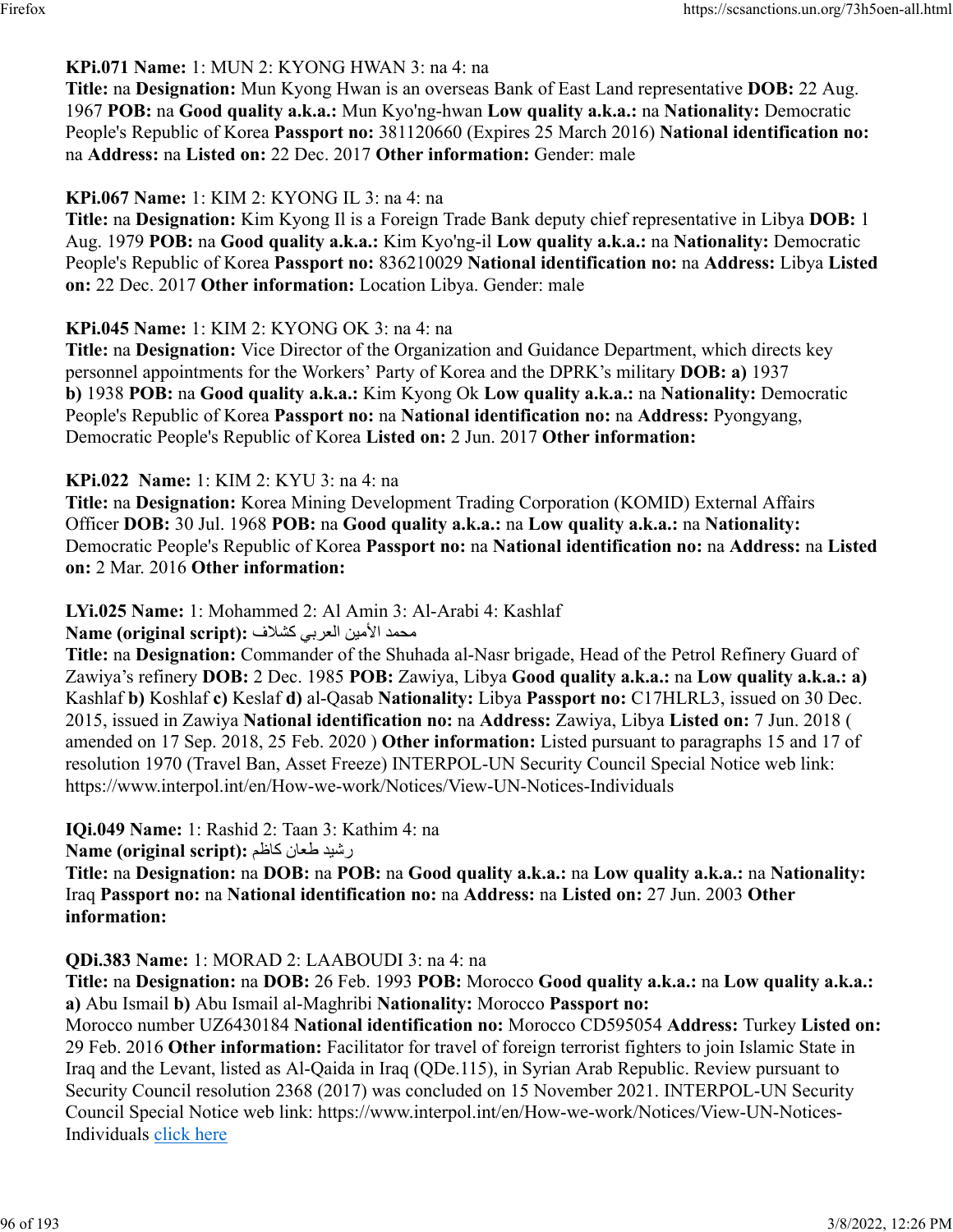#### **QDi.190 Name:** 1: ABDELKADER 2: LAAGOUB 3: na 4: na دبع رداقلا بوغلا **:(script original (Name**

**Title:** na **Designation:** na **DOB:** 23 Apr. 1966 **POB:** Casablanca, Morocco **Good quality a.k.a.:** na **Low quality a.k.a.:** Rachid **Nationality:** Morocco **Passport no:** Morocco number D-379312 **National identification no:** (Moroccan national identity card DE- 473900) **Address:** Number 4, Via Europa, Paderno Ponchielli, Cremona, Italy **Listed on:** 29 Jul. 2005 ( amended on 21 Dec. 2007, 13 Dec. 2011, 6 Dec. 2019 ) **Other information:** Italian Fiscal code: LGBBLK66D23Z330U. Father's name is Mamoune Mohamed. Mother's name is Fatna Ahmed. Review pursuant to Security Council resolution 1822 (2008) was concluded on 8 Jun. 2010. Review pursuant to Security Council resolution 2368 (2017) was concluded on 4 Dec. 2019. INTERPOL-UN Security Council Special Notice web link: https://www.interpol.int/en/How-wework/Notices/View-UN-Notices-Individuals [click here](https://www.interpol.int/en/How-we-work/Notices/View-UN-Notices-Individuals)

## **QDi.319 Name:** 1: MOHAMED 2: LAHBOUS 3: na 4: na

## **Name (original script):** سوبحل دمحم

**Title:** na **Designation:** na **DOB:** 1978 **POB:** Mali **Good quality a.k.a.: a)** Mohamed Ennouini **b)** Hassan **c)** Hocine **Low quality a.k.a.:** na **Nationality:** Mali **Passport no:** na **National identification no:** na **Address:** Mali **Listed on:** 24 Oct. 2013 ( amended on 29 Mar. 2019, 1 May 2019 ) **Other information:** Member of the Mouvement pour l'Unification et le Jihad en Afrique de l'Ouest (MUJAO) (QDe.134). Reportedly deceased as of 14 February 2018 . Review pursuant to Security Council resolution 2253 (2015) was concluded on 21 February 2019. INTERPOL-UN Security Council Special Notice web link: https://www.interpol.int/en/How-we-work/Notices/View-UN-Notices-Individuals [click here](https://www.interpol.int/en/How-we-work/Notices/View-UN-Notices-Individuals)

## **QDi.062 Name:** 1: MOHAMED 2: LAKHAL 3: na 4: na

## **Name (original script):** لحكل دمحم

**Title:** na **Designation:** na **DOB:** 5 Feb. 1970 **POB:** Tunis, Tunisia **Good quality a.k.a.: a)** Lased Ben Heni born 5 Feb. 1969 in Tripoli, Libya **b)** Al-As'ad Ben Hani born 5 Feb. 1969 in Tripoli, Libya **c)** Mohamed Ben Belgacem Awani **d)** Mohamed Aouani born 5 Feb. 1970 in Tunis, Tunisia (formerly listed as) **Low quality a.k.a.: a)** Mohamed Abu Abda **b)** Abu Obeida **Nationality:** Tunisia **Passport no:** na **National identification no:** Tunisia W374031, issued on 11 Apr. 2011 **Address:** na **Listed on:** 24 Apr. 2002 ( amended on 26 Nov. 2004, 9 Sep. 2005, 31 Jul. 2006, 23 Dec. 2010, 24 Nov. 2014, 6 Dec. 2019, 7 May 2020 ) **Other information:** Professor of Chemistry. Deported from Italy to Tunisia on 27 Aug. 2006. Legally changed family name from Aouani to Lakhal in 2014. Review pursuant to Security Council resolution 1822 (2008) was concluded on 22 Apr. 2010. Review pursuant to Security Council resolution 2368 (2017) was concluded on 4 Dec. 2019 INTERPOL-UN Security Council Special Notice web link: https://www.interpol.int/en/How-we-work/Notices/View-UN-Notices-Individuals [click here](https://www.interpol.int/en/How-we-work/Notices/View-UN-Notices-Individuals)

## **QDi.264 Name:** 1: ZAKI-UR-REHMAN 2: LAKHVI 3: na 4: na

**Title:** na **Designation:** na **DOB:** 30 Dec. 1960 **POB:** Okara, Pakistan **Good quality a.k.a.: a)** Zakir Rehman Lakvi **b)** Zaki Ur-Rehman Lakvi **c)** Kaki Ur-Rehman **d)** Zakir Rehman **e)** Abu Waheed Irshad Ahmad Arshad **Low quality a.k.a.:** Chachajee **Nationality:** Pakistan **Passport no:** na **National identification no:** Pakistani 61101-9618232-1 **Address: a)** Barahkoh, P.O. DO, Tehsil and District Islamabad, Pakistan (location as at May 2008) **b)** Chak No. 18/IL, Rinala Khurd, Tehsil Rinala Khurd, District Okara, Pakistan (previous location) **Listed on:** 10 Dec. 2008 ( amended on 1 May 2019 ) **Other information:** Chief of operations of Lashkar-e-Tayyiba (listed under permanent reference number QDe.118). Review pursuant to Security Council resolution 2253 (2015) was concluded on 21 Feb. 2019. INTERPOL-UN Security Council Special Notice web link: https://www.interpol.int/en/How-we-work/Notices/View-UN-NoticesIndividuals [click here](https://www.interpol.int/en/How-we-work/Notices/View-UN-Notices-Individuals)

**TAi.053 Name:** 1: ABDUL RAZAQ 2: AKHUND 3: LALA AKHUND 4: na مبد الرزاق آخوند لا لا آخوند :(Name (original script **Title:** Mullah **Designation: a)** Minister of Interior Affairs under the Taliban regime **b)** Chief of Kabul Police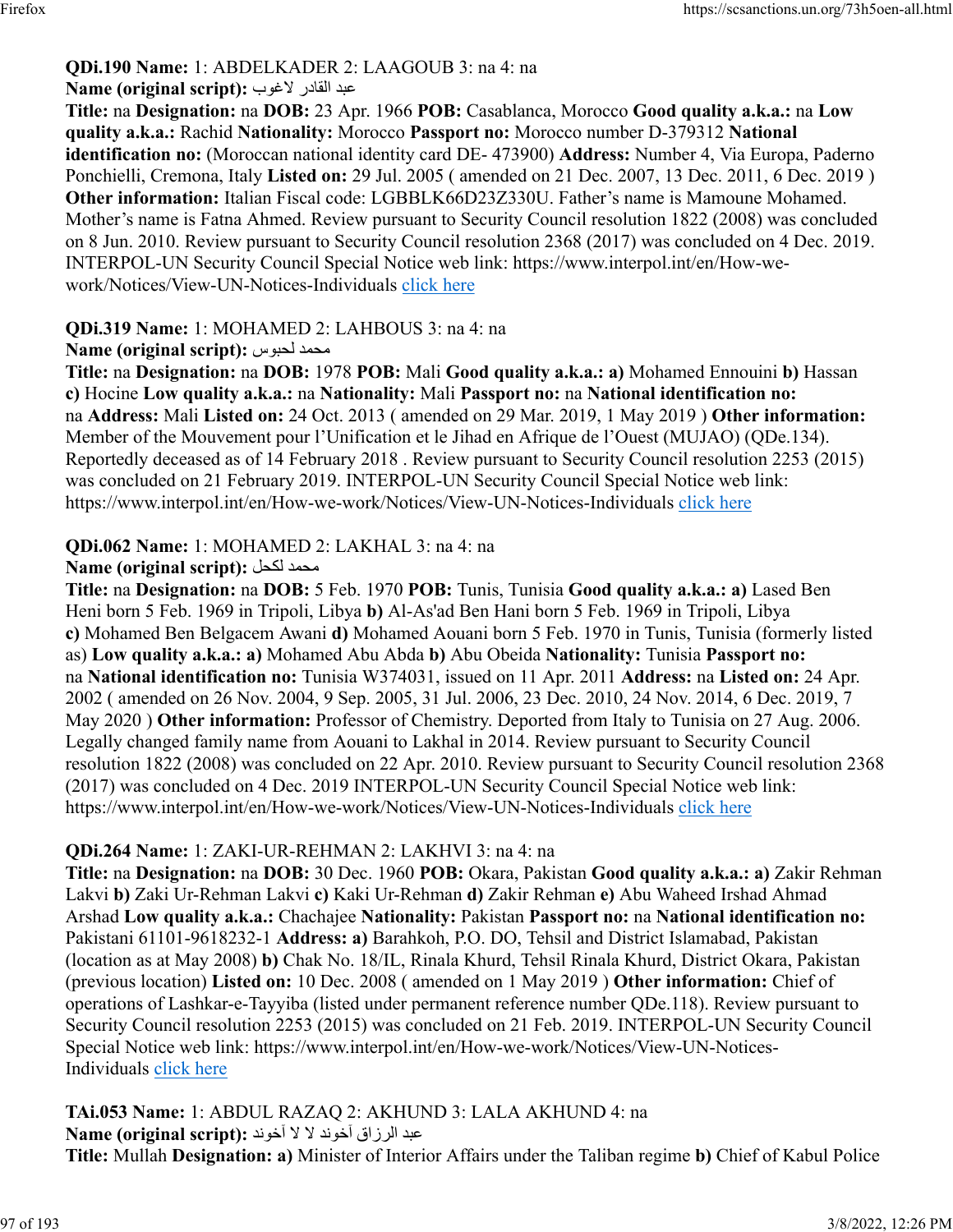under the Taliban regime **DOB:** Approximately 1958 **POB:** Spin Boldak District, Kandahar Province, Afghanistan, in the area bordering Chaman District, Quetta, Pakistan **Good quality a.k.a.:** na **Low quality a.k.a.:** na **Nationality:** Afghanistan **Passport no:** na **National identification no:** na **Address:** na **Listed on:** 25 Jan. 2001 ( amended on 3 Sep. 2003, 18 Jul. 2007, 21 Sep. 2007, 29 Nov. 2011, 31 Dec. 2013 ) **Other information:** Member of Taliban Supreme Council as at June 2008. Deputy of Mullah Mohammed Omar (TAi.004) as at Mar. 2010. Member of the Supervision Commission of the Taliban as of mid-2013. Involved in drug trafficking. Believed to be in Afghanistan/Pakistan border area. Belongs to Achekzai tribe. Review pursuant to Security Council resolution 1822 (2008) was concluded on 21 Jul. 2010. INTERPOL-UN Security Council Special Notice web link: https://www.interpol.int/en/How-we-work/Notices/View-UN-Notices-Individuals [click here](https://www.interpol.int/en/How-we-work/Notices/View-UN-Notices-Individuals)

## **QDi.247 Name:** 1: RUBEN 2: PESTANO 3: LAVILLA, JR 4: na

**Title:** Sheik **Designation:** na **DOB:** 4 Oct. 1972 **POB:** Sitio Banga Maiti, Barangay Tranghawan, Lambunao, Iloilo, Philippines **Good quality a.k.a.: a)** Reuben Lavilla **b)** Sheik Omar **c)** Mile D Lavilla **d)** Reymund Lavilla **e)** Ramo Lavilla **f)** Mike de Lavilla **g)** Abdullah Muddaris **h)** Ali Omar **i)** Omar Lavilla **j)** Omar Labella **Low quality a.k.a.: a)** So **b)** Eso **c)** Junjun **Nationality:** Philippines **Passport no: a)** Philippines number MM611523 (2004) **b)** Philippines number EE947317 (2000-2001) **c)** Philippines number P421967 (1995-1997) **National identification no:** na **Address:** 10th Avenue, Caloocan City, Philippines **Listed on:** 4 Jun. 2008 ( amended on 16 Sep. 2008, 13 Dec. 2011, 9 May 2018, 6 Dec. 2019 ) **Other information:** Spiritual leader of the Rajah Solaiman Movement (QDe.128). Associated with Khadafi Abubakar Janjalani (deceased). In detention in the Philippines as of May 2011. Review pursuant to Security Council resolution 1822 (2008) was concluded on 13 May 2010. Review pursuant to Security Council resolution 2368 (2017) was concluded on 4 Dec. 2019. INTERPOL-UN Security Council Special Notice web link: https://www.interpol.int/en/How-we-work/Notices/View-UN-Notices-Individuals [click here](https://www.interpol.int/en/How-we-work/Notices/View-UN-Notices-Individuals)

## **QDi.155 Name:** 1: DJAMEL 2: LOUNICI 3: na 4: na

## **Name (original script):** يسينول لامج

**Title:** na **Designation:** na **DOB:** 1 Feb. 1962 **POB:** Algiers, Algeria **Good quality a.k.a.:** Jamal Lounici **Low quality a.k.a.:** na **Nationality:** Algeria **Passport no:** na **National identification no:** na **Address:** Algeria **Listed on:** 16 Jan. 2004 ( amended on 7 Apr. 2008, 2 Dec. 2008, 30 Jan. 2009, 16 May 2011, 14 Feb. 2018, 29 May 2018, 24 Nov. 2020 ) **Other information:** Father's name is Abdelkader. Mother's name is Djohra Birouch. Returned from France to Algeria where he resides since Sep. 2008. Review pursuant to Security Council resolution 1822 (2008) was concluded on 27 Jul. Review pursuant to Security Council resolution 2368 (2017) was concluded on 24 November 2020. INTERPOL-UN Security Council Special Notice web link: https://www.interpol.int/en/How-we-work/Notices/View-UN-Notices-Individuals [click here](https://www.interpol.int/en/How-we-work/Notices/View-UN-Notices-Individuals)

## **CDi.007 Name:** 1: THOMAS 2: LUBANGA 3: na 4: na

**Title:** na **Designation:** na **DOB:** na **POB:** Ituri, Democratic Republic of the Congo **Good quality a.k.a.:** na **Low quality a.k.a.:** na **Nationality:** Democratic Republic of the Congo **Passport no:** na **National identification no:** na **Address:** Democratic Republic of the Congo **Listed on:** 1 Nov. 2005 ( amended on 13 Oct. 2016, 2 Nov. 2020 ) **Other information:** Arrested in Kinshasa in March 2005 for UPC/L involvement in human rights abuses violations. Transferred to the ICC on 17 March 2006. Convicted by the ICC in March 2012 and sentenced to 14 years in prison. On 1 December 2014, ICC appeals judges upheld Lubanga's conviction and sentence. Transferred to a prison facility in the DRC on 19 December 2015 to serve out his sentence of imprisonment. He was released on 15 March 2020 after having served his ICC sentence. INTERPOL-UN Security Council Special Notice web link: https://www.interpol.int/en/How-wework/Notices/View-UN-Notices-Individuals [click here](https://www.interpol.int/en/How-we-work/Notices/View-UN-Notices-Individuals)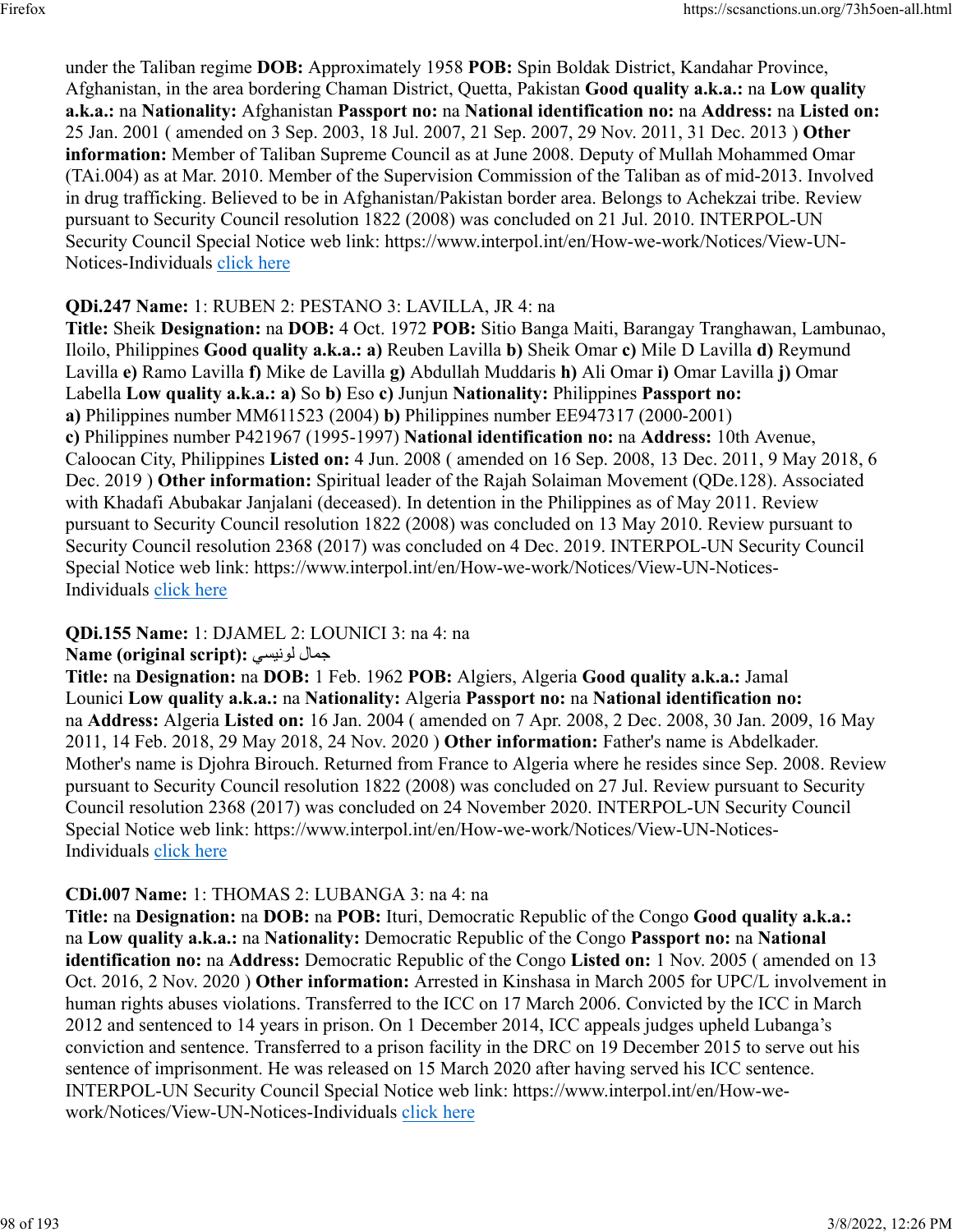# **IQi.024 Name:** 1: TAHA 2: MUHYI-AL-DIN 3: MA'RUF 4: na

هله محي الدين معروف: :Name (original script)

**Title:** na **Designation:** na **DOB:** 1924 **POB:** Sulaymaniyah, Iraq **Good quality a.k.a.:** na **Low quality a.k.a.:** na **Nationality:** Iraq **Passport no:** na **National identification no:** na **Address:** na **Listed on:** 27 Jun. 2003 **Other information:** 

## **QDi.413 Name:** 1: MYRNA 2: AJIJUL 3: MABANZA 4: na

**Title:** na **Designation:** na **DOB:** 11 Jul. 1991 **POB:** na **Good quality a.k.a.: a)** Myrna Adijul Mabanza **b)** Myrna Ajilul Mabanza **Low quality a.k.a.:** na **Nationality:** Philippines **Passport no:** na **National identification no: a)** Voter ID 73320881AG1191MAM20000 **b)** Student ID 200801087 **c)** Other ID 140000900032 **Address: a)** Basilan Province, Philippines **b)** Zamboanga City, Philippines (previous address) **c)** Jeddah, Saudi Arabia (previous address) **d)** Daina, Saudi Arabia (previous address) **Listed on:** 18 Jun. 2018 **Other information:** Facilitator for the Islamic State in Iraq and the Levant (ISIL), listed as Al-Qaida in Iraq (QDe.115). Gender: female. INTERPOL-UN Security Council Special Notice web link: https://www.interpol.int/en/How-we-work/Notices/View-UN-Notices-Individuals [click here](https://www.interpol.int/en/How-we-work/Notices/View-UN-Notices-Individuals)

## **TAi.102 Name:** 1: ZIA-UR-RAHMAN 2: MADANI 3: na 4: na

ايض نامحرلا یندم **:(script original (Name**

**Title:** Maulavi **Designation:** Governor of Logar Province under the Taliban regime **DOB:** Approximately 1960 **POB: a)** Paliran village, Namakab District, Takhar Province, Afghanistan **b)** Taluqan City, Takhar Province, Afghanistan **Good quality a.k.a.: a)** Ziaurrahman Madani **b)** Zaia u Rahman Madani **c)** Madani Saheb **d)** Diya' al-Rahman Madani **Low quality a.k.a.:** na **Nationality:** Afghanistan **Passport no:** na **National identification no:** na **Address:** na **Listed on:** 23 Feb. 2001 ( amended on 3 Sep. 2003, 18 Jul. 2007, 21 Sep. 2007, 27 Sep. 2007, 1 Feb. 2008, 13 Feb. 2012, 31 Dec. 2013 ) **Other information:** Involved in drug trafficking. Taliban member responsible for military affairs in Takhar province, Afghanistan, as of May 2007. Facilitated fund raising in the Gulf on behalf of the Taliban since 2003. Also facilitated meetings between Taliban officials and wealthy supporters and arranged for more than a dozen individuals to travel to Kabul, Afghanistan, for suicide attacks. Believed to be in the Gulf region. Review pursuant to Security Council resolution 1822 (2008) was concluded on 23 Jul. 2010. INTERPOL-UN Security Council Special Notice web link: https://www.interpol.int/en/How-we-work/Notices/View-UN-Notices-Individuals [click here](https://www.interpol.int/en/How-we-work/Notices/View-UN-Notices-Individuals)

## **IQi.075 Name:** 1: ASIL 2: SAMI 3: MOHAMMAD 4: MADHI TABRAH

أصيل سا*مي م*حمد ماضي طبره :(Name (original script

**Title:** na **Designation:** na **DOB:** na **POB:** Iraq **Good quality a.k.a.:** Asil Tabra **Low quality a.k.a.:** na **Nationality:** Iraq **Passport no:** na **National identification no:** na **Address:** na **Listed on:** 2 Jun. 2004 **Other information:** 

## **SOi.006 Name:** 1: BASHIR 2: MOHAMED 3: MAHAMOUD 4: na

**Title:** na **Designation:** na **DOB: a)** 1979 **b)** 1980 **c)** 1981 **d)** 1982 **POB:** na **Good quality a.k.a.: a)** Bashir Mohamed Mahmoud **b)** Bashir Mahmud Mohammed **c)** Bashir Mohamed Mohamud **d)** Bashir Mohamed Mohamoud **e)** Bashir Yare **f)** Bashir Qorgab **g)** Gure Gap **h)** "Abu Muscab" **i)** "Qorgab" **Low quality a.k.a.:** na **Nationality:** Somalia **Passport no:** na **National identification no:** na **Address:** Mogadishu, Somalia **Listed on:** 12 Apr. 2010 **Other information:** INTERPOL-UN Security Council Special Notice web link: https://www.interpol.int/en/How-we-work/Notices/View-UN-Notices-Individuals [click here](https://www.interpol.int/en/How-we-work/Notices/View-UN-Notices-Individuals)

## **IQi.052 Name:** 1: ADIL 2: ABDALLAH 3: MAHDI 4: na

لداع دبع الله يدهم **:(script original (Name**

**Title:** na **Designation:** na **DOB:** 1945 **POB:** al-Dur **Good quality a.k.a.:** na **Low quality a.k.a.:** na **Nationality:** Iraq **Passport no:** na **National identification no:** na **Address:** na **Listed on:** 27 Jun. 2003 **Other information:**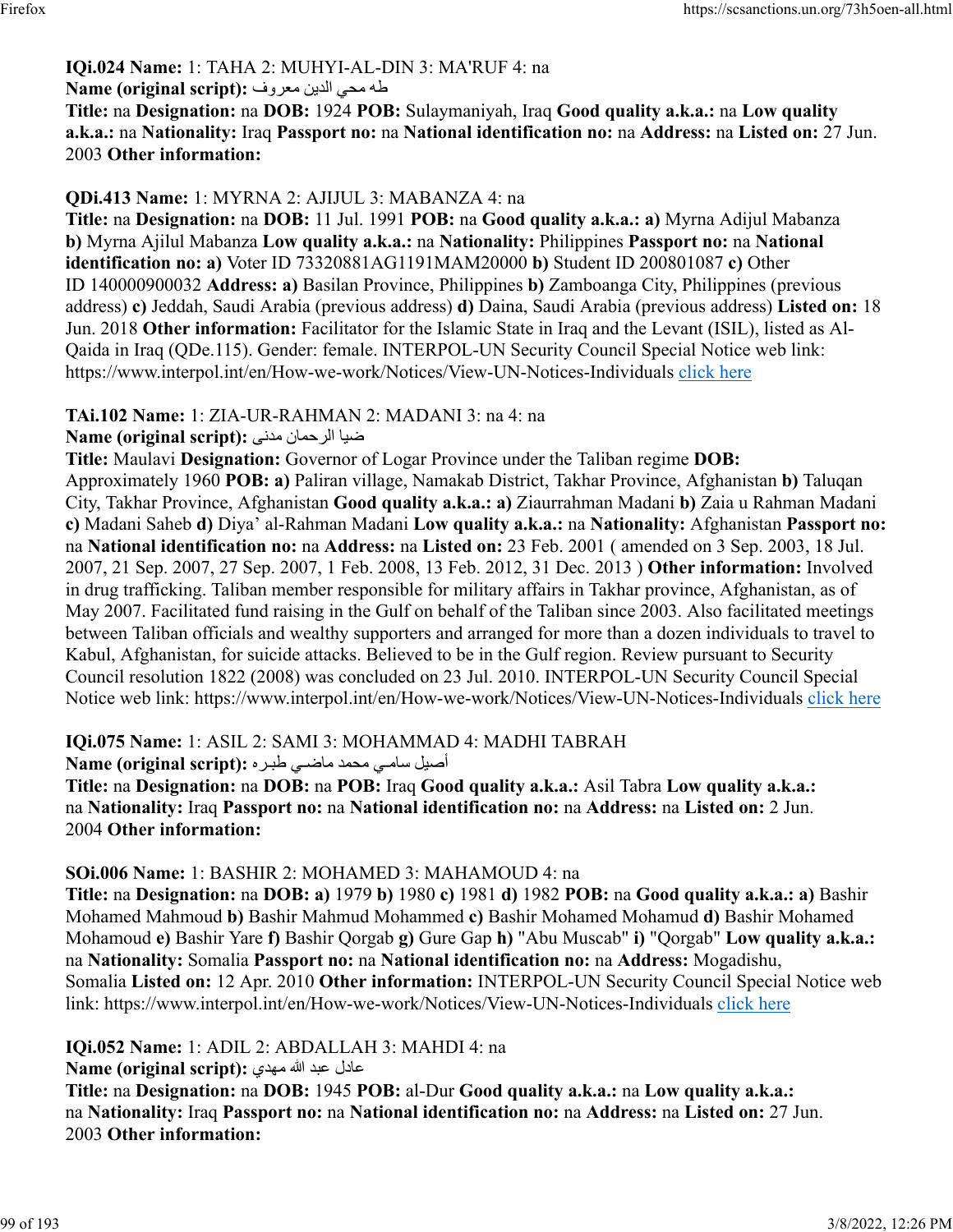## **QDi.356 Name:** 1: AQSA 2: MAHMOOD 3: na 4: na

**Title:** na **Designation:** na **DOB:** 11 May 1994 **POB:** Glasgow, Scotland, United Kingdom of Great Britain and Northern Ireland **Good quality a.k.a.:** na **Low quality a.k.a.:** Umm Layth **Nationality:** United Kingdom of Great Britain and Northern Ireland **Passport no:** United Kingdom of Great Britain and Northern Ireland number 720134834, issued on 27 Jun. 2012 (expires on 27 Jun. 2022) **National identification no:** na **Address: a)** Syrian Arab Republic (as at Nov. 2013) **b)** United Kingdom of Great Britain and Northern Ireland (previous address) **Listed on:** 28 Sep. 2015 ( amended on 24 Nov. 2020 ) **Other information:** Recruiter for Islamic State in Iraq and the Levant, listed as Al-Qaida in Iraq (QDe.115), in the Syrian Arab Republic, and a key figure in the the Al-Khanssaa brigade, a female ISIL brigade established in Al-Raqqa to enforce ISIL's interpretation of Sharia law. Sex: female. Photo available for inclusion in the INTERPOL-UN Security Council Special Notice. Review pursuant to Security Council resolution 2368 (2017) was concluded on 24 November 2020. INTERPOL-UN Security Council Special Notice web link: https://www.interpol.int /en/How-we-work/Notices/View-UN-Notices-Individuals [click here](https://www.interpol.int/en/How-we-work/Notices/View-UN-Notices-Individuals)

## **MLi.007 Name:** 1: MOHAMED 2: BEN 3: AHMED 4: MAHRI

**Title:** na **Designation:** na **DOB:** 1 Jan. 1979 **POB:** Tabankort, Mali **Good quality a.k.a.: a)** Mohammed Rougi **b)** Mohamed Ould Ahmed Deya **c)** Mohamed Ould Mahri Ahmed Daya **Low quality a.k.a.: a)** Mohamed Rougie **b)** Mohamed Rouggy **c)** Mohamed Rouji **Nationality:** Mali **Passport no: a)** AA00272627 **b)** AA0263957 **National identification no:** na **Address:** Bamako, Mali **Listed on:** 10 Jul. 2019 ( amended on 19 Dec. 2019, 14 Jan. 2020 ) **Other information:** Mohamed Ben Ahmed Mahri is a businessman from the Arab Lehmar community in Gao region who previously collaborated with the Mouvement pour l'Unification et le Jihad en Afrique de l'Ouest (MUJAO) (QDe.134). Listed pursuant to paragraphs 1 to 3 of Security Council resolution 2374 (2017) (Travel Ban, Asset Freeze). Photo available for inclusion in the INTERPOL-UN Security Council Special Notice.

## **CDi.008 Name:** 1: SULTANI 2: MAKENGA 3: na 4: na

**Title:** na **Designation:** na **DOB:** 25 Dec. 1973 **POB:** Rutshuru, Democratic Republic of the Congo **Good quality a.k.a.: a)** MAKENGA, Colonel SULTANI **b)** MAKENGA, EMMANUEL SULTANI **Low quality a.k.a.:** na **Nationality:** Democratic Republic of the Congo **Passport no:** na **National identification no:** na **Address:** na **Listed on:** 12 Nov. 2012 **Other information:** A military leader of the Mouvement du 23 Mars (M23) group operating in the Democratic Republic of the Congo. In Uganda as of late 2014. INTERPOL-UN Security Council Special Notice web link: https://www.interpol.int/en/How-wework/Notices/View-UN-Notices-Individuals [click here](https://www.interpol.int/en/How-we-work/Notices/View-UN-Notices-Individuals)

## **SSi.001 Name:** 1: GABRIEL 2: JOK RIAK 3: MAKOL 4: na

**Title:** Lieutenant General **Designation: a)** Former Sudan People's Liberation Army's (SPLA) Sector One Commander **b)** Chief of Defence Forces **DOB:** 1 Jan. 1966 **POB:** Bor, Sudan/South Sudan **Good quality a.k.a.: a)** Gabriel Jok **b)** Jok Riak **c)** Jock Riak **Low quality a.k.a.:** na **Nationality:** South Sudan **Passport no:** South Sudan number D00008623 **National identification no:** M6600000258472 **Address: a)** Unity State, South Sudan **b)** Wau, Western Bahr El Ghazal, South Sudan **Listed on:** 1 Jul. 2015 ( amended on 21 Nov. 2018 ) **Other information:** Appointed as Chief of Defence Forces on 2 May 2018. Commanded SPLA Sector One, which operates primarily within Unity State, since January 2013. In his position as the SPLA Sector One commander, he has expanded or extended the conflict in South Sudan through breaches of the Cessation of Hostilities Agreement. The SPLA is a South Sudanese military entity that has engaged in actions that have extended the conflict in South Sudan, including breaches of the January 2014 Cessation of Hostilities Agreement and the May 9, 2014 Agreement to Resolve the Crisis in South Sudan, which was a recommitment to the CoHA and has obstructed the activities of IGAD's Monitoring and Verification Mechanism. INTERPOL-UN Security Council Special Notice web link: https://www.interpol.int/en/How-wework/Notices/View-UN-Notices-Individuals [click here](https://www.interpol.int/en/How-we-work/Notices/View-UN-Notices-Individuals)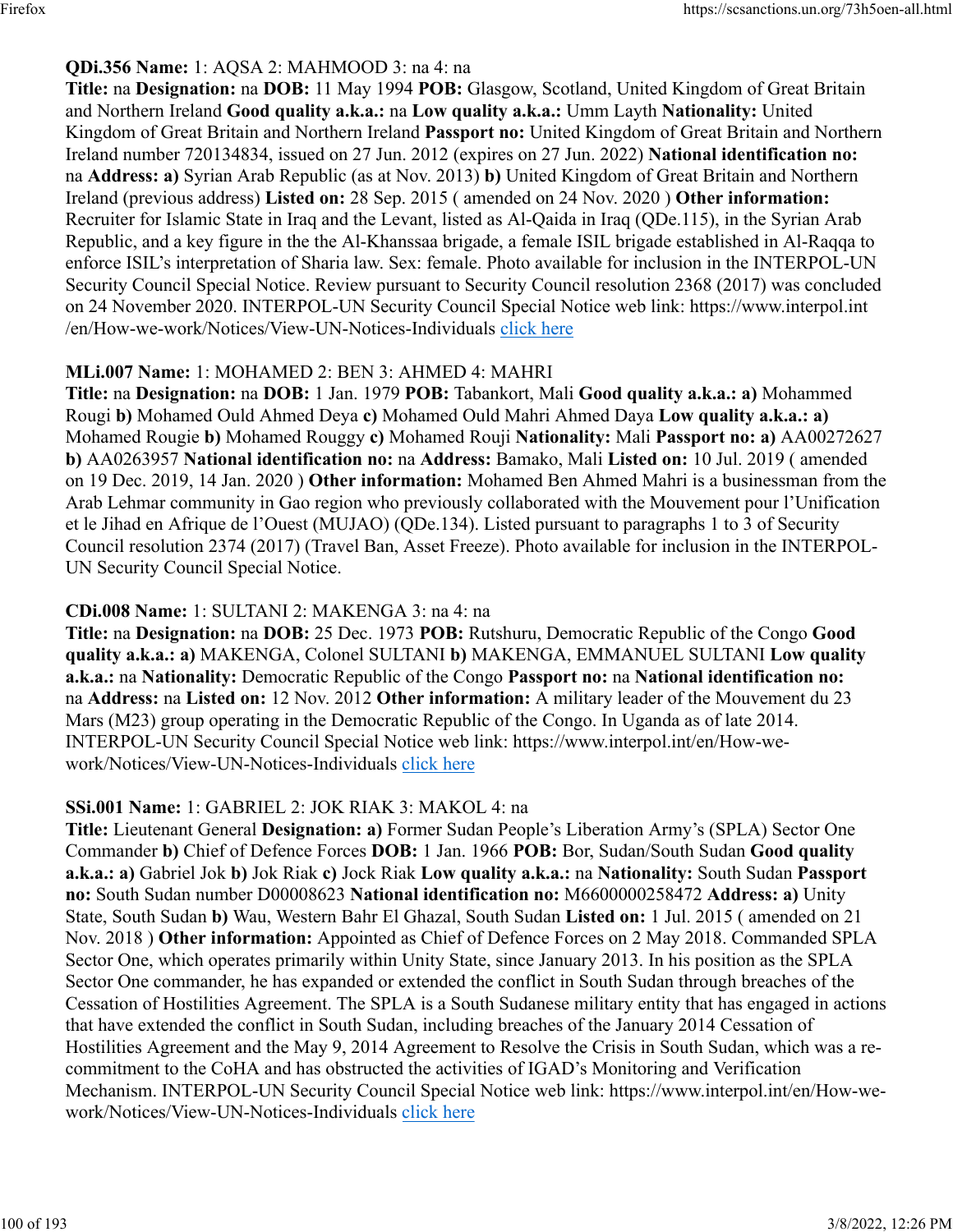## **IRi.022 Name:** 1: NASER 2: MALEKI 3: na 4: na

**Title:** na **Designation: a)** Head of Shahid Hemmat Industrial Group (SHIG), which is designated under resolution 1737 (2006) for its role in Iran's ballistic missile programme (designated under IRe.067). **b)** MODAFL official overseeing work on the Shahab-3 ballistic missile programme, Iran's long range ballistic missile currently in service. **DOB:** 1960 **POB:** na **Good quality a.k.a.:** na **Low quality a.k.a.:** na **Nationality:** na **Passport no:** A0003039, issued in Iran (Islamic Republic of) **National identification no:** 0035011785, issued in Iran (Islamic Republic of) **Address:** na **Listed on:** 24 Mar. 2007 ( amended on 17 Dec. 2014 ) **Other information:** [Old Reference # I.47.C.7]

### **KPi.026 Name:** 1: RI 2: MAN GON 3: na 4: na

**Title:** na **Designation:** Minister of the Munitions Industry Department **DOB:** 29 Oct. 1945 **POB:** na **Good quality a.k.a.:** na **Low quality a.k.a.:** na **Nationality:** Democratic People's Republic of Korea **Passport no:** PO381230469 (Expires 6 Apr. 2016 ) **National identification no:** na **Address:** na **Listed on:** 2 Mar. 2016 **Other information:** 

### **SOi.008 Name:** 1: FARES 2: MOHAMMED 3: MANA'A 4: na

**Title:** na **Designation:** na **DOB:** 8 Feb. 1965 **POB:** Sadah, Yemen **Good quality a.k.a.: a)** Faris Mana'a **b)** Fares Mohammed Manaa **Low quality a.k.a.:** na **Nationality:** na **Passport no:** 00514146, issued in Sanaa, Yemen (Date of issue 7 January 1996) **National identification no:** 1417576, issued in Al-Amana, Yemen (issued on 7 Jan. 1996) **Address:** na **Listed on:** 12 Apr. 2010 **Other information:** INTERPOL-UN Security Council Special Notice web link: https://www.interpol.int/en/How-we-work/Notices/View-UN-Notices-Individuals [click here](https://www.interpol.int/en/How-we-work/Notices/View-UN-Notices-Individuals)

### **CDi.009 Name:** 1: KHAWA PANGA 2: MANDRO 3: na 4: na

**Title:** na **Designation:** na **DOB:** 20 Aug. 1973 **POB:** Bunia, Democratic Republic of the Congo **Good quality a.k.a.: a)** Kawa Panga **b)** Kawa Panga Mandro **c)** Kawa Mandro **d)** Yves Andoul Karim **e)** Mandro Panga Kahwa **f)** Yves Khawa Panga Mandro **Low quality a.k.a.: a)** "Chief Kahwa" **b)** "Kawa" **Nationality:** Democratic Republic of the Congo **Passport no:** na **National identification no:** na **Address:** Uganda (as of May 2016) **Listed on:** 1 Nov. 2005 ( amended on 13 Oct. 2016 ) **Other information:** Placed in prison in Bunia in April 2005 for sabotage of the Ituri peace process. Arrested by Congolese authorities in October 2005, acquitted by the Court of Appeal in Kisangani, subsequently transferred to the judicial authorities in Kinshasa on new charges of crimes against humanity, war crimes, murder, aggravated assault and battery. In August 2014, a DRC military court in Kisangani convicted him of war crimes and crimes against humanity, sentenced him to nine years in prison, and ordered him to pay approximately \$85,000 to his victims. He served his sentence and resides in Uganda as of May 2016. INTERPOL-UN Security Council Special Notice web link: https://www.interpol.int/en/How-we-work/Notices/View-UN-Notices-Individuals [click here](https://www.interpol.int/en/How-we-work/Notices/View-UN-Notices-Individuals)

## **SSi.005 Name:** 1: MARIAL 2: CHANUONG 3: YOL 4: MANGOK

**Title:** na **Designation: a)** Sudan People's Liberation Army Major General **b)** Commander, Presidential Guard Unit **DOB:** 1 Jan. 1960 **POB:** Yirol, Lakes State **Good quality a.k.a.: a)** Marial Chinuong **b)** Marial Chan **c)** Marial Chanoung Yol **d)** Marial Chinoum **Low quality a.k.a.:** na **Nationality:** South Sudan **Passport no:** R00005943, South Sudan **National identification no:** na **Address:** na **Listed on:** 1 Jul. 2015 **Other information:** His Presidential Guard led the slaughter of Nuer civilians in and around Juba, many who were buried in mass graves. One such grave was purported to contain 200-300 civilians. INTERPOL-UN Security Council Special Notice web link: https://www.interpol.int/en/How-we-work/Notices/View-UN-Notices-Individuals [click here](https://www.interpol.int/en/How-we-work/Notices/View-UN-Notices-Individuals)

**TAi.007 Name:** 1: ABDUL LATIF 2: MANSUR 3: na 4: na

دبع فيطللا روصنم **:(script original (Name**

**Title:** Maulavi **Designation:** Minister of Agriculture under the Taliban regime **DOB:** Approximately 1968 **POB: a)** Zurmat District, Paktia Province, Afghanistan **b)** Garda Saray District, Paktia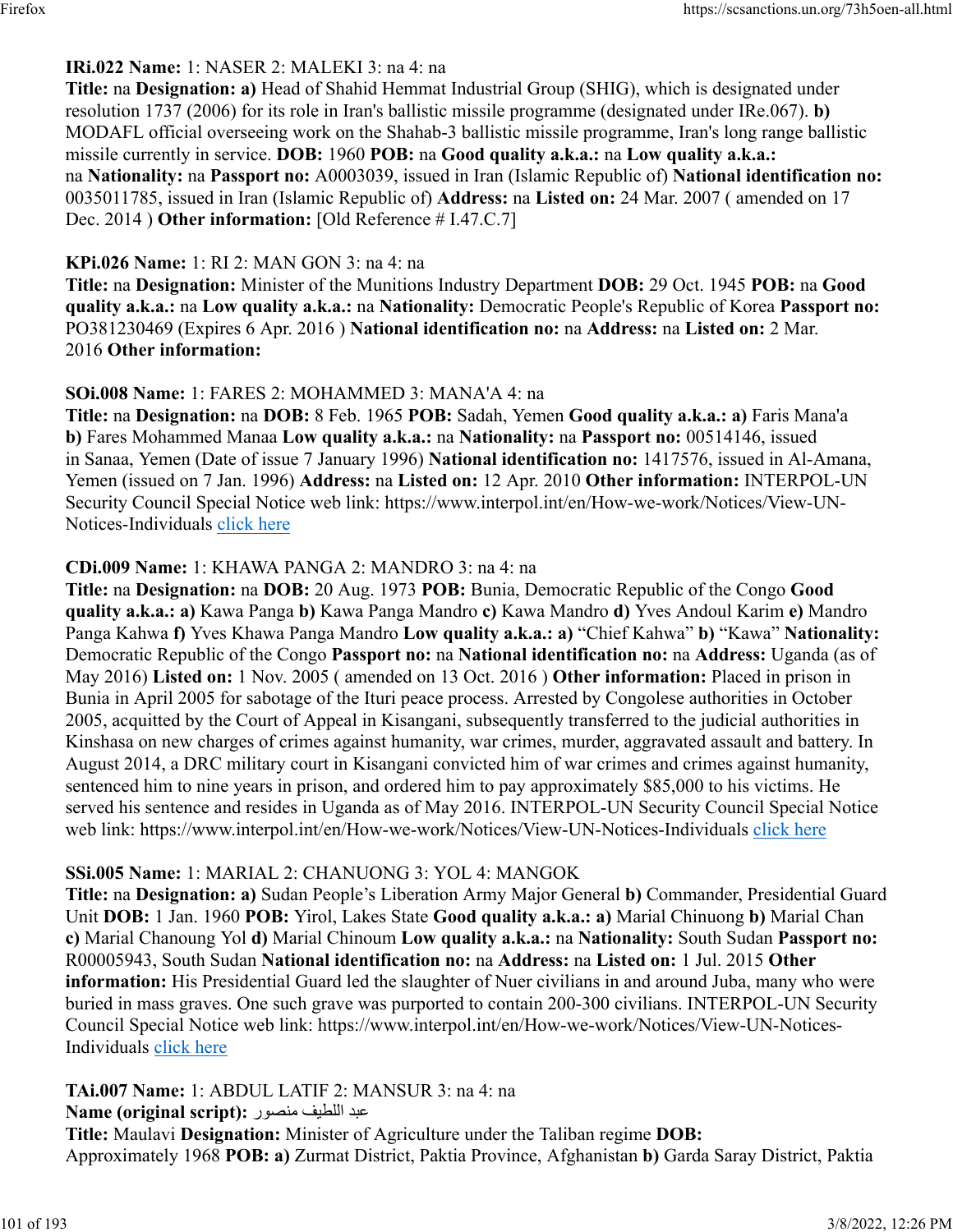Province, Afghanistan **Good quality a.k.a.: a)** Abdul Latif Mansoor **b)** Wali Mohammad **Low quality a.k.a.:** na **Nationality:** Afghanistan **Passport no:** na **National identification no:** na **Address:** na **Listed on:** 31 Jan. 2001 ( amended on 3 Sep. 2003, 18 Jul. 2007, 21 Sep. 2007, 13 Feb. 2012, 18 May 2012, 22 Apr. 2013 ) **Other information:** Taliban Shadow Governor for Logar Province as of late 2012. Believed to be in Afghanistan/Pakistan border area. Belongs to Sahak tribe (Ghilzai). Review pursuant to Security Council resolution 1822 (2008) was concluded on 27 Jul. 2010. INTERPOL-UN Security Council Special Notice web link: https://www.interpol.int/en/How-we-work/Notices/View-UN-Notices-Individuals [click here](https://www.interpol.int/en/How-we-work/Notices/View-UN-Notices-Individuals)

## **MLi.008 Name:** 1: MOHAMED 2: OULD 3: MATALY 4: na

**Title:** na **Designation:** Member of Parliament **DOB:** 1958 **POB:** na **Good quality a.k.a.:** na **Low quality a.k.a.:** na **Nationality:** Mali **Passport no:** D9011156 **National identification no:** na **Address:** Golf Rue 708 Door 345, Gao, Mali **Listed on:** 10 Jul. 2019 ( amended on 19 Dec. 2019, 14 Jan. 2020 ) **Other information:** Mohamed Ould Mataly is the former Mayor of Bourem and current Member of Parliament for Bourem's constituency, part of the Rassamblement pour le Mali (RPM, President Ibrahim Boubacar Keita's political party). He is from the Lehmar Arab community and an influential member of the pro-governmental wing of the Mouvement Arad de l'Azawad (MAA), associated to the Plateforme des mouvements du 14 juin 2014 d'Alger (Plateforme) coalition. Listed pursuant to paragraphs 1 to 3 of Security Council resolution 2374 (2017) (Travel Ban, Asset Freeze). Photo available for inclusion in the INTERPOL-UN Security Council Special Notice.

## **TAi.068 Name:** 1: MOHAMMADULLAH 2: MATI 3: na 4: na

## **Name (original script):** محمد الله مطيع

**Title:** Maulavi **Designation:** Minister of Public Works under the Taliban regime **DOB:** Approximately 1961 **POB:** Arghandab District, Kandahar Province, Afghanistan **Good quality a.k.a.:** Mawlawi Nanai **Low quality a.k.a.:** na **Nationality:** Afghanistan **Passport no:** na **National identification no:** na **Address:** na **Listed on:** 25 Jan. 2001 ( amended on 3 Sep. 2003, 21 Sep. 2007, 3 Oct. 2008, 29 Nov. 2011, 31 Dec. 2013 ) **Other information:** Lost one leg in 1980s. Interim leader of Taliban Supreme Council from February to April 2010. In charge of recruitment activities as of mid-2013. Believed to be in Afghanistan/Pakistan border area. Belongs to Isakzai tribe. Review pursuant to Security Council resolution 1822 (2008) was concluded on 29 Jul. 2010. INTERPOL-UN Security Council Special Notice web link: https://www.interpol.int/en/How-we-work/Notices/View-UN-Notices-Individuals [click here](https://www.interpol.int/en/How-we-work/Notices/View-UN-Notices-Individuals)

## **TAi.021 Name:** 1: ALLAH DAD 2: MATIN 3: na 4: na

## الله داد منين :(Name (original script

**Title:** Mullah **Designation: a)** Minister of Urban Development under the Taliban regime **b)** President of Central Bank (Da Afghanistan Bank) under the Taliban regime **c)** Head of Ariana Afghan Airlines under the Taliban regime **DOB: a)** Approximately 1953 **b)** Approximately 1960 **POB:** Kadani village, Spin Boldak District, Kandahar Province, Afghanistan **Good quality a.k.a.: a)** Allahdad (previously listed as) **b)** Shahidwror **Low quality a.k.a.:** Akhund **Nationality:** Afghanistan **Passport no:** na **National identification no:** na **Address:** na **Listed on:** 31 Jan. 2001 ( amended on 3 Sep. 2003, 21 Sep. 2007, 29 Nov. 2011, 31 Dec. 2013 ) **Other information:** One foot lost in landmine explosion. Believed to be in Afghanistan/Pakistan border area. Belongs to Nurzai tribe. Review pursuant to Security Council resolution 1822 (2008) was concluded on 27 Jul. 2010. INTERPOL-UN Security Council Special Notice web link: https://www.interpol.int/en/How-we-work/Notices/View-UN-Notices-Individuals [click here](https://www.interpol.int/en/How-we-work/Notices/View-UN-Notices-Individuals)

## **TAi.020 Name:** 1: MATIULLAH 2: na 3: na 4: na

## **Name (original script):** الله عيطم

**Title:** Mullah **Designation:** Director, Kabul Custom House under the Taliban regime **DOB:** Approximately 1973 **POB:** Daman District, Kandahar Province, Afghanistan **Good quality a.k.a.:** na **Low quality a.k.a.:** na **Nationality:** Afghanistan **Passport no:** na **National identification no:** na **Address:** na **Listed on:** 23 Feb. 2001 ( amended on 3 Sep. 2003, 21 Sep. 2007, 3 Oct. 2008, 29 Nov. 2011, 31 Dec.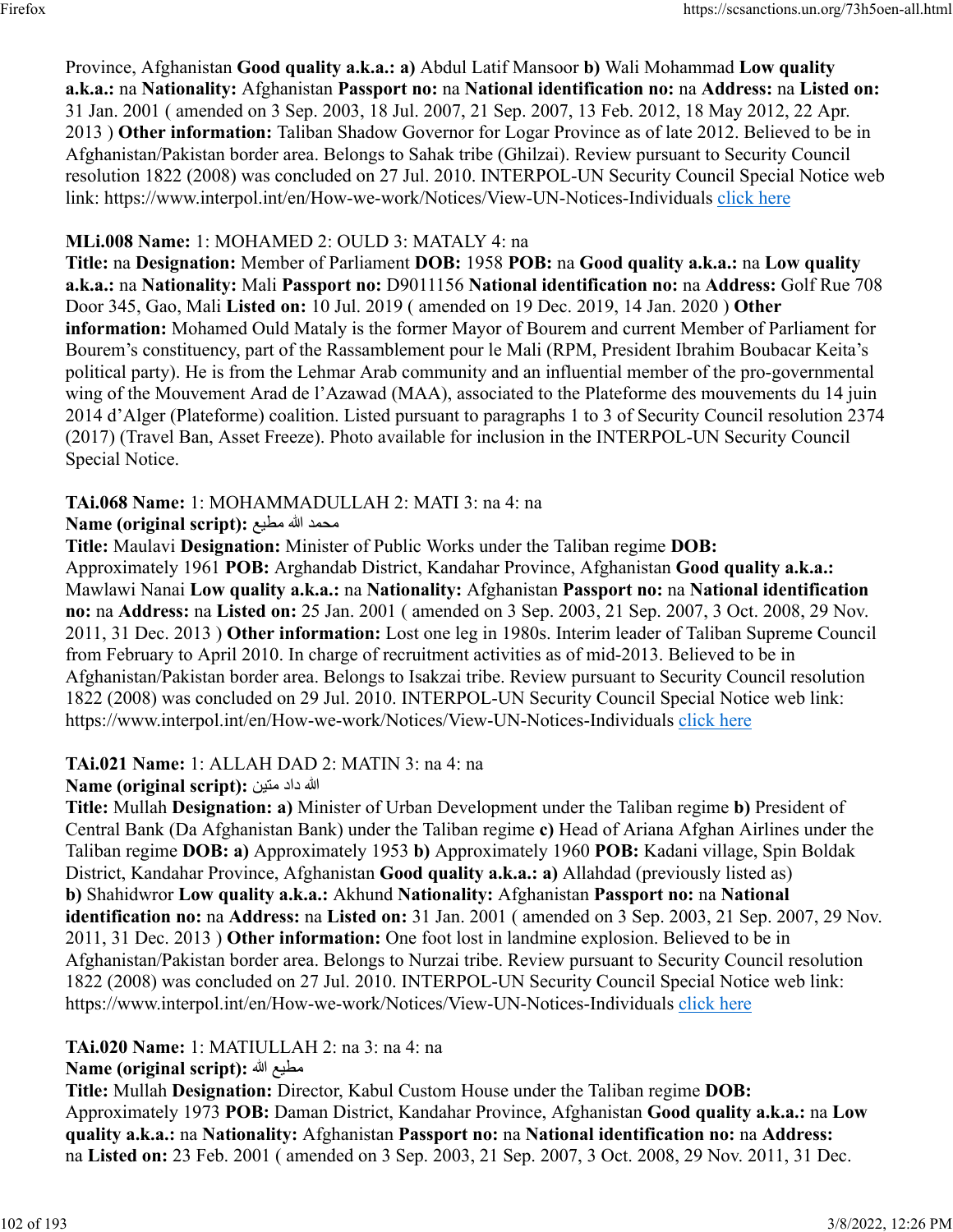2013 ) **Other information:** Works on recruitment for the Taliban movement as of mid-2013. Believed to be in Afghanistan/Pakistan border area. Belongs to Popalzai tribe. Review pursuant to Security Council resolution 1822 (2008) was concluded on 23 Jul. 2010. INTERPOL-UN Security Council Special Notice web link: https://www.interpol.int/en/How-we-work/Notices/View-UN-Notices-Individuals [click here](https://www.interpol.int/en/How-we-work/Notices/View-UN-Notices-Individuals)

## **LYi.008 Name:** 1: MATUQ 2: MOHAMMED 3: MATUQ 4: na

**Title:** na **Designation:** Secretary for Utilities **DOB:** 1956 **POB:** Khoms, Libya **Good quality a.k.a.:** na **Low quality a.k.a.:** na **Nationality:** na **Passport no:** na **National identification no:** na **Address:** na **Listed on:** 26 Feb. 2011 ( amended on 2 Apr. 2012 ) **Other information:** Listed pursuant to paragraph 15 of resolution 1970 (Travel Ban). Listed on 17 March 2011 pursuant to paragraph 17 of resolution 1970 (Asset Freeze). Believed status/location: unknown, believed captured. INTERPOL-UN Security Council Special Notice web link: https://www.interpol.int/en/How-we-work/Notices/View-UN-Notices-Individuals [click here](https://www.interpol.int/en/How-we-work/Notices/View-UN-Notices-Individuals)

## **QDi.423 Name:** 1: ALI 2: MAYCHOU 3: na 4: na

## **n و :(Name (original script**): على ما يشو

**Title:** na **Designation:** na **DOB:** 25 May 1983 **POB:** Taza, Morocco **Good quality a.k.a.: a)** Abderahmane al Maghrebi **b)** Abderrahmane le Marocain **Low quality a.k.a.:** Abou Abderahmane Sanhaji **Nationality:** Morocco **Passport no:** Morocco number V06359364 **National identification no:** Morocco identity card AB704306 **Address:** Mali **Listed on:** 14 Aug. 2019 **Other information:** Member of Al Qaida in the Islamic Maghreb (AQIM) (QDe.014), Ansar Eddine (QDe.135), and Jama'a Nusrat ul-Islam wa al-Muslimin (JNIM) (QDe.159). Physical description: height: 185 cm; weight: 80 kg INTERPOL-UN Security Council Special Notice web link: https://www.interpol.int/en/How-we-work/Notices/View-UN-Notices-Individuals [click here](https://www.interpol.int/en/How-we-work/Notices/View-UN-Notices-Individuals)

## **SDi.004 Name:** 1: JIBRIL 2: ABDULKARIM 3: IBRAHIM 4: MAYU

**Title:** na **Designation:** National Movement for Reform and Development (NMRD) Field Commander **DOB:** 1 Jan. 1967 **POB:** El-Fasher, North Darfur (Place of Birth: Nile District, El-Fasher, El- Fasher, North Darfur) **Good quality a.k.a.: a)** General Gibril Abdul Kareem Barey **b)** "Tek" **c)** Gabril Abdul Kareem Badri **Low quality a.k.a.:** na **Nationality:** Sudanese by birth **Passport no:** na **National identification no: a)** 192-3238459-9 **b)** Certificate of nationality acquired through birth 302581 **Address:** Tine, Sudan (Resides in Tine, on the Sudanese side of the border with Chad) **Listed on:** 25 Apr. 2006 ( amended on 14 Mar. 2018 ) **Other information:** Photo available for inclusion in the INTERPOL-UN Security Council Special Notice. INTERPOL-UN Security Council Special Notice web link: https://www.interpol.int/en/How-wework/Notices/View-UN-Notices-Individuals [click here](https://www.interpol.int/en/How-we-work/Notices/View-UN-Notices-Individuals)

## **TAi.135 Name:** 1: ABDUL QUDDUS 2: MAZHARI 3: na 4: na

دبع سودقلا یرهظم **:(script original (Name**

**Title:** Maulavi **Designation:** Education Attache, Taliban Consulate General, Peshawar, Pakistan **DOB:** 1970 **POB:** Kunduz Province, Afghanistan **Good quality a.k.a.:** Akhtar Mohammad Maz-hari (previously listed as) **Low quality a.k.a.:** na **Nationality:** Afghanistan **Passport no:** Afghan passport number SE 012820, issued on 4 Nov. 2000 **National identification no:** na **Address:** Kushal Khan Mena, District Number 5, Kabul, Afghanistan **Listed on:** 25 Jan. 2001 ( amended on 3 Sep. 2003, 25 Jul. 2006, 18 Jul. 2007, 21 Sep. 2007, 23 Nov. 2011 ) **Other information:** Belongs to Popalzai tribe. Review pursuant to Security Council resolution 1822 (2008) was concluded on 27 Jul. 2010. INTERPOL-UN Security Council Special Notice web link: https://www.interpol.int/en/How-we-work/Notices/View-UN-NoticesIndividuals [click here](https://www.interpol.int/en/How-we-work/Notices/View-UN-Notices-Individuals)

**TAi.023 Name:** 1: FAZL MOHAMMAD 2: MAZLOOM 3: na 4: na لضف دمحم مولظم **:(script original (Name Title:** Mullah **Designation:** Deputy Chief of Army Staff of the Taliban regime **DOB:** Between 1963 and 1968 **POB:** Uruzgan, Afghanistan **Good quality a.k.a.: a)** Molah Fazl **b)** Fazel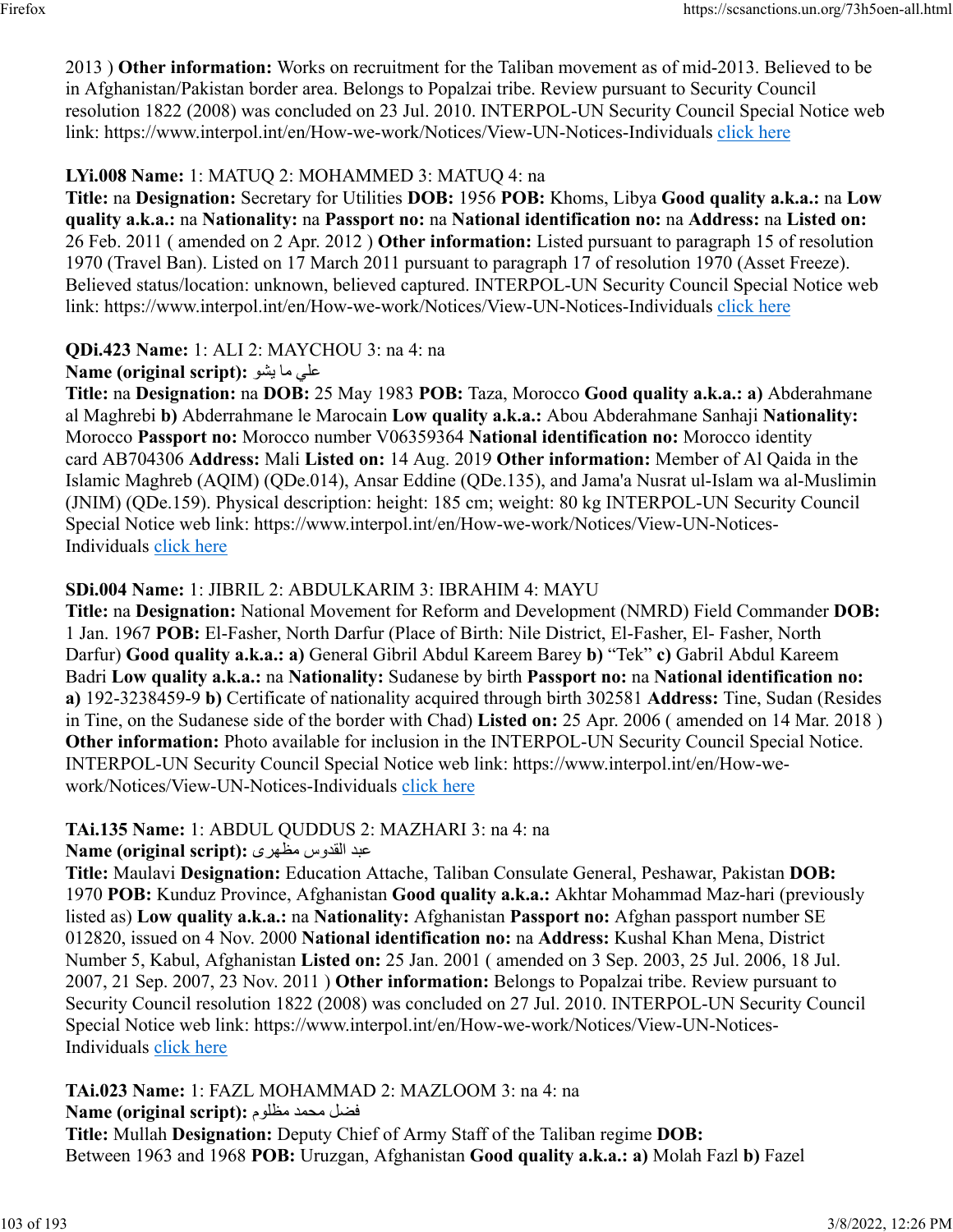Mohammad Mazloom **Low quality a.k.a.:** na **Nationality:** Afghanistan **Passport no:** na **National identification no:** na **Address:** Qatar **Listed on:** 23 Feb. 2001 ( amended on 3 Sep. 2003, 21 Sep. 2007, 3 Oct. 2008, 31 Dec. 2013, 7 Sep. 2016 ) **Other information:** Review pursuant to Security Council resolution 1822 (2008) was concluded on 23 Jul. 2010. INTERPOL-UN Security Council Special Notice web link: https://www.interpol.int/en/How-we-work/Notices/View-UN-Notices-Individuals [click here](https://www.interpol.int/en/How-we-work/Notices/View-UN-Notices-Individuals)

## **CDi.010 Name:** 1: CALLIXTE 2: MBARUSHIMANA 3: na 4: na

**Title:** na **Designation:** FDLR Executive Secretary **DOB:** 24 Jul. 1963 **POB:** Ndusu / Ruhengeri, Northern Province, Rwanda **Good quality a.k.a.:** na **Low quality a.k.a.:** na **Nationality:** Rwanda **Passport no:** na **National identification no:** na **Address:** na **Listed on:** 3 Mar. 2009 ( amended on 13 Oct. 2016 ) **Other information:** Arrested in Paris on 3 October 2010 under ICC warrant for war crimes and crimes against humanity committed by FDLR troops in the Kivus in 2009. Transferred to The Hague on 25 January 2011 and released by the ICC in late 2011. Elected FDLR Executive Secretary on 29 Nov. 2014 for a five-year term. INTERPOL-UN Security Council Special Notice web link: https://www.interpol.int/en/How-wework/Notices/View-UN-Notices-Individuals [click here](https://www.interpol.int/en/How-we-work/Notices/View-UN-Notices-Individuals)

## **TAi.078 Name:** 1: MOHAMMAD WALI 2: MOHAMMAD EWAZ 3: na 4: na

## دمحم یلو دمحم ضوع **:(script original (Name**

**Title:** Maulavi **Designation:** Minister of Ministry of Preventing Vice and Propagating Virtue under the Taliban regime **DOB:** Approximately 1965 **POB: a)** Jelawur village, Arghandab District, Kandahar Province, Afghanistan **b)** Siyachoy village, Panjwai District, Kandahar Province, Afghanistan **Good quality a.k.a.:** Mohammad Wali (previously listed as) **Low quality a.k.a.:** na **Nationality:** Afghanistan **Passport no:** na **National identification no:** na **Address:** na **Listed on:** 31 Jan. 2001 ( amended on 3 Sep. 2003, 21 Sep. 2007, 29 Nov. 2011, 13 Aug. 2012, 31 Dec. 2013 ) **Other information:** Reportedly deceased in December 2006 and buried in Panjwai District, Kandahar Province, Afghanistan. Belonged to Ghilzai tribe. Review pursuant to Security Council resolution 1822 (2008) was concluded on 27 Jul. 2010. INTERPOL-UN Security Council Special Notice web link: https://www.interpol.int/en/How-we-work/Notices/View-UNNotices-Individuals [click here](https://www.interpol.int/en/How-we-work/Notices/View-UN-Notices-Individuals)

## **TAi.122 Name:** 1: ABDUL MANAN 2: MOHAMMAD ISHAK 3: na 4: na

## نانملادبع دمحم قاحسا **:(script original (Name**

**Title:** Maulavi **Designation: a)** First Secretary, Taliban Embassy, Riyadh, Saudi Arabia **b)** Commercial Attache, Taliban Embassy, Abu Dhabi, United Arab Emirates **DOB:** Between 1940 and 1941 **POB:** Siyachoy village, Panjwai District, Kandahar Province, Afghanistan **Good quality a.k.a.:** na **Low quality a.k.a.:** na **Nationality:** Afghanistan **Passport no:** na **National identification no:** na **Address:** na **Listed on:** 25 Jan. 2001 ( amended on 3 Sep. 2003, 21 Sep. 2007, 29 Nov. 2011, 15 Aug. 2012 ) **Other information:** Review pursuant to Security Council resolution 1822 (2008) was concluded on 27 Jul. 2010. INTERPOL-UN Security Council Special Notice web link: https://www.interpol.int/en/How-we-work/Notices/View-UN-Notices-Individuals [click here](https://www.interpol.int/en/How-we-work/Notices/View-UN-Notices-Individuals)

# **TAi.003 Name:** 1: ABDUL KABIR 2: MOHAMMAD JAN 3: na 4: na

## دبع ريبکلا دمحم ناج **:(script original (Name**

**Title:** Maulavi **Designation: a)** Second Deputy, Economic Affairs, Council of Ministers under the Taliban regime **b)** Governor of Nangarhar Province under the Taliban regime **c)** Head of Eastern Zone under the Taliban regime **DOB:** Approximately 1963 **POB:** Pul-e-Khumri or Baghlan Jadid District, Baghlan Province, Afghanistan **Good quality a.k.a.:** A. Kabir **Low quality a.k.a.:** na **Nationality:** Afghanistan **Passport no:** na **National identification no:** na **Address:** na **Listed on:** 25 Jan. 2001 ( amended on 3 Sep. 2003, 20 Dec. 2005, 18 Jul. 2007, 21 Sep. 2007, 13 Feb. 2012, 13 Aug. 2012, 31 Dec. 2013 ) **Other information:** Active in terrorist operations in Eastern Afghanistan. Collects money from drug traffickers. Believed to be in Afghanistan/Pakistan border area. Member of the Taliban Supreme Council as at 2009. Family is originally from Neka District, Paktia Province, Afghanistan. Responsible for attack on Afghan parliamentarians in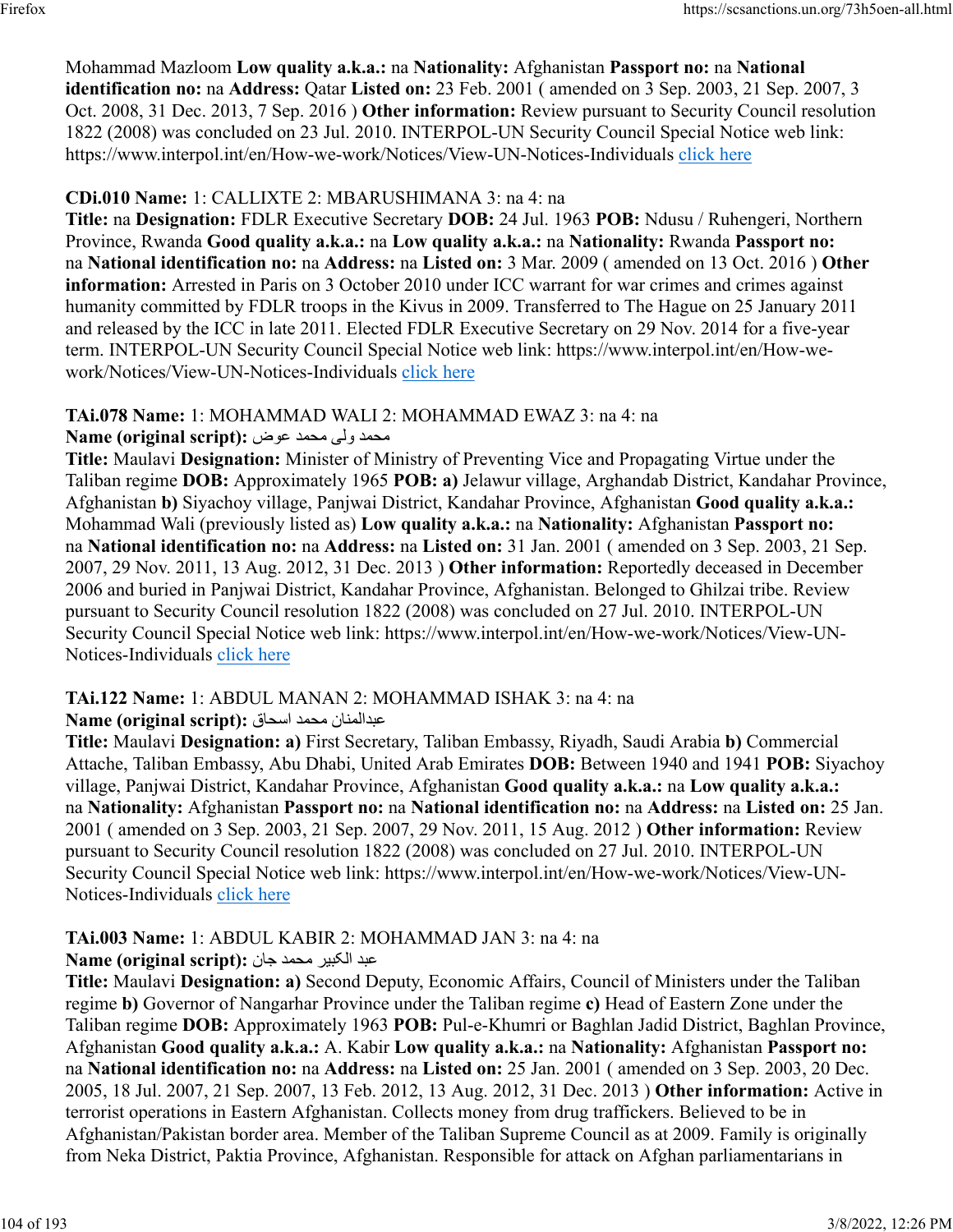November 2007 in Baghlan; owns land in central Baghlan Province. Belongs to Zadran tribe. Review pursuant to Security Council resolution 1822 (2008) was concluded on 23 Jul. 2010. INTERPOL-UN Security Council Special Notice web link: https://www.interpol.int/en/How-we-work/Notices/View-UNNotices-Individuals [click here](https://www.interpol.int/en/How-we-work/Notices/View-UN-Notices-Individuals)

# **TAi.141 Name:** 1: ABDULLAH 2: HAMAD 3: MOHAMMAD KARIM 4: na

دبع الله دامح دمحم ميرك **:(script original (Name**

**Title:** Maulavi **Designation:** Consul General, Taliban Consulate General, Quetta, Pakistan **DOB:** 1972 **POB:** Darweshan village, Hazar Juft area, Garmser District, Helmand Province, Afghanistan **Good quality a.k.a.:** al-Hammad **Low quality a.k.a.:** na **Nationality:** Afghanistan **Passport no:** Afghanistan number D 000857, issued on 20 Nov. 1997 **National identification no:** Afghan national identification card (tazkira) number 300786 **Address:** na **Listed on:** 25 Jan. 2001 ( amended on 3 Sep. 2003, 25 Jul. 2006, 21 Sep. 2007, 3 Oct. 2008, 29 Nov. 2011 ) **Other information:** Believed to be in Afghanistan/Pakistan border area. Belongs to Baloch ethnic group. Review pursuant to Security Council resolution 1822 (2008) was concluded on 29 Jul. 2010. INTERPOL-UN Security Council Special Notice web link: https://www.interpol.int/en/How-wework/Notices/View-UN-Notices-Individuals [click here](https://www.interpol.int/en/How-we-work/Notices/View-UN-Notices-Individuals)

### **TAi.126 Name:** 1: MOHAMMAD 2: SARWAR 3: SIDDIQMAL 4: MOHAMMAD MASOOD محمد سرور صديق مل محمد مسعود :**Name (original script**)

**Title:** na **Designation:** Third Secretary, Taliban Embassy, Islamabad, Pakistan **DOB:** 1963 **POB:** Jani Khel District, Paktia Province, Afghanistan **Good quality a.k.a.:** Mohammad Sarwar Siddiqmal (previously listed as) **Low quality a.k.a.:** na **Nationality:** Afghanistan **Passport no:** na **National identification no:** Afghan national identification card (tazkira) number 19657 **Address:** na **Listed on:** 25 Jan. 2001 ( amended on 3 Sep. 2003, 21 Sep. 2007, 29 Nov. 2011 ) **Other information:** Belongs to Mangal tribe. Review pursuant to Security Council resolution 1822 (2008) was concluded on 29 Jul. 2010. INTERPOL-UN Security Council Special Notice web link: https://www.interpol.int/en/How-we-work/Notices/View-UN-Notices-Individuals [click here](https://www.interpol.int/en/How-we-work/Notices/View-UN-Notices-Individuals)

## **TAi.052 Name:** 1: MOHAMMAD YAQOUB 2: na 3: na 4: na

## **Name (original script):** بوقعي دمحم

**Title:** Maulavi **Designation:** Head of Bakhtar Information Agency (BIA) under the Taliban regime **DOB:** Approximately 1966 **POB: a)** Shahjoi District, Zabul Province, Afghanistan **b)** Janda District, Ghazni Province, Afghanistan **Good quality a.k.a.:** na **Low quality a.k.a.:** na **Nationality:** Afghanistan **Passport no:** na **National identification no:** na **Address:** na **Listed on:** 23 Feb. 2001 ( amended on 3 Sep. 2003, 21 Sep. 2007, 29 Nov. 2011, 1 Jun. 2012, 31 Dec. 2013 ) **Other information:** Member of Taliban Cultural Commission. Directs a Taliban "front" and coordinates all military activities of Taliban forces in Maiwand District, Kandahar Province, Afghanistan as of mid-2013. Believed to be in Afghanistan/Pakistan border area. Belongs to Kharoti (Taraki) tribe. Review pursuant to Security Council resolution 1822 (2008) was concluded on 23 Jul. 2010. INTERPOL-UN Security Council Special Notice web link: https://www.interpol.int/en/How-we-work/Notices/View-UN-Notices-Individuals [click here](https://www.interpol.int/en/How-we-work/Notices/View-UN-Notices-Individuals)

# **TAi.099 Name:** 1: MOHAMMAD SHAFIQ 2: MOHAMMADI 3: na 4: na

## دمحم قيفش یدمحم **:(script original (Name**

**Title:** Maulavi **Designation: a)** Governor of Khost Province under the Taliban regime **b)** Governor General of Paktia, Paktika, Khost and Ghazni Provinces under the Taliban regime **DOB:** Approximately 1948 **POB:** Tirin Kot District, Uruzgan Province, Afghanistan **Good quality a.k.a.:** na **Low quality a.k.a.:** na **Nationality:** Afghanistan **Passport no:** na **National identification no:** na **Address:** na **Listed on:** 25 Jan. 2001 ( amended on 3 Sep. 2003, 21 Sep. 2007, 29 Nov. 2011, 31 Dec. 2013 ) **Other information:** Supervises two military training centers of the Taliban as of mid-2013. Believed to be in Afghanistan/Pakistan border area. Belongs to Hotak tribe. Review pursuant to Security Council resolution 1822 (2008) was concluded on 29 Jul. 2010. INTERPOL-UN Security Council Special Notice web link: https://www.interpol.int/en/How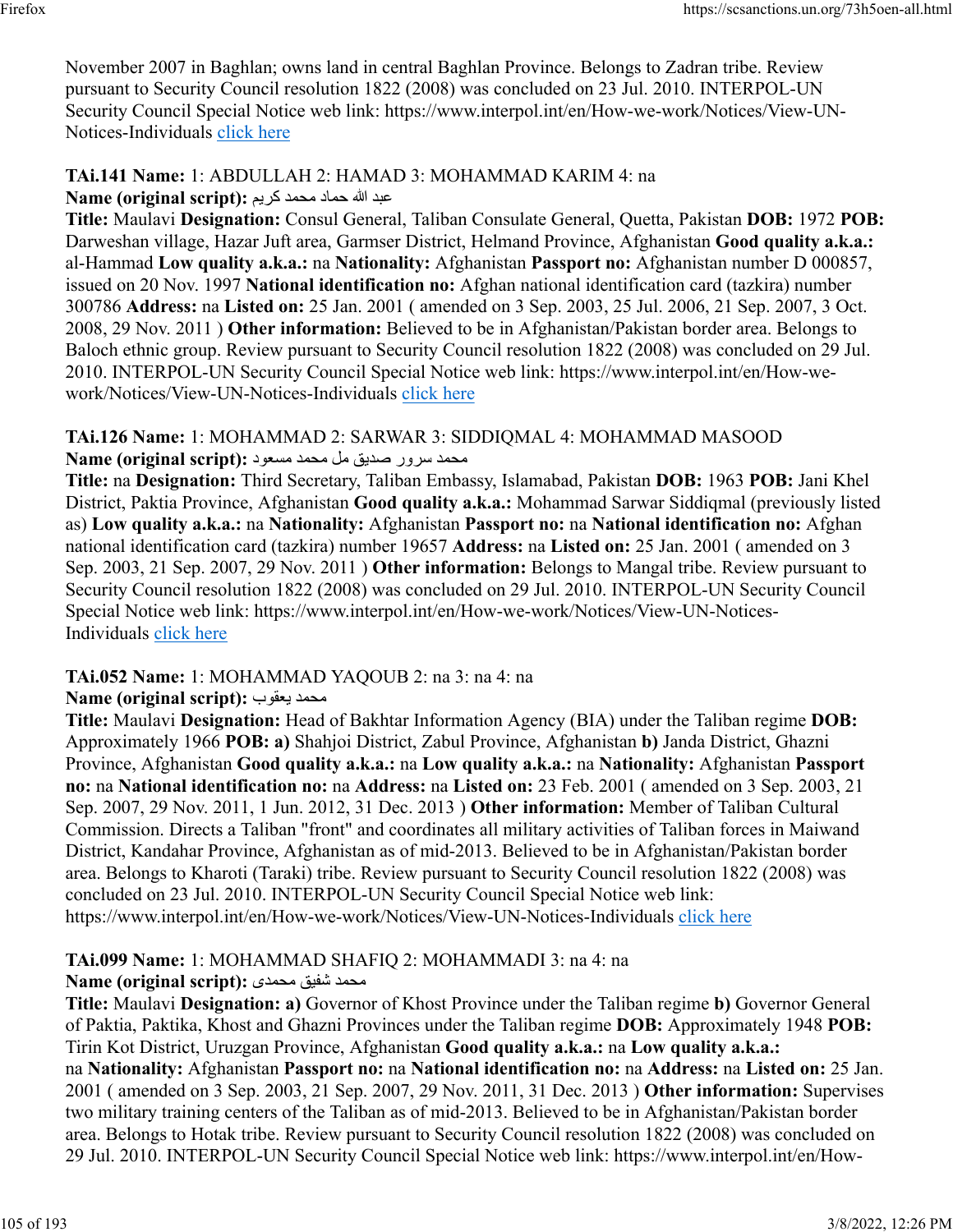we-work/Notices/View-UN-Notices-Individuals [click here](https://www.interpol.int/en/How-we-work/Notices/View-UN-Notices-Individuals)

## **SOi.011 Name:** 1: ABOUD 2: ROGO 3: MOHAMMED 4: na

**Title:** na **Designation:** na **DOB: a)** 11 Nov. 1960 **b)** 11 Nov. 1967 **c)** 11 Nov. 1969 **d)** 1 Jan. 1969 **POB:** Lamu Island, Kenya **Good quality a.k.a.: a)** Aboud Mohammad Rogo **b)** Aboud Seif Rogo **c)** Aboud Mohammed Rogo **d)** Sheikh Aboud Rogo **e)** Aboud Rogo Muhammad **f)** Aboud Rogo Mohamed **Low quality a.k.a.:** na **Nationality:** na **Passport no:** na **National identification no:** na **Address:** na **Listed on:** 25 Jul. 2012 **Other information:** INTERPOL-UN Security Council Special Notice web link: https://www.interpol.int/en/How-we-work/Notices/View-UN-Notices-Individuals [click here](https://www.interpol.int/en/How-we-work/Notices/View-UN-Notices-Individuals)

## **QDi.126 Name:** 1: YUNOS 2: UMPARA 3: MOKLIS 4: na

**Title:** na **Designation:** na **DOB:** 7 Jul. 1966 **POB:** Lanao del Sur, Philippines **Good quality a.k.a.: a)** Muklis Yunos **b)** Mukhlis Yunos (previously listed as) **c)** Saifullah Mukhlis Yunos **d)** Saifulla Moklis Yunos **Low quality a.k.a.:** Hadji Onos **Nationality:** Philippines **Passport no:** na **National identification no:** na **Address:** Philippines (remains incarcerated as of May 2017) **Listed on:** 9 Sep. 2003 ( amended on 9 Sep. 2005, 23 Feb. 2009, 3 Jun. 2009, 16 May 2011, 22 Sep. 2017, 24 Nov. 2020 ) **Other information:** Sentenced to life without parole in the Philippines on 23 Jan. 2009 for his involvement in the bombings of 30 Dec. 2000 in Manila, the Philippines. Review pursuant to Security Council resolution 1822 (2008) was concluded on 25 May 2010. Review pursuant to Security Council resolution 2368 (2017) was concluded on 24 November 2020. Photos included in INTERPOL-UN Security Council Special Notice web link: https://www.interpol.int/en/How-we-work/Notices/View-UN-Notices-Individuals [click here](https://www.interpol.int/en/How-we-work/Notices/View-UN-Notices-Individuals)

## **QDi.147 Name:** 1: MOHAMED 2: AMIN 3: MOSTAFA 4: na

## دمحم نيمأ ىفطصم **:(script original (Name**

**Title:** na **Designation:** na **DOB:** 11 Oct. 1975 **POB:** Kirkuk, Iraq **Good quality a.k.a.:** na **Low quality a.k.a.:** na **Nationality:** Iraq **Passport no:** na **National identification no:** na **Address:** Via della Martinella 132, Parma, Italy (Domicile) **Listed on:** 12 Nov. 2003 ( amended on 9 Sep. 2005, 7 Jun. 2007, 16 May 2011, 25 Oct. 2016, 1 May 2019 ) **Other information:** Under administrative control measure in Italy scheduled to expire on 15 Jan. 2012. Review pursuant to Security Council resolution 1822 (2008) was concluded on 21 Jun. 2010. Review pursuant to Security Council resolution 2253 (2015) was concluded on 21 Feb. 2019. INTERPOL-UN Security Council Special Notice web link: https://www.interpol.int/en/How-wework/Notices/View-UN-Notices-Individuals [click here](https://www.interpol.int/en/How-we-work/Notices/View-UN-Notices-Individuals)

# **TAi.026 Name:** 1: AMIR KHAN 2: MOTAQI 3: na 4: na

## امير خان منقى :Name (original script)

**Title:** Mullah **Designation: a)** Minister of Education under the Taliban regime **b)** Taliban representative in UN-led talks under the Taliban regime **DOB:** Approximately 1968 **POB: a)** Zurmat District, Paktia Province, Afghanistan **b)** Shin Kalai village, Nad-e-Ali District, Helmand Province, Afghanistan **Good quality a.k.a.:** Amir Khan Muttaqi **Low quality a.k.a.:** na **Nationality:** Afghanistan **Passport no:** na **National identification no:** na **Address:** na **Listed on:** 25 Jan. 2001 ( amended on 3 Sep. 2003, 21 Sep. 2007, 29 Nov. 2011 ) **Other information:** Member of the Taliban Supreme Council as at June 2007. Believed to be in Afghanistan/Pakistan border area. Belongs to Sulaimankhel tribe. Review pursuant to Security Council resolution 1822 (2008) was concluded on 21 Jul. 2010. INTERPOL-UN Security Council Special Notice web link: https://www.interpol.int/en/How-we-work/Notices/View-UN-Notices-Individuals [click here](https://www.interpol.int/en/How-we-work/Notices/View-UN-Notices-Individuals)

## **TAi.051 Name:** 1: ABDULHAI 2: MOTMAEN 3: na 4: na

## **Name (original script):** نئمطم یحلادبع

**Title:** Maulavi **Designation: a)** Director of the Information and Culture Department in Kandahar Province under the Taliban regime **b)** Spokesperson of the Taliban regime **DOB:** Approximately 1973 **POB: a)** Shinkalai village, Nad-e-Ali District, Helmand Province, Afghanistan **b)** Zabul Province, Afghanistan **Good quality a.k.a.:** Abdul Haq son of M. Anwar Khan (عبد الحق ولد محمد انور خان) (Afghan passport number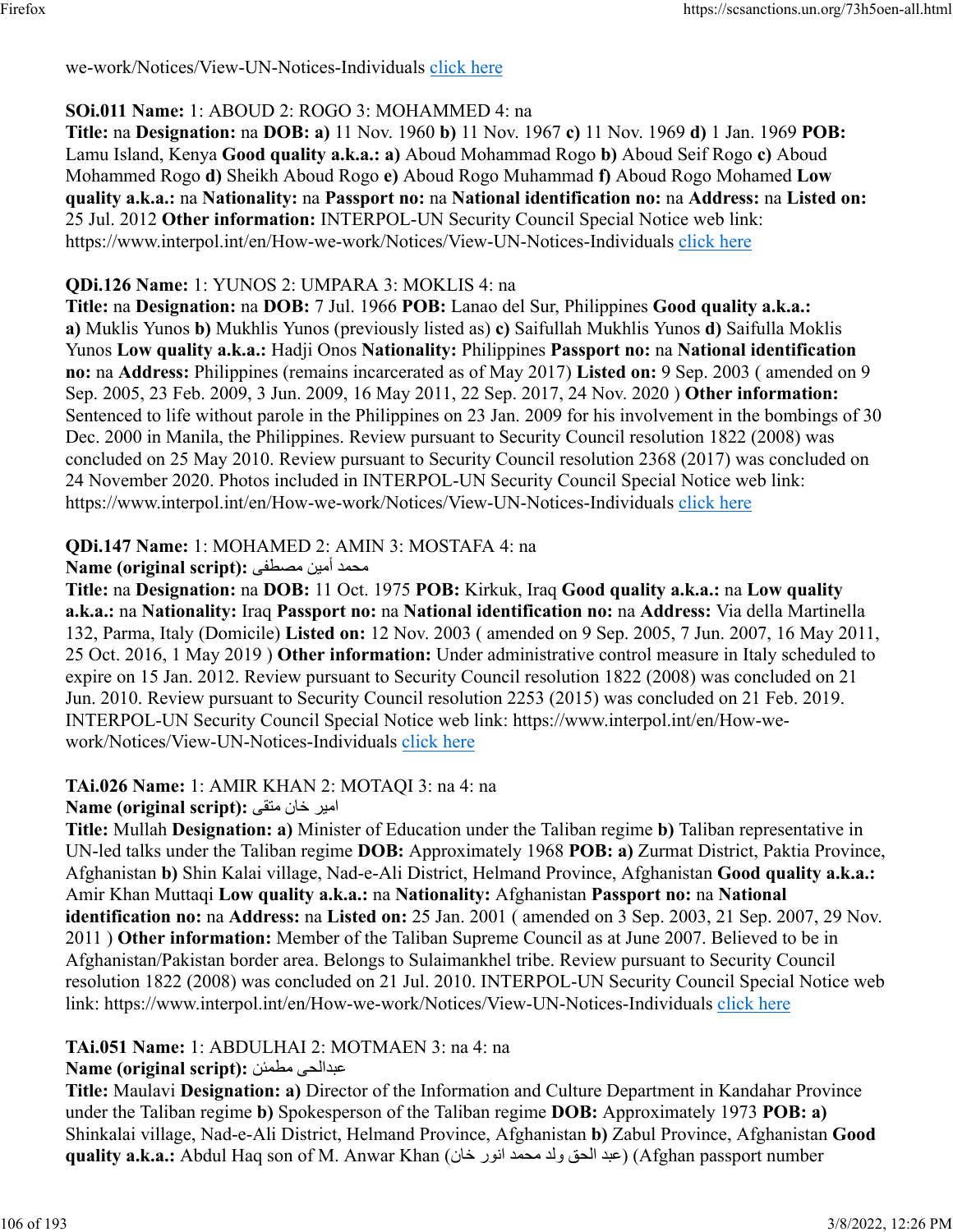OA462456, issued on 31 Jan. 2012 (11-11-1390) by the Afghan Consulate General in Peshawar, Pakistan) **Low quality a.k.a.:** na **Nationality:** Afghanistan **Passport no:** Afghanistan number OA462456, issued on 31 Jan. 2012 (issued under the name of Abdul Haq) **National identification no:** na **Address:** na **Listed on:** 23 Feb. 2001 ( amended on 3 Sep. 2003, 21 Sep. 2007, 29 Nov. 2011, 31 Dec. 2013, 16 May 2014 ) **Other information:** Family is originally from Zabul, but settled later in Helmand. Member of the Taliban Supreme Council and spokesperson for Mullah Mohammed Omar (TAi.004) as of 2007. Believed to be in Afghanistan/Pakistan border area. Belongs to Kharoti tribe. Review pursuant to Security Council resolution 1822 (2008) was concluded on 23 Jul. 2010. INTERPOL-UN Security Council Special Notice web link: https://www.interpol.int/en/How-we-work/Notices/View-UN-Notices-Individuals [click here](https://www.interpol.int/en/How-we-work/Notices/View-UN-Notices-Individuals)

## **QDi.129 Name:** 1: DJAMEL 2: MOUSTFA 3: na 4: na

## **Name (original script):** ىفطصم لامج

**Title:** na **Designation:** na **DOB:** 28 Sep. 1973 **POB:** Tiaret, Algeria **Good quality a.k.a.: a)** Kalad Belkasam born 31 Dec. 1979 **b)** Mostafa Djamel born 31 Dec. 1979 in Maskara, Algeria **c)** Mostefa Djamel born 26 Sep. 1973 in Mahdia, Algeria **d)** Mustafa Djamel born 31 Dec. 1979 in Mascara, Algeria **e)** Balkasam Kalad born 26 Aug. 1973 in Algiers, Algeria **f)** Bekasam Kalad born 26 Aug. 1973 in Algiers, Algeria **g)** Belkasam Kalad born 26 Aug. 1973 in Algiers, Algeria **h)** Damel Mostafa born 31 Dec. 1979 in Algiers, Algeria **i)** Djamal Mostafa born 31 Dec. 1979 in Maskara, Algeria **j)** Djamal Mostafa born 10 Jun. 1982 **k)** Djamel Mostafa born 31 Dec. 1979 in Maskara, Algeria **l)** Djamel Mostafa born 31 Dec. 1979 in Algiers, Algeria **m)** Fjamel Moustfa born 28 Sep. 1973 in Tiaret, Algeria **n)** Djamel Mustafa born 31 Dec. 1979 **o)** Ali Barkani born 22 Aug. 1973 in Morocco **p)** Djamel Mustafa born 31 Dec. 1979 in Mascara, Algeria **Low quality a.k.a.:** Mustafa **Nationality:** Algeria **Passport no:** na **National identification no: a)** Counterfeit Danish driving licence number 20645897 (made out to Ali Barkani, born on 22 Aug. 1973 in Morocco) **b)** Algeria Birth certificate, issued in Algeria (issued for Djamel Mostefa, born on 25 Sep. 1973 in Mehdia, Tiaret province, Algeria) **Address:** Algeria **Listed on:** 23 Sep. 2003 ( amended on 7 Sep. 2007, 7 Apr. 2008, 25 Jan. 2010, 16 May 2011, 1 May 2019 ) **Other information:** Father's name is Djelalli Moustfa. Mother's name is Kadeja Mansore. Deported from Germany to Algeria in Sep. 2007. Review pursuant to Security Council resolution 1822 (2008) was concluded on 19 Oct. 2009. Review pursuant to Security Council resolution 2253 (2015) was concluded on 21 Feb. 2019. INTERPOL-UN Security Council Special Notice web link: https://www.interpol.int/en/How-we-work/Notices/View-UN-Notices-Individuals [click here](https://www.interpol.int/en/How-we-work/Notices/View-UN-Notices-Individuals)

## **CDi.011 Name:** 1: IRUTA DOUGLAS 2: MPAMO 3: na 4: na

**Title:** na **Designation:** na **DOB: a)** 28 Dec. 1965 **b)** 29 Dec. 1965 **POB: a)** Bashali, Masisi, Democratic Republic of the Congo **b)** Goma, Democratic Republic of the Congo **c)** Uvira, Democratic Republic of the Congo **Good quality a.k.a.:** Douglas Iruta Mpamo **Low quality a.k.a.:** Mpano **Nationality:** Democratic Republic of the Congo **Passport no:** na **National identification no:** na **Address:** Gisenyi, Rwanda (As of June 2011.) **Listed on:** 1 Nov. 2005 **Other information:** No known occupation since two of the planes managed by Great Lakes Business Company (GLBC) crashed. INTERPOL-UN Security Council Special Notice web link: https://www.interpol.int/en/How-we-work/Notices/View-UN-Notices-Individuals [click here](https://www.interpol.int/en/How-we-work/Notices/View-UN-Notices-Individuals)

## **QDi.238 Name:** 1: MUBARAK 2: MUSHAKHAS 3: SANAD 4: MUBARAK AL-BATHALI مبارك مشخص سند مبارك البذالي : Name (original script)

**Title:** na **Designation:** na **DOB:** 1 Oct. 1961 **POB:** Kuwait **Good quality a.k.a.: a)** Mubarak Mishkhis Sanad Al-Bathali **b)** Mubarak Mishkhis Sanad Al-Badhali **c)** Mubarak Al-Bathali **d)** Mubarak Mishkhas Sanad Al-Bathali **e)** Mubarak Mishkhas Sanad Al-Bazali **f)** Mobarak Meshkhas Sanad Al-Bthaly **Low quality a.k.a.:** Abu Abdulrahman **Nationality:** Kuwait **Passport no: a)** Kuwait number 101856740, issued on 12 May 2005 (and expired on 11 May 2007) **b)** Kuwait number 002955916 **National identification no:** Kuwait 261122400761 **Address:** Al-Salibekhat area, Kuwait (residence as at Mar. 2009) **Listed on:** 16 Jan. 2008 ( amended on 1 Jul. 2008, 23 Jul. 2008, 25 Jan. 2010, 1 May 2019 ) **Other information:** Review pursuant to Security Council resolution 1822 (2008) was concluded on 14 Sep. 2009. Review pursuant to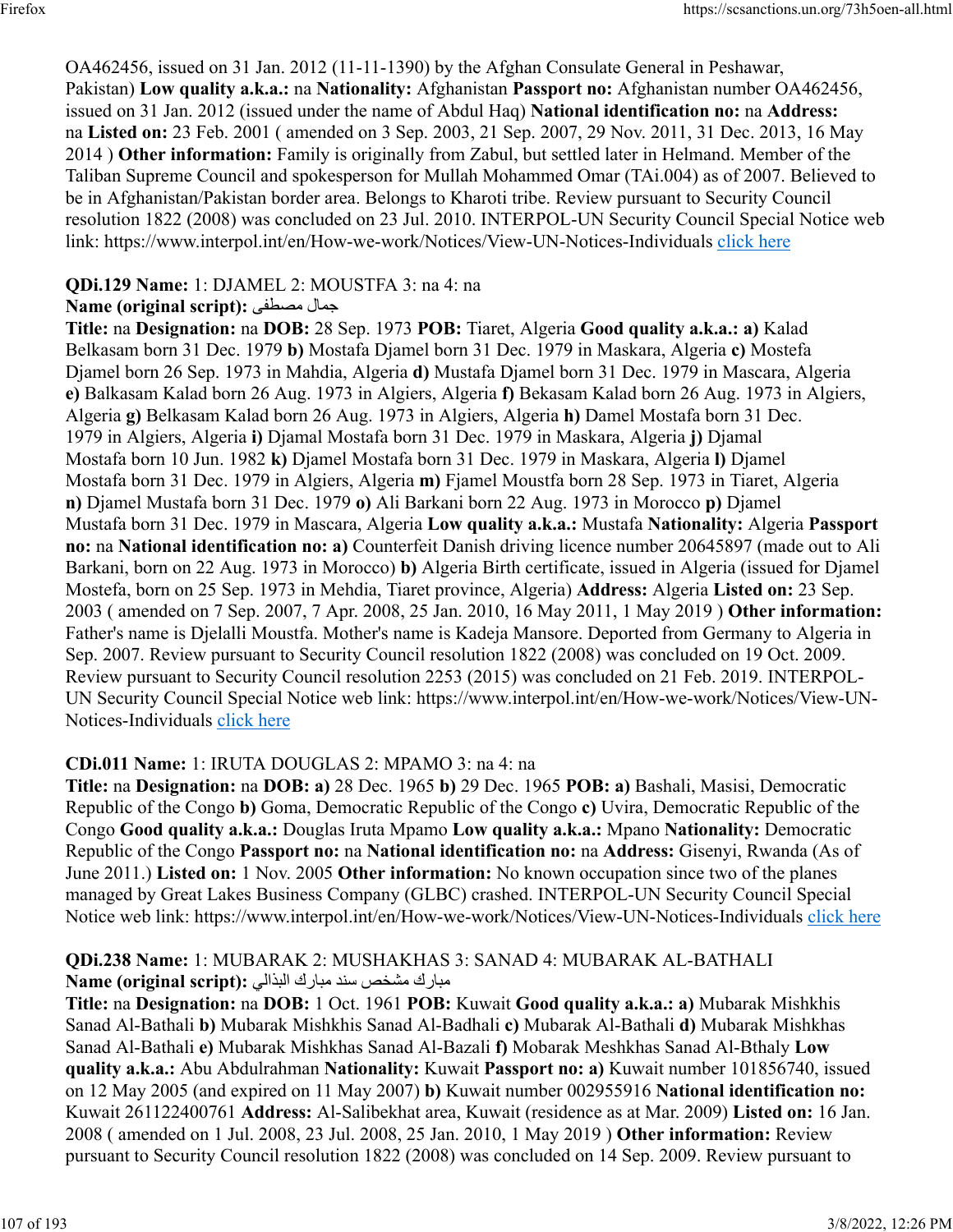Security Council resolution 2253 (2015) was concluded on 21 Feb. 2019. INTERPOL-UN Security Council Special Notice web link: https://www.interpol.int/en/How-we-work/Notices/View-UN-Notices-Individuals [click here](https://www.interpol.int/en/How-we-work/Notices/View-UN-Notices-Individuals)

## **CDi.012 Name:** 1: SYLVESTRE 2: MUDACUMURA 3: na 4: na

**Title:** na **Designation: a)** FDLR-FOCA Commander **b)** FDLR-FOCA Lieutenant General **DOB:** 1954 **POB:** Cellule Ferege, Gatumba sector, Kibilira commune, Gisenyi prefecture, Rwanda **Good quality a.k.a.: a)** Mupenzi Bernard **b)** General Major Mupenzi **c)** General Mudacumura **Low quality a.k.a.: a)** Pharaoh **b)** Radja **Nationality:** Rwanda **Passport no:** na **National identification no:** na **Address:** North Kivu Province, Democratic Republic of the Congo (as of June 2016) **Listed on:** 1 Nov. 2005 ( amended on 13 Oct. 2016 ) **Other information:** The International Criminal Court issued an arrest warrant for Mudacumura on 12 July 2012 for nine counts of war crimes, including attacking civilians, murder, mutilation, cruel treatment, rape, torture, destruction of property, pillaging and outrages against personal dignity, allegedly committed between 2009 and 2010 in the DRC.

### **CDi.013 Name:** 1: LEODOMIR 2: MUGARAGU 3: na 4: na

**Title:** na **Designation:** na **DOB: a)** 1954 **b)** 1953 **POB: a)** Kigali, Rwanda **b)** Rushashi, Northern Province, Rwanda **Good quality a.k.a.: a)** Manzi Leon **b)** Leo Manzi **Low quality a.k.a.:** na **Nationality:** Rwanda **Passport no:** na **National identification no:** na **Address:** FDLR HQ at Kikoma forest, Bogoyi, Walikale, North Kivu, Democratic Republic of the Congo (As of June 2011.) **Listed on:** 1 Dec. 2010 **Other information:** FDLR-FOCA Chief of Staff, in charge of administration. INTERPOL-UN Security Council Special Notice web link: https://www.interpol.int/en/How-we-work/Notices/View-UN-Notices-Individuals [click here](https://www.interpol.int/en/How-we-work/Notices/View-UN-Notices-Individuals)

## **TAi.016 Name:** 1: ALLAH DAD 2: TAYEB 3: WALI 4: MUHAMMAD

الله داد طيب ولي محمد :(Name (original script

**Title: a)** Mullah **b)** Haji **Designation:** Deputy Minister of Communication under the Taliban regime **DOB:** Approximately 1963 **POB: a)** Ghorak District, Kandahar Province, Afghanistan **b)** Nesh District, Uruzgan Province, Afghanistan **Good quality a.k.a.: a)** Allah Dad Tayyab **b)** Allah Dad Tabeeb **Low quality a.k.a.:** na **Nationality:** Afghanistan **Passport no:** na **National identification no:** na **Address:** na **Listed on:** 25 Jan. 2001 ( amended on 3 Sep. 2003, 18 Jul. 2007, 21 Sep. 2007, 29 Nov. 2011, 18 May 2012, 7 Sep. 2016 ) **Other information:** Belongs to Popalzai tribe. Review pursuant to Security Council resolution 1822 (2008) was concluded on 29 Jul. 2010. Photo available for inclusion in the INTERPOL-UN Security Council Special Notice. Deceased as of November 2015. INTERPOL-UN Security Council Special Notice web link: https://www.interpol.int/en/How-we-work/Notices/View-UN-Notices-Individuals [click here](https://www.interpol.int/en/How-we-work/Notices/View-UN-Notices-Individuals)

## **TAi.132 Name:** 1: NAJIBULLAH 2: MUHAMMAD JUMA 3: na 4: na

بيجن الله دمحم هعمج **:(script original (Name**

**Title:** Maulavi **Designation:** Consul General, Taliban Consulate General, Peshawar, Pakistan **DOB:** 1958 **POB:** Zere Kohi area, Shindand District, Farah Province, Afghanistan **Good quality a.k.a.:** na **Low quality a.k.a.:** Najib Ullah **Nationality:** Afghanistan **Passport no:** Afghanistan number 000737, issued on 20 Oct. 1996 **National identification no:** na **Address:** na **Listed on:** 25 Jan. 2001 ( amended on 3 Sep. 2003, 25 Jul. 2006, 23 Apr. 2007, 21 Sep. 2007, 29 Nov. 2011 ) **Other information:** Member of Taliban Peshawar Military Council as at 2010. Believed to be in Afghanistan/Pakistan border area. Review pursuant to Security Council resolution 1822 (2008) was concluded on 21 Jul. 2010. INTERPOL-UN Security Council Special Notice web link: https://www.interpol.int/en/How-we-work/Notices/View-UN-Notices-Individuals [click here](https://www.interpol.int/en/How-we-work/Notices/View-UN-Notices-Individuals)

## **TAi.073 Name:** 1: MOHAMMAD 2: MOSLIM 3: HAQQANI 4: MUHAMMADI GUL دمحم ملسم ىناقح یدمحم لگ **:(script original (Name**

**Title:** Maulavi **Designation: a)** Deputy Minister of Haj and Religious Affairs under the Taliban regime **b)**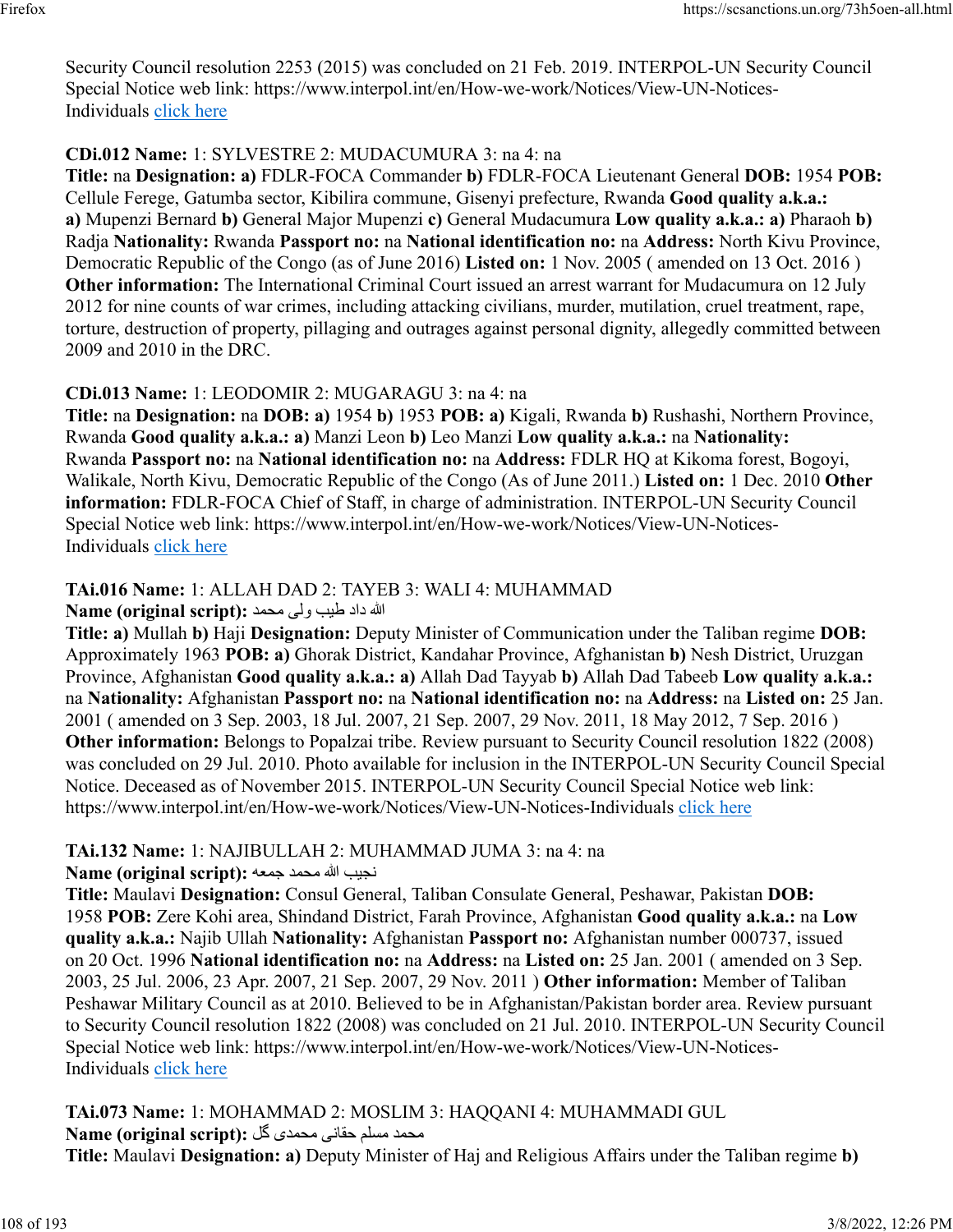Deputy Minister of Higher Education under the Taliban regime **DOB:** 1965 **POB:** Gawargan village, Pule-Khumri District, Baghlan Province, Afghanistan **Good quality a.k.a.:** Moslim Haqqani **Low quality a.k.a.:** na **Nationality:** Afghanistan **Passport no:** na **National identification no:** Afghan national identification card (tazkira) number 1136 **Address:** na **Listed on:** 25 Jan. 2001 ( amended on 3 Sep. 2003, 18 Jul. 2007, 21 Sep. 2007, 3 Oct. 2008, 29 Nov. 2011, 31 Dec. 2013 ) **Other information:** Ethnic Pashtun from Baghlan Province. Believed to be in Afghanistan/Pakistan border area. Speaks fluent English, Urdu and Arabic. Review pursuant to Security Council resolution 1822 (2008) was concluded on 29 Jul. 2010. INTERPOL-UN Security Council Special Notice web link: https://www.interpol.int/en/How-wework/Notices/View-UN-Notices-Individuals [click here](https://www.interpol.int/en/How-we-work/Notices/View-UN-Notices-Individuals)

# **QDi.272 Name:** 1: MOHAMMED 2: YAHYA 3: MUJAHID 4: na

**Title:** na **Designation:** na **DOB:** 12 Mar. 1961 **POB:** Lahore, Punjab Province, Pakistan **Good quality a.k.a.:** Mohammad Yahya Aziz **Low quality a.k.a.:** na **Nationality:** Pakistan **Passport no:** na **National identification no:** Pakistani 35404-1577309-9 **Address:** na **Listed on:** 29 Jun. 2009 ( amended on 1 May 2019 ) **Other information:** Associated with Lashkar-e-Tayyiba (QDe.118). In detention as at June 2009. Review pursuant to Security Council resolution 2253 (2015) was concluded on 21 Feb. 2019. INTERPOL-UN Security Council Special Notice web link: https://www.interpol.int/en/How-we-work/Notices/View-UN-Notices-Individuals [click here](https://www.interpol.int/en/How-we-work/Notices/View-UN-Notices-Individuals)

# **CDi.014 Name:** 1: LEOPOLD 2: MUJYAMBERE 3: na 4: na

**Title:** na **Designation: a)** FDLR-FOCA Chief of Staff **b)** FDLR-FOCA Interim Deputy Commander **DOB: a)** 17 Mar. 1962 **b)** Approximately 1966 **POB:** Kigali, Rwanda **Good quality a.k.a.:** na **Low quality a.k.a.: a)** Musenyeri **b)** Achille **c)** Frere Petrus Ibrahim **Nationality:** Rwanda **Passport no:** na **National identification no:** na **Address:** Kinshasa, Democratic Republic of the Congo (as of June 2016) **Listed on:** 3 Mar. 2009 ( amended on 13 Oct. 2016 ) **Other information:** Became acting FDLR-FOCA Deputy Commander in 2014. Captured in Goma, DRC by Congolese security services in early May 2016 and transferred to Kinshasa. INTERPOL-UN Security Council Special Notice web link: https://www.interpol.int /en/How-we-work/Notices/View-UN-Notices-Individuals [click here](https://www.interpol.int/en/How-we-work/Notices/View-UN-Notices-Individuals)

# **CDi.015 Name:** 1: JAMIL 2: MUKULU 3: na 4: na

**Title:** na **Designation: a)** Head of the Allied Democratic Forces (ADF) **b)** Commander, Allied Democratic Forces **DOB: a)** 1965 **b)** 1 Jan. 1964 **POB:** Ntoke Village, Ntenjeru Sub County, Kayunga District, Uganda **Good quality a.k.a.: a)** Steven Alirabaki **b)** David Kyagulanyi **c)** Musezi Talengelanimiro **d)** Mzee Tutu **e)** Abdullah Junjuaka **f)** Alilabaki Kyagulanyi **g)** Hussein Muhammad **h)** Nicolas Luumu **i)** Julius Elius Mashauri **j)** David Amos Mazengo **Low quality a.k.a.: a)** Professor Musharaf **b)** Talengelanimiro **Nationality:** Uganda **Passport no:** na **National identification no:** na **Address:** Reportedly in prison in Uganda (as of September 2016) **Listed on:** 12 Oct. 2011 ( amended on 13 Oct. 2016 ) **Other information:** Arrested in April 2015 in Tanzania and extradited to Uganda in July 2015. As of September 2016, Mukulu is reportedly being held in a police detention cell awaiting his trial for war crimes and grave breaches of the Geneva Convection under Ugandan Law. INTERPOL-UN Security Council Special Notice web link: https://www.interpol.int/en/How-we-work/Notices/View-UN-Notices-Individuals [click here](https://www.interpol.int/en/How-we-work/Notices/View-UN-Notices-Individuals)

# **KPi.060 Name:** 1: KIM 2: MUN CHOL 3: na 4: na

**Title:** na **Designation:** Representative for Korea United Development Bank **DOB:** 25 Mar. 1957 **POB:** na **Good quality a.k.a.:** Kim Mun-ch'o'l **Low quality a.k.a.:** na **Nationality:** Democratic People's Republic of Korea **Passport no:** na **National identification no:** na **Address:** na **Listed on:** 5 Aug. 2017 **Other information:** 

# **KPi.079 Name:** 1: PAK 2: MUN IL 3: na 4: na

**Title:** na **Designation:** Pak Mun Il is an overseas official of Korea Daesong Bank **DOB:** 1 Jan. 1965 **POB:** na **Good quality a.k.a.:** Pak Mun-il **Low quality a.k.a.:** na **Nationality:** Democratic People's Republic of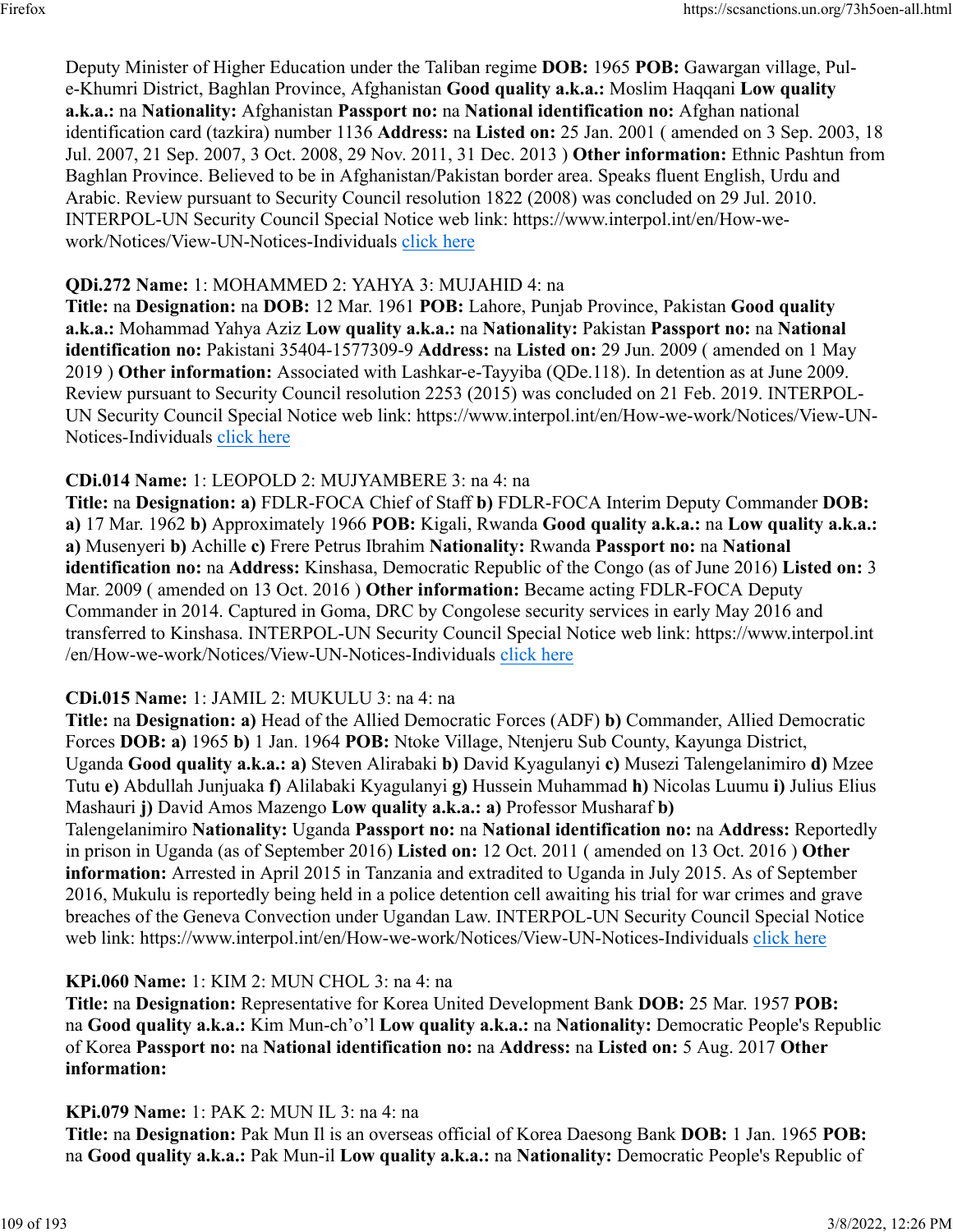Korea **Passport no:** 563335509 (Expires 27 August 2018 ) **National identification no:** na **Address:** na **Listed on:** 22 Dec. 2017 **Other information:** Gender: male

# **KPi.019 Name:** 1: KANG 2: MUN KIL 3: na 4: na

**Title:** na **Designation:** na **DOB:** na **POB:** na **Good quality a.k.a.:** Jiang Wen-ji **Low quality a.k.a.:** na **Nationality:** Democratic People's Republic of Korea **Passport no:** PS 472330208 (Expires 4 Jul. 2017) **National identification no:** na **Address:** na **Listed on:** 2 Mar. 2016 **Other information:** Kang Mun Kil has conducted nuclear procurement activities as a representative of Namchongang, also known as Namhung.

# **QDi.119 Name:** 1: ARIS 2: MUNANDAR 3: na 4: na

**Title:** na **Designation:** na **DOB: a)** 1 Jan. 1971 **b)** Between 1962 and 1968 **POB:** Sambi, Boyolali, Java, Indonesia **Good quality a.k.a.:** na **Low quality a.k.a.:** na **Nationality:** Indonesia (as at Dec. 2003) **Passport no:** na **National identification no:** na **Address:** na **Listed on:** 9 Sep. 2003 ( amended on 9 Sep. 2005, 4 Oct. 2006, 12 Dec. 2014, 1 May 2019 ) **Other information:** Review pursuant to Security Council resolution 1822 (2008) was concluded on 25 May 2010. Review pursuant to Security Council resolution 2253 (2015) was concluded on 21 Feb. 2019. INTERPOL-UN Security Council Special Notice web link: https://www.interpol.int/en/How-we-work/Notices/View-UN-Notices-Individuals [click here](https://www.interpol.int/en/How-we-work/Notices/View-UN-Notices-Individuals)

# **CDi.032 Name:** 1: MUHINDO 2: AKILI 3: MUNDOS 4: na

**Title:** na **Designation: a)** DRC Armed Forces (FARDC) General, Commander of the 31st Brigade **b)** FARDC Brigadier General **DOB:** 10 Nov. 1972 **POB:** Democratic Republic of the Congo **Good quality a.k.a.: a)** Charles Muhindo Akili Mundos **b)** Akili Muhindo **c)** Muhindo Mundos **Low quality a.k.a.:** na **Nationality:** Democratic Republic of the Congo **Passport no:** na **National identification no:** na **Address:** na **Listed on:** 1 Feb. 2018 **Other information:** Muhindo Akili Mundos is an FARDC General, Commander of the 31st Brigade. He was appointed commander of the FARDC's Operational Sector in the areas of Beni and Lubero, including Operation Sukola I against the Allied Democratic Forces (ADF) in September 2014. He remained in that position until June 2015. He is also a threat to the peace, stability and security of the DRC under UNSCR 2293 paragraph 7(e). INTERPOL-UN Security Council Special Notice web link: https://www.interpol.int/en/How-we-work/Notices/View-UN-Notices-Individuals [click here](https://www.interpol.int/en/How-we-work/Notices/View-UN-Notices-Individuals)

# **QDi.120 Name:** 1: ABDUL HAKIM 2: MURAD 3: na 4: na

# دبع ميكحلا دارم **:(script original (Name**

**Title:** na **Designation:** na **DOB:** 11 Apr. 1968 **POB:** Kuwait **Good quality a.k.a.: a)** Murad, Abdul Hakim Hasim **b)** Murad, Abdul Hakim Ali Hashim **c)** Murad, Abdul Hakim al Hashim **d)** Saeed Akman **e)** Saeed Ahmed **f)** Abdul Hakim Ali al-Hashem Murad **Low quality a.k.a.:** na **Nationality:** Pakistan **Passport no: a)** Pakistan number 665334, issued in Kuwait **b)** Pakistan number 917739, issued on 8 Aug. 1991, issued in Pakistan (expired on 7 Aug. 1996) **National identification no:** na **Address:** na **Listed on:** 9 Sep. 2003 ( amended on 16 May 2011, 6 Dec. 2019 ) **Other information:** Mother's name is Aminah Ahmad Sher al-Baloushi. In custody of the United States. Review pursuant to Security Council resolution 1822 (2008) was concluded on 25 May 2010. Review pursuant to Security Council resolution 2368 (2017) was concluded on 4 Dec. 2019. INTERPOL-UN Security Council Special Notice web link: https://www.interpol.int/en/How-wework/Notices/View-UN-Notices-Individuals [click here](https://www.interpol.int/en/How-we-work/Notices/View-UN-Notices-Individuals)

# **CDi.016 Name:** 1: IGNACE 2: MURWANASHYAKA 3: na 4: na

**Title:** Dr. **Designation:** FDLR President **DOB:** 14 May 1963 **POB: a)** Butera, Rwanda **b)** Ngoma, Butare, Rwanda **Good quality a.k.a.:** na **Low quality a.k.a.:** Dr. Ignace **Nationality:** Rwanda **Passport no:** na **National identification no:** na **Address:** Germany (in prison) **Listed on:** 1 Nov. 2005 ( amended on 13 Oct. 2016, 25 Feb. 2020 ) **Other information:** Reported to have died in prison in Germany on 16 April 2019. Arrested by German authorities on 17 November 2009 and found guilty by a German court on 28 September 2015 of leadership of a foreign terrorist group and aiding in war crimes. Received a 13-year sentence and is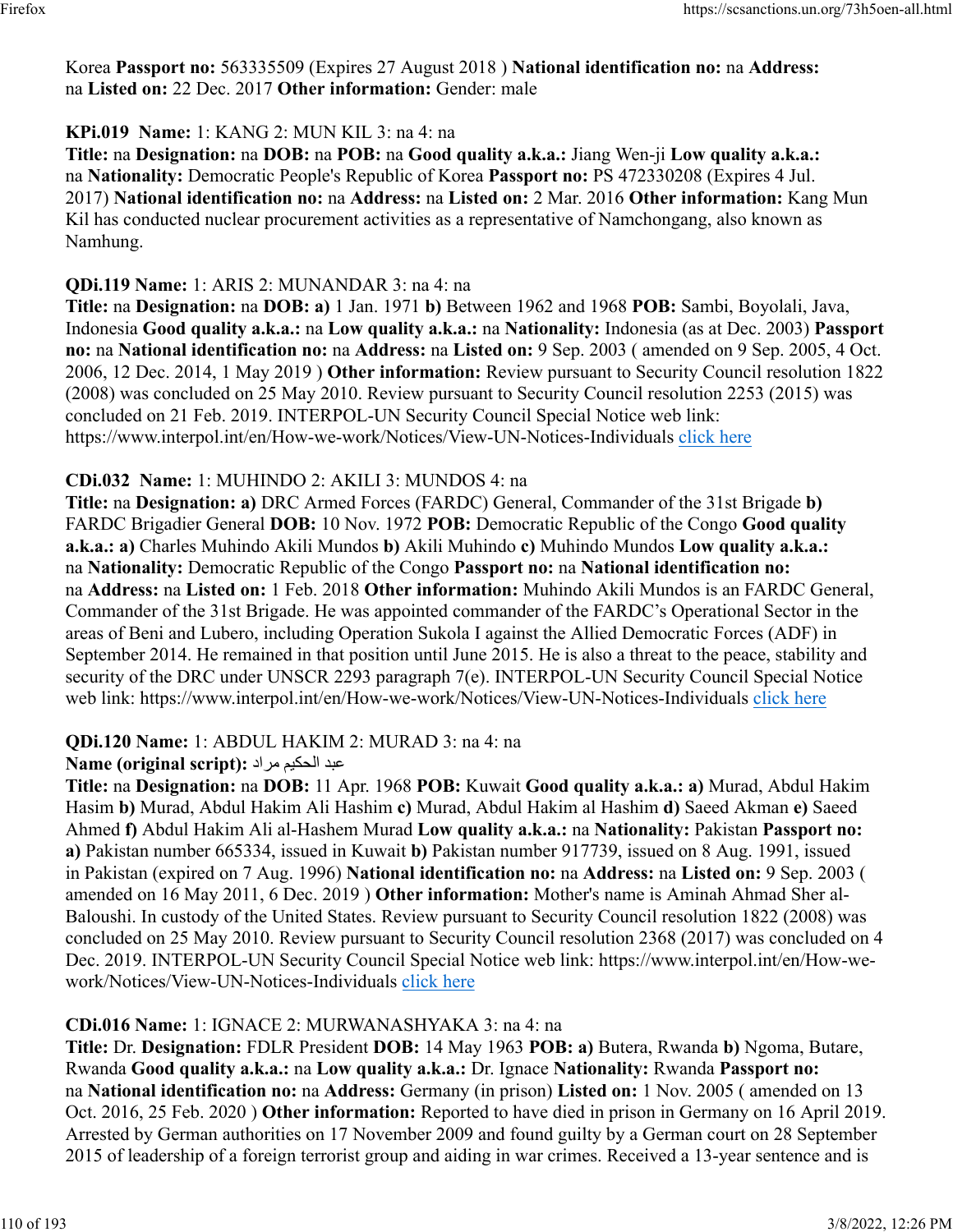in prison in Germany as of June 2016. Re-elected FDLR President on 29 November 2014 for a five-year term. INTERPOL-UN Security Council Special Notice web link: https://www.interpol.int/en/How-wework/Notices/View-UN-Notices-Individuals [click here](https://www.interpol.int/en/How-we-work/Notices/View-UN-Notices-Individuals)

#### **CDi.017 Name:** 1: STRATON 2: MUSONI 3: na 4: na

**Title:** na **Designation:** Former FDLR Vice President **DOB: a)** 6 Apr. 1961 **b)** 4 Jun. 1961 **POB:** Mugambazi, Kigali, Rwanda **Good quality a.k.a.:** IO Musoni **Low quality a.k.a.:** na **Nationality:** Rwanda **Passport no:** na **National identification no:** na **Address:** na **Listed on:** 29 Mar. 2007 ( amended on 13 Oct. 2016 ) **Other information:** Arrested by German authorities on 17 November 2009, found guilty in a German court on 28 September 2015 of leadership of a foreign terrorist group, and received an 8-year sentence. Musoni was released from prison immediately after the trial, having served over 5 years of his sentence. INTERPOL-UN Security Council Special Notice web link: https://www.interpol.int/en/How-we-work/Notices/View-UN-Notices-Individuals [click here](https://www.interpol.int/en/How-we-work/Notices/View-UN-Notices-Individuals)

# **QDi.196 Name:** 1: ALI 2: SAYYID 3: MUHAMED 4: MUSTAFA BAKRI

### ىلع ديسلا دمحم ىفطصم يركب **:(script original (Name**

**Title:** na **Designation:** na **DOB:** 18 Apr. 1966 **POB:** Beni-Suef, Egypt **Good quality a.k.a.: a)** Ali Salim **b)** Abd Al-Aziz al-Masri **Low quality a.k.a.:** na **Nationality:** Egypt **Passport no:** na **National identification no:** na **Address:** na **Listed on:** 29 Sep. 2005 ( amended on 13 Dec. 2011, 6 Dec. 2019 ) **Other information:** Member of the Shura Council of Al-Qaida (QDe.004) and Egyptian Islamic Jihad (QDe.003). Review pursuant to Security Council resolution 1822 (2008) was concluded on 1 Jun. 2010. Review pursuant to Security Council resolution 2368 (2017) was concluded on 4 Dec. 2019. INTERPOL-UN Security Council Special Notice web link: https://www.interpol.int/en/How-we-work/Notices/View-UN-Notices-Individuals [click here](https://www.interpol.int/en/How-we-work/Notices/View-UN-Notices-Individuals)

#### **CDi.018 Name:** 1: JULES 2: MUTEBUTSI 3: na 4: na

**Title:** na **Designation:** na **DOB:** 1964 **POB:** Minembwe, South Kivu, Democratic Republic of the Congo **Good quality a.k.a.: a)** Jules Mutebusi **b)** Jules Mutebuzi **c)** Colonel Mutebutsi **Low quality a.k.a.:** na **Nationality:** Democratic Republic of the Congo **Passport no:** na **National identification no:** na **Address:** na **Listed on:** 1 Nov. 2005 ( amended on 13 Oct. 2016 ) **Other information:** Former FARDC Deputy Military Regional Commander of 10th Military Region in April 2004, dismissed for indiscipline. In December 2007, he was arrested by Rwandan authorities when he tried to cross the border into the DRC. Reported to have died in Kigali on 9 May 2014. INTERPOL-UN Security Council Special Notice web link: https://www.interpol.int/en/How-we-work/Notices/View-UN-Notices-Individuals [click here](https://www.interpol.int/en/How-we-work/Notices/View-UN-Notices-Individuals)

# **QDi.357 Name:** 1: ASEEL 2: MUTHANA 3: na 4: na

**Title:** na **Designation:** na **DOB:** 22 Nov. 1996 **POB:** Cardiff, United Kingdom of Great Britain and Northern Ireland **Good quality a.k.a.:** na **Low quality a.k.a.:** na **Nationality:** United Kingdom of Great Britain and Northern Ireland **Passport no:** United Kingdom of Great Britain and Northern Ireland number 516088643, issued on 7 Jan. 2014 (expires on 7 Jan. 2024) **National identification no:** na **Address: a)** Syrian Arab Republic (as at Feb. 2014) **b)** United Kingdom of Great Britain and Northern Ireland (previous address) **Listed on:** 30 Sep. 2015 ( amended on 24 Nov. 2020 ) **Other information:** Foreign terrorist fighter with Islamic State in Iraq and the Levant, listed as Al-Qaida in Iraq (QDe.115), in the Syrian Arab Republic. Wanted by the authorities of the United Kingdom. Physical description: hair colour: brown/black. Review pursuant to Security Council resolution 2368 (2017) was concluded on 24 November 2020. INTERPOL-UN Security Council Special Notice web link: https://www.interpol.int/en/How-we-work/Notices/View-UNNotices-Individuals [click here](https://www.interpol.int/en/How-we-work/Notices/View-UN-Notices-Individuals)

#### **QDi.358 Name:** 1: NASSER 2: AHMED 3: MUTHANA 4: na

**Title:** na **Designation:** na **DOB:** 29 Apr. 1994 **POB:** Heath, Cardiff, United Kingdom of Great Britain and Northern Ireland **Good quality a.k.a.:** Nasir Muthana **Low quality a.k.a.: a)** Abdul Muthana **b)** Abu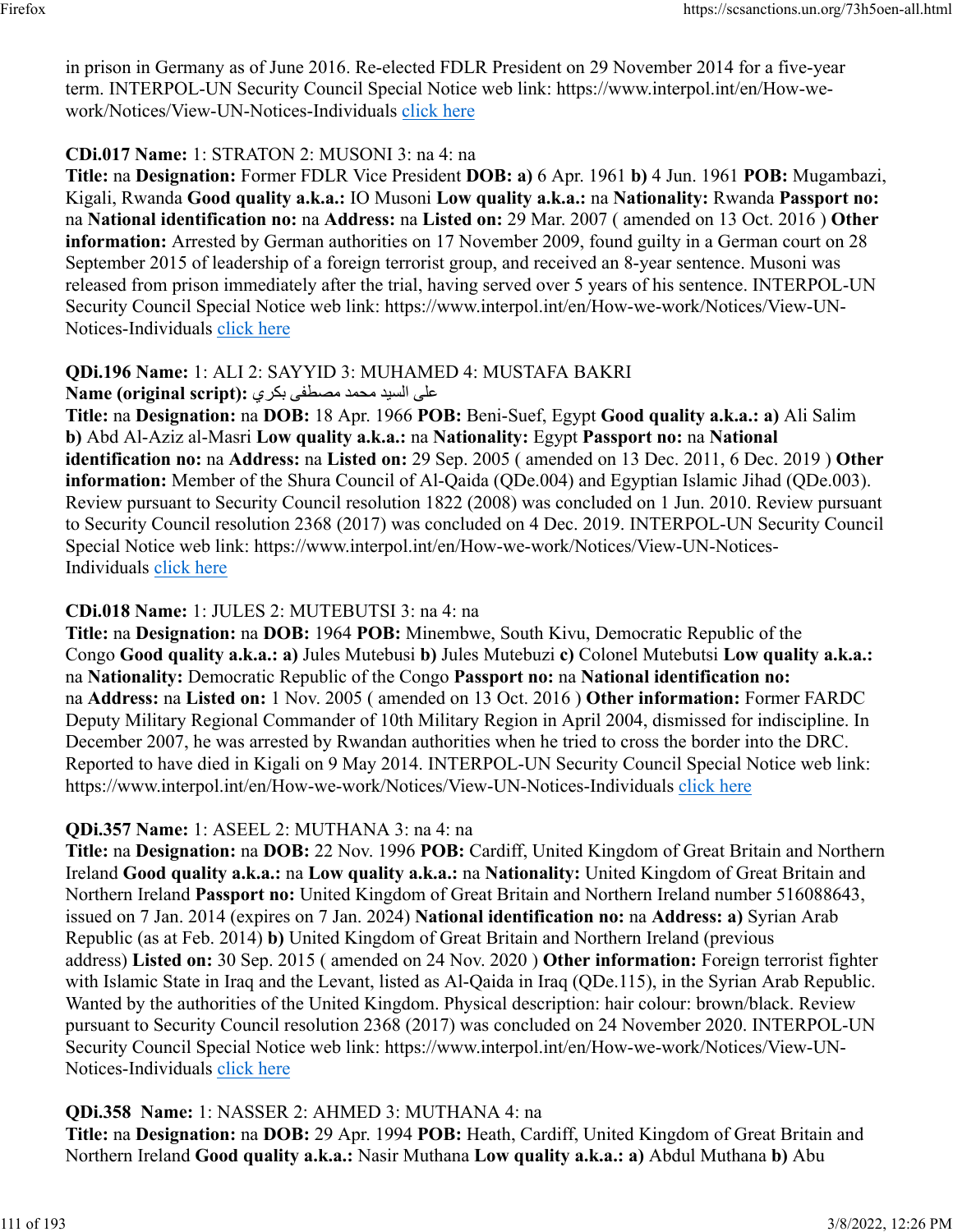Muthana **c)** Abu Al-Yemeni Muthana **d)** Abu Muthanna **Nationality:** United Kingdom of Great Britain and Northern Ireland **Passport no:** United Kingdom of Great Britain and Northern Ireland number 210804241, issued on 27 Jul. 2010 (expires on 27 Jul. 2020) **National identification no:** na **Address: a)** Syrian Arab Republic (as at Nov. 2013) **b)** United Kingdom of Great Britain and Northern Ireland (previous address until Nov. 2013) **Listed on:** 28 Sep. 2015 ( amended on 24 Nov. 2020 ) **Other information:** Foreign terrorist fighter with Islamic State in Iraq and the Levant (ISIL), listed as Al-Qaida in Iraq (QDe.115), in the Syrian Arab Republic. Wanted by the authorities of the United Kingdom. Physical description: hair colour: brown/black. Photo available for inclusion in the INTERPOL-UN Security Council Special Notice. Review pursuant to Security Council resolution 2368 (2017) was concluded on 24 November 2020. INTERPOL-UN Security Council Special Notice web link: https://www.interpol.int/en/How-we-work/Notices/View-UN-Notices-Individuals [click here](https://www.interpol.int/en/How-we-work/Notices/View-UN-Notices-Individuals)

#### **CDi.033 Name:** 1: GUIDON 2: SHIMIRAY 3: MWISSA 4: na

**Title:** na **Designation:** na **DOB:** 13 Mar. 1980 **POB:** Kigoma, Walikale, Democratic Republic of the Congo **Good quality a.k.a.:** na **Low quality a.k.a.:** na **Nationality:** na **Passport no:** na **National identification no:** na **Address:** na **Listed on:** 1 Feb. 2018 **Other information:** Graduated secondary school humanités sociales in Mpofi; joined the armed group commanded by She Kasikila at the age of 16; integrated the FARDC with Kasikila, becoming his battalion S3; injured in 2007, thereafter joining Mai Mai Simba under then-commander "Mando;" participated in the creation of the NDC in 2008, becoming the deputy commander in charge of the Aigle Lemabé Brigade. He is also a threat to the peace, stability and security of the DRC under UNSCR 2293 paragraph 7(g). INTERPOL-UN Security Council Special Notice web link: https://www.interpol.int/en/How-we-work/Notices/View-UN-Notices-Individuals [click here](https://www.interpol.int/en/How-we-work/Notices/View-UN-Notices-Individuals)

### **KPi.018 Name:** 1: JON 2: MYONG GUK 3: na 4: na

**Title:** na **Designation:** Tanchon Commercial Bank Representative in Syria **DOB:** 18 Oct. 1976 **POB:** na **Good quality a.k.a.: a)** Cho'n Myo'ng-kuk **b)** Jon Yong Sang born 25 Aug. 1976 **Low quality a.k.a.:** na **Nationality:** Democratic People's Republic of Korea **Passport no:** 4721202031 (Expires 21 Feb. 2017) **National identification no:** na **Address:** na **Listed on:** 2 Mar. 2016 ( amended on 5 Aug. 2017 ) **Other information:** Pursuant to Resolution 2371(2017) the Security Council added the following information: New AKA: Jon Yong Sang with date of birth 25 August 1976 and diplomatic passport number 836110035, which expires on 1 January 2020.

#### **KPi.007 Name:** 1: CHANG 2: MYONG-CHIN 3: na 4: na

**Title:** na **Designation:** General Manager of the Sohae Satellite Launching Station and head of launch center at which the 13 April and 12 December 2012 launches took place. **DOB: a)** 19 Feb. 1968 **b)** 1965 **c)** 1966 **POB:** na **Good quality a.k.a.:** Jang Myong-Jin **Low quality a.k.a.:** na **Nationality:** Democratic People's Republic of Korea **Passport no:** na **National identification no:** na **Address:** na **Listed on:** 22 Jan. 2013 **Other information:** General Manager of the Sohae Satellite Launching Station and head of launch center at which the 13 April and 12 December 2012 launches took place.

#### **QDi.406 Name:** 1: Murad 2: Iraklievich 3: Margoshvili 4: na

**Title:** na **Designation:** na **DOB:** 15 Jan. 1970 **POB:** Grozny, Chechen Republic, Russian Federation **Good quality a.k.a.: a)** Zurab Iraklievich Margoshvili **b)** Murad Akhmedovich Madayev **c)** Lova Madayev **d)** Abu-Muslim Al-Shishani **Low quality a.k.a.: a)** Muslim **b)** Lava **c)** John **d)** George **e)** Arthur **f)** Sedoy **Nationality: a)** Russian Federation **b)** Georgia **Passport no:** na **National identification no:** na **Address:** na **Listed on:** 20 Jul. 2017 **Other information:** Associated with Jabhat al-Nusrah, listed as Al-Nusrah Front for the People of the Levant (QDe.137). INTERPOL-UN Security Council Special Notice web link: https://www.interpol.int/en/How-we-work/Notices/View-UN-Notices-Individuals [click here](https://www.interpol.int/en/How-we-work/Notices/View-UN-Notices-Individuals)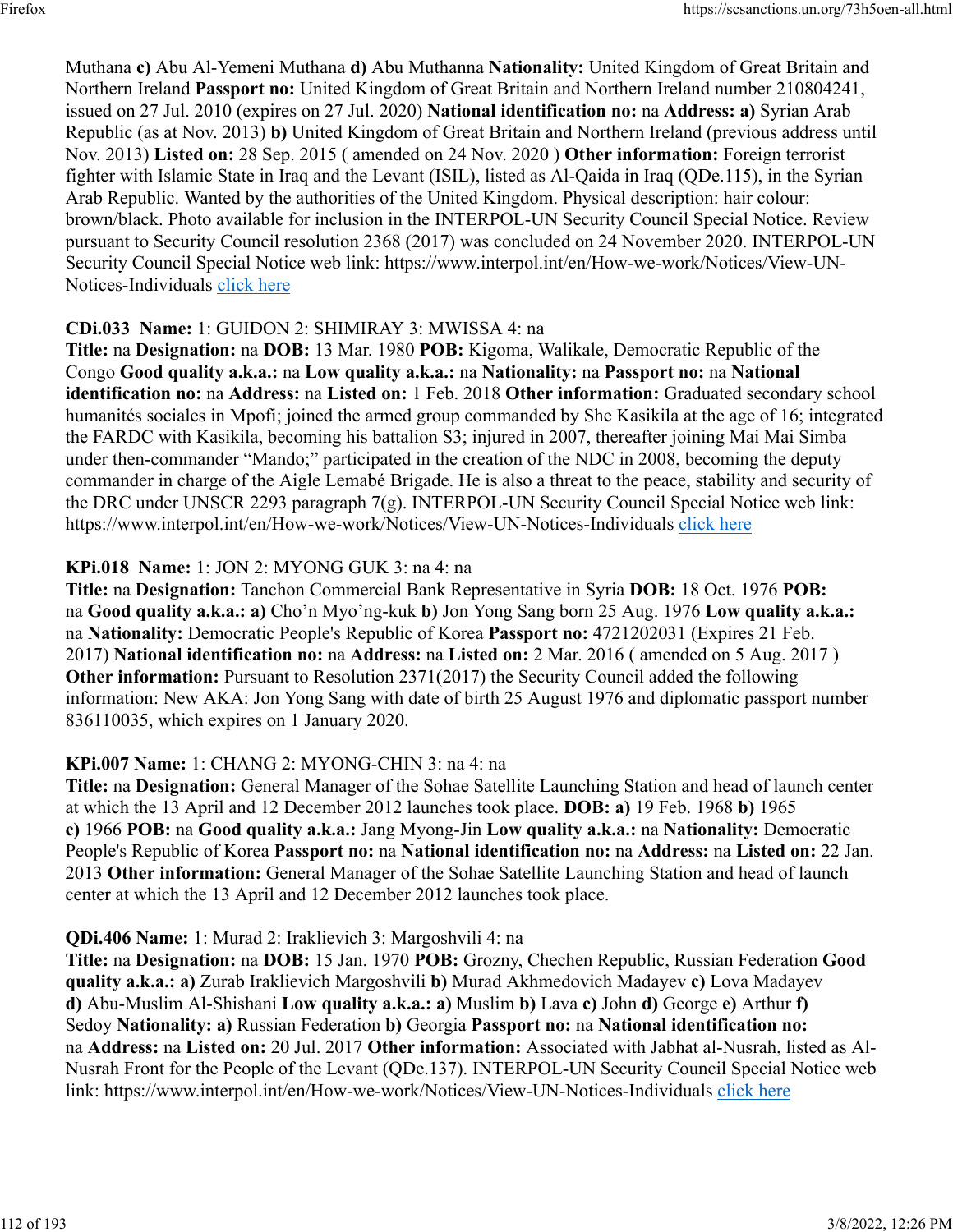### **QDi.427 Name:** 1: Noor 2: Wali 3: Mehsud 4: na

**Title:** Mufti **Designation:** na **DOB:** 26 Jun. 1978 **POB:** Gurguray, Pakistan **Good quality a.k.a.:** Abu Mansoor Asim **Low quality a.k.a.:** na **Nationality:** Pakistan **Passport no:** na **National identification no:** na **Address:** na **Listed on:** 16 Jul. 2020 **Other information:** Leader of Tehrik-e Taliban Pakistan (TTP) (QDe.132). INTERPOL-UN Security Council Special Notice web link: https://www.interpol.int/en/How-wework/Notices/View-UN-Notices-Individuals [click here](https://www.interpol.int/en/How-we-work/Notices/View-UN-Notices-Individuals)

#### **MLi.003 Name:** 1: Mohamed 2: Ousmane 3: Ag 4: Mohamedoune

**Title:** Cheikh **Designation:** na **DOB:** 16 Apr. 1972 **POB:** Mali **Good quality a.k.a.: a)** Ousmane Mahamadou **b)** Mohamed Ousmane **Low quality a.k.a.:** na **Nationality:** Mali **Passport no:** na **National identification no:** na **Address:** Mali **Listed on:** 20 Dec. 2018 ( amended on 14 Jan. 2020 ) **Other information:** Gender: male. Physical description: eye colour: brown; hair colour: black. Telephone number: +223 60 36 01 01. Languages spoken: Arabic and French. Distinguishing marks: eyeglasses. Listed pursuant to paragraphs 1 to 3 of Security Council resolution 2374 (2017) (Travel Ban). Photo available for inclusion in the INTERPOL-UN Security Council Special Notice.

#### **GBi.006 Name:** 1: TCHIPA 2: NA BIDON 3: na 4: na

**Title:** na **Designation: a)** Lieutenant-colonel **b)** Head of Intelligence **DOB:** 28 May 1954 **POB:** na **Good quality a.k.a.:** na **Low quality a.k.a.:** na **Nationality:** Guinea-Bissau **Passport no:** DA0001564, issued on 30 Nov. 2005, issued in Guinea-Bissau (Expiration date 15 May 2011) **National identification no:** na **Address:** na **Listed on:** 18 Jul. 2012 **Other information:** Na Bidon was listed on 18 Jul. 2012 pursuant to paragraph 4 of resolution 2048 (2012) as "Member of the "Military Command" which has assumed responsibility for the coup d'état of 12 April 2012." Parentage: "Nabidom". INTERPOL-UN Security Council Special Notice web link: https://www.interpol.int/en/How-we-work/Notices/View-UN-Notices-Individuals [click here](https://www.interpol.int/en/How-we-work/Notices/View-UN-Notices-Individuals)

#### **GBi.007 Name:** 1: TCHAM 2: NA MAN 3: na 4: na

**Title:** na **Designation: a)** Lieutenant-colonel **b)** Head of the Armed Forces Military Hospital **DOB:** 27 Feb. 1953 **POB:** na **Good quality a.k.a.:** na **Low quality a.k.a.:** Namam **Nationality:** Guinea-Bissau **Passport no:** SA0002264, issued on 24 Jul. 2006, issued in Guinea-Bissau (Expiration date 23 Jul. 2009) **National identification no:** na **Address:** na **Listed on:** 18 Jul. 2012 **Other information:** Na Man was listed on 18 Jul. 2012 pursuant to paragraph 4 of resolution 2048 (2012) as "Member of the "Military Command" which has assumed responsibility for the coup d'état of 12 April 2012. Also a member of the Military High Command (highest hierarchy of the Bissau-Guinean Armed Forces)." Father's name is Biute Naman; Mother's name is Ndjade Na Noa. INTERPOL-UN Security Council Special Notice web link: https://www.interpol.int /en/How-we-work/Notices/View-UN-Notices-Individuals [click here](https://www.interpol.int/en/How-we-work/Notices/View-UN-Notices-Individuals)

#### **GBi.008 Name:** 1: ESTÊVÃO 2: NA MENA 3: na 4: na

**Title:** na **Designation:** Inspector-General of the Armed Forces **DOB:** 7 Mar. 1956 **POB:** na **Good quality a.k.a.:** na **Low quality a.k.a.:** na **Nationality:** Guinea-Bissau **Passport no:** na **National identification no:** na **Address:** na **Listed on:** 18 May 2012 **Other information:** Na Mena was listed on 18 May 2012 pursuant to paragraph 4 of resolution 2048 (2012) as "Member of the "Military Command" which has assumed responsibility for the coup d'état of 12 April 2012." INTERPOL-UN Security Council Special Notice web link: https://www.interpol.int/en/How-we-work/Notices/View-UN-Notices-Individuals [click here](https://www.interpol.int/en/How-we-work/Notices/View-UN-Notices-Individuals)

#### **QDi.280 Name:** 1: TAYEB 2: NAIL 3: na 4: na

#### **Name (original script):** ليان بيطلا

**Title:** na **Designation:** na **DOB:** Approximately 1972 **POB:** Faidh El Batma, Djelfa, Algeria **Good quality a.k.a.: a)** Djaafar Abou Mohamed ( دمحم وبا رفعج( **b)** Abou Mouhadjir ( رجاهم وبا( **c)** Mohamed Ould Ahmed Ould Ali (born in 1976) **Low quality a.k.a.:** na **Nationality:** Algeria **Passport no:** na **National identification no:** na **Address:** Mali **Listed on:** 22 Apr. 2010 ( amended on 15 Apr. 2014, 6 Dec. 2019 )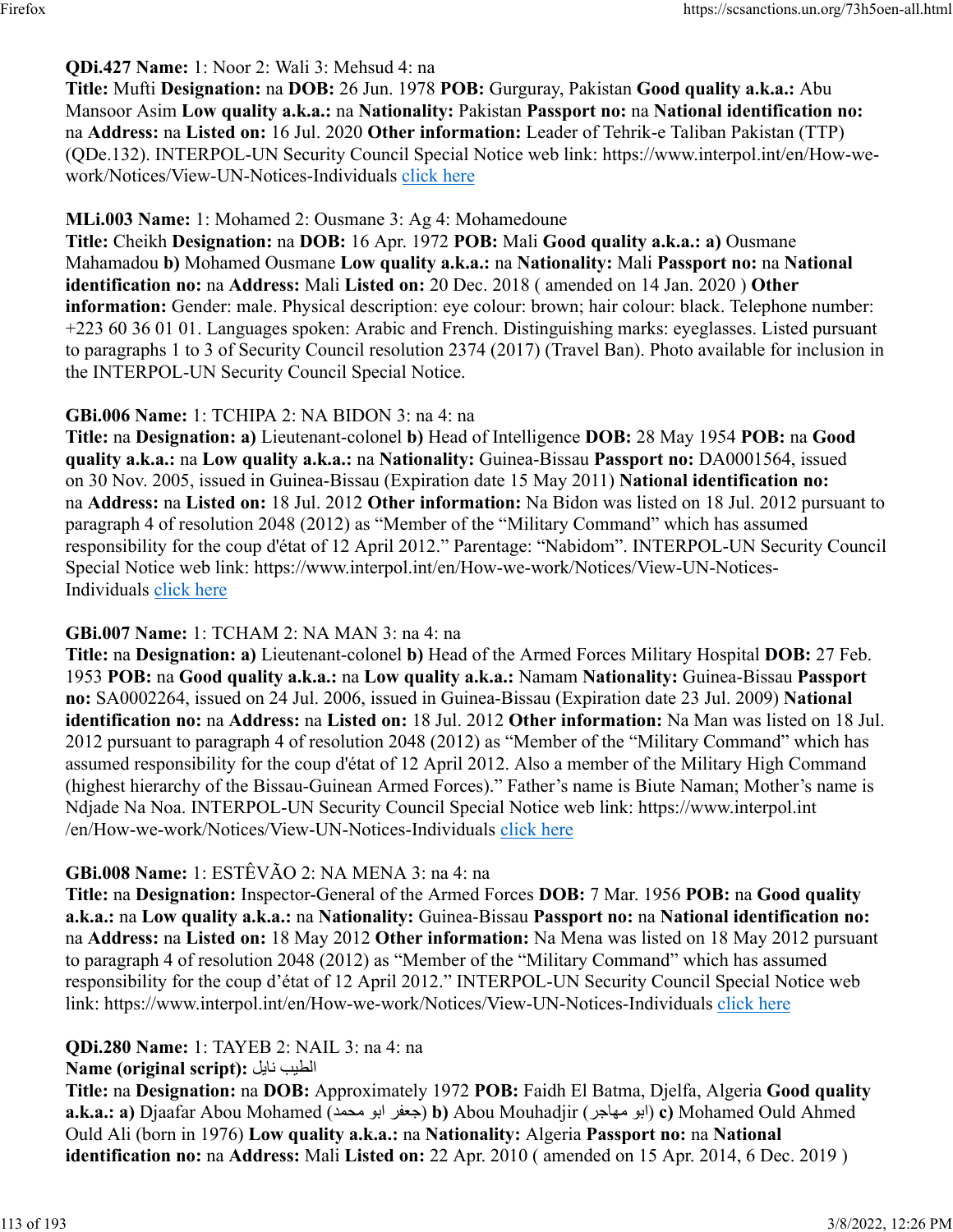**Other information:** Convicted in absentia by Algerian tribunal on 28 Mar. 1996. Algerian international arrest warrant number 04/09 of 6 Jun. 2009 issued by the Tribunal of Sidi Mhamed, Algiers, Algeria. Algerian extradition request number 2307/09 of 3 Sep. 2009, presented to Malian authorities. Father's name was Benazouz Nail. Mother's name is Belkheiri Oum El Kheir. Member of The Organization of Al-Qaida in the Islamic Maghreb (QDe.014). Review pursuant to Security Council resolution 2368 (2017) was concluded on 4 Dec. 2019. INTERPOL-UN Security Council Special Notice web link: https://www.interpol.int/en/Howwe-work/Notices/View-UN-Notices-Individuals [click here](https://www.interpol.int/en/How-we-work/Notices/View-UN-Notices-Individuals)

#### **KPi.061 Name:** 1: KIM 2: NAM UNG 3: na 4: na

**Title:** na **Designation:** Representative for Ilsim International Bank **DOB:** na **POB:** na **Good quality a.k.a.:** na **Low quality a.k.a.:** na **Nationality:** Democratic People's Republic of Korea **Passport no:** 654110043 **National identification no:** na **Address:** na **Listed on:** 5 Aug. 2017 **Other information:** Representative for Ilsim International Bank, which is affiliated with the DPRK military and has a close relationship with the Korea Kwangson Banking Corporation. Ilsim International Bank has attempted to evade United Nations sanctions.

#### **IRi.026 Name:** 1: MOHAMMAD REZA 2: NAQDI 3: na 4: na

**Title:** na **Designation: a)** Brigadier-General **b)** Former Deputy Chief of Armed Forces General Staff for Logistics and Industrial Research **c)** Head of State Anti-Smuggling Headquarters **DOB: a)** 11 Feb. 1949 **b)** 11 Feb. 1952 **c)** 11 Feb. 1953 **d)** 11 Feb. 1961 **POB: a)** Najaf, Iraq **b)** Tehran, Iran (Islamic Republic of) **Good quality a.k.a.:** na **Low quality a.k.a.:** na **Nationality:** na **Passport no:** na **National identification no:** na **Address:** na **Listed on:** 3 Mar. 2008 ( amended on 17 Dec. 2014 ) **Other information:** Engaged in efforts to get round the sanctions imposed by resolutions 1737 (2006) and 1747 (2007). [Old Reference # I.03.I.10]

#### **GBi.009 Name:** 1: DABA 2: NAUALNA 3: na 4: na

**Title:** na **Designation: a)** Lieutenant-colonel **b)** Spokesperson of the "Military Command" **DOB:** 6 Jun. 1966 **POB:** na **Good quality a.k.a.:** Daba Na Walna **Low quality a.k.a.:** na **Nationality:** Guinea-Bissau **Passport no:** SA000417, issued on 29 Oct. 2003, issued in Guinea-Bissau (Expiration date 10 Mar. 2013) **National identification no:** na **Address:** na **Listed on:** 18 May 2012 **Other information:** Naualna was listed on 18 May 2012 pursuant to paragraph 4 of resolution 2048 (2012) as "Spokesperson of the "Military Command" which has assumed responsibility for the coup d'état of 12 April 2012." Father's name is Samba Naualna; Mother's name is In-Uasne Nanfafe. INTERPOL-UN Security Council Special Notice web link: https://www.interpol.int/en/How-we-work/Notices/View-UN-Notices-Individuals [click here](https://www.interpol.int/en/How-we-work/Notices/View-UN-Notices-Individuals)

#### **IRi.027 Name:** 1: MOHAMMAD MEHDI 2: NEJAD NOURI 3: na 4: na

**Title:** na **Designation: a)** Lieutenant General **b)** Rector of Malek Ashtar University of Defence Technology (chemistry department, affiliated to MODAFL, has conducted experiments on beryllium). **DOB:** na **POB:** na **Good quality a.k.a.:** na **Low quality a.k.a.:** na **Nationality:** na **Passport no:** na **National identification no:** na **Address:** na **Listed on:** 23 Dec. 2006 ( amended on 17 Dec. 2014 ) **Other information:** Deputy Minister of Science, Research and Technology. [Old Reference # I.37.C.7]

#### **CDi.019 Name:** 1: BAUDOIN 2: NGARUYE WA MYAMURO 3: na 4: na

**Title:** Military leader of the Mouvement du 23 Mars (M23) **Designation:** Brigadier General **DOB: a)** 1 Apr. 1978 **b)** 1978 **POB: a)** Bibwe, Democratic Republic of the Congo **b)** Lusamambo, Lubero territory, Democratic Republic of the Congo **Good quality a.k.a.:** Colonel Baudoin NGARUYE **Low quality a.k.a.:** na **Nationality:** Democratic Republic of the Congo **Passport no:** na **National identification no:** FARDC ID 1-78-09-44621-80 **Address:** Rubavu / Mudende, Rwanda **Listed on:** 30 Nov. 2012 **Other information:** Entered the Republic of Rwanda on 16 March 2013. As of late 2014, living in Ngoma camp, Rwanda. INTERPOL-UN Security Council Special Notice web link: https://www.interpol.int/en/How-wework/Notices/View-UN-Notices-Individuals [click here](https://www.interpol.int/en/How-we-work/Notices/View-UN-Notices-Individuals)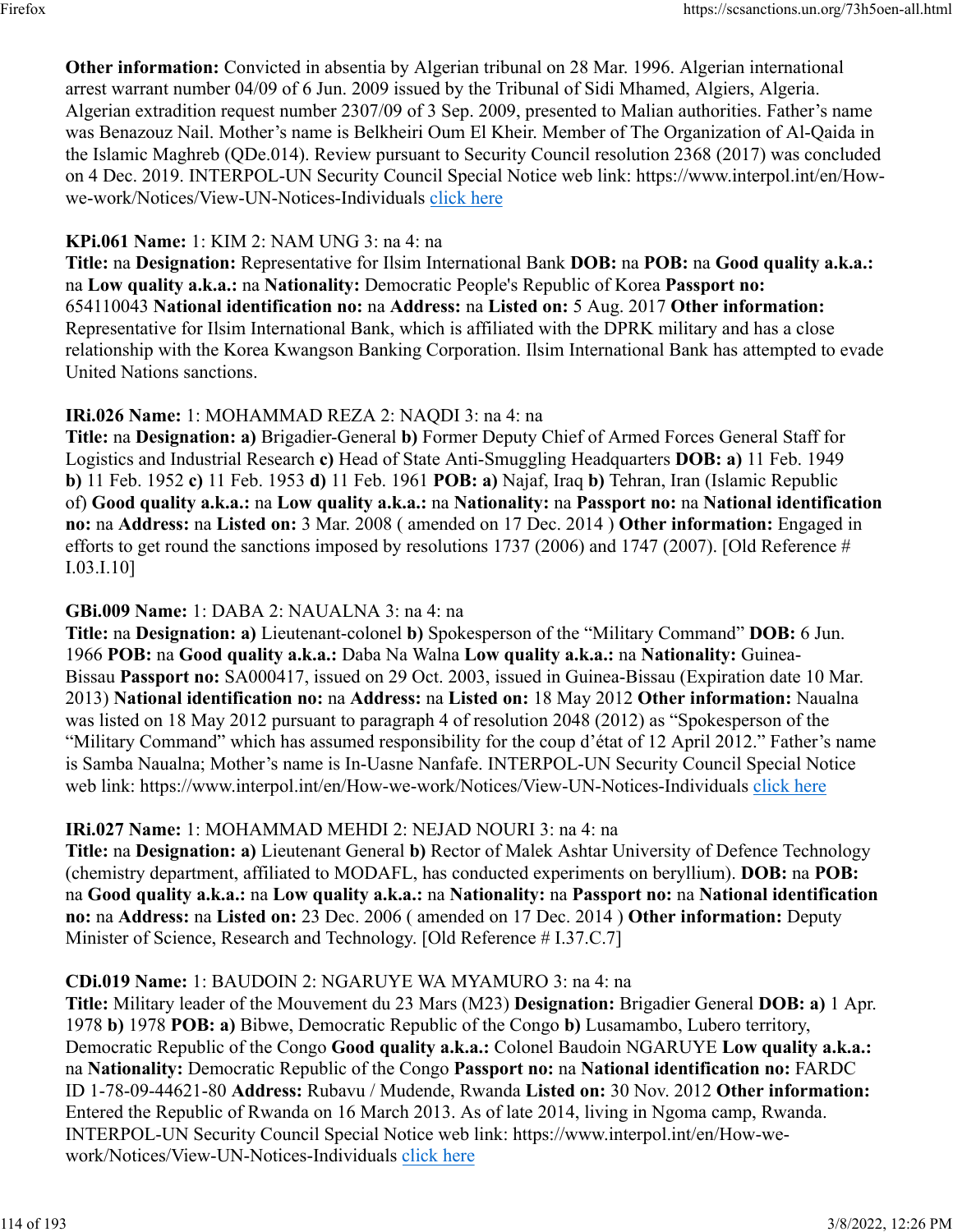# **CFi.008 Name:** 1: EUGÈNE 2: BARRET 3: NGAÏKOSSET 4: na

**Title:** na **Designation: a)** Former Captain, CAR Presidential Guard **b)** Former Captain, CAR Naval Forces **DOB:** 8 Oct. 1967 **POB:** na **Good quality a.k.a.: a)** Eugene Ngaikosset **b)** Eugene Ngaikoisset **c)** Eugene Ngakosset **d)** Eugene Barret Ngaikosse **e)** Eugene Ngaikouesset **Low quality a.k.a.: a)** "The Butcher of Paoua" **b)** Ngakosset **Nationality:** na **Passport no:** na **National identification no:** Central African Republic armed forces (FACA) Military identification number 911-10-77 **Address:** Bangui, Central African Republic **Listed on:** 17 Dec. 2015 ( amended on 26 Apr. 2018, 1 Mar. 2019 ) **Other information:** Captain Eugène Barret Ngaïkosset is a former member of former President François Bozizé's (CFi.001) presidential guard and associated with the anti-Balaka movement. He escaped from jail on 17 May 2015 following his extradition from Brazzaville and created his own anti-balaka faction including former FACA fighters. Photo available for inclusion in the INTERPOL-UN Security Council Special Notice. INTERPOL-UN Security Council Special Notice web link: https://www.interpol.int/en/How-we-work/Notices/View-UN-Notices-Individuals [click here](https://www.interpol.int/en/How-we-work/Notices/View-UN-Notices-Individuals)

#### **CDi.020 Name:** 1: MATHIEU, CHUI 2: NGUDJOLO 3: na 4: na

**Title:** na **Designation:** na **DOB:** 8 Oct. 1970 **POB:** Bunia, Ituri Province, Democratic Republic of the Congo **Good quality a.k.a.:** Cui Ngudjolo **Low quality a.k.a.:** na **Nationality:** Democratic Republic of the Congo **Passport no:** na **National identification no:** na **Address:** Democratic Republic of the Congo **Listed on:** 1 Nov. 2005 ( amended on 13 Oct. 2016 ) **Other information:** Arrested by MONUC in Bunia in October 2003. Surrendered by the Government of the DRC to the International Criminal Court on 7 February 2008. Acquitted of all charges by the ICC in December 2012, and the verdict was upheld by the Appeals Chamber on 27 February 2015. Ngudjolo filed a claim for asylum in the Netherlands, but was denied. He was deported to the DRC on 11 May 2015. INTERPOL-UN Security Council Special Notice web link: https://www.interpol.int/en/How-we-work/Notices/View-UN-Notices-Individuals [click here](https://www.interpol.int/en/How-we-work/Notices/View-UN-Notices-Individuals)

# **GBi.010 Name:** 1: JÚLIO 2: NHATE 3: na 4: na

**Title:** na **Designation: a)** Lieutenant-colonel **b)** Commander of the Paratroops Regiment **DOB:** 28 Sep. 1965 **POB:** na **Good quality a.k.a.:** na **Low quality a.k.a.:** na **Nationality:** Guinea-Bissau **Passport no:** na **National identification no:** na **Address:** na **Listed on:** 18 Jul. 2012 **Other information:** Nhate was listed on 18 Jul. 2012 pursuant to paragraph 4 of resolution 2048 (2012) as "Member of the "Military Command" which has assumed responsibility for the coup d'état of 12 April 2012. A loyal ally of António Injai, Lt.Col. Júlio Nhate has the material responsibility for the 12 April 2012 coup, having conducted the military operation." INTERPOL-UN Security Council Special Notice web link: https://www.interpol.int/en/How-wework/Notices/View-UN-Notices-Individuals [click here](https://www.interpol.int/en/How-we-work/Notices/View-UN-Notices-Individuals)

# **CDi.021 Name:** 1: FLORIBERT NGABU 2: NJABU 3: na 4: na

**Title:** na **Designation:** na **DOB:** 23 May 1971 **POB:** na **Good quality a.k.a.: a)** Floribert Njabu Ngabu **b)** Floribert Ndjabu **c)** Floribert Ngabu Ndjabu **Low quality a.k.a.:** na **Nationality:** Democratic Republic of the Congo **Passport no:** Democratic Republic of the Congo number OB 0243318 **National identification no:** na **Address:** na **Listed on:** 1 Nov. 2005 ( amended on 13 Oct. 2016 ) **Other information:** Under house arrest in Kinshasa since March 2005 for FNI involvement in human rights abuses. Transferred to The Hague on 27 March 2011 to testify in the ICC Germain Katanga and Mathieu Ngudjolo trials. Applied for asylum in the Netherlands in May 2011. In October 2012, a Dutch court denied his asylum claim. In July 2014, he was deported from the Netherlands to DRC, where he was placed under arrest. INTERPOL-UN Security Council Special Notice web link: https://www.interpol.int/en/How-we-work/Notices/View-UN-NoticesIndividuals [click here](https://www.interpol.int/en/How-we-work/Notices/View-UN-Notices-Individuals)

# **CDi.022 Name:** 1: LAURENT 2: NKUNDA 3: na 4: na

**Title:** na **Designation:** na **DOB: a)** 6 Feb. 1967 **b)** 2 Feb. 1967 **POB:** Rutshuru, North Kivu, Democratic Republic of the Congo **Good quality a.k.a.: a)** Nkunda Mihigo Laurent **b)** Laurent Nkunda Bwatare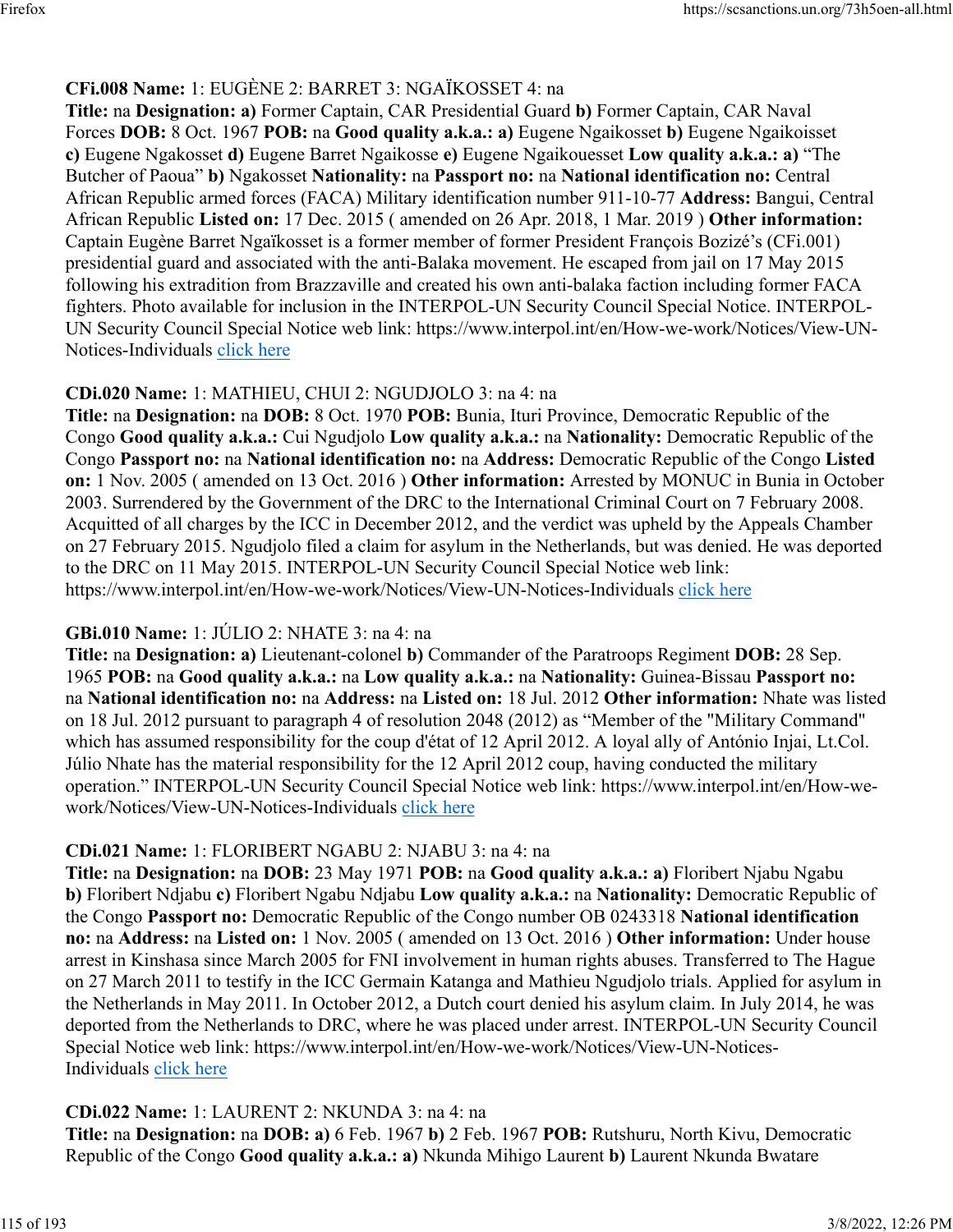**c)** Laurent Nkundabatware **d)** Laurent Nkunda Mahoro Batware **e)** Laurent Nkunda Batware **Low quality a.k.a.: a)** Chairman **b)** General Nkunda **c)** Papa Six **Nationality:** Democratic Republic of the Congo **Passport no:** na **National identification no:** na **Address:** na **Listed on:** 1 Nov. 2005 **Other information:** Former RCD-G General. Founder, National Congress for the People's Defense, 2006; Senior Officer, Rally for Congolese Democracy-Goma (RCD-G), 1998-2006; Officer Rwandan Patriotic Front (RPF), 1992-1998. Laurent Nkunda was arrested by Rwandan authorities in Rwanda in January 2009 and replaced as the commander of the CNDP. Since then, he has been under house arrest in Kigali, Rwanda. DRC Government's request to extradite Nkunda for crimes committed in eastern DRC has been refused by Rwanda. In 2010, Nkunda's appeal for illegal detention was rejected by Rwandan court in Gisenyi, ruling that the matter should be examined by a military court. Nkunda's lawyers appealed with the Rwandan Military Court. INTERPOL-UN Security Council Special Notice web link: https://www.interpol.int/en/Howwe-work/Notices/View-UN-Notices-Individuals [click here](https://www.interpol.int/en/How-we-work/Notices/View-UN-Notices-Individuals)

### **TAi.044 Name:** 1: HAMDULLAH 2: NOMANI 3: na 4: na

#### دمح الله ىنامعن **:(script original (Name**

**Title:** Maulavi **Designation: a)** Minister of Higher Education under the Taliban regime **b)** Mayor of Kabul City under the Taliban regime **DOB:** Approximately 1968 **POB:** Sipayaw village, Andar District, Ghazni Province, Afghanistan **Good quality a.k.a.:** na **Low quality a.k.a.:** na **Nationality:** Afghanistan **Passport no:** na **National identification no:** na **Address:** na **Listed on:** 23 Feb. 2001 ( amended on 3 Sep. 2003, 21 Sep. 2007, 3 Oct. 2008, 29 Nov. 2011 ) **Other information:** Member of the Taliban Supreme Council. Believed to be in Afghanistan/Pakistan border area. Review pursuant to Security Council resolution 1822 (2008) was concluded on 23 Jul. 2010. INTERPOL-UN Security Council Special Notice web link: https://www.interpol.int/en/How-we-work/Notices/View-UN-Notices-Individuals [click here](https://www.interpol.int/en/How-we-work/Notices/View-UN-Notices-Individuals)

#### **TAi.138 Name:** 1: MOHAMMAD 2: ALEEM 3: NOORANI 4: na

محمد عليم نوراني :(Name (original script

**Title:** Mufti **Designation:** First Secretary, Taliban Consulate General, Karachi, Pakistan **DOB:** Approximately 1963 **POB:** Ghazni Province, Afghanistan **Good quality a.k.a.:** na **Low quality a.k.a.:** na **Nationality:** Afghanistan **Passport no:** na **National identification no:** na **Address:** na **Listed on:** 25 Jan. 2001 ( amended on 3 Sep. 2003, 21 Sep. 2007, 29 Nov. 2011 ) **Other information:** Review pursuant to Security Council resolution 1822 (2008) was concluded on 29 Jul. 2010. INTERPOL-UN Security Council Special Notice web link: https://www.interpol.int/en/How-we-work/Notices/View-UN-Notices-Individuals [click here](https://www.interpol.int/en/How-we-work/Notices/View-UN-Notices-Individuals)

#### **TAi.173 Name:** 1: ABDUL BASIR 2: NOORZAI 3: na 4: na

دبع ريصبلا یزرون **:(script original (Name**

**Title:** Haji **Designation:** na **DOB: a)** 1965 **b)** 1960 **c)** 1963 **POB:** Baluchistan Province, Pakistan **Good quality a.k.a.: a)** Haji Abdul Basir **b)** Haji 'Abd Al-Basir **c)** Haji Basir Noorzai **d)** Abdul Baseer **e)** Abdul Basir **Low quality a.k.a.:** na **Nationality:** Afghanistan **Passport no:** Pakistani passport number AA3829182 **National identification no:** Pakistani national identification number 5420124679187 **Address:** Chaman, Baluchistan Province, Pakistan **Listed on:** 27 Mar. 2015 **Other information:** Owner of Haji Basir and Zarjmil Company Hawala (TAe.014), which provides financial services to Taliban in the region. INTERPOL-UN Security Council Special Notice web link: https://www.interpol.int/en/How-wework/Notices/View-UN-Notices-Individuals [click here](https://www.interpol.int/en/How-we-work/Notices/View-UN-Notices-Individuals)

# **TAi.154 Name:** 1: MALIK 2: NOORZAI 3: na 4: na

#### **Name (original script):** ىزرون کلام

**Title:** Haji **Designation:** na **DOB: a)** 1957 **b)** 1960 **c)** 1 Jan. 1963 **POB: a)** Chaman border town, Pakistan **b)** Pishin, Baluchistan Province, Pakistan **Good quality a.k.a.: a)** ىزرون كلام ىجاح) Hajji Malik Noorzai; Hajji Malak Noorzai; Haji Malek Noorzai) **b)** Allah Muhammad **Low quality a.k.a.: a)** Haji Maluk **b)** Haji Aminullah **Nationality:** Afghanistan **Passport no:** FA0157612, issued on 23 Jul. 2009, issued in Pakistan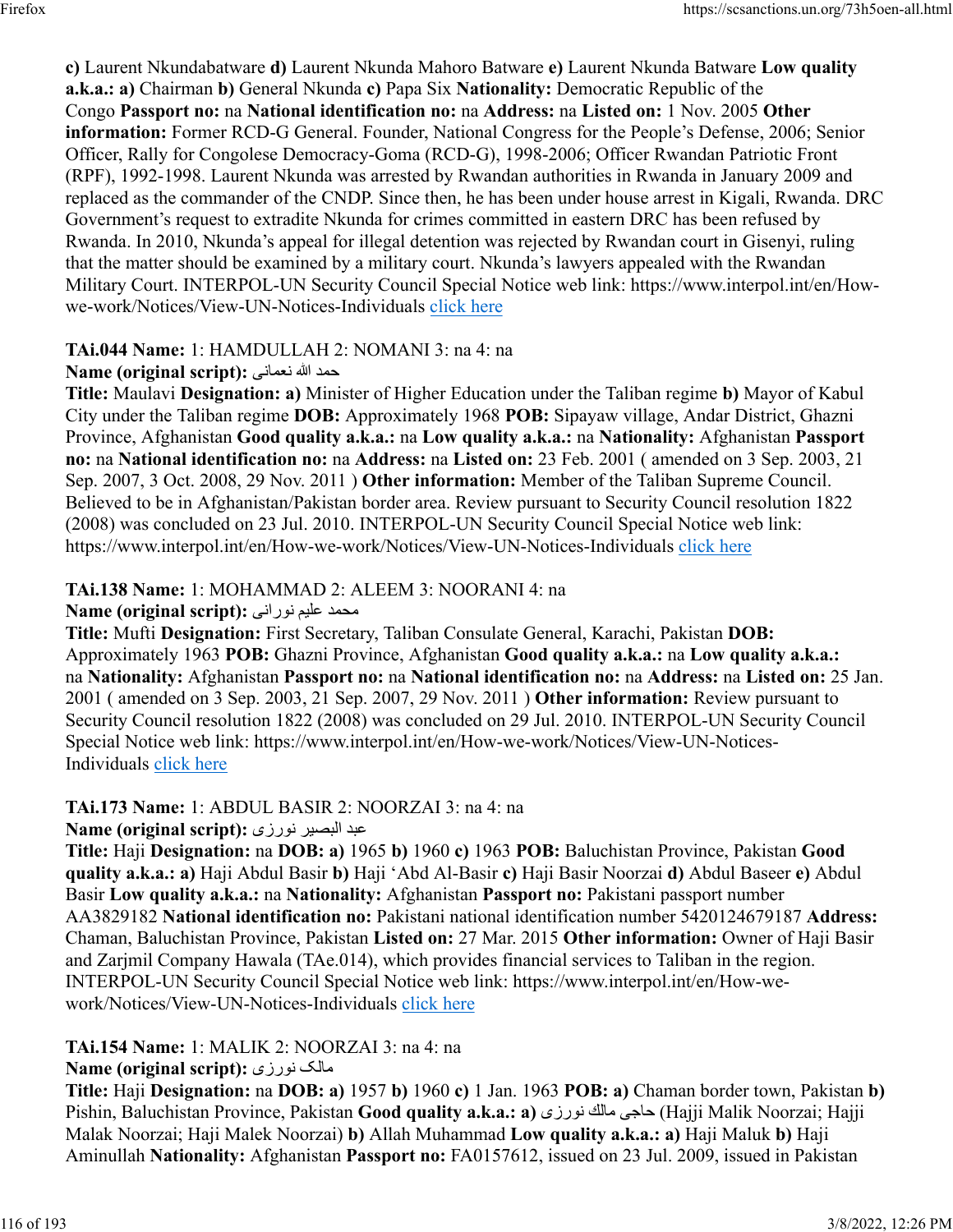(expires on 22 Jul. 2014 , officially cancelled as of 2013 , issued under name Allah Muhammad) **National identification no:** 54201-247561-5, issued in Pakistan (officially cancelled as of 2013) **Address: a)** Boghra Road, Miralzei Village, Chaman, Baluchistan Province, Pakistan **b)** Kalay Rangin, Spin Boldak District, Kandahar province, Afghanistan **Listed on:** 4 Oct. 2011 ( amended on 29 Nov. 2011, 1 Jun. 2012, 11 Feb. 2014 ) **Other information:** Taliban financier. Owns businesses in Japan and frequently travels to Dubai, United Arab Emirates, and Japan. As of 2009, facilitated Taliban activities, including through recruitment and the provision of logistical support. Believed to be in the Afghanistan/Pakistan border area. Belongs to Noorzai tribe. Brother of Faizullah Khan Noorzai (TAi.153). Father's name is Haji Akhtar Muhammad. INTERPOL-UN Security Council Special Notice web link: https://www.interpol.int/en/How-wework/Notices/View-UN-Notices-Individuals [click here](https://www.interpol.int/en/How-we-work/Notices/View-UN-Notices-Individuals)

#### **CDi.023 Name:** 1: FELICIEN 2: NSANZUBUKIRE 3: na 4: na

**Title:** na **Designation: a)** FDLR-FOCA Subsector Commander **b)** FDLR-FOCA Colonel **DOB:** 1967 **POB: a)** Murama, Kigali, Rwanda **b)** Rubungo, Kigali, Rwanda **c)** Kinyinya, Kigali, Rwanda **Good quality a.k.a.:** Fred Irakeza **Low quality a.k.a.:** na **Nationality:** Rwanda **Passport no:** na **National identification no:** na **Address:** South Kivu Province, Democratic Republic of the Congo (As of June 2016) **Listed on:** 1 Dec. 2010 ( amended on 13 Oct. 2016 ) **Other information:** INTERPOL-UN Security Council Special Notice web link: https://www.interpol.int/en/How-we-work/Notices/View-UN-Notices-Individuals [click here](https://www.interpol.int/en/How-we-work/Notices/View-UN-Notices-Individuals)

#### **CDi.024 Name:** 1: PACIFIQUE 2: NTAWUNGUKA 3: na 4: na

**Title:** na **Designation: a)** FDLR-FOCA "SONOKI" Sector Commander **b)** FDLR-FOCA Brigadier General **DOB: a)** 1 Jan. 1964 **b)** Approximately 1964 **POB:** Gaseke, Gisenyi Province, Rwanda **Good quality a.k.a.:** Pacifique Ntawungula **Low quality a.k.a.: a)** Colonel Omega **b)** Nzeri **c)** Israel **Nationality:** Rwanda **Passport no:** na **National identification no:** na **Address:** Rutshuru Territory, North Kivu, Democratic Republic of the Congo (As of June 2016) **Listed on:** 3 Mar. 2009 ( amended on 13 Oct. 2016 ) **Other information:** Received military training in Egypt. INTERPOL-UN Security Council Special Notice web link: https://www.interpol.int/en/How-we-work/Notices/View-UN-Notices-Individuals [click here](https://www.interpol.int/en/How-we-work/Notices/View-UN-Notices-Individuals)

#### **TAi.089 Name:** 1: NURULLAH 2: NURI 3: na 4: na

#### رون الله یرون **:(script original (Name**

**Title:** Maulavi **Designation: a)** Governor of Balkh Province under the Taliban Regime **b)** Head of Northern Zone under the Taliban regime **DOB: a)** Approximately 1958 **b)** 1 Jan. 1967 **POB:** Shahjoe District, Zabul Province, Afghanistan **Good quality a.k.a.:** Norullah Noori **Low quality a.k.a.:** na **Nationality:** Afghanistan **Passport no:** na **National identification no:** na **Address:** Qatar **Listed on:** 25 Jan. 2001 ( amended on 3 Sep. 2003, 21 Sep. 2007, 29 Nov. 2011, 31 Dec. 2013, 7 Sep. 2016 ) **Other information:** Belongs to Tokhi tribe. Review pursuant to Security Council resolution 1822 (2008) was concluded on 29 Jul. 2010. INTERPOL-UN Security Council Special Notice web link: https://www.interpol.int/en/How-wework/Notices/View-UN-Notices-Individuals [click here](https://www.interpol.int/en/How-we-work/Notices/View-UN-Notices-Individuals)

#### **CDi.025 Name:** 1: JAMES 2: NYAKUNI 3: na 4: na

**Title:** na **Designation:** na **DOB:** na **POB:** na **Good quality a.k.a.:** na **Low quality a.k.a.:** na **Nationality:** Uganda **Passport no:** na **National identification no:** na **Address:** na **Listed on:** 1 Nov. 2005 **Other information:** INTERPOL-UN Security Council Special Notice web link: https://www.interpol.int/en/Howwe-work/Notices/View-UN-Notices-Individuals [click here](https://www.interpol.int/en/How-we-work/Notices/View-UN-Notices-Individuals)

# **TAi.097 Name:** 1: ABDUL MANAN 2: NYAZI 3: na 4: na

#### **Name (original script):** یزاين نانملادبع

**Title:** Mullah **Designation: a)** Governor of Kabul Province under the Taliban regime **b)** Governor of Balk Province under the Taliban regime **DOB:** Approximately 1968 **POB: a)** Pashtoon Zarghoon District, Herat Province, Afghanistan **b)** Sardar village, Kohsan District, Herat Province, Afghanistan **Good quality a.k.a.: a)** Abdul Manan Nayazi **b)** Abdul Manan Niazi **Low quality a.k.a.: a)** Baryaly **b)** Baryalai **Nationality:**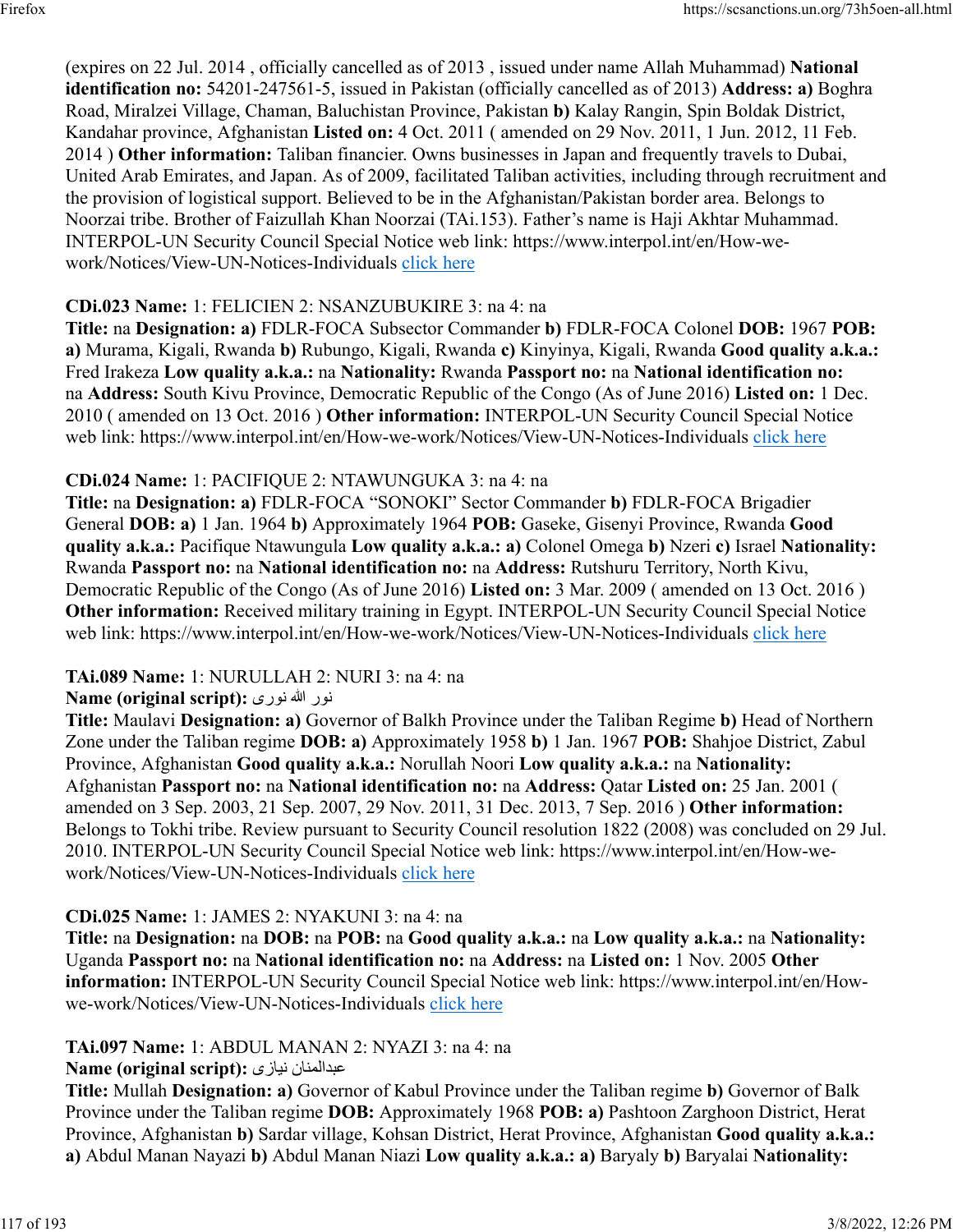Afghanistan **Passport no:** na **National identification no:** na **Address:** na **Listed on:** 25 Jan. 2001 ( amended on 3 Sep. 2003, 18 Jul. 2007, 21 Sep. 2007, 12 Apr. 2010, 29 Nov. 2011, 13 Feb. 2012, 31 Dec. 2013 ) **Other information:** Taliban member responsible for Herat, Farah and Nimroz provinces as at mid-2013. Member of the Taliban Supreme Council and Quetta Shura. Believed to be in Afghanistan/Pakistan border area. Belongs to Achekzai tribe. Involved in transporting suicide bombers to Afghanistan. Review pursuant to Security Council resolution 1822 (2008) was concluded on 23 Jul. 2010. INTERPOL-UN Security Council Special Notice web link: https://www.interpol.int/en/How-we-work/Notices/View-UN-Notices-Individuals [click here](https://www.interpol.int/en/How-we-work/Notices/View-UN-Notices-Individuals)

#### **CDi.034 Name:** 1: LUCIEN 2: NZAMBAMWITA 3: na 4: na

**Title:** na **Designation:** na **DOB:** 1966 **POB:** Cellule Nyagitabire, Sector Ruvune, Commune Kinyami, Prefecture Byumba, Rwanda **Good quality a.k.a.:** André Kalume **Low quality a.k.a.:** na **Nationality:** Rwanda **Passport no:** na **National identification no:** na **Address:** na **Listed on:** 1 Feb. 2018 **Other information:** He is a threat to the peace, stability and security of the DRC under UNSCR 2293 paragraph 7(j). INTERPOL-UN Security Council Special Notice web link: https://www.interpol.int/en/How-wework/Notices/View-UN-Notices-Individuals [click here](https://www.interpol.int/en/How-we-work/Notices/View-UN-Notices-Individuals)

### **CDi.026 Name:** 1: STANISLAS 2: NZEYIMANA 3: na 4: na

**Title:** na **Designation:** Former FDLR-FOCA Deputy Commander **DOB: a)** 1 Jan. 1966 **b)** 28 Aug. 1966 **c)** Approximately 1967 **POB:** Mugusa, Butare, Rwanda **Good quality a.k.a.: a)** Deogratias Bigaruka Izabayo **b)** Izabayo Deo **c)** Jules Mateso Mlamba **Low quality a.k.a.: a)** Bigaruka **b)** Bigurura **Nationality:** Rwanda **Passport no:** na **National identification no:** na **Address:** na **Listed on:** 3 Mar. 2009 ( amended on 13 Oct. 2016 ) **Other information:** Disappeared while in Tanzania in early 2013. Whereabouts unknown as of June 2016. INTERPOL-UN Security Council Special Notice web link: https://www.interpol.int /en/How-we-work/Notices/View-UN-Notices-Individuals [click here](https://www.interpol.int/en/How-we-work/Notices/View-UN-Notices-Individuals)

# **TAi.166 Name:** 1: AHMED SHAH 2: NOORZAI 3: OBAIDULLAH 4: na

دمحا هاش یزرون اللهديبع **:(script original (Name**

**Title:** Mullah **Designation:** na **DOB: a)** 1 Jan. 1985 **b)** 1981 **POB:** Quetta, Pakistan **Good quality a.k.a.: a)** Mullah Ahmed Shah Noorzai **b)** Haji Ahmad Shah **c)** Haji Mullah Ahmad Shah **d)** Maulawi Ahmed Shah **e)** Mullah Mohammed Shah **Low quality a.k.a.:** na **Nationality:** na **Passport no:** Pakistan number NC5140251, issued on 23 Oct. 2009 (expires on 22 Oct. 2014, officially cancelled as of 2013) **National identification no:** 54401-2288025-9, issued in Pakistan (officially cancelled as of 2013) **Address:** Quetta, Pakistan **Listed on:** 26 Feb. 2013 ( amended on 11 Feb. 2014 ) **Other information:** Owns and operates the Roshan Money Exchange (TAe.011). Provided financial services to Ghul Agha Ishakzai (TAi.147) and other Taliban in Helmand Province. Alternative title is Maulavi. INTERPOL-UN Security Council Special Notice web link: https://www.interpol.int/en/How-we-work/Notices/View-UNNotices-Individuals [click here](https://www.interpol.int/en/How-we-work/Notices/View-UN-Notices-Individuals)

# **SOi.009 Name:** 1: HASSAN 2: MAHAT 3: OMAR 4: na

**Title:** na **Designation:** na **DOB:** 10 Apr. 1979 **POB:** Garissa, Kenya **Good quality a.k.a.: a)** Hassaan Hussein Adam **b)** Hassane Mahad Omar **c)** Xassaan Xuseen Adan **d)** Asan Mahad Cumar **e)** Abu Salman **f)** Abu Salmaan **g)** Sheikh Hassaan Hussein **Low quality a.k.a.:** na **Nationality:** Possibly Ethiopian **Passport no:** A1180173, issued in Kenya (exp. 20 Aug 2017) **National identification no:** 23446085 (National ID Card) **Address:** Nairobi, Kenya **Listed on:** 28 Jul. 2011 **Other information:** INTERPOL-UN Security Council Special Notice web link: https://www.interpol.int/en/How-wework/Notices/View-UN-Notices-Individuals [click here](https://www.interpol.int/en/How-we-work/Notices/View-UN-Notices-Individuals)

**TAi.088 Name:** 1: ABDUL JABBAR 2: OMARI 3: na 4: na

**Name (original script):** یرمع رابجلادبع

**Title:** Maulavi **Designation:** Governor of Baghlan Province under the Taliban regime **DOB:** Approximately 1958 **POB:** Zabul Province, Afghanistan **Good quality a.k.a.:** na **Low quality a.k.a.: a)**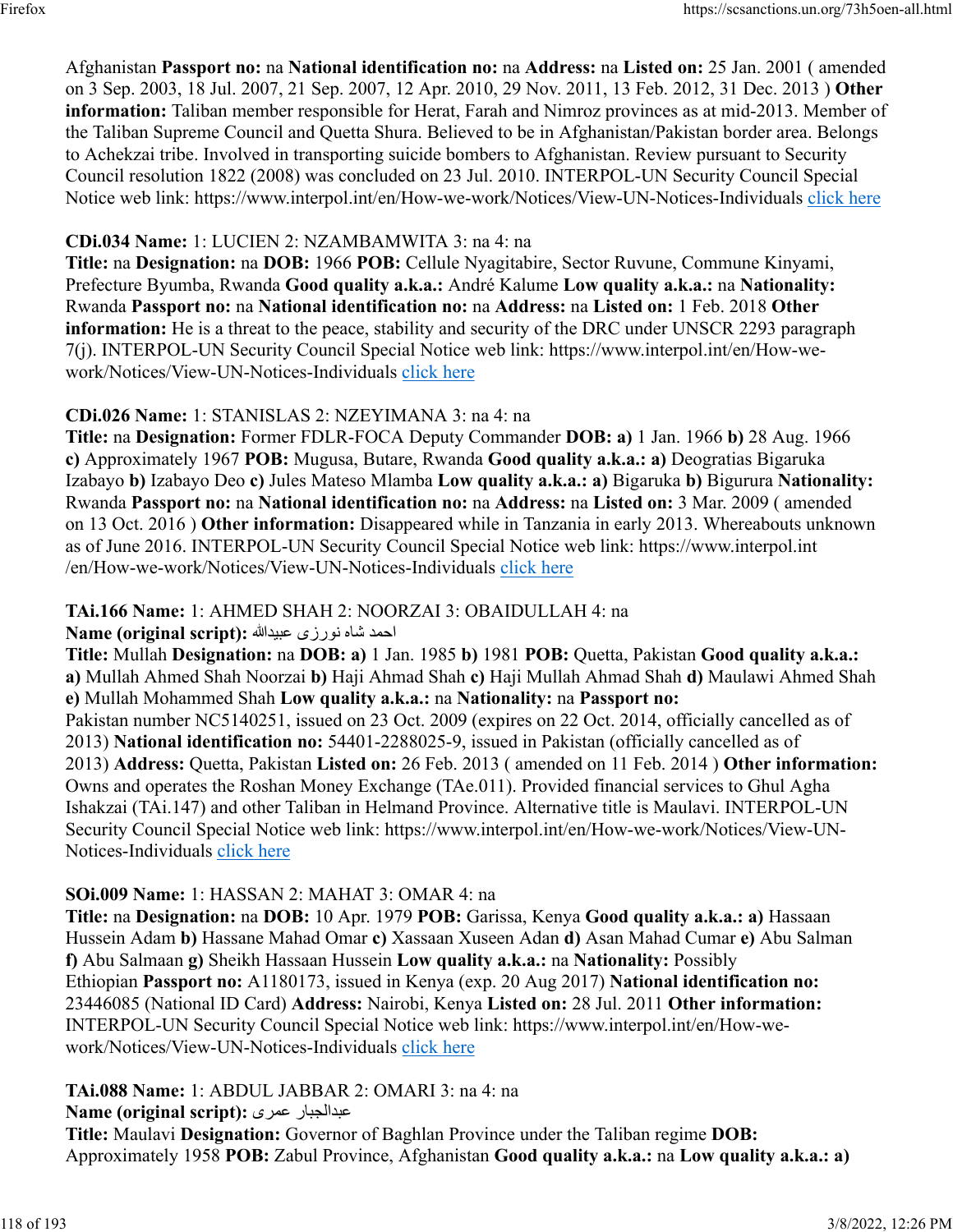Mullah Jabbar **b)** Muawin Jabbar **Nationality:** Afghanistan **Passport no:** na **National identification no:** na **Address:** na **Listed on:** 23 Feb. 2001 ( amended on 3 Sep. 2003, 21 Sep. 2007, 29 Nov. 2011, 22 Apr. 2013 ) **Other information:** Belongs to Hottak tribe. Review pursuant to Security Council resolution 1822 (2008) was concluded on 1 Jun. 2010. INTERPOL-UN Security Council Special Notice web link: https://www.interpol.int/en/How-we-work/Notices/View-UN-Notices-Individuals [click here](https://www.interpol.int/en/How-we-work/Notices/View-UN-Notices-Individuals)

# **TAi.042 Name:** 1: MOHAMMAD IBRAHIM 2: OMARI 3: na 4: na

دمحم ميهاربا یرمع **:(script original (Name**

**Title:** Alhaj **Designation:** Deputy Minister of Frontier Affairs under the Taliban regime **DOB:** Approximately 1958 **POB:** Garda Saray, Waza Zadran District, Paktia Province, Afghanistan **Good quality a.k.a.:** Ibrahim Haqqani **Low quality a.k.a.:** na **Nationality:** Afghanistan **Passport no:** na **National identification no:** na **Address:** na **Listed on:** 23 Feb. 2001 ( amended on 3 Sep. 2003, 21 Sep. 2007, 29 Jul. 2011, 29 Nov. 2011 ) **Other information:** Brother of Jalaluddin Haqqani (TAi.040) Believed to be in Afghanistan/Pakistan border area. Review pursuant to Security Council resolution 1822 (2008) was concluded on 29 Jul. 2010. INTERPOL-UN Security Council Special Notice web link: https://www.interpol.int/en/How-we-work/Notices/View-UN-Notices-Individuals [click here](https://www.interpol.int/en/How-we-work/Notices/View-UN-Notices-Individuals)

# **QDi.314 Name:** 1: ABDERRAHMANE 2: OULD EL AMAR 3: na 4: na

دبع نمحرلا دلو رماعلا **:(script original (Name**

**Title:** na **Designation:** na **DOB:** Between 1977 and 1982 **POB:** Tabankort, Mali **Good quality a.k.a.: a)** Ahmed el Tilemsi **b)** Abderrahmane Ould el Amar Ould Sidahmed Loukbeiti **c)** Ahmad Ould Amar **Low quality a.k.a.:** na **Nationality:** Mali **Passport no:** na **National identification no:** na **Address: a)** Gao, Mali **b)** Tabankort, Mali **c)** In Khalil, Mali **d)** Al Moustarat, Mali **Listed on:** 22 Feb. 2013 ( amended on 1 May 2019 ) **Other information:** Leader of the Mouvement pour l'Unification et le Jihad en Afrique de l'Ouest (MUJAO) (QDe.134). Member of The Organization of Al-Qaida in the Islamic Maghreb (QDe.014). Arrested in April 2005 in Mauritania, escaped from Nouakchott jail on 26 Apr. 2006. Re-arrested in Sep. 2008 in Mali and released on 15 Apr. 2009. Associated with Mokhtar Belmokhtar (QDi.136). Father's name is Leewemere. Review pursuant to Security Council resolution 2253 (2015) was concluded on 21 Feb. 2019. INTERPOL-UN Security Council Special Notice web link: https://www.interpol.int/en/How-wework/Notices/View-UN-Notices-Individuals [click here](https://www.interpol.int/en/How-we-work/Notices/View-UN-Notices-Individuals)

# **QDi.315 Name:** 1: HAMADA 2: OULD MOHAMED EL KHAIRY 3: na 4: na

هدامح دلو دمحم يريخلا **:(script original (Name**

**Title:** na **Designation:** na **DOB:** 1970 **POB:** Nouakchott, Mauritania **Good quality a.k.a.: a)** Hamada Ould Mohamed Lemine Ould Mohamed el Khairy **b)** Ould Kheirou **c)** Hamad el Khairy **Low quality a.k.a.:** Abou QumQum **Nationality: a)** Mauritania **b)** Mali **Passport no:** Mali number A1447120 (expired on 19 Oct. 2011) **National identification no:** na **Address:** Gao, Mali **Listed on:** 22 Feb. 2013 ( amended on 1 May 2019 ) **Other information:** Leader of the Mouvement pour l'Unification et le Jihad en Afrique de l'Ouest (MUJAO) (QDe.134). Has provided logistical support to the Sahelian group Al Moulathamine, linked with the Organization of Al-Qaida in the Islamic Maghreb (QDe.014). International arrest warrant issued by Mauritania. Mother's name is Tijal Bint Mohamed Dadda. Review pursuant to Security Council resolution 2253 (2015) was concluded on 21 Feb. 2019. INTERPOL-UN Security Council Special Notice web link: https://www.interpol.int/en/How-we-work/Notices/View-UN-Notices-Individuals [click here](https://www.interpol.int/en/How-we-work/Notices/View-UN-Notices-Individuals)

#### **QDi.298 Name:** 1: ABD AL-RAHMAN 2: OULD MUHAMMAD AL-HUSAYN 3: OULD MUHAMMAD SALIM 4: na

عبد الرحمن ولد محمد الحسين ولد محمد سليم :**(Name (original script** 

**Title:** na **Designation:** na **DOB:** Approximately 1981 **POB:** Saudi Arabia **Good quality a.k.a.: a)** Abdarrahmane ould Mohamed el Houcein ould Mohamed Salem **b)** يناتيروملا سنوي خيش) Yunis al-Mauritani; Younis al-Mauritani; Sheikh Yunis al-Mauritani; Shaykh Yunis the Mauritanian) **Low quality a.k.a.: a)** Salih the Mauritanian **b)** Mohamed Salem **c)** Youssef Ould Abdel Jelil **d)** El Hadj Ould Abdel Ghader **e)** Abdel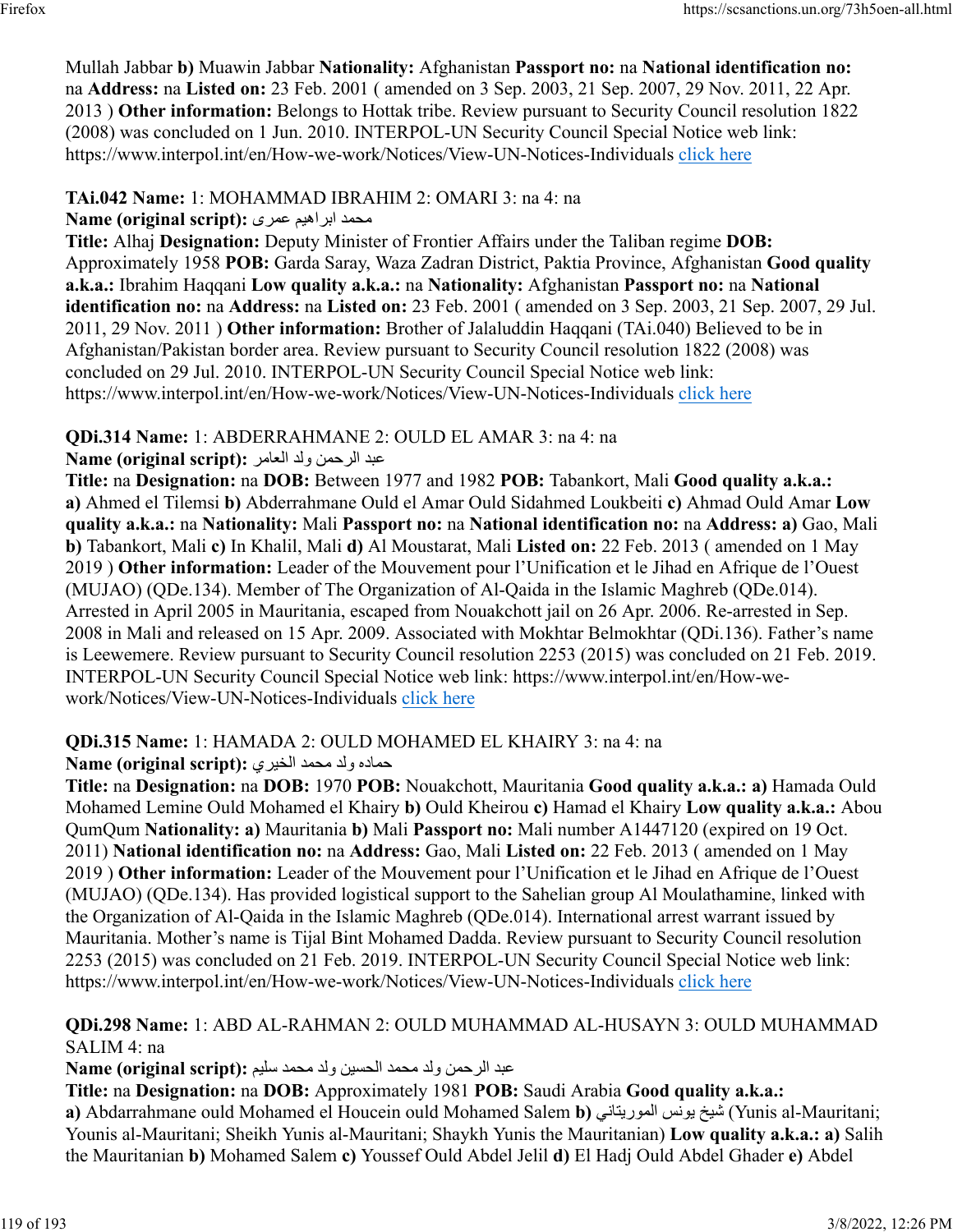Khader **f)** Abou Souleimane **g)** Chingheity **Nationality:** Mauritania **Passport no:** na **National identification no:** na **Address:** na **Listed on:** 15 Sep. 2011 ( amended on 24 Nov. 2020 ) **Other information:** Pakistanbased senior Al-Qaida (QDe.004) leader also associated with The Organization of Al-Qaida in the Islamic Maghreb (QDe.014). Wanted by Mauritanian authorities. Review pursuant to Security Council resolution 2368 (2017) was concluded on 24 November 2020. INTERPOL-UN Security Council Special Notice web link: https://www.interpol.int/en/How-we-work/Notices/View-UN-Notices-Individuals [click here](https://www.interpol.int/en/How-we-work/Notices/View-UN-Notices-Individuals)

### **QDi.353 Name:** 1: ALI 2: BEN TAHER 3: BEN FALEH 4: OUNI HARZI

# علي بن الطاهر بن الفالح العوني الحرزي: Name (original script):

**Title:** na **Designation:** na **DOB:** 9 Mar. 1986 **POB:** Ariana, Tunisia **Good quality a.k.a.:** na **Low quality a.k.a.:** Abou Zoubair **Nationality:** Tunisia **Passport no:** Tunisian passport number W342058, issued on 14 Mar. 2011 (expires on 13 Mar 2016) **National identification no:** Tunisia National Identity Card number 08705184, issued on 24 Feb. 2011 **Address: a)** 18 Mediterranean Street, Ariana, Tunisia **b)** Syrian Arab Republic (located in as at Mar. 2015) **c)** Iraq (possible alternative location as at Mar. 2015) **d)** Libya (previously located in) **Listed on:** 10 Apr. 2015 ( amended on 14 Sep. 2016, 1 May 2019 ) **Other information:** Physical description: eye colour: brown; height: 171cm. Photo available for inclusion in the INTERPOL-UN Security Council Special Notice. Previous occupation: trading agent. A member of Ansar al-Shari'a in Tunisia (QDe.143), active in recruitment of foreign terrorist fighters and arms smuggling. Detained and sentenced to 30 months imprisonment for planning terrorist acts in 2005 in Tunisia. Planned and perpetrated the attack against the Consulate of the United States in Benghazi, Libya on 11 Sep. 2012. Arrest warrant issued by the Tunisian National Guard (as at Mar. 2015). Father's name is Taher Ouni Harzi, mother's name is Borkana Bedairia. Reportedly killed in an airstrike in Mosul, Iraq, in Jun. 2015. Review pursuant to Security Council resolution 2253 (2015) was concluded on 21 Feb. 2019. Review pursuant to Security Council resolution 2368 (2017) was concluded on 15 November 2021. INTERPOL-UN Security Council Special Notice web link: https://www.interpol.int/en/How-we-work/Notices/View-UN-Notices-Individuals [click here](https://www.interpol.int/en/How-we-work/Notices/View-UN-Notices-Individuals)

# **QDi.354 Name:** 1: TARAK 2: BEN TAHER 3: BEN FALEH 4: OUNI HARZI

قارق بن الطاهر بن الفالح العوني الحرزي :(Name (original script

**Title:** na **Designation:** na **DOB:** 3 May 1982 **POB:** Tunis, Tunisia **Good quality a.k.a.:** na **Low quality a.k.a.:** Abou Omar Al Tounisi **Nationality:** Tunisia **Passport no:** Tunisia number Z050399, issued on 9 Dec. 2003 (expired on 8 Dec. 2008) **National identification no:** Tunisia National Identification Number 04711809, issued on 13 Nov. 2003 **Address: a)** 18 Mediterranean Street, Ariana, Tunisia **b)** Syrian Arab Republic (located in as at Mar. 2015) **c)** Iraq (possible alternative location as at Mar. 2015) **d)** Libya (previously located in) **Listed on:** 10 Apr. 2015 ( amended on 14 Sep. 2016, 1 May 2019 ) **Other information:** Physical description: eye colour: brown; height: 172cm. Photo available for inclusion in the INTERPOL-UN Security Council Special Notice. Previous occupation: worker. A dangerous and active member of Al Qaida in Iraq (QDe.115) in 2004, also active in facilitating and hosting members of Ansar al-Shari'a in Tunisia (QDe.143) in Syria. Sentenced, in absentia, on 30 October 2007, to 24 years imprisonment for terrorist activities by the Appeals Court of Tunis. Father's name is Taher Ouni Harzi, mother's name is Borkana Bedairia. Reportedly killed in Syria in Jun. 2015. Review pursuant to Security Council resolution 2253 (2015) was concluded on 21 Feb. 2019. Review pursuant to Security Council resolution 2368 (2017) was concluded on 15 November 2021. INTERPOL-UN Security Council Special Notice web link: https://www.interpol.int/en/How-we-work/Notices/View-UN-Notices-Individuals [click here](https://www.interpol.int/en/How-we-work/Notices/View-UN-Notices-Individuals)

# **CDi.027 Name:** 1: DIEUDONNÉ 2: OZIA MAZIO 3: na 4: na

**Title:** na **Designation:** na **DOB:** 6 Jun. 1949 **POB:** Ariwara, Democratic Republic of the Congo **Good quality a.k.a.:** Ozia Mazio **Low quality a.k.a.: a)** Omari **b)** Mr Omari **Nationality:** Democratic Republic of the Congo **Passport no:** na **National identification no:** na **Address:** na **Listed on:** 1 Nov. 2005 **Other information:** While president of the Fédération des entreprises congolaises (FEC) in Aru territory, Dieudonné Ozia Mazio is believed to have died in Ariwara on 23 September 2008. INTERPOL-UN Security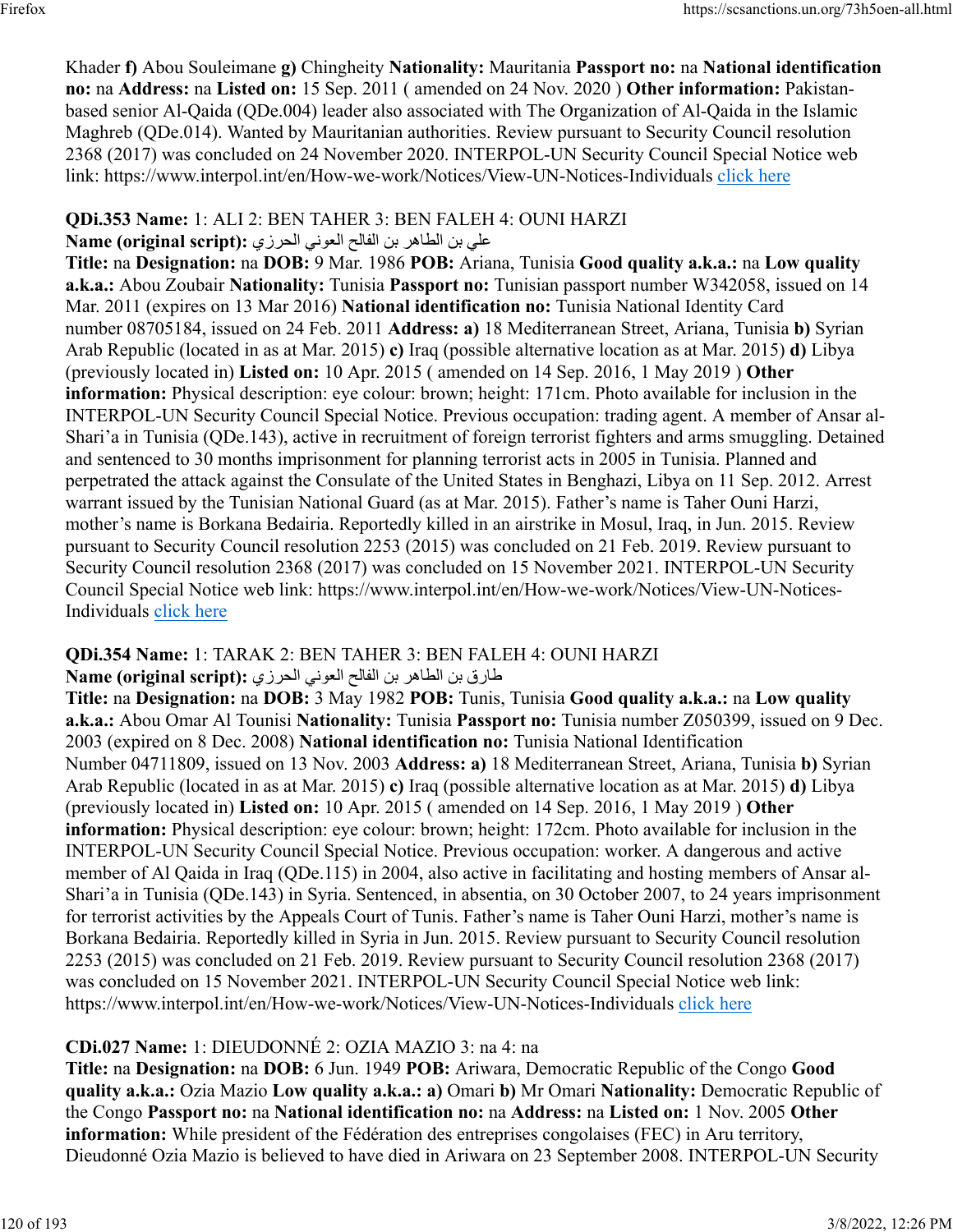Council Special Notice web link: https://www.interpol.int/en/How-we-work/Notices/View-UN-Notices-Individuals [click here](https://www.interpol.int/en/How-we-work/Notices/View-UN-Notices-Individuals)

#### **LYi.024 Name:** 1: Mus'ab 2: Mustafa 3: Abu al Qassim 4: Omar

بمصعب مصطفى ابو القاسم عمر :(Name (original script

**Title:** na **Designation:** Leader of a transnational trafficking network **DOB:** 19 Jan. 1983 **POB:** Sabratha, Libya **Good quality a.k.a.:** Mus'ab Abu Qarin **Low quality a.k.a.: a)** ABU-AL QASSIM OMAR Musab Boukrin **b)** The Doctor **c)** Al-Grein **Nationality:** Libya **Passport no: a)** 782633, issued on 31 May 2005 **b)** 540794, issued on 12 Jan. 2008 **National identification no:** na **Address:** na **Listed on:** 7 Jun. 2018 ( amended on 17 Sep. 2018 ) **Other information:** Listed pursuant to paragraphs 15 and 17 of resolution 1970 (Travel Ban, Asset Freeze) INTERPOL-UN Security Council Special Notice web link: https://www.interpol.int/en/How-we-work/Notices/View-UN-Notices-Individuals

#### **TAi.067 Name:** 1: SHER MOHAMMAD ABBAS 2: STANEKZAI 3: PADSHAH KHAN 4: na ريش دمحم سابع یزکناتسا هاشداپ ناخ **:(script original (Name**

**Title:** Maulavi **Designation: a)** Deputy Minister of Public Health under the Taliban regime **b)** Deputy Minister of Foreign Affairs under the Taliban regime **DOB:** Approximately 1963 **POB:** Qala-e-Abbas, Shah Mazar area, Baraki Barak District, Logar Province, Afghanistan **Good quality a.k.a.:** na **Low quality a.k.a.:** na **Nationality:** Afghanistan **Passport no:** na **National identification no:** na **Address:** na **Listed on:** 25 Jan. 2001 ( amended on 3 Sep. 2003, 21 Sep. 2007, 29 Nov. 2011, 7 Sep. 2016 ) **Other information:** Believed to be in Afghanistan/Pakistan border area. Review pursuant to Security Council resolution 1822 (2008) was concluded on 29 Jul. 2010. Picture available for inclusion in the INTERPOL-UN Security Council Special Notice. INTERPOL-UN Security Council Special Notice web link: https://www.interpol.int/en/How-wework/Notices/View-UN-Notices-Individuals [click here](https://www.interpol.int/en/How-we-work/Notices/View-UN-Notices-Individuals)

#### **QDi.242 Name:** 1: DINNO AMOR 2: ROSALEJOS 3: PAREJA 4: na

**Title:** na **Designation:** na **DOB:** 19 Jul. 1981 **POB:** Cebu City, Philippines **Good quality a.k.a.: a)** Johnny Pareja **b)** Khalil Pareja **Low quality a.k.a.: a)** Mohammad **b)** Akmad **c)** Mighty **d)** Rash **Nationality:** Philippines **Passport no:** na **National identification no:** na **Address:** Atimonana, Quezon Province, Philippines **Listed on:** 4 Jun. 2008 ( amended on 3 Jun. 2009, 13 Dec. 2011, 6 Dec. 2019 ) **Other information:** Member of the Rajah Solaiman Movement (QDe.128). Father's name is Amorsolo Jarabata Pareja. Mother's name is Leonila Cambaya Rosalejos. Review pursuant to Security Council resolution 1822 (2008) was concluded on 13 May 2010. Review pursuant to Security Council resolution 2368 (2017) was concluded on 4 Dec. 2019. INTERPOL-UN Security Council Special Notice web link: https://www.interpol.int/en/How-we-work/Notices/View-UN-Notices-Individuals [click here](https://www.interpol.int/en/How-we-work/Notices/View-UN-Notices-Individuals)

# **QDi.294 Name:** 1: UMAR 2: PATEK 3: na 4: na

**Title:** na **Designation:** na **DOB:** 20 Jul. 1966 **POB:** Central Java, Indonesia **Good quality a.k.a.: a)** Omar Patek **b)** Mike Arsalan **c)** Hisyam Bin Zein **d)** Anis Alawi Jafar **Low quality a.k.a.: a)** Pa'tek **b)** Pak Taek **c)** Umar Kecil **d)** Al Abu Syekh Al Zacky **e)** Umangis Mike **Nationality:** Indonesia **Passport no:** na **National identification no:** na **Address:** Indonesia **Listed on:** 19 Jul. 2011 ( amended on 23 Feb. 2012, 22 Sep. 2017 ) **Other information:** Senior member of Jemaah Islamiyah (QDe.092) involved in planning and funding multiple terrorist attacks in the Philippines and Indonesia. Provided training to Abu Sayyaf Group (QDe.001). Convicted for his role in the 2002 Bali bombings and sentenced to 20 years in prison in Jun. 2012. Remains in custody in Indonesia as at May 2015. Review pursuant to Security Council resolution 2368 (2017) was concluded on 15 November 2021. Photos included in INTERPOL-UN Security Council Special Notice web link: https://www.interpol.int/en/How-we-work/Notices/View-UN-Notices-Individuals [click here](https://www.interpol.int/en/How-we-work/Notices/View-UN-Notices-Individuals)

# **QDi.348 Name:** 1: ANGGA 2: DIMAS 3: PERSHADA 4: na

**Title:** Secretary General (as at mid-2014) **Designation:** na **DOB:** 4 Mar. 1985 **POB:** Jakarta, Indonesia **Good quality a.k.a.: a)** Angga Dimas Persada born 4 Mar. 1985 in Jakarta, Indonesia **b)** Angga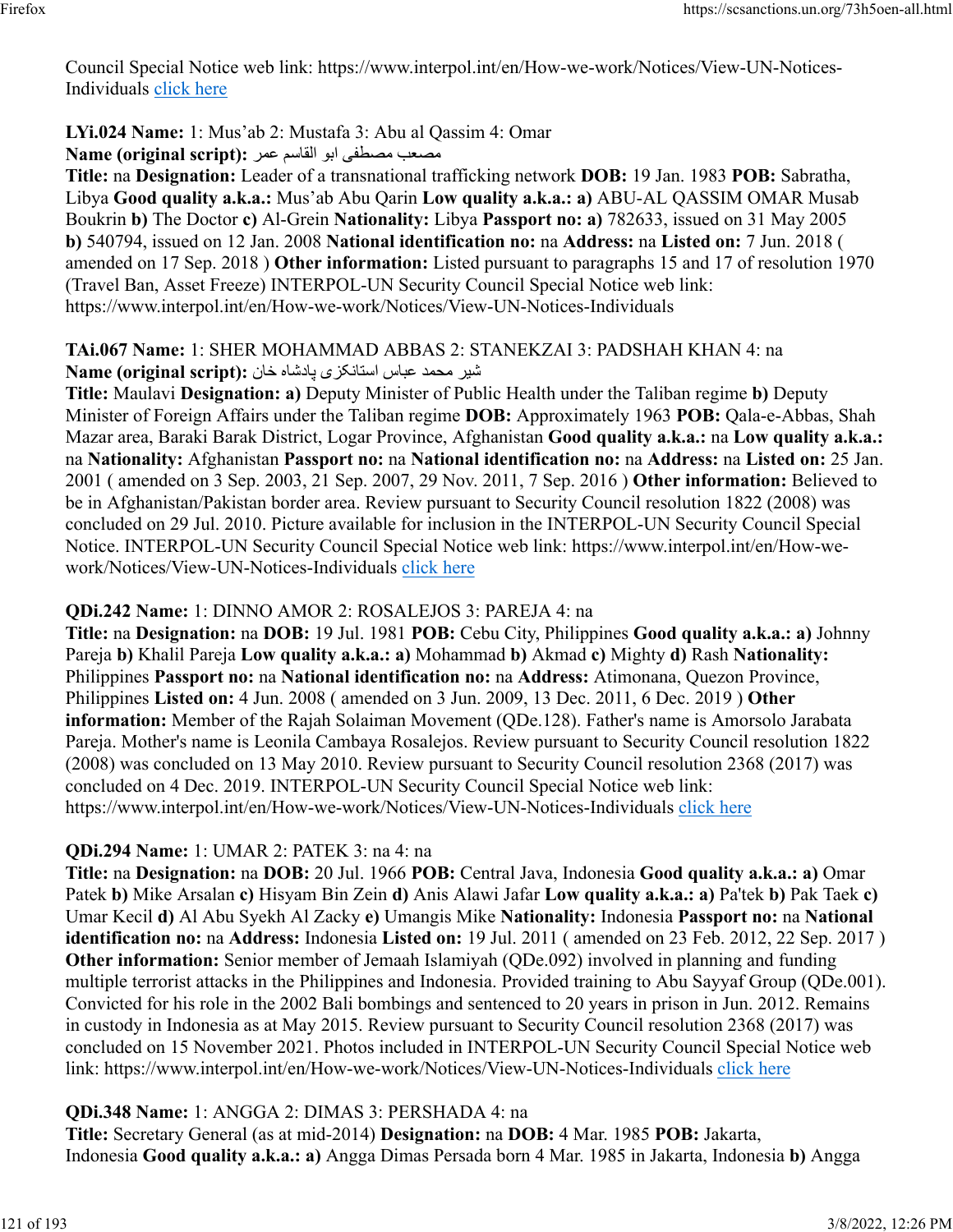Dimas Persadha born 4 Mar. 1985 in Jakarta, Indonesia **c)** Angga Dimas Prasondha born 4 Mar. 1985 in Jakarta, Indonesia **Low quality a.k.a.:** na **Nationality:** Indonesia **Passport no:** Indonesian passport number W344982 (issued under name Angga Dimas Peshada, born 4 Mar.1985 in Jakarta, Indonesia) **National identification no:** na **Address:** na **Listed on:** 13 Mar. 2015 ( amended on 24 Nov. 2020 ) **Other information:** Member of Jemaah Islamiyah (QDe.092) and leader of Hilal Ahmar Society Indonesia (HASI) (QDe.147). Review pursuant to Security Council resolution 2368 (2017) was concluded on 24 November 2020. INTERPOL-UN Security Council Special Notice web link: https://www.interpol.int /en/How-we-work/Notices/View-UN-Notices-Individuals [click here](https://www.interpol.int/en/How-we-work/Notices/View-UN-Notices-Individuals)

#### **KPi.076 Name:** 1: RI 2: PYONG CHUL 3: na 4: na

**Title:** na **Designation:** Alternate Member of the Political Bureau of the Workers' Party of Korea and First Vice Director of the Munitions Industry Department **DOB:** 1948 **POB:** na **Good quality a.k.a.:** Ri Pyo'ngch'o'l **Low quality a.k.a.:** na **Nationality:** Democratic People's Republic of Korea **Passport no:** na **National identification no:** na **Address:** Democratic People's Republic of Korea **Listed on:** 22 Dec. 2017 **Other information:** Gender: male

#### **LYi.003 Name:** 1: SAYYID 2: MOHAMMED 3: QADHAF AL-DAM 4: na

**Title:** na **Designation:** na **DOB:** 1948 **POB: a)** Sirte, Libya **b)** Egypt **Good quality a.k.a.:** Sayed M. Gaddef Eddam **Low quality a.k.a.:** na **Nationality:** na **Passport no:** Libyan passport No. 513519 **National identification no:** na **Address:** na **Listed on:** 26 Feb. 2011 ( amended on 1 Apr. 2016 ) **Other information:** Listed pursuant to paragraph 15 of resolution 1970 (Travel Ban). INTERPOL-UN Security Council Special Notice web link: https://www.interpol.int/en/How-we-work/Notices/View-UN-Notices-Individuals [click here](https://www.interpol.int/en/How-we-work/Notices/View-UN-Notices-Individuals)

#### **LYi.009 Name:** 1: AISHA 2: MUAMMAR MUHAMMED 3: ABU MINYAR 4: QADHAFI

**Title:** na **Designation:** na **DOB:** 1 Jan. 1978 **POB:** Tripoli, Libya **Good quality a.k.a.:** Aisha Muhammed Abdul Salam (Libya Passport number: 215215) **Low quality a.k.a.:** na **Nationality:** na **Passport no: a)** Oman number 03824970, issued on 4 May 2014, issued in Muscat, Oman (Date of expiration: 3 May 2024) **b)** Libya 428720 **c)** B/011641 **National identification no:** 98606612 **Address:** Sultanate of Oman (Believed status/location: Sultanate of Oman) **Listed on:** 26 Feb. 2011 ( amended on 11 Nov. 2016, 26 Sep. 2014, 21 Mar. 2013, 2 Apr. 2012, 25 Feb. 2020 ) **Other information:** Listed pursuant to paragraphs 15 and 17 of resolution 1970 (Travel Ban, Asset Freeze). INTERPOL-UN Security Council Special Notice web link: https://www.interpol.int/en/How-we-work/Notices/View-UN-Notices-Individuals [click here](https://www.interpol.int/en/How-we-work/Notices/View-UN-Notices-Individuals)

#### **LYi.010 Name:** 1: HANNIBAL 2: MUAMMAR 3: QADHAFI 4: na

**Title:** na **Designation:** na **DOB:** 20 Sep. 1975 **POB:** Tripoli, Libya **Good quality a.k.a.:** na **Low quality a.k.a.:** na **Nationality:** na **Passport no:** Libya B/002210 **National identification no:** na **Address:** Lebanon (In custody ) **Listed on:** 26 Feb. 2011 ( amended on 11 Nov. 2016, 26 Sep. 2014, 2 Apr. 2012 ) **Other information:** Listed pursuant to paragraphs 15 and 17 of resolution 1970 (Travel Ban, Asset Freeze). INTERPOL-UN Security Council Special Notice web link: https://www.interpol.int/en/How-wework/Notices/View-UN-Notices-Individuals [click here](https://www.interpol.int/en/How-we-work/Notices/View-UN-Notices-Individuals)

#### **LYi.011 Name:** 1: KHAMIS 2: MUAMMAR 3: QADHAFI 4: na

**Title:** na **Designation:** na **DOB:** 1978 **POB:** Tripoli, Libya **Good quality a.k.a.:** na **Low quality a.k.a.:** na **Nationality:** na **Passport no:** na **National identification no:** na **Address:** na **Listed on:** 26 Feb. 2011 ( amended on 26 Sep. 2014, 2 Apr. 2012 ) **Other information:** Listed pursuant to paragraphs 15 and 17 of resolution 1970 (Travel Ban, Asset Freeze). Believed status/location: deceased. INTERPOL-UN Security Council Special Notice web link: https://www.interpol.int/en/How-we-work/Notices/View-UN-Notices-Individuals [click here](https://www.interpol.int/en/How-we-work/Notices/View-UN-Notices-Individuals)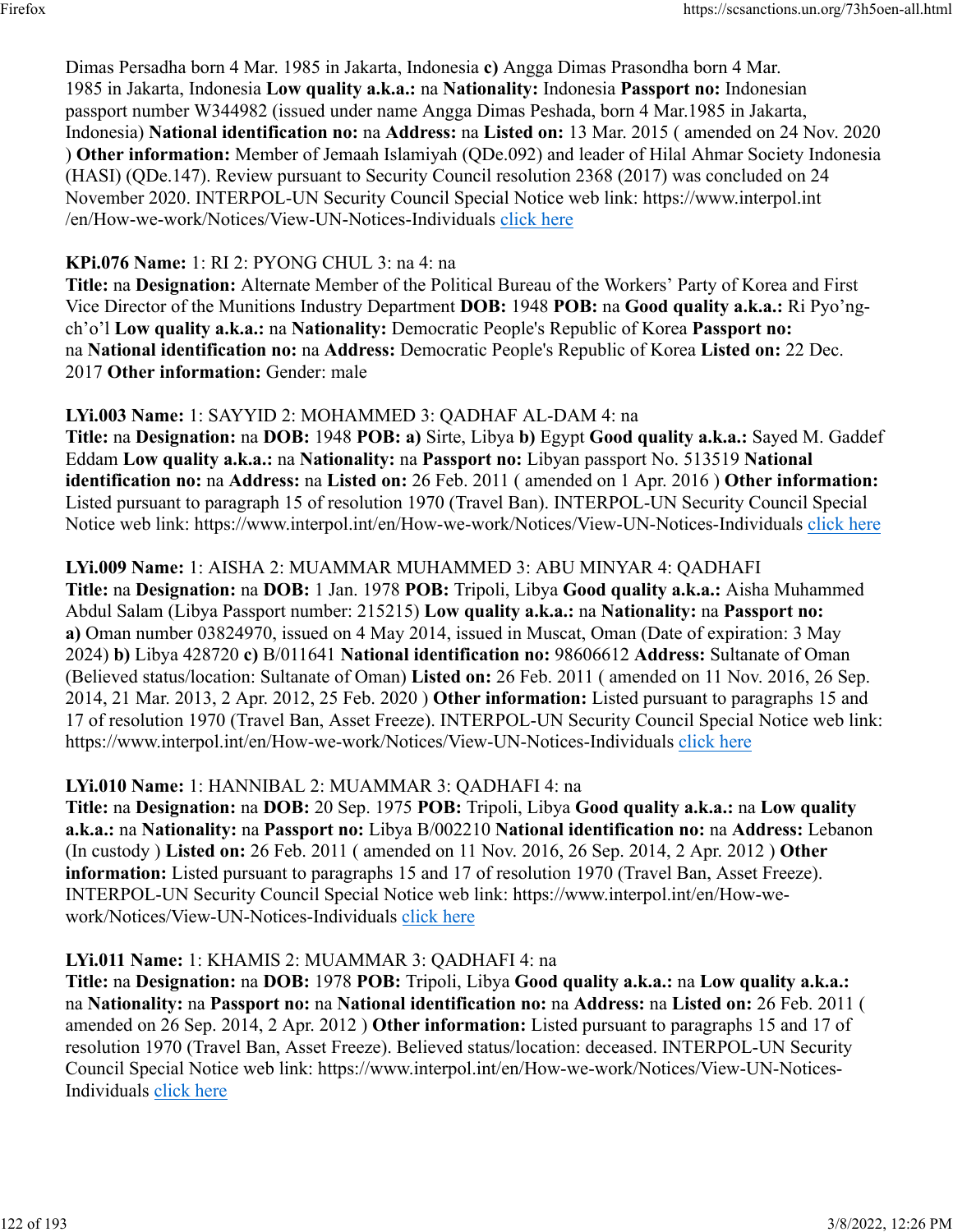### **LYi.012 Name:** 1: MOHAMMED 2: MUAMMAR 3: QADHAFI 4: na

**Title:** na **Designation:** na **DOB:** 1970 **POB:** Tripoli, Libya **Good quality a.k.a.:** Muhammed Muammar Muhammed Abdul Salam **Low quality a.k.a.:** na **Nationality:** na **Passport no:** Oman number 03824969, issued on 4 May 2014 **National identification no:** Oman 97183904 **Address:** Sultanate of Oman (Believed status/location: Sultanate of Oman) **Listed on:** 26 Feb. 2011 ( amended on 26 Sep. 2014, 4 Sep. 2013, 2 Apr. 2012, 29 Apr. 2021 ) **Other information:** Listed pursuant to paragraphs 15 and 17 of resolution 1970 (Travel Ban, Asset Freeze). INTERPOL-UN Security Council Special Notice web link: https://www.interpol.int /en/How-we-work/Notices/View-UN-Notices-Individuals [click here](https://www.interpol.int/en/How-we-work/Notices/View-UN-Notices-Individuals)

#### **LYi.013 Name:** 1: MUAMMAR 2: MOHAMMED 3: ABU MINYAR 4: QADHAFI

**Title:** na **Designation:** Leader of the Revolution, Supreme Commander of Armed Forces **DOB:** 1942 **POB:** Sirte, Libya **Good quality a.k.a.:** na **Low quality a.k.a.:** na **Nationality:** na **Passport no:** na **National identification no:** na **Address:** na **Listed on:** 26 Feb. 2011 ( amended on 4 Sep. 2013, 2 Apr. 2012 ) **Other information:** Listed pursuant to paragraphs 15 and 17 of resolution 1970 (Travel Ban, Asset Freeze). Believed status/location: deceased. INTERPOL-UN Security Council Special Notice web link: https://www.interpol.int/en/How-we-work/Notices/View-UN-Notices-Individuals [click here](https://www.interpol.int/en/How-we-work/Notices/View-UN-Notices-Individuals)

#### **LYi.014 Name:** 1: MUTASSIM 2: QADHAFI 3: na 4: na

**Title:** na **Designation:** National Security Adviser **DOB: a)** 1976 **b)** 5 Feb. 1974 **POB:** Tripoli, Libya **Good quality a.k.a.: a)** Almuatesem Bellah Muammer Qadhafi **b)** Mutassim Billah Abuminyar Qadhafi **Low quality a.k.a.: a)** Muatasmblla **b)** Muatasimbllah **c)** Moatassam **Nationality:** na **Passport no:** Libya number B/001897 **National identification no:** na **Address:** na **Listed on:** 26 Feb. 2011 ( amended on 1 Apr. 2016, 26 Sep. 2014, 2 Apr. 2012 ) **Other information:** Listed pursuant to paragraphs 15 and 17 of resolution 1970 (Travel Ban,Asset Freeze). Believed status/location: deceased. Reportedly deceased in Sirte, Libya, on 20 October 2011. INTERPOL-UN Security Council Special Notice web link: https://www.interpol.int/en/How-we-work/Notices/View-UN-Notices-Individuals [click here](https://www.interpol.int/en/How-we-work/Notices/View-UN-Notices-Individuals)

#### **LYi.015 Name:** 1: SAADI 2: QADHAFI 3: na 4: na

**Title:** na **Designation:** Commander Special Forces **DOB: a)** 27 May 1973 **b)** 1 Jan. 1975 **POB:** Tripoli, Libya **Good quality a.k.a.:** na **Low quality a.k.a.:** na **Nationality:** na **Passport no: a)** 014797 **b)** 524521 **c)** Libya number AA862825, issued on 19 May 2021, issued in Tripoli (expires 18 May 2029) **National identification no:** na **Address:** Libya (in custody) **Listed on:** 26 Feb. 2011 ( amended on 26 Mar. 2015, 2 Apr. 2012, 14 Mar. 2012, 28 Jan. 2022 ) **Other information:** Listed pursuant to paragraph 15 of resolution 1970 (Travel Ban). Listed on 17 March 2011 pursuant to paragraph 17 of resolution 1970 (Asset Freeze). INTERPOL-UN Security Council Special Notice web link: https://www.interpol.int/en/How-wework/Notices/View-UN-Notices-Individuals [click here](https://www.interpol.int/en/How-we-work/Notices/View-UN-Notices-Individuals)

#### **LYi.016 Name:** 1: SAIF AL-ARAB 2: QADHAFI 3: na 4: na

**Title:** na **Designation:** na **DOB:** 1982 **POB:** Tripoli, Libya **Good quality a.k.a.:** na **Low quality a.k.a.:** na **Nationality:** na **Passport no:** na **National identification no:** na **Address:** na **Listed on:** 26 Feb. 2011 ( amended on 2 Apr. 2012 ) **Other information:** Listed pursuant to paragraph 15 of resolution 1970 (Travel Ban). Listed on 17 March 2011 pursuant to paragraph 17 of resolution 1970 (Asset Freeze). Believed status/location: deceased. INTERPOL-UN Security Council Special Notice web link: https://www.interpol.int /en/How-we-work/Notices/View-UN-Notices-Individuals [click here](https://www.interpol.int/en/How-we-work/Notices/View-UN-Notices-Individuals)

#### **LYi.017 Name:** 1: SAIF AL-ISLAM 2: QADHAFI 3: na 4: na

**Title:** na **Designation:** Director, Qadhafi Foundation **DOB:** 25 Jun. 1972 **POB:** Tripoli, Libya **Good quality a.k.a.:** na **Low quality a.k.a.:** na **Nationality:** na **Passport no:** Libya B014995 **National identification no:** na **Address:** Libya (Believed status/location: restricted freedom of movement in Zintan, Libya) **Listed on:** 26 Feb. 2011 ( amended on 11 Nov. 2016, 26 Sep. 2014, 2 Apr. 2012 ) **Other information:** Listed pursuant to paragraphs 15 and 17 of resolution 1970 (Travel Ban, Asset Freeze). INTERPOL-UN Security Council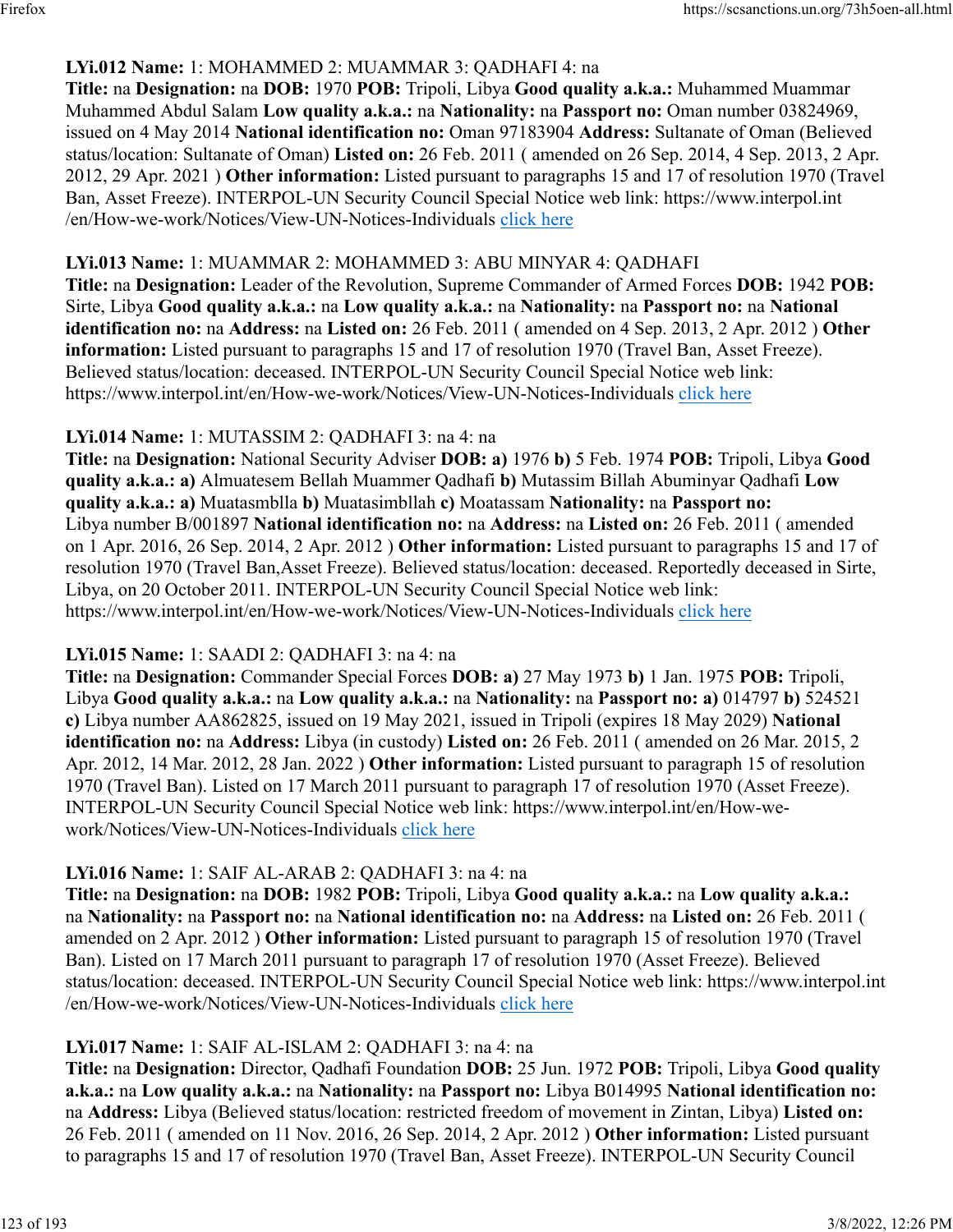Special Notice web link: https://www.interpol.int/en/How-we-work/Notices/View-UN-Notices-Individuals [click here](https://www.interpol.int/en/How-we-work/Notices/View-UN-Notices-Individuals)

#### **TAi.058 Name:** 1: NOORUDDIN 2: TURABI 3: MUHAMMAD 4: QASIM نيدلارون یبارت دمحم مساق **:(script original (Name**

**Title: a)** Mullah **b)** Maulavi **Designation:** Minister of Justice under the Taliban regime **DOB: a)** Approximately 1963 **b)** 1956 **c)** Approximately 1955 **POB: a)** Spin Boldak District, Kandahar Province, Afghanistan **b)** Chora District, Uruzgan Province, Afghanistan **c)** Dehrawood District, Uruzgan Province, Afghanistan **Good quality a.k.a.:** Noor ud Din Turabi **Low quality a.k.a.:** Haji Karim **Nationality:** Afghanistan **Passport no:** na **National identification no:** na **Address:** na **Listed on:** 25 Jan. 2001 ( amended on 3 Sep. 2003, 21 Sep. 2007, 12 Apr. 2010, 29 Nov. 2011 ) **Other information:** Deputy to Mullah Mohammed Omar (TAi.004). Review pursuant to Security Council resolution 1822 (2008) was concluded on 21 Jul. 2010. INTERPOL-UN Security Council Special Notice web link: https://www.interpol.int/en/Howwe-work/Notices/View-UN-Notices-Individuals [click here](https://www.interpol.int/en/How-we-work/Notices/View-UN-Notices-Individuals)

#### **QDi.271 Name:** 1: ARIF 2: QASMANI 3: na 4: na

**Title:** na **Designation:** na **DOB:** Approximately 1944 **POB:** Pakistan **Good quality a.k.a.: a)** Muhammad Arif Qasmani **b)** Muhammad 'Arif Qasmani **c)** Mohammad Arif Qasmani **d)** Arif Umer **e)** Qasmani Baba **f)** Memon Baba **g)** Baba Ji **Low quality a.k.a.:** na **Nationality:** Pakistan **Passport no:** na **National identification no:** na **Address:** House Number 136, KDA Scheme No. 1, Tipu Sultan Road, Karachi, Pakistan **Listed on:** 29 Jun. 2009 ( amended on 1 May 2019 ) **Other information:** Associated with Lashkare-Tayyiba (QDe.118) and Al-Qaida (QDe.004). In detention as at June 2009. Review pursuant to Security Council resolution 2253 (2015) was concluded on 21 Feb. 2019. INTERPOL-UN Security Council Special Notice web link: https://www.interpol.int/en/How-we-work/Notices/View-UN-Notices-Individuals [click here](https://www.interpol.int/en/How-we-work/Notices/View-UN-Notices-Individuals)

### **TAi.107 Name:** 1: AMINULLAH 2: AMIN 3: QUDDUS 4: na

امين الله امين قدوس: Name (original script):

**Title:** Maulavi **Designation:** Governor of Saripul Province under the Taliban regime **DOB:** Approximately 1973 **POB:** Loy Karez village, Spin Boldak District, Kandahar Province, Afghanistan **Good quality a.k.a.: a)** Muhammad Yusuf **b)** Aminullah Amin (previously listed as) **Low quality a.k.a.:** na **Nationality:** Afghanistan **Passport no:** na **National identification no:** na **Address:** na **Listed on:** 23 Feb. 2001 ( amended on 3 Sep. 2003, 21 Sep. 2007, 29 Nov. 2011 ) **Other information:** Member of Taliban Supreme Council as at 2011. Belongs to Nurzai tribe. Review pursuant to Security Council resolution 1822 (2008) was concluded on 27 Jul. 2010. INTERPOL-UN Security Council Special Notice web link: https://www.interpol.int/en/How-we-work/Notices/View-UN-Notices-Individuals [click here](https://www.interpol.int/en/How-we-work/Notices/View-UN-Notices-Individuals)

# **TAi.027 Name:** 1: ABDUL SALAM 2: HANAFI 3: ALI MARDAN 4: QUL

ملاسلادبع یفنح یلع نادرم لق **:(script original (Name**

**Title: a)** Mullah **b)** Maulavi **Designation:** Deputy Minister of Education under the Taliban regime **DOB:** Approximately 1968 **POB: a)** Darzab District, Faryab Province, Afghanistan **b)** Qush Tepa District, Jawzjan Province, Afghanistan **Good quality a.k.a.: a)** Abdussalam Hanifi **b)** Hanafi Saheb **Low quality a.k.a.:** na **Nationality:** Afghanistan **Passport no:** na **National identification no:** na **Address:** na **Listed on:** 23 Feb. 2001 ( amended on 3 Sep. 2003, 18 Jul. 2007, 21 Sep. 2007, 27 Sep. 2007, 1 Feb. 2008, 29 Nov. 2011 ) **Other information:** Taliban member responsible for Jawzjan Province in Northern Afghanistan until 2008. Involved in drug trafficking. Believed to be in Afghanistan/Pakistan border area. Review pursuant to Security Council resolution 1822 (2008) was concluded on 1 Jun. 2010. INTERPOL-UN Security Council Special Notice web link: https://www.interpol.int/en/How-we-work/Notices/View-UN-Notices-Individuals [click here](https://www.interpol.int/en/How-we-work/Notices/View-UN-Notices-Individuals)

**TAi.157 Name:** 1: FAZL 2: RABI 3: na 4: na **Name (original script):** عيبر لضف **Title:** na **Designation:** Senior official in Konar Province during the Taliban regime **DOB: a)** 1972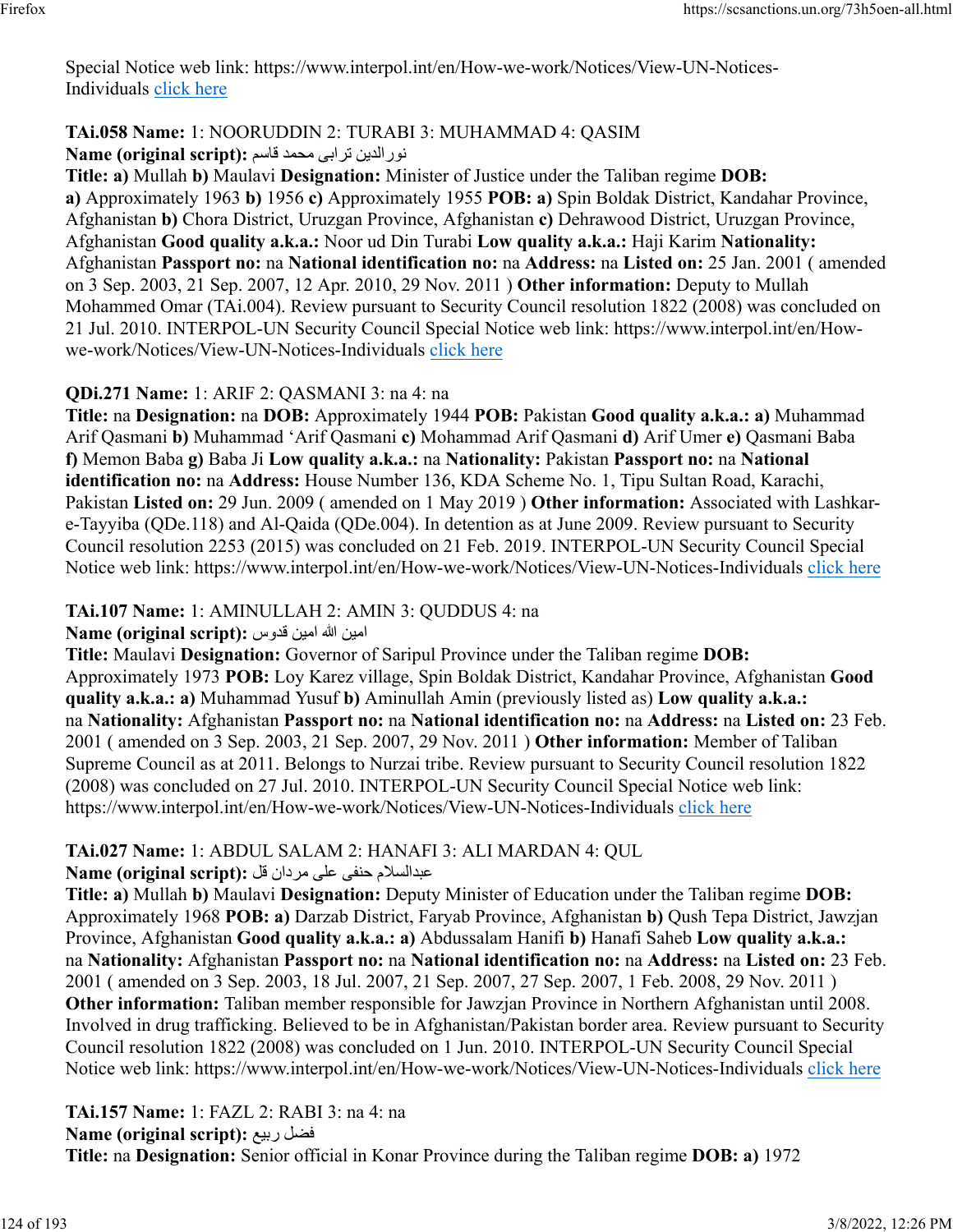**b)** 1975 **POB: a)** Kohe Safi District, Parwan Province, Afghanistan **b)** Kapisa Province, Afghanistan **c)** Nangarhar Province, Afghanistan **d)** Kabul Province, Afghanistan **Good quality a.k.a.: a)** Fazl Rabbi **b)** Fazal Rabi **c)** Faisal Rabbi **Low quality a.k.a.:** na **Nationality:** Afghanistan **Passport no:** na **National identification no:** na **Address:** na **Listed on:** 6 Jan. 2012 ( amended on 31 May 2013 ) **Other information:** Represents and provides financial and logistical support to the Haqqani Network (TAe.012), which is based in Afghanistan/Pakistan border area. Member of the Taliban Financial Council. Has travelled abroad to raise funds on behalf of Sirajuddin Jallaloudine Haqqani (TAi.144), Jalaluddin Haqqani (TAi.040), the Haqqani network and the Taliban. Believed to be in Afghanistan/Pakistan border area. INTERPOL-UN Security Council Special Notice web link: https://www.interpol.int/en/How-we-work/Notices/View-UN-Notices-Individuals [click here](https://www.interpol.int/en/How-we-work/Notices/View-UN-Notices-Individuals)

### **SOi.021 Name:** 1: ALI 2: MOHAMED 3: RAGE 4: na

**Title:** na **Designation:** Spokesperson of Al-Shabaab **DOB:** 1966 **POB:** Somalia **Good quality a.k.a.: a)** Ali Mohammed Rage **b)** Ali Dheere **c)** Ali Dhere **d)** Ali Mohamed Rage Cali Dheer **e)** Ali Mohamud Rage **Low quality a.k.a.:** na **Nationality:** Somalia **Passport no:** na **National identification no:** na **Address:** Somalia **Listed on:** 18 Feb. 2022 **Other information:** Listed pursuant to paragraph 43(a) of resolution 2093 (2013) as "Engaging in or providing support for acts that threaten the peace, security or stability of Somalia, including acts that threaten the peace and reconciliation process in Somalia, or threaten the Federal Government of Somalia or AMISOM by force." As a spokesperson for Al-Shabaab, Rage is involved in promulgating and supporting the group's terrorist activities. INTERPOL-UN Security Council Special Notice web link: https://www.interpol.int/en/How-we-work/Notices/View-UN-Notices-Individuals

# **QDi.303 Name:** 1: FAZAL 2: RAHIM 3: na 4: na

### **Name (original script):** ميحر لضف

**Title:** na **Designation:** na **DOB: a)** 5 Jan. 1974 **b)** 1977 **c)** 1975 **d)** 24 Jan. 1973 **POB:** Kabul, Afghanistan **Good quality a.k.a.: a)** Fazel Rahim; Fazil Rahim **b)** Fazil Rahman **Low quality a.k.a.:** na **Nationality:** Afghanistan **Passport no:** Afghanistan number R512768 **National identification no:** na **Address: a)** (Afghanistan/Pakistan border region (previous address)) **b)** (A2, City Computer Plaza, Share-Now, Kabul, Afghanistan (previous address)) **c)** Microrayan 3rd, Apt. 45, block 21, Kabul, Afghanistan (previous address) **Listed on:** 6 Mar. 2012 **Other information:** Was a financial facilitator for the Islamic Movement of Uzbekistan (QDe.010) and Al-Qaida (QDe.004). Was associated with Tohir Abdulkhalilovich Yuldashev. As of late 2010, in custody of Pakistan authorities. Father's name is Fazal Ahmad. Review pursuant to Security Council resolution 2368 (2017) was concluded on 15 November 2021. INTERPOL-UN Security Council Special Notice web link: https://www.interpol.int/en/How-we-work/Notices/View-UN-Notices-Individuals [click here](https://www.interpol.int/en/How-we-work/Notices/View-UN-Notices-Individuals)

# **TAi.015 Name:** 1: YAR MOHAMMAD 2: RAHIMI 3: na 4: na

# راي دمحم یميحر **:(script original (Name**

**Title:** Mullah **Designation:** Minister of Communication under the Taliban regime **DOB:** Approximately 1953 **POB:** Taluqan village, Panjwai District, Kandahar Province, Afghanistan **Good quality a.k.a.:** na **Low quality a.k.a.:** na **Nationality:** Afghanistan **Passport no:** na **National identification no:** na **Address:** na **Listed on:** 25 Jan. 2001 ( amended on 3 Sep. 2003, 21 Sep. 2007, 29 Nov. 2011 ) **Other information:** Member of Taliban Supreme Council as at 2009. Believed to be in Afghanistan/Pakistan border area. Belongs to Nurzai tribe. Review pursuant to Security Council resolution 1822 (2008) was concluded on 23 Jul. 2010. INTERPOL-UN Security Council Special Notice web link: https://www.interpol.int/en/Howwe-work/Notices/View-UN-Notices-Individuals [click here](https://www.interpol.int/en/How-we-work/Notices/View-UN-Notices-Individuals)

# **TAi.096 Name:** 1: MOHAMMAD HASAN 2: RAHMANI 3: na 4: na

# دمحم نسح ینامحر **:(script original (Name**

**Title:** Mullah **Designation:** Governor of Kandahar Province under the Taliban regime **DOB:** Approximately 1963 **POB: a)** Deh Rawud District, Uruzgan Province, Afghanistan **b)** Chora District,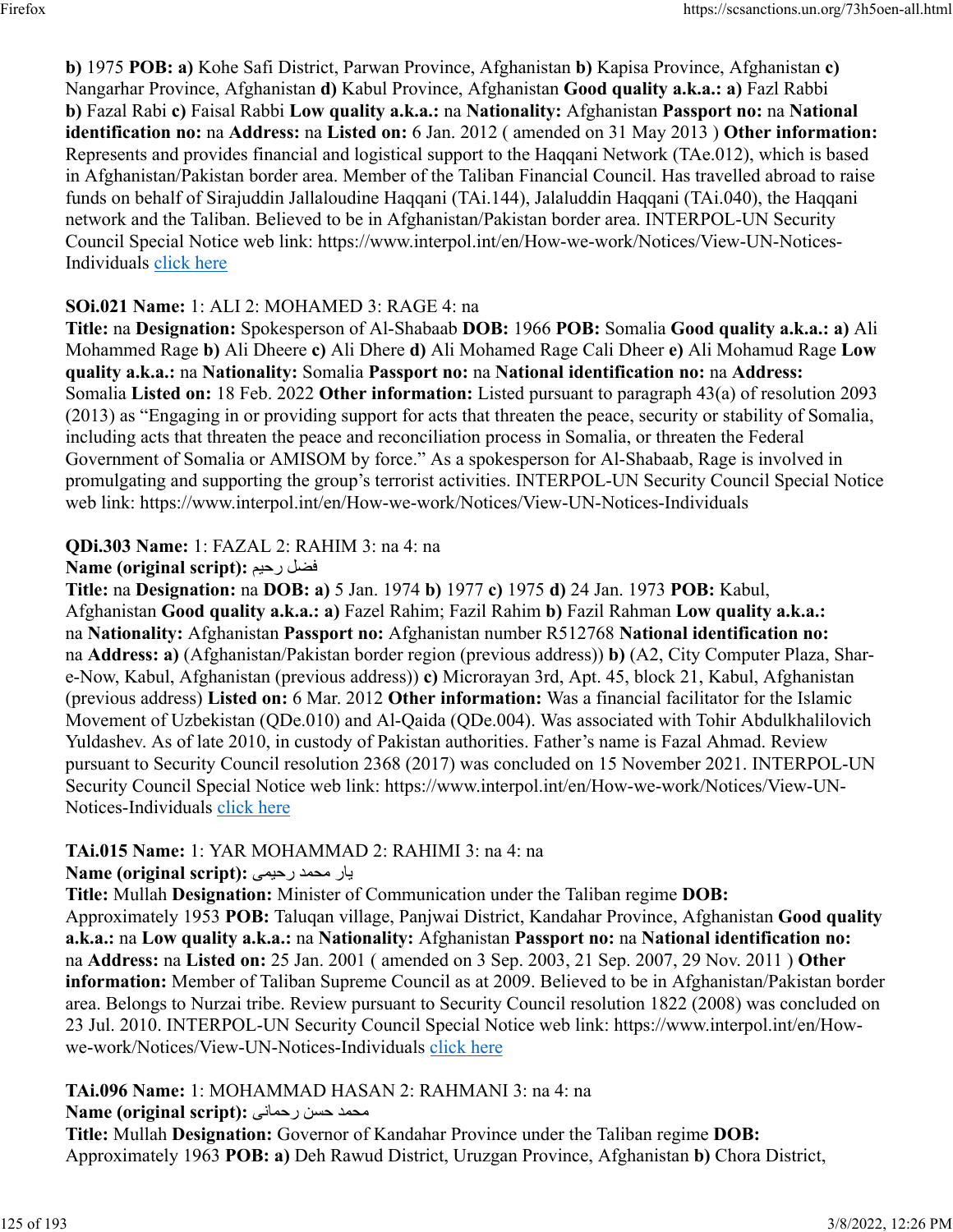Uruzgan Province, Afghanistan **c)** Charchino District, Uruzgan Province, Afghanistan **Good quality a.k.a.:** Gud Mullah Mohammad Hassan **Low quality a.k.a.:** na **Nationality:** Afghanistan **Passport no:** na **National identification no:** na **Address:** na **Listed on:** 23 Feb. 2001 ( amended on 3 Sep. 2003, 21 Sep. 2007, 29 Nov. 2011, 31 Dec. 2013, 7 Sep. 2016 ) **Other information:** Has a prosthetic right leg. Member of Taliban Supreme Council as of mid-2013, acted as deputy of Mullah Mohammed Omar (TAi.004) in Mar. 2010. Believed to be in Afghanistan/Pakistan border area. Belongs to Achekzai tribe. Review pursuant to Security Council resolution 1822 (2008) was concluded on 23 Jul. 2010. Deceased as of 9 February 2016. INTERPOL-UN Security Council Special Notice web link: https://www.interpol.int/en/How-wework/Notices/View-UN-Notices-Individuals [click here](https://www.interpol.int/en/How-we-work/Notices/View-UN-Notices-Individuals)

# **QDi.075 Name:** 1: ABDELHALIM 2: HAFED 3: ABDELFATTAH 4: REMADNA

# ميلحلادبع ظفاح حاتفلادبع اندامر **:(script original (Name**

**Title:** na **Designation:** na **DOB:** 2 Apr. 1966 **POB:** Biskra, Algeria **Good quality a.k.a.:** Abdelhalim Remadna **Low quality a.k.a.:** Jalloul **Nationality:** Algeria **Passport no:** na **National identification no:** na **Address:** Algeria **Listed on:** 3 Sep. 2002 ( amended on 12 Apr. 2006, 7 Apr. 2008, 3 Jun. 2009, 25 Jan. 2010, 1 May 2019, 23 Dec. 2010 ) **Other information:** Deported from Italy to Algeria on 12 Aug. 2006. Review pursuant to Security Council resolution 1822 (2008) was concluded on 8 Dec. 2009. Review pursuant to Security Council resolution 2253 (2015) was concluded on 21 Feb. 2019. INTERPOL-UN Security Council Special Notice web link: https://www.interpol.int/en/How-we-work/Notices/View-UN-Notices-Individuals [click here](https://www.interpol.int/en/How-we-work/Notices/View-UN-Notices-Individuals)

# **SSi.007 Name:** 1: MALEK 2: REUBEN 3: RIAK 4: RENGU

**Title:** Lieutenant General **Designation: a)** Deputy Chief of General Staff for Logistics **b)** Deputy Chief of Defence Staff and Inspector General of the Army **DOB:** 1 Jan. 1960 **POB:** Yei, South Sudan **Good quality a.k.a.:** Malek Ruben **Low quality a.k.a.:** na **Nationality:** South Sudan **Passport no:** na **National identification no:** na **Address:** na **Listed on:** 13 Jul. 2018 **Other information:** As SPLA Deputy Chief of Staff for Logistics, Riak was one of the senior officials of the Government of South Sudan who planned and oversaw an offensive in Unity state in 2015 that resulted in widespread destruction and large population displacement.

# **TAi.084 Name:** 1: HABIBULLAH 2: RESHAD 3: na 4: na

# بيبح الله داشر **:(script original (Name**

**Title:** Mullah **Designation:** Head of Investigation Department, Ministry of Security (Intelligence) under the Taliban regime **DOB:** Between 1968 and 1973 **POB:** Waghaz District, Ghazni Province, Afghanistan **Good quality a.k.a.:** na **Low quality a.k.a.:** na **Nationality:** Afghanistan **Passport no:** na **National identification no:** na **Address:** na **Listed on:** 23 Feb. 2001 ( amended on 3 Sep. 2003, 21 Sep. 2007, 29 Nov. 2011 ) **Other information:** Deputy Head (Intelligence) of the Quetta Military Council as of 2009. Believed to be in Afghanistan/Pakistan border area. Review pursuant to Security Council resolution 1822 (2008) was concluded on 23 Jul. 2010. INTERPOL-UN Security Council Special Notice web link: https://www.interpol.int/en/How-we-work/Notices/View-UN-Notices-Individuals [click here](https://www.interpol.int/en/How-we-work/Notices/View-UN-Notices-Individuals)

# **IRi.033 Name:** 1: MORTEZA 2: REZAIE 3: na 4: na

**Title:** na **Designation: a)** Brigadier General **b)** Deputy Commander of IRGC **DOB:** 1956 **POB:** na **Good quality a.k.a.:** Mortaza Rezaie; Mortaza Rezai; Morteza Rezai **Low quality a.k.a.:** na **Nationality:** na **Passport no:** na **National identification no:** na **Address:** na **Listed on:** 24 Mar. 2007 ( amended on 17 Dec. 2014 ) **Other information:** [Old Reference # I.47.D.1]

# **QDi.219 Name:** 1: TAUFIK 2: RIFKI 3: na 4: na

**Title:** na **Designation:** na **DOB:** 19 Aug. 1974 **POB:** Dacusuman Surakarta, Central Java, Indonesia **Good quality a.k.a.: a)** Refke, Taufek **b)** Rifqi, Taufik **c)** Rifqi, Tawfiq **d)** Ami Iraq **e)** Ami Irza **f)** Amy Erja **g)** Ammy Erza **h)** Ammy Izza **i)** Ami Kusoman **j)** Abu Obaida **k)** Abu Obaidah **l)** Abu Obeida **m)** Abu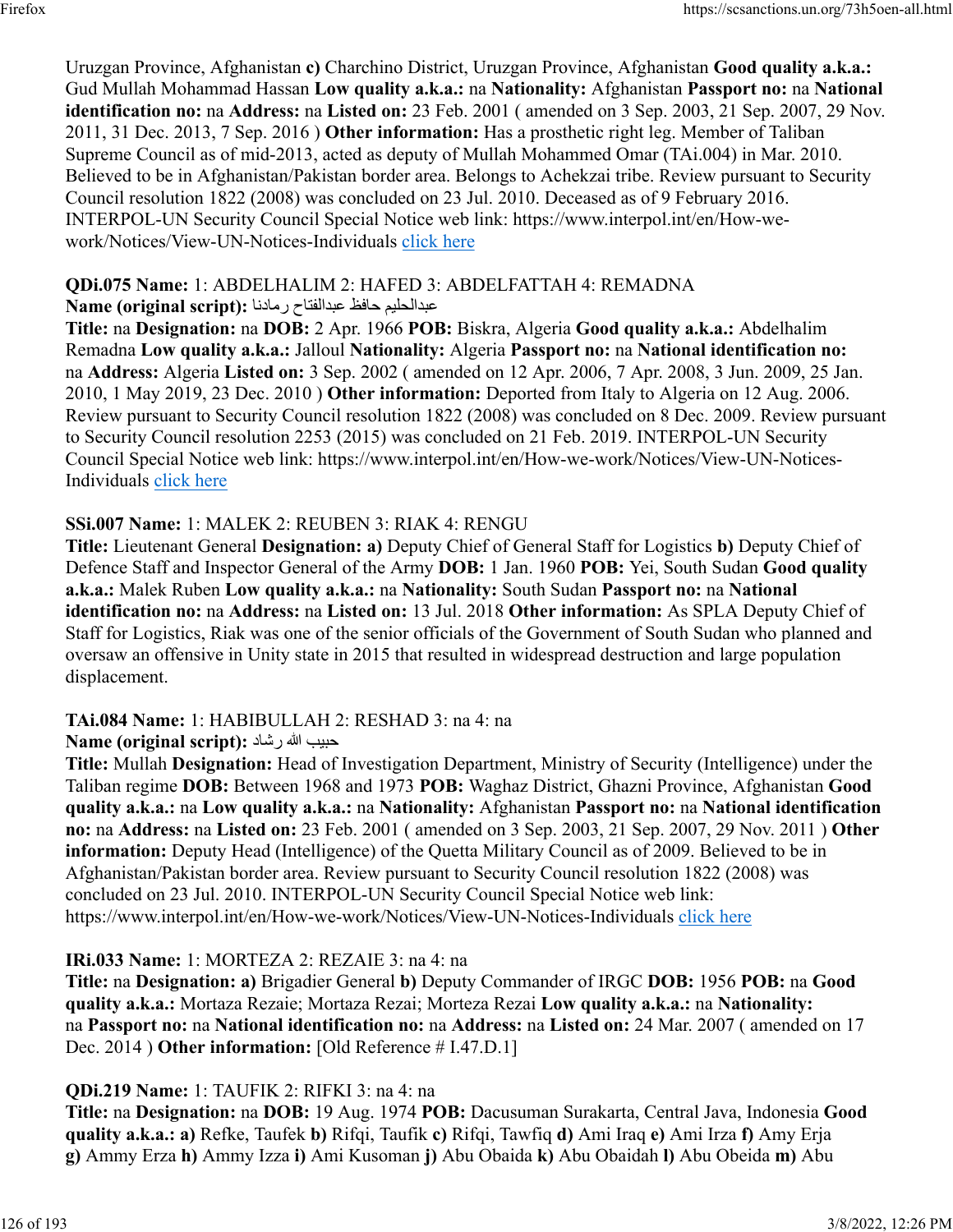Ubaidah **n)** Obaidah **o)** Abu Obayda **p)** Izza Kusoman **q)** Yacub, Eric **Low quality a.k.a.:** na **Nationality:** Indonesia **Passport no:** na **National identification no:** na **Address:** Philippines **Listed on:** 21 Apr. 2006 ( amended on 13 Dec. 2011, 24 Nov. 2020 ) **Other information:** In detention in the Philippines as at May 2011. Review pursuant to Security Council resolution 1822 (2008) was concluded on 8 Jun. 2010. Review pursuant to Security Council resolution 2368 (2017) was concluded on 24 November 2020. INTERPOL-UN Security Council Special Notice web link: https://www.interpol.int/en/How-we-work/Notices/View-UN-Notices-Individuals [click here](https://www.interpol.int/en/How-we-work/Notices/View-UN-Notices-Individuals)

### **QDi.407 Name:** 1: OMAN 2: ROCHMAN 3: na 4: na

**Title:** Ustadz **Designation:** na **DOB:** 5 Jan. 1972 **POB:** Sumedang, Indonesia **Good quality a.k.a.: a)** Oman Rahman **b)** Abu Sulaiman Aman Abdurrahman Al-Arkhabiliy **c)** Aman Abdul Rahman **d)** Aman Abdurahman **e)** Aman Abdurrachman **f)** Oman Abdulrohman **g)** Oman Abdurrahman **h)** Aman Abdurrahman **Low quality a.k.a.:** na **Nationality:** Indonesia **Passport no:** na **National identification no:** na **Address:** Pasir Putih Prison, Nusa Kambangan Island, Indonesia **Listed on:** 20 Jul. 2017 **Other information:** De facto leader for all Islamic State in Iraq and the Levant, listed as Al-Qaida in Iraq (QDe.115), supporters in Indonesia, despite his incarceration in Indonesia since December 2010. INTERPOL-UN Security Council Special Notice web link: https://www.interpol.int/en/How-wework/Notices/View-UN-Notices-Individuals [click here](https://www.interpol.int/en/How-we-work/Notices/View-UN-Notices-Individuals)

# **QDi.150 Name:** 1: AL-AZHAR 2: BEN KHALIFA 3: BEN AHMED 4: ROUINE

### الأزهر بن خليفة بن احمد روين :(Name (original script

**Title:** na **Designation:** na **DOB:** 20 Nov. 1975 **POB:** Sfax, Tunisia **Good quality a.k.a.:** na **Low quality a.k.a.: a)** Salmane **b)** Lazhar **Nationality:** Tunisia **Passport no:** Tunisia number P182583, issued on 13 Sep. 2003 (expired on 12 Sep. 2007) **National identification no:** 05258253 **Address:** No.2 89th Street Zehrouni, Tunis, Tunisia **Listed on:** 12 Nov. 2003 ( amended on 20 Dec. 2005, 21 Dec. 2007, 30 Jan. 2009, 16 May 2011, 23 Feb. 2016, 24 Nov. 2020 ) **Other information:** Sentenced to six years and ten months of imprisonment for membership of a terrorist association by the Appeal Court of Milan, Italy, on 7 Feb. 2008. Imprisoned in Sfax Prison on 5 June 2007 pursuant to an order issued by the Appeals Tribunal in Tunisia for joining an organization linked to terrorist crimes (case No.9301/207). Sentenced to two years and 15 days' imprisonment and released on 18 June 2008.U Considered a fugitive from justice by the Italian authorities as at Jul. 2008. Under administrative control measure in Tunisia as at 2010. Review pursuant to Security Council resolution 1822 (2008) was concluded on 21 Jun. 2010. Review pursuant to Security Council resolution 2368 (2017) was concluded on 24 November 2020. INTERPOL-UN Security Council Special Notice web link: https://www.interpol.int/en/How-we-work/Notices/View-UN-Notices-Individuals [click here](https://www.interpol.int/en/How-we-work/Notices/View-UN-Notices-Individuals)

# **CDi.028 Name:** 1: JEAN-MARIE LUGERERO 2: RUNIGA 3: na 4: na

**Title:** na **Designation:** M23, President **DOB: a)** Approximately 1960 **b)** 9 Sep. 1966 **POB:** Bukavu, Democratic Republic of the Congo **Good quality a.k.a.:** Jean-Marie Rugerero **Low quality a.k.a.:** na **Nationality:** na **Passport no:** na **National identification no:** na **Address:** Rubavu / Mudende, Rwanda **Listed on:** 31 Dec. 2012 ( amended on 13 Oct. 2016 ) **Other information:** Entered the Republic of Rwanda on 16 March 2013. As of 2016, residing in Rwanda. Participated in the creation of a new Congolese political party in June 2016, the Alliance pour le Salut du Peuple (ASP). INTERPOL-UN Security Council Special Notice web link: https://www.interpol.int/en/How-we-work/Notices/View-UN-Notices-Individuals [click here](https://www.interpol.int/en/How-we-work/Notices/View-UN-Notices-Individuals)

# **QDi.186 Name:** 1: ABU 2: RUSDAN 3: na 4: na

**Title:** na **Designation:** na **DOB:** 16 Aug. 1960 **POB:** Kudus, Central Java, Indonesia **Good quality a.k.a.:** na **Low quality a.k.a.: a)** Abu Thoriq **b)** Rusdjan **c)** Rusjan **d)** Rusydan **e)** Thoriquddin **f)** Thoriquiddin **g)** Thoriquidin **h)** Toriquddin **Nationality:** na **Passport no:** na **National identification no:** na **Address:** na **Listed on:** 16 May 2005 ( amended on 12 Dec. 2014, 1 May 2019 ) **Other information:** Review pursuant to Security Council resolution 1822 (2008) was concluded on 8 Jun. 2010. Review pursuant to Security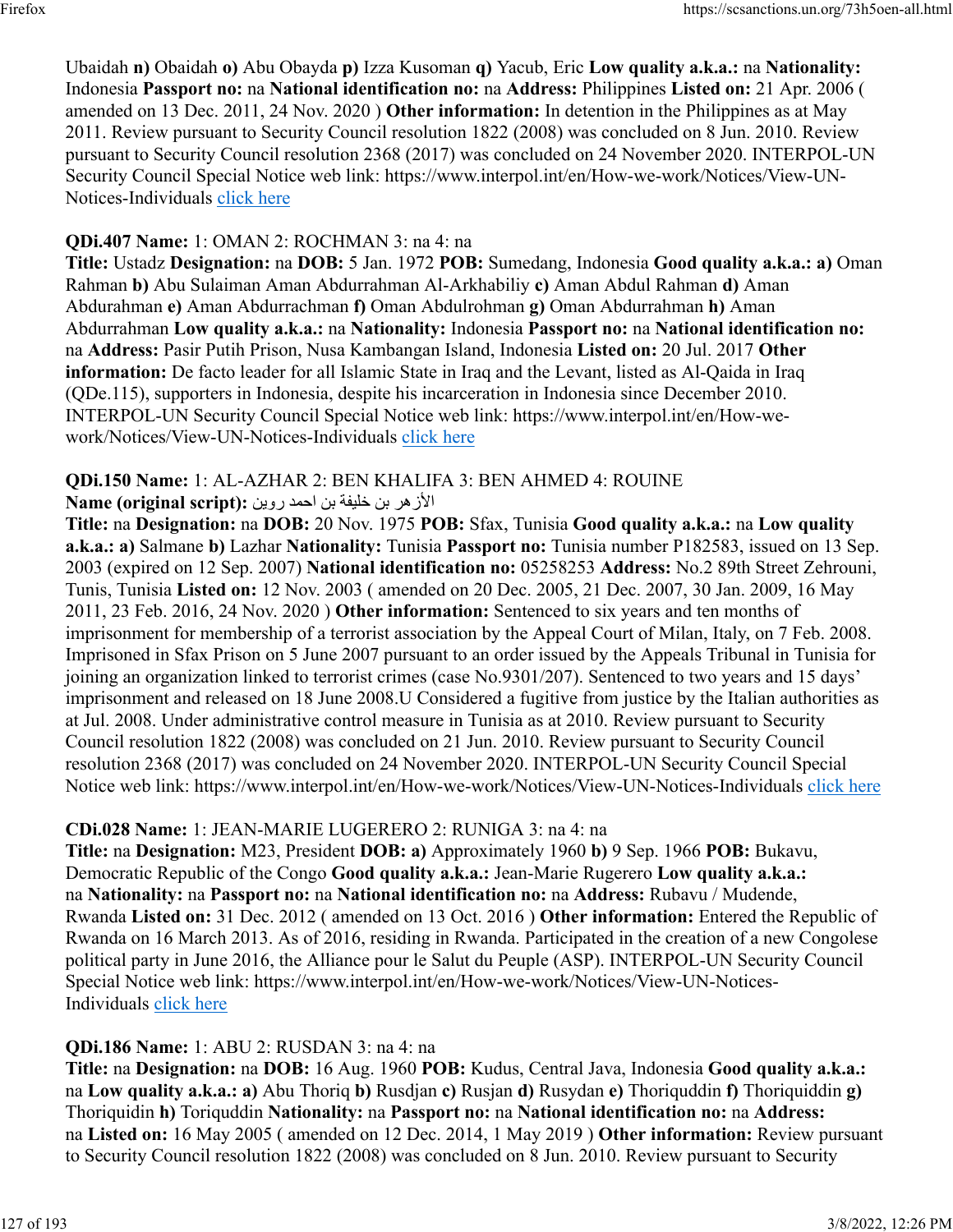Council resolution 2253 (2015) was concluded on 21 Feb. 2019. INTERPOL-UN Security Council Special Notice web link: https://www.interpol.int/en/How-we-work/Notices/View-UN-Notices-Individuals [click here](https://www.interpol.int/en/How-we-work/Notices/View-UN-Notices-Individuals)

#### **KPi.020 Name:** 1: KANG 2: RYONG 3: na 4: na

**Title:** na **Designation:** Korea Mining Development Trading Corporation (KOMID) Representative in Syria **DOB:** 21 Aug. 1969 **POB:** na **Good quality a.k.a.:** na **Low quality a.k.a.:** na **Nationality:** Democratic People's Republic of Korea **Passport no:** na **National identification no:** na **Address:** na **Listed on:** 2 Mar. 2016 **Other information:** 

#### **MLi.002 Name:** 1: Mahamadou 2: Ag 3: Rhissa 4: na

**Title:** na **Designation:** na **DOB:** 1 Jan. 1983 **POB:** na **Good quality a.k.a.:** Mohamed Talhandak **Low quality a.k.a.:** na **Nationality:** Mali **Passport no:** na **National identification no:** na **Address:** Kidal, Mali **Listed on:** 20 Dec. 2018 **Other information:** Gender: male. On 1 October 2017 French forces raided his house, arresting Ag Rhissa and six family members. Listed pursuant to paragraphs 1 to 3 of Security Council resolution 2374 (2017) (Travel Ban).

#### **QDi.403 Name:** 1: FARED 2: SAAL 3: na 4: na

**Title:** na **Designation:** na **DOB:** 18 Feb. 1989 **POB:** Bonn, Germany **Good quality a.k.a.:** na **Low quality a.k.a.: a)** Abu Luqmaan Al Almani **b)** Abu Lugmaan **Nationality: a)** Germany **b)** Algeria **Passport no:** na **National identification no:** Germany national identity card number 5802098444, issued in Bonn, Germany (on 15 Apr. 2010, expired on 14 Apr. 2016) **Address:** na **Listed on:** 16 Jun. 2017 **Other information:** German foreign terrorist fighter for Islamic State in Iraq and the Levant, listed as Al-Qaida in Iraq (QDe.115). Physical description: eye colour: brown; hair colour: black; height: 178cm; weight: 80kg. European arrest warrant issued by the investigating judge of the German Federal Supreme Court on 13 Aug. 2014. INTERPOL-UN Security Council Special Notice web link: https://www.interpol.int/en/How-wework/Notices/View-UN-Notices-Individuals [click here](https://www.interpol.int/en/How-we-work/Notices/View-UN-Notices-Individuals)

#### **QDi.002 Name:** 1: AMIN 2: MUHAMMAD 3: UL HAQ 4: SAAM KHAN

**Title:** na **Designation:** na **DOB:** 1960 **POB:** Nangarhar Province, Afghanistan **Good quality a.k.a.: a)** Al-Haq, Amin **b)** Amin, Muhammad **Low quality a.k.a.: a)** Dr. Amin **b)** Ul-Haq, Dr. Amin **Nationality:** Afghanistan **Passport no:** na **National identification no:** na **Address:** na **Listed on:** 25 Jan. 2001 ( amended on 18 Jul. 2007, 16 Dec. 2010, 6 Dec. 2019 ) **Other information:** Security coordinator for Usama bin Laden (deceased). Repatriated to Afghanistan in February 2006. Review pursuant to Security Council resolution 1822 (2008) was concluded on 15 Jun. 2010. Review pursuant to Security Council resolution 2368 (2017) was concluded on 4 Dec. 2019 INTERPOL-UN Security Council Special Notice web link: https://www.interpol.int/en/How-we-work/Notices/View-UN-Notices-Individuals [click here](https://www.interpol.int/en/How-we-work/Notices/View-UN-Notices-Individuals)

#### **QDi.020 Name:** 1: MOHAMMAD 2: HAMDI 3: MOHAMMAD 4: SADIQ AL-AHDAL محمد حمدي محمد صادق الأهدل **:Name (original script)**

**Title:** na **Designation:** na **DOB:** 19 Nov. 1971 **POB:** Medina, Saudi Arabia **Good quality a.k.a.: a)** Al-Hamati, Muhammad **b)** Muhammad Muhammad Abdullah Al-Ahdal **c)** Mohamed Mohamed Abdullah Al-Ahdal **Low quality a.k.a.: a)** Abu Asim Al-Makki **b)** Ahmed **Nationality:** Yemen **Passport no:** Yemen number 541939, issued on 31 Jul. 2000, issued in Al-Hudaydah, Yemen (in the name of Muhammad Muhammad Abdullah Al-Ahdal) **National identification no:** Yemeni identity card number 216040 **Address:** Jamal street, Al-Dahima alley, Al-Hudaydah, Yemen **Listed on:** 17 Oct. 2001 ( amended on 30 Jan. 2009, 25 Jan. 2010, 6 Dec. 2019 ) **Other information:** Responsible for the finances of Al-Qa'ida (QDe.004) in Yemen. Accused of involvement in the attack on the USS Cole in 2000. Arrested in Yemen in Nov. 2003. Sentenced to three years and one month of imprisonment by the specialized criminal court of first instance in Yemen. Released on 25 Dec. 2006 after the completion of his sentence. Review pursuant to Security Council resolution 1822 (2008) was concluded on 8 Jul. 2010. Review pursuant to Security Council resolution 2368 (2017) was concluded on 4 Dec. 2019 INTERPOL-UN Security Council Special Notice web link: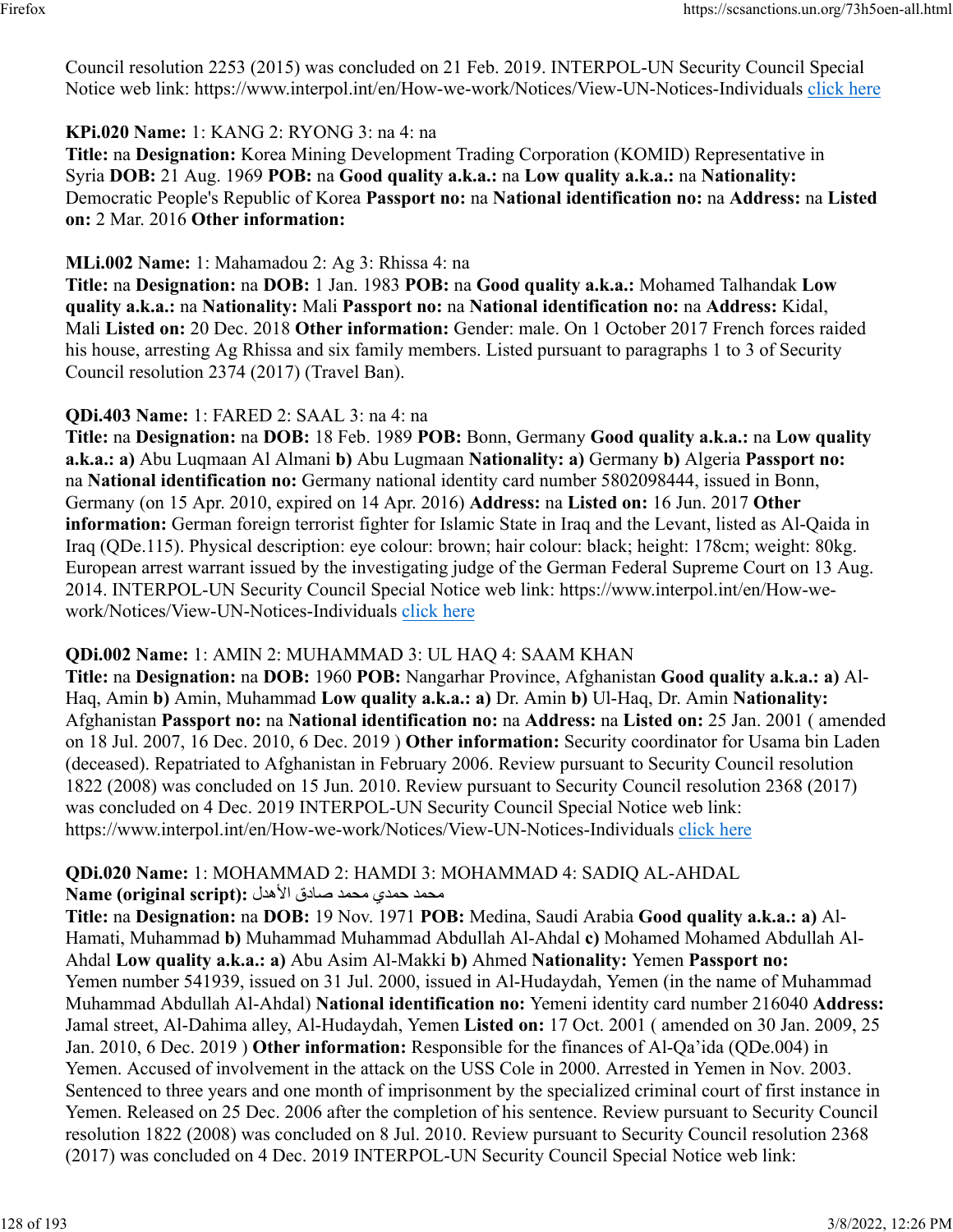https://www.interpol.int/en/How-we-work/Notices/View-UN-Notices-Individuals [click here](https://www.interpol.int/en/How-we-work/Notices/View-UN-Notices-Individuals)

#### **QDi.263 Name:** 1: HAFIZ 2: MUHAMMAD 3: SAEED 4: na

**Title:** na **Designation:** na **DOB:** 5 Jun. 1950 **POB:** Sargodha, Punjab, Pakistan **Good quality a.k.a.: a)** Hafiz Mohammad Sahib **b)** Hafiz Mohammad Sayid **c)** Hafiz Muhammad **d)** Hafiz Saeed **e)** Hafez Mohammad Saeed **f)** Hafiz Mohammad Sayeed **g)** Tata Mohammad Syeed **h)** Mohammad Sayed **i)** Muhammad Saeed **Low quality a.k.a.:** Hafiz Ji **Nationality:** Pakistan **Passport no:** na **National identification no:** Pakistan 3520025509842-7 **Address:** House No. 116E, Mohalla Johar, Lahore, Tehsil, Lahore City, Lahore District, Pakistan (location as at May 2008) **Listed on:** 10 Dec. 2008 ( amended on 17 Jul. 2009 ) **Other information:** Muhammad Saeed is the leader of Lashkar-e-Tayyiba (QDe.118). INTERPOL-UN Security Council Special Notice web link: https://www.interpol.int/en/How-wework/Notices/View-UN-Notices-Individuals [click here](https://www.interpol.int/en/How-we-work/Notices/View-UN-Notices-Individuals)

#### **IRi.035 Name:** 1: MORTEZA 2: SAFARI 3: na 4: na

**Title:** na **Designation: a)** Rear Admiral **b)** Commander of IRGC Navy **DOB:** na **POB:** na **Good quality a.k.a.:** Mortaza Safari; Morteza Saferi; Murtaza Saferi; Murtaza Safari **Low quality a.k.a.:** na **Nationality:** na **Passport no:** na **National identification no:** na **Address:** na **Listed on:** 24 Mar. 2007 ( amended on 17 Dec. 2014 ) **Other information:** [Old Reference #I.47.D.4]

#### **IRi.036 Name:** 1: YAHYA RAHIM 2: SAFAVI 3: na 4: na

**Title:** na **Designation: a)** Major General **b)** Commander, IRGC (Pasdaran) **DOB:** 1952 **POB:** Isfahan, Iran (Islamic Republic of) **Good quality a.k.a.:** Yahya Raheem Safavi **Low quality a.k.a.:** na **Nationality:** na **Passport no:** na **National identification no:** na **Address:** na **Listed on:** 23 Dec. 2006 ( amended on 17 Dec. 2014 ) **Other information:** [Old Reference # I.37.E.1]

#### **QDi.208 Name:** 1: RADULAN 2: SAHIRON 3: na 4: na

**Title:** na **Designation:** na **DOB:** 1955 **POB:** Kaunayan, Patikul, Jolo Island, Philippines **Good quality a.k.a.: a)** Radullan Sahiron **b)** Radulan Sahirun **c)** Radulan Sajirun **Low quality a.k.a.:** Commander Putol **Nationality:** Philippines **Passport no:** na **National identification no:** na **Address:** Sulu region, Philippines (reported location) **Listed on:** 6 Dec. 2005 ( amended on 22 Sep. 2017, 24 Nov. 2020 ) **Other information:** Physical description: eye colour: black; hair colour: gray; height: 5 feet 6 inches – 168 cm; weight: 140 pounds – 64 kg; build: slight; right arm is amputated above his elbow. Review pursuant to Security Council resolution 1822 (2008) was concluded on 8 Jun. 2010. Wanted by the Philippines authorities for terrorist offences and by authorities of the United States of America for involvement in the kidnapping of its national. Photos included in. Review pursuant to Security Council resolution 2368 (2017) was concluded on 24 November 2020. INTERPOL-UN Security Council Special Notice web link: https://www.interpol.int /en/How-we-work/Notices/View-UN-Notices-Individuals [click here](https://www.interpol.int/en/How-we-work/Notices/View-UN-Notices-Individuals)

# **QDi.222 Name:** 1: NESSIM 2: BEN ROMDHANE 3: SAHRAOUI 4: na

#### نسيم بن رمضان صحر اوي :(Name (original script

**Title:** na **Designation:** na **DOB:** 3 Aug. 1973 **POB:** Bizerta, Tunisia **Good quality a.k.a.: a)** Dass **b)** Nasim al-Sahrawi **Low quality a.k.a.:** na **Nationality:** Tunisia **Passport no:** na **National identification no:** na **Address:** Tunisia **Listed on:** 2 Aug. 2006 ( amended on 1 Sep. 2009, 25 Jan. 2010, 13 Dec. 2011, 24 Nov. 2020 ) **Other information:** Considered a fugitive from justice by the Italian authorities and sentenced in absentia to 6 years detention on 20 Nov. 2008. Sentenced in Tunisia to 4 years imprisonment for terrorist activity and in detention in Tunisia as at Jun. 2009. Review pursuant to Security Council resolution 1822 (2008) was concluded on 20 Jul. 2009. Review pursuant to Security Council resolution 2368 (2017) was concluded on 24 November 2020. INTERPOL-UN Security Council Special Notice web link: https://www.interpol.int/en/How-we-work/Notices/View-UN-Notices-Individuals [click here](https://www.interpol.int/en/How-we-work/Notices/View-UN-Notices-Individuals)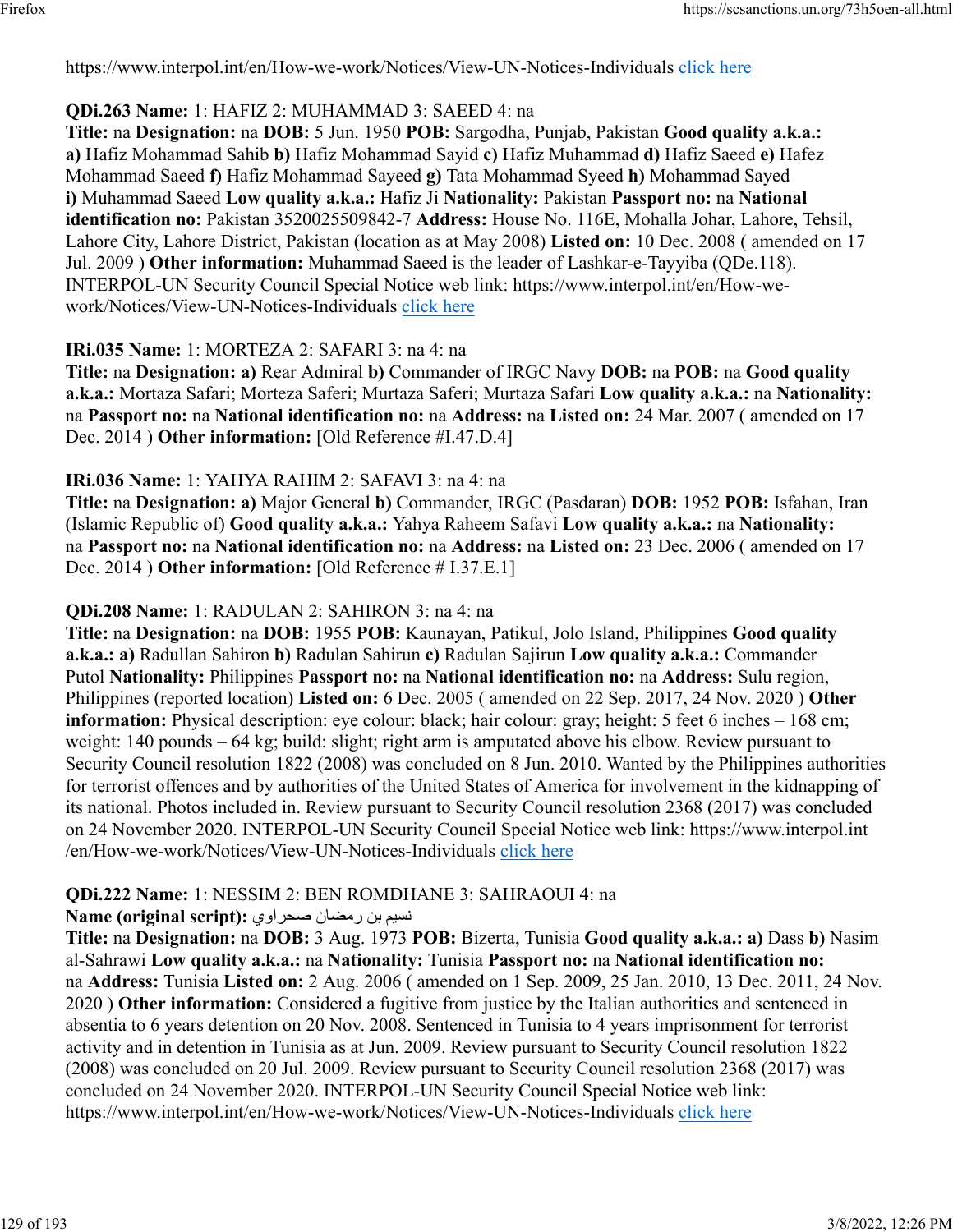### **YEi.005 Name:** 1: AHMED 2: ALI 3: ABDULLAH 4: SALEH

#### احمد على عبد الله صالح :(Name (original script

**Title:** Former Ambassador, former Brigadier General **Designation:** na **DOB:** 25 Jul. 1972 **POB:** na **Good quality a.k.a.:** Ahmed Ali Abdullah Al-Ahmar **Low quality a.k.a.:** na **Nationality:** Yemen **Passport no: a)** (Yemeni passport number 17979 issued under name Ahmed Ali Abdullah Saleh (referred to in the diplomatic identity number no.:31/2013/20/003140 below) ) **b)** (Yemeni passport number 02117777 issued on 08-11-2005 under name Ahmed Ali Abdullah Al-Ahmar (good quality a.k.a.) ) **c)** (Yemeni passport number 06070777 issued on 03-12-2014 under name Ahmed Ali Abdullah Al-Ahmar (good quality a.k.a.) ) **National identification no:** na **Address:** United Arab Emirates **Listed on:** 14 Apr. 2015 ( amended on 16 Sep. 2015 ) **Other information:** Has played a key role in facilitating the Houthi military expansion. Has engaged in acts that threaten the peace, security, or stability of Yemen. Ahmed Saleh is the son of the former President of the Republic of Yemen, Ali Abdullah Saleh (YEi.003). Ahmed Ali Abdullah Saleh comes from an area known as Bayt Al-Ahmar, which lies some 20 kilometres southeast of the capital, Sana'a. Diplomatic identity card no.:31/2013/20/003140, issued on 07-07-2013 by the United Arab Emirates' Ministry of Foreign Affairs under name Ahmed Ali Abdullah Saleh; current status: cancelled. INTERPOL-UN Security Council Special Notice web link: https://www.interpol.int/en/How-we-work/Notices/View-UN-Notices-Individuals [click here](https://www.interpol.int/en/How-we-work/Notices/View-UN-Notices-Individuals)

#### **YEi.003 Name:** 1: ALI 2: ABDULLAH 3: SALEH 4: na

#### يلع دبع الله حلاص **:(script original (Name**

**Title:** na **Designation: a)** President of Yemen's General People's Congress party **b)** Former President of the Republic of Yemen **DOB: a)** 21 Mar. 1945 **b)** 21 Mar. 1946 **c)** 21 Mar. 1942 **d)** 21 Mar. 1947 **POB: a)** Bayt al-Ahmar, Sana'a Governorate, Yemen **b)** Sana'a, Yemen **c)** Sana'a, Sanhan, Al-Rib' al-Sharqi **Good quality a.k.a.:** Ali Abdallah Salih **Low quality a.k.a.:** na **Nationality:** Yemen **Passport no:** 00016161 (Yemen) **National identification no:** 01010744444 **Address:** na **Listed on:** 7 Nov. 2014 ( amended on 20 Nov. 2014, 23 Apr. 2018 ) **Other information:** Gender [Male]. Status: reportedly deceased. INTERPOL-UN Security Council Special Notice web link: https://www.interpol.int/en/How-we-work/Notices/View-UN-Notices-Individuals [click here](https://www.interpol.int/en/How-we-work/Notices/View-UN-Notices-Individuals)

#### **QDi.387 Name:** 1: MOHAMMED 2: ABDEL-HALIM 3: HEMAIDA 4: SALEH

**Title:** na **Designation:** na **DOB: a)** 22 Sep. 1988 **b)** 22 Sep. 1989 **POB:** Alexandria, Egypt **Good quality a.k.a.: a)** Muhammad Hameida Saleh **b)** Muhammad Abd-al-Halim Humaydah **c)** Faris Baluchistan **Low quality a.k.a.:** na **Nationality:** Egypt **Passport no:** na **National identification no:** na **Address:** Egypt **Listed on:** 29 Feb. 2016 **Other information:** Member of Al-Qaida (QDe.004). Involved in recruiting suicide bombers to go to Syrian Arab Republic and planning terrorist activities against targets in Europe. Arrested in Cairo, Egypt in 2013. Review pursuant to Security Council resolution 2368 (2017) was concluded on 15 November 2021. INTERPOL-UN Security Council Special Notice web link: https://www.interpol.int /en/How-we-work/Notices/View-UN-Notices-Individuals [click here](https://www.interpol.int/en/How-we-work/Notices/View-UN-Notices-Individuals)

#### **TAi.108 Name:** 1: ABDULHAI 2: SALEK 3: na 4: na

#### **Name (original script):** کلاس یحلادبع

**Title:** Maulavi **Designation:** Governor of Uruzgan Province under the Taliban regime **DOB:** Approximately 1965 **POB:** Awlyatak Village, Gardan Masjid Area, Chaki Wardak District, Maidan Wardak Province, Afghanistan **Good quality a.k.a.:** na **Low quality a.k.a.:** na **Nationality:** Afghanistan **Passport no:** na **National identification no:** na **Address:** na **Listed on:** 23 Feb. 2001 ( amended on 3 Sep. 2003, 21 Sep. 2007, 24 Mar. 2009, 29 Nov. 2011, 18 May 2012 ) **Other information:** Reportedly deceased in North Afghanistan in 1999. Belonged to Wardak tribe. Review pursuant to Security Council resolution 1822 (2008) was concluded on 27 Jul. 2010. INTERPOL-UN Security Council Special Notice web link: https://www.interpol.int/en/How-we-work/Notices/View-UN-Notices-Individuals [click here](https://www.interpol.int/en/How-we-work/Notices/View-UN-Notices-Individuals)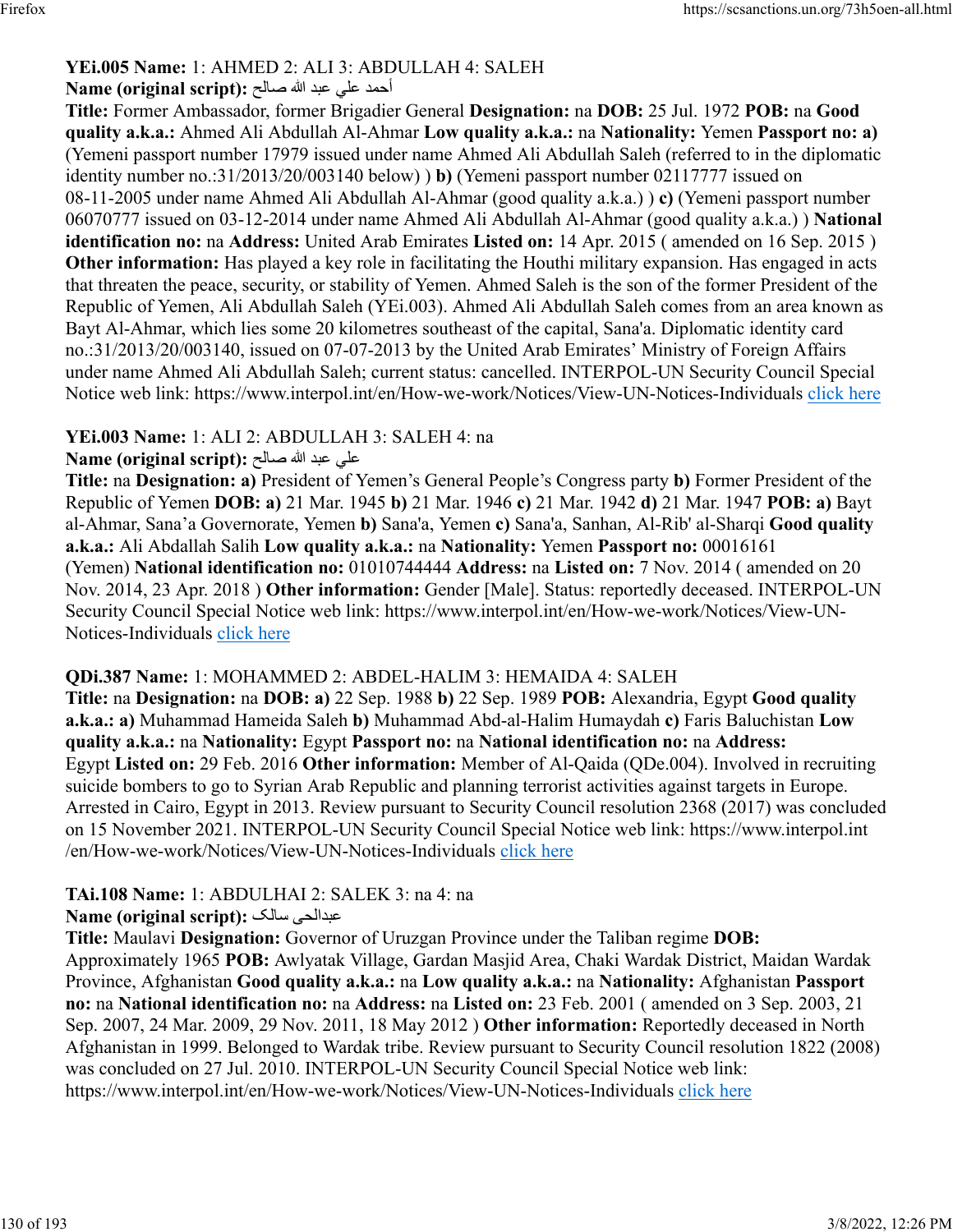### **IRi.038 Name:** 1: HOSEIN 2: SALIMI 3: na 4: na

**Title:** na **Designation: a)** General **b)** Commander of the Air Force, IRGC (Pasdaran) **DOB:** na **POB:** na **Good quality a.k.a.:** Husain Salimi; Hosain Salimi; Hussain Salimi; Hosein Saleemi; Husain Saleemi; Hosain Saleemi; Hussain Saleemi; Hossein Salimi; Hossein Saleemi **Low quality a.k.a.:** na **Nationality:** na **Passport no:** D08531177, issued in Iran (Islamic Republic of) **National identification no:** na **Address:** na **Listed on:** 23 Dec. 2006 ( amended on 17 Dec. 2014 ) **Other information:** [Old Reference # I.37.D.1]

#### **SOi.013 Name:** 1: MAALIM 2: SALMAN 3: na 4: na

**Title:** na **Designation:** na **DOB:** Approximately 1979 **POB:** Nairobi, Kenya **Good quality a.k.a.: a)** Mu'alim Salman **b)** Mualem Suleiman **c)** Ameer Salman **d)** Ma'alim Suleiman **e)** Maalim Salman Ali **f)** Maalim Selman Ali **g)** Ma'alim Selman **h)** Ma'alin Sulayman **Low quality a.k.a.:** na **Nationality:** na **Passport no:** na **National identification no:** na **Address:** Somalia **Listed on:** 23 Sep. 2014 **Other information:** INTERPOL-UN Security Council Special Notice web link: https://www.interpol.int/en/Howwe-work/Notices/View-UN-Notices-Individuals [click here](https://www.interpol.int/en/How-we-work/Notices/View-UN-Notices-Individuals)

#### **QDi.244 Name:** 1: HILARION 2: DEL ROSARIO 3: SANTOS 4: na

**Title:** "Amir" **Designation:** na **DOB:** 12 Mar. 1966 **POB:** 686 A. Mabini Street, Sangandaan, Caloocan City, Philippines **Good quality a.k.a.: a)** Akmad Santos **b)** Ahmed Islam **c)** Ahmad Islam Santos **d)** Hilarion Santos, III (third) **e)** Hilarion Del Rosario Santos, III (third) **f)** Abu Abdullah Santos **g)** Faisal Santos **Low quality a.k.a.: a)** Lakay **b)** Aki **c)** Aqi **d)** Abu Hamsa **Nationality:** Philippines **Passport no:** Philippines number AA780554 **National identification no:** na **Address:** 50, Purdue Street, Cubao, Quezon City, Philippines **Listed on:** 4 Jun. 2008 ( amended on 13 Dec. 2011, 25 Oct. 2016, 22 Sep. 2017, 24 Nov. 2020 ) **Other information:** Founder and leader of the Rajah Solaiman Movement (QDe.128) and linked to the Abu Sayyaf Group (QDe.001). In detention in the Philippines as of May 2011. Review pursuant to Security Council resolution 1822 (2008) was concluded on 13 May 2010. Photos included in Review pursuant to Security Council resolution 2368 (2017) was concluded on 24 November 2020. INTERPOL-UN Security Council Special Notice web link: https://www.interpol.int/en/How-we-work/Notices/View-UN-Notices-Individuals [click here](https://www.interpol.int/en/How-we-work/Notices/View-UN-Notices-Individuals)

#### **QDi.350 Name:** 1: WIJI 2: JOKO 3: SANTOSO 4: na

**Title:** na **Designation:** na **DOB:** 14 Jul. 1975 **POB:** Rembang, Jawa Tengah, Indonesia **Good quality a.k.a.:** Wijijoko Santoso born 14 Jul. 1975 in Rembang, Jawa Tengah, Indonesia **Low quality a.k.a.: a)** Abu Seif al-Jawi **b)** Abu Seif **Nationality:** Indonesia **Passport no:** Indonesia number A2823222, issued on 28 May 2012 (expires 28 May 2017, issued under name Wiji Joko Santoso, born 14 Jul. 1975 in Rembang, Jawa Tengah, Indonesia) **National identification no:** na **Address:** na **Listed on:** 13 Mar. 2015 ( amended on 24 Nov. 2020 ) **Other information:** Head of the foreign affairs division and key outreach player of Jemaah Islamiyah (QDe.092). Associated with Hilal Ahmar Society Indonesia (HASI) (QDe.147). Review pursuant to Security Council resolution 2368 (2017) was concluded on 24 November 2020. INTERPOL-UN Security Council Special Notice web link: https://www.interpol.int/en/How-we-work/Notices/View-UN-Notices-Individuals [click here](https://www.interpol.int/en/How-we-work/Notices/View-UN-Notices-Individuals)

#### **TAi.110 Name:** 1: NOOR MOHAMMAD 2: SAQIB 3: na 4: na

رون دمحم بقاث **:(script original (Name**

**Title:** na **Designation:** Chief Justice of Supreme Court under the Taliban regime **DOB:** Approximately 1958 **POB: a)** Bagrami District, Kabul Province, Afghanistan **b)** Tarakhel area, Deh Sabz District, Kabul Province, Afghanistan **Good quality a.k.a.:** na **Low quality a.k.a.:** na **Nationality:** Afghanistan **Passport no:** na **National identification no:** na **Address:** na **Listed on:** 25 Jan. 2001 ( amended on 3 Sep. 2003, 21 Sep. 2007, 29 Nov. 2011 ) **Other information:** Member of Taliban Supreme Council and Head of Taliban Religious Committee. Belongs to Ahmadzai tribe. Review pursuant to Security Council resolution 1822 (2008) was concluded on 23 Jul. 2010. INTERPOL-UN Security Council Special Notice web link: https://www.interpol.int/en/How-we-work/Notices/View-UN-Notices-Individuals [click here](https://www.interpol.int/en/How-we-work/Notices/View-UN-Notices-Individuals)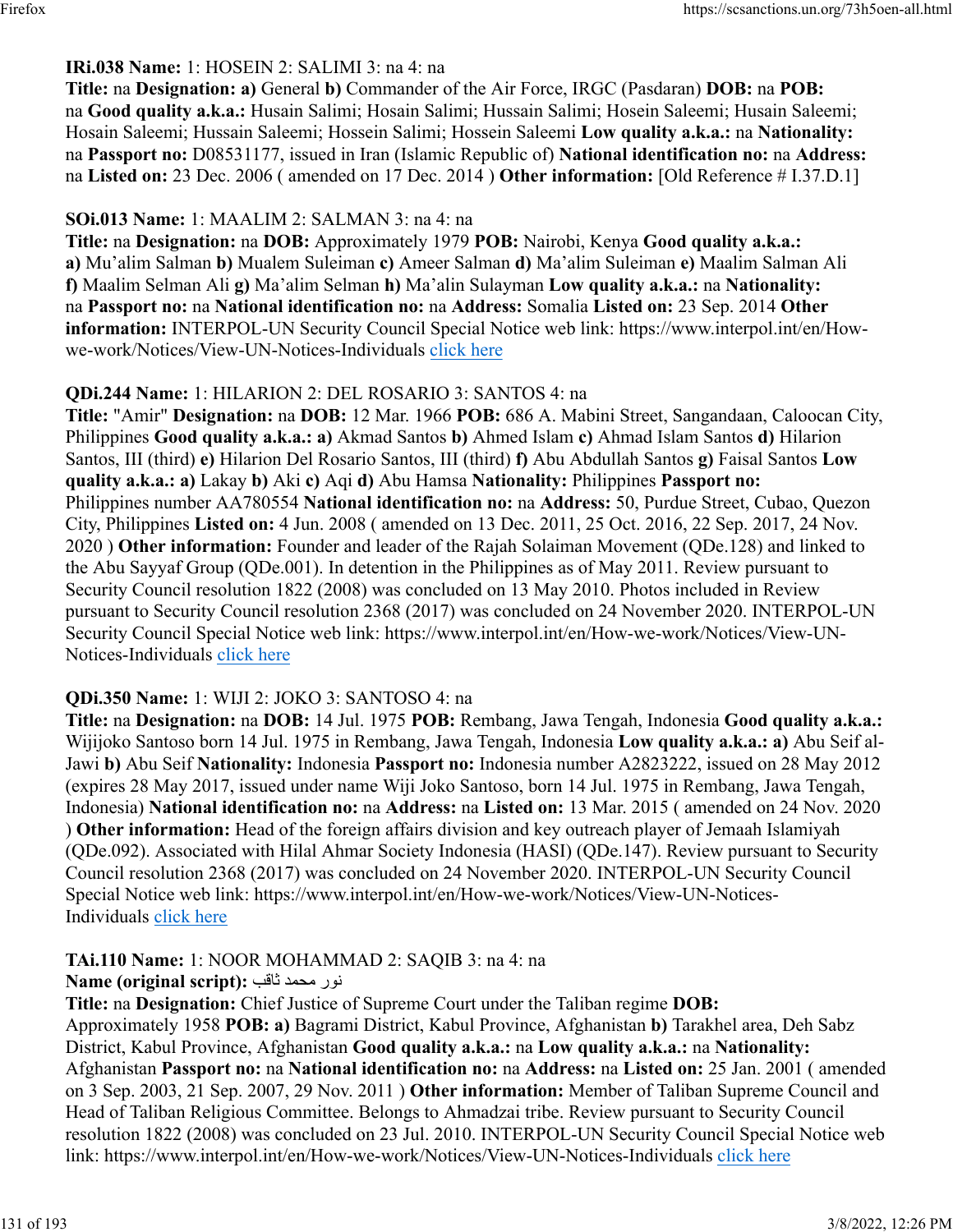# **TAi.087 Name:** 1: SADUDDIN 2: SAYYED 3: na 4: na

#### دعس نيدلا ديس **:(script original (Name**

**Title: a)** Maulavi **b)** Alhaj **c)** Mullah **Designation: a)** Vice-Minister of Work and Social Affairs under the Taliban regime **b)** Mayor of Kabul City under the Taliban regime **DOB:** Approximately 1968 **POB: a)** Chaman District, Pakistan **b)** Spin Boldak District, Kandahar Province, Afghanistan **Good quality a.k.a.: a)** Sadudin Sayed **b)** Sadruddin **Low quality a.k.a.:** na **Nationality:** Afghanistan **Passport no:** na **National identification no:** na **Address:** na **Listed on:** 25 Jan. 2001 ( amended on 3 Sep. 2003, 21 Sep. 2007, 3 Oct. 2008, 29 Nov. 2011, 31 Dec. 2013 ) **Other information:** Advisor to the Taliban Supreme Council as of mid-2013. Believed to be in Afghanistan/Pakistan border area. Belongs to Barakzai tribe. Review pursuant to Security Council resolution 1822 (2008) was concluded on 21 Jul. 2010. INTERPOL-UN Security Council Special Notice web link: https://www.interpol.int/en/How-we-work/Notices/View-UN-Notices-Individuals [click here](https://www.interpol.int/en/How-we-work/Notices/View-UN-Notices-Individuals)

# **KPi.048 Name:** 1: PAEK 2: SE BONG 3: na 4: na

**Title:** na **Designation:** na **DOB:** 21 Mar. 1938 **POB:** na **Good quality a.k.a.:** na **Low quality a.k.a.:** na **Nationality:** Democratic People's Republic of Korea **Passport no:** na **National identification no:** na **Address:** na **Listed on:** 2 Jun. 2017 **Other information:** Paek Se Bong is a former Chairman of the Second Economic Committee, a former member of the National Defense Commission, and a former Vice Director of Munitions Industry Department (MID)

# **TAi.133 Name:** 1: ABDUL WALI 2: SEDDIQI 3: na 4: na

**Name (original script):** یقيدص یلولادبع

**Title:** Qari **Designation:** Third Secretary, Taliban Consulate General, Peshawar, Pakistan **DOB:** 1974 **POB:** Zilzilay village, Andar District, Ghazni Province, Afghanistan **Good quality a.k.a.:** na **Low quality a.k.a.:** na **Nationality:** Afghanistan **Passport no:** D 000769, issued on 2 Feb. 1997, issued in Afghanistan **National identification no:** na **Address:** na **Listed on:** 25 Jan. 2001 ( amended on 3 Sep. 2003, 25 Jul. 2006, 21 Sep. 2007, 29 Nov. 2011 ) **Other information:** Believed to be in Afghanistan/Pakistan border area. Review pursuant to Security Council resolution 1822 (2008) was concluded on 29 Jul. 2010. INTERPOL-UN Security Council Special Notice web link: https://www.interpol.int/en/How-we-work/Notices/View-UN-Notices-Individuals [click here](https://www.interpol.int/en/How-we-work/Notices/View-UN-Notices-Individuals)

# **TAi.098 Name:** 1: ABDUL WAHED 2: SHAFIQ 3: na 4: na

# دبع دحاولا قيفش **:(script original (Name**

**Title:** Maulavi **Designation:** Deputy Governor of Kabul Province under the Taliban regime **DOB:** Approximately 1968 **POB:** Nangarhar Province, Afghanistan **Good quality a.k.a.:** na **Low quality a.k.a.:** na **Nationality:** Afghanistan **Passport no:** na **National identification no:** na **Address:** na **Listed on:** 23 Feb. 2001 ( amended on 3 Sep. 2003, 21 Sep. 2007, 3 Oct. 2008, 29 Nov. 2011 ) **Other information:** Review pursuant to Security Council resolution 1822 (2008) was concluded on 27 Jul. 2010. INTERPOL-UN Security Council Special Notice web link: https://www.interpol.int/en/How-we-work/Notices/View-UNNotices-Individuals [click here](https://www.interpol.int/en/How-we-work/Notices/View-UN-Notices-Individuals)

#### **TAi.011 Name:** 1: AKHTAR 2: MOHAMMAD 3: MANSOUR 4: SHAH MOHAMMED رتخا دمحم روصنم هاش دمحم **:(script original (Name**

**Title: a)** Maulavi **b)** Mullah **Designation:** Minister of Civil Aviation and Transportation under the Taliban regime **DOB: a)** Approximately 1960 **b)** 1966 **POB:** Band-e-Timur village, Maiwand District, Kandahar Province, Afghanistan **Good quality a.k.a.: a)** Akhtar Mohammad Mansour Khan Muhammad **b)** Akhtar Muhammad Mansoor **c)** Akhtar Mohammad Mansoor **Low quality a.k.a.:** Naib Imam **Nationality:** Afghanistan **Passport no:** Afghanistan number SE-011697, issued on 25 Jan. 1988, issued in Kabul, Afghanistan (expired on 23 Feb. 2000) **National identification no:** na **Address:** na **Listed on:** 25 Jan. 2001 ( amended on 3 Sep. 2003, 18 Jul. 2007, 21 Sep. 2007, 1 Feb. 2008, 29 Nov. 2011, 23 Dec. 2016 ) **Other**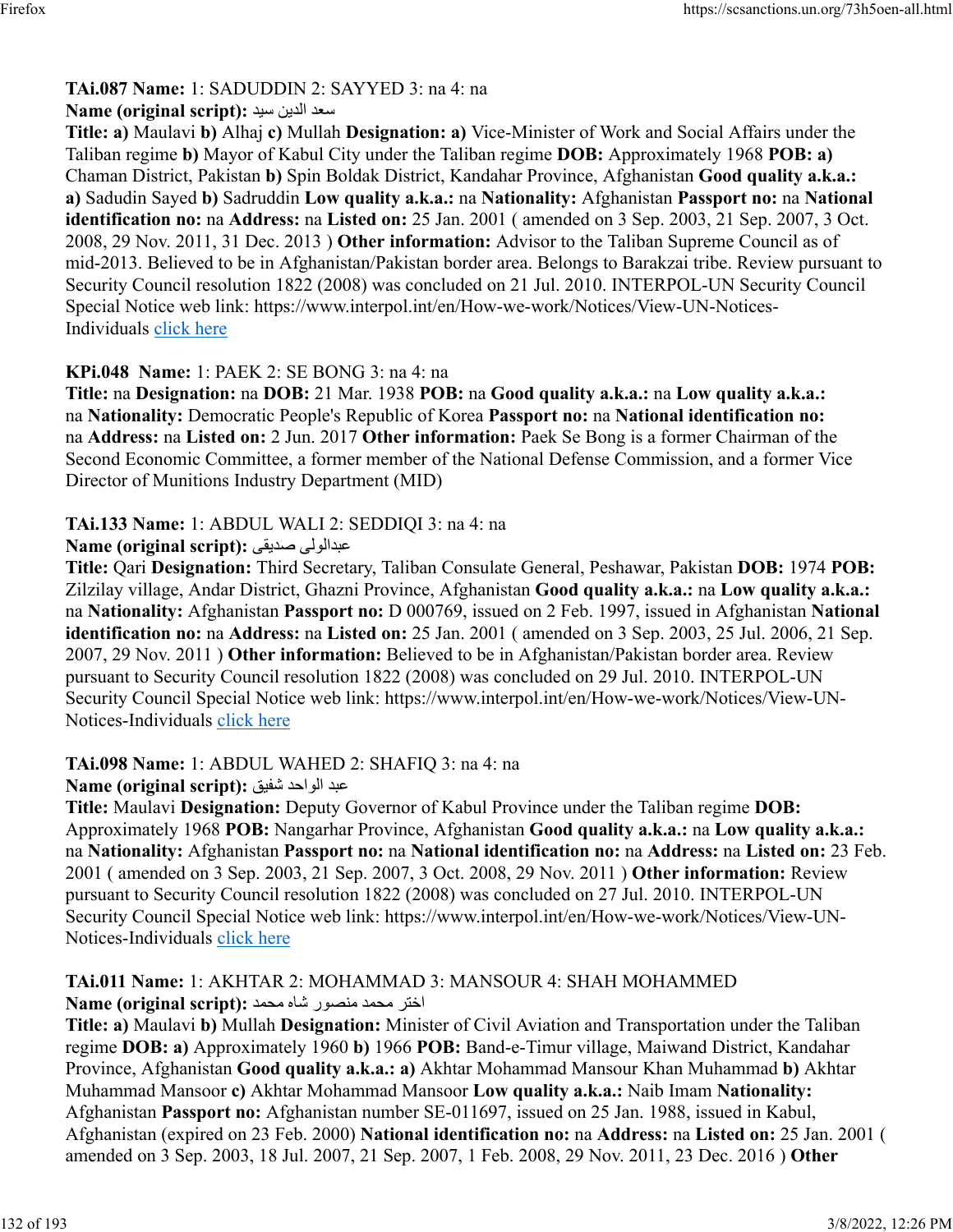**information:** Involved in drug trafficking as of 2011, primarily through Gerd-e-Jangal, Afghanistan. Active in the provinces of Khost, Paktia and Paktika, Afghanistan as of May 2007. Taliban "Governor" of Kandahar as of May 2007. Deputy to Mullah Abdul Ghani Baradar (TAi.024) in the Taliban Supreme Council as of 2009. Taliban official responsible for four southern provinces of Afghanistan. Following the arrest of Mullah Baradar in February 2010 he was temporarily-in-charge of the Taliban Supreme Council. Believed to be in Afghanistan/Pakistan border area. Belongs to Ishaqzai tribe. Review pursuant to Security Council resolution 1822 (2008) was concluded on 21 Jul. 2010. Reportedly killed in May 2016. INTERPOL-UN Security Council Special Notice web link: https://www.interpol.int/en/How-we-work/Notices/View-UN-Notices-Individuals [click here](https://www.interpol.int/en/How-we-work/Notices/View-UN-Notices-Individuals)

# **TAi.172 Name:** 1: RAHMATULLAH 2: SHAH NAWAZ 3: na 4: na

# رحمت الله شاه نواز : Name (original script)

**Title:** Alhaj **Designation:** na **DOB: a)** 1981 **b)** 1982 **POB:** Shadal (variant Shadaal) Bazaar, Achin District, Nangarhar Province, Afghanistan **Good quality a.k.a.: a)** Qari Rahmat **b)** Kari Rahmat **Low quality a.k.a.:** na **Nationality:** Afghanistan **Passport no:** na **National identification no:** na **Address: a)** Kamkai Village, Achin District, Nangarhar Province, Afghanistan **b)** Kamkai Village, Achin District, Nangarhar Province, Afghanistan **c)** Surkhel village, Achin District, Nangarhar Province, Afghanistan **d)** Batan village, Achin District, Nangarhar Province, Afghanistan **Listed on:** 21 Aug. 2014 ( amended on 21 Jul. 2016 ) **Other information:** Physical description: eye colour brown, hair colour: black, weight: 77-81 kg, height: 178 cm short-to-medium black beard, short black hair. Belongs to Shinwari tribe, Sepahi sub-tribe. A Taliban commander since at least Feb. 2010. Collects taxes and bribes on behalf of the Taliban as of April 2015. Liaises with and provides Taliban operatives in Nangarhar Province, Afghanistan, with information, guidance, housing and weapons and has emplaced improvised explosive devices (IED) and conducted attacks against International Security Assistance Force (ISAF) and Afghan forces. Involved in drug trafficking and operates heroin laboratory in Abdulkhel village, Achin district, Nangarhar province, Afghanistan. INTERPOL-UN Security Council Special Notice web link: https://www.interpol.int/en/How-wework/Notices/View-UN-Notices-Individuals [click here](https://www.interpol.int/en/How-we-work/Notices/View-UN-Notices-Individuals)

# **IQi.060 Name:** 1: SAMIRA 2: SHAHBANDAR 3: na 4: na

# Rame (original script): سميرة الشاهبندر

**Title:** na **Designation:** na **DOB:** 1946 **POB:** Baghdad, Iraq **Good quality a.k.a.:** na **Low quality a.k.a.:** Chadian **Nationality:** Iraq **Passport no:** na **National identification no:** na **Address:** na **Listed on:** 7 Apr. 2004 **Other information:** 

# **TAi.028 Name:** 1: SAID AHMED 2: SHAHIDKHEL 3: na 4: na

ديس دمحأ ديهش ليخ **:(script original (Name**

**Title:** Maulavi **Designation:** Deputy Minister of Education under the Taliban regime **DOB:** Approximately 1975 **POB:** Spandeh (Espandi 'Olya) village, Andar District, Ghazni Province, Afghanistan **Good quality a.k.a.:** na **Low quality a.k.a.:** na **Nationality:** Afghanistan **Passport no:** na **National identification no:** na **Address:** na **Listed on:** 23 Feb. 2001 ( amended on 3 Sep. 2003, 20 Dec. 2005, 21 Sep. 2007, 29 Nov. 2011, 31 Dec. 2013 ) **Other information:** In July 2003 he was in custody in Kabul, Afghanistan. Released from custody in 2007. Believed to be in Afghanistan/Pakistan border area. Member of the Taliban leadership council as of mid-2013. Belongs to Andar tribe. Review pursuant to Security Council resolution 1822 (2008) was concluded on 23 Jul. 2010. INTERPOL-UN Security Council Special Notice web link: https://www.interpol.int/en/How-we-work/Notices/View-UN-NoticesIndividuals [click here](https://www.interpol.int/en/How-we-work/Notices/View-UN-Notices-Individuals)

**TAi.103 Name:** 1: SHAMSUDDIN 2: na 3: na 4: na

**Name (original script):** نيدلا سمش

**Title: a)** Maulavi **b)** Qari **Designation:** Governor of Wardak (Maidan) Province under the Taliban regime **DOB:** Approximately 1968 **POB:** Keshim District, Badakhshan Province, Afghanistan **Good quality**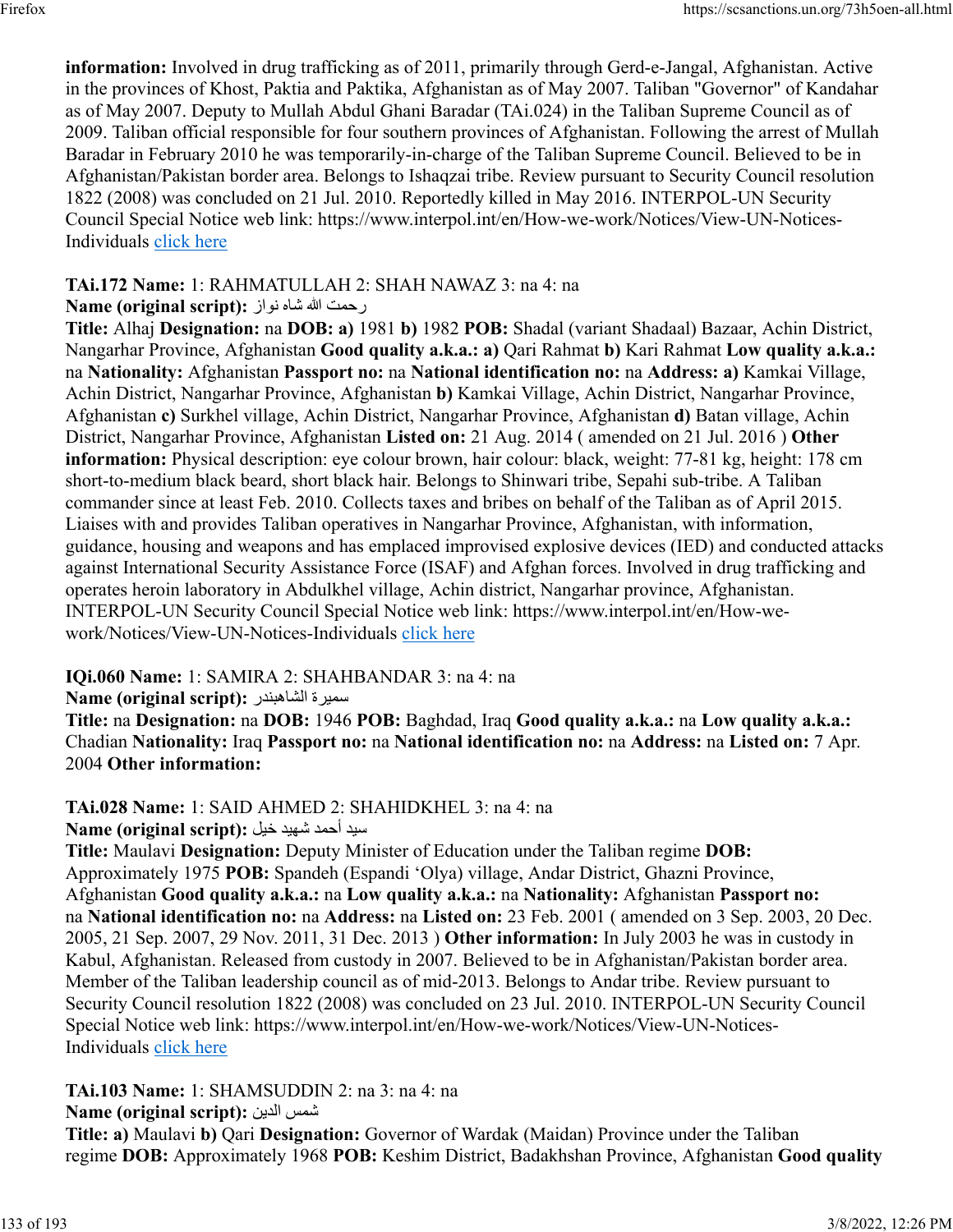**a.k.a.:** Pahlawan Shamsuddin **Low quality a.k.a.:** na **Nationality:** Afghanistan **Passport no:** na **National identification no:** na **Address:** na **Listed on:** 23 Feb. 2001 ( amended on 3 Sep. 2003, 21 Sep. 2007, 29 Nov. 2011, 31 Dec. 2013 ) **Other information:** Believed to be in Afghanistan/Pakistan/Iran border area. Review pursuant to Security Council resolution 1822 (2008) was concluded on 23 Jul. 2010. INTERPOL-UN Security Council Special Notice web link: https://www.interpol.int/en/How-we-work/Notices/View-UN-Notices-Individuals [click here](https://www.interpol.int/en/How-we-work/Notices/View-UN-Notices-Individuals)

# **CDi.029 Name:** 1: NTABO NTABERI 2: SHEKA 3: na 4: na

**Title:** na **Designation:** Commander-in-Chief, Nduma Defence of Congo, Mayi Mayi Sheka group **DOB:** 4 Apr. 1976 **POB:** Walikale in Walikale territory, Democratic Republic of the Congo **Good quality a.k.a.:** na **Low quality a.k.a.:** na **Nationality:** Democratic Republic of the Congo **Passport no:** na **National identification no:** na **Address:** Goma, North Kivu, Democratic Republic of the Congo ( (in prison)) **Listed on:** 28 Nov. 2011 ( amended on 19 Aug. 2020 ) **Other information:** He surrendered to MONUSCO on 26 July 2017 and has been since detained by the Congolese authorities. His trial for war crimes, crimes against humanity and participation in an insurrectional movement, before the Military Court in Goma, started in November 2018. INTERPOL-UN Security Council Special Notice web link: https://www.interpol.int /en/How-we-work/Notices/View-UN-Notices-Individuals [click here](https://www.interpol.int/en/How-we-work/Notices/View-UN-Notices-Individuals)

# **QDi.322 Name:** 1: ABUBAKAR 2: MOHAMMED 3: SHEKAU 4: na

### وبأ ركب دمحم ىوكشلا **:(script original (Name**

**Title:** na **Designation:** na **DOB:** 1969 **POB:** Shekau Village, Yobe State, Nigeria **Good quality a.k.a.:** Abubakar Shekau **Low quality a.k.a.: a)** Abu Mohammed Abubakar bin Mohammed **b)** Abu Muhammed Abubakar bi Mohammed **c)** Shekau **d)** Shehu **e)** Shayku **f)** Imam Darul Tauhid **g)** Imam Darul Tawheed **Nationality:** Nigeria **Passport no:** na **National identification no:** na **Address:** Nigeria **Listed on:** 26 Jun. 2014 ( amended on 6 Dec. 2019 ) **Other information:** Member of the Kanuri tribe. Physical description: eye colour: black; hair colour: black. Photo available for inclusion in the INTERPOL-UN Security Council Special Notice. Leader of Jama'atu Ahlis Sunna Lidda'Awati Wal-Jihad (Boko Haram) (QDe.138). Under Shekau's leadership, Boko Haram has been responsible for a series of major terrorist attacks. Review pursuant to Security Council resolution 2368 (2017) was concluded on 4 Dec. 2019 INTERPOL-UN Security Council Special Notice web link: https://www.interpol.int/en/How-wework/Notices/View-UN-Notices-Individuals [click here](https://www.interpol.int/en/How-we-work/Notices/View-UN-Notices-Individuals)

# **TAi.118 Name:** 1: HAMIDULLAH 2: AKHUND 3: SHER MOHAMMAD 4: na

#### ديمح الله دنوخآ ريش دمحم **:(script original (Name**

**Title:** Mullah **Designation:** Head of Ariana Afghan Airlines under the Taliban regime **DOB:** Between 1972 and 1973 **POB: a)** Sarpolad village, Washer District, Helmand Province, Afghanistan **b)** Arghandab District, Kandahar Province, Afghanistan **Good quality a.k.a.: a)** Janat Gul **b)** Hamidullah Akhund (previously listed as) **Low quality a.k.a.:** na **Nationality:** Afghanistan **Passport no:** na **National identification no:** na **Address:** Afghanistan **Listed on:** 25 Jan. 2001 ( amended on 3 Sep. 2003, 9 Jul. 2007, 21 Sep. 2007, 29 Nov. 2011, 13 Aug. 2012 ) **Other information:** Belongs to Ghilzai tribe. Review pursuant to Security Council resolution 1822 (2008) was concluded on 21 Jul. 2010. INTERPOL-UN Security Council Special Notice web link: https://www.interpol.int/en/How-we-work/Notices/View-UN-Notices-Individuals [click here](https://www.interpol.int/en/How-we-work/Notices/View-UN-Notices-Individuals)

# **QDi.017 Name:** 1: THARWAT 2: SALAH 3: SHIHATA 4: na

# تورث حلاص هتاحش **:(script original (Name**

**Title:** na **Designation:** na **DOB:** 29 Jun. 1960 **POB:** Egypt **Good quality a.k.a.: a)** Tarwat Salah Abdallah **b)** Salah Shihata Thirwat **c)** Shahata Thirwat **d)** Tharwat Salah Shihata Ali (previously listed as) **Low quality a.k.a.:** na **Nationality:** Egypt **Passport no:** na **National identification no:** na **Address:** na **Listed on:** 6 Oct. 2001 ( amended on 26 Nov. 2004, 16 Dec. 2010, 6 Dec. 2019 ) **Other information:** Review pursuant to Security Council resolution 1822 (2008) was concluded on 15 Jun. 2010. Review pursuant to Security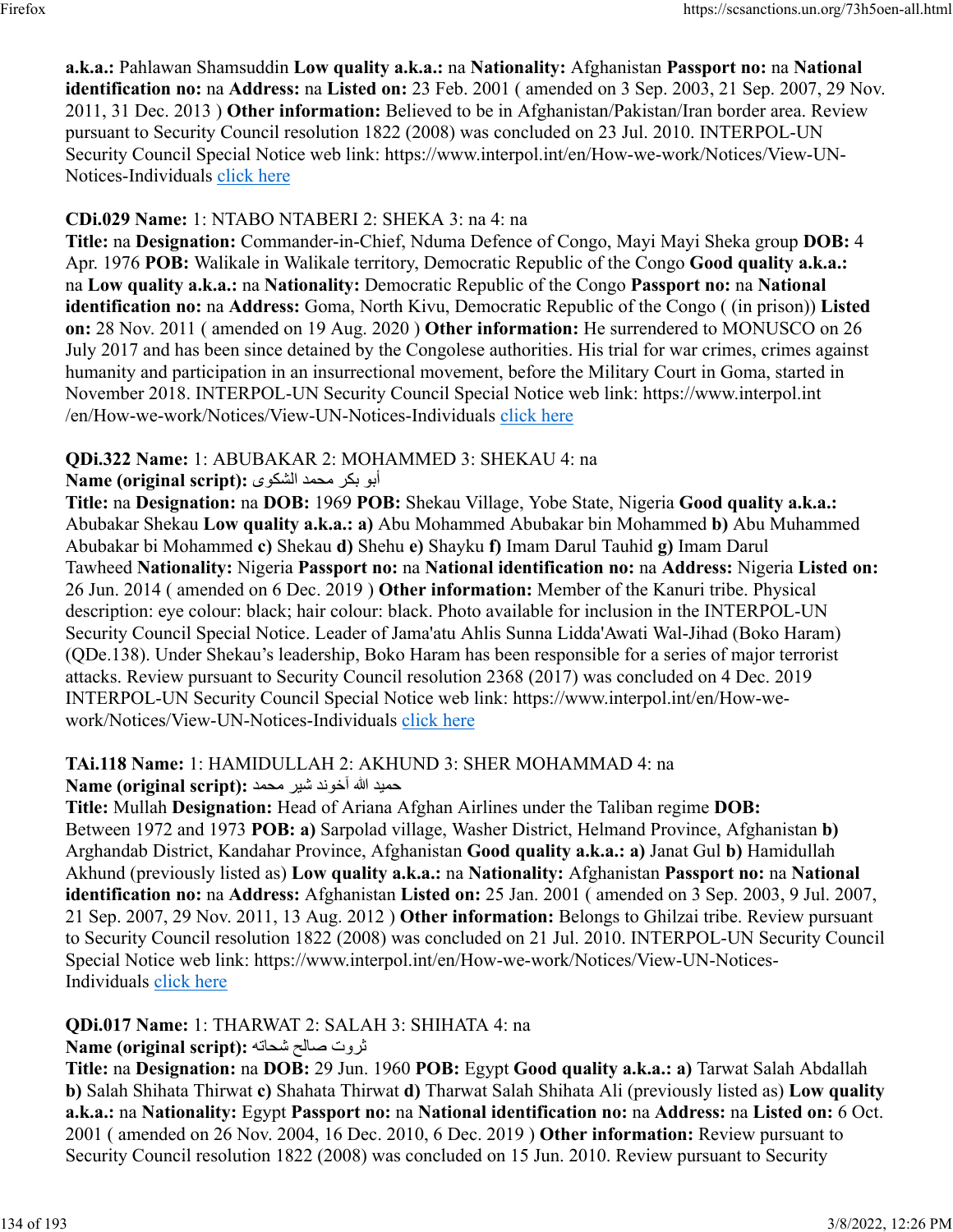Council resolution 2368 (2017) was concluded on 4 Dec. 2019 INTERPOL-UN Security Council Special Notice web link: https://www.interpol.int/en/How-we-work/Notices/View-UN-Notices-Individuals [click here](https://www.interpol.int/en/How-we-work/Notices/View-UN-Notices-Individuals)

#### **TAi.139 Name:** 1: ABDUL GHAFAR 2: SHINWARI 3: na 4: na

**Name (original script):** یراونيش رافغلادبع

**Title:** Haji **Designation:** Third Secretary, Taliban Consulate General, Karachi, Pakistan **DOB:** 29 Mar. 1965 **POB:** Nangarhar Province, Afghanistan **Good quality a.k.a.:** na **Low quality a.k.a.:** na **Nationality:** Afghanistan **Passport no:** Afghanistan number D 000763, issued on 9 Jan. 1997 **National identification no:** na **Address:** na **Listed on:** 25 Jan. 2001 ( amended on 3 Sep. 2003, 25 Jul. 2006, 21 Sep. 2007, 29 Nov. 2011 ) **Other information:** Believed to be in Afghanistan/Pakistan border area. Belongs to Safi tribe. Review pursuant to Security Council resolution 1822 (2008) was concluded on 29 Jul. 2010. INTERPOL-UN Security Council Special Notice web link: https://www.interpol.int/en/How-we-work/Notices/View-UN-Notices-Individuals [click here](https://www.interpol.int/en/How-we-work/Notices/View-UN-Notices-Individuals)

# **QDi.122 Name:** 1: PARLINDUNGAN 2: SIREGAR 3: na 4: na

**Title:** na **Designation:** na **DOB: a)** 25 Apr. 1957 **b)** 25 Apr. 1967 **POB:** Indonesia **Good quality a.k.a.: a)** Siregar, Parlin **b)** Siregar, Saleh Parlindungan **Low quality a.k.a.:** na **Nationality:** Indonesia **Passport no:** na **National identification no:** na **Address:** na **Listed on:** 9 Sep. 2003 ( amended on 6 Dec. 2019 ) **Other information:** Review pursuant to Security Council resolution 1822 (2008) was concluded on 25 May 2010. Review pursuant to Security Council resolution 2368 (2017) was concluded on 4 Dec. 2019. INTERPOL-UN Security Council Special Notice web link: https://www.interpol.int/en/How-we-work/Notices/View-UN-Notices-Individuals [click here](https://www.interpol.int/en/How-we-work/Notices/View-UN-Notices-Individuals)

**IQi.079 Name:** 1: ROODI 2: SLEWA 3: na 4: na

**Name (original script):** ةوــيلس يدور

**Title:** na **Designation:** na **DOB:** na **POB:** na **Good quality a.k.a.: a)** Rudi Slaiwah **b)** Rudi Untaywan Slaywah **c)** Rudi Saliwa **Low quality a.k.a.:** na **Nationality:** Iraq **Passport no:** na **National identification no:** na **Address:** na **Listed on:** 2 Jun. 2004 **Other information:** 

#### **KPi.003 Name:** 1: HWANG 2: SOK-HWA 3: na 4: na

**Title:** na **Designation:** Director in the General Bureau of Atomic Energy (GBAE) **DOB:** na **POB:** na **Good quality a.k.a.:** na **Low quality a.k.a.:** na **Nationality:** Democratic People's Republic of Korea **Passport no:** na **National identification no:** na **Address:** na **Listed on:** 16 Jul. 2009 **Other information:** Director in the General Bureau of Atomic Energy (GBAE); involved in DPRK's nuclear program; as Chief of the Scientific Guidance Bureau in the GBAE, served on the Science Committee inside the Joint Institute for Nuclear Research.

#### **IRi.039 Name:** 1: QASEM 2: SOLEIMANI 3: na 4: na

**Title:** na **Designation: a)** Brigadier General **b)** Commander of Qods force **DOB:** 11 Mar. 1957 **POB:** Qom, Iran (Islamic Republic of) **Good quality a.k.a.:** Qasim Soleimani; Qasem Sulaimani; Qasim Sulaimani; Qasim Sulaymani; Qasem Sulaymani; Kasim Soleimani; Kasim Sulaimani; Kasim Sulaymani **Low quality a.k.a.:** Haj Qasem; Haji Qassem; Sardar Soleimani **Nationality:** na **Passport no:** 008827, issued in Iran (Islamic Republic of) **National identification no:** na **Address:** na **Listed on:** 24 Mar. 2007 ( amended on 17 Dec. 2014 ) **Other information:** Promoted to Major General, retaining his position as Commander of Qods force. [Old Reference # I.47.D.6]

#### **KPi.056 Name:** 1: JANG 2: SONG CHOL 3: na 4: na

**Title:** na **Designation:** Jang Song Chol is a Korea Mining Development Corporation (KOMID) representative overseas **DOB:** 12 Mar. 1967 **POB:** na **Good quality a.k.a.:** na **Low quality a.k.a.:** na **Nationality:** Democratic People's Republic of Korea **Passport no:** na **National identification no:** na **Address:** na **Listed on:** 5 Aug. 2017 **Other information:**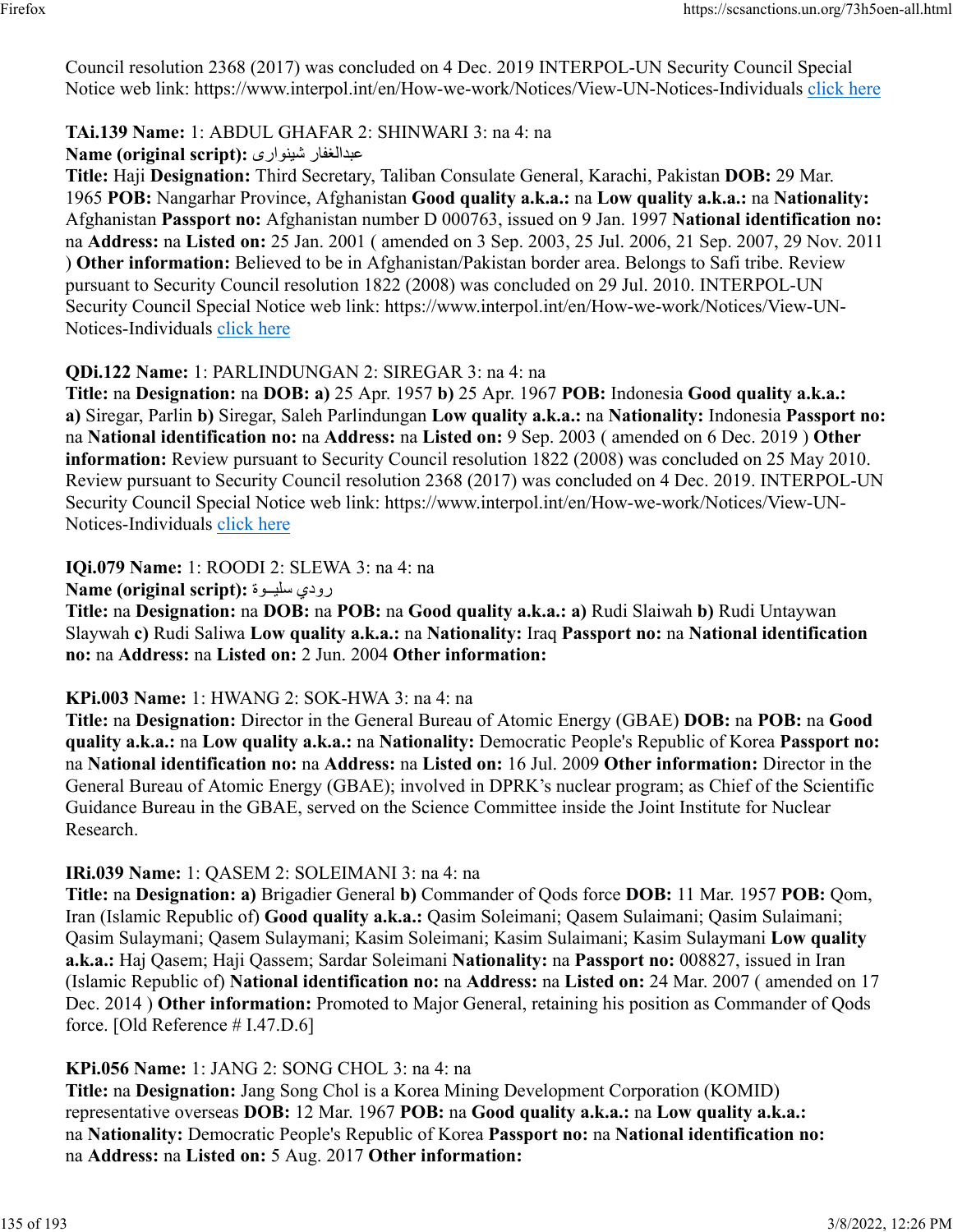#### **KPi.077 Name:** 1: RI 2: SONG HYOK 3: na 4: na

**Title:** na **Designation:** Ri Song Hyok is an overseas representative for Koryo Bank and Koryo Credit Development Bank **DOB:** 19 Mar. 1965 **POB:** na **Good quality a.k.a.:** Li Cheng He **Low quality a.k.a.:** na **Nationality:** Democratic People's Republic of Korea **Passport no:** na **National identification no:** na **Address:** na **Listed on:** 22 Dec. 2017 **Other information:** Ri Song Hyok has reportedly established front companies to procure items and conduct financial transactions on behalf of North Korea. Gender: male

#### **KPi.014 Name:** 1: CHOE 2: SONG IL 3: na 4: na

**Title:** na **Designation:** Tanchon Commercial Bank Representative **DOB:** na **POB:** na **Good quality a.k.a.:** na **Low quality a.k.a.:** na **Nationality:** Democratic People's Republic of Korea **Passport no: a)** 472320665 (Expires 26 Sep. 2017) **b)** 563120356 **National identification no:** na **Address:** na **Listed on:** 2 Mar. 2016 ( amended on 1 Jun. 2017 ) **Other information:** Served as the Tanchon Commercial Bank representative in Vietnam.

#### **CFi.014 Name:** 1: BI SIDI 2: SOULEMAN 3: na 4: na

**Title:** na **Designation:** President and self-proclaimed "general" of the Retour, Réclamation et Réhabilitation (3R) **DOB:** 20 Jul. 1962 **POB:** Bocaranga, Central African Republic **Good quality a.k.a.: a)** Sidiki **b)** "General" Sidiki **c)** Sidiki Abbas **d)** Souleymane Bi Sidi **e)** Bi Sidi Soulemane **Low quality a.k.a.:** na **Nationality:** Central African Republic **Passport no:** Laissez-passer no. N°235/MISPAT/DIRCAB /DGPC/DGAEI/SI/SP, issued on 15 Mar. 2019 (issued by the Minister of Interior of the Central African Republic ) **National identification no:** na **Address:** Koui, Ouham-Pendé prefecture, Central African Republic **Listed on:** 5 Aug. 2020 ( amended on 22 Feb. 2021 ) **Other information:** Bi Sidi Souleman leads the Central African Republic (CAR)-based militia group Return, Reclamation, Rehabilitation (3R) which has killed, tortured, raped, and displaced civilians and engaged in arms trafficking, illegal taxation activities, and warfare with other militias since its creation in 2015. Bi Sidi Souleman himself has also participated in torture. On 6 February 2019, 3R signed the Political Agreement for Peace and Reconciliation in the CAR but has engaged in acts violating the Agreement and remains a threat to the peace, stability and security of the CAR. For instance, on 21 May 2019, 3R killed 34 unarmed civilians in three villages, summarily executing adult males. Bi Sidi Souleman openly confirmed to a UN Entity that he had ordered 3R elements to the villages on the date of the attacks, but did not admit to giving the orders for 3R to kill. In December 2020, after having joined a coalition of armed groups established to disrupt the electoral process, Bi Sidi Souleman was reportedly killed during fighting. INTERPOL-UN Security Council Special Notice web link: https://www.interpol.int/en/How-we-work/Notices/View-UN-Notices-Individuals [click here](https://www.interpol.int/en/How-we-work/Notices/View-UN-Notices-Individuals)

# **CFi.005 Name:** 1: HABIB 2: SOUSSOU 3: na 4: na

**Title:** na **Designation: a)** Coordinator of anti-Balaka for Lobaye province **b)** Master-corporal of the Central African Armed Forces (FACA) **DOB:** 13 Mar. 1980 **POB:** Central African Republic **Good quality a.k.a.:** Soussou Abib **Low quality a.k.a.:** na **Nationality:** Central African Republic **Passport no:** na **National identification no:** na **Address:** Boda, Central African Republic (Tel. +236 72198628) **Listed on:** 20 Aug. 2015 ( amended on 28 Jul. 2020 ) **Other information:** Appointed as anti-balaka zone commander (COMZONE) of Boda on 11 April 2014 and on 28 June 2014, for the entire Lobaye Province. Under his command, targeted killings, clashes and attacks against humanitarian organizations and aid workers have continued to take place. Physical description: eye colour: brown; hair colour: black; height: 160cm; weight: 60kg. Photo available for inclusion in the INTERPOL-UN Security Council Special Notice. INTERPOL-UN Security Council Special Notice web link: https://www.interpol.int/en/How-we-work/Notices/View-UNNotices-Individuals [click here](https://www.interpol.int/en/How-we-work/Notices/View-UN-Notices-Individuals)

# **KPi.064 Name:** 1: CH'OE 2: SO'K MIN 3: na 4: na

**Title:** na **Designation:** Ch'oe So'k-min is an overseas Foreign Trade Bank representative **DOB:** 25 Jul. 1978 **POB:** na **Good quality a.k.a.:** na **Low quality a.k.a.:** na **Nationality:** Democratic People's Republic of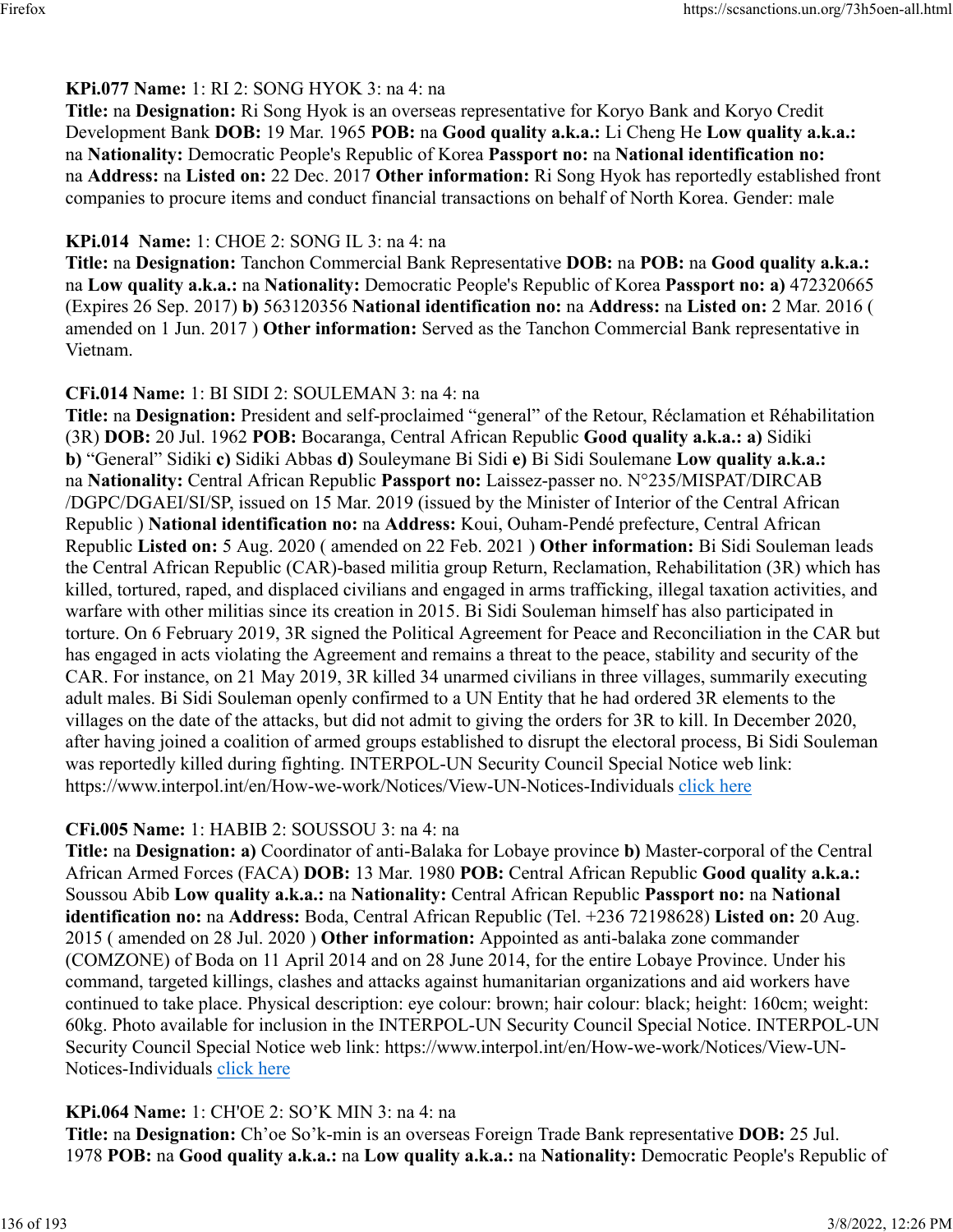# Korea **Passport no:** na **National identification no:** na **Address:** na **Listed on:** 22 Dec. 2017 **Other**

**information:** In 2016, Ch'oe So'k-min was the deputy representative at the Foreign Trade Bank branch office in that overseas location. He has been associated with cash transfers from that overseas Foreign Trade Bank office to banks affiliated with North Korean special organizations and Reconnaissance General Bureau operatives located overseas in an effort to evade sanctions. Gender: male.in response to the DPRK test of an ICBM on 28 November 2017

# **KPi.052 Name:** 1: RI 2: SU YONG 3: na 4: na

**Title:** na **Designation:** Official for Korea Ryonbong General Corporation, specializes in acquisition for DPRK's defence industries and support to Pyongyang's military-related sales. Its procurements also probably support the DPRK's chemical weapons programme **DOB:** 25 Jun. 1968 **POB:** na **Good quality a.k.a.:** na **Low quality a.k.a.:** na **Nationality:** Democratic People's Republic of Korea **Passport no:** 654310175 **National identification no:** na **Address:** na **Listed on:** 2 Jun. 2017 ( amended on 15 Feb. 2018 ) **Other information:** Gender: male. Served as Korea Ryonbong General Corporation representative in Cuba.

### **QDi.124 Name:** 1: YAZID 2: SUFAAT 3: na 4: na

**Title:** na **Designation:** na **DOB:** 20 Jan. 1964 **POB:** Johor, Malaysia **Good quality a.k.a.:** na **Low quality a.k.a.: a)** Joe **b)** Abu Zufar **Nationality:** Malaysia **Passport no:** A 10472263 **National identification no:** 640120-01-5529 **Address: a)** Taman Bukit Ampang, State of Selangor, Malaysia (previous address) **b)** Malaysia (in prison since 2013) **Listed on:** 9 Sep. 2003 ( amended on 3 May 2004, 1 Feb. 2008, 10 Aug. 2009, 25 Jan. 2010, 16 May 2011, 11 Oct. 2016, 22 Sep. 2017, 1 May 2019 ) **Other information:** Founding member of Jemaah Islamiyah (JI) (QDe.092) who worked on Al-Qaida's (QDe.004) biological weapons program, provided support to those involved in Al-Qaida's 11 Sep. 2001 attacks in the United States of America, and was involved in JI bombing operations. Detained in Malaysia from 2001 to 2008. Arrested in Malaysia in 2013 and sentenced to 7 years in Jan. 2016 for failing to report information relating to terrorist acts. Due for release in Feb. 2020. Review pursuant to Security Council resolution 1989 (2011) was concluded on 6 Mar. 2014. Photos included in INTERPOL-UN Security Council Special Notice web link: https://www.interpol.int/en/notice/search/un/1424794. Review pursuant to Security Council resolution 2253 (2015) was concluded on 21 Feb. 2019. INTERPOL-UN Security Council Special Notice web link: https://www.interpol.int/en/How-we-work/Notices/View-UN-Notices-Individuals [click here](https://www.interpol.int/en/How-we-work/Notices/View-UN-Notices-Individuals)

# **QDi.349 Name:** 1: BAMBANG 2: SUKIRNO 3: na 4: na

**Title:** na **Designation:** na **DOB:** 5 Apr. 1975 **POB:** Indonesia **Good quality a.k.a.:** na **Low quality a.k.a.: a)** Pak Zahra **b)** Abu Zahra **Nationality:** Indonesia **Passport no:** Indonesia number A2062513 **National identification no:** na **Address:** na **Listed on:** 13 Mar. 2015 ( amended on 24 Nov. 2020 ) **Other information:** A senior leader of Jemaah Islamiyah (QDe.092) who has held leadership positions in Hilal Ahmar Society Indonesia (HASI) (QDe.147). Review pursuant to Security Council resolution 2368 (2017) was concluded on 24 November 2020. INTERPOL-UN Security Council Special Notice web link: https://www.interpol.int/en/How-we-work/Notices/View-UN-Notices-Individuals [click here](https://www.interpol.int/en/How-we-work/Notices/View-UN-Notices-Individuals)

# **QDi.187 Name:** 1: ARIS 2: SUMARSONO 3: na 4: na

**Title:** na **Designation:** na **DOB:** 1963 **POB:** Gebang village, Masaran, Sragen, Central Java, Indonesia **Good quality a.k.a.: a)** Zulkarnan **b)** Zulkarnain **c)** Zulkarnin **d)** Arif Sunarso **e)** Zulkarnaen **f)** Aris Sunarso **g)** Ustad Daud Zulkarnaen **Low quality a.k.a.:** Murshid **Nationality:** Indonesia **Passport no:** na **National identification no:** na **Address:** na **Listed on:** 16 May 2005 ( amended on 17 Apr. 2019 ) **Other information:** Review pursuant to Security Council resolution 1822 (2008) was concluded on 8 Jun. 2010. Review pursuant to Security Council resolution 2253 (2015) was concluded on 7 June 2018. Review pursuant to Security Council resolution 2368 (2017) was concluded on 15 November 2021. INTERPOL-UN Security Council Special Notice web link: https://www.interpol.int/en/How-we-work/Notices/View-UN-Notices-Individuals [click here](https://www.interpol.int/en/How-we-work/Notices/View-UN-Notices-Individuals)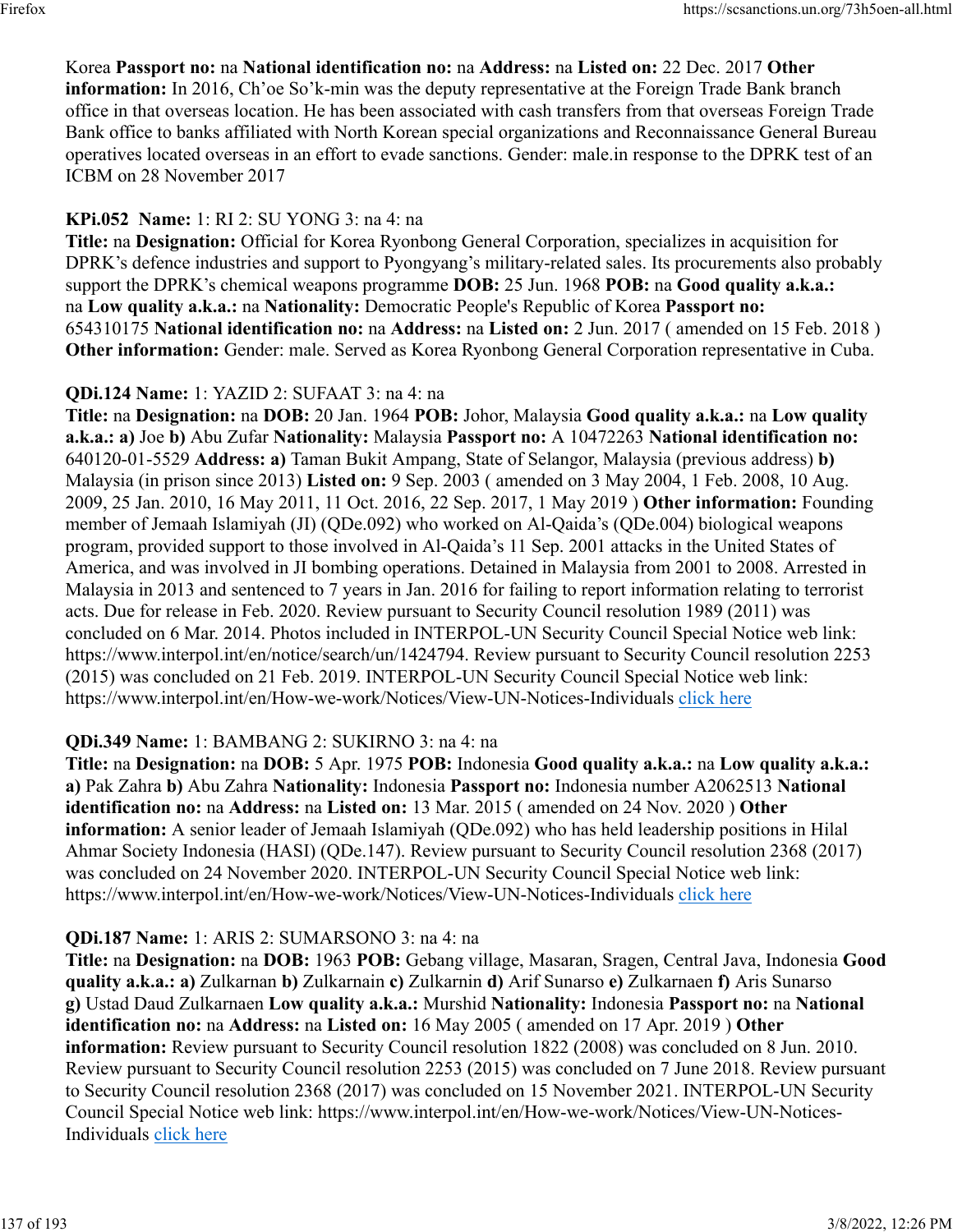#### **TAi.111 Name:** 1: HAMDULLAH 2: SUNANI 3: na 4: na دمح الله ینانس **:(script original (Name**

**Title:** Maulavi **Designation:** Head of Dar-ul-Efta (Fatwa Department) of Supreme Court under the Taliban regime **DOB:** Approximately 1923 **POB:** Dai Chopan District, Zabul Province, Afghanistan **Good quality a.k.a.:** Sanani (previously listed as) **Low quality a.k.a.:** na **Nationality:** Afghanistan **Passport no:** na **National identification no:** na **Address:** na **Listed on:** 23 Feb. 2001 ( amended on 3 Sep. 2003, 21 Sep. 2007, 29 Nov. 2011 ) **Other information:** Reportedly deceased in 2001. Belonged to Kakar tribe. Review pursuant to Security Council resolution 1822 (2008) was concluded on 27 Jul. 2010.

#### **KPi.057 Name:** 1: JANG 2: SUNG NAM 3: na 4: na

**Title:** na **Designation:** Chief of an overseas Tangun Trading Corporation branch **DOB:** 14 Jul. 1970 **POB:** na **Good quality a.k.a.:** na **Low quality a.k.a.:** na **Nationality:** Democratic People's Republic of Korea **Passport no:** 563120368, issued on 22 Mar. 2013 (Passport expiration date: March 22, 2018) **National identification no:** na **Address:** na **Listed on:** 5 Aug. 2017 **Other information:** Chief of an overseas Tangun Trading Corporation branch, which is primarily responsible for the procurement of commodities and technologies to support the DPRK's defense research and development programs. Gender: male

#### **QDi.123 Name:** 1: YASSIN 2: SYAWAL 3: na 4: na

**Title:** na **Designation:** na **DOB:** 3 Sep. 1962 **POB:** Makassar, Indonesia **Good quality a.k.a.: a)** Salim Yasin **b)** Yasin Mahmud Mochtar **c)** Abdul Hadi Yasin **d)** Muhamad Mubarok **e)** Muhammad Syawal **f)** Yassin Sywal (formerly listed as) **Low quality a.k.a.: a)** Abu Seta **b)** Mahmud **c)** Abu Muamar **d)** Mubarok **Nationality:** Indonesia **Passport no:** na **National identification no:** na **Address:** na **Listed on:** 9 Sep. 2003 ( amended on 12 Dec. 2014, 29 Mar. 2019, 1 May 2019 ) **Other information:** At large as at Dec. 2003. Review pursuant to Security Council resolution 1822 (2008) was concluded on 25 May 2010. Review pursuant to Security Council resolution 2253 (2015) was concluded on 21 February 2019. INTERPOL-UN Security Council Special Notice web link: https://www.interpol.int/en/How-we-work/Notices/View-UN-Notices-Individuals [click here](https://www.interpol.int/en/How-we-work/Notices/View-UN-Notices-Individuals)

#### **IRi.041 Name:** 1: ALI AKBAR 2: TABATABAEI 3: na 4: na

**Title:** na **Designation:** Member of the IRGC Qods Force operating under the direction of Qods Force Commander, Major General Qasem Soleimani who was designated by the UN Security Council in resolution 1747 (2007) (designated under IRi.039). **DOB:** 1967 **POB:** na **Good quality a.k.a.: a)** Sayed Akbar Tahmaesebi; Syed Akber Tahmaesebi **b)** Ali Akber Tabatabaei; Ali Akber Tahmaesebi; Ali Akbar Tahmaesebi **Low quality a.k.a.:** na **Nationality:** Iran (Islamic Republic of) **Passport no: a)** 9003213, issued in Iran / unknown **b)** 6620505, issued in Iran / unknown **National identification no:** na **Address:** na **Listed on:** 18 Apr. 2012 ( amended on 17 Dec. 2014 ) **Other information:** Facilitated a breach of paragraph 5 of resolution 1747 (2007) prohibiting the export of arms and related materiel from Iran. [Old Reference # I.AC.50.18.04.12.(2)]

#### **KPi.025 Name:** 1: KO 2: TAE HUN 3: na 4: na

**Title:** na **Designation:** Tanchon Commercial Bank Representative **DOB:** 25 May 1972 **POB:** na **Good quality a.k.a.:** Kim Myong Gi **Low quality a.k.a.:** na **Nationality:** Democratic People's Republic of Korea **Passport no:** 563120630 (Expires 20 Mar. 2018) **National identification no:** na **Address:** na **Listed on:** 2 Mar. 2016 **Other information:** 

#### **CDi.030 Name:** 1: BOSCO 2: TAGANDA 3: na 4: na

**Title:** na **Designation:** na **DOB:** Between 1973 and 1974 **POB:** Bigogwe, Rwanda **Good quality a.k.a.: a)** Bosco Ntaganda **b)** Bosco Ntagenda **c)** General Taganda **Low quality a.k.a.: a)** Lydia (When he was part of APR.) **b)** Terminator **c)** Tango Romeo (Call sign) **d)** Romeo (Call sign) **e)** Major **Nationality:** Democratic Republic of the Congo **Passport no:** na **National identification no:** na **Address:** The Hague, Netherlands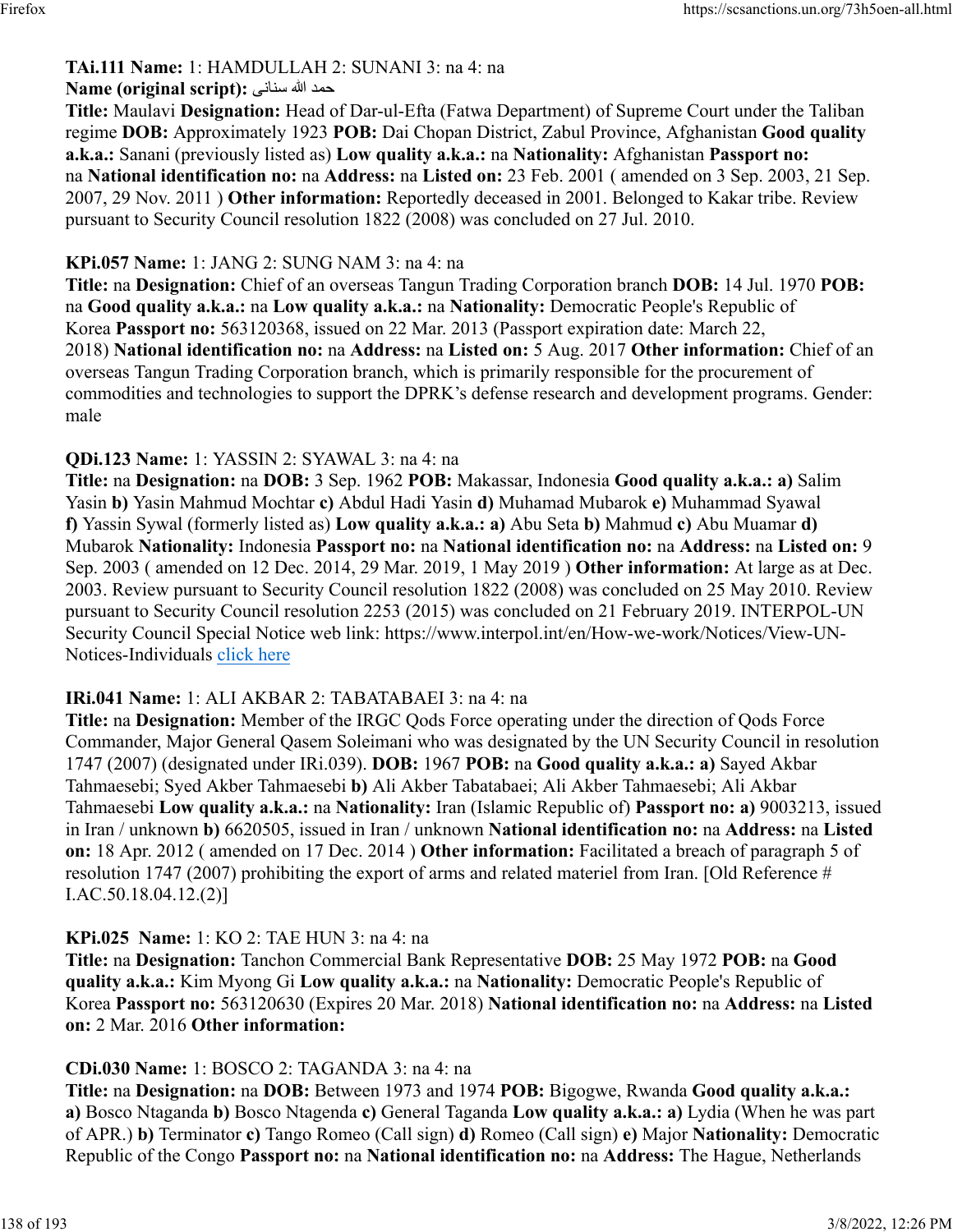(As of June 2016) **Listed on:** 1 Nov. 2005 ( amended on 13 Oct. 2016, 19 Aug. 2020 ) **Other information:** Born in Rwanda, he moved to Nyamitaba, Masisi territory, North Kivu, when he was a child. Nominated FARDC Brigadier-General by Presidential Decree on 11 December 2004, following Ituri peace agreements. Formerly Chief of Staff in CNDP and became CNDP military commander since the arrest of Laurent Nkunda in January 2009. Since January 2009, de facto Deputy Commander of consecutive anti-FDLR operations 'Umoja Wetu', 'Kimia II', and 'Amani Leo' in North and South Kivu. Entered Rwanda in March 2013, and voluntarily surrender to ICC officials in Kigali on March 22. Transferred to the ICC in The Hague, Netherlands. On 9 June 2014, ICC confirmed 13 charges of war crimes and five charges of crimes against humanity against him; the trial started in September 2015. On 8 July 2019, the ICC found him guilty of 18 counts of war crimes and crimes against humanity, committed in Ituri in 2002-2003. On 7 November 2019, he was sentenced to a total of 30 years imprisonment. He has appealed both his conviction and sentence. INTERPOL-UN Security Council Special Notice web link: https://www.interpol.int/en/How-wework/Notices/View-UN-Notices-Individuals [click here](https://www.interpol.int/en/How-we-work/Notices/View-UN-Notices-Individuals)

#### **TAi.075 Name:** 1: ABDUL RAQIB 2: TAKHARI 3: na 4: na

**Name (original script):** یراخت بيقرلادبع

**Title:** Maulavi **Designation:** Minister of Repatriation under the Taliban regime **DOB:** Between 1968 and 1973 **POB:** Zardalu Darra village, Kalafgan District, Takhar Province, Afghanistan **Good quality a.k.a.:** na **Low quality a.k.a.:** na **Nationality:** Afghanistan **Passport no:** na **National identification no:** na **Address:** na **Listed on:** 25 Jan. 2001 ( amended on 3 Sep. 2003, 21 Sep. 2007, 29 Nov. 2011, 31 Dec. 2013, 16 May 2014 ) **Other information:** Member of Taliban Supreme Council responsible for Takhar and Badakhshan provinces as at Dec. 2009. Confirmed killed on 17 February in Peshawar, Pakistan and buried in Takhar Province, Afghanistan. Review pursuant to Security Council resolution 1822 (2008) was concluded on 21 Jul. 2010. INTERPOL-UN Security Council Special Notice web link: https://www.interpol.int/en/Howwe-work/Notices/View-UN-Notices-Individuals [click here](https://www.interpol.int/en/How-we-work/Notices/View-UN-Notices-Individuals)

#### **QDi.057 Name:** 1: IBRAHIM 2: ALI 3: ABU BAKR 4: TANTOUSH

#### ابراهيم على أبو بكر تنتوش :Name (original script)

**Title:** na **Designation:** na **DOB:** 2 Feb. 1966 **POB:** al Aziziyya, Libya **Good quality a.k.a.: a)** Abd al-Muhsin **b)** Ibrahim Ali Muhammad Abu Bakr **c)** Abdul Rahman **d)** Abu Anas **e)** Ibrahim Abubaker Tantouche **f)** Ibrahim Abubaker Tantoush **g)** 'Abd al-Muhsi **h)** 'Abd al-Rahman **i)** Abdel Ilah Sabri (false identity related to fraudulent South African identification number 6910275240086 linked to South African passport number 434021161, both documents have been confiscated) **Low quality a.k.a.:** Al-Libi **Nationality:** Libya **Passport no: a)** Libya number 203037, issued in Tripoli, Libya **b)** (Libyan passport number 347834, issued under name Ibrahim Ali Tantoush, expired on 21 Feb. 2014) **National identification no:** na **Address:** Tripoli, Libya (as at Feb. 2014) **Listed on:** 11 Jan. 2002 ( amended on 31 Jul. 2006, 4 Oct. 2006, 16 May 2011, 10 Jul. 2015, 24 Nov. 2020 ) **Other information:** Associated with Afghan Support Committee (ASC) (QDe.069), Revival of Islamic Heritage Society (RIHS)(QDe.070) and the Libyan Islamic Fighting Group (LIFG) (QDe.011). Photograph and fingerprints available for inclusion in the INTERPOL-UNSC Special Notice. Review pursuant to Security Council resolution 1822 (2008) was concluded on 8 Jun. 2010. Review pursuant to Security Council resolution 2368 (2017) was concluded on 24 November 2020. INTERPOL-UN Security Council Special Notice web link: https://www.interpol.int/en/How-wework/Notices/View-UN-Notices-Individuals [click here](https://www.interpol.int/en/How-we-work/Notices/View-UN-Notices-Individuals)

**IQi.056 Name:** 1: SAJIDA 2: KHAYRALLAH 3: TILFAH 4: na

ةدجاس ريخ الله حافلط **:(script original (Name**

**Title:** na **Designation:** na **DOB:** 1937 **POB:** Al-Awja, near Tikrit, Iraq **Good quality a.k.a.:** na **Low quality a.k.a.:** na **Nationality:** Iraq **Passport no:** na **National identification no:** na **Address:** na **Listed on:** 7 Apr. 2004 **Other information:**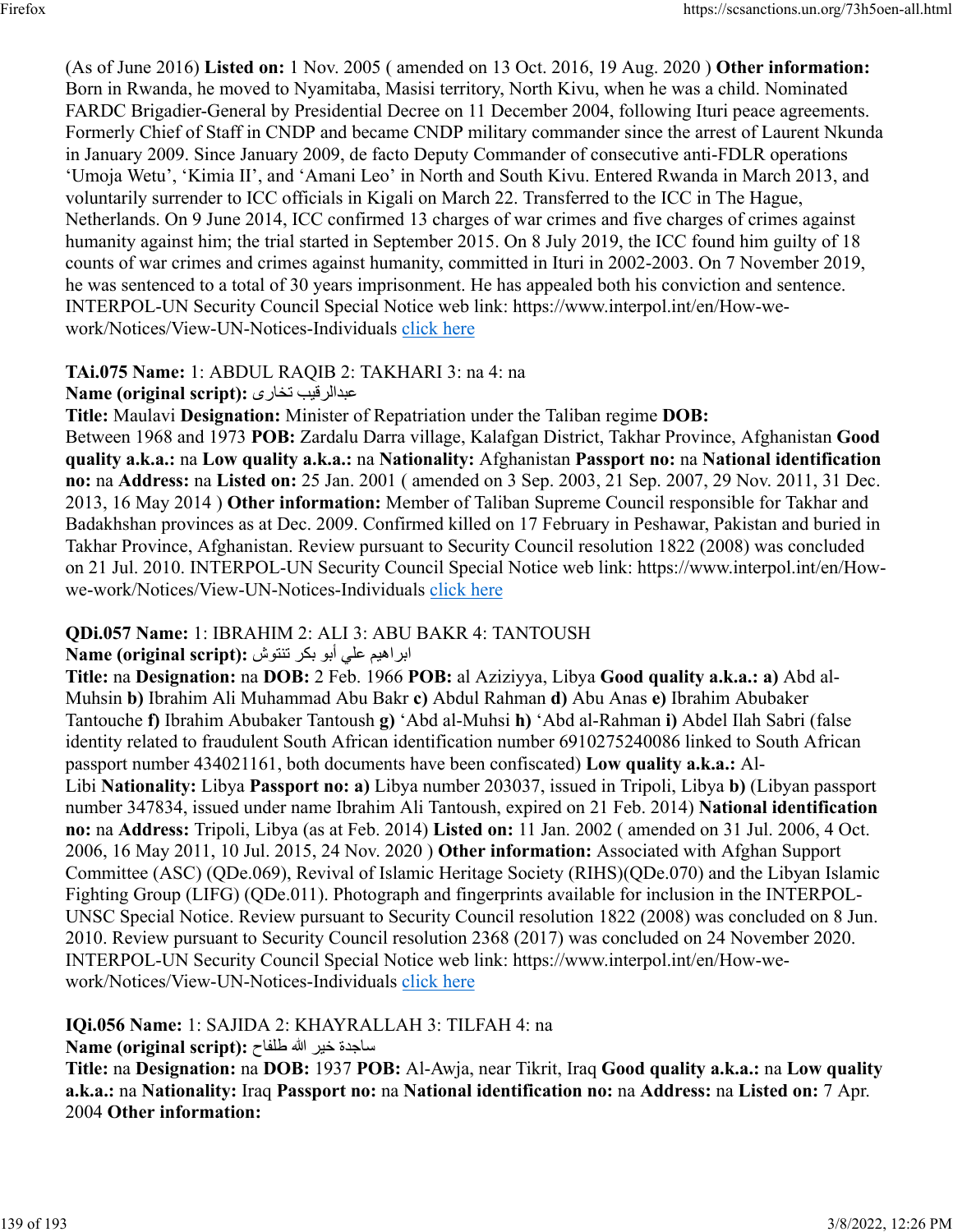#### **KPi.050 Name:** 1: PAK 2: TO CHUN 3: na 4: na

**Title:** na **Designation:** na **DOB:** 9 Mar. 1944 **POB:** na **Good quality a.k.a.:** Pak Do Chun **Low quality a.k.a.:** na **Nationality:** Democratic People's Republic of Korea **Passport no:** na **National identification no:** na **Address:** na **Listed on:** 2 Jun. 2017 **Other information:** Pak To Chun is a former Secretary of Munitions Industry Department (MID) and currently advises on affairs relating to nuclear and missile programmes. He is a former State Affairs Commission member and is a member Workers' Party of Korea Political Bureau.

# **TAi.168 Name:** 1: QARI 2: SAIFULLAH 3: TOKHI 4: na

# قاري سيف الله توخي :(Name (original script

**Title:** Qari **Designation:** na **DOB:** Approximately 1964 **POB:** Daraz Village, Jaldak wa Tarnak District, Zabul Province, Afghanistan **Good quality a.k.a.: a)** Qari Saifullah **b)** Qari Saifullah Al Tokhi **c)** Saifullah Tokhi **Low quality a.k.a.:** Qari Sahab **Nationality:** Afghanistan **Passport no:** na **National identification no:** na **Address:** Chalo Bawari area, Quetta City, Baluchistan Province, Pakistan **Listed on:** 19 Mar. 2014 ( amended on 16 May 2014 ) **Other information:** Believed to be in Afghanistan/Pakistan border area. Taliban Shadow Deputy Governor and operational commander in Zabul Province, Afghanistan, responsible for the laying of improvised explosive devices and the organisation of suicide attacks. Physical description: height: 180 cm; weight: approximately 90 kg; build: athletic build; eye colour: brown; hair colour: red; complexion: medium brown. Distinguishing physical marks: large round face, full beard, and walks with a limp due to plastic prosthesis in place of his left lower leg. Ethnic background: Pashtun; Belongs to Tokhi tribe, Barkozai sub-tribe (alternative tribe spelling: Torchi). Barkozai (alternative tribe spelling: Bakorzai, باكورزى) sub-tribe, Kishta Barkorzai (lower Barkorzai) clan. Marital Status: married. Father's name: Agha Mohammad. Brother's name: Humdullah. INTERPOL-UN Security Council Special Notice web link: https://www.interpol.int/en/How-we-work/Notices/View-UN-Notices-Individuals [click here](https://www.interpol.int/en/How-we-work/Notices/View-UN-Notices-Individuals)

# **KPi.068 Name:** 1: KIM 2: TONG CHOL 3: na 4: na

**Title:** na **Designation:** Kim Tong Chol is an overseas Foreign Trade Bank representative **DOB:** 28 Jan. 1966 **POB:** na **Good quality a.k.a.:** Kim Tong-ch'o'l **Low quality a.k.a.:** na **Nationality:** Democratic People's Republic of Korea **Passport no:** na **National identification no:** na **Address:** na **Listed on:** 22 Dec. 2017 **Other information:** Gender: male

# **KPi.023 Name:** 1: KIM 2: TONG MY'ONG 3: na 4: na

**Title:** na **Designation:** President of Tanchon Commercial Bank **DOB:** 1964 **POB:** na **Good quality a.k.a.: a)** Kim Chin-So'k **b)** Kim Tong-Myong **c)** Kim Jin-Sok **d)** Kim Hyok-Chol **Low quality a.k.a.:** na **Nationality:** Democratic People's Republic of Korea **Passport no:** na **National identification no:** na **Address:** na **Listed on:** 2 Mar. 2016 **Other information:** Kim Tong My'ong is the President of Tanchon Commercial Bank and has held various positions within Tanchon Commercial bank since at least 2002. He has also played a role in managing Amroggang's affairs.

# **KPi.046 Name:** 1: KIM 2: TONG-HO 3: na 4: na

**Title:** na **Designation:** Vietnam Representative for Tanchon Commercial Bank, which is the main DPRK financial entity for weapons and missile-related sales **DOB:** 18 Aug. 1969 **POB:** na **Good quality a.k.a.:** na **Low quality a.k.a.:** na **Nationality:** Democratic People's Republic of Korea **Passport no:** 745310111 **National identification no:** na **Address:** Viet Nam **Listed on:** 2 Jun. 2017 **Other information:** Gender: male.

# **QDi.241 Name:** 1: ANGELO 2: RAMIREZ 3: TRINIDAD 4: na

# **Name (original script):**

**Title:** na **Designation:** na **DOB:** 20 Mar. 1978 **POB:** Gattaran, Cagayan Province, Philippines **Good quality a.k.a.: a)** Calib Trinidad **b)** Kalib Trinidad **Low quality a.k.a.: a)** Abdul Khalil **b)** Abdukahlil **c)** Abu Khalil **d)** Anis **Nationality:** Philippines **Passport no:** na **National identification no:** na **Address:** 3111 Ma. Bautista, Punta, Santa Ana, Manila, Philippines **Listed on:** 4 Jun. 2008 ( amended on 13 Dec. 2011, 6 Dec.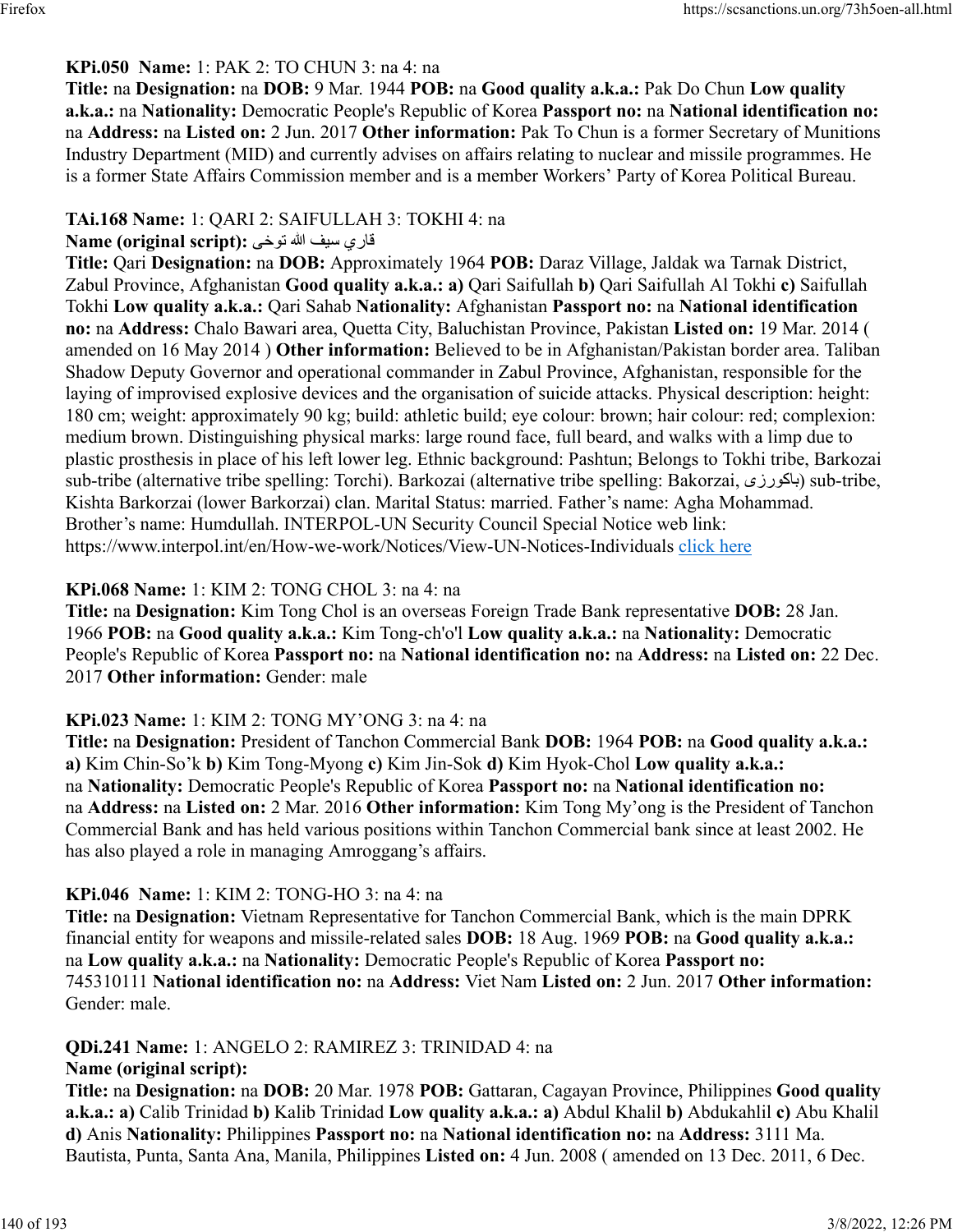2019 ) **Other information:** Distinguishing marks include scars on both legs. Member of the Rajah Solaiman Movement (QDe.128), and associated with the Abu Sayyaf Group (QDe.001) and the Jemaah Islamiyah (QDe.092). In detention in the Philippines as of May 2011. Review pursuant to Security Council resolution 1822 (2008) was concluded on 13 May 2010. Review pursuant to Security Council resolution 2368 (2017) was concluded on 4 Dec. 2019. INTERPOL-UN Security Council Special Notice web link: https://www.interpol.int/en/How-we-work/Notices/View-UN-Notices-Individuals [click here](https://www.interpol.int/en/How-we-work/Notices/View-UN-Notices-Individuals)

### **QDi.056 Name:** 1: MOHAMMED 2: TUFAIL 3: na 4: na

**Title:** na **Designation:** na **DOB:** 5 May 1930 **POB:** na **Good quality a.k.a.: a)** Tufail, S.M. **b)** Tuffail, Sheik Mohammed **Low quality a.k.a.:** na **Nationality:** Pakistan **Passport no:** na **National identification no:** na **Address:** na **Listed on:** 24 Dec. 2001 ( amended on 19 Jan. 2011, 1 May 2019 ) **Other information:** Served as a director of Ummah Tameer e-Nau (UTN) (QDe.068). Review pursuant to Security Council resolution 1822 (2008) was concluded on 1 Jun. 2010. Review pursuant to Security Council resolution 2253 (2015) was concluded on 21 Feb. INTERPOL-UN Security Council Special Notice web link: https://www.interpol.int/en/How-we-work/Notices/View-UN-Notices-Individuals [click here](https://www.interpol.int/en/How-we-work/Notices/View-UN-Notices-Individuals)

#### **GBi.011 Name:** 1: MAMADU 2: TURE 3: na 4: na

**Title:** na **Designation: a)** Major General **b)** Deputy Chief of Staff of the Armed Forces **DOB:** 26 Apr. 1947 **POB:** na **Good quality a.k.a.:** na **Low quality a.k.a.:** N'Krumah **Nationality:** Guinea-Bissau **Passport no:** DA0002186, issued on 30 Mar. 2007, issued in Guinea-Bissau (Expiration date 26 Aug. 2013) **National identification no:** na **Address:** na **Listed on:** 18 May 2012 **Other information:** Ture was listed on 18 May 2012 pursuant to paragraph 4 of resolution 2048 (2012) as "Member of the "Military Command" which has assumed responsibility for the coup d'état of 12 April 2012." INTERPOL-UN Security Council Special Notice web link: https://www.interpol.int/en/How-we-work/Notices/View-UN-NoticesIndividuals [click here](https://www.interpol.int/en/How-we-work/Notices/View-UN-Notices-Individuals)

#### **QDi.290 Name:** 1: DOKU 2: KHAMATOVICH 3: UMAROV 4: na

#### **Name (original script):** Умаров Доку Хаматович

**Title:** na **Designation:** na **DOB: a)** 13 Apr. 1964 **b)** 13 Apr. 1965 **c)** 12 May 1964 **d)** 1955 **POB:** Kharsenoy Village, Shatoyskiy (Sovetskiy) District, Chechenskaya Respublika, Russian Federation **Good quality a.k.a.: a)** Lom-ali Butayev (Butaev) born 1955 **b)** Dokka Umarov born 13 Apr. 1964 **c)** Dokka Umarov born 13 Apr. 1965 **Low quality a.k.a.:** na **Nationality: a)** Russian Federation **b)** USSR (until 1991) **Passport no:** Russian Federation number 96 03 464086, issued on 1 Jun. 2003 **National identification no:** na **Address:** na **Listed on:** 10 Mar. 2011 ( amended on 2 Jun. 2014, 30 Dec. 2014, 1 May 2019 ) **Other information:** Physical description: 180 cm tall, dark hair, 7-9 cm. long scar on the face, part of the tongue is missing, has a speech defect. Resides in the Russian Federation as at Nov. 2010. International arrest warrant issued in the year 2000. INTERPOL Special Notice contains biometric information. Reportedly deceased as of April 2014. Review pursuant to Security Council resolution 2253 (2015) was concluded on 21 Feb. 2019. Review pursuant to Security Council resolution 2368 (2017) was concluded on 15 November 2021. INTERPOL-UN Security Council Special Notice web link: https://www.interpol.int/en/How-we-work/Notices/View-UNNotices-Individuals [click here](https://www.interpol.int/en/How-we-work/Notices/View-UN-Notices-Individuals)

# **QDi.031 Name:** 1: OMAR 2: MAHMOUD 3: UTHMAN 4: na

#### رمع دومحم نامثع **:(script original (Name**

**Title:** na **Designation:** na **DOB: a)** 30 Dec. 1960 **b)** 13 Dec. 1960 **POB:** Bethlehem, West Bank, Palestinian Territories **Good quality a.k.a.: a)** Al-Samman Uthman **b)** Umar Uthman **c)** Omar Mohammed Othman **Low quality a.k.a.: a)** Abu Qatada Al-Filistini **b)** Abu Umr Takfiri **c)** Abu Omar Abu Umar **d)** Abu Umar Umar **e)** Abu Ismail **Nationality:** Jordan **Passport no:** na **National identification no:** na **Address:** Jordan (since July 2013) **Listed on:** 17 Oct. 2001 ( amended on 14 Mar. 2008, 24 Mar. 2009, 25 Jan. 2010, 22 Jul. 2013, 6 Dec. 2019 ) **Other information:** Associated with Al-Qaida-related groups in the United Kingdom and other countries. Convicted in absentia in Jordan for involvement in terrorist acts in 1998. Arrested in Feb. 2001 in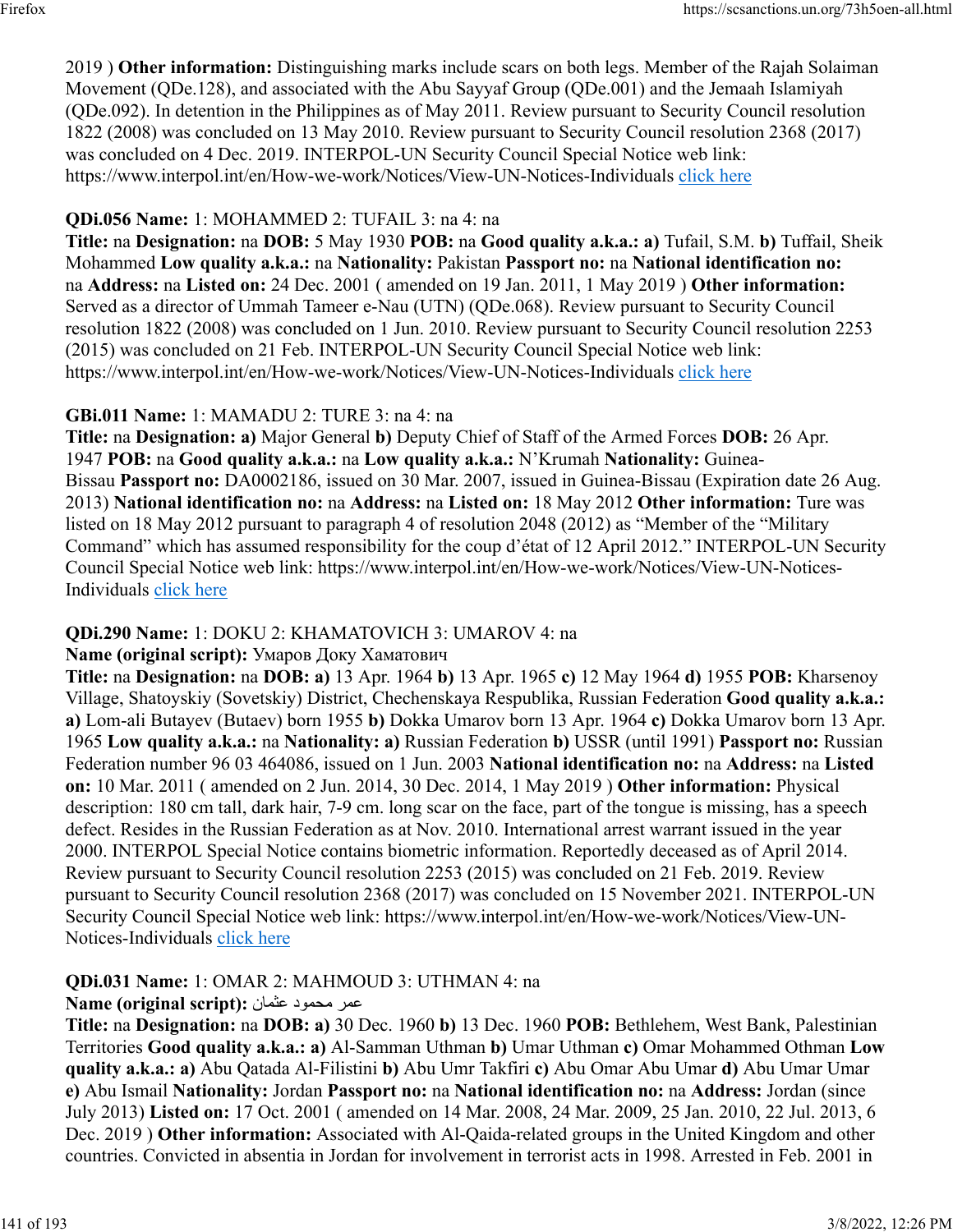the United Kingdom, was further detained between Oct. 2002 and Mar. 2005 and between Aug. 2005 and Jun. 2008. In custody since Dec. 2008. Deported to Jordan from the United Kingdom on 7 July 2013 to face terrorism charges. Review pursuant to Security Council resolution 1822 (2008) was concluded on 19 Oct. 2009. Review pursuant to Security Council resolution 2368 (2017) was concluded on 4 Dec. 2019. INTERPOL-UN Security Council Special Notice web link: https://www.interpol.int/en/How-wework/Notices/View-UN-Notices-Individuals [click here](https://www.interpol.int/en/How-we-work/Notices/View-UN-Notices-Individuals)

# **KPi.078 Name:** 1: RI 2: U'N SO'NG 3: na 4: na

**Title:** na **Designation:** Ri U'n-so'ng is an overseas Korea Unification Development Bank representative **DOB:** 23 Jul. 1969 **POB:** na **Good quality a.k.a.: a)** Ri Eun Song **b)** Ri Un Song **Low quality a.k.a.:** na **Nationality:** Democratic People's Republic of Korea **Passport no:** na **National identification no:** na **Address:** na **Listed on:** 22 Dec. 2017 **Other information:** Gender: male

# **QDi.397 Name:** 1: AYRAT 2: NASIMOVICH 3: VAKHITOV 4: na

**Name (original script):** Айрат Насимович Вахитов

**Title:** na **Designation:** na **DOB:** 27 Mar. 1977 **POB:** Naberezhnye Chelny, Republic of Tatarstan, Russian Federation **Good quality a.k.a.:** Salman Bulgarskiy (original script: Салман Булгарский) **Low quality a.k.a.:** na **Nationality:** Russian Federation **Passport no:** na **National identification no:** na **Address:** na **Listed on:** 3 Aug. 2016 **Other information:** May use a fake passport of a Syrian or Iraqi citizen. Member of the Al-Nusrah Front for the People of the Levant (ANF) (QDe.137), "Bulgar Group", leads a group of 100 fighters. Photo available for inclusion in the INTERPOL-UN Security Council Special Notice. Review pursuant to Security Council resolution 2368 (2017) was concluded on 15 November 2021. INTERPOL-UN Security Council Special Notice web link: https://www.interpol.int/en/How-we-work/Notices/View-UN-Notices-Individuals [click here](https://www.interpol.int/en/How-we-work/Notices/View-UN-Notices-Individuals)

#### **TAi.034 Name:** 1: ABDUL JALIL 2: HAQQANI 3: WALI MOHAMMAD 4: na دبع ليلجلا یناقح یلو دمحم **:(script original (Name**

**Title: a)** Maulavi **b)** Mullah **Designation:** Deputy Minister of Foreign Affairs under the Taliban regime **DOB:** Approximately 1963 **POB: a)** Khwaja Malik village, Arghandab District, Kandahar Province, Afghanistan **b)** Kandahar City, Kandahar Province, Afghanistan **Good quality a.k.a.: a)** Abdul Jalil Akhund **b)** Akhter Mohmad son of Noor Mohmad (محمد ولد نور محمد رفد نور محمد ولد 6 khter Mohmad son of Noor Mohmad (اختر passport number OR 1961825 issued on 4 Feb. 2003 by the Afghan Consulate in Quetta, Pakistan, expired 2 Feb. 2006) **c)** Haji Gulab Gul ( لگ ترضح یجاح دلو لگ بلاگ یجاح ( in Logar, Afghanistan (son of Haji Hazrat Gul, born in 1955, passport number TR024417 issued 20 Dec. 2003 by Central Passport Department in Kabul, Afghanistan, expired 29 Dec. 2006) **d)** Abdul Jalil Haqqani (previously listed as) **Low quality a.k.a.:** Nazar Jan **Nationality:** Afghanistan **Passport no: a)** Afghanistan number OR1961825, issued on 4 Feb. 2003 (expired 2 Feb. 2006, under the name of Akhter Mohmad) **b)** Afghanistan number TR024417, issued on 20 Dec. 2003 (expired 29 Dec. 2006 under the name of Haji Gulab Gul) **National identification no:** na **Address:** na **Listed on:** 25 Jan. 2001 ( amended on 3 Sep. 2003, 18 Jul. 2007, 21 Sep. 2007, 27 Sep. 2007, 13 Feb. 2012, 11 Feb. 2013, 31 Dec. 2013, 16 May 2014 ) **Other information:** Believed to be in Afghanistan/Pakistan border area. Member of the Taliban Supreme Council as of May 2007. Member of the Financial Commission of the Taliban Council. Responsible for logistics for the Taliban and also active as a businessman in his personal capacity as at mid-2013. Belongs to Alizai tribe. Brother of Atiqullah Wali Mohammad (TAi.070). Review pursuant to Security Council resolution 1822 (2008) was concluded on 21 Jul. 2010. INTERPOL-UN Security Council Special Notice web link: https://www.interpol.int/en/How-wework/Notices/View-UN-Notices-Individuals [click here](https://www.interpol.int/en/How-we-work/Notices/View-UN-Notices-Individuals)

# **TAi.070 Name:** 1: ATIQULLAH 2: WALI MOHAMMAD 3: na 4: na

# قيتع الله یلو دمحم **:(script original (Name**

**Title: a)** Haji **b)** Mullah **Designation: a)** Director of Foreign Relations, Kandahar Province under the Taliban regime **b)** Director of Public Works, Kandahar Province under the Taliban regime **c)** First Deputy Minister of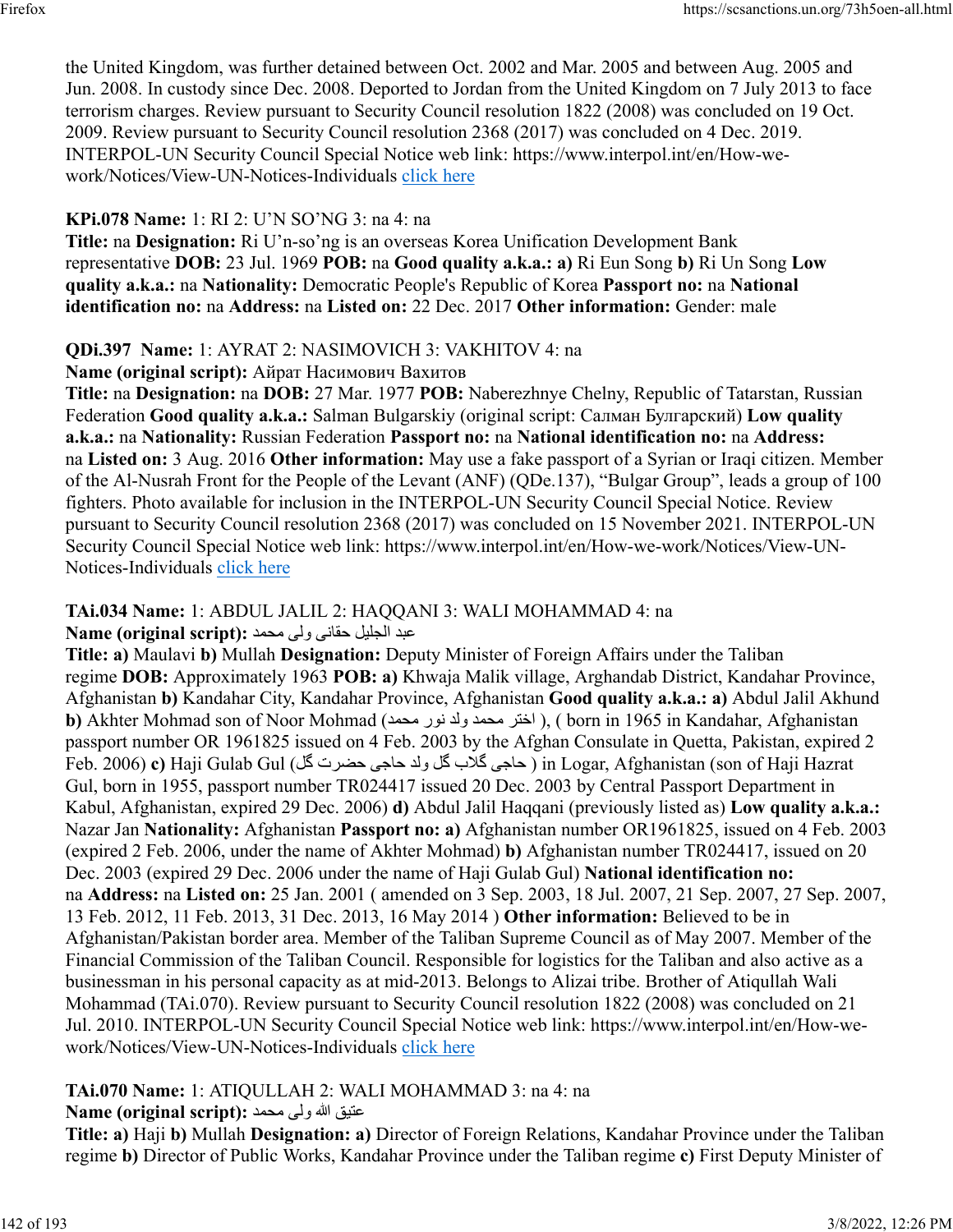Agriculture under the Taliban regime **d)** Deputy Minister of Public Works under the Taliban regime **DOB:** Approximately 1962 **POB: a)** Tirin Kot District, Uruzgan Province, Afghanistan **b)** Khwaja Malik village, Arghandab District, Kandahar Province, Afghanistan **Good quality a.k.a.:** Atiqullah (previously listed as) **Low quality a.k.a.:** na **Nationality:** Afghanistan **Passport no:** na **National identification no:** na **Address:** na **Listed on:** 31 Jan. 2001 ( amended on 3 Sep. 2003, 21 Sep. 2007, 29 Nov. 2011, 19 Oct. 2012, 11 Feb. 2013, 31 Dec. 2013 ) **Other information:** Originally from Uruzgan, settled and lived later in Kandahar. Was a member of Taliban Supreme Council Political Commission in 2010. No specific role in the Taliban movement, active as a businessman in his personal capacity as of mid-2013. Believed to be in Afghanistan/Pakistan border area. Belongs to Alizai tribe. Brother of Abdul Jalil Haqqani Wali Mohammad (TAi.034). Review pursuant to Security Council resolution 1822 (2008) was concluded on 27 Jul. 2010. INTERPOL-UN Security Council Special Notice web link: https://www.interpol.int/en/How-wework/Notices/View-UN-Notices-Individuals [click here](https://www.interpol.int/en/How-we-work/Notices/View-UN-Notices-Individuals)

**TAi.095 Name:** 1: WALIJAN 2: na 3: na 4: na

**Name (original script):** ناج یلو

**Title:** Maulavi **Designation:** Governor of Jawzjan Province under the Taliban regime **DOB:** Approximately 1968 **POB: a)** Quetta, Pakistan **b)** Nimroz Province, Afghanistan **Good quality a.k.a.:** na **Low quality a.k.a.:** na **Nationality:** Afghanistan **Passport no:** na **National identification no:** na **Address:** na **Listed on:** 23 Feb. 2001 ( amended on 3 Sep. 2003, 21 Sep. 2007, 29 Nov. 2011 ) **Other information:** Member of the Taliban Gerd-e-Jangal Shura and Head of the Taliban Prisoners and Refugees Committee. Belongs to Ishaqzai tribe. Review pursuant to Security Council resolution 1822 (2008) was concluded on 23 Jul. 2010. INTERPOL-UN Security Council Special Notice web link: https://www.interpol.int/en/How-we-work/Notices/View-UN-Notices-Individuals [click here](https://www.interpol.int/en/How-we-work/Notices/View-UN-Notices-Individuals)

### **TAi.129 Name:** 1: NAZIRULLAH 2: HANAFI 3: WALIULLAH 4: na

ريذن الله ىفنح ىلو الله **:(script original (Name**

**Title: a)** Maulavi **b)** Haji **Designation:** Commercial Attache, Taliban Embassy, Islamabad, Pakistan **DOB:** 1962 **POB:** Spin Boldak District, Kandahar Province, Afghanistan **Good quality a.k.a.:** Nazirullah Aanafi Waliullah **Low quality a.k.a.:** na **Nationality:** Afghanistan **Passport no:** Afghanistan number D 000912, issued on 30 Jun. 1998 **National identification no:** na **Address:** na **Listed on:** 25 Jan. 2001 ( amended on 3 Sep. 2003, 25 Jul. 2006, 18 Jul. 2007, 21 Sep. 2007, 3 Oct. 2008, 29 Nov. 2011 ) **Other information:** Believed to be in Afghanistan/Pakistan border area. Review pursuant to Security Council resolution 1822 (2008) was concluded on 21 Jul. 2010. INTERPOL-UN Security Council Special Notice web link: https://www.interpol.int/en/How-we-work/Notices/View-UN-Notices-Individuals [click here](https://www.interpol.int/en/How-we-work/Notices/View-UN-Notices-Individuals)

# **TAi.082 Name:** 1: ABDUL-HAQ 2: WASSIQ 3: na 4: na

دبع قحلا قيثو **:(script original (Name**

**Title:** Maulavi **Designation:** Deputy Minister of Security (Intelligence) under the Taliban regime **DOB: a)** 1971 **b)** Approximately 1975 **POB:** Gharib village, Khogyani District, Ghazni Province, Afghanistan **Good quality a.k.a.: a)** Abdul-Haq Wasseq **b)** Abdul Haq Wasiq **Low quality a.k.a.:** na **Nationality:** Afghanistan **Passport no:** na **National identification no:** na **Address:** Qatar **Listed on:** 31 Jan. 2001 ( amended on 3 Sep. 2003, 21 Sep. 2007, 3 Oct. 2008, 29 Nov. 2011, 31 Dec. 2013, 11 Feb. 2014, 7

Sep. 2016 ) **Other information:** Review pursuant to Security Council resolution 1822 (2008) was concluded on 27 Jul. 2010. INTERPOL-UN Security Council Special Notice web link: https://www.interpol.int/en/Howwe-work/Notices/View-UN-Notices-Individuals [click here](https://www.interpol.int/en/How-we-work/Notices/View-UN-Notices-Individuals)

# **TAi.085 Name:** 1: AHMED JAN 2: AKHUNDZADA 3: WAZIR 4: na

احمد جان آخوندزاده وزير :Name (original script)

**Title:** Maulavi **Designation:** Minister of Water and Electricity under the Taliban regime **DOB:** Between 1953 and 1958 **POB: a)** Kandahar Province, Afghanistan **b)** Tirin Kot District, Uruzgan Province, Afghanistan **Good quality a.k.a.: a)** Haji Ahmad Jan **b)** Ahmed Jan Akhund (previously listed as) **Low**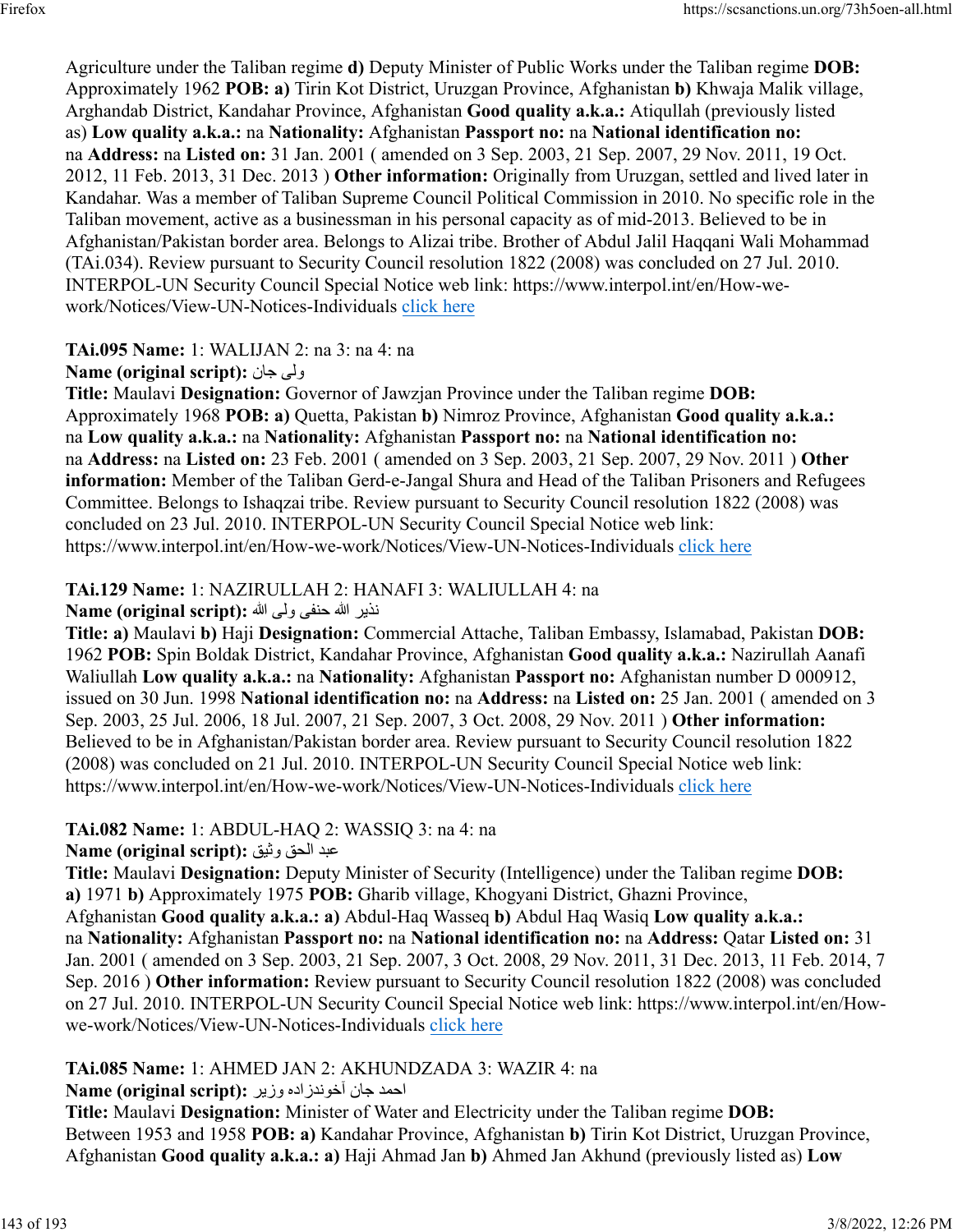### **quality a.k.a.:** na **Nationality:** Afghanistan **Passport no:** na **National identification no:** na **Address:** na **Listed on:** 25 Jan. 2001 ( amended on 3 Sep. 2003, 21 Sep. 2007, 29 Nov. 2011 ) **Other information:** Member of Taliban Supreme Military Council as at 2009. Believed to be in Afghanistan/Pakistan border area. Review pursuant to Security Council resolution 1822 (2008) was concluded on 21 Jul. 2010. INTERPOL-UN Security Council Special Notice web link: https://www.interpol.int/en/How-we-work/Notices/View-UN-Notices-Individuals [click here](https://www.interpol.int/en/How-we-work/Notices/View-UN-Notices-Individuals)

# **TAi.039 Name:** 1: MOHAMMAD JAWAD 2: WAZIRI 3: na 4: na

# محمد جواد وزیری :(Name (original script

**Title:** na **Designation:** UN Department, Ministry of Foreign Affairs under the Taliban regime **DOB:** Approximately 1960 **POB: a)** Jaghatu District, Maidan Wardak Province, Afghanistan **b)** Sharana District, Paktia Province, Afghanistan **Good quality a.k.a.:** na **Low quality a.k.a.:** na **Nationality:** Afghanistan **Passport no:** na **National identification no:** na **Address:** na **Listed on:** 23 Feb. 2001 ( amended on 3 Sep. 2003, 21 Sep. 2007, 29 Nov. 2011, 18 May 2012 ) **Other information:** Believed to be in Afghanistan/Pakistan border area. Belongs to Wazir tribe. Review pursuant to Security Council resolution 1822 (2008) was concluded on 23 Jul. 2010. INTERPOL-UN Security Council Special Notice web link: https://www.interpol.int/en/How-we-work/Notices/View-UN-Notices-Individuals [click here](https://www.interpol.int/en/How-we-work/Notices/View-UN-Notices-Individuals)

# **SSi.004 Name:** 1: SANTINO 2: DENG 3: WOL 4: na

**Title:** Major General **Designation:** Commander of the SPLA's Third Division **DOB:** 9 Nov. 1962 **POB:** Aweil, Sudan/South Sudan **Good quality a.k.a.: a)** Santino Deng Wuol **b)** Santino Deng Kuol **Low quality a.k.a.:** na **Nationality:** na **Passport no:** na **National identification no:** na **Address:** na **Listed on:** 1 Jul. 2015 **Other information:** Has led and directed military actions against opposition forces and conducted confrontational troop movements in violation of the CoHA. During May 2015, forces under his command killed children, women and old men, burned property, and stole livestock as they advanced through Unity State towards Thorjath oil field. INTERPOL-UN Security Council Special Notice web link: https://www.interpol.int/en/How-we-work/Notices/View-UN-Notices-Individuals [click here](https://www.interpol.int/en/How-we-work/Notices/View-UN-Notices-Individuals)

# **KPi.072 Name:** 1: PAE 2: WON UK 3: na 4: na

**Title:** na **Designation:** Pae Won Uk is an overseas Daesong Bank representative **DOB:** 22 Aug. 1969 **POB:** na **Good quality a.k.a.:** Pae Wo'n-uk **Low quality a.k.a.:** na **Nationality:** Democratic People's Republic of Korea **Passport no:** 472120208 (Expires 22 Feb 2017) **National identification no:** na **Address:** na **Listed on:** 22 Dec. 2017 **Other information:** Gender: male

### **TAi.022 Name:** 1: UBAIDULLAH 2: AKHUND 3: YAR MOHAMMAD AKHUND 4: na اللهديبع دنوخآ راي دمحم دنوخآ **:(script original (Name**

**Title: a)** Mullah **b)** Hadji **c)** Maulavi **Designation:** Minister of Defence under the Taliban regime **DOB: a)** Approximately 1968 **b)** 1969 **POB: a)** Sangisar village, Panjwai District, Kandahar Province, Afghanistan **b)** Arghandab District, Kandahar Province, Afghanistan **c)** Zheray District, Kandahar Province, Afghanistan **Good quality a.k.a.: a)** Obaidullah Akhund **b)** Obaid Ullah Akhund **Low quality a.k.a.:** na **Nationality:** Afghanistan **Passport no:** na **National identification no:** na **Address:** na **Listed on:** 25 Jan. 2001 ( amended on 3 Sep. 2003, 18 Jul. 2007, 21 Sep. 2007, 29 Nov. 2011, 18 May 2012, 31 Dec. 2013 ) **Other information:** He was one of the deputies of Mullah Mohammed Omar (TAi.004) and a member of the Taliban's Supreme Council, in charge of military operations. Arrested in 2007 and was in custody in Pakistan. Confirmed deceased in March 2010 and buried in Karachi, Pakistan. Linked by marriage to Saleh Mohammad Kakar Akhtar Muhammad (TAi.149). Belonged to Alokozai tribe. Review pursuant to Security Council resolution 1822 (2008) was concluded on 21 Jul. 2010. INTERPOL-UN Security Council Special Notice web link: https://www.interpol.int/en/How-we-work/Notices/View-UN-Notices-Individuals [click here](https://www.interpol.int/en/How-we-work/Notices/View-UN-Notices-Individuals)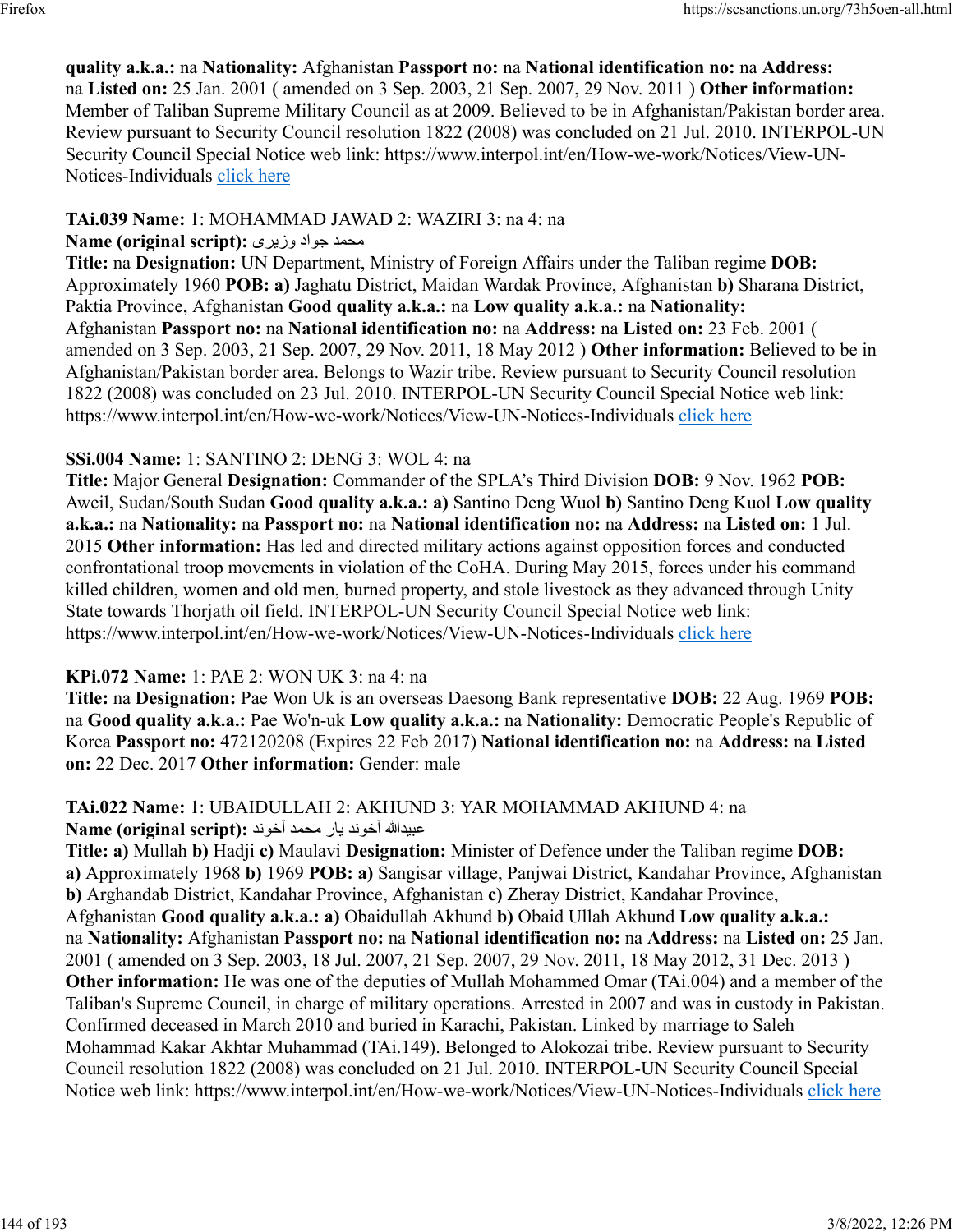# **QDi.037 Name:** 1: ABDUL RAHMAN 2: YASIN 3: na 4: na

### دبع نمحرلا نيساي **:(script original (Name**

**Title:** na **Designation:** na **DOB:** 10 Apr. 1960 **POB:** Bloomington, Indiana, United States of America **Good quality a.k.a.: a)** Taha, Abdul Rahman S. **b)** Taher, Abdul Rahman S. **c)** Yasin, Abdul Rahman Said **d)** Yasin, Aboud **Low quality a.k.a.:** na **Nationality:** United States of America **Passport no: a)** 27082171 (United States of America, issued on 21 Jun. 1992 in Amman, Jordan) **b)** Iraq number MO887925 **National identification no:** (SSN 156-92-9858 (United States of America)) **Address:** na **Listed on:** 17 Oct. 2001 ( amended on 10 Apr. 2003, 6 Dec. 2019 ) **Other information:** Abdul Rahman Yasin is in Iraq. Review pursuant to Security Council resolution 1822 (2008) was concluded on 21 Jun. 2010. Review pursuant to Security Council resolution 2368 (2017) was concluded on 4 Dec. 2019. INTERPOL-UN Security Council Special Notice web link: https://www.interpol.int/en/How-we-work/Notices/View-UN-Notices-Individuals [click here](https://www.interpol.int/en/How-we-work/Notices/View-UN-Notices-Individuals)

#### **CFi.004 Name:** 1: ALFRED 2: YEKATOM 3: na 4: na

**Title:** na **Designation:** Chief Corporal of the Forces Armées Centrafricaines (FACA) **DOB:** 23 Jun. 1976 **POB:** Central African Republic **Good quality a.k.a.: a)** Alfred Yekatom Saragba **b)** Alfred Ekatom **c)** Alfred Saragba **Low quality a.k.a.: a)** Colonel Rombhot **b)** Colonel Rambo **c)** Colonel Rambot **d)** Colonel Rombot **e)** Colonel Romboh **Nationality:** Central African Republic **Passport no:** na **National identification no:** na **Address: a)** Mbaiki, Lobaye Province, Central African Republic (Tel. +236 72 15 47 07 / +236 75 09 43 41) **b)** Bimbo, Ombella-Mpoko province, Central African Republic (previous location) **c)** The Hague (since his transfer to the International Criminal Court on 17 November 2018)) **Listed on:** 20 Aug. 2015 ( amended on 28 Jul. 2020 ) **Other information:** Has controlled and commanded a large group of armed militia men. Father's name (adoptive father) is Ekatom Saragba (also spelled Yekatom Saragba). Brother of Yves Saragba, an anti-Balaka commander in Batalimo, Lobaye province, and a former FACA soldier. Physical description: eye colour: black; hair colour: bold; complexion: black; height: 170cm; weight: 100kg. Photo available for inclusion in the INTERPOL-UN Security Council Special Notice. INTERPOL-UN Security Council Special Notice web link: https://www.interpol.int/en/How-we-work/Notices/View-UN-Notices-Individuals [click here](https://www.interpol.int/en/How-we-work/Notices/View-UN-Notices-Individuals)

#### **QDi.261 Name:** 1: ADEM 2: YILMAZ 3: na 4: na

**Title:** na **Designation:** na **DOB:** 4 Nov. 1978 **POB:** Bayburt, Turkey **Good quality a.k.a.:** na **Low quality a.k.a.:** Talha **Nationality:** Turkey **Passport no:** Turkey number TR-P 614 166 (issued by the Turkish Consulate General in Frankfurt/M. on 22 Mar. 2006, expired on 15 Sep. 2009.) **National identification no:** na **Address: a)** (In prison in Germany (since Sep. 2007).) **b)** Südliche Ringstrasse 133, Langen, 63225, Germany (previous address) **Listed on:** 27 Oct. 2008 ( amended on 13 Dec. 2011, 6 Dec. 2019 ) **Other information:** Associated with the Islamic Jihad Union (IJU), also known as the Islamic Jihad Group (QDe.119). Associated with Fritz Martin Gelowicz (QDi.259). In detention in Germany as of Jun. 2010. Review pursuant to Security Council resolution 2368 (2017) was concluded on 4 Dec. 2019. INTERPOL-UN Security Council Special Notice web link: https://www.interpol.int/en/How-we-work/Notices/View-UN-Notices-Individuals [click here](https://www.interpol.int/en/How-we-work/Notices/View-UN-Notices-Individuals)

#### **KPi.041 Name:** 1: CHO 2: YON CHUN 3: na 4: na

**Title:** na **Designation:** Vice Director of the Organization and Guidance Department, which directs key personnel appointments for the Workers' Party of Korea and the DPRK's military **DOB:** 28 Sep. 1937 **POB:** na **Good quality a.k.a.:** Jo Yon Jun **Low quality a.k.a.:** na **Nationality:** Democratic People's Republic of Korea **Passport no:** na **National identification no:** na **Address:** na **Listed on:** 2 Jun. 2017 **Other information:** 

#### **KPi.024 Name:** 1: KIM 2: YONG CHOL 3: na 4: na

**Title:** na **Designation:** KOMID Representative **DOB:** 18 Feb. 1962 **POB:** na **Good quality a.k.a.:** na **Low quality a.k.a.:** na **Nationality:** Democratic People's Republic of Korea **Passport no:** na **National**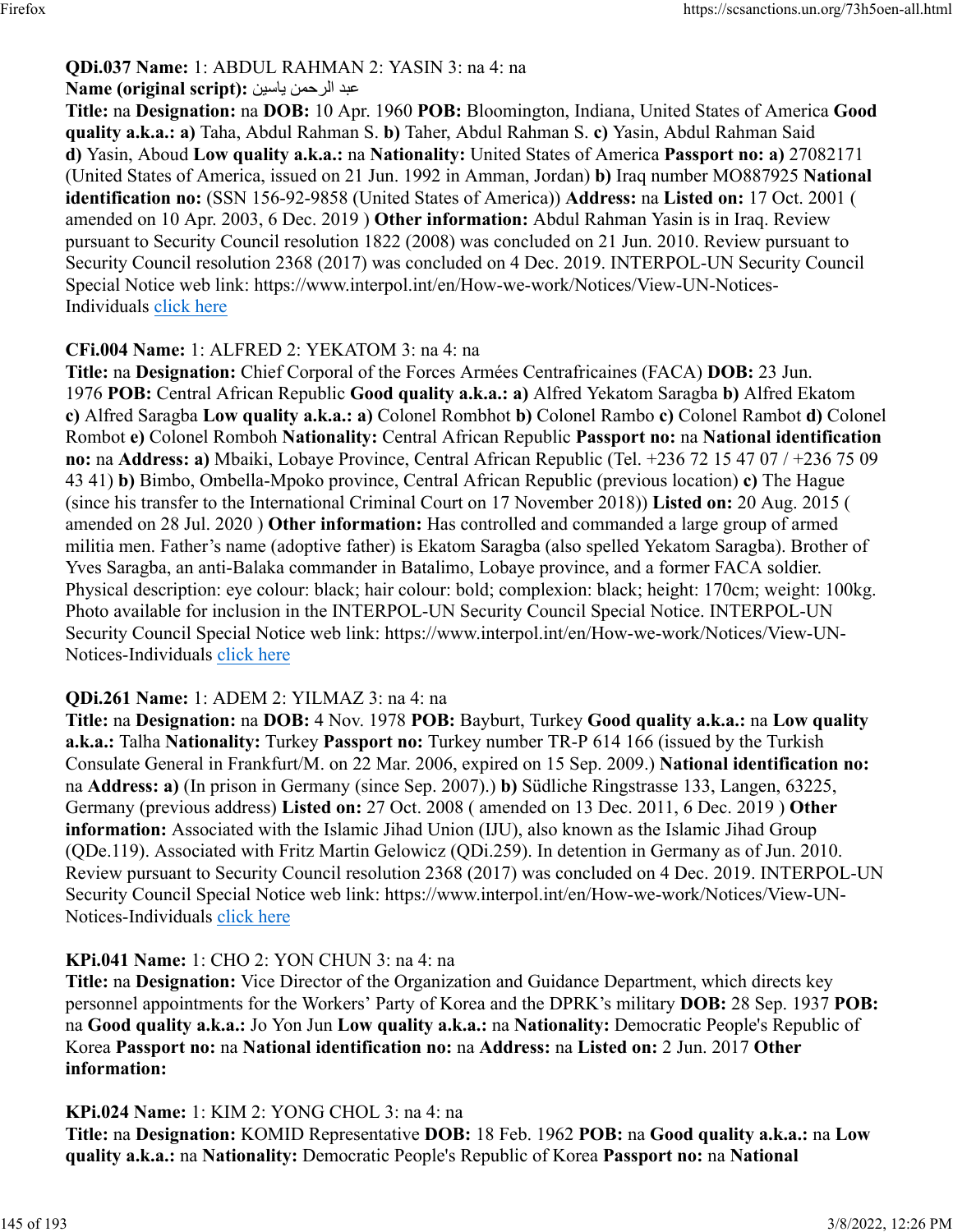**identification no:** na **Address:** na **Listed on:** 2 Mar. 2016 ( amended on 1 Jun. 2017 ) **Other information:** Served as the KOMID representative in Iran.

#### **KPi.053 Name:** 1: RI 2: YONG MU 3: na 4: na

**Title:** na **Designation:** Ri Yong Mu is a Vice Chairman of the State Affairs Commission, which directs and guides all DPRK's military, defence, and security-related affairs, including acquisition and procurement **DOB:** 25 Jan. 1925 **POB:** na **Good quality a.k.a.:** na **Low quality a.k.a.:** na **Nationality:** Democratic People's Republic of Korea **Passport no:** na **National identification no:** na **Address:** na **Listed on:** 2 Jun. 2017 **Other information:** 

#### **KPi.063 Name:** 1: PAK 2: YONG SIK 3: na 4: na

**Title:** na **Designation:** Member of the Workers' Party of Korea Central Military Commission **DOB:** 1950 **POB:** na **Good quality a.k.a.:** na **Low quality a.k.a.:** na **Nationality:** Democratic People's Republic of Korea **Passport no:** na **National identification no:** na **Address:** na **Listed on:** 11 Sep. 2017 **Other information:** Pak Yong Sik is a member of the Workers' Party of Korea Central Military Commission, which is responsible for the development and implementation of the Workers' Party of Korea military policies, commands and controls the DPRK's military, and helps direct the country's military defense industries.

#### **KPi.017 Name:** 1: JANG 2: YONG SON 3: na 4: na

**Title:** na **Designation:** Korea Mining Development Trading Corporation (KOMID) Representative **DOB:** 20 Feb. 1957 **POB:** na **Good quality a.k.a.:** na **Low quality a.k.a.:** na **Nationality:** Democratic People's Republic of Korea **Passport no:** na **National identification no:** na **Address:** na **Listed on:** 2 Mar. 2016 ( amended on 1 Jun. 2017 ) **Other information:** Served as the KOMID representative in Iran.

#### **KPi.043 Name:** 1: JO 2: YONG-WON 3: na 4: na

**Title:** na **Designation:** Vice Director of the Worker's Party of Korea's Organization and Guidance Department, which directs key personnel appointments for the Workers' Party of Korea and the DPRK's military **DOB:** 24 Oct. 1957 **POB:** na **Good quality a.k.a.:** Cho Yongwon **Low quality a.k.a.:** na **Nationality:** Democratic People's Republic of Korea **Passport no:** na **National identification no:** na **Address:** Democratic People's Republic of Korea **Listed on:** 2 Jun. 2017 **Other information:** Gender: male

#### **CFi.006 Name:** 1: OUMAR 2: YOUNOUS ABDOULAY 3: na 4: na

**Title:** na **Designation:** Former Séléka General **DOB:** 2 Apr. 1970 **POB:** na **Good quality a.k.a.: a)** Oumar Younous **b)** Omar Younous **c)** Oumar Sodiam **d)** Oumar Younous M'Betibangui **Low quality a.k.a.:** na **Nationality:** Sudan **Passport no:** CAR diplomatic passport no. D00000898, issued on 11 Apr. 2013 (valid until 10 April 2018) **National identification no:** na **Address: a)** Bria, Central African Republic (Tel. +236 75507560) **b)** Birao, Central African Republic **c)** Tullus, Southern Darfur, Sudan (previous location) **Listed on:** 20 Aug. 2015 ( amended on 20 Oct. 2015, 23 Aug. 2016 ) **Other information:** Is a diamond smuggler and a three-star general of the Séléka and close confident of former CAR interim president Michel Djotodia. Physical description: hair colour: black; height: 180cm; belongs to the Fulani ethnic group. Photo available for inclusion in the INTERPOL-UN Security Council Special Notice. Reportedly deceased as at 11 October 2015 INTERPOL-UN Security Council Special Notice web link: https://www.interpol.int/en/How-wework/Notices/View-UN-Notices-Individuals [click here](https://www.interpol.int/en/How-we-work/Notices/View-UN-Notices-Individuals)

#### **KPi.005 Name:** 1: HAN 2: YU-RO 3: na 4: na

**Title:** na **Designation:** Director of Korea Ryongaksan General Trading Corporation **DOB:** na **POB:** na **Good quality a.k.a.:** na **Low quality a.k.a.:** na **Nationality:** Democratic People's Republic of Korea **Passport no:** na **National identification no:** na **Address:** na **Listed on:** 16 Jul. 2009 **Other information:** Director of Korea Ryongaksan General Trading Corporation; involved in DPRK's ballistic missile program.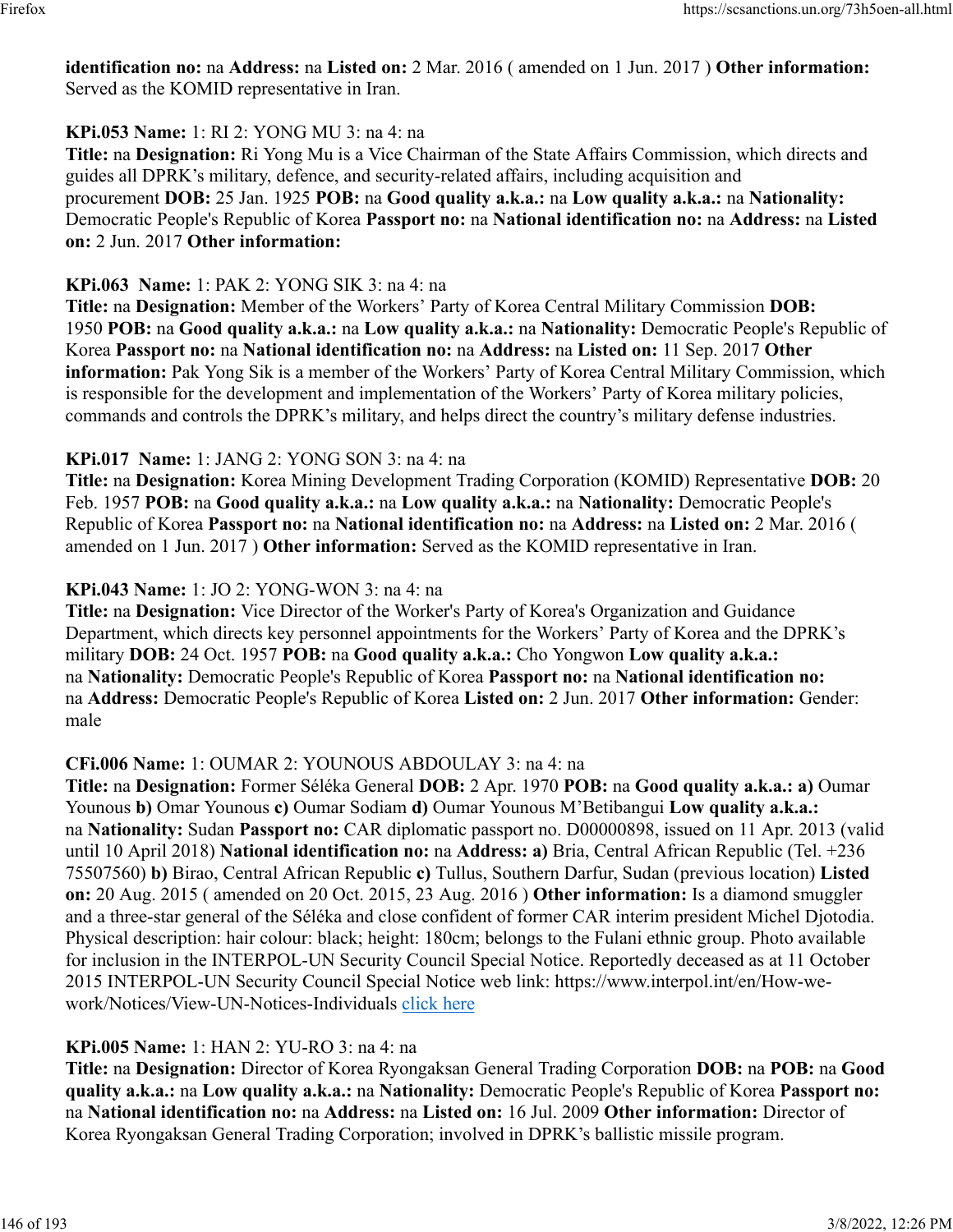#### **KPi.080 Name:** 1: TSANG 2: YUNG YUAN 3: na 4: na

**Title:** na **Designation:** na **DOB:** 20 Oct. 1957 **POB:** na **Good quality a.k.a.: a)** Neil Tsang **b)** Yun Yuan Tsang **Low quality a.k.a.:** na **Nationality:** na **Passport no:** 302001581 **National identification no:** na **Address:** na **Listed on:** 30 Mar. 2018 **Other information:** Tsang Yung Yuan has coordinated DPRK coal exports with a DPRK broker operating in a third country, and he has a history of other sanctions evasion activities.

#### **QDi.198 Name:** 1: HANI 2: AL-SAYYID 3: AL-SEBAI 4: YUSIF

#### هاني السيد السباعي يوسف :(Name (original script

**Title:** na **Designation:** na **DOB: a)** 1 Mar. 1961 **b)** 16 Jun. 1960 **POB:** Qaylubiyah, Egypt **Good quality a.k.a.: a)** Hani Yousef Al-Sebai **b)** Hani Youssef **c)** Hany Youseff **d)** Hani Yusef **e)** Hani al-Sayyid Al-Sabai **f)** Hani al-Sayyid El Sebai **g)** Hani al-Sayyid Al Siba'i **h)** Hani al-Sayyid El Sabaay **i)** El-Sababt **j)** Abu Tusnin **k)** Abu Akram **l)** Hani El Sayyed Elsebai Yusef **m)** Abu Karim **n)** Hany Elsayed Youssef **Low quality a.k.a.:** na **Nationality:** Egypt **Passport no:** na **National identification no:** na **Address:** London, United Kingdom of Great Britain and Northern Ireland **Listed on:** 29 Sep. 2005 ( amended on 6 Oct. 2005, 18 Aug. 2006, 25 Jan. 2012, 6 Dec. 2019 ) **Other information:** Father's name is Mohamed Elsayed Elsebai. Review pursuant to Security Council resolution 1822 (2008) was concluded on 29 Jul. 2010. Review pursuant to Security Council resolution 2368 (2017) was concluded on 4 Dec. 2019. INTERPOL-UN Security Council Special Notice web link: https://www.interpol.int/en/How-we-work/Notices/View-UN-Notices-Individuals [click here](https://www.interpol.int/en/How-we-work/Notices/View-UN-Notices-Individuals)

### **YEi.006 Name:** 1: SULTAN 2: SALEH 3: AIDA AIDA 4: ZABIN

#### ناطلس حلاص ةضيع ةضيع نباز **:(script original (Name**

**Title:** na **Designation: a)** Director, or General Manager, of the Criminal Investigation Department (CID), Sana'a based ministry of interior, in Sana'a, Yemen **b)** Brigadier **DOB:** 5 Feb. 1986 **POB:** Razih District, Sa'dah Governorate, Yemen **Good quality a.k.a.:** na **Low quality a.k.a.: a)** Abu Saqar Zabin **b)** Abu Sagar Zabin **Nationality:** Yemen **Passport no:** na **National identification no: a)** Yemen 10010095104, issued on 26 Dec. 2013 **b)** Yemen military identification number: 20432 (issued in 2018) **Address:** Sana'a, Yemen **Listed on:** 25 Feb. 2021 ( amended on 5 Apr. 2021 ) **Other information:** Sultan Saleh Aida Aida Zabin has engaged in acts that threaten the peace, security and stability of Yemen, including violations of applicable international humanitarian law and human rights abuses in Yemen. Zabin has played a prominent role in a policy of intimidation and use of systematic arrest, detention, torture, sexual violence and rape against politically active women. Zabin as director for CID is directly responsible for, or by virtue of his authority responsible for, and complicit in the use of multiple places of detention including house arrest, police stations, formal prisons and detention centres and undisclosed detention centres. In these sites, women, including at least one minor, were forcibly disappeared, repeatedly interrogated, raped, tortured, denied timely medical treatment and subjected to forced labour. Zabin himself directly inflicted torture in some cases. INTERPOL-UN Security Council Special Notice web link: https://www.interpol.int/en/How-wework/Notices/View-UN-Notices-Individuals

## **TAi.171 Name:** 1: MUHAMMAD 2: OMAR 3: na 4: ZADRAN

#### **Name (original script):** محمد عمر خدران

**Title: a)** Maulavi **b)** Maulavi **Designation:** na **DOB:** 1958 **POB:** Sultan Kheyl Village, Spera District, Khost Province, Afghanistan **Good quality a.k.a.:** Mohammad-Omar Jadran **Low quality a.k.a.:** na **Nationality:** na **Passport no:** na **National identification no:** na **Address:** (Afghanistan/Pakistan Border Area) **Listed on:** 31 Jul. 2014 **Other information:** Haqqani Network (HQN) (TAe.012) leader in command of over 100 militants active in Khost Province, Afghanistan as of 2013. Involved in the preparation of attacks against Afghan and international forces in Afghanistan. INTERPOL-UN Security Council Special Notice web link: https://www.interpol.int/en/How-we-work/Notices/View-UN-Notices-Individuals [click here](https://www.interpol.int/en/How-we-work/Notices/View-UN-Notices-Individuals)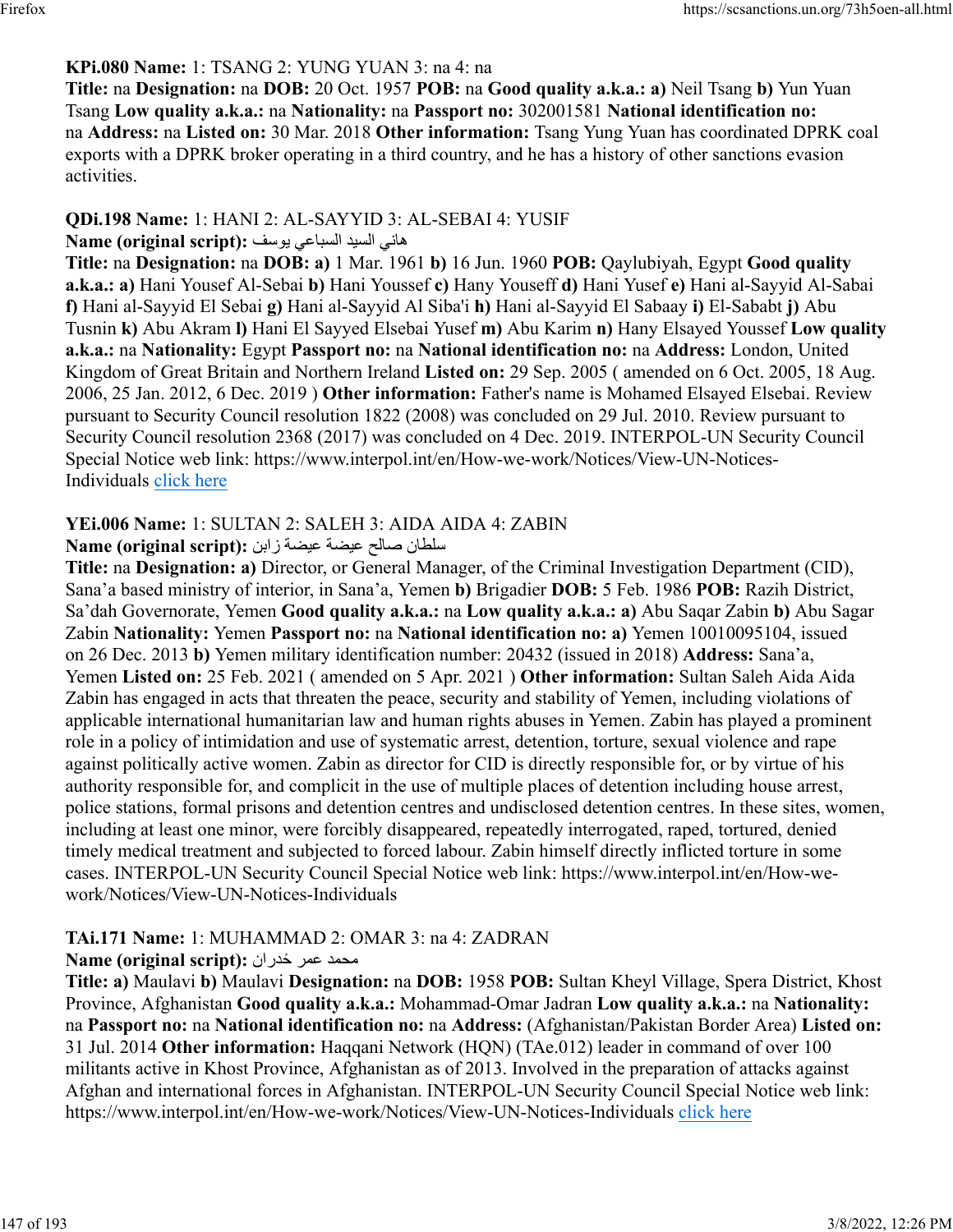#### **TAi.033 Name:** 1: ABDUL RAHMAN 2: ZAHED 3: na 4: na **Name (original script):** دهاز نامحرلادبع

**Title:** Mullah **Designation:** Deputy Minister of Foreign Affairs under the Taliban regime **DOB:** Approximately 1963 **POB:** Kharwar District, Logar Province, Afghanistan **Good quality a.k.a.:** Abdul Rehman Zahid **Low quality a.k.a.:** na **Nationality:** Afghanistan **Passport no:** na **National identification no:** na **Address:** na **Listed on:** 25 Jan. 2001 ( amended on 3 Sep. 2003, 18 Jul. 2007, 21 Sep. 2007, 29 Nov. 2011 ) **Other information:** Believed to be in Afghanistan/Pakistan border area. Review pursuant to Security Council resolution 1822 (2008) was concluded on 21 Jul. 2010. INTERPOL-UN Security Council Special Notice web link: https://www.interpol.int/en/How-we-work/Notices/View-UN-Notices-Individuals [click here](https://www.interpol.int/en/How-we-work/Notices/View-UN-Notices-Individuals)

#### **IRi.042 Name:** 1: MOHAMMAD REZA 2: ZAHEDI 3: na 4: na

**Title:** na **Designation: a)** Brigadier General **b)** Commander of IRGC Ground Forces **DOB:** 1944 **POB:** Isfahan, Iran (Islamic Republic of) **Good quality a.k.a.:** Mohammad Reza Zahidi; Mohammad Raza Zahedi **Low quality a.k.a.:** na **Nationality:** na **Passport no:** na **National identification no:** na **Address:** na **Listed on:** 24 Mar. 2007 ( amended on 17 Dec. 2014 ) **Other information:** [Old Reference # I.47.D.3]

**TAi.127 Name:** 1: MOHAMMAD 2: ZAHID 3: na 4: na

**Name (original script):** دهاز دمحم

**Title:** Mullah **Designation:** Third Secretary, Taliban Embassy, Islamabad, Pakistan **DOB:** 1971 **POB:** Logar Province, Afghanistan **Good quality a.k.a.: a)** Jan Agha Ahmadzai **b)** Zahid Ahmadzai **Low quality a.k.a.:** na **Nationality:** Afghanistan **Passport no:** Afghanistan number D 001206, issued on 17 Jul. 2000 **National identification no:** na **Address:** na **Listed on:** 25 Jan. 2001 ( amended on 3 Sep. 2003, 25 Jul. 2006, 21 Sep. 2007, 29 Nov. 2011, 7 Sep. 2016 ) **Other information:** Believed to be in Afghanistan/Pakistan border area. Review pursuant to Security Council resolution 1822 (2008) was concluded on 29 Jul. 2010. Picture available for inclusion in the INTERPOL-UN Security Council Special Notice. INTERPOL-UN Security Council Special Notice web link: https://www.interpol.int/en/How-we-work/Notices/View-UN-Notices-Individuals [click here](https://www.interpol.int/en/How-we-work/Notices/View-UN-Notices-Individuals)

**TAi.164 Name:** 1: ABDUL RAUF 2: ZAKIR 3: na 4: na

دبع فورلا رکاذ **:(script original (Name**

**Title:** Qari **Designation:** na **DOB:** Between 1969 and 1971 **POB:** Kabul Province, Afghanistan **Good quality a.k.a.:** Qari Zakir **Low quality a.k.a.:** na **Nationality:** Afghanistan **Passport no:** na **National identification no:** na **Address:** na **Listed on:** 5 Nov. 2012 ( amended on 31 May 2013 ) **Other information:** Chief of suicide operations for the Haqqani Network (TAe.012) under Sirajuddin Jallaloudine Haqqani (TAi.144) and in charge of all operations in Kabul, Takhar, Kunduz and Baghlan provinces. Oversees training of suicide attackers and provides instructions on how to construct improvised explosives devices (IEDs). INTERPOL-UN Security Council Special Notice web link: https://www.interpol.int/en/How-wework/Notices/View-UN-Notices-Individuals [click here](https://www.interpol.int/en/How-we-work/Notices/View-UN-Notices-Individuals)

# **QDi.139 Name:** 1: IMED 2: BEN MEKKI 3: ZARKAOUI 4: na

دامع نب يكم يواقرز **:(script original (Name**

**Title:** na **Designation:** na **DOB:** 15 Jan. 1973 **POB:** Tunis, Tunisia **Good quality a.k.a.: a)** Dour Nadre born 15 Jan. 1974 in Morocco **b)** Dour Nadre born 15 Jan. 1973 in Morocco **c)** Daour Nadre born 31 Mar. 1975 in Algeria **d)** Imad ben al-Mekki ben al-Akhdar al-Zarkaoui (previously listed as) **Low quality a.k.a.: a)** Zarga **b)** Nadra **Nationality:** Tunisia **Passport no:** Tunisia number M174950, issued on 27 Apr. 1999 (expired on 26 Apr. 2004) **National identification no:** na **Address:** 41-45 Rue Estienne d'Orves, Pré Saint Gervais, France **Listed on:** 12 Nov. 2003 ( amended on 20 Dec. 2005, 31 Jul. 2006, 10 Aug. 2009, 16 May 2011, 6 Dec. 2019, 10 Sep. 2020 ) **Other information:** Mother's name is Zina al-Zarkaoui. Sentenced to seven years and one month of imprisonment by the Court of Appeals of Milan in Italy. Released on 31 Mar. 2014 on early release. Review pursuant to Security Council resolution 1822 (2008) was concluded on 6 May 2010. Review pursuant to Security Council resolution 2368 (2017) was concluded on 4 Dec. 2019.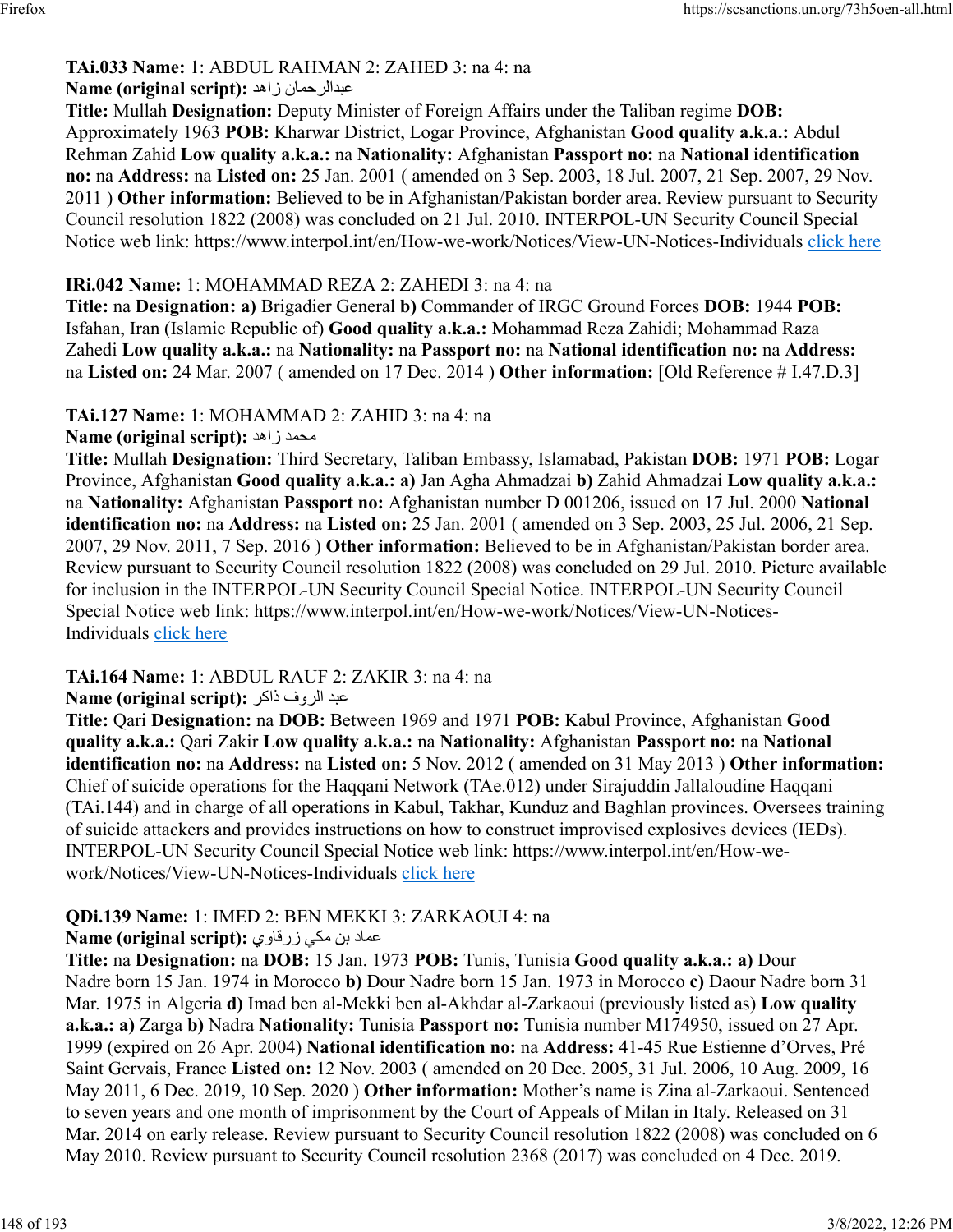INTERPOL-UN Security Council Special Notice web link: https://www.interpol.int/en/How-wework/Notices/View-UN-Notices-Individuals [click here](https://www.interpol.int/en/How-we-work/Notices/View-UN-Notices-Individuals)

### **QDi.428 Name:** 1: JAMAL 2: HUSSEIN 3: HASSAN 4: ZEINIYE

#### لامجمال حسين حسن زينيه :(Name (original script

**Title:** na **Designation:** na **DOB: a)** 17 Aug. 1972 **b)** 1 Jan. 1972 **POB: a)** Benghazi, Libya **b)** Al Tall, Syrian Arab Republic **c)** Tell Mnin, Syrian Arab Republic **Good quality a.k.a.:** Jamal Husayn Zayniyah **Low quality a.k.a.: a)** Abu Malek El Talleh **b)** Abu Hussein **c)** abu-Malik al-Ansari **d)** Abu-Malik al-Shami **e)** Abu-Malik al-Talli **Nationality:** Syrian Arab Republic **Passport no:** Syrian Arab Republic number 3987189 **National identification no: a)** 13080011550 **b)** Syrian Arab Republic Identification Card No. 5877002, issued on 25 May 2011 **Address: a)** Syrian Arab Republic **b)** Arsal, Bekaa, Lebanon **Listed on:** 8 Oct. 2020 **Other information:** Leader of AL-NUSRAH FRONT FOR THE PEOPLE OF THE LEVANT (QDe.137) in West Kalamoun, Syrian Arab Republic. Mother's name is Amina Tohmeh. INTERPOL-UN Security Council Special Notice web link: https://www.interpol.int /en/How-we-work/Notices/View-UN-Notices-Individuals [click here](https://www.interpol.int/en/How-we-work/Notices/View-UN-Notices-Individuals)

**QDi.001 Name:** 1: MOHAMMED 2: SALAHALDIN 3: ABD EL HALIM 4: ZIDANE

دمحم حلاص نيدلا ميلحلادبع ناديز **:(script original (Name**

**Title:** na **Designation:** na **DOB: a)** 11 Apr. 1963 **b)** 11 Apr. 1960 **POB:** Monufia Governate, Egypt **Good quality a.k.a.: a)** Sayf-Al Adl (DOB: 11 Apr. 1963. POB: Monufia Governorate, Egypt. Nationality: Egypt. In Arabic: لدعلا فيس( **b)** Muhamad Ibrahim Makkawi (DOB: a) 11 Apr. 1960 b) 11 Apr. 1963. POB: Egypt. Nationality: Egypt) **Low quality a.k.a.: a)** Ibrahim al-Madani **b)** Saif Al-'Adil **c)** Seif al Adel **Nationality:** Egypt **Passport no:** na **National identification no:** na **Address:** na **Listed on:** 25 Jan. 2001 ( amended on 16 Dec. 2010, 24 Jul. 2013, 15 Feb. 2017, 29 Mar. 2019, 1 May 2019 ) **Other information:** Responsible for Usama bin Laden's (deceased) security. Hair: Dark. Eyes: Dark. Photo available for inclusion in the INTERPOL-UN Security Council Special Notice . Review pursuant to Security Council resolution 1822 (2008) was concluded on 15 Jun. 2010. Review pursuant to Security Council resolution 2253 (2015) was concluded on 21 February 2019. INTERPOL-UN Security Council Special Notice web link: https://www.interpol.int/en/How-we-work/Notices/View-UN-Notices-Individuals [click here](https://www.interpol.int/en/How-we-work/Notices/View-UN-Notices-Individuals)

#### **CDi.031 Name:** 1: INNOCENT 2: ZIMURINDA 3: na 4: na

**Title:** na **Designation: a)** M23, Bde Comd, Rank: Colonel **b)** Colonel in the FARDC **DOB: a)** 1 Sep. 1972 **b)** Approximately 1975 **c)** 16 Mar. 1972 **POB: a)** Ngungu, Masisi territory, North Kivu, Democratic Republic of the Congo **b)** Masisi, Democratic Republic of the Congo **Good quality a.k.a.:** na **Low quality a.k.a.:** Zimulinda **Nationality:** Democratic Republic of the Congo **Passport no:** na **National identification no:** na **Address:** Rubavu / Mudende **Listed on:** 1 Dec. 2010 **Other information:** Integrated in the FARDC in 2009 as a Lieutenant Colonel, brigade commander in FARDC Kimia II Ops, based in Ngungu area. In July 2009, Zimurinda was promoted to full Colonel and became FARDC Sector commander in Ngungu and subsequently in Kitchanga in FARDC Kimia II and Amani Leo Operations. Whereas Zimurinda did not appear in the 31 December 2010 DRC Presidential ordinance nominating high FARDC officers, Zimurinda de facto maintained his command position of FARDC 22nd sector in Kitchanga and wears the newly issued FARDC rank and uniform. In December 2010, recruitment activities carried out by elements under the command of Zimurinda were denounced in open source reports. Entered the Republic of Rwanda on 16 March 2013. As of late 2014, residing in Ngoma camp, Rwanda. INTERPOL-UN Security Council Special Notice web link: https://www.interpol.int/en/How-we-work/Notices/View-UN-Notices-Individuals [click here](https://www.interpol.int/en/How-we-work/Notices/View-UN-Notices-Individuals)

#### **LYi.020 Name:** 1: ABDELHAFIZ 2: ZLITNI 3: na 4: na

**Title:** na **Designation: a)** Minister for Planning and Finance in Colonel Qadhafi's Government. **b)** Secretary of the General People's Committee for Finance and Planning **c)** Temporary head of the Central Bank of Libya **DOB:** 1935 **POB:** na **Good quality a.k.a.:** na **Low quality a.k.a.:** na **Nationality:** na **Passport no:** na **National identification no:** na **Address:** Libya **Listed on:** 24 Jun. 2011 ( amended on 11 Nov. 2016, 26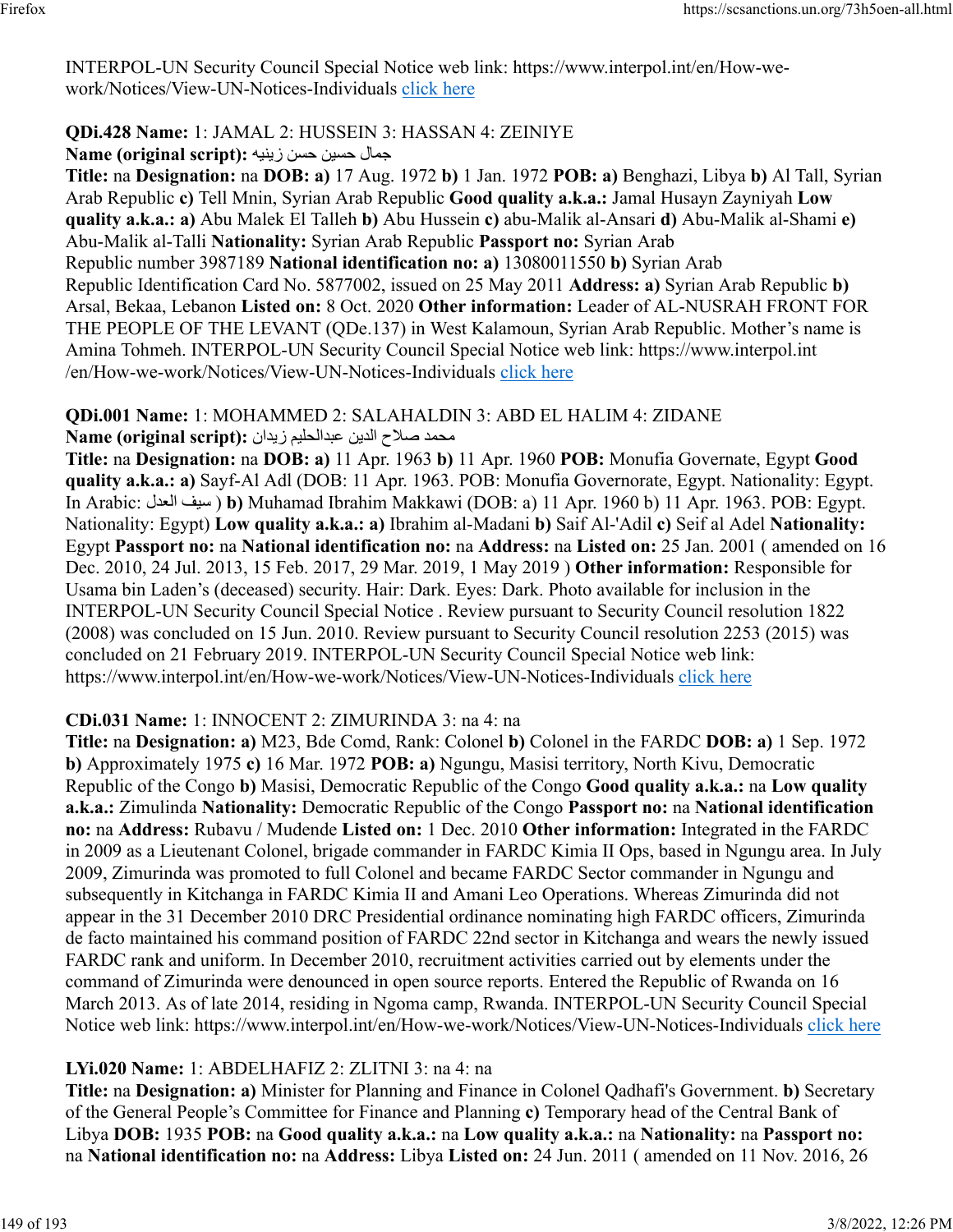Sep. 2014 ) **Other information:** Listed pursuant to paragraph 15 of resolution 1970 and paragraph 19 of resolution 1973 (Travel Ban, Asset Freeze). INTERPOL-UN Security Council Special Notice web link: https://www.interpol.int/en/How-we-work/Notices/View-UN-Notices-Individuals [click here](https://www.interpol.int/en/How-we-work/Notices/View-UN-Notices-Individuals)

## **QDi.223 Name:** 1: MERAI 2: ABDEFATTAH 3: KHALIL 4: ZOGHBI

مر عي عبدفتاح خليل زغبي :Name (original script)

**Title:** na **Designation:** na **DOB: a)** 4 Apr. 1969 **b)** 4 Apr. 1960 **c)** 4 Jun. 1960 **POB:** Bengasi, Libya **Good quality a.k.a.: a)** Mohamed Lebachir born 14 Jan. 1968 in Morocco **b)** Meri Albdelfattah Zgbye born 4 Jun. 1960 in Bendasi, Libya **c)** Zoghbai Merai Abdul Fattah **d)** Lazrag Faraj born 13 Nov. 1960 in Libya **e)** Larzg Ben Ila born 11 Aug. 1960 in Libya **f)** Muhammed El Besir **g)** Merai Zoghbai (previously listed as, in Arabic: يبغز يعرم ( **Low quality a.k.a.: a)** F'raji di Singapore **b)** F'raji il Libico **c)** Farag **d)** Fredj born 13 Nov. 1960 in Libya **Nationality:** Libya **Passport no:** na **National identification no:** na **Address:** na **Listed on:** 2 Aug. 2006 ( amended on 3 Jun. 2009, 1 Sep. 2009, 13 Dec. 2011, 21 Mar. 2017, 24 Nov. 2020 ) **Other information:** Considered a fugitive from justice by the Italian authorities and sentenced in absentia to 6 years imprisonment on 20 Nov. 2008. Member of Libyan Islamic Fighting Group (QDe.011). Son of Wanisa Abdessalam. Review pursuant to Security Council resolution 1822 (2008) was concluded on 20 Jul. 2009. Review pursuant to Security Council resolution 2368 (2017) was concluded on 24 November 2020. INTERPOL-UN Security Council Special Notice web link: https://www.interpol.int/en/How-wework/Notices/View-UN-Notices-Individuals [click here](https://www.interpol.int/en/How-we-work/Notices/View-UN-Notices-Individuals)

## **IRi.043 Name:** 1: MOHAMMAD BAQER 2: ZOLQADR 3: na 4: na

**Title:** na **Designation: a)** General **b)** IRGC officer **c)** Deputy Interior Minister for Security Affairs **DOB:** na **POB:** na **Good quality a.k.a.:** Mohammad Bakr Zolqadr; Mohammad Bakr Zolkadr; Mohammad Baqer Zolqadir; Mohammad Baqer Zolqader **Low quality a.k.a.:** na **Nationality:** na **Passport no:** na **National identification no:** na **Address:** na **Listed on:** 24 Mar. 2007 ( amended on 17 Dec. 2014 ) **Other information:** [Old Reference # I.47.D.7]

**IQi.009 Name:** 1: MUHAMMAD 2: HAMZA 3: ZUBAIDI 4: na

محمد حمزة زبيدي :(Name (original script

**Title:** na **Designation:** na **DOB:** 1938 **POB:** Babylon, Babil, Iraq **Good quality a.k.a.:** na **Low quality a.k.a.:** na **Nationality:** Iraq **Passport no:** na **National identification no:** na **Address:** na **Listed on:** 27 Jun. 2003 **Other information:** 

**LYi.023 Name:** 1: Ahmad 2: Oumar 3: Imhamad 4: al-Fitouri

احمد عمر امحمد الفيتوري: Name (original script):

**Title:** na **Designation:** Commander of the Anas al-Dabbashi militia, Leader of a transnational trafficking network **DOB:** 7 May 1988 **POB:** (possibly Sabratha, Talil neighbourhood) **Good quality a.k.a.:** na **Low quality a.k.a.: a)** Al-Dabachi **b)** Al Ammu **c)** The Uncle **d)** Al-Ahwal **e)** Al Dabbashi **Nationality:** Libya **Passport no:** Libya number LY53FP76, issued on 29 Sep. 2015, issued in Tripoli **National identification no:** 119880387067 **Address: a)** Garabulli, Libya **b)** Zawiya, Libya **c)** Dbabsha-Sabratah **Listed on:** 7 Jun. 2018 ( amended on 17 Sep. 2018, 25 Feb. 2020, 25 Feb. 2020 ) **Other information:** Listed pursuant to paragraphs 15 and 17 of resolution 1970 (Travel Ban, Asset Freeze) INTERPOL-UN Security Council Special Notice web link: https://www.interpol.int/en/How-wework/Notices/View-UN-Notices-Individuals

**QDi.426 Name:** 1: Amir 2: Muhammad Sa'id 3: Abdal-Rahman 4: al-Mawla

أمير محمد سعيد عبد الرحمن المولي :**(Name (original script** 

**Title:** na **Designation:** na **DOB: a)** 5 Oct. 1976 **b)** 1 Oct. 1976 **POB: a)** Tall'Afar, Iraq **b)** Mosul, Iraq **Good quality a.k.a.: a)** Abu Ibrahim al-Hashimi al-Qurashi **b)** Hajji Abdallah **c)** Abu 'Umar al-Turkmani **d)** Abdullah Qardash **e)** Abu 'Abdullah Qardash **f)** al-Hajj Abdullah Qardash **g)** Hajji Abdullah Al-Afari **h)** `Abdul Amir Muhammad Sa'id Salbi **i)** Muhammad Sa'id `Abd-al-Rahman al-Mawla **j)** Amir Muhammad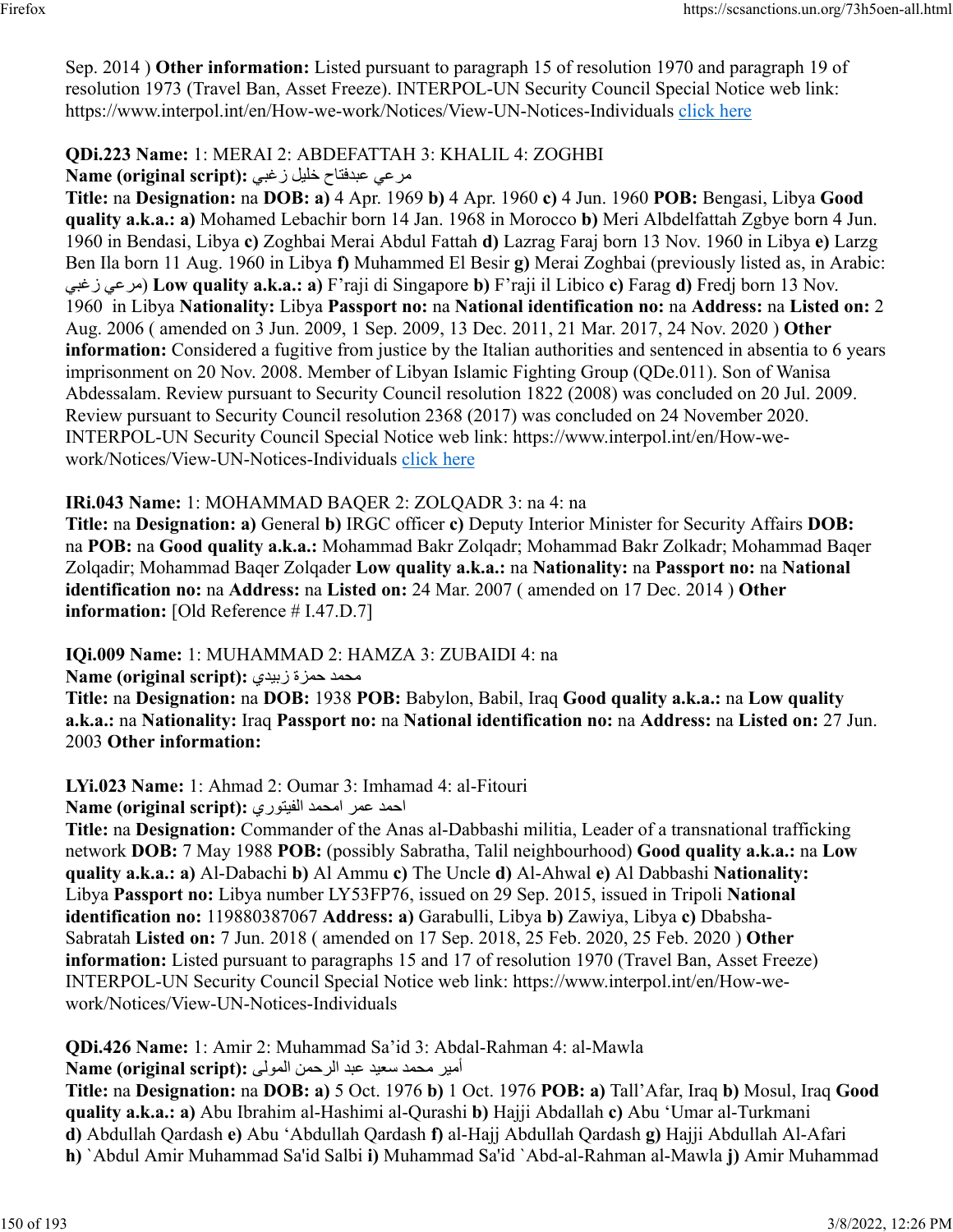Sa'id 'Abd-al-Rahman Muhammad al-Mula **Low quality a.k.a.: a)** Al-Ustadh **b)** Ustadh Ahmad **Nationality:** Iraq **Passport no:** na **National identification no:** na **Address:** na **Listed on:** 21 May 2020 **Other information:** Leader of Islamic State in Iraq Iraq and the Levant, listed as Al-Qaida in Iraq (QDe.115). INTERPOL-UN Security Council Special Notice web link: https://www.interpol.int/en/How-wework/Notices/View-UN-Notices-Individuals [click here](https://www.interpol.int/en/How-we-work/Notices/View-UN-Notices-Individuals)

#### **LYi.026 Name:** 1: Abd 2: Al-Rahman 3: al-Milad 4: na

**Title:** na **Designation:** Commander of the Coast Guard in Zawiya **DOB:** 27 Jul. 1986 **POB:** Tripoli, Libya **Good quality a.k.a.:** Abdurahman Salem Ibrahim Milad **Low quality a.k.a.: a)** Rahman Salim Milad **b)** al-Bija **Nationality:** Libya **Passport no:** Libya number G52FYPRL, issued on 8 May 2014 (Date of expiration: 7 May 2022) **National identification no:** na **Address:** Zawiya, Libya **Listed on:** 7 Jun. 2018 ( amended on 29 Apr. 2021 ) **Other information:** Listed pursuant to paragraphs 15 and 17 of resolution 1970 (Travel Ban, Asset Freeze) INTERPOL-UN Security Council Special Notice web link: https://www.interpol.int/en/How-we-work/Notices/View-UN-Notices-Individuals

### **TAi.153 Name:** 1: FAIZULLAH 2: KHAN 3: NOORZAI 4: na

فيض الله خان نورزي :**Name (original script)** 

**Title:** Haji **Designation:** na **DOB: a)** 1966 **b)** 1961 **c)** Between 1968 and 1970 **d)** 1962 **POB: a)** Lowy Kariz, Spin Boldak District, Kandahar Province, Afghanistan **b)** Kadanay, Spin Boldak District, Kandahar Province, Afghanistan **c)** Chaman, Baluchistan Province, Pakistan **Good quality a.k.a.: a)** Haji Faizullah Noor **b)** Faizullah Noorzai Akhtar Mohammed Mira Khan (previously listed as) **c)** عاجي فيض الله خان نورزي (b Faizullah Khan Noorzai; Haji Faizuulah Khan Norezai; Haji Faizullah Khan; Haji Fiazullah) **d)** Haji Faizullah Noori **Low quality a.k.a.: a)** Haji Pazullah Noorzai **b)** Haji Mullah Faizullah **Nationality:** Afghanistan **Passport no:** na **National identification no:** na **Address: a)** Boghra Road, Miralzei Village, Chaman, Baluchistan Province, Pakistan **b)** Kalay Rangin, Spin Boldak District, Kandahar Province, Afghanistan **Listed on:** 4 Oct. 2011 ( amended on 29 Nov. 2011, 1 Jun. 2012 ) **Other information:** Prominent Taliban financier. As of mid-2009, supplied weapons, ammunition, explosives and medical equipment to Taliban fighters; and raised funds for the Taliban, and provided training to them, in the Afghanistan/Pakistan border region. Has previously organized and funded Taliban operations in Kandahar Province, Afghanistan. As of 2010, travelled to and owned businesses in Dubai, United Arab Emirates, and Japan. Belongs to Noorzai tribe, Miralzai sub-tribe. Brother of Malik Noorzai (TAi.154). Father's name is Akhtar Mohammed (a.k.a.: Haji Mira Khan). INTERPOL-UN Security Council Special Notice web link: https://www.interpol.int/en/How-we-work/Notices/View-UN-Notices-Individuals [click here](https://www.interpol.int/en/How-we-work/Notices/View-UN-Notices-Individuals)

#### **QDi.289 Name:** 1: SAID JAN 2: 'ABD AL-SALAM 3: na 4: na

#### ديعس ناج دبع ملاسلا **:(script original (Name**

**Title:** na **Designation:** na **DOB: a)** 5 Feb. 1981 **b)** 1 Jan. 1972 **POB:** na **Good quality a.k.a.: a)** Sa'id Jan 'Abd-al-Salam **b)** Dilawar Khan Zain Khan born 1 Jan. 1972 **Low quality a.k.a.: a)** Qazi 'Abdallah **b)** Qazi Abdullah **c)** Ibrahim Walid **d)** Qasi Sa'id Jan **e)** Said Jhan **f)** Farhan Khan **g)** Aziz Cairo **h)** Nangiali **Nationality:** Afghanistan **Passport no: a)** Afghan number OR801168, issued on 28 Feb. 2006 (expires 27 Feb. 2011, under name Said Jan 'Abd al-Salam) **b)** Pakistan number 4117921, issued on 9 Sep. 2008 (expires 9 Sep. 2013, issued under name Dilawar Khan Zain Khan) **National identification no:** Kuwait Civil Identification number 281020505755 (issued under name Said Jan 'Abd al-Salam) **Address:** na **Listed on:** 9 Feb. 2011 ( amended on 1 May 2019 ) **Other information:** In approximately 2005, ran a "basic training" camp for Al-Qaida (QDe.004) in Pakistan. Review pursuant to Security Council resolution 2253 (2015) was concluded on 21 Feb. 2019. INTERPOL-UN Security Council Special Notice web link: https://www.interpol.int/en/How-we-work/Notices/View-UN-Notices-Individuals [click here](https://www.interpol.int/en/How-we-work/Notices/View-UN-Notices-Individuals)

#### B. Entities and other groups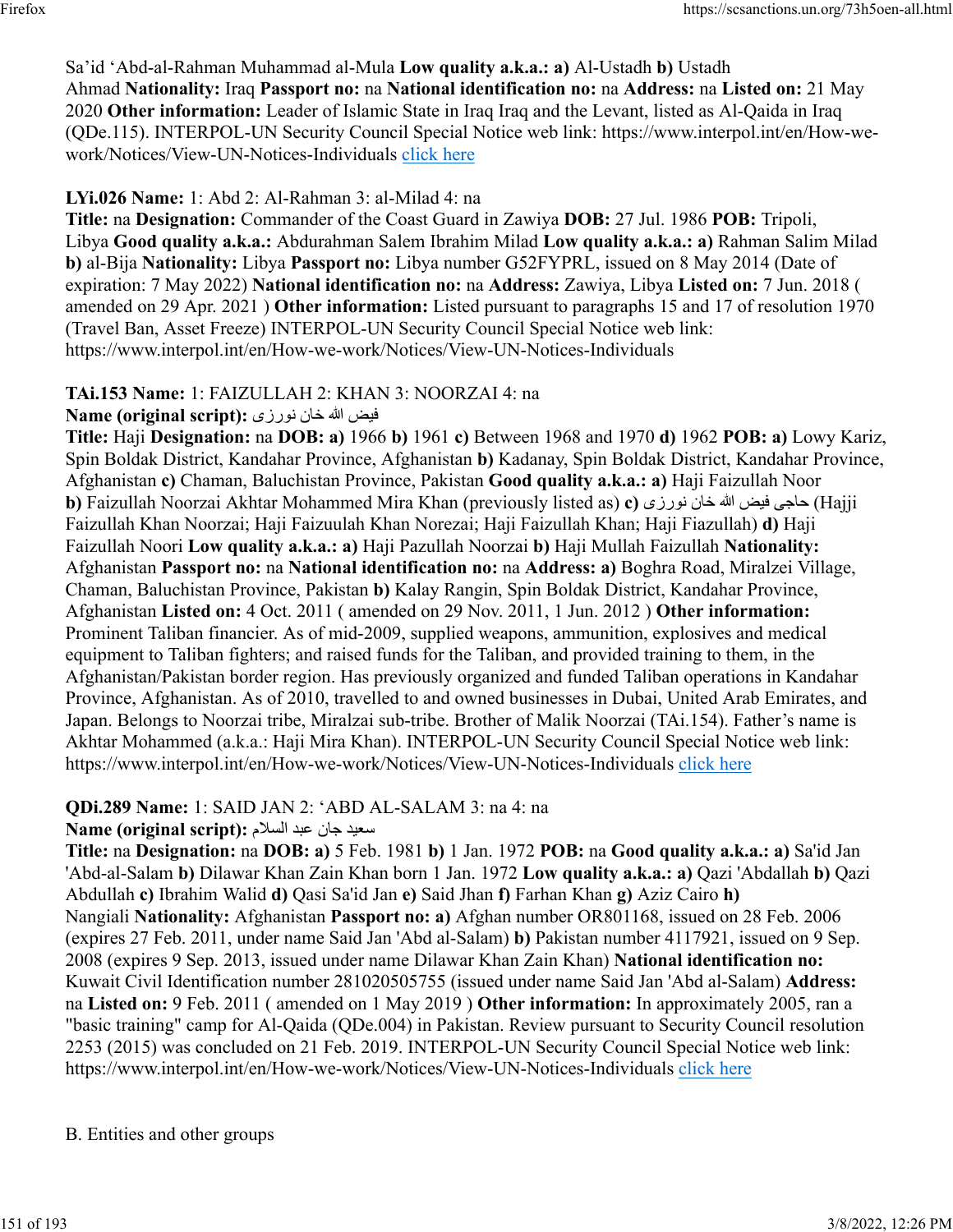### **KPe.053 Name:** PROPAGANDA AND AGITATION DEPARTMENT (PAD)

**A.k.a.:** na **F.k.a.:** na **Address:** Pyongyang, Democratic People's Republic of Korea **Listed on:** 11 Sep. 2017 **Other information:** The Propaganda and Agitation Department has full control over the media, which it uses as a tool to control the public on behalf of the DPRK leadership. The Propaganda and Agitation Department also engages in or is responsible for censorship by the Government of the DPRK, including newspaper and broadcast censorship.

#### **IRe.001 Name:** 7TH OF TIR

**A.k.a.:** na **F.k.a.:** na **Address:** na **Listed on:** 23 Dec. 2006 ( amended on 17 Dec. 2014 ) **Other information:** Subordinate of Defence Industries Organisation (DIO), widely recognized as being directly involved in the nuclear programme. [Old Reference #E.37.A.7]

### **QDe.144 Name:** ABDALLAH AZZAM BRIGADES (AAB)

**A.k.a.: a)** Abdullah Azzam Brigades **b)** Ziyad al-Jarrah Battalions of the Abdallah Azzam Brigades **c)** Yusuf al-'Uyayri Battalions of the Abdallah Azzam Brigades **F.k.a.:** na **Address:** (Operates in Lebanon, Syria and the Arabian Peninsula) **Listed on:** 23 Sep. 2014 ( amended on 6 Dec. 2019 ) **Other information:** An armed group that has carried out joint attacks with Al-Nusrah Front for the People of the Levant (QDe.137). Review pursuant to Security Council resolution 2368 (2017) was concluded on 4 Dec. 2019. INTERPOL-UN Security Council Special Notice web link: https://www.interpol.int/en/How-we-work/Notices/View-UN-Notices-Entities [click here](https://www.interpol.int/en/How-we-work/Notices/View-UN-Notices-Entities)

#### **QDe.001 Name:** ABU SAYYAF GROUP

**A.k.a.:** Al Harakat Al Islamiyya **F.k.a.:** na **Address:** Philippines **Listed on:** 6 Oct. 2001 ( amended on 13 Dec. 2011, 24 Nov. 2020 ) **Other information:** Associated with Jemaah Islamiyah (JI) (QDe.092). Current leader is Radulan Sahiron (QDi.208). Review pursuant to Security Council resolution 1822 (2008) was concluded on 21 Jun. 2010. Review pursuant to Security Council resolution 2368 (2017) was concluded on 24 November 2020. INTERPOL-UN Security Council Special Notice web link: https://www.interpol.int /en/How-we-work/Notices/View-UN-Notices-Entities [click here](https://www.interpol.int/en/How-we-work/Notices/View-UN-Notices-Entities)

#### **IRe.002 Name:** ABZAR BORESH KAVEH CO. (BK CO.)

**A.k.a.:** na **F.k.a.:** na **Address:** na **Listed on:** 3 Mar. 2008 ( amended on 17 Dec. 2014 ) **Other information:** Involved in the production of centrifuge components. [Old Reference # E.03.III.1]

#### **KPe.021 Name:** ACADEMY OF NATIONAL DEFENSE SCIENCE

**A.k.a.:** na **F.k.a.:** na **Address:** Pyongyang, Democratic People's Republic of Korea **Listed on:** 2 Mar. 2016 **Other information:** The Academy of National Defense Science is involved in the DPRK's efforts to advance the development of its ballistic missile and nuclear weapons programs.

#### **CDe.001 Name:** ADF

**A.k.a.:** Allied Democratic Forces **F.k.a.: a)** Forces Démocratiques Alliées-Armée Nationale de Libération de l'Ouganda **b)** ADF/NALU **c)** NALU **Address:** North Kivu, Democratic Republic of the Congo **Listed on:** 30 Jun. 2014 ( amended on 19 Oct. 2016, 19 Aug. 2020 ) **Other information:** ADF founder and leader, Jamil Mukulu (CDi.015), was arrested in Dar es Salaam, Tanzania in April 2015. He was subsequently extradited to Kampala, Uganda in July 2015. As of June 2016, Mukulu is reportedly being held in a police detention cell awaiting his trial. Seka Baluku (CDi.036) succeeded Jamil Mukulu (CDi.015) as the overall leader of the ADF. As highlighted in several reports from the Group of Experts on the DRC (S/2015/19, S/2015/797, S/2016/1102, S/2017/672, S/2018/531, S/2019/469, S/2019/974, S/2020/482), the ADF, including under Seka Baluku's leadership, continued to commit the repeated targeting, killing and maiming, rape and other sexual violence, abduction of civilians, including children, as well as attacks on villages and health facilities, in particular in Mamove, Beni territory, on 12 and 24 February 2019, and Mantumbi, Beni territory, on 5 December 2019 and 30 January 2020, as well as the continuous recruitment and use of children during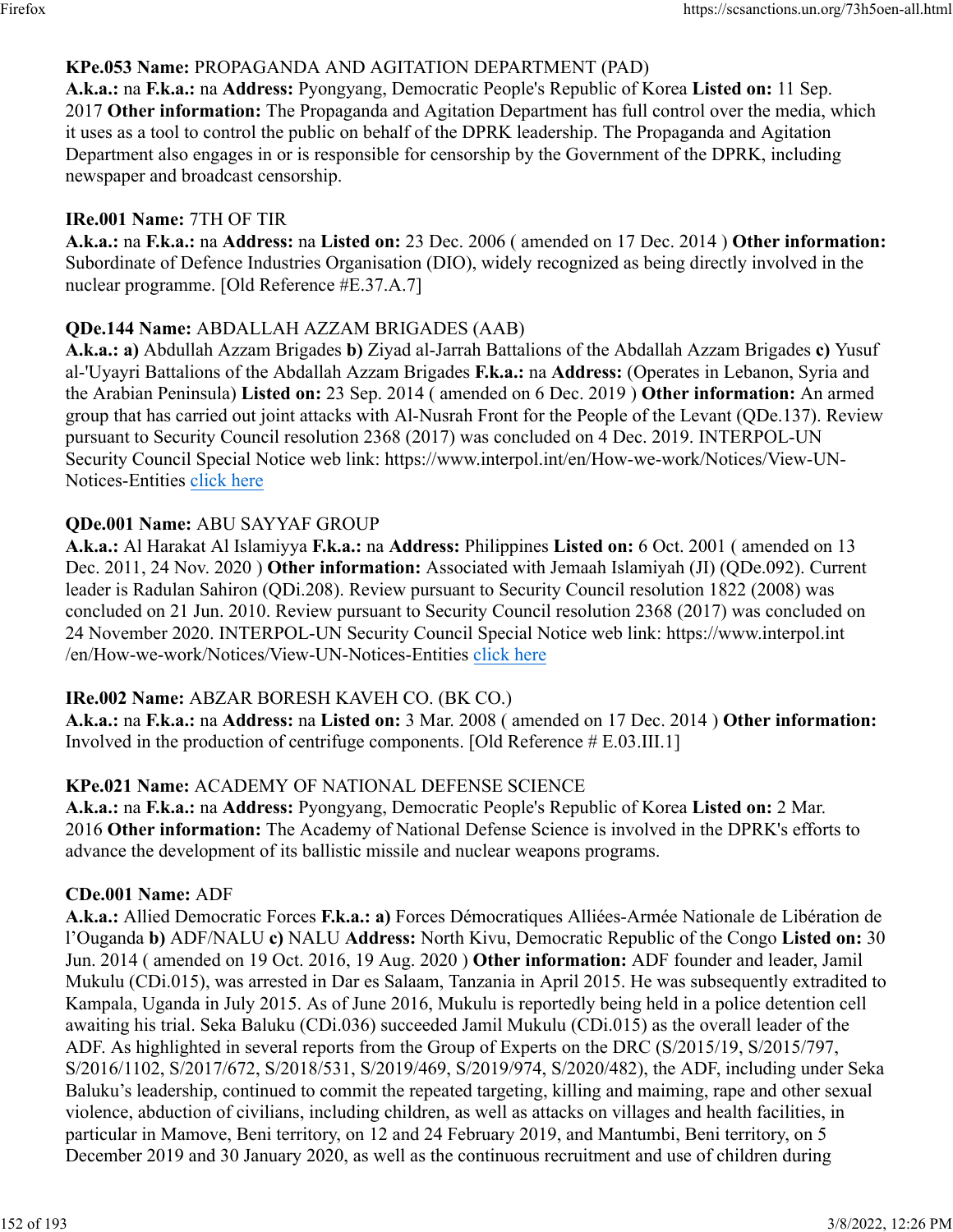attacks and for forced labour in Beni territory in the DRC since at least 2015. INTERPOL-UN Security Council Special Notice web link: https://www.interpol.int/en/How-we-work/Notices/View-UN-Notices-Entities [click here](https://www.interpol.int/en/How-we-work/Notices/View-UN-Notices-Entities)

### **QDe.069 Name:** AFGHAN SUPPORT COMMITTEE (ASC)

**A.k.a.: a)** Lajnat ul Masa Eidatul Afghania **b)** Jamiat Ayat-ur-Rhas al Islamiac **c)** Jamiat Ihya ul Turath al Islamia **d)** Ahya ul Turas **F.k.a.:** na **Address: a)** Headquarters – G.T. Road (probably Grand Trunk Road), near Pushtoon Garhi Pabbi, Peshawar, Pakistan **b)** Cheprahar Hadda, Mia Omar Sabaqah School, Jalabad, Afghanistan **Listed on:** 11 Jan. 2002 ( amended on 13 Dec. 2011 ) **Other information:** Associated with the Revival of Islamic Heritage Society (QDe.070). Abu Bakr al-Jaziri (QDi.058) served as finance chief of ASC. Review pursuant to Security Council resolution 1822 (2008) was concluded on 8 Jun. 2010. Review pursuant to Security Council resolution 2368 (2017) was concluded on 15 November 2021. INTERPOL-UN Security Council Special Notice web link: https://www.interpol.int/en/How-we-work/Notices/View-UN-Notices-Entities [click here](https://www.interpol.int/en/How-we-work/Notices/View-UN-Notices-Entities)

#### **QDe.107 Name:** AL FURQAN

**A.k.a.: a)** Dzemilijati Furkan **b)** Dzem'ijjetul Furqan **c)** Association for Citizens Rights and Resistance to Lies **d)** Dzemijetul Furkan **e)** Association of Citizens for the Support of Truth and Supression of Lies **f)** Sirat **g)** Association for Education, Culture and Building Society-Sirat **h)** Association for Education, Cultural, and to Create Society -Sirat **i)** Istikamet **j)** In Siratel **k)** Citizens' Association for Support and Prevention of lies – Furqan **F.k.a.:** na **Address: a)** 30a Put Mladih Muslimana (ex Pavla Lukaca Street), 71 000 Sarajevo, Bosnia and Herzegovina **b)** 72 ul. Strossmajerova, Zenica, Bosnia and Herzegovina **c)** 42 Muhameda Hadzijahica, Sarajevo, Bosnia and Herzegovina **d)** 70 and 53 Strosmajerova Street, Zenica, Bosnia and Herzegovina **e)** Zlatnih Ljiljana Street, Zavidovici, Bosnia and Herzegovina **Listed on:** 11 May 2004 ( amended on 26 Nov. 2004, 24 Mar. 2009, 1 May 2019 ) **Other information:** Registered in Bosnia and Herzegovina as a citizens' association under the name of "Citizens' Association for Support and Prevention of lies – Furqan" on 26 Sep. 1997. Al Furqan ceased its work by decision of the Ministry of Justice of the Bosnia and Herzegovina Federation (decision number 03-054-286/97 dated 8 Nov. 2002). Al Furqan was no longer in existence as at Dec. 2008. Review pursuant to Security Council resolution 1822 (2008) was concluded on 15 Jun. 2010. Review pursuant to Security Council resolution 2253 (2015) was concluded on 21 Feb. 2019. Review pursuant to Security Council resolution 2368 (2017) was concluded on 15 November 2021. INTERPOL-UN Security Council Special Notice web link: https://www.interpol.int/en/How-we-work/Notices/View-UN-Notices-Entities [click here](https://www.interpol.int/en/How-we-work/Notices/View-UN-Notices-Entities)

### **QDe.139 Name:** AL MOUAKAOUNE BIDDAM

#### **Name (original script):** مدلاب نوعقوملا

**A.k.a.: a)** Les Signataires par le Sang **b)** Ceux Qui Signent avec le Sang **c)** Those Who Sign in Blood **F.k.a.:** na **Address:** Mali **Listed on:** 2 Jun. 2014 ( amended on 6 Dec. 2019 ) **Other information:** Associated with the Organization of Al-Qaida in the Islamic Maghreb (QDe.014) and led by Mokhtar Belmokhtar (QDi.136). Active in the Sahel/Sahara region. Review pursuant to Security Council resolution 2368 (2017) was concluded on 4 Dec. 2019 INTERPOL-UN Security Council Special Notice web link: https://www.interpol.int/en/How-we-work/Notices/View-UN-Notices-Entities [click here](https://www.interpol.int/en/How-we-work/Notices/View-UN-Notices-Entities)

### **QDe.140 Name:** AL MOULATHAMOUN

### **Name (original script):** نومثلملا

**A.k.a.: a)** Les Enturbannés **b)** The Veiled **F.k.a.:** na **Address: a)** Mali **b)** Niger **c)** Algeria **Listed on:** 2 Jun. 2014 ( amended on 6 Dec. 2019 ) **Other information:** Founded in 2012 as a splinter group of the Organization of Al-Qaida in the Islamic Maghreb (QDe.014). On 20 Aug. 2013, Al Moulathamoun merged with the Mouvement pour l'Unification et le Jihad en Afrique de l'Ouest (MUJAO) (QDe.134) and established Al Mourabitoun (QDe.141). Associated with the Organization of Al-Qaida in the Islamic Maghreb (QDe.014) and led by Mokhtar Belmokhtar (QDi.136). Active in the Sahel/Sahara region. Review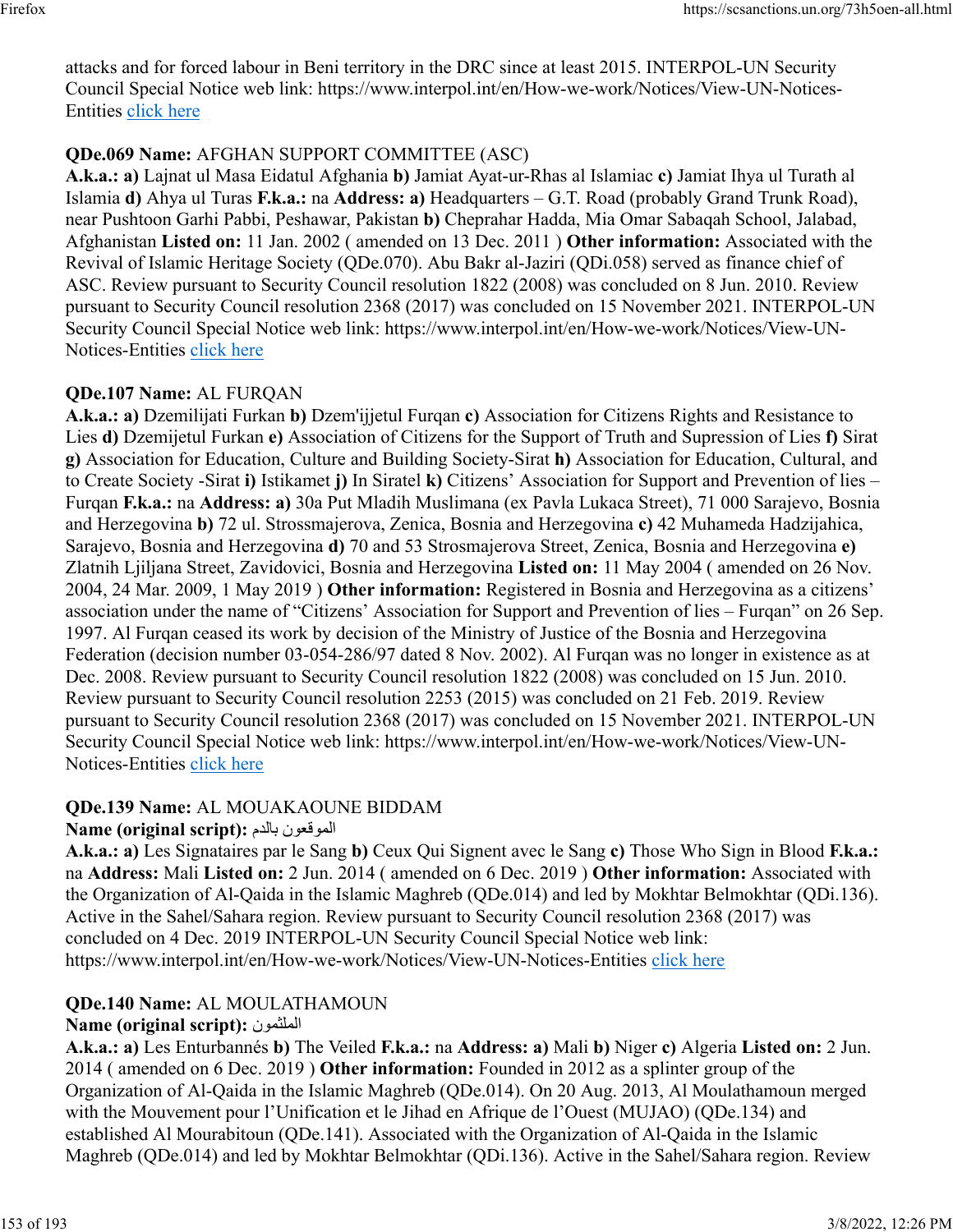pursuant to Security Council resolution 2368 (2017) was concluded on 4 Dec. 2019 INTERPOL-UN Security Council Special Notice web link: https://www.interpol.int/en/How-we-work/Notices/View-UN-Notices-Entities [click here](https://www.interpol.int/en/How-we-work/Notices/View-UN-Notices-Entities)

## **QDe.141 Name:** AL MOURABITOUN

## **Name (original script):** المرابطون

**A.k.a.: a)** Les Sentinelles **b)** The Sentinels **F.k.a.:** na **Address:** Mali **Listed on:** 2 Jun. 2014 ( amended on 6 Dec. 2019 ) **Other information:** Founded on 20 Aug. 2013 as result of a merger between Al Moulathamoun (QDe.140) and the Mouvement pour l'Unification et le Jihad en Afrique de l'Ouest (MUJAO) (QDe.134). Associated with the Organization of Al-Qaida in the Islamic Maghreb (QDe.014) and led by Mokhtar Belmokhtar (QDi.136). Active in the Sahel/Sahara region. Review pursuant to Security Council resolution 2368 (2017) was concluded on 4 Dec. 2019 INTERPOL-UN Security Council Special Notice web link: https://www.interpol.int/en/How-we-work/Notices/View-UN-Notices-Entities [click here](https://www.interpol.int/en/How-we-work/Notices/View-UN-Notices-Entities)

## **QDe.005 Name:** AL RASHID TRUST

**A.k.a.: a)** Al-Rasheed Trust **b)** Al Rasheed Trust **c)** Al-Rashid Trust **d)** Aid Organization of the Ulema, Pakistan **e)** Al Amin Welfare Trust **f)** Al Amin Trust **g)** Al Ameen Trust **h)** Al-Ameen Trust **i)** Al Madina Trust **j)** Al-Madina Trust **F.k.a.:** na **Address: a)** Kitas Ghar, Nazimabad 4, Dahgel-Iftah, Karachi, Pakistan **b)** Jamia Maajid, Sulalman Park, Melgium Pura, Lahore, Pakistan **c)** (Office Dha'rbi-M'unin, Opposite Khyber Bank, Abbottabad Road, Mansehra, Pakistan) **d)** (Office Dha'rbi-M'unin ZR Brothers, Katcherry Road, Chowk Yadgaar, Peshawar, Pakistan) **e)** (Office Dha'rbi-M'unin, Rm No. 3, Moti Plaza, Near Liaquat Bagh, Muree Road, Rawalpindi, Pakistan) **f)** (Office Dha'rbi-M'unin, Top Floor, Dr. Dawa Khan Dental Clinic Surgeon, Main Baxae, Mingora, Swat, Pakistan) **g)** (Kitab Ghar, Darul Ifta Wal Irshad, Nazimabad No. 4, Karachi, Pakistan, Phone 6683301; Phone 0300-8209199; Fax 6623814) **h)** (302b-40, Good Earth Court, Opposite Pia Planitarium, Block 13a, Gulshan -l Igbal, Karachi, Pakistan; Phone 4979263) **i)** (617 Clifton Center, Block 5, 6th Floor, Clifton, Karachi, Pakistan; Phone 587-2545) **j)** (605 Landmark Plaza, 11 Chundrigar Road, Opposite Jang Building, Karachi, Pakistan; Phone 2623818-19) **k)** (Jamia Masjid, Sulaiman Park, Begum Pura, Lahore, Pakistan; Phone 042-6812081) **Listed on:** 6 Oct. 2001 ( amended on 21 Oct. 2008, 10 Dec. 2008, 13 Dec. 2011, 6 Dec. 2019 ) **Other information:** Headquarters are in Pakistan. Operations in Afghanistan: Herat Jalalabad, Kabul, Kandahar, Mazar Sherif. Also operations in Kosovo, Chechnya. Involved in the financing of Al-Qaida and the Taliban. Until 21 Oct. 2008, this entity appeared also as "Aid Organization of the Ulema, Pakistan" (QDe.073), listed on 24 Apr. 2002 and amended on 25 Jul. 2006. The two entries Al Rashid Trust (QDe.005) and Aid Organization of the Ulema, Pakistan (QDe.073) were consolidated into this entity on 21 Oct. 2008. Founded by Mufti Rashid Ahmad Ledahyanoy (deceased). Associated with Jaish-i-Mohammed (QDe.019). Banned in Pakistan since Oct. 2001. Despite the closure of its offices in Pakistan in February 2007 it has continued its activities. Review pursuant to Security Council resolution 1822 (2008) was concluded on 6 May 2010. Review pursuant to Security Council resolution 2368 (2017) was concluded on 4 Dec. 2019. INTERPOL-UN Security Council Special Notice web link: https://www.interpol.int/en/How-we-work/Notices/View-UN-Notices-Entities [click here](https://www.interpol.int/en/How-we-work/Notices/View-UN-Notices-Entities)

## **IQe.197 Name:** AL WASEL AND BABEL GENERAL TRADING LLC

**A.k.a.:** na **F.k.a.:** na **Address: a)** Ibrahim Saeed Lootah Building, Al Ramool Street, P.O. Box 10631 & 638, Rashidiya, Dubai, Dubai, United Arab Emirates **b)** Lootah Building, Airport Road, near Aviation Club, Rashidya, Dubai, United Arab Emirates **c)** Villa in the Harasiyah area, Baghdad, Iraq **Listed on:** 26 Apr. 2004 **Other information:** 

## **QDe.121 Name:** AL-AKHTAR TRUST INTERNATIONAL

**A.k.a.: a)** Al Akhtar Trust **b)** Al-Akhtar Medical Centre **c)** Akhtarabad Medical Camp **d)** Pakistan Relief Foundation **e)** Pakistani Relief Foundation **f)** Azmat-e-Pakistan Trust **g)** Azmat Pakistan Trust **F.k.a.:** na **Address: a)** ST-1/A, Gulsahn-e-Iqbal, Block 2, Karachi, 25300, Pakistan **b)** Gulistan-e-Jauhar, Block 12, Karachi, Pakistan **Listed on:** 17 Aug. 2005 ( amended on 10 Dec. 2008, 13 Dec. 2011, 1 May 2019 ) **Other**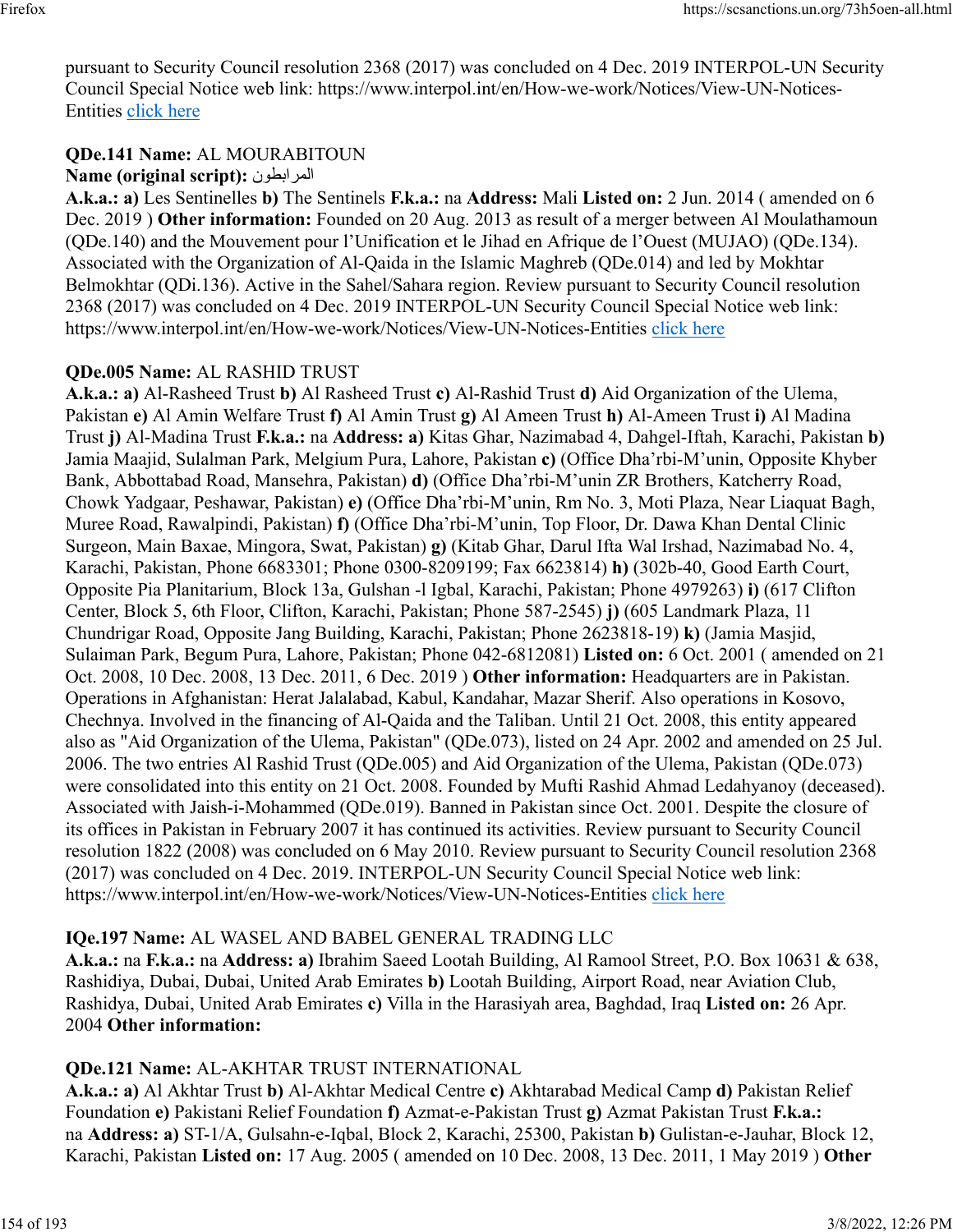**information:** Regional offices in Pakistan: Bahawalpur, Bawalnagar, Gilgit, Islamabad, Mirpur Khas, Tando-Jan-Muhammad. Akhtarabad Medical Camp is in Spin Boldak, Afghanistan. Registered by members of Jaishi-Mohammed (QDe.019). Associated with Harakat ul-Mujahidin/ HUM (QDe.008), Lashkar I Jhanghvi (LJ) (QDe.096) and Lashkar-e-Tayyiba (QDe.118). Banned in Pakistan. Review pursuant to Security Council resolution 1822 (2008) was concluded on 14 Sep. 2009. Review pursuant to Security Council resolution 2253 (2015) was concluded on 21 Feb. 2019. INTERPOL-UN Security Council Special Notice web link: https://www.interpol.int/en/How-we-work/Notices/View-UN-Notices-Entities [click here](https://www.interpol.int/en/How-we-work/Notices/View-UN-Notices-Entities)

#### **IQe.204 Name:** AL-BASHAIR TRADING COMPANY, LTD

**A.k.a.: a)** AL-BASHAER TRADING COMPANY, LTD **b)** AL-BASHIR TRADING COMPANY, LTD **c)** AL-BASHA'IR TRADING COMPANY, LTD **d)** AL-BASHAAIR TRADING COMPANY, L TD **e)** AL-BUSHAIR TRADING COMPANY, LTD **F.k.a.:** na **Address:** Sadoon St, Al-Ani Building, first floor, Bagdad, Iraq **Listed on:** 26 Apr. 2004 **Other information:** 

#### **QDe.109 Name:** AL-HARAMAIN & AL MASJED AL-AQSA CHARITY FOUNDATION

**A.k.a.: a)** Al Haramain Al Masjed Al Aqsa **b)** Al Haramayn Al Masjid Al Aqsa **c)** Al-Haramayn and Al Masjid Al Aqsa Charitable Foundation **d)** Al Harammein Al Masjed Al-Aqsa Charity Foundation **F.k.a.:** na **Address: a)** Branch Address: 2A Hasiba Brankovica, Sarajevo, Bosnia and Herzegovina **b)** 14 Bihacka Street, Sarajevo, Bosnia and Herzegovina **c)** 64 Potur mahala Street, Travnik, Bosnia and Herzegovina **d)** Zenica, Bosnia and Herzegovina **Listed on:** 28 Jun. 2004 ( amended on 26 Nov. 2004, 16 Sep. 2008, 24 Mar. 2009, 24 Nov. 2020 ) **Other information:** Used to be officially registered in Bosnia and Herzegovina under registry number 24. Al-Haramain & Al Masjed Al-Aqsa Charity Foundation ceased its work by decision of the Ministry of Justice of the Bosnia and Herzegovina Federation (decision on cessation of operation number 03-05-2-203/04). It was no longer in existence as at Dec. 2008. Its premises and humanitarian activities were transferred under Government supervision to a new entity called Sretna Buducnost. Review pursuant to Security Council resolution 1822 (2008) was concluded on 22 Jun. 2010. Review pursuant to Security Council resolution 2368 (2017) was concluded on 24 November 2020. INTERPOL-UN Security Council Special Notice web link: https://www.interpol.int/en/How-we-work/Notices/View-UN-Notices-Entities [click](https://www.interpol.int/en/How-we-work/Notices/View-UN-Notices-Entities) [here](https://www.interpol.int/en/How-we-work/Notices/View-UN-Notices-Entities)

#### **QDe.104 Name:** AL-HARAMAIN FOUNDATION (PAKISTAN)

**A.k.a.:** na **F.k.a.:** na **Address:** House #279, Nazimuddin Road, F-10/1, Islamabad, Pakistan (at time of listing) **Listed on:** 26 Jan. 2004 ( amended on 21 Mar. 2012, 24 Nov. 2020 ) **Other information:** Review pursuant to Security Council resolution 1822 (2008) was concluded on 19 Oct. 2009. Review pursuant to Security Council resolution 2368 (2017) was concluded on 24 November 2020. INTERPOL-UN Security Council Special Notice web link: https://www.interpol.int/en/How-we-work/Notices/View-UN-Notices-Entities [click here](https://www.interpol.int/en/How-we-work/Notices/View-UN-Notices-Entities)

#### **QDe.116 Name:** AL-HARAMAIN FOUNDATION (UNION OF THE COMOROS)

**A.k.a.:** na **F.k.a.:** na **Address:** B/P: 1652 Moroni, Union of the Comoros (at time of listing) **Listed on:** 28 Sep. 2004 ( amended on 21 Mar. 2012, 24 Nov. 2020 ) **Other information:** Review pursuant to Security Council resolution 1822 (2008) was concluded on 22 Jun. 2010. Review pursuant to Security Council resolution 2368 (2017) was concluded on 24 November 2020. INTERPOL-UN Security Council Special Notice web link: https://www.interpol.int/en/How-we-work/Notices/View-UN-Notices-Entities [click here](https://www.interpol.int/en/How-we-work/Notices/View-UN-Notices-Entities)

#### **QDe.110 Name:** AL-HARAMAIN: AFGHANISTAN BRANCH

**A.k.a.:** na **F.k.a.:** na **Address:** Afghanistan (at time of listing) **Listed on:** 6 Jul. 2004 ( amended on 21 Mar. 2012, 24 Nov. 2020 ) **Other information:** Review pursuant to Security Council resolution 1822 (2008) was concluded on 22 Jun. 2010. Review pursuant to Security Council resolution 2368 (2017) was concluded on 24 November 2020. INTERPOL-UN Security Council Special Notice web link: https://www.interpol.int /en/How-we-work/Notices/View-UN-Notices-Entities [click here](https://www.interpol.int/en/How-we-work/Notices/View-UN-Notices-Entities)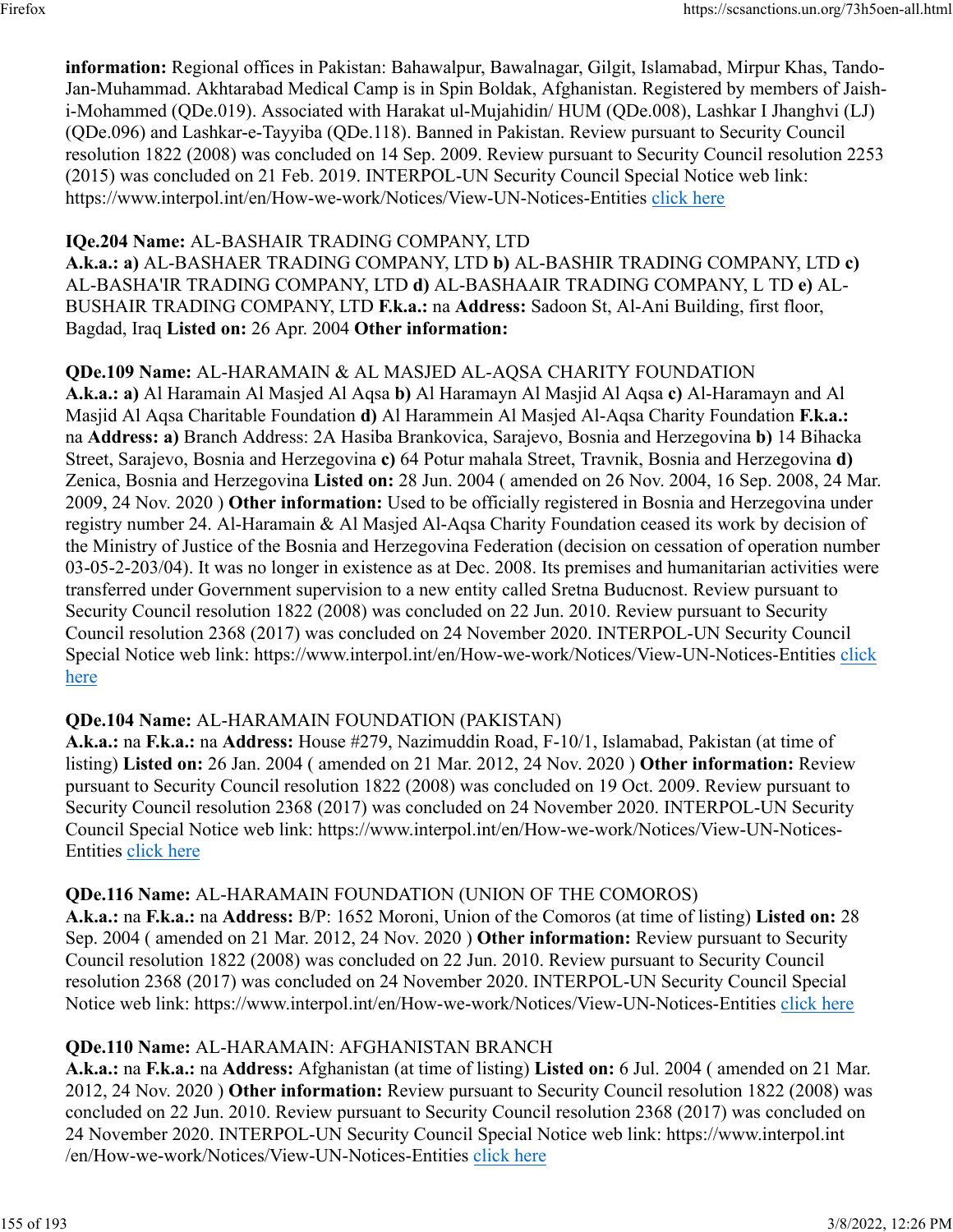### **QDe.111 Name:** AL-HARAMAIN: ALBANIA BRANCH

**A.k.a.:** na **F.k.a.:** na **Address:** Irfan Tomini Street, #58, Tirana, Albania (at time of listing) **Listed on:** 6 Jul. 2004 ( amended on 21 Mar. 2012, 24 Nov. 2020 ) **Other information:** Review pursuant to Security Council resolution 1822 (2008) was concluded on 22 Jun. 2010. Review pursuant to Security Council resolution 2368 (2017) was concluded on 24 November 2020. INTERPOL-UN Security Council Special Notice web link: https://www.interpol.int/en/How-we-work/Notices/View-UN-Notices-Entities [click here](https://www.interpol.int/en/How-we-work/Notices/View-UN-Notices-Entities)

#### **QDe.112 Name:** AL-HARAMAIN: BANGLADESH BRANCH

**A.k.a.:** na **F.k.a.:** na **Address:** House 1, Road 1, S-6, Uttara, Dhaka, Bangladesh (at time of listing) **Listed on:** 6 Jul. 2004 ( amended on 21 Mar. 2012, 24 Nov. 2020 ) **Other information:** Review pursuant to Security Council resolution 1822 (2008) was concluded on 22 Jun. 2010. Review pursuant to Security Council resolution 2368 (2017) was concluded on 24 November 2020. INTERPOL-UN Security Council Special Notice web link: https://www.interpol.int/en/How-we-work/Notices/View-UN-Notices-Entities [click here](https://www.interpol.int/en/How-we-work/Notices/View-UN-Notices-Entities)

### **QDe.113 Name:** AL-HARAMAIN: ETHIOPIA BRANCH

**A.k.a.:** na **F.k.a.:** na **Address:** Woreda District 24 Kebele Section 13, Addis Ababa, Ethiopia (at time of listing) **Listed on:** 6 Jul. 2004 ( amended on 21 Mar. 2012, 24 Nov. 2020 ) **Other information:** Review pursuant to Security Council resolution 1822 (2008) was concluded on 22 Jun. 2010. Review pursuant to Security Council resolution 2368 (2017) was concluded on 24 November 2020. INTERPOL-UN Security Council Special Notice web link: https://www.interpol.int/en/How-we-work/Notices/View-UN-Notices-Entities [click here](https://www.interpol.int/en/How-we-work/Notices/View-UN-Notices-Entities)

### **QDe.114 Name:** AL-HARAMAIN: THE NETHERLANDS BRANCH

**A.k.a.:** Stichting Al Haramain Humanitarian Aid **F.k.a.:** na **Address:** Jan Hanzenstraat 114, 1053SV, Amsterdam, The Netherlands (at time of listing) **Listed on:** 6 Jul. 2004 ( amended on 13 Apr. 2012, 15 Jun. 2015, 24 Nov. 2020 ) **Other information:** Review pursuant to Security Council resolution 1822 (2008) was concluded on 28 Jun. 2010. Review pursuant to Security Council resolution 2368 (2017) was concluded on 24 November 2020. INTERPOL-UN Security Council Special Notice web link: https://www.interpol.int /en/How-we-work/Notices/View-UN-Notices-Entities [click here](https://www.interpol.int/en/How-we-work/Notices/View-UN-Notices-Entities)

### **QDe.105 Name:** AL-HARAMAYN FOUNDATION (KENYA)

**A.k.a.:** na **F.k.a.:** na **Address: a)** Nairobi, Kenya (at time of listing) **b)** Garissa, Kenya (at time of listing) **c)** Dadaab, Kenya (at time of listing) **Listed on:** 26 Jan. 2004 ( amended on 21 Mar. 2012, 1 May 2019 ) **Other information:** Review pursuant to Security Council resolution 1822 (2008) was concluded on 22 Jun. 2010. Review pursuant to Security Council resolution 2253 (2015) was concluded on 21 Feb. 2019. INTERPOL-UN Security Council Special Notice web link: https://www.interpol.int/en/How-we-work/Notices/View-UN-Notices-Entities [click here](https://www.interpol.int/en/How-we-work/Notices/View-UN-Notices-Entities)

### **QDe.106 Name:** AL-HARAMAYN FOUNDATION (TANZANIA)

**A.k.a.:** na **F.k.a.:** na **Address: a)** P.O. Box 3616, Dar es Salaam, Tanzania (at time of listing) **b)** Tanga, Tanzania (at time of listing) **c)** Singida, Tanzania (at time of listing) **Listed on:** 26 Jan. 2004 ( amended on 21 Mar. 2012, 24 Nov. 2020 ) **Other information:** Review pursuant to Security Council resolution 1822 (2008) was concluded on 22 Jun. 2010. Review pursuant to Security Council resolution 2368 (2017) was concluded on 24 November 2020. INTERPOL-UN Security Council Special Notice web link: https://www.interpol.int /en/How-we-work/Notices/View-UN-Notices-Entities [click here](https://www.interpol.int/en/How-we-work/Notices/View-UN-Notices-Entities)

#### **QDe.002 Name:** AL-ITIHAAD AL-ISLAMIYA / AIAI

#### الاتحاد الاسلامي: **Name (original script):**

**A.k.a.:** na **F.k.a.:** na **Address:** na **Listed on:** 6 Oct. 2001 ( amended on 21 Dec. 2007, 13 Dec. 2011, 18 Mar. 2013, 9 Aug. 2019, 24 Nov. 2020 ) **Other information:** Reported to have operated in Somalia and Ethiopia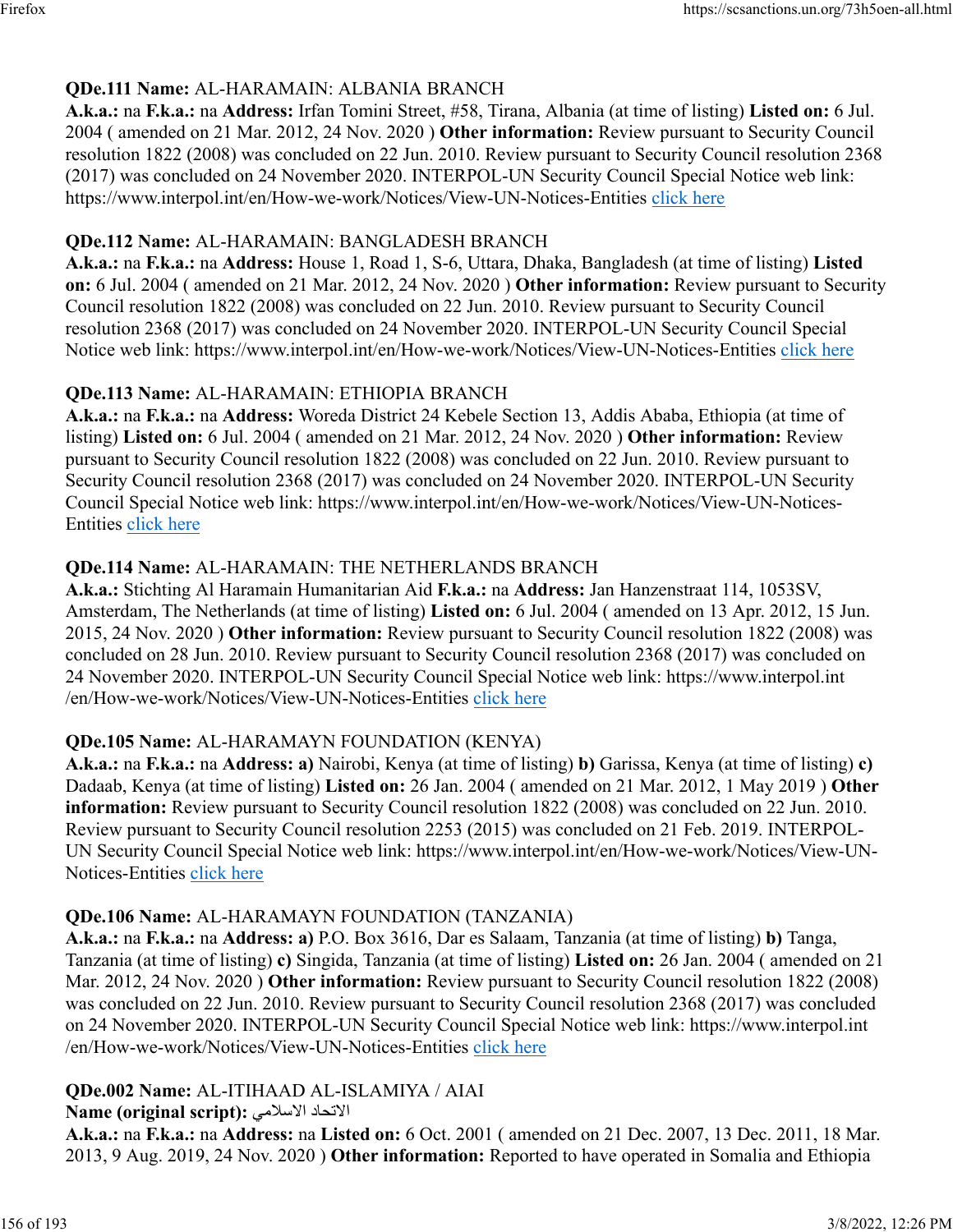and to have merged with Harakat Al-Shabaab Al-Mujaahidiin (Al-Shabaab), which was accepted as an affiliate of Al-Qaida (QDe.004) by Aiman Muhammed Rabi al-Zawahiri (QDi.006) in Feb. 2012, and is also subject to the sanctions measures set out in Security Council resolution 1844 (2008) concerning Somalia and Eritrea (see https://www.un.org/sc/suborg/en/sanctions/751). Leadership included Hassan Dahir Aweys (QDi.042). AIAI has received funds through the Al-Haramain Islamic Foundation (Somalia) (QDe.072). Review pursuant to Security Council resolution 1822 (2008) was concluded on 21 Jun. 2010. Review pursuant to Security Council resolution 2368 (2017) was concluded on 24 November 2020. INTERPOL-UN Security Council Special Notice web link: https://www.interpol.int/en/How-we-work/Notices/View-UN-Notices-Entities [click here](https://www.interpol.int/en/How-we-work/Notices/View-UN-Notices-Entities)

#### **QDe.157 Name:** AL-KAWTHAR MONEY EXCHANGE

#### تسركة الكوثر للتوسط ببيع وشراء العملات الأجنبية :Name (original script)

**A.k.a.: a)** Al Kawthar Co. **b)** Al Kawthar Company **c)** Al-Kawthar Hawala **F.k.a.:** na **Address:** Al-Qaim, Al Anbar Province, Iraq **Listed on:** 6 Mar. 2018 **Other information:** Money exchange business and owned by Umar Mahmud Irhayyim al-Kubaysi (QDi.412) as of mid-2016. Facilitated financial transactions on behalf of companies associated with Islamic State in Iraq and the Levant (ISIL), listed as Al-Qaida in Iraq (QDe.115). Established in 2000 under License number 202, issued on 17 May 2000, and since withdrawn. INTERPOL-UN Security Council Special Notice web link: https://www.interpol.int/en/How-we-work/Notices/View-UNNotices-Entities [click here](https://www.interpol.int/en/How-we-work/Notices/View-UN-Notices-Entities)

### **QDe.137 Name:** AL-NUSRAH FRONT FOR THE PEOPLE OF THE LEVANT

#### ةهبج ةرصنلا لهلأ ماشلا **:(script original (Name**

**A.k.a.: a)** Hay'at Tahrir al-Sham (HTS) ( ماشلا ريرحت ةئيه) original script); Hay'at Tahrir al-Sham; Hay'et Tahrir al-Sham; Hayat Tahrir al-Sham; Assembly for the Liberation of Syria; Assembly for the Liberation of the Levant; Liberation of al-Sham Commission; Liberation of the Levant Organisation Tahrir al-Sham; Tahrir al-Sham Hay'at) **b)** ةرصنلا ةهبج) the Victory Front; Jabhat al-Nusrah; Jabhet al-Nusra; Al-Nusrah Front; Al-Nusra Front) **c)** ماشلا حتف ةهبج) Jabhat Fath al Sham; Jabhat Fath al-Sham; Jabhat Fatah al-Sham; Jabhat Fateh Al-Sham; Fatah al-Sham Front; Fateh al-Sham Front) **d)** Conquest of the Levant Front **e)** The Front for the Liberation of al Sham **f)** Front for the Conquest of Syria/the Levant **g)** Front for the Liberation of the Levant **h)** Front for the Conquest of Syria **i)** نيدهاجملا راصنأ ةكبش) Ansar al-Mujahideen Network - sub-unit name) **j)** داهجلا تاحاس يف ماشلا ودهاجم) Levantine Mujahideen on the Battlefields of Jihad - sub-unit name) **F.k.a.:** na **Address: a)** Syrian Arab Republic (Operates in) **b)** Iraq (Support network) **Listed on:** 14 May 2014 ( amended on 7 Jun. 2017, 5 Jun. 2018 ) **Other information:** Associated with Al-Qaida (QDe.004). Brought Syrian and foreign Al-Qaida in Iraq (QDe.115) and Asbat al-Ansar (QDe.007) fighters, along with other foreign Al-Qaida operatives, to join local elements in Syrian Arab Republic to carry out terrorist and guerrilla operations there. Previously associated with the Islamic State in Iraq and the Levant (ISIL), listed as Al-Qaida in Iraq (QDe.115), and its leader Ibrahim Awwad Ibrahim Ali al-Badri al-Samarrai (QDi.299) but separated from that group in 2013. In Jul. 2016, Abu Mohammed Al-Jawlani (QDi.317), the leader of Al-Nusrah Front for the People of the Levant, announced the group had changed its name to Jabhat Fath al-Sham and was no longer affiliated with any external entity. Despite the announcement and attempts to distinguish itself from Al-Nusrah Front for the People of the Levant, the group remains aligned with Al-Qaida and continues to carry out terrorist operations under this new name. In January 2017, Al-Nusrah Front created Hay'at Tahrir al-Sham (HTS) as a vehicle to advance its position in the Syrian insurgency and further its own goals as Al-Qaida's affiliate in Syria. Previously listed between 30 May 2013 and 13 May 2014 as an aka of Al-Qaida in Iraq (QDe.115). Review pursuant to Security Council resolution 2368 (2017) was concluded on 15 November 2021. INTERPOL-UN Security Council Special Notice web link: https://www.interpol.int /en/How-we-work/Notices/View-UN-Notices-Entities [click here](https://www.interpol.int/en/How-we-work/Notices/View-UN-Notices-Entities)

**QDe.004 Name:** AL-QAIDA **Name (original script):** ةدعاقلا **A.k.a.: a)** "The Base" **b)** Al Qaeda **c)** Islamic Salvation Foundation **d)** The Group for the Preservation of the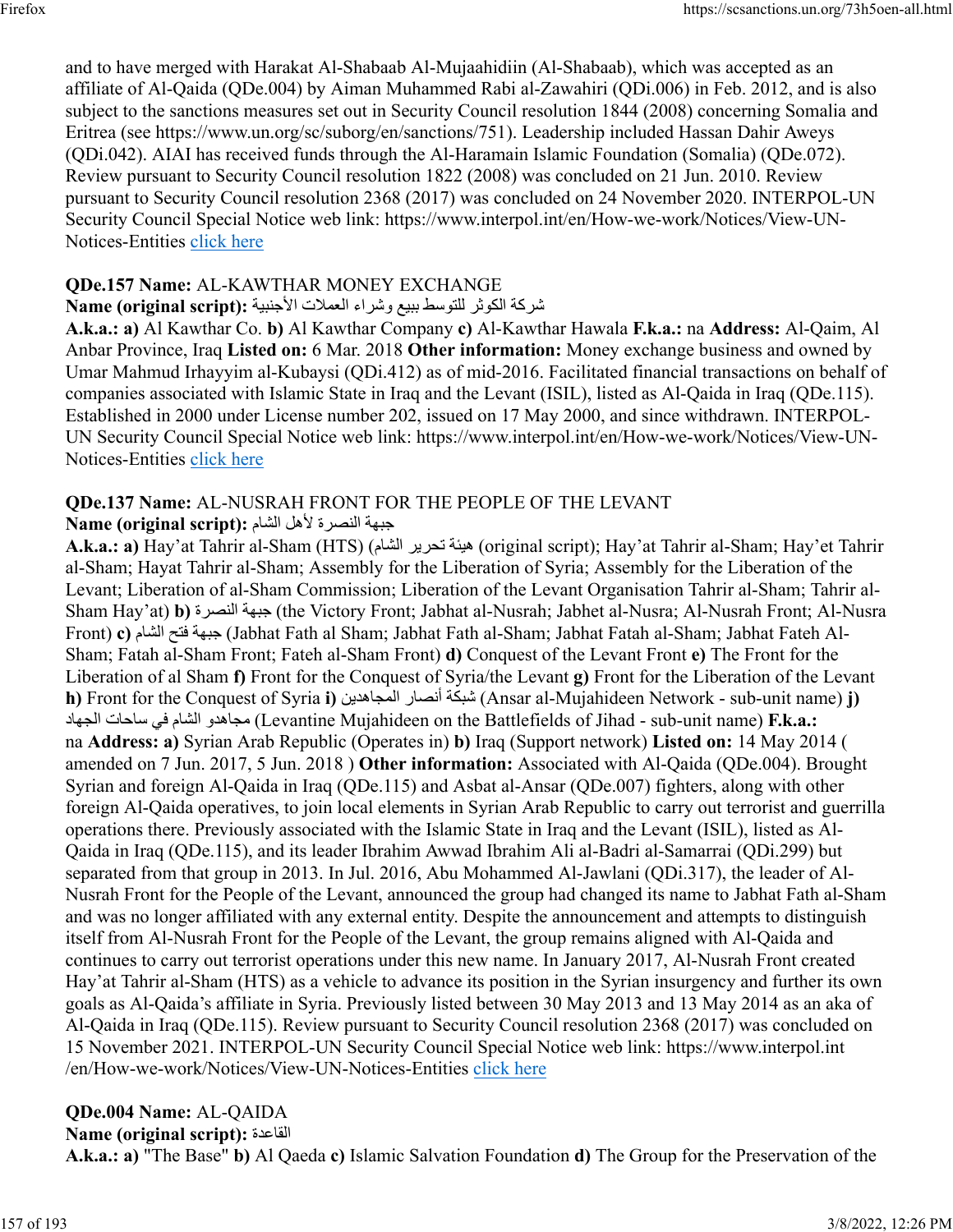Holy Sites **e)** The Islamic Army for the Liberation of Holy Places **f)** The World Islamic Front for Jihad Against Jews and Crusaders **g)** Usama Bin Laden Network **h)** Usama Bin Laden Organization **i)** Al Qa'ida **j)** Al Qa'ida/Islamic Army **F.k.a.:** na **Address:** na **Listed on:** 6 Oct. 2001 ( amended on 5 Mar. 2009, 21 Mar. 2012, 24 Nov. 2020 ) **Other information:** Review pursuant to Security Council resolution 1822 (2008) was concluded on 21 Jun. 2010. Review pursuant to Security Council resolution 2368 (2017) was concluded on 24 November 2020. INTERPOL-UN Security Council Special Notice web link: https://www.interpol.int /en/How-we-work/Notices/View-UN-Notices-Entities [click here](https://www.interpol.int/en/How-we-work/Notices/View-UN-Notices-Entities)

## **QDe.115 Name:** AL-QAIDA IN IRAQ

### القاعده في العراق :(Name (original script

**A.k.a.: a)** AQI **b)** al-Tawhid **c)** the Monotheism and Jihad Group **d)** Qaida of the Jihad in the Land of the Two Rivers **e)** Al-Qaida of Jihad in the Land of the Two Rivers **f)** The Organization of Jihad's Base in the Country of the Two Rivers **g)** The Organization Base of Jihad/Country of the Two Rivers **h)** The Organization Base of Jihad/Mesopotamia **i)** Tanzim Qa'idat Al-Jihad fi Bilad al-Rafidayn **j)** Tanzeem Qa'idat al Jihad/Bilad al Raafidaini **k)** Jama'at Al-Tawhid Wa'al-Jihad **l)** JTJ **m)** Islamic State of Iraq **n)** ISI **o)** al-Zarqawi network **p)** Islamic State in Iraq and the Levant **F.k.a.:** na **Address:** na **Listed on:** 18 Oct. 2004 ( amended on 2 Dec. 2004, 5 Mar. 2009, 13 Dec. 2011, 30 May 2013, 14 May 2014, 2 Jun. 2014, 24 Nov. 2020 ) **Other information:** Review pursuant to Security Council resolution 1822 (2008) was concluded on 25 May 2010. Review pursuant to Security Council resolution 2368 (2017) was concluded on 24 November 2020. INTERPOL-UN Security Council Special Notice web link: https://www.interpol.int/en/How-wework/Notices/View-UN-Notices-Entities [click here](https://www.interpol.int/en/How-we-work/Notices/View-UN-Notices-Entities)

## **QDe.129 Name:** AL-QAIDA IN THE ARABIAN PENINSULA (AQAP)

## القاعدة في جزيرة العرب : Name (original script)

**A.k.a.: a)** Al-Qaida of Jihad Organization in the Arabian Peninsula **b)** Tanzim Qa'idat al-Jihad fi Jazirat al-Arab **c)** Al-Qaida Organization in the Arabian Peninsula (AQAP) **d)** Al-Qaida in the South Arabian Peninsula **e)** Ansar al-Shari'a (AAS) **F.k.a.:** Al-Qaida in Yemen (AQY) **Address:** na **Listed on:** 19 Jan. 2010 ( amended on 4 Oct. 2012, 15 Jun. 2015, 24 Jun. 2016 ) **Other information:** AQAP is a regional affiliate of Al-Qaida (QDe.004) and an armed group operating primarily in Arabian Peninsula. Location: Yemen. Alternative location: Saudi Arabia (2004 – 2006). Formed in Jan. 2009 when Al-Qaida in Yemen combined with Saudi Arabian Al-Qaida operatives. Leader of AQAP is Qasim Mohamed Mahdi Al-Rimi (QDi.282). Ansar al-Shari'a was formed in early 2011 by AQAP and has taken responsibility for multiple attacks in Yemen against both government and civilian targets. Review pursuant to Security Council resolution 2368 (2017) was concluded on 15 November 2021. INTERPOL-UN Security Council Special Notice web link: https://www.interpol.int/en/How-we-work/Notices/View-UN-Notices-Entities [click here](https://www.interpol.int/en/How-we-work/Notices/View-UN-Notices-Entities)

## **SOe.001 Name:** AL-SHABAAB

**A.k.a.: a)** AL-SHABAB **b)** SHABAAB **c)** THE YOUTH **d)** MUJAHIDIN AL-SHABAAB MOVEMENT **e)** MUJAHIDEEN YOUTH MOVEMENT **f)** MUJAHIDIN YOUTH MOVEMENT **g)** MYM **h)** HARAKAT SHABAB AL-MUJAHIDIN **i)** HIZBUL SHABAAB **j)** HISB'UL SHABAAB **k)** AL-SHABAAB AL-ISLAMIYA **l)** YOUTH WING **m)** AL-SHABAAB AL-ISLAAM **n)** AL-SHABAAB AL-JIHAAD **o)** THE UNITY OF ISLAMIC YOUTH **p)** HARAKAT AL - SHABAAB AL - MUJAAHIDIIN **q)** HARAKATUL SHABAAB AL MUJAAHIDIIN **r)** MUJAAHIDIIN YOUTH MOVEMENT **F.k.a.:** na **Address:** na **Listed on:** 12 Apr. 2010 **Other information:** INTERPOL-UN Security Council Special Notice web link: https://www.interpol.int/en/How-we-work/Notices/View-UN-Notices-Entities [click here](https://www.interpol.int/en/How-we-work/Notices/View-UN-Notices-Entities)

**IQe.206 Name:** ALFA COMPANY LIMITED FOR INTERNATIONAL TRADING AND MARKETING **A.k.a.: a)** ALFA TRADING COMPANY **b)** ALFA INVESTMENT AND INTERNATIONAL TRADING **F.k.a.:** na **Address:** P.O. Box 910606, Amman, 11191 , Jordan **Listed on:** 2 Jun. 2004 **Other information:**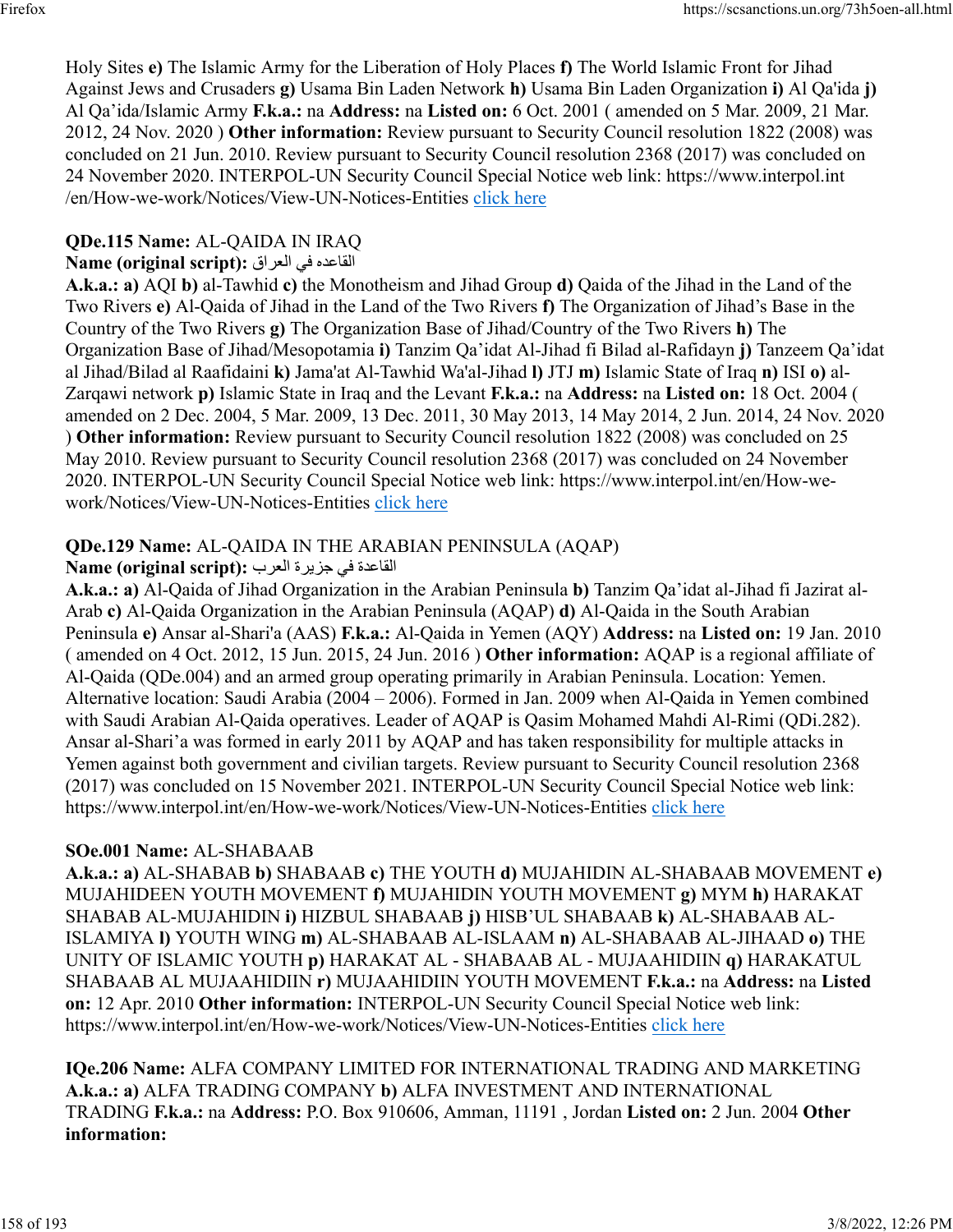### **IRe.003 Name:** AMIN INDUSTRIAL COMPLEX

**A.k.a.: a)** Amin Industrial Compound **b)** Amin Industrial Company **F.k.a.:** na **Address: a)** P.O. Box 91735-549, Mashad, Iran (Islamic Republic of) **b)** Amin Industrial Estate, Khalage Rd., Seyedi District, Mashad, Iran (Islamic Republic of) **c)** Kaveh Complex, Khalaj Rd., Seyedi St., Mashad, Iran (Islamic Republic of) **Listed on:** 9 Jun. 2010 ( amended on 17 Dec. 2014 ) **Other information:** Sought temperature controllers which may be used in nuclear research and operational/production facilities. Amin Industrial Complex is owned or controlled by, or acts on behalf of, DIO, which was designated in resolution 1737 (2006). [Old Reference # E.29.I.1]

#### **IRe.004 Name:** AMMUNITION AND METALLURGY INDUSTRIES GROUP (AMIG)

**A.k.a.:** Ammunition Industries Group **F.k.a.:** na **Address:** na **Listed on:** 24 Mar. 2007 ( amended on 17 Dec. 2014 ) **Other information:** Controls 7th of Tir, which is designated under resolution 1737 (2006) for its role in Iran's centrifuge programme. AMIG is in turn owned and controlled by DIO, which is designated under resolution 1737 (2006). [Old Reference # E.47.A.1]

#### **KPe.009 Name:** AMROGGANG DEVELOPMENT BANKING CORPORATION

**A.k.a.: a)** AMROGGANG Development Bank **b)** Amnokkang Development Bank **F.k.a.:** na **Address:** Tongan-dong, Pyongyang, Democratic People's Republic of Korea **Listed on:** 2 May 2012 **Other information:** Amroggang, which was established in 2006, is a Tanchon Commercial Bank-related company managed by Tanchon officials. Tanchon plays a role in financing KOMID's sales of ballistic missiles and has also been involved in ballistic missile transactions from KOMID to Iran's Shahid Hemmat Industrial Group (SHIG). Tanchon Commercial Bank was designated by the Committee in April 2009 and is the main DPRK financial entity for sales of conventional arms, ballistic missiles, and goods related to the assembly and manufacture of such weapons. KOMID was designated by the Committee in April 2009 and is the DPRK's primary arms dealer and main exporter of goods and equipment related to ballistic missiles and conventional weapons. The Security Council designated SHIG in resolution 1737 (2006) as an entity involved in Iran's ballistic missile programme.

#### **QDe.146 Name:** ANSAR AL CHARIA BENGHAZI

#### أنصار الشريعة - بنغازي :Name (original script)

**A.k.a.: a)** ةعيرشلا راصن) Ansar al Charia) **b)** Ansar al-Charia **c)** Ansar al-Sharia **d)** Ansar al-Charia Benghazi **e)** Ansar al-Sharia Benghazi **f)** ايبيلب ةعيرشلا راصنأ) Ansar al Charia in Libya (ASL)) **g)** ةعيرشلا راصنأ ةبيتك) Katibat Ansar al Charia) **h)** Ansar al Sharia **F.k.a.:** na **Address: a)** (Operates in Benghazi, Libya) **b)** (Support network in Tunisia) **Listed on:** 19 Nov. 2014 ( amended on 6 Dec. 2019 ) **Other information:** Associated with the Organization of Al-Qaida in the Islamic Maghreb (ODe.014), Al Mourabitoun (ODe.141), Ansar al-Shari'a in Tunisia (AAS-T) (QDe.143), and Ansar al Charia Derna (QDe.145). The leader is Mohamed al-Zahawi (not listed). Runs training camps for foreign terrorist fighters travelling to Syria, Iraq and Mali. Review pursuant to Security Council resolution 2368 (2017) was concluded on 4 Dec. 2019 INTERPOL-UN Security Council Special Notice web link: https://www.interpol.int/en/How-we-work/Notices/View-UN-Notices-Entities [click here](https://www.interpol.int/en/How-we-work/Notices/View-UN-Notices-Entities)

### **QDe.145 Name:** ANSAR AL CHARIA DERNA

#### أنصار الشريعة – درنة :Name (original script)

**A.k.a.: a)** Ansar al-Charia Derna **b)** Ansar al-Sharia Derna **c)** ةعيرشلا راصنأ) Ansar al Charia) **d)** Ansar al-Sharia **e)** Ansar al Sharia **F.k.a.:** na **Address: a)** (Operates in Derna and Jebel Akhdar, Libya) **b)** (Support network in Tunisia) **Listed on:** 19 Nov. 2014 ( amended on 6 Dec. 2019 ) **Other information:** Associated with the Organization of Al-Qaida in the Islamic Maghreb (QDe.014), Ansar al-Shari'a in Tunisia (AAS-T) (QDe.143) and Ansar al Charia Benghazi (QDe.146). Runs training camps for foreign terrorist fighters travelling to Syria and Iraq. Review pursuant to Security Council resolution 2368 (2017) was concluded on 4 Dec. 2019 INTERPOL-UN Security Council Special Notice web link: https://www.interpol.int/en/How-wework/Notices/View-UN-Notices-Entities [click here](https://www.interpol.int/en/How-we-work/Notices/View-UN-Notices-Entities)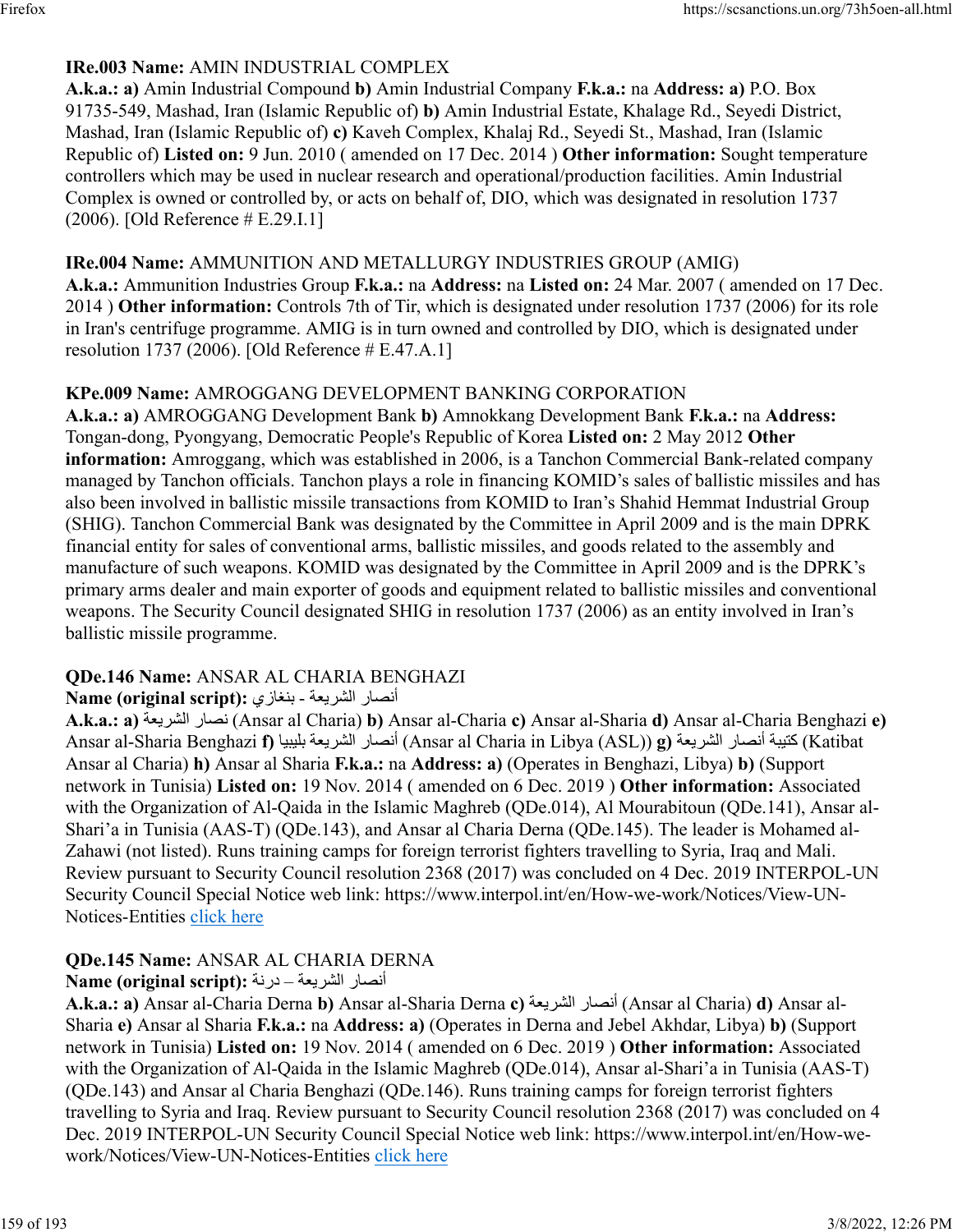## **QDe.098 Name:** ANSAR AL-ISLAM

#### Name (original script): أنصار الاسلام

**A.k.a.: a)** Devotees of Islam **b)** Jund al-Islam **c)** Soldiers of Islam **d)** Kurdistan Supporters of Islam **e)** Supporters of Islam in Kurdistan **f)** Followers of Islam in Kurdistan **g)** Kurdish Taliban **h)** Soldiers of God **i)** Ansar al-Sunna Army **j)** Jaish Ansar al-Sunna **k)** Ansar al-Sunna **F.k.a.:** na **Address:** na **Listed on:** 24 Feb. 2003 ( amended on 31 Mar. 2004, 5 Mar. 2009, 18 Mar. 2009, 21 Oct. 2010, 13 Dec. 2011, 24 Nov. 2020 ) **Other information:** The founder is Najmuddin Faraj Ahmad (QDi.226). Associated with Al-Qaida in Iraq (QDe.115). Located and primarily active in northern Iraq but maintains a presence in western and central Iraq. Review pursuant to Security Council resolution 1822 (2008) was concluded on 21 Jun. 2010. Review pursuant to Security Council resolution 2368 (2017) was concluded on 24 November 2020. INTERPOL-UN Security Council Special Notice web link: https://www.interpol.int/en/How-we-work/Notices/View-UN-Notices-Entities [click here](https://www.interpol.int/en/How-we-work/Notices/View-UN-Notices-Entities)

## **QDe.143 Name:** ANSAR AL-SHARI'A IN TUNISIA (AAS-T)

**A.k.a.: a)** Ansar al-Sharia in Tunisia **b)** Ansar al-Shari'ah in Tunisia **c)** Ansar al-Shari'ah **d)** Ansar al-Sharia **e)** Supporters of Islamic Law **f)** Al-Qayrawan Media Foundation **F.k.a.:** na **Address:** Tunisia **Listed on:** 23 Sep. 2014 ( amended on 6 Dec. 2019 ) **Other information:** A Tunisian armed group with links to the Organization of Al-Qaida in the Islamic Maghreb (QDe.014). The leader is Seifallah ben Hassine (QDi.333). Review pursuant to Security Council resolution 2368 (2017) was concluded on 4 Dec. 2019 INTERPOL-UN Security Council Special Notice web link: https://www.interpol.int/en/How-we-work/Notices/View-UN-Notices-Entities [click here](https://www.interpol.int/en/How-we-work/Notices/View-UN-Notices-Entities)

### **QDe.135 Name:** ANSAR EDDINE

#### **Name (original script):** نيدلا راصنا

**A.k.a.:** Ansar Dine **F.k.a.:** na **Address:** Mali **Listed on:** 20 Mar. 2013 ( amended on 1 May 2019 ) **Other information:** Was founded in December 2011 by Iyad ag Ghali (QDi.316). Linked to the Organization of Al-Qaida in the Islamic Maghreb (QDe.014) and Mouvement pour l'Unification et le Jihad en Afrique de l'Ouest (MUJAO) (QDe.134). Associated with Abdelmalek Droukdel (QDi.232). Review pursuant to Security Council resolution 2253 (2015) was concluded on 21 Feb. 2019. INTERPOL-UN Security Council Special Notice web link: https://www.interpol.int/en/How-we-work/Notices/View-UN-Notices-Entities [click](https://www.interpol.int/en/How-we-work/Notices/View-UN-Notices-Entities) [here](https://www.interpol.int/en/How-we-work/Notices/View-UN-Notices-Entities)

### **QDe.142 Name:** ANSARUL MUSLIMINA FI BILADIS SUDAN

#### أنصار المسلمين في بلاد السودان : Name (original script)

**A.k.a.: a)** Ansaru **b)** Jama'atu Ansaril Muslimina fi Biladis Sudan (JAMBS) **c)** Jama'atu Ansarul Muslimina fi Biladis-Sudan (JAMBS) **d)** Jamma'atu Ansarul Muslimina fi Biladis-Sudan (JAMBS) **e)** Vanguards for the Protection of Muslims in Black Africa **f)** Vanguard for the Protection of Muslims in Black Africa **F.k.a.:** na **Address:** Nigeria **Listed on:** 26 Jun. 2014 ( amended on 6 Dec. 2019, 18 Mar. 2020 ) **Other information:** Terrorist and paramilitary group established in 2012 and operating in Nigeria. Associated with the Organization of Al-Qaida in the Islamic Maghreb (AQIM) (QDe.014), Jama'atu Ahlis Sunna Lidda'Awati Wal-Jihad (Boko Haram) (QDe.138) and Abubakar Mohammed Shekau (QDi322). Review pursuant to Security Council resolution 2368 (2017) was concluded on 4 Dec. 2019 INTERPOL-UN Security Council Special Notice web link: https://www.interpol.int/en/How-we-work/Notices/View-UN-Notices-Entities [click](https://www.interpol.int/en/How-we-work/Notices/View-UN-Notices-Entities) [here](https://www.interpol.int/en/How-we-work/Notices/View-UN-Notices-Entities)

## **IRe.005 Name:** ARMAMENT INDUSTRIES GROUP (AIG)

**A.k.a.:** na **F.k.a.:** na **Address: a)** Sepah Islam Road, Karaj Special Road Km 10, Iran (Islamic Republic of) **b)** Pasdaran Ave., Tehran, Iran (Islamic Republic of) **c)** P.O. Box 19585/777, Tehran, Iran (Islamic Republic of) **Listed on:** 9 Jun. 2010 ( amended on 17 Dec. 2014 ) **Other information:** Manufacturers and services a variety of small arms and light weapons, including large- and medium-calibre guns and related technology.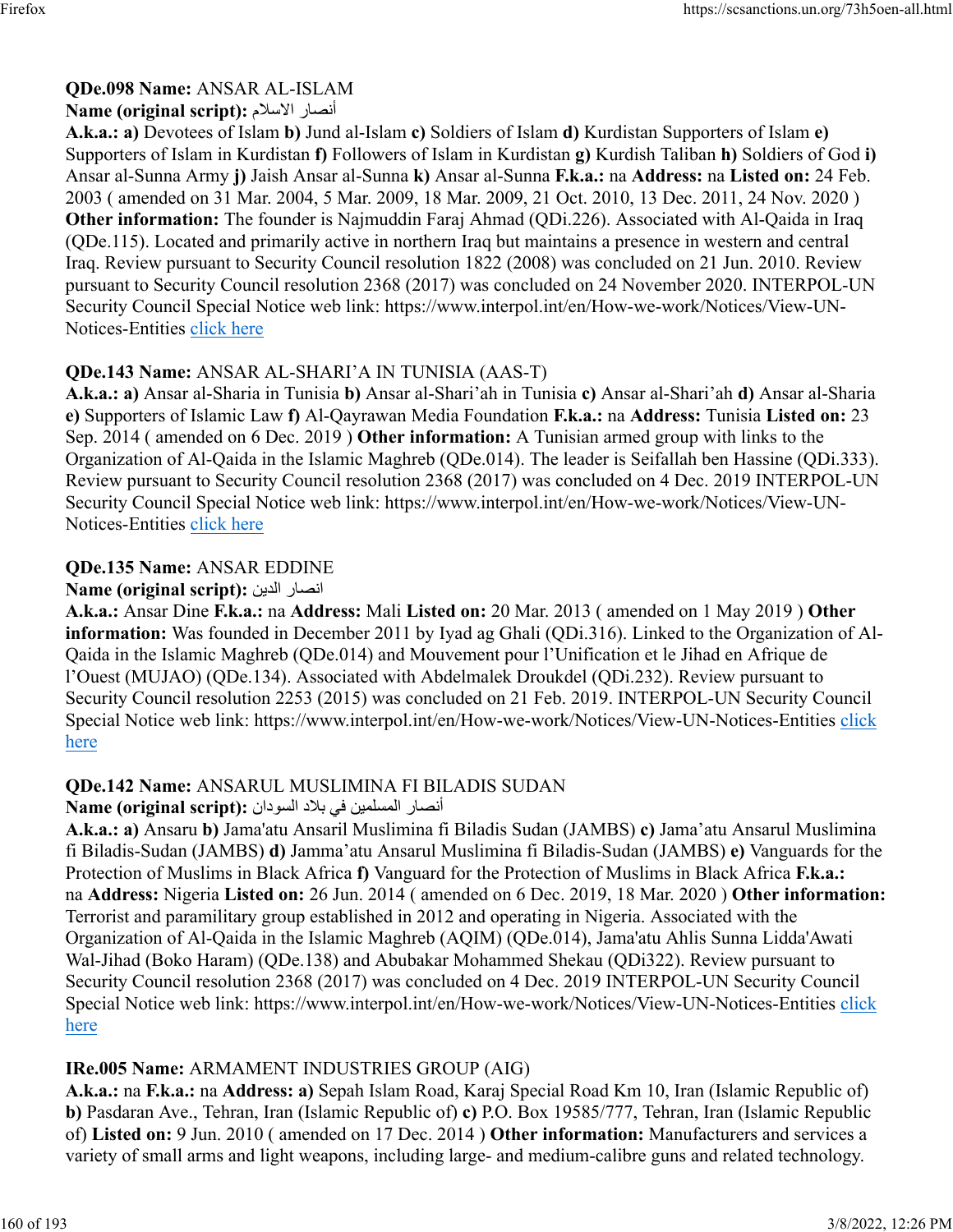AIG conducts the majority of its procurement activity through Hadid Industries Complex. [Old Reference # E.29.I.2]

# **QDe.006 Name:** ARMED ISLAMIC GROUP

الجماعة الاسلامية المسلحة : Name (original script)

**A.k.a.: a)** Al Jamm'ah Al-Islamiah Al- Musallah **b)** GIA **c)** Groupe Islamique Armé **F.k.a.:** na **Address:** Algeria **Listed on:** 6 Oct. 2001 ( amended on 7 Apr. 2008, 13 Dec. 2011, 24 Nov. 2020 ) **Other information:** Review pursuant to Security Council resolution 1822 (2008) was concluded on 21 Jun. 2010. Review pursuant to Security Council resolution 2368 (2017) was concluded on 24 November 2020. INTERPOL-UN Security Council Special Notice web link: https://www.interpol.int/en/How-wework/Notices/View-UN-Notices-Entities [click here](https://www.interpol.int/en/How-we-work/Notices/View-UN-Notices-Entities)

## **QDe.007 Name:** ASBAT AL-ANSAR

### **Name (original script):** راصنلأا ةبصع

**A.k.a.:** na **F.k.a.:** na **Address:** Ein el-Hilweh camp, Lebanon **Listed on:** 6 Oct. 2001 ( amended on 30 Jan. 2009, 13 Dec. 2011, 24 Nov. 2020 ) **Other information:** Active in northern Iraq. Associated with Al-Qaida in Iraq (QDe.115). Review pursuant to Security Council resolution 1822 (2008) was concluded on 21 Jun. 2010. Review pursuant to Security Council resolution 2368 (2017) was concluded on 24 November 2020. INTERPOL-UN Security Council Special Notice web link: https://www.interpol.int/en/How-wework/Notices/View-UN-Notices-Entities [click here](https://www.interpol.int/en/How-we-work/Notices/View-UN-Notices-Entities)

### **IQe.199 Name:** AVIATRANS ANSTALT

**A.k.a.:** AVIATRANS ESTABLISHMENT **F.k.a.:** na **Address:** Ruggell, Liechtenstein **Listed on:** 26 Apr. 2004 **Other information:** 

### **IQe.203 Name:** Al-ARABI TRADING COMPANY

**A.k.a.:** na **F.k.a.:** na **Address: a)** Hai Babil, Lane 11, District 929, Bagdad, Iraq **b)** Hai Al-Wahda, Lane 15, Area 902, Office 10, Baghdad, Iraq **c)** P.O. Box 2337, Alwiyah, Bagdad, Iraq **Listed on:** 26 Apr. 2004 **Other information:** 

### **KPe.013 Name:** BANK OF EAST LAND

**A.k.a.: a)** Dongbang BANK **b)** TONGBANG U'NHAENG **c)** TONGBANG BANK **F.k.a.:** na **Address:** PO Box 32, BEL Building, Jonseung-Dung, Moranbong District, Pyongyang, Democratic People's Republic of Korea **Listed on:** 22 Jan. 2013 **Other information:** DPRK financial institution Bank of East Land facilitates weapons-related transactions for, and other support to, arms manufacturer and exporter Green Pine Associated Corporation (Green Pine). Bank of East Land has actively worked with Green Pine to transfer funds in a manner that circumvents sanctions. In 2007 and 2008, Bank of East Land facilitated transactions involving Green Pine and Iranian financial institutions, including Bank Melli and Bank Sepah. The Security Council designated Bank Sepah in resolution 1747 (2007) for providing support to Iran's ballistic missile program. Green Pine was designated by the Committee in April 2012.

#### **IRe.008 Name:** BARZAGANI TEJARAT TAVANMAD SACCAL COMPANIES

**A.k.a.:** na **F.k.a.:** na **Address:** na **Listed on:** 3 Mar. 2008 **Other information:** A subsidiary of Saccal System companies, this company tried to purchase sensitive goods for an entity listed in resolution 1737 (2006). [Old Reference # E.03.III.2]

### **IRe.009 Name:** BEHINEH TRADING CO.

**A.k.a.:** na **F.k.a.:** na **Address:** Tavakoli Building, Opposite of 15th Alley, Emam-Jomeh Street, Tehran, Iran (Islamic Republic of) **Listed on:** 18 Apr. 2012 **Other information:** An Iranian company that played a key role in Iran's illicit transfer of arms to West Africa and acted on behalf of the IRGC Qods Force, commanded by Major General Qasem Soleimani, designated by the UN Security Council in resolution 1747 (2007), as the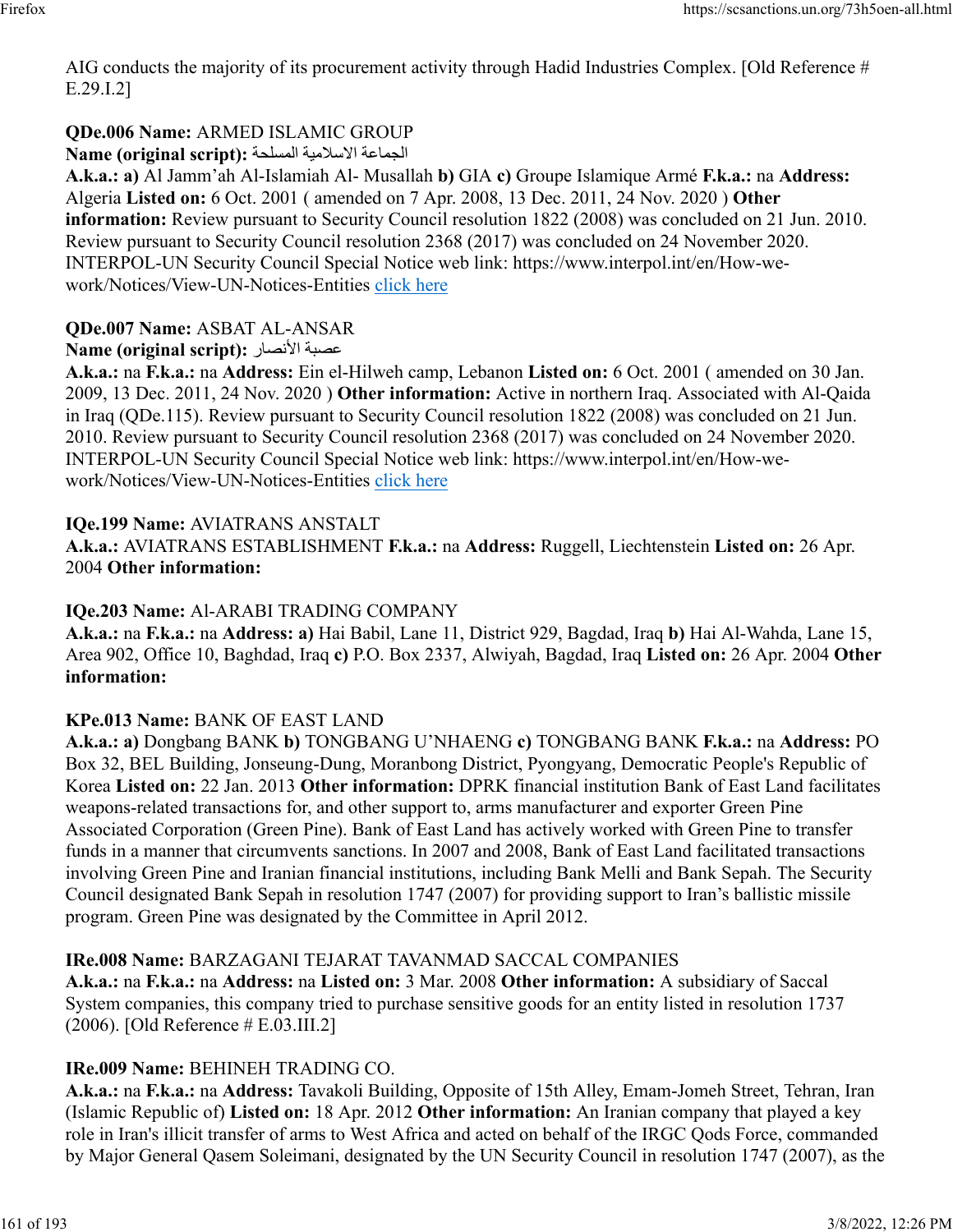shipper of the weapons consignment. (Additional Information: Telephone: 98-919-538-2305; Website: http://www.behinehco.ir) [Old Reference # E.AC.50.18.04.12]

#### **QDe.093 Name:** BENEVOLENCE INTERNATIONAL FOUNDATION

**A.k.a.: a)** Al Bir Al Dawalia **b)** BIF **c)** BIF-USA **d)** Mezhdunarodnyj Blagotvoritel'nyl Fond **F.k.a.:** na **Address: a)** 8820 Mobile Avenue, IA, Oak Lawn, Illinois, 60453, United States of America **b)** P.O. Box 548, Worth, Illinois, 60482, United States of America **c)** (Formerly located at) 9838 S. Roberts Road, Suite 1W, Palos Hills, Illinois, 60465, United States of America **d)** (Formerly located at) 20-24 Branford Place, Suite 705, Newark, New Jersey, 07102, United States of America **e)** P.O. Box 1937, Khartoum, Sudan **f)** Bangladesh **g)** (Gaza Strip) **h)** Yemen **Listed on:** 21 Nov. 2002 ( amended on 24 Jan. 2003, 28 Apr. 2011, 18 May 2012, 6 Dec. 2019 ) **Other information:** Employer Identification Number (United States of America): 36-3823186. Review pursuant to Security Council resolution 1822 (2008) was concluded on 22 Jun. 2010. Review pursuant to Security Council resolution 2368 (2017) was concluded on 4 Dec. 2019. INTERPOL-UN Security Council Special Notice web link: https://www.interpol.int/en/How-we-work/Notices/View-UN-Notices-Entities [click here](https://www.interpol.int/en/How-we-work/Notices/View-UN-Notices-Entities)

### **CDe.002 Name:** BUTEMBO AIRLINES (BAL)

**A.k.a.:** na **F.k.a.:** na **Address:** Butembo, Democratic Republic of the Congo **Listed on:** 29 Mar. 2007 **Other information:** Privately-owned airline, operates out of Butembo. Since December 2008, BAL no longer holds an aircraft operating license in the DRC. INTERPOL-UN Security Council Special Notice web link: https://www.interpol.int/en/How-we-work/Notices/View-UN-Notices-Entities [click here](https://www.interpol.int/en/How-we-work/Notices/View-UN-Notices-Entities)

#### **KPe.051 Name:** CENTRAL MILITARY COMMISSION OF THE WORKERS' PARTY OF KOREA (CMC)

**A.k.a.:** na **F.k.a.:** na **Address:** Pyongyang, Democratic People's Republic of Korea **Listed on:** 11 Sep. 2017 **Other information:** The Central Military Commission is responsible for the development and implementation of the Workers' Party of Korea's military policies, commands and controls the DPRK's military, and directs the country's military defense industries in coordination with the State Affairs Commission.

#### **KPe.055 Name:** CHANG AN SHIPPING & TECHNOLOGY

**A.k.a.: a)** 長安海連技術有限公司 **b)** CHANG AN SHIPPING AND TECHNOLOGY **F.k.a.:** na **Address:** Room 2105, DL1849, Trend Centre, 29-31 Cheung Lee Street, Chai Wan, Hong Kong, China **Listed on:** 30 Mar. 2018 **Other information:** Registered owner, ship manager, and commercial manager of Panamaflagged vessel HUA FU, a cargo ship that loaded DPRK coal at Najin, DPRK on 24 September 2017.

#### **KPe.022 Name:** CHONGCHONGANG SHIPPING COMPANY

**A.k.a.:** Chong Chon Gang Shipping Co. Ltd. **F.k.a.:** na **Address: a)** 817 Haeun, Donghung-dong, Central District, Pyongyang, Democratic People's Republic of Korea **b)** 817, Haeum, Tonghun-dong, Chung-gu, Pyongyang, Democratic People's Republic of Korea **Listed on:** 2 Mar. 2016 **Other information:** IMO Number: 5342883. The Chongchongang Shipping Company, through its vessel, the Chong Chon Gang, attempted to directly import the illicit shipment of conventional weapons and arms to the DPRK in July 2013.

#### **KPe.056 Name:** CHONMYONG SHIPPING CO

**A.k.a.:** CHON MYONG SHIPPING COMPANY LIMITED **F.k.a.:** na **Address: a)** Kalrimgil 2-dong, Mangyongdae-guyok, Pyongyang, Democratic People's Republic of Korea **b)** Saemaul 2-dong, Pyongchonguyok, Pyongyang, Democratic People's Republic of Korea **Listed on:** 30 Mar. 2018 **Other information:** Registered owner of CHON MYONG 1, a DPRK-flagged vessel that conducted ship-to-ship transfer of fuel in late December 2017.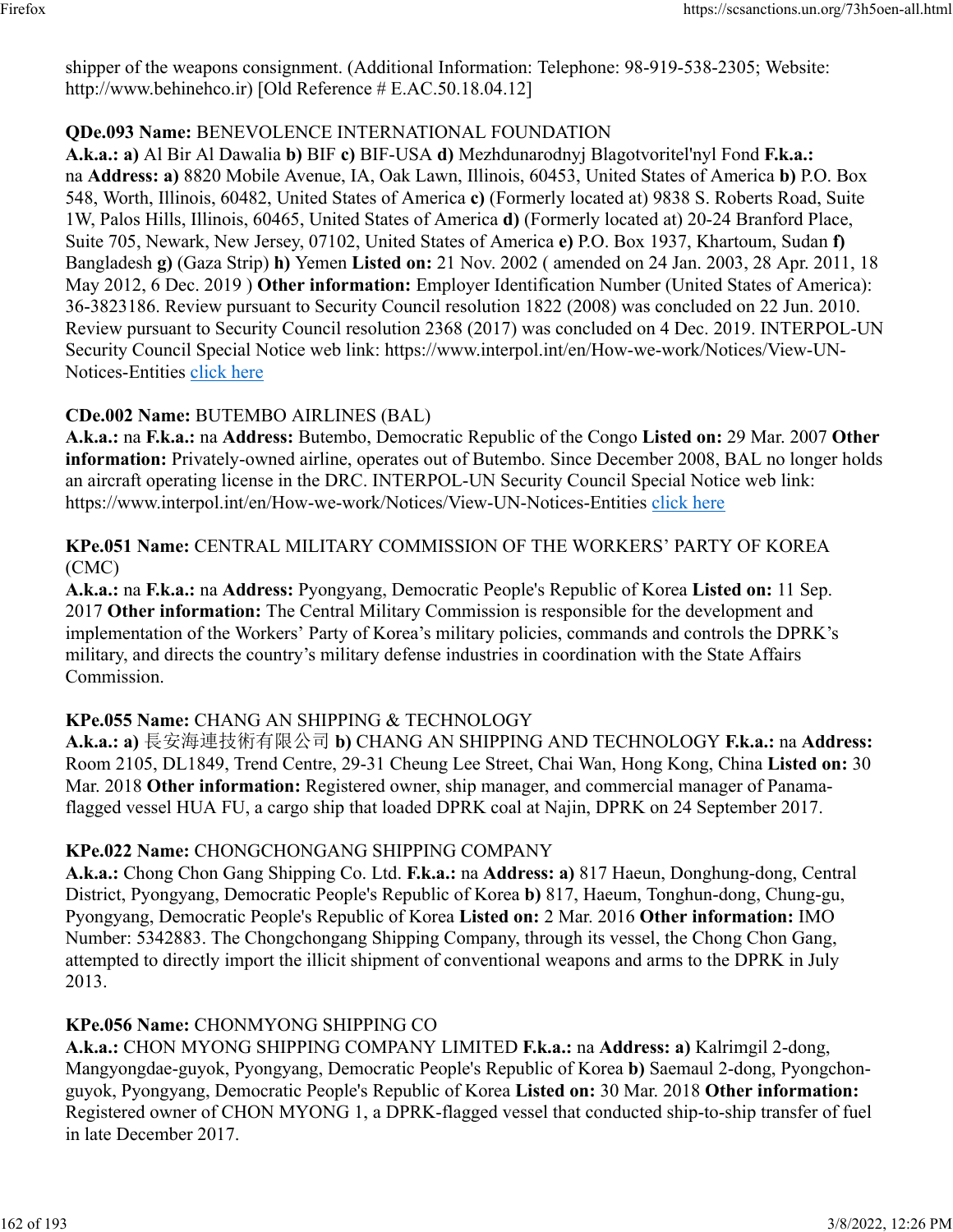#### **CDe.003 Name:** COMPAGNIE AERIENNE DES GRANDS LACS (CAGL) ; GREAT LAKES BUSINESS COMPANY (GLBC)

**A.k.a.:** CAGL **F.k.a.:** na **Address: a)** Avenue Président Mobutu, Goma, Democratic Republic of the Congo **b)** Gisenyi, Rwanda **c)** PO BOX 315, Goma, Democratic Republic of the Congo **Listed on:** 29 Mar. 2007 **Other information:** As of December 2008, GLBC no longer had any operational aircraft, although several aircraft continued flying in 2008 despite UN sanctions. INTERPOL-UN Security Council Special Notice web link: https://www.interpol.int/en/How-we-work/Notices/View-UN-Notices-Entities [click here](https://www.interpol.int/en/How-we-work/Notices/View-UN-Notices-Entities)

#### **CDe.004 Name:** CONGOMET TRADING HOUSE

**A.k.a.:** na **F.k.a.:** na **Address:** Butembo, North Kivu **Listed on:** 29 Mar. 2007 **Other information:** No longer exists as a gold trading house in Butembo, North Kivu. INTERPOL-UN Security Council Special Notice web link: https://www.interpol.int/en/How-we-work/Notices/View-UN-Notices-Entities [click here](https://www.interpol.int/en/How-we-work/Notices/View-UN-Notices-Entities)

#### **IRe.010 Name:** CRUISE MISSILE INDUSTRY GROUP

**A.k.a.:** Naval Defence Missile Industry Group **F.k.a.:** na **Address:** na **Listed on:** 24 Mar. 2007 **Other information:** Production and development of cruise missiles. Responsible for naval missiles including cruise missiles. [Old Reference # E.47.A.7]

#### **KPe.023 Name:** DAEDONG CREDIT BANK (DCB)

**A.k.a.: a)** DCB **b)** Taedong Credit Bank **F.k.a.:** na **Address: a)** Suite 401, Potonggang Hotel, Ansan-Dong, Pyongchon District, Pyongyang, Democratic People's Republic of Korea **b)** Ansan-dong, Botonggang Hotel, Pongchon, Pyongyang, Democratic People's Republic of Korea **Listed on:** 2 Mar. 2016 **Other information:** SWIFT: DCBKKPPY. Daedong Credit Bank has provided financial services to the Korea Mining Development Trading Corporation (KOMID) and Tanchon Commercial Bank. Since at least 2007, DCB has facilitated hundreds of financial transactions worth millions of dollars on behalf of KOMID and Tanchon Commercial Bank. In some cases, DCB has knowingly facilitated transactions by using deceptive financial practices.

#### **KPe.040 Name:** DCB FINANCE LIMITED

**A.k.a.:** na **F.k.a.:** na **Address: a)** Akara Building, 24 de Castro Street, Wickhams Cay I, Road Town, Tortola, British Virgin Islands **b)** Dalian, China **Listed on:** 30 Nov. 2016 **Other information:** DCB Finance Limited is a front company for Daedong Credit Bank (DCB), a listed entity.

#### **IRe.011 Name:** DEFENCE INDUSTRIES ORGANISATION (DIO)

**A.k.a.:** na **F.k.a.:** na **Address:** na **Listed on:** 23 Dec. 2006 **Other information:** Overarching MODAFLcontrolled entity, some of whose subordinates have been involved in the centrifuge programme making components, and in the missile programme. [Old Reference # E.37.A.6]

#### **IRe.012 Name:** DEFENSE TECHNOLOGY AND SCIENCE RESEARCH CENTER (DTSRC)

**A.k.a.:** na **F.k.a.:** na **Address:** Pasdaran Av., PO Box 19585/777, Tehran, Iran (Islamic Republic of) **Listed on:** 9 Jun. 2010 ( amended on 17 Dec. 2014 ) **Other information:** Owned or controlled by, or acts on behalf of, MODAFL, which oversees Iran's defence research and development, production, maintenance, exports and procurement. [Old Reference # E.29.I.3]

#### **IRe.013 Name:** DOOSTAN INTERNATIONAL COMPANY (DICO)

**A.k.a.:** na **F.k.a.:** na **Address:** na **Listed on:** 9 Jun. 2010 ( amended on 17 Dec. 2014 ) **Other information:** Supplies elements to Iran's ballistic missile programme. [Old Reference # E.29.I.4]

#### **QDe.088 Name:** EASTERN TURKISTAN ISLAMIC MOVEMENT (ETIM)

**A.k.a.: a)** The Eastern Turkistan Islamic Party **b)** The Eastern Turkistan Islamic Party of Allah **c)** Islamic Party of Turkestan **d)** Djamaat Turkistan **F.k.a.:** na **Address:** na **Listed on:** 11 Sep. 2002 ( amended on 3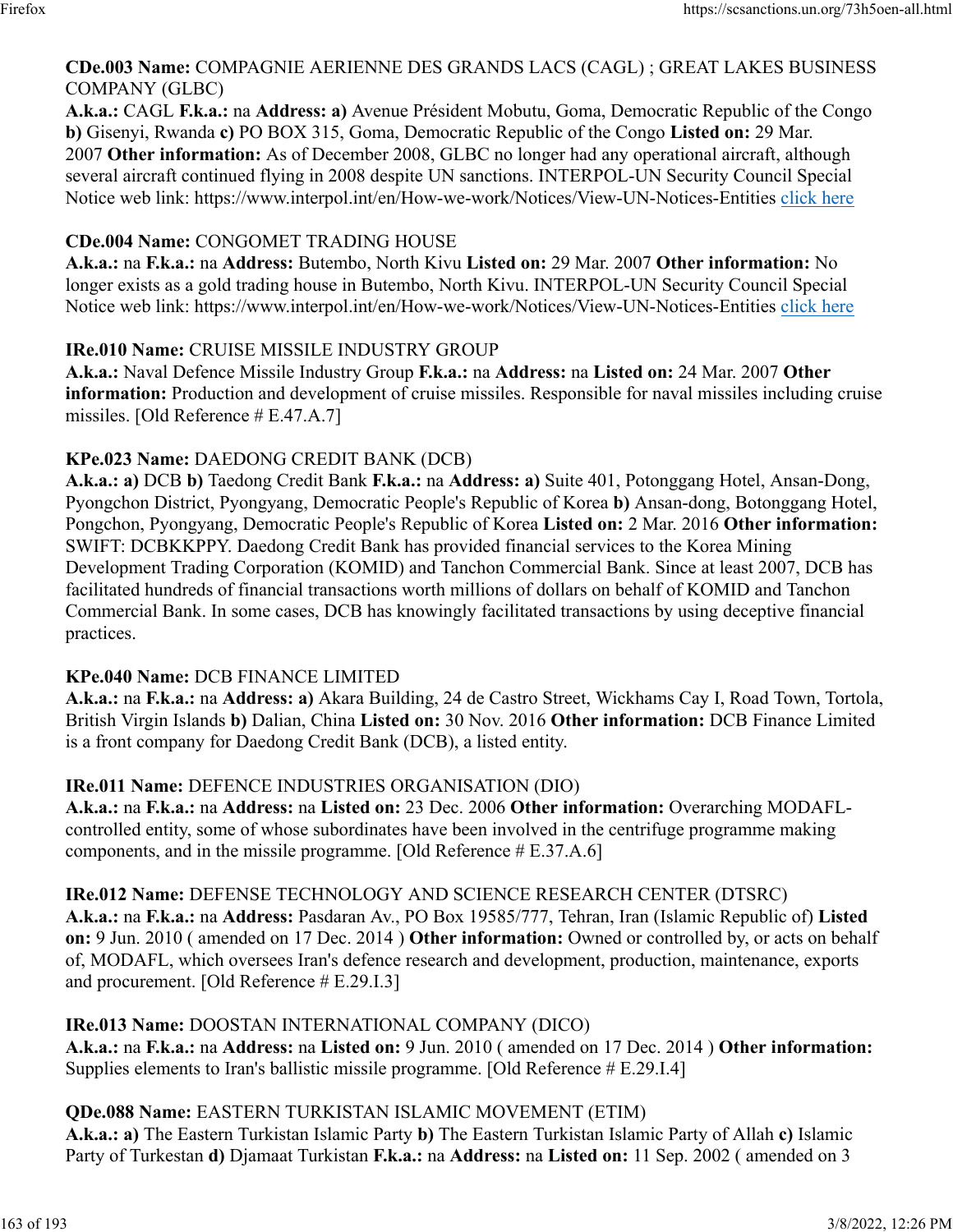Oct. 2008, 13 Dec. 2011, 24 Nov. 2020 ) **Other information:** Active in China, South Asia and Central Asia. Review pursuant to Security Council resolution 1822 (2008) was concluded on 20 May 2010. Review pursuant to Security Council resolution 2368 (2017) was concluded on 24 November 2020. INTERPOL-UN Security Council Special Notice web link: https://www.interpol.int/en/How-we-work/Notices/View-UN-Notices-Entities [click here](https://www.interpol.int/en/How-we-work/Notices/View-UN-Notices-Entities)

## **QDe.003 Name:** EGYPTIAN ISLAMIC JIHAD

الجهاد الاسلامي المصري : Name (original script)

**A.k.a.: a)** Egyptian Al-Jihad **b)** Jihad Group **c)** New Jihad **d)** Al-Jihad **e)** Egyptian Islamic Movement **F.k.a.:** na **Address:** na **Listed on:** 6 Oct. 2001 ( amended on 5 Mar. 2009, 13 Dec. 2011, 24 Nov. 2020 ) **Other information:** Co-founded by Aiman Muhammed Rabi al-Zawahiri (QDi.006), who was also its military leader. Review pursuant to Security Council resolution 1822 (2008) was concluded on 21 Jun. 2010. Review pursuant to Security Council resolution 2368 (2017) was concluded on 24 November 2020. INTERPOL-UN Security Council Special Notice web link: https://www.interpol.int/en/How-we-work/Notices/View-UN-Notices-Entities [click here](https://www.interpol.int/en/How-we-work/Notices/View-UN-Notices-Entities)

### **IRe.014 Name:** ELECTRO SANAM COMPANY

**A.k.a.: a)** E. S. Co. **b)** E. X. Co. **F.k.a.:** na **Address:** na **Listed on:** 3 Mar. 2008 **Other information:** AIO front-company, involved in the ballistic missile programme. [Old Reference # E.03.III.3]

### **QDe.131 Name:** EMARAT KAVKAZ

#### **Name (original script):** Эмират Кавказ

**A.k.a.:** na **F.k.a.:** na **Address:** na **Listed on:** 29 Jul. 2011 ( amended on 24 Nov. 2020 ) **Other information:** Mainly active in the Russian Federation, Afghanistan and Pakistan. Led by Doku Khamatovich Umarov (QDi.290). Review pursuant to Security Council resolution 2368 (2017) was concluded on 24 November 2020. INTERPOL-UN Security Council Special Notice web link: https://www.interpol.int/en/How-wework/Notices/View-UN-Notices-Entities [click here](https://www.interpol.int/en/How-we-work/Notices/View-UN-Notices-Entities)

#### **IRe.016 Name:** ETTEHAD TECHNICAL GROUP

**A.k.a.:** na **F.k.a.:** na **Address:** na **Listed on:** 3 Mar. 2008 **Other information:** AIO front-company, involved in the ballistic missile programme. [Old Reference # E.03.III.4]

#### **IRe.017 Name:** FAJR INDUSTRIAL GROUP

**A.k.a.:** na **F.k.a.:** Instrumentation Factory Plant **Address:** na **Listed on:** 23 Dec. 2006 **Other information:** Subordinate entity of AIO. [Old Reference # E.37.B.3]

#### **IRe.018 Name:** FARASAKHT INDUSTRIES

**A.k.a.:** na **F.k.a.:** na **Address:** P.O. Box 83145-311, Kilometer 28, Esfahan-Tehran Freeway, Shahin Shahr, Esfahan, Iran (Islamic Republic of) **Listed on:** 9 Jun. 2010 **Other information:** Owned or controlled by, or acts on behalf of, the Iran Aircraft Manufacturing Company, which in turn is owned or controlled by MODAFL. [Old Reference # E.29.I.5]

#### **IRe.019 Name:** FARAYAND TECHNIQUE

**A.k.a.:** na **F.k.a.:** na **Address:** na **Listed on:** 23 Dec. 2006 **Other information:** Involved in centrifuge programme, identified in IAEA reports. [Old Reference # E.37.A.5]

### **IRe.020 Name:** FATER INSTITUTE

**A.k.a.:** Faater Institute **F.k.a.:** na **Address:** na **Listed on:** 9 Jun. 2010 **Other information:** Khatam al-Anbiya (KAA) subsidiary. Fater has worked with foreign suppliers, likely on behalf of other KAA companies on IRGC projects in Iran. [Old Reference # E.29.II.1]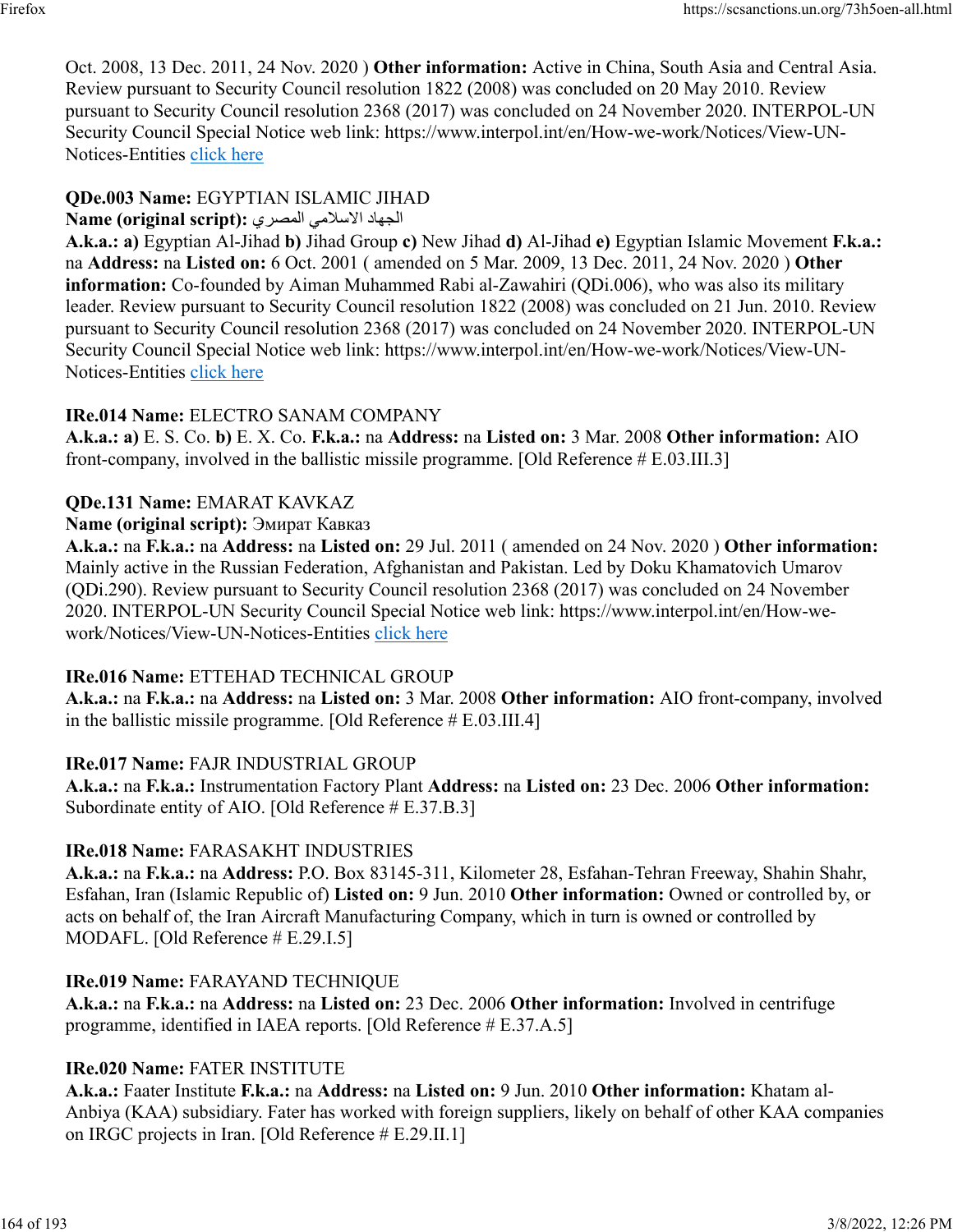#### **KPe.057 Name:** FIRST OIL JV CO LTD

**A.k.a.:** na **F.k.a.:** na **Address:** Jongbaek 1-dong, Rakrang-guyok, Pyongyang, Democratic People's Republic of Korea **Listed on:** 30 Mar. 2018 **Other information:** Owner of the DPRK tanker PAEK MA, which was involved in ship-to-ship transfer operations for oil in mid-January 2018.

#### **CDe.005 Name:** FORCES DEMOCRATIQUES DE LIBERATION DU RWANDA (FDLR)

**A.k.a.: a)** FDLR **b)** Force Combattante Abacunguzi **c)** Combatant Force for the Liberation of Rwanda **d)** FOCA **F.k.a.:** na **Address: a)** North Kivu, Democratic Republic of the Congo **b)** South Kivu, Democratic Republic of the Congo **Listed on:** 31 Dec. 2012 **Other information:** Email: Fdlr@fmx.de; fldrrse@yahoo.fr; fdlr@gmx.net; fdlrsrt@gmail.com; humura2020@gmail.com. INTERPOL-UN Security Council Special Notice web link: https://www.interpol.int/en/How-we-work/Notices/View-UN-Notices-Entities [click here](https://www.interpol.int/en/How-we-work/Notices/View-UN-Notices-Entities)

#### **KPe.047 Name:** FOREIGN TRADE BANK (FTB)

**A.k.a.:** na **F.k.a.:** na **Address:** FTB Building, Jungsong-dong, Central District, Pyongyang, Democratic People's Republic of Korea **Listed on:** 5 Aug. 2017 **Other information:** Foreign Trade Bank is a stateowned bank and acts as the DPRK's primary foreign exchange bank and has provided key financial support to the Korea Kwangson Banking Corporation.

#### **KPe.007 Name:** GENERAL BUREAU OF ATOMIC ENERGY (GBAE)

**A.k.a.:** General Department of Atomic Energy (GDAE) **F.k.a.:** na **Address:** Haeudong, Pyongchen District, Pyongyang, Democratic People's Republic of Korea **Listed on:** 16 Jul. 2009 **Other information:** The GBAE is responsible for the DPRK's nuclear program, which includes the Yongbyon Nuclear Research Center and its 5 MWe (25 MWt) plutonium production research reactor, as well as its fuel fabrication and reprocessing facilities. The GBAE has held nuclear-related meetings and discussions with the International Atomic Energy Agency. GBAE is the primary DPRK government agency that oversees nuclear programs, including the operation of the Yongbyon Nuclear Research Center.

#### **IRe.022 Name:** GHARAGAHE SAZANDEGI GHAEM

**A.k.a.:** na **F.k.a.:** na **Address:** na **Listed on:** 9 Jun. 2010 **Other information:** Owned or controlled by KAA. [Old Reference # E.29.II.2]

#### **IRe.023 Name:** GHORB KARBALA

**A.k.a.:** na **F.k.a.:** na **Address:** na **Listed on:** 9 Jun. 2010 **Other information:** Owned or controlled by KAA. [Old Reference # E.29.II.3]

#### **IRe.024 Name:** GHORB NOOH

**A.k.a.:** na **F.k.a.:** na **Address:** na **Listed on:** 9 Jun. 2010 **Other information:** Owned or controlled by KAA. [Old Reference # E.29.II.4]

#### **QDe.091 Name:** GLOBAL RELIEF FOUNDATION (GRF)

**A.k.a.:** na **F.k.a.:** na **Address: a)** 9935 South 76th Avenue, Unit 1, Bridgeview, Illinois, 60455, United States of America **b)** P.O. Box 1406, Bridgeview, Illinois, 60455, United States of America **Listed on:** 22 Oct. 2002 ( amended on 26 Nov. 2004, 20 Dec. 2005, 25 Jul. 2006, 24 Mar. 2009, 11 Mar. 2010, 25 Mar. 2010, 28 Apr. 2011, 21 Feb. 2012, 14 Feb. 2014, 6 Dec. 2019 ) **Other information:** Other Foreign Locations: Afghanistan, Bangladesh, Eritrea, Ethiopia, India, Iraq, West Bank and Gaza, Somalia and Syria. Federal Employer Identification Number (United States of America): 36-3804626. Review pursuant to Security Council resolution 1822 (2008) was concluded on 21 Jun. 2010. Review pursuant to Security Council resolution 2368 (2017) was concluded on 4 Dec. 2019. INTERPOL-UN Security Council Special Notice web link: https://www.interpol.int/en/How-we-work/Notices/View-UN-Notices-Entities [click here](https://www.interpol.int/en/How-we-work/Notices/View-UN-Notices-Entities)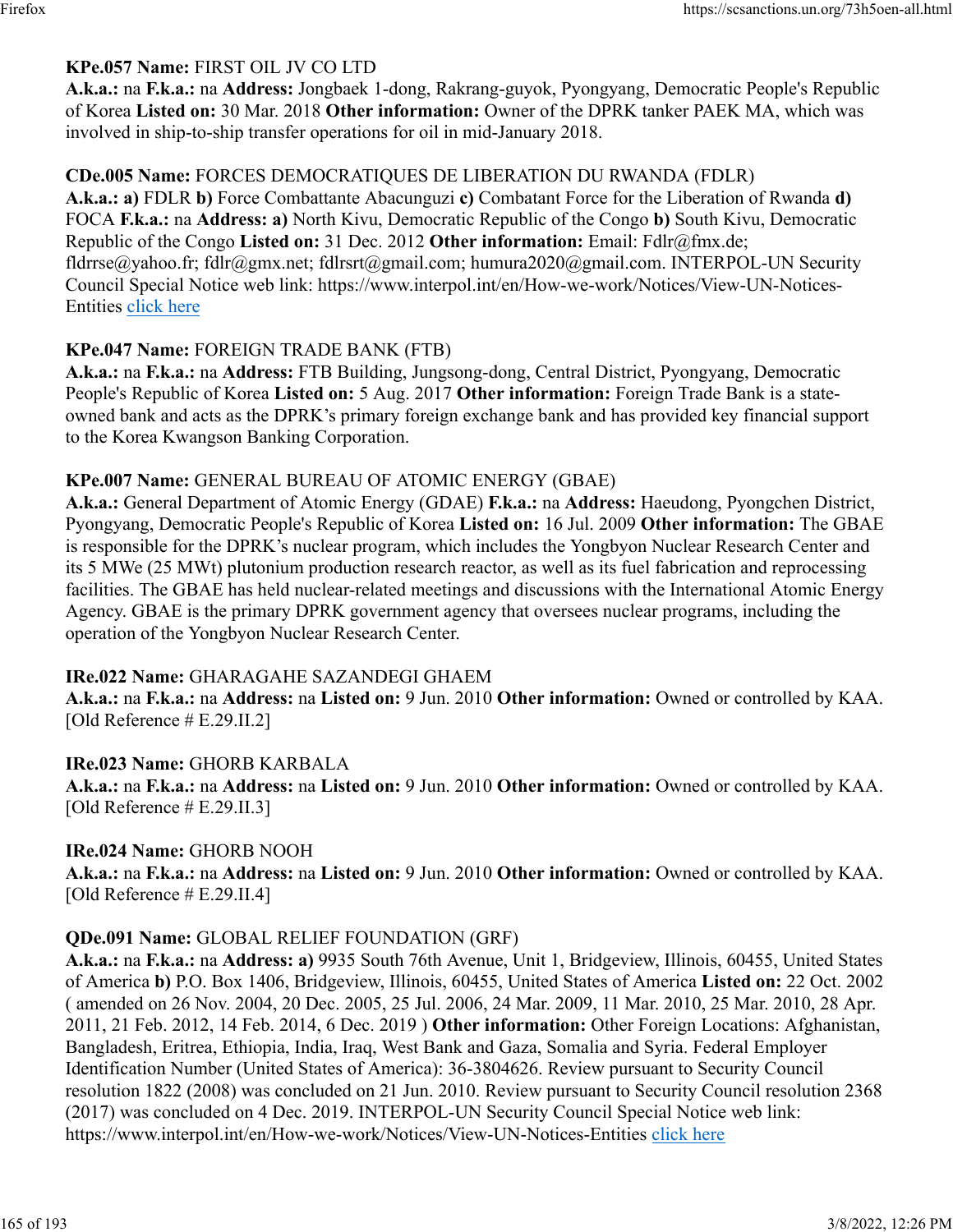#### **KPe.010 Name:** GREEN PINE ASSOCIATED CORPORATION

**A.k.a.: a)** CHO'NGSONG UNITED TRADING COMPANY **b)** CHONGSONG YONHAP **c)** CH'O'NGSONG YO'NHAP **d)** CHOSUN CHAWO'N KAEBAL T'UJA HOESA **e)** JINDALLAE **f)** KU'MHAERYONG COMPANY LTD. **g)** NATURAL RESOURCES DEVELOPMENT AND INVESTMENT CORPORATION **h)** SAEINGP'IL COMPANY **i)** National Resources Development and Investment Corporation **j)** Saeng Pil Trading Corporation **F.k.a.:** na **Address: a)** c/o Reconnaissance General Bureau Headquarters, Hyongjesan-Guyok, Pyongyang, Democratic People's Republic of Korea **b)** Nungrado, Pyongyang, Democratic People's Republic of Korea **c)** Rakrang No. 1 Rakrang District Pyongyang Korea, Chilgol-1 dong, Mangyongdae District, Pyongyang, Democratic People's Republic of Korea **Listed on:** 2 May 2012 ( amended on 5 Jun. 2017 ) **Other information:** Green Pine Associated Corporation ("Green Pine") has taken over many of the activities of the Korea Mining Development Trading Corporation (KOMID). KOMID was designated by the Committee in April 2009 and is the DPRK's primary arms dealer and main exporter of goods and equipment related to ballistic missiles and conventional weapons. Green Pine is also responsible for approximately half of the arms and related materiel exported by the DPRK. Green Pine has been identified for sanctions for exporting arms or related material from North Korea. Green Pine specializes in the production of maritime military craft and armaments, such as submarines, military boats and missile systems, and has exported torpedoes and technical assistance to Iranian defence-related firms. Telephone number: +850-2-18111(ext. 8327). Facsimile number: +850-2-3814685 and +850-2-3813372. Email addresses: pac@silibank.com and kndic@co.chesin.com.

#### **TAe.014 Name:** HAJI BASIR AND ZARJMIL COMPANY HAWALA

#### د حاجي بصبر او ضر جمبل كمپني حواله :Name (original script)

**A.k.a.: a)** Haji Bashir and Zarjmil Hawala Company **b)** Haji Abdul Basir and Zar Jameel Hawala **c)** Haji Basir Hawala **d)** Haji Baseer Hawala **e)** Haji Abdul Basir Exchange Shop **f)** Haji Basir and Zarjamil Currency Exchange **g)** Haji Zar Jamil, Haji Abdul Baseer Money Changer **F.k.a.:** na **Address: a)** Branch Office 1: Sanatan (variant Sanatin) Bazaar, Sanatan Bazaar Street, near Trench (variant Tranch) Road, Chaman, Baluchistan Province, Pakistan **b)** Branch Office 2: Quetta, Pakistan **c)** Branch Office 3: Lahore, Pakistan **d)** Branch Office 4: Peshawar, Pakistan **e)** Branch Office 5: Karachi, Pakistan **f)** Branch Office 6: Islamabad, Pakistan **g)** Branch Office 7: Kandahar Province, Afghanistan **h)** Branch Office 8: Herat Province, Afghanistan **i)** Branch Office 9: Helmand Province, Afghanistan **j)** Branch Office 10: Dubai, United Arab Emirates **k)** Branch Office 11: Iran **Listed on:** 27 Mar. 2015 **Other information:** Money service provider used by senior Taliban leaders to transfer funds to Taliban commanders in the region. Owned by Abdul Basir Noorzai (TAi.173). INTERPOL-UN Security Council Special Notice web link: https://www.interpol.int /en/How-we-work/Notices/View-UN-Notices-Entities [click here](https://www.interpol.int/en/How-we-work/Notices/View-UN-Notices-Entities)

#### **TAe.010 Name:** HAJI KHAIRULLAH HAJI SATTAR MONEY EXCHANGE

#### یجاح اللهريخ و یجاح راتس یفارص **:(script original (Name**

**A.k.a.: a)** Haji Khairullah-Haji Sattar Sarafi **b)** Haji Khairullah and Abdul Sattar and Company **c)** Haji Khairullah Money Exchange **d)** Haji Khair Ullah Money Service **e)** Haji Salam Hawala **f)** Haji Hakim Hawala **g)** Haji Alim Hawala **h)** Sarafi-yi Haji Khairullah Haji Satar Haji Esmatullah **F.k.a.:** na **Address: a)** (Branch Office 1: i) Chohar Mir Road, Kandahari Bazaar, Quetta City, Baluchistan Province, Pakistan; ii) Room number 1, Abdul Sattar Plaza, Hafiz Saleem Street, Munsafi Road, Quetta, Baluchistan Province, Pakistan iii) Shop number 3, Dr. Bano Road, Quetta, Baluchistan Province, Pakistan iv) Office number 3, Near Fatima Jinnah Road, Dr. Bano Road, Quetta, Baluchistan Province, Pakistan v) Kachara Road, Nasrullah Khan Chowk, Quetta, Baluchistan Province, Pakistan vi) Wazir Mohammad Road, Quetta, Baluchistan Province, Pakistan;) **b)** (Branch Office 2: Peshawar, Khyber Paktunkhwa Province, Pakistan;) **c)** (Branch Office 3: Moishah Chowk Road, Lahore, Punjab Province, Pakistan;) **d)** (Branch Office 4: Karachi, Sindh Province, Pakistan;) **e)** (Branch Office 5: i) Larran Road number 2, Chaman, Baluchistan Province, Pakistan ii) Chaman Central Bazaar, Chaman, Baluchistan Province, Pakistan) **f)** (Branch Office 6: Shop number 237, Shah Zada Market (also known as Sarai Shahzada), Puli Khishti area, Police District 1, Kabul, Afghanistan, Telephone: +93-202-103386, +93-202-101714, 0202-104748, Mobile: +93-797-059059,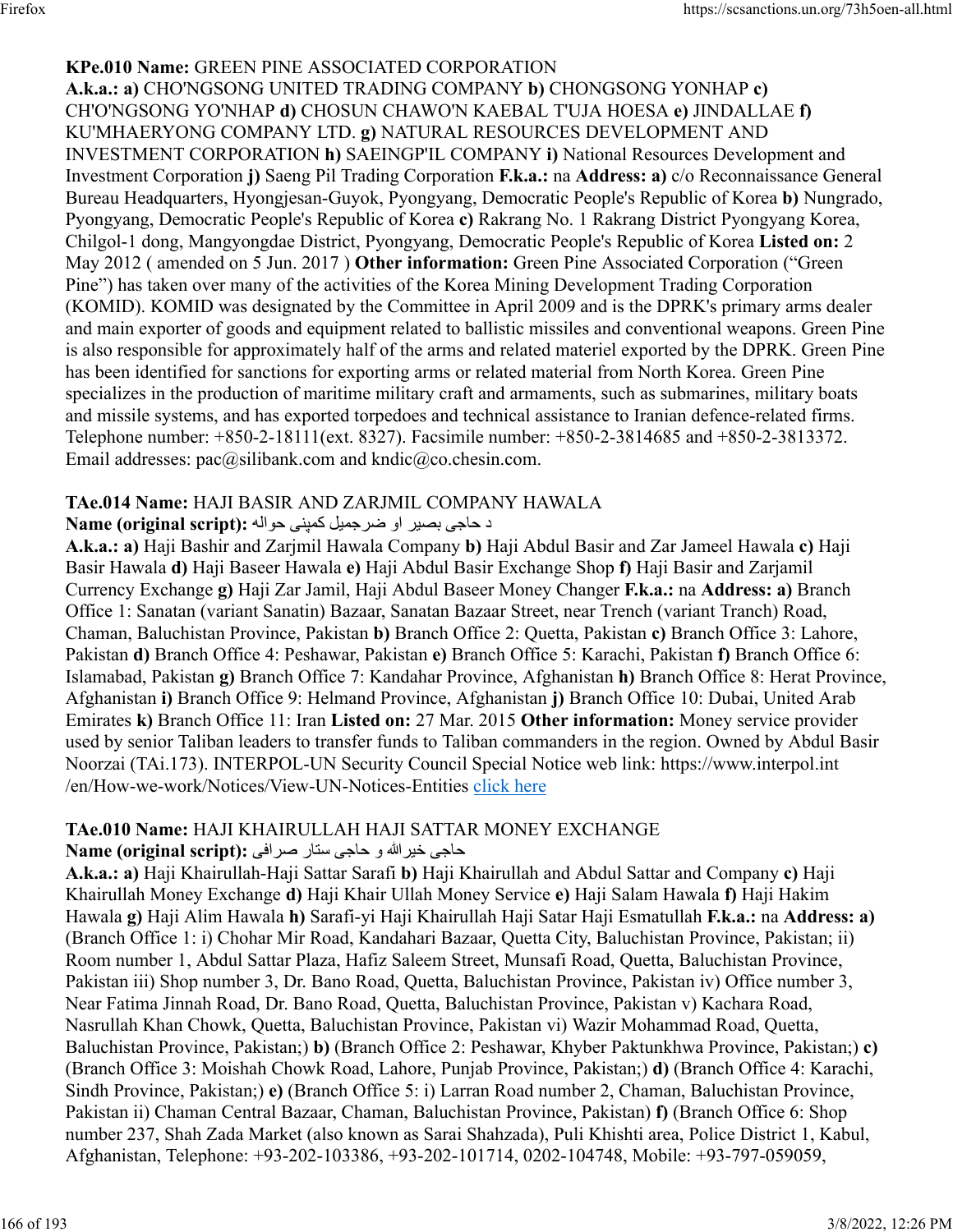+93-702-222222, e-mail: helmand\_exchange\_msp@yahoo.com) **g)** (Branch Office 7: i) Shops number 21 and 22, 2nd Floor, Kandahar City Sarafi Market, Kandahar City, Kandahar Province, Afghanistan ii) New Sarafi Market, 2nd Floor, Kandahar City, Kandahar Province, Afghanistan iii) Safi Market, Kandahar City, Kandahar Province, Afghanistan) **h)** (Branch Office 8: Gereshk City, Nahr-e Saraj District, Helmand Province, Afghanistan) **i)** (Branch Office 9: i) Lashkar Gah Bazaar, Lashkar Gah, Lashkar Gah District, Helmand Province, Afghanistan ii) Haji Ghulam Nabi Market, 2nd Floor, Lashkar Gah District, Helmand Province, Afghanistan) **j)** (Branch Office 10: i) Suite numbers 196-197, 3rd Floor, Khorasan Market, Herat City, Herat Province, Afghanistan ii) Khorasan Market, Shahre Naw, District 5, Herat City, Herat Province, Afghanistan) **k)** (Branch Office 11: i) Sarafi Market, Zaranj District, Nimroz Province, Afghanistan ii) Ansari Market, 2nd Floor, Nimroz Province, Afghanistan) **l)** (Branch Office 12: Sarafi Market, Wesh, Spin Boldak District, Afghanistan) **m)** (Branch Office 13: Sarafi Market, Farah, Afghanistan) **n)** (Branch Office 14: Dubai, United Arab Emirates) **o)** (Branch Office 15: Zahedan, Iran) **p)** (Branch Office 16: Zabul, Iran) **Listed on:** 29 Jun. 2012 ( amended on 13 Aug. 2012, 25 Oct. 2012 ) **Other information:** Pakistan National Tax Number: 1774308; Pakistan National Tax Number: 0980338; Pakistan National Tax Number: 3187777; Afghan Money Service Provider License Number: 044. Haji Khairullah Haji Sattar Money Exchange was used by Taliban leadership to transfer money to Taliban commanders to fund fighters and operations in Afghanistan as of 2011. Associated with Abdul Sattar Abdul Manan (TAi.162) and Khairullah Barakzai Khudai Nazar (TAi.163). INTERPOL-UN Security Council Special Notice web link: https://www.interpol.int /en/How-we-work/Notices/View-UN-Notices-Entities [click here](https://www.interpol.int/en/How-we-work/Notices/View-UN-Notices-Entities)

#### **QDe.153 Name:** HANIFA MONEY EXCHANGE OFFICE (BRANCH LOCATED IN ALBU KAMAL, SYRIAN ARAB REPUBLIC)

### بتكم ةفينح ةفارصلل **:(script original (Name**

**A.k.a.: a)** Hanifah Currency Exchange **b)** Hanifeh Exchange **c)** Hanifa Exchange **d)** Hunaifa Office **e)** Hanifah Exchange Company **f)** Hanifa Money Exchange Office **F.k.a.:** na **Address:** Albu Kamal (Al-Bukamal), Syrian Arab Republic **Listed on:** 20 Jul. 2017 **Other information:** Money exchange business in Albu Kamal (Al-Bukamal), Syrian Arab Republic, facilitating the movement of funds on behalf of Islamic State in Iraq and the Levant (ISIL), listed as Al-Qaida in Iraq (QDe.115). Used exclusively for ISIL-related transactions. INTERPOL-UN Security Council Special Notice web link: https://www.interpol.int/en/Howwe-work/Notices/View-UN-Notices-Entities [click here](https://www.interpol.int/en/How-we-work/Notices/View-UN-Notices-Entities)

### **KPe.058 Name:** HAPJANGGANG SHIPPING CORP

**A.k.a.:** na **F.k.a.:** na **Address:** Kumsong 3-dong, Mangyongdae-guyok, Pyongyang, Democratic People's Republic of Korea **Listed on:** 30 Mar. 2018 **Other information:** Registered owner of the DPRK tanker NAM SAN 8, believed to have been involved in ship-to-ship transfer operations for oil, and owner of vessel HAP JANG GANG 6.

### **TAe.012 Name:** HAQQANI NETWORK (HQN)

#### **Name (original script):** یناقح هکبش

**A.k.a.:** na **F.k.a.:** na **Address:** na **Listed on:** 5 Nov. 2012 **Other information:** Network of Taliban fighters centered around the border between Khost Province, Afghanistan and North Waziristan, Pakistan. Founded by Jalaluddin Haqqani (TAi.040) and currently headed by his son Sirajuddin Jallaloudine Haqqani (TAi.144). Other listed members include Nasiruddin Haqqani (TAi.146), Sangeen Zadran Sher Mohammad (TAi.152), Abdul Aziz Abbasin (TAi.155), Fazl Rabi (TAi.157), Ahmed Jan Wazir (TAi.159), Bakht Gul (TAi.161), Abdul Rauf Zakir (TAi.164). Responsible for suicide attacks and targeted assassination as well as kidnappings in Kabul and other provinces of Afghanistan. Linked to Al-Qaida (QDe.004), Islamic Movement of Uzbekistan (QDe.010), Tehrik-e Taliban Pakistan (QDe.132), Lashkar I Jhangvi (QDe.096), and Jaish-IMohammed (QDe.019). INTERPOL-UN Security Council Special Notice web link: https://www.interpol.int /en/How-we-work/Notices/View-UN-Notices-Entities [click here](https://www.interpol.int/en/How-we-work/Notices/View-UN-Notices-Entities)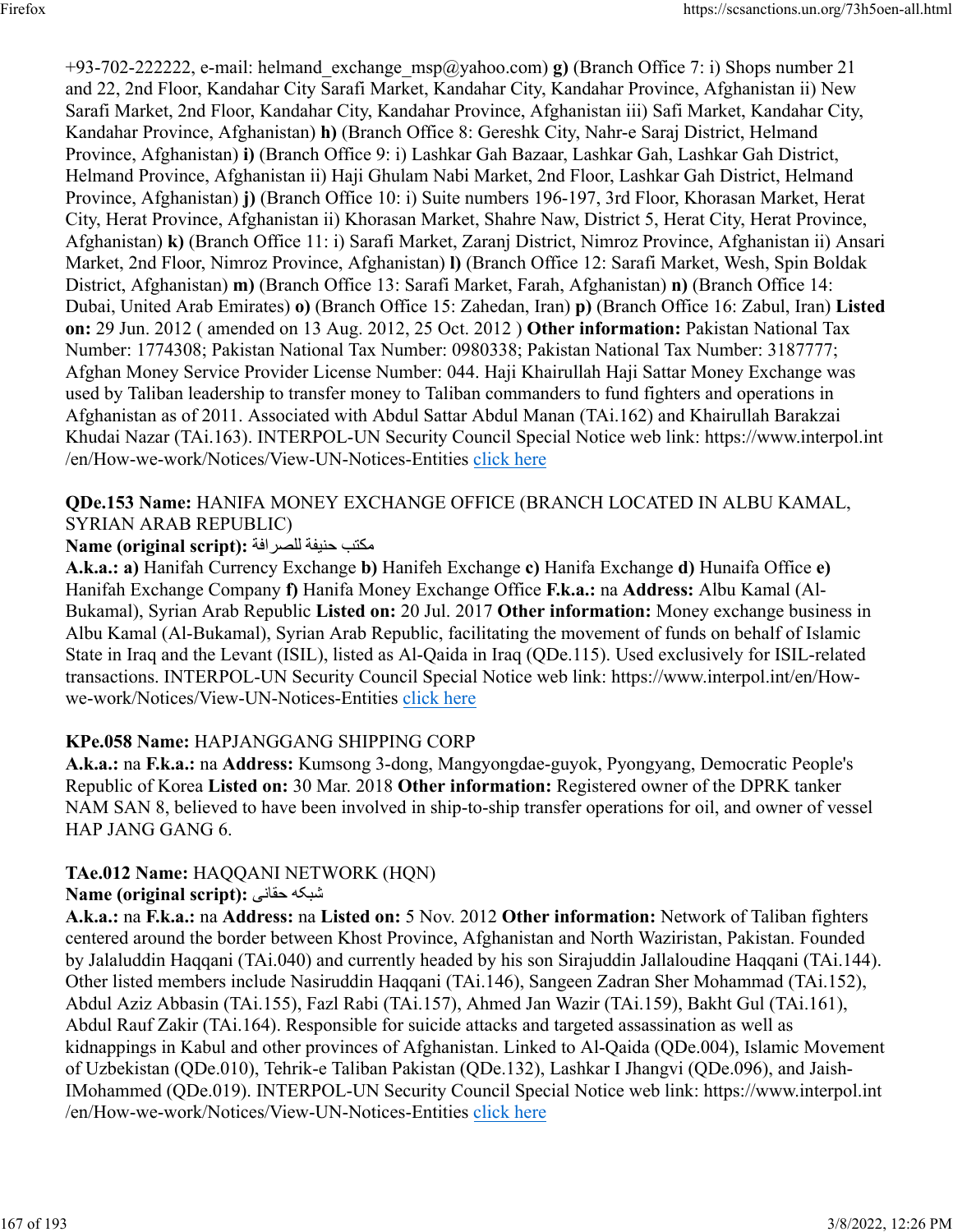#### **IRe.025 Name:** HARA COMPANY

**A.k.a.:** na **F.k.a.:** na **Address:** na **Listed on:** 9 Jun. 2010 **Other information:** Owned or controlled by Ghorb Nooh. [Old Reference # E.29.II.5]

#### **QDe.149 Name:** HARAKAT SHAM AL-ISLAM

**A.k.a.: a)** Haraket Sham al-Islam **b)** Sham al-Islam **c)** Sham al-Islam Movement **F.k.a.:** na **Address:** Syrian Arab Republic **Listed on:** 29 Feb. 2016 **Other information:** Moroccan-led terrorist organization formed in Aug. 2013 and operating in Syrian Arab Republic. Principally composed of foreign terrorist fighters and associated with AI-Nusrah Front for the People of the Levant (QDe.137). INTERPOL-UN Security Council Special Notice web link: https://www.interpol.int/en/How-we-work/Notices/View-UN-Notices-Entities [click](https://www.interpol.int/en/How-we-work/Notices/View-UN-Notices-Entities) [here](https://www.interpol.int/en/How-we-work/Notices/View-UN-Notices-Entities)

#### **QDe.008 Name:** HARAKAT UL-MUJAHIDIN / HUM

**A.k.a.: a)** Al-Faran **b)** Al-Hadid **c)** Al-Hadith **d)** Harakat Ul-Ansar **e)** HUA **f)** Harakat Ul-Mujahideen **F.k.a.:** na **Address:** Pakistan **Listed on:** 6 Oct. 2001 ( amended on 13 Dec. 2011, 24 Nov. 2020 ) **Other information:** Associated with Jaish-i-Mohammed (QDe.019), Lashkar i Jhangvi (LJ) (QDe.096) and Lashkar-e-Tayyiba (QDe.118). Active in Pakistan and Afghanistan. Banned in Pakistan. Review pursuant to Security Council resolution 1822 (2008) was concluded on 21 Jun. 2010. Review pursuant to Security Council resolution 2368 (2017) was concluded on 24 November 2020. INTERPOL-UN Security Council Special Notice web link: https://www.interpol.int/en/How-we-work/Notices/View-UN-Notices-Entities [click](https://www.interpol.int/en/How-we-work/Notices/View-UN-Notices-Entities) [here](https://www.interpol.int/en/How-we-work/Notices/View-UN-Notices-Entities)

#### **QDe.130 Name:** HARAKAT-UL JIHAD ISLAMI

#### تک الجباد الاسلامي :(Name (original script

**A.k.a.: a)** HUJI **b)** Movement of Islamic Holy War **c)** Harkat-ul-Jihad-al Islami **d)** Harkat-al-Jihad-ul Islami **e)** Harkat-ul-Jehad-al-Islami **f)** Harakat ul Jihad-e-Islami **F.k.a.: a)** Harakat-ul-Ansar **b)** HUA **Address:** na **Listed on:** 6 Aug. 2010 ( amended on 13 Dec. 2011, 24 Nov. 2020 ) **Other information:** Was established in Afghanistan in 1980. In 1993, Harakat-ul Jihad Islami merged with Harakat ul-Mujahidin (QDe.008) to form Harakat ul-Ansar. In 1997, Harakat-ul Jihad Islami split from Harakat ul-Ansar and resumed using its former name. Operations are in India, Pakistan and Afghanistan. Banned in Pakistan. Review pursuant to Security Council resolution 2368 (2017) was concluded on 24 November 2020. INTERPOL-UN Security Council Special Notice web link: https://www.interpol.int/en/How-we-work/Notices/View-UN-Notices-Entities [click here](https://www.interpol.int/en/How-we-work/Notices/View-UN-Notices-Entities)

#### **KPe.024 Name:** HESONG TRADING COMPANY

**A.k.a.:** na **F.k.a.:** na **Address:** Pyongyang, Democratic People's Republic of Korea **Listed on:** 2 Mar. 2016 **Other information:** The Korea Mining Development Trading Corporation (KOMID) is the parent company of Hesong Trading Corporation.

#### **QDe.147 Name:** HILAL AHMAR SOCIETY INDONESIA (HASI)

**A.k.a.: a)** Yayasan Hilal Ahmar **b)** Indonesia Hilal Ahmar Society for Syria **F.k.a.:** na **Address:** na **Listed on:** 13 Mar. 2015 ( amended on 24 Nov. 2020 ) **Other information:** Ostensibly humanitarian wing of Jemaah Islamiyah (QDe.092). Operates in Lampung, Jakarta, Semarang, Yogyakarta, Solo, Surabaya and Makassar, Indonesia. Has been recruiting, funding and facilitating travel of foreign terrorist fighters to Syria. Not affiliated with the humanitarian group International Federation of the Red Cross and Red Crescent Societies (IFRC). Review pursuant to Security Council resolution 2368 (2017) was concluded on 24 November 2020. INTERPOL-UN Security Council Special Notice web link: https://www.interpol.int /en/How-we-work/Notices/View-UN-Notices-Entities [click here](https://www.interpol.int/en/How-we-work/Notices/View-UN-Notices-Entities)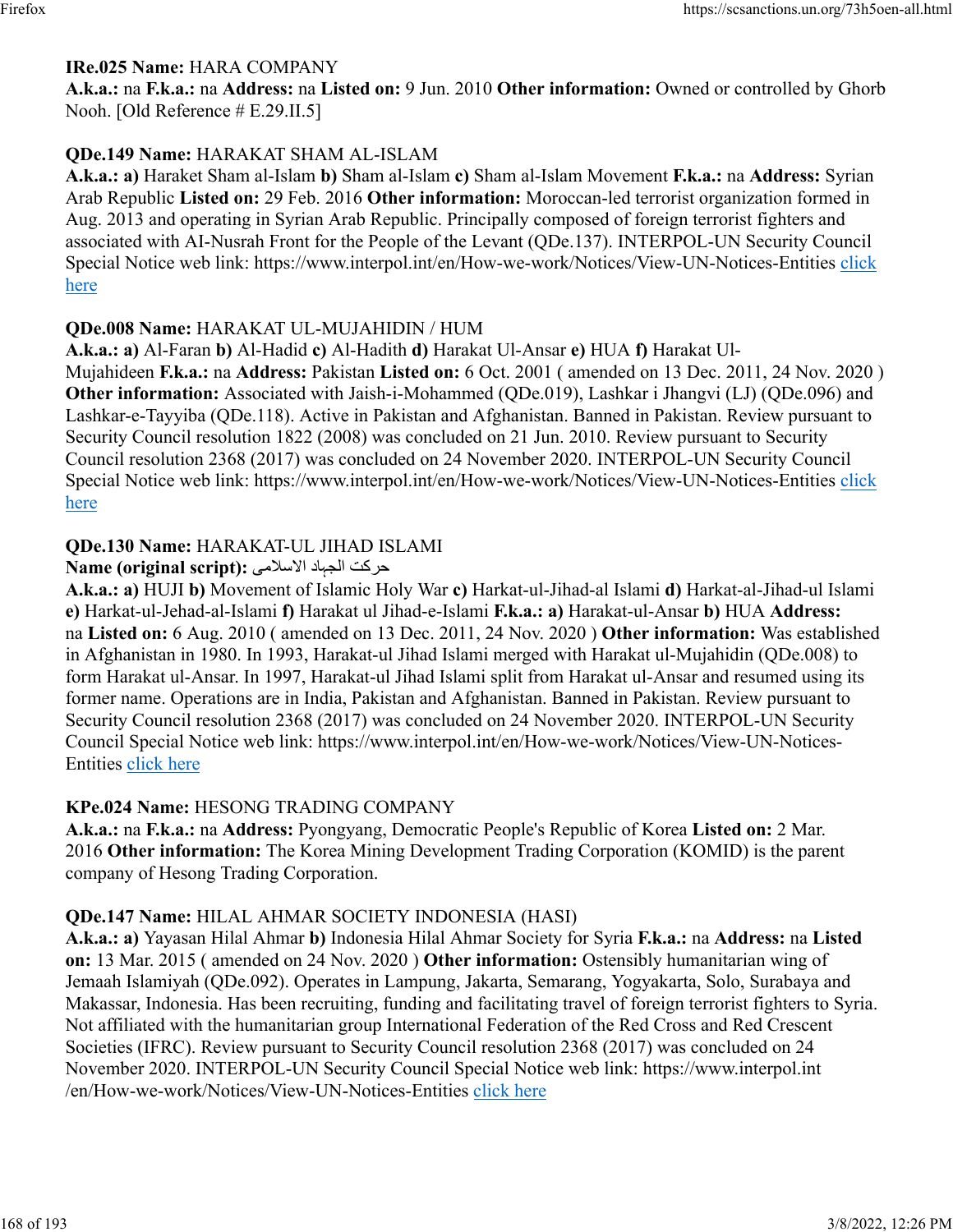### **KPe.005 Name:** HONG KONG ELECTRONICS

**A.k.a.:** HONG KONG ELECTRONICS KISH CO. **F.k.a.:** na **Address:** Sanaee Street, Kish Island, Iran **Listed on:** 16 Jul. 2009 **Other information:** Owned or controlled by, or acts or purports to act for or on behalf of Tanchon Commercial Bank and KOMID. Hong Kong Electronics has transferred millions of dollars of proliferation-related funds on behalf of Tanchon Commercial Bank and KOMID (both designated by the Committee in April 2009) since 2007. Hong Kong Electronics has facilitated the movement of money from Iran to the DPRK on behalf of KOMID.

#### **KPe.059 Name:** HUAXIN SHIPPING HONGKONG LTD

**A.k.a.:** 華信船務(香港)有限公司 **F.k.a.:** na **Address:** Room 2105, Trend Centre, 29-31 Chueng Lee Street, Chai Wan, Hong Kong, China **Listed on:** 30 Mar. 2018 **Other information:** Ship and commercial manager of the ASIA BRIDGE 1. Hong Kong-owned vessel, the probable "ASIA BRIDGE 1" was instructed on 19 October 2017 by Huaxin Shipping to make preparations for entry into Nampo, DPRK to receive a shipment of coal bound for Vietnam. The "ASIA BRIDGE 1" was instructed by an unidentified employee of Huaxin Shipping Ltd. to make preparations to receive 8,000 metric tons of coal and then sail to Cam Pha, Vietnam. The master of the vessel was instructed to cover the ship's name and other markings using canvas while in port at Nampo.

### **IQe.049 Name:** IDLEB COMPANY FOR SPINNING

**A.k.a.:** na **F.k.a.:** na **Address:** P.O. Box 9, Idleb, Iraq **Listed on:** 26 Apr. 2004 **Other information:** 

### **KPe.034 Name:** ILSIM INTERNATIONAL BANK

**A.k.a.:** na **F.k.a.:** na **Address:** Pyongyang, Democratic People's Republic of Korea **Listed on:** 30 Nov. 2016 **Other information:** Ilsim International Bank is affiliated with the DPRK military and has a close relationship with Korea Kwangson Banking Corporation (KKBC). Ilsim International Bank has attempted to evade United Nations sanctions. SWIFT: ILSIKPPY

#### **IRe.026 Name:** IMENSAZAN CONSULTANT ENGINEERS INSTITUTE

**A.k.a.:** na **F.k.a.:** na **Address:** na **Listed on:** 9 Jun. 2010 **Other information:** Owned or controlled by, or acts on behalf of, KAA. [Old Reference # E.29.II.6]

#### **IRe.027 Name:** INDUSTRIAL FACTORIES OF PRECISION (IFP) MACHINERY

**A.k.a.:** Instrumentation Factories Plant **F.k.a.:** na **Address:** na **Listed on:** 3 Mar. 2008 **Other information:** Used by AIO for some acquisition attempts. [Old Reference # E.03.III.5]

### **QDe.009 Name:** ISLAMIC ARMY OF ADEN

**A.k.a.:** na **F.k.a.:** na **Address:** na **Listed on:** 6 Oct. 2001 **Other information:** Review pursuant to Security Council resolution 1822 (2008) was concluded on 9 Jul. 2010. Review pursuant to Security Council resolution 2368 (2017) was concluded on 15 November 2021. INTERPOL-UN Security Council Special Notice web link: https://www.interpol.int/en/How-we-work/Notices/View-UN-Notices-Entities [click here](https://www.interpol.int/en/How-we-work/Notices/View-UN-Notices-Entities)

### **QDe.099 Name:** ISLAMIC INTERNATIONAL BRIGADE (IIB)

**A.k.a.: a)** The Islamic Peacekeeping Brigade **b)** The Islamic Peacekeeping Army **c)** The International Brigade **d)** Islamic Peacekeeping Battalion **e)** International Battalion **f)** Islamic Peacekeeping International Brigade **F.k.a.:** na **Address:** na **Listed on:** 4 Mar. 2003 ( amended on 13 Dec. 2011, 6 Dec. 2019 ) **Other information:** Linked to the Riyadus-Salikhin Reconnaissance and Sabotage Battalion of Chechen Martyrs (RSRSBCM) (QDe.100) and the Special Purpose Islamic Regiment (SPIR) (QDe.101). Review pursuant to Security Council resolution 1822 (2008) was concluded on 17 May 2010. Review pursuant to Security Council resolution 2368 (2017) was concluded on 4 Dec. 2019. Review pursuant to Security Council resolution 2368 (2017) was concluded on 15 November 2021. INTERPOL-UN Security Council Special Notice web link: https://www.interpol.int/en/How-we-work/Notices/View-UN-Notices-Entities [click here](https://www.interpol.int/en/How-we-work/Notices/View-UN-Notices-Entities)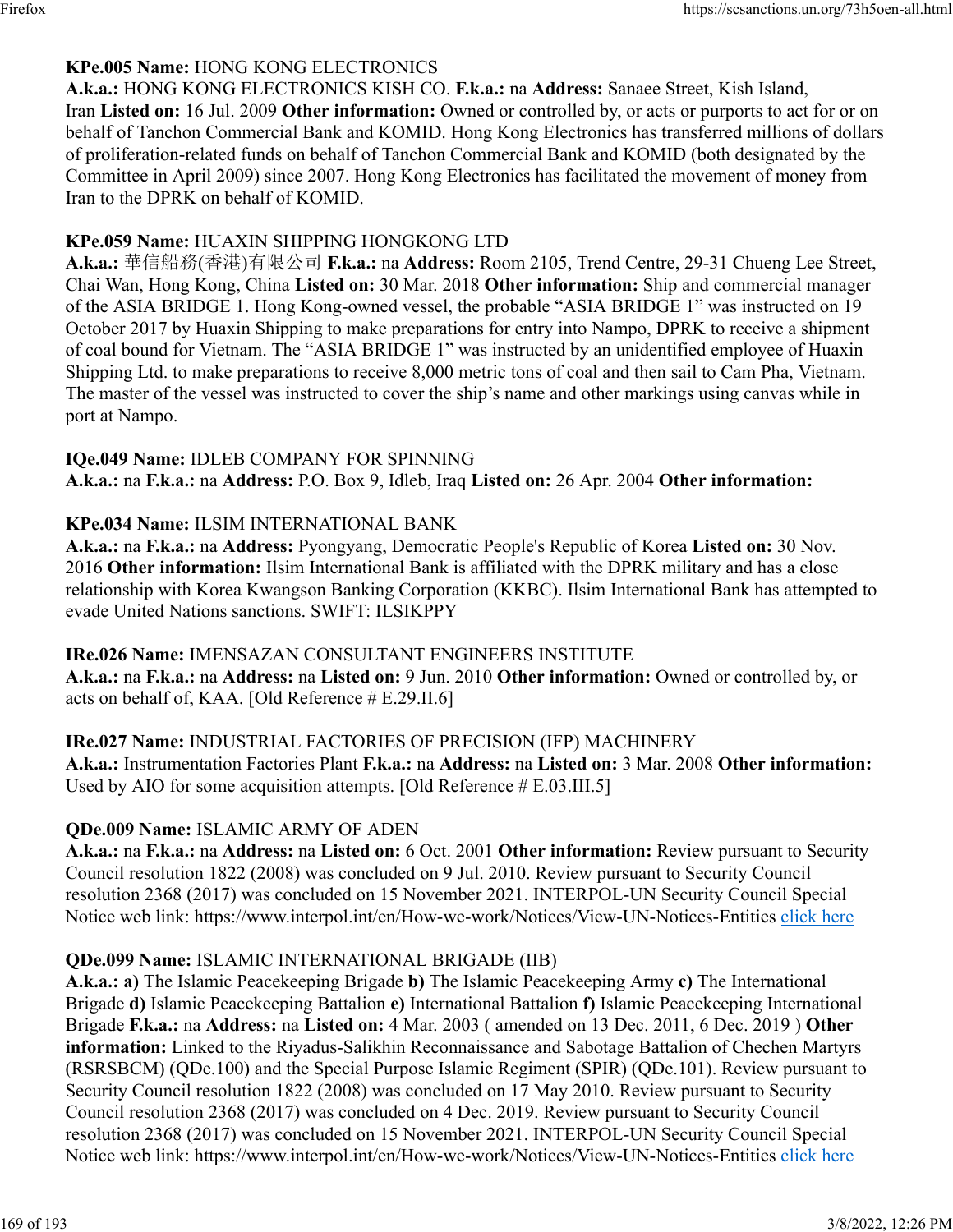### **QDe.119 Name:** ISLAMIC JIHAD GROUP

**A.k.a.: a)** Jama'at al-Jihad **b)** Libyan Society **c)** Kazakh Jama'at **d)** Jamaat Mojahedin **e)** Jamiyat **f)** Jamiat al-Jihad al-Islami **g)** Dzhamaat Modzhakhedov **h)** Islamic Jihad Group of Uzbekistan **i)** al-Djihad al-Islami **j)** Zamaat Modzhakhedov Tsentralnoy Asii **k)** Islamic Jihad Union **F.k.a.:** na **Address:** na **Listed on:** 1 Jun. 2005 ( amended on 19 Apr. 2006, 20 Feb. 2008, 13 Dec. 2011, 24 Nov. 2020 ) **Other information:** Founded and led by Najmiddin Kamolitdinovich Jalolov (deceased) and Suhayl Fatilloevich Buranov (deceased). Associated with the Islamic Movement of Uzbekistan (QDe.010) and Emarat Kavkaz (QDe.131). Active in the Afghanistan/Pakistan border area, Central Asia, South Asia region and some European States. Review pursuant to Security Council resolution 1822 (2008) was concluded on 20 May 2010. Review pursuant to Security Council resolution 2368 (2017) was concluded on 24 November 2020. INTERPOL-UN Security Council Special Notice web link: https://www.interpol.int/en/How-we-work/Notices/View-UN-Notices-Entities [click here](https://www.interpol.int/en/How-we-work/Notices/View-UN-Notices-Entities)

### **QDe.010 Name:** ISLAMIC MOVEMENT OF UZBEKISTAN

**A.k.a.:** IMU **F.k.a.:** na **Address:** na **Listed on:** 6 Oct. 2001 ( amended on 13 Dec. 2011, 24 Nov. 2020 ) **Other information:** Associated with the Eastern Turkistan Islamic Movement (QDe.088), Islamic Jihad Group (QDe.119) and Emarat Kavkaz (QDe.131). Active in the Afghanistan/Pakistan border area, northern Afghanistan and Central Asia. Review pursuant to Security Council resolution 1822 (2008) was concluded on 21 Jun. 2010. Review pursuant to Security Council resolution 2368 (2017) was concluded on 24 November 2020. INTERPOL-UN Security Council Special Notice web link: https://www.interpol.int/en/How-wework/Notices/View-UN-Notices-Entities [click here](https://www.interpol.int/en/How-we-work/Notices/View-UN-Notices-Entities)

**QDe.161 Name:** ISLAMIC STATE IN IRAQ AND THE LEVANT - KHORASAN (ISIL- K) **A.k.a.: a)** ISIL KHORASAN **b)** ISLAMIC STATE'S KHORASAN PROVINCE **c)** ISIS WILAYAT KHORASAN **d)** ISIL'S SOUTH ASIA BRANCH **e)** SOUTH ASIAN CHAPTER OF ISIL **F.k.a.:** na **Address:** na **Listed on:** 14 May 2019 **Other information:** Islamic State of Iraq and the Levant - Khorasan (ISIL - K) was formed on January 10, 2015 by a former Tehrik-e Taliban Pakistan (TTP) (QDe.132) commander and was established by former Taliban faction commanders who swore an oath of allegiance to the Islamic State of Iraq and the Levant (listed as Al-Qaida in Iraq (QDe.115)). ISIL – K has claimed responsibility for numerous attacks in both Afghanistan and Pakistan. INTERPOL-UN Security Council Special Notice web link: https://www.interpol.int/en/How-we-work/Notices/View-UN-Notices-Entities [click here](https://www.interpol.int/en/How-we-work/Notices/View-UN-Notices-Entities)

# **QDe.165 Name:** ISLAMIC STATE IN IRAQ AND THE LEVANT - LIBYA

الدولة الإسلامية في العراق والشلم - ليبيا : Name (original script)

**A.k.a.: a)** Islamic state of Iraq and the Levant in Libya **b)** Wilayat Barqa **c)** Wilayat Fezzan **d)** Wilayat Tripolitania **e)** Wilayat Tarablus **f)** Wilayat Al-Tarablus **F.k.a.:** na **Address:** na **Listed on:** 4 Mar. 2020 **Other information:** Formed in November 2014 upon announcement by Abu Bakr Al-Baghdadi, listed as Ibrahim Awwad Ibrahim Ali Al-Badri Al-Samarrai (QDi.299). Associated with Islamic State in Iraq and the Levant, listed as Al-Qaida in Iraq (QDe.115). INTERPOL-UN Security Council Special Notice web link: https://www.interpol.int/en/How-we-work/Notices/View-UN-Notices-Entities [click here](https://www.interpol.int/en/How-we-work/Notices/View-UN-Notices-Entities)

### **QDe.166 Name:** ISLAMIC STATE IN IRAQ AND THE LEVANT - YEMEN

الدولة الإسلامية في العراق والشلم - اليمن :Name (original script)

**A.k.a.: a)** Islamic State of Iraq and the Levant of Yemen **b)** Islamic State in Yemen **c)** ISIL in Yemen **d)** ISIS in Yemen **e)** Wilayat al-Yemen, Province of Yemen **F.k.a.:** na **Address:** na **Listed on:** 4 Mar. 2020 **Other information:** Formed in November 2014 upon acceptance of oaths of allegiance by Abu Bakr Al-Baghdadi, listed as Ibrahim Awwad Ibrahim Ali Al-Badri Al-Samarrai (QDi.299). Associated with Islamic State in Iraq and the Levant, listed as Al-Qaida in Iraq (QDe.115). INTERPOL-UN Security Council Special Notice web link: https://www.interpol.int/en/How-we-work/Notices/View-UN-Notices-Entities [click here](https://www.interpol.int/en/How-we-work/Notices/View-UN-Notices-Entities)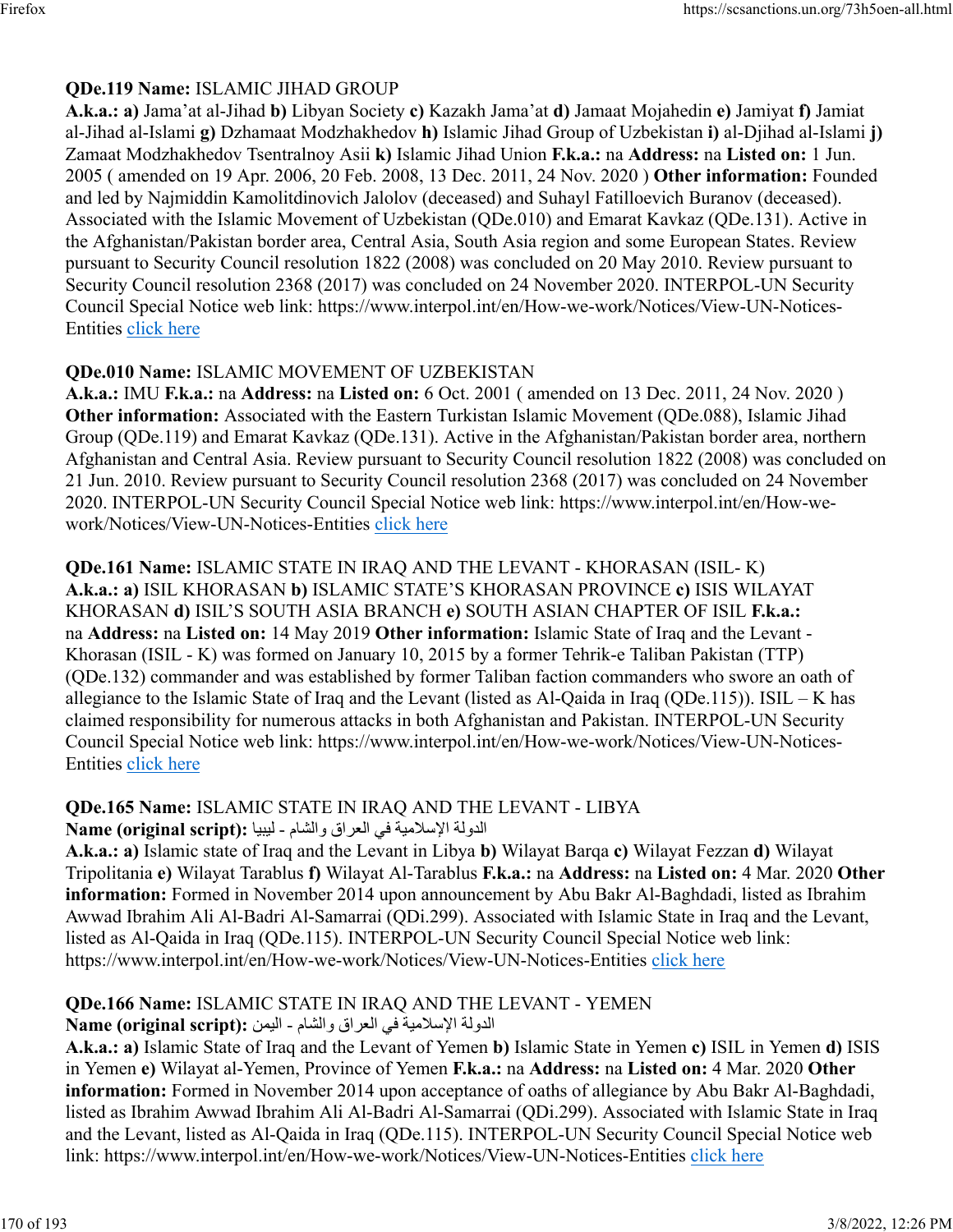### **QDe.163 Name:** ISLAMIC STATE IN THE GREATER SAHARA (ISGS)

**A.k.a.: a)** Islamic State in Iraq and Syria – Greater Sahara (ISIS-GS) **b)** Islamic State of Iraq and Syria – Greater Sahara (ISIS-GS) **c)** Islamic State of Iraq and the Levant - Greater Sahara (ISIL-GS) **d)** Islamic State of the Greater Sahel **e)** ISIS in the Greater Sahel **f)** ISIS in the Greater Sahara **g)** ISIS in the Islamic Sahel **F.k.a.:** na **Address:** na **Listed on:** 23 Feb. 2020 **Other information:** Formed in May 2015 by Adnan Abu Walid al-Sahraoui (QDi.415). Associated with the Islamic State in Iraq and the Levant (listed as Al-Qaida in Iraq (QDe.115)). Splinter group of Al-Mourabitoun (QDe.141). Committed terrorist attacks in Mali, Niger and Burkina Faso. INTERPOL-UN Security Council Special Notice web link: https://www.interpol.int /en/How-we-work/Notices/View-UN-Notices-Entities [click here](https://www.interpol.int/en/How-we-work/Notices/View-UN-Notices-Entities)

#### **QDe.162 Name:** ISLAMIC STATE WEST AFRICA PROVINCE (ISWAP)

**A.k.a.: a)** Islamic State in Iraq and the Levant – West Africa (ISIL-WA) **b)** Islamic State of Iraq and Syria – West Africa (ISIS-WA) **c)** Islamic State of Iraq and Syria West Africa Province (ISISWAP) **d)** Islamic State of Iraq and the Levant – West Africa **F.k.a.:** na **Address:** na **Listed on:** 23 Feb. 2020 **Other information:** Associated with the Islamic State in Iraq and the Levant (listed as Al-Qaida in Iraq (QDe.115)). Formed in March 2015 by Abubakar Shekau (QDi.322). Splinter group of Jama'atu Ahlis Sunna Lidda'Awati Wal-Jihad (Boko Haram) (QDe.138). Committed terrorist attacks in Nigeria. INTERPOL-UN Security Council Special Notice web link: https://www.interpol.int/en/How-we-work/Notices/View-UN-Notices-Entities [click here](https://www.interpol.int/en/How-we-work/Notices/View-UN-Notices-Entities)

### **QDe.019 Name:** JAISH-I-MOHAMMED

**A.k.a.:** Army of Mohammed **F.k.a.:** na **Address:** Pakistan **Listed on:** 17 Oct. 2001 ( amended on 13 Dec. 2011, 24 Nov. 2020 ) **Other information:** Based in Peshawar and Muzaffarabad, Pakistan Associated with Harakat ul-Mujahidin / HUM (QDe.008), Lashkar-e-Tayyiba (QDe.118), Al-Akhtar Trust International (QDe.121), and Harakat-ul Jihad Islami (QDe.130). Banned in Pakistan. Review pursuant to Security Council resolution 1822 (2008) was concluded on 21 Jun. 2010. Review pursuant to Security Council resolution 2368 (2017) was concluded on 24 November 2020. INTERPOL-UN Security Council Special Notice web link: https://www.interpol.int/en/How-we-work/Notices/View-UN-Notices-Entities [click here](https://www.interpol.int/en/How-we-work/Notices/View-UN-Notices-Entities)

#### **QDe.020 Name:** JAM'YAH TA'AWUN AL-ISLAMIA

**A.k.a.: a)** Society of Islamic Cooperation **b)** Jam'iyat Al Ta'awun Al Islamiyya **c)** Jit **F.k.a.:** na **Address:** Kandahar City, Afghanistan **Listed on:** 17 Oct. 2001 ( amended on 13 Dec. 2011 ) **Other information:** Founded by Usama Mohammad Awad bin Laden (deceased) in 2001. Review pursuant to Security Council resolution 1822 (2008) was concluded on 21 Jun. 2010. Review pursuant to Security Council resolution 2368 (2017) was concluded on 15 November 2021. INTERPOL-UN Security Council Special Notice web link: https://www.interpol.int/en/How-we-work/Notices/View-UN-Notices-Entities [click here](https://www.interpol.int/en/How-we-work/Notices/View-UN-Notices-Entities)

### **QDe.159 Name:** JAMA'A NUSRAT UL-ISLAM WA AL-MUSLIMIN (JNIM)

هاعة نصرة الإسلام والمسلمين : Name (original script)

**A.k.a.:** na **F.k.a.:** na **Address:** na **Listed on:** 4 Oct. 2018 **Other information:** Associated with Al-Qaida (QDe.004), the Organization of Al-Qaida in the Islamic Maghreb (QDe.014), Ansar Eddine (QDe.135) and Al-Mourabitoun (QDe.141). Operations in Mali and Burkina Faso. INTERPOL-UN Security Council Special Notice web link: https://www.interpol.int/en/How-we-work/Notices/View-UN-Notices-Entities [click here](https://www.interpol.int/en/How-we-work/Notices/View-UN-Notices-Entities)

### **QDe.138 Name:** JAMA'ATU AHLIS SUNNA LIDDA'AWATI WAL-JIHAD

**A.k.a.: a)** Jama'atu Ahlus-Sunnah Lidda'Awati Wal Jihad **b)** Jama'atu Ahlus-Sunna Lidda'Awati Wal Jihad **c)** داهجلاو ةوعدلل ةنسلا لهأ ةعامج **d)** Boko Haram **e)** Western Education is a Sin **F.k.a.:** na **Address:** Nigeria **Listed on:** 22 May 2014 ( amended on 6 Dec. 2019 ) **Other information:** Affiliate of Al-Qaida (QDe.004), and the Organization of Al-Qaida in the Islamic Maghreb (AQIM) (QDe.014). Associated with Jama'atu Ansarul Muslimina Fi Biladis-Sudan (Ansaru). The leader is Abubakar Shekau. Review pursuant to Security Council resolution 2368 (2017) was concluded on 4 Dec. 2019 INTERPOL-UN Security Council Special Notice web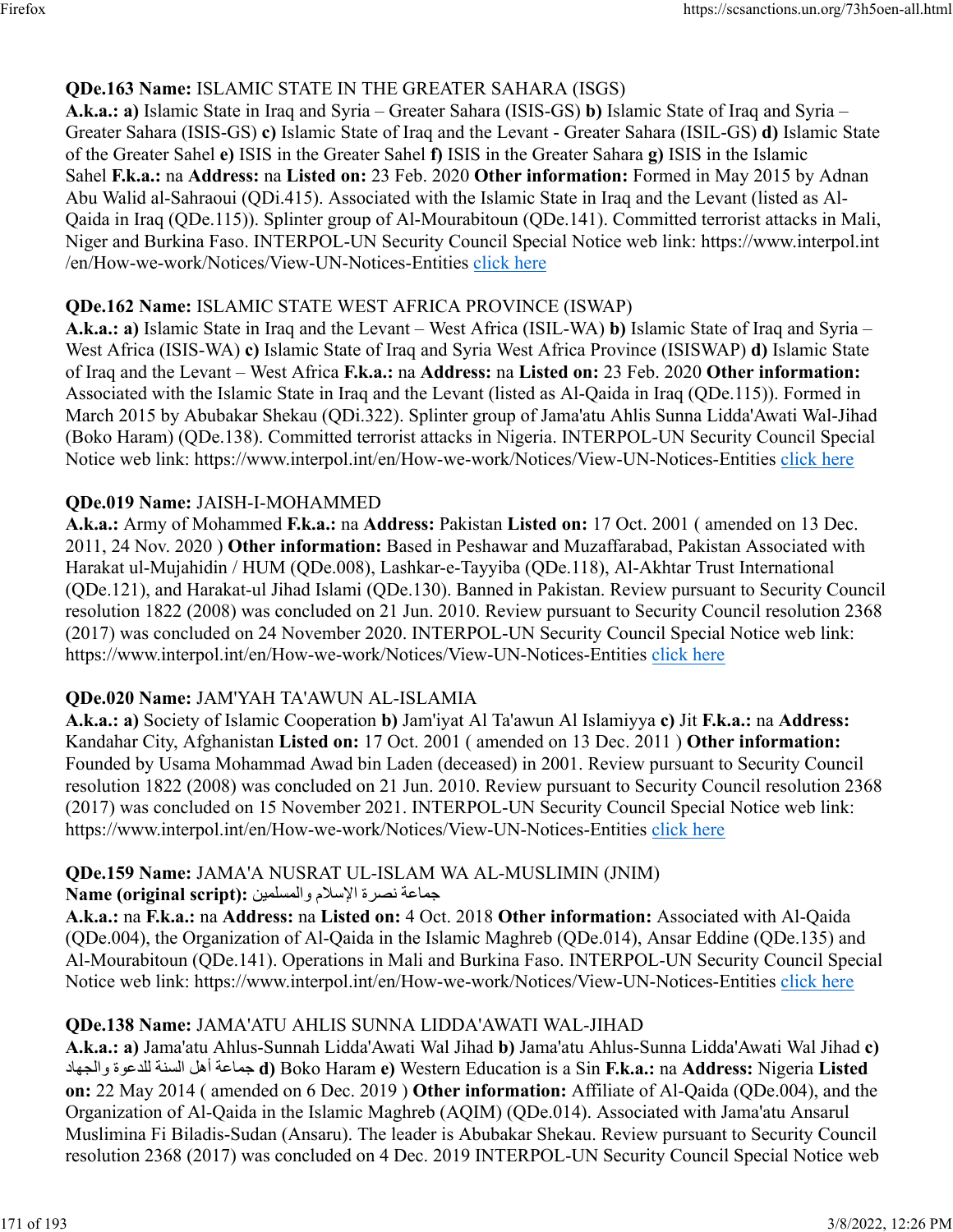link: https://www.interpol.int/en/How-we-work/Notices/View-UN-Notices-Entities [click here](https://www.interpol.int/en/How-we-work/Notices/View-UN-Notices-Entities)

# **QDe.164 Name:** JAMAAH ANSHARUT DAULAH

### **Name (original script):** JAMAAH ANSHARUT DAULAH

**A.k.a.: a)** Jemaah Anshorut Daulah **b)** Jamaah Ansharut Daulat **F.k.a.:** na **Address:** na **Listed on:** 4 Mar. 2020 **Other information:** Established in 2015 as an umbrella group of Indonesian extremist groups that pledged allegiance to then-ISIL leader Abu Bakr al-Baghdadi. Associated with Islamic State in Iraq and the Levant, listed as Al-Qaida in Iraq (QDe.115). INTERPOL-UN Security Council Special Notice web link: https://www.interpol.int/en/How-we-work/Notices/View-UN-Notices-Entities [click here](https://www.interpol.int/en/How-we-work/Notices/View-UN-Notices-Entities)

## **QDe.152 Name:** JAMAAT-UL-AHRAR (JuA)

### تامج لا رارحا **:(script original (Name**

**A.k.a.: a)** Jamaat-e-Ahrar **b)** Tehrik-e Taliban Pakistan Jamaat ul Ahrar **F.k.a.:** Ahrar-ul-Hind **Address: a)** Lalpura, Nangarhar Province, Afghanistan and Afghanistan-Pakistan border region (since Jun. 2015) **b)** Mohmand Agency, Pakistan (as at Aug. 2014) **Listed on:** 6 Jul. 2017 **Other information:** Splinter group of the Tehrik-e Taliban Pakistan (QDe.132). Associated with Islamic State in Iraq and the Levant, listed as Al-Qaida in Iraq (QDe.115). Formed in Aug. 2014 in Mohmand Agency, Pakistan. Operates from Nangarhar Province, Afghanistan and Pakistan-Afghanistan border region. Banned in Pakistan on 21 Nov. 2016. INTERPOL-UN Security Council Special Notice web link: https://www.interpol.int/en/How-wework/Notices/View-UN-Notices-Entities [click here](https://www.interpol.int/en/How-we-work/Notices/View-UN-Notices-Entities)

### **QDe.092 Name:** JEMAAH ISLAMIYAH

**A.k.a.: a)** Jema'ah Islamiyah **b)** Jemaah Islamiya **c)** Jemaah Islamiah **d)** Jamaah Islamiyah **e)** Jama'ah Islamiyah **F.k.a.:** na **Address:** na **Listed on:** 25 Oct. 2002 ( amended on 13 Dec. 2011, 24 Nov. 2020 ) **Other information:** Operates in Southeast Asia, including Indonesia, Malaysia and the Philippines. Associated with the Abu Sayyaf Group (QDe.001). Review pursuant to Security Council resolution 1822 (2008) was concluded on 25 May 2010. Review pursuant to Security Council resolution 2368 (2017) was concluded on 24 November 2020. INTERPOL-UN Security Council Special Notice web link: https://www.interpol.int /en/How-we-work/Notices/View-UN-Notices-Entities [click here](https://www.interpol.int/en/How-we-work/Notices/View-UN-Notices-Entities)

## **QDe.133 Name:** JEMMAH ANSHORUT TAUHID (JAT)

**A.k.a.: a)** Jemaah Anshorut Tauhid **b)** Jemmah Ansharut Tauhid **c)** Jem'mah Ansharut Tauhid **d)** Jamaah Ansharut Tauhid **e)** Jama'ah Ansharut Tauhid **f)** Laskar 99 **F.k.a.:** na **Address:** Jl. Semenromo number 58, 04/XV Ngruki, Cemani, Grogol, Sukoharjo, Jawa Tengah, Indonesia (Telephone: 0271-2167285, Email: info@ansharuttauhid.com) **Listed on:** 12 Mar. 2012 ( amended on 17 Jul. 2018 ) **Other information:** A group affiliated with the Islamic State in Iraq and the Levant (ISIL), listed as Al-Qaida in Iraq (QDe.115), that has perpetrated attacks in Indonesia. Founded and led by Abu Bakar Ba'asyir (QDi.217). Established on 27 Jul. 2008 in Solo, Indonesia. Had been associated with Jemmah Islamiya (JI) (QDe.092). Review pursuant to Security Council resolution 2253 (2015) was concluded on 7 June 2018. Website: http://ansharuttauhid.com/ Review pursuant to Security Council resolution 2368 (2017) was concluded on 15 November 2021. INTERPOL-UN Security Council Special Notice web link: https://www.interpol.int /en/How-we-work/Notices/View-UN-Notices-Entities [click here](https://www.interpol.int/en/How-we-work/Notices/View-UN-Notices-Entities)

### **IRe.031 Name:** JOZA INDUSTRIAL CO.

**A.k.a.:** na **F.k.a.:** na **Address:** na **Listed on:** 3 Mar. 2008 **Other information:** AIO front-company, involved in the ballistic missile programme. [Old Reference # E.03.III.7]

## **QDe.156 Name:** JUND AL AQSA

**A.k.a.: a)** The Soldiers of Aqsa **b)** Soldiers of Aqsa **c)** Sarayat Al Quds **F.k.a.:** na **Address: a)** Idlib Governorate, Syrian Arab Republic **b)** Hama Governorate, Syrian Arab Republic **Listed on:** 20 Jul. 2017 **Other information:** Associated with the Al Nusrah Front for the People of the Levant (QDe.137).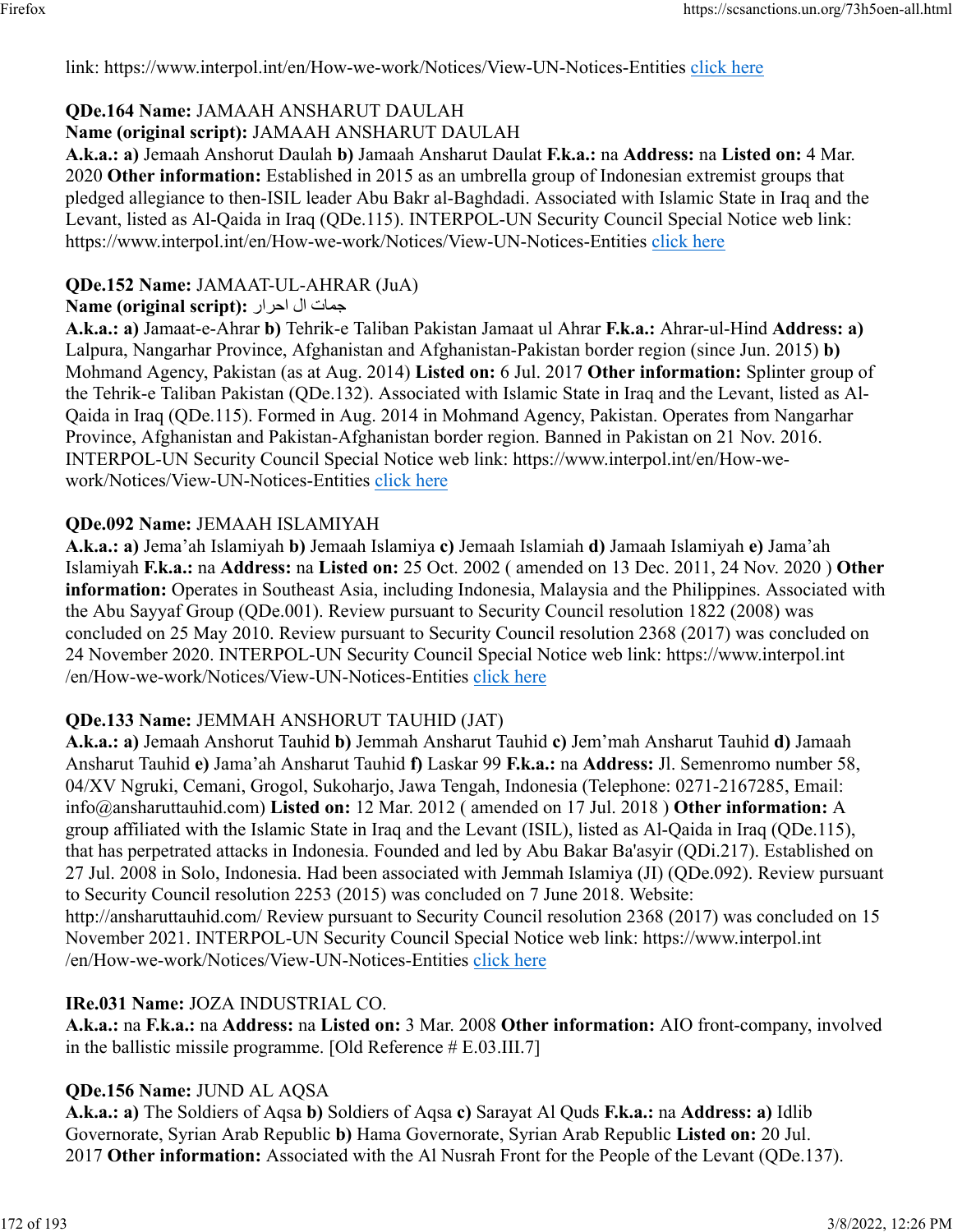INTERPOL-UN Security Council Special Notice web link: https://www.interpol.int/en/How-wework/Notices/View-UN-Notices-Entities [click here](https://www.interpol.int/en/How-we-work/Notices/View-UN-Notices-Entities)

### **QDe.151 Name:** JUND AL-KHILAFAH IN ALGERIA (JAK-A)

**A.k.a.: a)** Jund al Khalifa **b)** Jund al-Khilafah fi Ard al-Jaza'ir **c)** Jund al-Khalifa fi Ard al-Jazayer **d)** Soldiers of the Caliphate in Algeria **e)** Soldiers of the Caliphate of Algeria **f)** Soldiers of the Caliphate in the Land of Algeria **F.k.a.:** na **Address:** Kabylie region, Algeria **Listed on:** 29 Sep. 2015 ( amended on 24 Nov. 2020 ) **Other information:** Emerged on 13 Sep. 2014. Most known for its abduction and subsequent beheading of French national Herve Gourdel. Claimed responsibility for attacking police and gendarmes in Algeria and continued planning future attacks. Review pursuant to Security Council resolution 2368 (2017) was concluded on 24 November 2020. INTERPOL-UN Security Council Special Notice web link: https://www.interpol.int/en/How-we-work/Notices/View-UN-Notices-Entities [click here](https://www.interpol.int/en/How-we-work/Notices/View-UN-Notices-Entities)

### **QDe.167 Name:** JUND AL-KHILAFAH IN TUNISIA (JAK-T)

### دنج ةفلاخلا يف سنوت **:(script original (Name**

**A.k.a.: a)** ISIL-Tunisia **b)** ISIL-Tunisia Province **c)** Soldiers of the Caliphate **d)** Jund al-Khilafa **e)** Jund al Khilafah **f)** Jund al-Khilafah fi Tunis **g)** Soldiers of the Caliphate in Tunisia **h)** Tala I Jund al-Khilafah **i)** Vanguards of the Soldiers of the Caliphate **j)** Daesh Tunisia **k)** Ajnad **F.k.a.:** na **Address:** na **Listed on:** 29 Dec. 2021 **Other information:** Formed in November 2014.Associated with Islamic State in Iraq and the Levant, listed as Al-Qaida in Iraq (QDe.115). INTERPOL-UN Security Council Special Notice web link: https://www.interpol.int/en/How-we-work/Notices/View-UN-Notices-Entities

### **QDe.155 Name:** Jaysh Khalid Ibn al Waleed

**A.k.a.: a)** Khalid ibn al-Walid Army **b)** Liwa Shuhada al-Yarmouk **c)** Harakat al-Muthanna al-Islamia **F.k.a.:** na **Address:** na **Listed on:** 20 Jul. 2017 **Other information:** Joined the Islamic State in Iraq and the Levant (ISIL), listed as Al-Qaida in Iraq (QDe.115), in May 2015. INTERPOL-UN Security Council Special Notice web link: https://www.interpol.int/en/How-we-work/Notices/View-UN-Notices-Entities [click here](https://www.interpol.int/en/How-we-work/Notices/View-UN-Notices-Entities)

### **IRe.032 Name:** KALA-ELECTRIC

**A.k.a.:** Kalaye Electric **F.k.a.:** na **Address:** na **Listed on:** 23 Dec. 2006 **Other information:** Provider for PFEP - Natanz. [Old Reference # E.37.A.3]

### **KPe.043 Name:** KANGBONG TRADING CORPORATION

**A.k.a.:** na **F.k.a.:** na **Address:** Democratic People's Republic of Korea **Listed on:** 2 Jun. 2017 **Other information:** The Kangbong Trading Corporation sold, supplied, transferred, or purchased, directly or indirectly, to or from the DPRK, metal, graphite, coal, or software, where revenue or goods received may benefit the Government of the DPRK or the Workers' Party of Korea. The Kangbong Trading Corporation's parent is the Ministry of People's Armed Forces

### **IRe.034 Name:** KAVEH CUTTING TOOLS COMPANY

**A.k.a.:** na **F.k.a.:** na **Address: a)** 3rd Km of Khalaj Road, Seyyedi Street, Mashad, 91638, Iran (Islamic Republic of) **b)** Km 4 of Khalaj Road, End of Seyedi Street, Mashad, Iran (Islamic Republic of) **c)** P.O. Box 91735-549, Mashad, Iran (Islamic Republic of) **d)** Khalaj Rd., End of Seyyedi Alley, Mashad, Iran (Islamic Republic of) **e)** Moqan St., Pasdaran St., Pasdaran Cross Rd., Tehran, Iran (Islamic Republic of) **Listed on:** 9 Jun. 2010 **Other information:** Owned or controlled by, or acts on behalf of, DIO. [Old Reference # E.29.I.7]

### **IRe.036 Name:** KHATAM AL-ANBIYA CONSTRUCTION HEADQUARTERS (KAA)

**A.k.a.:** na **F.k.a.:** na **Address:** na **Listed on:** 9 Jun. 2010 ( amended on 17 Dec. 2014 ) **Other information:** KAA is an IRGC-owned company involved in large scale civil and military construction projects and other engineering activities. It undertakes a significant amount of work on Passive Defense Organization projects.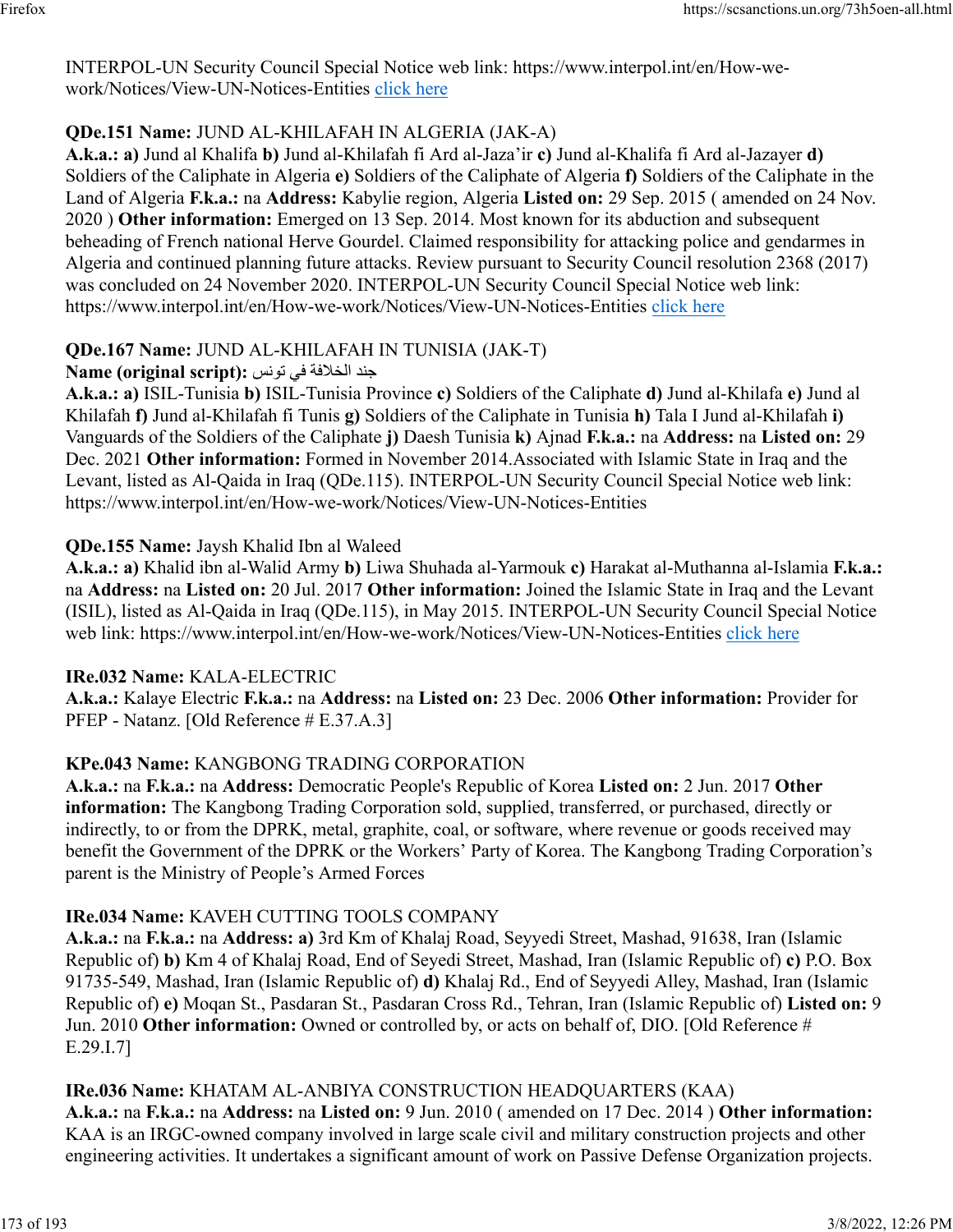In particular, KAA subsidiaries were heavily involved in the construction of the uranium enrichment site at Qom/Fordow. [Old Reference # E.29.II.7]

### **QDe.168 Name:** KHATIBA AL-TAWHID WAL-JIHAD (KTJ)

**Name (original script):** Катиба ат-Таухид валь-Джихад

**A.k.a.: a)** JANNAT OSHIKLARI **b)** Jama`at al-Tawhid wal-Jihad **F.k.a.:** JANNAT OSHIKLARI **Address:** na **Listed on:** 7 Mar. 2022 **Other information:** Khatiba al-Tawhid wal-Jihad (formerly known as Jannat Oshiklari) is a terrorist organization operating under the umbrella of the international terrorist organization Al-Nusrah Front for the People of the Levant (QDe.137). The group mainly operates in the provinces of Hama, Idlib and Ladhiqiyah, in the Syrian Arab Republic, and also conduct operations in Turkey, Kyrgyzstan, Uzbekistan, Russian Federation, Tajikistan, Kazakhstan, Egypt, Afghanistan, Ukraine. The number of fighters of KTJ is about 500. KTJ also cooperates with such terrorist organizations as Khatiba Imam al-Bukhari (QDe.158) and the Islamic Jihad Group (QDe.119). INTERPOL-UN Security Council Special Notice web link: https://www.interpol.int/en/How-we-work/Notices/View-UN-Notices-Entities

#### **QDe.158 Name:** KHATIBA IMAM AL-BUKHARI (KIB)

**A.k.a.:** Khataib al-Imam al-Bukhari **F.k.a.:** na **Address: a)** Afghanistan/Pakistan border area (previous location) **b)** Khan-Shaykhun, Syrian Arab Republic (53 km south of Idlib, location as at Mar. 2018) **c)** Idlib, Aleppo and Khama, Syrian Arab Republic (operation zone) **Listed on:** 29 Mar. 2018 **Other information:** Associated with Al-Nusrah Front for the People of the Levant (QDe.137). Committed terrorist attacks in the Syrian Arab Republic. Since 2016 redeployed to Northern Afghanistan to project attacks against Central Asia countries. INTERPOL-UN Security Council Special Notice web link: https://www.interpol.int/en/How-wework/Notices/View-UN-Notices-Entities [click here](https://www.interpol.int/en/How-we-work/Notices/View-UN-Notices-Entities)

### **IRe.037 Name:** KHORASAN METALLURGY INDUSTRIES

**A.k.a.:** na **F.k.a.:** na **Address:** na **Listed on:** 3 Mar. 2008 **Other information:** Subsidiary of AMIG which depends on DIO. Involved in the production of centrifuges components. [Old Reference # E.03.III.8]

#### **KPe.060 Name:** KINGLY WON INTERNATIONAL CO., LTD

**A.k.a.:** na **F.k.a.:** na **Address:** Trust Company Complex, Ajeltake Road, Ajeltake Island, Majuro MH, 96960, Marshall Islands **Listed on:** 30 Mar. 2018 **Other information:** In 2017, Tsang Yung Yuan (aka Neil Tsang) and Kingly Won attempted to engage in an oil deal valued at over \$1 million with a petroleum company in a third country to illicitly transfer to the DPRK. Kingly Won acted as a broker for that petroleum company and a Chinese company that reached out to Kingly Won to purchase marine oil on its behalf.

#### **KPe.061 Name:** KOREA ACHIM SHIPPING CO

**A.k.a.:** na **F.k.a.:** na **Address:** Sochang-dong, Chung-guyok, Pyongyang, Democratic People's Republic of Korea **Listed on:** 30 Mar. 2018 **Other information:** Registered owner of DPRK tanker CHON MA SAN. DPRK-flagged CHON MA SAN prepared for likely ship-to-ship transfer operations in late January 2018. The master of the DPRK-flagged motor tanker YU JONG 2 reported on 18 November 2017 to an unidentified DPRK-based controller that the vessel was avoiding a storm in advance of a ship-to-ship transfer. The master suggested that the YU JONG 2 load fuel oil before the DPRK-flagged tanker CHON MA SAN since the CHON MA SAN's larger size was better suited to conduct ship-to-ship transfers in a storm. After the CHON MA SAN loaded fuel oil from a vessel, the YU JONG 2 loaded 1,168 kiloliters of fuel oil on 19 November 2017 through a ship-to-ship transfer operation.

### **KPe.062 Name:** KOREA ANSAN SHIPPING COMPANY

**A.k.a.:** KOREA ANSAN SHPG COMPANY **F.k.a.:** na **Address:** Pyongchon 1-dong, Pyongchon-guyok, Pyongyang, Democratic People's Republic of Korea **Listed on:** 30 Mar. 2018 **Other information:** Registered owner of DPRK tanker AN SAN 1 believed to have been involved in ship-to-ship transfer operations for oil.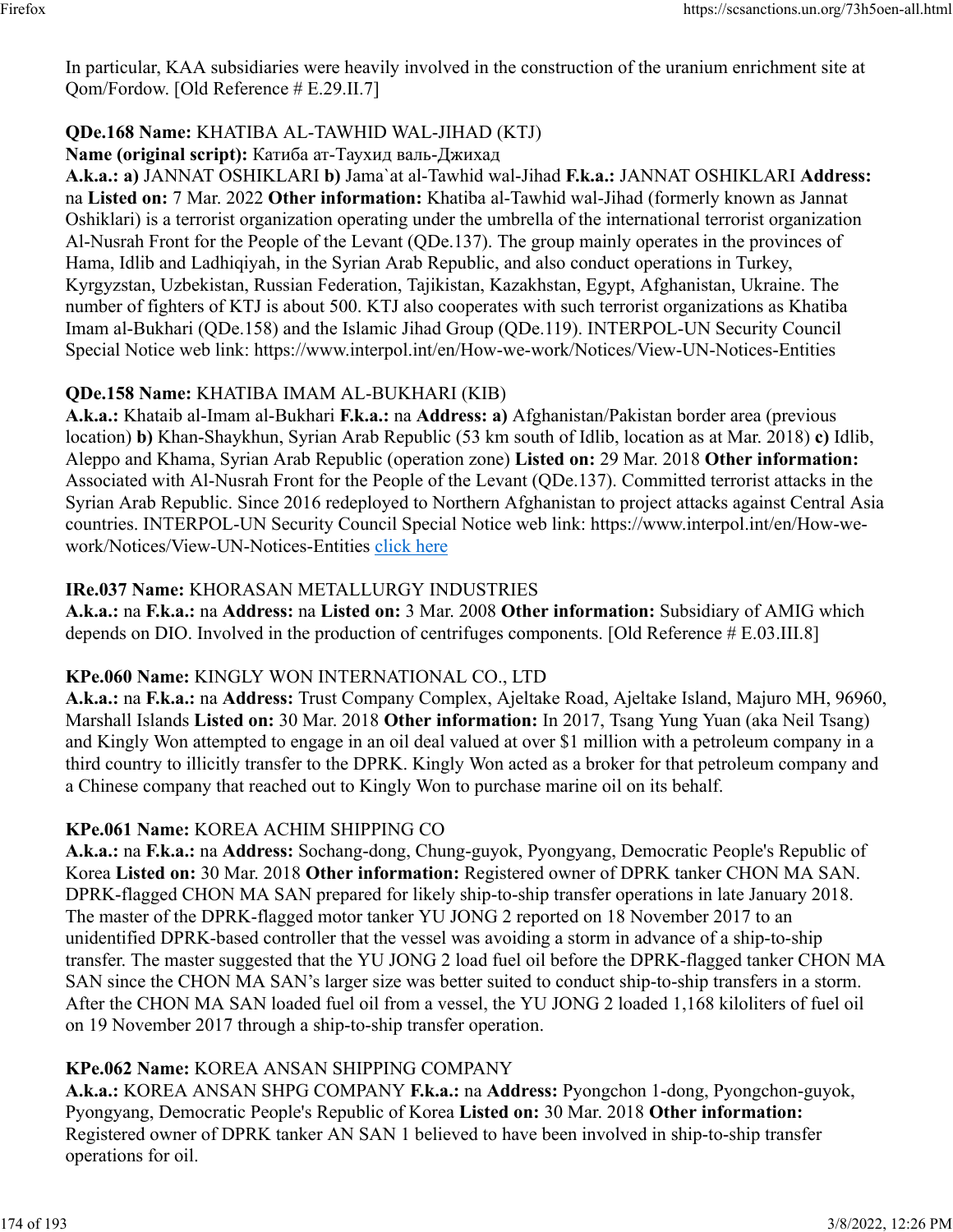### **KPe.019 Name:** KOREA COMPLEX EQUIPMENT IMPORT CORPORATION

**A.k.a.:** na **F.k.a.:** na **Address:** Rakwon-dong, Pothonggang District, Pyongyang, Democratic People's Republic of Korea **Listed on:** 7 Mar. 2013 **Other information:** Korea Ryonbong General Corporation is the parent company of Korea Complex Equipment Import Corporation. Korea Ryonbong General Corporation was designated by the Committee in April 2009 and is a defense conglomerate specializing in acquisition for DPRK defense industries and support to that country's military-related sales.

### **KPe.035 Name:** KOREA DAESONG BANK

**A.k.a.: a)** Choson Taesong Unhaeng **b)** Taesong Bank **F.k.a.:** na **Address:** Segori-dong, Gyongheung St. Potonggang District, Pyongyang, Democratic People's Republic of Korea **Listed on:** 30 Nov. 2016 **Other information:** Daesong Bank is owned and controlled by Office 39 of the Korea Workers' Party. SWIFT/BIC: KDBKKPPY

### **KPe.042 Name:** KOREA DAESONG GENERAL TRADING CORPORATION

**A.k.a.: a)** Daesong Trading **b)** Daesong Trading Company **c)** Korea Daesong Trading Company **d)** Korea Daesong Trading Corporation **F.k.a.:** na **Address:** Pulgan Gori Dong 1, Potonggang District, Pyongyang City, Democratic People's Republic of Korea **Listed on:** 30 Nov. 2016 **Other information:** Korea Daesong General Trading Corporation is affiliated with Office 39 through minerals (gold) exports, metals, machinery, agricultural products, ginseng, jewelry, and light industry products.

### **KPe.037 Name:** KOREA FOREIGN TECHNICAL TRADE CENTER

**A.k.a.:** na **F.k.a.:** na **Address:** Democratic People's Republic of Korea **Listed on:** 30 Nov. 2016 **Other information:** Korea Foreign Technical Trade Center is a DPRK firm trading in coal. DPRK generates a significant share of the funds needed to finance its nuclear and ballistic missile programs by mining natural resources and selling those resources abroad.

#### **KPe.011 Name:** KOREA HEUNGJIN TRADING COMPANY

**A.k.a.: a)** Hunjin TRADING Co. **b)** Korea Henjin Trading Co. **c)** Korea Hengjin Trading Company **F.k.a.:** na **Address:** Pyongyang, Democratic People's Republic of Korea **Listed on:** 2 May 2012 **Other information:** The Korea Heungjin Trading Company is used by KOMID for trading purposes. We suspect it has been involved in supplying missile-related goods to Iran's Shahid Hemmat Industrial Group (SHIG). Heungjin has been associated with KOMID, and, more specifically, KOMID's procurement office. Heungjin has been used to procure an advanced digital controller with applications in missile design. KOMID was designated by the Committee in April 2009 and is the DPRK's primary arms dealer and main exporter of goods and equipment related to ballistic missiles and conventional weapons. The Security Council designated SHIG in resolution 1737 (2006) as an entity involved in Iran's ballistic missile programme.

### **KPe.006 Name:** KOREA HYOKSIN TRADING CORPORATION

**A.k.a.:** KOREA HYOKSIN EXPORT AND IMPORT CORPORATION **F.k.a.:** na **Address:** Rakwon-dong, Pothonggang District, Pyongyang, Democratic People's Republic of Korea **Listed on:** 16 Jul. 2009 **Other information:** A DPRK company based in Pyongyang that is subordinate to Korea Ryonbong General Corporation (designated by the Committee in April 2009) and is involved in the development of WMD.

### **KPe.039 Name:** KOREA INTERNATIONAL CHEMICAL JOINT VENTURE COMPANY

**A.k.a.: a)** Choson International Chemicals Joint Operation Company **b)** Chosun International Chemicals Joint Operation Company **c)** International Chemical Joint Venture Company **F.k.a.:** na **Address: a)** Hamhung, South Hamgyong Province, Democratic People's Republic of Korea **b)** Man gyongdae-kuyok, Pyongyang, Democratic People's Republic of Korea **c)** Mangyungdae-gu, Pyongyang, Democratic People's Republic of Korea **Listed on:** 30 Nov. 2016 **Other information:** Korea International Chemical Joint Venture Company is a subsidiary of Korea Ryonbong General Corporation – DPRK's defense conglomerate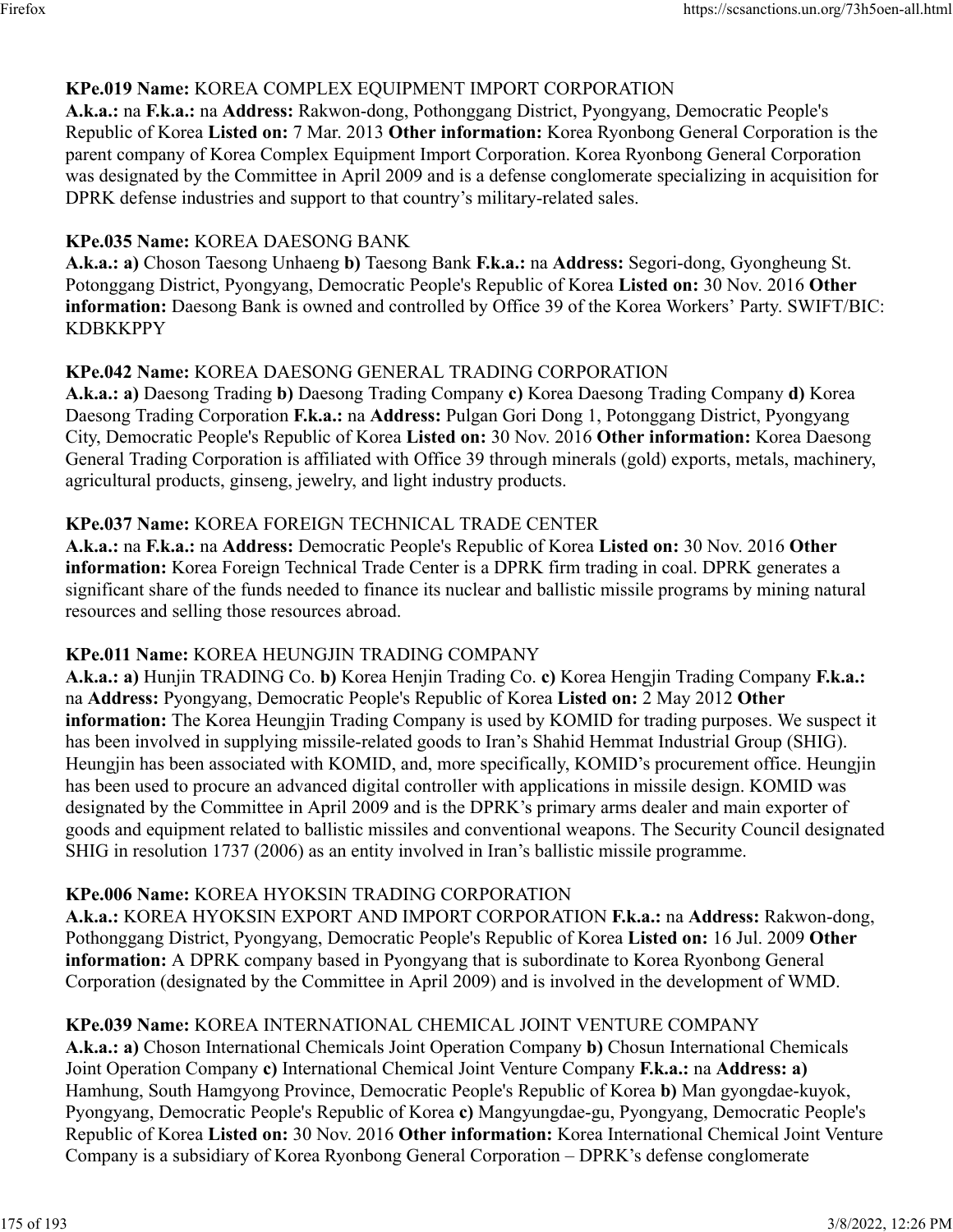specializing in acquisition for DPRK defense industries and support to Pyongyang's military related sales – and has engaged in proliferation-related transactions.

### **KPe.014 Name:** KOREA KUMRYONG TRADING CORPORATION

**A.k.a.:** na **F.k.a.:** na **Address:** na **Listed on:** 22 Jan. 2013 **Other information:** Used as an alias by the Korea Mining Development Trading Corporation (KOMID) to carry out procurement activities. KOMID was designated by the Committee in April 2009 and is the DPRK's primary arms dealer and main exporter of goods and equipment related to ballistic missiles and conventional weapons.

#### **KPe.044 Name:** KOREA KUMSAN TRADING CORPORATION

**A.k.a.:** na **F.k.a.:** na **Address:** Pyongyang, Democratic People's Republic of Korea **Listed on:** 2 Jun. 2017 **Other information:** Korea Kumsan Trading Corporation is owned or controlled by, or acting or purporting to act for or on behalf of, directly or indirectly, the General Bureau of Atomic Energy, which oversees the DPRK's nuclear programme

#### **KPe.025 Name:** KOREA KWANGSON BANKING CORPORATION (KKBC)

**A.k.a.:** KKBC **F.k.a.:** na **Address:** Jungson-dong, Sungri Street, Central District, Pyongyang, Democratic People's Republic of Korea **Listed on:** 2 Mar. 2016 **Other information:** KKBC provides financial services in support to Tanchon Commercial Bank and Korea Hyoksin Trading Corporation, a subordinate of the Korea Ryonbong General Corporation. Tanchon Commercial Bank has used KKBC to facilitate funds transfers likely amounting to millions of dollars, including transfers involving Korea Mining Development Corporation related funds.

### **KPe.026 Name:** KOREA KWANGSONG TRADING CORPORATION

**A.k.a.:** na **F.k.a.:** na **Address:** Rakwon-dong, Pothonggang District, Pyongyang, Democratic People's Republic of Korea **Listed on:** 2 Mar. 2016 **Other information:** The Korea Ryongbong General Corporation is the parent company of Korea Kwangsong Trading Corporation.

**KPe.001 Name:** KOREA MINING DEVELOPMENT TRADING CORPORATION **A.k.a.: a)** CHANGGWANG SINYONG CORPORATION **b)** EXTERNAL TECHNOLOGY GENERAL CORPORATION **c)** DPRKN MINING DEVELOPMENT TRADING COOPERATION **d)** "KOMID" **F.k.a.:** na **Address:** Central District, Pyongyang, Democratic People's Republic of Korea **Listed on:** 24 Apr. 2009 **Other information:** Primary arms dealer and main exporter of goods and equipment related to ballistic missiles and conventional weapons.

### **KPe.063 Name:** KOREA MYONGDOK SHIPPING CO

**A.k.a.:** na **F.k.a.:** na **Address:** Chilgol 2-dong, Mangyongdae-guyok, Pyongyang, Democratic People's Republic of Korea **Listed on:** 30 Mar. 2018 **Other information:** Registered owner of the YU PHYONG 5. In late November 2017, the YU PHYONG 5 conducted a ship-to-ship transfer of 1,721 metric tons of fuel oil.

### **KPe.038 Name:** KOREA PUGANG TRADING CORPORATION

**A.k.a.:** na **F.k.a.:** na **Address:** Rakwon-dong, Pothonggang District, Pyongyang, Democratic People's Republic of Korea **Listed on:** 30 Nov. 2016 **Other information:** Korea Pugang Trading Corporation is owned by the Korea Ryonbong General Corporation, DPRK's defense conglomerate specializing in acquisition for DPRK defense industries and support to Pyongyang's military related sales.

#### **KPe.002 Name:** KOREA RYONBONG GENERAL CORPORATION

**A.k.a.:** KOREA YONBONG GENERAL CORPORATION **F.k.a.:** LYONGAKSAN GENERAL TRADING CORPORATION **Address: a)** Pot'onggang District, Pyongyang, Democratic People's Republic of Korea **b)** Rakwon-dong, Pothonggang District, Pyongyang, Democratic People's Republic of Korea **Listed on:** 24 Apr.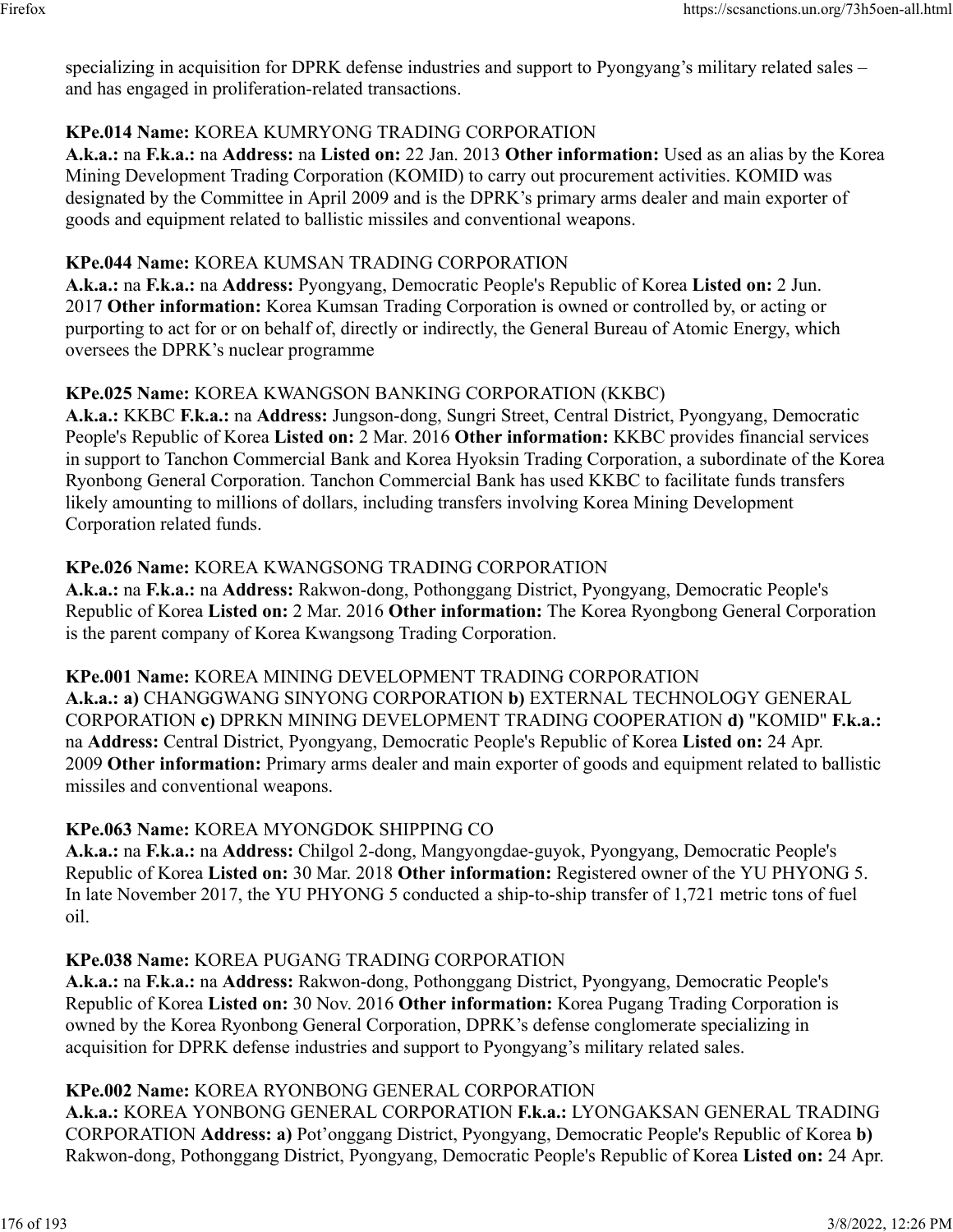2009 **Other information:** Defense conglomerate specializing in acquisition for DPRK defense industries and support to that country's military-related sales.

### **KPe.016 Name:** KOREA RYONHA MACHINERY JOINT VENTURE CORPORATION

**A.k.a.: a)** Chosun Yunha Machinery Joint Operation Company **b)** Korea Ryenha Machinery J/V Corporation **c)** Ryonha Machinery Joint Venture Corporation **d)** Ryonha Machinery Corporation **e)** Ryonha Machinery **f)** Ryonha Machine Tool **g)** Ryonha Machine Tool Corporation **h)** Ryonha Machinery Corp. **i)** Ryonhwa Machinery Joint Venture Corporation **j)** Ryonhwa Machinery JV **k)** Huichon Ryonha Machinery General Plant **l)** Unsan **m)** Unsan Solid Tools **n)** Millim Technology Company **o)** 朝鲜联合机械贸易会社 **F.k.a.:** na **Address: a)** Tongan-dong, Central District, Pyongyang, Democratic People's Republic of Korea **b)** Mangungdae-gu, Pyongyang, Democratic People's Republic of Korea **c)** Mangyongdae District, Pyongyang, Democratic People's Republic of Korea **Listed on:** 22 Jan. 2013 ( amended on 7 Jan. 2014, 2 Apr. 2014 ) **Other information:** Korea Ryonbong General Corporation is the parent company of Korea Ryonha Machinery Joint Venture Corporation. Korea Ryonbong General Corporation was designated by the Committee in April 2009 and is a defense conglomerate specializing in acquisition for DPRK defense industries and support to that country's military-related sales. Email addresses: ryonha@silibank.com; sjc-117@hotmail.com; and millim@silibank.com. Telephone numbers: 850-2-18111; 850-2-18111-8642; and 850 2 18111-3818642. Facsimile number: 850-2-381-4410

### **KPe.064 Name:** KOREA SAMJONG SHIPPING

**A.k.a.:** na **F.k.a.:** na **Address:** Tonghung-dong, Chung-guyok, Pyongyang, Democratic People's Republic of Korea **Listed on:** 30 Mar. 2018 **Other information:** Registered owner of DPRK tankers SAM JONG 1 and SAM JONG 2. Both vessels are believed to have imported refined petroleum to DPRK in violation of UN sanctions in late January 2018.

### **KPe.065 Name:** KOREA SAMMA SHIPPING CO

**A.k.a.:** na **F.k.a.:** na **Address:** Rakrang 3-dong, Rakrang-guyok, Pyongyang, Democratic People's Republic of Korea **Listed on:** 30 Mar. 2018 **Other information:** A DPRK-flagged tanker, SAM MA 2 owned by Korea Samma Shipping Company, conducted a ship-to-ship transfer of oil and fabricated documents in mid-October 2017, loading almost 1,600 metric tons of fuel oil in one transaction. The ship master was instructed to erase SAMMA SHIPPING and the Korean words found on the ship's seal and instead put "Hai Xin You 606" to mask its identity as a DPRK vessel.

### **KPe.041 Name:** KOREA TAESONG TRADING COMPANY

**A.k.a.:** na **F.k.a.:** na **Address:** Pyongyang, Democratic People's Republic of Korea **Listed on:** 30 Nov. 2016 **Other information:** Korea Taesong Trading Company has acted on behalf of KOMID in dealings with Syria.

### **KPe.033 Name:** KOREA UNITED DEVELOPMENT BANK

**A.k.a.:** na **F.k.a.:** na **Address:** Pyongyang, Democratic People's Republic of Korea **Listed on:** 30 Nov. 2016 **Other information:** Korea United Development Bank operates in the financial services industry of the DPRK economy. SWIFT/BIC: KUDBKPPY

### **KPe.066 Name:** KOREA YUJONG SHIPPING CO LTD

**A.k.a.:** na **F.k.a.:** na **Address:** Puksong 2-dong, Pyongchon-guyok, Pyongyang, Democratic People's Republic of Korea **Listed on:** 30 Mar. 2018 **Other information:** Registered owner of the DPRK tanker YU JONG 2, which loaded 1,168 kiloliters of fuel oil on 19 November 2017 through a ship-to-ship transfer operation. Company Number IMO 5434358.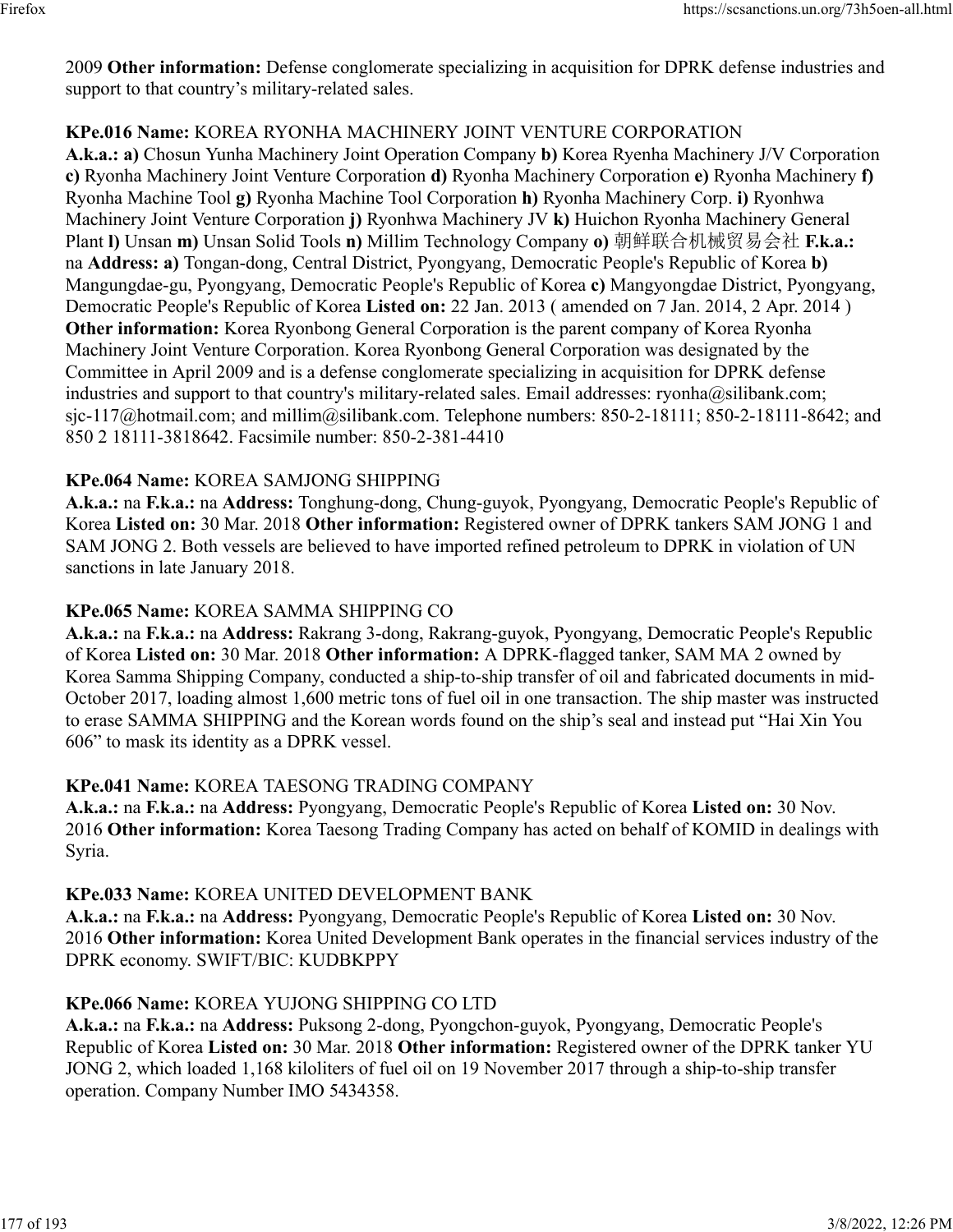### **KPe.012 Name:** KOREAN COMMITTEE FOR SPACE TECHNOLOGY

**A.k.a.: a)** DPRK Committee for Space Technology **b)** Department of Space Technology of the DPRK **c)** Committee for Space Technology **d)** KCST **F.k.a.:** na **Address:** Pyongyang, Democratic People's Republic of Korea **Listed on:** 22 Jan. 2013 **Other information:** The Korean Committee for Space Technology (KCST) orchestrated the DPRK's launches on 13 April 2012 and 12 December 2012 via the satellite control center and Sohae launch area.

#### **KPe.048 Name:** KOREAN NATIONAL INSURANCE COMPANY (KNIC)

**A.k.a.:** Korea Foreign Insurance Company **F.k.a.:** na **Address:** Central District, Pyongyang, Democratic People's Republic of Korea **Listed on:** 5 Aug. 2017 **Other information:** The Korean National Insurance Company is a DPRK financial and insurance company and is affiliated with Office 39.

### **KPe.008 Name:** KOREAN TANGUN TRADING CORPORATION

**A.k.a.:** na **F.k.a.:** na **Address:** Pyongyang, Democratic People's Republic of Korea **Listed on:** 16 Jul. 2009 **Other information:** Korea Tangun Trading Corporation is subordinate to DPRK's Second Academy of Natural Sciences and is primarily responsible for the procurement of commodities and technologies to support DPRK's defense research and development programs, including, but not limited to, WMD and delivery system programs and procurement, including materials that are controlled or prohibited under relevant multilateral control regimes.

### **KPe.045 Name:** KORYO BANK

**A.k.a.:** na **F.k.a.:** na **Address:** Pyongyang, Democratic People's Republic of Korea **Listed on:** 2 Jun. 2017 **Other information:** Koryo Bank operates in the financial services industry in the DPRK's economy and is associated with Office 38 and Office 39 of the KWP

### **KPe.049 Name:** KORYO CREDIT DEVELOPMENT BANK

**A.k.a.: a)** Daesong Credit Development Bank **b)** Koryo Global Credit Bank **c)** Koryo Global Trust Bank **F.k.a.:** na **Address:** Pyongyang, Democratic People's Republic of Korea **Listed on:** 5 Aug. 2017 **Other information:** Koryo Credit Development Bank operates in the financial services industry in the DPRK's economy.

### **KPe.067 Name:** KOTI CORP

**A.k.a.:** na **F.k.a.:** na **Address:** Panama City, Panama **Listed on:** 30 Mar. 2018 **Other information:** Ship manager and commercial manager of the Panama-flagged vessel KOTI, which conducted ship-to-ship transfers of likely petroleum product to the DPRK-flagged KUM UN SAN 3 on 9 December 2017.

### **QDe.096 Name:** LASHKAR I JHANGVI (LJ)

**A.k.a.:** na **F.k.a.:** na **Address:** na **Listed on:** 3 Feb. 2003 ( amended on 13 Dec. 2011, 20 Nov. 2017 ) **Other information:** Based primarily in Pakistan's Punjab region and in the city of Karachi. Active in Pakistan although banned as at 2010. Review pursuant to Security Council resolution 2161 (2014) was concluded on 23 Dec. 2016. Review pursuant to Security Council resolution 2368 (2017) was concluded on 15 November 2021. INTERPOL-UN Security Council Special Notice web link: https://www.interpol.int/en/How-wework/Notices/View-UN-Notices-Entities [click here](https://www.interpol.int/en/How-we-work/Notices/View-UN-Notices-Entities)

### **QDe.118 Name:** LASHKAR-E-TAYYIBA

**A.k.a.: a)** Lashkar-e-Toiba **b)** Lashkar-i-Taiba **c)** al Mansoorian **d)** al Mansooreen **e)** Army of the Pure **f)** Army of the Righteous **g)** Army of the Pure and Righteous **h)** Paasban-e-Kashmir **i)** Paasban-i-Ahle-Hadith **j)** Pasban-e-Kashmir **k)** Pasban-e-Ahle-Hadith **l)** Paasban-e-Ahle-Hadis **m)** Pashan-e-ahle Hadis **n)** Lashkar e Tayyaba **o)** LET **p)** Jamaat-ud-Dawa **q)** JUD **r)** Jama'at al-Dawa **s)** Jamaat ud-Daawa **t)** Jamaat ul-Dawah **u)** Jamaat-ul-Dawa **v)** Jama'at-i-Dawat **w)** Jamaiat-ud-Dawa **x)** Jama'at-ud-Da'awah **y)** Jama'at-ud-Da'awa **z)** Jamaati-ud-Dawa **aa)** Falah-i-Insaniat Foundation (FIF) **F.k.a.:** na **Address:** na **Listed on:** 2 May 2005 (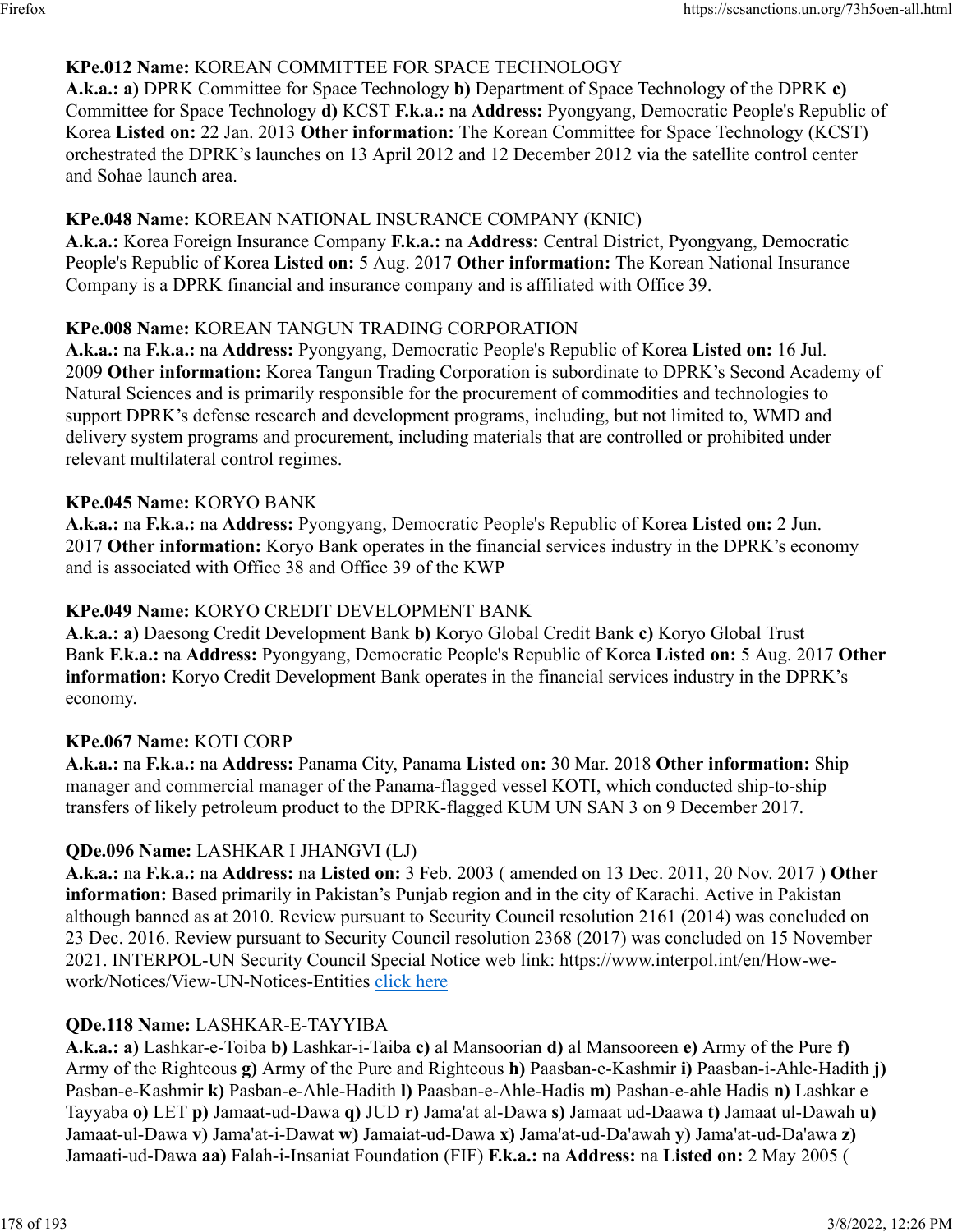amended on 3 Nov. 2005, 10 Dec. 2008, 14 Mar. 2012, 24 Nov. 2020 ) **Other information:** Associated with Hafiz Muhammad Saeed (QDi.263) who is the leader of Lashkar-e-Tayyiba. Review pursuant to Security Council resolution 1822 (2008) was concluded on 8 Jun. 2010. Review pursuant to Security Council resolution 2368 (2017) was concluded on 24 November 2020. INTERPOL-UN Security Council Special Notice web link: https://www.interpol.int/en/How-we-work/Notices/View-UN-Notices-Entities [click here](https://www.interpol.int/en/How-we-work/Notices/View-UN-Notices-Entities)

## **KPe.017 Name:** LEADER (HONG KONG) INTERNATIONAL

**A.k.a.: a)** Leader International Trading Limited **b)** Leader (Hong Kong) International Trading Limited **F.k.a.:** na **Address:** LM-873, RM B, 14/F, Wah Hen Commercial Centre, 383 Hennessy Road, Wanchai, Hong Kong Special Administrative Region **Listed on:** 22 Jan. 2013 ( amended on 20 Jun. 2014 ) **Other information:** Facilitates shipments on behalf of the Korea Mining Development Trading Corporation (KOMID). KOMID was designated by the Committee in April 2009 and is the DPRK's primary arms dealer and main exporter of goods and equipment related to ballistic missiles and conventional weapons. Hong Kong company registration number 1177053.

## **LYe.002 Name:** LIBYAN AFRICA INVESTMENT PORTFOLIO

**A.k.a.:** na **F.k.a.:** na **Address:** Jamahiriya Street, LAP Building, PO Box 91330, Tripoli, Libya **Listed on:** 17 Mar. 2011 **Other information:** Listed pursuant to paragraph 17 of resolution 1973, as modified on 16 September pursuant to paragraph 15 of resolution 2009. INTERPOL-UN Security Council Special Notice web link: https://www.interpol.int/en/How-we-work/Notices/View-UN-Notices-Entities [click here](https://www.interpol.int/en/How-we-work/Notices/View-UN-Notices-Entities)

## **LYe.001 Name:** LIBYAN INVESTMENT AUTHORITY

**A.k.a.:** Libyan Foreign Investment Company (LFIC) **F.k.a.:** na **Address:** 1 Fateh Tower Office, No 99 22nd Floor, Borgaida Street, Tripoli, 1103, Libya **Listed on:** 17 Mar. 2011 **Other information:** Listed pursuant to paragraph 17 of resolution 1973, as modified on 16 September pursuant to paragraph 15 of resolution 2009. INTERPOL-UN Security Council Special Notice web link: https://www.interpol.int/en/How-wework/Notices/View-UN-Notices-Entities [click here](https://www.interpol.int/en/How-we-work/Notices/View-UN-Notices-Entities)

## **QDe.011 Name:** LIBYAN ISLAMIC FIGHTING GROUP

### الجماعة الاسلامية المقاتلة الليبية **: Name (original script)**

**A.k.a.:** LIFG **F.k.a.:** na **Address:** Libya **Listed on:** 6 Oct. 2001 ( amended on 5 Mar. 2009, 13 Dec. 2011, 24 Nov. 2020 ) **Other information:** Members in Afghanistan merged with Al-Qaida (QDe.004) in Nov. 2007. Review pursuant to Security Council resolution 1822 (2008) was concluded on 21 Jun. 2010. Review pursuant to Security Council resolution 2368 (2017) was concluded on 24 November 2020. INTERPOL-UN Security Council Special Notice web link: https://www.interpol.int/en/How-we-work/Notices/View-UN-Notices-Entities [click here](https://www.interpol.int/en/How-we-work/Notices/View-UN-Notices-Entities)

## **IQe.200 Name:** LOGARCHEO S.A.

**A.k.a.:** na **F.k.a.:** LOGARCHEO AG **Address:** Chemin du Carmel, 1661 Le Paquier-Montbarry, Switzerland **Listed on:** 26 Apr. 2004 **Other information:** Federal No.: CH-2 17-0-431-423-3 (Switzerland)

## **CFe.002 Name:** LORD'S RESISTANCE ARMY

**A.k.a.: a)** LRA **b)** Lord's Resistance Movement (LRM) **c)** Lord's Resistance Movement/Army (LRM/A) **F.k.a.:** na **Address: a)** Vakaga, Central African Republic **b)** Haute-Kotto, Central African Republic **c)** Basse-Kotto, Central African Republic **d)** Haut-Mbomou, Central African Republic **e)** Mbomou, Central African Republic **f)** Haut-Uolo, Democratic Republic of the Congo **g)** Bas-Uolo, Democratic Republic of the Congo **h)** Reported address: Kafia Kingi (a territory on the border of Sudan and South Sudan whose final status has yet to be determined). (As of January 2015, 500 Lord's Resistance Army elements were reportedly expelled from the Sudan. ) **Listed on:** 7 Mar. 2016 **Other information:** Emerged in northern Uganda in the 1980s. Has engaged in the abduction, killing and mutilation of thousands of civilians in Central Africa, including hundreds in the Central African Republic. The leader is Joseph Kony (CFi.009). INTERPOL-UN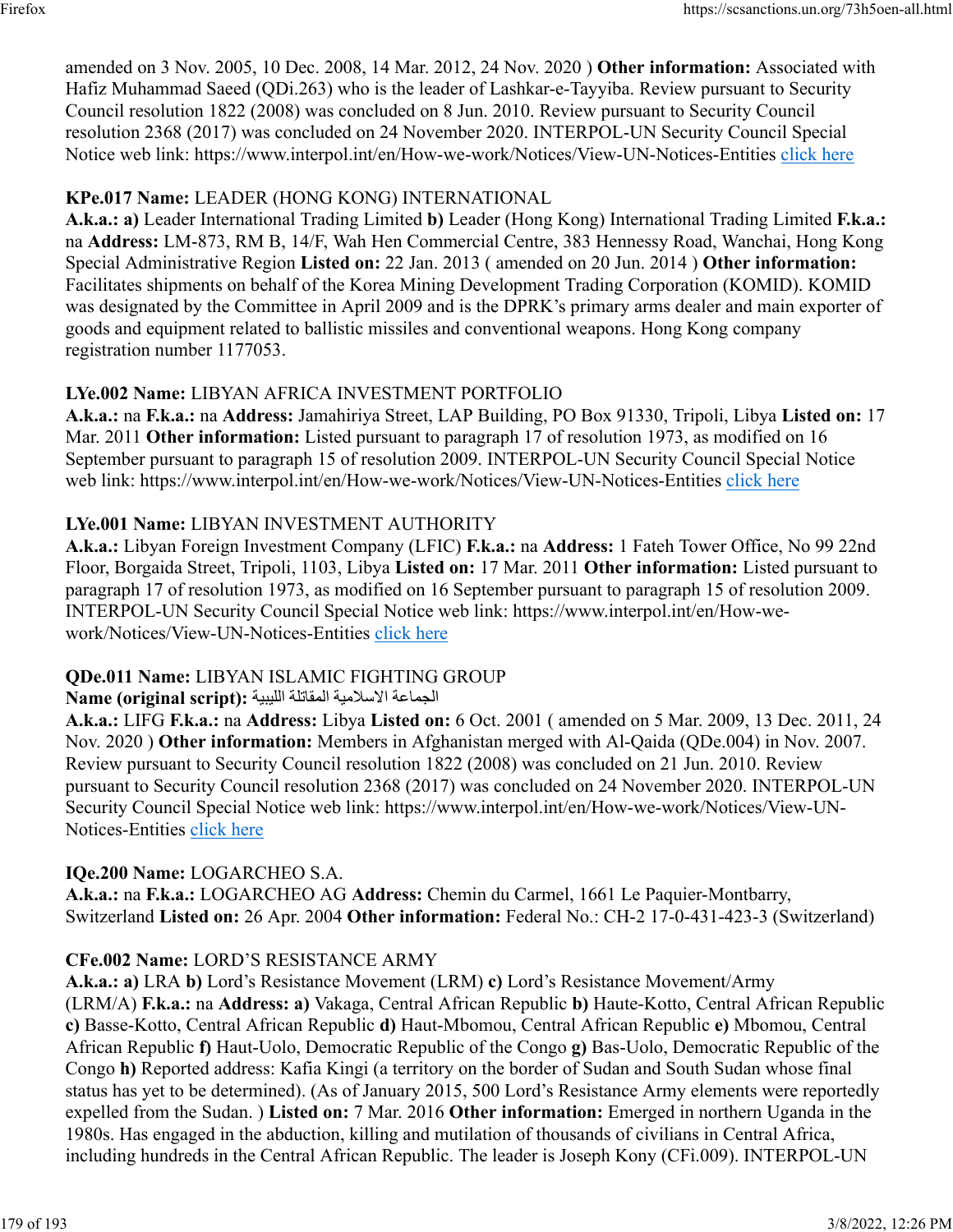Security Council Special Notice web link: https://www.interpol.int/en/How-we-work/Notices/View-UN-Notices-Entities [click here](https://www.interpol.int/en/How-we-work/Notices/View-UN-Notices-Entities)

#### **IRe.038 Name:** M. BABAIE INDUSTRIES

**A.k.a.:** na **F.k.a.:** na **Address:** P.O. Box 16535-76, Tehran, 16548, Iran (Islamic Republic of) **Listed on:** 9 Jun. 2010 **Other information:** Subordinate to Shahid Ahmad Kazemi Industries Group (formally the Air Defense Missile Industries Group) of Iran's Aerospace Industries Organization (AIO). AIO controls the missile organizations Shahid Hemmat Industrial Group (SHIG) and the Shahid Bakeri Industrial Group (SBIG), both of which were designated in resolution 1737 (2006). [Old Reference # E.29.I.8]

#### **CDe.006 Name:** M23

**A.k.a.:** Mouvement du 23 mars **F.k.a.:** na **Address:** na **Listed on:** 31 Dec. 2012 **Other information:** e-mail: mouvementdu23mars1@gmail.com INTERPOL-UN Security Council Special Notice web link: https://www.interpol.int/en/How-we-work/Notices/View-UN-Notices-Entities [click here](https://www.interpol.int/en/How-we-work/Notices/View-UN-Notices-Entities)

#### **CDe.007 Name:** MACHANGA LTD

**A.k.a.:** na **F.k.a.:** na **Address:** Plot 55A, Upper Kololo Terrace, Kampala, Uganda **Listed on:** 29 Mar. 2007 ( amended on 19 Aug. 2020 ) **Other information:** Gold export company (Directors: Mr. Rajendra Kumar Vaya and Mr. Hirendra M. Vaya). In 2010, assets belonging to Machanga, held in the account of Emirates Gold, were frozen by Bank of Nova Scotia Mocatta (UK). The owners of Machanga have remained involved in purchasing gold from eastern DRC. Machanga Ltd last filed an annual return in 2004 and was listed as "status inactive" according to the authorities of the Republic of Uganda. INTERPOL-UN Security Council Special Notice web link: https://www.interpol.int/en/How-we-work/Notices/View-UN-Notices-Entities [click](https://www.interpol.int/en/How-we-work/Notices/View-UN-Notices-Entities) [here](https://www.interpol.int/en/How-we-work/Notices/View-UN-Notices-Entities)

### **QDe.012 Name:** MAKHTAB AL-KHIDAMAT

#### **Name (original script):** تامدخلا بتكم

**A.k.a.: a)** MAK **b)** Al Kifah **F.k.a.:** na **Address:** na **Listed on:** 6 Oct. 2001 ( amended on 5 Mar. 2009, 13 Dec. 2011, 24 Nov. 2020 ) **Other information:** Absorbed into Al-Qaida (QDe.004). Review pursuant to Security Council resolution 1822 (2008) was concluded on 21 Jun. 2010. Review pursuant to Security Council resolution 2368 (2017) was concluded on 24 November 2020. INTERPOL-UN Security Council Special Notice web link: https://www.interpol.int/en/How-we-work/Notices/View-UN-Notices-Entities [click](https://www.interpol.int/en/How-we-work/Notices/View-UN-Notices-Entities) [here](https://www.interpol.int/en/How-we-work/Notices/View-UN-Notices-Entities)

#### **IRe.039 Name:** MAKIN

**A.k.a.:** na **F.k.a.:** na **Address:** na **Listed on:** 9 Jun. 2010 **Other information:** Owned or controlled by or acting on behalf of KAA, and is a subsidiary of KAA. [Old Reference # E.29.II.8]

#### **IRe.040 Name:** MALEK ASHTAR UNIVERSITY

**A.k.a.:** na **F.k.a.:** na **Address:** Corner of Imam Ali Highway and Babaei Highway, Tehran, Iran (Islamic Republic of) **Listed on:** 9 Jun. 2010 **Other information:** Subordinate of the DTRSC within MODAFL. This includes research groups previously falling under the Physics Research Center (PHRC). IAEA inspectors have not been allowed to interview staff or see documents under the control of this organization to resolve the outstanding issue of the possible military dimension to Iran's nuclear programme. [Old Reference # E.29.I.9]

#### **KPe.050 Name:** MANSUDAE OVERSEAS PROJECT GROUP OF COMPANIES

**A.k.a.:** Mansudae Art Studio **F.k.a.:** na **Address:** Pyongyang, Democratic People's Republic of Korea **Listed on:** 5 Aug. 2017 **Other information:** Mansudae Overseas Project Group of Companies engaged in, facilitated, or was responsible for the exportation of workers from the DPRK to other nations for construction-related activities including for statues and monuments to generate revenue for the Government of the DPRK or the Workers' Party of Korea. The Mansudae Overseas Project Group of Companies has been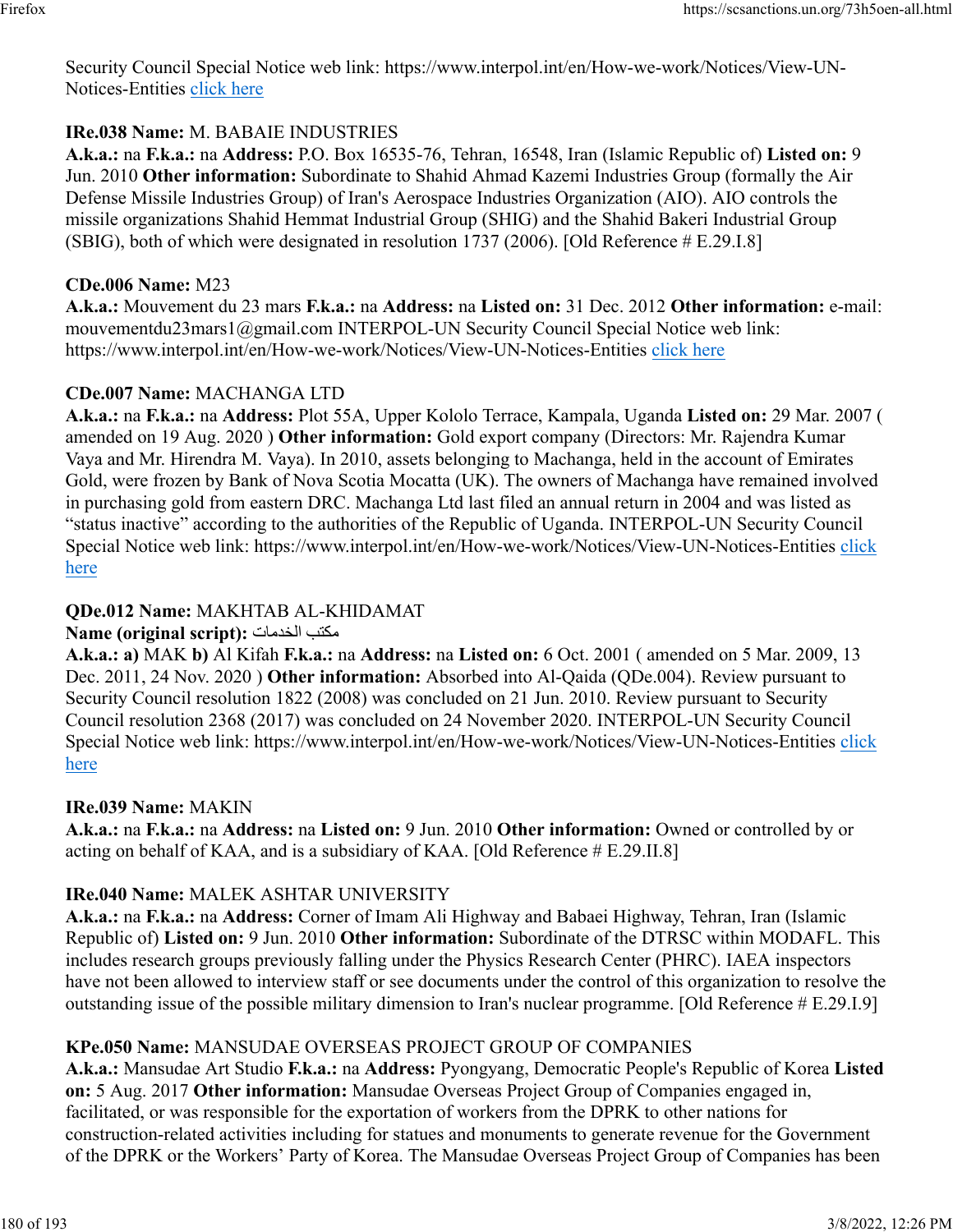reported to conduct business in countries in Africa and Southeast Asia including Algeria, Angola, Botswana, Benin, Cambodia, Chad, the Democratic Republic of the Congo, Equatorial Guinea, Malaysia, Mozambique, Madagascar, Namibia, Syria, Togo, and Zimbabwe.

### **IQe.201 Name:** MIDCO FINANCIAL, S.A.

**A.k.a.:** MIDCO FINANCE, S.A. **F.k.a.:** na **Address:** na **Listed on:** 26 Apr. 2004 **Other information:** Federal No. CH-660-0-469-982-0 (Switzerland)

# **KPe.027 Name:** MINISTRY OF ATOMIC ENERGY INDUSTRY

**A.k.a.:** MAEI **F.k.a.:** na **Address:** Haeun-2-dong, Pyongchon District, Pyongyang, Democratic People's Republic of Korea **Listed on:** 2 Mar. 2016 **Other information:** The Ministry of Atomic Energy Industry was created in 2013 for the purpose of modernizing the DPRK's atomic energy industry to increase the production of nuclear materials, improve their quality, and further develop an independent DPRK nuclear industry. As such, the MAEI is known to be a critical player in the DPRK's development of nuclear weapons and is in charge of day-to-day operation of the country's nuclear weapons program, and under it are other nuclearrelated organizations. Under this ministry are a number of nuclear-related organizations and research centers, as well as two committees: an Isotope Application Committee and a Nuclear Energy Committee. The MAEI also directs a nuclear research center at Yongbyun, the site of the DPRK's known plutonium facilities. Furthermore, in the 2015 Panel of Experts (POE) report, the POE stated that Ri Je-son, a former director of the GBAE who was designated by the Committee established pursuant to resolution 1718 (2006) in 2009 for engagement in or support for nuclear related programs, was appointed as head of the MAEI on April 9, 2014.

# **IRe.042 Name:** MINISTRY OF DEFENSE LOGISTICS EXPORT

**A.k.a.:** MODLEX **F.k.a.:** na **Address: a)** P.O. Box 16315-189, Tehran, Iran (Islamic Republic of) **b)** Located on the west side of Dabestan Street, Abbas Abad District, Tehran, Iran (Islamic Republic of) **Listed on:** 9 Jun. 2010 **Other information:** MODLEX sells Iranian-produced arms to customers around the world in contravention of resolution 1747 (2007), which prohibits Iran from selling arms or related materiel. [Old Reference # E.29.I.10]

# **KPe.054 Name:** MINISTRY OF THE PEOPLE'S ARMED FORCES (MPAF)

**A.k.a.:** na **F.k.a.:** na **Address:** Pyongyang, Democratic People's Republic of Korea **Listed on:** 22 Dec. 2017 **Other information:** The Ministry of the People's Armed Forces manages the general administrative and logistical needs of the Korean People's Army

# **IRe.043 Name:** MIZAN MACHINERY MANUFACTURING

**A.k.a.:** 3MG **F.k.a.:** na **Address:** P.O. Box 16595-365, Tehran, Iran (Islamic Republic of) **Listed on:** 9 Jun. 2010 **Other information:** Owned or controlled by, or acts on behalf of, SHIG. [Old Reference # E.29.I.11]

**IQe.202 Name:** MONTANA MANAGEMENT, INC. **A.k.a.:** na **F.k.a.:** na **Address:** Panama **Listed on:** 26 Apr. 2004 **Other information:** 

# **QDe.089 Name:** MOROCCAN ISLAMIC COMBATANT GROUP

# الجماعة الاسلامية المغربية المقاتلة **: Name (original script)**

**A.k.a.: a)** Groupe Islamique Combattant Marocain **b)** GICM **F.k.a.:** na **Address:** Morocco **Listed on:** 10 Oct. 2002 ( amended on 5 Mar. 2009, 24 Nov. 2020 ) **Other information:** Associated with the Organization of Al-Qaida in the Islamic Maghreb (QDe.014). Review pursuant to Security Council resolution 1822 (2008) was concluded on 20 May 2010. Review pursuant to Security Council resolution 2368 (2017) was concluded on 24 November 2020. INTERPOL-UN Security Council Special Notice web link: https://www.interpol.int /en/How-we-work/Notices/View-UN-Notices-Entities [click here](https://www.interpol.int/en/How-we-work/Notices/View-UN-Notices-Entities)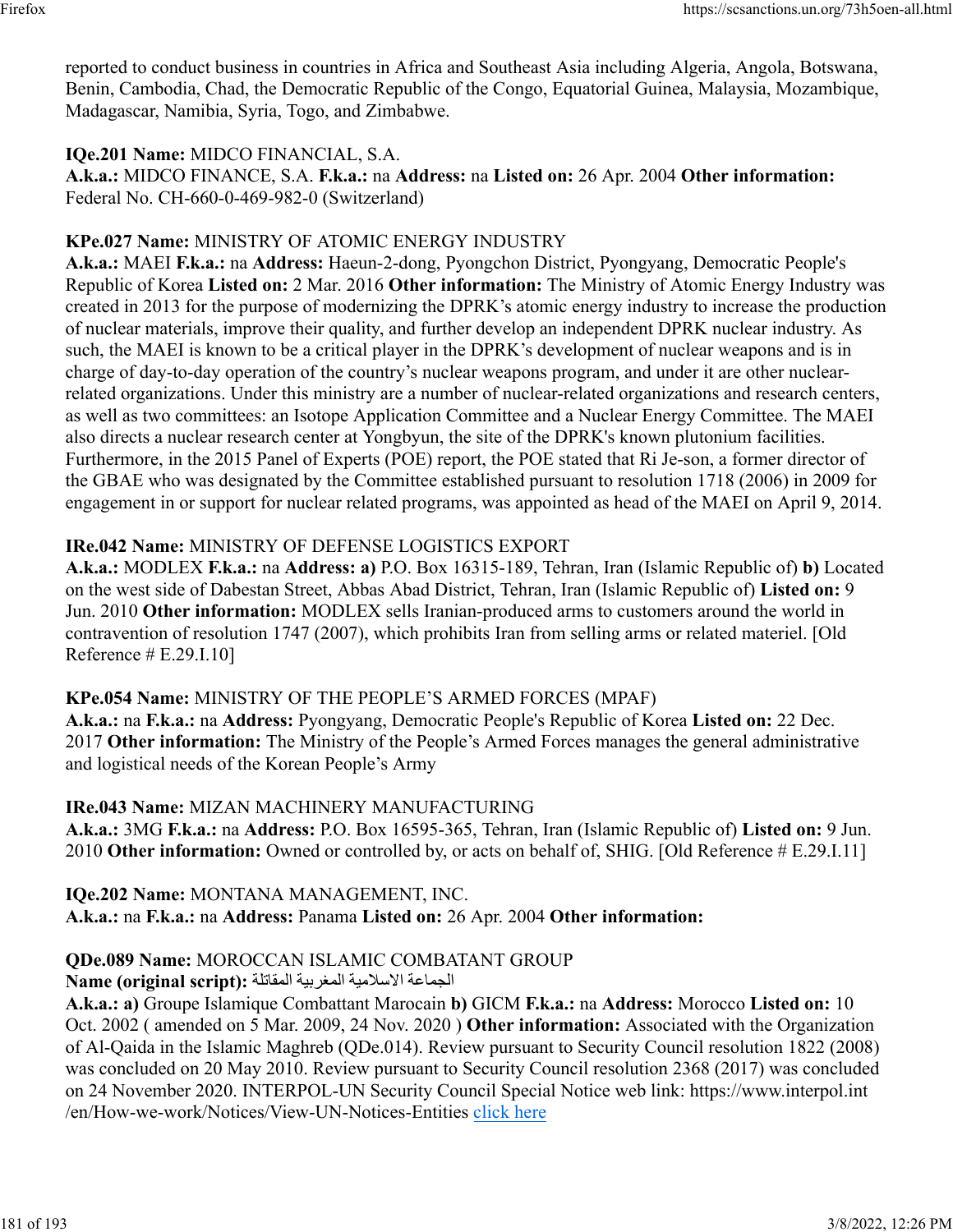### **QDe.134 Name:** MOUVEMENT POUR L'UNIFICATION ET LE JIHAD EN AFRIQUE DE L'OUEST (MUJAO)

### ةكرح ديحوتلا داهجلاو يف برغ ايقيرفإ **:(script original (Name**

**A.k.a.:** na **F.k.a.:** na **Address: a)** Mali **b)** Algeria **Listed on:** 5 Dec. 2012 **Other information:** Associated with The Organization of Al-Qaida in the Islamic Maghreb (QDe.014) and Mokhtar Belmokhtar (QDi.136). Active in the Sahel/Sahara region. Review pursuant to Security Council resolution 2368 (2017) was concluded on 15 November 2021. INTERPOL-UN Security Council Special Notice web link: https://www.interpol.int/en/How-we-work/Notices/View-UN-Notices-Entities [click here](https://www.interpol.int/en/How-we-work/Notices/View-UN-Notices-Entities)

### **QDe.136 Name:** MUHAMMAD JAMAL NETWORK (MJN)

# $\boldsymbol{\mathrm{Name}}$  (original script): شبكة محمد جمال

**A.k.a.: a)** Muhammad Jamal Group **b)** Jamal Network **c)** Abu Ahmed Group **d)** Al-Qaida in Egypt (AQE) **F.k.a.:** na **Address:** Operates in Egypt, Libya and Mali **Listed on:** 21 Oct. 2013 ( amended on 1 May 2019 ) **Other information:** Terrorist and paramilitary group established by Muhammad Jamal al Kashif (QDi.318) in 2011 and linked to Al-Qaida (QDe.004), Aiman al-Zawahiri (QDi.006), and the leadership of Al-Qaida in the Arabian Peninsula (AQAP) (QDe.129) and the Organization of Al-Qaida in the Islamic Maghreb (AQIM) (QDe.014). Funded and supported by AQAP. Multiple terrorist training camps in Egypt and Libya. Reportedly acquiring weapons, conducting training and establishing terrorist groups in the Sinai, Egypt. Training suicide bombers, foreign fighters and planning terrorist attacks in Egypt, Libya and elsewhere as of Sep. 2013. MJN members were reported to be involved in the attack on the United States Mission in Benghazi, Libya, on 11 Sep. 2012. Review pursuant to Security Council resolution 2253 (2015) was concluded on 21 Feb. 2019. INTERPOL-UN Security Council Special Notice web link: https://www.interpol.int/en/How-we-work/Notices/View-UN-Notices-Entities [click here](https://www.interpol.int/en/How-we-work/Notices/View-UN-Notices-Entities)

# **QDe.150 Name:** MUJAHIDIN INDONESIAN TIMUR (MIT)

**A.k.a.: a)** Mujahidin of Eastern Indonesia **b)** East Indonesia Mujahideen **c)** Mujahidin Indonesia Timor **d)** Mujahidin Indonesia Barat (MIB) **e)** Mujahidin of Western Indonesia **F.k.a.:** na **Address:** Indonesia **Listed on:** 29 Sep. 2015 ( amended on 30 Mar. 2017 ) **Other information:** Terrorist group linked to Islamic State in Iraq and the Levant (ISIL), listed as Al-Qaida in Iraq (QDe.115), Jemaah Islamiyah (JI) (QDe.092), and Jemmah Anshorut Tauhid (JAT) (QDe.133). Operates in Java and Sulawesi, Indonesia and also active in Indonesia's eastern provinces. Its former leader was Abu Wardah, a.k.a. Santoso (deceased). Review pursuant to Security Council resolution 2368 (2017) was concluded on 15 November 2021. INTERPOL-UN Security Council Special Notice web link: https://www.interpol.int/en/How-we-work/Notices/View-UN-Notices-Entities [click here](https://www.interpol.int/en/How-we-work/Notices/View-UN-Notices-Entities)

# **KPe.028 Name:** MUNITIONS INDUSTRY DEPARTMENT

**A.k.a.: a)** Military Supplies Industry Department **b)** MID **F.k.a.:** na **Address:** Pyongyang, Democratic People's Republic of Korea **Listed on:** 2 Mar. 2016 ( amended on 9 Jul. 2018 ) **Other information:** The Munitions Industry Department is involved in key aspects of the DPRK's missile program. MID is responsible for overseeing the development of the DPRK's ballistic missiles, including the Taepo Dong-2.The MID oversees the DPRK's weapons production and R&D programs, including the DPRK's ballistic missile program. The Second Economic Committee and the Second Academy of Natural Sciences – also designated in August 2010 – are subordinate to the MID. The MID in recent years has worked to develop the KN08 road-mobile ICBM. The MID oversees the DPRK's nuclear program. The Nuclear Weapons Institute is subordinate to the MID.

# **KPe.068 Name:** MYOHYANG SHIPPING CO

**A.k.a.:** na **F.k.a.:** na **Address:** Kumsong 3-dong, Mangyongdae-guyok, Pyongyang, Democratic People's Republic of Korea **Listed on:** 30 Mar. 2018 **Other information:** Ship manager of DPRK oil products tanker YU SON, which is believed to have been involved in ship-to-ship transfer operations for oil.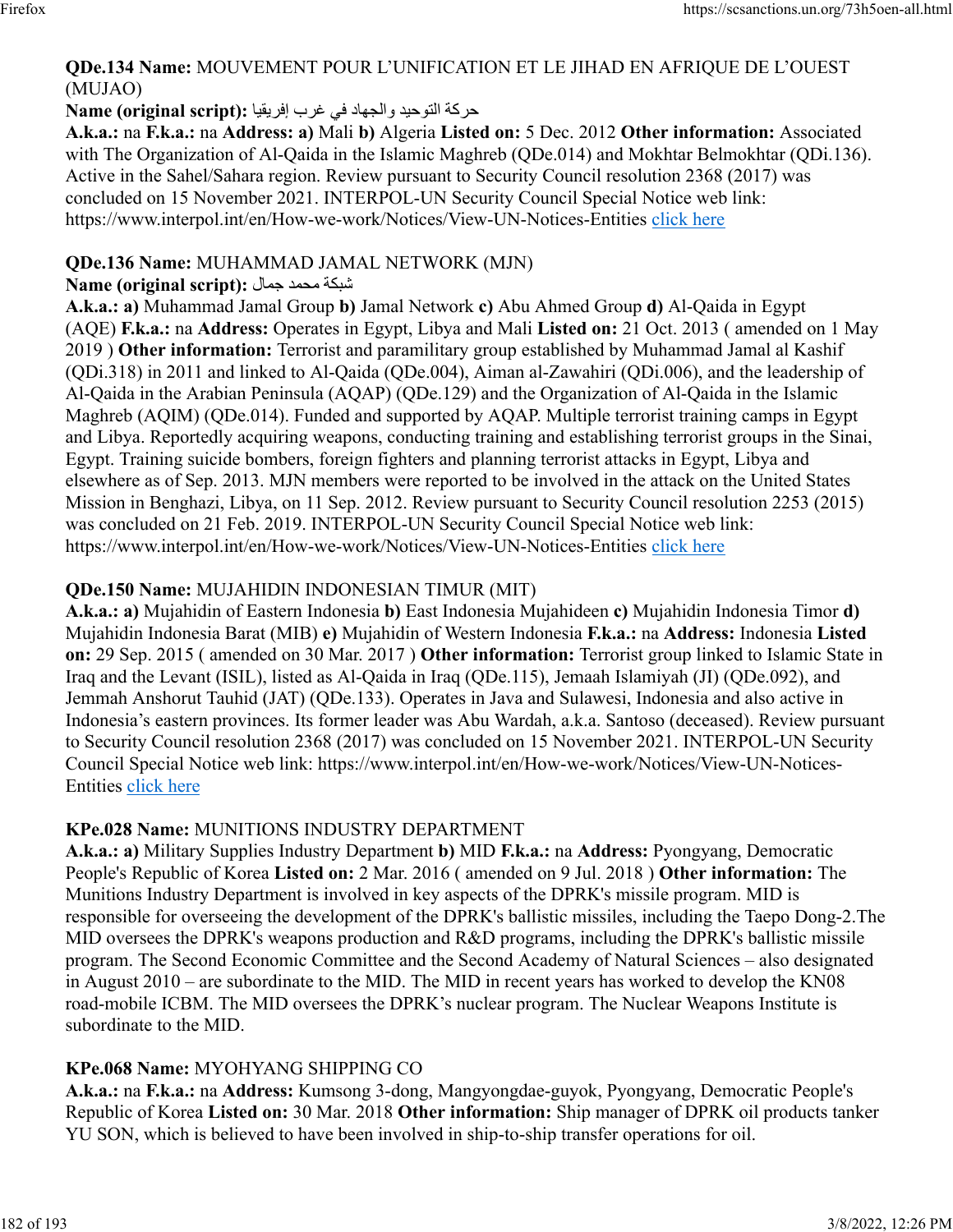#### **KPe.004 Name:** NAMCHONGANG TRADING CORPORATION

**A.k.a.: a)** NCG **b)** NAMCHONGANG TRADING **c)** NAM CHON GANG CORPORATION **d)** NOMCHONGANG TRADING CO. **e)** NAM CHONG GAN TRADING CORPORATION **f)** Namhung Trading Corporation **g)** Korea Daeryonggang Trading Corporation **h)** Korea Tearyonggang Trading Corporation **F.k.a.:** na **Address: a)** Pyongyang, Democratic People's Republic of Korea **b)** Sengujadong 11-2/(or Kwangbok-dong), Mangyongdae District, Pyongyang, Democratic People's Republic of Korea **Listed on:** 16 Jul. 2009 ( amended on 2 Mar. 2016, 5 Jun. 2017 ) **Other information:** Namchongang is a DPRK trading company subordinate to the General Bureau of Atomic Energy (GBAE). Namchongang has been involved in the procurement of Japanese origin vacuum pumps that were identified at a DPRK nuclear facility, as well as nuclear-related procurement associated with a German individual. It has further been involved in the purchase of aluminum tubes and other equipment specifically suitable for a uranium enrichment program from the late 1990s. Its representative is a former diplomat who served as DPRK's representative for the IAEA inspection of the Yongbyon nuclear facilities in 2007. Namchongang's proliferation activities are of grave concern given the DPRK's past proliferation activities. Telephone numbers: +850-2-18111, 18222 (ext. 8573). Facsimile number: +850-2-381-4687.

### **KPe.029 Name:** NATIONAL AEROSPACE DEVELOPMENT ADMINISTRATION

**A.k.a.:** NADA **F.k.a.:** na **Address:** Democratic People's Republic of Korea **Listed on:** 2 Mar. 2016 **Other information:** NADA is involved in the DPRK's development of space science and technology, including satellite launches and carrier rockets.

### **IRe.045 Name:** NIRU BATTERY MANUFACTURING COMPANY

**A.k.a.:** na **F.k.a.:** na **Address:** na **Listed on:** 3 Mar. 2008 **Other information:** Subsidiary of DIO. Its role is to manufacture power units for the Iranian military including missile systems. [Old Reference # E.03.III.9]

### **KPe.020 Name:** OCEAN MARITIME MANAGEMENT COMPANY, LIMITED (OMM)

**A.k.a.:** na **F.k.a.:** na **Address: a)** Donghung Dong, Central District, PO Box 120, Pyongyang, Democratic People's Republic of Korea **b)** Dongheung-dong Changgwang Street, Chung-Ku, PO Box 125, Pyongyang, Democratic People's Republic of Korea **Listed on:** 28 Jul. 2014 **Other information:** Ocean Maritime Management Company, Limited is the operator/manager of the vessel Chong Chon Gang. It played a key role in arranging the shipment of concealed cargo of arms and related materiel from Cuba to the DPRK in July 2013. As such, Ocean Maritime Management Company, Limited contributed to activities prohibited by the resolutions, namely the arms embargo imposed by resolution 1718 (2006), as modified by resolution 1874 (2009), and contributed to the evasion of the measures imposed by these resolutions. International Maritime Organization (IMO) Number: 1790183.

#### **KPe.030 Name:** OFFICE 39

**A.k.a.: a)** Office #39 **b)** Office No. 39 **c)** Bureau 39 **d)** Central Committee Bureau 39 **e)** Third Floor **f)** Division 39 **F.k.a.:** na **Address:** Democratic People's Republic of Korea **Listed on:** 2 Mar. 2016 **Other information:** DPRK government entity

#### **IRe.048 Name:** OMRAN SAHEL

**A.k.a.:** na **F.k.a.:** na **Address:** na **Listed on:** 9 Jun. 2010 **Other information:** Owned or controlled by Ghorb Nooh. [Old Reference # E.29.II.9]

#### **KPe.052 Name:** ORGANIZATION AND GUIDANCE DEPARTMENT (OGD)

**A.k.a.:** na **F.k.a.:** na **Address:** Democratic People's Republic of Korea **Listed on:** 11 Sep. 2017 **Other information:** The Organization and Guidance Department is a very powerful body of the Worker's Party of Korea. It directs key personnel appointments for the Workers' Party of Korea, the DPRK's military, and the DPRK's government administration. It also purports to control the political affairs of all of the DPRK and is instrumental in implementing the DPRK's censorship policies.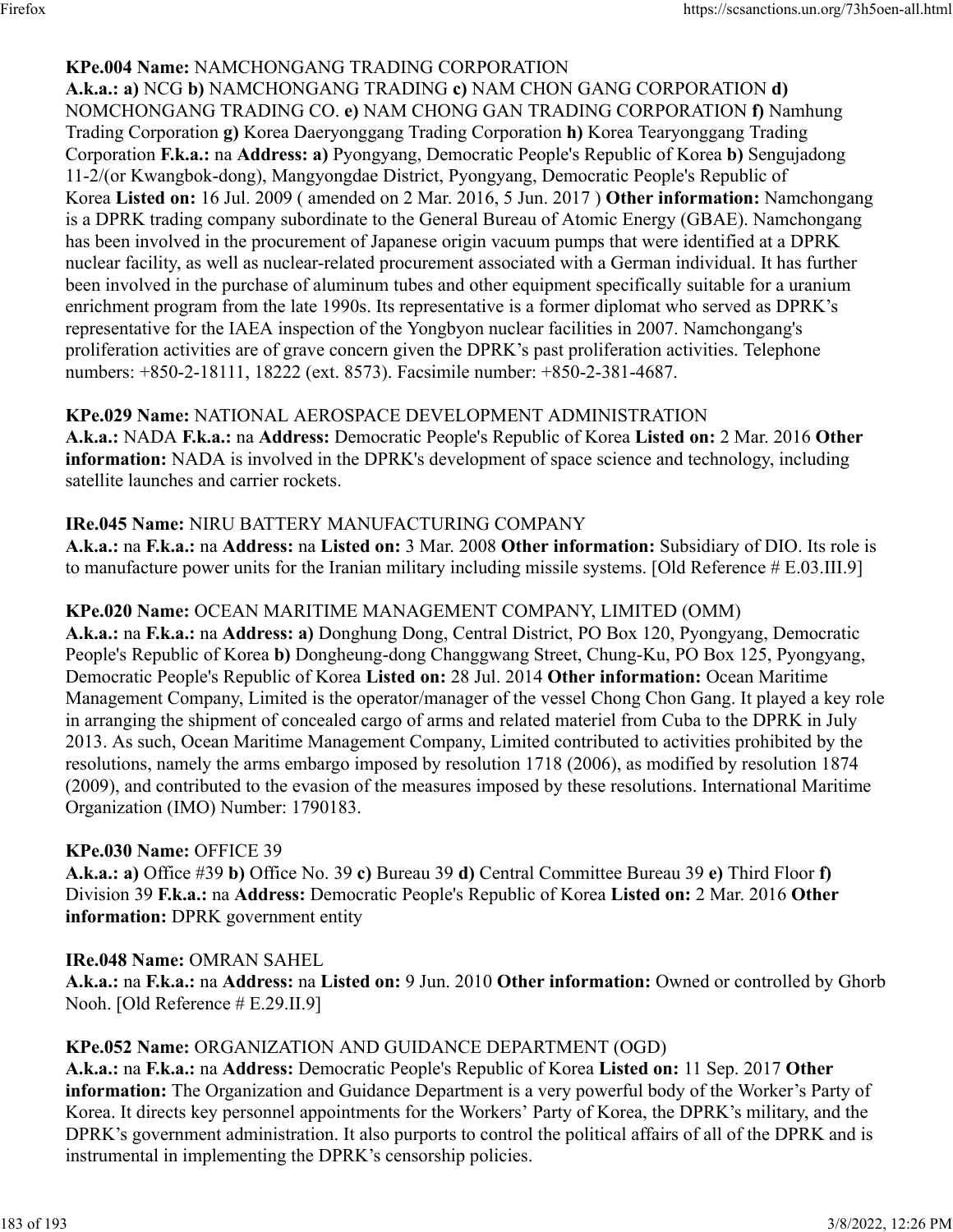### **IRe.049 Name:** ORIENTAL OIL KISH

**A.k.a.:** na **F.k.a.:** na **Address:** na **Listed on:** 9 Jun. 2010 **Other information:** Owned or controlled by, or acts on behalf of, KAA. [Old Reference # E.29.II.10]

### **KPe.069 Name:** PAEKMA SHIPPING CO

**A.k.a.:** Care of First Oil JV Co Ltd **F.k.a.:** na **Address:** Jongbaek 1-dong, Rakrang-guyok, Pyongyang, Democratic People's Republic of Korea **Listed on:** 30 Mar. 2018 **Other information:** Registered owner of the DPRK tanker PAEK MA, which was involved in ship-to-ship transfer operations for oil in mid-January 2018.

### **IRe.050 Name:** PARCHIN CHEMICAL INDUSTRIES

**A.k.a.:** na **F.k.a.:** na **Address:** na **Listed on:** 24 Mar. 2007 **Other information:** Branch of DIO, which produces ammunition, explosives, as well as solid propellants for rockets and missiles. [Old Reference # E.47.A.4]

### **IRe.051 Name:** PARS AVIATION SERVICES COMPANY

**A.k.a.:** na **F.k.a.:** na **Address:** na **Listed on:** 24 Mar. 2007 **Other information:** Maintains various aircraft, including MI-171, used by IRGC Air Force. [Old Reference # E.47.B.2]

### **IRe.053 Name:** PEJMAN INDUSTRIAL SERVICES CORPORATION

**A.k.a.:** na **F.k.a.:** na **Address:** P.O. Box 16785-195, Tehran, Iran (Islamic Republic of) **Listed on:** 9 Jun. 2010 **Other information:** Owned or controlled by, or acts on behalf of, SBIG. [Old Reference # E.29.I.14]

### **KPe.070 Name:** PHYONGCHON SHIPPING & MARINE

**A.k.a.:** PHYONGCHON SHIPPING AND MARINE **F.k.a.:** na **Address:** Otan-dong, Chung-guyok, Pyongyang, Democratic People's Republic of Korea **Listed on:** 30 Mar. 2018 **Other information:** Registered owner of DPRK tanker JI SONG 6, which is believed to have been involved in ship-to-ship transfer operations of oil in late January 2018. The company also owns vessels JI SONG 8 and WOORY STAR.

### **KPe.071 Name:** PRO-GAIN GROUP CORPORATION

**A.k.a.:** na **F.k.a.:** na **Address:** na **Listed on:** 30 Mar. 2018 ( amended on 8 Aug. 2018 ) **Other information:** Company owned or controlled by Tsang Yung Yuan and involved in illicit transfers of DPRK coal.

### **IRe.055 Name:** QODS AERONAUTICS INDUSTRIES

**A.k.a.:** na **F.k.a.:** na **Address:** na **Listed on:** 24 Mar. 2007 **Other information:** Produces unmanned aerial vehicles (UAVs), parachutes, para-gliders, para-motors, etc. IRGC has boasted of using these products as part of its asymmetric warfare doctrine. [Old Reference # E.47.B.1]

### **QDe.021 Name:** RABITA TRUST

**A.k.a.:** na **F.k.a.:** na **Address: a)** Room 9a, 2nd Floor, Wahdat Road, Education Town, Lahore, Pakistan **b)** Wares Colony, Lahore, Pakistan (at time of listing) **Listed on:** 17 Oct. 2001 ( amended on 21 Mar. 2012, 18 Jun. 2015, 24 Nov. 2020 ) **Other information:** Banned in Pakistan. Review pursuant to Security Council resolution 1822 (2008) was concluded on 21 Jun. 2010. Review pursuant to Security Council resolution 2368 (2017) was concluded on 24 November 2020. INTERPOL-UN Security Council Special Notice web link: https://www.interpol.int/en/How-we-work/Notices/View-UN-Notices-Entities [click here](https://www.interpol.int/en/How-we-work/Notices/View-UN-Notices-Entities)

### **IRe.056 Name:** RAH SAHEL

**A.k.a.:** na **F.k.a.:** na **Address:** na **Listed on:** 9 Jun. 2010 **Other information:** Owned or controlled by, or acting on behalf of, KAA. [Old Reference # E.29.II.11]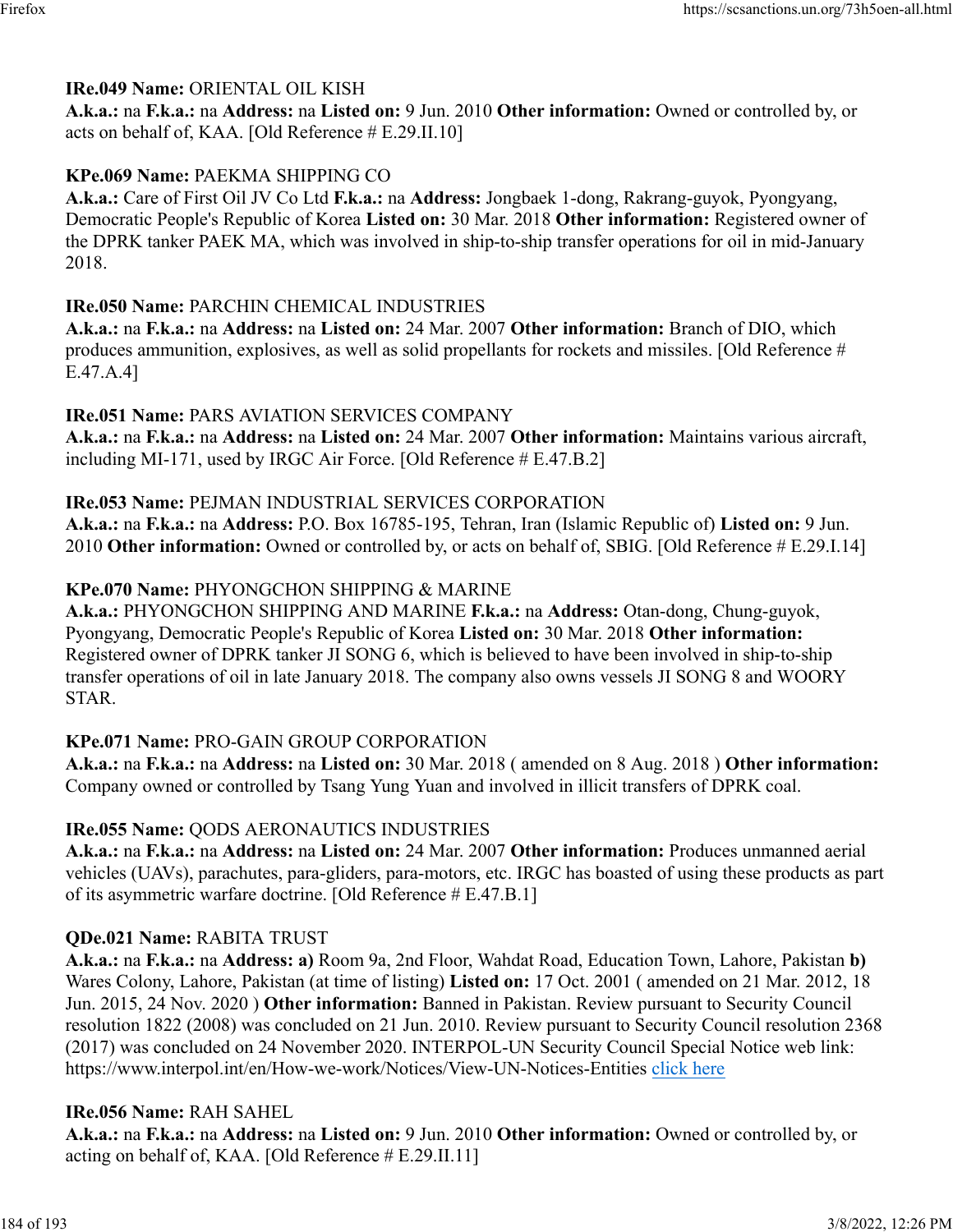### **IRe.057 Name:** RAHAB ENGINEERING INSTITUTE

**A.k.a.:** na **F.k.a.:** na **Address:** na **Listed on:** 9 Jun. 2010 **Other information:** Owned or controlled by, or acting on behalf of, KAA and is a subsidiary of KAA. [Old Reference # E.29.II.12]

### **TAe.013 Name:** RAHAT LTD.

#### **Name (original script): راحت لمتد**

**A.k.a.: a)** Rahat Trading Company **b)** Haji Muhammad Qasim Sarafi **c)** New Chagai Trading **d)** Musa Kalim Hawala **F.k.a.:** na **Address: a)** (Branch Office 1: Room number 33, 5th Floor, Sarafi Market, Kandahar city, Kandahar Province, Afghanistan) **b)** (Branch Office 2: Shop number 4, Azizi Bank, Haji Muhammad Isa Market, Wesh, Spin Boldak, Kandahar Province, Afghanistan) **c)** (Branch Office 3: Safaar Bazaar, Garmser District, Helmand Province, Afghanistan) **d)** (Branch Office 4: Lashkar Gah, Helmand Province, Afghanistan) **e)** (Branch Office 5: Gereshk District, Helmand Province, Afghanistan) **f)** (Branch Office 6: Zaranj District, Nimroz Province, Afghanistan) **g)** (Branch Office 7: i) Dr Barno Road, Quetta, Pakistan ii) Haji Mohammed Plaza, Tol Aram Road, near Jamaluddin Afghani Road, Quetta, Pakistan iii) Kandahari Bazaar, Quetta, Pakistan) **h)** (Branch Office 8: Chaman, Baluchistan Province, Pakistan) **i)** (Branch Office 9: Chaghi Bazaar, Chaghi, Baluchistan Province, Pakistan) **j)** (Branch Office 10: Zahedan, Zabol Province, Iran) **Listed on:** 21 Nov. 2012 ( amended on 27 Jun. 2013 ) **Other information:** Rahat Ltd. was used by Taliban leadership to transfer funds originating from external donors and narcotics trafficking to finance Taliban activity as of 2011 and 2012. Owned by Mohammed Qasim Mir Wali Khudai Rahim (TAi.165). Also associated Mohammad Naim Barich Khudaidad (TAi.013). INTERPOL-UN Security Council Special Notice web link: https://www.interpol.int/en/How-we-work/Notices/View-UN-Notices-Entities [click here](https://www.interpol.int/en/How-we-work/Notices/View-UN-Notices-Entities)

### **QDe.128 Name:** RAJAH SOLAIMAN MOVEMENT

**A.k.a.: a)** Rajah Solaiman Islamic Movement **b)** Rajah Solaiman Revolutionary Movement **F.k.a.:** na **Address: a)** Barangay Mal-Ong, Anda, Pangasinan Province, Philippines **b)** Sitio Dueg, Barangay Maasin, San Clemente, Tarlac Province, Philippines **c)** Number 50, Purdue Street, Cubao, Quezon City, Philippines **Listed on:** 4 Jun. 2008 ( amended on 13 Dec. 2011, 9 May 2018, 6 Dec. 2019 ) **Other information:** Founded and headed by Hilarion Del Rosario Santos III (QDi.244). Associated with the Abu Sayyaf Group (QDe.001), Jemaah Islamiyah (QDe.092) and Khadafi Abubakar Janjalani (deceased). Review pursuant to Security Council resolution 1822 (2008) was concluded on 13 May 2010. Review pursuant to Security Council resolution 2368 (2017) was concluded on 4 Dec. 2019. INTERPOL-UN Security Council Special Notice web link: https://www.interpol.int/en/How-we-work/Notices/View-UN-Notices-Entities [click](https://www.interpol.int/en/How-we-work/Notices/View-UN-Notices-Entities) [here](https://www.interpol.int/en/How-we-work/Notices/View-UN-Notices-Entities)

#### **IQe.004 Name:** RASHEED BANK

**A.k.a.: a)** Al-Rashid Bank **b)** Al-Rasheed Bank **F.k.a.:** na **Address: a)** P.O. Box 7177, Haifa Street, Bagdad, Baghdad, Iraq **b)** Al Masarif Street, Baghdad, Iraq **Listed on:** 21 Nov. 2003 **Other information:** Activity: General purpose bank.

### **KPe.031 Name:** RECONNAISSANCE GENERAL BUREAU

**A.k.a.: a)** Chongch'al Ch'ongguk **b)** KPA Unit 586 **c)** RGB **F.k.a.:** na **Address: a)** Hyongjesan-Guyok, Pyongyang, Democratic People's Republic of Korea **b)** Nungrado, Pyongyang, Democratic People's Republic of Korea **Listed on:** 2 Mar. 2016 **Other information:** The Reconnaissance General Bureau is the DPRK's premiere intelligence organization, created in early 2009 by the merger of existing intelligence organizations from the Korean Workers' Party, the Operations Department and Office 35, and the Reconnaissance Bureau of the Korean People's Army. The Reconnaissance General Bureau trades in conventional arms and controls the DPRK conventional arms firm Green Pine Associated Corporation.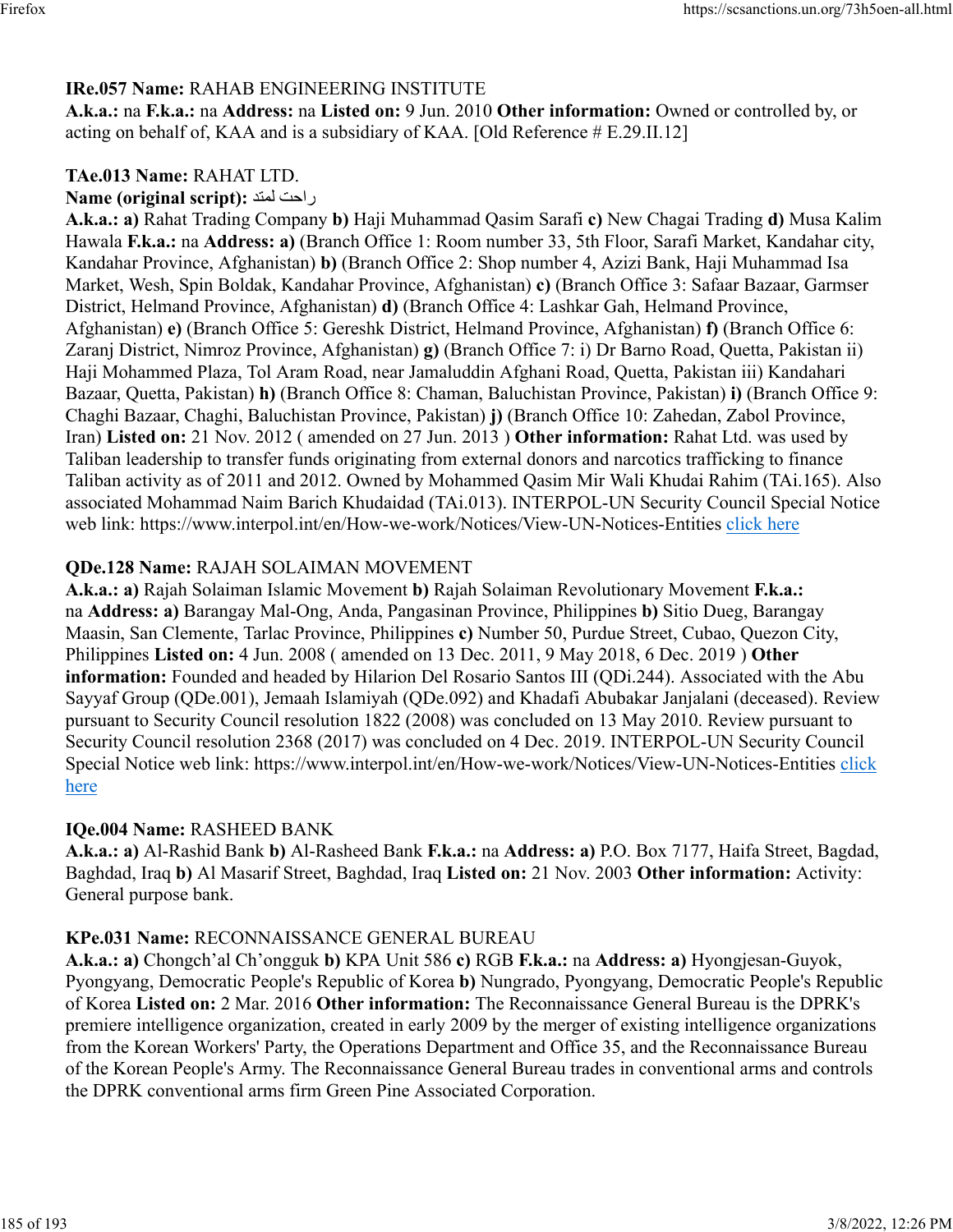#### **QDe.070 Name:** REVIVAL OF ISLAMIC HERITAGE SOCIETY تجمعية احياء التراث الاسلامي : Name (original script)

**A.k.a.: a)** Revival of Islamic Society Heritage on the African Continent **b)** Jamia Ihya ul Turath **c)** RIHS **d)** Jamiat Ihia Al-Turath Al-Islamiya **e)** Al-Furqan Foundation Welfare Trust **f)** Al-Furqan Welfare Foundation **F.k.a.:** na **Address: a)** Pakistan **b)** Afghanistan **Listed on:** 11 Jan. 2002 ( amended on 25 Jul. 2006, 5 Mar. 2009, 13 Dec. 2011, 15 Jun. 2015, 24 Nov. 2020 ) **Other information:** NOTE: Only the Pakistan and Afghanistan offices of this entity are designated. Associated with Abu Bakr al-Jaziri (QDi.058) and Afghan Support Committee (ASC) (QDe.069). Review pursuant to Security Council resolution 1822 (2008) was concluded on 8 Jun. 2010. Review pursuant to Security Council resolution 2368 (2017) was concluded on 24 November 2020. INTERPOL-UN Security Council Special Notice web link: https://www.interpol.int/en/How-we-work/Notices/View-UN-Notices-Entities [click here](https://www.interpol.int/en/How-we-work/Notices/View-UN-Notices-Entities)

#### **QDe.100 Name:** RIYADUS-SALIKHIN RECONNAISSANCE AND SABOTAGE BATTALION OF CHECHEN MARTYRS (RSRSBCM)

**A.k.a.: a)** Riyadus-Salikhin Reconnaissance and Sabotage Battalion **b)** Riyadh-as-Saliheen **c)** The Sabotage and Military Surveillance Group of the Riyadh al-Salihin Martyrs **d)** Firqat al-Takhrib wa al-Istitla al-Askariyah li Shuhada Riyadh al-Salihin **e)** Riyadus-Salikhin Reconnaissance and Sabotage battalion of Shahids (martyrs) **F.k.a.:** na **Address:** na **Listed on:** 4 Mar. 2003 ( amended on 25 Jul. 2006, 13 Dec. 2011, 24 Nov. 2020 ) **Other information:** Associated with the Islamic International Brigade (IIB) (QDe.099), the Special Purpose Islamic Regiment (SPIR) (QDe.101) and Emarat Kavkaz (QDe.131). Review pursuant to Security Council resolution 1822 (2008) was concluded on 17 May 2010. Review pursuant to Security Council resolution 2368 (2017) was concluded on 24 November 2020. INTERPOL-UN Security Council Special Notice web link: https://www.interpol.int/en/How-we-work/Notices/View-UN-Notices-Entities [click](https://www.interpol.int/en/How-we-work/Notices/View-UN-Notices-Entities) [here](https://www.interpol.int/en/How-we-work/Notices/View-UN-Notices-Entities)

### **TAe.011 Name:** ROSHAN MONEY EXCHANGE

### **Name (original script):** ناشور یفارص

**A.k.a.: a)** Roshan Sarafi **b)** Roshan Trading Company **c)** Rushaan Trading Company **d)** Roshan Shirkat **e)** Maulawi Ahmed Shah Hawala **f)** Mullah Ahmed Shah Hawala **g)** Haji Ahmad Shah Hawala **h)** Ahmad Shah Hawala **F.k.a.:** na **Address: a)** (Branch Office 1: i) Shop number 1584, Furqan (variant Fahr Khan) Center, Chalhor Mal Road,Quetta, Baluchistan Province, Pakistan ii) Flat number 4, Furqan Center, Jamaluddin Afghani Road, Quetta, Baluchistan Province, Pakistan iii) Office number 4, 2nd Floor , Muslim Plaza Building, Doctor Banu Road, Quetta, Baluchistan Province, Pakistan iv) Cholmon Road, Quetta, Baluchistan Province, Pakistan v) Munsafi Road, Quetta, Baluchistan Province, Pakistan vi) Shop number 1, 1st Floor, Kadari Place, Abdul Samad Khan Street (next to Fatima Jena Road), Quetta, Baluchistan Province, Pakistan) **b)** (Branch Office 2: i) Safar Bazaar, Garmser District, Helmand Province, Afghanistan ii) Main Bazaar, Safar, Helmand Province, Afghanistan) **c)** (Branch Office 3: i) Haji Ghulam Nabi Market, Lashkar Gah, Helmand Province, Afghanistan ii) Money Exchange Market, Lashkar Gah, Helmand Province, Afghanistan iii) Lashkar Gah Bazaar, Helmand Province, Afghanistan) **d)** (Branch Office 4: Hazar Joft, Garmser District, Helmand Province, Afghanistan) **e)** (Branch Office 5: Ismat Bazaar, Marjah District, Helmand Province, Afghanistan) **f)** (Branch Office 6: Zaranj, Nimruz Province, Afghanistan) **g)** (Branch Office 7: i) Suite number 8, 4th Floor, Sarafi Market, District number 1, Kandahar City, Kandahar Province, Afghanistan ii) Shop number 25, 5th Floor, Sarafi Market, Kandahar City, Kandahar District, Kandahar Province, Afghanistan) **h)** (Branch Office 8: Lakri City, Helmand Province, Afghanistan) **i)** (Branch Office 9: Gerde-Jangal, Chaghi District, Baluchistan Province, Pakistan) **j)** (Branch Office 10: Chaghi, Chaghi District, Baluchistan Province, Pakistan) **k)** (Branch Office 11: Aziz Market, in front of Azizi Bank, Waish Border, Spin Boldak District, Kandahar Province, Afghanistan) **Listed on:** 29 Jun. 2012 ( amended on 25 Oct. 2012 ) **Other information:** Roshan Money Exchange stores and transfers funds to support Taliban military operations and narcotics trade in Afghanistan. Owned by Ahmed Shah Noorzai Obaidullah (TAi.166). INTERPOL-UN Security Council Special Notice web link: https://www.interpol.int/en/How-wework/Notices/View-UN-Notices-Entities [click here](https://www.interpol.int/en/How-we-work/Notices/View-UN-Notices-Entities)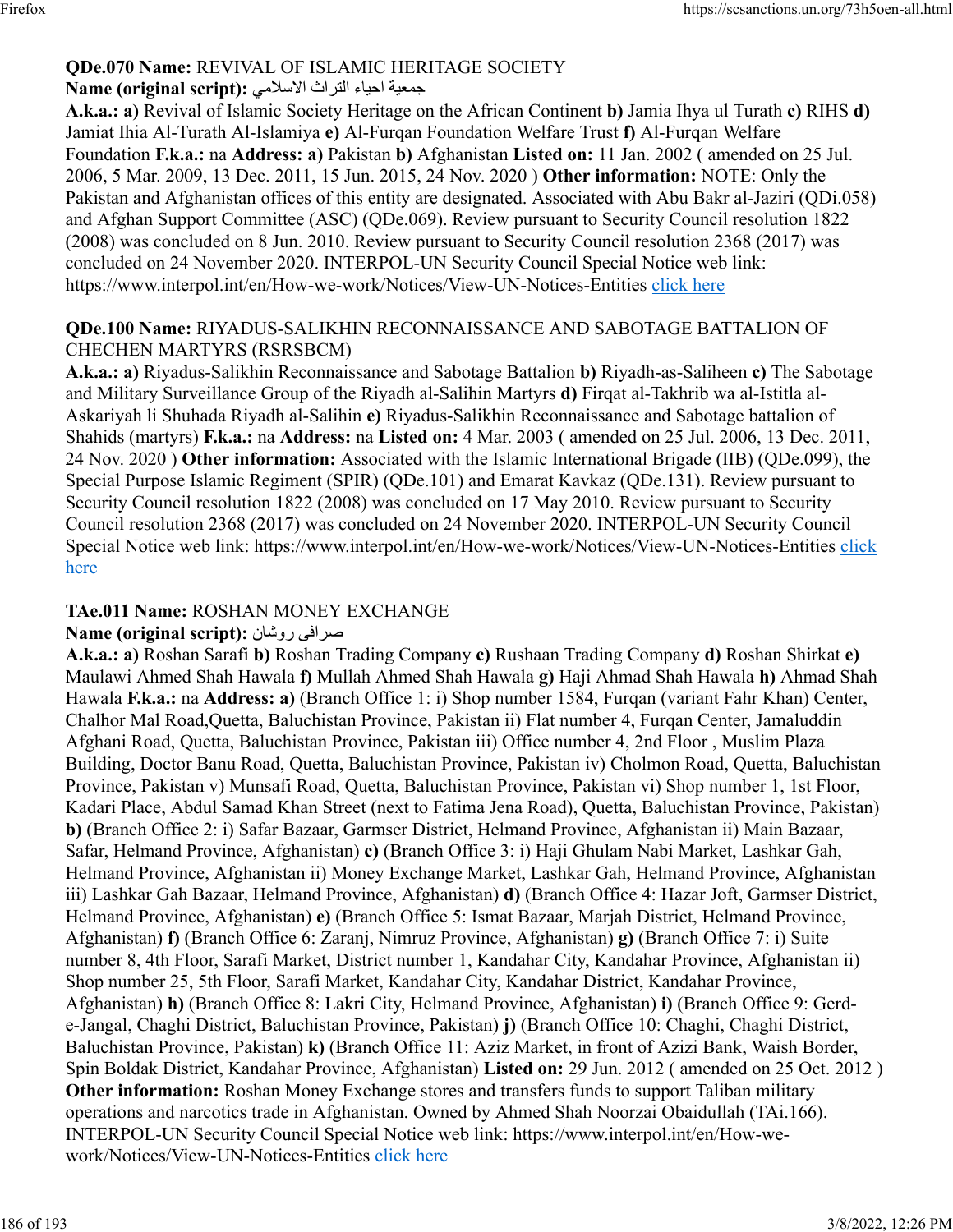#### **IRe.058 Name:** SABALAN COMPANY

**A.k.a.:** na **F.k.a.:** na **Address:** Damavand Tehran Highway, Tehran, Iran (Islamic Republic of) **Listed on:** 9 Jun. 2010 Other information: Sabalan is a cover name for SHIG. [Old Reference # E.29.I.15]

### **IRe.059 Name:** SAD IMPORT EXPORT COMPANY

**A.k.a.:** na **F.k.a.:** na **Address: a)** Haftom Tir Square, South Mofte Avenue, Tour Line No 3/1, Tehran, Iran (Islamic Republic of) **b)** P.O. Box 1584864813, Tehran, Iran (Islamic Republic of) **Listed on:** 20 Dec. 2012 ( amended on 17 Dec. 2014 ) **Other information:** Assisted Parchin Chemical Industries and 7th of Tir Industries, designated in resolutions 1747 (2007) and 1737 (2006), in violating paragraph 5 of resolution 1747 (2007). [Old Reference # I.AC.50.20.12.12.(2)]

#### **IRe.060 Name:** SAFETY EQUIPMENT PROCUREMENT (SEP)

**A.k.a.:** na **F.k.a.:** na **Address:** na **Listed on:** 3 Mar. 2008 **Other information:** AIO front-company, involved in the ballistic missile programme. [Old Reference # E.03.III.11]

**IRe.061 Name:** SAHAND ALUMINUM PARTS INDUSTRIAL COMPANY (SAPICO) **A.k.a.:** na **F.k.a.:** na **Address:** Damavand Tehran Highway, Tehran, Iran (Islamic Republic of) **Listed on:** 9 Jun. 2010 **Other information:** SAPICO is a cover name for SHIG. [Old Reference # E.29.I.16]

#### **IRe.062 Name:** SAHEL CONSULTANT ENGINEERS

**A.k.a.:** na **F.k.a.:** na **Address:** na **Listed on:** 9 Jun. 2010 **Other information:** Owned or controlled by Ghorb Nooh. [Old Reference # E.29.II.13]

### **IRe.063 Name:** SANAM INDUSTRIAL GROUP

**A.k.a.:** na **F.k.a.:** na **Address:** na **Listed on:** 24 Mar. 2007 **Other information:** Subordinate to AIO, which has purchased equipment on AIO's behalf for the missile programme. [Old Reference # E.47.A.9]

#### **KPe.018 Name:** SECOND ACADEMY OF NATURAL SCIENCES

**A.k.a.: a)** 2ND ACADEMY OF NATURAL SCIENCES **b)** CHE 2 CHAYON KWAHAKWON **c)** ACADEMY OF NATURAL SCIENCES **d)** CHAYON KWAHAK-WON **e)** NATIONAL DEFENSE ACADEMY **f)** KUKPANG KWAHAK-WON **g)** SECOND ACADEMY OF NATURAL SCIENCES RESEARCH INSTITUTE **h)** SANSRI **F.k.a.:** na **Address:** Pyongyang, Democratic People's Republic of Korea **Listed on:** 7 Mar. 2013 **Other information:** The Second Academy of Natural Sciences is a nationallevel organization responsible for research and development of the DPRK's advanced weapons systems, including missiles and probably nuclear weapons. The Second Academy of Natural Sciences uses a number of subordinate organizations to obtain technology, equipment, and information from overseas, including Tangun Trading Corporation, for use in the DPRK's missile and probably nuclear weapons programs. Tangun Trading Corporation was designated by the Committee in July 2009 and is primarily responsible for the procurement of commodities and technologies to support DPRK's defense research and development programs, including, but not limited to, weapons of mass destruction and delivery system programs and procurement, including materials that are controlled or prohibited under relevant multilateral control regimes.

#### **KPe.032 Name:** SECOND ECONOMIC COMMITTEE

**A.k.a.:** na **F.k.a.:** na **Address:** Kangdong, Democratic People's Republic of Korea **Listed on:** 2 Mar. 2016 **Other information:** The Second Economic Committee is involved in key aspects of the DPRK's missile program. The Second Economic Committee is responsible for overseeing the production of the DPRK's ballistic missiles, and directs the activities of KOMID.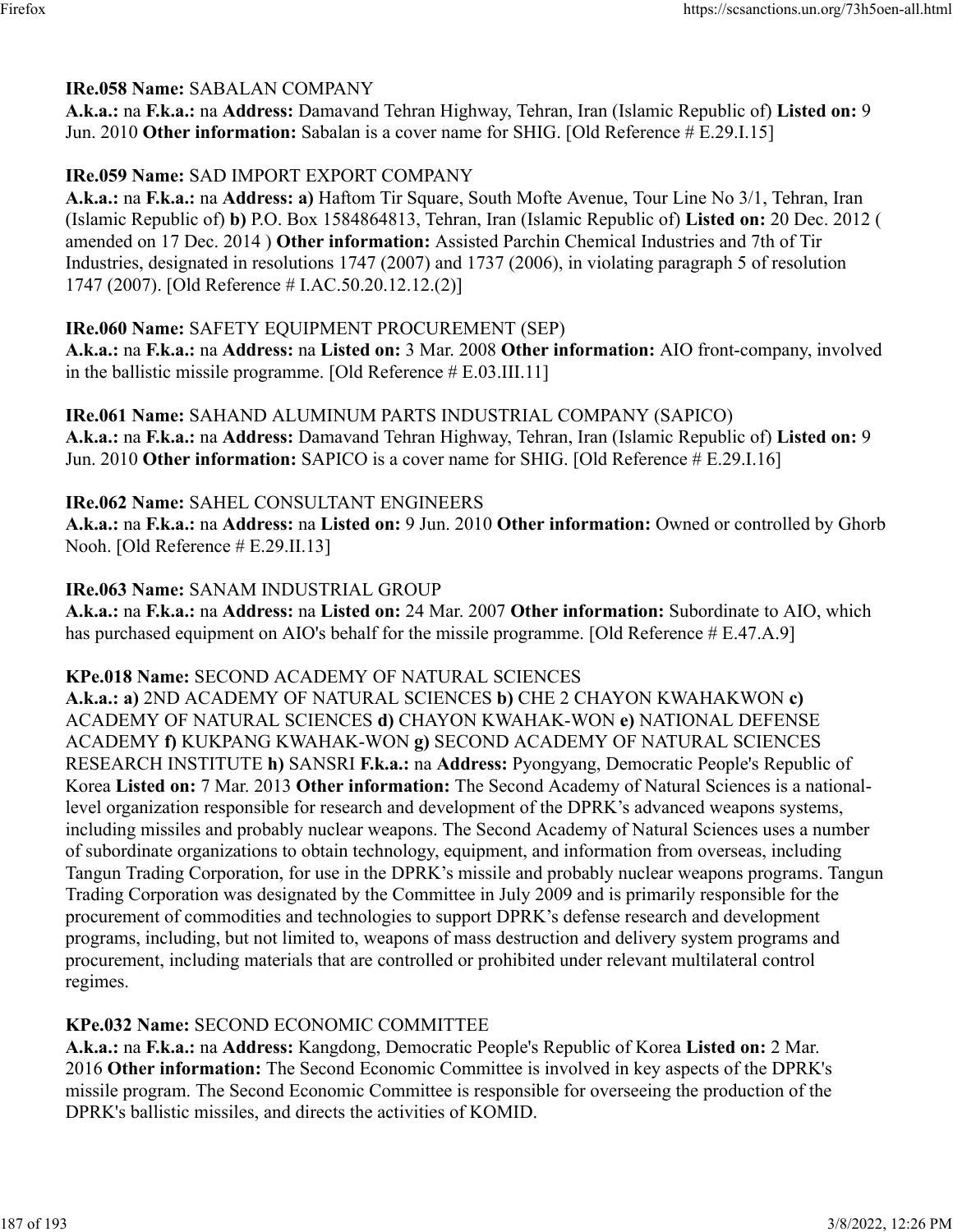### **QDe.154 Name:** SELSELAT AL-THAHAB

#### ةلسلس بهذلا ةفارصلل **:(script original (Name**

**A.k.a.: a)** Silsilet al Thahab **b)** Selselat al Thahab For Money Exchange **c)** Silsilat Money Exchange Company **d)** Silsilah Money Exchange Company **e)** Al Silsilah al Dhahaba **f)** Silsalat al Dhab **F.k.a.:** na **Address: a)** Al-Kadhumi Complex, Al-Harthia, Baghdad, Iraq **b)** Al-Abbas Street, Karbala, Iraq **Listed on:** 20 Jul. 2017 **Other information:** Money exchange business facilitating the movement of funds on behalf of Islamic State in Iraq and the Levant (ISIL), listed as Al-Qaida in Iraq (QDe.115), as of Apr. 2016. Conducted over one hundred financial transfers into ISIL-controlled territory. INTERPOL-UN Security Council Special Notice web link: https://www.interpol.int/en/How-we-work/Notices/View-UN-Notices-Entities [click here](https://www.interpol.int/en/How-we-work/Notices/View-UN-Notices-Entities)

#### **IRe.064 Name:** SEPANIR

**A.k.a.:** na **F.k.a.:** na **Address:** na **Listed on:** 9 Jun. 2010 **Other information:** Owned or controlled by, or acting on behalf of, KAA. [Old Reference # E.29.II.14]

#### **IRe.065 Name:** SEPASAD ENGINEERING COMPANY

**A.k.a.:** na **F.k.a.:** na **Address:** na **Listed on:** 9 Jun. 2010 **Other information:** Owned or controlled by, or acting on behalf of, KAA. [Old Reference # E.29.II.15]

#### **IRe.066 Name:** SHAHID BAGHERI INDUSTRIAL GROUP (SBIG)

**A.k.a.:** na **F.k.a.:** na **Address:** na **Listed on:** 23 Dec. 2006 **Other information:** Subordinate entity of AIO. [Old Reference # E.37.B.2]

#### **IRe.067 Name:** SHAHID HEMMAT INDUSTRIAL GROUP (SHIG)

**A.k.a.:** na **F.k.a.:** na **Address:** na **Listed on:** 23 Dec. 2006 **Other information:** Subordinate entity of AIO. [Old Reference # E.37.B.1]

#### **IRe.068 Name:** SHAHID KARRAZI INDUSTRIES

**A.k.a.:** na **F.k.a.:** na **Address:** Tehran, Iran (Islamic Republic of) **Listed on:** 9 Jun. 2010 **Other information:** Owned or controlled by, or acts on behalf of, SBIG. [Old Reference # E.29.I.17]

#### **IRe.069 Name:** SHAHID SATTARI INDUSTRIES

**A.k.a.:** Shahid Sattari Group Equipment Industries **F.k.a.:** na **Address:** Southeast Tehran, Iran (Islamic Republic of) **Listed on:** 9 Jun. 2010 **Other information:** Owned or controlled by, or acts on behalf of, SBIG. [Old Reference # E.29.I.18]

#### **IRe.070 Name:** SHAHID SAYYADE SHIRAZI INDUSTRIES (SSSI)

**A.k.a.:** na **F.k.a.:** na **Address: a)** Next To Nirou Battery Mfg. Co, Shahid Babaii Expressway, Nobonyad Square, Tehran, Iran (Islamic Republic of) **b)** Pasdaran St., P.O. Box 16765, Tehran, 1835, Iran (Islamic Republic of) **c)** Babaei Highway - Next to Niru M.F.G, Tehran, Iran (Islamic Republic of) **Listed on:** 9 Jun. 2010 **Other information:** SSSI is owned or controlled by, or acts on behalf of, DIO. [Old Reference # E.29.I.19]

#### **KPe.072 Name:** SHANGHAI DONGFENG SHIPPING CO LTD

**A.k.a.:** na **F.k.a.:** na **Address:** Room 601, 433, Chifeng Lu, Hongkou Qu, Shanghai, 200083, China **Listed on:** 30 Mar. 2018 **Other information:** Registered owner, ship and commercial manager of the DONG FENG 6, a vessel that loaded coal at Hamhung, DPRK, on 11 July 2017 for export in violation of UN sanctions.

#### **KPe.073 Name:** SHEN ZHONG INTERNATIONAL SHIPPING

**A.k.a.:** 沈忠國際海運有限公司 **F.k.a.:** na **Address:** Unit 503, 5th Floor, Silvercord Tower 2, 30, Canton Road, Tsim Sha Tsui, Kowloon, Hong Kong, China **Listed on:** 30 Mar. 2018 **Other information:** Ship and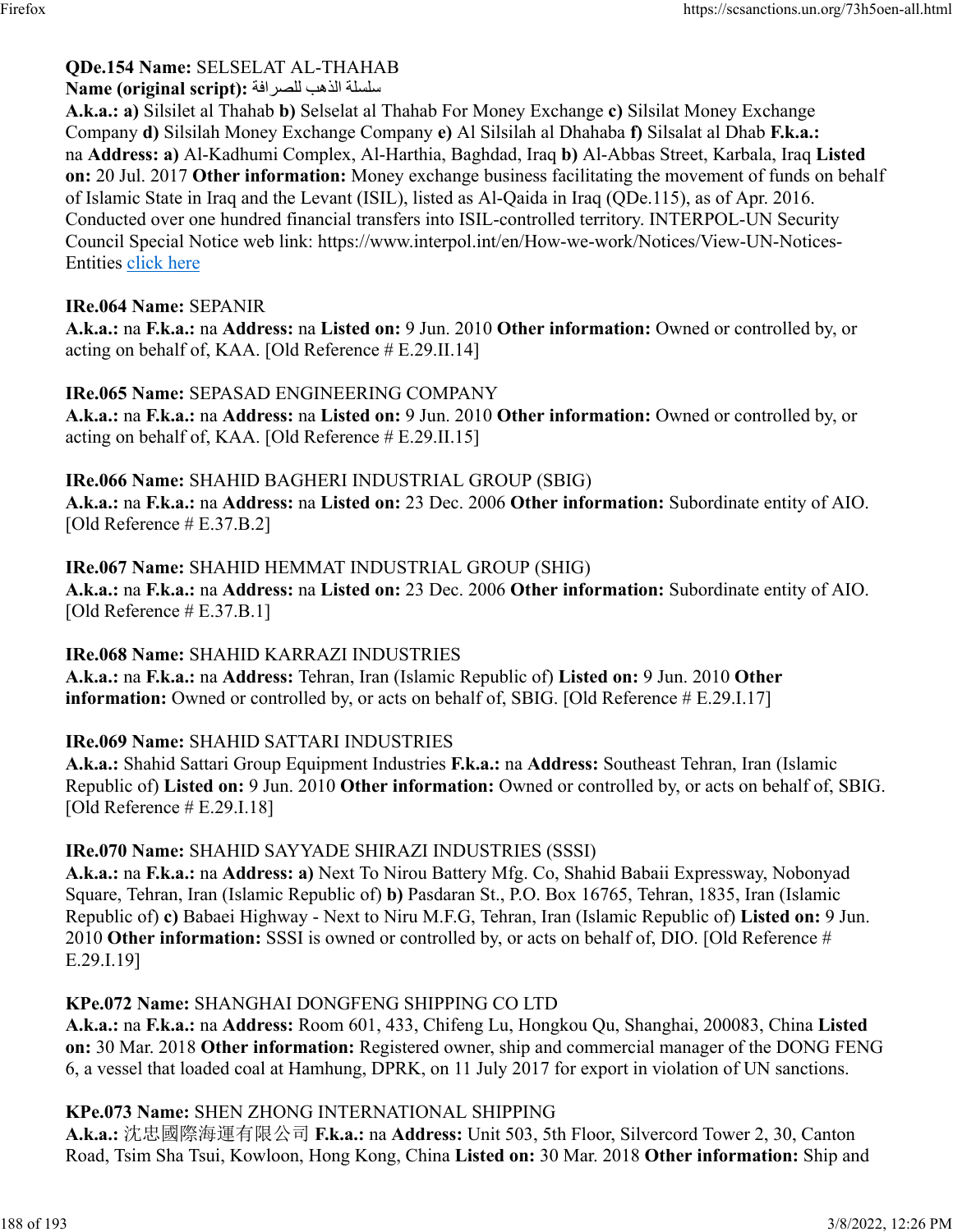commercial manager of HAO FAN 2 and HAO FAN 6, St Kitts-Nevis-flagged vessels. The HAO FAN 6 loaded coal at Nampo, DPRK, on 27 August 2017. HAO FAN 2 loaded DPRK coal at Nampo, DPRK, on 3 June 2017.

### **IRe.071 Name:** SHO'A' AVIATION

**A.k.a.:** na **F.k.a.:** na **Address:** na **Listed on:** 24 Mar. 2007 **Other information:** Produces micro-lights which IRGC has claimed it is using as part of its asymmetric warfare doctrine. [Old Reference # E.47.B.3]

### **KPe.036 Name:** SINGWANG ECONOMICS AND TRADING GENERAL CORPORATION

**A.k.a.:** na **F.k.a.:** na **Address:** Democratic People's Republic of Korea **Listed on:** 30 Nov. 2016 **Other information:** Singwang Economics and Trading General Corporation is a DPRK firm for trading in coal. DPRK generates a significant share of the money for its nuclear and ballistic missile programs by mining natural resources and selling those resources abroad.

### **IRe.073 Name:** SPECIAL INDUSTRIES GROUP (SIG)

**A.k.a.:** na **F.k.a.:** na **Address:** Pasdaran Avenue, PO Box 19585/777, Tehran, Iran (Islamic Republic of) **Listed on:** 9 Jun. 2010 **Other information:** Subordinate of DIO. [Old Reference # E.29.I.20]

### **QDe.101 Name:** SPECIAL PURPOSE ISLAMIC REGIMENT (SPIR)

**A.k.a.: a)** The Islamic Special Purpose Regiment **b)** The al-Jihad-Fisi-Sabililah Special Islamic Regiment **c)** Islamic Regiment of Special Meaning **F.k.a.:** na **Address:** na **Listed on:** 4 Mar. 2003 ( amended on 25 Jul. 2006, 13 Dec. 2011, 24 Nov. 2020 ) **Other information:** Linked to the Islamic International Brigade (IIB) (QDe.099) and the Riyadus-Salikhin Reconnaissance and Sabotage Battalion of Chechen Martyrs (RSRSBCM) (QDe.100). Review pursuant to Security Council resolution 1822 (2008) was concluded on 17 May 2010. Review pursuant to Security Council resolution 2368 (2017) was concluded on 24 November 2020. INTERPOL-UN Security Council Special Notice web link: https://www.interpol.int/en/How-wework/Notices/View-UN-Notices-Entities [click here](https://www.interpol.int/en/How-we-work/Notices/View-UN-Notices-Entities)

#### **KPe.046 Name:** STRATEGIC ROCKET FORCE OF THE KOREAN PEOPLE'S ARMY

**A.k.a.: a)** Strategic Rocket Force **b)** Strategic Rocket Force Command of KPA **c)** Strategic Force **d)** Strategic Forces **F.k.a.:** na **Address:** Pyongyang, Democratic People's Republic of Korea **Listed on:** 2 Jun. 2017 **Other information:** The Strategic Rocket Force of the Korean People's Army is in charge of all DPRK ballistic missile programmes and is responsible for SCUD and NODONG launches

### **IQe.208 Name:** T.M.G. ENGINEERING LIMITED

**A.k.a.:** TMG Ltd. **F.k.a.:** na **Address:** 53/64 Chancery Lane, London WC2A 1QU, United Kingdom ((Registered office address)) **Listed on:** 12 May 2006 **Other information:** Registered company number: 02142819. Last known directors: Hana Paul JON, Adnan Talib Hashim AL-AMIRI, Dr. Safa Hadi Jawad AL-HABOBI. Shareholders: 3,700,000 ordinary shares: TDG Ltd. 100,000 ordinary shares: Admincheck Ltd., 200,000 ordinary shares: Echosabre Ltd.

### **QDe.108 Name:** TAIBAH INTERNATIONAL-BOSNIA OFFICES

**A.k.a.: a)** Taibah International Aid Agency **b)** Taibah International Aid Association **c)** Al Taibah, Intl. **d)** Taibah International Aide Association **F.k.a.:** na **Address: a)** 6 Avde Smajlovica Street, Novo Sarajevo, Bosnia and Herzegovina **b)** 26 Tabhanska Street, Visoko, Bosnia and Herzegovina **c)** 3 Velika Cilna Ulica, Visoko, Bosnia and Herzegovina **d)** 26 Tabhanska Street, Visoko, Bosnia and Herzegovina **Listed on:** 11 May 2004 ( amended on 24 Mar. 2009, 24 Nov. 2020 ) **Other information:** In 2002-2004, Taibah International – Bosnia offices used premises of the Culture Home in Hadzici, Sarajevo, Bosnia and Herzegovina. The organization was officially registered in Bosnia and Herzegovina as a branch of Taibah International Aid Association under registry number 7. Taibah International – Bosnia offices ceased its work by decision of the Ministry of Justice of the Bosnia and Herzegovina Federation (decision on cessation of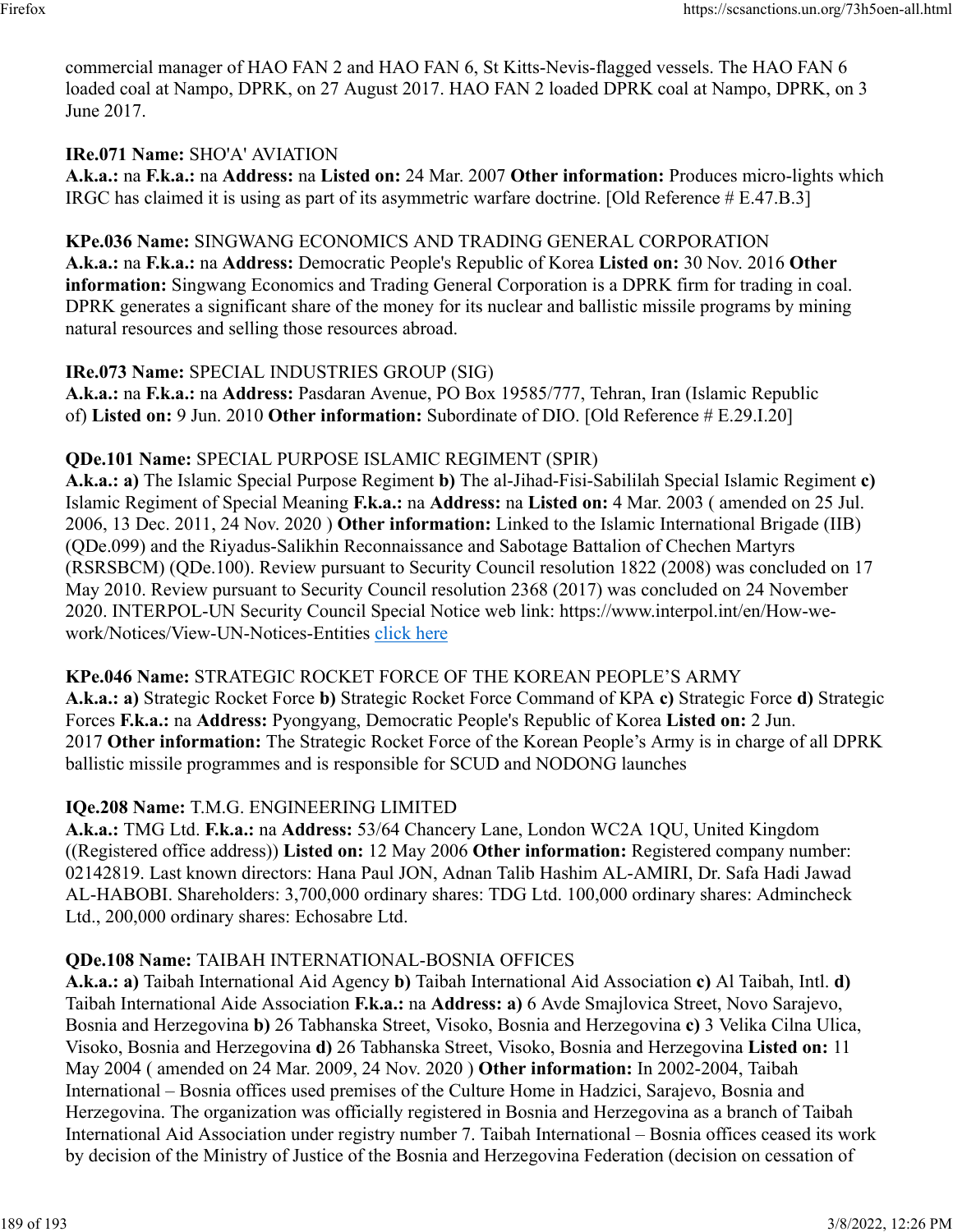operation number 03-05-2-70/03). Review pursuant to Security Council resolution 1822 (2008) was concluded on 21 Jun. 2010. Review pursuant to Security Council resolution 2368 (2017) was concluded on 24 November 2020. INTERPOL-UN Security Council Special Notice web link: https://www.interpol.int /en/How-we-work/Notices/View-UN-Notices-Entities [click here](https://www.interpol.int/en/How-we-work/Notices/View-UN-Notices-Entities)

### **KPe.003 Name:** TANCHON COMMERCIAL BANK

**A.k.a.:** na **F.k.a.: a)** CHANGGWANG CREDIT BANK **b)** KOREA CHANGGWANG CREDIT BANK **Address:** Saemul 1-Dong Pyongchon District, Pyongyang, Democratic People's Republic of Korea **Listed on:** 24 Apr. 2009 **Other information:** Main DPRK financial entity for sales of conventional arms, ballistic missiles, and goods related to the assembly and manufacture of such weapons.

## **QDe.160 Name:** TARIQ GIDAR GROUP (TGG)

### قراط ڑديگ پورگ **:(script original (Name**

**A.k.a.: a)** TEHRIK-E-TALIBAN-TARIQ GIDAR GROUP **b)** TTP-TARIQ GIDAR GROUP **c)** TEHREEK-I-TALIBAN PAKISTAN GEEDAR GROUP **d)** TTP GEEDAR GROUP **e)** TARIQ GEEDAR GROUP **f)** COMMANDER TARIQ AFRIDI GROUP **g)** TARIQ AFRIDI GROUP **h)** TARIQ GIDAR AFRIDI GROUP **i)** THE ASIAN TIGERS **F.k.a.:** na **Address:** (Afghanistan/Pakistan border region) **Listed on:** 22 Mar. 2019 **Other information:** Splinter group of Tehrik-e Taliban Pakistan (TTP) (QDe.132). The group was formed in Darra Adam Khel, Federally Administered Tribal Area (FATA), Pakistan, in 2007. INTERPOL-UN Security Council Special Notice web link: https://www.interpol.int/en/How-we-work/Notices/View-UN-Notices-Entities [click here](https://www.interpol.int/en/How-we-work/Notices/View-UN-Notices-Entities)

### **IQe.207 Name:** TECHNOLOGY AND DEVELOPMENT GROUP LIMITED

**A.k.a.:** TDG Ltd. **F.k.a.:** na **Address:** 53/64 Chancery Lane, London WC2A 1QU, United Kingdom (Registered office address) **Listed on:** 12 May 2006 **Other information:** Registered company number: 02150590. Last known directors: Hana Paul JON, Adnan Talib Hashim AL-AMIRI, Dr. Safa Hadi Jawad AL-HABOBI. Last known shareholders: 99 ordinary shares: Al-Arabi Trading Co. Ltd., 1 ordinary share: Dr. Al-Habobi

### **QDe.132 Name:** TEHRIK-E TALIBAN PAKISTAN (TTP)

### کيرحت نابلاط ناتسکاپ **:(script original (Name**

**A.k.a.: a)** Tehrik-I-Taliban Pakistan **b)** Tehrik-e-Taliban **c)** Pakistani Taliban **d)** Tehreek-e-Taliban **F.k.a.:** na **Address:** na **Listed on:** 29 Jul. 2011 ( amended on 15 Jun. 2015, 24 Nov. 2020 ) **Other information:** Tehrik-e Taliban is based in the tribal areas along the Afghanistan/Pakistan border. Formed in 2007, its leader is Maulana Fazlullah (QDi.352). Review pursuant to Security Council resolution 2368 (2017) was concluded on 24 November 2020. INTERPOL-UN Security Council Special Notice web link: https://www.interpol.int /en/How-we-work/Notices/View-UN-Notices-Entities [click here](https://www.interpol.int/en/How-we-work/Notices/View-UN-Notices-Entities)

### **QDe.148 Name:** THE ARMY OF EMIGRANTS AND SUPPORTERS

### تنظيم جيش المهاجرين و الأنصار :(Name (original script

**A.k.a.: a)** Battalion of Emigrants and Supporters **b)** Army of Emigrants and Supporters organization **c)** Battalion of Emigrants and Ansar **d)** Jaysh al-Muhajirin wal-Ansar (JAMWA) **F.k.a.:** na **Address:** Jabal Turkuman area, Lattakia Governorate, Syrian Arab Republic **Listed on:** 6 Aug. 2015 ( amended on 24 Nov. 2020 ) **Other information:** Established by foreign terrorist fighters in 2013. Location: Syrian Arab Republic. Affiliated with Islamic State in Iraq and the Levant, listed as Al-Qaida in Iraq (QDe.115) and AI-Nusrah Front for the People of the Levant (QDe.137). Review pursuant to Security Council resolution 2368 (2017) was concluded on 24 November 2020. INTERPOL-UN Security Council Special Notice web link: https://www.interpol.int/en/How-we-work/Notices/View-UN-Notices-Entities [click here](https://www.interpol.int/en/How-we-work/Notices/View-UN-Notices-Entities)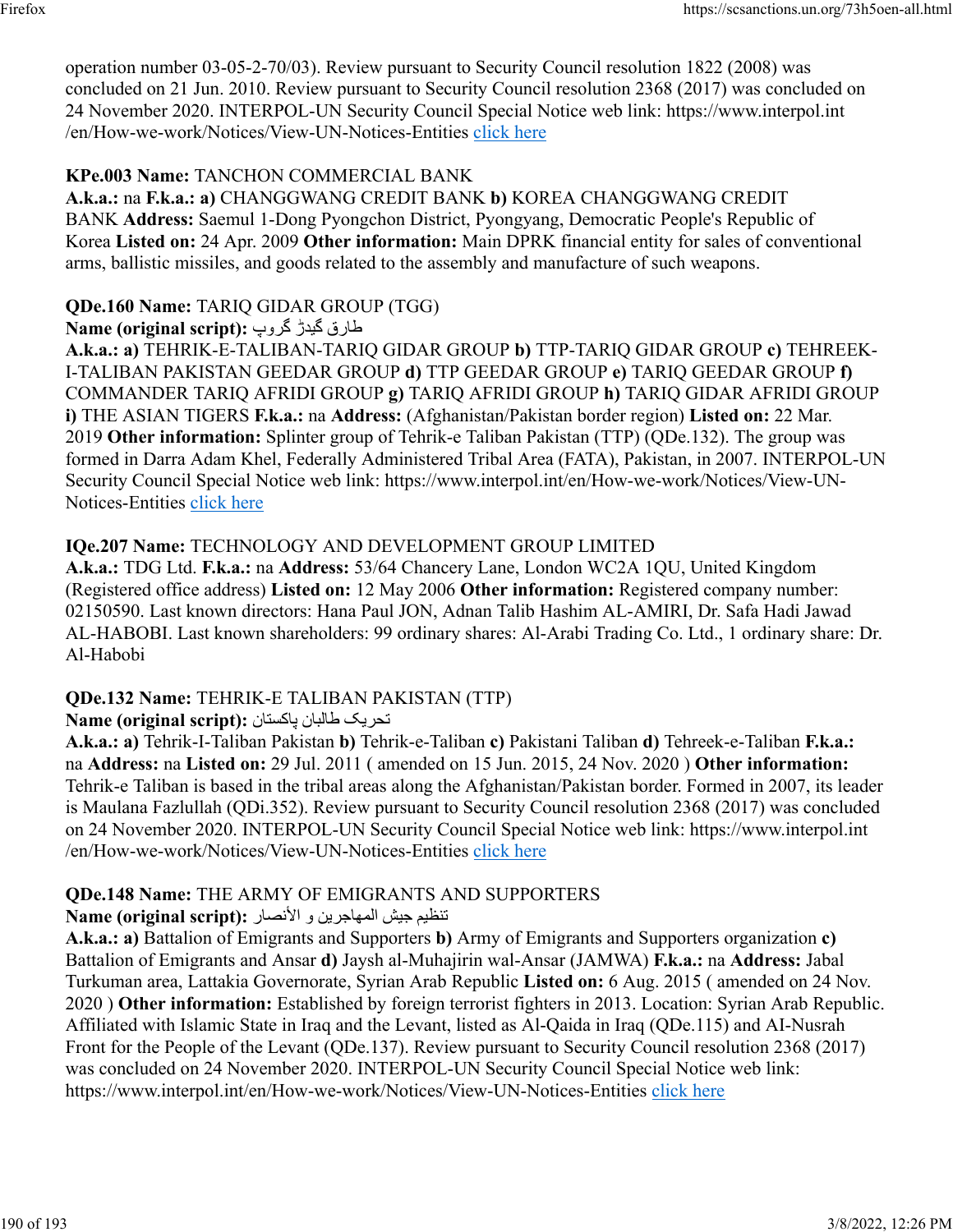#### **YEe.001 Name:** THE HOUTHIS

**A.k.a.: a)** ANSARALLAH **b)** ANSAR ALLAH **c)** PARTISANS OF GOD **d)** SUPPORTERS OF GOD **F.k.a.:** na **Address:** Yemen **Listed on:** 28 Feb. 2022 **Other information:** Listed pursuant to paragraph 5 of resolution 2624 (2022) as subject to the measures imposed by paragraph 14 of resolution 2216 (2015) (targeted arms embargo). The Houthis have engaged in acts that threaten the peace, security, and stability of Yemen. The Houthis have engaged in attacks striking civilians and civilian infrastructure in Yemen, implemented a policy of sexual violence and repression against politically active and professional women, engaged in the recruitment and use of children, incited violence against groups including on the basis of religion and nationality, and indiscriminately used landmines and improvised explosive devices on the West Coast of Yemen. The Houthis have also obstructed the delivery of humanitarian assistance to Yemen, or access to, or distribution of, humanitarian assistance in Yemen. The Houthis have conducted attacks on commercial shipping in the Red Sea using waterborne improvised explosive devices and sea mines. The Houthis have also perpetrated repeated cross-border terrorist attacks striking civilians and civilian infrastructure in the Kingdom of Saudi Arabia and the United Arab Emirates and threatened to intentionally target civilian sites. INTERPOL-UN Security Council Special Notice web link: https://www.interpol.int /en/How-we-work/Notices/View-UN-Notices-Entities

# **QDe.014 Name:** THE ORGANIZATION OF AL-QAIDA IN THE ISLAMIC MAGHREB

#### تنظيم القا عدة ببلاد المغرب الاسلامي : Name (original script)

**A.k.a.: a)** AQIM **b)** Al Qaïda au Maghreb islamique (AQMI) **F.k.a.: a)** Le Groupe Salafiste pour La Prédication et le Combat (GSPC) **b)** Salafist Group For Call and Combat **Address: a)** Algeria **b)** Mali **c)** Mauritania **d)** Morocco **e)** Niger **f)** Tunisia **Listed on:** 6 Oct. 2001 ( amended on 26 Apr. 2007, 7 Apr. 2008, 17 Jul. 2009, 13 Dec. 2011, 24 Nov. 2020 ) **Other information:** Headed by Abdelmalek Droukdel (QDi.232). Zone of operation includes Algeria and parts of Mali, Mauritania, Niger, Tunisia and Morocco. Review pursuant to Security Council resolution 1822 (2008) was concluded on 21 Jun. 2010. Review pursuant to Security Council resolution 2368 (2017) was concluded on 24 November 2020. INTERPOL-UN Security Council Special Notice web link: https://www.interpol.int/en/How-we-work/Notices/View-UN-Notices-Entities [click here](https://www.interpol.int/en/How-we-work/Notices/View-UN-Notices-Entities)

#### **IRe.075 Name:** TIZ PARS

**A.k.a.:** na **F.k.a.:** na **Address:** Damavand Tehran Highway, Tehran, Iran (Islamic Republic of) **Listed on:** 9 Jun. 2010 **Other information:** Tiz Pars is a cover name for SHIG. Between April and July 2007, Tiz Pars attempted to procure a five axis laser welding and cutting machine, which could make a material contribution to Iran's missile programme, on behalf of SHIG. [Old Reference # E.29.I.21]

#### **KPe.015 Name:** TOSONG TECHNOLOGY TRADING CORPORATION

**A.k.a.:** na **F.k.a.:** na **Address:** Pyongyang, Democratic People's Republic of Korea **Listed on:** 22 Jan. 2013 **Other information:** The Korea Mining Development Corporation (KOMID) is the parent company of Tosong Technology Trading Corporation. KOMID was designated by the Committee in April 2009 and is the DPRK's primary arms dealer and main exporter of goods and equipment related to ballistic missiles and conventional weapons.

#### **CDe.008 Name:** TOUS POUR LA PAIX ET LE DEVELOPPEMENT (NGO)

**A.k.a.:** TPD **F.k.a.:** na **Address:** Goma, North Kivu, Democratic Republic of the Congo **Listed on:** 1 Nov. 2005 **Other information:** Goma, with provincial committees in South Kivu, Kasai Occidental, Kasai Oriental and Maniema Officially suspended all activities since 2008. In practice, as of June 2011 TPD offices are open and involved in cases related to returns of IDPs, community reconciliation initiatives, land conflict settlements, etc. The TPD President is Eugene Serufuli and Vice-President is Saverina Karomba. Important members include North Kivu provincial deputies Robert Seninga and Bertin Kirivita. INTERPOL-UN Security Council Special Notice web link: https://www.interpol.int/en/How-we-work/Notices/View-UN-Notices-Entities [click here](https://www.interpol.int/en/How-we-work/Notices/View-UN-Notices-Entities)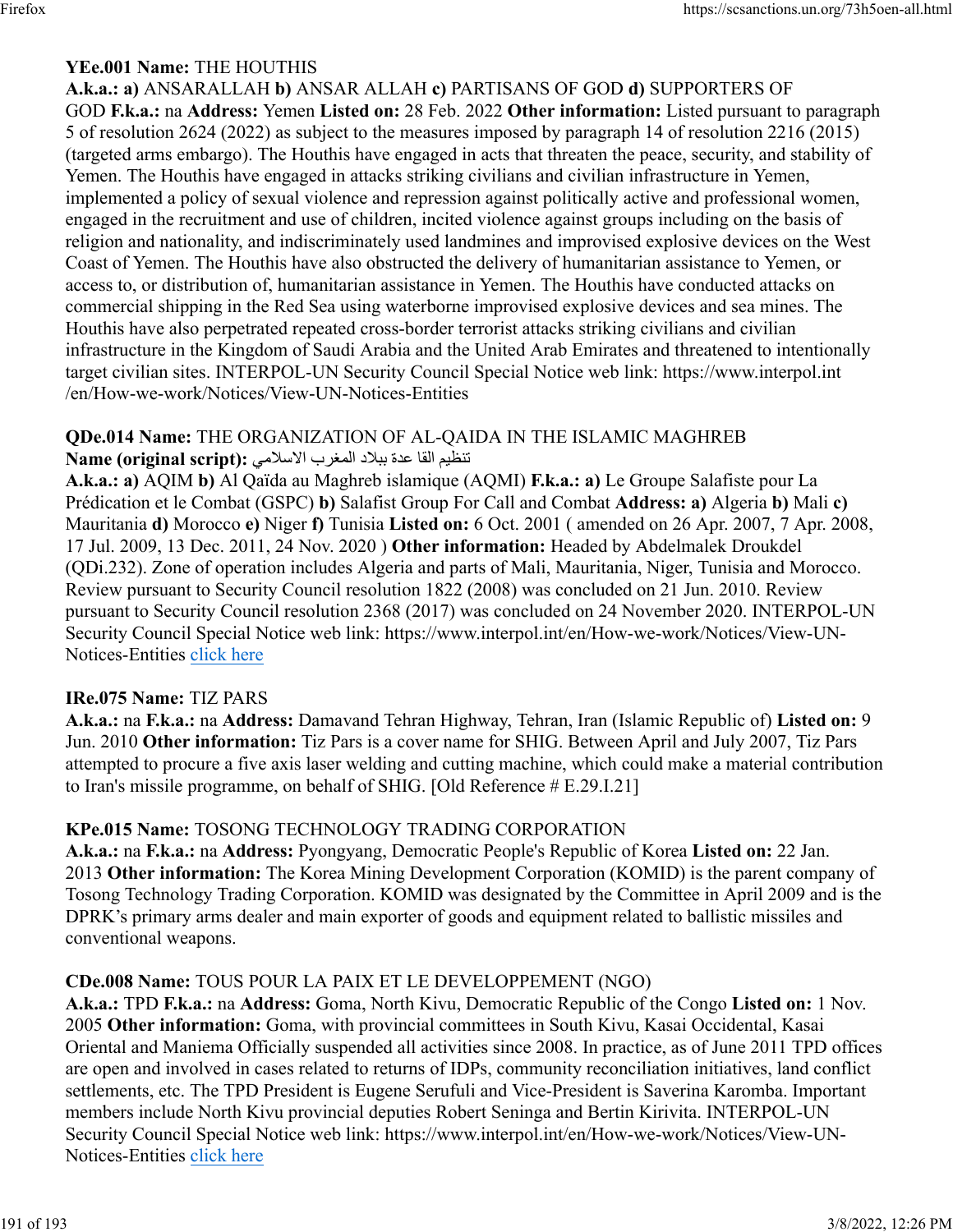#### **IQe.205 Name:** TRADING AND TRANSPORT SERVICES COMPANY, LTD

**A.k.a.:** na **F.k.a.:** na **Address: a)** Al-Razi Medical Complex, Jabal Al-Hussein, Amman, Jordan **b)** P.O. Box 212953, Amman 11121, Jordan **c)** P.O. Box 910606, Amman 11191, Jordan **Listed on:** 2 Jun. 2004 **Other information:** 

#### **QDe.090 Name:** TUNISIAN COMBATANT GROUP الجماعة التونسية المقاتلة : Name (original script)

**A.k.a.: a)** Groupe Combattant Tunisien **b)** Groupe Islamiste Combattant Tunisien **c)** GICT **F.k.a.:** na **Address:** Tunisia **Listed on:** 10 Oct. 2002 ( amended on 26 Nov. 2004, 5 Mar. 2009, 13 Dec. 2011, 24 Nov. 2020 ) **Other information:** Associated with the Organization of Al-Qaida in the Islamic Maghreb (QDe.014). Review pursuant to Security Council resolution 1822 (2008) was concluded on 6 May 2010. Review pursuant to Security Council resolution 2368 (2017) was concluded on 24 November 2020. INTERPOL-UN Security Council Special Notice web link: https://www.interpol.int/en/How-wework/Notices/View-UN-Notices-Entities [click here](https://www.interpol.int/en/How-we-work/Notices/View-UN-Notices-Entities)

### **CDe.009 Name:** UGANDA COMMERCIAL IMPEX (UCI) LTD

**A.k.a.:** na **F.k.a.:** na **Address: a)** Plot 22, Kanjokya Street, Kamwokya, Kampala, Uganda (Tel.: +256 41 533 578/9) **b)** PO BOX 22709, Kampala, Uganda **Listed on:** 29 Mar. 2007 ( amended on 19 Aug. 2020 ) **Other information:** Gold export company. (Directors Mr. Jamnadas V. LODHIA – known as "Chuni"- and his sons Mr. Kunal LODHIA and Jitendra J. LODHIA). In January 2011, Ugandan authorities notified the Committee that following an exemption on its financial holdings, Emirates Gold repaid UCI's debt to Crane Bank in Kampala, leading to final closure of its accounts. The directors of UCI have remained involved in purchasing gold from eastern DRC. Uganda Commercial Impex (UCI) Ltd last filed a return in 2013 and was listed as "Inactive – status inactive" by the authorities of the Republic of Uganda. INTERPOL-UN Security Council Special Notice web link: https://www.interpol.int/en/How-we-work/Notices/View-UN-Notices-Entities [click](https://www.interpol.int/en/How-we-work/Notices/View-UN-Notices-Entities) [here](https://www.interpol.int/en/How-we-work/Notices/View-UN-Notices-Entities)

#### **QDe.068 Name:** UMMAH TAMEER E-NAU (UTN)

**A.k.a.:** na **F.k.a.:** na **Address: a)** Street 13, Wazir Akbar Khan, Kabul, Afghanistan **b)** Pakistan **Listed on:** 24 Dec. 2001 ( amended on 13 Dec. 2011 ) **Other information:** Its directors included Mahmood Sultan Bashir-Ud-Din (QDi.055), Majeed Abdul Chaudhry (QDi.054) and Mohammed Tufail (QDi.056). Banned in Pakistan. Review pursuant to Security Council resolution 1822 (2008) was concluded on 21 Jun. 2010. Review pursuant to Security Council resolution 2368 (2017) was concluded on 15 November 2021. INTERPOL-UN Security Council Special Notice web link: https://www.interpol.int/en/How-wework/Notices/View-UN-Notices-Entities [click here](https://www.interpol.int/en/How-we-work/Notices/View-UN-Notices-Entities)

### **QDe.015 Name:** WAFA HUMANITARIAN ORGANIZATION

**A.k.a.: a)** Al Wafa **b)** Al Wafa Organization **c)** Wafa Al-Igatha Al-Islamia **F.k.a.:** na **Address: a)** Jordan House No. 125, Street 54, Phase II Hayatabad, Peshawar, Pakistan (at time of listing) **b)** Kuwait (at time of listing) **c)** United Arab Emirates (at time of listing) **d)** Afghanistan (at time of listing) **Listed on:** 6 Oct. 2001 ( amended on 21 Mar. 2012, 6 Dec. 2019, 10 Sep. 2020 ) **Other information:** Headquarters was in Kandahar, Afghanistan as at 2001. Wafa was a component of Al-Qaida (QDe.004) in 2001. Review pursuant to Security Council resolution 1822 (2008) was concluded on 21 Jun. 2010. Review pursuant to Security Council resolution 2368 (2017) was concluded on 4 Dec. 2019. INTERPOL-UN Security Council Special Notice web link: https://www.interpol.int/en/How-we-work/Notices/View-UN-Notices-Entities [click here](https://www.interpol.int/en/How-we-work/Notices/View-UN-Notices-Entities)

### **KPe.074 Name:** WEIHAI WORLD-SHIPPING FREIGHT

**A.k.a.:** na **F.k.a.:** na **Address:** 419-201, Tongyi Lu, Huancui Qu, Weihai, Shandong, 264200, China **Listed on:** 30 Mar. 2018 ( amended on 23 May 2018 ) **Other information:** Ship and commercial manager of the XIN GUANG HAI, a vessel that on loaded coal at Taean, DPRK, on 27 October 2017 and had an ETA of 14